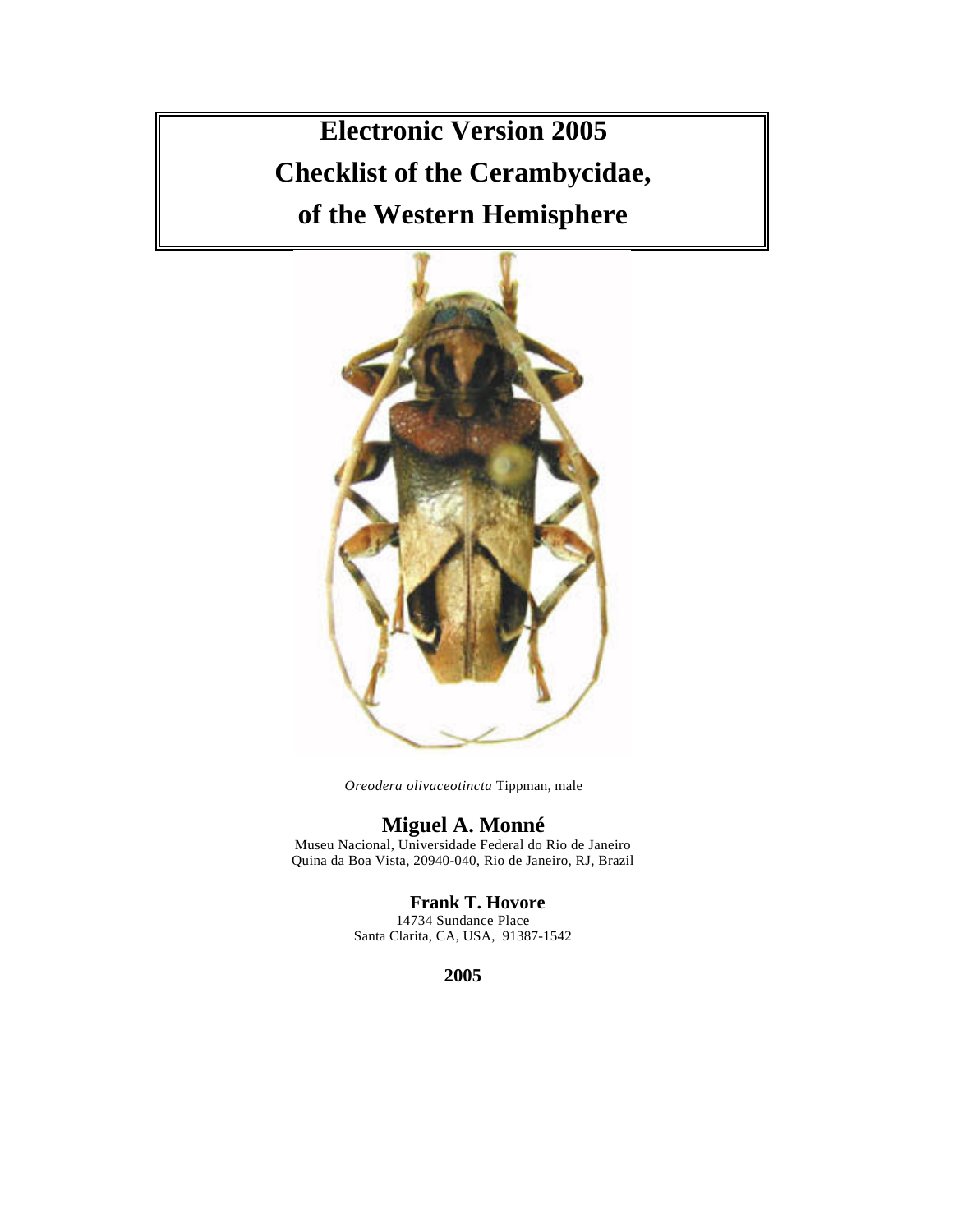# **Electronic Checklist of the Cerambycidae of the Western Hemisphere**

**2005 Version** (updated through 01 January 2006) Miguel A. Monné & Frank T. Hovore, Compilers

# **Introduction**

The Cerambycidae, commonly known as longhorned beetles, longicorns, capricorns, round-headed borers, timber beetles, goat beetles (bock-käfern), or sawyer beetles, comprise one of the largest and most varied families of Coleoptera, with body length alone varying from  $\pm 2.5$ mm (*Cyrtinus* sp.) to slightly over 17 cm (*Titanus giganteus*). Distributed world-wide from sea level to montane sites as high as 4,200 m elevation wherever their host plants are found, cerambycids have long been a favorite with collectors. Taxonomic interest in the family has been fairly consistent for the past century, but the description of new taxa has accelerated in recent decades thanks to the efforts of Chemsak, Linsley, Giesbert, Martins, Monné, Galileo, Napp, and other workers. This checklist builds upon the efforts of Blackwelder (1946), Chemsak & Linsley (1982), Chemsak, Linsley & Noguera (1992), and Monné & Giesbert (1994), and presently includes nearly 9,000 described species and subspecies, covering the terrestrial hemisphere from Canada and Alaska to Argentina and Chile, and including the Caribbean arc.

Adult Cerambycidae, upon which most taxonomic studies in the family have been based, vary widely in their habits. Some species are nocturnal, many are attracted to artificial light, and they also may be found at night on the trunks and branches of their host plants, or on foliage. Diurnal species also may be found on or near their host plants, but many species are attracted to blossoms of shrubs and trees, where they may serve as pollinators. Most adult Cerambycidae are capable of strong flight, but there are a number of flightless genera and species. Adult feeding requirements are variable, with some species taking nourishment from sap, leaves, blossoms, fruit, bark, and fungi, often not associated with a larval host, while others take little or no nourishment beyond water. The well-developed antennae which are one of the defining characteristics of the family serve as primary olfactory organs, and are remarkably sensitive in locating suitable host plants for oviposition, often at great distances. Male cerambycid antennae usually are longer than those of the females, and may be used to find reproductive partners by tracking the pheromones produced by the females. Recent investigations of sensory pits and poriferous patches suggest that some genera and species also have developed chemical sensory systems on the thorax.

Methods used to collect adult Cerambycidae include: sweeping or beating branches and foliage; attracting them to UV and MV lights, and to various types of chemical baits; and handpicking specimens from host plants or from blossoms. More recently, fumigation ("fogging") methods have been employed to survey canopy insect faunas, often yielding astounding numbers of longhorned beetles. Passive traps such as malaise, flight intercept, and even pitfalls also may be used, and are particularly effective over longer periods of time. Rearing adults from infested wood can be productive of series of both sexes of otherwise rarely encountered species.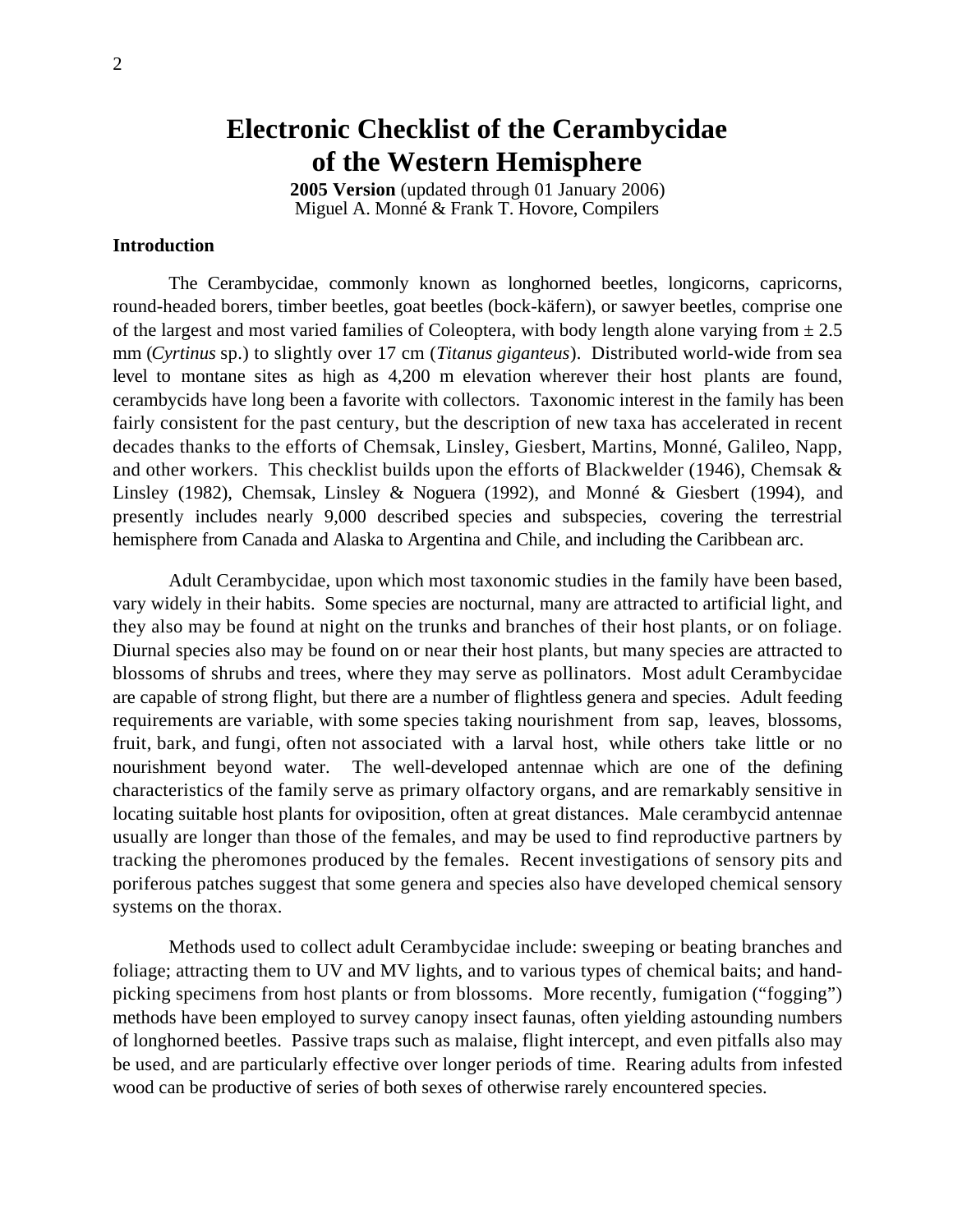Larval Cerambycidae also display a variety of habits. Most species feed within dead, dying or even decaying wood, but some taxa are able to utilize living plant tissue. Girdlers (adults of the Onciderini, larvae of genera in the tribes Methiini, Hesperophanini and Elaphidiini) sever living branches or twigs, with the larvae developing within the nutrient-rich distal portion. The larvae of a few species move freely through the soil, feeding externally upon roots or tunneling up under the root crown. Digestion of cellulose appears to be aided primarily by the presence of enzymes rather than symbiotic microorganisms. In many cases, Cerambycidae are primary borers in woody plants, providing a vital "first step" in the biological recycling of these materials. Larval feeding habits typically result in frass-filled galleries or tunnels under the bark or within the sapwood of the host plant, terminating in a pupal chamber, wherein the metamorphosis from last-instar larva to pupa to adult takes place. The life spans of most species in temperate regions typically range from one to three years, but many variations exist, and cycles of from two or three months to several decades have been documented. Tropical species may be less constrained seasonally, and some populations of smaller genera literally may breed continuously, with all stages being found on and in the same pieces of wood. Most of the overall lifetime is spent in the larval stage, with adult beetles usually emerging, dispersing, reproducing, and dying within a span of but a few days to a few months.

Several species of cerambycid beetles are known to damage living trees, and may seriously affect orchards and ornamental trees; others may damage coniferous or hardwood lumber, and a few taxa can damage row crops. The majority of species, however occur within uncultivated or forested habitats, and while they are of great ecological importance within these natural ecosystems, they are of little human economic significance. Because of their close evolutionary linkage to their host plants, cerambycid beetles may be valuable bio-indicators of forest health and diversity, with differing suites of species found within primary forest habitats than those which occur within disturbed areas or secondary growth.

# **Checklist order**

Subfamilies are arranged in traditional checklist order, although Napp (1994) has provided a phylogenetic analysis which suggests the following sequence: Anoplodermatinae, Parandrinae, Prioninae, Spondylidinae, Lepturinae, Aseminae, Cerambycinae, Lamiinae. Tribal classifications within the subfamilies have not been evaluated phylogenetically, so their ordering is alphabetical. It is acknowledged that this results in the artificial separation of similar-appearing (and undoubtedly closely related) taxa (i.e., Anaglyptini – Clytini – Tillomorphini; Acanthocinini – Colobotheiini; Bothriospilini – Torneutini), and the breakup of the lamiine tribes with bifid tarsal claws. However, the functional value of a checklist is as an organizing reference tool, and for that reason-- and until such time as a tribal phylogeny has been determined-- the ordering is arranged for ease of use. Genera and species also are listed alphabetically. Citation of author, year and page number follows each taxon name, with synonymies cited in italics. Geographical distributions listed reflect the present knowledge of the authors and previous published data, and are subject to expansion as new information is contributed. An effort has been made to verify all contributed records, but the possibility exists that some erroneous identifications have led to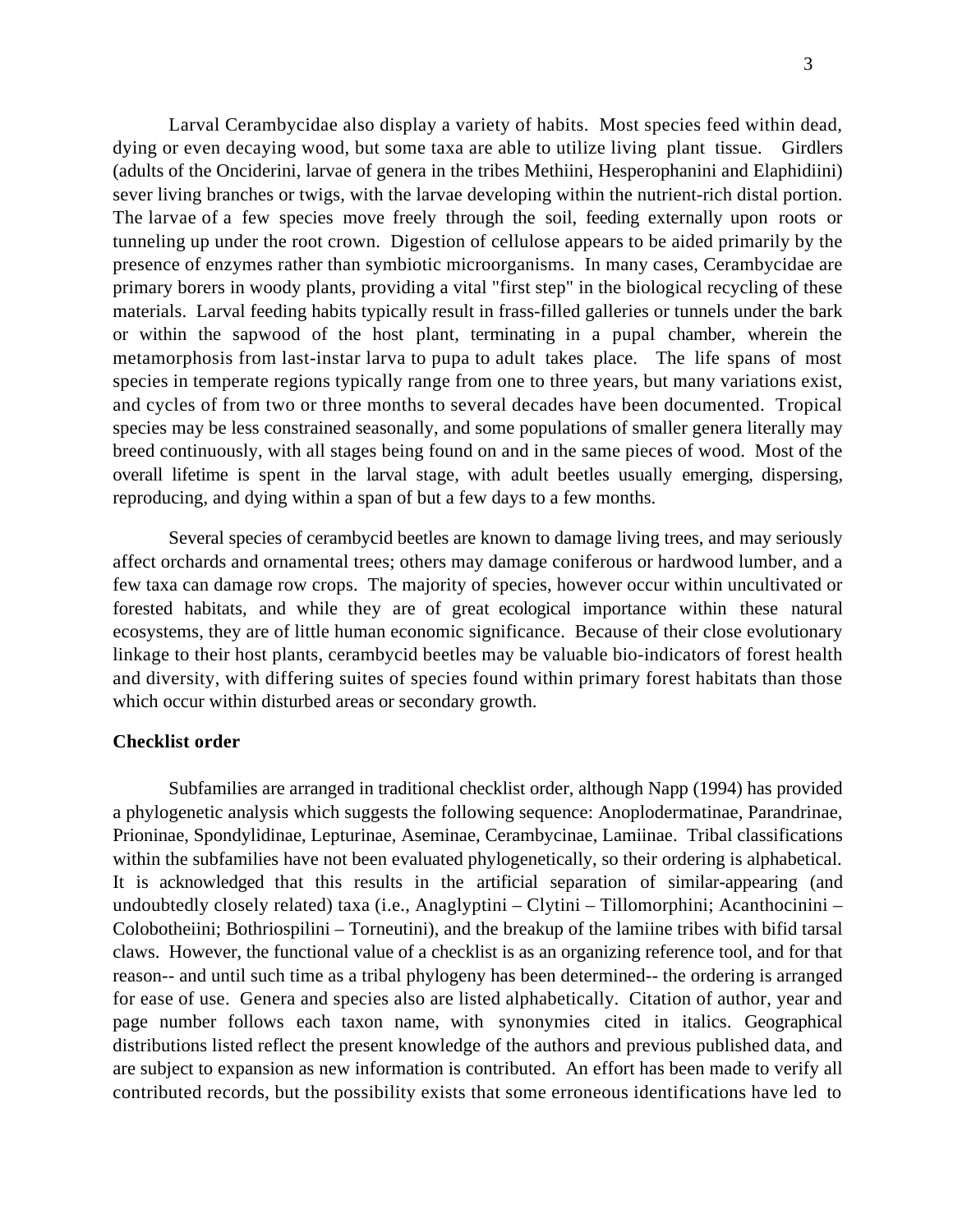incorrect distributional parameters for some species. These are corrected as we become aware of them. State or other provincial citations have been used where known for some larger countries to more accurately indicate known ranges. For more complete references by species, the authors refer the reader to Monné, 1993, et seq., Catalogue of the Cerambycidae of the Western Hemisphere (Parts 1 - 22), and Monné, 2005 (Part I, Part II). A bibliography of systematic and distributional references is provided at the end of the checklist.

The status of the disteniine longhorns has been the subject of considerable debate, and at various times they have been treated as a separate family, the Disteniidae. The issue remains open to debate, and for the purposes of this list we have employed the taxonomic placement of Lawrence & Newton, 1995, as a cerambycid subfamily, Disteniinae.

# **Geographical abbreviations used in the list:**

#### **Argentina**

BA = Buenos Aires; CA = Catamarca; CD = Córdoba; CH = Chaco; CO = Corrientes; CT = Chubut; ER = Entre Ríos; FO = Formosa; JU = Jujuy; LP = La Pampa; LR = La Rioja; ME = Mendoza; MI = Misiones; NE = Neuquén; RN = Río Negro; SA = Salta; SC = Santa Cruz; SE = Santiago del Estero; SF = Santa Fe; SJ = San Juan; SL = San Luis; TU = Tucumán.

#### **Brazil** (Brasil)

AC = Acre; AL = Alagôas; AM= Amazonas; AP = Amapá; BA = Bahia; CE = Ceará; ES = Espírito Santo; GO = Goiás; MA = Maranhão; MG = Minas Gerais; MS=Mato Grosso do Sul; MT = Mato Grosso; PA = Pará; PB = Paraíba; PE = Pernambuco; PI = Piauí; PR = Paraná; RJ = Rio de Janeiro; RN = Rio Grande do Norte; RO = Rondônia; RS = Rio Grande do Sul; SC = Santa Catarina; SE = Sergipe; SP = São Paulo; TO = Tocantins.

#### **Ecuador**

eEcuador = the Amazonian provinces, principally Napo, Orellana, Pastaza and Sucumbios, east of the Andes; wEcuador = the coastal slope of the Andes below  $\pm 2,000$ m. Species which exhibit trans-Andean or interior Andean distributions (including Loja Province), either occurring on both slopes, or generally distributed within the central plateau above about  $\pm$ 2,000m, are given no geographical annotation beyond the country name.

#### **Mexico**

AG = Aguascalientes; CA = Campeche; CHA = Chihuahua; CHS = Chiapas; CM = Colima; CO = Coahuila; DF = Distrito Federal; DU = Durango; GR = Guerrero; GU = Guanajuato; HI = Hidalgo; JA = Jalisco; ME = México; MI = Michoacán; MO = Morelos; NA = Nayarit; NL = Nuevo León; OA = Oaxaca; PU = Puebla; QE = Querétaro; QR = Quintana Roo; SI = Sinaloa;  $SO = Sonora$ ;  $SLP = San Luis Potosí$ ;  $TA = Tamaulipas$ ;  $TB = Tabasco$ ;  $TL = Tlaxcala$ ;  $VC = Vera Cruz$ ;  $YU = Yucatán$ ;  $ZA = Tlaxcala$ ;  $VQ = Ylax$ Zacatecas.

#### **United States**

AL = Alabama; AR = Arkansas; AZ = Arizona; CA = California; CN = Connecticut; CO = Colorado; DE = Delaware; FL = Florida; GA = Georgia; IA = Iowa; ID = Idaho; IL = Illinois; IN = Indiana; KS = Kansas; KY = Kentucky; LA = Louisiana;  $MA = Massachusetts$ ;  $MD = Maryland$ ;  $ME = Maine$ ;  $MI = Michigan$ ;  $MN = Minnesota$ ;  $MO = Missouri$ ;  $MS = Mississippi$ ;  $MT =$  Montana; NB = Nebraska; NC = North Carolina; ND = North Dakota; NH = New Hampshire; NJ = New Jersey; NM = NewMexico; NV = Nevada; NY = New York; OH = Ohio; OK = Oklahoma; OR = Oregon; PA = Pennsylvania; RI = Rhode Island; SC = South Carolina; SD =South Dakota; TN = Tennessee; TX = Texas; UT = Utah; VA = Virginia; VT = Vermont; WA = Washington; WI = Wisconsin; WV = West Virginia; WY = Wyoming.

In addition, **Hispaniola** is used when both Haiti and Republica Dominicana (R Dominicana) are cited.

**Please note:** This list is continually updated, and corrections, emendations and new citations are welcomed. Please forward all such information and to fthovore@thevine.net.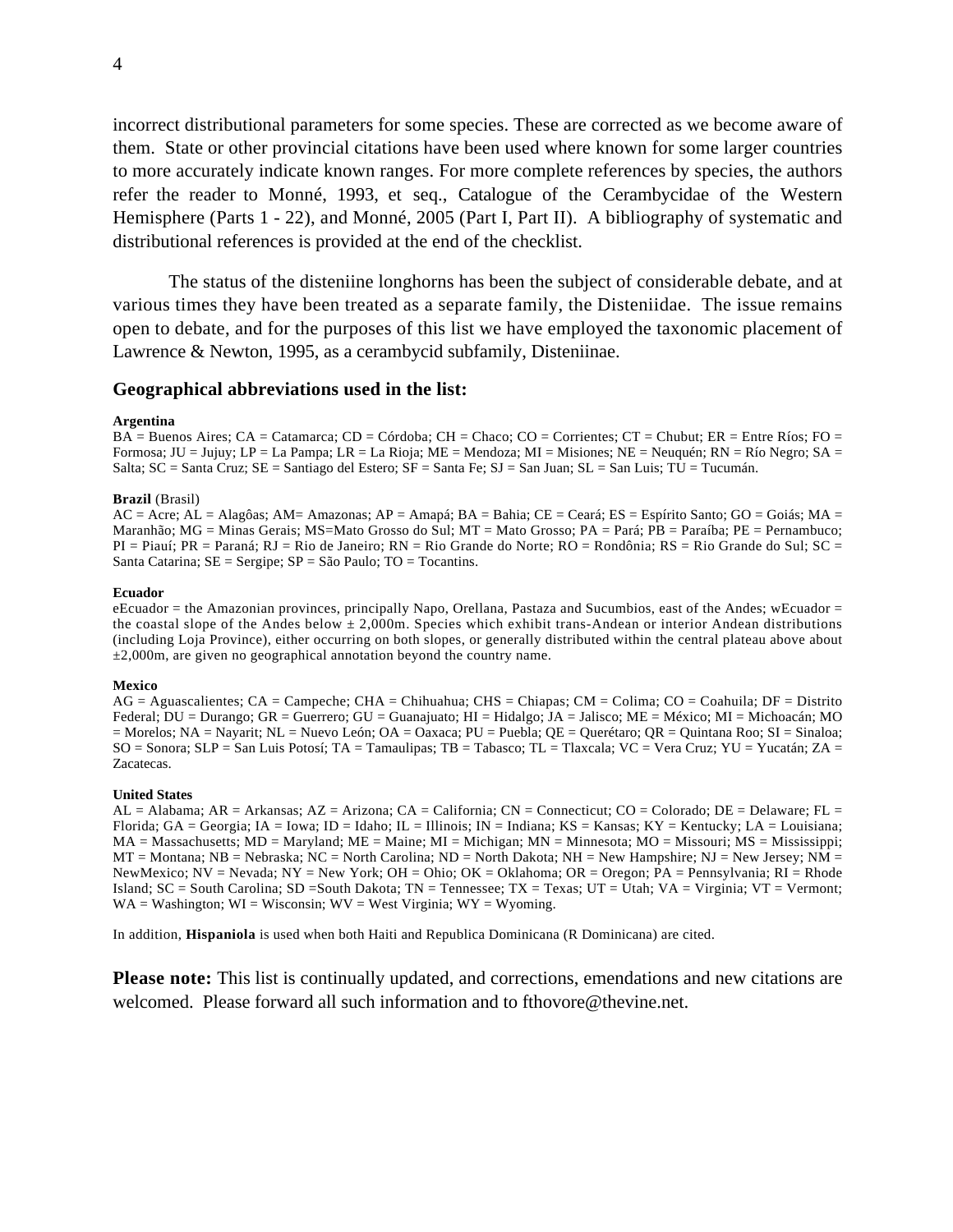### Subfamily **Parandrinae** Blanchard, 1845:134

*Prionides aberrantes* Bates, 1869:38

#### **Erichsoniini** Thomson, 1860:274

**Erichsonia** Westwood, 1849:210

**dentifrons** Westwood, 1849:211 Mexico (PU, VC), Guatemala, Honduras, El Salvador

# **Parandrini** Blanchard, 1845:134

**Acutandra** Santos-Silva, 2002: 49 **araucana** (Bosq, 1951:191) Chile, wcArgentina (NE, LP)<br> **degeerii** (Thomson, 1867:111) Mexico?, Panama-c SAmer degeerii (Thomson, 1867:111)<br>murravi (Lameere, 1912:115) *scrobriculata* (Zikán, 1948:28) **punctatissima** (Thomson, 1861:84) **F**r Guiana, Colombia **ubitiara** (Santos-Silva & Martins, 2000: 167) Colombia

#### **Hesperandra (Hesperandra)** Arigony 1977:163

**conspicua (Tippmann, 1960:89)** Ecuador, Bolivia **expectata (Lameere, 1902:69)** Brasil, Paraguay, *montana* Zikán, 1948:27 **tucumana** (Zikán, 1948:30) **Argentina, Uruguay Argentina**, Uruguay

**Hesperandra (Tavandra)** Santos-Silva, 2003: 125 **brachyderes** (Lameere, 1902:71) wMexico (MI, CM) **brevicollis** (Lameere, 1902:70) wEcuador, Galapagos Is *galapagoensis* (Van Dyke, 1953:127) *gyllenhalii* Thomson, 1867:110 **guianensis** Tavakilian, 2000: 168 French Guiana **lalannecassouorum** Tavakilian, 2000: 165 French Guiana **longicollis** (Thomson, 1861:83) USA, Mexico-Argentina *gracillima* Bates, 1869:38<br>**polita** (Say, 1835:192) *cylindrica* Thomson, 1861:82 **scaritoides** Thomson, 1861:82 Colombia **solangeae** Santos-Silva, 2003: 394 Venezuela **villei** (Lameere, 1885:3) **Honduras, Colombia, Venezuela, Ecuador Honduras**, Colombia, Venezuela, Ecuador

**Hesperandra (Zikandra)** Santos-Silva, 2003: 120 **brasilica** (Zikán, 1948:31) seBrasil (MG –RJ, SC, BA) *cribraria* (Zikán, 1948:34) *melzeri* (Zikán, 1948:32) **glaberrima** (Zikán, 1948:35) Brasil (BA, GO) **glabra** (Degeer, 1774:352) Mexico-Argentina, W Indies *testaceus* Fabricius, 1794:437 *ferruginea* Sturm, 1826:181 *lineola* Gory in Guérin-Méneville, 1831: pl. 42, fig.7 *mandibularis* Perty, 1832:84 *maxillosa* Laporte, 1840:387 *lineolata* Gory in Guérin-Méneville, 1844:207 *grandis* Thomson, 1861:79 *columbica* Thomson, 1861:80 *barbata* Thomson, 1861:95 *occipitalis* Thomson, 1867:108 *obsolescens* Casey, 1912:217 var. *translucida* Zikán, 1948:37 *lucida* Zikán, 1948:36

sBrasil (MT, RJ, SP, SC, MG-RS)

Brasil, Paraguay, Argentina, Uruguay

Nicaragua- Colombia, Venezuela, Ecuador

 $\text{scUSA}$  (LA, TX, VA, CO), Mexico-Bolivia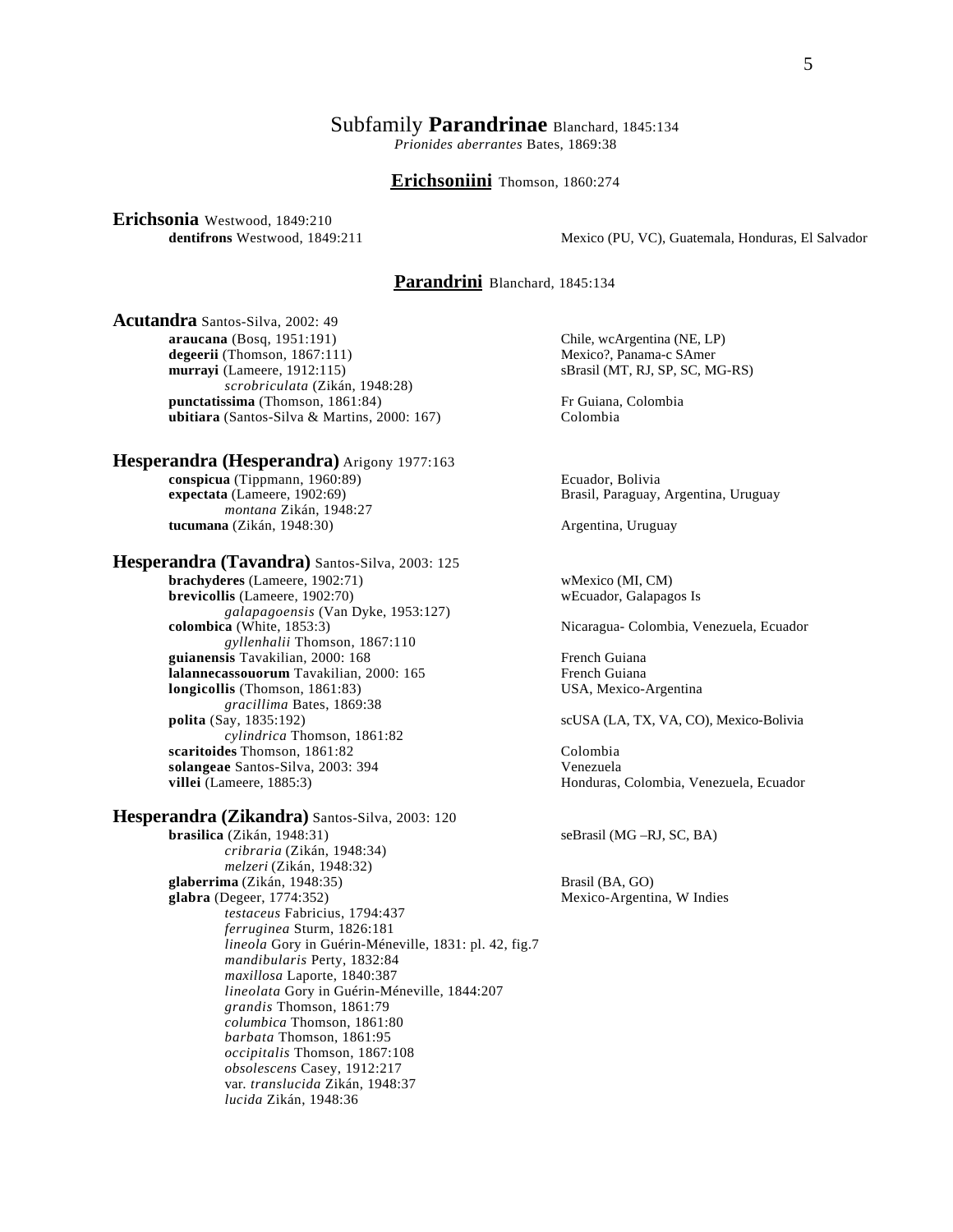**humboldti** Santos-Silva, 2003: 123 Colombia, eEcuador<br> **miniscula** (Zikán, 1948:38) SeBrasil (,MG, RJ, SP) **miniscula** (Zikán, 1948:38) *costalimai* Zikán, 1948:38 *itatiayaensis* Zikán, 1948:39 **monnei** (Santos-Silva, 2001: 229)<br> **separanda** (Zikán, 1948:33) sBrasil (MG, SP, PA, SC, RG) separanda (Zikán, 1948:33) *laevicollis* Zikán, 1948:33 *zellibori* Zikán, 1948:34 **thomasi** Santos-Silva, 2002: 955 **ubirajarai** (Santos-Silva, 2001: 216) seBrasil (SP, RJ, MG, SC)

#### **Neandra** Lameere, 1912:114

**brunnea** (Fabricius, 1798:49) e, c USA, seCanada *purpureus* Herbst, 1799:21 *sayi* Thomson, 1867:114 *quadricollis* Thomson, 1867:114 *conformis* Thomson, 1867:115 *dentata* Thomson, 1867:115 *minuta* Thomson, 1867:116 *ampliceps* Casey, 1912:216 *gravidula* Casey, 1912:216 *brunnea coloradensis* Linsley, 1957:2 *brunnea quebecensis* Abdullah, 1968:75 **marginicollis** (Schaeffer, 1929:40) swUSA (CA,AZ) *brunnea*; Fall, 1901:142 (not Fabricius, 1798) *punctillata* Schaeffer, 1929:40

#### **Parandra (Parandra)** Latreille, 1804:262

**Parandra (Birandra)** Santos-Silva, 2002: 47

*luciana* Thomson, 1861:86 *fabricii* Thomson, 1867:117

**angulicollis** Bates, 1879:2 Mexico-Panama *punctata*; Bates, 1872:166 (not White, 1853) **cubaecola** Chevrolat, 1862:275 Cuba, Puerto Rico<br> **cuba**, Hispaniola, Jamaica<br>
Cuba, Hispaniola, Jamaica **laevis** Latreille, 1804:253 Cuba, Hispaniola, Guba, Hispaniola, Jamaica, Jamaica, Jamaica, Jamaica, Jamaica, Jamaica, Jamaica, Jamaica, Jamaica, Jamaica, Jamaica, Jamaica, Jamaica, Jamaica, Jamaica, Jamaica, Jamaica, Jama **lata** Bates, 1884:226 **pinchoni** Villiers, 1979:182<br> **tavakiliani** Santos-Silva, 2002: 33 Martinique, Dominica<br>
Puerto Rico tavakiliani Santos-Silva, 2002: 33

Cuba, Puerto Rico, Hispaniola

**lucanoides** Thomson 1861:85 Colombia, Venezuela

**mariahelenae** Santos-Silva, 2002: 48 Jamaica **punctata** White, 1853:2 **Panama, wEcuador, nSAmer** 

**sylvaini** Tavakilian, 2000: 150 Fr. Guiana

# Subfamily **Anoplodermatinae** Guérin-Méneville, 1840:276

# **Anoplodermatini**

Guérin-Méneville, 1840:276

**Acanthomigdolus** Bruch, 1941:165 quadricollis (Bates, 1875:47) c Argentina (LR, ME, BA)

**Anoploderma** Guérin-Méneville, 1840:276 **bicolor** Guérin-Méneville, 1840:277 Peru, Bolivia *spondylioide* Fairmaire, 1893:610 **breueri** Lameere, 1912:118 scBrasil (MT), Bolivia, nArgentina (SA, *martinezi* Prosen, 1960:91 FO, CD,JU,SE)<br> **um** Dias. 1986:121 Peru **peruvianum** Dias, 1986:121

*colombica*; Vivas Berthier, 1942:37 (not White, 1853)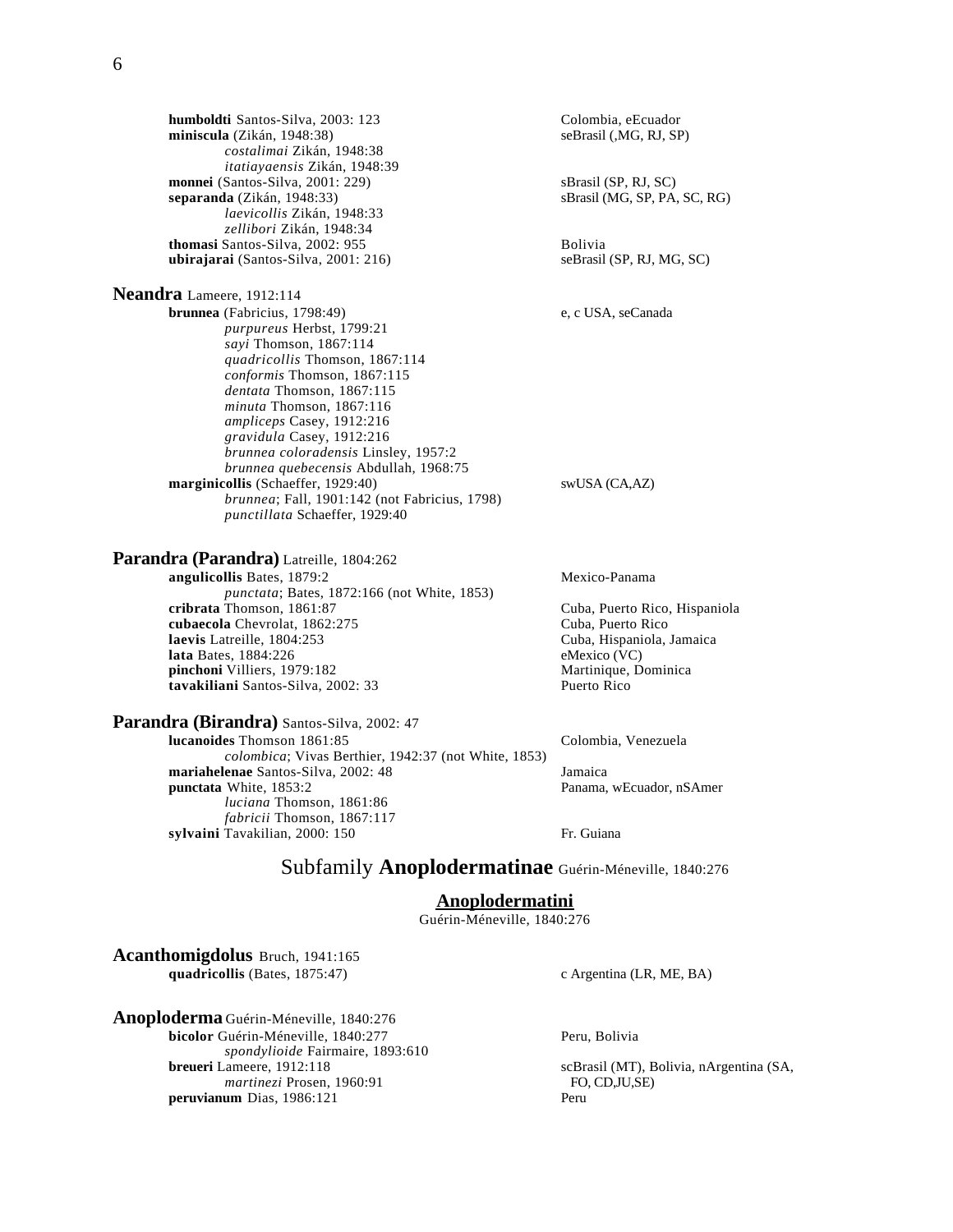**Cherrocrius** Berg, 1898:31 **bruchi** Berg, 1898:32 sc Argentina (RN, NE) **Hypocephalus** Desmarest, 1832: pl.24 *Mesoclastus* Gistel, 1837:54 **armatus** Desmarest, 1832: pl.24 seBrasil (BA, MT) *paradoxus* Gistel, 1837:54 **Migdolus** Westwood, 1863:120 *Paulistanus* Gounelle, 1899:6 **brachypterus** Lane, 1972:83 sBrasil (PN) **clypeatus** Dias, 1984:529 sw Brasil (MT) **cuyabanus** Lane, 1937:195 sw Brasil (MT) sw Brasil (MT) exul (Lameere, 1915:285) **exul** (Lameere, 1915:285)<br>**fryanus** Westwood, 1863:120 *bouvieri* Gounelle, 1899:6 Paraguay *morretesi* ; Fonseca, 1958:30 (not Lane, 1937) *fonsecai* Lane, 1972:81 **goyanus** Dias, 1984:528 cBrasil (GO)<br> **morretesi** Lane. 1937:192 sBrasil (SP) **morretesi** Lane, 1937:192 **punctatus** Lane, 1937:189 sBrasil (SP) **spitzi** Lane, 1937:185 scBrasil (MS)<br> **thulanus** (Lameere, 1902:201) cBrasil (GO, MT)  $thulanus$  (Lameere,  $1902:201$ ) **Paramigdolus** Dias, 1986:117 **tetropioides** (Fairmaire, 1893:611) nArgentina (LR, CA, SA, SE, CD, MI) var. *carbonaria* Bruch, 1941:169 **Sypilus** Guérin-Méneville, 1840:277

**boeroi** Prosen, 1960:95 wcArgentina (NE) **ferrugineus** Gounelle, 1913:194 nArgentina (SE, ME, CD, BA) *gounellei* Lameere, 1915:62 **orbignyi** Guérin-Méneville, 1840:277 nArgentina (SE-BA) *venturae* Dohrn, 1882:465

sBrasil (SP-SC), neArgentina (MI),

### **Mysteriini** Prosen, 1960:90

**Mysteria** Thomson, 1860:278 *Prionidium* Burmeister, 1865:159 **cylindripennis** Thomson, 1860:279 sBrasil (RS), Argentina, Uruguay *molle* Burmeister, 1865:160 *schroederi* Lameere, 1902:211 **darwini** (Lameere, 1902:210) sBrasil (SC) **lacordairei** (Lameere, 1902:212) Paraguay, Argentina (ME, SF, ER), Uruguay *cylindripennis*; Lacordaire, 1876: pl.81, fig.2 (not Thomson, 1860) **minuta** Dias, 1988:144 **Paraguay, neArgentina (MI) seabrai** Dias, 1988:144 **nArgentina (JU, SE, CH, SF)** 

**Pathocerus** Waterhouse, 1901:522 *Anoploderma (Eumysteria)* Bruch, 1908:199 **wagneri** Waterhouse, 1901:523 Bolivia, nArgentina (JU-BA) *flabellifera* Bruch, 1908:199

**Pseudopathocerus** Dias, 1988:157 **humboldti** (Lameere, 1912:120) scBrasil (MS), Paraguay,

neArgentina (MI)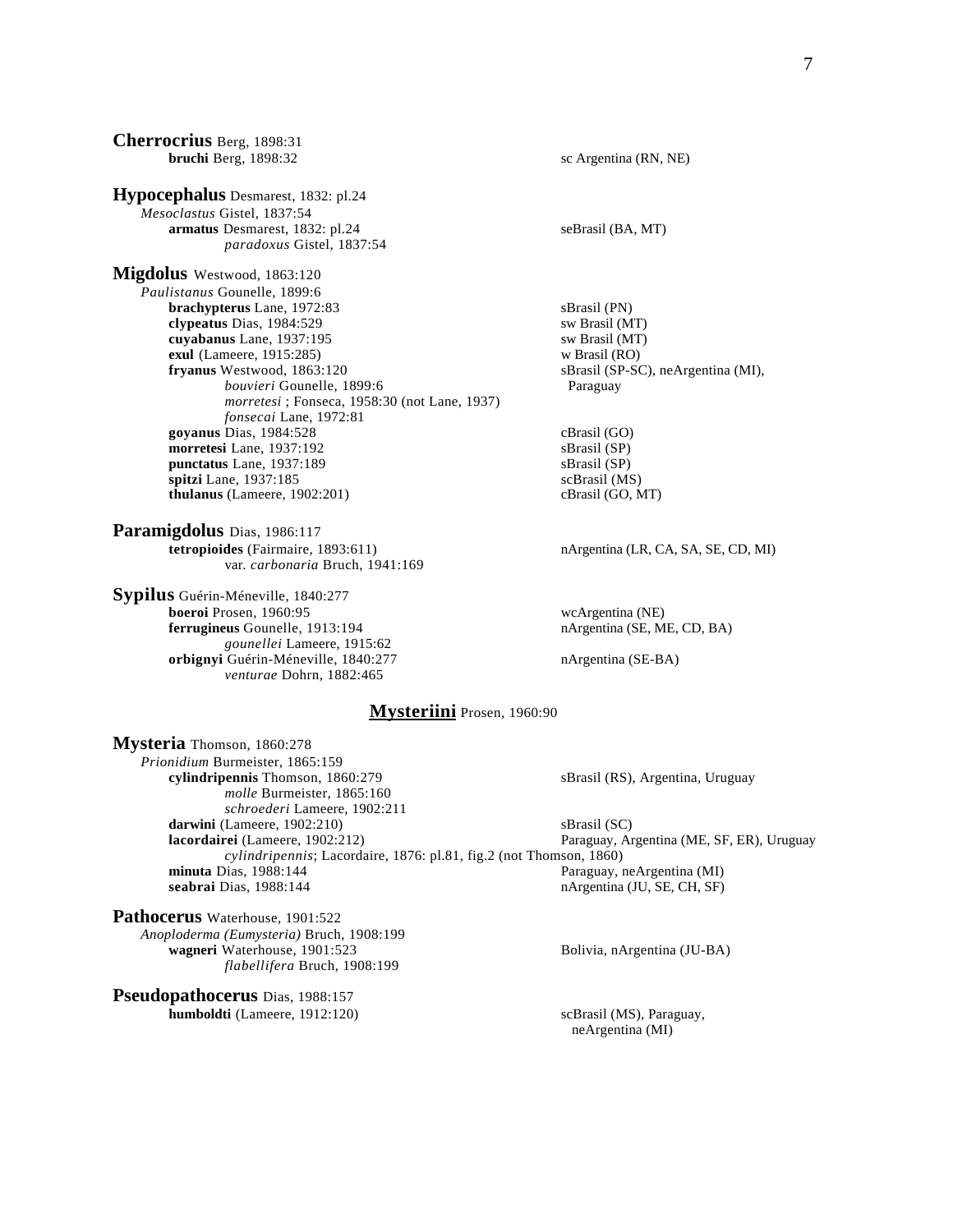# Subfamily **Prioninae** Latreille, 1804:264

**Anacolini** Thomson, 1857:10

**Allaiocerus** Galileo, 1987:618 **metallicus** Galileo, 1987:619 nwBrasil (AM)

#### **Anacolus** Latreille, 1825:399

*Geoprionus* Lameere, 1890:cxxi **sanguineus** (Lepeletier & Audinet-Serville in Latreille, 1825:200) Panama-seBrasil (RJ) *lugubris* Lepeletier & Audinet-Serville in Latreille, 1825:200 *praeustus* Perty, 1832:87 *bimaculatus* Ménétriés, 1838:130 *lividus* Ménétriés, 1838:131 *nigricollis* Ménétriés, 1838:131 *menetriesi* Buquet, 1840:254 *scapularis* Buquet, 1840:254 *variabilis* White, 1853:23 *nigrinus* White, 1853:24 *melanocerus* White, 1853:24 *xanthocerus* White, 1853:24 *syntheticus* Lameere, 1890:cxxii

**Biribellus** Galileo, 1987:528 **martinsi** Galileo, 1987:529 Peru punctatus Galileo, 1987:531

**Calloctenus** White, 1850:12 **pulcher** White, 1850:12 Colombia, Venezuela var. *nigripennis* White, 1853:58

**Chariea** Audinet-Serville, 1832:197 **cyanea** Audinet-Serville, 1832:198 Fr Guiana, nwBrasil (AM)<br> **lepesmei** Tippmann, 1956:759 Fr Guiana **lepesmei** Tippmann, 1956:759 **longispina** Galileo & Martins, 1990:41 nBrasil (PA)

**Cycloprionus** Tippmann, 1953:200 **flavus** Tippmann, 1953:202 Fr Guiana, nwBrasil (AM) *ornatus* Lane, 1972:353

**Episacus** Waterhouse, 1880:291 pilosicollis Waterhouse, 1880:291 Colombia, Ecuador

**Flabellomorphus** Galileo & Martins, 1990:44 **longus** Galileo & Martins, 1990:45 **nwBrasil (AM), Fr Guiana** 

**Hovorelus** Galileo & Monné, 2003:38 splendidus Galileo & Monné, 2003: 39 Peru

**Myzomorphus** Dejean, 1835:319

*Udeteromorphus* Tippmann, 1960:99 **amabilis** (Tippmann, 1960:101) Bolivia, seBrasil (MG) **flavipes** Galileo, 1987:595 seBrasil (ES)<br> **gounellei** Lameere, 1912:98 seBrasil (MG, RJ) gounellei Lameere, 1912:98 **herteli** Gilmour, 1960:21 Colombia **poultoni** Lameere, 1912:98<br> **poultoni** Lameere, 1912:98<br> **poultoni** Lameere, 1912:98<br> **poulting the Brasil** (AM, BA-SC),<br> **poulting the Brasil** (AM, BA-SC), **quadripunctatus** (Gray in Griffith, 1831: pl.70, fig.1) Colombia, Venezuela, I<br> *quadrimaculatus* Gory, 1832: pl.31 Fr Guiana, wEcuador quadrimaculatus Gory, 1832: pl.31 *quadrinotatus* Ménétriés, 1838:131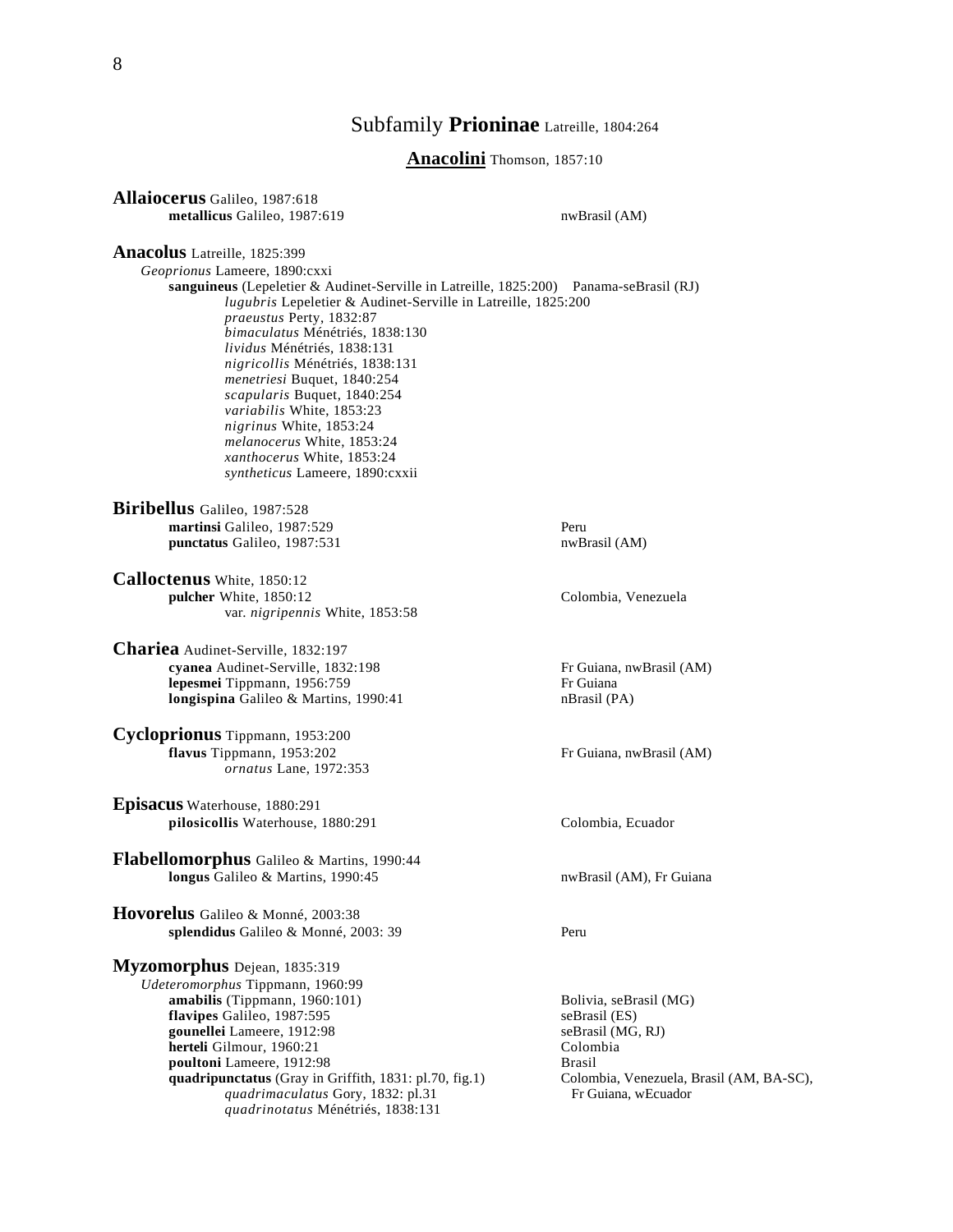*pygmaeus* Buquet, 1840:254 *necydaloides* Thomson, 1864:279 **scutellatus** Sallé, 1849:429 Costa Rica, Venezuela var. *apicalis* White, 1853:25 var. *bicolor* White, 1853:26 var. *plagiatus* White, 1853:25 var. *scapularis* White, 1853:25 var. *thoracicus* White, 1853:26 var. *unicolor* White, 1853:25 sparsimflambellatus Zajciw, 1963:55 seBrasil (RJ, SP) **Nicias** Thomson, 1857:136 *Hamadryades* Thomson, 1857:22 **alurnoides** (Thomson, 1857:23)<br> **alurnoides** (Thomson, 1857:23)<br> **huedepohli** Galileo. 1987:531 **huedepohli** Galileo, 1987:531 **Otheostethus** Bates, 1872:169 disjunctus Galileo, 1987:517 nwBrasil (AM) **melanurus** Bates, 1872:170 Nicaragua, Costa Rica **Piesacus** Galileo, 1987:494 **exiguus** Galileo, 1987:497 Colombia<br> **1988** Colombia<br>
Colombia magnus Galileo, 1987:501 **Poekilosoma** Audinet-Serville, 1832:184 *Poecilosoma* Laporte, 1840:411 *Ceroctenus* Audinet-Serville, 1832:196 **carinatipenne** Lane, 1941:152 eBrasil (PE, ES) **ornatum** (Dalman, 1823:62) seBrasil (BA-RJ) *ornatipenne* Audinet-Serville, 1832:185 *maculipenne* Audinet-Serville, 1832:186 *abdominalis* Audinet-Serville, 1832:197 *flamiger* Perty, 1832:87 *semirufum* Newman, 1838:492 *rufipenne* Blanchard, 1843:207 *flaviventris* Buquet in Guérin-Méneville, 1844:215 *unicolor* Guérin-Méneville, 1844:215 *equestris* Guérin-Méneville, 1844:215 *latifascia* White, 1853:58 *mixtus* White, 1853:58 **Prionapterus** Guérin-Méneville, 1831: pl.42, fig.10 *Halycidocrius* Berg, 1881:62 Paraguay, neArgentina (MI) **staphilinus** Guérin-Méneville, 1831: pl.42, fig.10 Paraguay, Argentina *staphylinus* Guérin-Méneville in Audinet-Serville, 1832:200 *flavipennis* Guérin-Méneville in Audinet-Serville, 1832:201 *philippii* Berg, 1881:64 *philippii* var. *schulzi* Bruch, 1908:202 *staphylinus* var. *wagneri* Gounelle, 1911:320 **suspectus** Galileo & Martins, 1990:48 Paraguay **travassosi** Lane, 1938:263 sw Brasil (MS)<br> **woltersi** Bruch, 1925:207 nwArgentina (CA) **woltersi Bruch, 1925:207** *staphylinus* var. *schaeferi* Bosq, 1947:293 **Rhachicolus** Galileo, 1987:508 **cristatus** Galileo, 1987:510 Venezuela **Rhodocharis** Lacordaire, 1869:49 **anacoloides** Lacordaire, 1869:50 seBrasil (RJ) var. *bicolor* Tippmann, 1953:204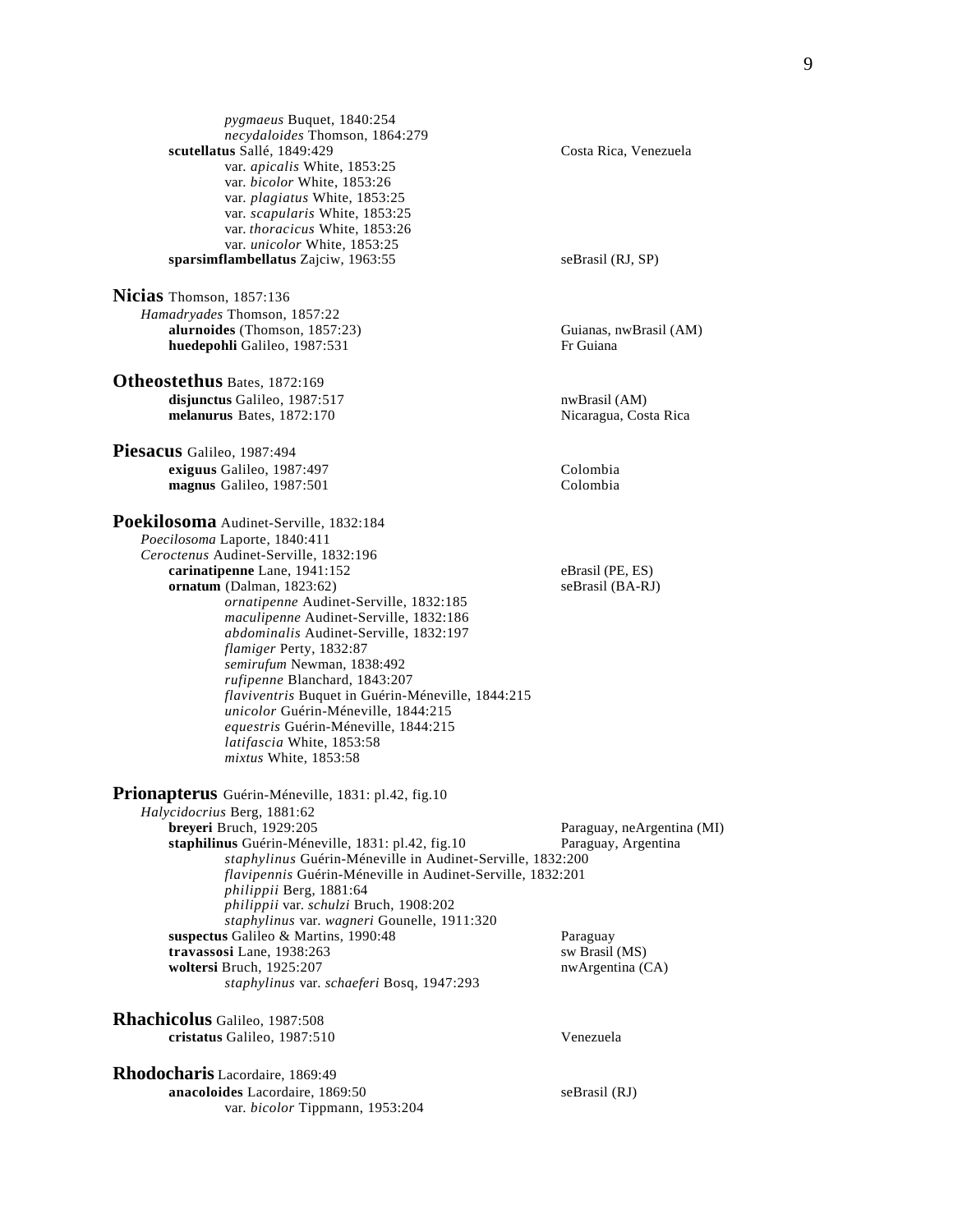**Udeterus** Thomson, 1858:412 *Oideterus* Thomson, 1857:15 *Temnesthes* Bates, 1875:51 **andrarius** Galileo, 1987:562<br> **buquetii** (Thomson, 1857;16) Colombia, Ecuador **buquetii** (Thomson,  $1857;16$ ) **crenatocerus** Galileo, 1987:563 Ecuador<br> **dichotomus** Galileo, 1987:565 WEcuador **dichotomus** Galileo, 1987:565<br> **elegans** Waterhouse, 1880:290<br>
wEcuador **elegans** Waterhouse, 1880:290 **wEcuador** website website website website website website website website website website website website website website website website website website website website website website webs  $\overline{\text{lobicolis}}$  (Bates, 1875:52) **magnificus** Galileo, 1987:567 Costa Rica, Panama **pallidus** Galileo, 1987:569 Colombia **Xanthonicias** Galileo, 1987:511 **prostrata** Galileo, 1987:513 nBrasil (AM, PA) **Calocomini** Galileo & Martins, 1993:81 **Calocomus** Audinet-Serville, 1832:194 **desmaresti** (Guérin-Méneville, 1831: pl.42, fig.8) Bolivia, Paraguay, Argentina (JU-LP) *hamatiferus* Lacordaire in Audinet-Serville, 1832:195 *lunuliferus* Drapiez, 1837:53 *bravardi* Burmeister, 1865:314 *desmaresti caripariensis* Tippmann, 1960:97 ab. *bimaculatus* Tippmann, 1960:96 ab. *conjunctus* Tippmann, 1960:97 ab. *melancholicus* Tippmann, 1960:96 **kreuchelyi** Buquet, 1840:142 Colombia *lycius* Buquet, 1840:142 **morosus White, 1850:11** scBrasil (MS, GO, MG, SP), Bolivia, Paraguay, rugosipennis Lucas, 1857:181 scBrasil (MS, GO, MG, SP), Bolivia, Paraguay, *rugosipennis* Lucas, 1857:181 *coriaceus* Fairmaire, 1864:270 **rodingeri** Tippmann, 1951:304 Bolivia, Peru **Callipogonini** Thomson, 1860:323 *Enoploceritae* Thomson, 1864:290 *Orthomegitae* Thomson, 1864:294 *Anacanthini* Thomson, 1864: 285 *Ergatites* Fairmaire in Jacquelin Du Val, 1864:117 *Ctenoscelinae* Pascoe, 1869:661 **Anacanthus** Audinet-Serville, 1832:165 **aquilus** Thomson, 1865:577<br> **biramiguelus** Santos-Silva, 2004: 281 **Colombia**<br> **Biramiguelus** Santos-Silva, 2004: 281 **Colombia biramiguelus** Santos-Silva, 2004: 281 **espiritosantensis** (Seabra, 1941:369) seBrasil (ES) **reticulatus** (Dalman in Schoenherr, 1817:147) seBrasil (MG-RS), Argentina *costatus* Audinet-Serville, 1832:166 **Apotrophus** Bates, 1875:48 *Paranaecus* Thomson, 1877:269 simplicicollis Bates, 1875:49 sBrasil (SP, PR)

*olivieri* Thomson, 1877:270 **Callipogon (Callipogon)** Audinet-Serville, 1832:140

**barbatum** (Fabricius, 1781:208) Guatemala-Panama var. *ornatum* Bates, 1879:5 *hauseri* Nonfried, 1892:20 *friedlaenderi* Nonfried, 1892:22 **beckeri** Lameere, 1904:56 **wMexico (DU, NA)**<br> **lemoinei Re**iche, 1840:275 **wMexico (DU, NA)**<br> **Honduras-Colombia** var. *kraatzi* Nonfried, 1890:19 Ecuador

Honduras-Colombia, Venezuela, Peru,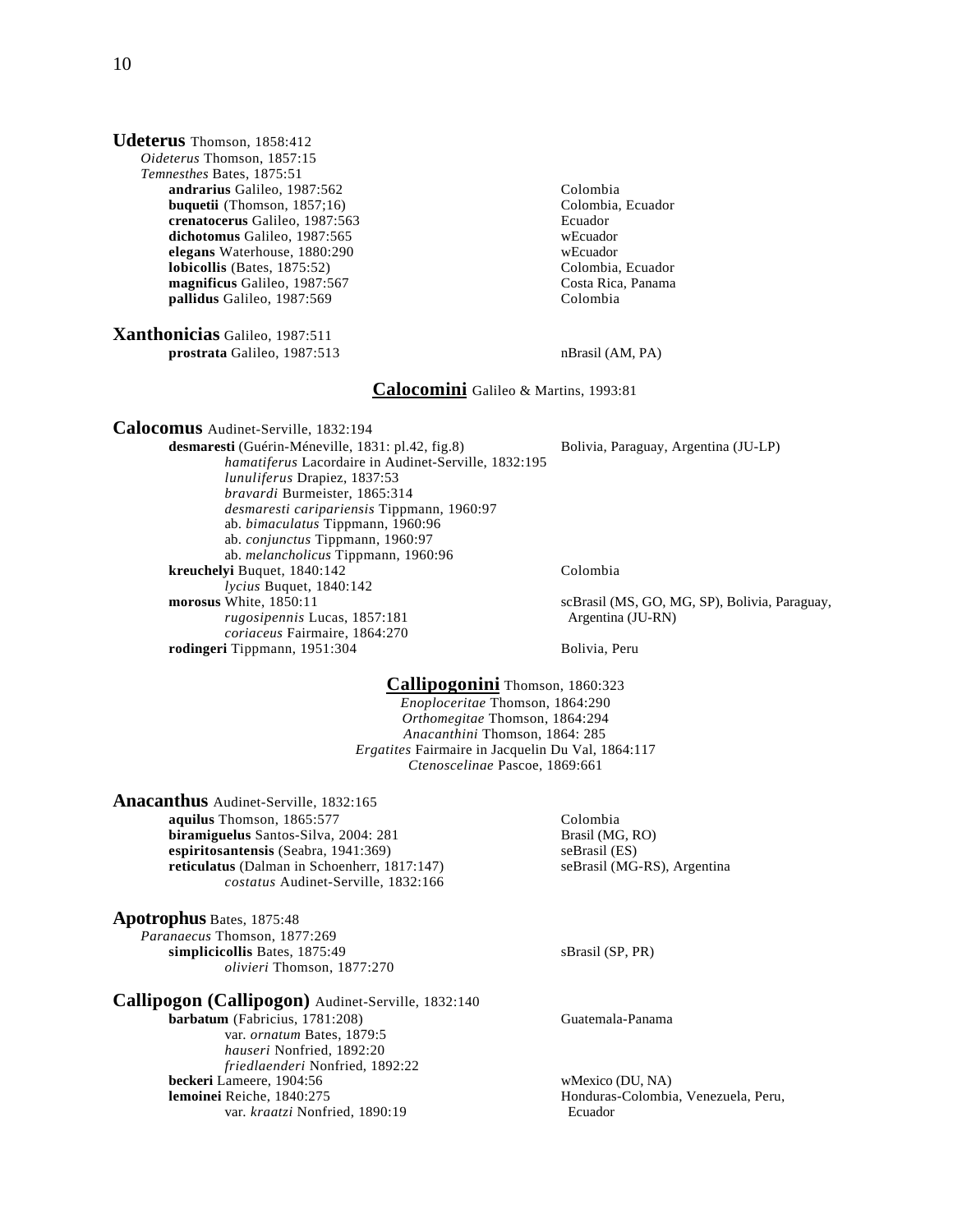**senex** Dupont, 1832: pl.33 Mexico (PU, VC)-El Salvador, Honduras *barbatum*; Audinet-Serville, 1832:142 (not Fabricius, 1781)

#### **Callipogon (Callomegas)** Lameere, 1904:64 **proletarium** Lameere, 1904:66 Puerto Rico, Martinique **sericeum** (Olivier, 1795:16) Cuba, Puerto Rico, Hispaniola

**Callipogon (Dendroblaptus)** Chevrolat, 1864:179 **barbiflavum** Chevrolat, 1864:180 Cuba, Bahamas

**Callipogon (Enoplocerus)** Audinet-Serville, 1832:146 *octodentatus* Schoenherr, 1817:342 *gigas* Csiki, 1909:343

# **Callipogon (Navosoma)** Blanchard, 1843:206

*Naosoma* Gemminger & Harold, 1872:2763 *huberti* Buquet, 1840:xxviii Argentina *triste* Blanchard, 1843:206 *blanchardii* Thomson, 1877:270

## **Callipogon (Orthomegas)** Audinet-Serville, 1832:149

**cinnamomeum** (Linnaeus, 1758:389) Fr Guiana-cBrasil *mucronatus* Fabricius, 1775:160 *cinctus* Voet, 1778:16 *corticinus* Olivier, 1790:294 *spadiceus* Dalman in Schoenherr, 1817:148 *corticanum*; Williams, 1929:145 **fragosoi** Bleuzen, 1993:19 Costa Rica, Panama **frischeiseni** Lackerbeck, 1998: 518<br> **haxairei** Bleuzen. 1993:19<br>
eEcuador **haxairei** Bleuzen, 1993:19<br> **irroratum** Lameere. 1915:55<br>
Colombia **irroratum** Lameere, 1915:55 **jaspideum** (Buquet in Guérin-Méneville, 1844:212) seBrasil (PE-RS), Paraguay, Argentina **marechali** Bleuzen, 1993:18 Panama, Colombia, Ecuador **monnei** Bleuzen, 1993:18 seMexico (VC, QR) -Costa Rica **pehlkei** Lameere, 1904:60 Colombia, Peru, Fr Guiana<br> **similis** (Gahan, 1894:223) SeBrasil (BA-SC) similis (Gahan, 1894:223) *joinvillei* Ribeiro, 1935:417

**Callipogon (Spiloprionus)** Aurivillius, 1897:241 sericeomaculatus Aurivillius, 1897:242 Bolivia

**Ctenoscelis** Audinet-Serville, 1832:134 **acanthopus** (Germar, 1824:467) seBrasil (BA-RS), Paraguay, Argentina **ater** (Olivier, 1795:11) Venezuela, Guianas, nBrasil (AP) *dyrrhacus* Buquet, 1843:235 *nausithous* Buquet, 1843:236

**Cubaecola** Lameere, 1912:164 **hoploderoides** Lameere, 1912:164 Cuba

**Ergates** Audinet-Serville, 1832:143 *Trichocnemis* LeConte, 1851:110 *Ergates (Callergates)* Lameere, 1904:47 **pauper** Linsley, 1957:5 swUSA (CA) **spiculatus spiculatus** (LeConte, 1851:110) wNAmer *californica* White, 1853:37 *spiculigera* White, 1853:39 subsp. **neomexicanus** Casey, 1890:491 wcUSA, nMexico, Baja Calif var. *marmoratus* Cockerell, 1890:161

Panama, S. Amer (widely distributed)

seBrasil (BA-RS), Paraguay, Uruguay,

**coeus** (Perty, 1832:86) Fr Guiana, nBrasil (AM, PA, PI-MG), Bolivia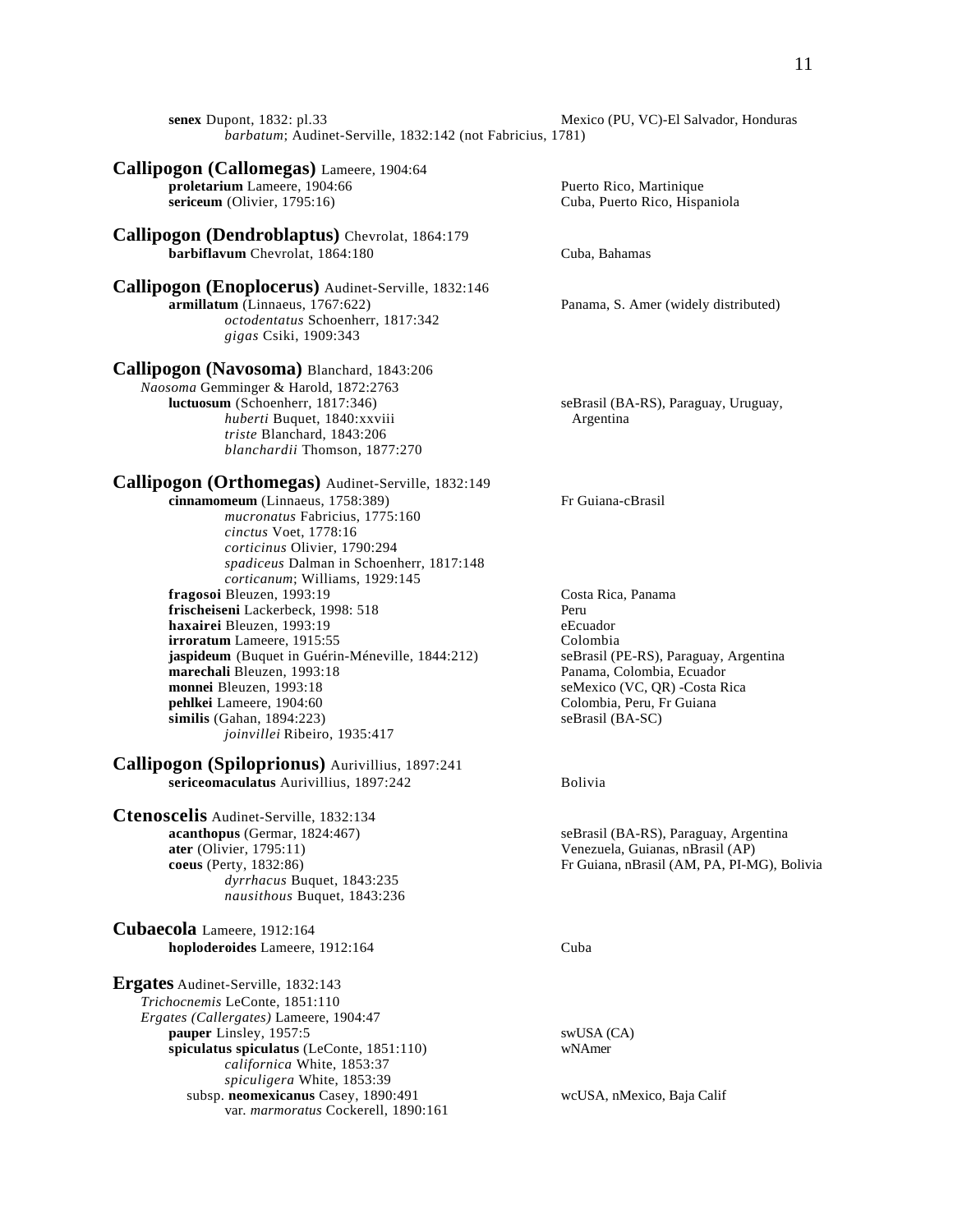# **Hephialtes** Thomson, 1864:285

**mourei** Santos-Silva, 2004: 35 SBrasil (PN, SP, RJ, SC)<br> **ruber** (Thunberg, 1822:305) Guadeloupe, Fr Guiana, *tricostatus* Thomson, 1864:286 *badium* Thomson, 1865:577 *sulcatus* Lacordaire, 1869:147

**Stictosomus** Audinet-Serville, 1832:153 **semicostatus** Audinet-Serville, 1832:154 Fr Guiana, nBrasil (PA)

Guadeloupe, Fr Guiana, Brasil

# **Macrodontiini** Thomson, 1860:324

*Acanthinoderitae* Thomson, 1864:294 *Ancistrotides* Lacordaire, 1869:81

**Acalodegma** Thomson, 1877:261

*Acadolegma*; Lameere, 1919:94 **servillei** (Blanchard in Gay, 1851:452) wcArgentina (ME), Chile *marginipennis* Fairmaire, 1864:270 *bihamata* Bates, 1869:43 **vidali** Elgueta & Cerda, 2002: 12 Chile

## **Acanthinodera** Hope, 1833:106

*Amallopodes* Lequien, 1833: pl.74 *Malloderes* Dupont, 1835: pl.125 *Malloderus*; Drapiez, 1841:56 **cumingii** Hope, 1833:105 Chile *scabrosus* Lequien, 1833: pl.74 *mercurius* Erichson in Meyens, 1834:266 *microcephalus* Dupont, 1835: pl.125

#### **Ancistrotus** Audinet-Serville, 1832:135 **aduncus** Buquet, 1853:xxiv seBrasil (ES, MG, RJ)<br> **ancinatus** (Klug, 1825:454) seBrasil (MG-SC)  $uncinatus$  (Klug,  $1825:454$ ) *hamaticollis* Audinet-Serville, 1832:137

**Chalcoprionus** Bates, 1875:273 **badeni** Bates, 1875:274 Colombia

**Macrodontia** Lepeletier & Audinet-Serville in Lacordaire, 1830:139 *Macrodontus* Gistel, 1848:129 **batesi** Lameere, 1912:166 Guatemala-Panama *dejeani*; Bates, 1879:5 (not Gory, 1839) *dejeani borgmeieri* Tippmann, 1953:190 *laevis* Pouillaude, 1915:46<br>cervicornis (Linnaeus, 1758:38) *cervicornis melzeri* Tippmann, 1953:188 **crenata** (Olivier, 1795:27) Colombia, Fr Guiana, Venezuela, Peru, Bolivia, *quadrispinosus* Schoenherr, 1817:346 cBrasil (AC, AM, MT, GO, MS, RO,PA ) *castanea* Blanchard, 1848:210 *ehrenreichi* Kolbe, 1894:42 **dejeani** Gory, 1839:127 Colombia-Bolivia *marechali* Bleuzen, 1990:9 **flavipennis** Chevrolat, 1833:65 eBrasil (BA-RS, GO), Paraguay, Argentina *impressicollis* Blanchard, 1848:210 **jolyi** Bleuzen, 1994:26 Venezuela **mathani** Pouillaude, 1915:44 wEcuador **zischkai** Tippmann, 1960:92 nwBrasil (AC), Bolivia, Peru *cambeforti* Bleuzen, 1990:9

Colombia, Guianas-sBrasil, Peru, Bolivia, eEcuador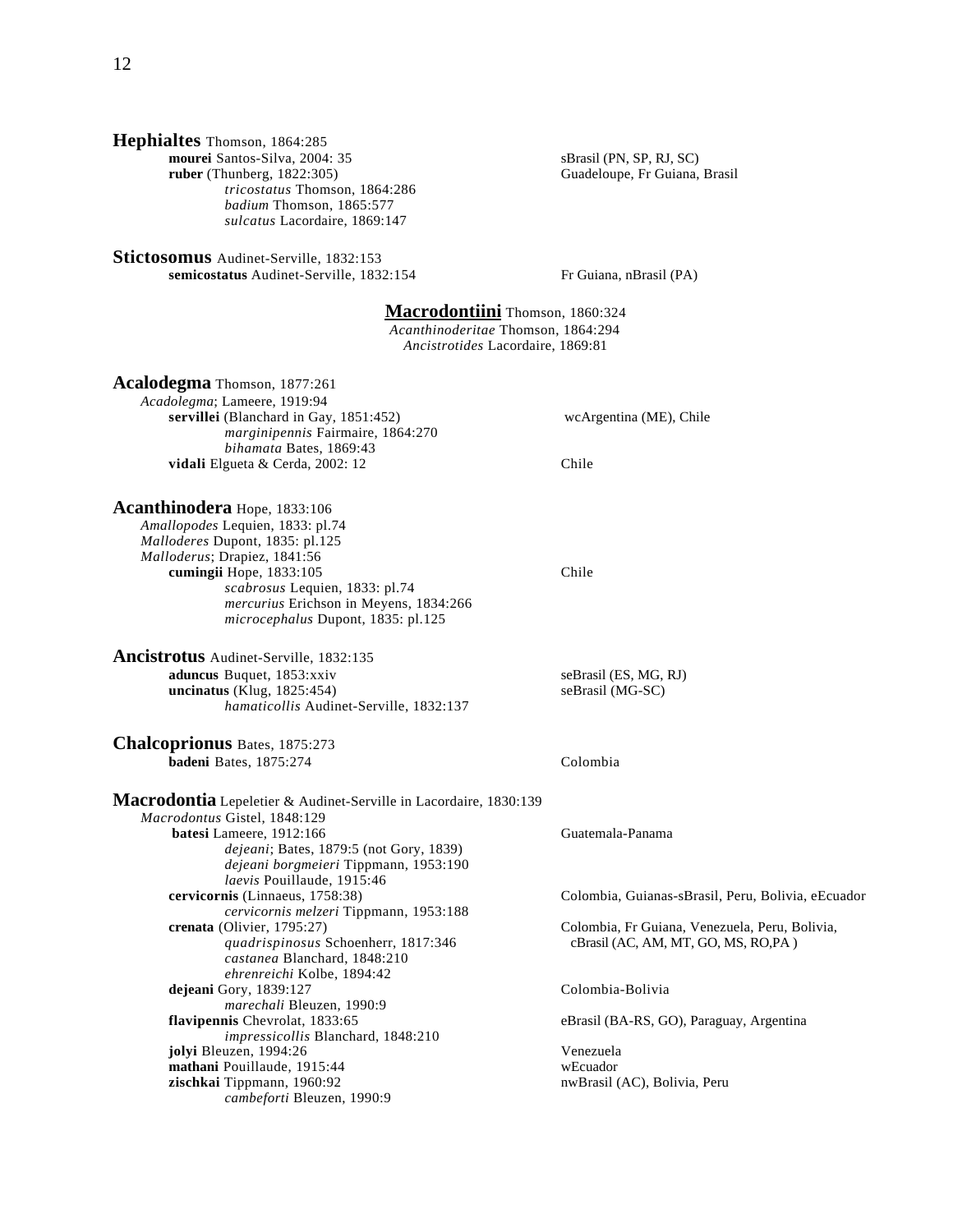#### **Macrotomini** Thomson 1860:290, nec Laporte, 1832 *Mallodonitae* Thomson, 1860:318 *Stenodontines* Lameere, 1902:63

**Aplagiognathus** Thomson, 1860:320 **hybostoma** Bates, 1879:8 Guatemala, Honduras

**Archodontes** Lameere, 1903:216 *Paramallus* Casey, 1912:227 **melanopus melanopus** (Linnaeus, 1767:623) seUSA (FL-TX) *cilipes* Say, 1824:328 *simplicicolle* Haldeman, 1847:30 *simplicicolle* var. *biimpressum* Haldeman, 1847:30 subsp. **aridus** Casey, 1924:224 swUSA (CA, AZ), Baja Calif subsp. **serrulatus** (LeConte, 1854:82) scUSA, nMexico

**Basitoxus** Audinet-Serville, 1832:174 *Basitaxus*; Chenu, 1870:307 *Baseotoxus*; Gemminger & Harold, 1872:2768 **megacephalus** (Germar, 1824:468) eBrasil (BA-RJ) *armatus* Audinet-Serville, 1832:175

**Chiasmetes** Pascoe, 1867:411 *Chiasmus* Thomson, 1860:318 **limae** (Guérin-Méneville in Duperrey, 1830:128) Ecuador, Peru, Chile *melitaeques* Blanchard, 1843:206 *gracilicorne* Buquet in Guérin-Méneville, 1844:215

**Curitiba** Lameere, 1903:26 **brunni** Lameere, 1903:26 sBrasil (PR-RS) **scheerpeltzi** (Tippmann, 1953:182) sw Brasil (MT)

**Ialyssus** Thomson 1864:296 *Jalyssus*; Gemminger & Harold, 1872:2763 **tuberculatus** (Olivier, 1795:20) Guianas, nBrasil (AM)

**Mallodon** Lepeletier & Audinet-Serville in Lacordaire, 1830:171 *Opheltes* Thomson, 1864:306 *Orthomallodon* Linsley, 1957:3 dasystomus dasystomus (Say, 1824:326) sUSA, nMexico-Colombia *costulata* LeConte, 1851:111 *degeneratum* Thomson, 1867:95 *debile* Casey, 1912:222 *melanopus*; Haldeman 1847:30 (not Linnaeus, 1767) *spinibarbe*; Haldeman 1847:31 (not Linnaeus 1758) *masticator* Thomson, 1867:99 *angustatum* Thomson, 1867:100 *guatemalensis* Casey, 1912:227 *mandibularis* Lackerbeck, 1998: 517 (not Gemminger, 1872) subsp. **baiulus** (Erichson, 1847:138) Colombia, Venezuela, eEcuador, Peru, *occipitale* Thomson, 1867:93 Fr Guiana, Brasil *chevrolatii* Thomson, 1867:94 *columbianum* Thomson, 1867:98 subsp. **plagiatus** (Thomson, 1867:95) Fr Guiana subsp. **socorroensis** Linsley & Chemsak, 1966:251 Mexico (Revilla Gigedo Is) **hermaphroditus** Thomson, 1867:103 Colombia **linsleyi** Fragoso & Monné, 1995:220 Peru

**spinosus** (Newman, 1840:194) Mexico (ME, OA, PU, VC) - Honduras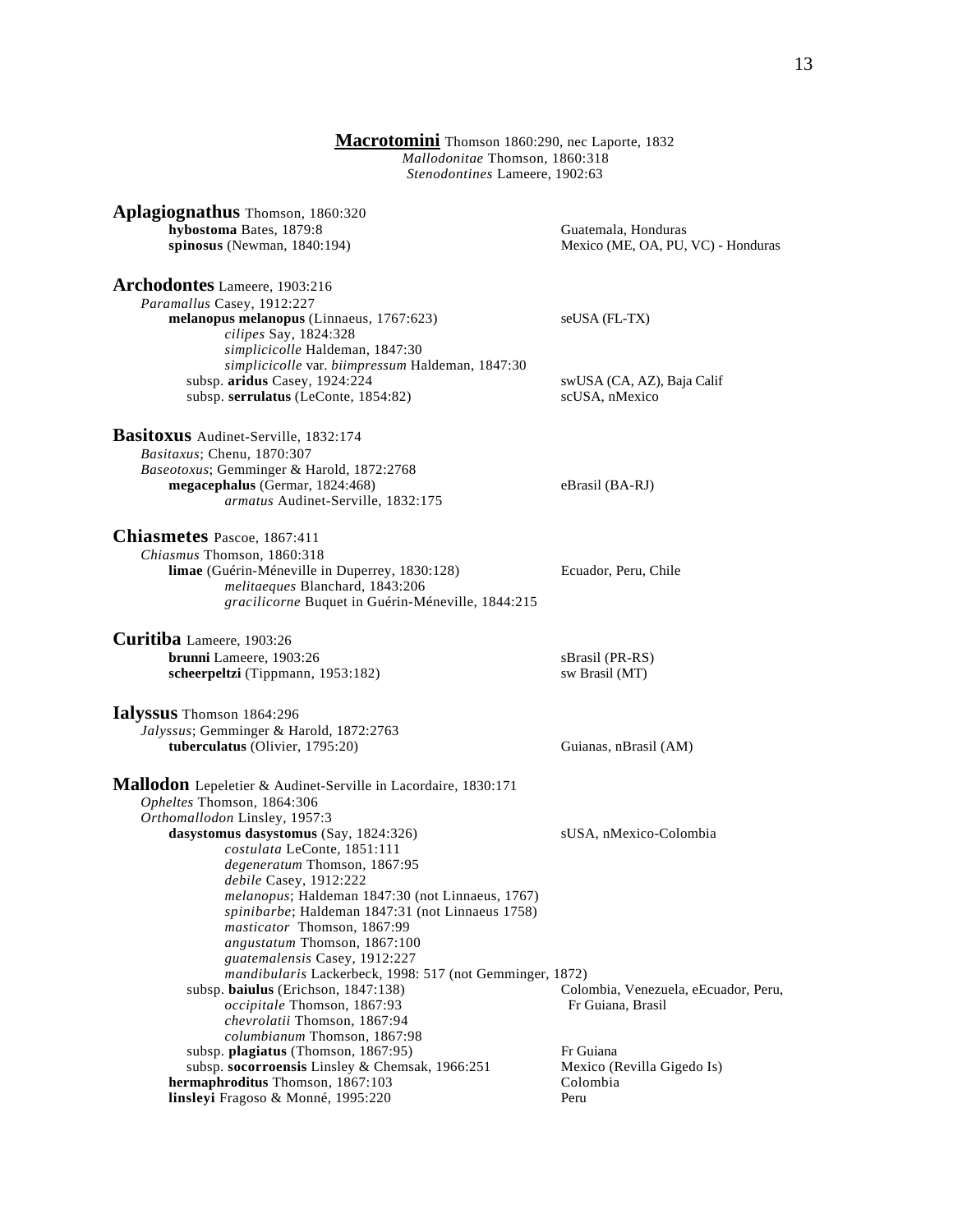**molarius molarius** Bates, 1879:9 Mexico-Colombia, Venezuela, Peru, Ecuador subsp. **galapagoensis** Mutchler, 1938:11 Galapagos Is (S. Cruz) subsp. galapagoensis Mutchler, 1938:11 subsp. glabratus Linsley & Chemsak, 1966:206 Galapagos Is (S. Cristobal) subsp. **vandykei** Linsley & Chemsak, 1966:204 Galapagos Is (Isabela)<br> **pelairei** Lameere. 1902:83 Peru **popelairei** Lameere, 1902:83<br> **popelairei** Linnaeus, 1758:390)<br>
Mexico-Argentina spinibarbis (Linnaeus, 1758:390) *frangens* Voet, 1778:2 *miles* Voet, 1778:2 *maxillosus* Olivier, 1795:16 *dentatus* Fabricius, 1801:263 *similis* Schoenherr, 1817:345 *gagatinus* Germar, 1824:468 *germarii* Thomson, 1867:100 *bonariense* Thomson, 1867:99 *orbignyi* Thomson, 1867:101 **vermiculatus** Hovore & Santos-Silva, 2004: 49 Panama **Mallodonhoplus** Thomson, 1860:320 *Mallodonoplus*; Gemminger & Harold, 1872:2768 **nobilis** Thomson, 1860:321 Colombia, Venezuela **Mallodonopsis** Thomson, 1860:317 **corrosus** Bates, 1879:7 Mexico-Panama **mexicanus** Thomson, 1860:317 Mexico-Colombia, Ecuador, Venezuela *serrata* Thomson, 1860:317 **Mecosarthron** Buquet, 1840:172 **buphagus** Buquet, 1840:172 eBrasil (BA-PR) **domingoensis** (Fisher, 1932:1) R Dominicana **gounellei** (Lameere, 1903:135) eBrasil (BA) **tritomegas** Lameere, 1920:137 Brasil **Neomallodon** Linsley, 1957:2 **arizonicus** (Casey, 1912:228) swUSA (AZ) *remotus* Linsley, 1934:161 **Nothopleurus** Lacordaire, 1869:125 **baroni** (Casey, 1912:223) swMexico (GR) **bituberculatus** (Palisot de Beauvois, 1805:216) W Indies, Jamaica *carptor* Chevrolat, 1862:273 **lobigenis** Bates, 1884:235 swUSA (CA, AZ), Baja Calif, wMexico *gnatho*; LeConte, 1858:81 (not White, 1853) *mandibulare*; Gemminger, 1872:254 (not Fabricius, 1801) *dentiger* Leng, 1884:9 *castaneum* Casey, 1924:225<br>madericus (Skiles, 1978:414) *arizonicus*; Hovore & Giesbert 1976:350 (not Casey, 1912) **maxillosus** (Drury, 1773:86) W Indies<br> **santacruzensis** Hovore & Santos-Silva, 2004: 51 Rolivia santacruzensis Hovore & Santos-Silva, 2004: 51 **subcancellatus** (Thomson, 1867:102) Brasil (BA, MG, RJ, SC) **subsulcatus** (Dalman, 1823:63) sMexico (YU), Honduras *gnatho* White, 1853:45 *ebeninus* Lacordaire, 1869:125 **Parastrongylaspis** Giesbert, 1987:147

**linsleyi** Giesbert, 1987:148 Costa Rica<br> **costa Rica**<br> **costa Rica**<br> **costa Rica**<br> **costa Rica**<br> **costa Rica**<br> **costa Rica thomasi** Giesbert, 1992:155

**Physopleurus** Lacordaire, 1869:120

*Basitoxus (Parabasitoxus)* Fragoso & Monné, 1995:721 **amazonicus** (Fragoso & Monné, 1995:723) Peru, neBrasil (AP, AM, MG), Fr Guiana, Bolivia

swUSA (AZ), nwMexico (CHA)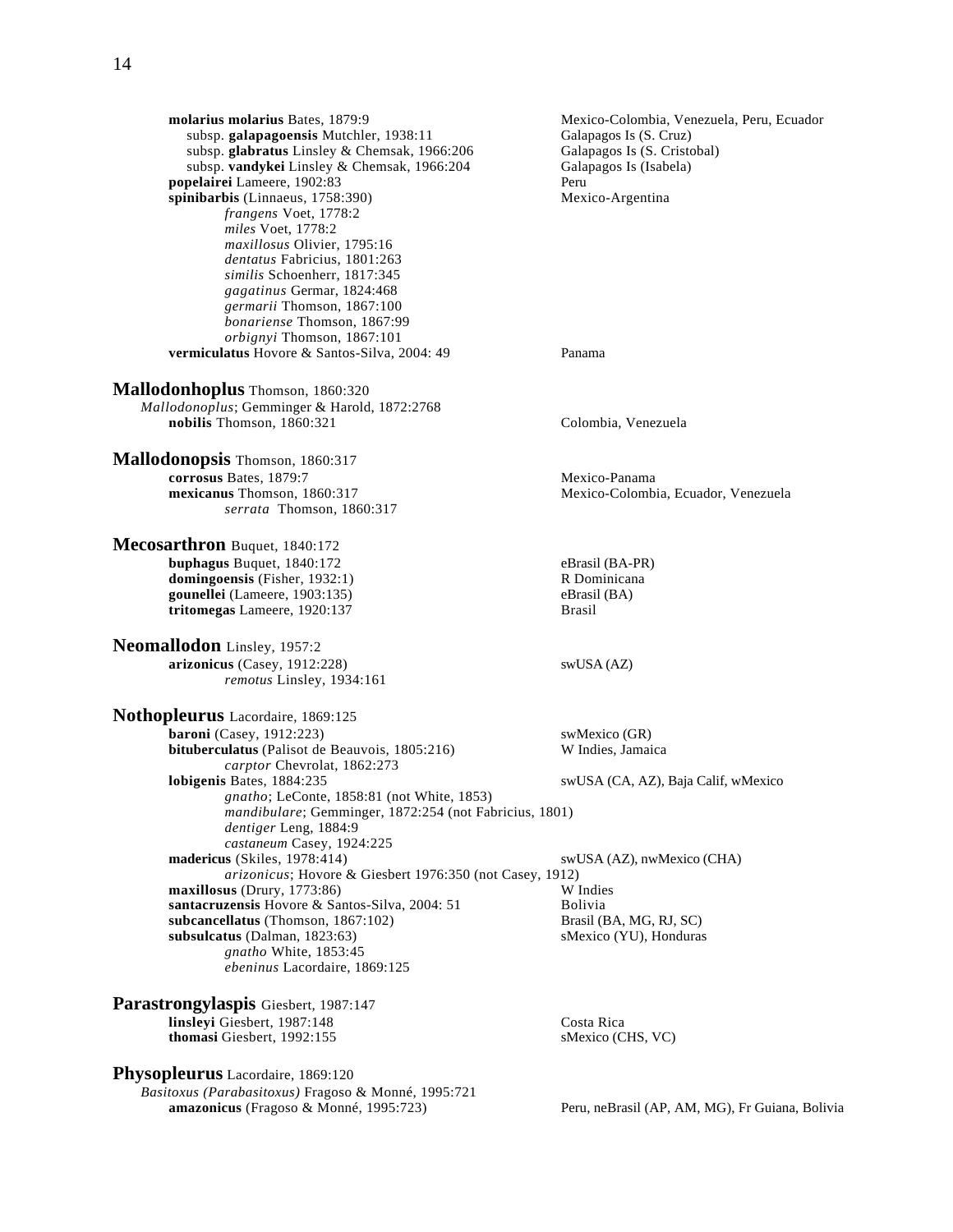**dohrnii** Lacordaire, 1869:121 Venezuela **exiguus** Santos-Silva & Martins, 2003: 248 Brasil (MG), Bolivia **longiscapus** Lameere, 1912:127 **Peru, Colombia, Ecuador, Brasil (AM, PA, MG)**<br> **maillei** Audinet-Serville, 1832:175 **Parasil (AL, ES, RJ, SC, SP, Paraguay, Argentin** eBrasil (AL, ES, RJ, SC, SP), Paraguay, Argentina *mallei*; Redtenbacher, 1867:202 **rugosus** Gahan, 1894:224 **Fr** Guiana, nwBrasil (AM, AP, PA) **seripierriae** Santos-Silva & Martins, 2003: 255 Brasil (MG) **tritomicros** Lameere, 1912:126 Fr Guiana **villardi** Lameere, 1902:87 eEcuador, Peru, Guatemala? *guatemalensis* Casey, 1912:227 *maxillosus*; Bates in Whymper, 1891:37 (not Drury, 1773) **Protorma** Waterhouse, 1880:288 **costifer** (Thomson, 1877:275) nSAmer *scabrosa* Waterhouse, 1880:289 *recurvatum* Williams, 1929:143 **Stenodontes** Audinet-Serville, 1832:173 **chevrolati** Gahan, 1890:23 seUSA (FL), Cuba, Puerto Rico, Bahamas *cubensis* Casey, 1912:224 *parallelus* Casey, 1912:225 *damicornis*; Chevrolat, 1862:273 (not Linnaeus, 1771) *exsertus*; Horn, 1880:xvii (not Olivier, 1795) *mandibularis*; Leng, 1884:9 (not Fabricius 1801) **damicornis** (Linnaeus, 1771:532) *Jamaica, Puerto Rico crenulatus* Drury, 1773:86 *melanopus* Drury & Westwood, 1837:82 *obesus* Thomson, 1865:578 **exsertus** (Olivier, 1795:17) Puerto Rico, Hispaniola *mandibularis* Fabricius, 1801:261 *laevigatus* Palisot de Beauvois, 1805:227 **Strongylaspis** Thomson, 1860:313 **aureus** Monné & Santos-Silva, 2003: 33 Brasil (AM)<br>**batesi** Lameere. 1903:34 seBrasil (ES **bolivianus** Monné & Santos-Silva, 2003: 36 Bolivia<br>**bullatus** Bates, 1872:167 Mexico, **championi** Bates, 1884:233 Mexico, Guatemala, Costa Rica **christianae** Monné & Santos-Silva, 2003: 42 Brasil (MG, SC, AM), Peru<br> **corticarius** (Erichson in Schomburg, 1848:571) seUSA (FL), Mexico-Panan *scobinatus* Thomson, 1860:313 Jamaica, Dominica *scobinatus* var. *belti* Bates, 1884:233 *lobulifer* Bates, 1892:145 **dohrni** Lameere, 1903:30 Mexico<br> **dohrni** Lameere, 1912:133 CBrasil (MT) **fryi** Lameere, 1912:133 **graniger** Bates, 1884:233 Panama **hirticollis** Tippmann, 1953:183 Colombia **kraepelini kraepelini** Lameere, 1903:28 wEcuador<br>subsp. **parvula** Linsley & Chemsak, 1966:209 Galapagos Is

**crassidens** (Bates, 1869:45) **nwBrasil (AM), Fr Guiana** 

seBrasil (ES-SP), Paraguay, Argentina **Mexico, Guatemala-Costa Rica** seUSA (FL), Mexico-Panama, nSAmer, Cuba

macrotomoides Tippmann, 1953:186 Colombia **migueli** Monné & Santos-Silva, 2003: 38 Brasil (RO, MG) **sericans** Tippmann, 1953:184 Colombia **sericeus** Zajciw, 1970:2 seBrasil (ES)

> **Mallaspini** Thomson, 1860:302 *Pyrodides* Lacordaire, 1869:180

**Charmallaspis** Galileo & Martins, 1992:319<br>pulcherrima (Perty, 1832:86) *fastuosus* Erichson, 1847:139 *heterocerus* Erichson, 1847:139

subsp. parvula Linsley & Chemsak, 1966:209

**Pulcherrima Colombia, Venezuela, eEcuador, Brasil (AM, RO, PA, MT), Peru, Bolivia**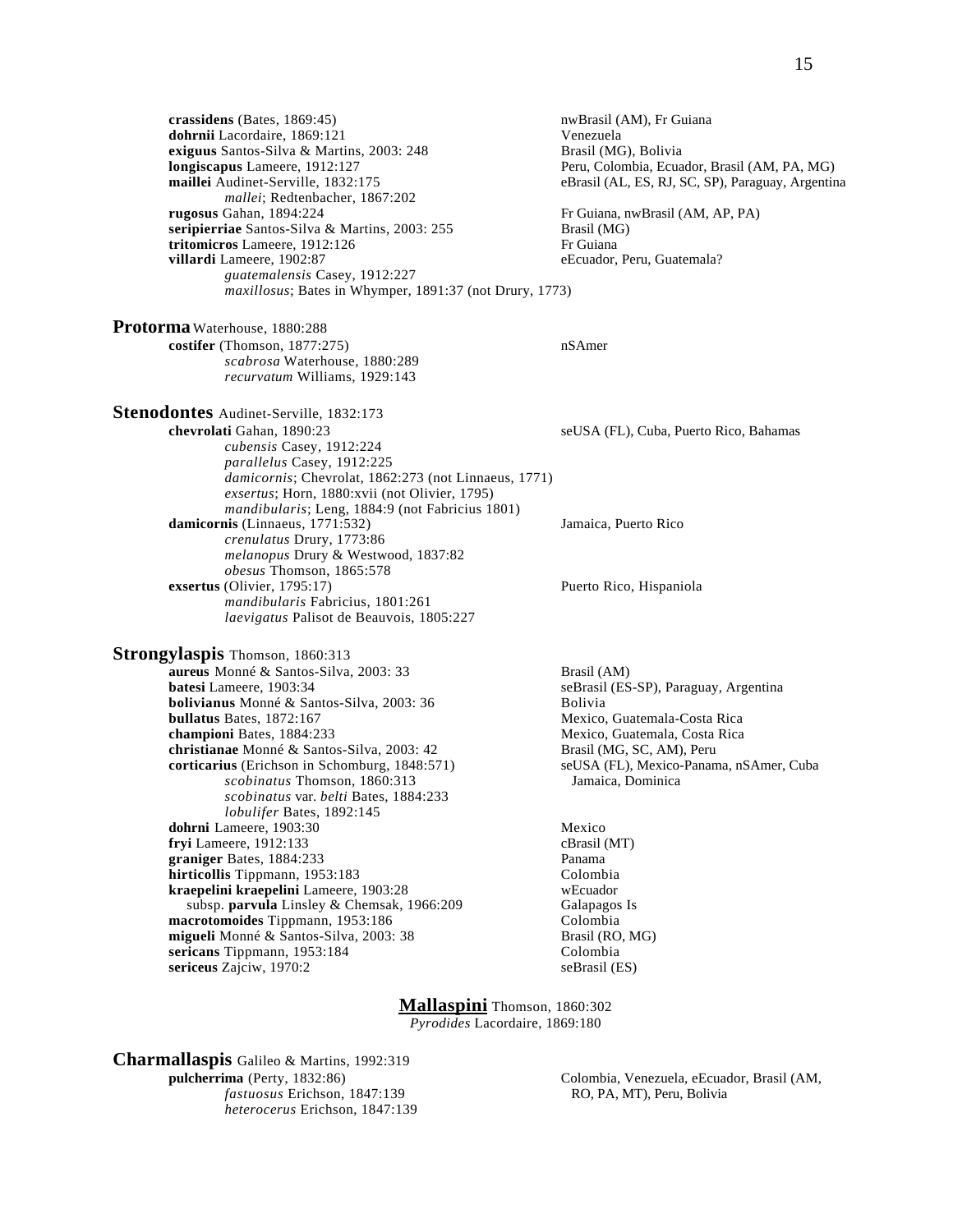*smithianus* White, 1850:12 *petalocerus* White, 1853:50 *antennatus* White, 1853:51 *formosus* Bates, 1869:51 **Esmeralda** Thomson, 1860:303 **coerulea** (Schoenherr, 1817:346) Guianas, nBrasil (AM, AP, PA) *columbinus* Guérin-Méneville, 1844:214 *suavis* Thomson, 1860:304 *laetificus*; Melzer, 1919:123 (not Bates, 1869:56) **costulata** Bates, 1891:158 **nBrasil (AZS, PA), Guyana laetifica** Bates, 1869:56 **nBrasil (AM, AZS)**, Guyana **polita** (Fragoso & Monné, 1988:135) **nBrasil (RO) w** Brasil (RO) polita (Fragoso & Monné, 1988:135) **Hileolaspis** Galileo & Martins, 1992:395<br>auratus (Linnaeus, 1758:395) Venezuela, Guianas, cBrasil (AM, MT, GO), Peru, Bolivia, Paraguay *bifasciatus* Linnaeus, 1767:624 *amazon* Voet, 1778:3 *amazonus* Fabricius, 1801:262 *nigricornis* Guérin-Méneville, 1855:598 *rubrozonatus* Lucas, 1857:180 *gratiosus* Bates, 1869:51 *nodicornis* Bates, 1869:53 *dispar* Bates, 1869:54 *candezei* Lameere, 1885:xii *insignis*; Nonfried, 1894:136 (not Bates, 1884:238) **Insuetaspis** Galileo & Martins, 1992:323 **paradoxus** (Bates, 1869:383) Nicaragua-Panama *insignis* Bates, 1884:238 **Mallaspis** Audinet-Serville, 1832:188 **scutellaris** (Olivier, 1795:14) Colombia, Peru, eEcuador, Venezuela, Guianas, *buckleyi* Waterhouse, 1880:290 cBrasil (AM, PA, MT) **Oropyrodes** Galileo & Martins, 1992:317 **maculicollis** (Bates, 1891:158) wMexico (CHA, DU, SI, ZA) **Poecilopyrodes** Galileo & Martins, 1992:381 pictus (Perty, 1832:85) seBrasil (BA-SP) **Praemallaspis** Galileo & Martins, 1992:306 **argodi** (Lameere, 1909:51) Colombia *bourgoini* Lameere, 1909:52 (part, male) **batesi** (Lameere, 1909:50) wEcuador **inca** Galileo & Martins, 1992:316 Peru **leucaspis** (Guérin-Méneville, 1844:214) sBrasil (PR-RS), nArgentina, Uruguay **rhombodera** (Bates, 1879:10) Nicaragua-Colombia **xanthaspis** (Guérin-Méneville, 1844:214) Colombia *bourgoini* Lameere, 1909:52 (part, female) **Pyrodes** Audinet-Serville, 1832:186 **nitidus** (Fabricius, 1787:128) seBrasil (AL-RS), Paraguay, Argentina *speciosus* Olivier, 1795:31 *angulatus* Olivier, 1795:31 *pallasii* Germar, 1824:469

*aeneus* Buquet, 1860:618

*speciosus* var. *cupripennis* Heyne & Taschenberg, 1907:238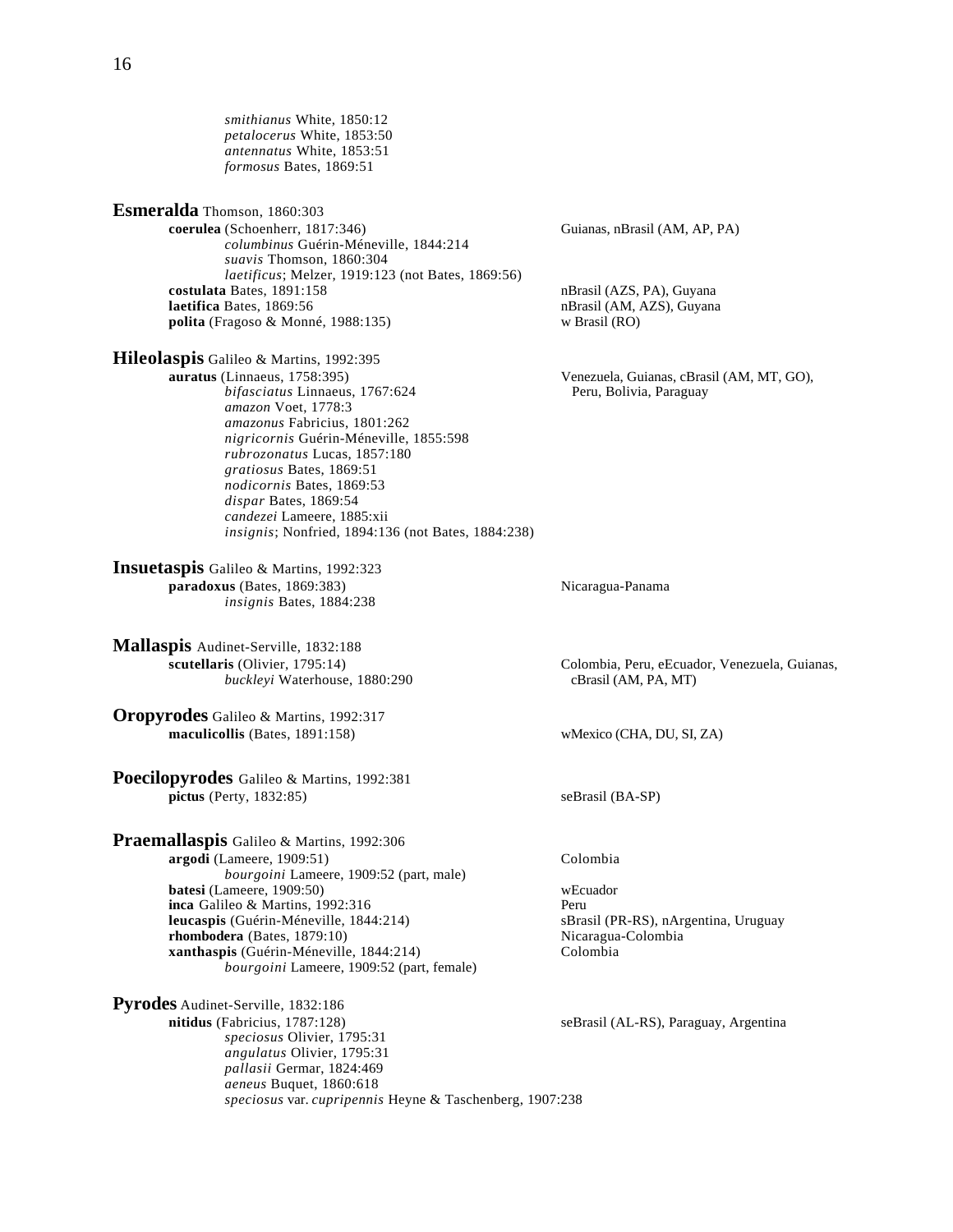**Scatopyrodes** Galileo & Martins, 1992:326<br>angustus (Taschenberg, 1870:193) *praecellens* Bates, 1871:376 **beltii beltii** (Bates, 1869:49) Nicaragua - Colombia *salvini* Bates, 1869:49 subsp. **fryi** (Lameere, 1909:46) Colombia, wEcuador **iris** (Bates, 1884:237) Mexico (DU, CHS), Guatemala *gounellei* Lameere, 1912:172 **lampros** (Bates, 1884:236) Guatemala **longiceps** (White, 1853:52) Mexico, Guatemala, Honduras **moreletii** (Lucas, 1851:lxv) Guatemala<br> **samiatus** Galileo & Martins. 1992:381 (Guatemala samiatus Galileo & Martins, 1992:381 **tenuicornis tenuicornis** (White, 1850:11) swMexico (OA) *angusticollis* Lucas, 1857:179 subsp. **marginatus** (White, 1853:49) Guatemala, Honduras *cervicalis* Casey, 1912:256 **trichostethus** (Bates, 1879:11) Costa Rica, Panama **vietus** Galileo & Martins, 1992:335 El Salvador, Honduras

Costa Rica-Panama, Colombia, wEcuador

**Meroscelisini** Thomson, 1860: 299 *Orthosomitae* Thomson, 1864:284 *Tragosomitae* Thomson, 1864:186 *Monodesmides* Lacordaire, 1869: *Closterinae* Lacordaire, 1869:

**Andinotrichoderes** Tippmann, 1960:98 **pellitus** Tippmann, 1960:98 Peru, Bolivia

**Hyleoza** Galileo, 1987:259 **confusa** Tavakilian & Galileo, 1991:550 Fr Guiana, nBrasil (AM, PA) *lineata*; Galileo, 1987:261 (not Bates, 1869) **lineata** (Bates, 1869:48) w Brasil (RO, AM) *dialepta* Galileo & Martins, 1988:437

**Lasiogaster** Gahan, 1892:255 **costipennis** Gahan, 1892:256 sMexico, Guatemala, Belize

**Meroscelisus** Audinet-Seville, 1832:157 *Meroscelicus*; Chenu, 1870:308 *Syennesis* Pascoe, 1888:511 **apicalis** White, 1853:26 sBrasil (ES-SC) **opacus** Buquet, 1860:618 sBrasil (SC) **servillei** Thomson, 1865:577 sBrasil (ES-RS), Paraguay, Argentina *dispar* Pascoe, 1888:512 **thoracicus** Seabra, 1942:417 seBrasil (ES) **violaceus** Audinet-Serville, 1832:158 seBrasil (BA-SC), Paraguay *cyanescens* Lacordaire, 1869:48 **zikani** Melzer, 1919:154 seBrasil (MG)

**Microplophorus** Blanchard in Gay, 1851:454 *Microphorus*; Chenu, 1870:307 **calverti** Philippi in Germain, 1897:451 Chile, wcArgentina (NE) **magellanicus** Blanchard in Gay, 1851:456 Chile, sArgentina (RN-SC) *castaneus* Blanchard in Gay, 1851:457 **penai** Galileo, 1987:195 Chile

**Monodesmus** Audinet-Serville, 1832:160 **atratus** Fisher, 1932:3 Cuba **callidioides** Audinet-Serville, 1832:161 Cuba, Bahamas, Cayman Is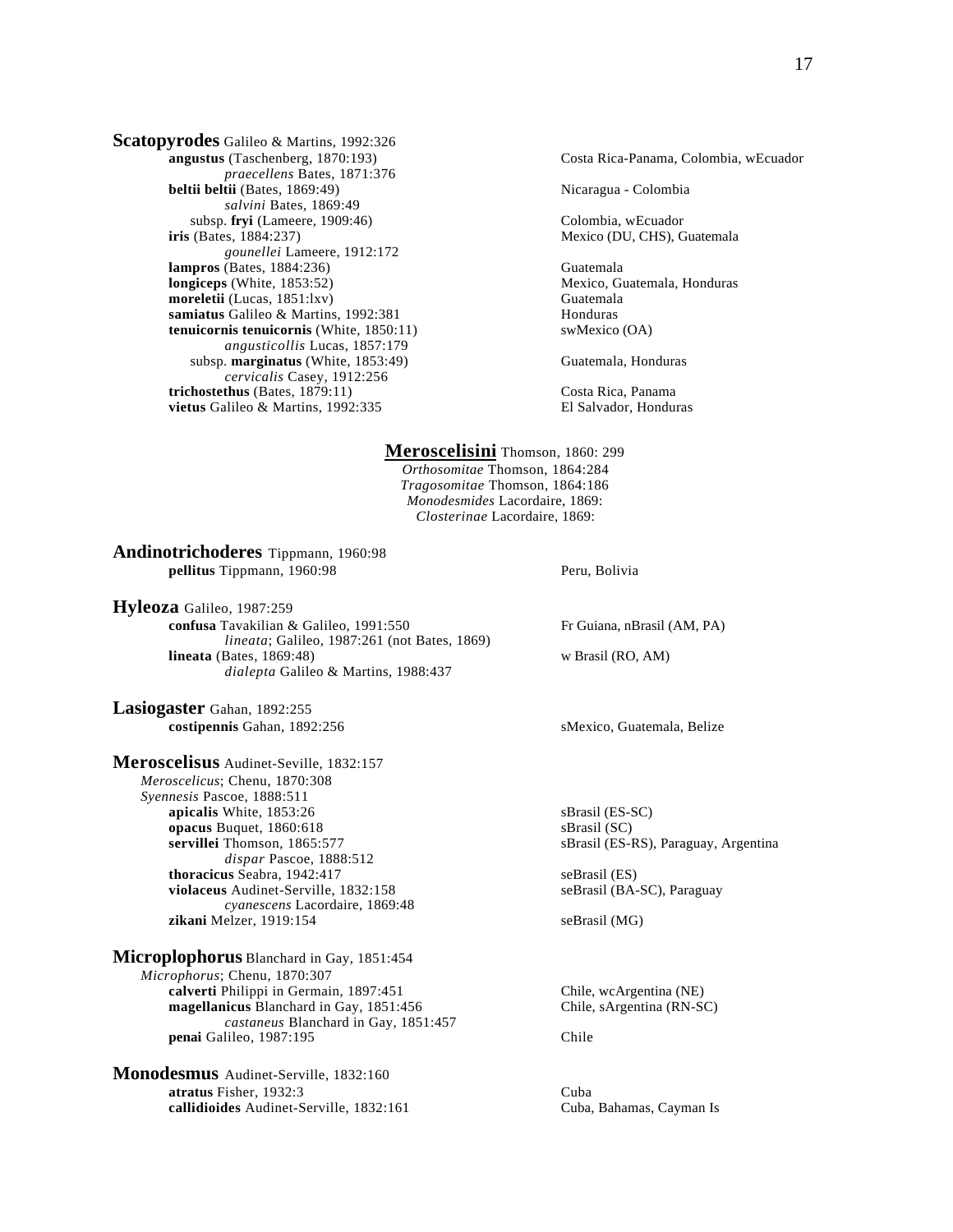**inermis** Galileo, 1987:210<br> **nothus** Chevrolat. 1862:269<br> **identify** *Iamaica*<br> *Jamaica* nothus Chevrolat, 1862:269

**Polyoza** Audinet-Serville, 1832:166<br>**lacordairei** Audinet-Serville, 1832:167 eBrasil (GO, BA-RS), Paraguay, Argentina, *dejeanii*; Gray in Griffith, 1831: pl.65, fig.3 (not Latreille, 1829) Uruguay

**Quercivir** Lameere, 1912:37 **dohrni** Lameere, 1912:37 seBrasil (RJ-SC) **gounellei** Lameere, 1912:38 seBrasil (MG-RS) *zikani* Melzer, 1919:141

**Sarifer** Kirsch, 1870:373 seabrai Fragoso & Monné, 1982:519

**Tragosoma** Audinet-Serville, 1832:159 **chiricahuae** Linsley, 1959:127 swUSA (AZ, NM)<br> **depsarium** (Linnaeus, 1767:624) Europe, NAmer, r *harrisii* LeConte, 1851:107 *spiculum* Casey, 1890:492 *sodalis* Casey, 1899:98 *parvicollis* Casey, 1899:99 *repens* Casey, 1924:226 **nigripenne** Bates, 1892:146 wMexico (DU) **pilosicorne** Casey, 1890:492 wUSA (CA, OR)

**Trichoderes** Chevrolat, 1843:35<br>pini Chevrolat, 1843:36 **rugosus** Bates, 1884:236

**flavirameus** Kirsch, 1870:374<br> **flavirameus** Kirsch, 1870:374<br> **R** Dominicana<br> **R** Dominicana

Europe, NAmer, nMexico (coniferous belt)

cMexico (NL-ME, DU, VC) - Honduras<br>Mexico, Guatemala

**Prionini** Latreille, 1804:264 *Titanitae* Thomson, 1864:292 *Psalidognathitae* Thomson, 1864:280 *Derobrachinae* Pascoe, 1869:661

**Apterocaulus** Fairmaire, 1864:267(in part) *Micropsalis* Burmeister, 1865: 314 (not Meyer, 1859) **germainei** Fairmaire, 1864:268 sArgentina *heterogama* Burmeister, 1861:314 subsp. **durnfordii** Burmeister, 1879:196 sArgentina, Chile

**Braderochus** Buquet, 1852:658

*Aulacocerus* White, 1853:13 **dentipes** (Chemsak, 1979:127) **Honduras, Costa Rica, Panama** *shuteae* Bleuzen, 1994:53 **hovorei** Santos-Silva & Martins, 2005: 237 Colombia **jolyi** Bleuzen, 1994:51 Venezuela, Guyana **levoiturieri** (Buquet, 1842:203)<br> **mundus** (White. 1853:13) Colombia<br>
Venezuela mundus (White, 1853:13) Venezuela<br> **retrospinosus** Lameere, 1916:233 Colombia retrospinosus Lameere, 1916:233 **salcedoi** Bleuzen, 1994:52 Venezuela

**Callistoprionus** Tippmann, 1953:202 **fasciatus** Tippmann, 1953:203 Costa Rica, Panama

**Derobrachus** Audinet-Serville, 1832:154 *Pithocles* Thomson, 1864:291 *Braderochus* Lacordaire, 1869:74 (part) **agyleus** Buquet, 1852:657 Colombia, wEcuador, Guianas<br> **apterus** Bates, 1879:4 Mexico (VC)-Honduras **asperatus** Bates, 1878:274 Costa Rica, Peru

**Mexico (VC)-Honduras**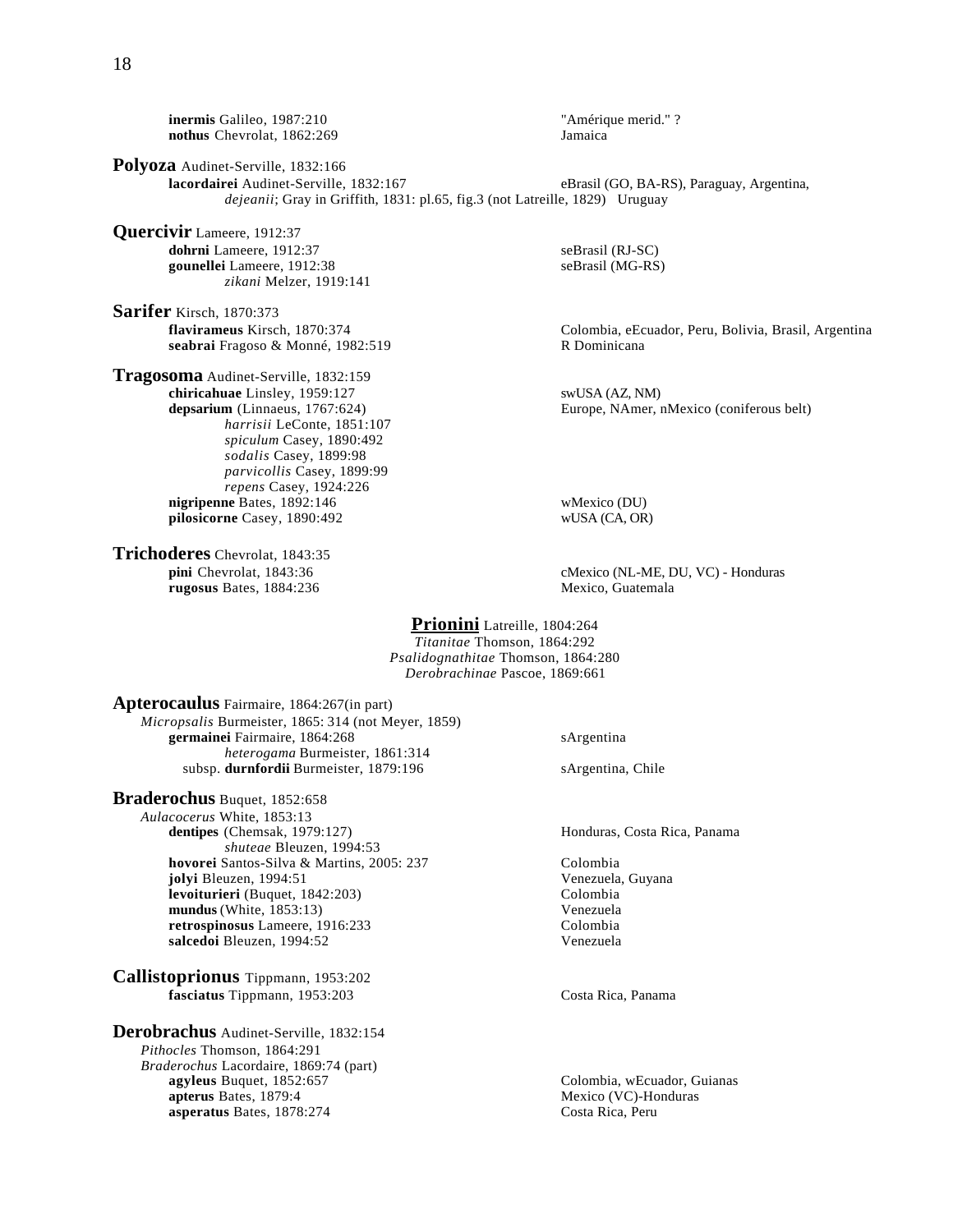**brevicollis** Audinet-Serville, 1832:155 seUSA (AL, GA, FL, NC, SC) seUsal cylindroidus Bates. 1884:231 cylindroidus Bates, 1884:231 digueti Lameere, 1915:57 wMexico (NA) **dohrni Lameere, 1911:268** Guatemala<br> **dohrni Bates, 1884:230** Guatemala<br>
SwUSA (A2 **lepesmei Tippmann, 1953:196 www.illepermei and the www.illepermei Tippmann, 1953:196** www.illepermein.com www.illepermein.com www.illepermein.com www.illepermein.com www.illepermein.com www.illepermein.com www.illeperme  $longicornis$  (Bates,  $1872:166$ ) *smithi* Bates, 1892:144<br>**megacles** Bates, 1884:230 **megalophthalmus** Tippmann, 1953:194 Colombia **procerus** Thomson, 1860:324 Mexico (OA, PU), Guatemala, Honduras **sulcicornis** LeConte, 1851:110 Mexico-Nicaragua sulcicornis LeConte, 1851:110 *inaequalis* Bates, 1872:167 *granulatus* Bates, 1884:230 *kuwerti* Nonfried, 1891:273

**Orthosoma** Audinet-Serville, 1832:155

*Orthosomus*; Drapiez, 1842:195 **brunneum** (Forster, 1771:37) eUSA, seCanada *unicolor* Drury, 1773:83 *pennsylvanicus* Degeer, 1775:99 *cylindricus* Fabricius, 1781:207 *cylindroides* Gmelin, 1790:1818 *sulcatus* Olivier, 1795:39 *amplians* Casey, 1912:231 *spadix* Casey, 1912:231

**Prionacalus** White, 1845:109 *Prionocalus*; Thomson 1864:280 **atys** White, 1850:11 Ecuador, Peru **buckleyi** Waterhouse, 1872:261 Ecuador *gunteri* Gahan, 1894:221 *whitei* Waterhouse, 1900:505 *emmae* Kolbe, 1901:480 *trigonodes* Bates in Whymper, 1891:37 *whymperi* Bates in Whymper, 1891:36 **cacicus** White, 1845:110 Ecuador, Peru *wallisi* Taschenberg, 1870:191 (female) *atys*; Lacordaire, 1876: pl.81, fig.1 (not White, 1850) **demelti** Quentin & Villiers, 1983:224 Colombia<br> **giovannii** Huedepohl. 1985:117 WEcuador giovannii Huedepohl, 1985:117 **iphis** White, 1850:11 Ecuador *cacicus* White, 1845:110 (female) **simonsi** Waterhouse, 1900:504 Ecuador **uniformis** Waterhouse, 1900:505 **woytkowskii** (Heyrovsky, 1960:162) Peru, Argentina (JU)

**Prionus (Prionus)** Geoffroy, 1762:198 *Prionus (Prionellus)* Casey, 1924:209 *Microarthron* Pic, 1900:3<br>**californicus** Motschulsky, 1845:89 *crassicornis* LeConte, 1851:108 *curvatus* LeConte, 1859:19 *horni* Lameere, 1912:243 *alutaceus* Casey, 1912:237 *solidus* Casey, 1912:238 *spiculosus* Casey, 1912:240 *consors* Casey, 1912:240 *consors acomanus* Casey, 1912:241 *consors proximans* Casey, 1912:241 *angustulus* Casey, 1912:241

**forreri** Bates, 1884:230<br> **forreri** Bates, 1884:230<br> **forreri** Bates, 1884:230<br> **forreri** Bates, 1885:233<br> **forreri** Bates, 1885:233<br> **for example and the swUSA (CA, AZ, NE, NM, TX), nMexico** swUSA (CA, AZ, NE, NM, TX), nMexico **leechi** Chemsak & Linsley, 1977:512 swUSA (CA, AZ, NE, NM, TX), nwMexico (SO)<br> **lepesmei** Tippmann, 1953:196 swMexico (DU)

Mexico (DU, NA), Guatemala

wNAmer, nwMexico (SO), n Baja Calif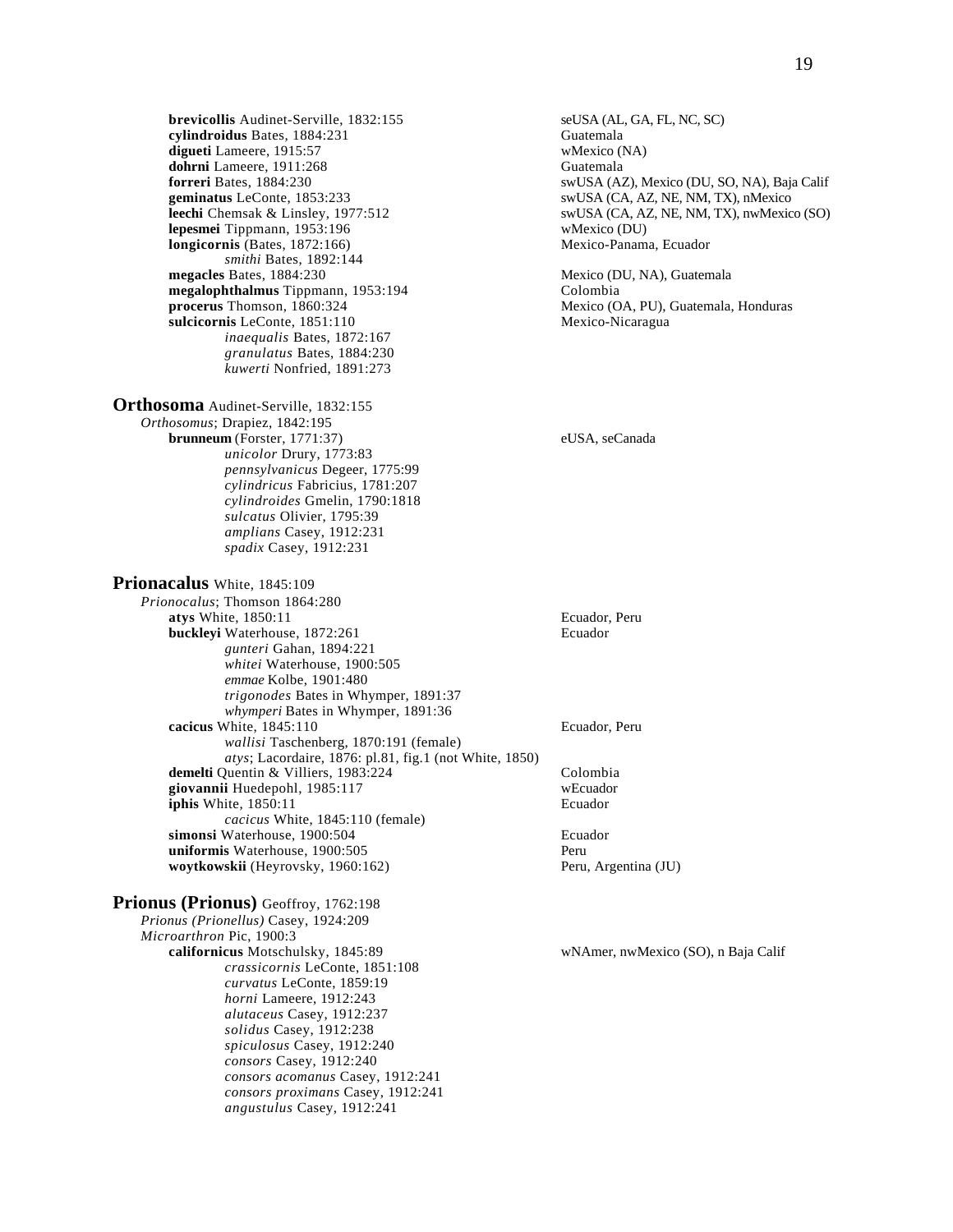*californicus ineptus* Casey, 1912:242 *californicus punctulatus* Casey, 1912:243 *fissifrons* Casey, 1912:243 *texanus* Casey, 1912:243 *terminalis* Casey, 1912:244 *serriger* Casey, 1924:215 *suspectus* Casey, 1924:215 *orbiceps* Casey, 1924:216 *humeralis* Casey, 1924:216 *californicus compar* Casey, 1924:217 *californicus ovipennis* Casey, 1924:217 *spiculosus coloradensis* Casey, 1924:219 *scutellaris* Casey, 1924:219 *ineptus ambiguus* Casey, 1924:219 *ineptus uinatus* Casey, 1924:220 *spaldingi* Casey, 1924:221 *stultus* Casey, 1924:221 *stultus parvicollis* Casey, 1924:222 *nanus* Casey, 1924:222 **flohri** Bates, 1884:227 Mexico **heroicus** Semenov, 1907:259 swUSA (AZ, NM) *heros*; Fall, 1905:274 (not Semenov, 1900) *tumidus* Casey, 1912:235 *vastus* Casey, 1912:236 *tristis* Casey, 1912:236 *tetricus* Casey, 1912:237 *fontinalis* Casey, 1924:221 **hintoni** Linsley, 1935:69<br> **howdeni** Chemsak, 1979:127 wMexico (DU) **howdeni** Chemsak, 1979:127<br> **laticollis** (Drury, 1773:83) eNAmer **laticollis** (Drury,  $1773:83$ ) *brevicornis* Fabricius, 1801:260 *kempi* Casey, 1912:233 *laticollis oblongus* Casey, 1912:234 *parvus* Casey, 1912:234 *beauvoisi* Lameere, 1915:60 *frosti* Casey, 1924:210 *nigrescens* Casey, 1924:211 *densus* Casey, 1924:211 **lecontei** Lameere, 1912:244 wNAmer, n Baja Calif **mexicanus Bates, 1884:227** wMexico (DU)<br> **pocularis** Dalman in Schoenherr, 1817:148 eNAmer pocularis Dalman in Schoenherr, 1817:148 *laevigatus* Harris, 1837:83 *obliquicornis* LeConte, 1851:108 *curticornis* LeConte, 1851:109 *validiceps* Casey, 1912:235 *pocularis prolixus* Casey, 1912:239 *bicolor* Casey, 1912:239 **poultoni** Lameere, 1912:177 swMexico (OA) **Prionus (Antennalia)** Casey, 1912:249

#### **fissicornis** Haldeman, 1845:125 c USA (MT-TX) *fissicornis parviceps* Casey, 1912:250 *fissicornis transversus* Casey, 1912:251 *thoracicus* Casey, 1924:223

**Prionus (Homaesthesis)** LeConte, 1873:288 *Prionina* Casey, 1912:231 arenarius Hovore, 1981:453 swUSA (TX, NM) **emarginatus** Say, 1824:327 c USA (CO, WY, NM) *innocuus* LeConte, 1862:43 *pubicollis* Casey, 1912:254 *debiliceps* Casey, 1912:255 **integer** LeConte, 1851:107 c USA (ID, NE, UT, CO, KS)

20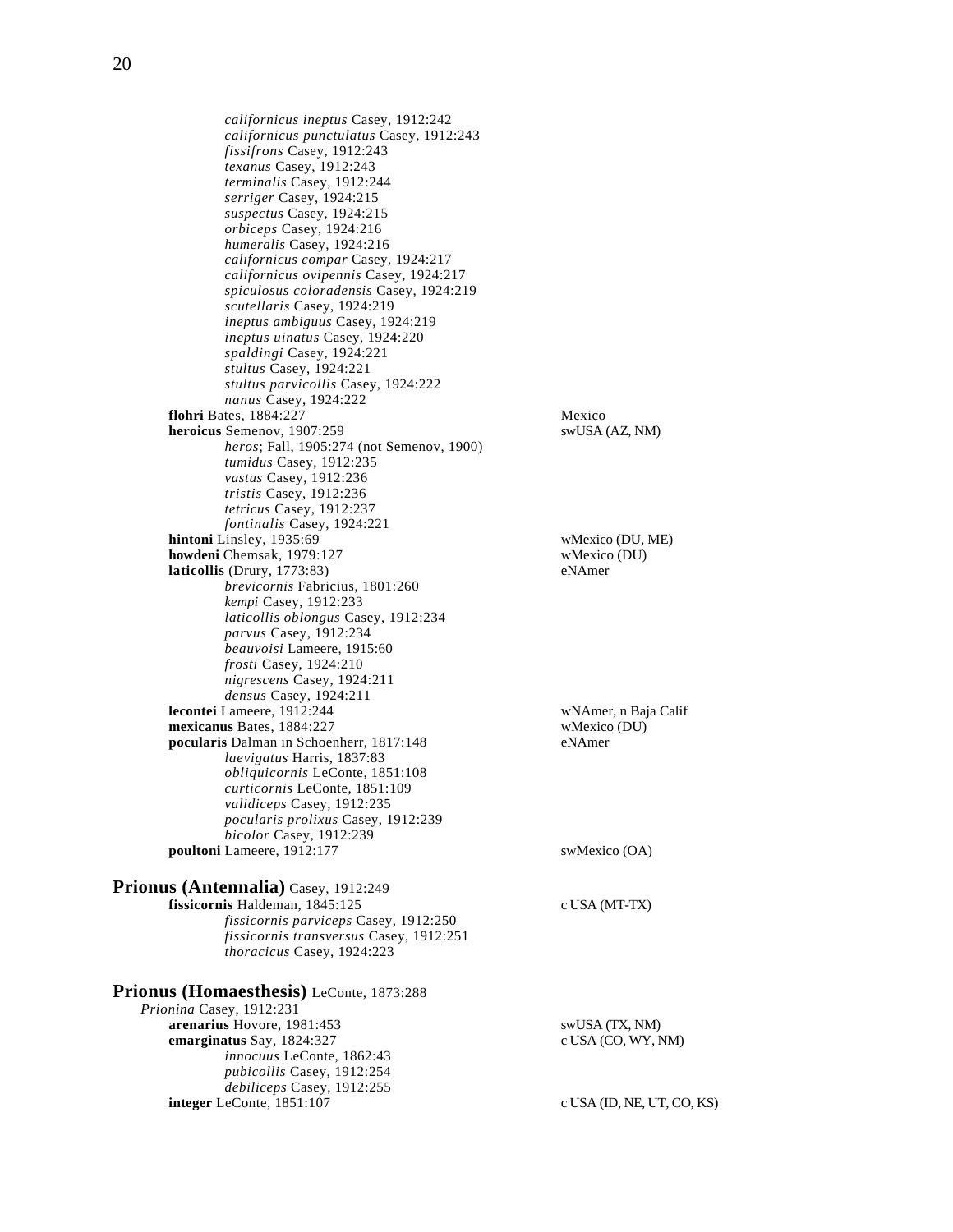**linsleyi** Hovore, 1981:455 swUSA (AZ)<br> **palparis** Say, 1824:327 scUSA (AZ, r **rhodocerus** Linsley, 1957:10 wcUSA ( KS, NB, NM, AZ, CO, UT) **simplex** (Casey, 1912:253) c USA (KS)<br> **spinipennis** Hovore & Turnbow, 1984:1 swUSA (NM, TX) spinipennis Hovore & Turnbow, 1984:1

#### **Prionus (Neopolyarthron)** Semenov, 1899:255

*Prionus (Riponus)* Casey, 1912:245 **aztecus** Casey, 1912:246 nMexico (CHA, DU) **batesi** Lameere, 1920:144 wMexico (DU) *mexicanus*; Lameere,1912:245 (not Bates, 1884) *aztecus*; Lameere, 1915:60 (not Casey, 1912) **curticollis** Casey, 1912:247 nMexico (CHA) debilis Casey, 1891:21 c USA (IA, IL-LA, TX) **imbricornis** (Linnaeus, 1767:622) eUSA-TX *imbricornis mimus* Casey, 1912:248 *imbricornis brunneus* Casey, 1912:248 *diversus* Casey, 1912:247 *diversus cuneatus* Casey, 1912:247 *robustus* Casey, 1924:222 **townsendi** Casey, 1912:246 nMexico (CHA)

**Prionus (Trichoprionus)** Fragoso & Monné, 1982:521 **aureopilosus** Fragoso & Monné, 1982:522 R Dominicana

**Psalidognathus** Gray in Griffith, 1831: pl.6 **colombianus** Demelt, 1989:243 Colombia<br> **colombia**<br> **colombia**<br> **colombia** erythrocerus erythrocerus Reiche, 1840:358 subsp. **pubescens** Quentin & Villiers, 1983:443 Peru subsp. **reichei** Quentin & Villiers, 1983:442 Ecuador, Peru **friendi friendi Gray, 1831: pl.6, fig.14** Peru, Bolivia, eEcuador *deyrollei* Thomson, 1877:xcvii *testaceus* Thomson, 1877:254 *viridiobscurus* Thomson, 1877:254 *violaceus* Thomson, 1877:254 *subniger* Thomson, 1877:254 *ater* Thomson, 1877:254 subsp. **sallei** Thomson, 1858:ccxlvi Venezuela *mygaloides* Thomson, 1859:41 (female) **modestus** Fries, 1833:327 Costa Rica-Colombia, Venezuela *mygaloides* Thomson, 1859:41 (male) *wallisi* Taschenberg, 1870:191 (male) *limbatus* Taschenberg, 1870:192 *batesii* Thomson, 1877:257 *castaneipennis* Thomson, 1877:260 *thomsoni* Lameere, 1885:ix **onorei** Quentin & Villiers, 1983:444 wEcuador **rufescens** Quentin & Villiers, 1983:446 Ecuador **superbus** Fries, 1833:325 Costa Rica, Panama, Colombia, Venezuela, Peru, *incas* Thomson, 1859:42 Ecuador, nwBrasil (AM) *boucardi* Thomson, 1874:427 *limenius* Erichson, 1847:139 *gloriosus* Thomson, 1880:lx

**Titanus** Audinet-Serville, 1832:133 *Percnopterus* Gistel, 1848:129

**palparis** Say, 1824:327 scUSA (AZ, NM, CO, KS, NB, OK)

**giganteus** (Linnaeus, 1771:531) Colombia, eEcuador, Peru, Guianas, ncBrasil (AM)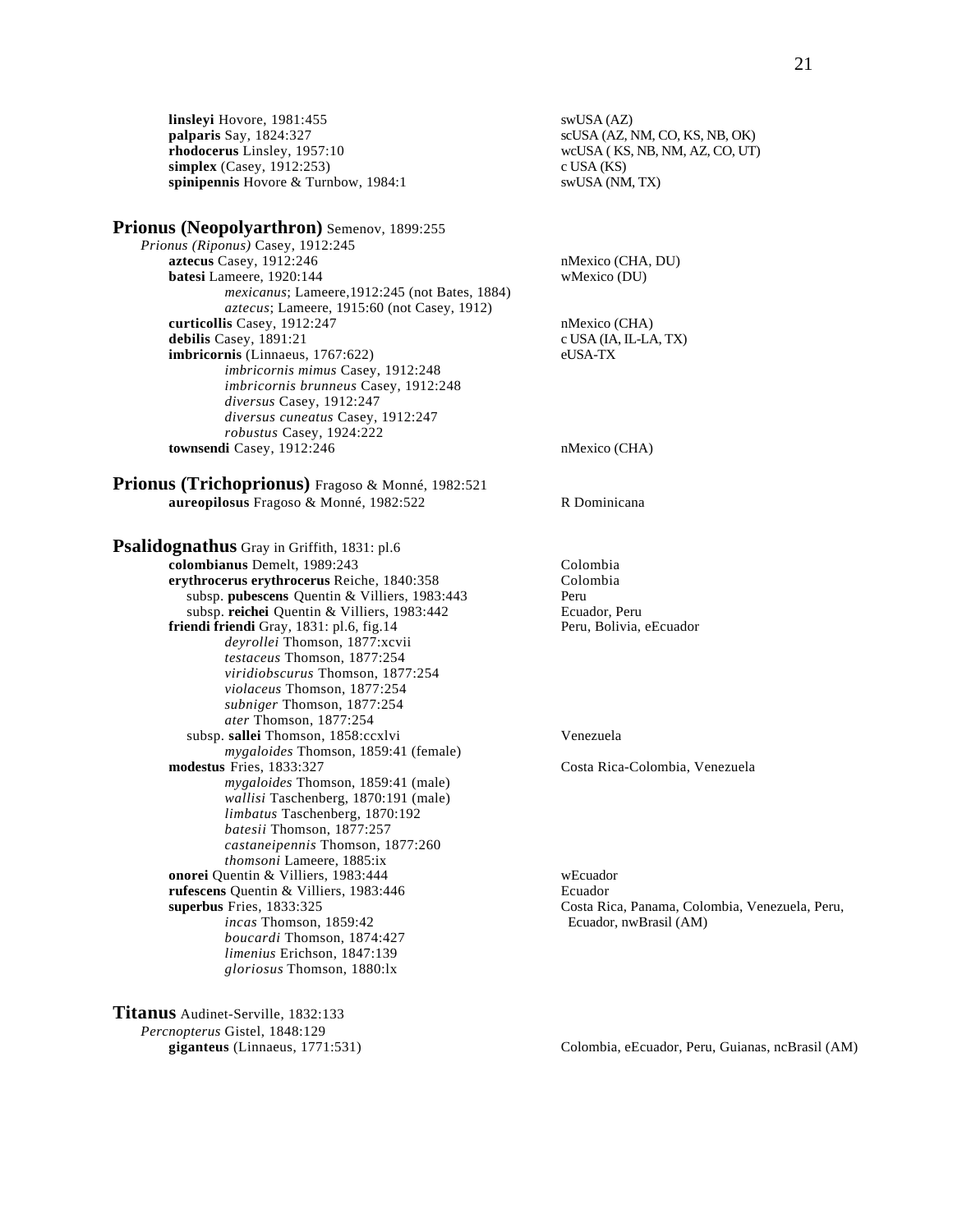#### **Solenopterini** Lacordaire, 1869:180 *Poecilosomides* Lacordaire, 1869:185 *Dérancistrines* Lameere, 1912:181

**Derancistrodes** Galileo & Martins, 1993:96 **vittatus** (Olivier, 1795:39) Hispaniola *oberthuri* Gahan, 1895:85 *Harmosternus* Gahan, 1890:30 **anthracinus** (Gahan, 1890:31) Cuba, Hispaniola **coeruleus** Lameere, 1912:170 Cuba **elegans** (Palisot de Beauvois, 1805:217) **Hispaniola**<br> **elegans** (Galileo & Martins, 1993:205 R Dominicana furfurosus Galileo & Martins, 1993:205 **Elateropsis** Chevrolat, 1862:269 **femoratus** (Sallé, 1855:270) *fimbriatus* Chevrolat, 1862:270 *venustus* Chevrolat, 1862:270 *fuliginosus* Fabricius, 1775:160 *subpunctatus* Chevrolat, 1862:271 *punctatus* Gahan, 1890:27  $nigripes$  (Fisher,  $1941:108$ ) *castaneous* Zayas, 1975:40 *punctatus*; Zayas, 1957:171 (not Gahan, 1890) **trimarginatus** (Cazier & Lacey, 1952:8) Bahamas

seUSA (FL), Bahamas, Cuba (?)

Nicaragua, Costa Rica, Colombia<br>Guatemala, Costa Rica

**W** Indies (Puerto Rico, Virgin Is)

**Derancistrus** Audinet-Serville, 1832:181

**antennatus** Galileo & Martins, 1994:126 Hispaniola **bahamicus** Galileo & Martins, 1994:122 Bahamas **caymanensis** (Fisher, 1941:109) Cayman Is **ebeninus** Chevrolat, 1862:271 Jamaica, Bahamas<br>**fellerae** (Chemsak, 1983:714) **Belize** (Twin Cays) **fellerae** (Chemsak, 1983:714) **Belize (Twin Cays)** Belize (Twin Cays) Belize (Twin Cays) Belize (Twin Cays) Belize (Twin Cays) Belize (Twin Cays) Belize (Twin Cays) Belize (Twin Cays) Belize (Twin Cays) Belize (Twin Cays) **foliaceus** Galileo & Martins, 1994:135 Bahamas **fulvipes** (Chevrolat in Guérin-Méneville, 1838:282) Cuba **julio** Lingafelter & Micheli, 2004: 40 Puerto Rico **lineatus** (Linnaeus, 1758:389) Jamaica, Cuba, Guadeloupe **nigricornis** (Fisher, 1941:108) Cayman Is<br> **nigripes** (Fisher, 1941:108) Cayman Is **peregrinus** Galileo & Martins, 1994:118 Guadeloupe (?) **quinquenotatus** Chevrolat, 1862:271 Jamaica, Cuba (?) **reticulatus** Gahan, 1890:30 Cuba<br> **rugosus** Gahan, 1890:28 SeUS **scabrosus** Gahan, 1890:29 seUSA (FL), Cuba, Bahamas *fuliginosus*; Chevrolat, 1862:271 (not Fabricius, 1775) **sericeiventris** Chevrolat, 1862:270 Cuba

**Holonotus** Thomson, 1860:304 **laevithorax** (White, 1853:54) Mexico (VC), Guatemala, Honduras *minor* Bates, 1884:239 *latithorax* Thomson, 1860:305<br>nigroaeneus Bates, 1869:57 sternalis Gahan, 1894:117

**Prosternodes** Thomson, 1860:288 **cinnamipennis** (Chevrolat, 1838:281) Cuba, Bahamas<br> **cubanus** Zavas, 1975:29 Cuba **cubanus** Zayas, 1975:29

**Solenoptera** Audinet-Serville, 1832:183 **adusta** Galileo & Martins, 1993:448 Trinidad & Tobago<br> **bilineata** (Fabricius, 1775:163) Trinidad & Tobago **canaliculata** (Fabricius, 1787:130) St Lucia, St Vincent, Mustique, Trinidad, *subcanaliculata* White, 1853:53 Martinique, Guadeloupe var. *asterius* Gahan, 1895:86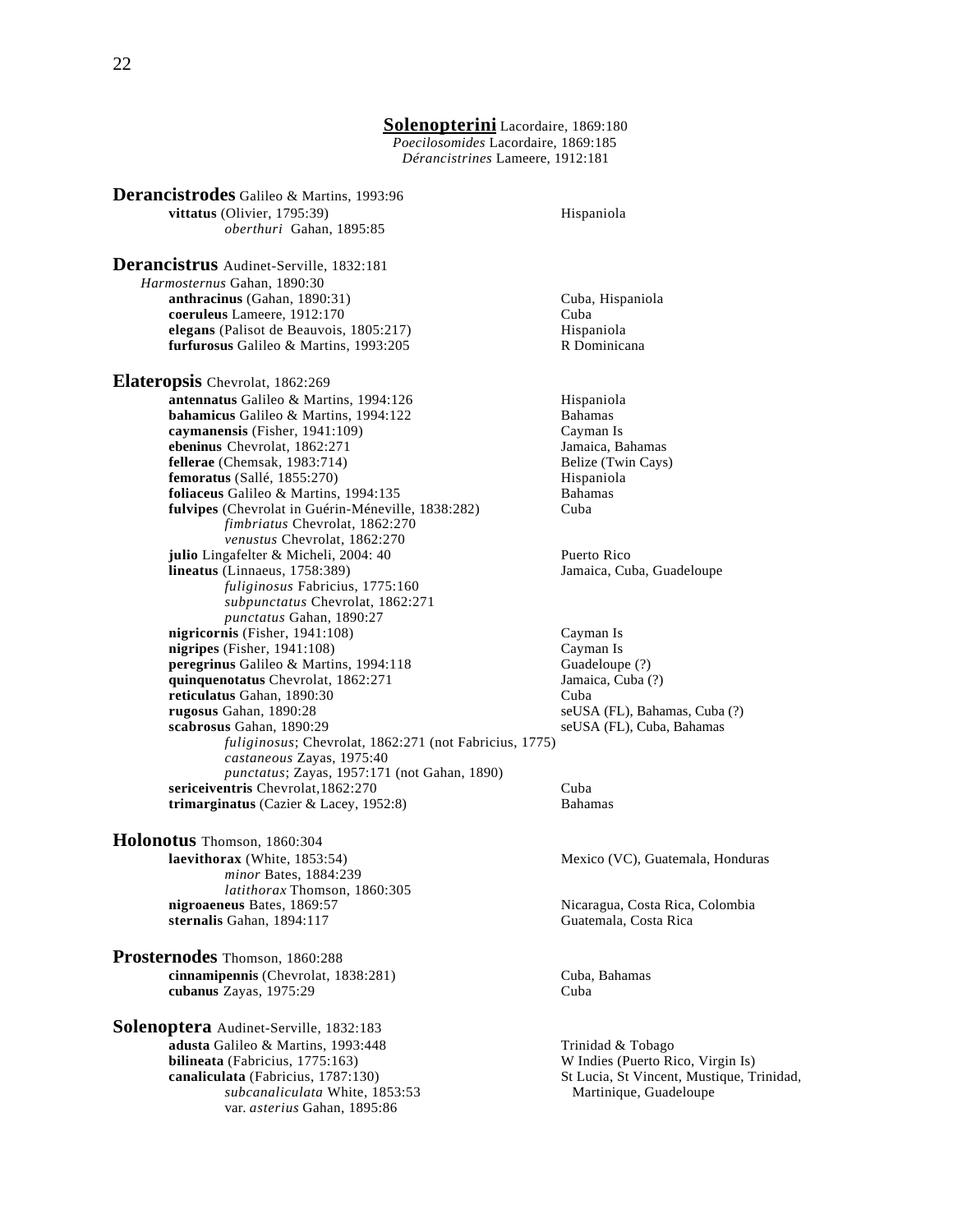**chalumeaui** (Villiers, 1979:23) St Martin<br> **dominicensis** (Gahan, 1890:26) St Martin Hispaniola dominicensis (Gahan, 1890:26) **fraudulenta** Galileo & Martins, 1993:445 Cuba **intermedia** Gahan, 1890:27<br> **luciae** (Lameere, 1912:171) St Lucia **luciae** (Lameere, 1912:171)<br> **netallescens** Thomson, 1860:306<br>
Martinique, Dominica metallescens Thomson, 1860:306 **parandroides** Lameere, 1885:xii Cuba **quadrilineata** (Olivier, 1795:40) **scutellata** (Gahan, 1890:25) Cuba, Hispaniola sulcicollis Thomson, 1860:306 Martinique, Guadeloupe *sulcipennis*, Thomson, 1878:4 **thomae** (Linnaeus, 1767:623) W Indies *lateralis* Chevrolat, 1877:xxxi *michelii* Chemsak, 1979:125 Puerto Rico

**Sphenostethus** Haldeman, 1846:126

*Hoplopteryx* ; Westwood, 1845:40 (not Agassiz, 1838) **taslei** (Buquet, 1841:xxxix) eUSA *serripennis* Haldeman, 1846:126 *denticulatus* Westwood, 1845:40

# Subfamily **Spondylidinae** Audinet-Serville, 1832:123

(*Spondylinae*, auct)

**Scaphinus** LeConte, 1851:100 **muticus** (Fabricius, 1801:265) seUSA (AR, MS, AL, GA, FL, SC, VA) *sphaericollis* LeConte, 1847:93

**Neospondylis** Sama, 2005: 2

*Spondylis* Fabricius, 1775:159, auct. **mexicanus** (Bates, 1879:15) Mexico (CHA, ME, OA, VC) *erebea* Casey, 1912:220 **upiformis** (Mannerheim, 1843:304) wNAmer, nMexico *laticeps* LeConte, 1850:233 *collaris* Casey, 1912:218 *robustula* Casey, 1912:219 *subpubescens* Casey, 1912:219 *basalis* Casey, 1912:220 *parva* Casey, 1924:226

# Subfamily **Aseminae** Thomson, 1860:259

**Asemini** Thomson, 1860:259 *Criocephalites* Fairmaire in Jacquelin du Val, 1864:125 *Criomorphaires* Planet, 1924:232 *Tetropiina* Reitter, 1912:42 (part)

| Arhopalus Audinet-Serville, 1834:77                                  |                 |
|----------------------------------------------------------------------|-----------------|
| Criocephalum Dejean, 1835:328                                        |                 |
| Criocephalus Mulsant, 1839:63                                        |                 |
| asperatus (LeConte, $1859:19$ )                                      | wNAmer-Honduras |
| honduranus Casey, 1912:265                                           |                 |
| filitarsis Casey, 1912:266                                           |                 |
| cubensis (Mutchler, $1914:346$ )                                     | Cuba            |
| foveicollis (Haldeman, 1847:35)                                      | Canada, n USA   |
| <i>agreste</i> ; Kirby in Richardson, 1837:170 (not Fabricius, 1787) |                 |
| <i>impressus</i> Gemminger & Harold, 1872:2789                       |                 |
| <i>lacustrinus</i> Casey, 1912:267                                   |                 |
| cervinus Casey, 1912:267                                             |                 |
| hispaniolae (Fisher, $1942:4$ )                                      | R Dominicana    |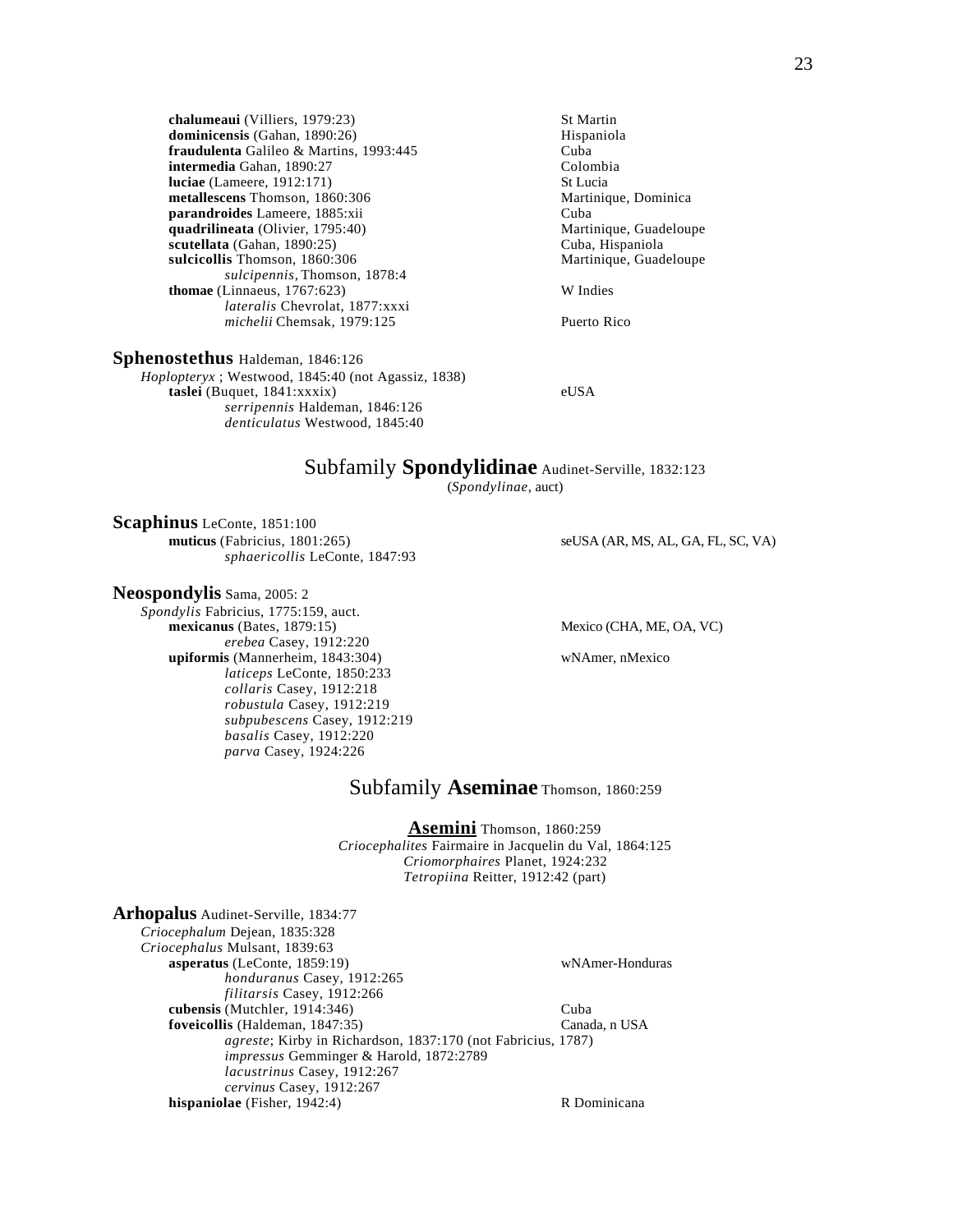**productus** (LeConte, 1850:36) wNAmer-Honduras *elongatus* Casey, 1924:230 *propinquus* Casey, 1924:230 **rusticus rusticus** (Linnaeus, 1758:395) Europe (boreal)<br>subsp. hesperus Chemsak & Linsley, 1965:141 swUSA (CA) subsp. **hesperus** Chemsak & Linsley, 1965:141 swUSA (CA)<br>subsp. **montanus** (LeConte, 1873:170) veCUSA (UT, CO, AZ, NM, TX), nMexico subsp. **montanus** (LeConte, 1873:170) *spissicornis* Casey, 1912:264 *spissicornis longicornis* Casey, 1912:264 *gracilipes* Casey, 1912:265 *cavicollis* Casey, 1912:266 *coloradensis* Casey, 1924:231 subsp. **nubilus** (LeConte, 1850:36) seUSA, Bahamas, Jamaica subsp. **obsoletus** (Randall, 1838:27) eUSA-Honduras *rusticus*; Haldeman, 1847:35 (not Linnaeus, 1758) *obscurus* LeConte, 1850:36 *mexicanus* Thomson, 1860:260 *paganum* Lacordaire, 1869:211

*champlainianus* Casey, 1924:231

*atrum* Eschscholtz, 1830:66 *moestum* Haldeman, 1847:35

*substriatum* Haldeman, 1847:36 *juvencum* Haldeman, 1847:36 *fuscum* Haldeman, 1847:36 *gracilicorne* Casey, 1912:258 *ebenum* Casey, 1912:258 *curtipenne* Casey, 1912:258 *parvicorne* Casey, 1912:260 *fulvipenne* Casey, 1912:260 *costulatum* Casey, 1912:261 *pugetanum* Casey, 1912:261 *brevicorne* Casey, 1912:261 *carolinum* Casey, 1924:227 *stocktonense* Casey, 1924:227

*aspera impressa* Casey, 1912:264 *aspera rectipennis* Casey, 1912:264

*uteanus* Casey, 1924:231

*moestum* var. *obsoletum* Haldeman, 1847:35 *moestum* var. *brunneum* Haldeman, 1847:35

mokelumne Casey, 1912:262<br>striatum (Linnaeus, 1758:396)

**Asemum** Eschscholtz, 1830:66 *Liasemum* Casey, 1912:262

**Megasemum** Kraatz, 1879:97 *Nothorhina* LeConte, 1873:169 *Notorhina*; Leng, 1884:63

**australe** LeConte, 1850:35 eUSA

**caseyi** Linsley, 1957:13 wUSA (CA, OR), Baja Calif <br> **glabrellum** Bates, 1892:146 wWexico (GU), Guatemala swMexico (GU), Guatemala, Honduras **nitidum** LeConte, 1873:169 wNAmer (WA, OR, CA)

Europe, Asia, NAmer - Honduras

**asperum** (LeConte, 1854:18) wNAmer, nwMexico (SO)

**Tetropium** Kirby in Richardson, 1837:174 *Criomorphus* Mulsant, 1839:58 *Isarthron,* Dejean, 1835:329 **abietis** Fall, 1912:320 wUSA (WA, OR, CA) **auripilis** Bates, 1885:435 swUSA (AZ)-Mexico (VC) **beckeri** Franz, 1955:324 Guatemala **cinnamopterum cinnamopterum** Kirby in Richardson, 1837:174 seCanada, neUSA<br>subsp. **parvulum** Casey, 1891:24 nc USA (CO, MN), wCanada, Alaska subsp. **parvulum** Casey, 1891:24 *alaskanum* Fall, 1926:201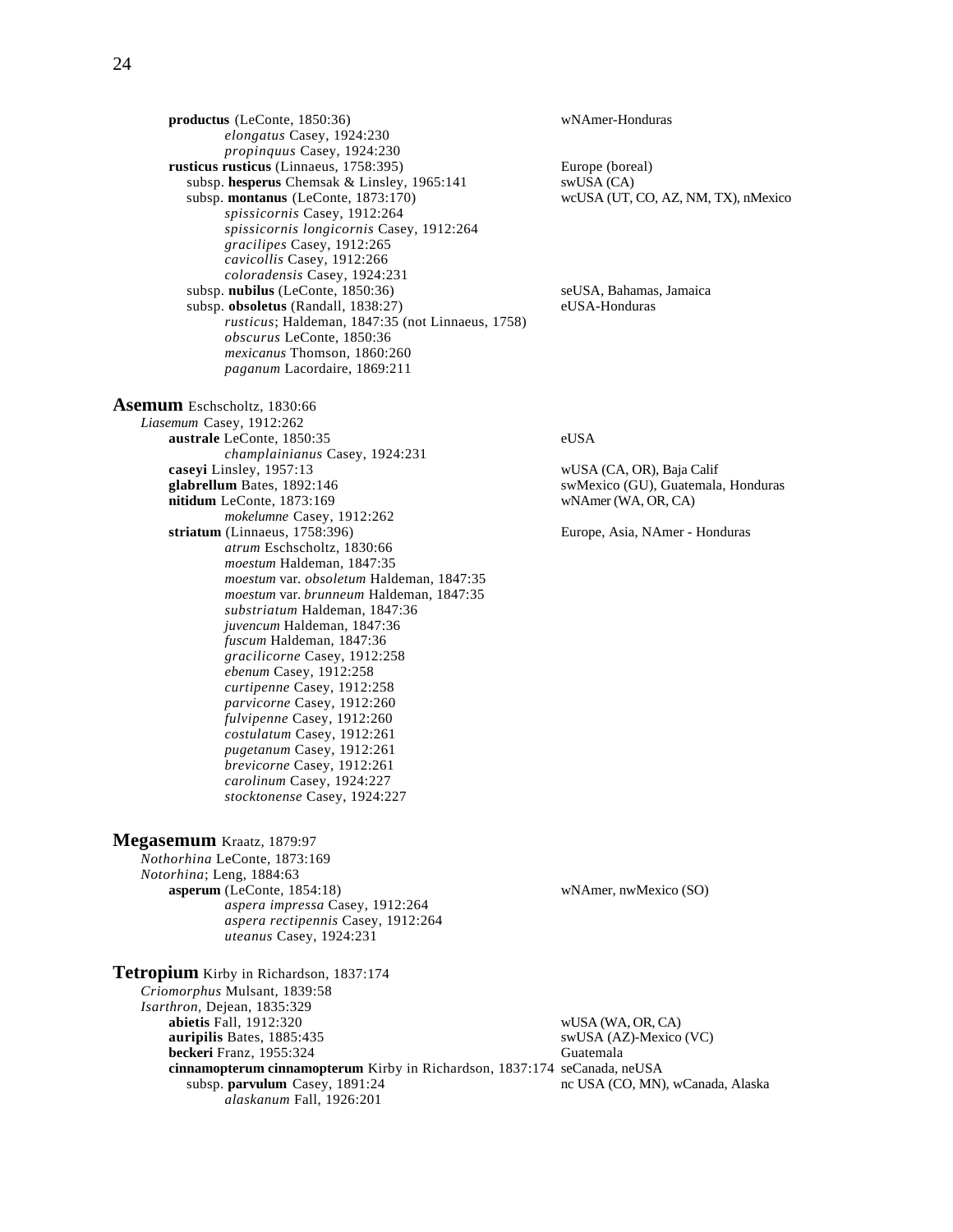**fuscum** (Fabricius, 1787: 154) eCanada (Introduced)<br> **guatemalanum** Bates, 1892:147 **eCanada** (Guatemala guatemalanum Bates, 1892:147 *guatemalenum*; Aurivillius, 1912:19 **opacipenne** Bates, 1885:435 Mexico (VC)<br> **opacum** Franz. 1955:323 Guatemala **opacum** Franz, 1955:323<br> **parallelum** Casey, 1891:23<br> **parallelum** Casey, 1891:23 parallelum Casey, 1891:23 **pilosicorne** Linsley, 1935:71 Mexico (ME)<br> **schwarzianum** Casey, 1891:24 **Mexico** neUSA (PA, N **schwerdtfegeri** Franz, 1955:324 Guatemala **velutinum** LeConte, 1869:382 nwUSA, swCanada *columbianum* Casey, 1912:268 *hexagonum* Casey, 1912:228 *boreale* Casey, 1924:228

neUSA (PA, MI), Canada (Ont)

# **Atimiini** LeConte,1873:322

**Atimia** Haldeman, 1847:56 **confusa confusa** (Say, 1826:276) eUSA-TX *tristis* Haldeman, 1847:56 subsp. **dorsalis** LeConte, 1869:385 wNAmer (Pac Cst), n Baja Calif subsp. **maritima** Linsley, 1939:70 wUSA (CA)<br> **nnoni** Hovore & Giesbert, 1974:139 wUSA (CA) **gannoni Hovore & Giesbert, 1974:139** wUSA (CA) **helenae** Linsley, 1934:25 wUSA (CA) **helenae** Linsley, 1934:25 **hoppingi** Linsley, 1939:75 nwUSA (WA, OR) **huachucae** Champlain & Knull, 1922:148 swUSA (AZ) **mexicana** Linsley, 1934:24 Mexico (ME) **vandykei** Linsley, 1939:74 swUSA (NM)

**Paratimia** Fisher, 1915:78 **conicola** Fisher, 1915:78 wUSA (CA, OR)

**Oxypeltini** Lacordaire, 1869:461

**Cheloderus** Gray in Griffith, 1832:784 **childreni** Gray in Griffith, 1832:784 wcArgentina (NE), Chile **penai** Kuschel, 1955:252 Chile, wcArgentina (NE) penai Kuschel, 1955:252

**Oxypeltus** Blanchard in Gay, 1851:459 **quadrispinosus** Blanchard in Gay, 1851:460 wArgentina (NE, CT), Chile

# Subfamily **Cerambycinae** Latreille, 1802:211

**Acangassuini** Galileo & Martins, 2001: 95

**Acangassu** Galileo & Martins, 2001: 97 **diminuta** Galileo & Martins, 2001: 97 sBrasil (RJ)

**Achrysonini** Lacordaire, 1869: 231

**Abyarachryson** Martins, 2002: 51 **signaticolle** (Blanchard in Gay, 1851:491) Chile

**Achryson** Audinet-Serville, 1833:572 *Trichomallus* Lacordaire, 1869:338 **chacoense** Di Iorio, 2003: 2 Argentina **concolor** Joly, 2000: 175 Venezuela<br> **foersteri** Bosq, 1953:1 SBrasil, Pa

sBrasil, Paraguay, Argentina, Uruguay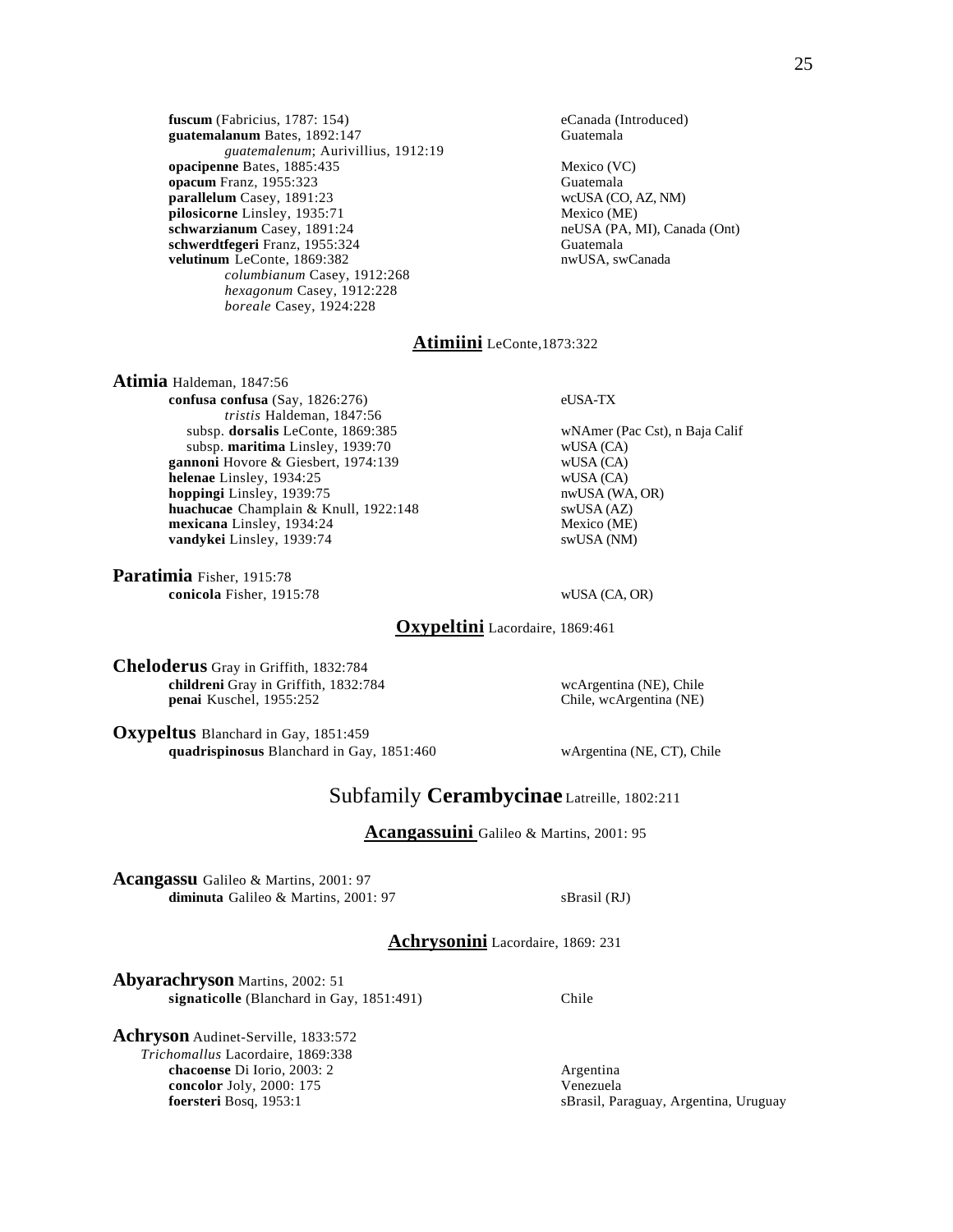| immaculipenne Gounelle, 1909:305                                 | Brasil (GO, MT, PE), Fr Guiana, eEcuador, Colombia                         |
|------------------------------------------------------------------|----------------------------------------------------------------------------|
| unicolor Gounelle, 1909: 599                                     |                                                                            |
| immaculipenne var. humeromaculatum Tippmann, 1960: 107           |                                                                            |
| lineolatum Erichson, 1847:142                                    | wEcuador, Peru, Bolivia, Chile                                             |
| scutellatum Kirsch, 1889:37                                      | Galapagos Is                                                               |
| philippii Germain, 1897:560<br>galapagoensis Linell, 1898:259    |                                                                            |
| galapagoensis darwini Linsley & Chemsak, 1966:213                |                                                                            |
| galapagoensis flavescens Linsley & Chemsak, 1966:213             |                                                                            |
| lineolatum var. andinum Tippmann, 1960:108                       |                                                                            |
| lutarium Burmeister, 1865:175                                    | ecBrasil (GO, MT), Bolivia, Paraguay, Argentina                            |
| lineolatum var. nigricans Tippmann, 1960:109                     |                                                                            |
| maculatum Burmeister, 1865:175                                   | seBrasil (SP-RS), Paraguay, Argentina,                                     |
| var. fusculum Plavilstshikov, 1927:108                           | Uruguay                                                                    |
| maculipenne (Lacordaire, 1869:338)                               | sBrasil (SP, MG, SC, GO)                                                   |
| setosum Zajciw, 1963:60                                          |                                                                            |
| maculipennis; Zajciw, 1958:12 (not Lacordaire, 1869)             |                                                                            |
| meridionale Martins, 1976:75                                     | sBrasil (PR, SC)                                                           |
| peracchii Martins, 1976:74                                       | seBrasil (RJ)                                                              |
| pictum Bates, 1870:248                                           | Fr Guiana, nwBrasil (AM), eEcuador                                         |
| quadrimaculatum (Fabricius, 1792:328)                            | Costa Rica, Guadeloupe, Trinidad, Aruba,                                   |
| ornatipenne Perroud, 1855: 383                                   | Guyana, Venezuela, Brasil, Argentina                                       |
| hirsutulum Bates, 1870:248                                       |                                                                            |
| kartaboensis Fisher, 1944:1                                      |                                                                            |
| griseopubescens Monné, 1972:109                                  |                                                                            |
| surinamum (Linnaeus, 1767:632)<br>surinamensis; Olivier, 1795:42 | swUSA-Argentina, Baja Calif, Puerto Rico, W Indies<br>(widely distributed) |
| surinam; Leng, 1885:117                                          |                                                                            |
| longicollis Degeer, 1775:117                                     |                                                                            |
| simplex Voet, 1778:22                                            |                                                                            |
| circumflexus Fabricius, 1787:144                                 |                                                                            |
| <i>pallens</i> Fabricius, 1792:297                               |                                                                            |
| var. chontalense Bates, 1872:171                                 |                                                                            |
| undulatum Burmeister, 1865:175                                   | sBrasil, Paraguay, Argentina, Uruguay                                      |
| unicolor Bruch, 1908:203                                         | Brasil, Bolivia, Paraguay, Argentina, Uruguay                              |
| uniforme Martins & Monné, 1975:274                               | <b>Bolivia</b>                                                             |
|                                                                  |                                                                            |
| Araespor Thomson, 1878:14                                        |                                                                            |
| longicollis Thomson, 1878:15<br>angustulus Fairmaire, 1881:474   | Cuba ?, Fiji Is                                                            |
|                                                                  |                                                                            |
| <b>Cotyachryson</b> Martins, 2002: 65                            |                                                                            |
| inspergatus Fairmaire & Germain, 1859:509                        | Chile                                                                      |
| obscurus Germain, 1898:649                                       |                                                                            |
| philippii (Porter, 1925:218)                                     | Chile                                                                      |
| cinereus; Blanchard in Gay, 1851:493 (not Villers, 1789)         |                                                                            |
| sulcicorne (Germain, 1898:649)                                   | Chile                                                                      |
| Drascalia Fairmaire & Germain, 1864:387                          |                                                                            |
|                                                                  |                                                                            |
| Acanthachryson Bruch, 1921:354                                   |                                                                            |
| praelonga Fairmaire & Germain, 1864:388                          | Chile, wcArgentina (NE)                                                    |
| vianai (Monné, 1969:279)<br>spinithorax (Bruch, $1921:355$ )     | nwArgentina (CA)                                                           |
|                                                                  |                                                                            |
| <b>Enosmaeus</b> Thomson, 1878:9                                 |                                                                            |
| Pseudoeme Fisher, 1932:4                                         |                                                                            |
| cubanus Thomson, 1878:10                                         | Cuba, Hispaniola, Puerto Rico                                              |
| poolei Fisher, 1932:5                                            |                                                                            |
|                                                                  |                                                                            |
| <b>Esseiachryson Martins, 2002: 57</b>                           |                                                                            |
| minutum (Blanchard in Gay, 1851:492)                             | Chile                                                                      |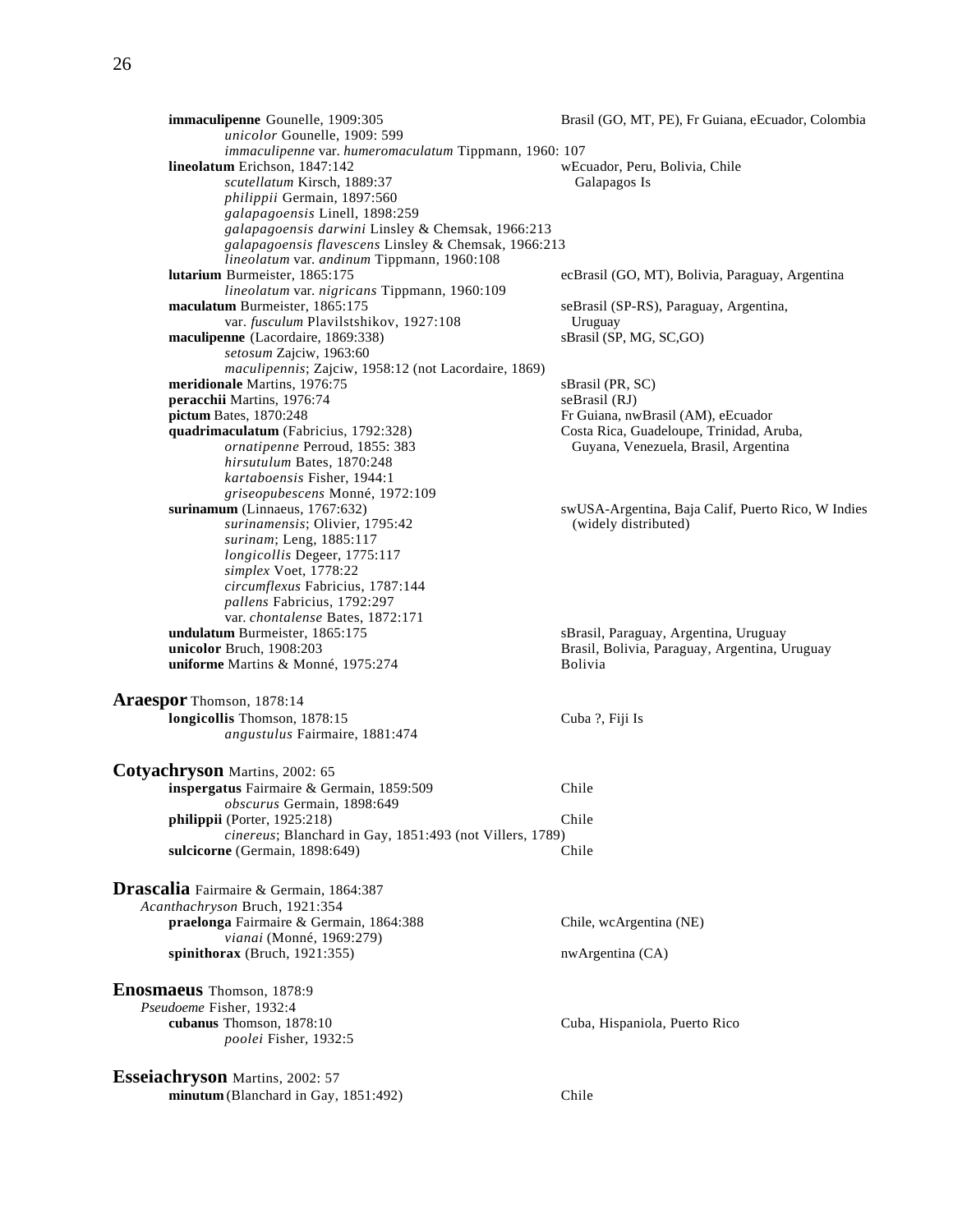| <b>Geropa</b> Casey, 1912:305                                                                                                         |                        |
|---------------------------------------------------------------------------------------------------------------------------------------|------------------------|
| concolor (LeConte, 1873:176)<br><i>aequicollis</i> Casey, 1912:306                                                                    | swUSA (TX)-sMexico     |
| Huequenia Cerda, 1986:33<br>Angolia; Cerda, 1980:64 (not Malloch, 1934)<br>araucana (Cerda, 1980:64)<br>livida (Germain, $1898:739$ ) | Chile<br>Chile         |
| Neoachryson Monné & Monné, 2004: 133<br>castaneum Monné & Monné, 2004: 134                                                            | Argentina (ME)         |
| Pehuenia Cerda, 1980:65                                                                                                               |                        |
| <b>lunata</b> (Germain, 1898:749)                                                                                                     | Chile                  |
| testacea Cerda, 1980:65                                                                                                               | Chile                  |
| <b>Xenocompsa</b> Martins, 1965:94                                                                                                    |                        |
| flavonitida (Fairmaire & Germain, 1859:507)<br>bifasciatum Philippi & Philippi, 1860:251                                              | Chile, wArgentina (NE) |
| martinsi Cerda, 1980:65                                                                                                               | Chile                  |
| semipolita (Fairmaire & Germain, 1859:508)<br><i>pallidicornis</i> Fairmaire & Germain, 1864:387                                      | Chile                  |
| $\bf{A}$ , and $\bf{B}$ and $\bf{C}$ and $\bf{A}$ and $\bf{A}$ and $\bf{A}$ and $\bf{A}$                                              |                        |

#### **Agallissini** LeConte, 1873:321

| Agallissus Dalman, 1823:66                     |                             |
|------------------------------------------------|-----------------------------|
| Agalissus; Thomson, 1864 205                   |                             |
| <i>Aplectrus</i> Chevrolat in Orbigny, 1844:12 |                             |
| Cryptopleura LeConte, 1850:6                   |                             |
| lepturoides (Chevrolat in Orbigny, 1844:12)    | swUSA (TX), Mexico-Honduras |
| grata Haldeman, 1853:363                       |                             |
| clytoides Lacordaire, 1869:134                 |                             |
| melaniodes Dalman, 1823:66                     | Mexico-Honduras             |
| var. quadrimaculatus White, 1853:61            |                             |
| var. concolor Bates, 1880:67                   |                             |
| var. trifasciatus Bates, 1880:67               |                             |
|                                                |                             |
|                                                |                             |

**Osmopleura** Linsley, 1964:194 **chamaeropis** (Horn, 1893:138) seUSA (GA, FL)

**Zagymnus** LeConte, 1873:204 **clerinus** (LeConte, 1873:321) seUSA (GA, FL), Cuba *floridanus* Casey, 1912:376 **rugicollis** Chemsak & Linsley, 1968:38 Belize **variatus** Chemsak & Linsley, 1968:39 wMexico (SI)

**Alanizini** Di Iorio, 2003: 1

**Alanizus** Di Iorio, 2003: 1 **tortuosus** Di Iorio, 2003: 6 Argentina (LR)

## **Anaglyptini** Lacordaire, 1869: 84

**Aphysotes** Bates, 1885:307 *Amphysotes*; Linsley, 1935:87 **tubericollis** Bates, 1885:308 **Honduras** - Panama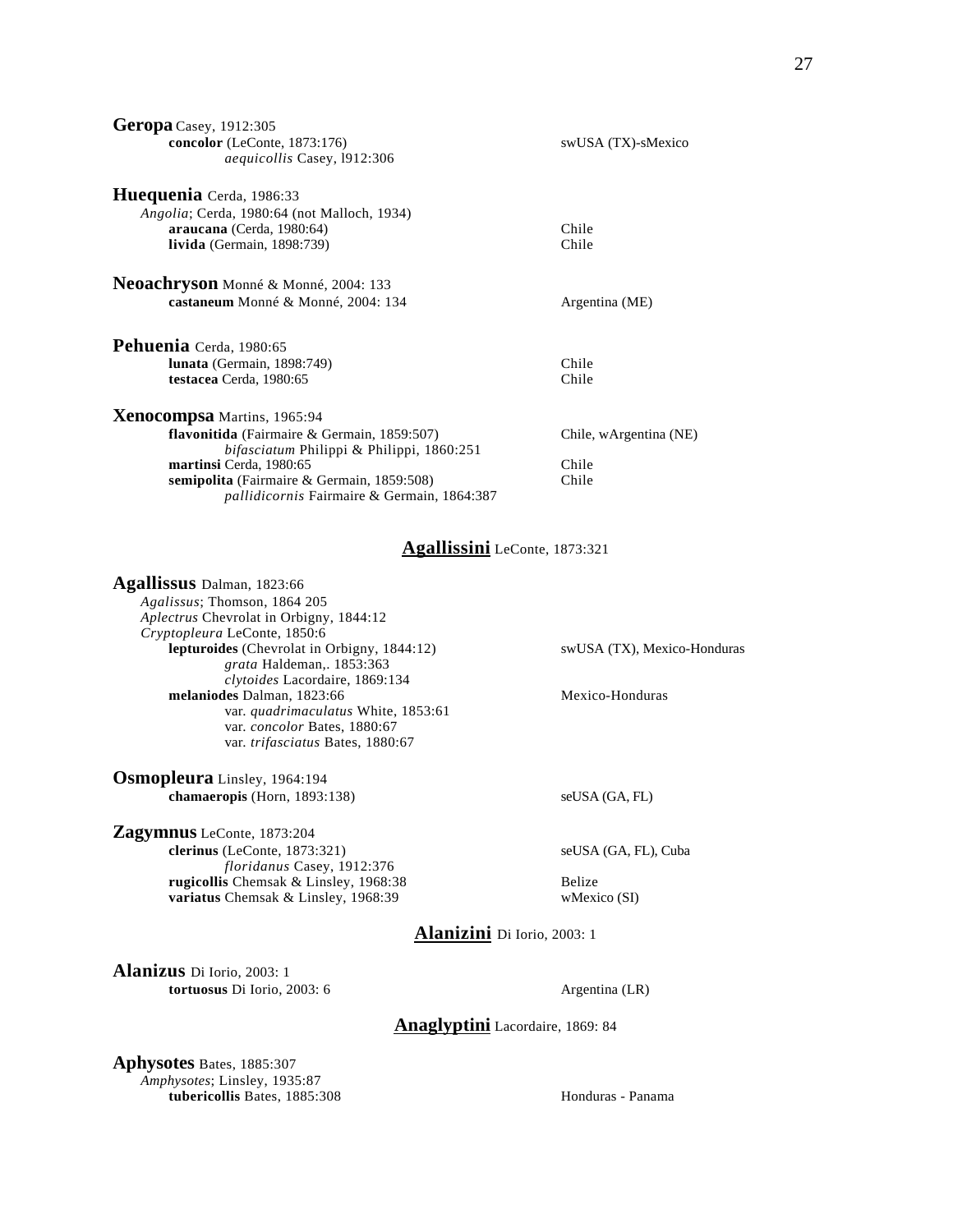| Clytoderus Linsley, 1935:89                                   |                                  |
|---------------------------------------------------------------|----------------------------------|
| pygmaeus Linsley, 1935:90                                     | cMexico (ME)                     |
|                                                               |                                  |
| Cyrtophorus LeConte, 1850:29                                  |                                  |
| verrucosus (Olivier, 1795:67)                                 | eNAmer-TX                        |
|                                                               |                                  |
| Diphyrama Bates, 1872:187                                     |                                  |
| singularis Bates, 1872:188                                    | Guatemala - Panama               |
| Microclytus LeConte, 1873:320                                 |                                  |
| compressicollis (Laporte & Gory, 1835:106)                    | neNAmer                          |
| compressicornis; Leng, 1918:207                               |                                  |
| gibbulus LeConte, 1850:234                                    |                                  |
| niger LeConte, 1850:29                                        |                                  |
| gazellula; Horn, 1884:148 (not Haldeman, 1847)                |                                  |
| insinuans Casey, 1893:591                                     |                                  |
| frosti Casey, 1912:375                                        |                                  |
| gazellula (Haldeman, 1847:42)                                 | neNAmer                          |
| Pempteurys Bates, 1885:304                                    |                                  |
| sericans Bates, 1885:304                                      | Guatemala, Costa Rica            |
|                                                               |                                  |
| Tilloclytus Bates, 1885:303                                   |                                  |
| Tillomorpha; Chevrolat, 1860:503 (not Blanchard in Gay, 1851) |                                  |
| balteatus (Chevrolat, 1860:503)                               | eMexico (VC) -Honduras           |
| bruneri Fisher, 1932:60                                       | Cuba                             |
| clavipes Bates, 1885:304                                      | Guatemala                        |
| cleroides (White, 1855:290)                                   | Colombia, Venezuela              |
| conradti Bates, 1892:164                                      | Guatemala                        |
| cubae Fisher, 1932:63                                         | Cuba<br>Cuba                     |
| elongatus Zayas, 1975:143<br>geminatus (Haldeman, 1847:42)    | neNAmer                          |
| duplicatus LeConte, 1850:29                                   |                                  |
| haematocephalus (Chevrolat, 1862:534)                         | eMexico (OA, VC)                 |
| minutus Fisher, 1932:62                                       | W Indies (Puerto Rico, St. John) |
| puertoricensis Fisher, 1935:51                                |                                  |
| nivicinctus (Chevrolat, 1862:264)                             | Cuba                             |
| pilosus Zayas, 1975:144                                       | Cuba                             |
| rufipes Fisher, 1942:20                                       | Cuba                             |
| <b>Basipterini</b> Fragoso, Monné & Seabra, 1987:201          |                                  |
| Basiptera Thomson, 1864:204                                   |                                  |
| Baseoptera; Gemminger & Harold, 1872:2976                     |                                  |
| Anosternus Burmeister, 1879:198                               |                                  |
| castaneipennis Thomson, 1864:205                              | Paraguay, Argentina              |
| sanguinolentus Burmeister, 1865:162                           |                                  |
|                                                               |                                  |
| Diastrophosternus Gounelle, 1911:233                          |                                  |
| bruchi Gounelle, 1911:234                                     | Paraguay, nArgentina (MI, SE)    |
| Bimiini Lacordaire, 1869:464                                  |                                  |
| Sibyllini Cerda, 1973:115                                     |                                  |
| <b>Adalbus</b> Fairmaire & Germain, 1859:490                  |                                  |
| crassicornis Fairmaire & Germain, 1859:490                    | Chile, wArgentina (NE)           |
| flavipennis Fairmaire & Germain, 1859:491                     |                                  |

*dimidiatipennis* Fairmaire & Germain, 1859:492

*proteus* Germain, 1900:901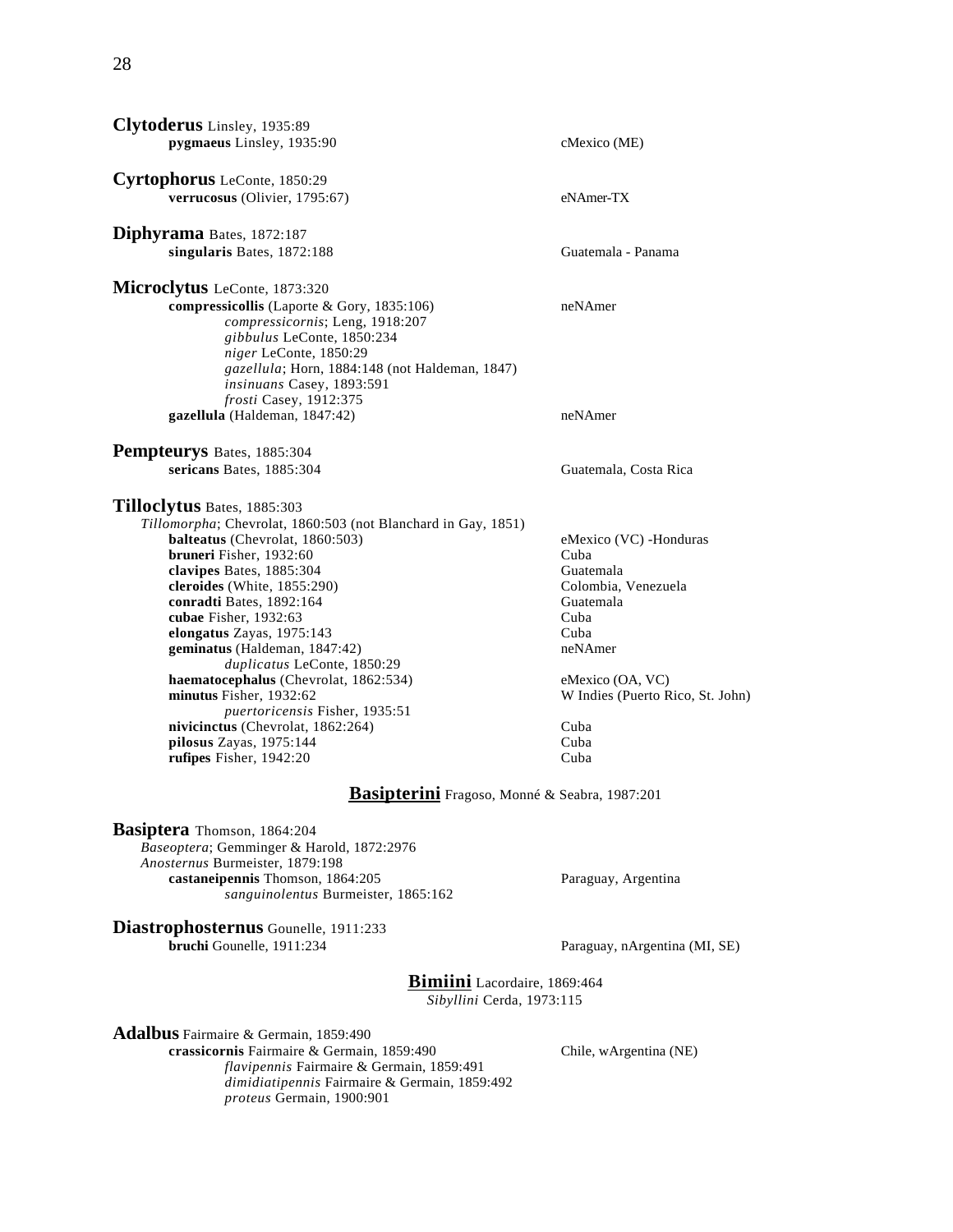**Lautarus** Germain, 1900:863 **concinnus** (Philippi & Philippi, 1859:670) Chile, sArgentina (RN-SC) *laevigata* Philippi & Philippi, 1864:376 *dancoi* Lameere, 1900:112 *dankoi*; Bruch, 1912:194

**Phantazoderus** Fairmaire & Germain, 1864:391 **frenatus** Fairmaire & Germain, 1864:392 Chile, sArgentina (CT)

**Sibylla** Thomson, 1858:406 *Sybilla*; Thomson, 1864:148 **coemeterii** (Thomson, 1856:482) Chile, c Argentina (RN, NE) **flavosignata** Fairmaire & Germain, 1859:489 Chile **integra** Fairmaire & Germain, 1859:488 Chile, wArgentina (NE)<br> **krahmeri** Cerda. 1973:119 Chile **krahmeri** Cerda, 1973:119<br>**livida** Germain. 1900:890 **livida** Germain, 1900:890

#### **Bothriospilini** Lane, 1950:370

**Bothriospila** Aurivillius, 1923:437 **elegans** Aurivillius, 1923:438 eBrasil (BA-SP), Paraguay

**Chlorida** Audinet-Serville, 1834:31 *Tetracanthus* Hope, 1835:107 **cincta** Guérin-Méneville, 1844:259<br> **costata** Audinet-Serville, 1834:32<br> **costata** Audinet-Serville, 1834:32 **costata** Audinet-Serville, 1834:32 seBrasil, Paraguay, Argentina, Uruguay<br> **curta** Thomson, 1857:288 Fr Guiana, ncBrasil (AM), eEcuador *parvula* Thomson, 1860:243 denticulata Buquet, 1860:623 Guianas, eEcuador **fasciata** Bates, 1870:263 nwBrasil (AM)<br> **festiva** (Linnaeus, 1758:389) seUSA (FL), C *spinosus* Degeer, 1775:100 *sulcatus* Sulzer, 1776:45 *africanus* Voet, 1778:17 **obliqua** Buquet, 1852:655 Colombia **spinosa** Aurivillius, 1887:191 Colombia<br> **transversalis** Buquet in Guérin-Méneville. 1844:221 Colombia transversalis Buquet in Guérin-Méneville, 1844:221

**Chrotoma** Casey, 1891:27<br>dunniana Casey, 1891:27

**Coccoderus** Buquet, 1840:293 **amazonicus** Bates, 1870:249 ncBrasil (AM, PA), Fr Guiana **biguttatus** Martins, 1985:173 Bolivia, Brasil (MT) **bisignatus** Buquet, 1840:294 Guianas, ncBrasil (AM, PA)<br> **puianensis** Tavakilian & Monné. 2002: 27 Fr Guiana guianensis Tavakilian & Monné, 2002: 27 **longespinicornis** Fuchs, 1964:7 Venezuela, Peru, cBrasil (AM, MT, MG), **novempunctatus** (Germar, 1824:505) eBrasil (GO, MT, RN-RS *tuberculatus* Buquet, 1840:295 Argentina, Uruguay *tuberculatus Buquet, 1840:295* **sexguttatus** Waterhouse, 1880:292 Venezuela, eEcuador, Colombia, Peru **sexmaculatus** Buquet, 1840:295 eBrasil (BA-RJ)<br> **sicki** Lane, 1949:36 eBrasil (PA, GO, **speciosus** Gounelle, 1909:606 ecBrasil (GO, MG, SP, ES, MT, BA) *teixeirai* Lane, 1939:74

**Delemodacrys** Martins & Napp, 1979:91 **mourei** Martins & Napp, 1979:93 Fr Guiana, ncBrasil (PA)

Fr Guiana, ncBrasil (AM), eEcuador

**feld SA (FL), CAmer, SAmer, W Indies**<br>(widely distributed)

swUSA (TX-CA), Baja Calif

*spinosus* Lane & Martins, 1965:17 **Fr** Guiana<br> **nctatus** (Germar, 1824:505) **Fr** Guiana **Example Brasil** (GO, MT, RN-RS), Paraguay, cBrasil (PA, GO, MT)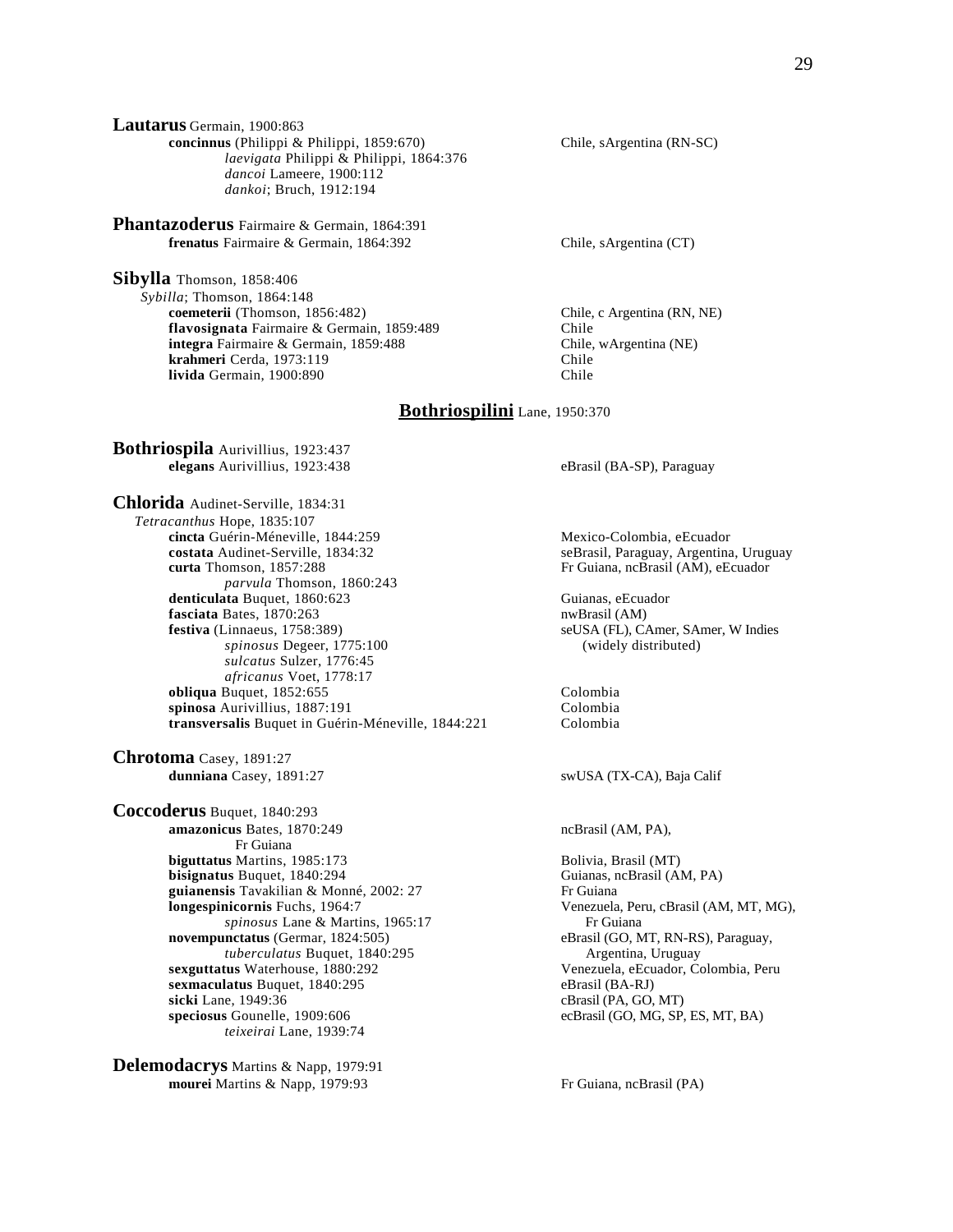**Gnaphalodes** Thomson, 1860:235 **trachyderoides** Thomson, 1860:236 swUSA (TX), Mexico-Panama var. *inermis* Bates, 1884:243

**Knulliana** Linsley, 1962:109 *Cerasphorus*; Dejean, 1835:326 (not Audinet-Serville, 1834) *Chion*; Newman, 1840:23 (not Scopoli, 1777) **cincta cincta** (Drury, 1773:85) eNAmer-TX, nMexico (NL, SO) *balteatus* Degeer, 1775:111 *garganicus* Fabricius, 1775:178 *rusticus* Fabricius, 1781:228 *ruricola* Gmelin, 1790:1860 *quadrispinosus* Haldeman, 1847:32 *filicorne* Casey, 1924:256 subsp. **sonorensis** (Schaeffer, 1908:332) swUSA (TX, AZ), nMexico (SO) subsp. **spinifera** (Fabricius, 1792:275) seUSA, neMexico, W Indies (Bahamas) *ochracea* Bates, 1885:243

**Ranqueles** Gounelle, 1906:140 **gounellei** Bosq, 1947:296 **ncArgentina (CA-CD)**<br> **mus** Gounelle, 1906:141 **nvArgentina (CA-ME)**  $\text{mus}$  Gounelle, 1906:141 **steparius** Di Iorio, 1996: 142 Argentina (NE)

**Scapanopygus** Gounelle, 1913:203 **cinereus** Gounelle, 1913:204 nArgentina (SE)

**Taygayba** Martins & Galileo, 1998: 49 **venezuelensis** Martins & Galileo, 1998: 50 Venezuela

**Timbaraba** Monné & Napp, 2004: 509 **dispar** Monné & Napp, 2004: 510 Venezuela

#### **Callichromatini** Blanchard, 1845:148

**Beaveriella** Napp & Martins, 2005:434 *Beaveria* Lane, 1970, not *Beaveria* Lee, 1965 (Trematoda) **nacta** (Lane, 1970:52)<br> **sagda** (Monné & Martins, 1972:76) cBrasil (PA, MT) sagda (Monné & Martins, 1972:76)

**Callichroma** Latreille, 1816:24 *Pallene* Gistel, 1848:130 **atroviride** Schmidt, 1924:319 Colombia **auricomum** (Linnaeus, 1767:629) Colombia, Fr Guiana-cBrasil (MT) *suturalis* Fabricius, 1781:212 *suturatus*; Gmelin, 1790:1824 *auricomum cyanescens* Schmidt, 1924:320 *auricomum rubescens* Schmidt, 1924:320 *auricomum viridescens* Schmidt, 1924:320 *auronicum*; Williams, 1931:226 **batesi** Gahan, 1894:118 **Honduras - Panama**  *cosmicum*; Bates, 1872:186 (not White, 1853) **brachiale** Bates, 1870:334 nwBrasil (AM)<br> **collarti** Fuchs, 1959:2 Colombia collarti Fuchs, 1959:2 **cosmicum** White, 1853:158 **Honduras, Nicaragua, Costa Rica** gounellei gounellei Achard, 1910:279 Fr Guiana subsp. **rubricrus** Schmidt, 1924:317 cBrasil (AM, MT) **gisteli** Schmidt, 1923:276 seBrasil (ES) **hoffmannsi** Schmidt, 1924:316 nwBrasil (AM) **minima** Podany, 1965:36<br> **nigricans** Aurivillius, 1908:2 nigricans Aurivillius, 1908:2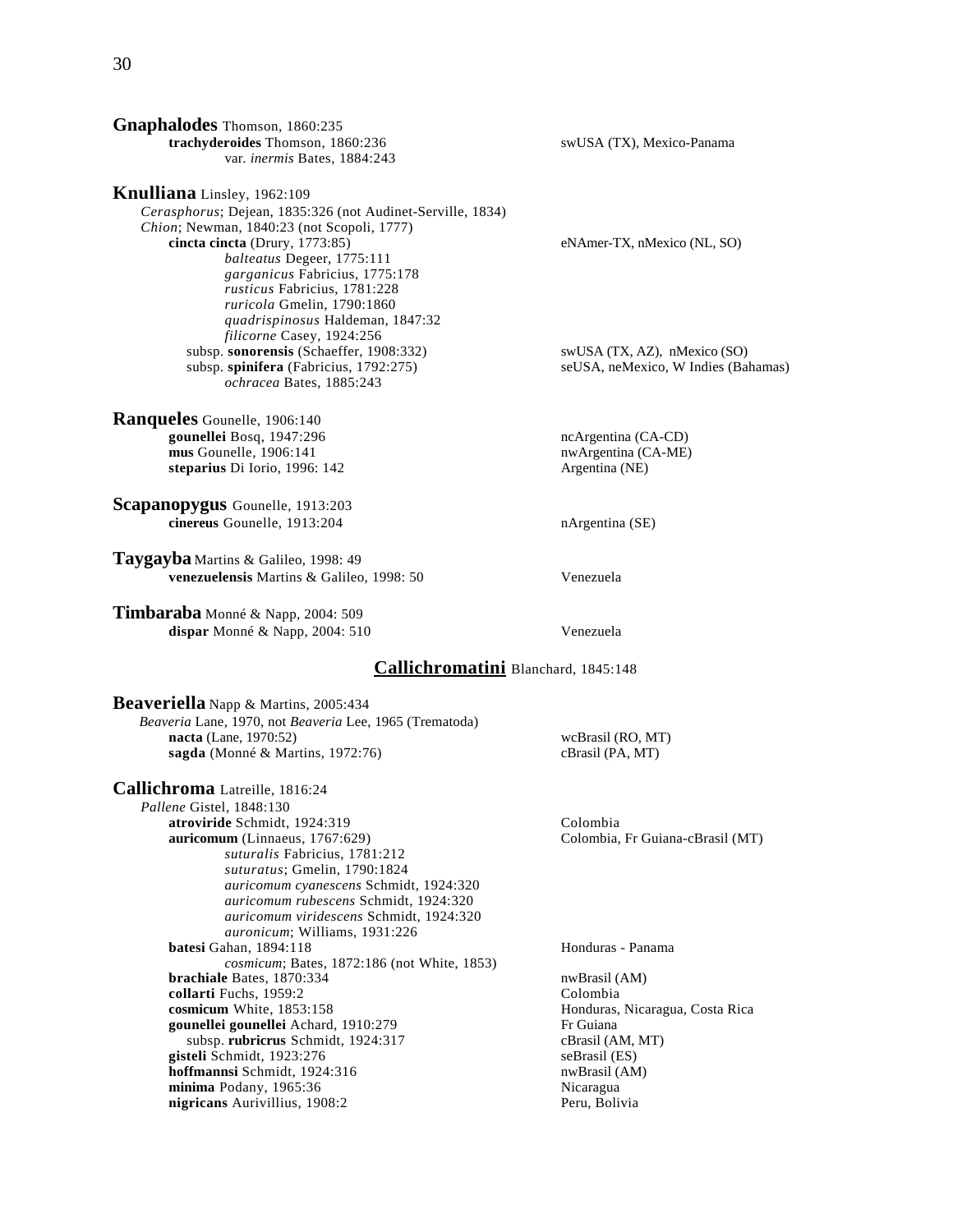**onorei** Giesbert, 1998: 60 eEcuador **velutinum** (Fabricius, 1775:167) Venezuela, Guianas, cBrasil (MT), *spectabilis* Voet, 1778:12 West Indies *porphyrogenitum* Bates, 1870:333 **viridipes** Bates, 1879:404 **Panama, Colombia** 

**Cnemidochroma** Schmidt, 1924:299 **buckleyi** (Bates, 1879:404)<br> **buckleyi** (Bates, 1879:404)<br> **coeruleum** (Achard, 1910:280)<br> **Ecuador, Bolivia**<br>
Surinam, Fr Guiana **coeruleum** (Achard, 1910:280) **fulgidum** (Schmidt, 1924:380)<br> **lopesi** Fragoso & Monné, 1989:209 **no Character Contains Contains Contains Contains Contains Contains Contains Contains Contains Contains Contains Contains Contains Contains Contains Contai lopesi** Fragoso & Monné, 1989:209 **ohausi** (Schmidt, 1924:381) seBrasil (ES-SP) **phyllopoides** (Schmidt, 1924:381)<br> **phyllopus** (Guérin-Méneville, 1844:220) **cBrasil (GO, MT)** seBrasil (BA-RS), Paraguay, Argentina, **phyllopus** (Guérin-Méneville, 1844:220) *corvina* Burmeister, 1865:169 Uruguay

**Cotychroma** Martins & Napp, 2005: 17 **acaguassu** Martins & Napp, 2005: 17 Brasil (ES)

**Diotecnon** Schmidt, 1924:300 **iris iris** (Taschenberg, 1870:194) Costa Rica-Colombia, Venezuela *purpuratum* Lameere, 1884:106 *fulgens* Lameere, 1884:106 *trilineatum octolineatum* Podany, 1965:37 subsp. trilineatum (Bates, 1879:403) SAmer (widely distributed)

**Linsleychroma** Giesbert, 1998: 61 **monnei** Giesbert, 1998: 61 Panama

**Mionochroma** Schmidt, 1924:299 **aureotinctum** (Bates, 1870:335) **ncBrasil (PA), Fr Guiana aurosum** (Schmidt, 1924:308) **nwBrasil** (AM), Fr Guiana **chloe** (Gounelle, 1911:167) seBrasil (BA-RS)<br> **decipiens** (Schmidt, 1924:311) seBrasil (ES) **decipiens** (Schmidt, 1924:311)<br>**elegans** (Olivier, 1790:298) var*. gahani* Aurivillius, 1912:311 **eguestre equestre** (Gounelle, 1911:170) eBrasil (GO, MG-RJ) subsp. **aterrimum** (Gounelle, 1911:172) seBrasil (SP, PR) subsp. **aterrimum** (Gounelle, 1911:172) subsp. subnitescens (Gounelle, 1911:171) seBrasil (SP) *subnitens*; Podany, 1965:40 **flachi** (Schwarzer, 1923:257) seBrasil (ES-SC) **novella** (Bates, 1885:293)<br> **ocreatum** (Bates, 1870:335)<br>
Fr Guiana, nwBrasi **omissum** (Schmidt, 1924:313) seBrasil (ES-SC) **pseudovittatum** (Schwarzer, 1923:258) seBrasil (ES)<br> **rufescens** (Gahan, 1895:113) W Indies (St. var. *aureotinctum* Bates, 1885:293 Martinique), seMexico (VC) **rufitarsis** (Schwarzer, 1929:356) Bolivia **spinosissimum** (Schmidt, 1924:313) Peru **subaurosum** (Zajciw, 1966:347) Peru **vittatum vittatum** (Fabricius, 1775:166) Mexico - cBrasil *viridiaurea* Degeer, 1775:145 *ochropus* Voet, 1778:12 *aureum* Gmelin, 1790:1877 *rugicollis* Guérin-Méneville, 1844:220 *assimilatum* White, 1853:158 *scitulum* Pascoe, 1866:292 *vittatum* f. *rufiventris* Schmidt, 1924:305 subsp. **electrinum** (Gounelle, 1911:176) sBrasil, Paraguay, Argentina, Uruguay **wilkei** (Schmidt, 1924:309) Panama, Ecuador

seBrasil, Paraguay, Argentina, Uruguay

Guadeloupe, Grenada, Dominica, St. Lucia

Fr Guiana, nwBrasil (AM), Peru, eEcuador W Indies (St. Lucia, St. Thomas, Guadeloupe,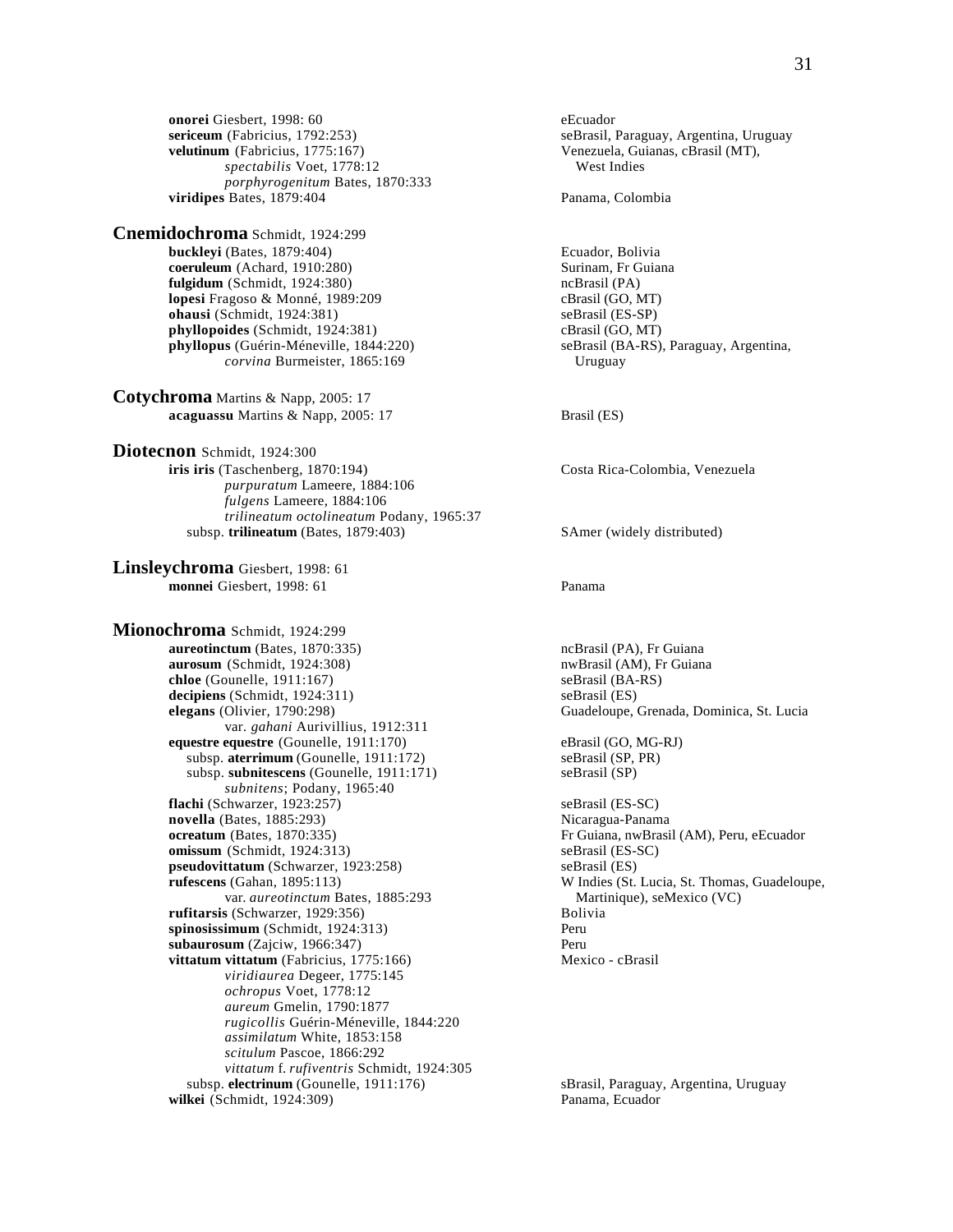**Philematium** Thomson, 1864:171 **femorale** (Olivier, 1790:297) **Africa, introduced in Cuba**  *albitarsis* Fabricius, 1801:267 *leucodactyla* Chevrolat, 1862:257<br>**festum** (Gmelin, 1790:1823) Africa, introduced in Guadeloupe *festivum* (Fabricius, 1775:166) **Plinthocoelium** Schmidt, 1924:300 *Plinthocoalium*; Arnett, 1962:860 *Callichroma*; LeConte, 1850:37 (not Latreille, 1816) **chilensis** (Blanchard in Gay, 1851:465) Chile(?), wMexico (SO, SI, DU, OA, PU, JA, CHS) *sapphirum* (Bates, 1879:402) **cobaltinum** (LeConte, 1873:195) Baja Calif, nwMexico **domingoensis** (Fisher, 1922:52) R Dominicana, Puerto Rico **koppei Schmidt, 1924:385** Mexico<br> **schwarzi** (Fisher, 1914: 97) Mexico swUSA (TX) **schwarzi** (Fisher, 1914: 97) suaveolens suaveolens (Linnaeus, 1768:224) seUSA (DE-FL-TX) *elegans*; Haldeman, 1847:31 (not Olivier, 1790) *splendidum* LeConte, 1850:37 *virescens* Leng, 1886:61 *plicatum*; Craighead, 1923:64 (not LeConte, 1853) subsp. **plicatum** (LeConte, 1853:233) swUSA (TX, NM, AZ), nMexico (SO) *smaragdina* Casey, 1912:314 *suaveolens smaragdinoides* Schmidt, 1924:384 **virens** (Drury, 1770:89) Cuba, Hispaniola, Jamaica, Bahamas *columbinum* (Guérin-Méneville, 1838:282) **xanthogastrum** (Bates, 1880: 45) Nicaragua, Costa Rica *columbinum*; Bates, 1872:186 (not Guérin-Méneville, 1838) **Schmidtianum** Podany, 1965:40

distinguendum (Gounelle, 1911:165) seBrasil (MG-PR) **seiunctum** (Schmidt, 1924:314) Peru

**Schwarzerion** Schmidt, 1924:300 **cyanomelas** (White, 1853:164) Mexico-Panama **euthalia** Bates, 1879:403 Panama **holochlorum holochlorum** (Bates, 1872:185) Mexico (JA-CHS) - Colombia, Venezuela *opiparum* Bates, 1874:222 *chiriquina* Bates, 1879:402 *compressipes* Casey, 1912:314 *regalis* Casey, 1912:314 *carinatum* Schmidt, 1924:387 subsp. melancholicum (Bates, 1872:186) Mexico (PU, VC, QR) ab. *rufovarium* Aurivlllius, 1912:312

**Monnechroma** Napp & Martins, 2005: 434

*Xenochroma* Schmidt, 1924, not *Xenochroma* Warren, 1902 (Lepidoptera). **azurea** (Demets, 1976:136) Mexico-Costa Rica **hovorei** (Giesbert, 1998: 62) Costa Rica seabrai (Fragoso & Monné, 1989:210) seBrasil (MG) **subpulvereum** (Schmidt, 1924:379) seBrasil (MG-SP) *subcomosum* Schmidt, 1924:380 *difficilis* Schwarzer, 1929:357 **tibialis** (Giesbert, 1987:36) Costa Rica **uniforme** (Gounelle, 1911:169) seBrasil (ES-SC) *schmidti* Melzer, 1926:11

**Xystochroma** Schmidt, 1924:299 **bouvieri** (Gounelle, 1911:174) Panama, Colombia, ecBrasil (GO) **buprestoides** (Bates, 1885:293) Mexico (VC)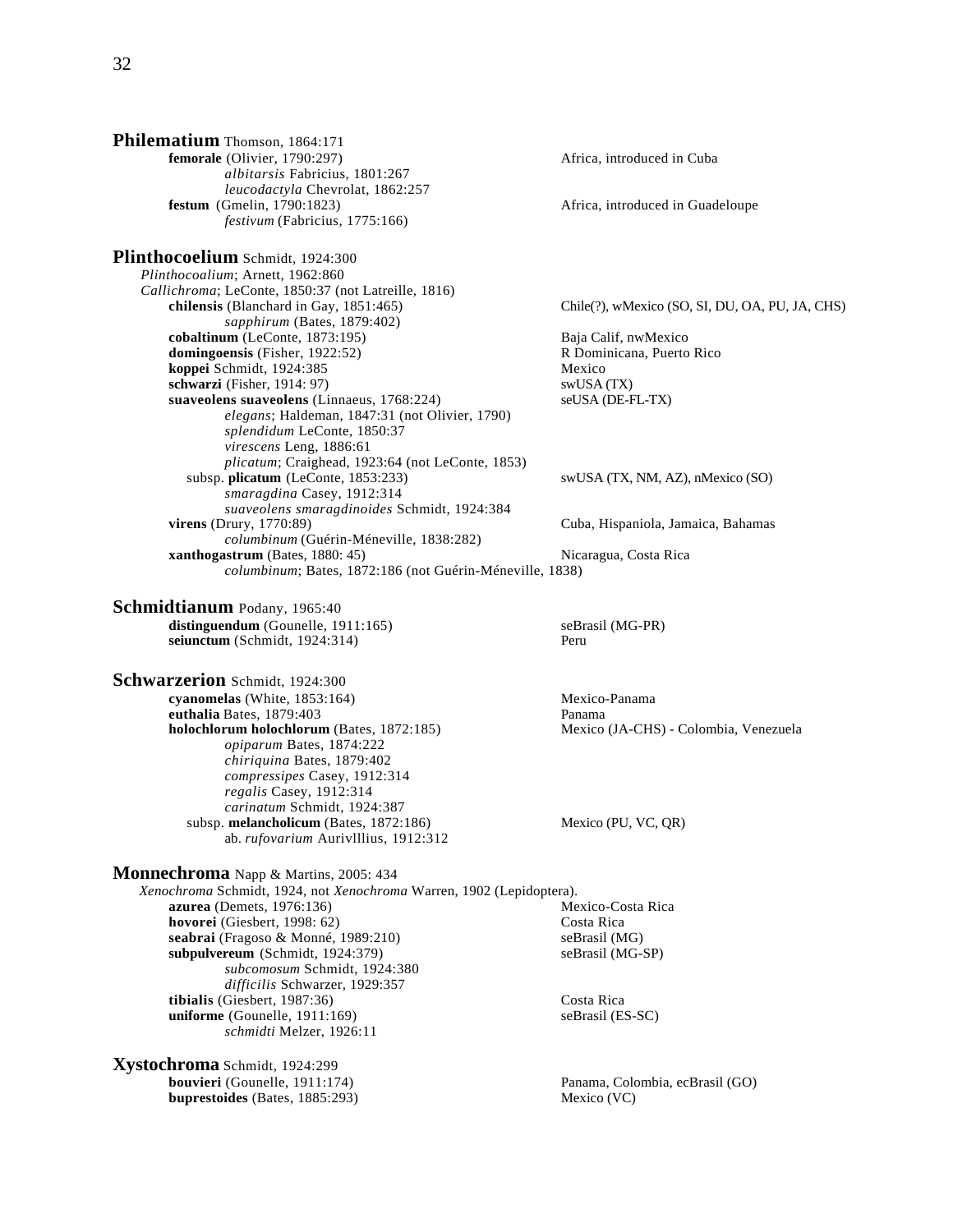**chloropus** (Bates, 1879:404)<br> **clypeatum** (Schwarzer, 1923:256) **Panama, Venezuela**<br>
Costa Rica, Panama, Venezuela **clypeatum** (Schwarzer, 1923:256) **echinatum** Napp & Martins, 2005: 208 sBrasil (RJ, SP) **femoratum** Napp & Martins, 2005: 208 sBrasil (RS, MG)<br> **gracilipes** (Bates, 1879:404) sBrasil (PR) gracilipes (Bates, 1879:404) *planipenne* (Schmidt, 1924:303) *cuprisuturatum* (Zajciw, 1965:552) **minutum** (Zajciw, 1965:551)<br> **neglectum** (Gounelle, 1911:172) SeBrasil (GO, ES-SP) **neglectum** (Gounelle, 1911:172) *equestriforme* (Schmidt, 1924:302) *roeri* Podany, 1965:35 **setigerum** (Schmidt, 1924:302). Colombia **zikani** (Zajciw, 1965:553) seBrasil (RJ)

# **Callidiini** Mulsant, 1839:27

**Callidiellum** Linsley, 1940:254 **cupressi** (Van Dyke, 1923:48) wUSA (CA) **virescens** Chemsak & Linsley, 1966:152 swUSA (AZ) **Callidium** Mulsant, 1839:42 (not Fabricius, 1775) *Meridion* des Gozis, 1886:32 *Callidium (Callidostola)* Reitter, 1912:37 **angustipennis** Chemsak, 1964:187 wUSA (CA, NE) **antennatum antennatum** Newman, 1838:393 eNAmer-WY<br>subsp. hesperum Casev. 1912:288 wNAmer-CO subsp. **hesperum** Casey, 1912:288 wNAmer-CO<br> **uttatum** Sallé. 1856:688 R Dominicana **biguttatum** Sallé, 1856:688 **californicum** Casey, 1912:289 wUSA (CA) **cicatricosum** Mannerheim, 1853:246 wNAmer (Alaska-OR), Rocky Mts. *subopacum* Swaine, 1919:12E *vancouverense* Van Dyke, 1927:104 **duodecimsignatum** Perroud, 1855:385 Brasil<br> **frigidum** Casey, 1912:289 eNAmer frigidum Casey, 1912:289 *lacustre* Casey, 1912:289 **hoppingi** Linsley, 1957:33 wNAmer (Br Col-UT) **juniperi** Fisher, 1920:157 wcUSA (OK, NM, UT) **leechi** Linsley & Chemsak, 1963:209 wUSA (CA) wUSA (CA) wUSA (CA) **powelli** Linsley & Chemsak, 1963:207 **pseudotsugae** Fisher, 1920:155 wUSA (CA, OR) **rufipenne** Motschulsky, 1860:19 Japan, introduced in wCanada (Br Col.) **schotti** Schaeffer, 1917:184 neUSA, s Canada **sempervirens** Linsley, 1942:192 wUSA (CA) **sequoiarium** Fisher, 1920:156 wUSA (CA)<br> **texanum** Schaeffer, 1917:185 wUSA-AZ, CA, NE texanum Schaeffer, 1917:185 *janthinum*; Leng, 1884:113 (not LeConte, 1850) **vandykei** Linsley, 1957:287 wUSA (CA) *pallidum*; Van Dyke, 1928:111 (not Say, 1823) **violaceipenne** Linsley & Chemsak, 1963:208 wUSA (CA) **violaceum** (Linnaeus, 1758:395) Europe, Asia, eNAmer, introduced in Uruguay *janthinum* LeConte, 1850:34 **viridocyaneum** Linsley & Chemsak, 1963:208 wcUSA (SD) **Calydon** Thomson, 1864:263 *Callidium*; Blanchard in Gay, 1851:497 (not Mulsant, 1839) **globithorax** (Fairmaire & Germain, 1861:108) Chile, sc Argentina (NE, CT) *skottsbergi* Aurivillius, 1911:189 *skottsbergi nigricollis* Schwarzer, 1930:106 **submetallicum** (Blanchard in Gay, 1851:497) Chile, sArgentina (RN-SC) **Elatotrypes** Fisher, 1919:38 **hoferi** Fisher, 1919:39 wcUSA (CO, NE) *cicatricosum*; Leng, 1884:112 (not Mannerheim, 1853)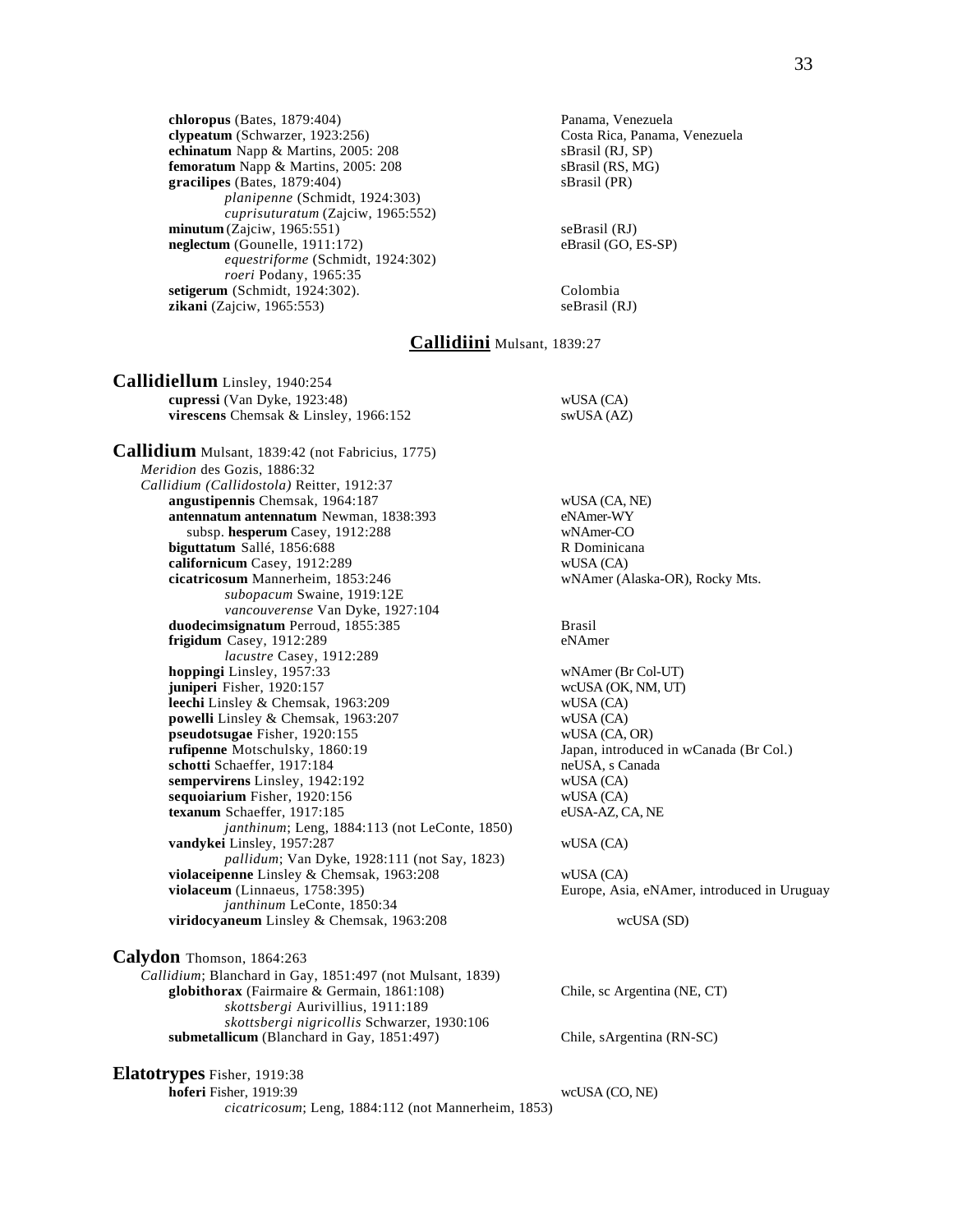| Hylotrupes Audinet-Serville, 1834:77                                           |                                        |
|--------------------------------------------------------------------------------|----------------------------------------|
| bajulus (Linnaeus, 1758:396)                                                   | Europe, introduced in eNAmer, sBrasil, |
| var. bullatus Haldeman, 1847:36                                                | Argentina, Uruguay                     |
| inaequalis Casey, 1924:233                                                     |                                        |
| latus Casey, 1924:233                                                          |                                        |
| nematocerus Casey, 1924:234                                                    |                                        |
| puncticollis Casey, 1924:234                                                   |                                        |
| incertus Casey, 1924:234                                                       |                                        |
| pedicellatus Casey, 1924:235                                                   |                                        |
| minutus Casey, 1924:235                                                        |                                        |
| caudata Degeer, 1775:86                                                        |                                        |
| linneiana Laicharting, 1784:69                                                 |                                        |
| livida Mulsant, 1839:56                                                        |                                        |
| puella Villa, 1833:36                                                          |                                        |
| similis Marsham, 1802:335                                                      |                                        |
| Meriellum Linsley, 1957:287                                                    |                                        |
| Merium; LeConte, 1873:296 (not Kirby, 1837)                                    |                                        |
| proteus (Kirby in Richardson, 1837:172)                                        | neNAmer, wNAmer (Alaska-CO)            |
| simile Kirby in Richardson, 1837:172                                           |                                        |
| bifossulatum Casey, 1912: 287                                                  |                                        |
| Phymatodes Mulsant, 1839:47 (not Dejean, 1835)                                 |                                        |
| Poecilium Fairmaire in Jacquelin du Val, 1864:134                              |                                        |
| Phymatodes (Melasmetus) Reitter, 1912:39                                       |                                        |
| Phymatodes (Phymatoderus) Reitter, 1912:39                                     |                                        |
| Phymatodes (Phymatodellus) Reitter, 1912:40                                    |                                        |
| Phymatodina Casey, 1912:281                                                    |                                        |
| Microcallidium Casey, 1912:283                                                 |                                        |
| Pseudopoecilium Planet, 1924:226                                               |                                        |
| Paraphymatodes Plavilstshikov, 1934:215                                        |                                        |
| aeneus LeConte 1854:18                                                         | wNAmer (Pac Cst)                       |
| aereus (Newman 1838:393)                                                       | eNAmer                                 |
| pallipes Haldeman, 1847:37                                                     |                                        |
| <b>amoenus</b> (Say, 1824:413)                                                 | eNAmer                                 |
| coccineicollis Haldeman, 1847:39                                               |                                        |
| amoenus hudsonicus Casey, 1912:284                                             |                                        |
| ater LeConte, 1884:22                                                          | eNAmer (Nova Scotia-PA)                |
| blandus blandus (LeConte, 1859:79)                                             | wUSA (CA, OR)                          |
| subsp. concolor Linsley, 1934:181                                              | WUSA (CA)                              |
| subsp. picipes Linsley, 1934:165<br>subsp. propinquus Linsley, 1934:181        | WUSA (CA)<br>wUSA (CA)                 |
| decussatus decussatus (LeConte, 1857:61)                                       | wNAmer (Pac Cst)                       |
| obliquus Casey, 1891:26                                                        |                                        |
| harfordi Casey, 1912:279                                                       |                                        |
| collaris Casey, 1924:240                                                       |                                        |
| var. latifasciatus Hardy & Preece, 1927:191                                    |                                        |
| subsp. australis Chemsak, 1963:40                                              | wUSA (CA), Baja Calif                  |
| subsp. posticus Van Dyke, 1920:36                                              | WUSA (CA)                              |
| dimidiatus (Kirby in Richardson, 1837:173)                                     | eUSA, wNAmer (Alaska-CA)               |
| kalmi Schoenherr, 1817: 442                                                    |                                        |
| palliatus Haldeman, 1847:41                                                    |                                        |
| mannerheimi LeConte, 1857:60                                                   |                                        |
| fulgidus Hopping, 1928:246                                                     | swCanada (Br Col)                      |
| hirtellus hirtellus (LeConte, 1873:172)                                        | wUSA (CA, OR), Baja Calif              |
| subsp. densipennis Casey, 1912:284                                             | wNAmer (Br Col-SD, NM)                 |
| infuscatus (LeConte, 1859:285)                                                 | wUSA (CA, OR)                          |
| juglandis Leng, 1890:214                                                       | wUSA (CA, OR)                          |
| fasciapilosus Van Dyke, 1920:33                                                |                                        |
| lecontei Linsley, 1938:109<br>obscurum; LeConte, 1859:79 (not Fabricius, 1787) | wNAmer (Pac Cst), Baja Calif           |
| grandis Casey, 1912:277                                                        |                                        |
|                                                                                |                                        |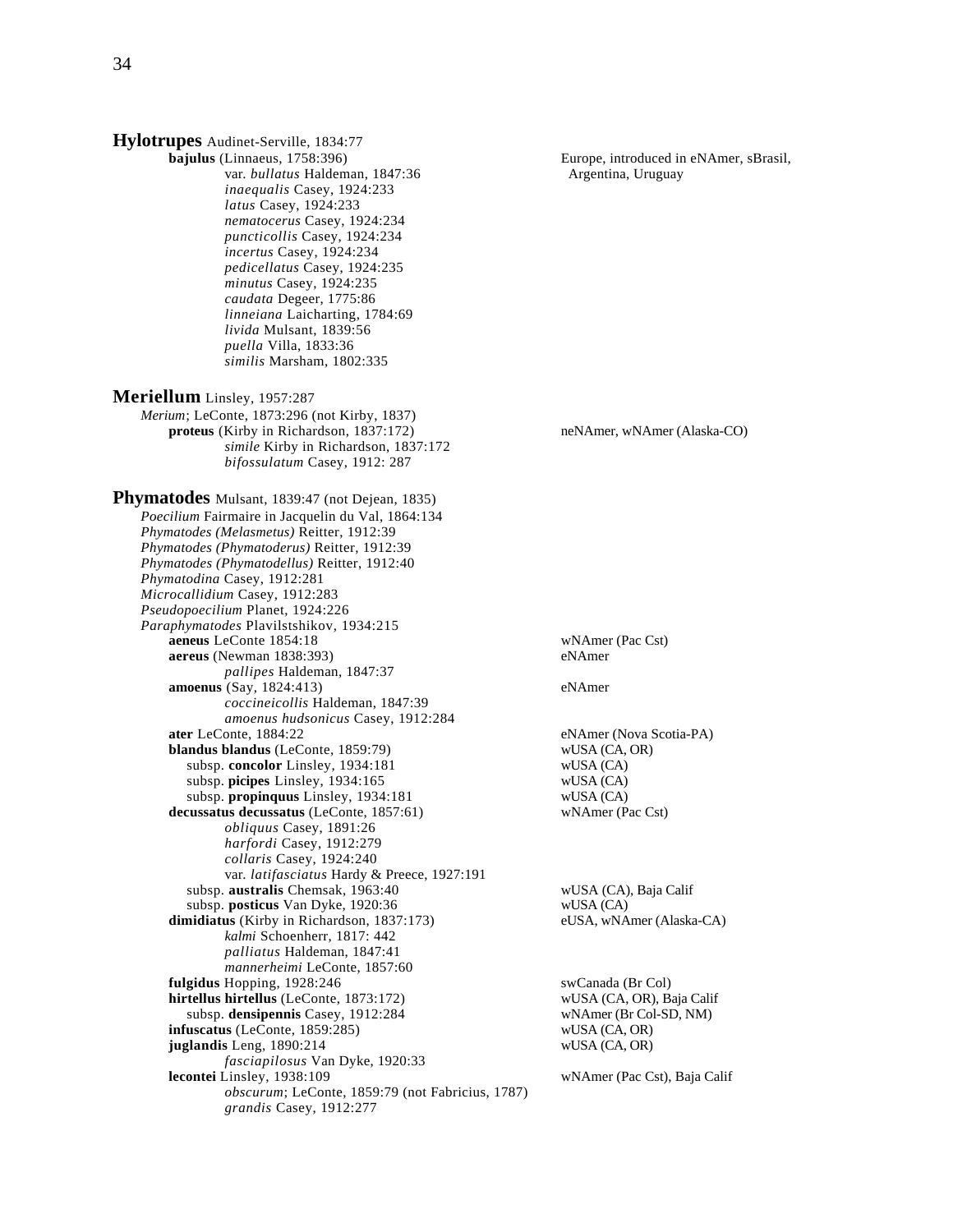**lengi** Joutel, 1911:200 eNAmer (Atl Cst)<br> **maculicollis** LeConte, 1878:614 eUSA-wNAmer (Br Col-CA) maculicollis LeConte, 1878:614 *hardyi* Van Dyke, 1928:112 *elongatus* Hopping, 1937:8 **mohavensis** Linsley & Chemsak, 1963:210 wUSA (CA) wUSA (CA) <br> **nigerrimus** Van Dyke, 1920:35 **nigerrimus** Van Dyke, 1920:35 **nitidus** LeConte, 1874:66 wNAmer (Pac Cst) *crucialis* Casey, 1912:282 *elegans* Casey, 1912:282 *exilis* Casey, 1912:283 **oregonensis** Chemsak, 1963:39 nwUSA (OR) **rainieri** Van Dyke, 1937:113 nwUSA (WA) **shareeae** Cope, 1984:63 swUSA (NM) testaceus (Linnaeus, 1758:396) Europe, eNAmer *variabilis* Linnaeus, 1761:192 var. *ventralis* Haldeman, 1847:37 **tysoni** Chemsak & Linsley, 1984:73 wUSA (CA) **ursae** Knull, 1940:556 wcUSA (WY) varius (Fabricius, 1776:232) eNAmer-swUSA (TX, AZ, UT) *varians*; Bland, 1862:275 *versicolor* Gmelin, 1790:1852 *subfasciellum* White, 1855:322 *albofasciatum* Bland, 1862: 274 *semicircularis* Bland, 1862:275 *varius diffidens* Casey, 1912:280 *latipennis* Casey, 1912:280 **vilitatis** Linsley, 1940:253 wUSA (CA, OR) *vile*; LeConte, 1873:172 (not Newman, 1842) **vulneratus** (LeConte, 1857:60) wNAmer (Pac CSt) *concinnus* Casey, 1912:278 var. *nigrescens* Hardy & Preece, 1927:190

| Physocnemum Haldeman, 1847:38      |                  |
|------------------------------------|------------------|
| <i>Dularius</i> Thomson, 1860:258  |                  |
| <b>andreae</b> (Haldeman, 1847:36) | eNAmer (Atl Cst) |
| <i>luscus</i> Thomson, 1860:259    |                  |
| brevilineum $(Say, 1824:413)$      | eNAmer-TX        |
| compressipes Casey, 1912:269       |                  |
| densum Casey, 1912:270             |                  |
| pictum Casey, 1924:239             |                  |
| longitarse Casey, 1924:239         |                  |
| angulatum Casey, 1924:239          |                  |
| violaceipenne Hamilton, 1896:286   | neNAmer          |
| Pnigomenus Bosq, 1951:195          |                  |

 **kuscheli** Bosq, 1951:196 Chile **Pronocera** Motschulsky, 1859:494 *Pronocerus*; Motschulsky, 1875:148 *Pseudophymatodes* Pic, 1901:12 *Protocallidium* Csiki, 1904:99 *Potocallidium*; Reitter, 1912:38 *Gonocallus* LeConte, 1873:171 **collaris collaris** (Kirby in Richardson, 1837:141) eNAmer-WA, Alaska

 *lepidus* LeConte, 1850:34 subsp. **lecontei** Chemsak, 1963:38 wUSA (CA) **Ropalopus** Mulsant, 1839:39

## *Rhopalopus*; Redtenbacher, 1845:110 *Euryoptera* Horn, 1860:571 sanguinicollis (Horn, 1860:571) neUSA, s Canada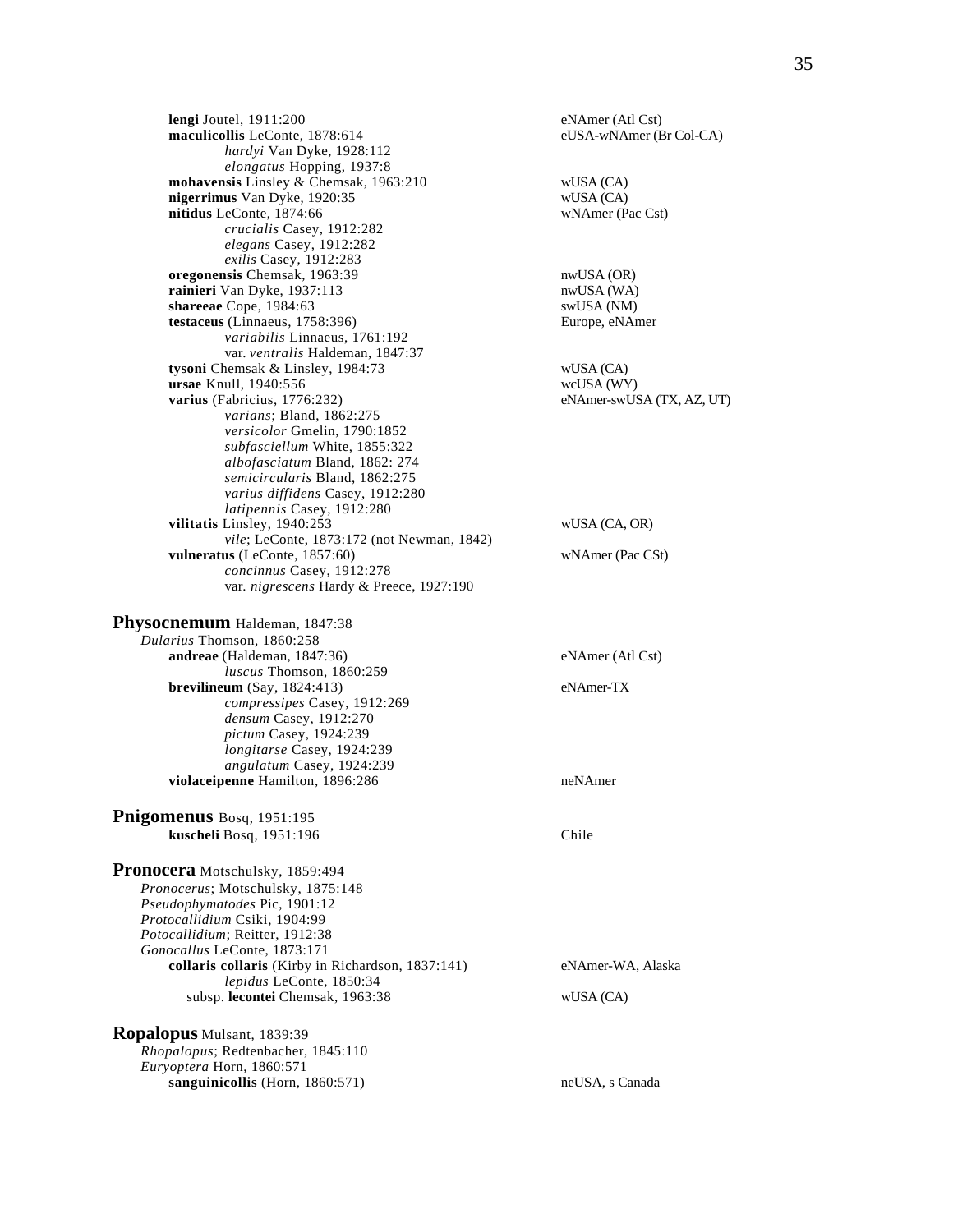**Semanotus** Mulsant, 1839:54 *Sympiezocera* Lucas, 1851: cvi *Xenodorum* Marseul, 1856:48 *Hylotrupes*; LeConte, 1873:296 (part) *Anocomis* Casey, 1912:271 *Anacomis*; Leng, 1920: 275 *Hemicallidium* Casey, 1912:274 **amethystinus** (LeConte, 1853:234) wNAmer (Pac Cst) **australis** Giesbert, 1993:146 Guatemala **japonicus** Lacordaire, 1869: 47 Japan, introduced in Canada (Br Col) **juniperi** (Fisher, 1915:77) . wUSA (AZ, CA, NE, ID)<br> **ligneus ligneus** (Fabricius, 1787:153) eNAmer **ligneus ligneus** (Fabricius, 1787:153) *russicum* Stephens, 1831:248 *nicolas* White, 1855:321 subsp. **amplus** (Casey, 1912:273) wNAmer (Pac Cst) *ampla angusta* Casey, 1912:273 *ampla obliviosa* Casey, 1924:237 *ampla terracensis* Casey, 1924:237 subsp. **basalis** (Casey, 1924:237) nwUSA *ligneus thujae* Van Dyke, 1927:103 subsp. **parvicollis** (Casey, 1912:272) wUSA (AZ, UT) *ampla conformis* Casey, 1924:236 *ampla arizonae* Casey, 1924:236 subsp. **sequoiae** Van Dyke, 1923:51 wUSA (CA)  $litingious (Casey, 1891:25)$  *terminata* Casey, 1912:274 *canadensis* Casey, 1924:238

**Thrichocalydon** Bosq, 1951:58 **havrylenkoi** (Bosq, 1951:58) Chile, wArgentina (NE)

**Xylocrius** LeConte, 1873:172 *Hylocrius*; Lameere, 1883:38 cribratus LeConte, 1873:172

**?**

**Callidium bifasciatum** Fabricius, 1787:152 "America occidentali"

**agassizi** (LeConte, 1861:357) wNAmer (Br Col-CA, NM), Rocky Mts<br> **cribratus** LeConte, 1873:172 wUSA (CA, NE)

# **Callidiopini** Lacordaire, 1869:340

**Ceresium** Newman, 1842:322 *Diatomocephala* Blanchard, 1853:266 *Rhaphidera* Perroud, 1855:336 *Rhaphidodera*; Gemminger & Harold, 1872:2831 *Pneumida* Thomson, 1864:191 **flavipes** (Fabricius, 1792:327) Mexico ? *simplex* Gyllenhal in Schoenherr, 1817:178 **miserum** (Thomson, 1878:8) Hispaniola

**Coscinedes** Bates, 1885:258

Mexico (OA, VC) - Panama

**Cerambycini** Latreille, 1804: 259 Subtribe **Cerambycina** Latreille, 1804

**Atiaia** Martins & Monné, 2002: 186<br>**consobrina** (Gahan, 1892:19) **testaceicornis** (Melzer,1923:7) Brasil (GO, MT, ES-SC)

Venezuela, Surinam, Fr Guiana, nBrasil (AP)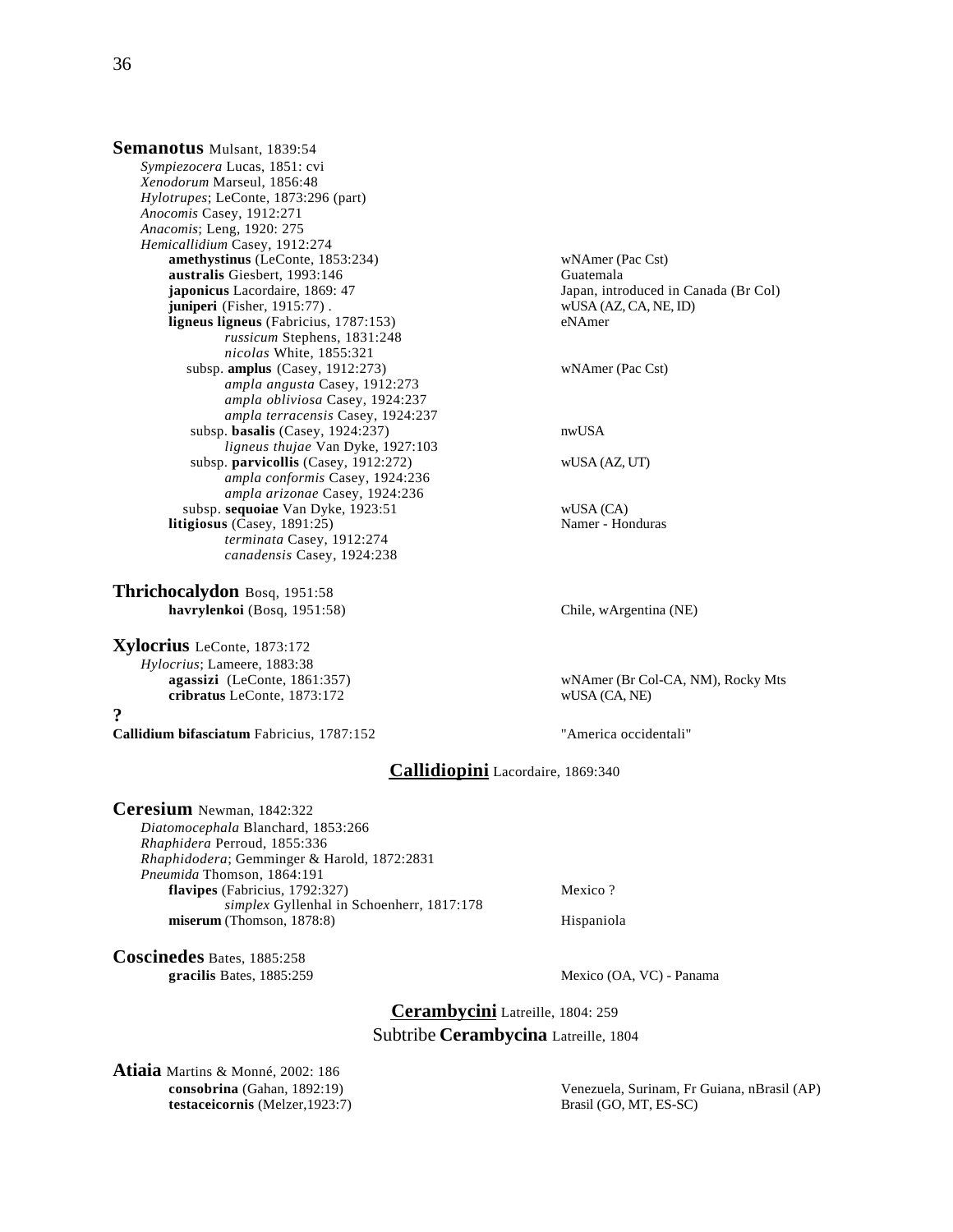**Bothrocerambyx** Schwarzer, 1929:353 *Parabrasilianus* Fragoso, 1970:99 **nevermanni** Schwarzer, 1929:353 Costa Rica-wEcuador *macrocephalus* Fragoso, 1970:99

**Hamaticherus** Audinet-Serville, 1834: 15 *Hammaticherus*; White, 1853:125 *Hammatochaerus*; Gemminger & Harold, 1872:2800 *Brasilianus (Brasilianus)* Jacobson, 1924:238 *Macrobrasilianus Fragoso, 1971:7*<br>**bellator** (Audinet-Serville, 1834:15) *macrus* Bates, 1870: 251 Surinam, eEcuador

**Hirtobrasilianus** Fragoso & Tavakilian, 1985:231 matogrossensis (Fragoso, 1971:8) **matogrossensis** (Fragoso, 1971:8)<br> **Fr** Guiana, cBrasil (MT), Bolivia<br> **Seabrai** Fragoso & Tavakilian, 1985:232<br> **Fragoso & Tavakilian, 1985:232**<br> **Prophermic Contract Contract Contract Contract Contract Contract Contract villiersi** Fragoso & Tavakilian, 1985:235 Fr Guiana, Surinam, Brasil (AP)

**Juiaparus** Martins & Monné, 2002: 166<br>**batus batus** (Linnaeus, 1758:390) *datus*; Linnaeus, 1764:69 *spinosus* Goeze, 1777:464 var. *carthagenae* Gahan, 1892:21 subsp. **lacordairei** (Gahan, 1892:20) <br> **sBrasil, Paraguay, Argentina**<br> **colombia**<br> **colombia erythropus** (Nonfried, 1895:305) **lasiocerus** (Gahan, 1892:22) **Brasil (AM-SP), Fr Guiana, eEcuador** Brasil (AM-SP), Fr Guiana, eEcuador **mexicanus** (Thomson, 1860:196) Mexico-sBrasil, Bolivia *castaneus* Bates, 1870:250 **punctulatus** (Gahan, 1892:21) seBrasil (MG, ES, RJ)

**Jupoata** Martins & Monné, 2002: 195 **costalimai** (Zajciw, 1966:105) seBrasil (SP-SC) **garbei** (Melzer, 1922:4) seBrasil (MG-RS, SP, SC) **gigas** Martins & Monné, 2002: 212 **Brasil (AP)**<br> **paraensis** Martins & Monné, 2002: 200 **Brasil (PA) paraensis** Martins & Monné, 2002: 200 **peruviana** (Tippmann, 1960:111)<br> **peruviana** (Tippmann, 1960:111)<br> **peruviana** (MA,PE,GO,RJ,SP,SC,PA) **robusta** Martins & Monné, 2002: 203<br> **rufipennis** (Gory in Guérin-Méneville, 1831:pl.44, fig.1) Mexico-Panama, Fr Guiana, Surinam, eEcuador, Bolivia, **rufipennis** (Gory in Guérin-Méneville, 1831:pl.44, fig.1)

**Peruanus** Tippmann, 1960:110 **serricornis** Tippmann, 1960:111 Peru, eEcuador

**Plocaederus** Megerle, in Dejean, 1835: 319 **barauna** Martins & Monné, 2002: 2239 **neBrasil (PB, PE, BA)**<br> **bipartitus** (Buquet, 1860:624) Fr Guiana, Surinam, Br **confusus** Martins & Monné, 2002: 243 Brasil (widespread), Bolivia **fasciatus** (Martins & Monné, 1975:275) Bolivia, Fr Guiana, eEcuador **fragosoi** Martins & Monné, 2002: 238 Brasil (AP) **fraterculus** (Martins, 1979:26 )<br> **glaberrimus** (Martins, 1979:26)<br>
SeBrasil (MG, ES, RJ) **glaberrimus** (Martins, 1979:26)<br> **glabricollis** (Bates, 1870:251) SeBrasil (MG, ES, RJ) **seBrasil** (AM), Peru, eEcuador  $q$ **labricollis** (Bates, 1870:251) **inconstans** (Gounelle, 1913:208) seBrasil (SC, RS), Argentina, Uruguay **mirim** Martins & Monné, 2002: 230 Brasil (AM)<br> **pactor** (Lameere, 1885:lxi) Brasil, Paras *murinus* (Gahan, 1892:22) **pisinnus** (Martins & Monné, 1975:276) Paraguay, nArgentina (SA) **plicatus** (Olivier, 1790:299) Paraguay, nArgentina (SA) *luridipennis* Gahan, 1892: 22 **rugosus** (Olivier, 1795:11) Fr Guiana, Brasil (PA) **rusticus** (Gounelle, 1909:608) ecBrasil (AM, MG, GO)

nwBrasil (PA, MG, BA, SP, MS, GO, AM), Fr Guiana,

Venezuela, Fr Guiana, cBrasil (AM, MT), eEcuador

Honduras-Panama, Colombia, Venezuela, ncBrasil

Brasil (AM-SC), Argentina (MI)

Fr Guiana, Surinam, Brasil (AM, PA, RO), eEcuador Brasil, Paraguay, Argentina, Uruguay

Venezuela, Surinam, Fr. Guiana, Brasil (widespread)

**yucatecus** (Chemsak & Noguera, 1997:6) Mexico (QR,YU), Guatemala, Honduras, Costa Rica?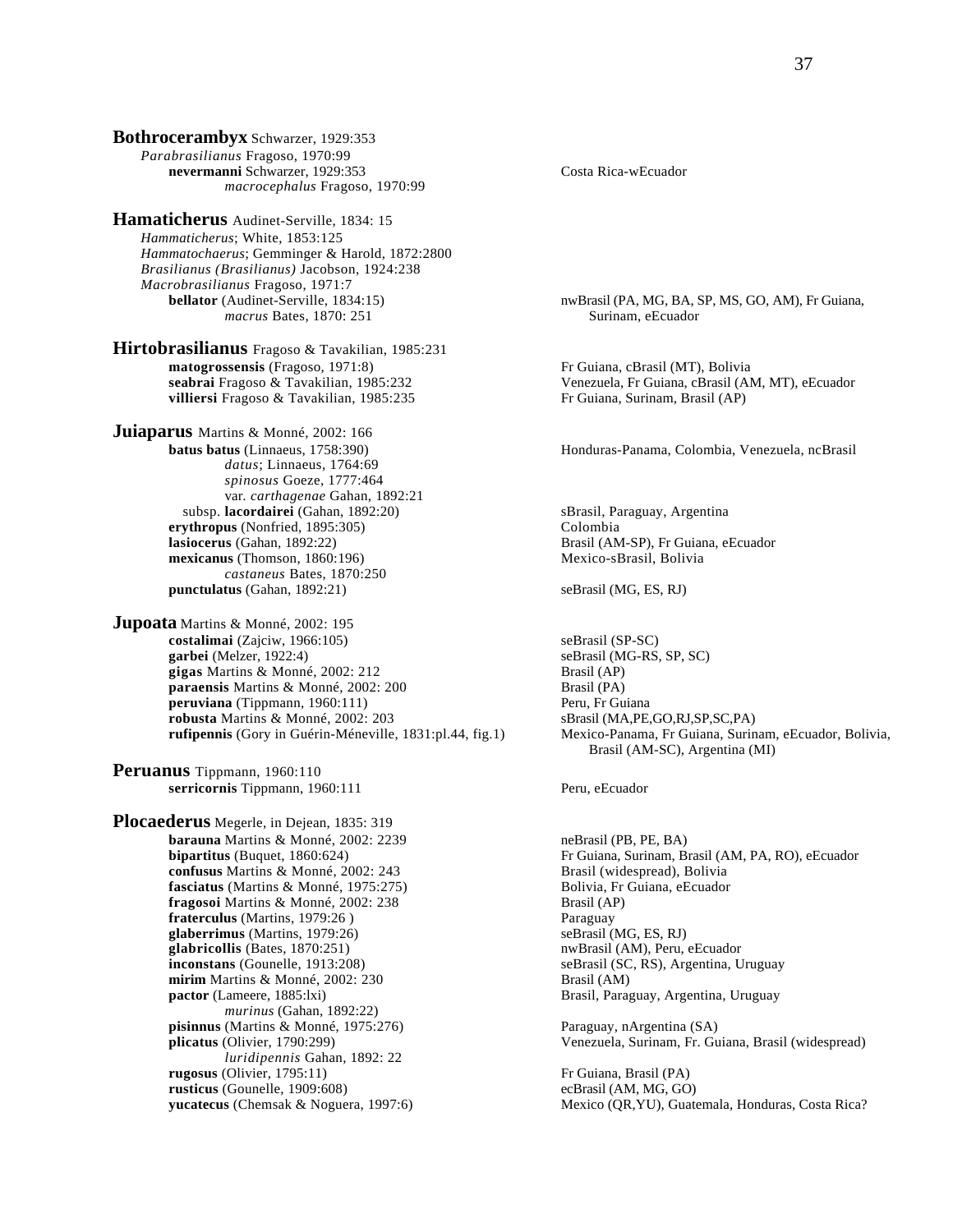**Potiaxixa** Martins & Monné, 2002: 219<br>**gounellei** (Zajciw, 1966:106) **intermedia** (Martins, 1979:27)<br> **longipennis** (Zajciw, 1966:107) SeBrasil (RJ), Fr Guiana **longipennis** (Zajciw, 1966:107)

Brasil (GO,SP), Fr Guiana, Surinam

# Subtribe **Sphallotrichina** Martins & Monné, 2002: 148

**Amphelictus** Bates, 1884:242 **abaiba** Martins & Monné, 2005: 58 Brasil (MT) **aibussu** Martins & Monné, 2005: 57<br> **aielloae** Eva & Chemsak. 2003: 19<br>
Panama aielloae Eya & Chemsak, 2003: 19 **astales** Martins & Monné, 2005: 49 Ecuador **bicolor** Chemsak & Linsley, 1964:223 swMexico (GR), Costa Rica, Panama<br> **brevidens** Chemsak & Linsley, 1964:223 Honduras, Costa Rica, Panama **brevidens** Chemsak & Linsley, 1964:223 **caliginosus** Martins & Monné, 2005: 59 Peru **cribripennis** Chemsak Linsley, 1964:221 Colombia, Ecuador **curoei** Eya & Chemsak, 2003: 22<br> **costa Richard Costa Richard Costa Richard Costa Rica, Panama**<br> **costa Rica, Panama** fortunenesis Eya & Chemsak, 2003: 14 **fuscipennis** Eya & Chemsak, 2003: 1 Colombia **gilloglyi** Eya & Chemsak, 2003: 16 Panama **hispidus** Martins & Monné, 2005: 58 Bolivia<br> **hovorei** Eva & Chemsak 2003: 7 hovorei Eya & Chemsak, 2003: 7 **jumerim** Martins & Monné, 2005: 48 wEcuador - Panama **melas** Bates, 1884:242 Mexico **milleri** Chemsak & Linsley, 1964:222 Costa Rica, Colombia **novellus** Martins & Monné, 2005: 53 Colombia **panamensis** Chemsak & Linsley, 1964:224 Panama<br> **parvipunctus** Eva & Chemsak. 2003: 10 **parvipunctus** Eya & Chemsak, 2003: 10 **potiaiuba** Martins & Monné, 2005: 56 Venezuela **rugiscapus** Fuchs, 1976:57 Colombia<br> **scabrosus** Eya & Chemsak, 2003: 11 Costa Rica secus Martins & Monné, 2005: 60

**Butherium** Bates, 1870:255 **erythropus** (Lucas, 1857:187) eBrasil (PE-SC), Paraguay, Argentina, eEcuador<br> **scabricolle** Nonfried, 1895:307 **biling and Scabricolle** Nonfried, 1895:307 scabricolle Nonfried, 1895:307

**Cevaeria** Tavakilian, 2003: 2 **estebani** Tavakilian, 2003: 5 Fr. Guiana, Bolivia

**Coleoxestia** Aurivillius, 1912:64 *Xestia* Audinet-Serville, 1834:16 **anthracina** Martins & Monné, 2005: 143 Brasil (PA) **armata** (Gounelle, 1909:615) ecBrasil (JA, PA,GO) **atrata** (Gounelle, 1909:612) Brasil (GO,PR), Colombia *nigra* Lane, 1956:12 **aurigena** Martins & Monné, 2005:129 wEcuador **brevipennis** (Bates, 1870:256) nwBrasil (AM) nwBrasil (AM) **cinnamomea** (Gounelle, 1909:615) ecBrasil (GO, N **corvina** (Germar, 1824:508) c, seBrasil, Bolivia, Paraguay, Argentina, Uruguay **curoei** Eya & Chemsak, 2005: 9 Panama, Costa Rica **denticornis** (Gahan, 1892:29) seBrasil (ES, RJ,PE) **ebenina** Melzer, 1935:174 cBrasil (MT, MS,MG, SP), Bolivia, Argentina **errata** Martins & Monné, 2005: 172<br> **exotica** Martins & Monné, 2005: 151 seBrasil (MG), Paraguay **exotica** Martins & Monné, 2005: 151 **fasciola** Martins & Monné, 2005: 131 Argentina **femorata** (Gounelle, 1909:613) ecBrasil (GO,ES,SP) **glabripennis** (Bates, 1870:256)<br> **globulicollis** (Gahan, 1892:31) SeBrasil (ES, RJ,GO) globulicollis (Gahan, 1892:31) *semipubescens* Zikan & Zikan, 1944, not Melzer 1923

**castaneus** Chemsak & Linsley, 1964:225 Colombia, Venezuela, Ecuador, Brasil, Bolivia Costa Rica, Panama, Colombia, Ecuador<br>Bolivia

ecBrasil (GO, MS,SP), Paraguay, Argentina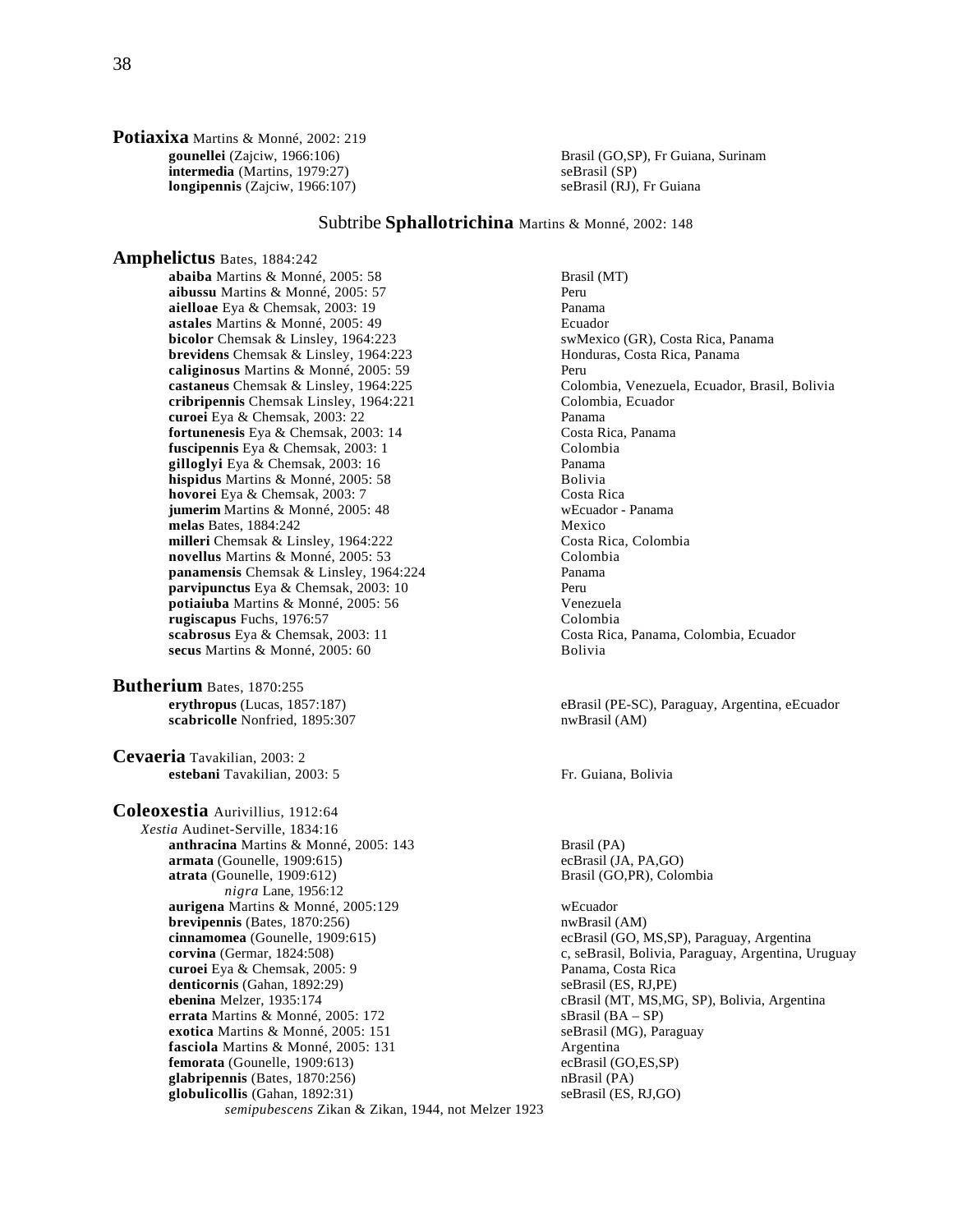**guttula** Martins & Monné, 2005: 147 eBrasil (MG)<br> **illex** (Gounelle, 1909:611) ecBrasil (GO,AL,RJ,SP,SC) **illex** (Gounelle,  $1909:611$ ) **lissonota** Fragoso, 1993:338<br> **nigripes** Martins & Monné, 2005: 175 **Mexico (VC)** -Costa Rica, Colombia **nigripes** Martins & Monné, 2005: 175 <br> **nigropicea** (Bates, 1870:256) **has a complement of the CO has a complement of the A h**  $nigropicea$  (Bates,  $1870:256$ ) **nitidissima** Eya & Chemsak, 2005: 27 Panama **olivieri** Fragoso, 1993:336 Fr Guiana, cBrasil (MT) **pirrensis** Eya & Chemsak, 2005: 1 Panama<br> **polita** (Waterhouse, 1880:486) eEcuador, Brasil **polita** (Waterhouse, 1880:486) **pubicornis** (Gounelle, 1909:610) eBrasil (GO, PE-RJ) **rachelae** Eya & Chemsak, 2005: 3 Costa Rica, Panama<br> **rubromaculata** (Gounelle, 1909:612) Honduras, Nicaragua *bimaculata* Fuchs, 1955:48 **rufosemivittata** Tippmann, 1960:113 Bolivia **sanguinipes** (Bates, 1884:242) Guatemala-Panama, Venezuela, Ecuador semipubescens Melzer, 1923:4 seBrasil (ES-SC), Paraguay semipubescens Melzer, 1923:4 **setigera** Melzer, 1926:6 sBrasil (PR,SP,SC) **sobrina** Melzer, 1923:4 seBrasil (RJ-SC) **spinifemorata** Fragoso, 1993:333 Fr Guiana, cBrasil (MT) **spinipennis spinipennis (Audinet-Serville, 1834:17)** seBrasil (BA-RS) subsp. **interiorana** Fragoso, 1993:333 cBrasil (PA, MT) subsp. **interiorana** Fragoso, 1993:333<br> **iatepunctata** Eva & Chemsak. 2005: 20<br>
Panama striatepunctata Eya & Chemsak, 2005: 20 **thomasi** Eya & Chemsak, 2005: 23 Panama **tupunhuna** Martins & Monné, 2005: 140 Brasil (PA) *confusa* (Lacordaire, 1869:271) *longipennis* (Gahan, 1892:31) **waterhousei** (Gounelle, 1909:614) Brasil (GO, MT, CE-RS), Paraguay, Uruguay, *denticollis* Melzer, 1920:430 Argentina **Criodion** Audinet-Serville, 1833:571 *Criodon*; Chenu, 1870:313 *Crioction*; Gounelle, 1909:609 **angustatum** Buquet, 1852:358 sBrasil, Argentina, Paraguay **antennatum** Gahan, 1892:24 Venezuela<br> **cinereum** (Olivier, 1795:35) Puerto Rice **dejeani** Gahan, 1892:25 seBrasil (ES-SP)<br> **fulvopilosum** Gahan, 1892:23 Brasil (AM), Fr ( **murinum** Nonfried, 1895:206 Guatemala, Costa Rica **pilosum** Lucas, 1857:188 **Brasil** Brasil Brasil (PA) **rhinoceros** Bates, 1870:253 **subpubescens** Martins & Monné, 2005: 187 Brasil (AM) **tomentosum** Audinet-Serville, 1833:572 seBrasil (RJ-RS) *hirsutum* Bates, 1870:253<br>**torticolle** Bates, 1870:252 **tuberculatum** Gahan, 1892:25 **Fr** Guiana, nwBrasil (AM), eEcuador

**Ischionorox** Aurivillius, 1922:405 **antiqua** Aurivillius, 1922:406 nwArgentina (ME, SE)

**Macrambyx** Fragoso, 1982:145<br>suturalis (Gory, 1832: pl. 1) *feisthamelii* Buquet, 1852:355

**Melathemma** Bates, 1870:258 **polita** Bates, 1870:258 nwBrasil (AM), eEcuador

**Metacriodion** Fragoso, 1970:97 **capixaba** Fragoso, 1970:97 eBrasil (ES) **pictum** (Waterhouse, 1880:292) eEcuador, Peru, Bolivia

**kuratai** Eya & Chemsak, 2005: 12 Mexico (VC), Honduras, Guatemala, El Salvador **nitida** (Bates, 1872:172) sMexico-Colombia, Ecuador, seBrasil (RJ,SP, PN) Honduras, Nicaragua-Colombia, wEcuador, Brasil (GO) **vittata** (Thomson, 1860:192) Costa Rica, Panama, seBrasil, Paraguay, Argentina

Puerto Rico ?, Venezuela, Colombia, Guianas Brasil (AM), Fr Guiana, Peru, Bolivia

Brasil (widespread), Fr Guiana, Paraguay, Argentina

Fr Guiana, ncBrasil (AM, PA, MT), eEcuador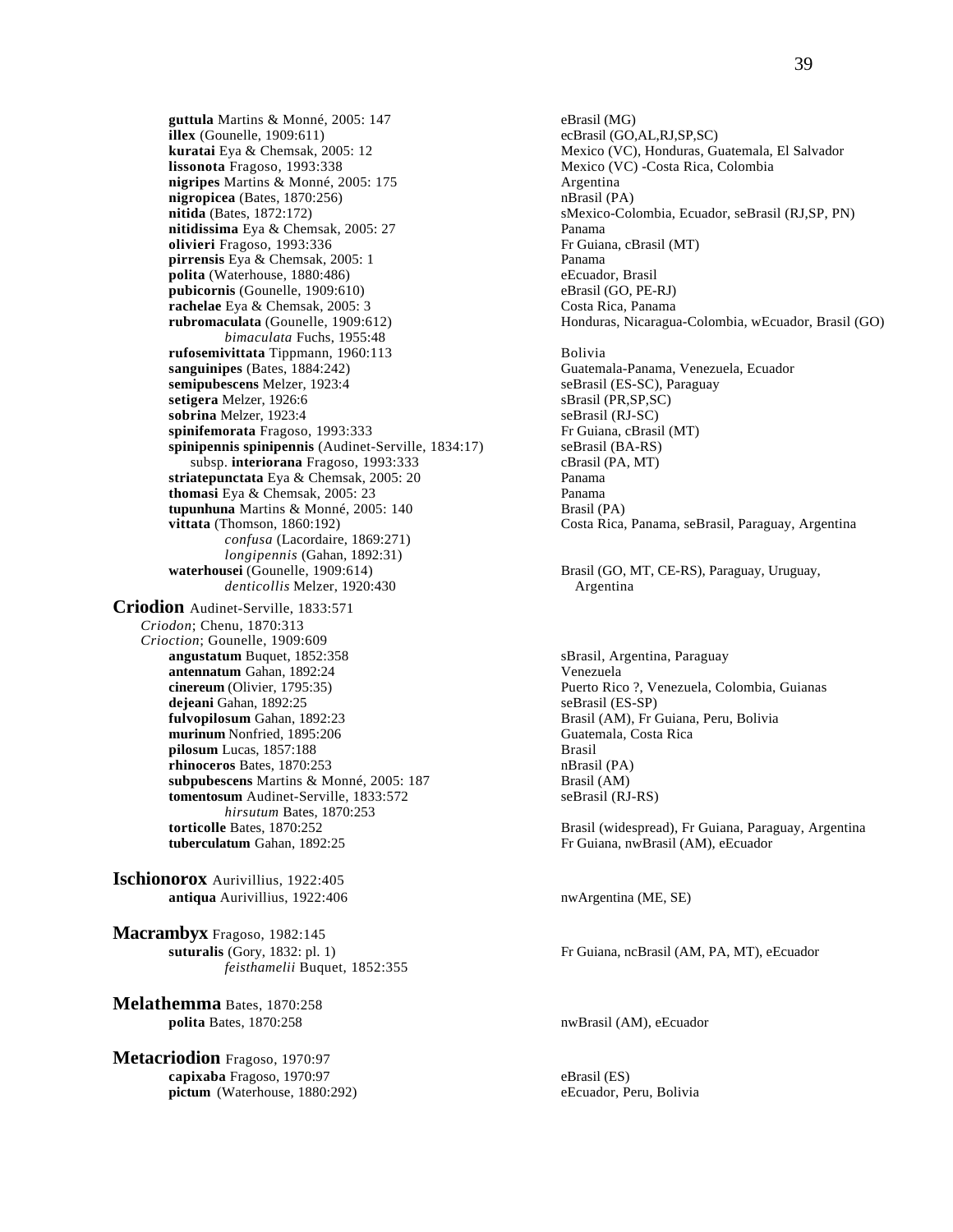**Ochrodion** Fragoso, 1982:144 gahani (Gounelle, 1909:609) eBrasil (GO, MG, SP) **quadrimaculatum** (Gahan, 1892:27) seBrasil (MG, RJ) **sexmaculatum** (Buquet in Guérin-Méneville, 1844: 228) seBrasil (ES-PR,MIN,SP) *sommeri* (Gahan, 1892:27) **tavakiliani** Martins & Monné, 2005: 22 Fr Guiana<br> **testaceum** (Gahan, 1892:26) SeBrasil (ES-SP), Peru  $testaccount (Gahan, 1892:26)$ 

**Paracriodion** Fragoso, 1982:147 **modestum** (Buquet, 1852:357) seBrasil (ES-PR) *pubicolle* Melzer, 1931:52

**Parasphallenum** Fragoso, 1982:145 **fulguratum** (Chabrillac, 1857:196) Brasil *literatum* Gahan, 1892:28

**Poeciloxestia** Lane, 1965:269 **bivittata** (Buquet, 1852:356) seBrasil (RJ-SC) *omega* Zajciw, 1967:197 **carlyslei** Fragoso, 1978:134 Colombia **coriacea** Martins & Monné, 2005: 90 **Brasil (AM)**<br> **coriacea** Martins & Monné, 2005: 90 **Brasil (BA-RS), Paraguay**<br> **coriacea Martins & Monné, 2005: 90 Brasil (BA-RS), Paraguay dorsalis** (Thomson, 1860:193) **elegans** (Gory, 1833: pl. 64) seBrasil (PE-RS) **hirsutiventris** Fragoso, 1978:133 Peru, Bolivia **lanceolata** Fragoso, 1978:153 Mexico (QR)-Panama **lanei** Fragoso, 1978:125 cBrasil (MT), Bolivia **lateralis** (Erichson, 1847:140) Peru, Bolivia, Fr Guiana<br> **melzeri** Lane, 1965:270 seBrasil (MG-RJ), Peru, *sagittaria*; Melzer, 1923:5, not Bates, 1872 **minuta** Fragoso, 1978:131 seBrasil (PE-RS) **ochrotaenia** (Bates, 1870:257) ncBrasil (AM, PA) ncBrasil (AM, PA) ncBrasil (AM, PA) ncBrasil (AM, PA) ncBrasil (AM, PA) **parallela** Fragoso, 1978:129 n-eBrasil (PA, MG-SP) **plagiata** (Waterhouse, 1880:293) eEcuador **rugosicollis** Fragoso, 1978:126 eEcuador **sagittaria** (Bates, 1872:173) Nicaragua-nSAmer **signatipennis** (Melzer, 1923:5) seBrasil (SP, SC) suturalis (Perty, 1832:90) c, seBrasil (MT, 1) **travassosi** Fragoso, 1978:149 c, seBrasil (MT, SP, PR)

**Sphallambyx** Fragoso, 1982:145 **chabrillacii** (Thomson, 1857:123) seBrasil (SP, MG) *toledopizai* Melzer, 1934:70<br>superbum (Aurivillius, 1910:147)

**Sphallenopsis** Fragoso, 1981:145 **pilosovittata** (Bates, 1872:172) Nicaragua-Panama

**Sphallenum** Bates, 1870:253 .

**Sphallopterus** Fragoso, 1982:146 **batesi** Fragoso, 1982:147 nBrasil (PA)

**Sphallotrichus** Fragoso, 1982:145 **bidens** (Fabricius, 1801:271) Guianas, nwBrasil (AP, AM, PA) *lugubris* Voet, 1806:27 *castanopterum* Erichson in Schomburg, 1848:571 *femorale* Bates, 1870:254

**romani** (Aurivillius, 1926:1) eEcuador, nwBrasil (AM), Fr Guiana seBrasil (MG-RJ), Peru, Bolivia **paraensis** Lane, 1965:274 Trinidad, Venezuela, Fr Guiana, ncBrasil (PA),Bolivia c, seBrasil (MT, MG-RS), Bolivia, Argentina Colombia, eEcuador, Peru, Bolivia, Brasil (AC)

**tuberosum** Bates, 1870:255 n, eBrasil (PA, MA, BA, ES,SP,MG), Fr Guiana, eEcuador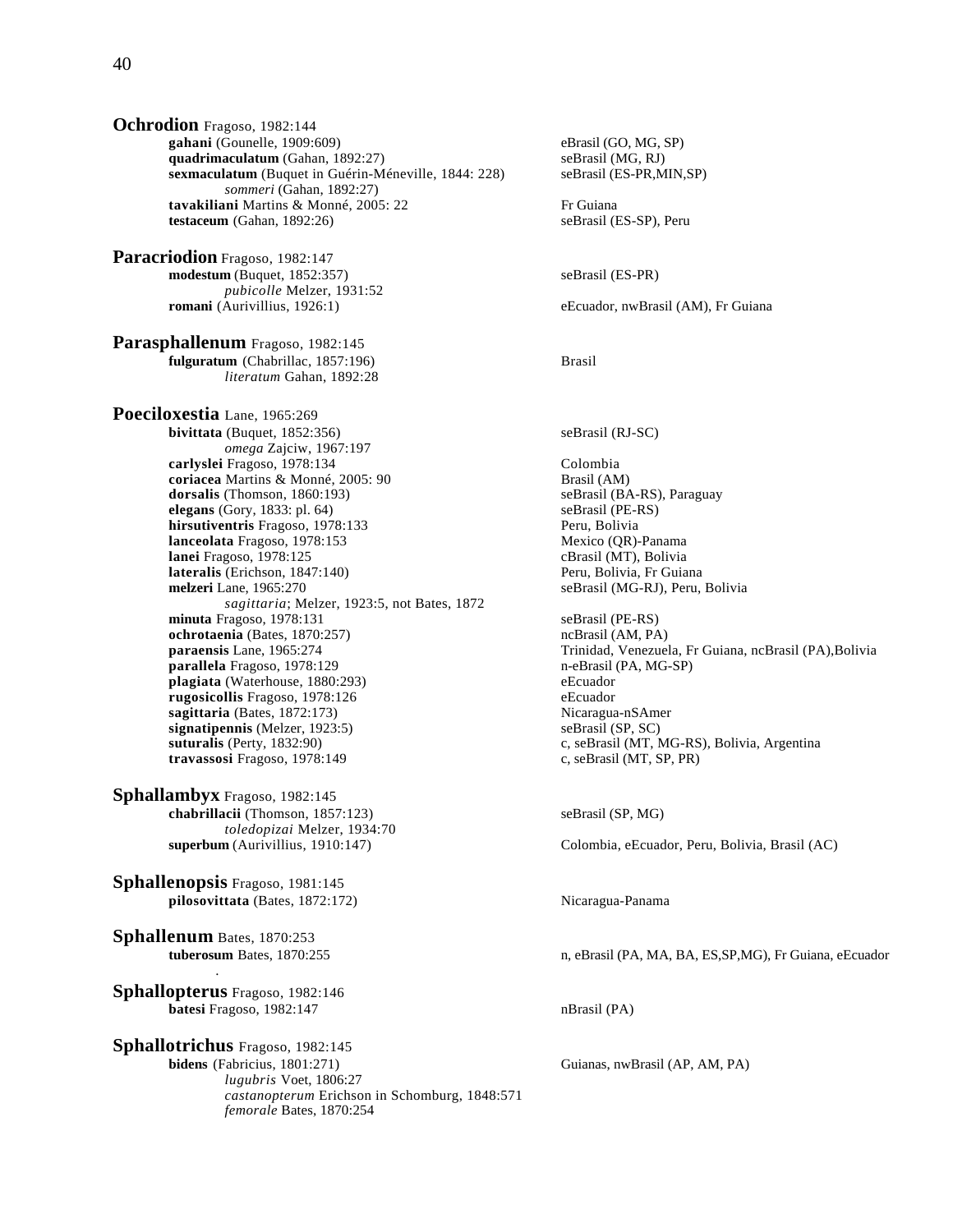**hirsuticorne** Fragoso, 1995:188 eEcuador<br> **puncticolle puncticolle** (Bates, 1870:254) contraction in the new media of the new media (AM, PA), Fr Guiana **puncticolle puncticolle** (Bates, 1870:254) subsp. **robustus** (Bates, 1872:172) Nicaragua, Costa Rica, Fr Guiana **sculpticolle** (Buquet, 1852:356)<br> **Sculpticolle** (Buquet, 1852:356)<br> **Sculpticolle** (Bouquet, 1995:188<br> **Sculpticolle** (RO, MT, PA) **sericeotomentosus** Fragoso, 1995:188 **setosus** (Germar, 1824:507) **spadiceus** (Gahan, 1892:29) e, seBrasil (GO, ES-PR) *setosum*, Bondar, 1928:33 not Germar, 1824.

**Xestiodion** Fragoso, 1981:379 **annulipes** (Buquet in Guérin-Méneville, 1844:228) seBrasil (BA-SC), Paraguay, Bolivia<br> **pictipes** (Newman, 1838:396) c, seBrasil (GO, MT, BA-SC), Fr Guia *octomaculatum* Nonfried, 1894:137 similis (Melzer, 1920:428) seBrasil (MG, SP)

seBrasil (BA-RS), Paraguay, Argentina

c, seBrasil (GO, MT, BA-SC), Fr Guiana

**Clytini** Mulsant, 1839:70

**Anthoboscus** Chevrolat, 1860:455 *Clytanthus* Thomson, 1864:190 **tricolor** (Chevrolat, 1835:75) Mexico (CHA) - Panama **oculatus** Giesbert, 1992:158 sMexico (CHS)

**Calloides** LeConte, 1873:319 **lorquini** (Buquet, 1859:629) wUSA (CA, NE, OR) **nobilis nobilis** (Harris, 1837:84) eNAmer subsp. **mormonus** Schaeffer, 1911:124 swUSA (AZ, CO, UT) *biformis* Casey, 1912:358 *muliebris* Casey, 1912:358 *coloradensis* Casey, 1912:358 **regalis** (Chevrolat, 1860:488) Mexico (OA)

**Chlorophorus** Chevrolat, 1863:290<br> **annularis** (Fabricius, 1787:156)

**Clytoleptus** Casey, 1912:350 *Clytanthus*; LeConte, 1873:319 (not Thomson, 1864) **albofasciatus** (Laporte & Gory, 1835:96) eNAmer *gracilicornis* Casey, 1912:371 *tristis* Casey, 1912:371

**Clytopsis** Casey, 1912:350 **dimidiaticornis** (Chevrolat, 1860:487) Mexico (widely distributed) *nimbata* Casey, 1912:373

**Clytus** Laicharting, 1784:88 **blaisdelli** Van Dyke, 1920:39 wUSA (CA) **canadensis** Hopping, 1928:264 wNAmer (Br Col-OR-CO) **chemsaki** Hovore & Giesbert, 1974:142 wUSA (CA) **clitellarius** (Van Dyke, 1920:40) wUSA (CA) **marginicollis** Laporte & Gory, 1835:41 eNAmer *vespoides* Haldeman, 1847:40 *carolinensis* Casey, 1912:372 **montesuma** Laporte & Gory, 1835:42 Mexico *montezuma*; White, 1855:264 **pacificus** (Van Dyke, 1920:38) wNAmer (Pac Cst) **planifrons** (LeConte, 1874:67) wNAmer (Pac Cst) **ruricola** (Olivier, 1795:65) eNAmer *hamatus* Say, 1824:423 *catulus* Casey, 1912:370

Asia, introduced in USA and seBrasil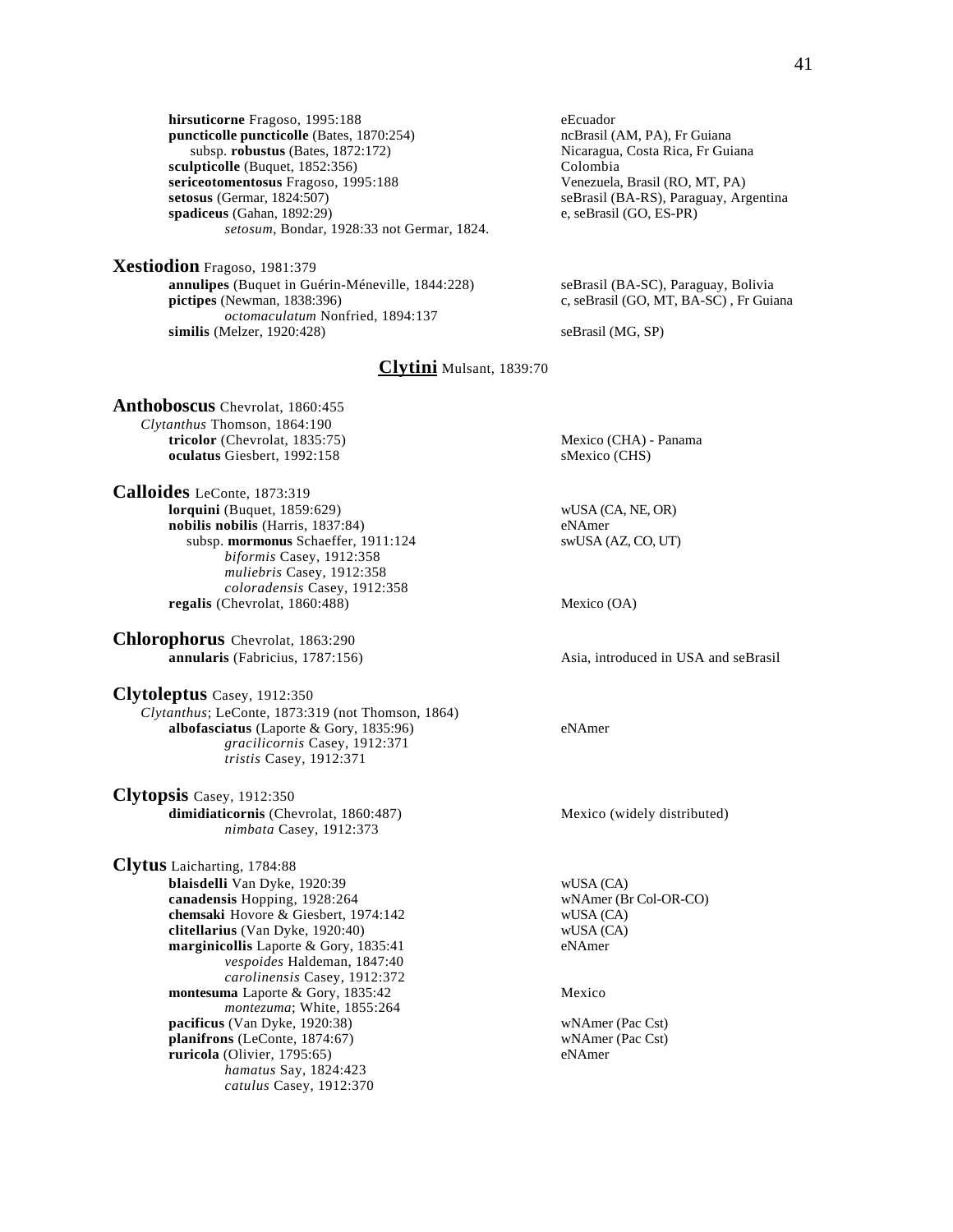**Dexithea** Thomson, 1864:185 **fabricii** (Chevrolat, 1860:490) Mexico (ME, VC) **humeralis** Chemsak & Noguera, 2001: 50 Mexico (MX, NL, CS) **klugii** (Laporte & Gory, 1835:51) Mexico - Costa Rica

**Euryscelis** Dejean, 1835:331 *dejeanii* Chevrolat, 1862:530 Puerto Rico, Cayman Is) *megalopus* Casey, 1924:271 *subtropica* Casey, 1924:271

**Glycobius** LeConte, 1873:319 *Arhopalus*; Lacordaire, 1869:64 (not Audinet-Serville, 1834) *Plagionotus*; LeConte & Horn, 1883:304 (not Mulsant, 1842) **speciosus** (Say, 1828:53) (not Adams, 1817) neUSA, s Canada *hayii* Gray in Griffith, 1831: pl. 65, fig. 6 *haiji*; Gray in Griffith, 1832:118

**Isotomus** Mulsant, 1863:143 *Caloclytus* Fairmaire in Jacquelin du Val, 1864:145 **comptus** (Mannerheim in Hummel, 1825:36) Europe, introduced in Hispaniola *perspicillus* Fischer, 1832:438 *pubicollis* Laporte & Gory, 1835:73 *insularis* Laporte & Gory, 1835:74

**Mecometopus** Thomson, 1860:222 **accentifer** Gounelle, 1910:15 Ecuador **aesopus** (Chevrolat, 1860:502)<br> **amaryllis** Chevrolat, 1861:387<br>
Colombia, eEcuador amaryllis Chevrolat, 1861:387 **arixi** Martins & Galileo, 2005: 10<br> **aurantisignatus** Zajciw, 1964:307<br> **aurantisignatus** Zajciw, 1964:307 aurantisignatus Zajciw, 1964:307 **batesii** (White, 1855:257) ncBrasil (PA) **bicinctus** Aurivillius, 1920:367<br> **bolivianus** Belon. 1899:156<br> **bolivia** Bolivia **bolivianus** Belon, 1899:156<br> **curtus** (Laporte & Gory, 1835:34) Frequiana **curtus** (Laporte  $\&$  Gory, 1835:34) *crassicornis* Chevrolat, 1862:519 **femoralis** Fuchs, 1963:454 Peru, Brasil **flavius** Bates, 1870:399 ncBrasil (PA) **giesberti** Chemsak & Noguera, 1993:86<br> **globicollis** (Laporte & Gory, 1835:32) Fr Guiana, ncBrasil (PA), eEcuador **globicollis** (Laporte & Gory, 1835:32) *troglodytes* Laporte & Gory, 1835:33 gracilis Zajciw, 1958:244 seBrasil (SP, PR) granulipennis Zajciw, 1963:178 Peru, Bolivia **insignis** Chevrolat, 1862:65 seBrasil (MG-SC) **ion** (Chevrolat, 1860:496) Mexico (ME) - Nicaragua *jon*; Chevrolat, 1860:496 var. *ionides* Bates, 1885:300 **jansoni** Bates, 1870:399 Nicaragua - Panama, Fr Guiana **latecinctus** Bates, 1870:398 **nwBrasil (AM), Colombia leprieuri** (Laporte & Gory, 1835:29) Fr Guiana *consanguineus* Chevrolat, 1862:523 **ludicrus** Melzer, 1934:224 sBrasil (SC) **macilentus** Bates, 1872:187 **Nicaragua-Panama, Colombia melanion** Bates, 1885:300 eMexico (VC) **mendosus** Galileo & Martins, 1996:58 seBrasil (MG-SC), Paraguay **mniszechii** Chevrolat, 1862:64<br> **mundus** (Chevrolat, 1860:498) **Brasil** Guatemala, Honduras mundus (Chevrolat, 1860:498) **nubicollis** Zajciw, 1964:308 Peru **palmatus** (Olivier, 1795:29) Panama, Paraguay, Argentina, Guianas, *festivus* Fabricius, 1801:348 ncBrasil (PA) **placens** Chevrolat, 1862:64 seBrasil (RJ)

**suturalis** (Olivier, 1795:62) seUSA (FL), W Indies (Bahamas, Hispaniola,

Colombia, Guianas, ncBrasil (PA)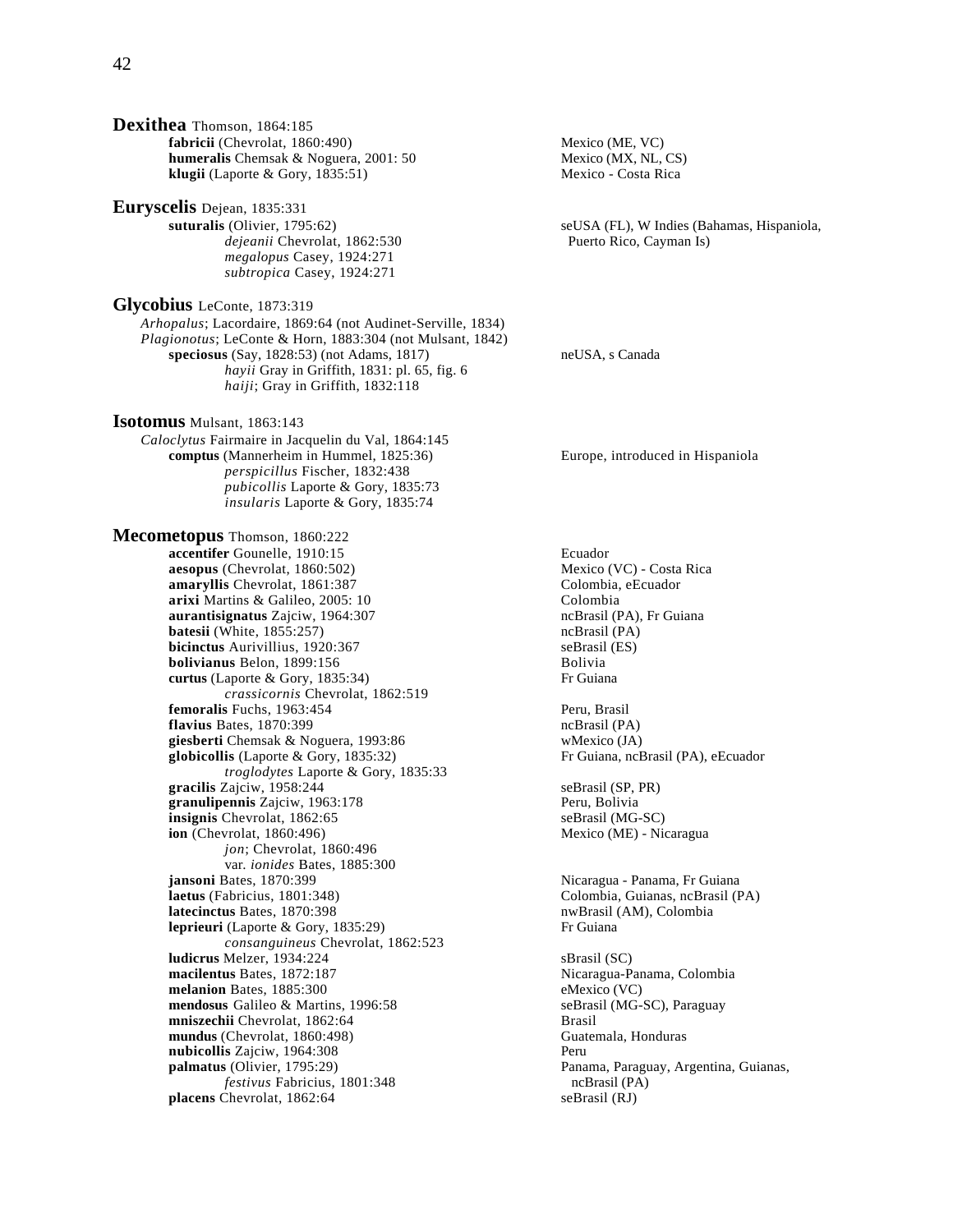**polygenus** Thomson, 1860:223 nwBrasil (AM), Fr Guiana, eEcuador<br>**purus** Bates, 1870:398 nwBrasil (AM), Bolivia *ellifranzae* Fuchs, 1963:456 quadrifasciatus (Chevrolat, 1861:386) Colombia **remipes** Bates, 1885:300 Panama<br> **rhinotragoides** Thomson, 1860:224 **Primeries** Fr Guiana rhinotragoides Thomson, 1860:224 *amabilis* Chevrolat, 1862:521 **riveti** Gounelle, 1910:16 Colombia, wEcuador var. *pilosa* Gounelle, 1910:16 **rubefactus** Bates, 1870:398<br> **sarukhani** Chemsak & Noguera, 1993:87<br>
Whexico (JA) sarukhani Chemsak & Noguera, 1993:87 **simoni** Lameere, 1893:274 Venezuela **solidicornis** Bates, 1885:300 Costa Rica, Panama, Ecuador **triangularis** (Laporte & Gory, 1835:31) Fr Guiana, ncBrasil (PA), eEcuador *maronensis* Chevrolat, 1862:522 *funereus* Chevrolat, 1862:523 **tumulifer** Aurivillius, 1908:3 Bolivia **wallacei** (White, 1855:259) Guianas, nwBrasil (AM)

**Megacheuma** Mickel, 1919:198 **brevipennis brevipennis** (LeConte, 1873:197) wUSA (UT, NE) *melanosticum* Mickel, 1919:199 subsp. **tiemanni** Hovore, 1979:459 swUSA (CA)

## **Megacyllene (Megacyllene)** Casey, 1912:348

*Cyllene*; Newman, 1840: 7 (not Gray, 1834) **acuta** (Germar, 1821:170) Brasil (GO, MT, BA-RS), Paraguay, Uruguay *exsanguis* Chevrolat, 1862:527 nArgentina (SA-BA) *consimilis* Chevrolat, 1862:52 **amazonica** (Bates, 1870:395) **amazonica** (Bates, 1870:395) **ncBrasil** (AM), Peru, eEcuador **anacantha** (Chevrolat, 1862: 52) seBrasil (RJ-RS) **andesiana** (Casey, 1912:352) Ecuador **angulata** (Fabricius, 1775:192) Mexico - Panama, Fr Guiana, nwBrasil (AM), *cayennensis* Laporte & Gory, 1835:10 *caracasensis* Chevrolat, 1861:380 *chiliensis* (Laporte & Gory, 1835:11) *chilensis*; Blanchard in Gay, 1851:486 **angulifera** (Casey, 1912:354) c NAmer (Alberta-KS) c NAmer (Alberta-KS) antennata (White, 1855:252) *eurystethus* LeConte, 1858:82 **bonplandi** (Gounelle, 1911:185) seBrasil (MG, RJ), nArgentina (SA-MI) **boryi** (Laporte & Gory, 1835:12) Chile<br> **carvae** (Gahan, 1908:141) eNAmer-TX, nMexico **caryae** (Gahan, 1908:141)<br>**castanea** (Laporte & Gory, 1835:10) **castroi** Prosen, 1947:255 Argentina (SA-RN), **chalybeata** (White, 1855:250) seBrasil (ES), Fr Guiana **cleroides** (Melzer, 1931:194) seBrasil (SP, PR) **comanchei** Rice & Morris, 1992:200 swUSA (TX) **congener** (Laporte & Gory, 1835:8) seBrasil (MG, RJ) **costaricensis** (Thomson, 1860:218) Costa Rica **cryptofrasciata** Di Iorio, 1998:5 n, c Argentina (TU, CA, RN) **decora** (Olivier, 1795:63) eNAmer-TX, Alberta *charus* Say, 1835:193 *infaustus* LeConte, 1850:17 ab. *castelnaui* Aurivillius, 1912:384 ab. *horni* Aurivillius, 1912:384 ab. *mediana* Aurivillius, 1912:384 *chara kansana* Casey, 1912:355 *chara solida* Casey, 1912:355 *chara genitiva* Casey, 1912:355 **designata** (Chevrolat, 1862:50)<br> **ebenina** Monné & Napp. 2004: 323<br>
seBrasil (SC) **ebenina** Monné & Napp, 2004: 323 **ellifranziana** (Fuchs, 1961:448) Costa Rica

nwBrasil (AM), Bolivia

*boliviana* (Chevrolat, 1862:525) Bolivia, Venezuela, W Indies (Dominica), Chile

swUSA (CA-TX), nMexico (SO), Baja Calif

sBrasil (RS), eArgentina (MI-BA), Paraguay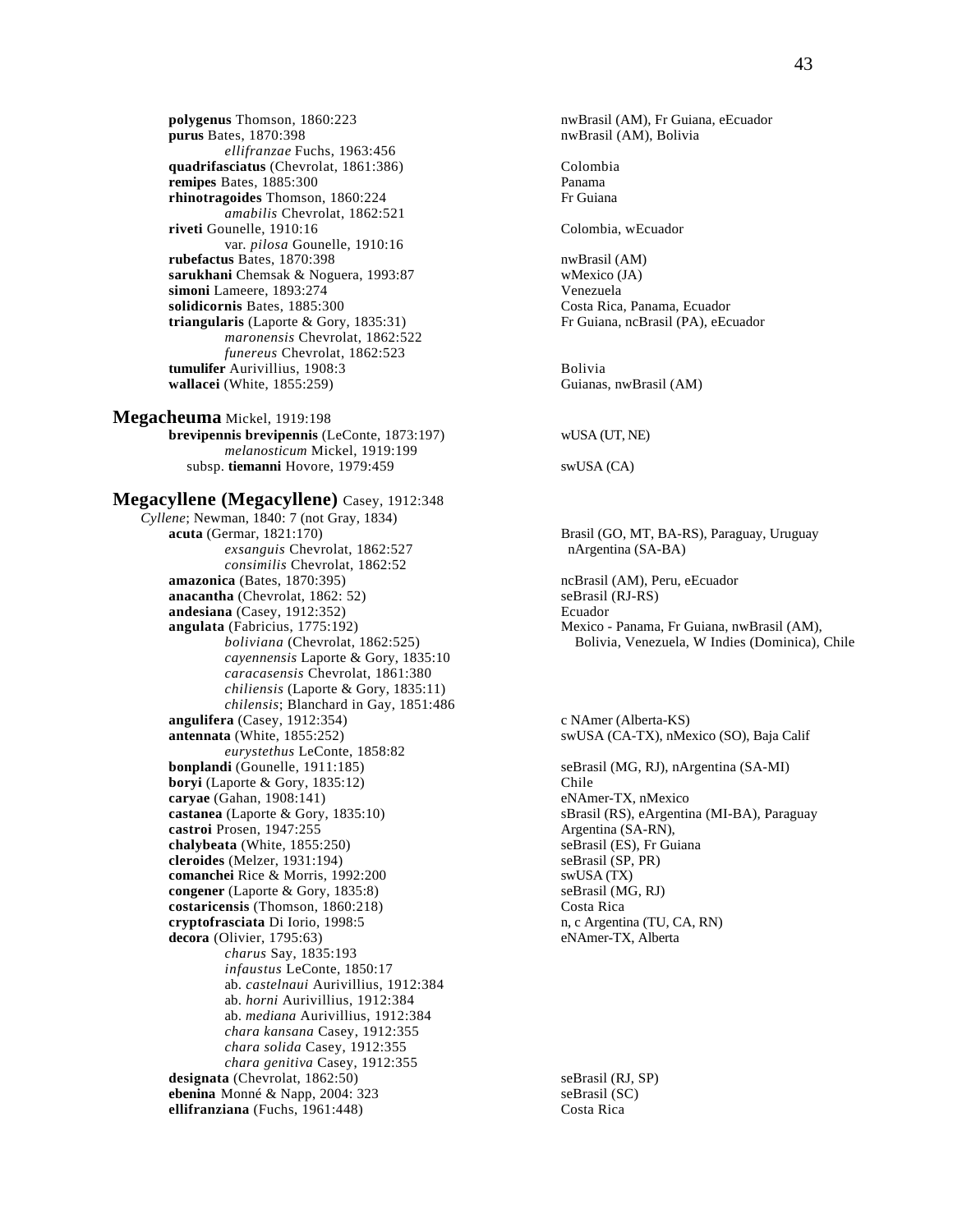*acutus*; Laporte & Gory, 1835:9 (not Germar, 1821) Uruguay, Paraguay<br> **ii** (Laporte & Gory, 1835:13) sBrasil (PR-RS), Paraguay **hoffmanni** (Laporte & Gory, 1835:13) **insignita** (Perroud, 1855:388) <br> **anei** (Tippmann, 1953:218) seBrasil (SP-RS) seBrasil (SP-RS) **lanei** (Tippmann, 1953:218)<br> **latreillei** (Laporte & Gory, 1835:91) seBrasil (RS), Uruguay **latreillei** (Laporte & Gory, 1835:91) *unicoloricollis* Fuchs, 1961:447 **lutosa** (LeConte, 1861:356) wcUSA (CO, KS, IA) **magna** Di Iorio, 1997: 389 nArgentina (SA, CA, LR) **mellyi** (Chevrolat, 1862:54) seBrasil (MG-RS), Bolivia, Paraguay, ab. *modesta* Tippmann, 1960:135 Uruguay **menalaspis** (Chevrolat, 1861:378) Colombia, eEcuador **minuta** (Chevrolat, 1862:62)<br> **multiguttata** (Burmeister, 1865:176) SBrasil (RS), eArgentina (BA), Uruguay<br>
Bolivia, Paraguay, wArgentina (SA, CA, S *megaspilota* Martins, 1974:153 ME) **murina** (Burmeister, 1879:201) Paraguay, ncArgentina (SA, ER, SE, SF), Uruguay **neblinosa** Di Iorio, 1995:320 nArgentina (SA, TU), Bolivia, seBrasil (RJ) **panamensis** (Bates, 1885:295) Costa Rica, Panama **patruelis** (Chevrolat, 1862:53) Brasil **powersi** Linsley & Chemsak, 1963:211 wcUSA (ND) *infausta*; Hopping, 1937:445 (not LeConte, 1850) **proxima** (Laporte & Gory, 1835:5) Venezuela, eEcuador, Brasil, Paraguay, *elongata* Chevrolat, 1861:379 **nArgentina (SA-MI)**<br>(Forster. 1771:43) **eNAmer robiniae** (Forster, 1771:43) *pictus* Drury, 1773:91 *flexuosum* Fabricius, 1775:191 **robusta** Linsley & Chemsak, 1963:211 swUSA (NM, AZ) **rufipes** (Laporte & Gory, 1835:8) seBrasil (RJ-RS), nArgentina, Uruguay<br> **rufofemorata** Di Iorio, 1997: 394 hArgentina (SA, CA, TU, CO) rufofemorata Di Iorio, 1997: 394 **sahlbergi** (Aurivillius, 1913:237) Brasil **snowi snowi** (Casey, 1912:353) wUSA (CO, AZ), nMexico subsp. **zuniana** (Casey, 1912:353) swUSA (NM) **spinifera** (Newman, 1840:8) Brasil (GO, M nebulosus Laporte & Gory, 1835:11 Bolivia, Argentina, Uruguay<br> **spixii** (Laporte & Gory, 1835:92) **Shammer Shammer Shammer Shammer Shammer Shammer Shammer Shammer Shammer Shammer Shammer Shammer Shammer Shammer Shammer Sha unicolor** Fuchs, 1955:49 sBrasil (RS), neArgentina (CO, ER), *lateripilosa* Zajciw, 1963:171 Paraguay, Uruguay<br>Voet, 1778:21) Paraguay, Paraguay, Uruguay **ziczac** (Voet, 1778:21)

**Megacyllene (Sierracyllene)** Tippmann, 1960:133 **abnormis** (Aurivillius, 1920:365) Bolivia var. *montana* Tippmann, 1953:217 **horioni** Tippmann, 1960:133 ab. *bifasciata* Tippmann, 1960:134 ab. *suturaalba* Tippmann, 1960:134 **quinquefasciata** (Melzer, 1931:55) Bolivia, nArgentina (SA, JU), Chile **rotundicollis** Zajciw, 1963:174 nArgentina (TU) **trifasciata** Viana, 1994:165 nArgentina (TU, CA) *tafivallensis* Di Iorio, 1998:9

**Mygalobas** Chevrolat, 1862:66 **ferrugineus** Chevrolat, 1862:66 seBrasil (RJ, SP)

**Neoclytus** Thomson, 1860:67 *Rhopalopachys* Chevrolat, 1860:457 *Rhopalomerus* Chevrolat, 1860:457 *Plagithmysus*; Horn, 1875:150 *actaeon*; Bates, 1880:58 **acuminatus acuminatus** (Fabricius, 1775:194) eNAmer-Manitoba-TX *erythrocephalum* Fabricius, 1787:156 *americanus* Gmelin, 1790:1854 *aspericolle* Germar, 1824:517 subsp. **hesperus** Linsley, 1935:163 wUSA (TX-CO), nMexico

**falsa** (Chevrolat, 1862:51)<br> *acutus*; Laporte & Gory, 1835:9 (not Germar, 1821) Uruguay, Paraguay Bolivia, Paraguay, wArgentina (SA, CA, SE, CO, LR,

> Brasil (GO, MT, PR-RS), Paraguay, sBrasil (RS), Paraguay, Argentina, Uruguay

eMexico (VC), Guatemala, Honduras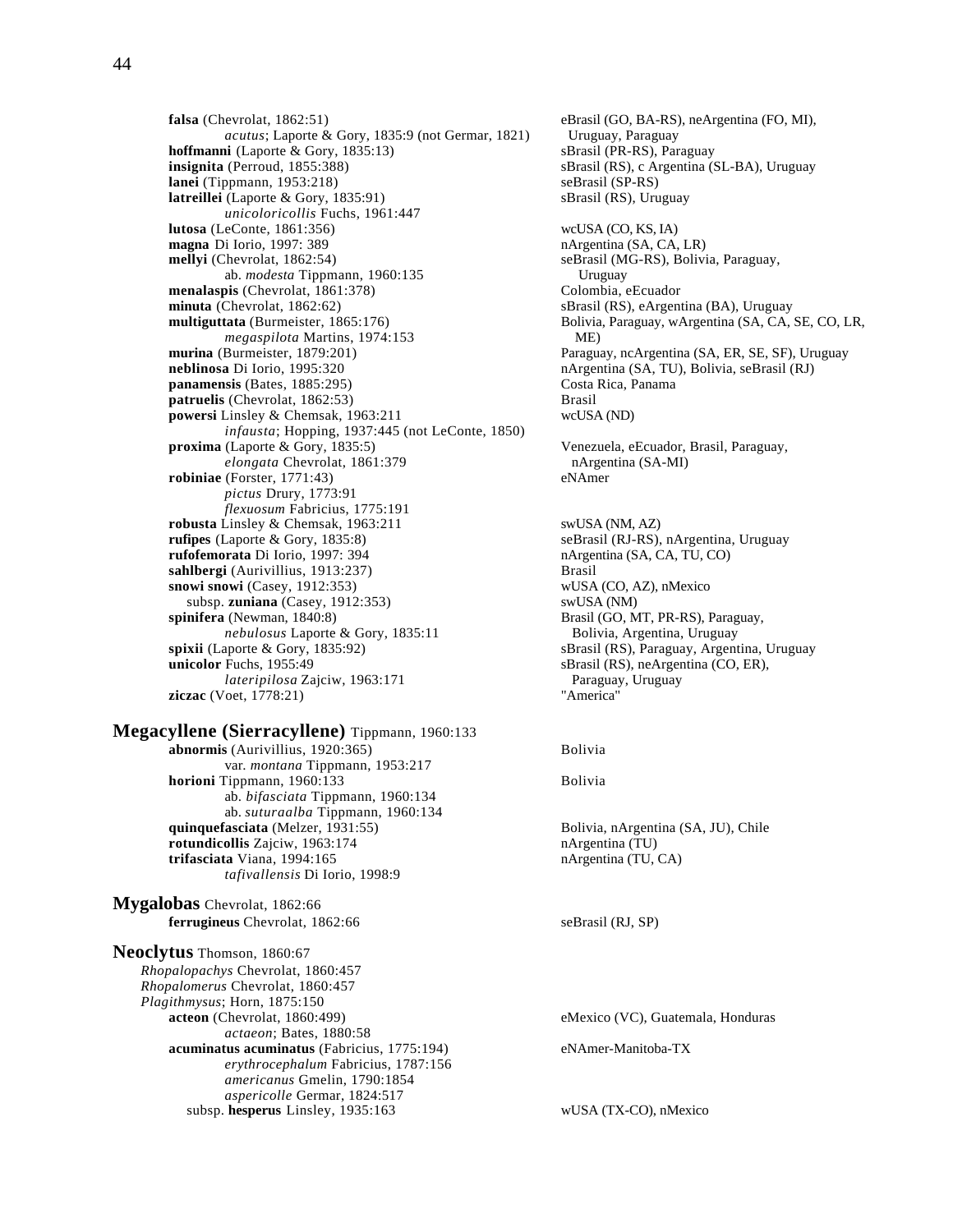**amazonicus** Fuchs, 1975:1 nwBrasil (AM) **angelicus** Van Dyke, 1927:107 wUSA (CA) **approximatus** (LeConte, 1862:42) c USA (OK, MO, KS) **araneiformis** (Olivier, 1795:61) Hispaniola, Puerto Rico, Guadeloupe, Saba *koechlini* Hagenbach, 1822:12 **armaticollis** Zajciw, 1964:305 Bolivia, nwArgentina (JU) **augusti** (Chevrolat, 1835:73) swUSA (TX), Mexico-Guatemala *abbreviatus* Schaeffer, 1908:340 *dubius* Chevrolat, 1835:74 **aulai** Bruch, 1911:168 ncArgentina (SF) **bahamicus** Cazier & Lacey, 1952:36 Bahamas **balteatus** LeConte, 1873:201 wNAmer (Pac Cst) *magnus*; Van Dyke, 1927:109 (not Schaeffer, 1904) *interruptus*; Van Dyke, 1927:109 (not LeConte, 1873) **basalis** Chevrolat, 1861:384 Venezuela **beltianus** Bates, 1885:301 *lebasii*; Bates, 1872:186 (not Chevrolat, 1861) **bruchi** Melzer, 1927:570 seBrasil (RJ-RS) **burmeisteri** Chevrolat, 1862:57 seBrasil (MG) **cacicus** (Chevrolat, 1860:493) Mexico - Panama, Venezuela **canescens** Martins & Galileo, 2005: 10 Colombia **caprea** (Say, 1824:424) eNAmer-AZ, UT *gibbicollis* Laporte & Gory, 1835:24 *elevatus* Laporte & Gory, 1835:32 **centurio** (Chevrolat, 1862:58) seBrasil (ES-RS), neArgentina (MI), *accensus* Chevrolat, 1862:59 Uruguay **chevrolatii** (Laporte & Gory, 1835:26) Cuba **clavatus** Chevrolat, 1861:386 **Venezuela**<br> **clavipes** (Chevrolat, 1860:495) **Clavipes** Guatemala  $clavipes$  (Chevrolat,  $1860:495$ ) **columbianus** Fuchs, 1963:451 Panama, Colombia **conjunctus** (LeConte, 1857:61) wNAmer (Pac Cst) *conjunctus occiduus* Casey, 1912:369 *tularensis* Casey, 1912:369 **cordifer** (Klug, 1829: 13) seUSA (GA, FL), Cuba *rufescens* Laporte & Gory, 1835:16 *devastator* Laporte & Gory, 1835:17 **cristatus** Chevrolat, 1861:384 Colombia **curtulus** (Chevrolat, 1860:497) Mexico<br> **curvatus** (Germar, 1821:171) eBrasil, **delicatus** (Gounelle, 1911:188) eBrasil (GO, PE-RS), nArgentina (MI), Uruguay **discretus** Melzer, 1934:223 seBrasil (RJ) **distinctus** Zajciw, 1963:425<br> **dorsalis** (Laporte & Gory, 1835:23) **b** eBrasil (GO, ES, RJ) **b** eBrasil (GO, ES, RJ) **dorsalis** (Laporte & Gory, 1835:23) **englemani** Giesbert, 1989:270 Panama **guianensis** (Laporte & Gory, 1835:22) Fr Guiana, Venezuela, neArgentina (MI) **hoegei** (Bates, 1880:56) Mexico (PU, SLP, VC), Guatemala, Honduras **horridus** (LeConte, 1862:42) eNAmer-TX *confusus* Van Dyke, 1937:115 *longipes*; LeConte, 1873:200 (not Drury, 1773) *kirbyi*; Hopping, 1932:558 (not Aurivillius, 1912) *fulguratus* Casey, 1912:367 **ictericus** (Gounelle, 1911:187) ecBrasil (GO), eEcuador, Fr Guiana **impar** (Germar, 1824:571) seBrasil (ES-SC) **interruptus** LeConte, 1873:201 wUSA (CA) **irroratus** (LeConte, 1858:26) swUSA (CA), nMexico - Honduras, Baja Calif *morosus* Chevrolat, 1860:501 **jekeli** (White, 1855:254) Peru, Ecuador, Chile *longipes*; Laporte & Gory, 1835:16 (not Drury, 1773) **jibacoense** Zayas, 1975:137 Cuba **jouteli Jouteli** Davis, 1904:34 eUSA (NJ-VA-TN) subsp. **simplarius** Blatchley, 1917:240 seUSA (GA, FL)<br> **iustini** Chevrolat. 1861:382 Costa Rica. Pana **lebasii** Chevrolat, 1861:381 Costa Rica, Panama, Colombia, Venezuela **leucozonus leucozonus** Laporte & Gory, 1835:90 NAmer (boreal)

eBrasil, Paraguay, neArgentina (ER), Uruguay

Costa Rica, Panama, Colombia, Venezuela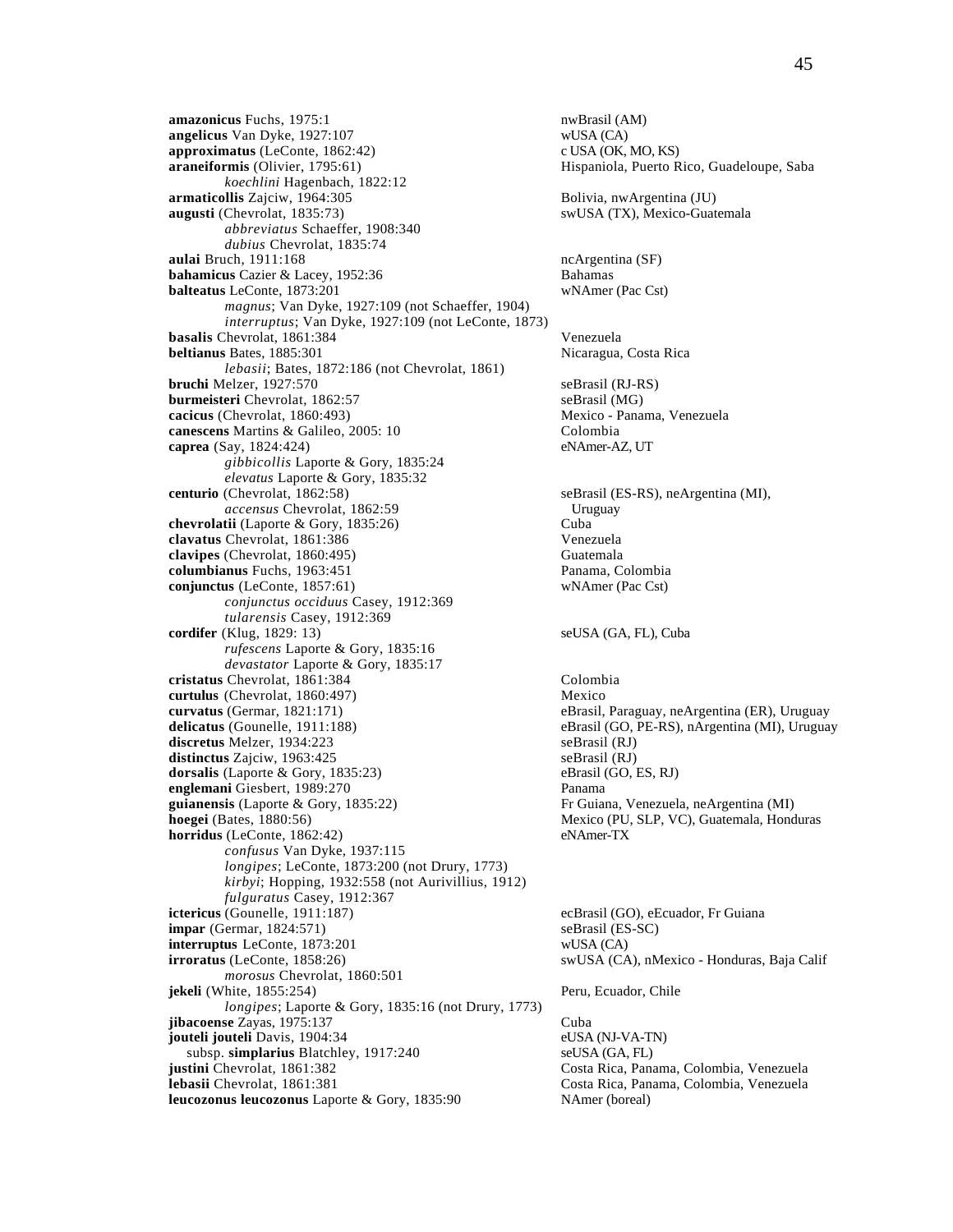*muricatulus* Kirby in Richardson, 1837:177 *muricatus*; Haldeman, 1847:41 *longipes*; Kirby in Richardson, 1837:176 (not Drury, 1773) *kirbyi* Aurivillius, 1912:392 *ascendens* LeConte, 1878:462 subsp. **infans** Casey, 1912:368 wUSA (CA, OR) **longipes** (Drury, 1773:84) seUSA (GA, FL), Cuba, Jamaica *drurii* Fabricius, 1775:181 *angulatum* Fabricius, 1792:335 *rhombifer* Olivier, 1795:46 *hopei* Laporte & Gory, 1835:18 **magicus** (Perty, 1832:93) seBrasil (BA-SP) **magnus** Schaeffer, 1904:224 swUSA (CA), n Baja Calif **modestus modestus** Fall, 1907:81 wUSA (CA) *carus* Fall, 1907:81 subsp. **zebratus** Van Dyke, 1927:108 wUSA (CA, OR) **moritzii Thomson, 1860:225 Venezuela<br>
<b>mucronatus mucronatus** (Fabricius, 1775:193) eUSA-TX mucronatus mucronatus (Fabricius, 1775:193) *luscum* Fabricius, 1798:152 *maculosus* Gmelin, 1790:1854 *humeralis* Newman, 1838:394 *luscus strictulus* Casey, 1912:369<br>subsp. vogti Linsley, 1957:35 subsp. **vogti** Linsley, 1957:35 swUSA (TX, AZ), neMexico (NL)<br>mulleri Fuchs, 1955:50 sBrasil (SC), nArgentina (SA-CO **niger** Auriviilius, 1920:366 eBrasil (BA) **nubilus** Linsley, 1933:93 wUSA (CA) *modestus*; Fall, 1907:81 (part) **olivaceus** (Laporte & Gory, 1835:30) eBrasil (GO, MT, BA-SC), Paraguay **pallidicornis** Fisher, 1932:58 Haiti **patagonicus** (Bruch, 1911:169) sArgentina (CT, CH) **peninsularis** Schaeffer, 1905:133 Baja Calif **personatus Chemsak & Linsley, 1974:132** Costa Rica<br> **plaumanni** Fuchs, 1966:9 costa Rica<br>
cBrasil (PR) plaumanni Fuchs, 1966:9 **podagricus** (White, 1855:254) <br> **provoanus** Casey, 1924:272 <br> **provoanus** Casey, 1924:272 <br> **example 1896** <br> **example 1896** <br> **example 1896** <br> **example 1896** <br> **example 1896** <br> **example 1896** <br> **example 1896** <br> **example 1** provoanus Casey, 1924:272 *basalis* Van Dyke, 1927:106 *basillaris* Van Dyke, 1929:136 **pubicollis** Fisher, 1932:59<br> **purus** Bates, 1885:302 **Cuba**<br>
Mexico (VC), Guatemala purus Bates, 1885:302 **pusillus** (Laporte & Gory, 1835:22) Brasil, Bolivia, Paraguay, Argentina, Uruguay, Peru **regularis** Chevrolat, 1861:385 Trinidad, Venezuela<br> **resplendens** Linsley, 1935:163 WUSA (CA) resplendens Linsley, 1935:163 **rufitarsis** (Chevrolat, 1860:494) Guatemala **rufus** (Olivier, 1795:28) Panama-nArgentina var. *meridionalis* Aurivillius, 1926:3 **scenicus** Pascoe, 1866:294 Colombia **scutellaris** (Olivier, 1790:266) eNAmer-KS-TX *elegans* Haldeman, 1847:40 **senilis** (Fabricius, 1798:152) Fr Guiana<br> **smithi** Bates, 1892:164 SwMexico (NA-OA) smithi Bates, 1892:164 **sobrinus** (Laporte & Gory, 1835:29) seBrasil, Paraguay, nArgentina, Uruguay **steelei** Chemsak & Linsley, 1978:138 Mexico (Revillagigedo Is., Socorro I.) **stillatus** Aurivillius, 1908:4 Bolivia, nArgentina (JU, SA, TU, CA), Paraguay *parumnotatus* Zajciw, 1963:176 **suturalis** Fuchs, 1963:453<br> **tapaionus** Bates, 1870:395<br> **tapaionus** Bates, 1870:395 tapajonus Bates, 1870:395 **tenuiscriptus** Fall, 1907:82 wUSA (CA, AZ, UT), nMexico **torquatus** LeConte, 1873:200 swUSA (TX) **unicolor** (Laporte & Gory, 1835:34) Peru **vanduzeei** Van Dyke, 1927:107 swUSA (AZ) **vitticollis** Aurivillius, 1920:365 Peru **ypsilon** Chevrolat, 1862:63 sBrasil (SC, RS), Paraguay, Argentina *famelicus* Burmeister, 1865:176

sBrasil (SC), nArgentina (SA-CO), Paraguay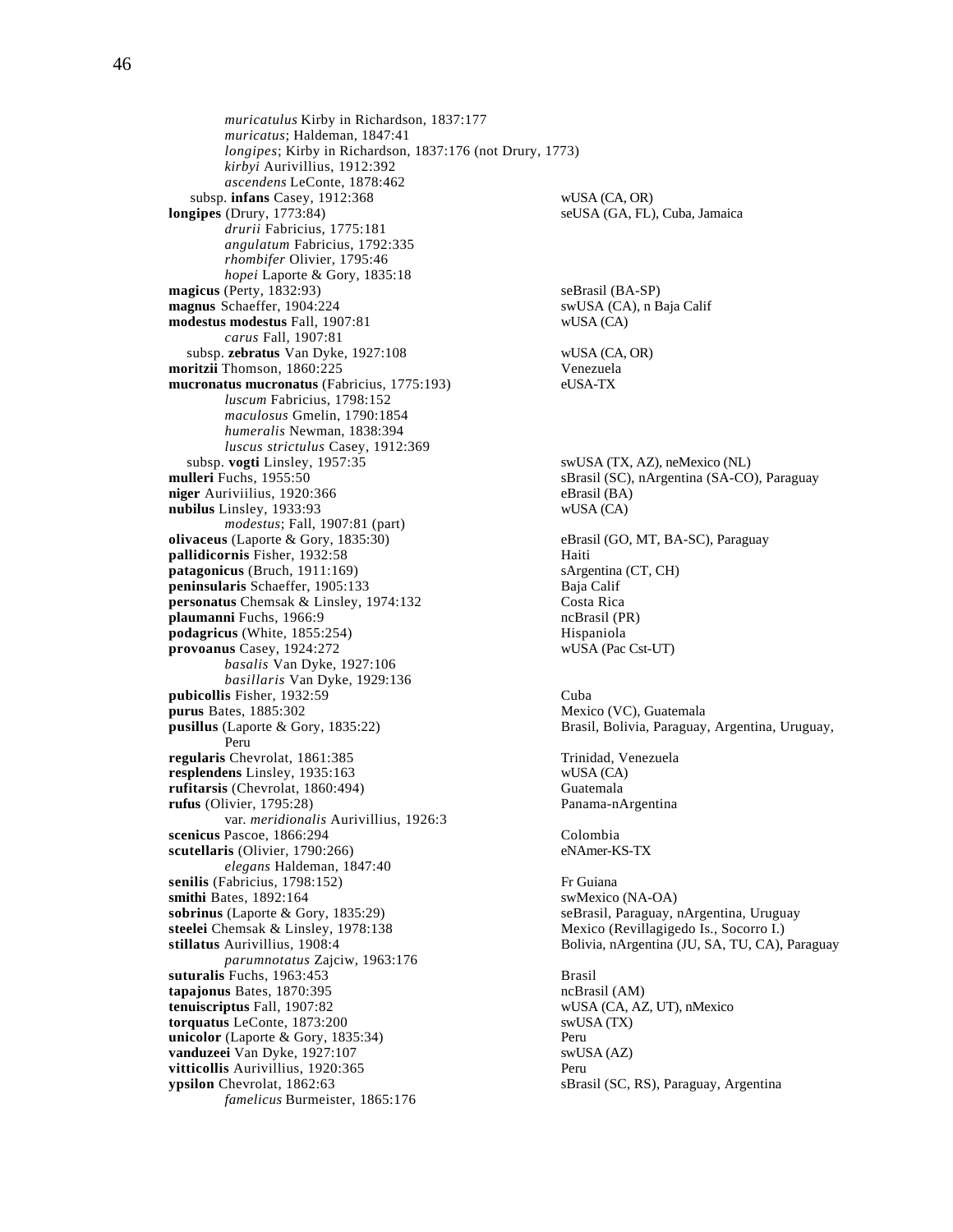**Ochraethes** Chevrolat, 1860:454 *Ochroesthes*; Chevrolat, 1860:472 *Ochraesthes*; Thomson, 1860:219 *Ochrestes*; Lacordaire, 1869:65 *Ochresthes*; Bates, 1880:50 **brevicornis** (Chevrolat, 1860:480) Mexico<br> **citrinus** (Chevrolat, 1860:474) SWUSA *sigmoideus* Bates, 1885:298 **clerinus** Bates, 1892:162 swMexico (GR) **cristoforii** (Chevrolat, 1860:477) cMexico (MO) *christofori*; Aurivillius, 1912:386 **litura** Bates, 1885:298 Guatemala **nigrescens** Chemsak & Linsley, 1974:134 wcMexico (DU) **nigritus** Bates, 1892:162 swMexico (GR) **nigropunctatus** (Chevrolat, 1860:486)<br> **obliquus** (Chevrolat, 1860:473)<br>
Mexico (VC), Honduras **obliquus** (Chevrolat, 1860:473) **obscuricornis** Bates, 1892:163 swMexico (GR) **octomaculata** Chemsak & Noguera, 2001: 51 Mexico (GU, OA) **palmeri** Bates, 1880:52 ecMexico (,JA, SLP) **picticornis Bates, 1880:52** Guatemala<br> **pollinosus** (Chevrolat, 1835:71) Mexico (CHS, VC) - Panama **pollinosus (Chevrolat, 1835:71)** Mexico (CHS, VC) - Panamaneri (Chevrolat, 1835:72) Mexico (SI, PU, HI, GU) sommeri (Chevrolat, 1835:72) *tibialis* Laporte & Gory, 1835:71 *circuliferus* Chevrolat, 1860:472 *circulifer*; Aurivillius, 1912:386 **tomentosus** (Chevrolat, 1860:479) cMexico (PU)<br> **tulensis** Bates, 1892:163 ecMexico (JA, HI) **tulensis** Bates, 1892:163<br> **umbratilis** Bates, 1885:297 **ecMexico** (Guatemala **umbratilis Bates, 1885:297 virescens** (Chevrolat, 1860:481) Mexico<br> **viridiventris** (Chevrolat, 1860:479) Mexico (OA) **viridiventris** (Chevrolat, 1860:479) **zebratus** Bates, 1885:298 Guatemala **z-littera** (Chevrolat, 1860:476) eMexico (VC) *z-litterata*; Linsley, 1935:86

**Placoclytus** Chemsak & Linsley, 1974:129<br>championi (Bates, 1885:302) distortus (Chevrolat, 1860:500) Mexico **virgulatus** Chemsak & Linsley, 1974:130 wcMexico (MI)

**Placosternus** Hopping, 1937:447 **crinicornis** (Chevrolat, 1860:460) Mexico-Colombia, Venezuela var. *sanguinipes* Chevrolat, 1860:460 *similiguttatus* Chevrolat, 1861:380<br>difficilis (Chevrolat, 1862:263) *crinicornis*; Horn, 1880: 134 (not Chevrolat, 1860) *reducta* Casey, 1912:351 *filicornis* Casey, 1912:352 *mexicanus* Laporte & Gory, 1835:6 *variegatus* Laporte & Gory, 1835:6 **guttatus** (Chevrolat, 1860:459) Mexico - Colombia, Venezuela

**Plagionotus** Mulsant, 1842:1 *Platynotus* Mulsant, 1839:71 *Plagyonotus*; Thomson, 1860:220 *Echinocerus* Mulsant, 1863:143 **astecus** (Chevrolat, 1860:489) Mexico (VC, MO, GR, CM)

**Plesioclytus** Giesbert, 1993:129 **relictus** Giesbert, 1993:129 seUSA (FL)

swUSA (TX), Mexico - Honduras

sMexico (CHS), Guatemala, Honduras

sUSA (CA-FL), nMexico, Honduras, Cuba, Bahamas

 $swUSA$  (TX), Mexico - Costa Rica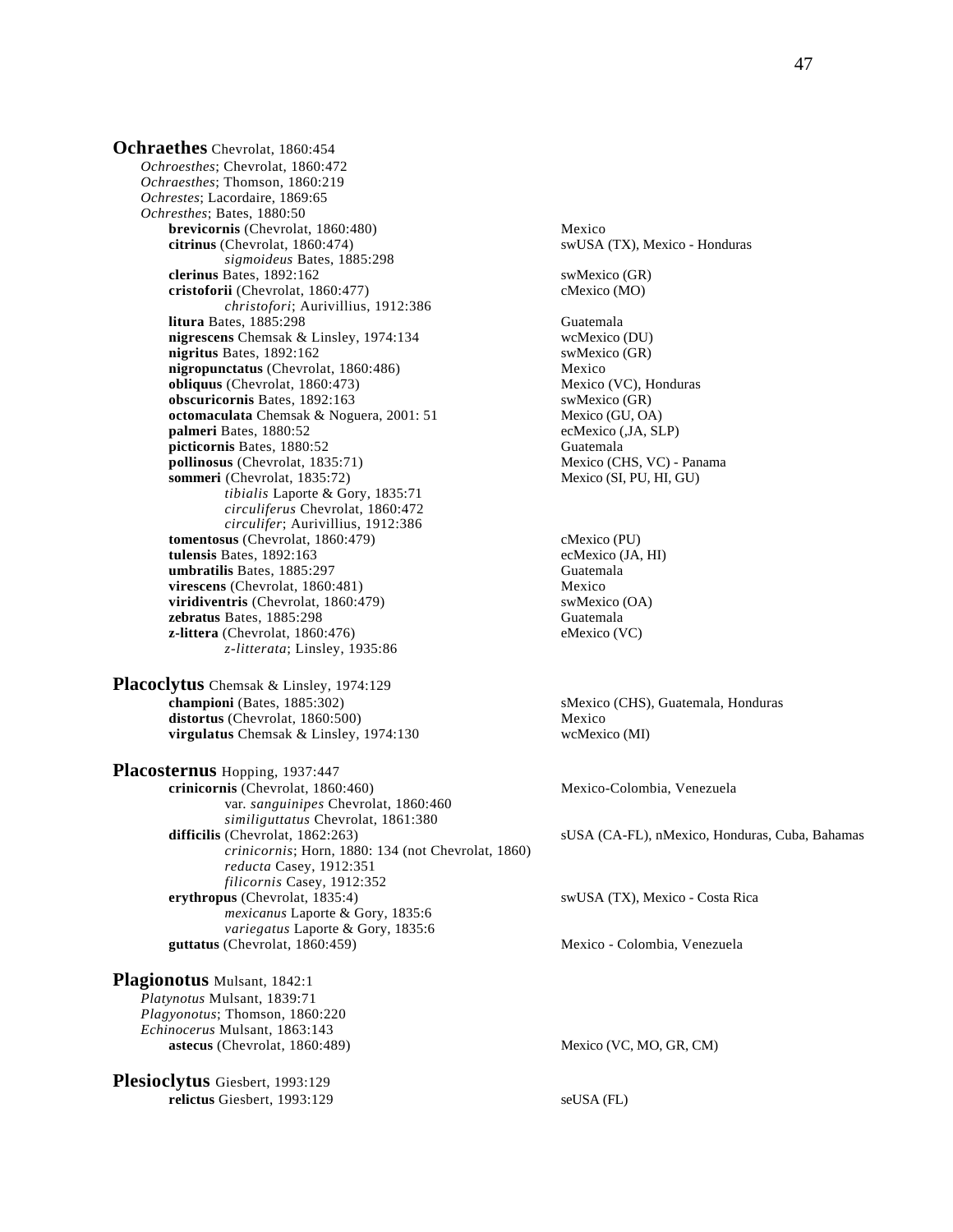**Sarosesthes** Thomson, 1864:185 *Arhopalus*; LeConte, 1873: 319 (not Audinet-Serville, 1834) **fulminans** (Fabricius, 1775:192) eNAmer

**Tanyochraethes** Chemsak & Linsley, 1965:148 **anthophilus** (Chevrolat, 1860:485) swMexico (OA) **cinereolus** (Bates, 1892:162) Mexico (JA, GR, VC) **clathratus** (Chevrolat, 1860:483) Mexico<br> **hololeucus** (Bates, 1892:163) Mexico (CO)  $holo$ **leucus** (Bates,  $1892:163$ ) **ochrozona** (Bates, 1885 299) Guatemala-Costa Rica smithi Chemsak & Linsley, 1965:151 wMexico (JA) tildeni Chemsak & Linsley, 1965:148 swUSA (TX) **truquii** (Chevrolat, 1860:484) Mexico

**Trichoxys** Chevrolat, 1860:454 **abbreviatus** Bates, 1880:50 Mexico, Guatemala, Honduras **apelles** (Newman, 1838:394) sMexico (CHS), Honduras **atripes** (Chevrolat, 1860:469) Mexico **bilineatus** (Chevrolat, 1860:461) swMexico (OA, GR)<br> **hirtellus** (Chevrolat, 1860:467) Mexico **hirtellus** (Chevrolat, 1860:467) **labyrinthicus** (Chevrolat, 1860:463) wMexico (DU, OA, CM), Honduras **longipes** Chemsak & Linsley, 1974:135 swMexico (OA) **melanotelus** (White, 1855:273) Mexico *flexus* Chevrolat, 1860:468 **ochraetheoides** Linsley, 1935:85<br> **pellitus** (White, 1855:272) SwMexico (OA)  $p$ **ellitus** (White,  $1855:272$ ) **rubripes** (White, 1855:273) swMexico (OA) **sulphurifer** (Chevrolat, 1860:470)<br> **viridicollis** (Chevrolat, 1860:464) compared to Guatemala - Panama **viridicollis** (Chevrolat, 1860:464) Guatemala - Panama<br> **vitticollis** (Laporte & Gory, 1835:7) Guatemala - Panama<br>
ncMexico (DU, GU, OA, ZA) **vitticollis** (Laporte & Gory, 1835:7) *fortunatus* Chevrolat, 1860:465 westwoodii (Chevrolat, 1860:471) swMexico (ME, OA, VC)

**Triodoclytus** Casey, 1913:387 *Paraclytus*; Casey, 1912:351 (not Bates, 1884) *Synclytus* Lucas, 1920:480 **lanifer** (LeConte, 1873:198) wUSA (CA, OR) *brevitarsis* Casey, 1912:375 *crucialis* Casey, 1912:375

**Tylcus** Casey, 1912:348

**Xylotrechus** Chevrolat, 1860:456 **aceris** Fisher, 1917:215 neNAmer **albonotatus** Casey, 1912:361 wUSA (CA), Baja Calif *cinereus* Van Dyke, 1920:41 *abietis* Van Dyke, 1929:136 **annosus annosus** (Say, 1826:277) eNAmer-Rocky Mts subsp. **emotus** Brown, 1952:335 wNAmer (Br Col-CA, CO)<br> **wditchi bowditchi** Hopping, 1928:247 wUSA (AZ, UT, CO) **bowditchi bowditchi Hopping, 1928:247**  subsp. **hoppingi** Linsley, 1957:35 wUSA (NM, CO) *mormonus*; Hopping, 1932:540 (not LeConte, 1861) *obliteratus* Hopping, 1932:542 (part) **colonus** (Fabricius, 1775:191) eNAmer-TX *coloreum*; Fabricius, 1801:345 *campestre* Olivier, 1795:65 *villicum* Olivier, 1795:64 *terminans* Fabricius, 1798:151 *upsilon* Stephens, 1831:244 *agrestis* LeConte, 1850:28

**hartwegii** (White, 1855:252) swUSA (TX, AZ), Mexico, Guatemala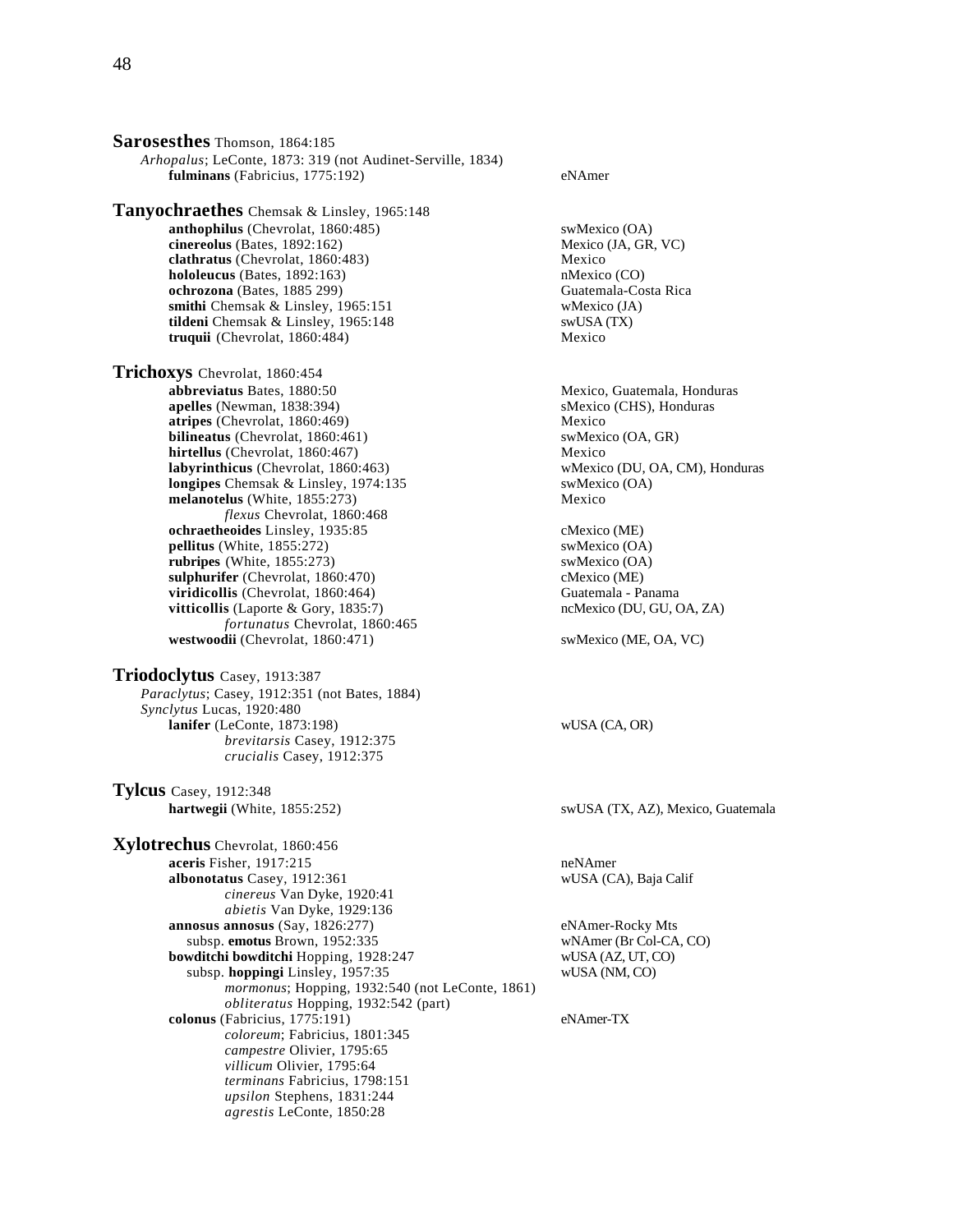**convergens** LeConte, 1873:198 eNAmer<br> **durangoensis** Chemsak & Linsley, 1974:137 wcMexico (DU) **durangoensis** Chemsak & Linsley, 1974:137 **gemellus** Casey, 1893:590 c USA (IN) **insignis** LeConte, 1873:199 wUSA (WA, OR, CA), Baja Calif *obliteratus*; Leng, 1887:199 (not LeConte, 1873) *planifrons*; Fall, 1901:147 (not LeConte, 1874) *diruptus* Casey, 1912:367 var. **incongruens** Casey, 1912:366 wUSA (CA) **integer** (Haldeman, 1847:41) neNAmer *fuscus*; LeConte, 1850:27 (not Kirby, 1837) *frosti* Van Dyke, 1937:114 **lengi** Schaeffer, 1908:340 wNAmer (Pac Cst) **longitarsis** Casey, 1912:362 wNAmer (Br Col-CA, CO) *inflaticollis* Casey, 1912:360 *montanicus* Casey, 1912:361 *columbianus* Casey, 1912:361 *undulatus*; Hardy, 1926:23 (not Say, 1824) **mormonus** (LeConte, 1861:357) wNAmer (Yukon-CA, UT) *obliteratus* Hopping, 1932:534 (part) **nauticus** (Mannerheim, 1843:305) wUSA (Pac Cst), Baja Calif *gramineus* Haldeman, 1847:40 **nitidus** (Horn, 1860:570) neUSA-TX **nunenmacheri** Van Dyke, 1920:43 nwUSA (OR) *uniformis* Casey, 1924:270 **obliteratus** LeConte, 1873:l99 wUSA (Rocky Mts) **quadrimaculatus** (Haldeman, 1847:41) neNAmer **quercus** Schaeffer, 1905:163 swUSA (AZ, NM), nwMexico (CHA, SI) **robustus** Hopping, 1941:29 wUSA (AZ, CO)<br> **sagittatus** sagittatus (Germar. 1821:171) eNAmer-NM sagittatus sagittatus (Germar, 1821:171) *sagittarius*; Thomson, 1860:226 *pubescens* Haldeman, 1847:40 *cylindrus* Casey, 1912:364 *salebrosus* Casey, 1912:364 subsp. **chiricahuae** Chemsak, 1959:114 swUSA (AZ), wMexico (DU) sartorii (Chevrolat, 1860: 492) Mexico (NL, VC), Guatemal schaefferi Schott, 1925:224 **undulatus** (Say, 1824:291) neNAmer-Alaska *sayi* Laporte & Gory, 1835:55 *interruptus* Laporte & Gory, 1835:57 *lunulatus* Kirby in Richardson, 1837:175 *undatus* Kirby in Richardson, 1837:176 *fuscus* Kirby in Richardson, 1837:176

Mexico (NL, VC), Guatemala, Honduras<br>neNAmer

**?**

**Clytus carinatus** Laporte & Gory, 1835:19 "North America"

# **Compsocerini** Thomson, 1864:260

**Achenoderus** Napp, 1979:582 **octomaculatus** (Fairmaire & Germain, 1861:107) Chile, sc Argentina (NE, CT)

**Aglaoschema** Napp, 1994: 658 **albicorne** (Fabricius, 1801:269) **ncBrasil (PA), Fr Guiana** ncBrasil (PA), Fr Guiana **basale** (Melzer, 1933:369) **nArgentina (JU, SE) nArgentina** (JU, SE) **collorata** (Napp, 1993:653)<br> **concolor** (Gounelle, 1911:177) ecBrasil (GO) concolor (Gounelle, 1911:177) **cyaneum** (Pascoe, 1860:62) nBrasil (AM, PA), Peru *bicoloricorne* Fuchs, 1959:3 **dulce** (Napp & Martins, 1988:483) sBrasil (MS) **erythrocephala** (Napp & Martins, 1988:484) seBrasil (SP-RS), Argentina<br> **erythrogaster** (White, 1853:146) seBrasil (ES, RJ) **erythrogaster** (White, 1853:146) **haemorrhoidale** (Germar, 1824:496) seBrasil (BA-PR), Argentina **mourei** (Napp, 1993:655) eBrasil (BA)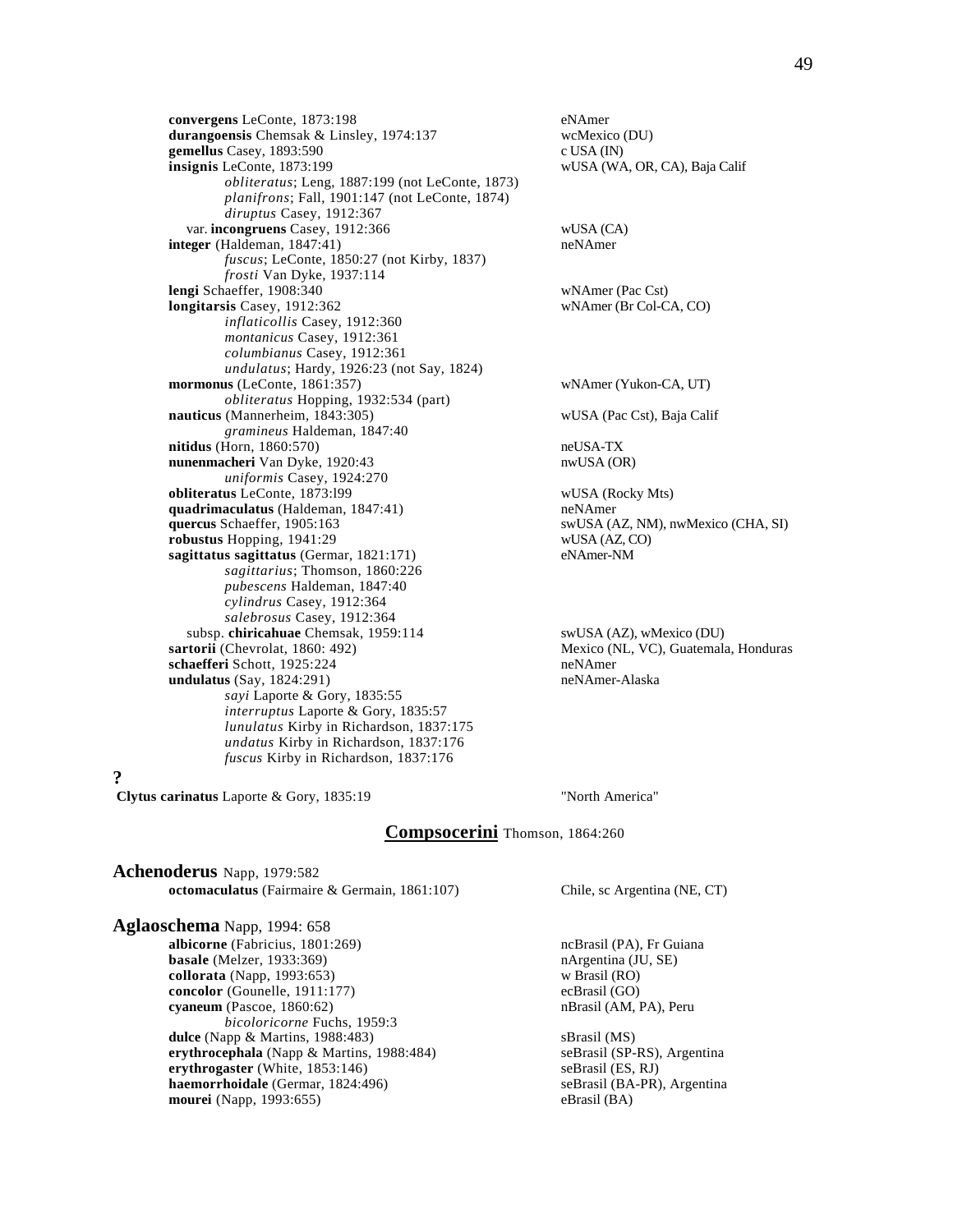**nigricorne** (Bates, 1870:393) <br> **prasinipenne** (Lucas, 1857:185) SBrasil (PR-RS)  $prasinipenne$  (Lucas,  $1857:185$ ) *viridipennis* Thomson, 1860:254 **prasiniventre** (Gounelle, 1911:178) eBrasil (BA-ES)<br> **proficeps** (Bates, 1870:393) seBrasil (MG-RS) **ruficeps** (Bates, 1870:393)<br> **rufiventre** (Germar, 1824:495) **seBrasil** (CS-RS), Argentina  $rufiventre$  (Germar,  $1824:495$ ) **tarnieri** (Bates, 1870:392) **heitich is a contract of the Case of Case of the Case of Case of the Case of Case of Case of Case of Case of Case of Case of Case of Case of Case of Case of Case of Case of Case of Case of Cas tibiale** (Aurivillius, 1920:364) Brasil<br> **ventrale** (Germar, 1824:494) seBras **violaceipenne** (Aurivillius, 1897:244) sBrasil (SC)

**Allopeba** Napp & Reynaud, 1999: 290 **paranaensis** (Napp & Reynaud, 1998:156) seBrasil (PR, SC, RS) **quadripunctata** (Lucas, 1857:188) seBrasil (MG-RS)<br> **signaticornis** (Lucas, 1857:188) eBrasil (GO, MG-I

- **Caperonotus** Napp, 1993:657 **cardinalis** (Bates, 1870:393) **nwBrasil (AM), Peru superbum** (Aurivillius, 1897:245) Brasil
- **Chaetosopus** Napp & Martins, 1988:480 **contiguus** Napp & Martins, 1988:483 sBrasil (PR) **infalsatus** Napp & Martins, 1988:481 seBrasil (MG, RJ) **violaceus** (Martins, 1973:208) seBrasil (SP)

**Chariergus** White, 1855:216 **caeruleus** Napp & Reynaud, 1998:155 eBrasil (MG, BA, ES) eBrasil, Uruguay, ec A

**Chenoderus** Fairmaire & Germain, 1859:532 *Cycnoderus*; Blanchard in Gay, 1851:479 (not Audinet-Serville, 1834) *Chenoblacus* Thomson, 1868:201 **bicolor** Fairmaire & Germain, 1861:107 Chile **testaceus** (Blanchard in Gay, 1851:479) Chile, sArgentina (RN-SC)<br> **tricolor** (Fairmaire & Germain, 1859:502) Chile, wcArgentina (NE) **tricolor** (Fairmaire & Germain, 1859:502) **venustus** Fairmaire & Germain, 1861:107 Chile

**Chlorethe** Bates, 1867:24 *Chimoreia* Lane, 1956:15 **brachyptera** Zajciw, 1963:416 sBrasil (MS, PR) *mandibularis* Lane, 1956:16 **scabrosa** Zajciw, 1963:418 sBrasil (MS, PR)

**Compsoceridius** Bruch, 1908:207

 $seBrasil (BA-RS)$ , Paraguay, Argentina

eBrasil (GO, MG-RS), nArgentina (MI)

eBrasil, Uruguay, ec Argentina (CO, ER)

**ingae** Bates, 1867:24 **https://web/2015.com/information-information-information-information-information-information-information-information-information-information-information-information-information-information-informati** 

 **gounellei** (Bruch, 1908:208) sBrasil (PR-RS), Paraguay, Argentina, Uruguay

**Compsocerus** Lepeletier & Audinet-Serville in Lacordaire, 1830:175 *Orthostoma* White, 1853:146 ( part ) *Compsocera*; Thomson, 1860:253 *Orthostoma (Orthostomidius)* Bruch, 1908:209 **barbicornis** Audinet-Serville, 1834:62 seBrasil (ES, RJ) *opacipennis* Gounelle, 1910:140 **bicoloricornis** Schwarzer, 1923:258 seBrasil (ES) **chevrolati** Gounelle, 1910:141 sBrasil (PR-RS) **deceptor** Napp, 1976:20 seBrasil (MG, RJ) *barbicornis*; Melzer, 1918:420 (not Audinet-Serville, 1834) **parviscopus** (Burmeister, 1865:169) nwArgentina (JU-CA) *vicinus* Bosq, 1951:100<br>**proximus** Napp, 1977:97 Bolivia, sBrasil (PR), nwArgentina (SA)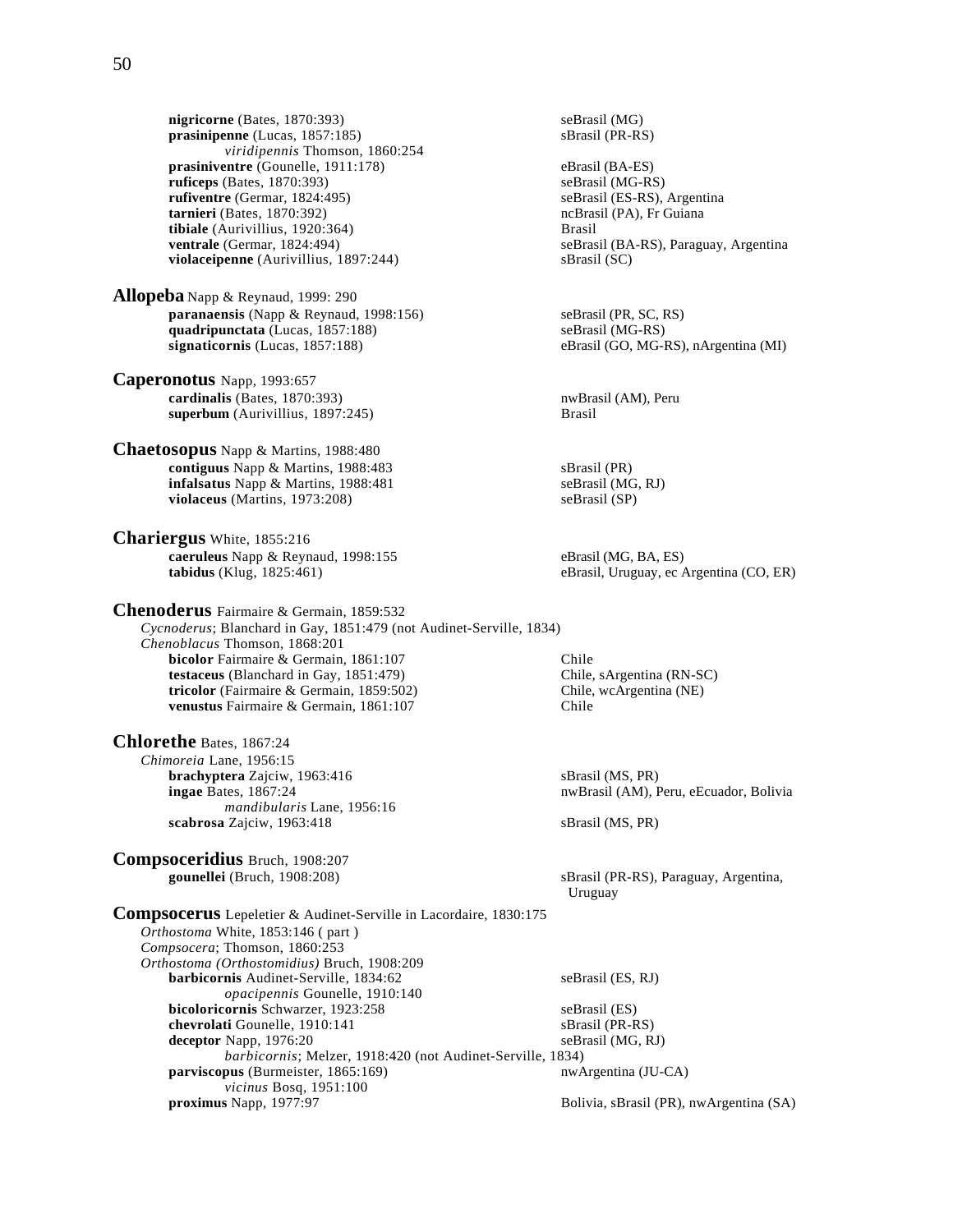**violaceus** (White, 1853:147) eBrasil (GO, BA-RS), Paraguay, Argentina, *igneum* White, 1853:147 Uruguay *aulica* Thomson, 1860:253 *thyrsophora* Burmeister, 1865:169 *equestris*; Gounelle, 1911:181 (not Guérin-Méneville, 1844) **Cosmisomopsis** Zajciw, 1960:135 **viridis** Zajciw, 1960:136 eBrasil (PB, BA), nArgentina (SA, MI) **Dilocerus** Napp, 1980:193 **marinonii** Napp, 1980:195 Bolivia, nArgentina (JU) **Ethemon** Thomson, 1864:262 **basale** (Burmeister, 1865:170) Bolivia, nArgentina (JU-CD) **basirufum** Napp, 1979:907 seBrasil (MG, RJ) **brevicorne** Napp & Reynaud, 1998:157 c Argentina (CD) c Argentina (CD) **imbasale** Tippmann, 1960:133 **imbasale** Tippmann, 1960:133 **lepidum lepidum** Thomson, 1864:262 seBrasil (MG, RJ) *diversipennis* Burmeister, 1865:170 subsp. **rufofemorale** Napp, 1979:906 seBrasil, nwArgentina (CA) weiseri Bruch, 1926:340 nwArgentina (CA) **Hylorus** Thomson, 1864:261 **armatus** (Chabrillac, 1857:199) eBrasil (GO, MG, RJ) *hamaticornis* Chevrolat, 1859:28 **Maripanus** Germain, 1898:653 **quadrimaculatus** (Germain, 1892: clxvi) Chile, w Arqentina (NE) *decoratus* Germain, 1898:656 **Mimochariergus** Zajciw, 1960:57 **carbonelli** Zajciw, 1960:58 seBrasil (RJ), Uruguay **fluminensis** Napp & Mermudes, 1999: 82 seBrasil (RJ) **Orthostoma** Lepeletier & Audinet-Serville in Lacordaire, 1830:174 *Maxillaria* Gistel, 1848: *Orthoschema* Thomson, 1860:253 *Orthoschema (Orthoprasis)* Aurivillius, 1910:159 **abdominale** (Gyllenhal in Schoenherr, 1817:157) Brasil (AM ,BA, RJ), eEcuador, Colombia, Paraguay *tenuicorne* (Bates, 1870:392) **chryseis** (Bates, 1870:393) **chryseis** (PA), Fr Guiana **vittata** (Aurivillius, 1910:156) Venezuela **Paromoeocerus** Gounelle, 1910: 139 *Compsocerus*; Laporte, 1840:435 (not Lepeletier & Audinet-Serville, 1830) **barbicornis** (Fabricius, 1792:311) seBrasil (MG-RS), Paraguay, Argentina, *plumigera* Olivier, 1795:13 *equestre* Guérin-Méneville, 1844: 231 **notabilis** Melzer, 1918:431 sBrasil (PR, SC) **scabricollis** Melzer, 1927:568 seBrasil (SP-SC)<br> **stictonotus** Napp, 1976:32 seBrasil (MG, RJ) stictonotus Napp, 1976:32 vestitus Gounelle, 1910:139 eBrasil (GO, SP) **Parunxia** Napp, 1977:134 **scopifera** (Klug, 1825:461) seBrasil (MG-RS), Uruguay *simplex* Aurivillius, 1911:188 **Rierguscha** Viana, 1970:145 nwArgentina (SA), Bolivia<br>nwArgentina (CA) viridipennis (Bruch, 1925:209)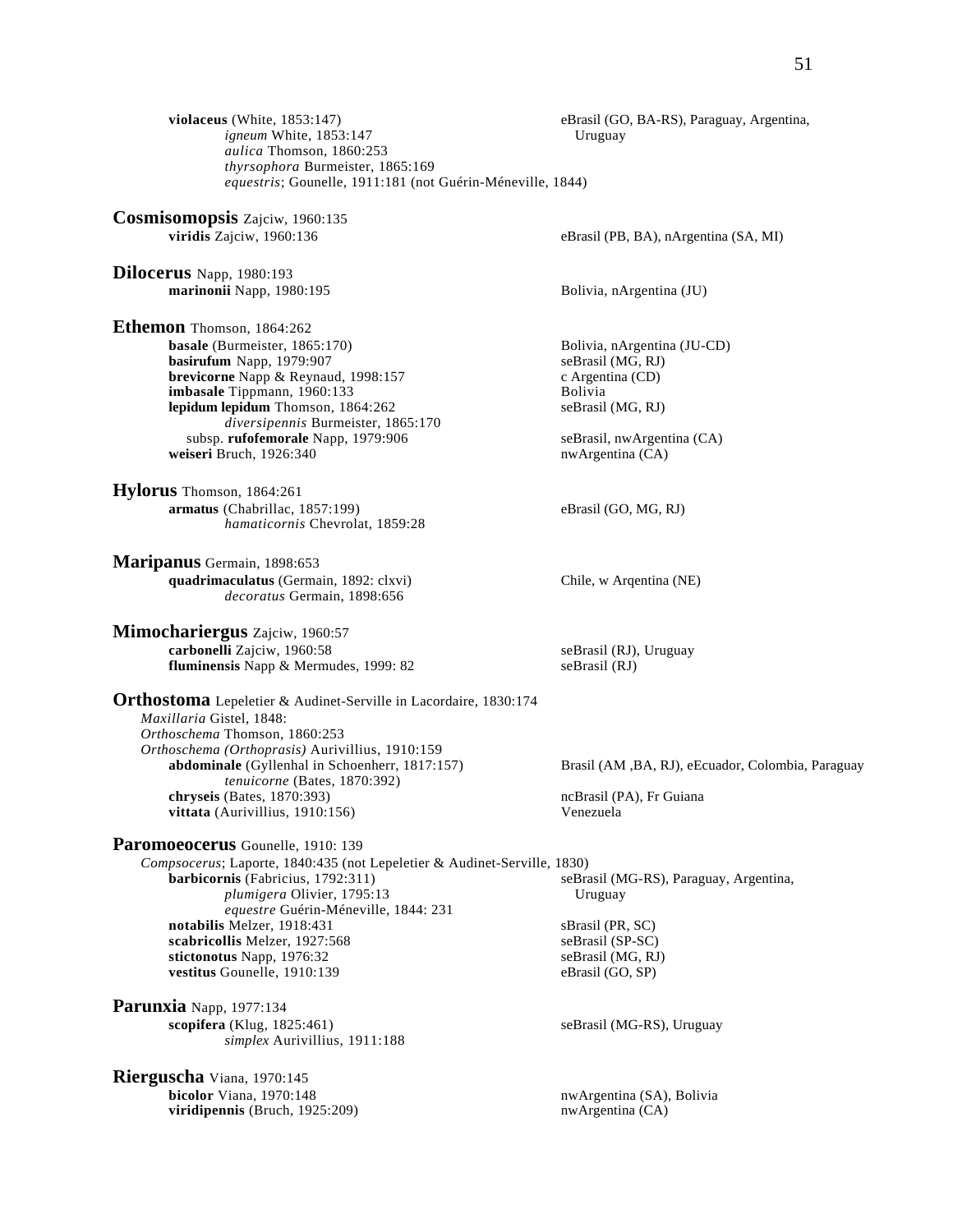**Unxia** Thomson, 1860:233<br>**gracilior** (Burmeister, 1865:171) **insignis** (Guérin-Méneville, 1844:232) **laeta** (Guérin-Méneville, 1844:232) seBrasil (MG-RS)

seBrasil, Paraguay, Argentina, Uruguay, Brasil

# **Curiini** LeConte, 1873:304

**Curiosa** Micheli, 1983:261 **dominicana** Micheli, 1983:262 R Dominicana

**Curius** Newman, 1840:17 **dentatus** Newman, 1840:17 seUSA (MD-FL) *concinnatus* Haldeman, 1847:43 **panamensis** Bates, 1885:268 **Panama**<br> **punctatus** (Fisher. 1932:55) Cuba  $punctatus$  (Fisher, 1932:55)

**Plectromerus** Haldeman, 1847:43 *Pentomacrus* White, 1855:297 *Curius*; Lacordaire, 1869:352 (not Newman, 1840) **acunai** (Fisher, 1936:344) Cuba<br> **bidentatus** Fisher, 1942:16 Cuba R Dominicana **bidentatus** Fisher, 1942:16 **costatus** Cazier & Lacey, 1952:30 Bahamas **dentipes** (Olivier, 1790:268) seUSA (FL-LA), Cuba *dentatum* J.E. LeConte, 1824:172 *scambus* Newman, 1840:79 distinctus (Cameron, 1910:186) Hispaniola **exis** Zayas, 1975:123 Cuba, R. Domincana **fasciatus** (Gahan, 1895:109) W Indies (Cuba-Grenada) **femoratus** (Fabricius, 1792:316) Jamaica *femoratus* White, 1855:297 **grimaldii** Nearns & Branham, 2005: 19 R. Dominicana (fossil) **lingafelteri** Micheli & Nearns, 2005: 25 R. Dominicana **ornatus** Fisher, 1947:34 Cuba<br> **pinicola** Zavas. 1975:125 Cuba **pinicola** Zayas, 1975:125 **pumilus** Cazier & Lacey, 1952:33<br> **pumilus** Cazier & Lacey, 1952:33<br> **pumilus** Cazier & Nearns, 2005: 30<br> **pullus** Puerto Rico, Virgin Is. **ramosi** Micheli & Nearns, 2005: 30 **serratus** (Cameron, 1910:185) Hispaniola *crenulatus* Cazier, 1952:1 **tertiarius** Vitali, 2004: 453<br> **unidentatus** Fisher, 1942:17<br> **Jamaica**<br> **Jamaica unidentatus** Fisher, 1942:17

**wappesi** Giesbert, 1985:81 seMexico (QR)

**Diorini** Lane, 1950:373

**Diorus** White, 1853:135 *Salobra* Lane, 1939:74 *discreta* Lane, 1939:75

Brasil (ES, SP, GO, MS), Fr Guiana, Bolivia

**Dodecosini** Aurivillius, 1912:132 *Olexandrellaeini* Zajciw, 1959:605

**Diringsiella** Martins & Galileo, 1991:134 **femoralis** Martins & Galileo, 1991:135 sBrasil (SC)

**Dodecosis** Bates, 1867:27 **nigricornis** Martins & Galileo, 1991:135 nwBrasil (AM) **saperdina** Bates, 1867:27 nBrasil (AP, PA), Fr Guiana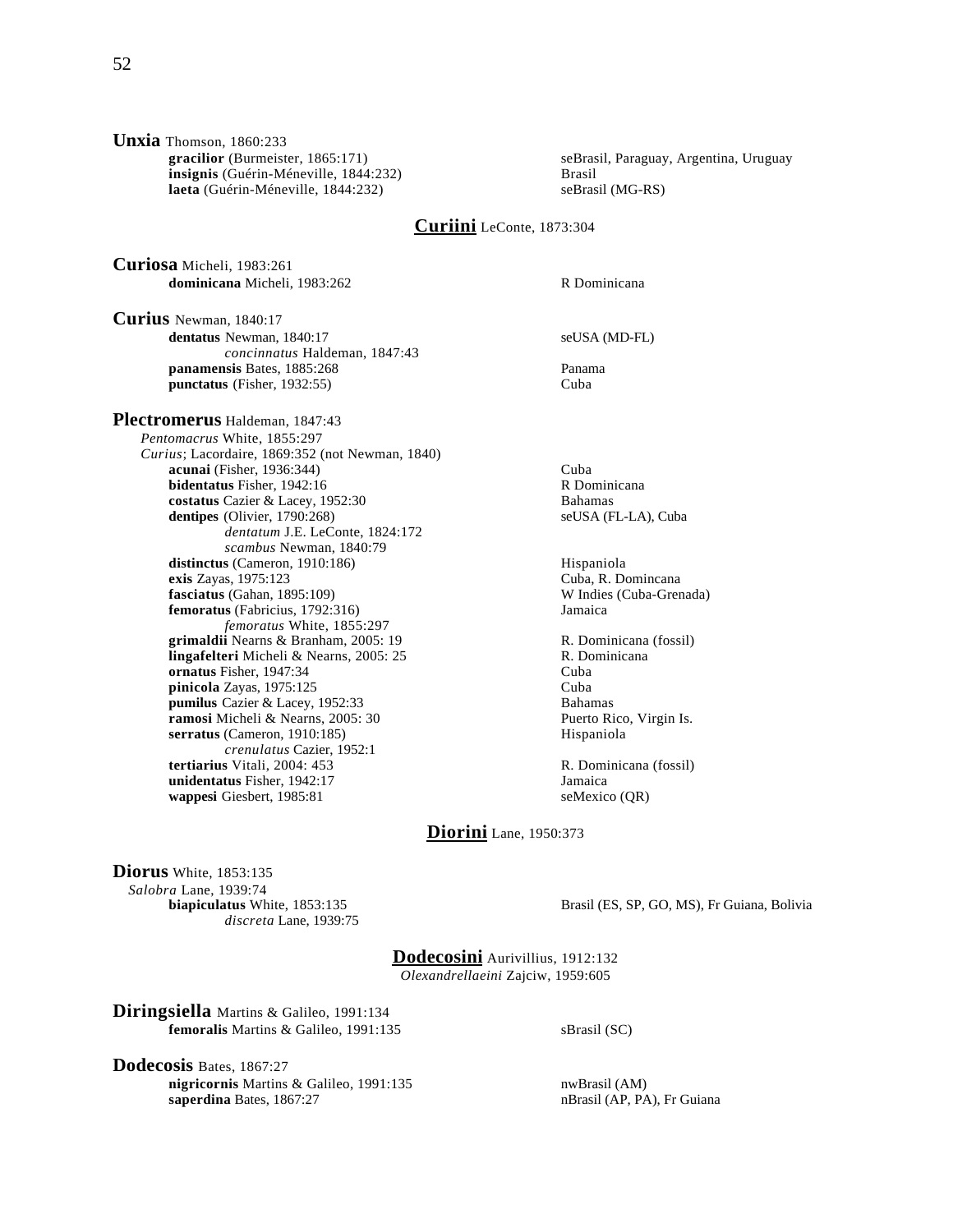**Monneella** Martins, 1985:172 **bicolor** Martins, 1985:173 eBrasil (MG, ES)

**Olexandrella** Zajciw, 1959:606 **serotina** Zajciw, 1959:606 seBrasil (RJ)

# **Dryobiini** Linsley, 1964:7

**Dryobius** LeConte, 1850:23 **sexnotatus** Linsley, 1957:287 eNAmer *sexfasciatum*; Say, 1824:415 (not Olivier, 1792)

**Ornithia** Thomson, 1864:213

*Dissacantha*; Thomson, 1864:240

 **mexicana mexicana** (Sturm, 1843:354) swUSA (TX), Mexico - Panama *chevrolatii* Guérin-Méneville, 1844:228 subsp. **zapotensis** Tippmann, 1960:135 wMexico (JA)-Guatemala

### **Eburiini** Blanchard, 1845:145

**Beraba** Martins, 1997:67 **angusticollis** (Zajciw, 1961:121) seBrasil (RJ) **cauera** Galileo & Martins, 1999: 194 **Brasil (AM)**<br> **cheilaria** (Martins, 1967:51) **Brasil (MS), Bolivia cheilaria** (Martins, 1967:51) **decora** (Zajciw, 1961:123) ecBrasil (MA, GO)<br> **erosa** (Martins, 1981:209) eBrasil (BA, MG) **erosa** (Martins, 1981:209) **grammica** (Monné & Martins, 1992:273) eBrasil (MG, ES) **inermis** Martins & Galileo, 2002: 9 Colombia<br> **iuba** Martins, 1997:69 WEcuador **iuba** Martins, 1997:69 **limpida** Martins, 1997:70 Venezuela **longicollis** (Bates, 1870:264) Venezuela, nwBrasil (AM) **marica** Galileo & Martins, 1999: 193<br> **moema** Martins, 1997:69<br>
Wecuador **moema** Martins, 1997:69 **piriana** Martins, 1997:68 Colombia **spinosa** (Zajciw, 1967:527) Peru **Cupanoscelis** Gounelle, 1909:618 **clavipes** Gounelle, 1909:619<br> **clavipes** Gounelle, 1909:619 ecBrasil (GO), Bolivia<br>
eBrasil Paraguay, Arg **inermis** Monné & Martins, 1992:271 eBrasil (BA, MG) **latitibialis** Monné & Martins, 1992:270 eBrasil (BA, MG) **sanmartini** Martins & Monné, 1975:279 Venezuela<br> **serrana** Martins & Galileo, 1999: 808 Brasil (GO) serrana Martins & Galileo, 1999: 808 **Dioridium** Zajciw, 1961:217 *Mocajuba* Lane, 1972:358 **borgmeieri** (Lane, 1972:358) **nBrasil (PA), eEcuador nBrasil** (PA), eEcuador **hirsutum** Zajciw, 1961:218 cBrasil (MT) **Eburella** Monné & Martins, 1973:152 **longicollis** Martins & Galileo, 1999: 807 Bolivia **pinima** Martins, 1997:67 Bolivia **pumicosa** Monné & Martins, 1973:152 scBrasil (MT, MS) **Eburia** Lepeletier & Audinet-Serville in Lacordaire, 1830:177 *Dissacanthus* Hope, 1835:107

eBrasil, Paraguay, Argentina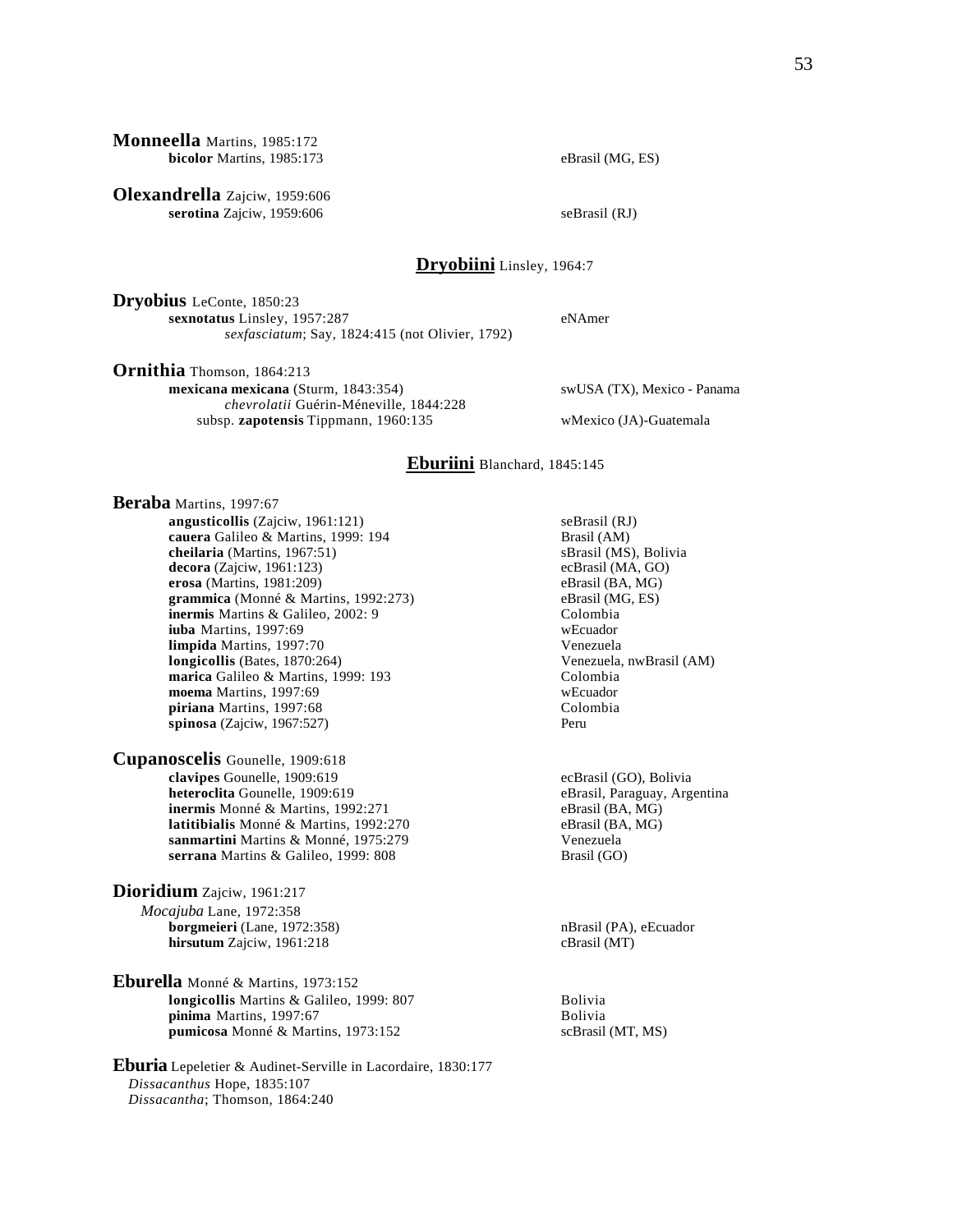*Coeleburia* Thomson, 1860:237 *Drymo* Thomson, 1864:242 *Eleutho* Thomson, 1864:242 **aegrota** Bates, 1880:21 eMexico (VC, YU) - Nicaragua *minutivestis* Chemsak & Linsley, 1973:347 **albolineata** Fisher, 1944:4 Venezuela **aliciae** Noguera, 2002: 17<br> **amabilis** Boheman, 1859:150<br> **amabilis** Boheman, 1859:150 **bahamicae** Fisher, 1932:11 Bahamas **baroni** Bates, 1892:148 swMexico (GR, MI. OA, VC) **bimaculata** (Voet, 1778:16) W Indies (Antigua) **blancaneaui** Bates, 1880:20 sMexico (CH), Belize, Guatemala, El Salvador *blancaneauxi*; Bates, 1884:pl. 17, fig. 5 **bonairensis** Gilmour, 1968: 115 Curaçao, Bonaire, Surinam **brevicornis** Chemsak & Linsley, 1973:339 seMexico (YU, OR) **brevispinis** Bates, 1880:21 eMexico (VC, QR), Nicaragua *affluens* Chemsak & Linsley, 1973:338 **brunneicomis** Chemsak & Linsley, 1973:340 seMexico (YU, QR) **cacapyra** Martins, 1999: 246 wEcuador **caymanensis** Fisher, 1941:109 W Indies (Cayman Is) var. *obsoleta* Fisher, 1948:226 **championi** Bates, 1880:20 Mexico (CHS) -Costa Rica **charmata** Martins, 1981:207 eBrasil (ES)<br> **chemsaki** Noguera, 2002: 31 wMexico (JA, MO) **chemsaki** Noguera, 2002: 31 **cinerea** Franz, 1959:189 Peru **cinereopilosa** Fisher, 1932:13 Cuba **cinnamomea** Fleutiaux & Sallé, 1889:463 Guadeloupe **clara** Bates, 1884:245 **Mexico (TA, NL, ME, OA, CHS)**<br> **concisispinis** Fisher, 1941:111 **W** Indies (Cayman Is) **concisispinis** Fisher, 1941:111 **confusa** Zayas, 1975:61 Cuba **consobrina** Jacquelin du Val in Sagra, 1857:265 Cuba, Jamaica *pedestris* White, 1853:88 (part) **copei** Noguera, 2002: 36 Costa Rica **crinitus** Noguera, 2002: 38 <br> **cruciata** (Linsley, 1935:73) SCMEXICO (GU, MI, ME)  $cruciata$  (Linsley, 1935:73) **cubae** Fisher, 1932:16 seMexico (QR), Guatemala, Cuba **decemmaculata** (Fabricius, 1775:181) W Indies *quinquemaculatus* Fabricius, 1792:296 **didyma** (Olivier, 1795:125) Cuba, R Dominicana *pulverea* Chevrolat, 1862:266 distincta Haldeman, 1847:150 seUSA **elegans** Chemsak & Linsley, 1973:342 seMexico (QR) **elongata** Fisher, 1932:18 Cuba **falli** Linsley, 1940:257 swUSA (CA, AZ), Baja Calif, nMexico (SO) *semipubescens*; Fall, 1909:163 (not Thomson, 1860) **fisheri** Russo, 1930:144 Hispaniola **frankiei** Noguera, 2002: 48 Costa Rica, Panama **fuliginea** (Bates, 1872:173) seMexico (VC, CHS) -Panama **giesberti** Noguera, 2002: 52 Honduras **haldemani** LeConte, 1851:102 sUSA (FL-NM), nMexico (TA, NL) **hatsueae** Chemsak & Giesbert, 1986:21 wMexico (JA, GR, MI, OA) hovorei Noguera, 2002: 58 **Honduras**, Costa Rica, Panama **inarmata** Chemsak & Linsley, 1973:343 wMexico (SI, JA) **inermis** (Fleutiaux & Sallé, 1889:461) Guadeloupe, Martinique **insulana** Gahan, 1895:93<br> **insulana** Gahan, 1942:6<br> **insulana Fisher.** 1942:6 **jamaicae** Fisher, 1942:6 **juanitae** Chemsak & Linsley, 1970:300 wMexico (SI, JA, CO, OA) *megalops* Chemsak & Linsley, 1973:346 **lanigera** Linell, 1898:259 Galapagos Is, wEcuador *amabilis*;Howard, 1889:192 (not Boheman, 1859) *sinaloae* Chemsak & Linsley, 1970:302

Panama [erroneously listed as Galapagos Is.] Guadeloupe, Martinique wMexico (SI, DU, JA) - Honduras **latispina** Chemsak & Linsley, 1973:344 wMexico (NA)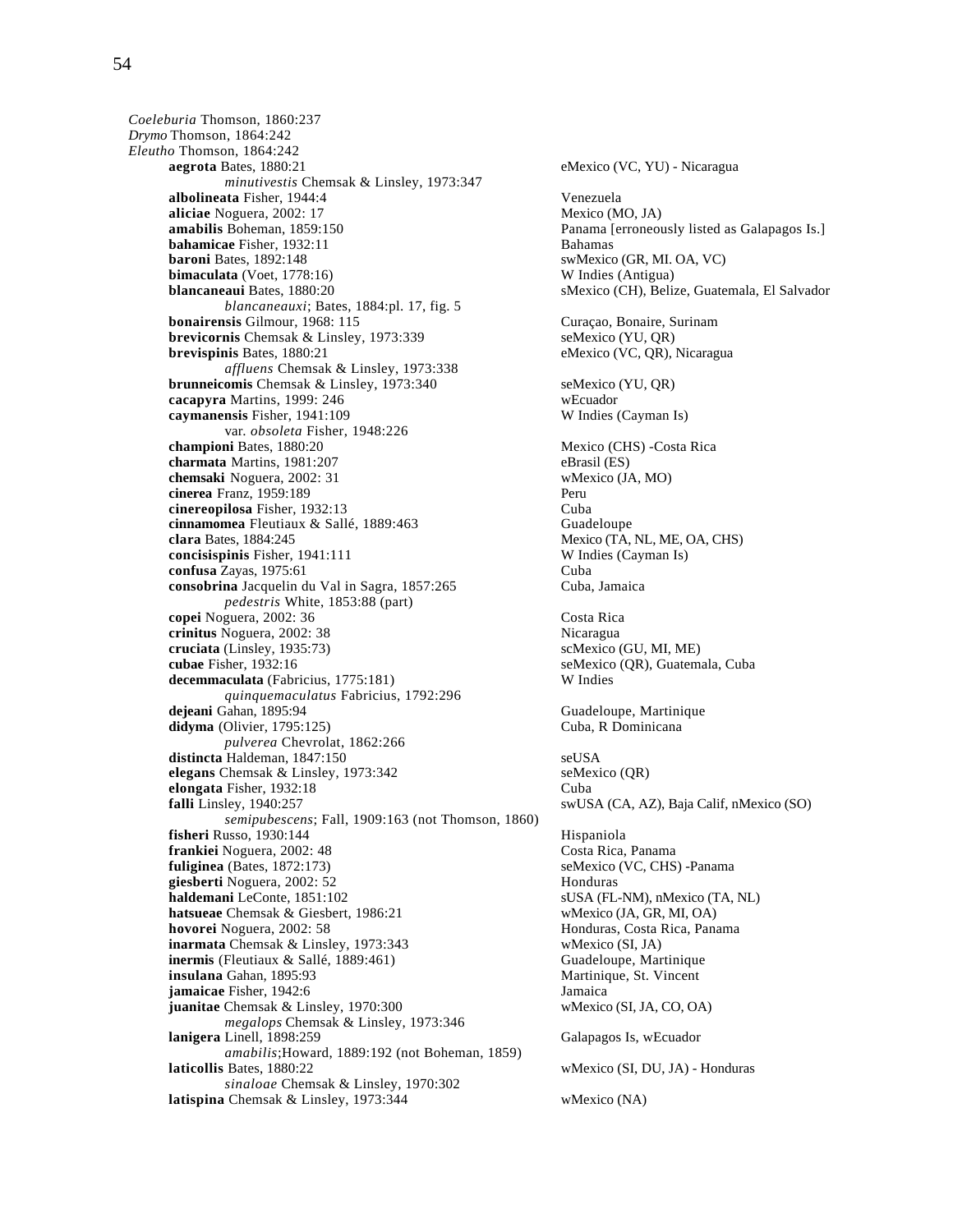**lewisi** Fisher, 1948:225 W Indies (Cayman Is)<br> **linsleyi** Lacey, 1949:1 W Indies (Cayman Is) **longicornis** Fisher, 1932:9 Cuba **maccartyi** Noguera, 2002: 71 Mexico (JA, CO, GU, OA)<br> **macrotaenia** Bates, 1880:20 SMexico (CHS) - El Salva **marginalis** Fisher, 1947:29 Cuba **mutata** Bates, 1884:245 **Panama**<br> **mutica** LeConte, 1853:233 swUSA *manca* LeConte, 1858:24 *tumida* LeConte, 1873:181<br>**nigrovittata** Bates, 1884:246 *nigovittata*; Linsley, 1935:73 *conspersa* Horn, 1894:399 **opaca** Chemsak & Linsley, 1973:347 seMexico (YU, OR), Guatemala, Honduras **ovicollis** LeConte, 1873:180 swUSA (TX), nMexico (TA, SLP) *quadricollis* Casey, 1924:259 *densa* Casey, 1924:259 **paraegrota** Chemsak & Linsley, 1973:348 wMexico (SI, JA, CO)<br> **patruelis** Bates. 1884:244 hMexico (CHA, GU, HI **pedestris** White, 1853:88 sMexico-Honduras **pellacia** Zayas, 1975:69 Cuba **perezi** Chemsak & Giesbert, 1986:22 wMexico (JA, MO, GU)<br> **pilosa** (Erichson in Meyens, 1834:267) wEcuador, Galapagos Is *bauri* Linell, 1898:260 *proletaria*; Blair, 1933:481 (not Erichson, 1847) *rospigliosii* Bréthes, 1925:15 **pinarensis** Zayas, 1975:69<br> **poricollis** Chemsak & Linsley, 1973:351<br> **poricollis** Chemsak & Linsley, 1973:351<br> **cMexico (OA, GR, MO, MI, PU) poricollis** Chemsak & Linsley, 1973:351 **portoricensis** Fisher, 1932:15 Puerto Rico **porulosa** Bates, 1892:149 seMexico (NL, YU, QR, CHS), Belize, Honduras var. *porifera* Bates, 1892:149 **postica** White, 1853:89 Jamaica **powelli** Chemsak & Linsley, 1970:301 wMexico (SO, SI, JA) quadrigeminata (Say, 1826:275) eNAmer, introduced i **quadrimaculata** (Linnaeus, 1767:626) Cuba, Puerto Rico, Virgin Is, Guadeloupe *ramphygeus* Linnaeus, 1767:633 *binodosa* Gahan, 1895:95 **quadrinotata** (Latreille, 1811:165) Colombia, wEcuador -Chile *speciosa* Blanchard, 1843:208 **ramsdeni** Fisher, 1932:14 Cuba **ribardoi** Noguera, 2002: 102 sMexico (OA) **rotundipennis** Bates, 1884:245 Mexico (DU,VC, PU, OA) **rufobrunnea** Perroud, 1855:367 Guatemala, wEcuador **schusteri** Giesbert, 1993:137 sMexico (CHS), Guatemala, Honduras **semipubescens** (Thomson, 1860:238) Venezuela *meinerti* Aurivillius, 1912:79 *nigrovittata*; Aurivillius, 1893:184 (not Bates, 1884) **sericea** Sallé, 1855:271 Cuba, Jamaica, Hispaniola **sexnotata** Boheman, 1859:151 wEcuador<br> **sordida** Burmeister, 1865:165 eBrasil (C **stigma** (Olivier, 1795:126) seUSA (FL), Cuba, Mexico-Costa Rica, *duvalii* Chevrolat, 1862:266 Hispaniola, Bahamas **stigmatica** Chevrolat, 1834:fasc. 3, N° 60 swUSA (TX, AZ), Mexico (widespread) *perforata* LeConte, 1873:180 **stroheckeri Knull, 1949:104**<br> **submutata** Chemsak & Linsley, 1973:352<br> **stroheckeri Knull, 1949:104**<br> **stroheckeri Knull, 1949:104**<br> **stroheckeri Knull, 1949:104** submutata Chemsak & Linsley, 1973:352 **terroni** Noguera, 2002: 118 eMexico (YU, QR) **tetrastalacta** White, 1853:89 Bahamas, Jamaica *maculatus* Drury, 1773:84 *quadrimaculatus*; Panzer in Drury, 1788:141 (not Linnaeus, 1767) *virginensis* Gilmour, 1963:77 **ulkei** Bland, 1862:270 swUSA (AZ), Baja Calif, Mexico (NA, SI, SO, DU)

swUSA (AZ), nMexico (CHA) sMexico (CHS) - El Salvador, Nicaragua swUSA (TX), nMexico (TA, NL, HI, MO, SLP, VC) wMexico (JA, CO, NA, SI, ME), Baja Calif Cuba, Guadeloupe, Dominica, Barbados **patruelis** Bates, 1884:244 nMexico (CHA, GU, HI, NL, SLP, SI, VC) wEcuador, Galapagos Is, Peru, Bolivia, Chile eNAmer, introduced in Cuba and Argentina eBrasil (CE-PR), Paraguay, Argentina, Uruguay W Indies (Virgin Is), Curaçao, Surinam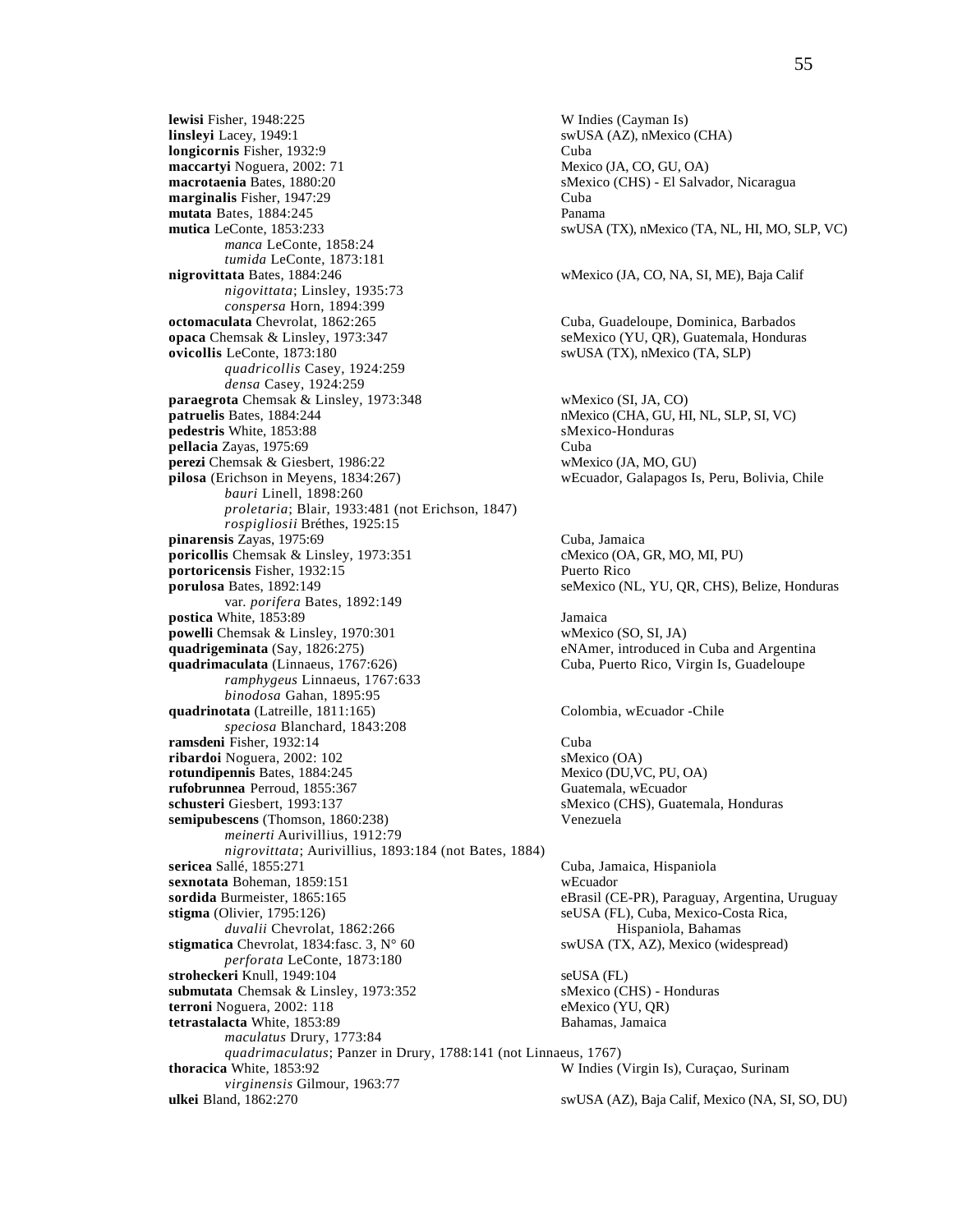**velmae** McCarty, 1993:336<br> **wappesi** Noguera, 2002: 123<br>
Guatemala, Honduras **wappesi** Noguera, 2002: 123

**Eburiaca** Martins, 1999: 162 **sinopia** Martins: 1999: 153 Brasil (MG)

**Eburodacrys** White, 1853:93 *Eburogutta* Gemminger & Harold, 1872:2815 *Oncoptera* Lacordaire, 1869:297 *Sarquinopus* Martins, 1970:45 **alini** Napp & Martins, 1980:77<br> **amazonica** Melzer. 1927:561 seBrasil (MG-SP) nBrasil (PA) amazonica Melzer, 1927:561 **apua** Martins & Galileo, 2005: 769 Bolivia **asperula** Bates, 1880:23 Mexico-Panama, Venezuela **assimilis** Gounelle, 1909:625 cBrasil (GO, MT, SP) **bilineata** Joly, 1992:139 Venezuela **callixantha** Bates, 1872:174<br>**campestris** Gounelle, 1909:633 **catarina** Galileo & Martins, 1992:1 seBrasil (SC) **coalescens** Bates, 1884:247 Mexico-Panama<br> **costai** Gounelle, 1909:628 Mexico-Panama<br>
ecBrasil (GO) costai Gounelle, 1909:628 **crassimana** Gounelle, 1909:621 ecBrasil, Paraguay, Argentina<br> **cunusaia** Martins, 1997:66 eBrasil (BA, PB, MG, MS) cunusaia Martins, 1997:66 **curialis** Gounelle, 1909:624 ecBrasil (GO) **decipiens** Gounelle, 1909:626 ecBrasil (GO)<br> **dubitata** White. 1853:95 ecBrasil. (BA**eburioides** (White, 1853:114) *arcifera* Bates, 1870:271 var. **concolor** Gounelle, 1909:620 ecBrasil (GO) **elegantula** Gounelle, 1909:631 cBrasil (GO, MT) **eurytibialis** Monné & Martins, 1992:265 scBrasil (MT) scBrasil (MT) **flexuosa** Gounelle. 1909:627 **fortunata** Lameere, 1884:87 ecBrasil (GO, MT, PI-SP), Bolivia **gaucha** Galileo & Martins, 1992:4 seBrasil (RS)<br> **gigas** (Gounelle, 1909: 629) Guianas, ecBr *longilineata* var. *gigas* Gounelle, 1909 *longilineata gigas*; Napp & Martins, 1980:84 **granipennis** Gounelle, 1909:629 ecBrasil (GO, MT), eEcuador **guttata** Martins & Galileo, 2005: 6 Colombia **havanensis** Chevrolat, 1862:267 Cuba, Mexico-Panama, SAmer<br> **hesperidis** Chemsak & Linsley, 1970:304 Mexico (SI, JA, CHS) - Nicaragua **hesperidis** Chemsak & Linsley, 1970:304 **hirsutula** Bates, 1870:269 ncBrasil (AM, PA) **laevicornis** Bates, 1884:247<br> **lancinata** Napp & Martins, 1980:81 **Nicaragua, Panama, Nenezuela**<br>
eBrasil (ES) **lancinata** Napp & Martins, 1980:81<br>**lanei** Zajciw, 1958:233 **lenkoi** Napp & Martins, 1980:81 seBrasil (MG-SP) **lepida** Martins, 1973:206 **nwBrasil (AM), eEcuador** nwBrasil (AM), eEcuador **longilineata** White, 1853:93 eBrasil (CE, ES, w MG, SP, PR), Paraguay, *basicornis* Dohrn, 1882:373 Argentina, Uruguay<br> **aldti** Melzer, 1922:4 seBrasil (MG-SP) **luederwaldti** Melzer, 1922:4<br> **lugubris** Gounelle, 1909:622 seBrasil (GO) **lugubris** Gounelle, 1909:622 **mancula** White, 1853:94 ec, seBrasil (GO, MT, MG-RS) **martinezi** Martins, 1997:66 **nArgentina (SA)**<br> **megaspilota** White, 1853:95 **n**WBrasil (AM) **megaspilota** White, 1853:95 **monticola** Monné & Martins, 1973:149 eBrasil (MG)<br> **moruna** Martins, 1997:66 Colombia **moruna** Martins, 1997:66<br> **nemorivaga** Gounelle, 1909:623<br> **ecBrasil (GO, MG, SP), Colombia** nemorivaga Gounelle, 1909:623 **notula** Gounelle, 1909:632 ecBrasil (GO, MG, SP) **obscura** Martins, 1973:204 seBrasil (SP) **perspicillaris** (Erichson in Schomburg, 1848:572) Guianas, nBrasil (PA), Peru

**eBrasil (MA, GO, BA-SP), P{araguay, Argentina** seBrasil, (BA-RS), Paraguay, Argentina<br>seBrasil (ES-RS)  $ecBrasil$  (GO, MT, PB, MG), nArgentina (CH) Guianas, ecBrasil (e MG, SP, GO, MT) Peru, wcBrasil (RO, MT)

*cacica* Bates, 1870:267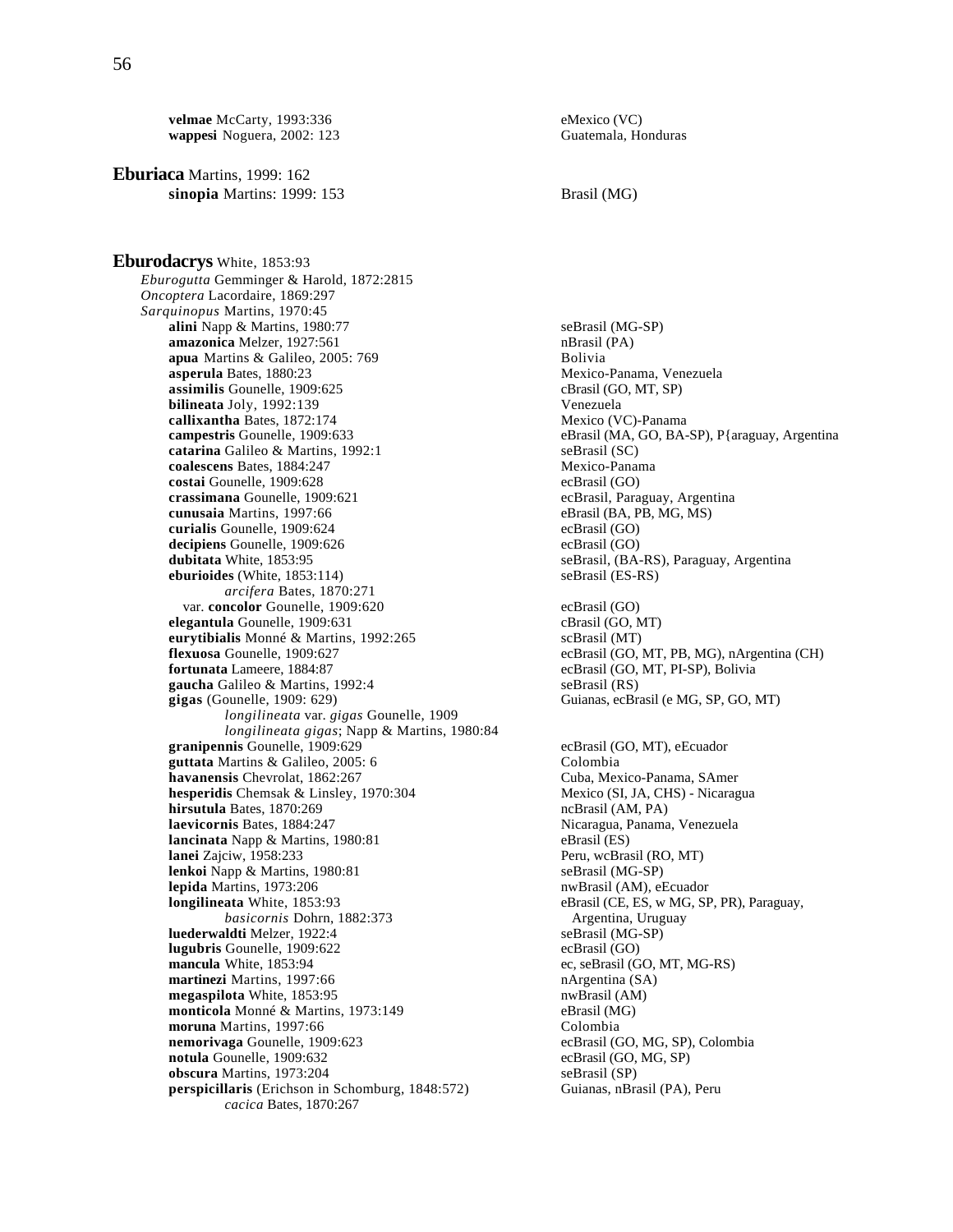**pilicornis** Fisher, 1944:5 Nicaragua, Panama, Venezuela, Colombia<br> **pinima** Martins, 1999: 365 **Nicaragua, Panama, Nicaragua, Panama**, Venezuela, Colombia **pinima** Martins, 1999: 365 **prolixa** Monné & Martins, 1992:266 scBrasil (RO, MT) **puella** (Newman) 1840:196)<br> **pumila** Monné & Martins, 1992:268<br> **pumila** Monné & Martins, 1992:268<br> **eBrasil (BA-ES) pumila** Monné & Martins, 1992:268<br>**punctipennis** White, 1853:94 **quadridens** (Fabricius, 1801:308) Fr Guiana, Brasil (PA), Colombia, Peru *virgo* Newman, 1840:196 *citreoguttata* Thomson, 1860:240 **raripila** Bates, 1870:270 Fr Guiana, Peru, eEcuador *laticlavia* Monné & Martins, 1973:150 **rhabdota** Martins, 1967:48 eBrasil (PB, PE) **rubicunda** Monné & Martins, 1992:267 scBrasil (GO, MT)<br> **rufispinis** Bates, 1870:269 nwBrasil (AM), C **sanguinipes** Gounelle, 1909:632 cBrasil (RO, GO, MT) **seabrai** Zajciw, 1958:235 eBrasil (PB-BA, SP)<br> **seminigra** Gounelle, 1909:622 eCBrasil (GO, MT, MG, SP) seminigra Gounelle, 1909:622 **sexguttata** Lameere, 1884:87 Brasil (GO, PB-RS), Paraguay, Argentina **sexmaculata** (Olivier, 1790:305) SAmer (widely distributed), incl. eEcuador var. *approximata* Aurivillius, 1926:2 **stahli** Aurivillius, 1893:181 **Brasil (GO, MT, MG-RS)**, Uruguay **sticticollis** Bates, 1874:220 **Nicaragua, Costa Rica**<br> **subaffinis** White, 1853:95 **Nicaragua, Argument Costa Rica**<br>
seBrasil, Paraguay, Argument Costa Rica sulfurifera Gounelle, 1909:630 **sulphureosignata** (Erichson, 1847:140) Trinidad, Guianas, nwBrasil (AM), Peru, var. *umbrosa* Kirsch, 1875:285 Bolivia, eEcuador, Colombia *longipilis* Bates, 1870:268 **superba** Napp & Martins, 1980:79 cBrasil (MT), Bolivia, eEcuador **trilineata** (Aurivillius, 1893:183) seBrasil (ES-RS) **trilineata** (Aurivillius, 1893:183) **triocellata** (Stål, 1857:63) Mexico-Colombia, Venezuela *mexicana* Thomson, 1860:239 *mexicana* var. *interrupta* Bates, 1884:247 *asperipennis* Zajciw, 1963:421 **vidua** (Lacordaire, 1869:298) seBrasil (SP-SC), Argentina, Uruguay *grossipes* Martins, 1970:46 **vespertina** Monné & Martins, 1973:147 eBrasil (MG, ES)<br> **vittata** (Blanchard, 1843:20) Brasil, Bolivia, P **xirica** Martins & Galileo, 2005: 769 Bolivia

**Eburodacrystola** Melzer, 1928:146 **pickeli** Melzer, 1928:146 eBrasil (MA, CE, PE, GO)

**Eburostola** Tippmann, 1960:115 **amazonica** Tippmann, 1960:116 nBrasil (PA)

**Erosida** Thomson, 1860:242 **delia** Thomson, 1860:242 Colombia, Venezuela *elegans* Lacordaire, 1869:295 **formosa** (Blanchard, 1843:208) Bolivia, Brasil (PA, MS) ab. *conjunctula* Tippmann, 1960:166 **gratiosa** (Blanchard, 1843:208) seBrasil, Paraguay, Argentina, Uruguay **lineola** (Fabricius, 1781:228) VenezueIa, Brasil *brasilianus* Gmelin, 1790:1860 **yucatana** Giesbert, 1985:82 sw, seMexico (JA, QR)

**Opades** Lacordaire, 1869:288 **costipennis** (Buquet in Guérin-Méneville, 1844:221) eEcuador, Surinam, Fr Guiana, nwBrasil (AM), *vittinennis* Bates. 1870:261 Colombia *vittipennis* Bates, 1870:261 *costifera* Waterhouse, 1880:486

**eBrasil (GO, BA-PR), Fr Guiana, Paraguay** 

**rufispinis** Bates, 1870:269 nwBrasil (AM), Colombia, Fr Guiana, Peru, Bolivia

seBrasil, Paraguay, Argentina, Uruguay<br>eBrasil (GO, CE, MG-SP)

eBrasil (GO, MT, PI-SP), Bolivia

eBrasil (GO, MG, SP), Argentina

Brasil, Bolivia, Paraguay, Argentina, Uruguay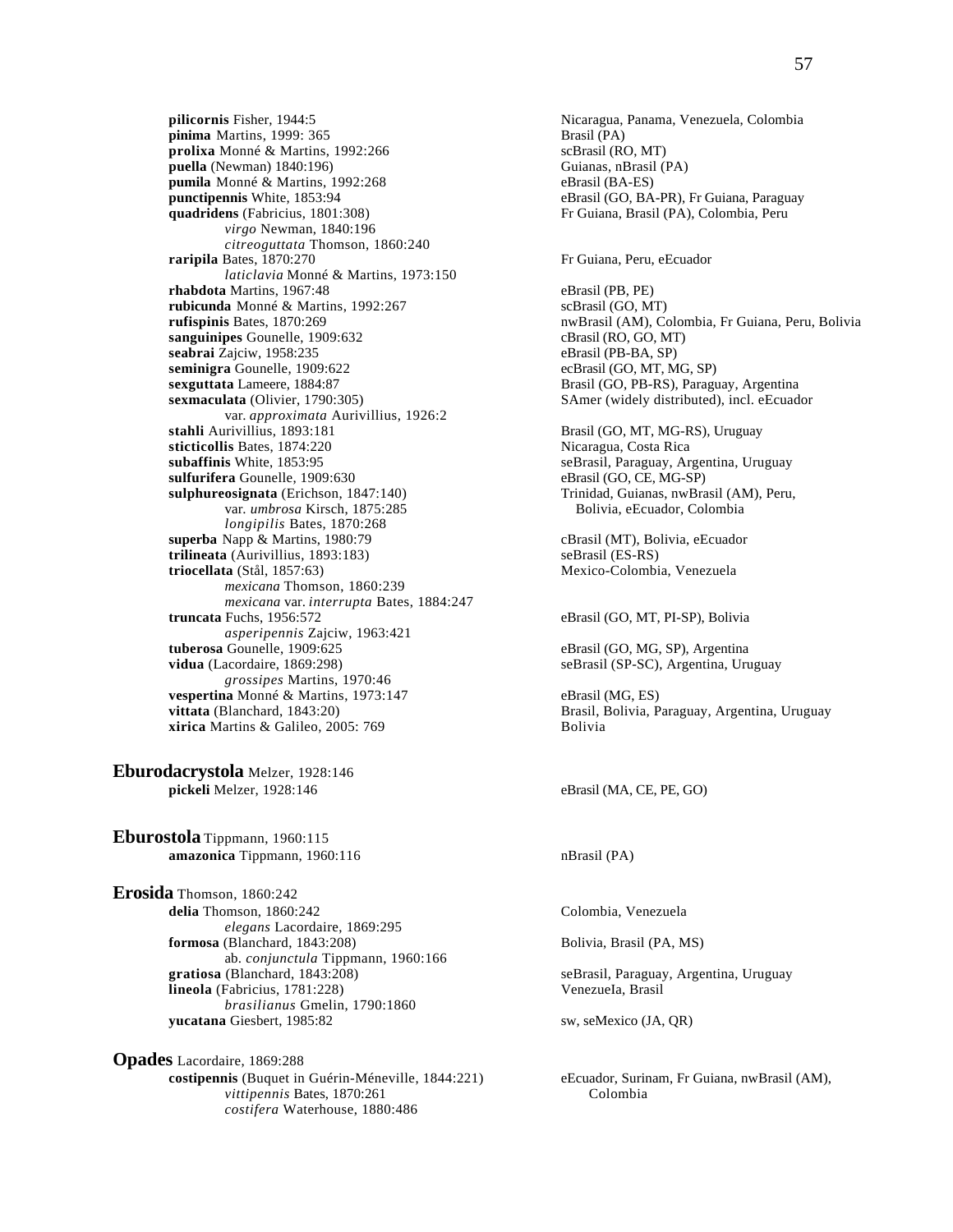**Pantomallus** Lacordaire, 1869:286 **costulatus** (Bates, 1870:265)<br> **costulatus** (AM)<br> **colombia**<br> **colombia martinezi** Martins & Galileo, 2002: 6 **morosus** (Audinet-Serville, 1834:10) eBrasil (GO, PB-RS), Paraguay, Uruguay, *villosicornis* Lacordaire, 1869:287 Argentina *villosicornis* Lacordaire, 1869:287 **Argentina**<br>
Aurivillius, 1923:440 **Argentina**<br>
SeBrasil (MG-SC) **pallidus** Aurivillius, 1923:440 **piruatinga** Martins, 1997:76 **nBrasil (PA, MA)**<br> **proletarius** (Erichson, 1847:140) **netally argument of the Community Peru**, Bolivia **proletarius** (Erichson, 1847:140)<br> **proletarius** (Martins, 1981:209) **Peru, Bolivia**<br> **proletarius** (MT, SP), Bolivia  $relusus$  (Martins,  $1981:209$ ) **rugosus** Martins & Galileo, 2005:767<br> **ittinga** Galileo & Martins. 2004: 325<br>
Bolivia **titinga** Galileo & Martins, 2004: 325 **Bolivia**<br> **tristis** (Blanchard, 1843:208) **Bolivia, calculary Bolivia**, calculary Bolivia, calculary Bolivia, calculary Bolivia, calculary Bolivia, calculary Bolivia, calculary Boliv tristis (Blanchard, 1843:208) *crassicorne* (Martins, 1981:208)

**Pronuba** Thomson, 1860:241 *Microspiloma* Bates, 1867:24 **decora** Thomson, 1860:241 seBrasil (BA-RS), Paraguay, Argentina<br> **dorilis** (Bates. 1867:25) seBrasil (AM, PA, RO), eEcuador. Bolivia **gracilis** Hovore & Giesbert, 1990:792 Costa Rica **incognita** Hovore & Giesbert, 1990:789 **Guatemala-Panama**<br> **lenkoi** Monné & Martins, 1974:25 SBrasil (MS) lenkoi Monné & Martins, 1974:25

**Quiacaua** Martins, 1997:70 **abacta** (Martins, 1981:206) eBrasil (ES) **taguaiba** Martins, 1997:71 nBrasil (PA)

**Solangella** Martins, 1997:73 **lachrymosa** (Martins & Monné, 1975:280) Bolivia **meridana** (Bates, 1872:174) Venezuela **micromacula** Martins, 1997:74

**Styliceps** Lacordaire, 1869:291<br>striatus (Voet, 1778:17) *amazonica* Thomson, 1860:210 *sericans* Lacordaire, 1869:292

**Susuacanga** Martins, 1997:60 **maculicornis** (Bates, 1870:266) seBrasil (ES-SC) seBrasil (ES-SC) seBrasil (ES-SC) ab. *basibiguttata* Tippmann, 1960:115 Bolivia, Peru, Argentina ab. *inguttata* Tippmann, 1960:115 ab. *melanescens* Tippmann, 1960:115 ab. *basiquadriguttata* Tippmann, 1960:115 ab. *quadricostata* Tippmann, 1960:115<br>unicolor (Bates, 1870:265)

**Tumiditarsus** Zajciw, 1961:124 **cicatricornis** Zajciw, 1961:125 nArgentina (FO)

**Uncieburia** Martins, 1997:72 **nigricans** (Gounelle, 1909:618) Bolivia, eBrasil (PI-SP) *rogersi* var. *nigricans* Gounelle, 1909:618 *cornuta* Aurivillius, 1925:505 **quadrilineata** (Burmeister, 1865:165) Brasil, Paraguay, Argentina, Uruguay **rogersi** (Bates, 1870:266) seBrasil (MG, SP) *subcornuta* Fuchs, 1955:47

cBrasil (AM, PA, RO), eEcuador, Bolivia

 **striatus** (Voet, 1778:17) wMexico (JA)- Panama, Fr Guiana, Surinam, *sericata* Pascoe, 1859:16 ncBrasil (AM, PA), eEcuador

Brasil (RO, GO, MT, BA-RS), Paraguay,

Venezuela, Colombia, Peru, nwBrasil (AM), Paraguay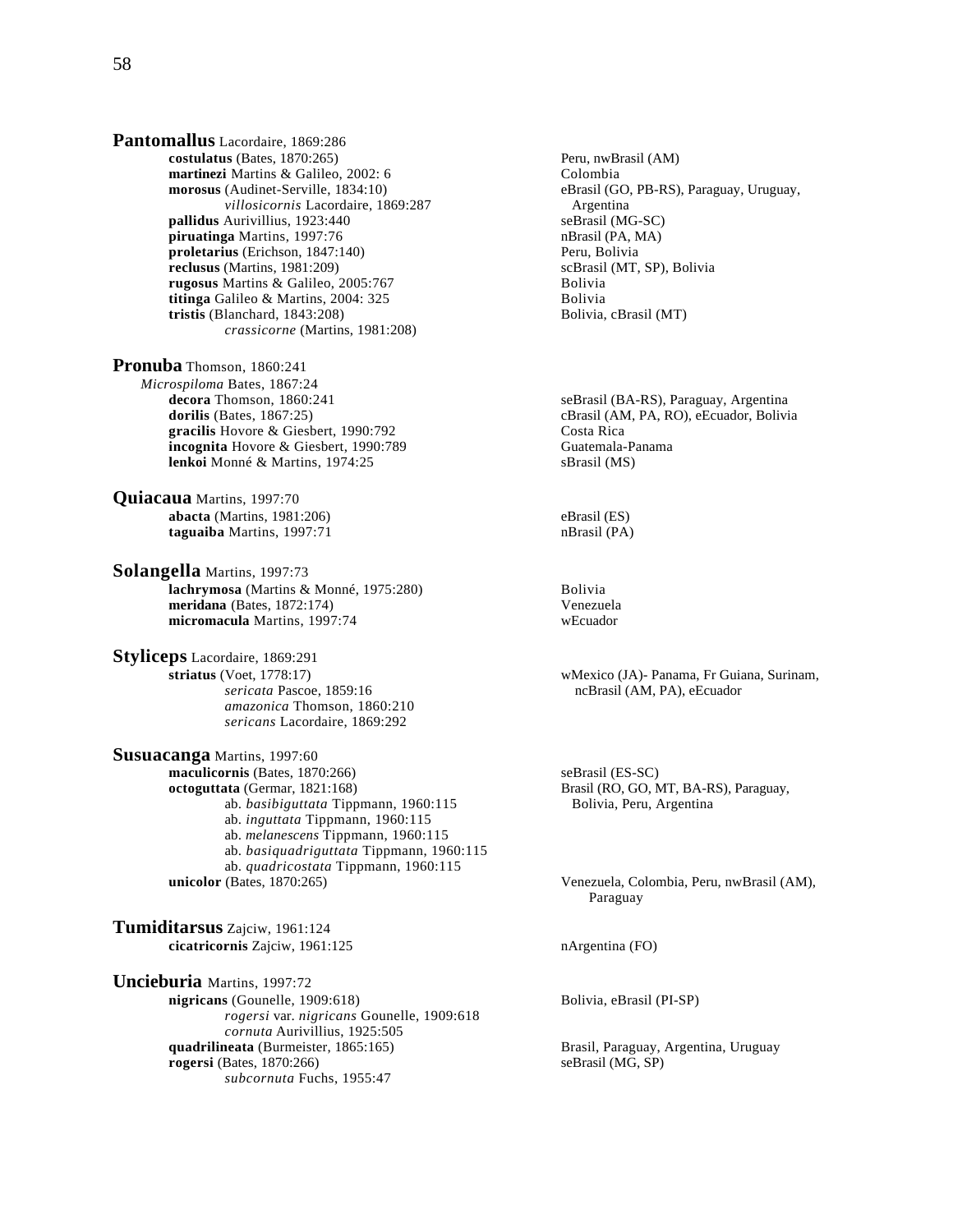**Volxemia** Lameere, 1884:85 dianella Lameere, 1884:86 seBrasil (ES, RJ) **seabrai** Zajciw, 1968:539 eBrasil (ES)

**Acanthonessa** Napp & Martins, 1982:355

## **Ectenessini** Martins & Galileo, 1998: 82

 **quadrispinosa** (Melzer, 1931:192) eBrasil (PB-SP) **Bomarion** Gounelle, 1909:674 **achrostum** Napp & Martins, 1982:378 Peru, Bolivia **affabile** Napp & Martins, 1982:380 eBrasil (ES) eBrasil (ES) eBrasil (BA) **anormale** (Thomson, 1867:145) eBrasil (Ballering and Parasil (Ballering and Parasil (Ba) eBrasil (Ba) eBrasil ( **aureolatum** Martins, 1968:21 **Bolivia**<br> **boavidai** Martins, 1968:18 **Bolivia** SeBrasil (MG-PN) **boavidai** Martins, 1968:18 seBrasil (MG-PN) **carenatum** Martins, 1962:150 **fraternum** Napp & Martins, 1982:379 seBrasil (SP) **heteroclitum** (Thomson, 1867:137) seBrasil (ES, SP)<br> **lineatum** Gounelle, 1909:675 eBrasil (GO, BA-ES) **lineatum** Gounelle, 1909:675 **signatipenne** Gounelle, 1909:675 eBrasil (PE, BA) **Ectenessa** Bates, 1885:257 **andrei** Martins & Galileo, 1996:292 seBrasil (RS) **angusticollis** (Buquet, 1860:627) seBrasil (ES-SC) *fenestratum* Thomson, 1865:572 *sexmaculata* Bates, 1885:257 **argodi** Belon, 1902:15 eBrasil (GO, MG, SP) **decorata** (Melzer, 1935:173) <br> **decorata** (Gounelle, 1909:601) **seBrasil (MG-PR)** eBrasil (BA, ES, SP) **fenestrata** (Gounelle, 1909:601) *quadrimaculatus* Zajciw, 1961:104 guttigera (Lucas, 1857:183) Brasil (GO, MT, CE-ES) **lurida** Martins, 1973:203 Trinidad **melanicornis** Napp & Martins, 1982:374 seBrasil (BA-PR)<br> **nitida** Bates, 1885:258 Mexico (VC) - Ni **nitida** Bates, 1885:258 Mexico (VC) - Nicaragua, Costa Rica<br> **ocellata** (Gounelle, 1909:600) Costa Rica<br> **ocellata** (Gounelle, 1909:600) Costa Rica **ornatipennis** Tippmann, 1960:109 Peru, cBrasil (MT), Bolivia quadriguttata (Burmeister, 1865:168) Peru, cBrasil (MT), Bolivia quadriguttata (Burmeister, 1865:168) **scansor** (Gounelle, 1909:675) seBrasil (GO, BA-RJ) **spinipennis** (Buquet, 1860:626)<br> **F** Guiana, c-seBrasil, Peru, Bolivia<br> **eBrasil** (GO, MG), Bolivia<br> **eBrasil** (GO, MG), Bolivia **Ectenesseca** Martins & Galileo, 2005: 765 **clavula** Martins & Galileo, 2005: 766 Brasil (RO) **Ectenessidia** Gounelle, 1909:603 **nigriventris** (Belon, 1902:15) eBrasil (GO, MG) *varians*, var. *cyaneipennis* Gounelle, 1909:604 **varians** (Gounelle, 1909:604) eBrasil (GO, BA, ES) var. *simplicipennis* Gounelle, 1909:604 **Eurymerus** Audinet-Serville, 1833:566 **eburioides** Audinet-Serville, 1833:566 eBrasil (GO, PE-RS), Paraguay, *flavosignatus* White, 1853:115 Argentina, Uruguay

**Lissoeme** Martins, Chemsak & Linsley, 1966:207 **maculata** Martins & Galileo, 1998: 48 Brasil (BA) **testacea** Martins, Chemsak & Linsley, 1966:209 Venezuela

var. *nigricans* Tippmann, 1960:109

**Meryeurus** Martins & Galileo, 1998: 115 **servillei** Martins & Galileo, 1998: 117 Brasil (MG)

ecBrasil (MT, GO, SP), Paraguay Bolivia, ec-seBrasil, Paraguay, Argentina eBrasil (GO, MG), Bolivia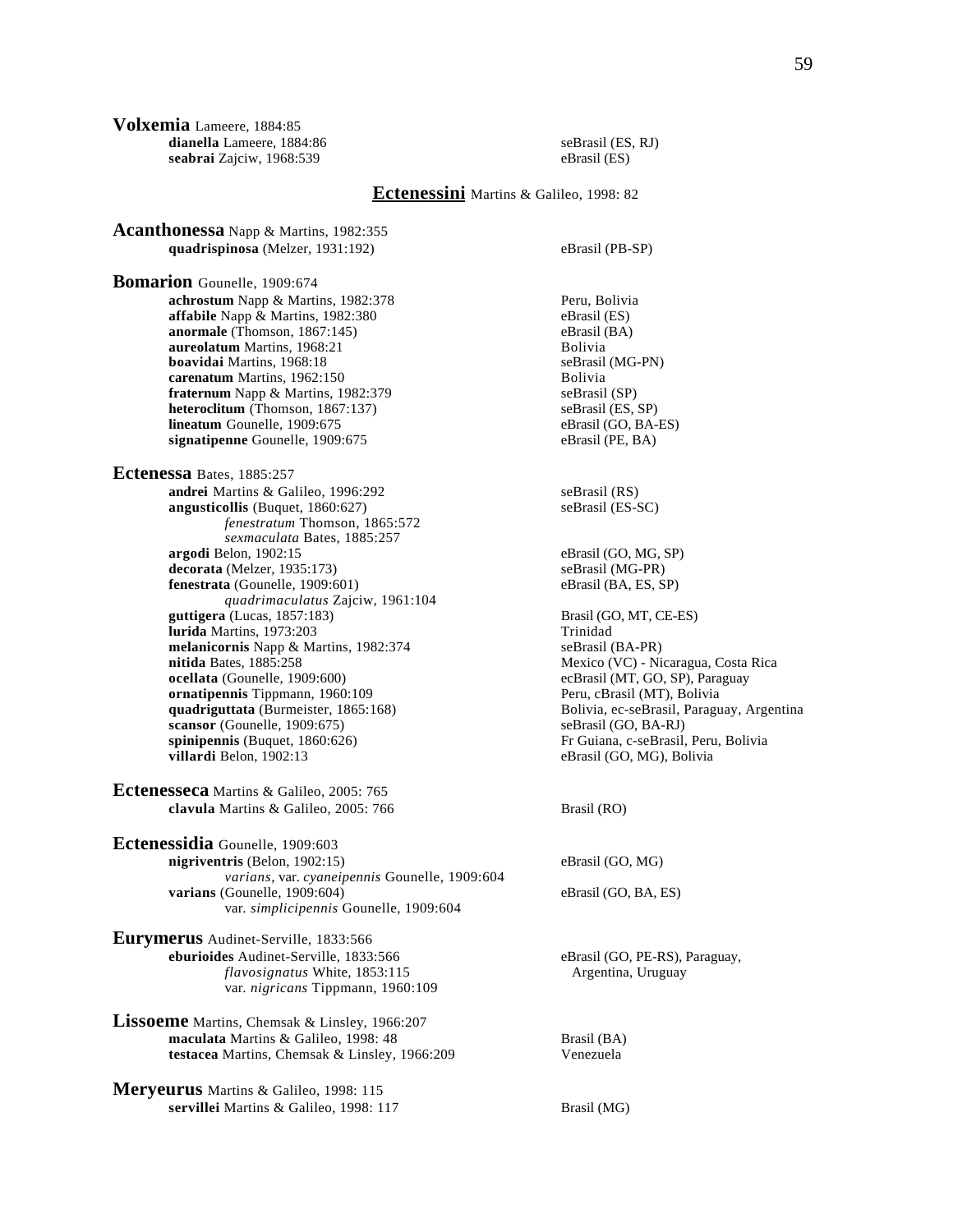**Niophis** Bates, 1867:27 *Trumais* Gounelle, 1909:605 *Apomethia* Martins, Chemsak & Linsley, 1966:210 **aper** (Germar, 1824:510) eBrasil (ES)<br> **antennata** (Martins, Chemsak & Linsley, 1966:211) Costa Rica, Panama **antennata** (Martins, Chemsak & Linsley, 1966:211) **bucki** Martins & Monné, 1973:24 seBrasil (ES, RJ) **coptorhina** Bates, 1867:28 nBrasil (PA), Fr Guiana *coptorrhina*; Bates, 1870:245 **neotropica** (Martins, 1961:190) Panama, Peru **picticornis** (Martins, 1964:195) wcBrasil (AM, PA, RO) **rufula** (Gounelle, 1909:605) ecBrasil (GO), Paraguay

**Tricheurymerus** Zajciw, 1961:106 **obscurus** (Prosen, 1947:254)<br> **obscurus** (Prosen, 1947:254)<br> **obscurus** (Prosen, 1947:254)<br> **obscurus** (Prosen, 1947:254)<br> **obscurus** (RO, GO, MT), Fr Guiana, **quadristigma** (Gounelle, 1909:602)

Paraguay, Argentina

**Elaphidionini** Thomson, 1864:235 *Elaphidionitae* Thomson, 1864:235 *Elaphidiini* Ivie, 1985: 303 *Sphérionides* Lacordaire, 1869:312 *Stenosphenini* LeConte, 1873:316

**Adiposphaerion** Martins & Napp, 1992:471 **rubrum** Martins & Napp, 1992:473 ncBrasil (AM), French Guiana, eEcuador

**Aetheibidion** Martins, 1968:327

**Aliciana** Noguera, 2005: 65 **quadrimaculata** Noguera, 2005:66 Mexico (CH)

**Ambonus** Gistel, 1848:11

 *Trichophorus*; Audinet-Serville, 1834:17 (not Temminck, 1821) *Crocidastus* Pascoe, 1867:319 **albomaculatus** (Burmeister, 1865:167) <br> **distinctus** (Newman, 1840:6) **and Exercise Contracts** expensive eBrasil. Bolivia. Par **electus** (Gahan in Gahan & Arrow, 1903:254) **Honduras, Colombia, Surinam, Brasil, Bolivia,** 

**interrogationis** (Blanchard in Orbigny, 1843:208) Brasil, Bolivia, Paraguay, Argentina<br> **lippus** (Germar, 1824:508) **Brasil, Paraguay, Argentina**<br>
eBrasil, Paraguay, Argentina **proximus** (Berg, 1889:117) wArgentina (ME)<br> **variatus** (Newman, 1841:94) seBrasil (RJ) **variatus** (Newman, 1841:94) **yucatanus** (Fuchs, 1961:4) seMexico (QR)

**Amethysphaerion** Martins & Monné, 1975:290

*Ametisphaerion*, Martins, 2005: 294 *Amethisphaerion*, Martins, 2005: 373 **eximium** Martins & Napp, 1992:466 wEcuador<br> **falsus** Martins. 1995:747 Wenezuela falsus Martins, 1995:747 *trinidadense* Martins & Napp, 1992:470 (not Gilmour, 1963) guarani Martins & Napp, 1992:468 **jocosum** Martins & Napp, 1992:468 seBrasil (ES) **nigripes** Martins & Monné, 1975:290<br> **sBrasil (PR), Bolivia**<br> **eBrasil (MG)**<br> **eBrasil (MG) submetallicum** Martins & Napp, 1992:468 eBrasil (New Artinidad eBrasil (New Artinidad eBrasil (New Artinidad eG trinidadensis (Gilmour, 1963:90) **tuna** Martins, 2005: 373 eEcuador

**hirtellum** (Gounelle, 1913:215) Bolivia, Paraguay, nArgentina (SA,SE)

eBrasil, Bolivia, Paraguay, Argentina, Uruguay Argentina eBrasil, Paraguay, Argentina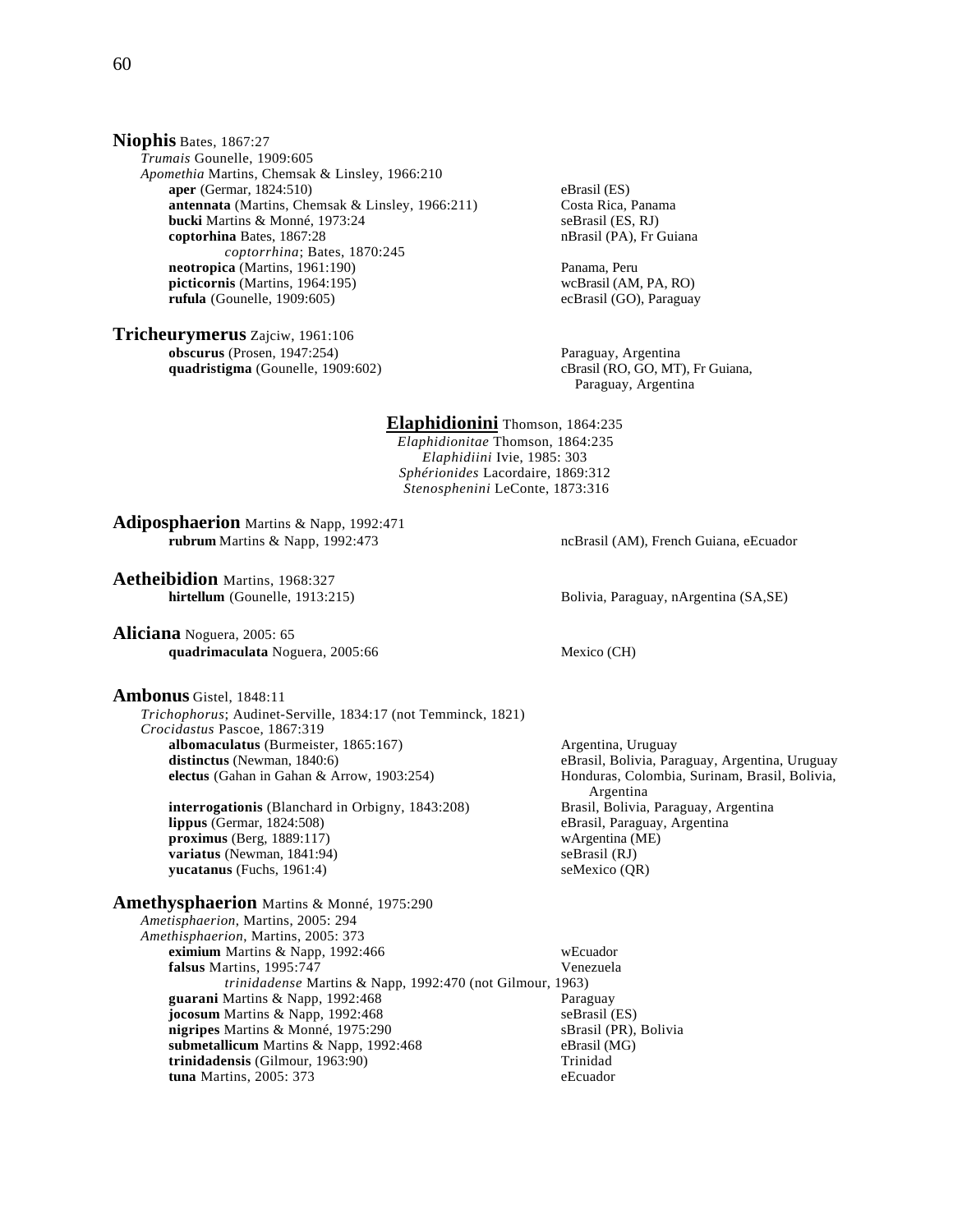**Amorupi** Martins, 2005: 260 **fulvoterminata** (Berg, 1889:113) eBrasil (GO, MT, AP-RJ), Argentina **hudepohli** (Martins, 1974:144) Bolivia **Anama** Martins, 2005: 258 **limpida** Martins, 2005: 260 Brasil (AM, MT), Panama **Aneflomorpha** Casey, 1912:291 *Anepsyra* Casey, 1912:291 **aculeata** (LeConte, 1873:184 ) swUSA (TX)<br> **arizonica** Linsley, 1936:475 swUSA (AZ) arizonica Linsley, 1936:475 **australis** Linsley, 1942:37 Baja Calif **brevipila** Chemsak & Noguera, 2005: 20 Mexico (MI) **cazieri** Chemsak, 1962:107 swUSA (AZ) **citrana** Chemsak, 1960:149<br> **cribellata** (Bates, 1892:152) swMexico (GU)  $cribellata$  (Bates,  $1892:152$ ) **crinita** Chemsak & Linsley, 1975:202 wcMexico (MI, ME) **delongi** (Champlain & Knull, 1922:147) seUSA (FL)<br> **exilis** Chemsak & Noguera, 2005: 22 Mexico (CHI) exilis Chemsak & Noguera, 2005: 22 **fisheri** Linsley, 1936:475 swUSA (TX) **giesberti** Chemsak & Linsley, 1975:201 Mexico (SI, JA, CHS) - Honduras **gilana** Casey, 1924:243 swUSA (AZ) **gracilis** (Linsley, 1935:75) cMexico (ME) **grandicolle** (Linsley, 1942:40) Baja Calif **hovorei** Chemsak & Noguera, 2005:23 Mexico (JA) **lineare** (LeConte, 1859:80) wUSA (CA, NE, OR), Baja Calif *longipennis* Casey, 1912: 294 *tenue*; Craighead, 1923:75 (not LeConte, 1854) **linsleyae** Chemsak, 1962:105 swUSA (AZ) **longispina** Chemsak & Noguera, 2005: 24 Mexico (OA) **longitudinis** Chemsak & Noguera, 2005: 25 Mexico (CHI) **luteicornis** Linsley, 1957:285 swUSA (AZ) **martini** Chemsak & Linsley, 1968:32 wMexico (SI)<br> **mexicana** (Linsley, 1935:74) cMexico (ME) **mexicana** (Linsley, 1935:74) **minuta** Chemsak, 1962:103 swUSA (AZ) **modica** Chemsak & Noguera, 2005: 27 Mexico (YU) **opacicornis** Linsley, 1957:285 swUSA (TX) **parkeri** Knull, 1934:334 swUSA (AZ) **parowana** Casey, 1924:242 wUSA (CA, OR, UT, NM) *testacea* Casey, 1924:243 *elongata* Linsley, 1936:473 *californica* Linsley, 1936:476 **parvipunctata** Chemsak & Noguera, 2005: 28 Mexico (OA, PU) **preclara** Chemsak & Linsley, 1975:203 sMexico (CHS) **pueblae** Chemsak & Noguera, 2005: 29 Mexico (PU) **rectilinea rectilinea** Casey, 1924:243 swUSA (AZ, NM, TX)-wMexico (SI, JA), *spinicornis* Linsley, 1935:147 Baja Calif *duncani* Linsley, 1936:472 subsp. **yumae** Giesbert & Hovore, 1976:97 swUSA (AZ) **rosaliae** Linsley, 1942:38 Baja Calif **ruficollis** Chemsak & Linsley, 1975:203 wMexico (SI, DU) **rufipes** Chemsak & Linsley, 1968:31 wMexico (SI, OA) **seminuda** Casey, 1912:294 swUSA (TX) *texana* Linsley, 1936:473 **semirufa** Linsley, 1935:146 swMexico (OA, CHS), Guatemala **subpubescens** (LeConte, 1862:41) eUSA **tenuis** (LeConte, 1854:81) swUSA (TX), nMexico **unispinosa** Casey, 1912:295 swUSA-nwMexico (CHA) **volitans** (LeConte, 1873:186) Baja Calif **wappesi** Chemsak & Noguera, 2005: 30 Mexico (NA) **werneri** Chemsak, 1962:106 swUSA (TX)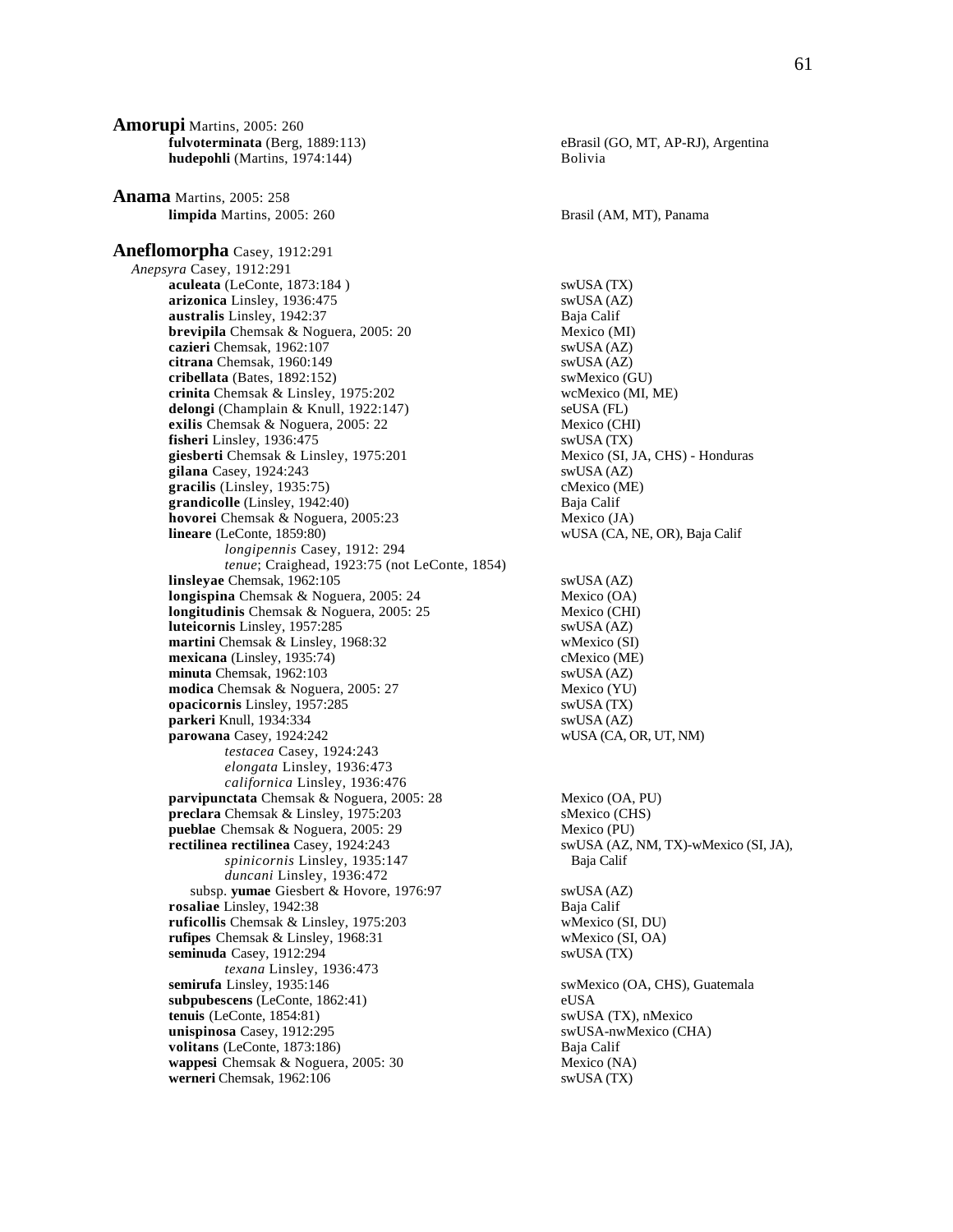**Aneflus** LeConte, 1873:185 *Protaneflus* Linsley, 1934:233 *Axestinus* LeConte, 1873:177 *Proteinidium* Bates, 1892:149 **basicornis** Linsley, 1936:471 wMexico (SI) **bullocki** Chemsak & Giesbert, 1986:28 wMexico (JA) **calvatus** Horn in Leng, 1885:132 swUSA, nwMexico (SO, SI), Baja Calif **cylindricollis** Bates, 1892:147 eMexico (VC) **glabropunctatus** Chemsak & Linsley, 1963:84 seMexico (YU) **humeralis** Chemsak & Linsley, 1963:90 cMexico (ME) **levettei** (Casey, 1891:29) swUSA (AZ), nwMexico *levetti*; Linsley, 1936:475 **longissimus** (Bates, 1885:250) eMexico (VC) **maryannae** Chemsak & Linsley, 1968:27 wMexico (SI) **minutivestis** Chemsak & Linsley, 1963:85 Mexico (SLP, TB)-Panama **nivarius** Chemsak & Linsley, 1963:91 sMexico (JA, OA, VC, CHS) **obscurus** (LeConte, 1873:177) swUSA (AZ-TX), nwMexico (CHA) *brevicorne* Bates, 1892:150 **paracalvatus** Knull, 1955:221 swUSA (AZ), nwMexico *prosopidis* Linsley, 1957:20 **pilosicornis** Chemsak & Linsley, 1965:26 Guatemala, Costa Rica **planus** Franz, 1954:219 El Salvador, Costa Rica **poriferus** Giesbert, 1993:139<br> **prolixus prolixus** LeConte. 1873:203<br>
Baia Calif prolixus prolixus LeConte, 1873:203 subsp. **fisheri** Knull, 1934:335 swUSA (AZ, NM), nMexico (SO) subsp. **insoletus** Chemsak & Linsley, 1963:88 swUSA (TX), nMexico (CHA-TA, SLP, HI, DU) **protensus protensus** (LeConte, 1858:82) swUSA (CA-TX), nMexico (SO), Baja Calif *cochisensis* Casey, 1912:296 subsp. **pallidus** Tyson, 1968:142 swUSA (AZ, CA) **pubescens** (Linsley, 1934:233) Mexico (JA, VC, YU)-Panama<br> **pubescens** (Linsley, 1935:74 WMexico (SO, SI, NA, MO, ME **sericatus** Chemsak & Linsley, 1968:26 seMexico (YU)<br> **sonoranus** Casey, 1924:241 swUSA (AZ, T) *obscurus*; Leng, 1885: pl.2, fig.27 (not LeConte, 1873) **variegatus** Chemsak & Linsley, 1963:93 seMexico (YU) **zilchi** Franz, 1954:218 **El Salvador** 

**Anelaphus** Linsley, 1936:464 *Elaphidionoides* Linsley, 1957:283 *Peranoplium* Linsley, 1957:17 **albofasciatus** (Linell, 1897:393) swUSA (AZ, CA) *linelli* Casey, 1924:246 **albopilus** Chemsak & Noguera, 2003: 58 Mexico (JA) **badius** Chemsak, 1991:478 wMexico (JA, SI) **belkini** Skiles, 1985:307 swUSA (TX) **brevidens** (Schaeffer, 1908:333) swUSA (CA-TX), nMexico, Baja Calif *quadricolle* Casey, 1924:246 **cerussatus** (Newman, 1841:111) Argentina **cinereus** (Olivier, 1795:69) seUSA (FL), Bahamas, Cuba, Hispaniola, *subtropicum* Casey, 1924:245 Jamaica *nanum*; Gahan, 1895:103 (not Fabricius, 1792) **cinnabarinum** (Fisher, 1942:11) Cuba **colombianus** Martins & Galileo, 2003: 178 Colombia *colombianus* Chemsak & Noguera, 2003: 62 **crispulum** (Fisher, 1947:30) Puerto Rico **curacaoensis** Gilmour, 1968:133 Curaçao **daedaleus** (Bates, 1874:219) sMexico (YU, QR)-Costa Rica **davisi** Skiles, 1985:308 swUSA (TX) **debilis** (LeConte, 1854:442) swUSA (TX), neMexico, Honduras **dentatus** Chemsak, 1962:110 swUSA (AZ) **eximium** (Bates, 1885:250) swMexico (OA), Honduras **fasciatum** (Fisher, 1932:28) Cuba, Bahamas,Cayman Is *truncatipenne* (Fisher, 1941:113)

wMexico (SO, SI, NA, MO, ME, GR) swUSA (AZ, TX), nwMexico (SO)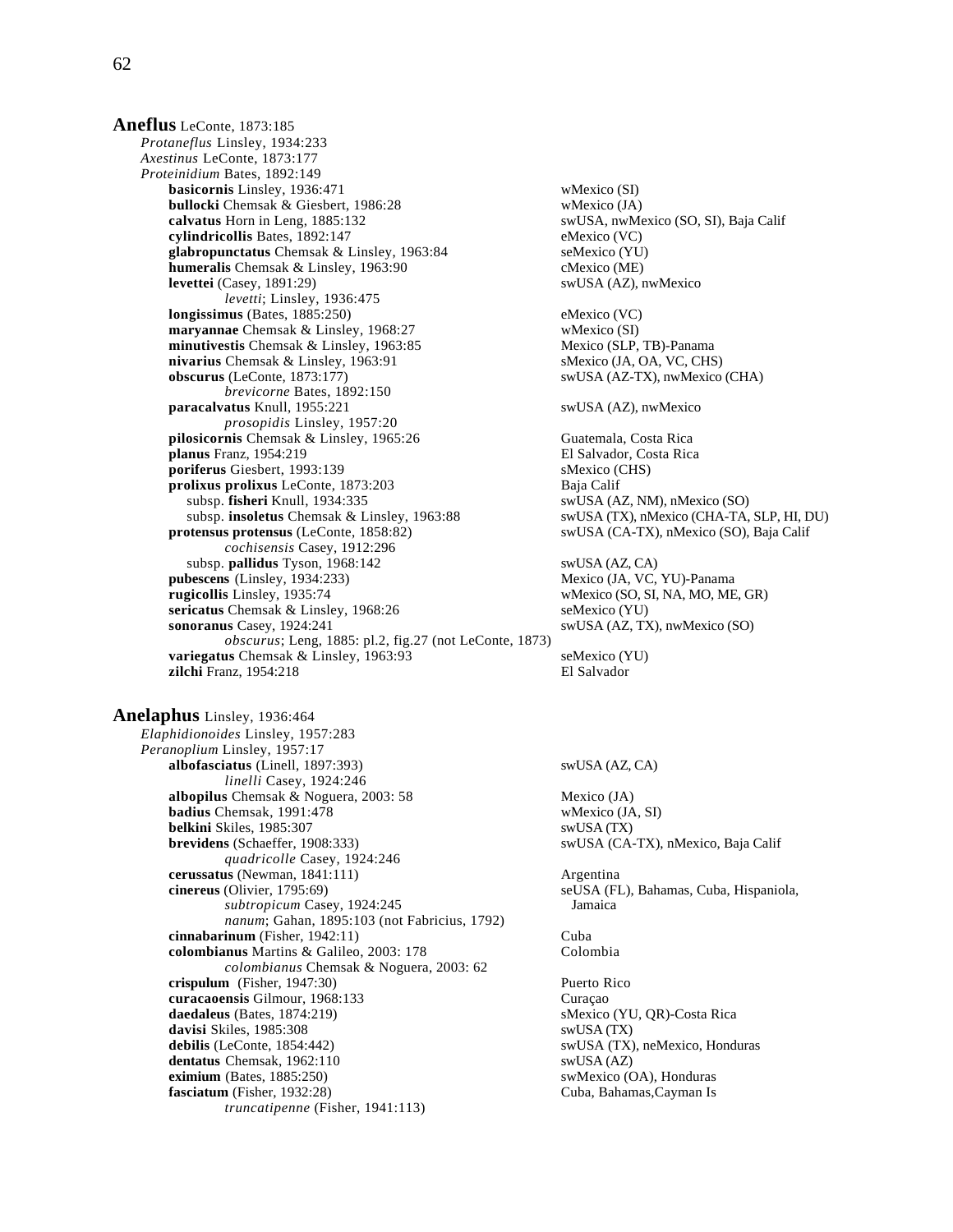**fasciatus** Martins, 2005: 308 [preoccupied name, to be changed] Venezuela giesberti Chemsak & Linsley, 1979:269 **guttiventre** (Chevrolat, 1862:261) Cuba **hirtus** Chemsak & Noguera, 2003: 61 Mexico (MO)<br> **hispaniolae** (Fisher, 1932:30) Hispaniola **hispaniolae** (Fisher, 1932:30)<br> **hoferi** (Knull, 1934:69)<br> **hoferi** (Knull, 1934:69) **hoferi** (Knull, 1934:69) **inermis** (Newman, 1840:29)<br> *truncatum* Haldeman, 1847:33<br>
Greater Antilles, eMexico (VC)-Nicara *grisescens* Bates, 1885:249 **inflaticollis** Chemsak, 1959:165 swUSA (CA) **inornatum** (Chemsak & Linsley, 1979:270) Honduras **jansoni** Linsley, 1961:7 Nicaragua, Costa Rica **lanuginosus** (Bates, 1885:250)<br> **maculatum** (Chemsak & Noguera, 1993:76) **Guatemala** Weico (JA) maculatum (Chemsak & Noguera, 1993:76) **michelbacheri** Linsley, 1942:42 Baja Calif **misellus** (Bates, 1885:251) Guatemala-Panama **moestus moestus** (LeConte, 1854:442) swUSA (TX-AZ), Mexico (CO) *laterale* Casey, 1914:365 subsp. **pinorum** (Casey, 1914:365) eUSA (NC) **mutatum** (Gahan, 1890:32) seUSA (FL), Cuba, Puerto Rico *tomentosum* Chevrolat, 1862:260 (part) *lanatum*; Leng, 1890:214 (not Chevrolat, 1862) **nanus** (Fabricius, 1792:300) *thomae* Gahan, 1895:104 **nitidipennis** Chemsak & Linsley, 1968:33 wMexico (CM, SI, JA, OA) **niveivestitus** (Schaeffer, 1905:132) swUSA (TX) *niveipenne*; Schaeffer, 1908:327 **panamensis** Linsley, 1961:39 **Panama**<br> **parallelus** (Newman, 1840:29) **Panama**<br>
eNAmer **parallelus** (Newman, 1840:29) *pulverulentum* Olivier, 1795:69 *arctum* Newman, 1840:29 *oblitum* LeConte, 1850:14 *medialis* Casey, 1912:302 *medialis canadensis* Casey, 1912:303 *medialis densicollis* Casey, 1912:303 *defectus* Casey, 1912:303 *molliculus* Casey, 1912:304<br>**piceum** (Chemsak, 1962.111) **pilosus** Chemsak & Noguera, 2003: 62 Honduras **pumilus** (Newman, 1840:29) eUSA-TX **punctatus** (LeConte, 1873:185) Baja Calif **robi** Hrabovsky, 1987:135 cBrasil (AM, PA, MT), Fr Guiana **rusticus** (LeConte, 1850:14) NAmer **simile** (Schaeffer, 1908:334) swUSA (AZ), nMexico **souzai** (Zajciw, 1964:433) cBrasil, Bolivia, Fr Guiana, Argentina, Fernando de sparsus Martins & Galileo, 2003: 178 **spurcus** (LeConte,1854:442) swUSA (TX), Mexico **subdepressum** (Schaeffer, 1904:222) swUSA (AZ), nwMexico, Baja Calif subfasciatus (Gahan, 1895:103) Guadeloupe **subinermis** Linsley, 1957:286 swUSA (TX), Mexico *antennatus* Chemsak, 1959:166 **submoestus** Linsley, 1942:42 swUSA (AZ), Baja Calif **subseriatus** (Bates, 1885:250) Panama, Colombia **tikalinus** Chemsak & Noguera, 2003: 62 Guatemala **tuckeri** (Casey, 1924:247) swUSA (CA-TX) *nanulum* Casey, 1924:247 **undulatum** (Bates, 1880:25) Mexico (VC)-Costa Rica **vernus** Chemsak, 1991:479 wMexico (JA) **villosus** (Fabricius, 1792:302) eNAmer-TX, Cuba *putator* Peck, 1819:307 *pruinosum* Guérin-Méneville, 1844:225 *abruptus* Casey, 1912:301 *villosus scuticularis* Casey, 1912:302

Greater Antilles, eMexico (VC)-Nicaragua W Indies (Puerto Rico, Virgin Is) swUSA (CA, AZ)-wMexico (JA) Noronha<br>Colombia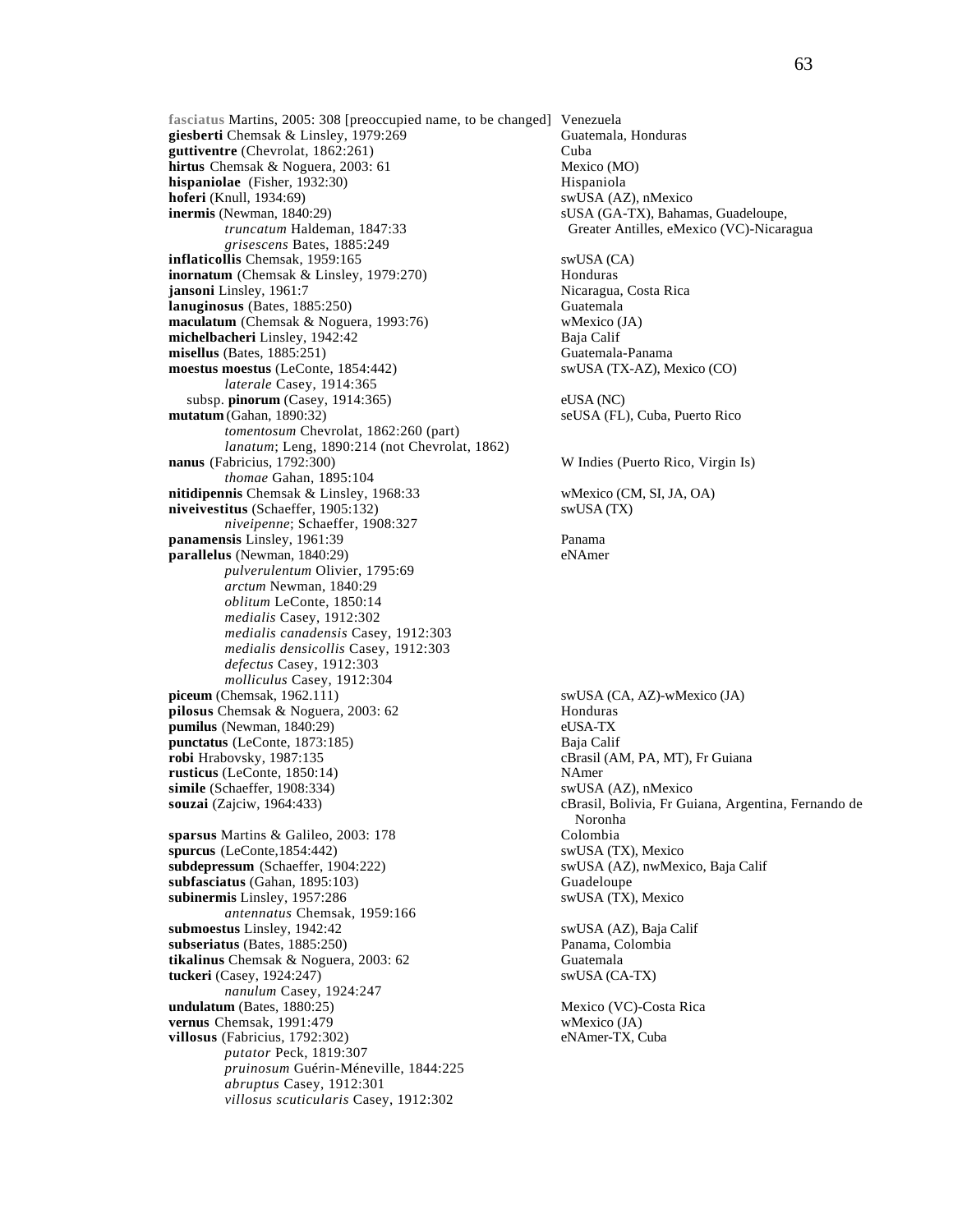*lacustris* Casey, 1912:302 *breviusculus* Casey, 1914:364 *militaris* Casey, 1914:364 **yucatecus** Chemsak & Noguera, 2003: 64 Mexico (YU)

**Anopliomorpha** Linsley, 1936:465 **antennata** Chemsak & Noguera, 1993:73 wMexico (JA, NA)<br> **antillarum** (Fisher, 1932:42) Haiti, Bahamas, Cuba **antillarum** (Fisher,  $1932:42$ ) *xylebora* Cazier & Lacey, 1952:21 *monticola* Fisher, 1935:191 **hirsutum** (Linsley, 1935:76) Mexico (ME, MO, SI), Honduras<br> **reticolle** (Bates, 1885:254) Mexico (DU, OA, JA, NA, CHS)-

**Anoplocurius** Fisher, 1920:153 **altus Knull, 1942:224** swUSA (TX, NM, AZ)<br> **canotiae** Fisher, 1920:154 swUSA (AZ), nwMexi **incompletus** Linsley, 1942:47 swUSA (CA), Baja Calif

**Apoclausirion** Martins & Napp, 1992:475 **nigricorne** Martins & Napp, 1992:475 cBrasil (MT)

**Aposphaerion** Bates, 1870:275 *Xenoibidion* Martins, 1968:323 punctulatum Martins & Napp, 1992:470 **fasciatum** (Martins, 1971:1434) ecBrasil (GO) *uniforme* Berg, 1889:112

**Appula** Thomson, 1864:245 **aliena** Martins, 1981:210 cBrasil (MT,RO) **diamantinensis** Fraceschini, 2002: 22 Brasil (MT, PA) **eduardae** Franceschini, 2002: 21 Brasil (MT,GO,MS) **santarensis** Franceschini, 2002: 19 Brasil (PA) **undulans** (White, 1853:114) eBrasil (BA,MG,ES,RJ)

**Apyrauna** Martins, 2005: 247 **annulicornis** Martins, 2005:249 **Brasil Brasil Brasil Brasil Brasil**<br> **larsoni** (Cerda, 1980:63) **Chile larsoni** (Cerda, 1980:63) Chile<br> **maculicorne** (Germain, 1898:665) Chile maculicorne (Germain, 1898:665)

**Astromula** Chemsak & Linsley, 1965:145 **nitidum** Chemsak & Linsley, 1965:147 swUSA (CA)

**Atharsus** Bates, 1867:25 **nigricauda** Bates, 1867:25 cBrasil (PA, MT), Bolivia

**Atylostagma** White, 1853:97 **glabra** Schaeffer, 1909:99 swUSA (AZ)-sMexico

**gracilis** Chemsak & Noguera, 1993:74 wMexico (SO, SI, JA, OA, CHS), Honduras **reticolle** (Bates, 1885:254) Mexico (DU, OA, JA, NA, CHS)-Honduras<br> **rinconium** (Casey, 1924:248) SwUSA (AZ)-wMexico, Baja Calif swUSA (AZ)-wMexico, Baja Calif swUSA (AZ), nwMexico (SO) ncBrasil (AM), Fr Guiana<br>ncBrasil (AM) **unicolor** (White, 1855:233) Panama-Colombia, e SAmer-Argentina **argenteoapicalis** Fuchs, 1961:8 Brasil (AM,MT,RO,GO,MS), Peru, Bolivia **lateralis** (White, 1853:113)<br> **lateralis** (White, 1853:113) cBrasil (BA,ES,RJ,PR, SC,MS), Fr Guiana<br>
ecBrasil (PA, MT, RO, GO), Bolivia, Parag **melancholica** Gounelle, 1909:650 ecBrasil (PA, MT, RO, GO), Bolivia, Paraguay<br> **nigripes** Bates, 1870:279 **ecBrasil** (PA, RO), Bolivia **nigripes** Bates, 1870:279 nBrasil (PA, RO), Bolivia **sericatula** Gounelle, 1909:649 eBrasil (SC,BA,GO,ES,MG,SP), Paraguay

**polita** White, 1853:97 Mexico-Panama, seBrasil (SP)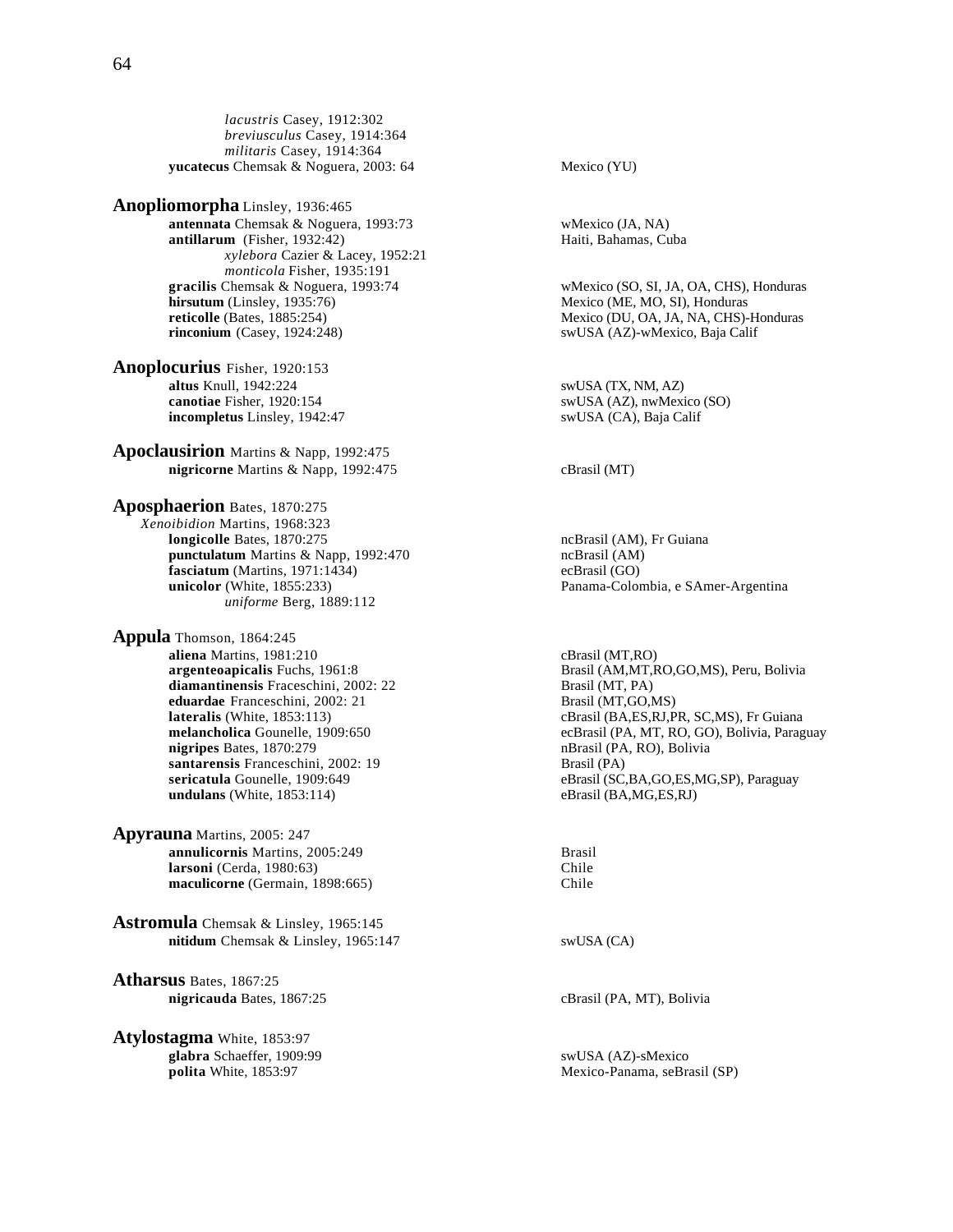**Centrocerum** Chevrolat, 1861:189 divisum Martins & Monné, 1975:283 sBrasil (SC, RS) **elegans** Chevrolat, 1861:190 eBrasil (GO, MT-RS), Paraguay, Argentina var. *puberulum* Chevrolat. 1861:190 var. *hirsutum* Chevrolat, 1861:191 var. *jocosum* Chevrolat, 1861:191 **exornatum** (Newman, 1841:111) Argentina *argentinum* Burmeister, 1865:174 **hirsuticeps** Bosq, 1952:95 nArgentina (JU, TU) **richteri** Bruch, 1911:167 sArgentina (CT)

**Clausirion** Martins & Napp, 1984:63 **bicolor** Galileo & Martins, 2000: 160 Brasil (MG, PA), Fr. Guiana **comptum** Martins & Napp, 1984:63 Guianas, cBrasil (RO, MT)

**Conosphaeron** Linsley, 1935:77 *Conosphaerion*; Linsley, 1961:173 **concolor concolor** Linsley, 1935:78 Mexico (MO, ME, JA, GR, PU, CHS) subsp. **bicolor** Chemsak & Linsley, 1967:289 nMexico (SO) subsp. **piceum** Linsley, 1935:141 wMexico (SI) **spinipenne** Chemsak & Linsley, 1967:289 Panama

**Curtomerus** Stephens, 1839:275 *Cylindera* Newman, 1833:509 *Lampromerus* Thomson, 1860:202 *Cyrtomerus*; Gemminger & Harold, 1872:2836 *Cylindrodera* Gemminger & Harold, 1872:2922 *Sotenus* Sharp, 1878:205 **brunneus** (Kirsch, 1889:37) Ecuador **fasciatus** (Fisher, 1932:49) seUSA (FL), Cuba *luteum* Stephens, 1831:249 *pallida* Newman, 1833:510 *setiger* Sharp, 1878:205 *subflavus* Chemsak, 1966:213 **glabrus** (Fisher, 1932:51) Cuba<br> **politus** Martins. 1995:743 Colombia **politus** Martins, 1995:743 Colombia Colombia Colombia Colombia Colombia Colombia Colombia Colombia Colombia Colo<br> **puncticollis** (Fisher, 1932:50) **puncticollis** (Fisher, 1932:50) **purus** Martins, 1974:150 Bolivia

**Elaphidion** Audinet-Serville, 1834:66 *Elaphidium*; Agassiz, 1846:135 *Cycliopleurus* Hope, 1835:107 *Centrocerum*; Thomson, 1864:244 (not Chevrolat, 1861) **albosignatum** Chevrolat, 1862:259 Cuba **androsensis** Fisher, 1942:7 Bahamas **angustatum** Zayas, 1975:79 Cuba **bahamicae** Cazier & Lacey, 1952:15 **Bahamas**<br> **bidens** (Fabricius, 1787:143) **America bidens** (Fabricius, 1787:143) *bispinosus* Gmelin, 1790:1859 **cayamae** Fisher, 1932:24 Cuba **clavis** Linsley, 1957:284 seUSA (SC-FL) **compressipenne** Fisher, 1932:35 Haiti **confusum** Fisher, 1932:32<br> **conspersum** Newman, 1841:110<br>
W Indies **conspersum** Newman, 1841:110 *excelsum*; Zayas, 1975:86 (not Gahan, 1895) **costipenne** Fisher, 1932:39 Haiti **cristalensis** Zayas, 1975:82 Cuba **cryptum** Linsley, 1963:79 seUSA (FL) **cubae** Fisher, 1932: 27 Cuba **curacaoae** Gilmour, 1968:128 Curaçao

 **flavus** (Fabricius, 1775:191) seUSA (FL), Honduras, W Indies, Guiana, Venezuela, *pilicorne* Fabricius, 1792:327 Surinam, Brasil (PE,SC), Hawaii, Tahiti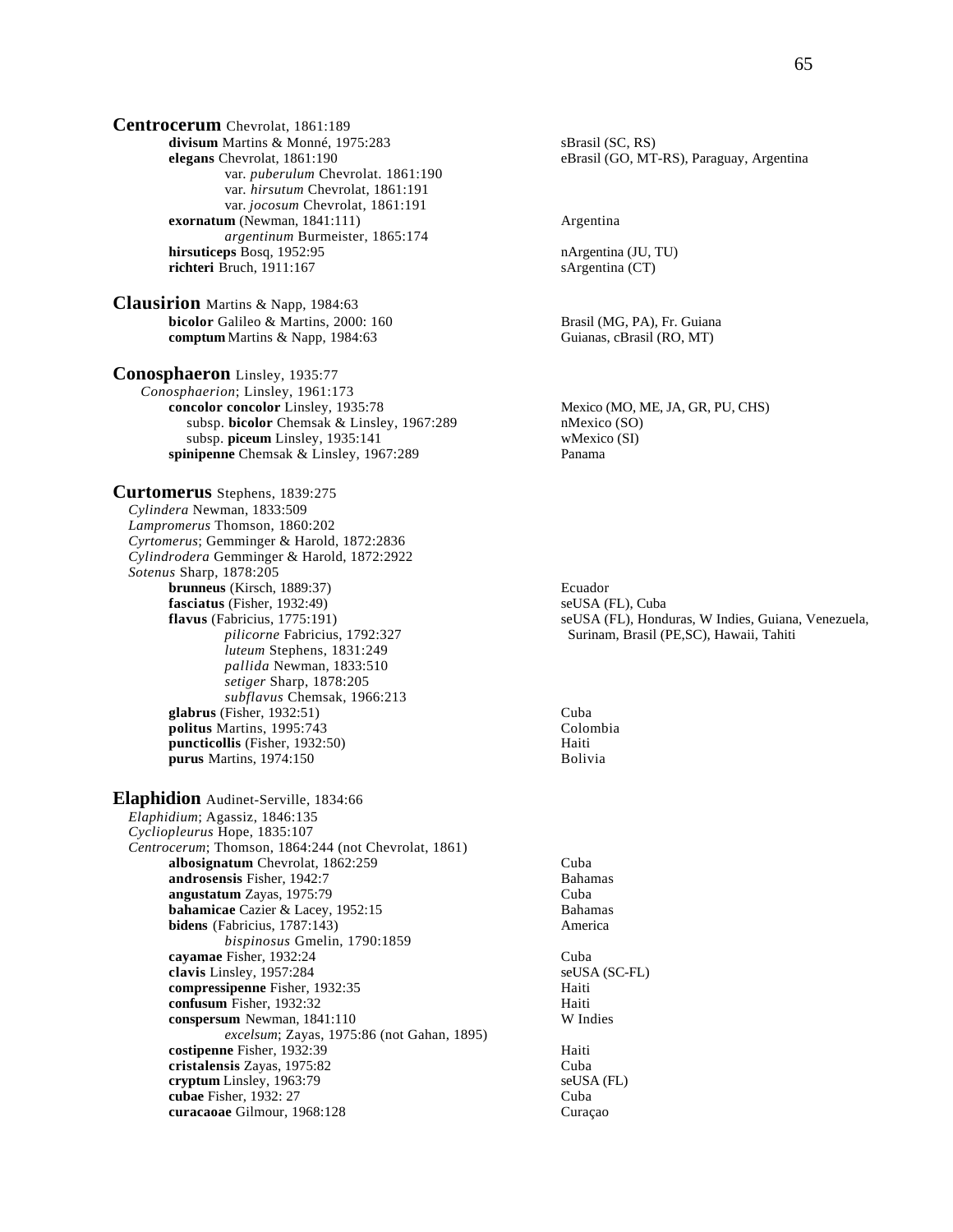**densevestitum** Fisher, 1942:10 Jamaica<br> **difflatus** Zavas. 1975:84 Cuba difflatus Zayas, 1975:84 **depressum** Zayas, 1975:83 Cuba **elongatum** Fisher, 1942:14 Cuba **excelsum** Gahan, 1895:101 Guadeloupe **frisevestitum** Fisher, 1942:13 Cuba **fullonium** Newman, 1841:110<br> **glabratum** (Fabricius, 1775:180) **Example 18 Constant Constant Constant Constant Constant Constant Constant Const**  $glabratum$  (Fabricius,  $1775:180$ ) *mite* Newman, 1840:27 *insulare* Newman, 1840:27 *cobbeni* Gilmour, 1963:81 *hummelincki* Gilmour, 1963:84 **glabriusculum** (Bates, 1885:251) Panama<br> **irroratum** (Linnaeus, 1767:633) USA, M *ordinatum* Newman, 1840:26 *tessellatum* Newman, 1840:26 *insulare*; Gilmour, 1963:81 (not Newman, 1840) subsp. **debieni** Chalumeau & Touroult, 2005: 754 St-Martin, St-Barthélemy, Puerto Rico **jibacoense** Zayas, 1975:92<br> **knulli** Linslev. 1957:18<br> **knulli** Linslev. 1957:18 **knulli** Linsley, 1957:18 **laeve** White, 1853:102 **Honduras lanatum** Chevrolat, 1862:260<br> **lewisi** Fisher, 1941:111<br>
W Indies (Cayman Is) **lewisi** Fisher, 1941:111 W Indies (Cayman Islam Islam Islam Islam Islam Islam Islam Islam Islam Islam Islam Islam Islam Islam Islam Islam Islam Islam Islam Islam Islam Islam Islam Islam Islam Islam Islam Islam Islam Islam **linsleyi** Knull, 1960:7 **lucidum** (Olivier, 1795:59) Hispaniola *elevatum* Schoenherr, 1817:459 **manni** Fisher, 1932:21 Bahamas *wickhami* Fisher, 1935:192<br>**mimeticum** Schaeffer, 1905:132 *elaphidionoides* Fuchs, 1961:2 **mucronatum** (Say, 1824:427) eNAmer-TX *glabratum*; Newman, 1840:27 (not Fabricius, 1775) *nebulosum* Guérin-Méneville, 1844:225 *muricatum* Haldeman, 1847:33 *muricatum* var. *vestitum* Haldeman, 1847:34 **niveonotatum** Zayas, 1975:96 Cuba **pauropilosum** Zayas, 1975:98<br> **pilosum** Fisher. 1932:36 Cuba<br>
R Dominicana pilosum Fisher, 1932:36 **pseudonomon** Ivie, 1985:311 Puerto Rico, Virgin Islands *glabratum*; Gahan, 1895:100 (part) (not Fabricius, 1775) *insulare*; Chemsak, 1966:212 (not Newman, 1840) **quadrituberculatum** Chevrolat, 1862:259 Cuba<br> **community** Cuba<br> **community** Cuba<br> **R** Dominicana **rotundipenne** Fisher, 1932:23 **scabricolle** (Bates, 1872:175) Nicaragua - Panama **scaramuzzai** Fisher, 1951:77 Cuba **spinicorne** (Drury, 1773:92) W Indies (Greater Antilles, St. Martin) *insularis* Gmelin, 1790:1859 *armatus* Voet, 1806:27 **splendidum** Fisher, 1932:19 Cuba, Hispaniola **tectum** LeConte in Schwarz, 1878:414 seUSA (FL)<br> **thompsoni** Fisher, 1941:112 W Indies (Cayman Is) **thompsoni** Fisher, 1941:112 **tomentosum** Chevrolat, 1862:260 W Indies (Greater Antilles, Montserrat) **transversum** White, 1853:101 Jamaica **truncatipenne** Fisher, 1941:113 W Indies (Cayman Is) **tuberculicolle** Fisher, 1932:25 Cuba, Jamaica *jamaicensis* Fisher, 1932:40 **uncinatum** Zayas, 1975:105 Cuba **unispinosum** Fisher, 1942:9 Cuba **williamsi** Chemsak, 1967:185 Bahamas

**Elaphidionopsis** Linsley, 1936:467 **fasciatipennis** Linsley, 1936:467 swUSA (TX), nMexico (CO)

USA, Mexico-Panama, W Indies (part)

swUSA (TX), Mexico (JA, QR), Belize, Honduras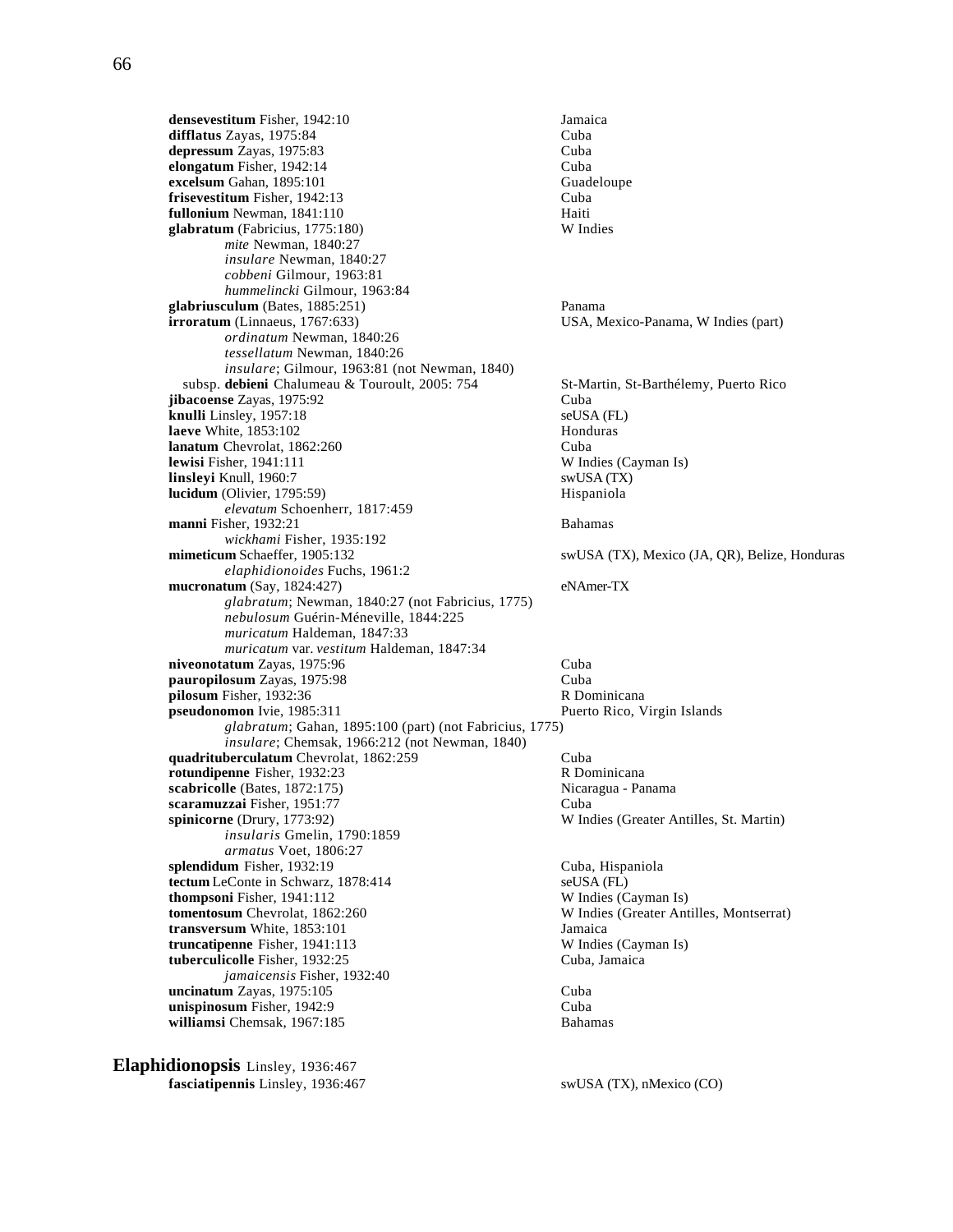**Enaphalodes** Haldeman, 1847:151 *Romaleum* White, 1855:309 *Hypermallus* Lacordaire, 1869:302 *Thersalus* Pascoe, 1865:372 **archboldi** Lingafelter & Chemsak, 2002: 571 seUSA (FL)<br> **atomarius** (Drury, 1773:93) eNAmer-A2 *marylandicus* Fabricius, 1775:179 *marilandicum*; Haldeman, 1847:32 *pulverulentus* DeGeer, 1775:299 *variegatus* Goeze, 1777:481 *multicolor* Gmelin, 1790:1857 *bispinosus* Pascoe, 1863:562 *bispinus*; Lacordaire, 1869:303 *thoracicum* Casey, 1912:297 *decipiens* (Bates, 1884:248) *atomarium*; Bates, 1880:24 (not Drury, 1773) **boyacanus** Martins, 2005: 287 Colombia, Panama, Costa Rica **coronatus** (White, 1853:100) Mexico-Costa Rica **cortiphagus** (Craighead, 1923:69) (larva) neUSA- AZ, nMexico (SO) Knull, 1927:116 (adult) *cylindricus* (Knull, 1927:116) **hispicornis** (Linnaeus, 1767:634) USA, nMexico *spinicornis*; Chevrolat, 1861:248 *simplicicollis* Haldeman, 1847:151 *lecontei* Haldeman, 1847:151 *operarium* White, 1855:309 *procerum* LeConte, 1859:88 **niveitectus** (Schaeffer, 1905:160) swUSA (AZ), nMexico **rufulus** (Haldeman, 1847: 32) eNAmer, AZ *mancum* Casey, 1912:298 *crinicorne* Casey, 1912:298 **seminitidus** (Horn in Leng, 1885:130) swUSA (AZ, CA)<br> **taeniatus** (LeConte, 1854:81) swUSA (TX), neMexico **taeniatus** (LeConte, 1854:81) *senex* Bates, 1884:248

**Etymosphaerion** Martins & Monné, 1975:285 **unicolor** Martins & Monné, 1975:285 Bolivia

**Eurysthea** Thomson, 1860:247 *Euristhea*; Lacordaire, 1869:321 *Paramallocera* Aurivillius, 1912:100 *Mallocera* (section 2); Lacordaire, 1869:321 **caesariata** (Martins, 1995:746) Venezuela **cribripennis** (Bates, 1885:256) Costa Rica-Colombia, Ecuador **hirca** (Berg, 1889:116) **hirta** (Kirby, 1818:441) **hirta** (Kirby, 1818:441) **hirta** (Kirby, 1818:441) **hirta** (Kirby, 1818:441) *vau* Berg, 1889:115 Uruguay *oblita* Lameere, 1890: clxxii **ilinizae** (Kirsch, 1889:38) Ecuador *angusticollis* Bates in Whymper, 1891:37 **koepckei** (Franz, 1956:137) Ecuador, Peru **lacordairei** (Lacordaire, 1869:321) **latefasciata** (Fonseca-Gessner, 1990:837) Ecuador **magnifica** Martins, 1985:174 Bolivia **martinsi** (Fonseca-Gessner, 1990:834)<br> **nicolai** (Aurivillius, 1908:2)<br>
Bolivia, nArgentina (JU) nicolai (Aurivillius, 1908:2) **obliqua** (Audinet-Serville, 1834:18) seBrasil (MG-RJ) **punctata** (Fonseca-Gessner, 1990:839) Ecuador **robertsi** (Fonseca-Gessner, 1990:833) Ecuador, Peru **rotundicollis** (Martins, 1995:744) Colombia<br> **colombia**<br> **colombia**<br> **colombia**  *dysoni* White, 1853:106 **squamifera** (Martins, 1967:45)<br> **subandina** (Fonseca-Gessner, 1990:836) **Peru, Ecuador**<br>
Bolivia subandina (Fonseca-Gessner, 1990:836)

eNAmer- AZ, Mexico (VC)-Honduras

eBrasil (PB-RS), Paraguay, Argentina,

Colombia, Venezuela, eEcuador, Peru, Bolivia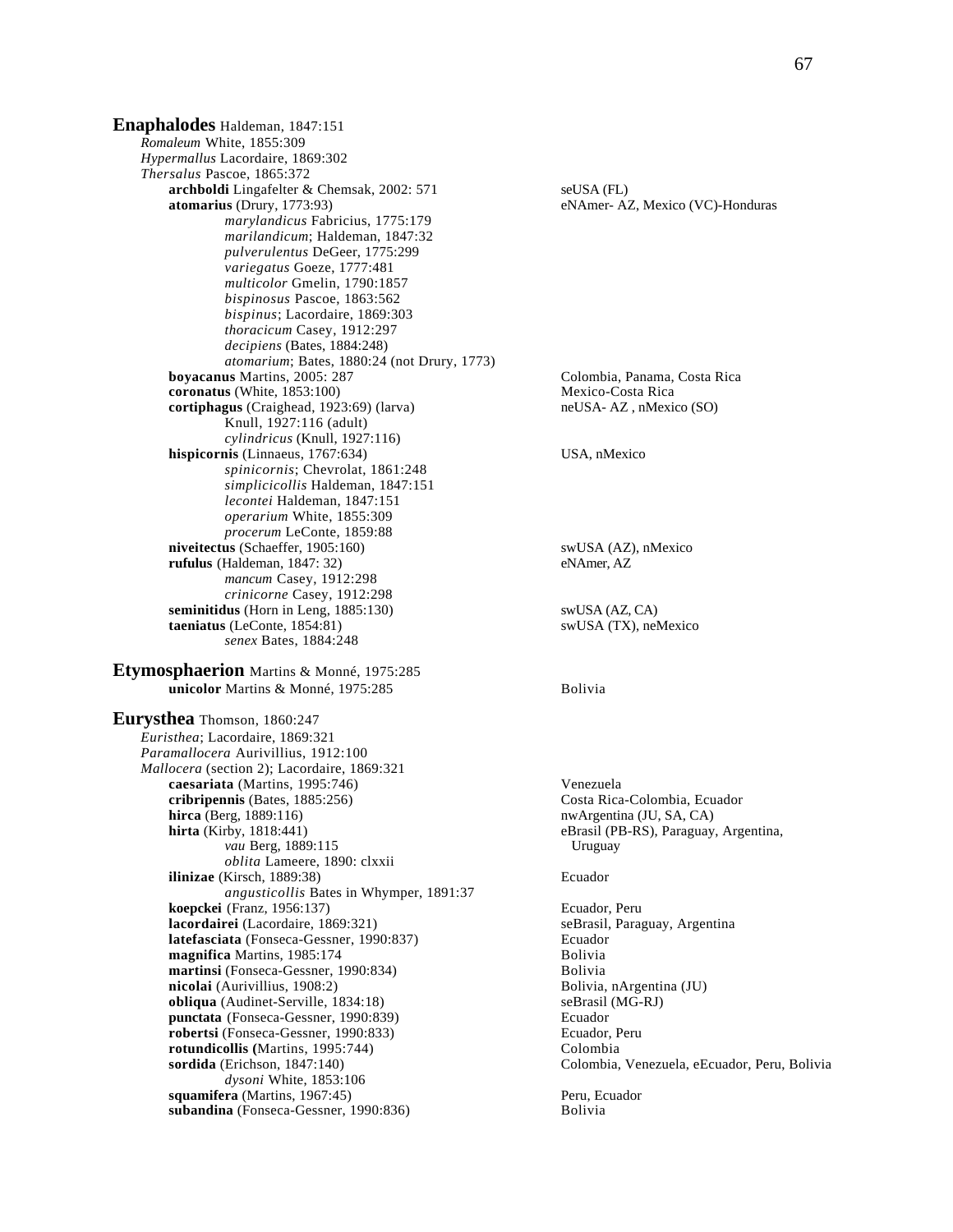**Eustromula** Cockerell, 1906:242 *Eustroma* LeConte, 1873:186 **keiferi** Linsley, 1934:108 Mexico (Tres Marias Is) *huachucae* Casey, 1924:245 *politum* Casey, 1924:246

**Gymnopsyra** Linsley, 1937:67 **aspera** Knull, 1962:105 swUSA (TX, NM, AZ) **bupalpa** Chemsak, 1991:477 wMexico (JA)<br> **chemsaki** Linsley, 1963:98 wWSA (AZ) **chemsaki Linsley, 1963:98** swUSA (AZ)<br> **companipunctata** (Knull, 1934:12) swUSA (TX, NM, AZ) **magnipunctata** (Knull, 1934:12) *phoracanthoides* Linsley, 1937:68

**Hemilissopsis** Lane, 1959:306<br>clenchi Lane, 1959:306

**Hoplogrammicosum** Gounelle, 1913:210 **cinnamomeum** Gounelle, 1913:211 nArgentina (SE)

**Ironeus** Bates, 1872:178 **duplex** Bates, 1872:179<br> **duplex** Bates, 1885:255<br> **duplex** Bates, 1885:255<br> **duplex** Bates, 1885:255 mutatus Bates, 1885:255

**Iuaca** Galileo & Martins, 2000: 162 **nigromaculata** Galileo & Martins, 2000: 163 Bolivia

**Jampruca** Napp & Martins, 1982:362 **nigricornis** Napp & Martins, 1982:364 eBrasil (MG, ES) **tyligma** Napp & Martins, 1982:365 eBrasil (BA, MG)

**Lanephus** Martins, 2005: 288 **njumanii** (Haldeman, 1847:375) cBrasil (MT), Bolivia *bidens* Newman, 1840:25 (not Fabricius, 1787) *newmanii*; LeConte, 1850: 16

**Linsleyonides** Skiles, 1985:316 **albomaculatus** (Champlain & Knull, 1922:146) seUSA (FL), Cuba **chemsaki Skiles, 1985:317** Jamaica<br> **contract in the Skiller Science of Skiller Skiller Skiller Skiller Puerto Rico**<br> **Puerto Rico** portoricensis (Fisher, 1932:33)

**Mallocera** Audinet-Serville, 1833:567 **amazonica** Bates, 1870:278 cBrasil (AM, PA, MT), Peru, Fr Guiana, *aureotincta* Linsley, 1934:198 eEcuador, Trinidad **glauca** Audinet-Serville, 1833:567 Guianas, Brasil (AM, PE-SC), Paraguay, *sericata* Newman, 1840:5 **Argentina**<br>**ramosa** Gounelle. 1909:647 **Argentina**<br>**eBrasil.** Para simplex White, 1853:113 *pickeli* Melzer, 1931:52 **spinicollis** Bates, 1872:179 <br> **umbrosa** Gounelle. 1909:648 (GO. MG).

**Meganeflus** Linsley, 1961:180 fulvipennis (Bates, 1892:148) eMexico (VC, SLP), Belize

**validum** (LeConte, 1858:82) swUSA (CA-TX), nMexico, Baja Calif

cBrasil (PA, RO), Fr Guiana

**pulcher** Bates, 1880:29 Mexico-Panama, Venezuela, Bolivia

eBrasil, Paraguay, Argentina<br>eBrasil (PE-ES)

eBrasil (GO, MG), Paraguay, Argentina, Bolivia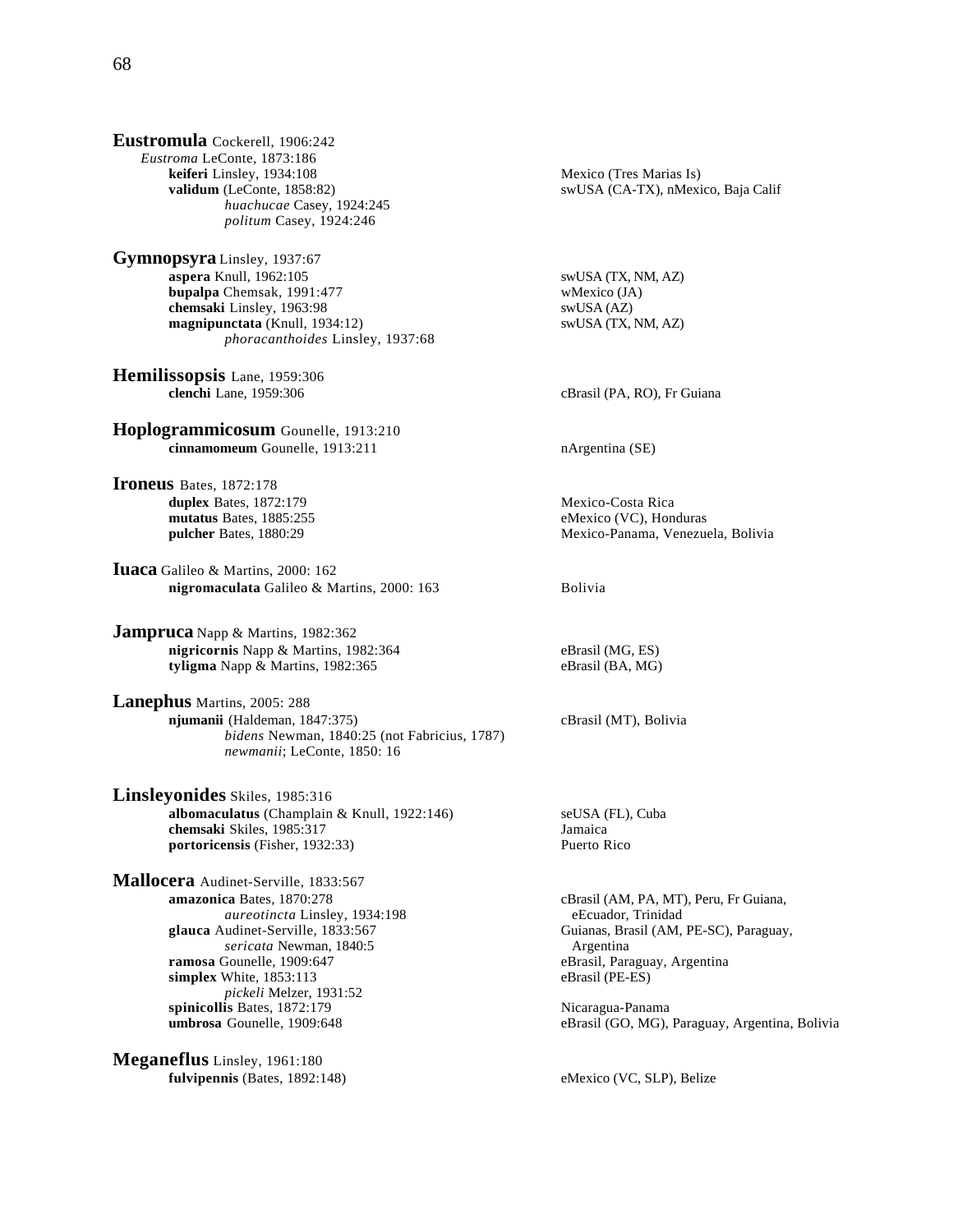**Megapsyrassa** Linsley, 1961:176 *Pseudaneflus* Chemsak & Linsley, 1963:85 **atkinsoni** Chemsak & Giesbert, 1986:31 wMexico (JA, CHS), Costa Rica **auricomis** (Chemsak & Linsley, 1963:86) seMexico (YU) **chiapaneca** Giesbert, 1993:142<br> **compared in the interval of the state of the insterior (CHS)**<br> **compared in the interval of the state of the instead of the instead of the instead of the instance of the instance of the in linsleyi** Chemsak & Giesbert, 1986:29 **puncticollis** (Chemsak & Linsley, 1963:87) swMexico (OA), Honduras **testacea** Giesbert, 1993:140 **smarting in the Solution Solution Solution** SMexico (CHS), Guatemala, Honduras **Solution SMexico** CHS), Guatemala, Honduras **Sestioides** (Bates. 1872:177) **xestioides** (Bates, 1872:177)

**Mephritus** Pascoe, 1866:479 *Nephalius*; Gounelle, 1907:243 (not Newman, 1841) **adelphus** (Martins, 1973:207) eBrasil (MG)<br> **amictus** (Newman, 1841:93) eBrasil (GO, ES-SP) **amictus** (Newman, 1841:93) *cinerascens* Lucas, 1857:186 *cinerascens* Pascoe, 1866:480 **apicatus** (Linsley, 1935:140) Costa Rica, Panama **auricolle** Tavakilian & Martins, 1991:193 Fr Guiana, nwBrasil (AM) *detritum* Lameere, 1890: clxxii **callidioides** (Bates, 1870:272) Brasil (PB, GO, MT, MG, SP) *diabolicus* (Lameere, 1890:clxxi) **castaneus** Martins & Napp, 1992:464 Peru **citreus** Napp & Martins, 1982:85 eBrasil (BA) **destitutus** Napp & Martins, 1982:83 cBrasil (GO, MT) flavipes (Gounelle, 1909:641) eBrasil (GO, BA-SP) **fraterculus** Martins & Napp, 1992:464 Peru **genuinus** Napp & Martins, 1982:81 seBrasil (RJ-PR) **guttatus** Napp & Martins, 1982:82 eBrasil (MG) **quadrimaculatus** Martins & Napp, 1992:462 Bolivia **serius** (Newman, 1841:93) eBrasil (GO, ES-SP)

**Metironeus** Chemsak, 1991:470<br>hesperus Chemsak, 1991:470 **hovorei hovorei Chemsak, 1991:471** subsp. **ruficollis** Chemsak, 1991:473 seMexico (YU, QR)-Guatemala

**Micraneflus** Linsley, 1957:284 **imbellis** (Casey, 1914:363) swUSA (AZ, CA), Baja Calif

**Micranoplium** Linsley, 1957:18 *Anoplium* Haldeman, 1847:34 (part) **unicolor** (Haldeman, 1847:34) eUSA *cinerascens* LeConte, 1850:15

**Micropsyrassa** Linsley, 1961:170 *Haplosphaerion* Linsley, 1961:173 **bimaculata** (Bates, 1872:176) Mexico-Costa Rica **doyeni** Chemsak & Giesbert, 1986:26 wMexico (JA)<br> **glabrata** Martins & Chemsak, 1966:123 wMexico (OA) glabrata Martins & Chemsak, 1966:123 **meridionalis** Martins, 1974:143 Bolivia, seBrasil (SP) **minima** Martins & Chemsak, 1966:122 **Honduras, El Salvador, Costa Rica nitida** Martins & Chemsak, 1966:122 **Honduras** Mexico (SLP, CHS), Honduras **nitida** Martins & Chemsak, 1966:122 **opaca** Martins & Chemsak, 1966:124 Mexico (GR, PU)<br> **pilosella** (Bates, 1892:153) Mexico (JA, MO, 1 **reticulata** Martins & Chemsak, 1966:124 stellata Martins & Chemsak, 1966:126 swMexico (OA)

**blandus** (Newman, 1841:112) Guianas, Brasil (GO, MT, MG-RS), Bolivia, Paraguay

wMexico (SI, SO, NA, GR, OA, PU, MO)<br>wMexico (JA, OA)-Guatemala

Mexico (JA, MO, PU, GR, YU), Guatemala<br>cMexico (MI, GR, MO, PU)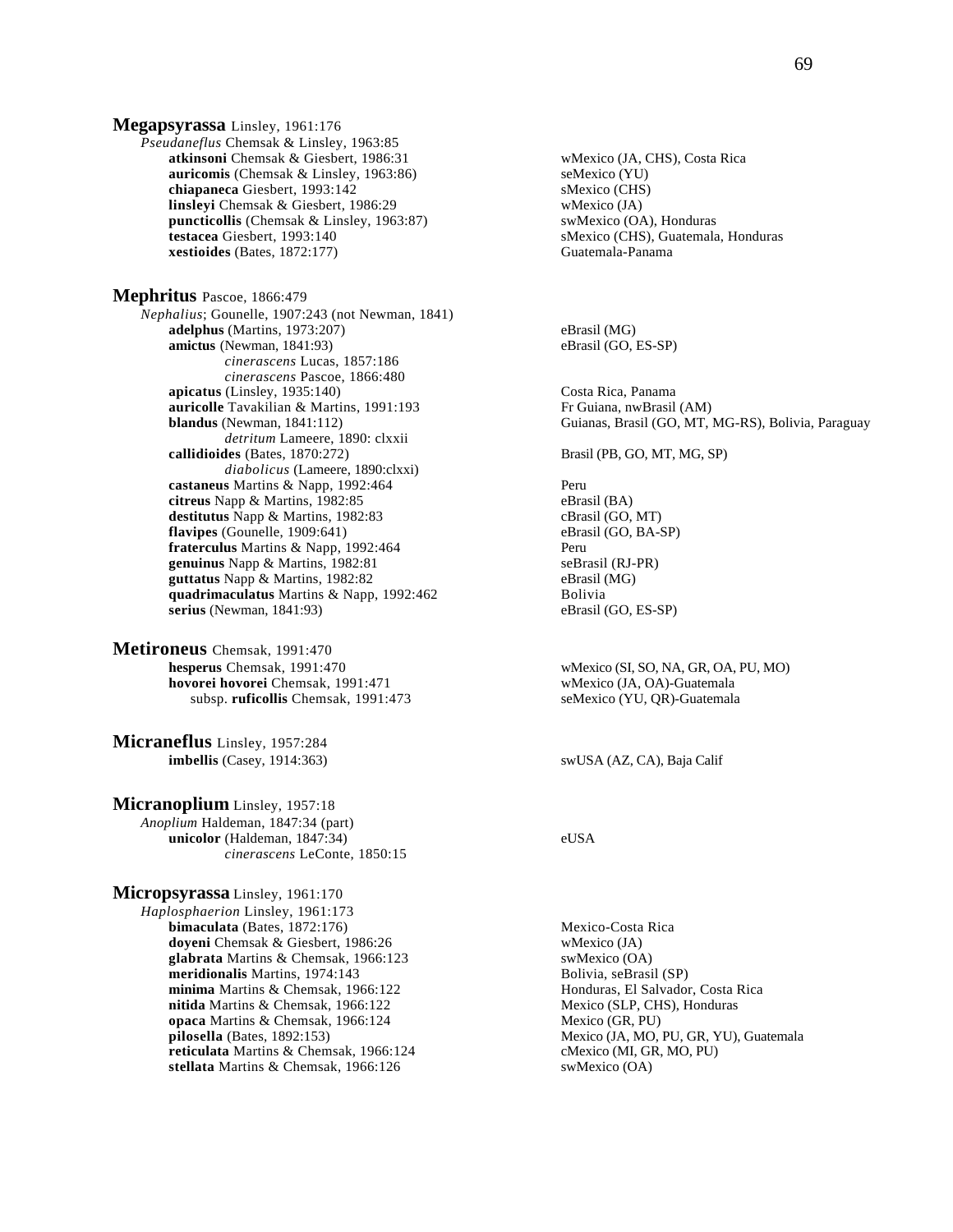**Minipsyrassa** Martins, 1974:141 **bicolor** Martins, 1974:142<br> **euanabarina** Martins & Napp. 1992:473<br> **eguanabarina** Martins & Napp. 1992:473 guanabarina Martins & Napp, 1992:473

**Morphaneflus** Martins & Napp, 1992:465 **prolixus** Martins & Napp, 1992:465 nwArgentina (SA, JU), Paraguay

**Neaneflus** Linsley, 1957:19 **brevispinus** Chemsak, 1962:109 swUSA (CA-TX)-wMexico (ZA)<br> **fuchsii** (Wickham, 1905:170) swUSA (AZ, CA, UT,TX), Baja Ca

**Neomallocera** Martins & Napp, 1992:460 **opulenta** (Newman. 1841:94) seBrasil (ES-SC), Paraguay

**Neoperiboeum** Linsley, 1961:171  $villosulum$  (Bates,  $1872:176$ )

**Nephalioides** Linsley, 1961:172 **nigriventris** (Bates, 1874:220) Mexico-Costa Rica<br> **rutilus** (Bates, 1872:177). Mexico-Costa Rica  $rutilus$  (Bates,  $1872:177$ ).

**Nephalius** Newman, 1841:93 *Miopteryx* Blanchard in Orbigny, 1843:209<br> **cassus** (Newman, 1841:94) **spiniger** (Blanchard in Orbigny, 1843:209) Brasil (GO, MT), Bolivia, Paraguay,

**Nesanoplium** Chemsak, 1966:214 **puberulum** (Fleutiaux & Sallé, 1889:464) W Indies (widely distributed)

**Nesiosphaerion** Martins & Napp, 1982:62 **caymanensis** (Fisher, 1948:225) W Indies (Cayman Is)<br> **insulare** (White, 1853:109) Samaica **insulare** (White, 1853:109) Jamaica (White, 1932:45) Jamaica (Gastro Controller and Gastro Controller and Gastro Controller and Gastro Controller and Gastro Controller and Gastro Controller and Gastro Controller and Gastr **testaceum** (Fisher, 1932:45)

**Nesodes** Linsley, 1935:72 **insularis** Linsley, 1935:74 Mexico (Revilla Gigedo Is)

**Nyssicostylus** Melzer, 1923:5 **melzeri** Chemsak & Martins, 1966:193 Venezuela **overali** Galileo & Martins, 1990:12 **nBrasil (PA)**<br> **paraba** Martins, 2005: 87 **B** Bolivia paraba Martins, 2005: 87 **subopacus** (Bates, 1885:257) seBrasil (widespread) *phthisicus* (Bates, 1885:257) *aurivillii* Melzer, 1923:6

**Nyssicus** Pascoe, 1859:17 *Lampracantha* Thomson, 1860:244 *Lampracanthus*; Thomson, 1860:376 **contaminatus** Martins, 2005: 74 Bolivia **fernandezi** Joly & Martinez, 1981:102 Venezuela

 $wUSA$  (AZ, CA, UT,TX), Baja Calif.

**juanitae** Chemsak, 1991:476<br> **illosulum** (Bates, 1872:176) wMexico (JA, CM, GR)-Guatemala<br>
Mexico (VC)-Panama

eBrasil (GO, MT, MA-PR), Fr Guiana Argentina, Uruguay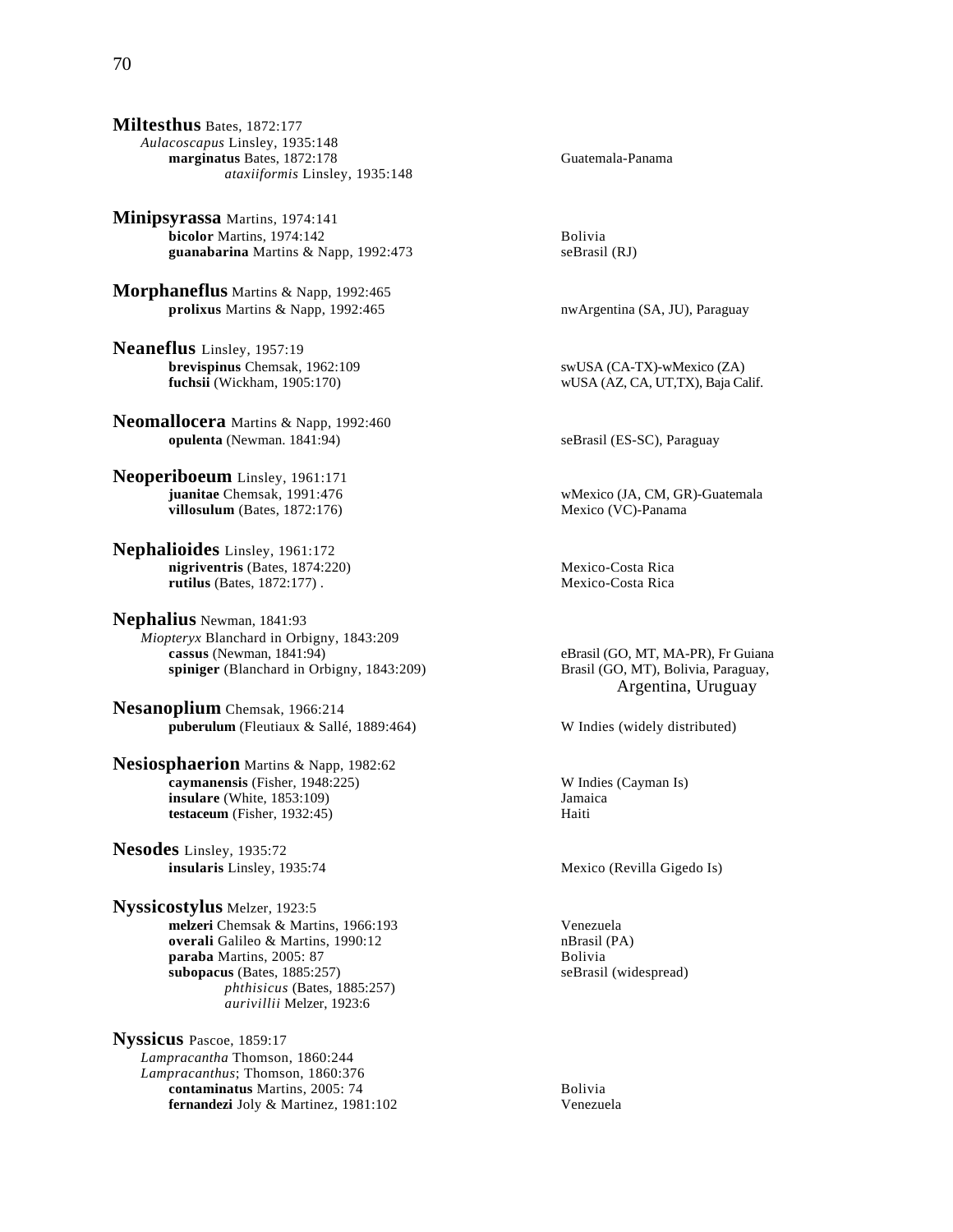**Orion** Guérin-Méneville, 1844:229 **maurus** (Newman, 1841:111) seBrasil (RJ,RS), Argentina, Uruguay *patagonus* Guérin-Méneville, 1844:229 *lachesis* Blanchard, 1843:209 *lacordairei* Ritsema, 1889:144 *brunneus* Guérin-Méneville, 1844:229

**Orwellion** Skiles, 1985:311 *Elaphidionoides*; Linsley, 1963:86 (part) **gibbulum gibbulum** (Bates, 1880:25) cMexico-Costa Rica subsp. **arizonense** (Casey, 1891:28) swUSA (AZ, NM), nMexico (CHA, SO) **lineatum** Skiles, 1985:313 seMexico (QR), Honduras **occidentalis** (Giesbert & Hovore, 1976:95) swUSA (AZ, CA), Baja Calif

**Pantonyssus Bates, 1870:276**<br>bitinctus Gounelle, 1909:646 **erichsonii** (White, 1853:108) **nBrasil** (PA), Fr Guiana **flavipes** Fisher, 1944:6 Venezuela<br> **glabricollis** Fuchs. 1961:7 (PA) **glabricollis** Fuchs, 1961:7 **ndialism** natural politicial politicial politicial politicial politicial politicial politicial politicial politicial politicial politicial politicial politicial politicial politicial politicia nigriceps Bates, 1870:276 **obscurus** Martins, 2005: 372<br> **obscurus** Martins, 1995:742 pallidus Martins, 1995:742 **puncticollis** Martins, 1995:741 wEcuador **santossilvai** Martins, 2005: 150 **nBrasil (MG, AM)** nBrasil (MG, AM) **suturale** Martins & Galileo, 2003: 178 Colombia

**Paranyssicus** Martins, 2005: 75<br>conspicillatus (Erichson, 1847:141)

 *quadriguttatus* Buquet, 1860:627 (not Swederus, 1787) *quadrinus* Bates, 1870:271

**Parasphaerion** Martins & Napp, 1992:461 **granulosum** Martins & Napp, 1992:462 Surinam

**Parastizocera** Linsley, 1961:176<br>procera (Erichson in Schomburg, 1848:572) *suturale* Pascoe, 1866:479 *rubricollis* Fisher, 1944:6

**Parelaphidion** Skiles, 1985:310 *Elaphidionoides*; Linsley, 1963:86 (part) **aspersum** (Haldeman, 1847:32) eUSA-TX *vicinum* Haldeman, 1847:33 *flumineus* Casey, 1912:300 *incertus externus* Casey, 1912:300 *compactus* Casey, 1914:364 **incertum** (Newman, 1840:28) eNAmer-TX *neglectum* LeConte, 1850:13 *brevicornis* Casey, 1912:300 *obsolescens* Casey, 1924:244

Brasil (AM.PA,MT,RO), Fr Guiana, eEcuador, Peru

**fasciatum** Skiles, 1985:314 Mexico (OA, VC, QR), Guatemala, Belize, Honduras

Panama?, Bolivia, scBrasil (MT, MS, GO)

Fr Guiana, cBrasil, Peru, Bolivia, eEcuador

Mexico (YU)-Panama, Colombia, Venezuela, Brasil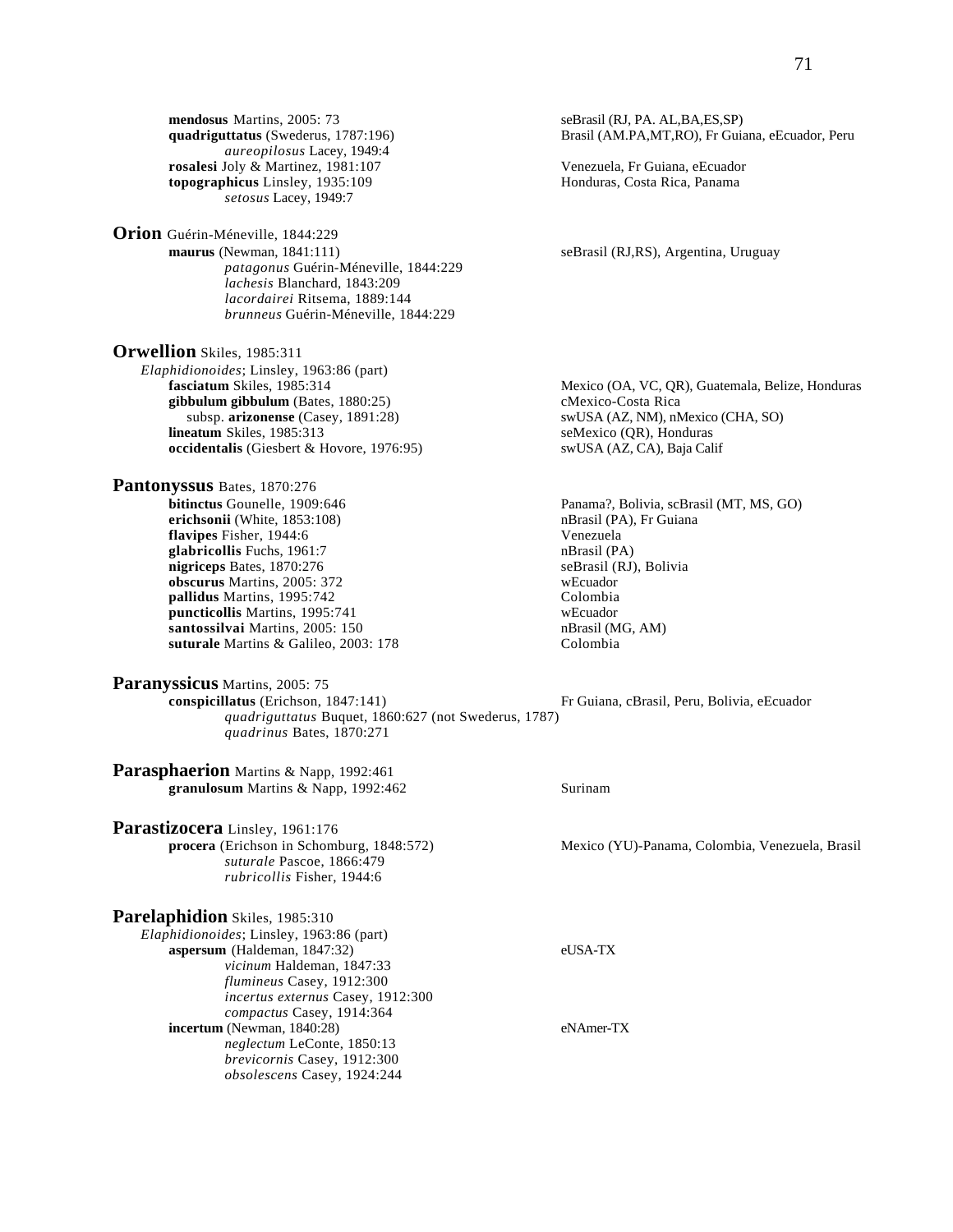**Periboeum** Thomson, 1864:245 *Nephalius*; Thomson, 1860:245 (not Newman, 1841) **acuminatum** (Thomson, 1860:245)<br> **aduncum** Napp & Martins, 1984:129<br>
eBrasil (ES), Bolivia **aduncum** Napp & Martins, 1984:129 **atylodes** Salvador, 1978:19<br> **bolivianum** Martins & Monné, 1975:289<br> **bolivia**<br> **bolivia bolivianum** Martins & Monné, 1975:289 **dilectum** Napp & Martins, 1984:128 eEcuador **guttigerum** Napp & Martins, 1984:127 eBrasil (ES)<br> **maculatum** Magno. 1987:433 **eBrasil (ES)**<br>
nArgentina (TU) **maculatum** Magno, 1987:433<br> **metallicum** Magno, 1987:431<br> **metallicum** Magno, 1987:431 metallicum Magno, 1987:431 **obscuricorne** Martins & Monné, 1975:288 Bolivia<br> **ocellatum** Gounelle, 1909:640 cBrasil **paraense** Napp & Martins, 1984:128 **paucispinum** (Lameere, 1890: clxx) ec, seBrasil (GO, MG-PR) external economic economic economic economic economic<br> **piliferum** (Erichson, 1847:141) eru, Bolivia, ecBrasil (GO *latericium* Gounelle, 1909:638 *ebeninum* Bates, 1870:274 Peru, Bolivia, eEcuador<br> **um** (Perroud. 1855:374) SeBrasil (ES-RS). Argentina  $terminatum$  (Perroud,  $1855:374$ ) **umbrosum** Gounelle, 1909:640 ecBrasil (GO, MT, MG) **vicinum** (Perroud, 1855:377) Panama, Colombia

- Piezophidion Galileo & Martins, 1992:59 **bordoni** Martins, 2005: 92 Venezuela **intricatum** Galileo & Martins, 1992:60<br> **intricatum** Martins, 2005: 93<br> **interval and Sand Solution Server Server Server Server Server Server Server Server Server Server Server Server Server Server Server Server Server Se punctatum** Martins, 2005: 93 **simplex** Martins, 2005: 94 wEcuador
- **Pilisphaerion** Martins & Napp, 1992:470 **exoticum** Martins & Napp, 1992:471 nBrasil (PA)
- **Poecilomallus** Bates, 1892:151
- **Protomallocera** Martins & Napp, 1992:460<br>hilairei (Gounelle, 1909:648)

**Protosphaerion** Gounelle, 1909:634<br>loreum Gounelle, 1909:636 **pictum** Martins, 2005: 325 **punctatum** Martins, 2005: 324 Bolivia **signatipenne** Gounelle, 1909:636 Fr Guiana, ncBrasil (AM), Peru, Bolivia<br> **variabile** Gounelle, 1909:635 eBrasil (GO, MT, BA-RS), Bolivia, Arge var. *bimaculata* Gounelle, 1909:635 Uruguay var. *bivitta* Gounelle, 1909:635 var. *fuscipes* Gounelle, 1909:635 var. *seminigra* Gounelle, 1909:635

**Pseudomallocera** Zajciw, 1961:219 **auriflua** (Klug, 1825:460) eBrasil (ES) *assimilis* Zajciw, 1961:220

**Pseudoperiboeum** Linsley, 1935:77<br>lengi (Schaeffer, 1909:101) *pullum* Knull, 1958:185 subarmatum Linsley, 1935:77 Mexico (NA-GR, PU)

**Psyrassa** Pascoe, 1866:481 *Pseudibidion* Casey, 1912:291 *Hemistizocera* Linsley, 1961:172 *Stizocera*; Haldeman, 1847:43 (not Audinet-Serville, 1834) **aliena** (Linsley, 1934:235)<br> **basicornis** Pascoe, 1866:482 **basicornis** Pascoe, 1866:482 **Mexico-El Salvador**, 1

cBrasil (GO, MT), Bolivia, Paraguay<br>nBrasil (PA), Fr Guiana Peru, Bolivia, ecBrasil (GO, MT, MG-SP) **pubescens** (Olivier, 1790:309) Trinidad, Venezuela, ncBrasil (AM), Guianas, *ebeninum* Bates, 1870:274 Peru, Bolivia, eEcuador **palpalis** Bates, 1892:151 seMexico (YU), Guatemala, Costa Rica Surinam, ecBrasil (GO), Paraguay ecBrasil (GO, MT), Fr Guiana<br>Bolivia eBrasil (GO, MT, BA-RS), Bolivia, Argentina, swUSA (AZ), nwMexico (SO)

**Mexico-El Salvador, Honduras**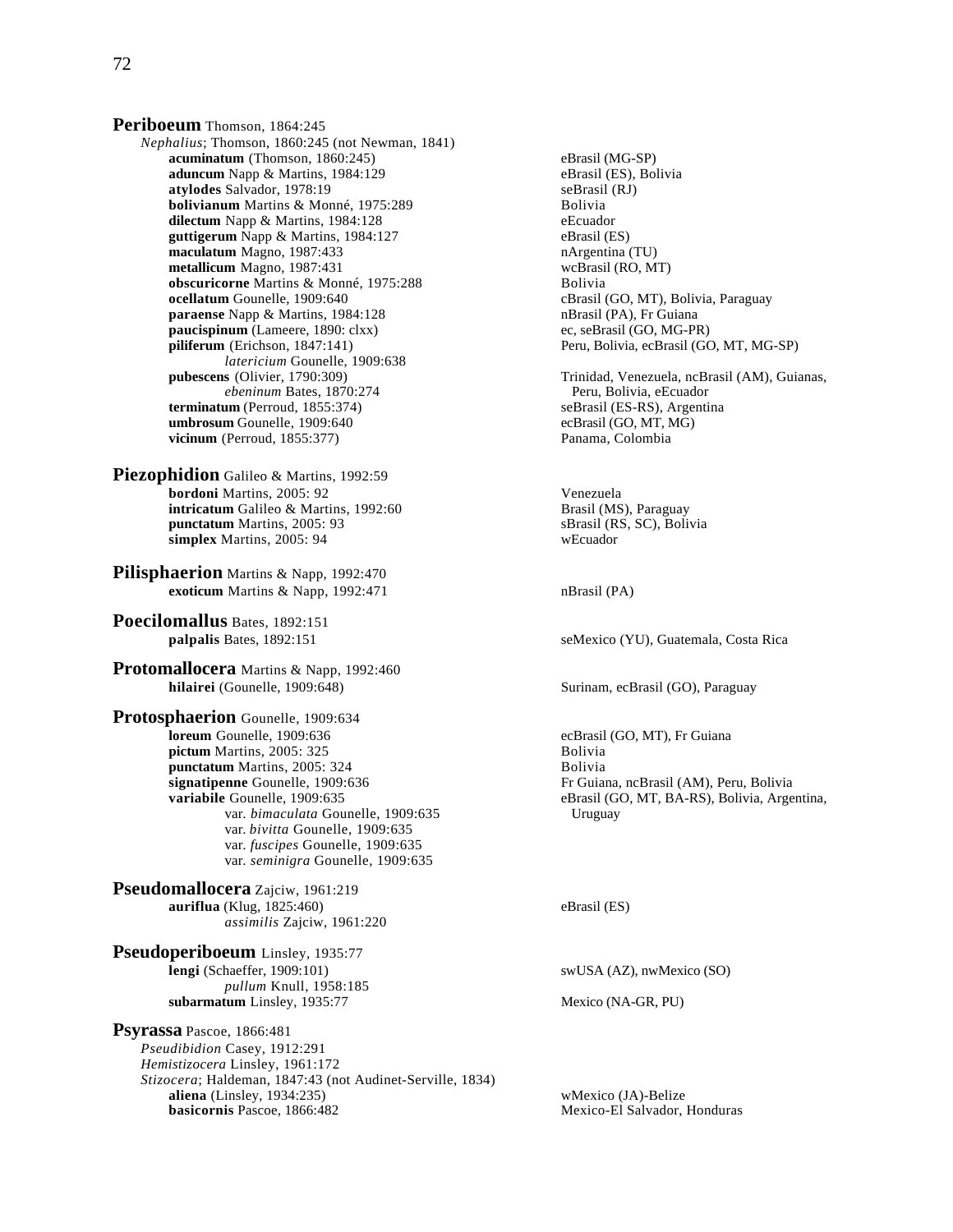**brevicornis** Linsley, 1934:164 swUSA (TX) *basicornis*; Schaeffer, 1905:161 (not Pascoe, 1866) *sallei*; Linsley & Martin, 1933:180 (not Bates, 1885) **castanea** Bates, 1880:28 eMexico (VC)<br> **chemsaki** Toledo, 2002: 57 sMexico (CH)  $cribricollis$  (Bates,  $1885:253$ ) **cylindricollis** Linsley, 1935:144 wMexico (SI, JA)<br> **charina** Linsley, 1935:143 El Salvador, Honduras **ebenina** Linsley, 1935:143 **jaumei** (Fisher, 1935:193) Cuba **katsurae** Chemsak & Noguera, 1993:77 wMexico (JA) **levicollis** Chemsak & Noguera, 1993:78 wMexico (JA) **linsleyi** Toledo, 2002: 58<br> **megalops** Chemsak & Noguera, 1993:79<br> **linguishing the Chemsak Contract Contract Contract Contract Contract Contract Contract Contract Contract Contract Contract Contract Contract Contract Con megalops** Chemsak & Noguera, 1993:79 **meridionalis** Martins, 2005: 370 wEcuador **nigricornis** Bates, 1892:153 swMexico (JA, GR) **nigripes** Linsley, 1935:78 cMexico (ME) **nigroaenea** Bates, 1892:153 swMexico (CM, GR) **oaxacae** Toledo, 2002: 60 sMexico (OA) **pertenuis** (Casey, 1924:248) eUSA **punctulata** Bates, 1892:152 swMexico (GR) **rufescens** Nonfried, 1894:139 nwBrasil (AM) **rufofemorata** Linsley, 1935:79 cMexico (ME) **sallaei** Bates, 1885 :255 <br> **sinaloae** Linsley, 1935:145 <br> **sinaloae** Linsley, 1935:145 <br> **sinaloae** Cinsley, 1935:145 sinaloae Linsley, 1935:145 **sthenias** Bates, 1892:152 swMexico (JA, GR) **subglabra** Linsley, 1935:142 Panama **subpicea** (White, 1853:109) **Honduras, Nicaragua, Costa Rica testacea** Linsley, 1935:144 Guatemala-Panama<br> **texana** Schaeffer, 1905:160 SwUSA (TX) texana Schaeffer, 1905:160 **tympanophora** Bates, 1885:255 eMexico (VC), Guatemala, Honduras **unicolor** (Randall, 1838:42) eUSA-TX **wappesi** Chemsak & Noguera, 1997:7 Mexico (JA)

**Psyrassaforma** Chemsak, 1991:473 **janzeni** Chemsak, 1991:475 **Costa Rica**<br> **nitida Chemsak, 1991:474** SeMexico(V

**Rhomboidederes** Zajciw, 1963:278 *Moureana* Zajciw, 1967:529 **ocellicollis** Zajciw, 1963:279 eBrasil (ES) **ravidus** (Gounelle, 1909:639) eBrasil (GO, ES-RS), Uruguay *reticulicollis* Zajciw, 1963:280 **unicolor** (Zajciw, 1967:529) nBrasil (PA)

**Romulus** Knull, 1948:82 **globosus** Knull, 1948:83 seUSA (FL)

**Sphaerioeme** Martins & Napp, 1992:473 **rubristerna** Martins & Napp, 1992:474 Surinam, Brasil (MT, GO, MG, SP, PR)

**Sphaerion** Audinet-Serville, 1834:68 *Sphoerion*; Thomson, 1864:244 **cyanipenne** Audinet-Serville, 1834:68 eBrasil (PB-SC), Paraguay<br> **exutum** (Newman, 1841:93) swUSA (TX)?, Mexico (CH *ducale* Bates, 1870:272 *dubius* Lane, 1951:1<br>**inerme** White, 1853:108 *myrrheum* Gounelle, 1909:637 **lentiginosum** Berg, 1889:119 **nArgentina (CO)**, Uruguay **rusticum** Burmeister, 1865:167 **Argentina, Uruguay sladeni** Gahan in Gahan & Arrow, 1903:253 ecBrasil (GO, MT)

sMexico (CH) - Guatemala<br>eMexico (VC, QR)

seMexico(VC, QR, GR)- Honduras

Guianas, nBrasil (PA), Colombia, Bolivia

swUSA (TX)?, Mexico (CHS) - Argentina

Brasil, Bolivia, Argentina, Uruguay, Paraguay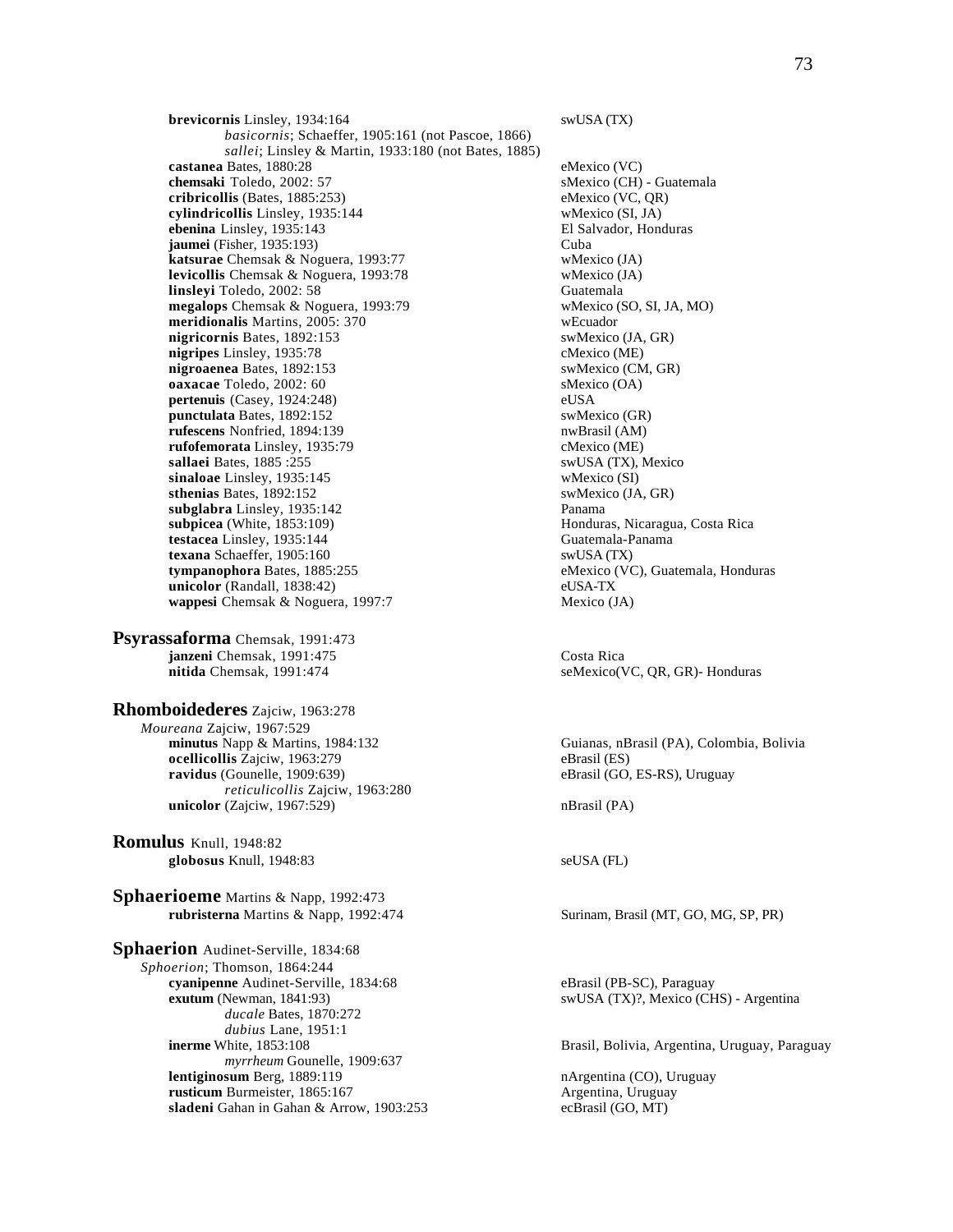**Sphaerionillum** Bates, 1885:256 **castaneum** Chemsak & Linsley, 1967:42 sMexico (OA)-Guatemala<br> **pictum** Bates, 1885:256 eMexico (VC, OR, CHS), 0 quadrisignatum Bates, 1885:257 **Stenelaphus** Linsley, 1936:477 **alienus** (LeConte, 1875:173) swUSA (AZ, NM), Mexico **Stenosphenus** Haldeman, 1847:39 *Stenosphenopsis* Linsley, 1935:95 **beyeri** Schaeffer, 1905:163 swUSA (AZ, NM) **bivittatus** Giesbert & Chemsak, 1989:276 sMexico (CHS, TB, QR), Guatemala, Honduras **cordovanus** Giesbert & Chemsak, 1989:293 wMexico (JA, OA, SI, MI) **cribripennis cribripennis** Thomson, 1860:372 Mexico (widely distributed)-Honduras subsp. **novatus** Horn, 1885:178 Baja Calif subsp. novatus Horn, 1885:178 *lucanus* Casey, 1912:346 **debilis** Horn, 1885:179 swUSA (CA-UT), nMexico (DU), Baja Calif *comus* Bates, 1892:169 *pruddeni* Casey, 1912:346 *aridus* Linsley, 1935:166 *nigricornis* Fisher, 1946:90 *longicollis* Casey, 1891:34 *castaneus* Casey, 1924:269 **gaumeri** Bates, 1892:169 seMexico (YU, OR) **insulicola** Fisher, 1942:24 Cuba **langurioides langurioides Bates, 1885:313** Mexico-Costa Rica *languroides*; Aurivillius, 1912:443 *nitidicollis* Linsley, 1935:95 subsp. **wappesi** Giesbert & Chemsak, 1989:283 seMexico (CHS, QR), Nicaragua **lineatus lineatus** Bates, 1885:313 Mexico (CHS), Guatemala subsp. **costaricensis** Giesbert & Chemsak, 1989:285 Costa Rica **lugens** LeConte, 1862:41 swUSA (TX), Mexico (CHS,<br>*hirsutipennis* Bates, 1872:191 NL, OA, SLP, TA, VC) *hirsutipennis* Bates, 1872:191 **maccartyi** Giesbert & Chemsak, 1989:289 wMexico (JA, OA, GR, CM) **notatus** (Olivier, 1795:61) eNAmer-TX *deflendum* Newman, 1840:6 *discoideus* Sturm, 1826:199 *discicollis* Dejean, 1835:330 *pinorum* Casey, 1924:268 **ochraceus ochraceus** Bates, 1872:190 Mexico-Costa Rica<br>subsp. **sexlineatus** Bates, 1892:169 seMexico (YU) subsp. sexlineatus Bates, 1892:169 **penicilliventris** Giesbert & Chemsak, 1989: 292 sMexico (CHS) **proruber** Giesbert & Chemsak, 1989:280 wMexico (JA, OA, GR) **protensus** Bates, 1880:66 Mexico-El Salvador **rubidus** Linsley, 1935:94 wcMexico (SI, JA, ME, NA, GR)<br> **rufipes** Bates, 1872:191 Mexico (CM, GR, JA, MO, NA, C *sublaevicollis* Bates, 1892:168 **sobrius** (Newman, 1840:30) swUSA (AZ, NM, TX)-Mexico (widely *sobrinus*; Fisher, 1946:94 *amabile* Newman, 1841:112 *subtilis* Bates, 1880:66 *lepidus* Horn, 1885:179 *basicornis* Linsley, 1934:60 *arizonicus* Linsley, 1935:165 *blairi* Linsley, 1935:94 *rossi* Linsley, 1942:45 *piceus* Knull, 1947:253 *texanus* Knull, 1947:254

eMexico (VC, QR, CHS), Guatemala<br>eMexico (VC)

#### swUSA (TX), Mexico (CO, NL, SLP, TA, VC)

 $Mexico (CM, GR, JA, MO, NA, OA, PU, SI)$ 

distributed), Baja Calif, Guatemala, Honduras

**suturalis** Bates, 1872:191 scMexico (MI, PU, OA)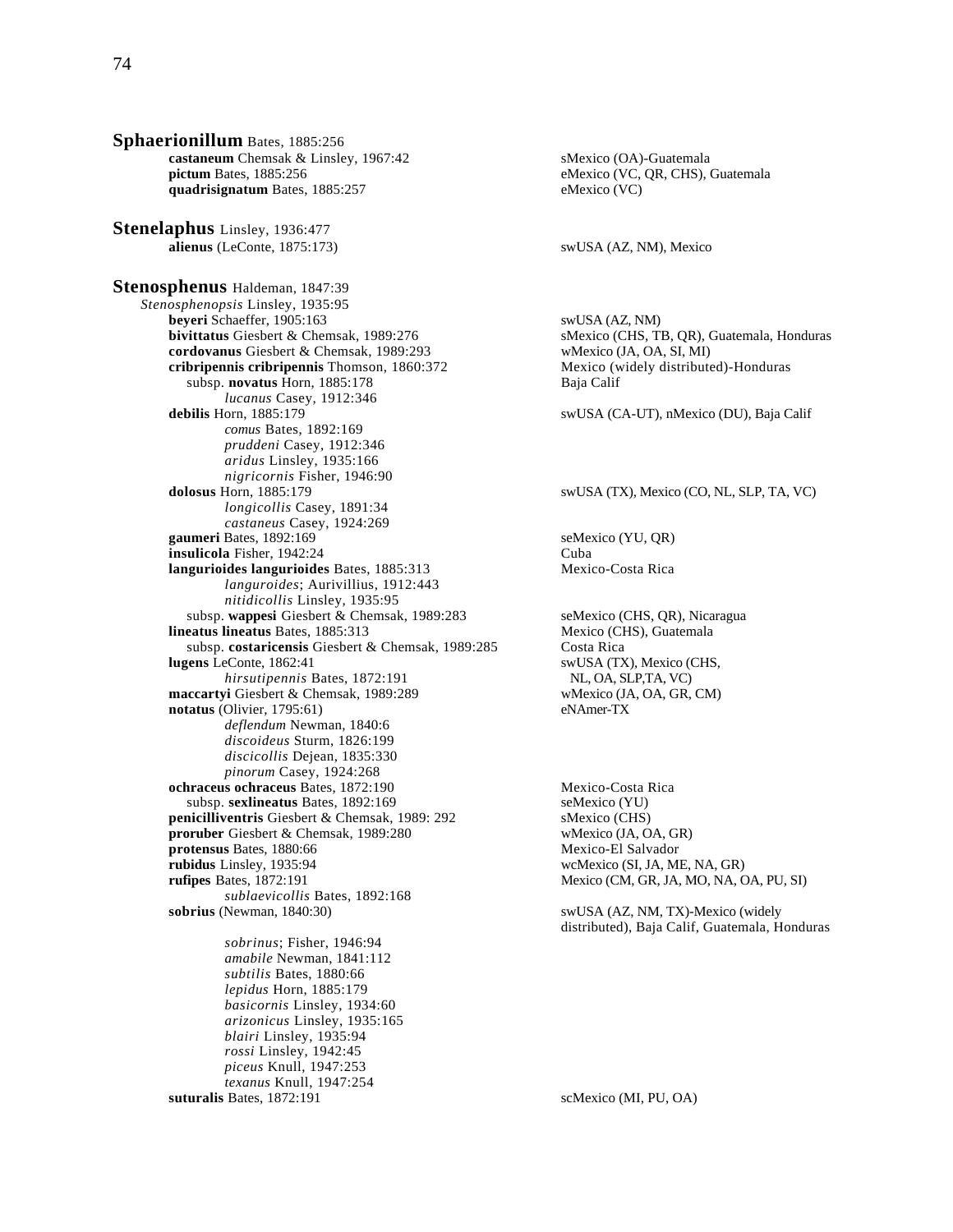**trispinosus** Bates, 1872:191 Mexico-Costa Rica *ebeninus* Bates, 1872:234 *erythroderus* Bates, 1885:313 **vitticollis** Bates, 1892:169 sMexico (VC, CHS, TB), Guatemala, Honduras

**Stizocera** Audinet-Serville, 1834:107 *Styzocera*; Thomson, 1860:188 *Nesostizocera* Linsley, 1961:170 *Nephalius*; Lacordaire, 1869:188 (part) (not Newman, 1841) *Castiale* Pascoe, 1866:480 **armigera** (White, 1853:107) seBrasil (ES-SC) **asyka** Galileo & Martins, 2004: 326 Paraguay **atiaia** (Martins & Napp, 1983:89) eBrasil (ES) eBrasil (ES) eBrasil (AM, PA, RO) eBrasil (AM, PA, RO) **bisignata** Zajciw, 1958:237<br>**bovi** Melzer, 1927:562 **caymanensis** (Fisher, 1941:114) W Indies (Cayman Is) **consobrina** Gounelle, 1909:642 eBrasil (GO, BA-RS) **curacaoae** Gilmour, 1968:139 Curaçao, Colombia *rugulosa* Galileo & Martins, 2000: 160 **daudini** Chalumeau & Touroult, 2005: 751 Martinique **delicata** Lingafelter, 2004: 2 Bolivia **diversispinis** Zajciw, 1962:197 seBrasil (ES, RJ) **dozieri** (Fisher, 1947:33) Haiti **elegantula** (Perroud, 1855:381) eBrasil (GO, MT-RJ), Paraguay *viridipennis* Pascoe, 1866:480 **floridana** Linsley, 1949:154 seUSA (FL) **fragilis** (Bates, 1870:274) seBrasil (RJ-SC)<br> **geniculata** (Pascoe, 1866:479) seBrasil (RJ-SC) **geniculata** (Pascoe, 1866:479) <br> **horni** Melzer, 1923:6 <br> **seBrasil (SP, PR) horni** Melzer, 1923:6 **howdeni** Gilmour, 1963:87 Trinidad **ichilo** Lingafelter, 2004: 6 Bolivia **insolita** Gilmour, 1968:141 Curaçao **insulana** (Gahan, 1895: 106) Cuba, Jamaica, Bahamas *punctiventris* (Cazier & Lacey, 1952:25) **jassuara** (Martins & Napp, 1983:89) seBrasil (ES, RJ) **juati** Martins & Napp, 1983:87<br> **laceyi** Linsley, 1934:234 **eBrasil (MG-RJ)**<br>
Guatemala, Belize laceyi Linsley, 1934:234 **lissonota** (Bates, 1870:274) Panama, cBrasil, Fr Guiana, Bolivia **longicollis** Zajciw, 1963:277 seBrasil (RJ) **meinerti** (Aurivillius, 1900:409) Venezuela, ecBrasil (GO, MT, MA-SP), *tricolor* Gounelle, 1909:644 Paraguay **melanura** (Erichson in Schomburg, 1848:572) Guyana, Fr Guiana<br> **moiuba** Martins & Napp. 1983:85<br>
SeBrasil (ES-SP)  $mojuba$  Martins  $&$  Napp, 1983:85 **nigroapicalis** Fuchs, 1961:6 **nigroapicalis** Fuchs, 1961:6 **n nigroflava** Zajciw, 1965:88 **nArgentina** (SA) **pantonyssoides** Zajciw, 1968:540 eBrasil (ES), eEcuador phtisica (Gounelle, 1909:643) eBrasil (GO, BA-SP) **phtisica** (Gounelle, 1909:643) **plicicollis** (Germar, 1824:506) Mexico-Argentina, ecBrasil, Uruguay **plumbea** Gounelle, 1909:645 ecBrasil (GO) **poeyi** (Guérin-Méneville, 1838:284) Cuba, Panama, Colombia, Venezuela, Brasil, var. *conspicillata* Gounelle, 1909:644 Bolivia, Fr Guiana<br> **ssima** Martins, 2005: 190<br>
Bolivia, Fr Guiana **punctatissima** Martins, 2005: 190 seBrasil (MG) **rugicollis** (Guérin-Méneville, 1844:233) **seminigra Martins & Napp, 1983:84** eBrasil (BA)<br> **spinicornis** (Fairmaire, 1864:274) eBrasil (CE-SL) spinicornis (Fairmaire, 1864:274) *spiniformis*; Bruch, 1912:191 **sublaevigata** Zajciw, 1962:198<br> **submetallica** (Chemsak & Linsley, 1968:29) eBrasil (PB-RJ)<br>
wMexico (SI-CHS), Guatemala submetallica (Chemsak & Linsley, 1968:29) **suturalis** (Martins & Napp, 1992:464) wEcuador, Peru **tristis** (Guérin-Méneville, 1844:233) cBrasil (RO, GO, MT, SP), Bolivia, Argentina<br> **vanzwaluwenburgi** Fisher, 1932:46) **cBrasil (RO, GO, MT, SP), Bolivia, Argentina**<br>
Puerto Rico, Virgin Is. (St. Croix) **vanzwaluwenburgi** Fisher, 1932:46) wagneri (Gounelle, 1913:21) **Argentina, Paraguay** 

seBrasil (BA-RS, MS), Argentina wcBrasil (AM, RO), eEcuador, Bolivia, Paraguay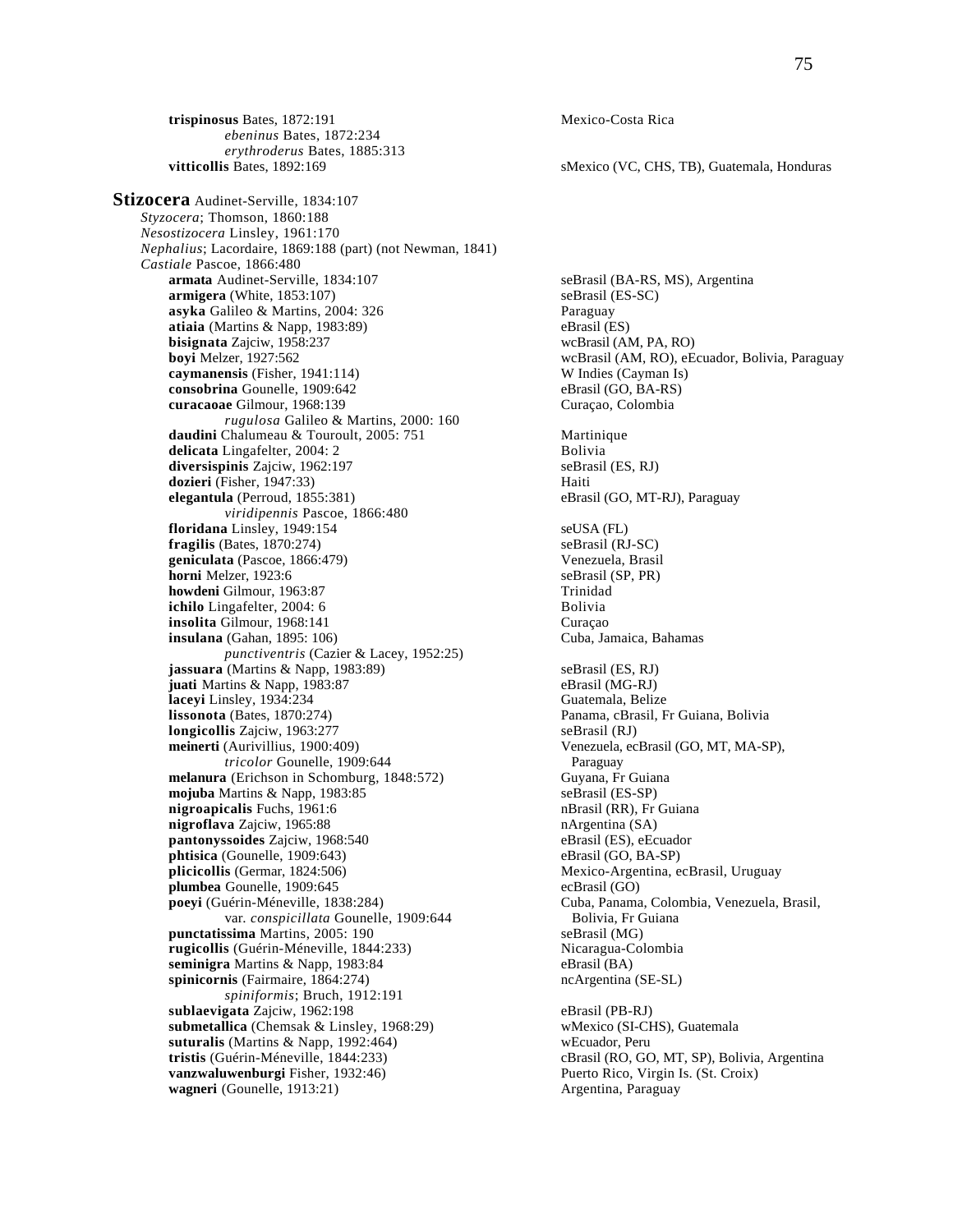**Terpnissa** Bates, 1867:25

**Trichophoroides** Linsley, 1935:139 *Eutrichophoroides* Linsley, 1961:174 *Neotrichophoroides* Linsley, 1961:179 **albisparsus** (Bates, 1872:175) wMexico (JA)-Costa Rica **aurivillii** (Linsley, 1961:179)<br> **aurivillii** (Linsley, 1880:26)<br> **aurivillii** (Bates, 1880:26)<br> **aurivillii** (Linsley, 1880:26)  $decipiens$  (Bates,  $1880:26$ ) **dozieri** (Fisher, 1932:38) Haiti **jansoni** (Bates, 1885:252) **Honduras, Nicaragua, Costa Rica**<br> **niveus** Linsley, 1935:140 **https://web/2003/costa Rica**<br>
cMexico (MO)-Costa Rica **niveus** Linsley, 1935:140<br> **pilicornis** (Fuchs, 1961:1) **computer contains and the Contains Contains and the Semi-Contains and Semi-Contains and Semi-Contains and Semi-Contains and Semi-Contains and Semi-Contains and Semi**  $pilicornis$  (Fuchs,  $1961:1$ ) **signaticolle** (Chevrolat, 1862:261) Cuba, Bahamas, Hispaniola **variolosum** (Fisher, 1947:32) Cuba

**Tropimerus** Giesbert, 1987:359 **cyaneus** Giesbert, 1987:360<br> **cyaneus** Giesbert, 1987:360<br> **cyaneus** Giesbert, 1987:360 **hovorei Giesbert, 1987:360** 

**Urorcites** Thomson, 1878:21 **cribripennis** Thomson, 1878:22 Chile

 **listropterina** Bates, 1867:25 sMexico (CHS), Costa Rica, Panama, eEcuador, Brasil, Bolivia, Argentina

# **Eligmodermini** Lacordaire, 1869:337

**Acanthoibidion** Lane, 1959:17 **chevrolatii** (White, 1855:219) Venezuela *venezuelensis* Lane, 1959:18

**Eligmoderma** Thomson, 1864:246 **convexicolle** Aurivillius, 1923:441<br> **ibidionoides** Thomson. 1864:247<br>
Colombia **ibidionoides** Thomson, 1864:247 **politum** Nonfried, 1895:310<br> **politum** Panama<br> **politum** Colombia<br>
Colombia **spinicolle** Aurivillius, 1923:441 Colombia<br> **trifasciatum** Aurivillius, 1923:440 Colombia<br>
Venezuela **trifasciatum** Aurivillius, 1923:440 **ziczac** Nonfried, 1895:310 Panama

**Limozota** Pascoe, 1866:482 **virgata** Pascoe, 1866:482 Colombia

# **Erlandiini** Aurivillius, 1912:12

**Erlandia** Aurivillius, 1904:205 **inopinata** Aurivillius, 1904:206 Bolivia, Paraguay, nArgentina (TU) *megacephala* Di Iorio, 1998:1 **mexicana** Noguera & Chemsak, 2001: 369 sMexico

**Eroschemini** Lacordaire, 1869:515

**Tethlimmena** Bates, 1872:185 **aliena** Bates, 1872:185 Guatemala-Panama **basalis** Gahan, 1895:111 W Indies (St. Vincent)

#### 76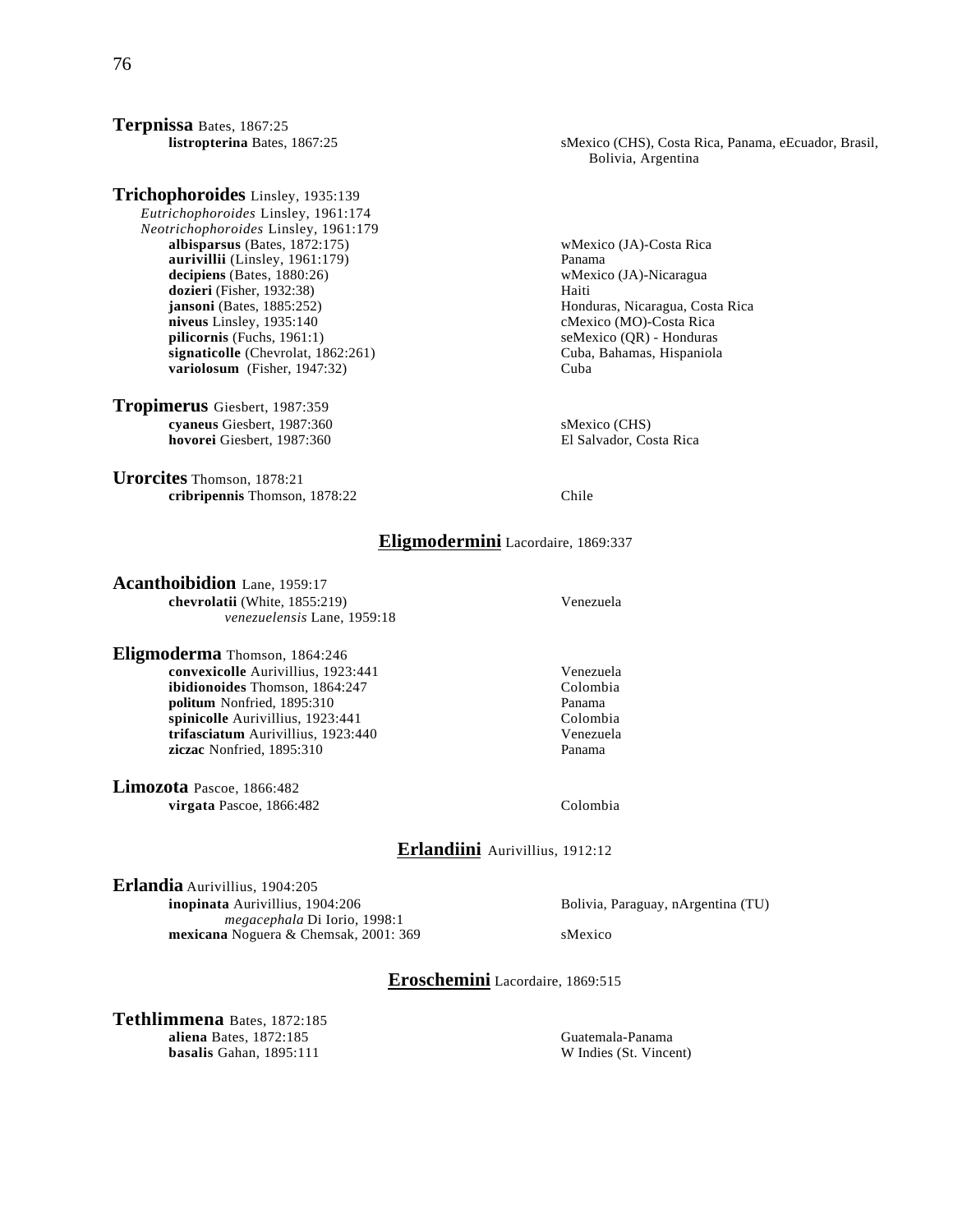#### **Eumichthini** Linsley, 1940:368

**Eumichthus** LeConte, 1873:190 **oedipus LeConte, 1873:190** wNAmer (Pacific Cst) var. *ater* Hardy & Preece, 1927:188 var. *ruber* Hardy & Preece, 1927:188 *funebrus* Van Dyke, 1920:34 *malkini* Fisher, 1942:51

**Poecilobrium** Horn in LeConte & Horn, 1883:291 chalybeum (LeConte, 1873:189) *rugosipenne* Linell, 1897:395 *minutum* Casey, 1924:261 *gibsoni* Hopping, 1931:234

 $wN$ Amer (Br Col, CA, CO-NM)

## **Graciliini** Mulsant, 1839:99

**Araeotis** Bates, 1867:26 **fragilis** Bates, 1867:26 nBrasil (PA)

**Caribbomerus** Vitali, 2003: 11 *Merostenus* White, 1855:244, nec Walker, 1837 **asperatus** (Fisher, 1932:52) Haiti **attenuatus** (Chevrolat, 1862:263) W Indies<br> **brasiliensis** (Napp & Martins, 1984:57) eBrasil (BA) **brasiliensis** (Napp & Martins, 1984:57) eBrasil (BA) eBrasil (BA) eBrasil (BA) eBrasil (BA) charynae (Micheli, 2003: 192) decoratus (Zayas, 1975:121) Cuba **elongatus** (Fisher, 1932:54) Cuba **exiguus** (Zayas, 1975:122) Cuba<br> **howdeni** (Napp & Martins, 1984:56) **Cuba**<br> **howdeni** (Napp & Martins, 1984:56) **howdeni** (Napp & Martins, 1984:56) **mexicanus** (Napp & Martins, 1984:55) wcMexico (DU) **picturatus** (Napp & Martins, 1984:57) Jamaica **productus** (White, 1855:244) Jamaica *tuberculatus* Fisher, 1942:15<br>similis (Fisher, 1932:53)

**Gracilia** Audinet-Serville, 1834:81 *Nothrus* Haldeman, 1847:43 *Oesyophila* Bedel, 1894:156 **minuta** (Fabricius, 1781:235) Europe, introduced in eUSA, *pygmaeum* Fabricius, 1792:323 Argentina and Uruguay *picea* Fabricius, 1792:317 *vini* Panzer, 1799:10 *fuscus* Haldeman, 1847:43 *approximata* Fairmaire, 1883: clix *obliquata* Horn, 1885:174 *albanica* Csiki, 1931:278

**Hypexilis** Horn, 1885:173 **longipennis** Linsley, 1935:82 cMexico (ME) **pallida** Horn, 1885:173 swUSA (TX), Mexico (NL)

**Lianema** Fall, 1907:85 **tenuicornis** Fall, 1907:86 Baja Calif

**Parommidion** Martins, 1974:151<br>extricatum Martins, 1974:152 **inauditum** Napp & Martins, 1984:52 Argentina (CD, CA)

**Perigracilia** Linsley, 1942:48 **delicata** Knull, 1942:225 swUSA (AZ) **tenuis** Linsley, 1942:49 Baja Calif

W Indies (Antigua, Barbuda)

ecBrasil (GO), Bolivia, Paraguay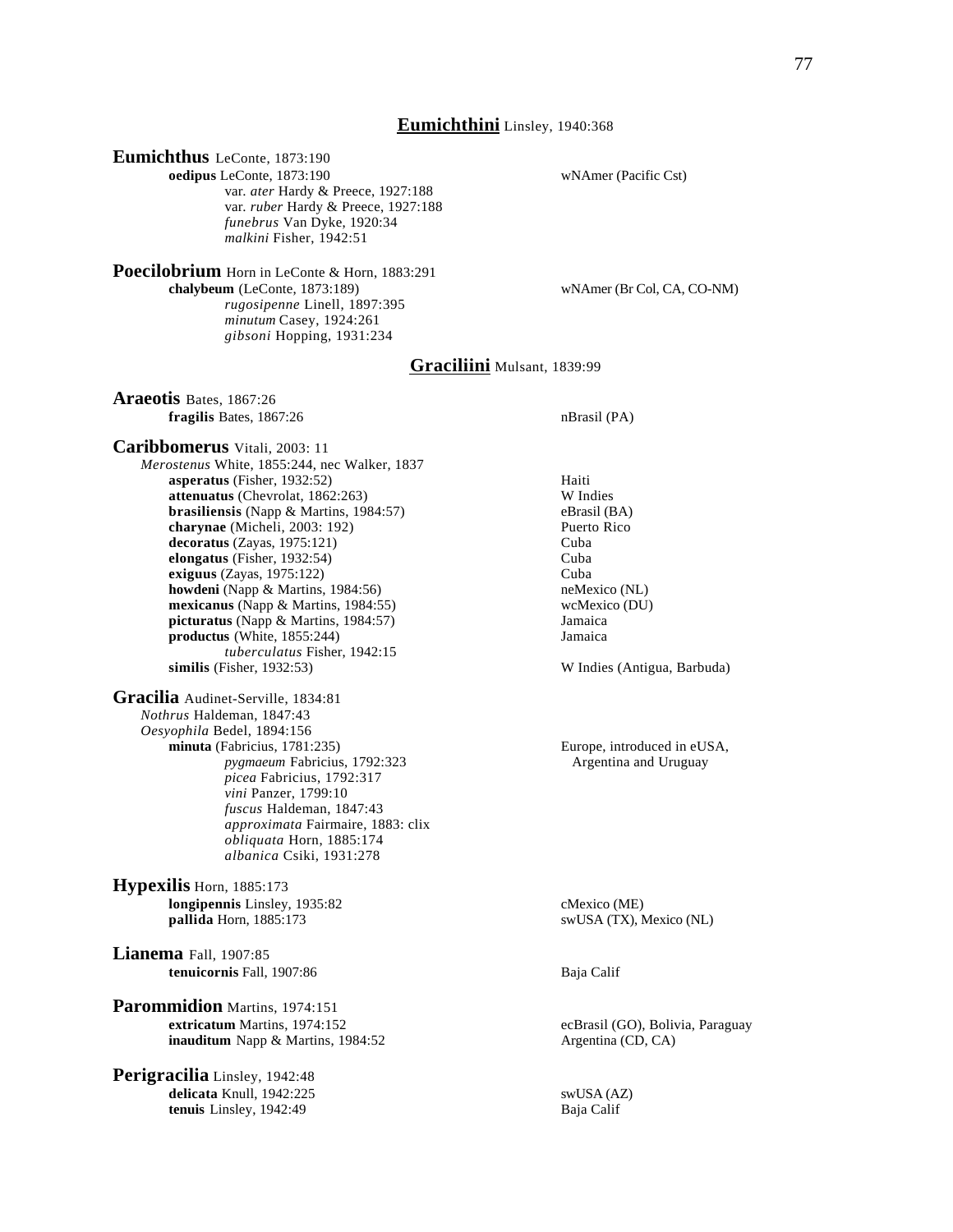## **Hesperophanini** Mulsant, 1839:61

**Alastos** Napp & Martins, 1982:358 **batesi** (Pascoe, 1888:493) Costa Rica-eEcuador, Venezuela *improvisus* Moxey, 1965:241 **pascoei** Martins & Galileo, 1999: 97

**Anatinomma** Bates, 1892:150 **bispinosum** Aurivillius, 1916:337 Mexico (PU) - Panama **brevicornis** Fisher, 1944:1 **Guatemala - Costa Rica insularis** Chemsak & Linsley, 1964:217 **Guatemala - Costa Rica** seMexico (Cozumel I.) **insularis** Chemsak & Linsley, 1964:217

**Anoplomerus** Guérin-Méneville, 1844:224 **buqueti** Belon, 1890:ix **eBrasil, Paraguay, Argentina, Uruguay** globulicollis Buquet, 1860:625 Fr Guiana, nBrasil (AP, PA) *gracilis* Bates, 1870:260 **rotundicollis** Guérin-Méneville, 1844:224 seBrasil (ES-PR), Paraguay, Argentina

**Austranoplium** Chemsak & Linsley, 1963:209 **concolor** Chemsak & Linsley, 1963:210 sMexico (OA, YU)

**Austrophanes** Chemsak & Linsley, 1963:218 **robustum** Chemsak & Linsley, 1963:218 swMexico (JA, OA)

**Brittonella** Fisher, 1932:7 **chardoni** Fisher, 1932:8 Puerto Rico

**Brothylus** LeConte, 1859:80 **conspersus** LeConte, 1859:285 wUSA (CA, OR) **gemmulatus** LeConte, 1859:80 wUSA (OR, UT)-wMexico (SI) *castaneus* Casey, 1924:253 *consors* Casey, 1924:254 *longicollis* Casey, 1924:254

**Cacophrissus** Bates, 1885:252 *Knullanoplium* Linsley, 1957:16 **maculipennis** Chemsak & Linsley, 1963:221 swMexico (GR) **pauper** Bates, 1885:252 swUSA (AZ), Bates *subpubescens* Schaeffer, 1909:100 *duncani* Knull, 1927:117 *insoletum* Linsley, 1942:43 **pubescens** Chemsak & Linsley, 1963:220 swMexico (OA)

**Catoptronotum** Zajciw, 1959:610 **bipenicillatum** Zajciw, 1959:611 seBrasil (RJ, PR)

**Cetimaique** Martins & Galileo, 1999: 72 **trinodosa** Martins & Galileo, 1999: 74 eBrasil (ES)

**Dubiefostola** Tavakilian & Monné, 1991:161 **auricollis** Tavakilian & Monné, 1991:161 Fr Guiana, cBrasil (MT)

**Eucrossus** LeConte, 1873:174 **villicornis** LeConte, 1873:175 swUSA -Mexico (SO, CHA), Baja Calif *phoenicis* Casey, 1924:249

**alveolatum** Bates, 1892:151 Mexico (SLP, VC, TB, CHS), Guatemala, Honduras

swUSA (AZ), Baja Calif, wMexico (SI)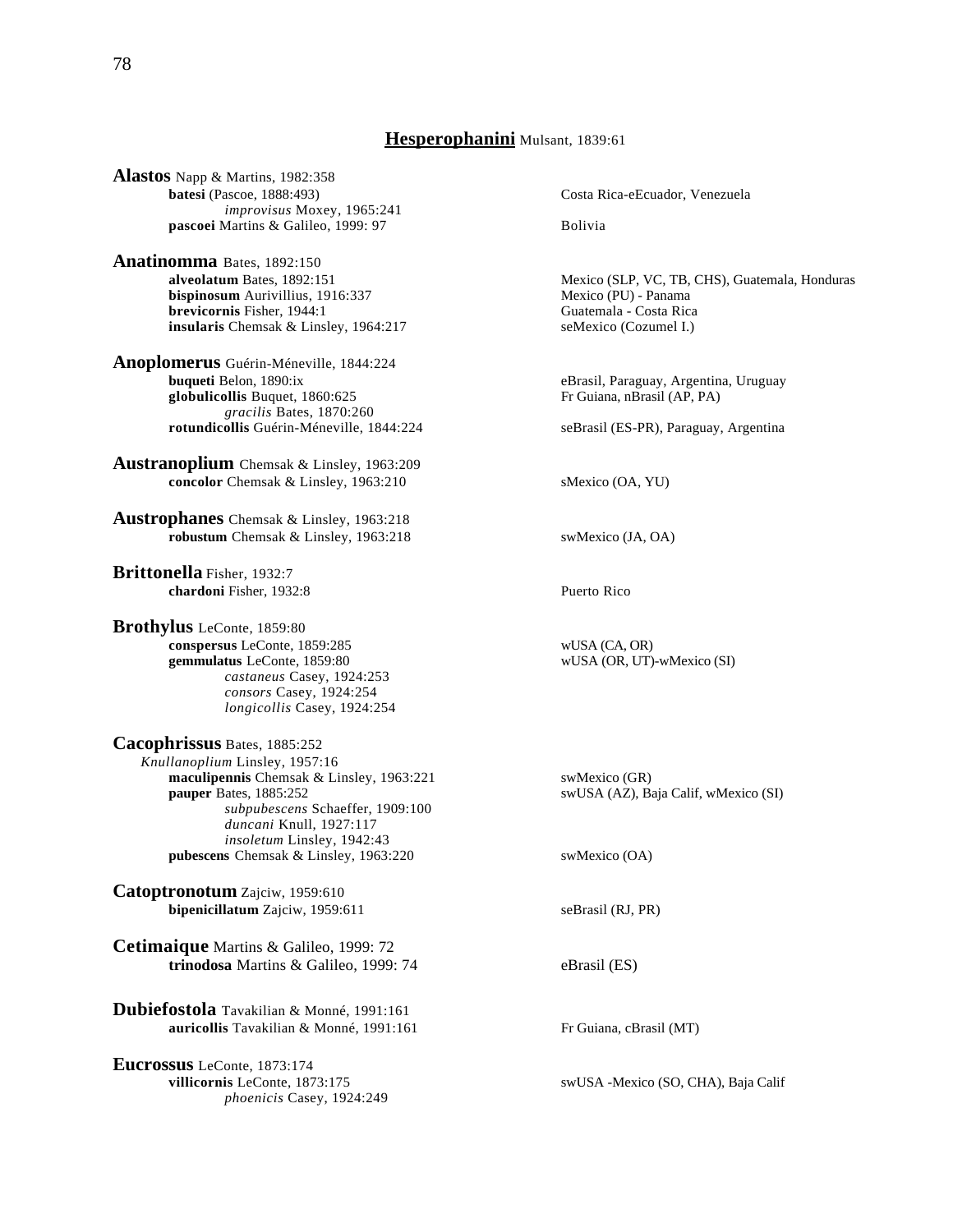**Eusapia** Gounelle, 1909:687 **amazonica** (White, 1855:240) eBrasil (PA, GO, MA-ES), Fr Guiana, Surinam, *rubiginosa* Gounelle, 1909:688 Bolivia, Paraguay **guyanensis** Huedepohl, 1988:526 **Fr** Guiana, Brasil (AM, PA), Colombia<br> **matogrossensis** Huedepohl, 1988:525 **Frasil** (MT) matogrossensis Huedepohl, 1988:525

**Grammicosum** Blanchard in Orbigny, 1843:209 **flavofasciatum** Blanchard in Orbigny, 1843:209 Chile, sArgentina (RN-SC)

**Haplidus** LeConte, 1873:175 **glabricollis** Chemsak & Linsley, 1964:218 sMexico (CHS)<br> **laticeps** Knull, 1941:317 swUSA (TX), Mexico **laticeps** Knull, 1941:317<br> **mandibularis** Chemsak & Linslev. 1963:229 scMexico (PU) mandibularis Chemsak & Linsley, 1963:229 nitidus Chemsak & Linsley, 1963:228 cMexico (MO) **parvulus** Chemsak & Linsley, 1963:230 cMexico (ZA)<br> **pubescens** Chemsak & Linsley, 1964:219 wcMexico (DU) **pubescens** Chemsak & Linsley, 1964:219 wcMexico (DU)<br>testaceus LeConte, 1873:176 wUSA (CA, AZ, NM) **testaceus** LeConte, 1873:176 *breviceps* Casey, 1924:250

**Hesperanoplium** Linsley, 1957:18 **antennatum** (Linsley, 1932:115) wUSA (CA) **notabile** (Knull, 1947:72) wUSA (CA)

**Hespereburia** Tavakilian & Monné, 1991:166 **balouporum** Tavakilian & Monné, 1991:168 Fr Guiana **brachypa** (Bates, 1870:260) nBrasil (PA), Fr Guiana

**Hesperophanes** Dejean, 1835:328 *Anoplium* Haldeman, 1847:34 *Trichoferus* Wollaston, 1854:427 *Stromatium*; LeConte, 1873:301 (not Audinet-Serville, 1834) **pubescens** (Haldeman, 1847:34) eNAmer

**Hesperophanoschema** Zajciw, 1970:263 **hirsutum** Zajciw, 1970:264 eBrasil (ES)

**Hesperophymatus** Zajciw, 1959:613 **chydaeus** Martins & Monné, 1975:277 **nargentina (SA)**<br> **chydaeus** Martins & Monné, 1975:277 **nargentina (SA)**<br>
seBrasil (RJ) **limexylon** Zajciw, 1959:614

**Heteraneflus** Chemsak & Linsley, 1963:226 **castaneus** Chemsak & Linsley, 1963:227 seMexico (OR)

**Limernaea** Thomson, 1878:20 *Lymernaea*; Thomson, 1878: 21 **picta** Thomson, 1878: 21 Brasil

**Liosteburia** Tavakilian & Monné, 1991:158 **bleuzeni** Tavakilian & Monné, 1991:158 Fr Guiana, nwBrasil (AM)

**Malobidion** Schaeffer, 1908:336 **auricome** Chemsak & Linsley, 1963:211 seMexico (YU) - Honduras **brunneum** Schaeffer, 1908:337 wUSA (UT, AZ), Mexico (SO) *uteanum* Casey, 1924:258 *palpalis* Linsley, 1932:114 **grande** Chemsak & Linsley, 1963:211 Mexico (OA) - Honduras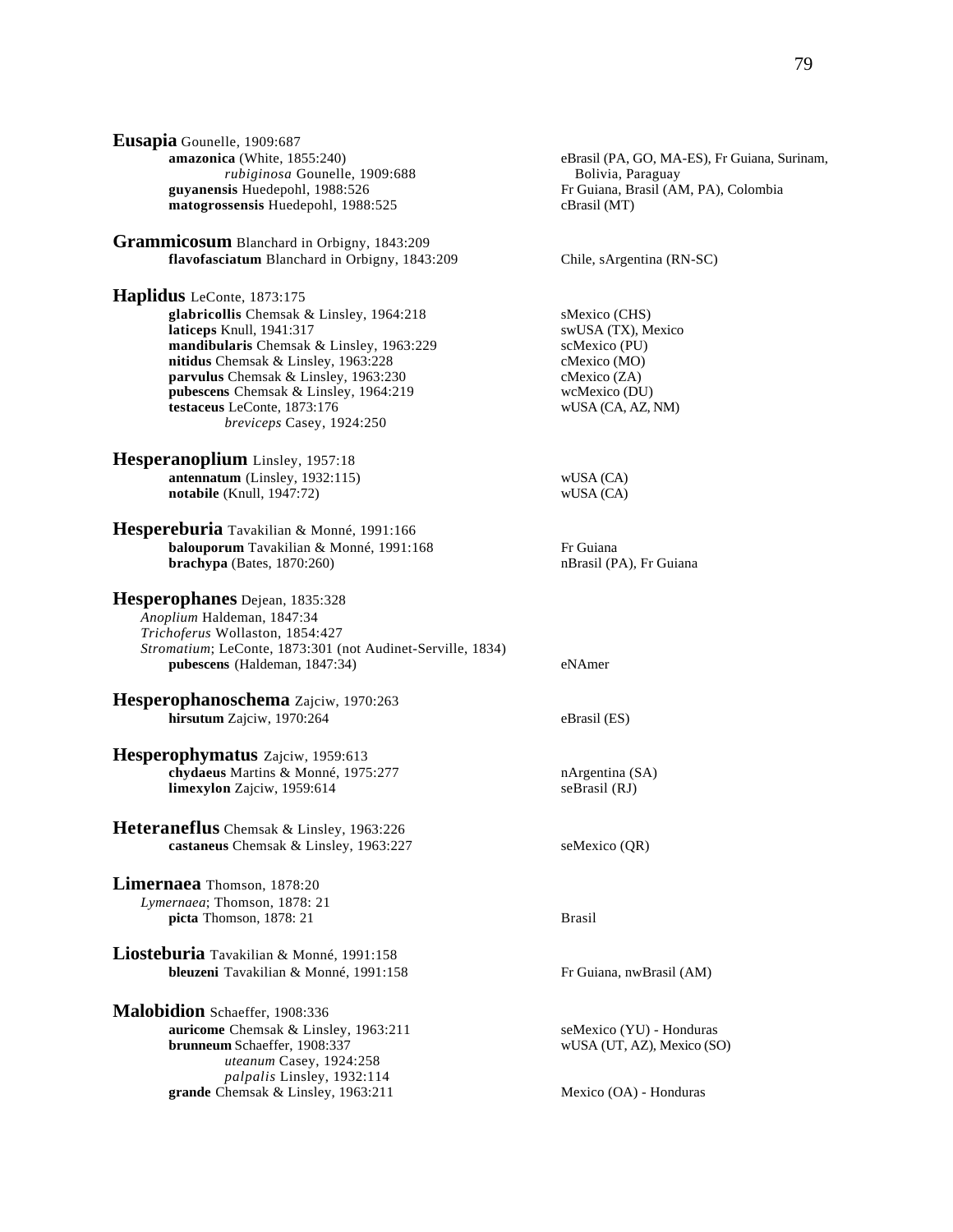**Meganoplium** Linsley, 1940:258 **imbelle** (LeConte, 1881:27) swUSA (CA), Baja Calif

**Megosmidus** Hovore, 1988:5 **tuberculatus** Hovore, 1988:6 Baja Calif

**Nesophanes** Chemsak, 1967:184 **fulgidum** Chemsak, 1967:184 Bahamas

**Ochrus** Lacordaire, 1869:225 *Jabaquara* Lane, 1956:1 *Eurymeropsis* Zajciw, 1960:397 **chapadense** Napp & Martins, 1982:367 cBrasil (MT)<br> **duplicatus** Napp & Martins, 1982:368 cBrasil (PA, MT) duplicatus Napp & Martins, 1982:368<br>grammoderus Lacordaire, 1869:225 *fuscofasciata* Zajciw, 1960:398 **tippmanni** (Lane, 1956:1) seBrasil (ES-RS) *bucki* Fuchs, 1961:5

**Oraphanes** Chemsak & Linsley, 1984:283 **binotatum** Chemsak & Linsley, 1984:284 wMexico (CM)

**Osmidus** LeConte, 1873:177 **guttatus** LeConte, 1873:178 swUSA (CA, AZ, NE), wMexico (OA, SO), *obscurellus* Casey, 1924:255 Baja Calif *vestitus* Casey, 1924:255

**Paraliostola** Tavakilian & Monné, 1991:163 **durantoni** Tavakilian & Monné, 1991:164 Fr Guiana, cBrasil (AM, MT)

**Parandraceps** Giesbert, 1998: 75 **turnbowi** Giesbert, 1998: 75 R. Dominicana

**Penichroa** Stephens, 1839:270 *Exilia*; Mulsant, 1863:131 (not Conrad, 1860) *Liagrica* Costa, 1855:59 *bipunctatum* Zoubkoff, 1833:336 *fasciolatum* Krynicky, 1834:170 *timidum* Ménétries, 1832:288 *champlaini* Knull, 1941:695

**Perilasius** Bates, 1880:17 **brunneus** Franz, 1954:217 Guatemala, El Salvador **championi** Bates, 1880:18 sMexico (CHS)-Honduras

**Phrynocris** Bates, 1867:26

**Phymatioderus** Blanchard in Orbigny, 1843:209 **bizonatus** Blanchard in Orbigny, 1843:209 Chile, wArgentina (NE)

**Potiaete** Martins & Galileo, 1999: 60 **maculata** Martins & Galileo, 1999: 61 eBrasil (ES)

Fr Guiana, Surinam, ncBrasil (AM, PA), eEcuador

W Indies (Guadeloupe, St. Lucia)

**fasciata** Europe, Asia, n USA (NY, PA, ID)

 **notabilis** Bates, 1867:26 cBrasil (AM, PA, MT), Fr Guiana, Costa Rica, eEcuador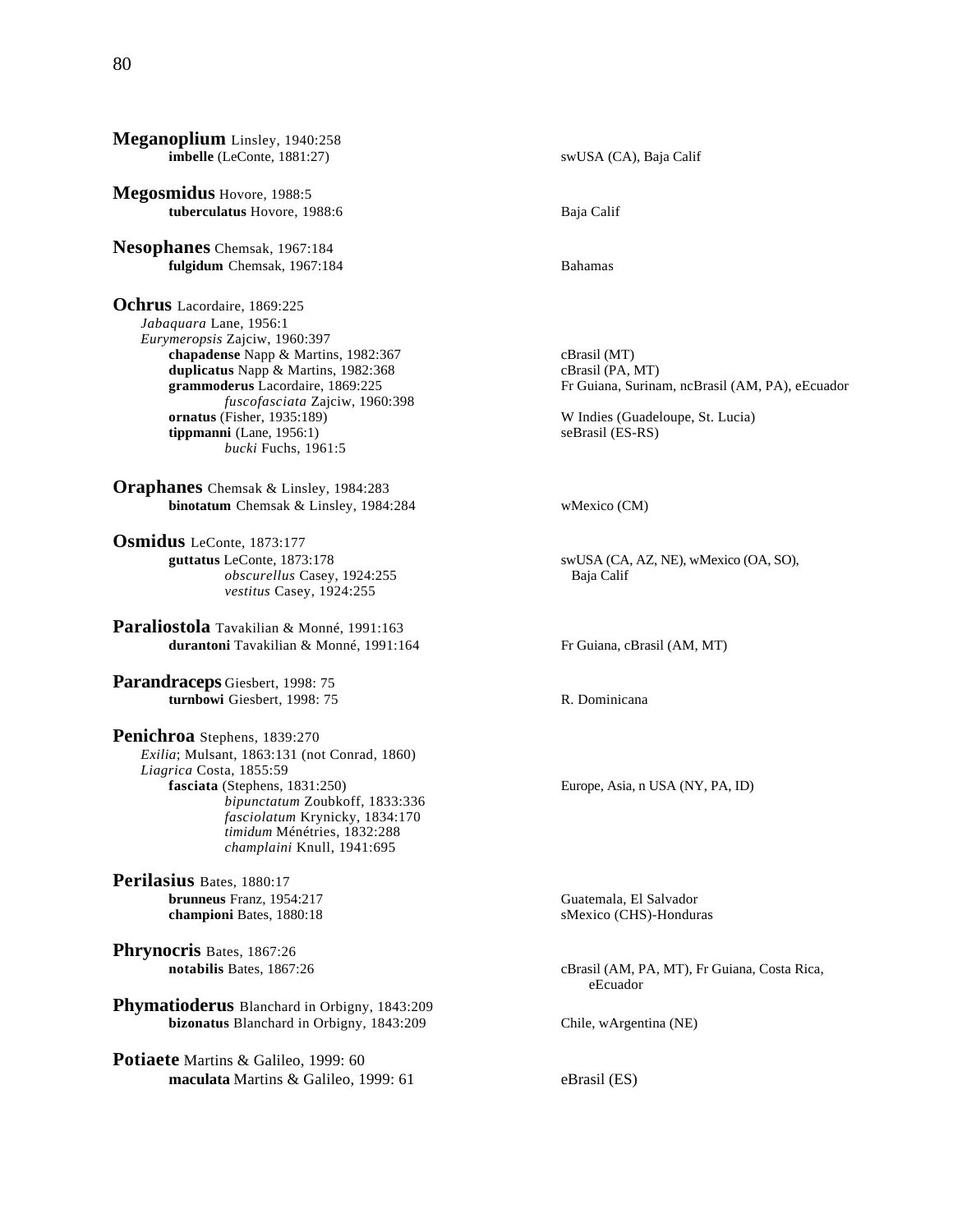| Stromatium Audinet-Serville, 1834:80                                                                               |                                                                   |                              |  |
|--------------------------------------------------------------------------------------------------------------------|-------------------------------------------------------------------|------------------------------|--|
| Solenophorus Mulsant, 1839:65                                                                                      | eBrasil (ES)<br>Chile<br>Europe, introduced in NAmer, Cuba, SAmer |                              |  |
| alienum Pascoe, 1857:95<br>chilensis Cerda, 1968:105<br>fulvum (Villers, $1789:256$ )<br>unicolor Olivier, 1795:58 |                                                                   |                              |  |
|                                                                                                                    |                                                                   | strepens Fabricius, 1798:150 |  |
|                                                                                                                    |                                                                   | pallidum Zoubkoff, 1833:336  |  |
| longicorne (Newman, 1842:246)                                                                                      | Asia, introduced in USA                                           |                              |  |
| asperulum White, 1855:300                                                                                          |                                                                   |                              |  |
|                                                                                                                    |                                                                   |                              |  |
| Thecladoris Gounelle, 1909:616                                                                                     |                                                                   |                              |  |
| tylonotoides Gounelle, 1909:617                                                                                    | cBrasil (GO, MT)                                                  |                              |  |
| Tylonotus Haldeman, 1847:37                                                                                        |                                                                   |                              |  |
| bimaculatus Haldeman, 1847:38                                                                                      | eNAmer-TX, AZ                                                     |                              |  |
| <b>masoni</b> (Knull, 1928:11)                                                                                     | eUSA                                                              |                              |  |
|                                                                                                                    |                                                                   |                              |  |
| Vilchesia Cerda, 1980:63                                                                                           |                                                                   |                              |  |
| valenciai Cerda, 1980:63                                                                                           | Chile                                                             |                              |  |
| Xeranoplium Linsley, 1957:15                                                                                       |                                                                   |                              |  |
| bicolor Chemsak & Linsley, 1963:224                                                                                | swMexico (GR)                                                     |                              |  |
| flavofemoratum Chemsak & Linsley, 1963:226                                                                         | swMexico (GR)                                                     |                              |  |
| gracilis (Fisher, 1932:43)                                                                                         | Cuba                                                              |                              |  |
| <b>peninsulare</b> Chemsak & Linsley, 1963:223                                                                     | Baja Calif                                                        |                              |  |
| pubescens Chemsak & Giesbert, 1986:25                                                                              | wMexico (JA)                                                      |                              |  |
| <b>puncticolle</b> Chemsak & Linsley, 1963:224                                                                     | wMexico (JA, CM)                                                  |                              |  |
| ruficolle Chemsak & Linsley, 1963:225                                                                              | scMexico (PU)                                                     |                              |  |
| tricallosum (Knull, 1938:140)                                                                                      | wUSA (AZ, CO)                                                     |                              |  |
| gracile Linsley, 1957:16                                                                                           |                                                                   |                              |  |
| Zamodes LeConte, 1873:187                                                                                          |                                                                   |                              |  |
| obscurus LeConte, 1873:188                                                                                         | eUSA (PA)                                                         |                              |  |
|                                                                                                                    |                                                                   |                              |  |

**Zathecus** Bates, 1867:26<br>graphites Bates, 1867:26

cBrasil (AM, MT), Bolivia, eEcuador

# **Heteropsini** Lacordaire, 1869: 121

**Allodemus** Zajciw, 1962:200 **centromaculatus** Zajciw, 1968:553 seBrasil (ES)<br> **tricolor** (Perty, 1832:91) Brasil (PB-SP  $flavofasciatus$  Zajciw, 1962: 200

**Alloesia** Chevrolat, 1862:761 **bicolor** Waterhouse, 1880:488 eEcuador **bivittata** Chevrolat, 1862:763<br> **chlorophana** Chevrolat, 1862:762<br>
Panama, Colombia chlorophana Chevrolat, 1862:762 var. *aeneipenne* Chevrolat, 1862:762 var. *hilare* Chevrolat, 1862:762 var. *nitidipenne* Chevrolat, 1862:762 vittata (Fabricius, 1801:309) Brasil

Brasil (PB-SP, MS), Paraguay, Uruguay, Argentina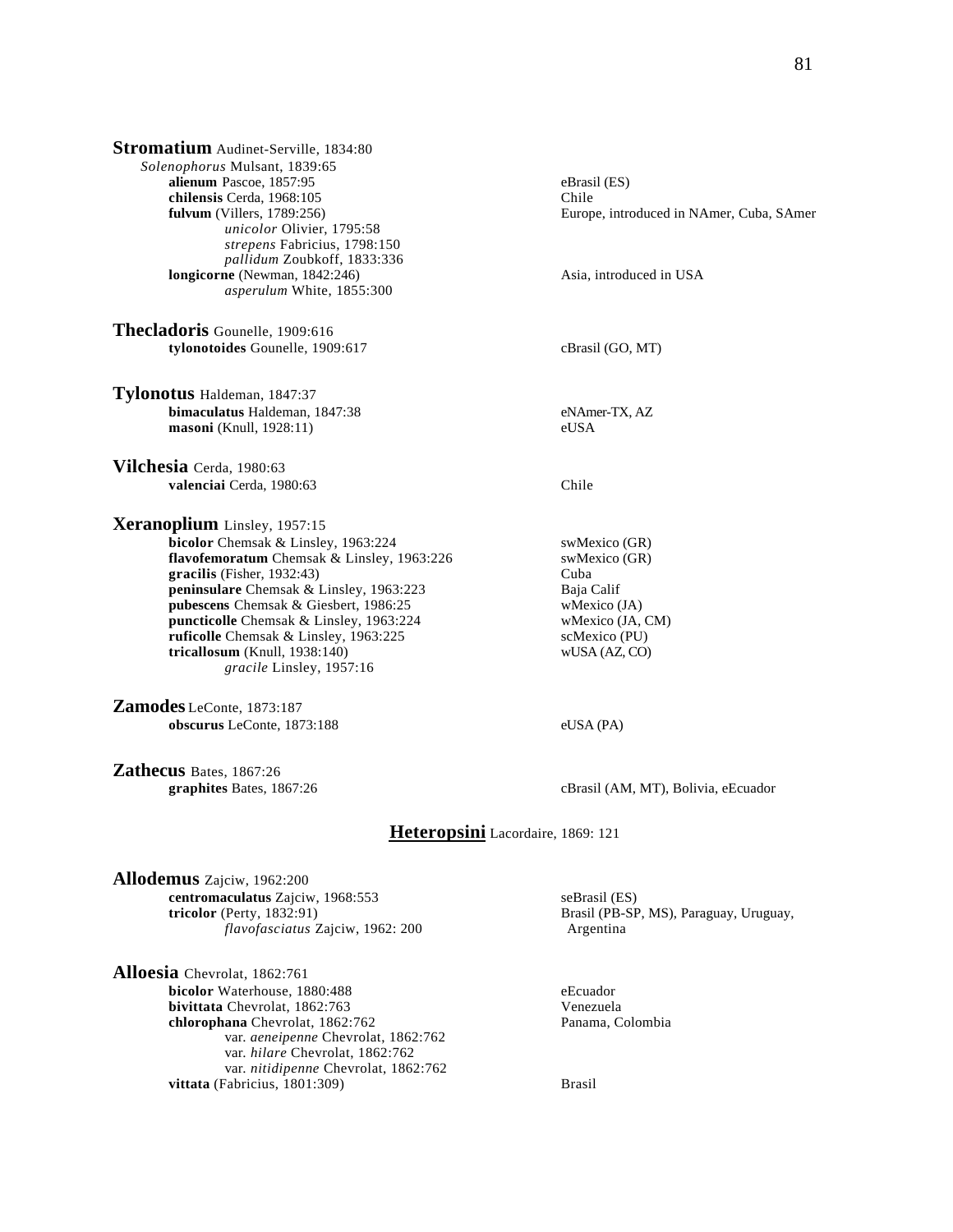**Callideriphus** Blanchard in Gay, 1851:487 *Callideryphus*; Bruch, 1912:202 *var. brasiliensis* Melzer, 1923:10 *rubricollis* Melzer, 1934:79 subsp. **flavipennis** Melzer, 1934:78 sBrasil (SC, RS) *signaticollis* Melzer, 1934:80 m. *frontalis* Fuchs, 1961:8 **tucumanus** Napp & Martins, 2002: 128 Argentina (TU) **Championa** Bates, 1880:69 **aliciae** Noguera & Chemsak, 1997:2 Mexico (JA) **aurata** Bates, 1880:69 Guatemala<br> **badeni** Bates, 1892:170 Guatemala **badeni** Bates, 1892:170 **bifasciata** Noguera & Chemsak, 1997:3 Mexico (CHS) **chemsaki** Martins & Napp, 1992:461 sMexico (CHS)<br> **ctenostomoides** Bates, 1885:315 Mexico (VC, GR) **ctenostomoides** Bates, 1885:315 Mexico (VC, GR) Mexico (VC, GR) Mexico (SI) **elegans** Chemsak, 1967:45 **suturalis** Chemsak, 1967:47<br> **westcotti** Noguera & Chemsak, 1997:3 Mexico (PU, OA) **westcotti** Noguera & Chemsak, 1997:3 **Chrysoprasis** Audinet-Serville, 1834:5 *Chrysoprasus*; Perty, 1832:89 **aeneicollis** (Buquet in Guérin-Méneville, 1844:226) Fr Guiana, nBrasil (PA) *ignicollis Bates, 1870:417*<br>**aeneiventris Bates**, 1870:416 **abyara** Napp & Martins, 1998: 477 Brasil (RO,AM,PA) **airi** Napp & Martins, 1997:36 Bolivia, nArgentina (SA, TU) **atrata** Bates, 1872:190 Venezuela **aurata** Aurivillius, 1910:164 sBrasil (RS), nArgentina (SA), Uruguay<br> **aureicollis** White, 1853:149 **sBrasil (AM, PA), Colombia**  *brevicornis* Bates, 1870:415 **aurigena** (Germar, 1824:496) eBrasil(MA-BA), Paraguay, Argentina, Uruguay *latemarginata* Zajciw, 1960:349 **auriventris auriventris Redtenbacher, 1868:195** seBrasil (ES-RS), Paraguay, Argentina *chrysogastra* Bates, 1870:416 subsp. **longipes** Aurivillius, 1910:163 eBrasil (BA,GO) *chlorota* Gounelle, 1911:214 **basalis** Chevrolat, 1859:27 eBrasil, Paraguay, Argentina<br> **beraba** Napp & Martins. 1997:20 eBrasil (PA) **beraba** Napp & Martins, 1997:20 **bicolor** (Olivier, 1790:258) eBrasil (BA, ES) *flavicollis* Martins, 1964:53 **bipartita** Zajciw, 1963:281 ncBrasil (AM, PA), Fr Guiana **catarina** Napp & Martins, 1998: 489 **Brasil (SC)**<br> **chalybea** Redtenbacher, 1868:195 **Brasil (PA, RJ, SP, MG)** chalybea Redtenbacher, 1868:195 **chevrolati** Lameere, 1884:108 Colombia **collaris** Chevrolat, 1859:27 sBrasil (ES, MS) **concolor** Redtenbacher, 1868:194 seBrasil (GO, MG-RS), Paraguay,Argentina,<br> *punctiventris* Bates, 1870:417 Uruguay *punctiventris Bates, 1870:417*  **cuiciuna** Napp & Martins, 1998: 468 Venezuela **dutreuxi** Lameere, 1884:108<br> **1988: Extiva** Audinet-Serville, 1834:7<br>
Panama, Fr var. *caerulescens* Gounelle, 1911:215 **globulicollis** Zajciw, 1958:252 eBrasil (PB) **guerrerensis** Bates, 1892:167 swMexico (GR) **hirtula** White, 1853:150 **Nicaragua-Panama, Venezuela, eEcuador** Nicaragua-Panama, Venezuela, eEcuador *jacintha* Bates, 1880:65 *hirtula*; Bates, 1872:190 (not White, 1853) **hispidula** Bates, 1870:416 nwBrasil (AM) **hypocrita** Erichson, 1847:142 Mexico-Uruguay *auronitens* Bates, 1870:411 *bouchardi* Pascoe, 1866:292

Argentina (BA, CH, ER), sBrasil (MG, ES, RS, SP) seBrasil, Argentina, Paraguay, Uruguay Guianas, nBrasil (AM, PA), Colombia Panama, Fr Guiana, Brasil, Bolivia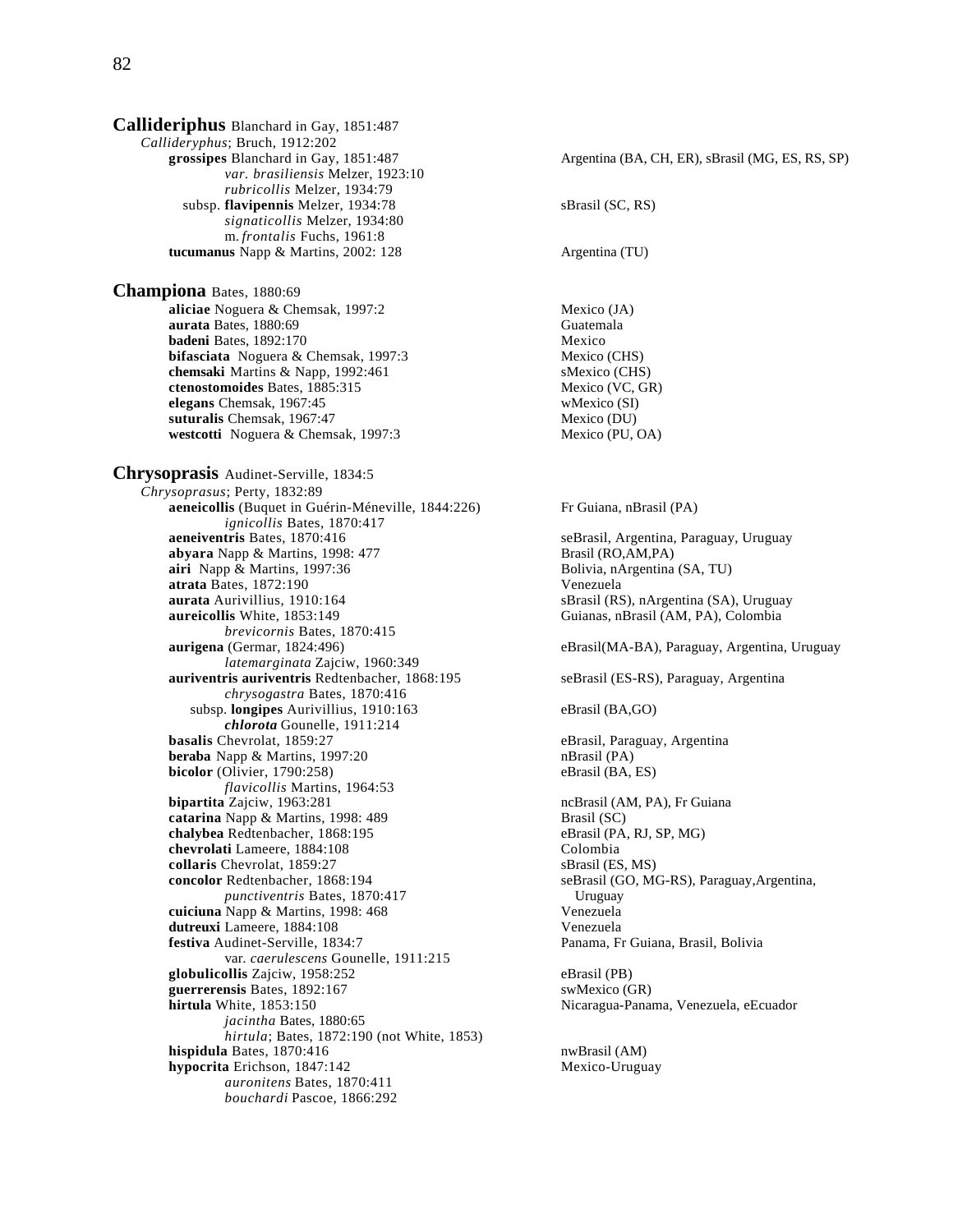*sthenias* Bates, 1870:411 var. *chalybeomera* Aurivillius, 1910:170 *nomen nudum* var. *leptosthenias* Bates, 1892:167 **ibaca** Napp & Martins, 1997:23 w Brasil (RO)<br> **icuara** Napp & Martins, 1998: 470 <br>
Brasil [PA) **icuara** Napp & Martins, 1998: 470 **itaiuba** Napp & Martins, 1997:22 ncBrasil (AM, PA) **linearis** Bates, 1870:417 seBrasil (BA-RS), Paraguay, Argentina **marta** Napp & Martins, 1999: 151 Colombia **melanostetha** Bates, 1870:414 ncBrasil (AM, PA) **moerens** White, 1853:150 ncBrasil (AM, PA, MA), Venezuela, Fr Guiana *floralis* Bates, 1870:415 **nana** Bates, 1870:414 ncBrasil (PA) **nigrina** Bates, 1870:417 seBrasil (ES, RJ) **nigristernis** Zajciw, 1960:291 seBrasil (RJ) **nitidisternis** Zajciw, 1960:350 (emended name) eBrasil (PB) *nitidisternis* Zajciw, 1960:350 (error) **nymphula** Bates, 1870:417 seBrasil (GO-RS), Argentina, Uruguay **obiuna** Napp & Martins, 1997:28 nBrasil (MT) **pacifica** Napp & Martins, 1995:907 welcuador<br> **para** Napp & Martins, 1998: 483 Brasil (PA) **para** Napp & Martins, 1998: 483 **pilosa** Galileo & Martins, 2003: 32 Colombia **piriana piriana** Napp & Martins, 1999: 155 Colombia<br>subsp. **margarita** Napp & Martins, 1999: 159 Venezuela subsp. **margarita** Napp & Martins, 1999: 159 Venezuela<br>**anga** Napp & Martins, 1999: 159 Venezuela pitanga<sup>Napp & Martins, 1999: 159</sup> poticuara Napp & Martins, 1997:19 nBrasil (PA) **potiuna** Napp & Martins, 1997:19 **nBrasil** (PA) **punctulata Bates, 1870:413** ncBrasil (AM, PA), Fr Guiana **quadrimaculata** Gounelle, 1913:419<br> **reticulicollis** Zaiciw. 1958:254<br>
eBrasil (PB) **reticulicollis** Zajciw, 1958:254 **ritcheri** Gounelle, 1913:226 eBrasil (PB), Paraguay, nArgentina (SE, TU) *aspericollis* Melzer, 1931:56 *parumbilobata* Zajciw, 1960:351 **rugulicollis** Bates, 1870:417<br> **rugulicollis Bates, 1870:417** sapphirina Gounelle, 1911:214 seBrasil (GO, MG, MS) sapphirina Gounelle, 1911:214 **seticornis** Bates, 1880:65 Nicaragua, Costa Rica *sobrina*; Bates, 1872:190 (not Bates, 1870) **sobrina** Bates, 1870:415<br> **suturalis** Lameere. 1884:107 **nwBrasil (AM)**<br> **Suturalis** Lameere. 1884:107 suturalis Lameere, 1884:107 **suturella** White, 1853:149<br> **tendira** Napp & Martins, 1998: 470<br> **Example 3** Colombia, Venezuela<br> **Example 3** Colombia, Venezuela tendira Napp & Martins, 1998: 470 **timapeba** Napp & Martins, 1997:25 seBrasil (ES, RJ) **tobiuna** Napp & Martins, 1998: 482 Bolivia **tybyra** Napp & Martins, 1998: 479 Brasil (MG) **valida** Bates, 1870:416 seBrasil (MS, ES, RJ, MG, SP, SC) **variabilis** Zajciw, 1958:256 eBrasil (RN, PB, CE, PE) **viridis** Fisher, 1944:8 Venezuela **vittata** Aurivillius, 1910:164 Venezuela

**Eburiola** Thomson, 1864:203 **geminata** (Fabricius, 1787:144) Jamaica, R Dominicana *maculosus* Olivier, 1790:305 *erythrocephala* Thomson, 1864:203

**Eriphosoma** Melzer, 1922:10 **barbiellinii** Melzer, 1922:11 seBrasil (RJ, SP) **bipartitum** (Buquet in Guérin-Méneville, 1844:226) seBrasil (MG-RJ) var. *axillaris* Melzer, 1922:11 **sellatum** (Buquet in Guérin-Méneville, 1844: 226) seBrasil (MG-RS), Paraguay, Argentina *plagiatus* White, 1855:293 *jacobi* Fuchs, 1961:17

Panama, ncBrasil (AM), Fr Guiana, Peru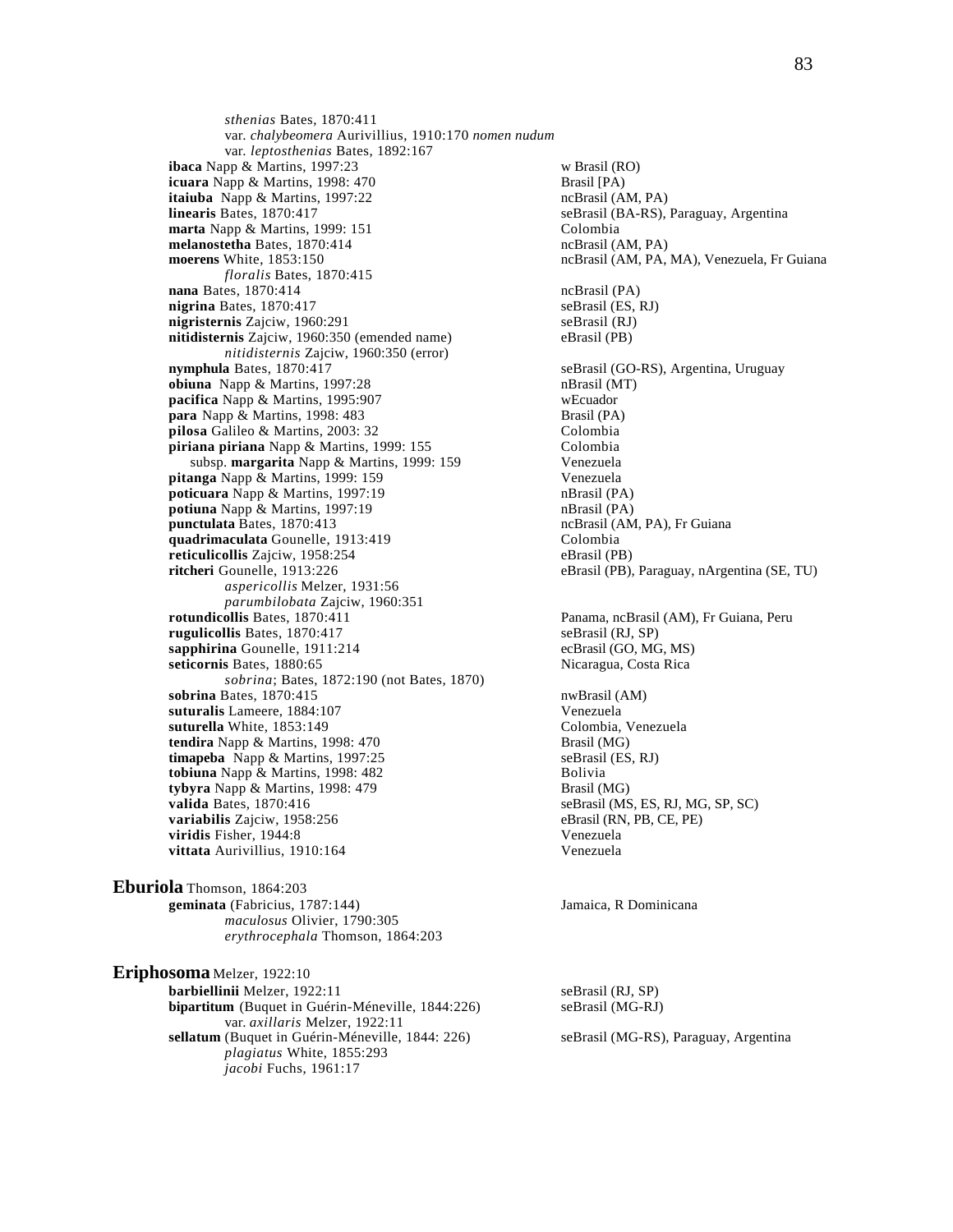**Eryphus** Perty, 1832: 91 **bipunctatus** (Perty, 1832:91) seBrasil (MG-RS), Paraguay, Argentina (MI) *atricollis* Melzer, 1931:56 **bivittatus** (Melzer, 1934:77) Argentina (TU), Uruguay **carinatus** (Zajciw, 1970:265)<br> **carioca** Napp & Martins, 2002: 87<br>
seBrasil (RJ) **carioca** Napp & Martins, 2002: 87<br> **cariocallis** (Fisher, 1938:135) **carriers** seBrasil (SC, RS), Uruguay **flavicollis** (Fisher, 1938:135) **laetus** (Blanchard in Gay, 1851:488) Chile, sArgentina (RN-CT) **picticollis** (Gounelle, 1911:216) eBrasil (GO, RJ, PA, RS), no m. *quadripunctatus* Fuchs, 1961:8 m. *reductus* Fuchs, 1961:8 **marginatus** (Zajciw, 1970:266) seBrasil (SP) **transversalis** (Fairmaire & Germain, 1864:389) Chile **tucuarembo** Napp & Martins, 2002: 85 Uruguay

**Erythrochiton** Zajciw, 1957:305 **jucundum** (Gounelle, 1913: 225) Argentina, Uruguay ab. *dalessandroi* Prosen, 1947:256 **nigrosignatum** Zajciw, 1957:307 seBrasil (ES, RJ) **rubronigrum** Napp & Santos, 1996:238 eBrasil (MG, ES)

**Erythropterus** Melzer, 1934:76 **amabilis** Melzer, 1934:76 seBrasil (ES-RS), Paraguay, Argentina **cuissi** Napp & Monné, 2005: 57 Brasil (RO) **urucuri** Martins & Galileo, 2004: 229 Venezuela

**Eupempelus** Bates, 1870:401 **illuminus** Mermudes & Napp, 2001: 250 Bolivia **olivaceus** Bates, 1870:401 **spinithorax** Mermudes & Napp, 2001: 251 eEcuador

**Heterops** Blanchard, 1842:51 **bicolor** Fisher, 1936:346 Cuba<br> **bipartitus** Lacordaire. 1869:128 Cuba **bipartitus** Lacordaire, 1869:128 **cubaecola** Fisher, 1947:36<br> **dimidiatus** (Chevrolat, 1838:283) SeUSA (FL), Bahamas, Cuba  $dimidiaus$  (Chevrolat,  $1838:283$ ) *subangulata* Chevrolat, 1838:283 **duvali** Fisher, 1947:35 Cuba *lanieri*; Jacquelin du Val, 1857:263 (not Chevrolat, 1838) **hispaniolae** Fisher, 1932:72 **lanieri** (Chevrolat, 1838:283) Cuba *lasnieri*; Chevrolat, 1862:264 **loreyi** (Duponchel, 1837:309) Cuba **robusta** Cazier & Lacey, 1952:43 Bahamas

**Homogenes** Thomson in Chevrolat, 1862:751 **albolineatus** (Buquet in Guérin-Méneville, 1844:226) eBrasil (BA, RJ) **leprieurii** (Buquet in Guérin-Méneville, 1844:226) Fr Guiana, cBrasil (AM, MT, GO), Peru *thoracicum* White, 1853:111 *rubricolle* Bates, 1870:410 **mimus** Napp & dos Santos, 1996:433 w Brasil (RO) **rubrogaster** Napp & dos Santos, 1996:434 w Brasil (RO, MT)

**Mallosoma** Audinet-Serville, 1834:68 **piptadeniae** Giacomel, 1976:2 seBrasil (SP-SC) seBrasil (SP-SC) seBrasil (SP-SC) seBrasil (SP-SC) **scutellare** White, 1853:110 **Fr** Guiana, ncBrasil (AM), Peru **zonatum** (Sahlberg, 1823:52) **Franciscus** Brasil (GO, MT, PE-RS), Paragu vinculatus Germar, 1824:501 Argentina, Uruguay *elegans* Audinet-Serville, 1834:69 *fuligineum* Newman, 1840:7

**eBrasil (GO, RJ, PA, RS), neArgentina (MI)** 

Brasil (GO, MT, PE-RS), Paraguay,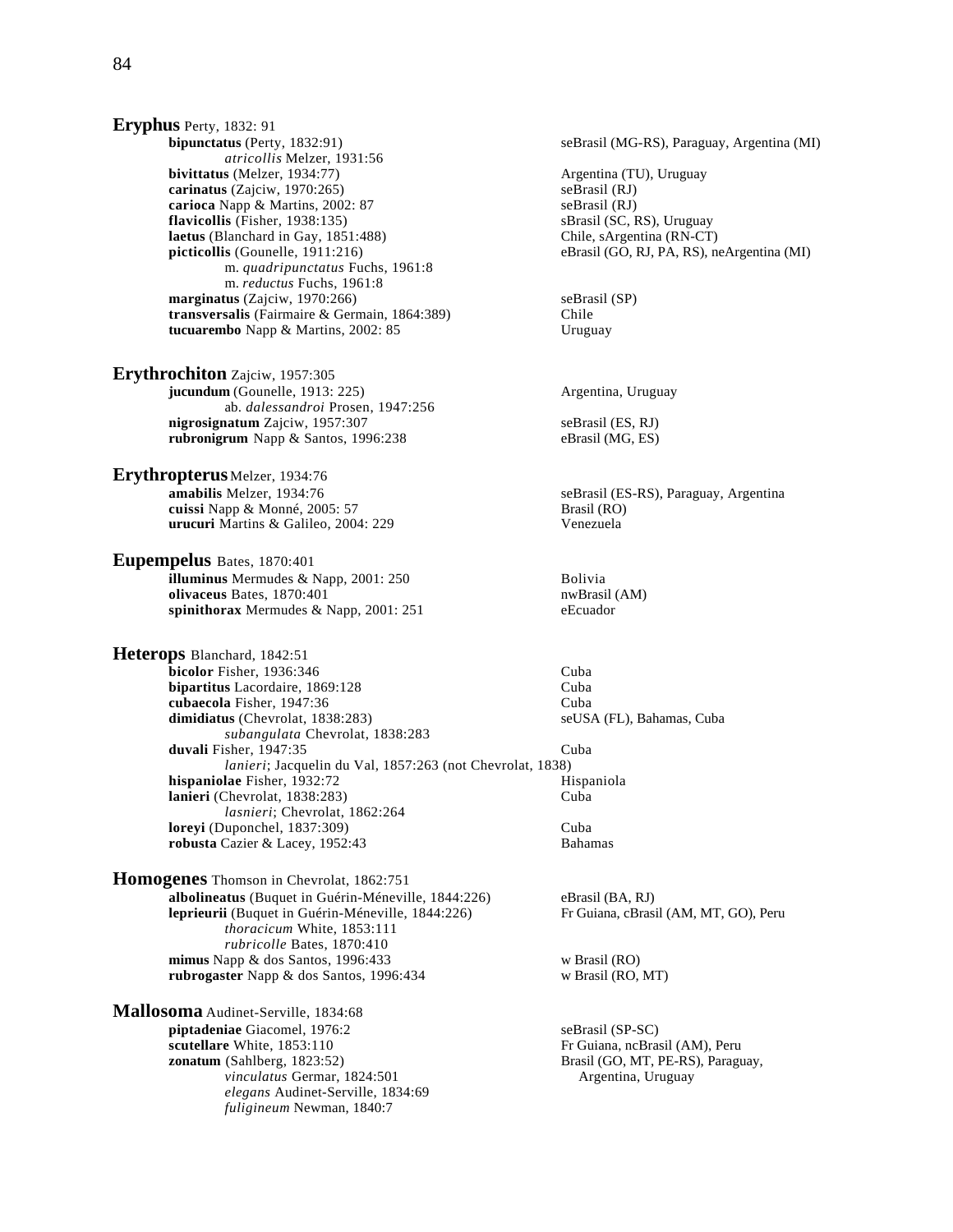| Monnecles Napp & Santos, 1999: 281                                                                                                                                                                                                                                                                                                                                                                                                                 |                                                                                                                                                                                                                  |
|----------------------------------------------------------------------------------------------------------------------------------------------------------------------------------------------------------------------------------------------------------------------------------------------------------------------------------------------------------------------------------------------------------------------------------------------------|------------------------------------------------------------------------------------------------------------------------------------------------------------------------------------------------------------------|
| apollinarii (Gounelle, 1913:420)                                                                                                                                                                                                                                                                                                                                                                                                                   | Costa Rica, Panama, Colombia                                                                                                                                                                                     |
| Neopoeciloderma Monné & Martins, 1981:186<br>Poeciloderma; Jacquelin du Val in Sagra, 1857:267 (not White, 1853)<br>lepturoides (Jacquelin du Val in Sagra, 1857:267)                                                                                                                                                                                                                                                                              | Cuba, Hispaniola                                                                                                                                                                                                 |
| Plectrocerum Dejean, 1835:330<br>cribratum Sallé, 1856:689<br>spinicorne (Olivier, 1795:68)                                                                                                                                                                                                                                                                                                                                                        | R Dominicana<br>Haiti                                                                                                                                                                                            |
| Poeciloderma White, 1853:122<br>Olbius Thomson, 1864:204<br>sexfasciatum (Olivier, 1790:265)<br>quadrifasciatus Schoenherr, 1817:460                                                                                                                                                                                                                                                                                                               | Jamaica, R Dominicana                                                                                                                                                                                            |
| <b>Pseudothonalmus</b> Guerrero, 2004: 43 (in Lingafelter & Micheli)<br>divisus Chevrolat, 1858:210<br>major Gahan, 1895:117<br>terminalis (White, 1853:123)<br>woodleyi Lingafelter, Micheli & Guerrero, 2004: 44                                                                                                                                                                                                                                 | Cuba<br>Jamaica<br>Jamaica<br>Puerto Rico                                                                                                                                                                        |
| <b>Purpuricenopsis</b> Zajciw, 1968:551<br>humeralis Zajciw, 1968:552                                                                                                                                                                                                                                                                                                                                                                              | seBrasil (ES)                                                                                                                                                                                                    |
| Stratone Thomson, 1864:335<br>Paracalydon Zajciw, 1961:219<br>aurantia Galileo & Martins, 1992:60<br>rufotestacea Thomson, 1864:336<br>transversalis (Chevrolat, 1862:752)<br>succinctum Zajciw, 1961:220<br>Tacyba Napp & Martins, 2002: 90<br>maculata (Cerda, 1988:69)<br>tenuis (Blanchard in Gay, 1851:489)<br>clathratus Fairmaire & Germain, 1860:5<br>niger Philippi & Philippi, 1864:383<br>testaceicornis Fairmaire & Germain, 1859: 505 | Paraguay<br>Fr Guiana, nwBrasil (AM)<br>Fr Guiana, ncBrasil (PA)<br>Chile<br>Chile, sArgentina (CT, RN)                                                                                                          |
| Tobipuranga Napp & Martins, 1996:201<br>auricollis (Dalman in Schoenherr, 1817:156)<br>nigriventris Bates, 1870:413<br><b>auripes</b> (Bates, 1870:413)<br>belti (Bates, 1872:190)<br>chlorogaster (Aurivillius, 1910:165)<br><b>ignea</b> (Bates, 1870:413)<br>longicornis (Bates, 1870:412)<br>frontalis Kirsch, 1875:286<br>ruficoxis (Bates, 1870:412)<br>ybyra Napp & Martins, 1996:205                                                       | Guianas, ncBrasil (PA)<br>cBrasil (AM, PA), eEcuador<br>Nicaragua-Panama<br>Fr Guiana<br>Fr Guiana<br>Peru, nwBrasil (AM), eEcuador<br>Peru, Bolivia, eEcuador, cBrasil (AM - MT)<br>Brasil (PA, RO, MT, GO, SP) |
| Trichrous Chevrolat, 1858:210<br>basalis (White, $1853:122$ )<br><b>bicolor</b> (Sallé, 1856:687)<br>brevicornis Zayas, 1975:148<br>dimidiatipennis (Chevrolat, 1838:282)<br>fisheri Monné & Giesbert, 1992:251<br>bicolor; Fisher, 1932:70 (not Sallé, 1856)<br><b>irroratus</b> (Olivier, 1795:70)<br>jaegeri Chevrolat, 1858:211                                                                                                                | Jamaica<br>R Dominicana<br>Cuba<br>Cuba<br>Hispaniola<br>Cuba, Hispaniola<br>R Dominicana                                                                                                                        |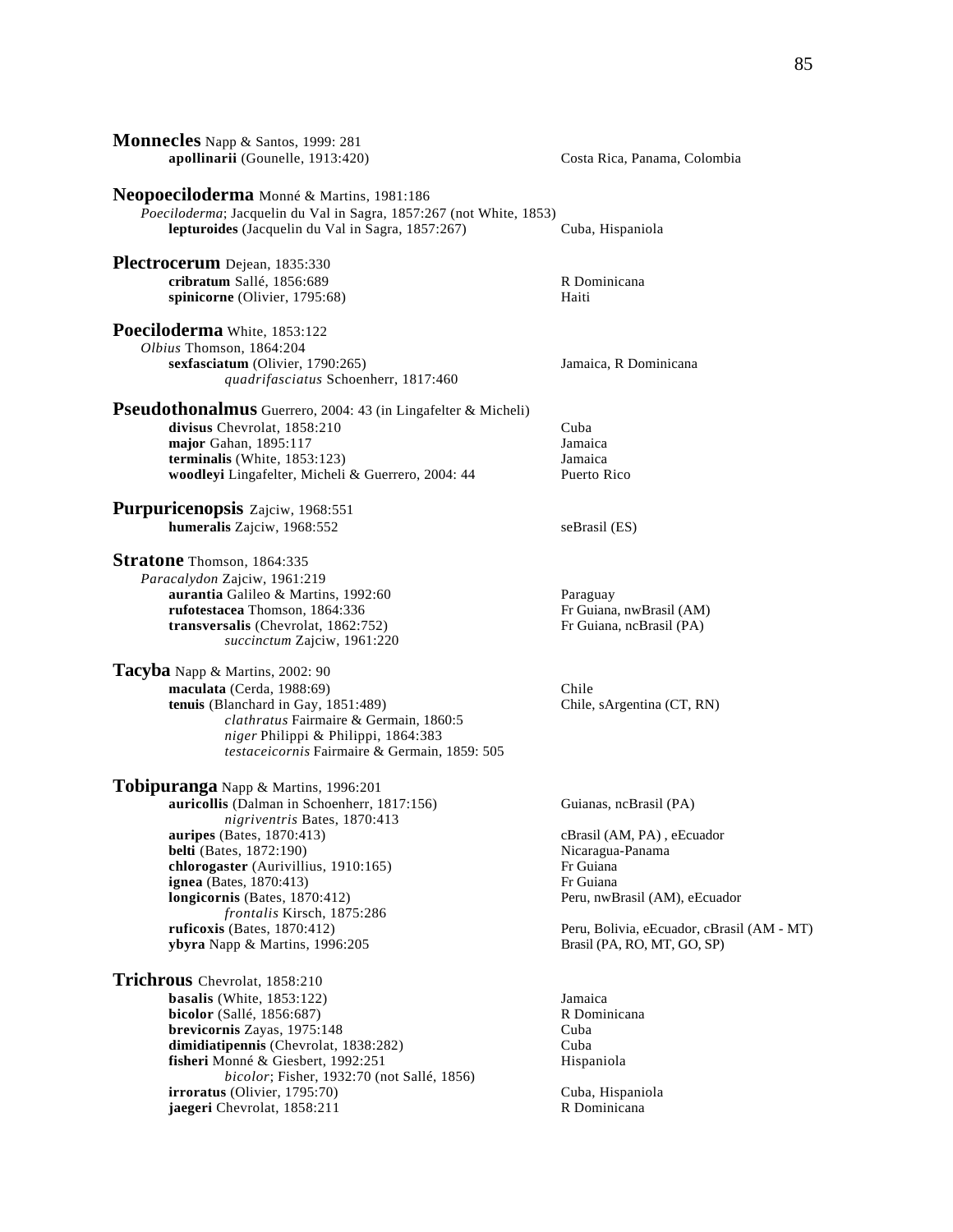**jamaicensis** Chevrolat, 1858:211 Jamaica<br> **lineolatus** (White, 1853:122) Jamaica **lineolatus** (White,  $1853:122$ ) *leucogrammus* White, 1855:294 **nigripes** Fisher, 1942:21 R Dominicana<br> **pilipennis** Chevrolat, 1862:262 Cuba, Bahamas **pilipennis** Chevrolat, 1862:262<br> **prasinus** Cazier & Lacev. 1952:41 Cuba, Bahamas **prasinus** Cazier & Lacey, 1952:41 **violaceipennis** Fisher, 1942:22 R Dominicana **vittatus** Fisher, 1932: 69 Cuba

**Unabiara** Napp & Martins, 2002: 71 **collaris** (Philippi & Philippi, 1864:382) Chile

# **Holopleurini** Chemsak & Linsley, 1974:183

**Holopleura** LeConte, 1873:193 **marginata** LeConte, 1873:194 wNAmer (Br Col-CA) *helena* LeConte, 1873:194

# **Hyboderini** Linsley, 1940: 371

**Hybodera** LeConte, 1873:191 **debilis** LeConte, 1874:66 wUSA (CA, OR) **tuberculata** LeConte, 1873:191 wNAmer (Pacific Cst)

**Lampropterus** Mulsant, 1863:214 *Callimus* Mulsant, 1864:4 *Pilema* LeConte, 1873:191 *Callimellum* Strand, 1928:2 **cyanipennis** (LeConte, 1873:192) wUSA (CA, OR) *variipes* Casey, 1912:311 *dehiscens* Casey, 1912:312<br>**ruficollis** (LeConte, 1873:192) *longicollis* Casey, 1912:310 *opacipennis* Casey, 1912:311

**Megobrium** LeConte, 1873:192 **edwardsi** LeConte, 1873:193 wUSA (CA)

**Pachymerola** Bates, 1892:161 **mariaeugeniae** Noguera, 2005: 68 Mexico (OA) **ruficollis ruficollis** Giesbert, 1987:44 Mexico-El Salvador subsp. **humeralis** Giesbert, 1987:47 Costa Rica<br> **edoi** Chemsak & Noguera, 1997:9 Mexico (CHS) **toledoi** Chemsak & Noguera, 1997:9 Mexico (CHS)<br> **vitticollis** Bates. 1892:161 vitticollis Bates, 1892:161 **wappesi** Giesbert, 1993:143 Guatemala

**Pseudopilema** Linsley, 1940:373 **hoppingi** (Van Dyke, 1920:36) wUSA (CA)

wNAmer (Pacific Cst), Baja Calif

**Ibidionini** Thomson, 1860:199 **Division I** Martins, 1967:19

**Calycibidion** Martins, 1971:1432 **multicavum** Martins, 1971:1433 eBrasil (BA) **turbidum** Napp & Martins, 1985:122 eBrasil (BA)

**Ctenoplon** Martins, 1967:60

**x-littera** (Thomson, 1865:575) eBrasil (GO, PE-RS), Bolivia, Paraguay, Argentina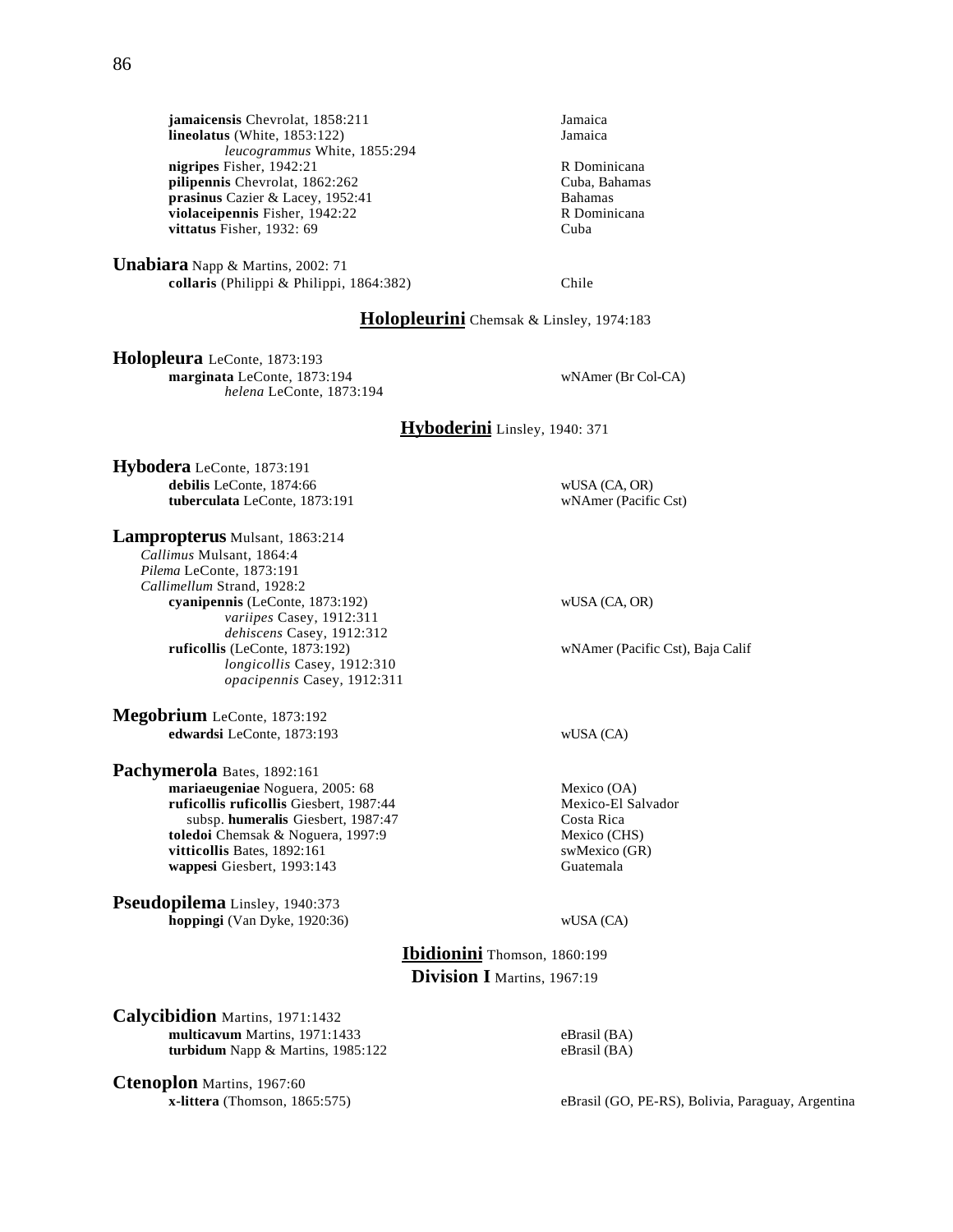**Epacroplon** Martins, 1967:54 **armatipes** (Martins, 1962:280) Bolivia **cruciatum** (Aurivillius, 1899:262) seBrasil (BA-RS), Paraguay, Argentina **Glyptoceridion** Martins, 1959:270 quincunx (Thomson, 1867:162) ncBrasil (AM, PA), Peru **Glyptoscapus** Aurivillius, 1899:264 **bivittatus** Gounelle, 1909:660 eBrasil (MG) **cicatricosus** Aurivillius, 1899:264 seBrasil (BA-PR) **flaveolus** (Bates, 1870:285) https://www.marchive.org/marchive.org/marchive.org/marchive.org/marchive.org/marchive.org/marchive.org/marchive.org/marchive.org/marchive.org/marchive.org/marchive.org/marchive.org/marchive.or **pallidulus** (White, 1855:234) Panama, nBrasil (PA), Fr Guiana, Peru **vanettii** Martins, 1959:270 Colombia, Peru, ecBrasil (GO), Bolivia **Gnomidolon** Thomson, 1864:219 **amaurum** Martins, 1967:194 **analogum** Martins, 1967:192 seBrasil (ES, RJ) **basicoeruleum** Martins, 1962:127 sMexico (CHS, QR)-Costa Rica **bellus** Martins & Galileo, 2002: 13 Colombia **biarcuatum** (White, 1855:228) Guianas, ncBrasil (AM), Colombia, Peru *excelsum* Martins, 1962:274 **bipartitum** Gounelle, 1909:661 eBrasil (GO, BA-SP) **bonsae** Martins, 1967:268 **Bolivia** Bolivia **bordoni** Joly, 1991:17<br> **brethesi** Bruch, 1908:204<br> **cBrasil** (G) **cingillum** Martins, 1967:186 wEcuador **colasi** Martins, 1967:221 Peru **conjugatum** (White, 1855:231) **Fr** Guiana, Peru, ncBrasil (AM), Bolivia, Colombia *eganum* Bates, 1870:287 **cruciferum** (Gounelle, 1909:659) Peru, eBrasil (GO, PB, BA) **denticorne** Bates, 1892:155 Panama **elegantulum** Lameere, 1885:88 eBrasil (GO, BA-RS), Paraguay, Argentina *bituberculatum*; Thomson, 1864:219 (not Audinet-Serville, 1834) **fraternum** Martins, 1971:1426 **fuchsi** Martins, 1971:129 Bolivia glabratum Martins, 1962:273 **gounellei** Martins, 1967:295 eBrasil (BA) **gracile** (Gounelle, 1909:658) cBrasil (GO, MT) cBrasil (GO, MT) cBrasil (GO, MT) **guianense** (White, 1855:225) Colombia, Venezuela, Guiana, Brasil *meinerti* Aurivillius, 1900:410 **hamatum** Linsley, 1935:479 Panama **humerale** Bates, 1870:287<br> **ignicolor** Napp & Martins, 1985:126<br> **eBrasil** (MG)<br> **eBrasil (MG)** ignicolor Napp & Martins, 1985:126 **incisum** Napp & Martins, 1985:127 Venezuela **insigne** Martins, 1967:180 eBrasil (BA, ES) **insulicola** Bates, 1885:260 Panama, Colombia, Venezuela *elegantulum*; Aurivillius, 1900:410 (not Lameere, 1884) *piceicollis* Linsley, 1935:481 *seabrai* Martins, 1960:2 **laetabile** Bates, 1885:260 **Honduras-Panama lansbergei** (Thomson, 1867:159) Venezuela **longipenne** Martins, 1967:225<br> **maculicorne** Gounelle. 1909:661<br> **maculicorne** Gounelle. 1909:661 **maculicorne** Gounelle, 1909:661 **melanosomum** Bates, 1870:288 Guatemala-Panama, nSAmer-Bolivia *costaricense* Martins, 1962:272 **meridanum** Napp & Martins, 1985:129 Venezuela<br> **musivum** (Erichson, 1847:141) Venezuela *subeburneum* White, 1855:234 Guianas, Bolivia *clymene* Thomson, 1867:161 *confusum* Fisher, 1944:6

cBrasil (GO, MT), Paraguay, Argentina Venezuela, Bolivia, Paraguay Venezuela, eEcuador, Peru, ncBrasil (AM),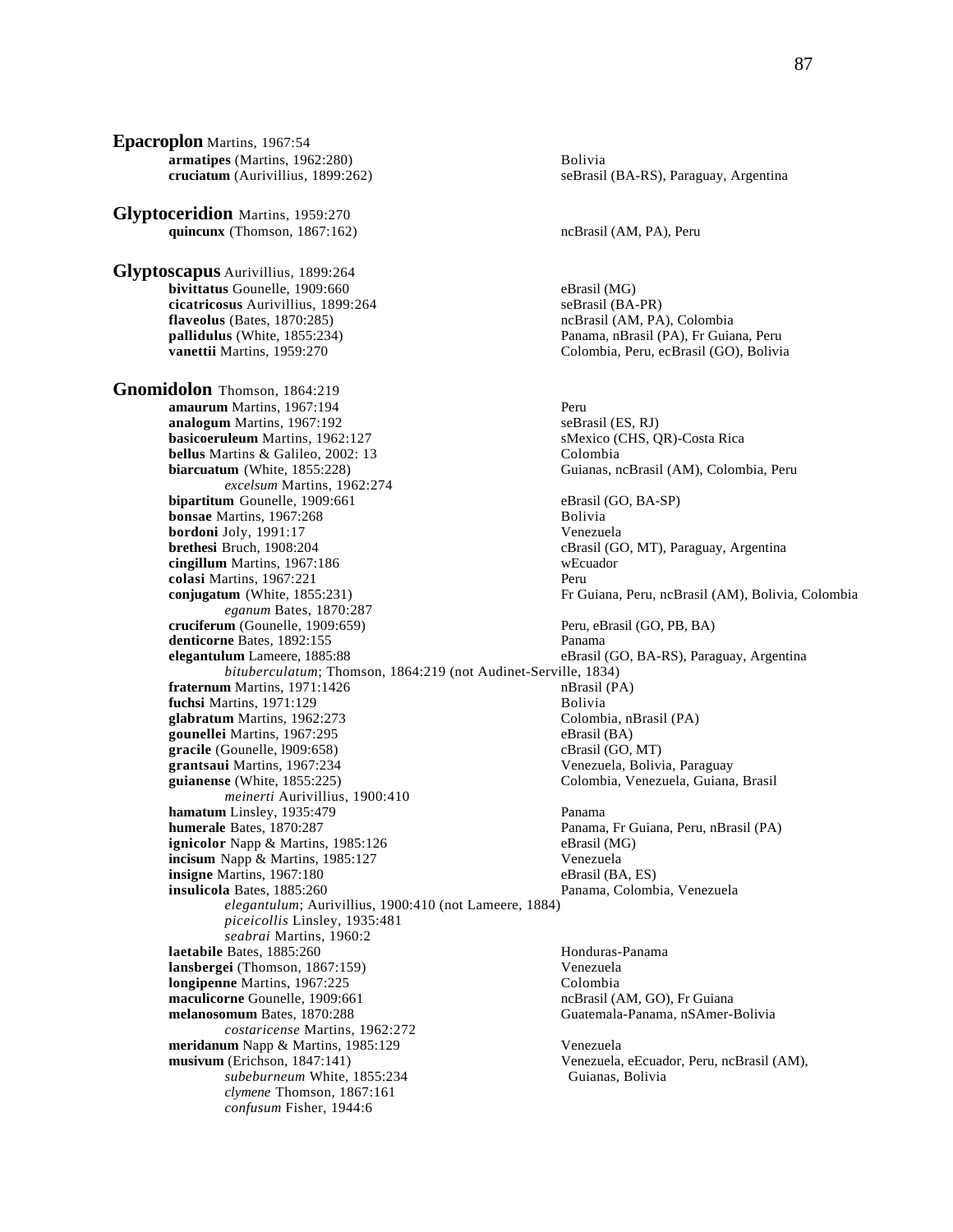**nanum** Martins, 1962:269<br> **nigritum** Martins, 1967:188 **nigritum** Martins, 1967:188 **nympha** Thomson, 1865:575 seBrasil (ES-RS) **oeax** Thomson, 1867:160 Guianas, Surinam<br> **opacicolle** Napp & Martins, 1985:124 WCBrasil (RO, MT) **opacicolle** Napp & Martins, 1985:124<br>**ornaticolle** Martins, 1960:6 **pallidicauda** Gounelle, 1909:662 Peru, Brasil (AC-RS), Paraguay **peruvianum** Martins, 1960:5 Peru **picipes** Bates, 1870:287 ncBrasil (AM, PA), Bolivia **picticorne** Martins, 1971:134 webcuador<br> **pictum** (Audinet-Serville, 1834:106) eBrasil (G **pilosum** Martins, 1962:271 nArgentina (TU) **primarium** Martins, 1967:190 eBrasil (BA)<br> **proseni** Martins, 1962:270 **eBrasil Costa Rica**, c **proximum** Martins, 1960:4 Bolivia, nArgentina (SA, JU) **pulchrum** Martins, 1960:7 cBrasil (MT), Paraguay, Argentina **rubricolor** Bates, 1870:286 Panama, Venezuela, Colombia, Peru, ncBrasil (AM) *pygmaeum* Martins, 1962:275 **simplex** (White, 1855:230) Guianas, ncBrasil (AM, PA) *dubium* Bates, 1870:290 **subfasciatum** Martins, 1967:184 Peru, ncBrasil (AM, PA) **suturale** (White, 1855:222) Panama, Colombia *tricolor* Linsley, 1935:481 **sylvarum** (Bates, 1892:155) seMexico (VC)-Honduras **tomentosum** Martins, 1971:131 eBrasil (ES) **varians varians Gounelle, 1909:662** Brasil (GO, MT, PB-RS), Paraguay, micans Fisher, 1937:146 Bolivia, Argentina, Uruguay *micans* var. *brunneicaudatum* Fisher, 1937:147 subsp. **addictum** Melzer, 1935:175 seBrasil (MG-SC)

**Hexocycnidolon** Martins, 1960:27<br>unoculum (Bates, 1870:292) *vulcanoi* Martins, 1960:27 *hylaeanum* Martins, 1962:134

**Hexoplon** Thomson, 1864:219 *Gnomidolon*; Lacordaire, 1869:330 (part) **affine** (Thomson, 1865:575) Brasil (MG-RJ) *consanguineum* Aurivillius, 1899:261 **albipenne** Bates, 1872:179 Guatemala-Colombia, Venezuela *colombianum* Martins, 1959:340 **anthracinum** Martins, 1967:135<br> **armatum** Aurivillius, 1899:263<br> **armatum** Aurivillius, 1899:263 armatum Aurivillius, 1899:263 **bucki** Martins, 1967:106<br> **calligrammum** Bates. 1885:259<br> **bucki (BA-RJ)**<br> **bucki (BA-RJ)**<br> **eBrasil (BA-RJ)** calligrammum Bates, 1885:259 *smithi* Bates, 1892:154 **carissimum** (White, 1855:223) Fr Guiana, cBrasil, Peru, Bolivia **cearense** Martins & Galileo, 1999: 301 **Brasil (CE)**<br> **ctenostomoides** Thomson, 1867:162 **by Sepassil (B) eximium** Aurivillius, 1899:260 eBrasil (MG, ES) **illuminum** Napp & Martins, 1985:124 w Brasil (RO) **integrum** Tippmann, 1960:118 Bolivia **juno** Thomson, 1865:575 Brasil, Peru, Bolivia, Paraguay, Argentina **leucostictum Martins, 1959:343 longispina** Aurivillius, 1899:261 seBrasil (RJ, SP) **lucidum** Martins, 1962:267 wEcuador **navajasi** Martins, 1959:344 Panama *eganum*; Linsley, 1935:480 (not Bates, 1870) **nigricolle** Gounelle, 1909:657 cBrasil (PA, GO, MT)<br> **nigritarse** Aurivillius, 1899:262 eBrasil (PE-SC) **nigritarse** Aurivillius, 1899:262 **nigropiceum** Martins, 1959:343 Paraguay **praetermissum** Bates, 1870:442 Colombia, Brasil (PA, GO, MT, PE-ES) var. *simplex* Gounelle, l909:657

seBrasil (RJ-RS), Paraguay, Argentina eBrasil (GO-RS), Paraguay, Argentina **Costa Rica, cBrasil (MT), Bolivia** 

Bolivia, Argentina, Uruguay

ncBrasil (AM, PA), Fr Guiana, Peru

seBrasil (BA-RS), neArgentina (MI)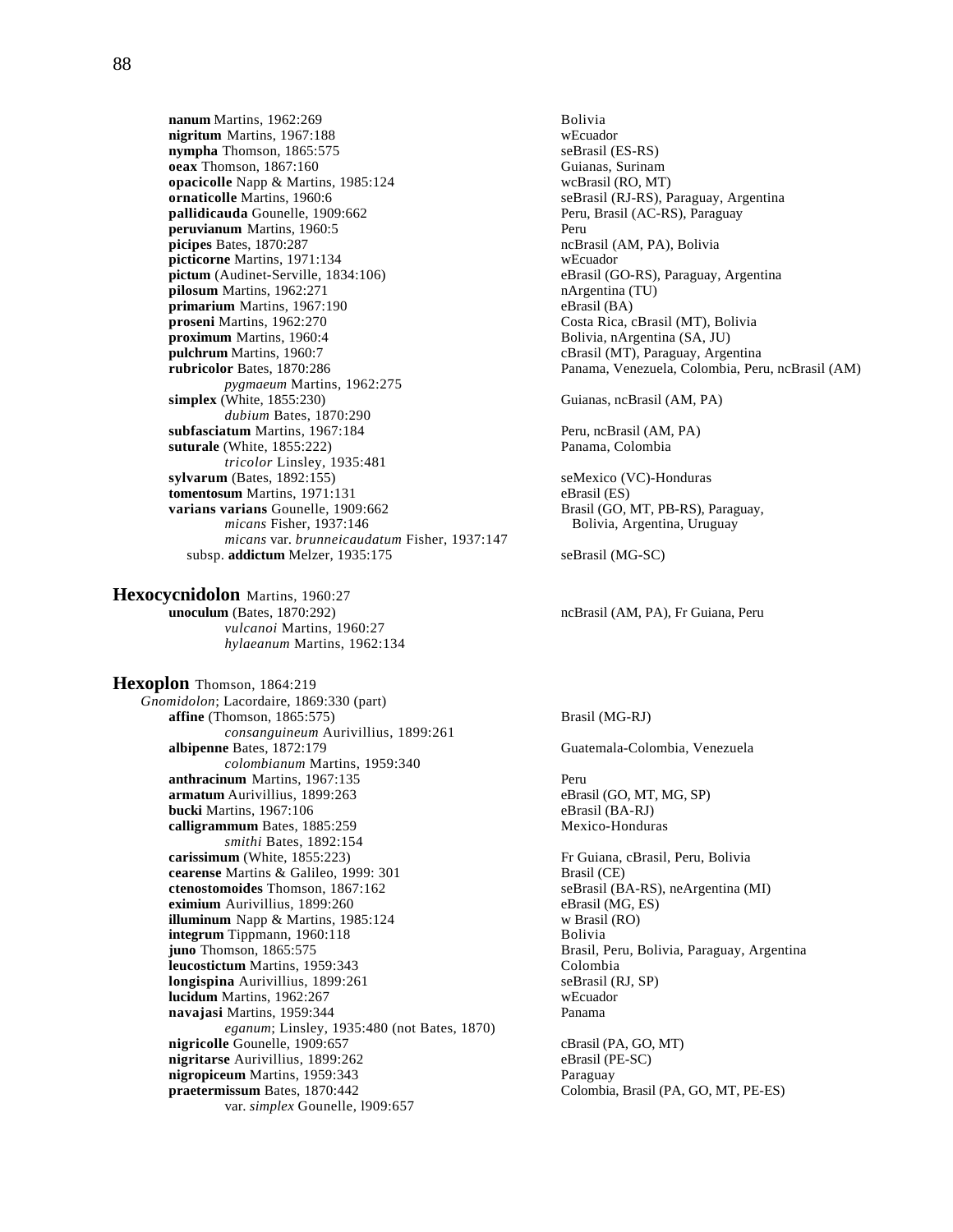*lanei* Martins, 1959:345 **reinhardti** Aurivillius, 1899:262 Peru, eBrasil (GO, BA-SP) **rosalesi** Martins, 1971:1423 <br> **rosalesi Martins, 1985:123** <br> **rosalesi III Venezuela**<br> **Property Property Contains and Separate Brasil (BA, MG) scutellare** Napp & Martins, 1985:123<br> **speciosum speciosum** Fisher, 1937:145<br> **seBrasil, Bolivia, Paraguay, Argentina speciosum speciosum** Fisher, 1937:145 seBrasil, Bolivia, subsp. **ferruginosum** Martins, 1959:347 seBrasil (SP, PR) subsp. ferruginosum Martins, 1959:347 **uncinatum** Gounelle, 1909:659 SAmer (widely distributed)<br> **venus** Thomson, 1864:219 Colombia, Fr Guiana venus Thomson, 1864:219

**Isostenygra** Martins & Galileo, 1999: 315 **monnei** Martins & Galileo, 1999: 317 Brasil (AM)

**Neognomidolon** Martins, 1967:39 **pereirai** (Martins, 1960:8) seBrasil (SP) **poecilum** Martins, 1967:43 eBrasil (MG)

**Notosphaeridion** Martins, 1960:153 **brevithorax** (Martins, 1960:3) seBrasil (SP, PR), Argentina **umbrinum** Martins, 1971:1421 Venezuela<br> **vestitum** Martins, 1960:154 (PB, BA) vestitum Martins, 1960:154

**Ophtalmoplon** Martins, 1965:119 **aurivillii** Martins, 1965:128 seBrasil (RJ) diversum Martins, 1965:123 seBrasil (ES, RJ) **impunctatum** Martins, 1965:126 cBrasil (MT)<br> **inerme** Martins, 1965:124 Guyana, Fr C **nigricorne** Napp & Martins, 1985:118 **spinosum** Martins, 1965:121 seBrasil (RJ)

**Pronoplon** Martins, 1967:317

**Pseudoplon** Martins, 1971:1418 **oculatum** Martins, 1971:1419 eBrasil (BA, MG) **rasile** Napp & Martins, 1985:116 neBrasil (RN) **transversum** Napp & Martins, 1985:114 eBrasil (BA, MG)

**Spinoplon** Napp & Martins, 1985:119 **bicolor** Napp & Martins, 1985:121 eBrasil (BA)<br> **inusitatum** Napp & Martins, 1985:119 eBrasil (BA, MG) inusitatum Napp & Martins, 1985:119

**Stenygra** Audinet-Serville, 1834:95 **angustata** (Olivier, 1790:252) Guianas, ncBrasil (AM, PA) *coarctatus* Fabrlcius, 1801:349<br>apicalis Gounelle, 1911:225 **brevispinea** Delfino, 1985:500 Peru **conspicua** (Perty, 1832:91) nc,eBrasil (AM, PB-RS), Paraguay, *tricolor* Audinet-Serville, 1834:97 **Argentina**<br> **a Pascoe, 1862:355 Argentina**<br> **a Pascoe, 1862:355 Argentina contracta** Pascoe, 1862:355 **cosmocera** White, 1855:221 Brasil, Peru, Bolivia, Paraguay, Argentina **euryarthron** Delfino, 1985:497 Peru **globicollis** Kirsch, 1889:38 Ecuador histrio Audinet-Serville, 1834:97 Mexico-Costa Rica *histrio nigrina* Franz, 1954:220 **holmgreni** Aurivillius, 1908:5 ncBrasil (PA), Peru **seabrai** Delfino, 1985:498 Peru **setigera** (Germar, 1824:516) eBrasil (GO, BA-RS), Paraguay, Argentina

**scabrosum** (Gounelle, 1909:663) ecBrasil, Bolivia, Paraguay, Argentina

Guyana, Fr Guiana, cBrasil (MT)<br>eBrasil (BA)

**rubriceps** (Gounelle, 1909:662) cBrasil (MA, GO, MT), Bolivia, Paraguay

seBrasil (BA-SC), Argentina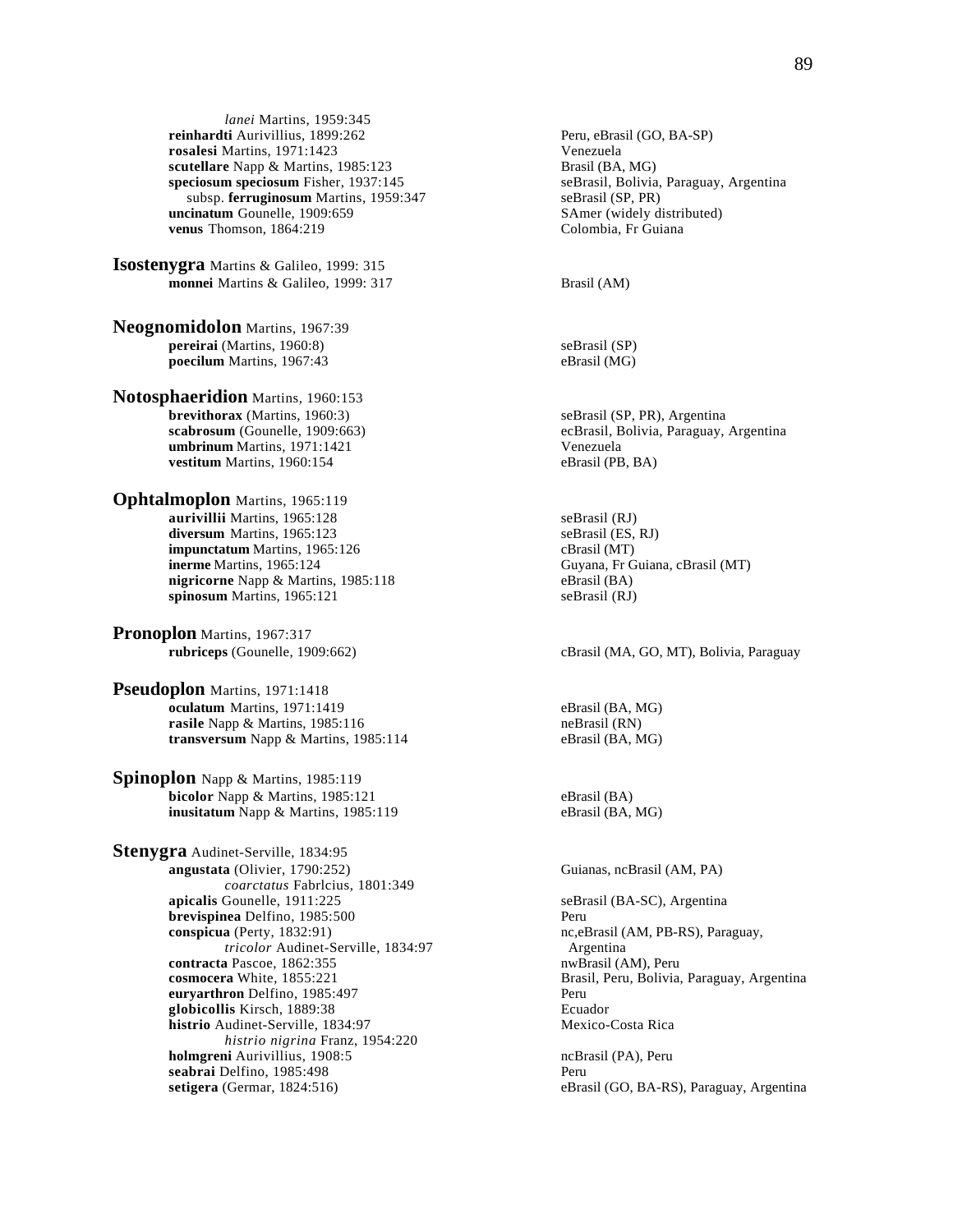**Tetraibidion** Martins, 1967:307 **aurivillii** (Gounelle, 1909:656) eBrasil (PE-RS, GO), Paraguay, Argentina *aeneonigrum* Fisher, 1937:147 **ephimerum** Martins, 1967:312 seBrasil (SP, SC) sahlbergi (Aurivillius, 1899:260) seBrasil (RJ)

**Tetroplon** Aurivillius, 1899:259<br>
caudatum caudatum Aurivillius, 1899:259 subsp. **nigricornis** Bruch, 1926:340 Bolivia, Argentina (SA, CD)

**Trichoplon** Martins, 1967:66 **extremum** (Martins, 1959:341) eBrasil (PA, MG-RJ)

**Trinoplon** Zayas, 1975:115 **bicolor** Zayas, 1975:116 Cuba

ncBrasil (AM, PA), Fr Guiana<br>Panama, Venezuela

Peru, Brasil, Bolivia, Paraguay, Argentina

**Division II** Martins, 1968:321 (all taxa transferred out of tribe)

**Division III** Martins, 1968:331

**Alcyopis** Pascoe, 1866:484 **chalcea** Bates, 1874:221 Mexico (JA, MO, NA)-Costa Rica<br> **cyanoptera** Pascoe, 1866:484 SeBrasil, Paraguay, Argentina, Ur **nigromaculata** Aurivillius, 1927:528 eBrasil (BA) **nigrovittata** Gounelle, 1909:685 ecBrasil (GO, MG, ES) *pallida* Martins, 1964:141

**Diasporidion** Martins, 1968:515 **argentinense** (Martins, 1962:152) cBrasil (MAG), nArgentina (JU) **duplicatum** (Gounelle, 1909:677) Mexico-Colombia, Venezuela, eBrasil *binoculatum* Linsley, 1935:484

**Gnomibidion** Martins, 1968:580 **araujoi** (Martins, 1962:159) nBrasil (PA) **armaticolle** (Martins, 1965:211) <br> **biacutum** Martins, 1968:584 <br> **compared Contains** Guianas **biacutum** Martins, 1968:584 **cylindricum** (Thomson, 1865:570) Panama, Colombia, Venezuela, Peru, Ecuador, *eburnipenne* Linsley, 1935:480 eBrasil (PE, BA) **denticolle** (Dalman, 1823:67) seBrasil (MG-RS, 1 *gnomoides* Thomson, 1865:570<br>digrammum (Bates, 1870:299) **fulvipes** (Thomson, 1865:571) **Fr** Guiana-Uruguay, Peru, Bolivia *biplagiatum* Redtenbacher,1867:198 *monostigma* Bates, 1870:297 **occultum** Martins, 1968:603<br> **colombia**<br> **colombia**<br> **colombia**<br> **colombia**<br> **colombia**<br> **colombia**<br> **colombia**<br> **colombia**<br> **colombia**<br> **colombia translucidum** (Martins, 1960:93)

**Homaloidion** Martins, 1968:506 **pinacopterum** (Martins, 1962:298) seBrasil (BA-RS)

seBrasil, Paraguay, Argentina, Uruguay

 $\alpha$  (MG-RS, MT), Paraguay, Argentina Fr Guiana, nBrasil (AM, PA, CE), Peru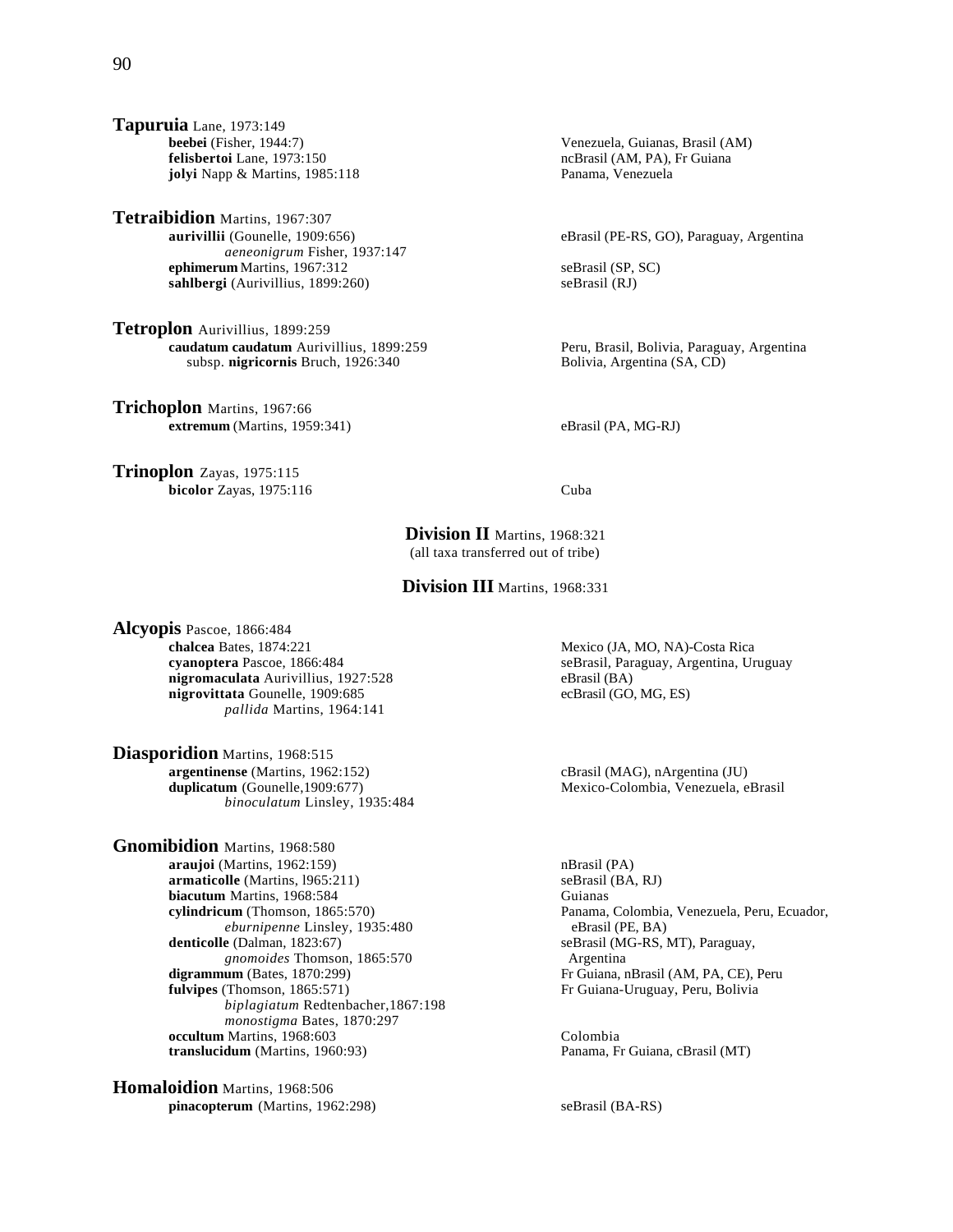**Megapedion** Martins, 1968:573 **lefebvrei** (Gounelle, 1909: 673) eBrasil (GO, BA-SC) *longitarsi* Martins, 1962:108 **sylphis** (Bates, 1870:305) ncBrasil (AM, PA)

**Minibidion** Martins, 1968:335 **aquilonium** Martins, 1968:349 Venezuela **argenteum** Martins & Napp, 1986:6 w Brasil (RO), Fr Guiana **basilare** (Martins, 1962:155)<br> **bondari** (Melzer, 1923:7) SBrasil (MT, BA-RS) **bondari** (Melzer, 1923:7) **confine** Martins, 1968:351 eBrasil (BA)<br> **crasnedum** Martins. 1971:136 eBrasil webcuador **craspedum** Martins, 1971:136<br> **comminimum** Martins & Napp. 1986:7<br>
comminimum Martins & Napp. 1986:7 **minimum** Martins & Napp, 1986:7 **minusculum** (Martins, 1962:153) seBrasil (BA-RS), Paraguay, Argentina **punctipenne** Martins, 1968:339 ecBrasil (GO-SP) *comatum*; Gounelle, 1909:677 (not Audinet-Serville, 1834) **rurigena** (Gounelle, 1909:681) ecBrasil (GO)

**Neotropidion** Martins, 1968:609 **nodicolle nodicolle** (Dalman, 1823:67) Peru, nc, seBrasil (AM, BA-SP), *armandinae* Chabrillac, 1857:198 Bolivia *biguttatum* Redtenbacher, 1867:198 subsp. **binoculare** (Gounelle, 1909:683) ecBrasil (GO, MG) **pulchellum** Martins, 1968:614 Fr Guiana

**Opacibidion** Martins, 1968:498 **sulcicorne** (White, 1855:232) nBrasil (PA)

**Perissomerus** Gounelle, 1909:684 **alvarengai** Martins, 1961:188 eBrasil (ES) dasytes Martins, 1968:571 eBrasil (BA) **flammeus** Martins, 1971:146 **hilairei hilairei** Gounelle, 1909:684 cBrasil (GO, MT), Peru, Bolivia *lenkoi* Martins, 1962:160 subsp. **bimaculatus** Gounelle, 1909:685 seBrasil (BA-PR) **ruficollis** Martins, 1961:187 eBrasil (PB, BA)

**Phocibidion** Martins, 1968:625<br>erythrocephalum (White, 1855:224) pulcherrimum (Martins, 1962:277) nwBrasil (AM)

**Psiloibidion** Martins, 1968:511 **leucogramma** (Perty, 1832:92) cBrasil (PA-SP), Bolivia, *thomsoni* Chabrillac, 1857:197 Paraguay, Argentina

**Smaragdion Martins, 1968:605**<br>**viride Martins, 1968:606** 

**Thoracibidion** Martins, 1960:105 **buquetii** (Thomson, 1867:139) Mexico-Peru, Fr Guiana *griseicolle* Bates, 1872:180 **fasciiferum** (Berg, 1889:110) Brasil, Bolivia, Paraguay, Argentina *ruficaudatum* var. *rufa* Gounelle, 1909:664 flavopictum (Perty, 1832:93) **franzae** Martins, 1968:540 Venezuela **galbum** Martins, 1968:554 seBrasil (SP) **insigne** Martins, 1968:534 Bolivia

**opacicolle** (Melzer, 1931:53) seBrasil (RJ-PR), Paraguay, Argentina **rugicolle** (Nonfried, 1895:309) eBrasil (PB-PR), Paraguay Guatemala-Bolivia, Brasil (AM, BA-RJ) Peru, cBrasil (PA, RO, MT) eBrasil, Bolivia, Paraguay, Argentina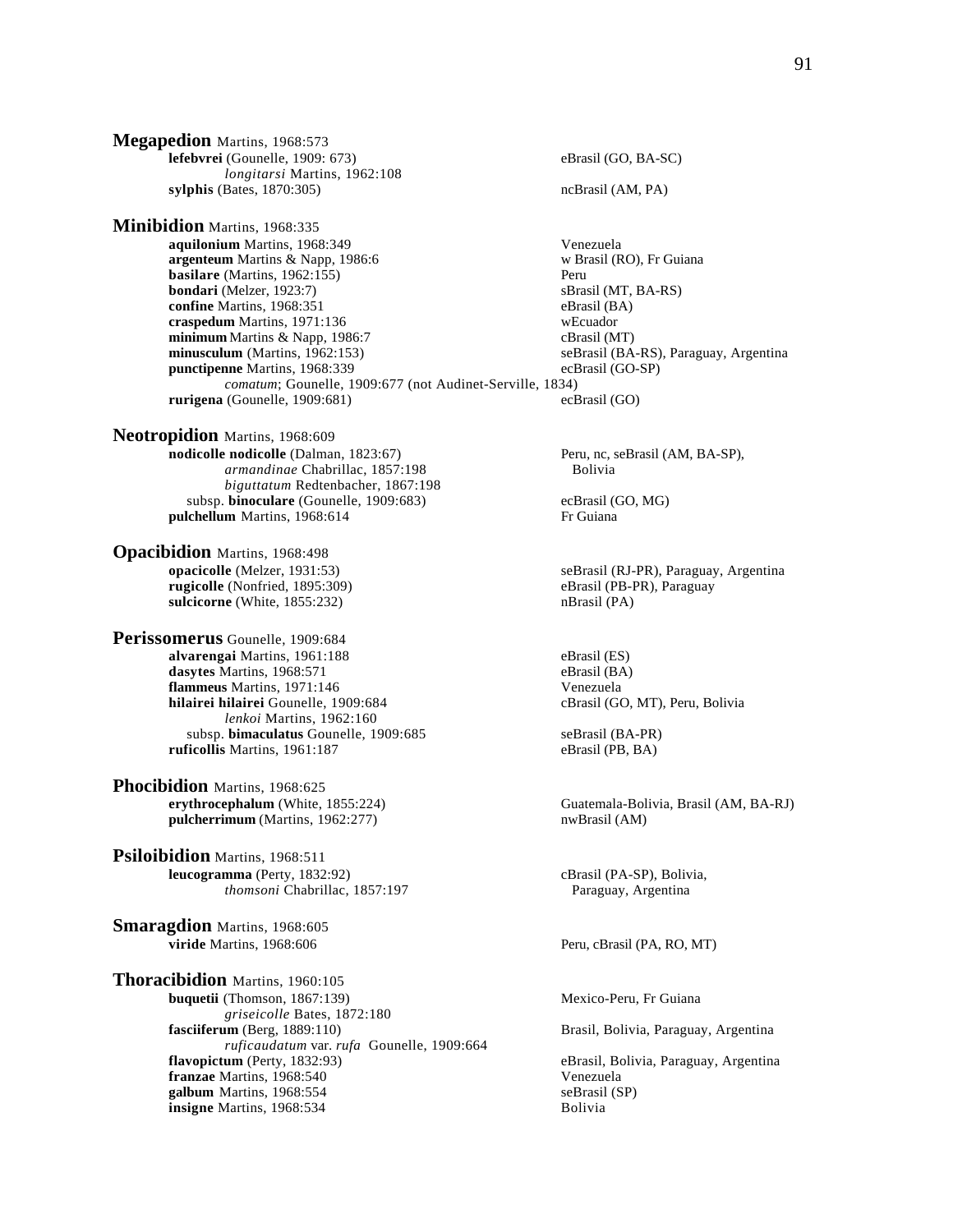**io** (Thomson, 1867:141) nSAmer-seBrasil (RJ) *rugicolle* Bates, 1870:296 **lineatocolle** (Thomson, 1865:574) seBrasil (BA-RS), Paraguay, Argentina **pleurostictum** (Bates, 1885:261)<br> **pleurostictum** (Thomson, 1865:571) Mexico (CHS)-Panama<br>
Venezuela, Fr Guiana, F *proserpina* Thomson, 1867:140 **terminatum** Martins, 1968:552 Venezuela **tomentosum** Martins, 1960:108 **Panama, Colombia** 

**Tropidion** Thomson, 1867:134 **abditum** Martins, 1968:484 nArgentina (CH) **acanthonotum** (Martins, 1962:5) eBrasil (ES) **atricolle** (Martins, 1962:304)<br> **aurulentum** Martins, 1971:141 Strassl (GO, SC), Paraguay **aurulentum** Martins, 1971:141 **balfourbrownei** Martins, 1968:411 eBrasil (BA) **batesi** Martins, 1968:496<br> **bituberculatum** (Audinet-Serville, 1834:105) eBrasil (MG-SP) **bituberculatum** (Audinet-Serville, 1834:105) **breviusculum** (Thomson, 1867:147) seBrasil (BA-SC), Paraguay, Argentina *borrei* Lameere, 1884:88 **brunniceps** (Thomson, 1865:571) Panama, Colombia **calciope** (Thomson, 1867:144) <br> **carinicolle** (Bates, 1872:180) **SeBrasil (BA-SP)** <br>
Nicaragua - Panama **carinicolle** (Bates, 1872:180)<br> **castaneum** Martins, 1968:383<br> **castaneum** Martins, 1968:383<br> **castaneum** Martins, 1968:383 castaneum Martins, 1968:383 **centrale** (Martins, 1962:158) Panama, Venezuela **cinctulum** (Bates, 1870:294) **nBrasil (PA), Fr Guiana**<br> **citrinum** Martins, 1968:403 **nBrasil (BA, ES) nBrasil (BA, ES) citrinum** Martins, 1968:403<br> **contortum** Martins, 1968:442<br>
Bolivia **contortum** Martins, 1968:442 **cruentum** Martins & Napp, 1986:8 cBrasil (MT) **elegans** (Gounelle, l909:679) ecBrasil (GO, MT), Bolivia var. *zonata* Gounelle, 1909:679 **enochrum** Martins, 1968:405<br> **enochrum** (Berg, 1889:111) ecBrasil (GO *rubricatum* var. *rubronigra* Gounelle, 1909:681 **erythrurum** (Martins, 1962:276) Panama-nSAmer, Bolivia, seBrasil **extraordinarium** Martins & Galileo, 1999: 302 Brasil (DF)<br> **fairmairei** (Gounelle, 1909:680) ecBrasil (G *paraguayensis* Martins, 1962:6 **fernandezi** Joly, 1991:31 Venezuela **festivum** (Martins, 1962:101) Bolivia **flavipenne** (Martins, 1964:139) <br>**flavipes** (Thomson, 1867:143) **compared as a compare of the series of the series of the series of the series of the series of the series of the series of the series of the series of the s flavipes** (Thomson, 1867:143)<br>**flavum** (Martins, 1962:304) **fuscipenne** (Gounelle, 1913:217) Bolivia, nArgentina (SA, SE, ER) *immaculipenne* Melzer, 1935:181 **hermione** (Thomson, 1867:144) seBrasil (SP-RS), Paraguay, Argentina **hispidum** Martins, 1971:1441<br> **igneicolle** (Martins, 1962:10) **and Solution Contract Contract Contract Contract Contract Contract Venezuela igneicolle** (Martins,  $1962:10$ ) **inerme** (Martins, 1962:7) seBrasil (MT, RJ-PR) **intermedium** (Martins, 1962:302) **nargentina (SA, TU) investitum** (Martins, 1962:10) **nargentina (SA, TU)** seBrasil (BA-RS), ne *clavicorne* Martins, 1962:12 **kjellanderi** (Martins, 1965:208) eBrasil (BA) **lepidum** Martins, 1971:138<br> **litigiosum** Martins, 1968:444<br> **colombia, Venezuela litigiosum** Martins, 1968:444 **mirabile** Martins, 1971:1439<br> **nordestinum** (Martins, 1962:105) **Shape Contains** (RN)  $n$ ordestinum *(Martins, 1962:105)* **obesum** Martins, 1968:446 eBrasil (BA) **periboeoides** (Thomson, 1867:146) seBrasil (BA-RJ)<br> **persimile** (Martins, 1960:181) contractions of the mediators of the mediators of the mediators of the mediators of the mediators of the mediators of the mediators of th **persimile** (Martins, 1960:181)<br>**personatum** (Gounelle, 1909:678) *andinum Martins, 1962:57* Argentina **pictipenne** (Martins, 1962:58) seBrasil, Bolivia, Paraguay, Argentina **praecipuum** Martins, 1971:1445 cBrasil (MT), Bolivia

**ruficaudatum** (Thomson, 1865:571) Venezuela, Fr Guiana, Peru, ncBrasil (AM) <br> **Fr** Guiana, ncBrasil (AM, PA), Peru, eEcuad Fr Guiana, ncBrasil (AM, PA), Peru, eEcuador ecBrasil (GO, MT, MG, SP), Argentina, Bolivia, Paraguay  $ecBrasil (GO, MT)$ , Bolivia, Paraguay seBrasil (BA-SP), Fr Guiana, Argentina  $seBrasil (BA-RS)$ , neArgentina (MI) ecBrasil (GO, MT, SP), Paraguay, Bolivia,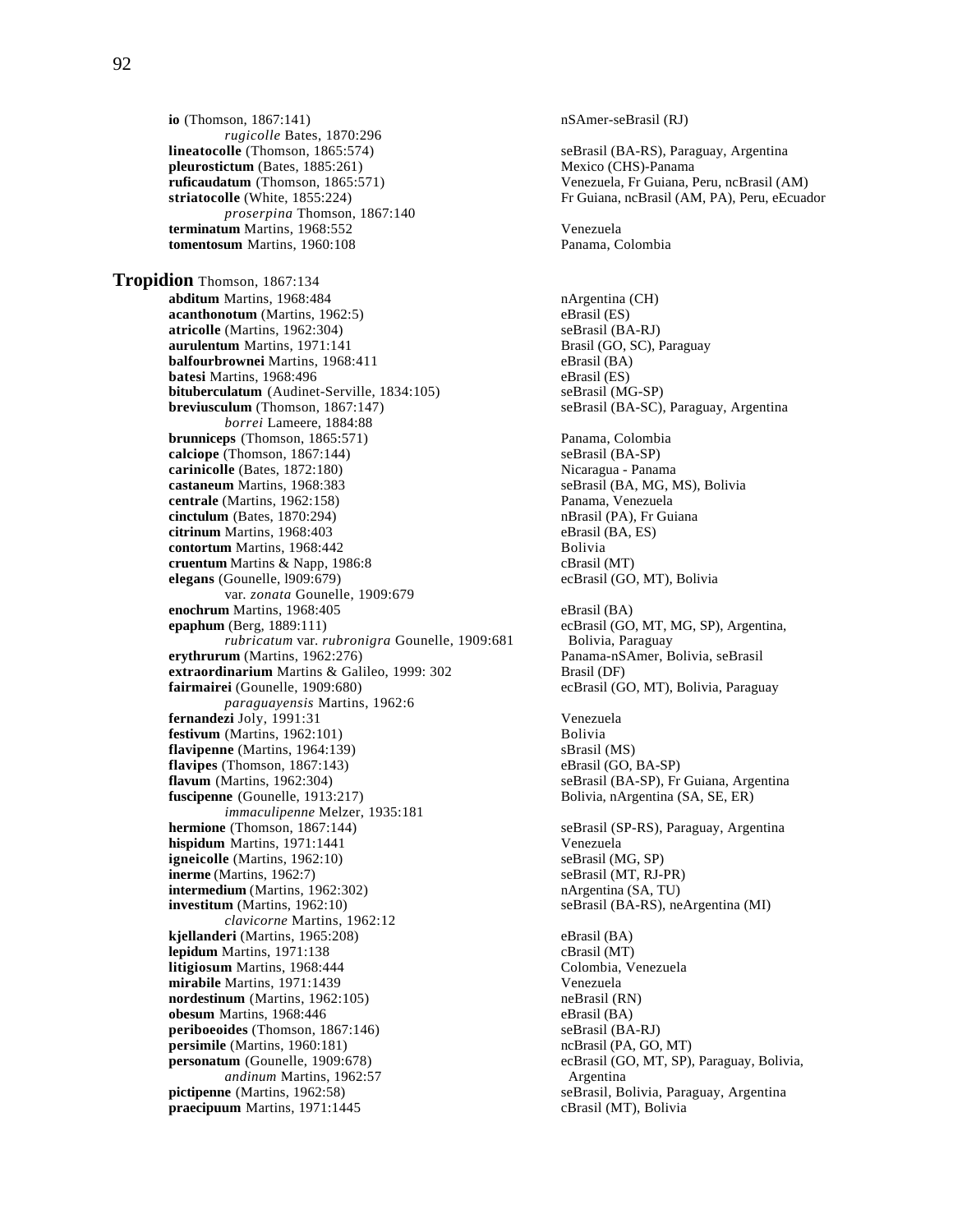**pubicolle** Martins & Napp, 1986:10 Brasil (AM, PA, RO)<br> **pulvinum** Martins, 1968:449 Brasil (BA) pulvinum Martins, 1968:449 **pusillum** (Martins, 1960:178) Bolivia **rubricatum** (Gounelle, 1909:680)<br> **rusticum** (Gounelle, 1909:682) Conservation Counelle, 1909:682) **rusticum** (Gounelle, 1909:682)<br> **rusticum** (Gounelle, 1909:682)<br> **rusticum** is experimented by each experiment of the security of the security security security security security security security security security securi **semirufum** Martins, 196:422<br> **signatum signatum** (Audinet-Serville, 1834:104) **Brasil** (BA-RS), Paraguay, Argentina signatum signatum (Audinet-Serville, 1834:104) *venezuelae* White, 1855:233 *femoratum* Lucas, 1857:187 *vicinum*; Bosq, 1943:31 (not Gounelle, 1909) subsp. **punctatum** Martins, 1968:438 ecBrasil (GO, MT), Bolivia **silvestre** (Martins, 1965:210) eBrasil (ES) eBrasil (ES) eBrasil (GO, sipolisi (GO, sipolisi (GO, single and the single and the single and the single and the single and the single and the single and the single and the sin *haliki* Martins, 1962:301 **subcruciatum** (White, 1855:226) Guianas, Venezuela, eBrasil (AM, GO, MT, *spinipenne* Thomson, 1865:570 PB-PN), Colombia *calligrammum* Bates, 1870:294 **supernotatum** (Gounelle, 1909:678) eBrasil (GO, MT, BA-SP), Bolivia **validum** (Martins, 1962:104) Paraguay **vianai** Martins, 1971:1437 Paraguay **vicinum** (Gounelle, 1913:216) ncArgentina (JU-CD) ncArgentina (JU-CD) ncArgentina (JU-CD) **xanthocele** (Martins, 1962:305)<br> **xonapterum** (Martins, 1962:299) cBrasil (MT, SP), Bolivia  $zonapterum$  (Martins,  $1962:299$ )

seBrasil (BA-RS), Paraguay, Argentina

eBrasil (GO, BA-SC), Paraguay

# **Division IV** Martins, 1969:631

**Bomaribidion** Martins, 1962:2 **angusticolle** (Gounelle, 1909:683) eBrasil (GO, BA-SC), Paraguay<br> **hirsutum** Martins, 1969:670 eBrasil (MG) **hirsutum** Martins, 1969:670

**Brechmoidion** Martins, 1969:639 **exicisifrons** (Martins, 1960:88) Colombia, Ecuador **falcatum** Napp & Martins, 1985:131 Venezuela

**Coleroidion** Martins, 1969:830 **cingulum** Martins, 1969:833 Venezuela, Peru

**Compsibidion** Thomson, 1864:215 *Lylibaeum* Thomson, 1864:216 *Octoplon* Thomson, 1864:218 **aegrotum** (Bates, 1870:305) nwBrasil (AM) **amantei** (Martins, 1960:179) Fr Guiana, seBrasil (MG-RJ)<br> **angulare** (Thomson, 1867:159) SeBrasil (BA-RJ) **angulare** (Thomson, 1867:159)<br> **balium** Napp & Martins, 1985:136 **balium** Napp & Martins, 1985:136 **balium** Napp & Martins, 1985:136 **baria** Joly, 1990: 213 Venezuela **basale** (White, 1855:229) **hasale** (White, 1855:229) **hasale** (White, 1855:229) **callispilum** (Bates, 1870:293) Venezuela, Fr Guiana, Brasil (PA), Bolivia **campestre** (Gounelle, 1909:667) ecBrasil (GO, MT, PB-MG, SP), Bolivia, *perelegans* Melzer, 1933:368 nArgentina (JU, SA) *perelegans* Melzer, 1933:368 **nArgentina (JU, SA)** nArgentina (JU, SA) **n** a CMartins, 1962: 156)  $\boldsymbol{\text{capixaba}}$  (Martins, 1962: 156) **carenatum** Martins, 1969:767 eBrasil (ES) **charile** (Bates, 1870:297) Fr Guiana, ncBrasil (AM,PA) **circunflexum** Martins, 1971:1462 Argentina (SA-BA) **cleophile** (Thomson, 1865:574) seBrasil (BA-PR) *adelphum* Thomson, 1867:158 *laesicolle*; Thomson, 1864:218 (not Germar, 1824) **clivum** Martins, 1971:1453<br> **concisum** Napp & Martins, 1985:138<br>
eBrasil (MG, ES) **concisum** Napp & Martins, 1985:138<br>**crassipede** Martins, 1971:1460 **decemmaculatum** (Martins, 1960:175) wEcuador

**leucotrichum** (Martins, 1960:177) sBrasil (MS), nArgentina (FO, CH)

ecBrasil (MT, SP), Paraguay, Argentina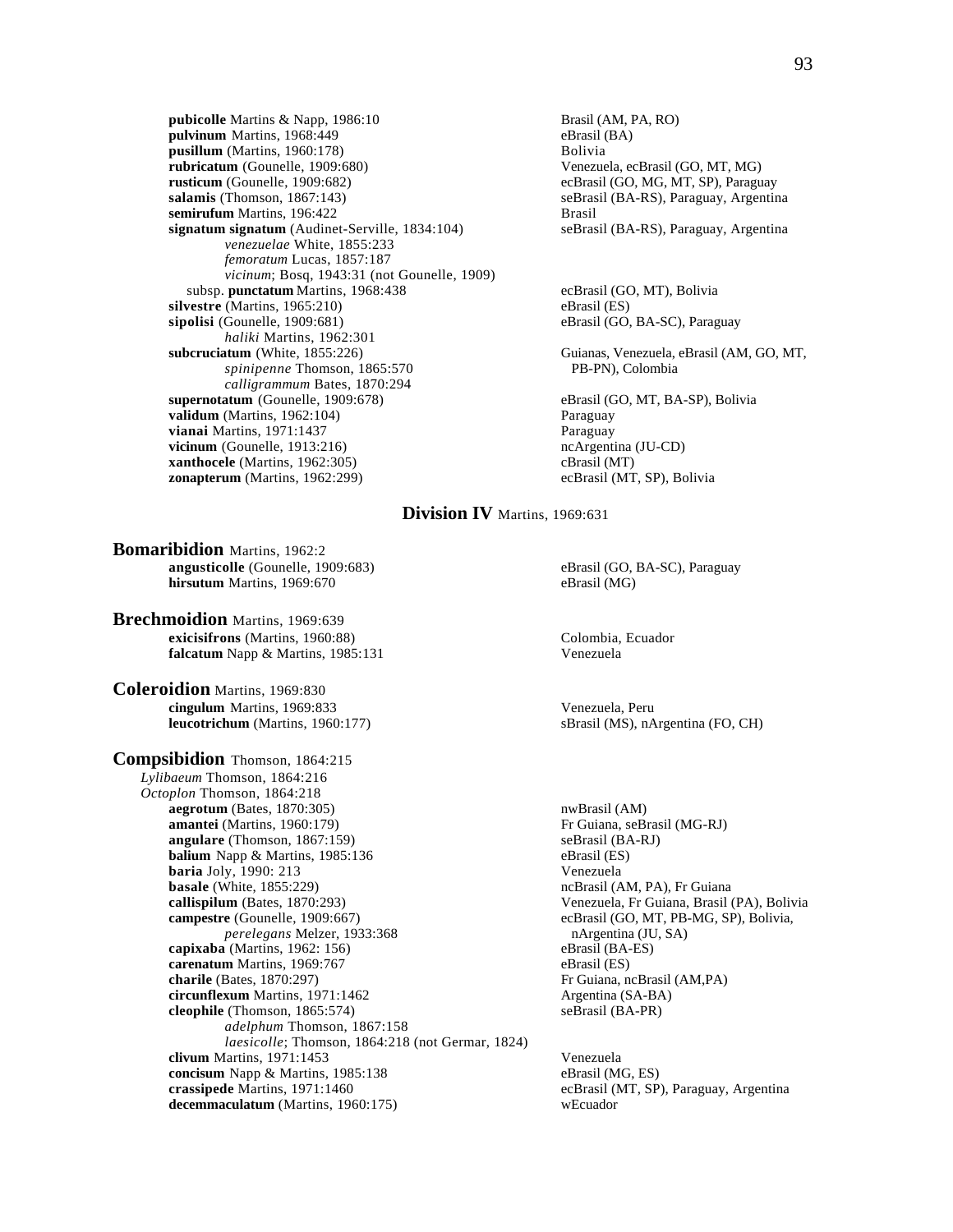**decoratum** (Gounelle, 1909:665) ecBrasil (GO, MT) ecBrasil (GO, MT) ecBrasil (GO, MT) derivativum Martins, 1971:1454 **divisum** Martins, 1969:769 seBrasil (BA-RJ) **fairmairei** (Thomson, 1865:572) eBrasil (GO, MT, BA-RS), Paraguay, *arcufera* Gounelle, 1909:669 eBrasil (GO, MT, BA-RS), Paraguay, *arcufera* Gounelle, 1909:669<br>**femoratum** Martins, 1971:1457 *antennatum* Thomson, 1867:156 Argentina var. (?) **rubricolle** (Melzer, 1935:176) sBrasil (RS) **guanabarinum** (Martins, 1962:138) se Brasil (ES, RJ)<br> **ilium** (Thomson, 1864:216) seBrasil (MT, MG-SC), Peru **ilium** (Thomson,  $1864:216$ ) **inornatum** (Martins, 1962:302) seBrasil (BA, SP) **litturatum** (Martins, 1960:91) **Panama, Colombia, Venezuela**<br> **maronicum** (Thomson, 1867:135) **Panama, Colombia, Venezuela, Colombia**  *oedicneme* Bates, 1870:298 *rubellum* Bates, 1870:298 *leprieuri* Bates, 1870:299 *dilectum* Bates, 1870:299 *deliciolus* Bates, 1870:305 **megarthron** (Martins, 1962:279) seBrasil (MG, SP) **melancholicum** Martins, 1969:726 cBrasil (MT) **meridionale** Martins, 1969:775 SBrasil (SC)<br> **monnei** Martins, 1969:703 Uruguay **monnei Martins, 1969:703 multizonatum** Martins, 1969:796 **nBrasil (PA), Fr Guiana muricatum** Martins, 1971:150 eBrasil (ES) **mysticum** Martins, 1969:786<br> **nigroterminatum** (Martins, 1965:206) **Panama**<br>
seBrasil (BA, RJ) **nigroterminatum** (Martins, 1965:206) seBrasil (BA, RJ)<br> **niveum** (Martins, 1962:143) seBrasil (RJ-SC)  $nivuum$  (Martins, 1962:143) **omissum** Martins, 1969:701 ecBrasil (GO) **orpa** (White, 1855:227) nBrasil (PA) **paradoxum** Martins, 1971:157<br> **paulista** (Martins, 1962:131) SeBrasil (SP)  $paulista (Martins, 1962:131)$ **polyzonum** (Bates, 1870:291) nBrasil (PA) **psydrum** Martins, 1969:806 Peru **pumilium** Martins & Galileo, 1999: 302 Colombia **quadrisignatum** (Thomson, 1865:574) eBrasil (GO, ES-SC) *amabile* Thomson, 1867:138 **reichardti** (Martins, 1962:97) Bolivia **rutha** (White, 1855:227) **Fr** Guiana, ncBrasil (AM, PA), Peru **simillimum** Martins, 1969:720 eBrasil (BA-ES) **singulare** (Gounelle, 1909:671) ecBrasil (GO) **sommeri** (Thomson, 1865:573)<br> **sphaeriinum** (Bates, 1870:300)<br> **sphaeriinum** (Bates, 1870:300)<br> **sphaeriinum** (Bates, 1870:300)  $spha$ **eriinum** (Bates, 1870:300) **tethys** (Thomson, 1867:145) eEcuador, Guianas, nwBrasil (AM), Peru *polychromum* Bates, 1870:295<br>thoracicum (White, 1855:228) **trichocerum** (Martins, 1962:128) seBrasil (BA-RJ) **triviale** Napp & Martins, 1985:137 seBrasil (MG, SP) **truncatum** (Thomson, 1865:574) eBrasil (GO, BA-RS), Bolivia, Paraguay, *albocinctum* Thomson, 1865:574 Argentina *lycoris* Thomson, 1867:153 **tuberosum** Martins, 1971:153 eBrasil (ES) **unifasciatum** (Gounelle, 1909:666) eBrasil (GO, ES, SP) **vanum** (Thomson, 1867:151) Mexico-nSAmer,Argentina, Bolivia *histrionica* Bates, 1870:302 **varipenne** Martins, 1969:742 Venezuela, Colombia **virgatum** Martins, 1969:724 Peru **zikani** (Melzer, 1933:367) seBrasil (BA-RS)

**Cycnidolon** Thomson, 1864:217 **approximatum** (White, 1855:231) Guianas, ncBrasil (AM), Peru

 $cBrasil (MT)$ , nArgentina (CH) **graphicum** (Thomson, 1867:135) Brasil (PA, MA-SC, MT), Bolivia, Paraguay, Trinidad, Venezuela, Colombia, Brasil (AM, *herse* Thomson, 1867:136 MA, MT),Guianas, Peru, Bolivia

cBrasil (PA, GO, MT), Peru, Bolivia

**batesianum** (White, 1855:230) Fr Guiana, ncBrasil (AM, PA, MT), Peru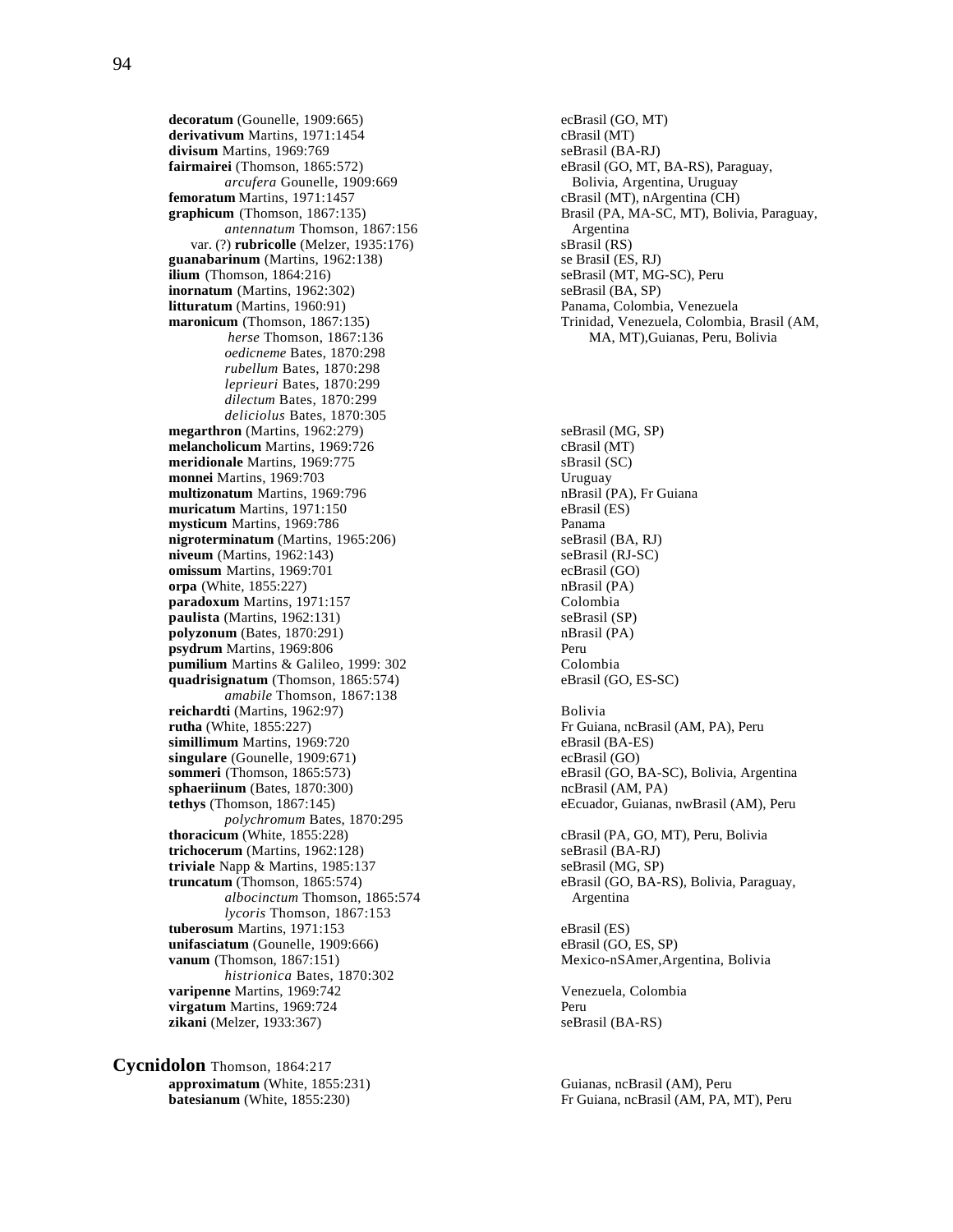**bimaculatum** Martins, 1960:22 ncBrasil (AM)<br> **binodosum** Bates, 1870:306 ncBrasil (AM) Panama, nwBrasil (AM) **binodosum** Bates, 1870:306 **bruchi** Napp & Martins, 1985:144 eBrasil (ES) **caracense** Martins, 1964:129 seBrasil (MG, RJ)<br> **eques** Thomson, 1864:217 seBrasil (BA-RJ) **eques Thomson, 1864:217**<br>**gounellei** Bruch, 1908:206 **immaculatum** Galileo & Martins, 2004: 326 **Bolivia**<br> **iminutum** Martins, 1960:19 seBrasil *trichotulum* Martins, 1960:71 **obliquum** Martins, 1969:852 Brasil (PA, GO, MT, MA), Fr Guiana, Bolivia *unoculum*; Gounelle, 1909:668 (not Bates, 1870) **phormesioides** Martins, 1960:20 nArgentina (SA, TU) **podicale** (Thomson, 1867:155)<br> **pulchellum** (Lameere, 1893:274) Venezuela pulchellum (Lameere, 1893:274) *pedunculatum* Martins, 1969:862 **pumillum** Napp & Martins, 1985:144 eBrasil (BA, MG) **sericeum** Martins, 1960:21 Brasil (AM, PA, BA-RJ), Peru, Bolivia *guimaraesi* Martins, 1964:132 **spinosum** Napp & Martins, 1985:143 Panama, Colombia **trituberculatum** Martins, 1969:850 Costa Rica

**Elaphopsis** Audinet-Serville, 1834:101 **earinus** Martins & Napp, 1989:57 seBrasil (ES) **rubidus** Audinet-Serville, 1834:101 seBrasil (ES, RJ)

**Glomibidion** Napp & Martins, 1985:134 **tumidum** Napp & Martins, 1985:134 cBrasil (MT)

**Ibidion** Audinet-Serville, 1834:103 **comatum** Audinet-Serville, 1834:104 Brasil

**Liostola** Zajciw, 1962:241

**Megaceron** Martins, 1969:672 **antennicrassum** (Martins, 1960:53) eBrasil (ES) **australe** (Martins, 1960:176) seBrasil (SP-SC), Paraguay

**Neoctoplon** Martins, 1969:826 **brunnipenne** (Martins, 1960:85) seBrasil (RJ-SC)

**Ophtalmibidion** Martins, 1969:661 **auba** Martins & Galileo, 1999: 302 Brasil (AM) **luscum** Martins, 1971:1449<br> **oculatum** Martins, 1969:664<br> **eBrasil (ES)** oculatum Martins, 1969:664

**Palpibidion** Martins & Galileo, 2003: 227 **minimum** Martins & Galileo, 2003: 228 Brasil (RO, MG)

**Prothoracibidion** Martins, 1960:109 **flavozonatum** Martins, 1960:109<br> **initially Ecuador, Peru**<br> **dicatithorax** Martins, 1960:111 **plicatithorax** Martins, 1960:111 Colombian Colombian Colombian Colombian Colombian Colombian Colombian Colombian Colombian Colombian Colombian Colombian Colombian Colombian Colombian Colombian Colombian Colombian Colombia **xanthopterum** Martins, 1962:281

Bolivia, nArgentina (SA, TU) seBrasil (BA-SP), Argentina

Fr Guiana, Brasil (AP, RO, MT), eEcuador

 **tetrops** (Bates, 1870:291) c, seBrasil (PA, MT, MG-PR), Peru, Bolivia, Argentina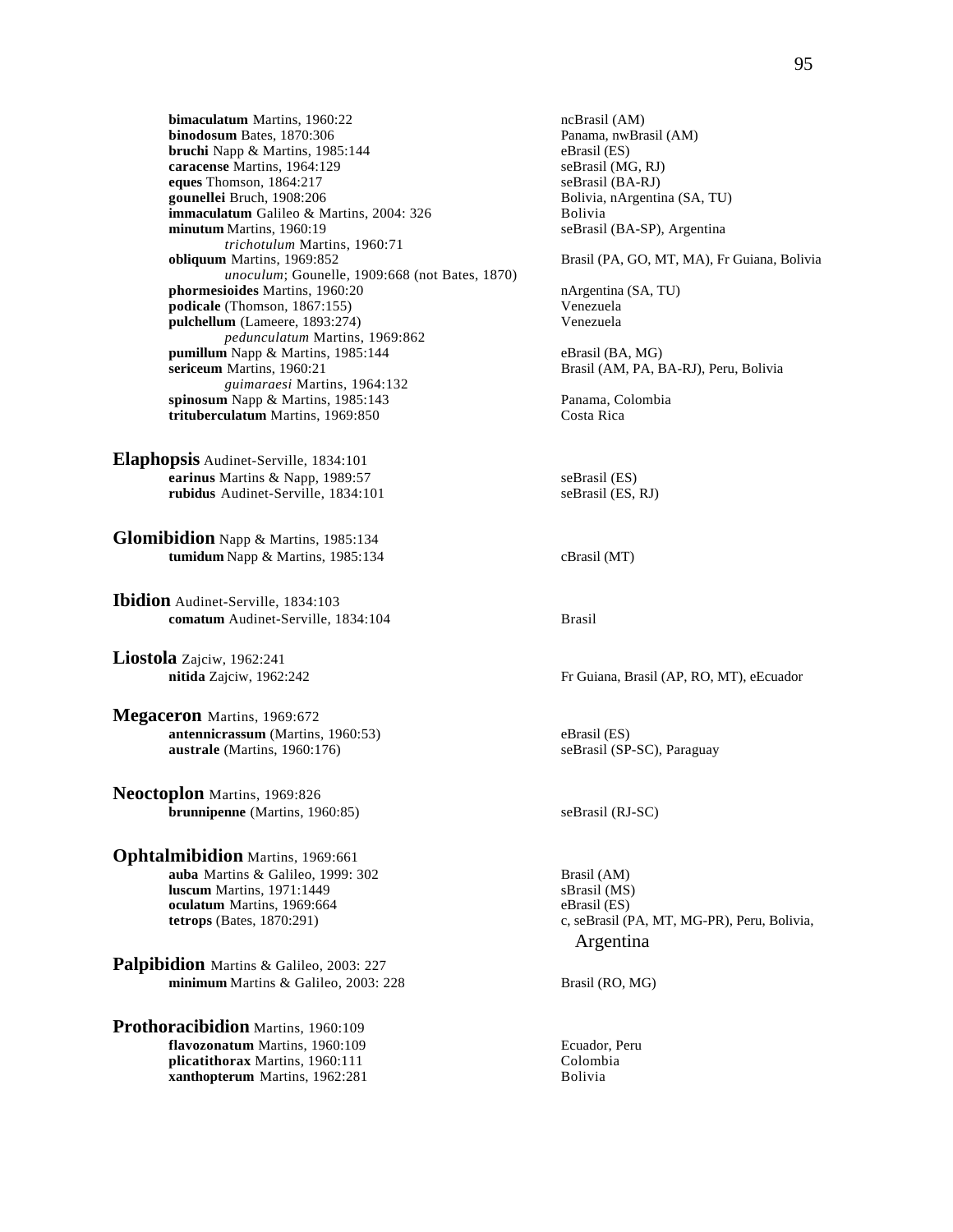**Rhysium** Pascoe, 1866:483 *Rhyzium*; Martins, 1969:650 **bimaculatum** Pascoe, 1866:483 Peru, Bolivia *contracticorne* Martins, 1960:95 **bivulneratum** (Thomson, 1867:141) Colombia *inarmatum* Martins, 1960:94 guttiferum (Thomson, 1867:142) Colombia

**Tetraopidion** Martins, 1960:23 **geminatum** Martins, 1969:840<br> **mucoriferum** (Thomson, 1867:154) **Bolivia**<br>
eBrasil (Brasil) modestum Lacordaire, 1869:334 **Argentina**<br> **talmum** Martins, 1960:26 **Argentina** (SA) **tetraophtalmum** Martins, 1960:26 **natural control in the example of the example of the example of the venezuela** (SA) venezuela **venezuelanum** Martins, 1960:25

eBrasil (GO, PB-RS), Fr Guiana, Paraguay,

# **Division V** Martins, 1970:883

**Aneuthetochorus** Martins, 1968:25 **bivestitus** (Martins, 1962:149) seBrasil (RJ, SP) **conjunctus** Napp & Martins, 1984:53 nwBrasil (AM), Colombia **simplex** Martins, 1970:46 nBrasil (AP), Fr Guiana

**Aphatum** Bates, 1870:308 **rufulum** (White, 1855:234) ncBrasil (AM, PA)

**Asynapteron** Martins, 1970:1151 **contrarium** Martins, 1971:1472 eEcuador **eburnigerum** (Aurivillius, 1899:265) Guyana **equatorianum** (Martins, 1960:89) wEcuador **inca** (Martins, 1962:95) Peru **ranthum** Martins, 1970:1155 wEcuador

**Cecaibidion** Galileo & Martins, 2001: 94 **bivittatum** Galileo & Martins, 2001: 95 Panama

**Cephaloplon** Martins & Napp, 1986:236 **pedunculatum** Martins & Napp, 1986:237 Trinidad & Tobago

**Cicatrion** Martins, 1970:965 **calidum** Martins & Napp, 1986:235 eBrasil (BA, MG) **constricticolle** (Martins, 1962:296) seBrasil (BA, SP)

**Compsa** Perty, 1832:92 **albomaculata** Martins, 1962:282 Colombia **albopicta** Perty, 1832:92 ec, seBrasil, Peru, Paraguay, Argentina<br> **amoena** Fisher, 1937:148 energy seBrasil (BA-SC), Paraguay, Argentina **curtula** Martins & Napp, 1986:230 **Peru, w Brasil (RO)** Peru, w Brasil (RO) **diringshofeni** (Martins, 1960:173) Brasil (MG-SP)<br> **inconstans** Gounelle, 1909:669 eBrasil (GO, BA, ES) **inconstans** Gounelle, 1909:669 eBrasil (Bouneau eBrasil (Bouneau eBrasil (Bouneau eBrasil (Bouneau eBrasil (Bouneau eS)<br> **Parama leucozona** (Bates, 1885:261)<br>**macra** (Thomson, 1867:154) *delicatulum Linsley, 1935:486* Venezuela<br> **monrosi** (Prosen, 1961:125) SBrasil, Para montana Martins, 1971:1465<br>multiguttata Melzer, 1935:178 *lineatoguttata* Melzer, 1935:179 Argentina var. *confluens* Melzer, 1935:179

Mexico, Nicaragua-Colombia, Ecuador

seBrasil (BA-SC), Paraguay, Argentina Panama, Trinidad & Tobago, Colombia, sBrasil, Paraguay, Argentina, Uruguay, eBrasil (PB, BA) eBrasil (GO, MT, PE-RS), Paraguay,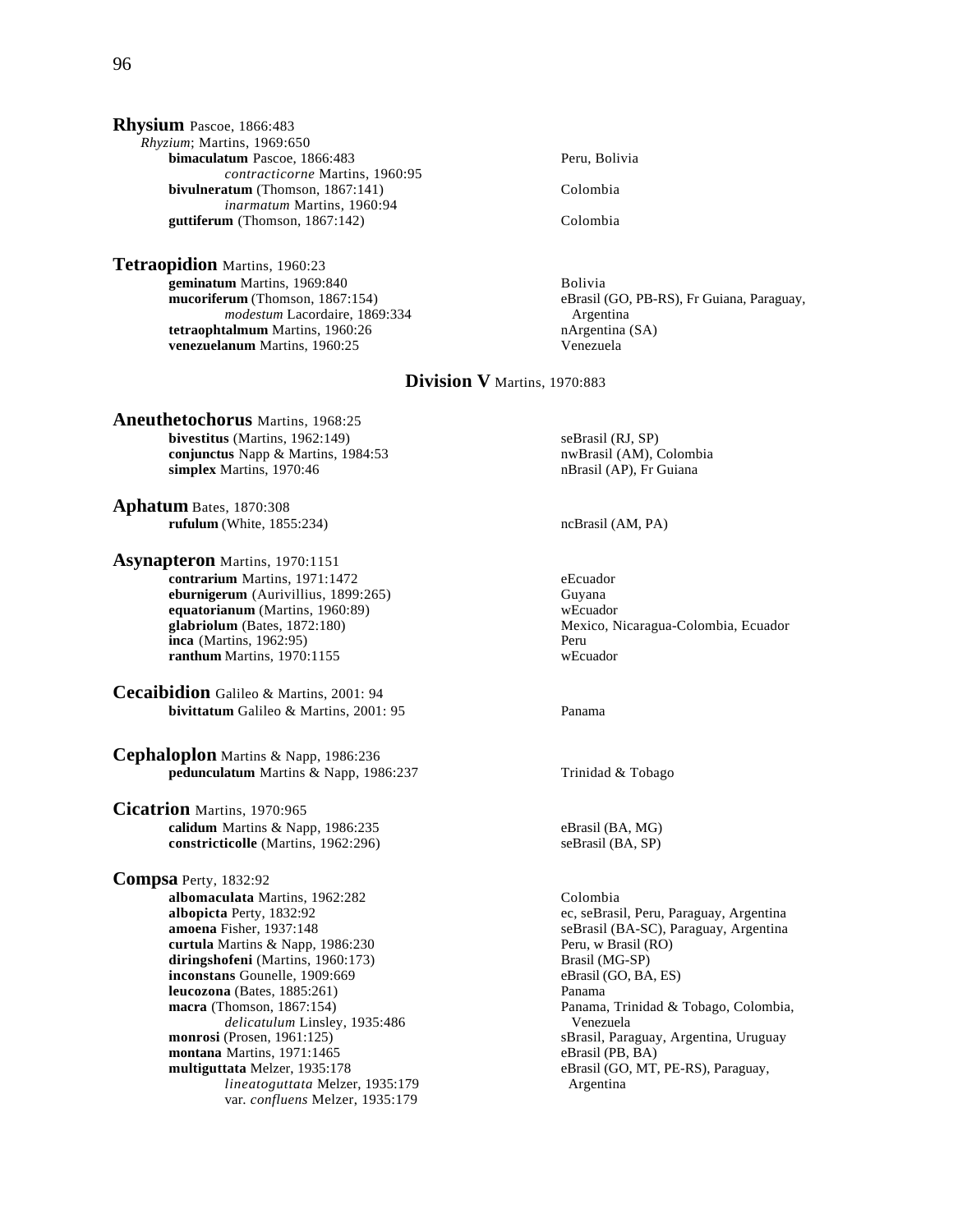**nebulosa** Martins, 1970:1010<br> **nipha** Martins, & Napp, 1986:231 **Bolivia** Venezuela, Fr Guiana  $nipha$  Martins,  $&$  Napp, 1986:231 **quadriguttata** (White, 1855:226) **nSAmer-Bolivia, Paraguay** nSAmer-Bolivia, Paraguay **? flavofasciata** (Thomson, 1867:152) Colombia, Venezuela **? latifascia Martins, 1970:1029** 

**Corimbion** Martins, 1970:883 **balteum** Martins, 1970:891 eBrasil (BA) **caliginosum** Martins, 1970:896 Venezuela **martinsi** Giesbert, 1998: 50<br> **nigroapicatum** Martins. 1970:893<br> **Example:** Bolivia<br>
Bolivia **nigroapicatum** Martins, 1970:893 **supremum** Martins, 1970:889 Venezuela **terminatum** Martins, 1970:897 Colombia, nBras<br> **vulgare** Martins, 1970:885 SeBrasil (BA-PR) vulgare Martins, 1970:885

**Dodecaibidion** Martins, 1962:91 **brasiliense** Martins, 1962:92 seBrasil (RJ) **modestum** Martins, 1970:993 ecBrasil (GO), Paraguay **ornatipenne** Martins, 1970:991 seBrasil (RJ)

**Engyum** Thomson, 1864:216 *Phormesium* Thomson, 1864:217 **aurantium** Martins, 1970:941 cBrasil (MT), Fr Guiana<br> **carinatum** Martins, 1970:931 eBrasil (BA) **carinatum** Martins, 1970:931 eBrasil (BA)<br> **crassum** Martins, 1970:934 eBrasil (PE) crassum Martins, 1970:934 **euchare** (Martins, 1960:55) <br> **fusiferum** (Audinet-Serville, 1834:106) <br> **example 36 and 56 and 56 and 56 and 56 and 56 and 56 and 56 and 56 and 56 and 56 and 56 and 56 and 56 and 56 and 56 and 56 and 56 and 56 and 56 and** fusiferum (Audinet-Serville, 1834:106) *eudesmoides* Thomson, 1864:218 **howdeni** Martins & Napp, 1986:227 Colombia **linsleyi** Martins, 1970:942<br> **ludibriosum** Martins, 1970:939 **Peru** eBrasil (GO, BA-SP) **ludibriosum** Martins, 1970:939 *albinum*; Gounelle, 1909:668 (not Bates, 1870) **melanodacrys** (White, 1855:235) cBrasil (PA, MT) **quadrinotatum** Thomson, 1864:217 seBrasil (BA-RS), Paraguay, Argentina **transversum** Martins, 1970:944 Fr Guiana, eBrasil (BA, PE)<br> **trinidadense** (Gilmour, 1963:93) Trinidad **trinidadense** (Gilmour, 1963:93)<br>**virgulatum** (Bates, 1880:31) **zonarium** Martins & Napp, 1986:228 sMexico (CHS)

**Hadroibidion** Martins, 1967:48 **nanum** (Gounelle, 1911:226) Brasil (GO) **pullum** (Martins, 1962:93) sBrasil (MS) **vulgare** Martins & Napp, 1986:230 eBrasil (BA)

**Heterachthes** Newman, 1840:9 *Ibidion (Heterachthon)* Thomson, 1867:133 *Heteracthon* Aurivillius, 1912:110 *Heterachtes*; Aurivillius, 1912:110 *Brydaeon* Thomson, 1867:134 **aeneolus Bates, 1885:267** eMexico (VC) emission eMexico (VC) emission eMexico (VC) emission eMexico (VC) emission emission emission emission emission emission emission emission emission emission emission emission emission *arubae* Gilmour, 1968:146 **beatrizae** Noguera, 2005: 67 Mexico (MO) **bilineatus** (Bates,  $1885:262$ ) **candidus** (Bates, 1885:261) Panama<br> **castaneus** Martins, 1970:1301 **Panama**<br>
eBrasil (MG) **castaneus** Martins, 1970:1301 eBrasil (MG)<br> **concretus** Martins, 1970:1286 eDrasil Costa Rica, Colombia concretus Martins, 1970:1286 **congener** Martins, 1965:215 **Peru, Bolivia**<br> **designatus** Martins, 1970:1321 **Peru, Bolivia**<br>
Mexico (VC, **dimidiatus** (Thomson, 1865:571) seBrasil (RJ-PR), Paraguay **ebenus** Newman, 1840:9 sUSA (FL-TX), Mexico-Uruguay, Cuba, *floridanus* Casey, 1912:307 Bahamas *exilissimus* Casey, 1912:307

Mexico-nSAmer (Venezuela, eEcuador, Peru) Honduras, Aruba, Colombia, Galapagos Is

Mexico (VC, OA, CHS), Honduras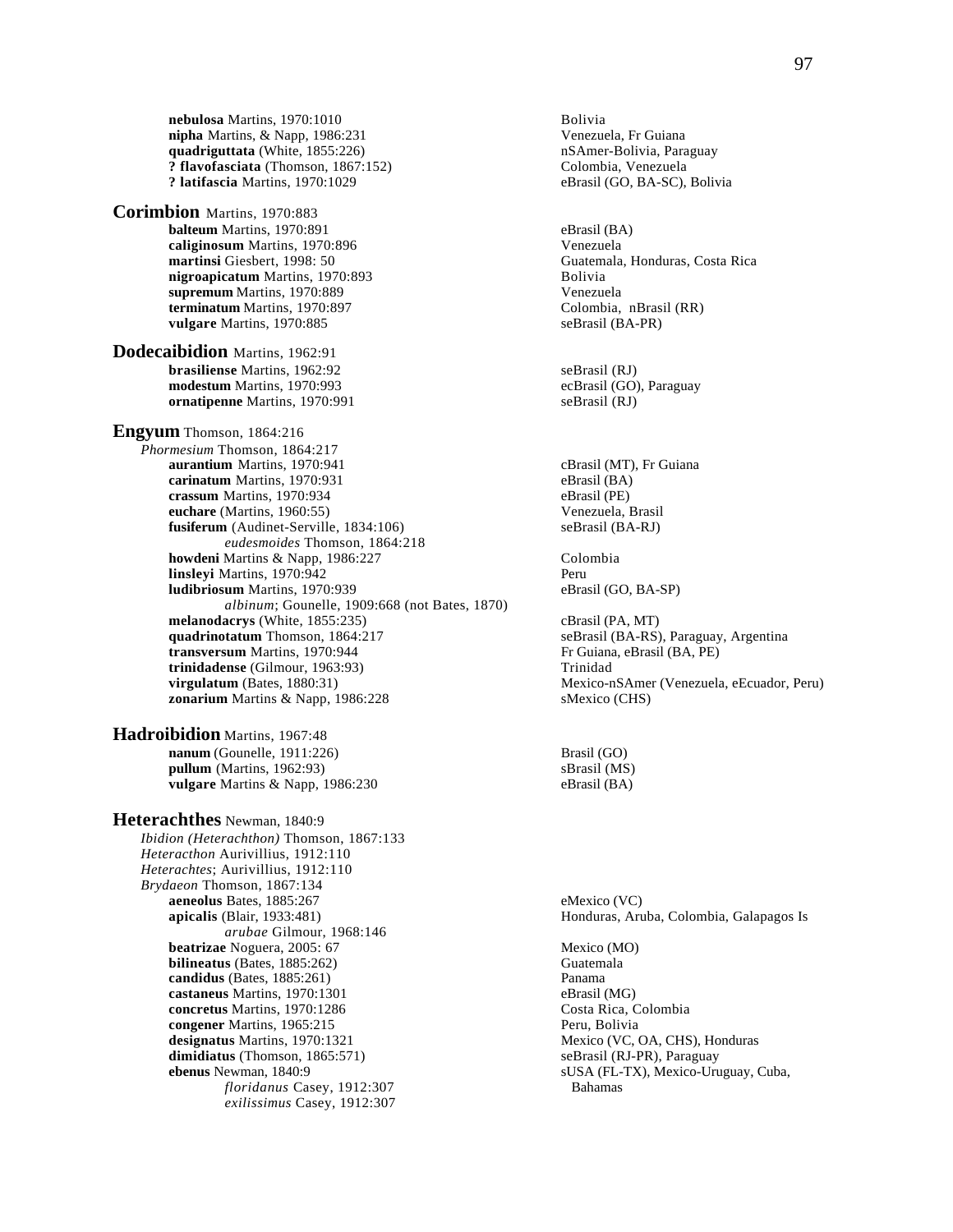**erineus** Martins, 1970:1312<br> **Example 20 Fascinatus** Martins, 1971:1477<br>
Venezuela fascinatus Martins, 1971:1477 **figuratus** Martins, 1970:1219 Peru *bonariensis* (Thomson, 1865:572) *implicatum* Thomson, 1867:148 *sexsignatus* (Thomson, 1865:572) eBrasil () *bellus* Gounelle, 1909:672 **fraterculus** Martins & Napp, 1986:240 Mexico (CHS, JA, OA)-Costa Rica<br> **gratiosus** Martins, 1970:1237 Mexico (CHS, JA, OA)-Costa Rica gratiosus Martins, 1970:1237 **howdeni** Martins, 1970:1327 neMexico (NL, TA) **hystricosus** Martins, 1971:173 seBrasil (RJ) **integripennis** (Bates, 1885:262) cMexico (DU-VC) *usingeri* Linsley, 1935:81 **inustus** Gounelle, 1909:670 ecBrasil (GO) **laesicollis** (Germar, 1824:511) seBrasil (BA-RJ) *phoracanthoides* White, 1855:232 *quadrifoveolatum* Chabrillac, 1857:197 *vitreus* Martins, 1962:293 **lateralis** Martins, 1962:295 Panama, Colombia, nBrasil (PA) **lemniscus** Martins, 1970:1229 Ecuador **leucoacnus** Martins, 1970:1334<br> **longiscapus** Martins, 1970:1231 eBrasil (BA) **longiscapus** Martins, 1970:1231 eBrasil (BA) eBrasil (BA) eBrasil (BA) eBrasil (BA) eBrasil (BA) eBrasil (BA) eBrasil (BA) eBrasil (BA) eBrasil (BA) eBrasil (BA) eBrasil (BA) eBrasil (BA) eBrasil (BA) eBrasil (BA) eBrasil **martinsi Hovore**, 1988:10 **mediovittatus** Martins, 1962:292 **Perumanelistic Perumanelistic Perumanelistic Perumanelistic Perumanelistic Peru mucuni** Martins & Galileo, 1999: 306 wEcuador **myrrheus** Gounelle, 1910:15<br> **neocompsoides** Giesbert, 1998: 45<br> **meocompsoides** Giesbert, 1998: 45<br> **neocompsoides** Giesbert, 1998: 45 **neocompsoides** Giesbert, 1998: 45 Mexico, Guatema<br> **nigrocinctus** Bates. 1872:182 SMexico-Panama **nigrocinctus Bates, 1872:182 nobilis** LeConte, 1862:41 swUSA (TX) **pallidipennis** (Thomson, 1865:573) Peru **pelonioides** (Thomson, 1867:149) Fr Guiana, ncBrasil (AM) *longipilis* Bates, 1870:304 **picturatus** Martins, 1970:1288 Guatemala, Honduras<br> **plagiatus** (Burmeister, 1865:174) **CO.** ME) **plagiatus** (Burmeister, 1865:174) **polingi** (Fall, 1925:182) swUSA (AZ), nwMexico (SO) **quadrimaculatus** Haldeman, 1847:43 eNAmer var. *pallidus* Haldeman, 1847:43 *rotundipenne* White, 1855:233 *evanescens* Thomson, 1867:148 *fluviatilis* Casey 1912:308 **rubricolor** Melzer, 1935:180 Costa Rica **rugosicollis** Martins, 1970:1330 wcMexico (DU) sablensis Blatchley, 1920:68 seUSA (FL) **sejunctus** Gounelle, 1909:673 ecBrasil (GO, MT), Fr Guiana, Bolivia **sexguttatus** (Audinet-Serville, 1834:105) seBrasil (BA-RJ) **signaticollis** (Thomson, 1865:572) Colombia, Venezuela **similis** Martins, 1965:213 Bolivia **spilotus** Martins, 1971:170 nArgentina (TU) **symbolus** Martins, 1970:1257<br> **tenellus** (Burmeister, 1865:175) **eBrasil (BA) hArgentina** (JU-BA) **tenellus** (Burmeister, 1865:175) **texanus** Linsley, 1957:159 swUSA (TX) **tysiphonis** (Thomson, 1867:137) Fr Guiana, ncBrasil (AM), Peru *decipiens* Bates, 1870:303 **unituberosus** Martins & Galileo, 1999: 306 Bolivia **vauriae** Martins, 1971:175<br> **viticulus** Martins, 1970:1332<br>
neMexico **wappesi** Martins & Napp, 1986:239 seMexico (YU, QR) **w-notatus** Linsley, 1935:80 cMexico (NA-PU) **xenocerus** Martins, 1960:174 ncArgentina (CD) **x-notatus** (Linsley, 1935:109) Mexico, Belize, Honduras *fisheri* Linsley, 1935:485 **xyleus** Martins, 1974:149 Bolivia

**flavicornis** (Thomson, 1865:571) seBrasil (BA, RJ,GO, MG-RS), Argentina, Uruguay neMexico (CO-VC), Guatemala, Honduras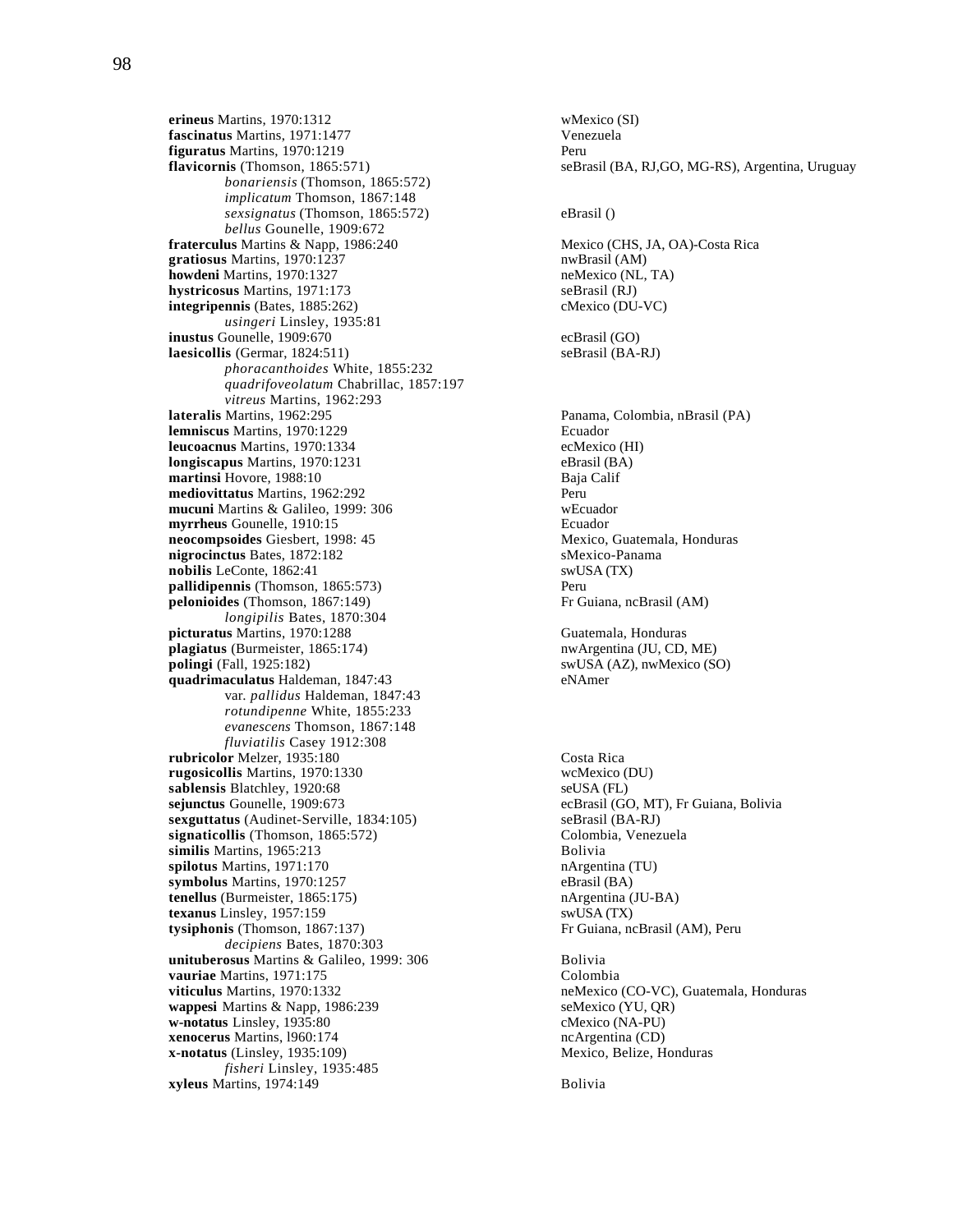**Heterocompsa** Martins, 1965:95 **aquilonia** Giesbert, 1998: 48 MX, Guat, Panama **eburata** Martins, 1970:914<br>**formosa** (Martins, 1962:284) **Bolivia** Baragua **formosa** (Martins, 1962:284) **Paraguay, nArgentina (SA, FO) geniculata** (Thomson, 1865:571) **Paraguay, Argentina (SA, FO) seBrasil (BA, SP)**, Paraguay, Argentina (SA, FO) *heteracantha* Martins, 1962:286 **nigripes** (Martins, 1962:283) seBrasil (SP) **seabrai** (Martins, 1962:285) **nargentina (TU) nargentina (TU) stellae** (Martins, 1962:145) **nargentina** (PR) **stellae** (Martins, 1962:145) **truncaticornis** (Martins, 1960:87) seBrasil (ES-RJ)

**Kunaibidion** Giesbert, 1998: 51 **panamensis** Giesbert, 1998: 51 Panama

**Microibidion** Martins, 1962:135<br>**exculptum** Martins, 1962:137 **exculptum** Martins, 1962:137 seBrasil (SP-RS), Paraguay, Argentina<br> **exiguum** Martins, 1962:136 seBrasil (BA-RS), Paraguay, Argentina **fluminense** (Martins, 1962:146) <br>**mimicum** Martins, 1971:161 **seBrasil (BA-RJ)** <br>Bolivia, nArgentina (JU) **mimicum** Martins, 1971:161 **muticum** (Martins, 1962:147) seBrasil (ES, RJ, SC) **rubicundulum** (Gounelle, 1913:214) ncArgentina (SE)

**Monzonia** Giesbert, 1998: 44 **sanmarcosana** Giesbert, 1998:45 Guatemala

**Neocompsa** Martins, 1965:96 **agnosta** Martins, 1970:1081 wMexico (SI, NA, JA)<br> **alacris** (Bates, 1885:264) wWSA (TX), Mexico **albopilosa** (Martins, 1962:142) seBrasil (BA-RJ) **aspasia** Martins, 1974:148 wEcuador **bimaculata** Martins & Napp, 1986:231 Guatemala - Costa Rica **chemsaki** Martins, 1970:1117 wMexico (JA, MO, NA) **clerochroa** (Thomson, 1867:156) scMexico (CM, ME, VC, OA, CHS), Guatemala *tenuatum* Bates, 1885:263 *semirufum* Bates, 1885:265 **comula** Martins, 1970:1058 Costa Rica **cylindricollis** (Fabricius, 1798:146) W Indies (Jamaica-Trinidad) *clavipes* Fabricius, 1801:316 *submaculatus* Lameere, 1884:100 *quadrimaculatum*; Thomson, 1864:215 (not Fabricius, 1792) **dysthymia** Martins, 1970:1074 neMexico (NL) **eburioides** (Thomson, 1867:152) Colombia, Venezuela **exclamationis** (Thomson, 1860:201) swUSA (TX), Mexico (CHS, *interrogationis* Thomson, 1864:216, (nomen nudum) DF, JA, OA, SLP, VC) *interrogationis* Thomson, 1864:216, (nomen nudum) DF, JA, O<br>
Ny, 1991:67 Venezuela **fefeyei** Joly, 1991:67 **fulgens** (Fisher, 1932:48) Dominica, Guadeloupe **gaumeri** (Bates, 1892:156)<br> **giesberti** Martins & Napp, 1986:233 **https://example.org/martings/semi-filterate/semi-filterate/semi-filterate/semi-filterate/semi-filterate/semi-filterate/semi-filterate/semi-filterate/semi-f giesberti** Martins & Napp, 1986:233 **Honduras, Costa Rica, Panama**<br> **glaphyra** Martins, 1970:1100 **Honduras, Costa Rica, Panama** glaphyra Martins, 1970:1100 **habra** Martins, 1970:1065<br> **intricata** Martins, 1970:1088<br>
SWUSA (T) **leechi** Martins, 1970:1072 Peru **lenticula** Martins, 1970:1103<br> **limatula** Martins & Napp, 1986:235 **Bolivia** Bolivia Republic Roules Republic Republic Republic Republic Republic R **limatula** Martins & Napp, 1986:235 **lineolata** (Bates, 1870:301) *dilaticornis* Melzer, 1935:177 Peru, Brasil (AM, BA-PR)<br> **s** Martins & Galileo, 2002: 17 Colombia **longipilis** Martins & Galileo, 2002: 17 **macroscina** Martins, 1970:1086 wMexico (SI) **macrotricha** Martins, 1970:1091 Mexico (MO, OA, CHS), Guatemala **magnifica** Martins, 1971:167 Guatemala **mendezi** Giesbert, 1998: 46 Guatemala

seBrasil (BA, SP), Paraguay, Argentina

 $seBrasil (BA-RS), Paraguay, Argentina  
seBrasil (BA-RJ)$ 

swUSA (TX), Mexico-Honduras

swUSA (TX), eMexico (SLP, VC) Costa Rica-Colombia, Ecuador, Fr Guiana,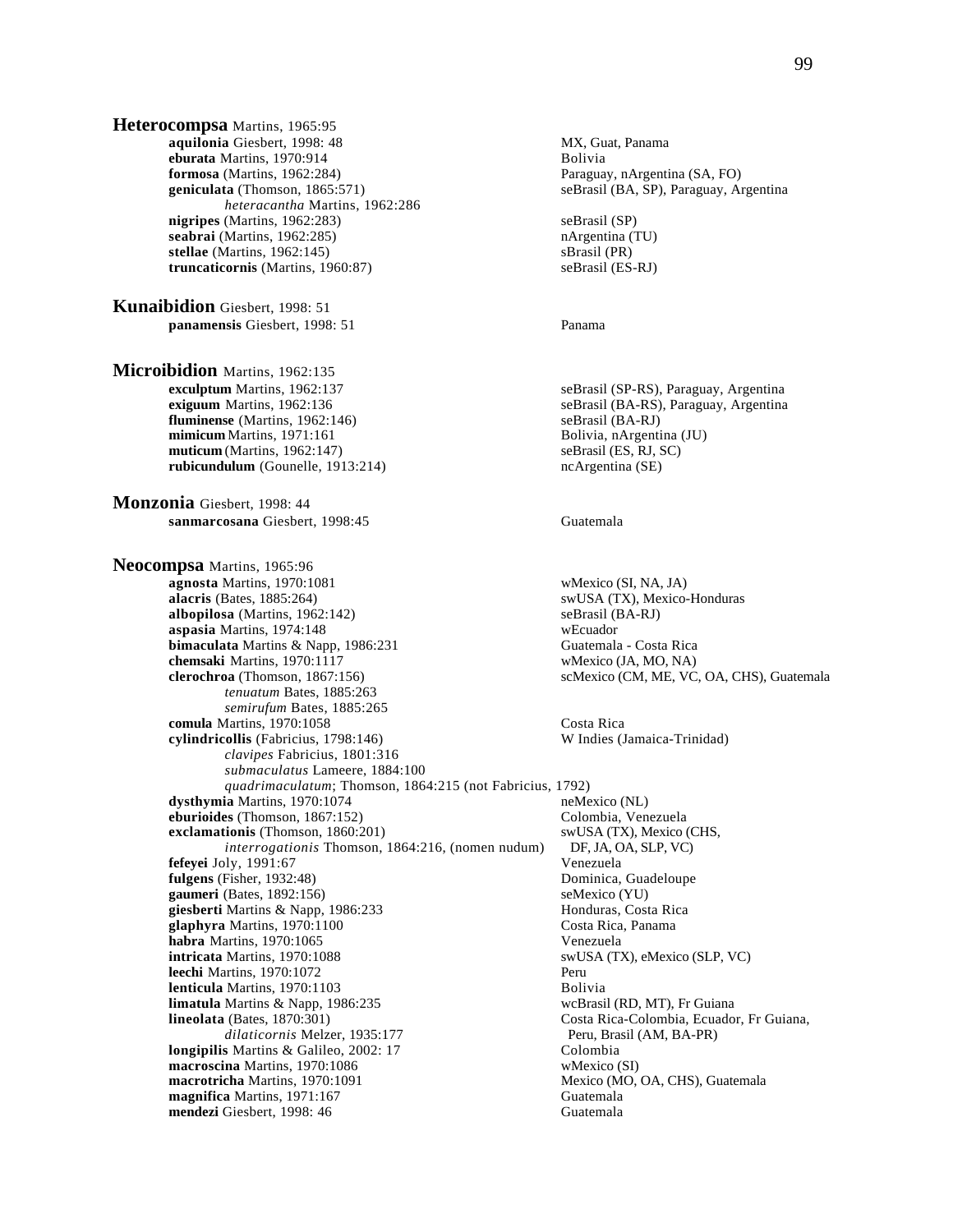**mexicana** (Thomson, 1865:573) swUSA (TX) , Mexico-Costa Rica *hippopsioides* Bates, 1885:265 *ignobile* Bates, 1885:265 *townsendi* Linell, 1896:395 micromacula Martins & Galileo, 1999: 304 wEcuador<br> **mimosa** Martins, 1971:1467 colombia, Venezuela **mimosa** Martins, 1971:1467 **ptoma** Martins, 1971:1115 sMexico (OA, CHS) **puncticollis puncticollis** (LeConte, 1873:188) Baja Calif subsp. **asperula** (Bates, 1885:266) swUSA (AZ)-wMexico (SO-GR) subsp. orientalis Martins & Chemsak, 1966:466 swUSA (TX)-Mexico (NL-OA) **pysma** Martins, 1970:1136 seMexico (YU, QR) **quadriplagiata** (LeConte, 1873:189) swUSA (TX), wMexico (GR, MO), Baja Calif *griseolum* Bates, 1892:156 *pubescens* Casey, 1924:260 *lecontei* Linsley, 1957:87 **ruatana** (Bates, 1892:155) **Honduras (Roatan I.) Honduras (Roatan I.) santarensis** Martins & Galileo, 1998: 51 Brasil (PA) **sericans** (Bates, 1885:264) Panama **serrana** (Martins, 1962:140) sBrasil (MS, AL) **sinaloana** (Linsley, 1935:484) wMexico (SI) **spinosa** Martins, 1970:1050 Guatemala - Costa Rica **squalida** (Thomson, 1867:151) Mexico - Colombia, Venezuela<br> **tenuissima** (Bates, 1885:266) Mexico (widely distributed) **tenuissima** (Bates, 1885:266)<br> **textilis** (Thomson, 1865:573) Mexico - Costa Rica  $textilis (Thomson, 1865:573)$  *mexicanum*; Bates, 1880:32 (not Thomson, 1865) **thelgema** Martins, 1971:166 **home in the act of the contract Article Honduras**, Costa Rica<br> **tuberosa** Martins, 1970:1098 **https://www.franchuras.org/community/contract Colombia** tuberosa Martins, 1970:1098 **tucumana** (Martins, 1962:290) **nargentina (JU, TU)**  $\frac{1}{2}$  **hargentina** (JU, TU) **turnbowi** Giesbert, 1998: 47 turnbowi Giesbert, 1998: 47 **ventricosa** (Bates, 1885:264) Costa Rica, Panama **veracruzana** Martins, 1971:1470 eMexico (VC) **v-flava** (Melzer, 1931:54) Costa Rica<br> **vogti** Martins. 1970:1126 **vogti Martins**, 1970:1126 **wappesi** Giesbert, 1998: 47 Guatemala, Honduras<br> **werneri** Martins, 1970:1083 Wexico (SO, SI) werneri Martins, 1970:1083 **Opsibidion** Martins, 1960:115 **albifasciatum** Giesbert, 1998: 49 Panama **albinum** (Bates, 1870:307) ncBrasil (AM, PA, MT) *micron* Martins, 1960:118

**Pygmodeon** Martins, 1970:1163 **andreae** (Germar, 1824:511) seBrasil (BA-RS) *amabile* Thomson, 1867:138 (part) **boreale** Martins, 1971:1474 cMexico (ME) **buscki** (Linsley, 1935:482) Panama **cribripenne** (Bates, 1880:32) Honduras, Costa Rica, Panama *chiriquinum* Bates, 1885:266 **ditelum** (Bates, 1872:181) Nicaragua-Panama **excelsum** Martins & Napp, 1986:238 Costa Rica<br> **involutum** (Bates, 1870:304) Guianas, no **latevittatum** (Bates, 1885:262) sMexico (CHS), Guatemala, Honduras **m-littera** (Martins, 1962:294) **Peru, w Brasil (RO), Bolivia**<br> **mutabile** (Melzer, 1935:179) **Peru, W Brasil (RO), Bolivia**<br>
El Salvador, Costa Rica **mutabile** (Melzer, 1935:179)<br> **bush mutabile** (Melzer, 1974:221)<br> **bushim (Rates, 1874:221)**<br> **bushim (Rates, 1874:221) obtusum** (Bates,  $1874:221$ ) var. *segregatum* Bates, 1885:265 **puniceum** Martins, 1970:1193 Colombia, wEcuador **staurotum** Martins, 1970:1174 Venezuela **validicorne** (Bates, 1885:261) Costa Rica, Panama

**Stenoidion** Martins, 1970:1196 **amphigyum** Martins, 1970:1197 **nBrasil (PA)** 

**flavocinctum** Martins, 1960:116 seBrasil (BA-RS), Paraguay, Argentina

Guianas, ncBrasil (AM), Peru, Bolivia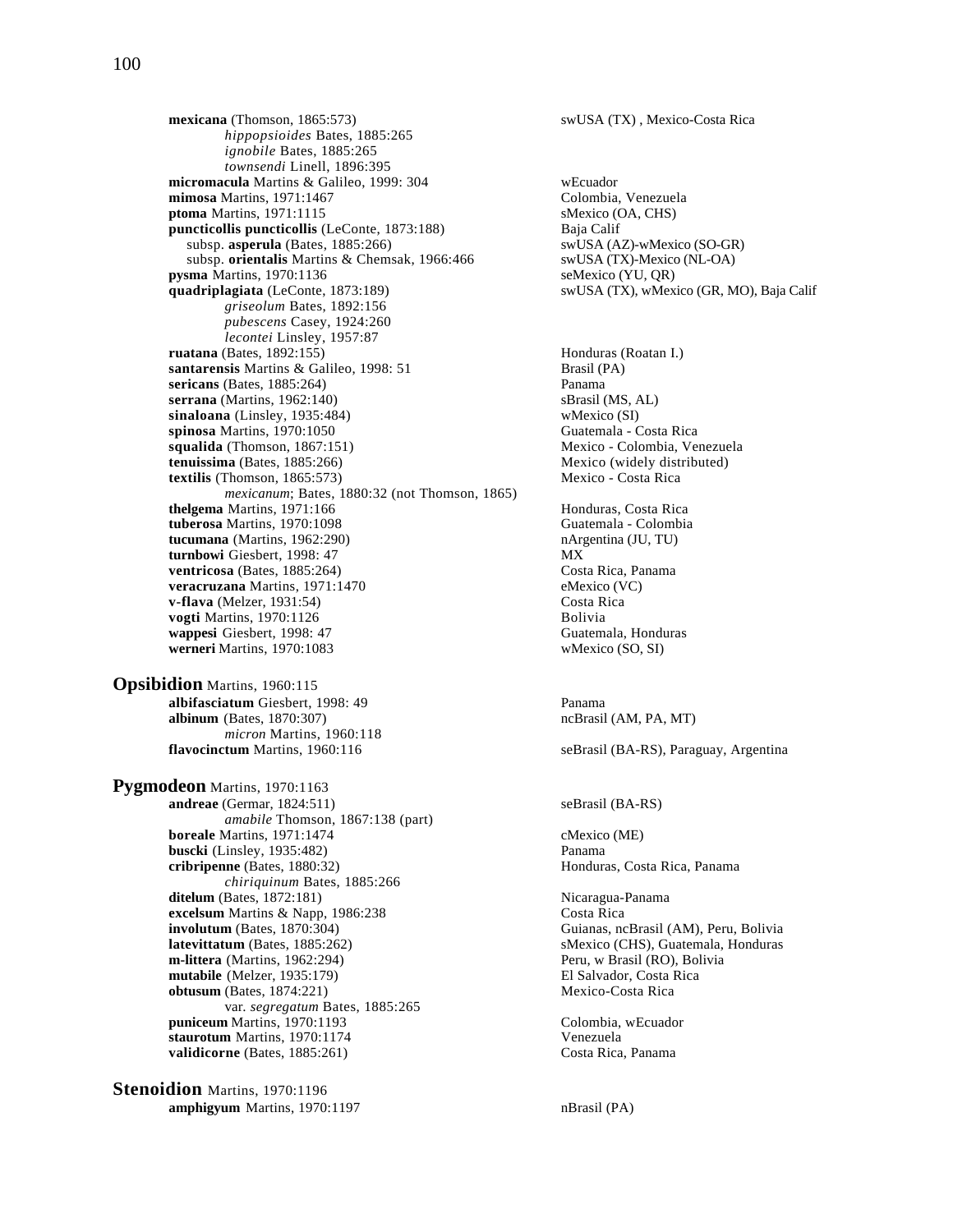**apicatum** (Martins, 1962:291)<br> **apicatum** (Bates, 1870:304) Bolivia<br>
Peru, nBrasil (PA), Fr Guiana  $\textbf{corallinum}$  (Bates, 1870:304) var. *chapadense* (Gounelle, 1909:672) Brasil (GO, MT, CE-SP) var. *tricolor* (Belon, 1896:244) Bolivia

**Xalitla** Lane, 1959:15<br>**azteca** Lane, 1959:15 **punctatissima** Martins, 1970:964 wMexico (SI)

wMexico (SO, NA, JA, GR) **genuina** Martins, 1970:961 sMexico (OA, CHS) - Costa Rica

## **Lissonotini** Thomson, 1860:212

**Lissonotus** Dalman in Schoenherr, 1817:364<br>andalgalensis Bruch, 1908:218 **biguttatus Dalman in Schoenherr, 1817:159** Brasil<br> **bisignatus Dupont, 1836:13** Brasil, Fr Guiana **bisignatus** Dupont, 1836:13 **confinis** Aurivillius, 1915:325 ncBrasil (PA) **corallinus** Dupont, 1836:11 Panama, Colombia, Venezuela m. *nigriventris* Fuchs, 1966:13 **cruciatus** Dupont, 1836:8 Fr Guiana **ephippiatus** Bates, 1870:437 **nwBrasil (AM), Peru equestris (Fabricius, 1787:153) nwBrasil (AM), Peru** equestris (Fabricius, 1787:153) *unidentatus* Olivier, 1795:20 *cinctus* Panzer in Voet, 1798:2 *cingulatus* Panzer in Voet, 1798:2 *biserratus* Voet, 1806:29 *shepherdi* Pascoe, 1859:16 **fallax** Bates, 1870:436 nwBrasil (AM) **flabellicornis** (Germar, 1824:504) ec, seBrasil, Paraguay, Argentina **flavocinctus flavocinctus Dupont, 1836:9** Bolivia, Colombia, Venezuela<br>subsp. multifasciatus Dupont, 1836:10 Mexico (widely distributed)-Panama subsp. **multifasciatus** Dupont, 1836:10 subsp. puncticollis Bates, 1885:333 *lucanus* Casey, 1912:317 *multifasciatus*; Leng, 1886:62 (not Dupont, 1836) **kuaiuba** Martins & Galileo, 2004: 232 Venezuela **nigrofasciatus** Aurivillius, 1925:508 Venezuela<br> **princeps** Bates, 1870:438 Bolivia princeps Bates, 1870:438 **rubidus** White, 1853:63 ncBrasil (PA) **rubripes** Tippmann, 1960:150 eBrasil (AL, BA) eBrasil (AL, BA) eBrasil (AL, BA)  $rugosus$  Fuchs,  $1958:53$ **simplex** Bates, 1870:438 nwBrasil (AM) **spadiceus** Dalman, 1823:65 seBrasil (BA-RS), Paraguay, Argentina *purpuratus* Germar, 1824:503 *abdominalis* Dupont, 1836:12

Paraguay, wArgentina (CA, SE, ME)

Venezuela, Guianas, nBrasil (AM, PA), eEcuador

swUSA (CA-TX), nMexico, Baja Calif

**unifasciatus** Gory in Guérin-Méneville, 1831: pl 43, fig. 1 seBrasil (ES, RJ), Bolivia **zellibori** Tippmann, 1953:331 ncBrasil (PA)

### **Luscosmodicini** Martins, 2003: 30

**Luscosmodicum** Martins, 1970:47<br>beaveri Martins, 1970:48

Colombia, Brasil (AM - SP)

**Methiini** Thomson, 1860:364

**Coleomethia** Linsley, 1940:32 **australis** Hovore, 1987:14 swMexico (OA) **chemsaki** Hovore, 1987:9 Baja Calif **crinicornis** Hovore, 1987:11 wMexico (JA)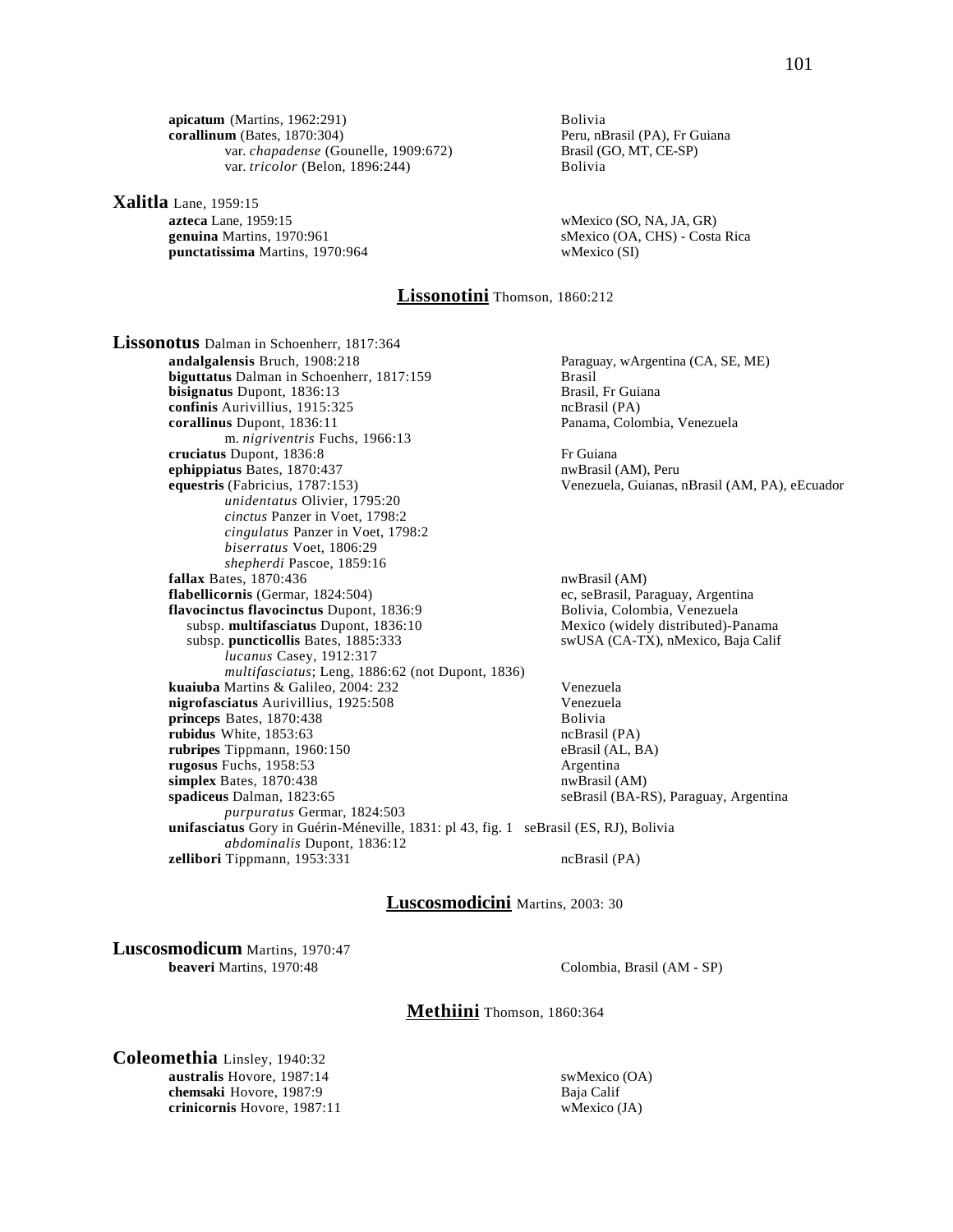**mexicana** Chemsak & Linsley, 1964:161 ecMexico (HI)<br> **xanthocollis** (Knull, 1935:98) swUSA (TX) **xanthocollis** (Knull, 1935:98) *evaniformis* Knull, 1937:306 **Cyanomethia** Philips & Ivie, 1998:60 **pseudothonalmus** Philips & Ivie, 1998:60 W Indies (Virgin Is) **Methia** Newman, 1842:418 *Thia* Newman, 1840:18 *Staphylinoeme* Gounelle, 1913:197 **acostata** Linsley, 1940:287 swUSA (AZ)

 **aestiva** Fall, 1907:86 wUSA (CA) *mormona*; Fall, 1901:151 (not Linell, 1896) *fragilis* Linsley, 1932:121 **argentina** Bruch, 1918:20<br> **arizonica** Schaeffer, 1908:352<br> **arizonica** Schaeffer, 1908:352 arizonica Schaeffer, 1908:352 **batesi** Chemsak & Linsley, 1971:120 Mexico *Callia (?)* Bates, 1885:425 **bicolor** (Horn, 1885:196) swUSA (TX) **bicolorata** Linsley, 1962:34 Mexico *bicolor*; Linsley, 1935:72 (not Horn, 1885) **carinata** Linsley, 1940:289 swUSA (AZ) **curvipennis** Chemsak & Linsley, 1965:143 swUSA (CA) **debilis** (Horn, 1895:246)<br> **dentata** Chemsak & Linsley, 1964:58<br> **dentata** Chemsak & Linsley, 1964:58<br> **dentata** Chemsak & Linsley, 1964:58 **dentata** Chemsak & Linsley, 1964:58 wcMexico (D<br> **dubia** Linsley, 1940:286 swUSA (AZ) **dubia** Linsley, 1940:286 **enigma** Martins, 1981:12 Paraguay **falli** Martin, 1920:215 swUSA (CA)<br>**fischeri** Melzer, 1923:5 **Stationary Stationary Stationary Stationary Stationary Stationary Stationary Stationary**  *incauta* Lane, 1939:73 **flavicornis** Casey, 1924:257<br> **jamaicensis** Philips & Ivie, 1998:71 Jamaica<br> **Jamaica jamaicensis Philips & Ivie, 1998:71 juniperi** Linsley, 1937:64 swUSA (CA) **knulli** Linsley, 1940:288 swUSA (AZ)<br> **lata** Knull, 1958:282 swUSA (TX) **lata Knull**, 1958:282 **lineata** Linsley, 1935:72 cMexico (ME) **longipennis** Martins, 1997:167 eBrasil (MG) **lycoides** Chemsak & Linsley, 1971:120 eMexico (n VC) **maculosa** Chemsak & Linsley, 1964:56 ecMexico (HI)<br> **mormona** Linell, 1897:399 wUSA (AZ, NN *mormonica*; Casey, 1924:257 *delicata* Casey, 1924: 257 **necydalea** (Fabricius, 1798:148)<br> *pusilla* Newman, 1840:18<br> **a necydalea** (TA, CHS, OA, pusilla Newman, 1840:18<br> **b c CA, SLP, NL), Belize, West Indies** *dejeanii* Haldeman, 1847:42 *constricticollis* Schaeffer, 1908:351 *impressicollis* Chemsak, 1966:211 *insularum* Chemsak, 1966:210 *pallida* Fisher, 1932:6 *pulchra* Chemsak & Linsley, 1964:159 *punctata* LeConte, 1873:240 *rhizophorae* Chemsak & Feller, 1988:181 **occidentalis** Chemsak & Linsley, 1964:59 nwMexico (SO, SI)<br> **pallidipennis** Linsley, 1942:32 Baja Calif pallidipennis Linsley, 1942:32 **picta** Linsley, 1942:29 Baja Calif *separata* Linsley, 1942:30 robusta Linsley, 1940:285 **subarmata** Linsley, 1942:31<br> **subvittata** Chemsak & Linsley, 1964:55 **Baja Calif** ecMexico (HI) subvittata Chemsak & Linsley, 1964:55 **taina** Zayas, 1975:53 Cuba **trium** Gilmour, 1968:100 Curaçao, Bonaire, Aruba, Venezuela

swUSA (AZ, CA), Baja Calif Brasil (ES-RS, MT), Paraguay  $wUSA$  (AZ, NM, UT, CO), nMexico (CHA) QR, CA, SLP, NL), Belize, West Indies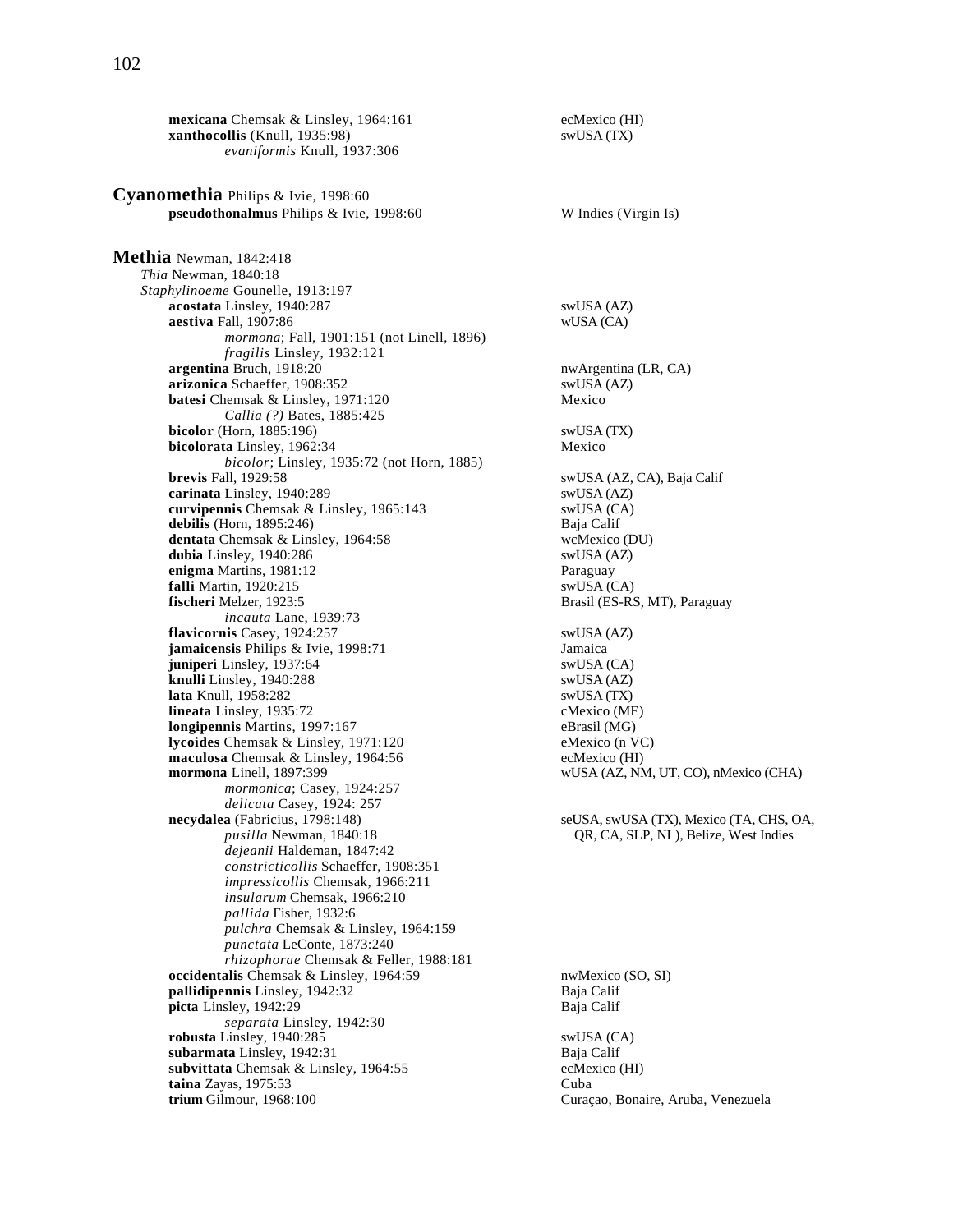**tubuliventris** (Gounelle, 1913:198) nArgentina (SE)<br> **violaceipennis** Chemsak & Linsley, 1964:158 nMexico (CHA) violaceipennis Chemsak & Linsley, 1964:158 **vittata** Chemsak & Linsley, 1964:57 ecMexico (PU)

**Methicula** Chemsak & Linsley, 1971:117 dimidiata Chemsak & Linsley, 1971:118 eEcuador

**Paratessaropa** Zajciw, 1957:301 **brachyptera** Zajciw, 1957:302 seBrasil (RJ)

**Pseudomethia** Linsley, 1937:65

**Styloxus** LeConte, 1873:239 *Idoemea* Horn, 1880:137 *Malthopia* Casey, 1912:308 *Malthophia*; Casey, 1918:415 **angelesae** Noguera, 2005: 63 Mexico (OA, MO) **bicolor** (Champlain & Knull, 1922:145) swUSA (CA, AZ, NM) *ruficeps* Van Dyke, 1927:100 **fulleri fulleri** (Horn, 1880:138) swUSA (TX) *texana* Schaeffer, 1908:351 *oculata* Casey, 1912:309 **fuscus** Chemsak & Linsley, 1964:51 eMexico (VC) **lucanus LeConte, 1873:240** wMexico (SO, SI), Baja Calif **oblatipilis** Chemsak & Linsley, 1964:50 meMexico (TA), swUSA (sTX) **oblatipilis** Chemsak & Linsley, 1964:50 **parvulus** Chemsak & Linsley, 1964:50 cMexico (SLP)

**Tessaropa** Haldeman, 1847:375 *Dysphaga* LeConte, 1852:143 *Tessaroptes*; Gemminger & Harold, 1873:3063 **carioca** Martins, 1981:13 seBrasil (RJ) **guanabarina** Martins, 1981:13<br> **luctuosa** Zayas, 1975:54<br>
Cuba **luctuosa** Zayas, 1975:54<br> **nineira** Martins, 1981:14<br> **nineira** Martins, 1981:14 **mineira** Martins, 1981:14 **tenuipes** (Haldeman, 1846:126) eUSA-TX *ventralis* Haldeman, 1847:375 *laevis* LeConte, 1873:240 *apicalis* Casey, 1914:371

**arida** Linsley, 1937:67 swUSA (AZ, CA), nwMexico (SO) subsp. **californicus** (Fall, 1901:256) wUSA (CA, OR), Baja Calif

**Molorchini** Mulsant, 1863:223

**Merionoedopsis** Gounelle, 1911:113 **aeneiventris** Gounelle, 1911:115 ec, seBrasil, Paraguay, Argentina

**Molorchus** Fabricius, 1792:356 *Heliomanes* Newman, 1840:17 *Glaphyra* Newman, 1840:19 *Laphyra* Newman, 1842:418 *Caenoptera* C.G.Thomson, 1859:150 *Linomius* Mulsant, 1863:226 *Sinolus* Mulsant, 1863:228 *Conchopterus* Fairmaire in Jacquelin du Val, 1864:153 **bimaculatus bimaculatus** Say, 1824:428 eNAmer-TX *affinis* J.E. LeConte, 1824:172 *obscurus* LeConte, 1850:21

**brevipennis** Melzer, 1934:214 sBrasil (PR, SC), Paraguay, nArgentina (JU)

103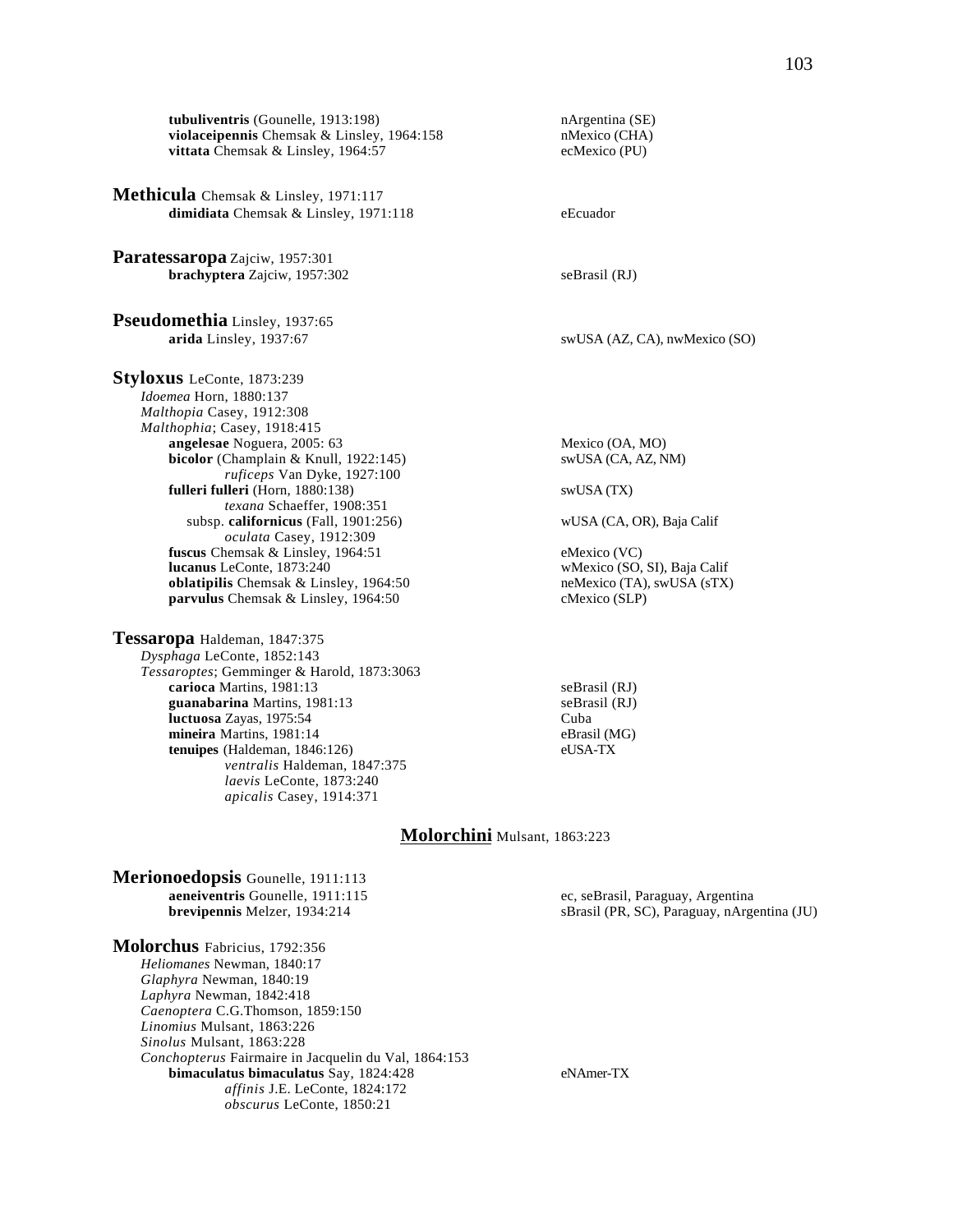subsp. **californicus** Linsley, 1963:161 wUSA (CA)<br>subsp. **ceanothinus** Linsley, 1963:161 wUSA (CA) subsp. **ceanothinus** Linsley, 1963:161 subsp. celti Knull, 1930:101 neUSA subsp. **corni** Haldeman, 1847:45 seUSA, Cuba *ruficollis* LeConte, 1850:21 *sanguinicollis* Chevrolat, 1862:257 subsp. **semiustus** (Newman, 1840:19) sUSA (FL-TX) **eburneus** Linsley, 1931:37<br> **longicollis** LeConte. 1873:193 wUSA wUSA **longicollis** LeConte, 1873:193

### **Necydalopsini** Blanchard, 1851:473

**Eucharassus** Bates, 1885:308 **bicolor** Melzer, 1934:75 Costa Rica **confusus** Galileo & Martins, 2001:101 Venezuela<br> **dispar** Bates, 1885:309 Costa Rica, Panama **dispar** Bates, 1885:309<br> **flavotibiale** Galileo & Martins. 2001:98 Colombia flavotibiale Galileo & Martins, 2001:98 **nevermanni** Melzer, 1934:74 Costa Rica **nisseri** Aurivillius, 1891:100 Colombia

**Lissozodes** Bates, 1870:408<br>**basalis** (White, 1855:213)

**Necydalopsis** Blanchard in Gay, 1851:473 *Parepimelitta* Bruch, 1918:23 **barriai** Cerda, 1968:106 Chile **cyanipennis** Fairmaire & Germain, 1861:106 Chile, wArgentina (NE) **femoralis** Fairmaire & Germain, 1859:499 Chile, wArgentina (NE) *valdiviensis* Philippi & Philippi, 1859:674 *gounellei* Bruch, 1918:24 **iridipennis** Fairmaire & Germain, 1864:386 Chile<br> **trizonatus** Blanchard in Gay, 1851:474 Chile trizonatus Blanchard in Gay, 1851:474

**Neozodes** Zajciw, 1958:249<br>signatus Zajciw, 1958:250

**Ozodes** Audinet-Serville, 1834:98 **flavitarsis** Gounelle, 1911:211 ecBrasil (GO), Paraguay **ibidiinus** Bates, 1870:409 ecBrasil (PA) **ibidiinus** Bates, 1870:409<br> **infuscatus** Bates, 1870:409<br> **infuscatus** Bates, 1870:409 **infuscatus** Bates, 1870:409 **malthinoides** Bates, 1870:410 **nwBrasil (AM), Fr Guiana multituberculatus** Bates, 1870:409 Guatemala - Panama **nigellus** White, 1855:218 Venezuela **nodicollis** Audinet-Serville, 1834:99 eBrasil (GO, MG-SP)<br> **sexmaculatus** Zajciw, 1967:531 seBrasil (ES, RJ) sexmaculatus Zajciw, 1967:531 **vestitus** White, 1855:217 Venezuela **xanthophasma** Bates, 1872:189 **Honduras** - Panama

**Sthelenus** Buquet, 1859:621 **ichneumoneus** Buquet, 1859:622 Fr Guiana, ncBrasil (AM), Colombia *braconinus* Bates, 1870:315 **morosus** Pascoe, 1862:356 Venezuela

cBrasil (AM, PA), Colombia

nwBrasil (AM), eEcuador, Fr Guiana

# **Neocorini** Martins, 2005: 240

**Aleiphaquilon** Martins, 1970:47 **castaneum** (Gounelle, 1911:190 eBrasil, nArgentina (FO) *unicolor* Martins, 1970:48 **eburneum** Mermudes & Monné, 1999: 83 seBrasil (RJ)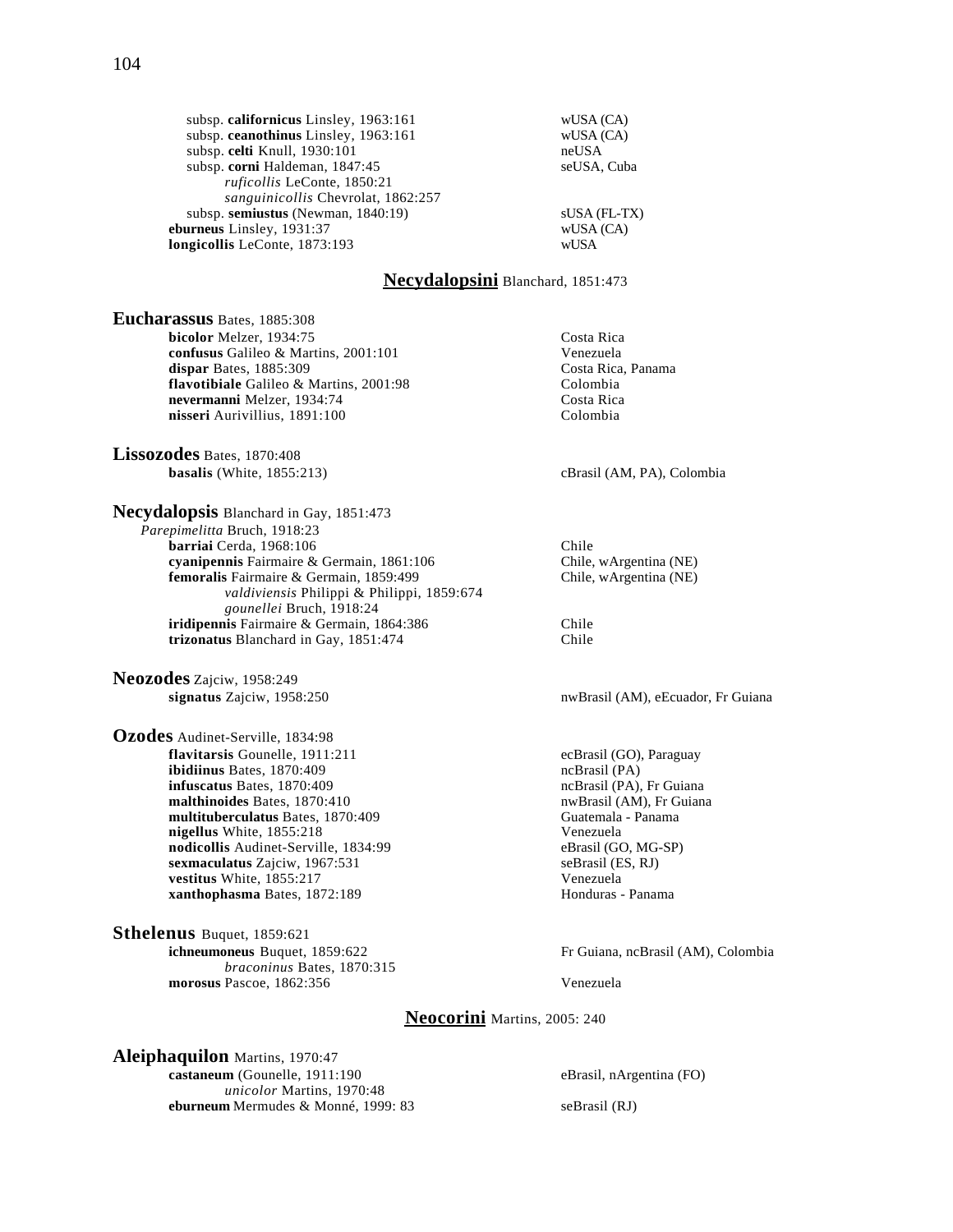**myrmex** Napp & Martins, 1984:51<br> **plaumanni** Martins, 1975:17<br>
SBrasil (PR, SC) plaumanni Martins, 1975:17 **rugosum** Martins & Galileo, 1994:686 seBrasil (RS) **taeniatum** Mermudes & Monné, 1999: 83<br> **tricolor** Martins, 1975:16<br>
seBrasil (RJ) tricolor Martins, 1975:16 **una** Mermudes & Monné, 1999: 84 seBrasil (RJ)

**Fregolia** Gounelle, 1911:192

**Myrmeocorus** Martins, 1975:14 **allodapus** Martins, 1975:15 sBrasil (SC)

**Neocoridolon** Melzer, 1930:188 **borgmeieri** Melzer, 1930:188 seBrasil (ES-SC)

**Neocorus** Thomson, 1864:220 diversipennis Belon, 1903:50 seBrasil (SP), Bolivia **ibidionoides** (Audinet-Serville, 1834:98) eBrasil (GO, RJ-RS), Paraguay, *ibidionides*; Gounelle, 1909:685 Argentina **zikani** Melzer, 1920:434 eBrasil (MIN)

Brasil [GO,MG, RGS}, neArgentina (MI)

# **Obriini** Mulsant, 1839:95

**Obrium** Dejean, 1821:110 *Phyton* Newman, 1840:19 *Diozodes* Haldeman, 1847:42 **angulosum** Bates, 1885:269 Panama **arciferum** Bates, 1885:270<br> **balteatum** Hovore & Chemsak, 1980:41 **Changes Changes Changes Changes Changes Changes Changes Changes Changes Changes Changes Changes Changes Changes Changes Chan balteatum** Hovore & Chemsak, 1980:41 **batesi** Hovore & Chemsak, 1980:40 Mexico (GR, OA), Honduras **beckeri** Knull, 1962:105 swUSA (TX) **californicum** Van Dyke, 1920:37 wUSA (CA, OR)<br> **cantharinum** (Linnaeus, 1767: 673) Europe, Asia, A **cicatricosum** Gounelle, 1909:686 seBrasil (SP, RG, MG,) Paraguay, Argentina (SA, TU, CH) **circunflexum** Martins & Galileo, 2003: 19 Peru **clerulum** Bates, 1885:270 Panama **constricticolle** Schaeffer, 1908:338 swUSA (AZ), nwMexico (CHA), Baja Calif cordicolle Bates, 1870:308 cBrasil (PA, GO) **cordicolle** Bates, 1870:308 cBrasil (PA, costaricum Hovore & Chemsak, 1980:47 cBrasil (PA, Costa Rica costaricum Hovore & Chemsak, 1980:47 **cribripenne** Bates, 1885:271 Mexico (OA, TB), Guatemala **cruciferum** Bates, 1885:270 Mexico (SI-VC) **dimidiatum** Hovore & Chemsak, 1980:45 wcMexico (DU) **discoideum** (LeConte, 1873:190) swUSA (AZ), wMexico-Costa Rica, Baja Calif **dominicum** Linsley, 1957:85 **state and September 2018** swUSA (AZ), wMexico-Costa Rica, Baja Calif **dominicum** Linsley, 1957:85 dominicum Linsley, 1957:85 **giesberti** Hovore & Chemsak, 1980:37 Baja Calif, wcMexico (SI) **glabrum** Knull, 1937:41<br> **maculatum** (Olivier, 1795:32) Shang Shang Shang Canada - Honduras **maculatum** (Olivier, 1795:32) *pallidum* Say, 1824:412 *limum* Newman, 1840:18 *lituratum* Bates, 1885:268 *howdeni* Knull, 1955:139 **mozinnae** Linell, 1897:395 swUSA (TX), neMexico (TA)<br> **multifarium** Berg, 1889:109 sBrasil (RS), Paraguay, neArg **obliquum** Martins &Galileo, 2003: 21 Colombia **peninsulare** Schaeffer, 1908:338 Baja Calif *brunneum*; Schaeffer, 1904:223 (not Fabricius, 1792) **piperitum** Bates, 1885:269 **Panama**<br> **planicolle** Hovore & Chemsak, 1980:49 **Panama** wMexico (NA) **planicolle** Hovore & Chemsak, 1980:49 wMexico (NA)<br> **quadrifasciatum** Zajciw, 1965:90 seBrasil (RJ) **quadrifasciatum** Zajciw, 1965:90 **rubidum** LeConte, 1850:21 eNAmer

Mexico (VC) - Panama, wEcuador Europe, Asia, Argentina (introduced)

sBrasil (RS), Paraguay, neArgentina (MI)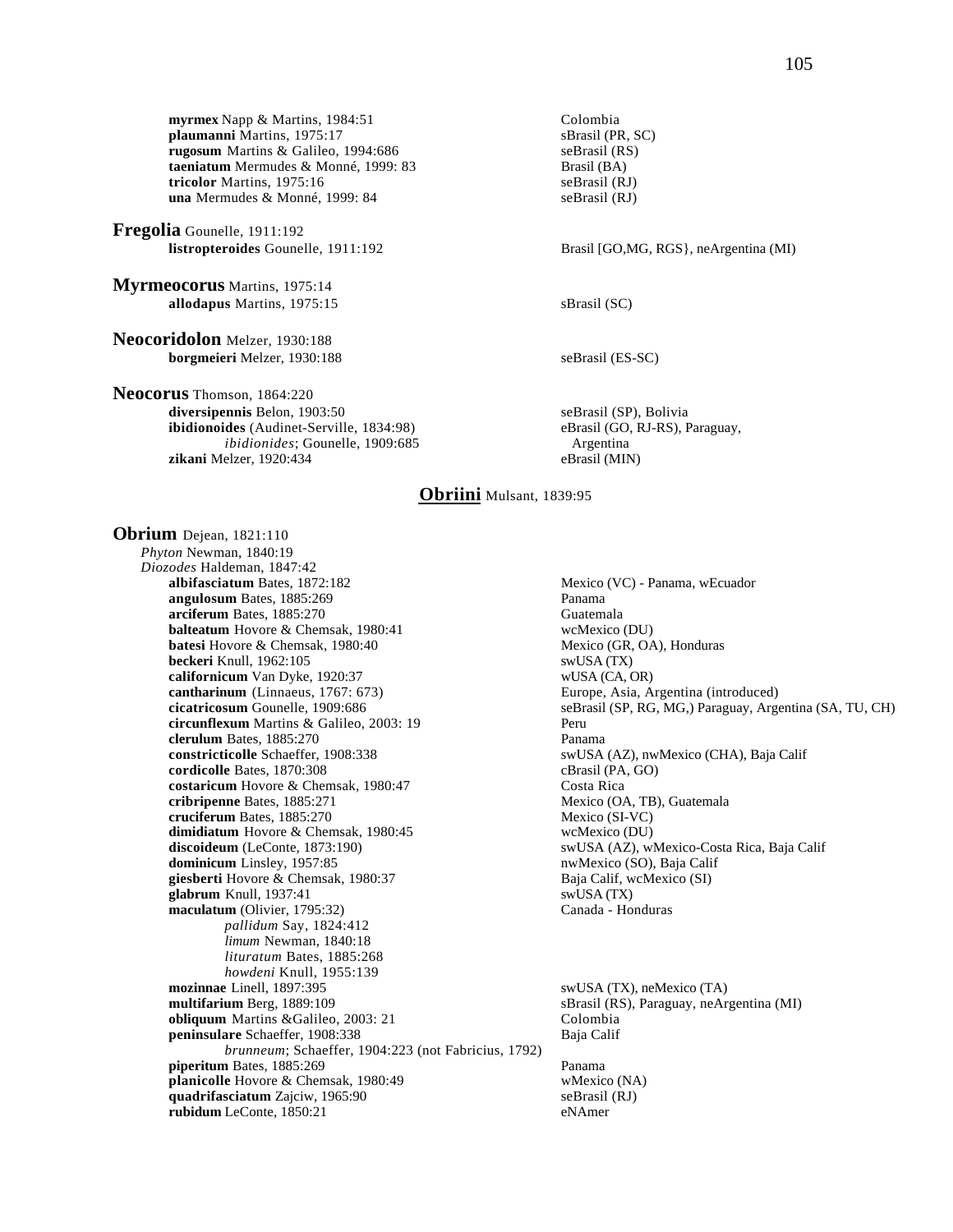**ruficolle** Bates, 1885:270 Mexico (DU, JA, SI, SO) - Costa Rica **rufulum** Gahan, 1908:142 eNAmer *rubrum*; Leng, 1885: pl.3, fig.16 (not Newman, 1838) **trifasciatum** Bosq, 1951:98 sBrasil (SP, MG), Uruguay, nArgentina (FO, TU), Fr

**xanthum** Hovore & Chemsak, 1980:43 sMexico (CHS), Guatemala

Guiana **vicinum** Gounelle, 1909:686 eBrasil (MG, BA, GO, PE), Argentina (SA)

> **Oemini** Lacordaire, 1869: 216 *Oeminae* Pascoe, 1869:498 *Oemini* Gounelle, 1909:592

# Subtribe **Oemina** Lacordaire, 1869:216

**Amphelissoeme** Martins, 1981:15 **viridescens** Martins, 1981:15 eBrasil (BA)

**Aponoeme** Martins, 1985:171 *Apanoeme* Martins & Galileo, 1998: 47 **amazonica** Martins, 1985:171 nwBrasil (AM) **castanea** Martins & Galileo, 1998: 47 sBrasil (MS)

**Argentinoeme** Bruch, 1911:164 **pseudobscura** Di Iorio, 1995:279 neArgentina (ER)<br> **pseudobscura** Di Iorio, 1995:279 neArgentina (ER)<br>
cBrasil (MT), Arg

**Atenizus** Bates, 1867:2 *Ceratoeme* Melzer, 1920:426 **capixaba** Martins, 1981:10 eBrasil (ES) **castaneus** Martins, 1981:10 Venezuela, Colombia<br> **hylaeanus** Martins, 1981:11 1981:11 nwBrasil (AM) **hylaeanus** Martins, 1981:11<br>**laticeps** Bates, 1867:28 **plaumanni T**ippmann, 1960:105 sBrasil (MS, PR)<br> **simplex** Bates, 1884:240 **simplex** Bates, 1884:240 **simplex** Bates, 1884:240 taunayi Melzer, 1920:426 *vittipennis* Tippmann, 1960:106

**Austroeme** Martins, Chemsak & Linsley, 1966:217 **femorata** Martins, 1997:108 nBrasil (PI) gentilis (Gounelle, 1909:592) eBrasil (GO, MA-RJ) *fissithorax* Gounelle, l909:593 **modesta** (Gounelle, 1909:593) ecBrasil (GO), Uruguay

**Gounelleoeme** Monné & Martins, 1974:22 *Gounellea*; Martins, Chemsak Linsley, 1966:213 (not Lane, 1964) **echinoscapus** (Gounelle, 1913:196) nArgentina (SE)

**Haplidoeme** Chemsak & Linsley, 1965:142 **punctata** Chemsak & Linsley, 1971:118 ecMexico (HI)<br> **schlingeri** Chemsak & Linsley, 1965:143 swUSA (CA), Baja Calif. schlingeri Chemsak & Linsley, 1965:143

**Macroeme** Aurivillius, 1893:177 **condyla** (Martins, 1971:60) eBrasil (BA, MG) eBrasil (BA, MG) eBrasil (BA, MG) eBrasil (BA-ES) cylindrica (Thomson, 1857:122) *decorata* Buquet, 1859:625 **plana** (Perty, 1832:89) Brasil (MG, RJ) *chabrillacii* Thomson, 1857:121

cBrasil (MT), Argentina

**Honduras, El Salvador-seBrasil (PR)** Honduras-Panama, Venezuela<br>Brasil [MG, SP,PA]

Brasil (PA, GO, MT, BA-RS), Paraguay, Bolivia, Argentina, Uruguay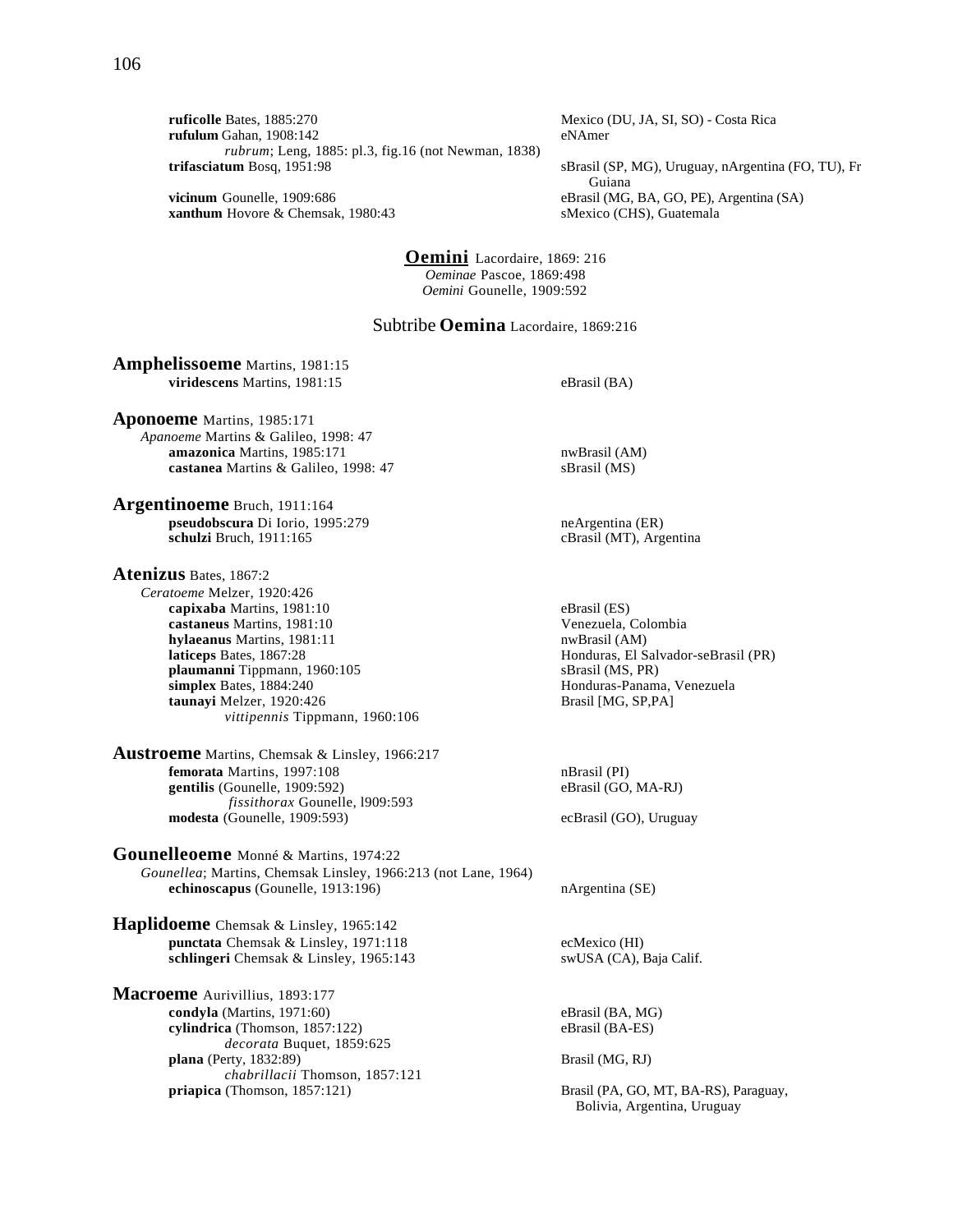**sobrina** Gounelle, 1909:595 cBrasil (GO, MT)<br> **vittipennis** Melzer, 1934:213 cBrasil (AM, PA, MT) vittipennis Melzer, 1934:213 **Malacopterus** Audinet-Serville, 1833:565 *Malacomacrus* White, 1853:41 *Ganimus* LeConte, 1873:173 **pavidus** (Germar, 1824:506) seBrasil (GO, BA-RS), Paraguay, *pallescens* White, 1853:41 **Argentina, Uruguay tenellus** (Fabricius, 1801:335) **Argentina, Uruguay Argentina, Uruguay Argentina**, Uruguay swUSA (CA, AZ) - cBrasil, Cuba, Guadeloupe *lineatus* Guérin-Méneville, 1844:222 *mexicanus* Thomson, 1860:248 *vittatus* LeConte, 1873:173 **Martinsia** Chemsak & Linsley, 1967:35 **scabrosa** Chemsak & Linsley, 1967:35 eBrasil (BA), Argentina (SA) **Neoeme** Gounelle, 1909:595<br>**annulicornis** (Buquet, 1859:627) Fr Guiana, c-seBrasil (AM, BA-SC), *picticornis* Bates, 1870:245 eEcuador, Paraguay var. *dubia* Melzer, 1928:144<br>**bouvieri** Gounelle, 1909:595 cBrasil (PA-PR), Peru, Bolivia<br>Bolivia, nArgentina (SA) **hudepohli** (Martins & Monné, 1975:270) **opaca** Zajciw, 1958:446 eEcuador, Fr Guiana, Brasil (AP, RO, MT) **pallida** (Buquet, 1859:626) seBrasil (ES, RJ) **quinquelineata** Zajciw, 1958:448 eBrasil (ES) **Nesoeme** Linsley & Chemsak, 1966:209 **kuscheli** Linsley & Chemsak, 1966:211 Galapagos Is **Ocroeme** Martins, Chemsak & Linsley, 1966:213 **aspericollis** Martins, Chemsak & Linsley, 1966:214 Venezuela<br> **aspericollis** Martins, Chemsak & Linsley, 1966:214 venezuela<br>
nBrasil (AM, PA, MA) **nana** (Bates, 1870:247)<br>**recki** (Melzer, 1931:191) eBrasil, Paraguay, Argentina, Uruguay **tricolor** Martins, 1980:227 cBrasil (MT) **Oeme** Newman, 1840:8 *Sclerocerus* LeConte, 1850:20 **costata costata** LeConte, 1873:174 wUSA , nMX *strangulata* Horn, 1880:133 *minutivestis* Casey, 1924:251 *californica* Linsley, 1934:162 subsp. **abietis** Chemsak, 1965:352 swUSA (CA) **rigida rigida** ( Say, 1826:274 ) eUSA-TX *linearis* Harris, 1837:85 *indecora* Newman, 1840:8 subsp. **deserta** Casey, 1924:252 wUSA (TX, UT, AZ, CO) *strangulata*; Craighead, 1923:40 (not Horn, 1880) *incertula* Casey, 1924:252 *subobsoleta* Casey, 1924:253 *truncata* Casey, 1924:253 *hirsuta* Van Dyke, 1927:99 *rotundicollis* Linsley, 1932:116 **Paramartinsia** Martins & Galileo, 2005: 764 **quadrimaculata** Martins & Galileo, 2005: 765 Bolivia Paranoplium Casey, 1924:250 **gracile gracile** (LeConte, 1881:27 ) wUSA (CA) *densicolle* Casey, 1924: 250 subsp. **laticolle** (Linsley, 1934: 163) wUSA (CA)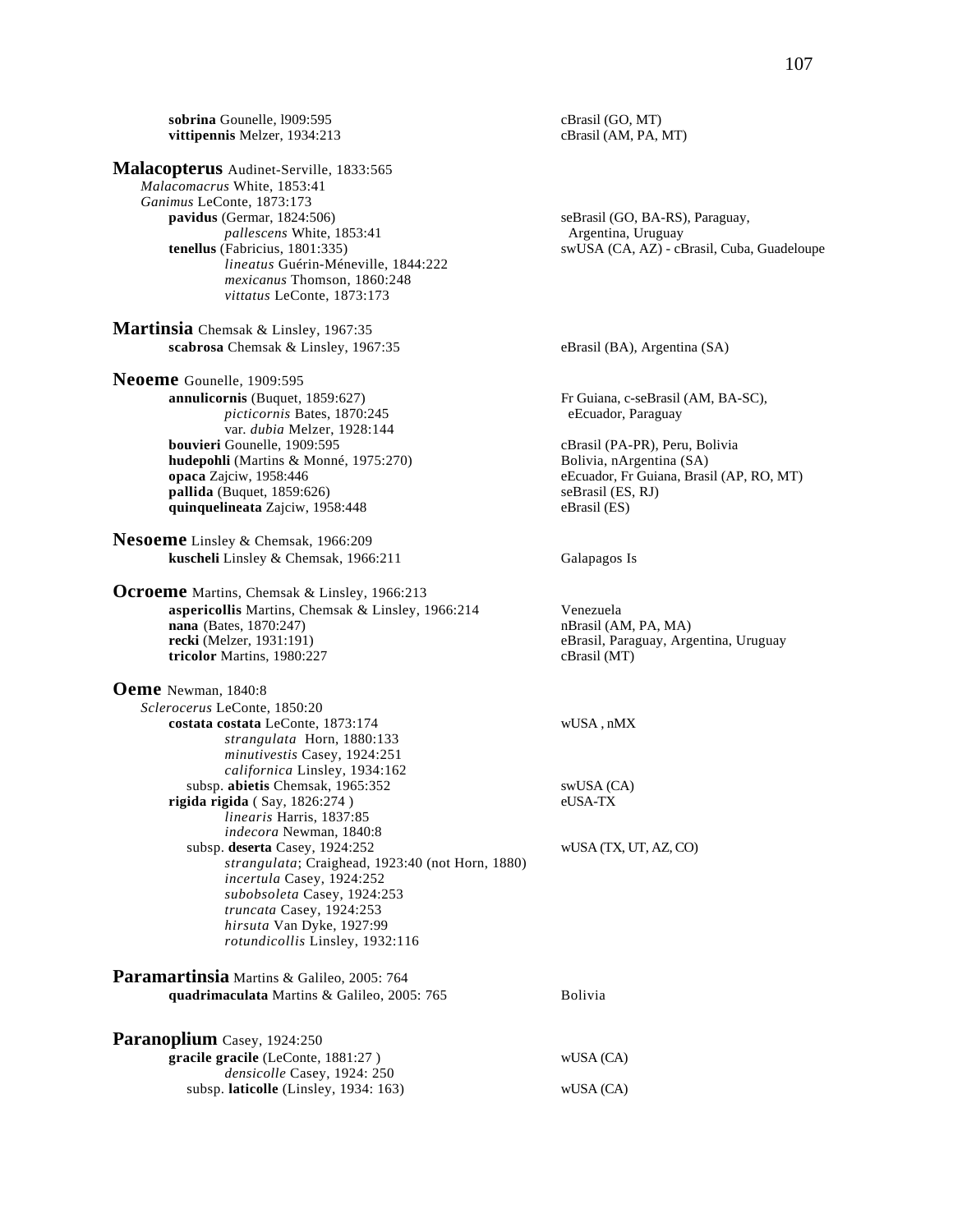**Phrynoeme** Martins, 1980:228 *Ochroeme (Phrynoeme)* Martins, 1980:228. **cucullata** (Gounelle, 1913:199) Paraguay, Argentina

**Placoeme** Chemsak & Linsley, 1964:45 **vitticollis** Chemsak & Linsley, 1964:45 se MX (VC, QR), Guatemala

**Sepaicutea** Lane, 1972:355 **costata** Martins & Galileo, 2005: 765 Bolivia **fisheri** Lane, 1972:356 seMexico (VC), Guatemala **unicolor** Martins, 1981:14 Venezuela

**Sphagoeme** Aurivillius, 1893:178 **acuta** Martins & Galileo, 1994:685 eBrasil (MG)<br> **aurivillii** Gounelle, 1909:598 Brasil (PB, M **lineata** Martins, 1981:16 **nigrotibialis** Martins, 1973:203 Brasil (MT, MG)<br> **ochracea** Fisher. 1927:23 Costa Rica. Pana **paraensis** Martins, 1977:84 nBrasil (PA) **sahlbergi** Aurivillius, 1893:179 c, seBrasil (MT, BA-SC), Bolivia *bicolor* Zajciw, 1960:130 **suturalis** Martins, 1977:86 cBrasil (PA, MT)

**Sphalloeme** Melzer, 1928:143

**Stenoeme** Gounelle, 1909:597 **annularis** Martins, 1980:224 eBrasil (BA, MG) **bellarmini** Gounelle, 1909:598 eBrasil (BA)<br> **iheringi** Gounelle, 1909:597 eBrasil (GO, PE) **iheringi** Gounelle, 1909:597 **kempfi** Martins, 1980:223 eBrasil (ES)

**Temnopis Audinet-Serville, 1834:90**<br>castanea Martins, 1978:129 **fasciata** Galileo & Martins, 2003: 475 Brasil (PA)<br> **forticornis** (Tippmann, 1960:102) ecBrasil (GO, ES) **forticornis** (Tippmann, 1960:102) ecBrasil (GO, **fuscipennis** Martins, 1978:133 **ecGrasil** (PA) fuscipennis Martins, 1978:133 **jolyi** Martins, 1978:132<br> **1988: Intifascia** Martins & Monné, 1975:271 **1988: Exercía de Partina**<br>
1998: Paraguay, Argentina **latifascia Martins & Monné, 1975:271 martinezi** Martins, 1985:170 ec Argentina (SL) **megacephala** (Germar, 1824:509) eBrasil (RN-RS), Paraguay, Argentina *taeniatus* Audinet-Serville,1834:91 var. *fuscipes* Lacordaire, 1869:220 **nigripes** Aurivillius, 1893:179 **Brasil (AM, BA-RJ), Peru**<br> **oculata** Zajciw, 1960:129 (Brasil (PA, MT), Fr Guia *apicalis* Tippmann, 1960:102

Brasil (PB, MT, MG-PR), Paraguay<br>Surinam, Fr Guiana Costa Rica, Panama, Colombia

**costipennis** Melzer, 1928:143 seBrasil (ES-SC), Argentina [MI], Honduras?

Brasil (MT, BA, MG), Bolivia, Argentina

cBrasil (PA, MT), Fr Guiana, Bolivia

# Subtribe **Methioidina** Martins, 1997:119

| <b>Chromoeme</b> Chemsak & Linsley, 1967:36<br>angustissima (Buquet, $1857:412$ )                                          | seBrasil (ES-RS), Argentina, Uruguay |
|----------------------------------------------------------------------------------------------------------------------------|--------------------------------------|
| Eudistenia Fall, 1907:82<br>costipennis Fall, 1907:83                                                                      | swUSA (CA)                           |
| <b>Euryprosopus</b> White, 1853:136<br>clavipes White, 1853:137<br>alexianus Buquet, 1853:257<br>dardanus Buquet, 1853:258 | seBrasil (ES-SP)                     |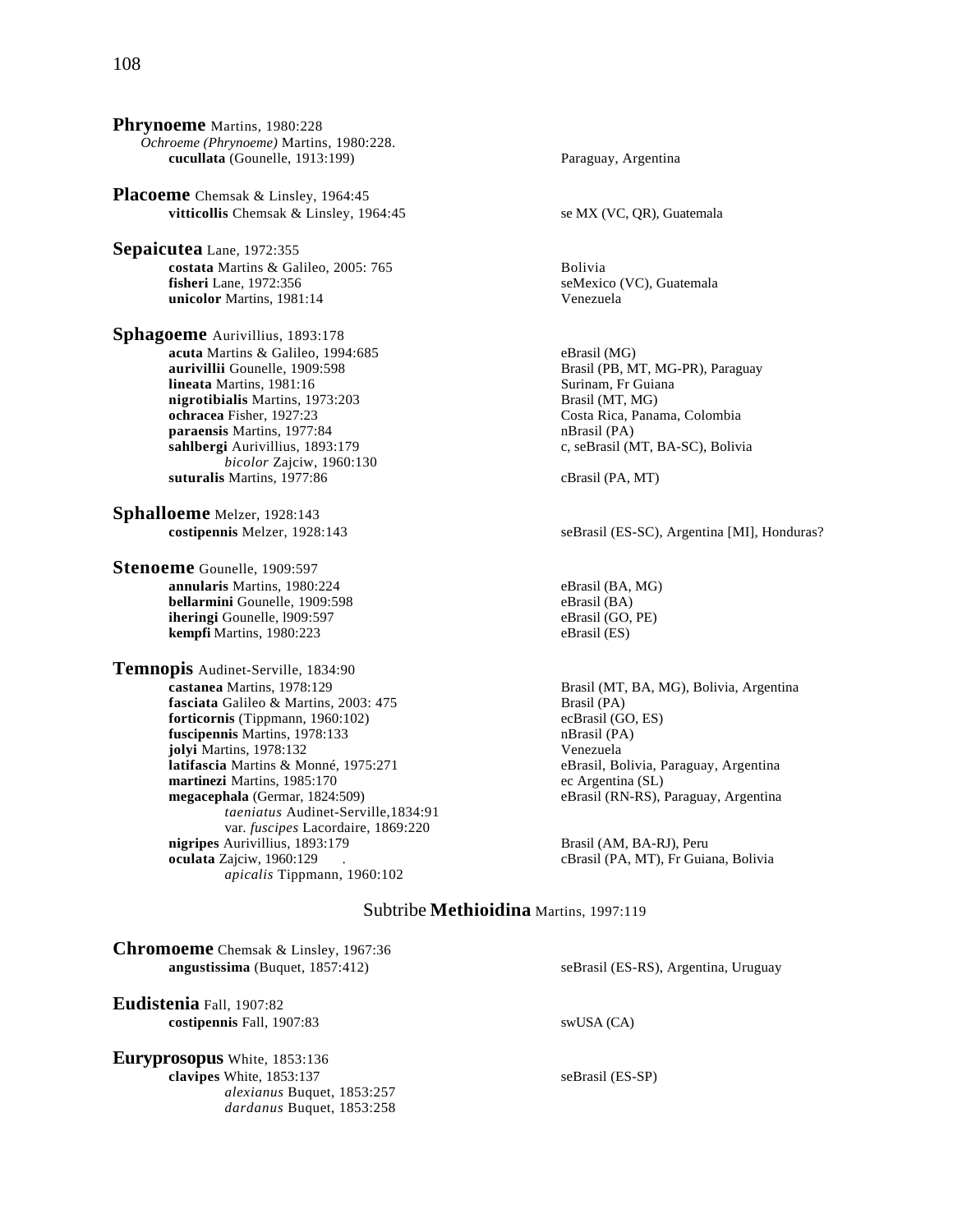*apicalis* Buquet, 1853:259 *nigripennis* Buquet, 1853:260 *cyanipennis* Buquet, 1853:260 *chabrillaci* Buquet, 1857:411 *opacipennis* Martins, 1973:202

**Methioeme** Zajciw, 1963:56 **brevipennis** Zajciw, 1963:57 cBrasil (AM, PA, MT)

**Methioides** Chemsak & Linsley, 1967:31 **cicatricosa** Chemsak & Linsley, 1967:33 eBrasil (BA)

**Mimoeme** Chemsak & Linsley, 1967:37 **lycoides** Chemsak & Linsley, 1967:39 Venezuela

**Necydalosaurus** Tippmann, 1960:119 **mysticus** Tippmann, 1960:120 Panama, Fr Guiana, Peru

**Paratemnopis** Martins, 1978:134 **ambiguus** (Melzer, 1927:141) seBrasil (RJ-SC)

**Proeme** Martins, 1978:118 **bella** Martins, 1978:125 nwBrasil (AM)<br> **bucki** (Melzer, 1931:51) seBrasil (BA-RS) **bucki** (Melzer,  $1931:51$ ) **cyanescens** (Aurivillius, 1910:145) eBrasil (ES)<br> **latipennis** (Lane, 1973:372) Colombia, Ecuador  $lationalation is (Lane, 1973:372)$ **lyciformis** Martins, 1978:124 cBrasil (MT) **plagiata** (Buquet, 1860:622) seBrasil (BA-RS), Paraguay, Argentina *rufithorax* Aurivillius, 1893:180 **rufoscapus** (Aurivillius, 1910:145) seBrasil (MG-SC) **seabrai** Martins, 1978:120 cBrasil (PA, MT)

**Tristachycera** Bates, 1872:170 *Trichachycera*; Gilmour, 1968:89 **viridis** Bates, 1872:171 Nicaragua, Costa Rica, Panama

**Vandykea** Linsley, 1932:118 **tuberculata** Linsley, 1932:118 wUSA (CA)

**Xanthoeme** Martins, 1980:225 **signaticornis** (Melzer, 1920:421) seBrasil (BA-SC)

**Opsimini** LeConte, 1873:294

**Dicentrus** LeConte, 1880:195 *Paraopsimus* Champlain & Knull, 1926:205 **bidentatus** (Champlain & Knull, 1926:205) nwUSA (OR) **bluthneri** LeConte, 1880:195 wNAmer (Pac Coast)

**Opsimus** Mannerheim, 1843:305 **quadrilineatus** Mannerheim, 1843:305 wNAmer (Pac Coast) *quadrilineatus biplectralis* Casey, 1924:229

**Oxycoleini** Martins & Galileo, 2003: 52

**Oxycoleus** Lacordaire, 1869:485 *Stenoptrellus* Bates, 1870:314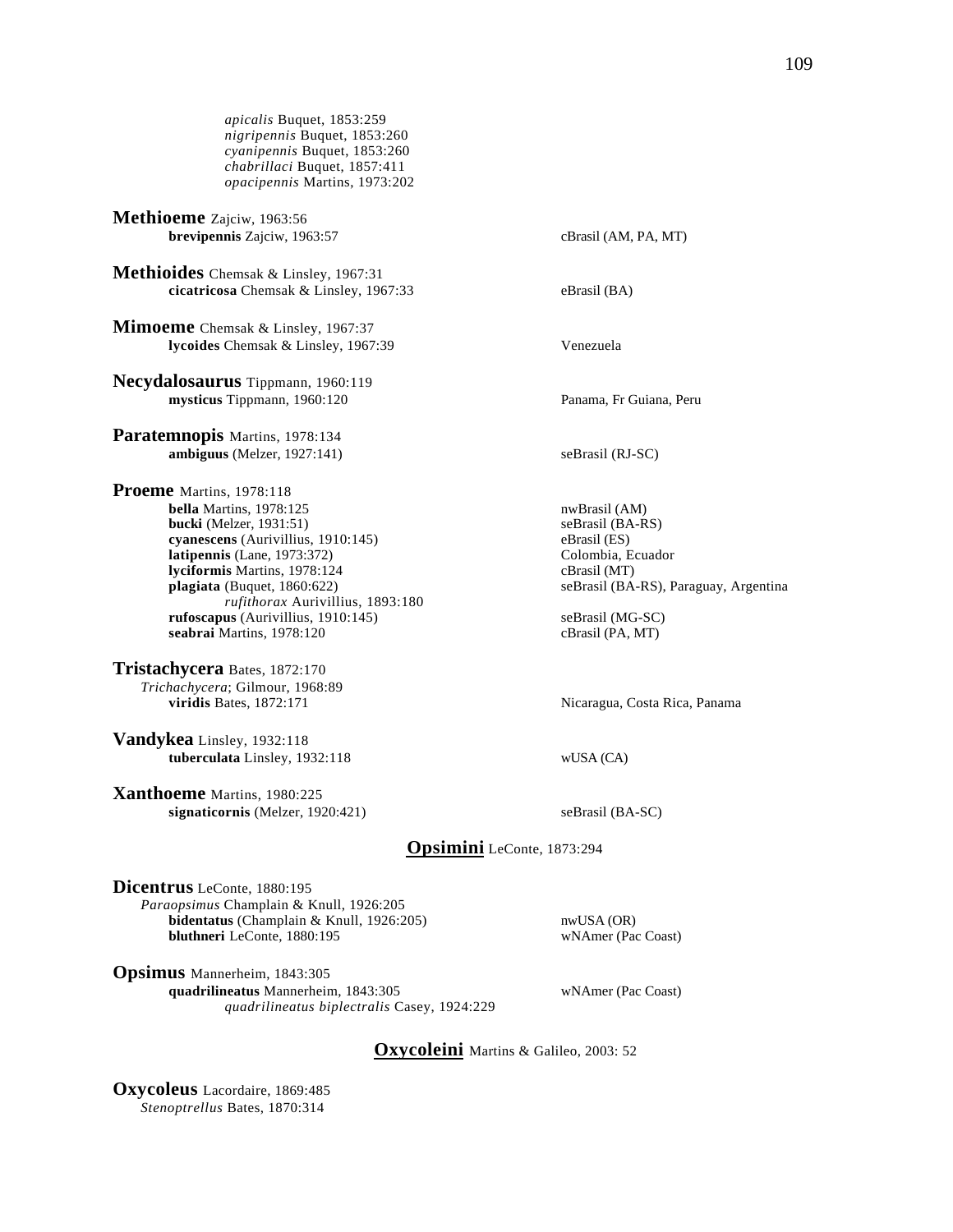*Merionoeda*; Bates, 1885:287 (not Pascoe, 1858) **bicolor** (Melzer, 1934:214) **Honduras, Costa Rica brasiliensis** (Tippmann, 1953:223) seBrasil (RJ-SC) **carinatipennis**  $(Zajciw, 1964:249)$  sBrasil (MG - SC)<br> **clavipes** Lacordaire, 1869:485 swMexico (OA) clavipes Lacordaire, 1869:485<br>culicinus (Bates, 1870:315) **cyaneus** Martins & Galileo, 2005:770 Bolivia<br> **cyaneus** Martins (Gounelle, 1911: 168) Brasil (MG) **gahani** (Gounelle, 1911: 168)<br> **gratiosus** (Bates, 1885:287) Brasil (MG)<br>
eMexico (DU, VC)  $grations$  (Bates,  $1885:287$ ) **laetus** Julio, 1997: 3 Brasil (MG, RO)<br> **obscurus** Julio, 1997: 4 Brasil (GO, MG) **obscurus** Julio, 1997: 4 **piceus** Giesbert, 1993:144 Guatemala **ruficollis** (Zajciw, 1964, 250) eBrasil (ES)<br> **tristis** (Melzer, 1933: 373) seBrasil (SC) **tristis** (Melzer, 1933: 373) *latipennis* (Zajciw, 1964, 253)

Costa Rica, Panama, nwBrasil (AM)

## **Paraholopterini** Martins, 1997:201

**Paraholopterus** Cerda & Cekalovic, 1986:189 **nahuelbutensis** Cerda & Cekalovic, 1986:190 Chile

# **Phlyctaenodini** Lacordaire, 1869:370

| Ancylodonta Blanchard in Gay, 1851:494                               |                                                       |
|----------------------------------------------------------------------|-------------------------------------------------------|
| Semnus Lacordaire, 1869:376                                          |                                                       |
| almeidai Mendes, 1946:235                                            | seBrasil (RJ, SP)                                     |
| glabripennis Zajciw, 1970:502                                        | Uruguay                                               |
| nitidipennis Germain, 1898:781                                       | Chile                                                 |
| <i>tristis</i> ; Fairmaire & Germain, 1859:510 (not Blanchard, 1851) |                                                       |
| phlyctaenioides Lacordaire, 1869:376                                 | ecBrasil (GO, MG, RJ)                                 |
| tristis Blanchard in Gay, 1851:494                                   | Chile                                                 |
| granulata Germain, 1898:762                                          |                                                       |
| Marileus Germain, 1897:555                                           |                                                       |
| chiloensis Germain, 1897:557                                         | Chile                                                 |
| <b>Ommidion</b> Newman, 1840:196                                     |                                                       |
| Ommatidion; Gemminger & Harold, 1872:2826                            |                                                       |
| mirim Martins, 1998: 10                                              | Brasil (RJ)                                           |
| modestum Newman, 1840:196                                            | <b>Brasil</b>                                         |
| Parasemnus Martins, 1998: 26                                         |                                                       |
| regalis Germain, 1894:453                                            | Chile                                                 |
|                                                                      |                                                       |
| Phoracanthini Lacordaire, 1869: 298                                  |                                                       |
|                                                                      |                                                       |
| Phoracantha Newman, 1840:19                                          |                                                       |
| recurva Newman, 1840:19                                              | Australia. Introduced in s                            |
| semipunctata (Fabricius, 1775:180)<br>inscripta Germar, 1848:226     | Australia. Introduced in s<br>Calif, portions of Same |

 $swUSA (CA)$ swUSA (CA), Baja *inscripta* Germar, 1848:226 Calif, portions of Samer, Ecuador

**Piezocerini** Lacordaire, 1869:324  *Zelliboriinae* Lane, 1951:5

#### Subtribe **Haruspicina** Martins, 1976:199

**Acruspex** Martins, 1976:225 **spinipennis** (Zajciw, 1970:591) eBrasil (BA-ES)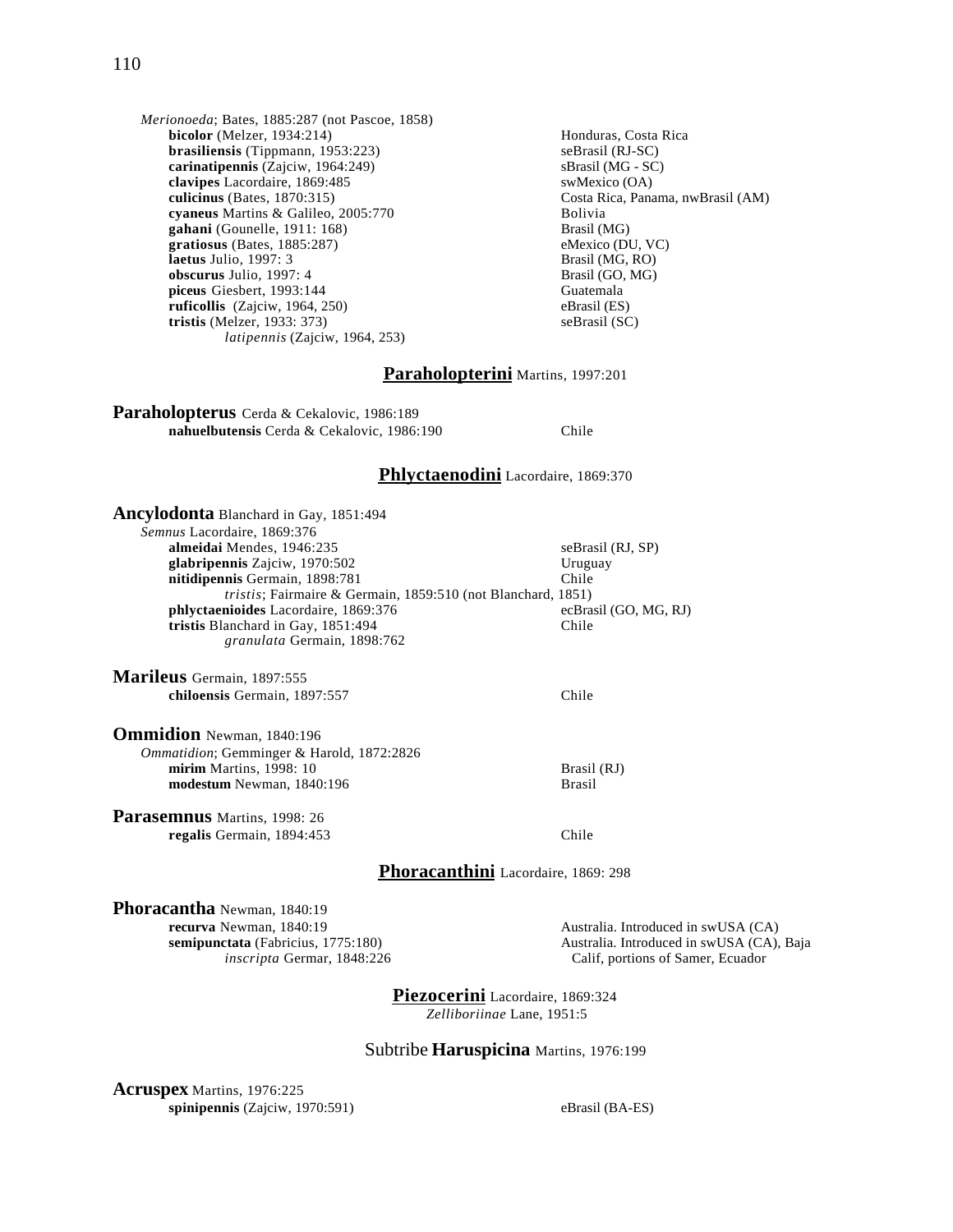**Haruspex** Thomson, 1864:221<br>bivittis (White, 1855:220) *maculicornis* Bates, 1870:281 *agnatus* Melzer, 1934:71 *inermis* Belon, 1903:48 *pallidus* Gounelle, 1909:652 **brevipes** (White, 1855:218) eBrasil (GO, BA-SC) **celatus** Lane, 1970:59 Colombia daithmus Martins, 1976:207 Colombia **inscriptus** Gahan, 1895:107 Mexico-Colombia, Venezuela, Trinidad, *insularis* Fisher, 1935:195 W Indies (Barbados, Grenada) *similis* Fisher, 1935:196 **insulsus** Martins & Galileo, 2005: 766 Panama **lineolatus** Bates, 1870:280 Venezuela, eEcuador, Guianas, Peru, *laevifemoratus* Waterhouse, 1880:294 ncBrasil (AM), Bolivia **mentitus Martins, 1976:214** Bolivia **modestus** (White, 1855:239) **ncBrasil (AM, PA, GO), Fr Guiana**<br> **ornatus** Bates, 1870:281 **ncBrasil (PA) ncBrasil** (PA) **ornatus** Bates, 1870:281 **pictilis** Martins, 1976:203 eBrasil (BA, RJ, SP) **quadripustulatus** Gounelle, 1909:651 ecBrasil, Paraguay, Argentina, Uruguay **submaculatus** (White, 1855:220) Colombia

Costa Rica-Panama, Fr Guiana, Brasil, Peru, Bolivia, Argentina

### Subtribe **Piezocerina** Lacordaire, 1869:324

**Alienosternus** Martins, 1976:230 **cristatus** (Zajciw, 1970:592) cBrasil (PI, GO, MT) **metallicus** Martins, 1976:232 cBrasil (MT) **simplex** Martins, 1976:236 nwArgentina (SA, LR, SJ) **solitarius** (Gounelle, 1909:655) ecBrasil (GO, MG)

**Cicatrizocera** Martins, 1976:239 **bilistrata** (Lane, 1959:303) Fr Guiana, ncBrasil (AM, PA)

**Colynthaea** Thomson, 1878:5 **coriacea** (Erichson in Schomburg, 1848:573) Guyana, Fr Guiana, Brasil (MA-SC, MT) *grossa* Thomson, 1878:6

**Gorybia** Pascoe, 1866:481 **acuta** Martins, 1976:332 eBrasil (ES)<br> **adiaphora** Martins, 1976:325 eBrasil (GO, PE-RS) adiaphora Martins, 1976:325 **alboapex** Martins, 1976:328 Venezuela **apatheia** Martins, 1976:355 seBrasil (MG-SP) **calcitrapa** Martins, 1976:322 nArgentina (FO) **castanea** (Gounelle, 1909:653) ecBrasil (GO, MT, MG, SP) **chontalensis** (Bates, 1880:30) Nicaragua-Panama **echinata** Martins, 1976:320 eBrasil (ES) **hirsutella** Martins, 1976:313<br> **instita** Martins, 1976:305<br>
eBrasil (GO, MA-MG) **instita** Martins, 1976:305 eBrasil (GO, MA-**invicta** Martins, 1976:317 eBrasil (MG, ES) **invicta** Martins, 1976:317 **lissonota** Martins, 1976:319 eBrasil (ES) **maculosa** Martins, 1976:353 Paraguay **minima** Martins, 1976:357 neBrasil (PE) **orygma** Martins, 1976:344 **nBrasil** (AP) **pallida** Martins, 1976:346 Peru **palpalis** Martins, 1976:349 sBrasil (PR-RS) **picturata** Martins, 1976:352 seBrasil (SP)<br> **pilosa** Martins, 1976:332 seBrasil (MS) pilosa Martins, 1976:332 procera Martins, 1976:312 cBrasil (AM, MT)

 **armata** Martins, 1976:314 Colombia, Venezuela, Honduras? **martes** Pascoe, 1866:481 seBrasil (BA-SC), Paraguay, Argentina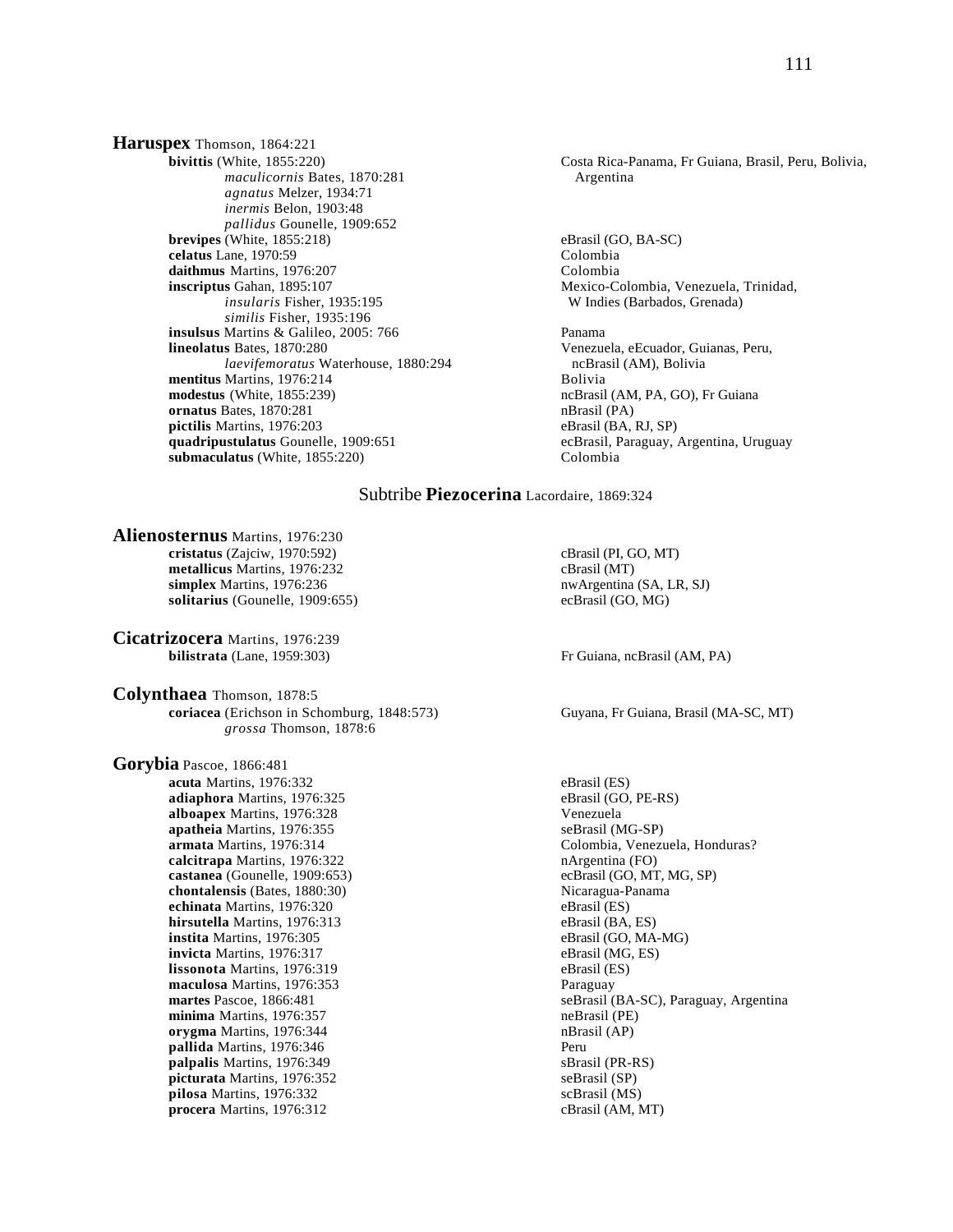**proxima** Martins, 1976:336 seBrasil, Paraguay<br> **pusilla** (Bates, 1870:282) **F** Guiana, ncBrasil **reclusa** Martins, 1976:341 Guatemala-Panama **ruficauda** (Gounelle, 1909:654) ecBrasil (GO, MT, MG, SP)<br> **rugosa** Martins, 1976:358 eBrasil (BA) **rugosa** Martins, 1976:358<br> **rugosa Martins, 1976:311** eBrasil (AC), Fr Guiana<br>
w Brasil (AC), Fr Guiana semiopaca Martins, 1976:311 **senticosa** Martins, 1976:324 eBrasil (MG)<br> **separata** Martins, 1976:339 eBrasil (BA) **separata** Martins, 1976:339<br> **simplicior** (Bates, 1870:282) ecBrasil (GO, MT, ES, RJ) **simplicior** (Bates, 1870:282) **stomias** Martins, 1976:348 seBrasil (RJ)<br> **suturella** Martins, 1976:342 cBrasil (MT) suturella Martins, 1976:342 **thoracica** Martins, 1976:330 nArgentina (SA) **tibialis** Martins, 1976:328 Panama, Venezuela **umbella** Martins, 1976:356 e, sBrasil (BA, RS)<br> **veneficella** Martins, 1976:307 ecBrasil (GO, MT). **zonula** Martins, 1976:343 eBrasil (MG, SP)

**Hemilissa** Pascoe, 1858:238<br>**catapotia** Martins. 1976:293 **cornuta** Bates, 1870:284 **Fr** Guiana, ncBrasil (AM), Peru, Bolivia *laevigata* Thomson, 1878:3 **emblema** Martins, 1976:284<br> **emblema** Martins, 1985:175<br>
Venezuela<br>
Venezuela **fabulosa** Martins, 1985:175 **gummosa** (Perty, 1832:90) **picturata** Galileo & Martins, 2000: 164 Venezuela<br> **quadrispinosa** Gounelle, 1913:213 Brasil (AM **rufa** Melzer, 1934:73 **undulaticollis** Zajciw, 1960:399 eBrasil (ES)

**Migmocera** Martins, 1976:237 **flavicauda** (Bates, 1885:258) Guatemala

**Migorybia** Martins, 1985:175 **miranda** Martins, 1985:175 Venezuela

**Othnocerus** Martins, 1976:276 **aethes** Martins, 1976:277 eBrasil (ES)

**Pharcidodes** Martins, 1976:359 divisus Martins, 1976:362 seBrasil (RJ, PR) **nigripennis** Martins, 1985:177 eBrasil (BA) **rubiginosus** (Thomson, 1878:4) seBrasil (BA-RJ) var. *apicalis* Gounelle, 1909:653<br>suturalis (Gounelle, 1909:653)

**Piezarina** Martins, 1976:250

**Piezasteria** Martins, 1976:245 **helenae** Martins, 1985:176 Costa Rica, Colombia

**Piezocera** Audinet-Serville, 1834:92 *Pyrgotes* Bates, 1867:27 **advena** Martins, 1976:268 Venezuela<br> **aenea** (Bates, 1867:27) venezuela<br>
mwBrasil (AM) **aenea** (Bates, 1867:27) **araujosilvai** Melzer, 1935:174 **bis araujosilvai** Melzer, 1935:174 **bis araujosilvai** Melzer, 1935:174 araujosilvai Melzer, 1935:174

Fr Guiana, ncBrasil (AM, PA) ecBrasil (GO, MT), Bolivia

ncBrasil (AP, PA, MT), Fr Guiana

eBrasil (PB-RS, GO, MT), Argentina **opaca** Martins, 1976:289 Venezuela, Guianas, ncBrasil (AM), Colombia Brasil (AM, MT), Peru, Bolivia, Argentina<br>Costa Rica **sulcicollis** Bates, 1870: 284 Costa Rica-Brasil (AM, RN-SP), Bolivia

Brasil (GO, MT, MG), Bolivia, Paraguay, Argentina

**smaragdina** Martins, 1976:250 Costa Rica, Panama, ncBrasil (AM, PA, MT), Fr Guiana

**sternalis** Martins, 1976:246 ecBrasil (GO, MT, ES), Bolivia

**ataxia** Martins, 1976:267 **Fr Guiana, cBrasil (PA, MT, BA)**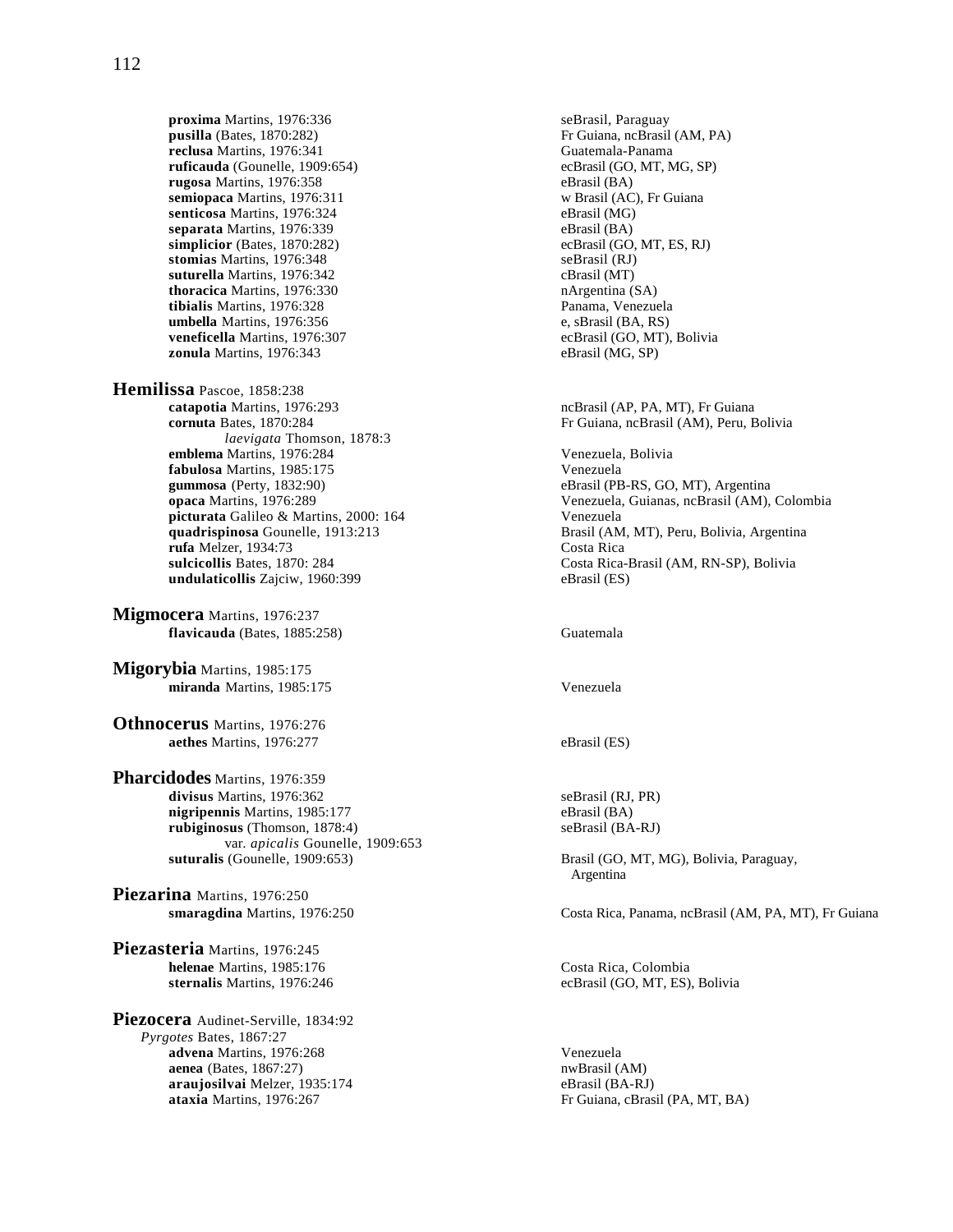**bivittata** Audinet-Serville, 1834:93 seBrasil (BA-SC), Paraguay<br> **costula** Martins, 1976:264 scBrasil (MS) **costula** Martins, 1976:264<br> **flavipennis** (Zajciw, 1970:593) **compared as a set of the set of the set of the set of Peru, nBrasil (PA) flavipennis** (Zajciw, 1970:593) **gratiosa** Lameere, 1893:273 Venezuela monochroa Bates, 1885:258<br>nodicollis Melzer, 1934:72 **serraticollis** Linell, 1897:394 swUSA (TX), nMexico (CHS, OA) silvia Galileo & Martins, 2000: 163 Colombia

**Piezogenista** Martins, 1976:255 **callytra** Martins, 1976:257 eBrasil (BA)

**Piezosecus** Martins & Galileo, 2003: 225 **tymaiuba** Martins & Galileo, 2003: 226 sBrasil (SP, ES)

**Pseudocolynthaea** Martins, 1976:244 **pectoralis** Martins, 1976:244 eBrasil (BA-ES), neArgentina (MI)

**Thyellocerus** Martins, 1976:248<br>**fulgidipennis** (Gounelle, 1909:652) Paraguay, Argentina

**Zelliboria** Lane, 1951:5

seBrasil (ES-RS), Paraguay

 $f$ Brasil (AM, GO, MT), Peru, Bolivia,

**daedalea** (Perty, 1832:98) Guianas, cBrasil (AM, MT, PI, ES, MG, SP)

### **Platyarthrini** Bates, 1870:419

*Coelarthrides* Lacordaire, 1869:138

**Platyarthron** Guérin-Méneville, 1844:230 *Coelomarthron* Thomson, 1860:199 *Coelarthron* Lacordaire, 1869:142 *Platyarthrum* Agassiz, 1846:295 **bilineatum** Guérin-Méneville, 1844:230 Mexico (VC)-Honduras **chilense** (Thomson, 1860:200) Nicaragua, Costa Rica *quadrinotatum* Bates, 1869:385 **laterale Bates, 1885:316** Nicaragua, Costa Rica **rectilineum** Bates, 1880:70 sMexico(CHS), Guatemala<br> **rectilineum** Bates, 1885:316 SMexico(CHS), Guatemala<br>
Costa Rica, Panama **semivittatum** Bates, 1885:316<br> **villiersi** Delfino, 1985:500 villiersi Delfino, 1985:500

## **Pleiarthrocerini** Lane, 1950:371

**Pleiarthrocerus** Bruch, 1914:340<br>opacus Bruch, 1914:341

neBrasil (AP, PB, PE), Bolivia, ncArgentina (SA, TU)

**Psebiini** Lacordaire, 1869:479 *Psébiides* Lacordaire, 1869:479 *Gracilaires* Mulsant, 1839:99 (part) *Leptideites* Fairmaire in Jacquelin du Val, 1864:193 *Cambainae* Lane, 1951: 12 *Nathriini* Linsley, 1963:153

**Frondipedia** Martins & Napp, 1984:321 **charma** Martins & Napp, 1984:322 sBrasil (SC)

**Hovorea** Chemsak & Noguera, 1993:72 **chica** Chemsak & Noguera, 1993:73 wMexico (JA)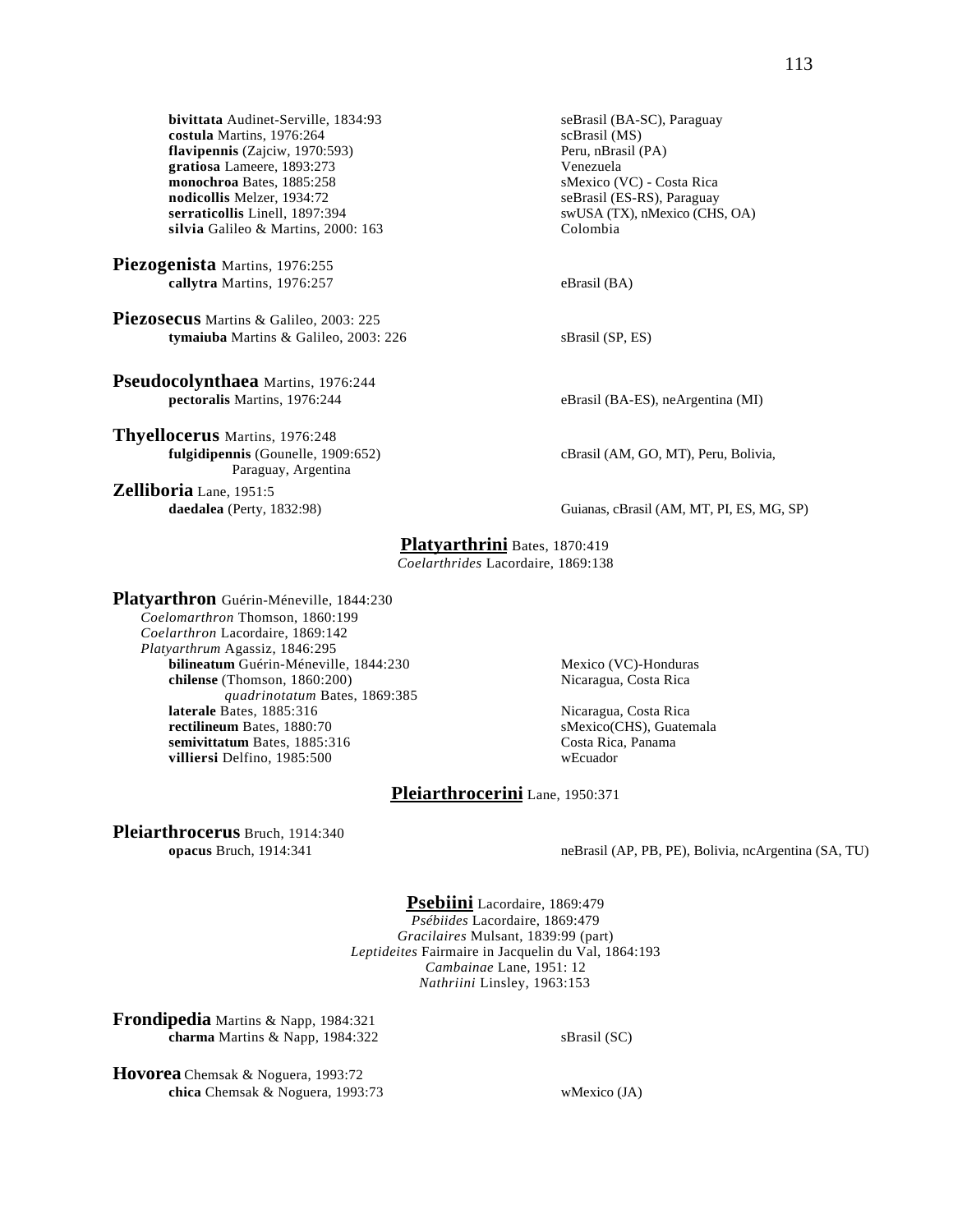### **Nathriobrium** Hovore, 1980:115 **methioides** Hovore, 1980:116 swUSA (TX)

**Paraleptidea** Gounelle, 1913:218

**Nathrius** Bréthes, 1916:76

*Leptidea* Mulsant, 1839:105 *Leptideella* Strand, 1936:169 *Deuteroleptidea* Paclt, 1946:169 **brevipennis** (Mulsant, 1839:105) Europe; introduced in wUSA, Argentina, *minuta* Motschulsky, 1845:84 Chile, Uruguay *manca* LeConte, 1850:24 *rufipennis* Dufour, 1851:351 *porteri* Bréthes, 1916:77

*Cambaia* Lane, 1951:12 *Necydaliella* Zajciw, 1960:55 **femorata** Gounelle, 1913:219 ncArgentina (SE) **longitarsis** (Lane, 1951:13) seBrasil (RJ, SP) sanmartini (Zajciw, 1960:56) sBrasil (RS), eArgentina (ER), Uruguay *femorata*; Monné & Zajciw, 1970:30 (not Gounelle, 1913)

**Pseudocephalini** Aurivillius, 1912:154

*Ametrocephalitae* Thomson, 1860:256

## **Pseudocephalus** Newman, 1842:353

*Pseudocephala*; Pascoe, 1862:361 *Ametrocephala* Blanchard in Gay, 1851:480 *Orthocephala* Thomson, 1860:257 *Orthocephalus*; Pascoe, 1862:361 *Attodera* Thomson in Pascoe, 1862:361 **auromaculatus** Cerda, 1980:66<br> **auromaculatus** Chile<br>
Chile 
Chile **monstrosus** (Blanchard in Gay, 1851:481)

# **Pteroplatini** Thomson, 1860:254

**Aphylax** Lacordaire, 1869:165<br>lyciformis (Germar, 1824:502) *mentiens* Lacordaire, 1869:165 Uruguay *lyciformis bahiae* Aurivillius, 1926:3

**Corynellus** Bates, 1885:318 **aureus** Linsley, 1961:6 Colombia<br> **cinnabarinus** Chemsak & Linsley, 1979:269 Cuatemala-Costa Rica cinnabarinus Chemsak & Linsley, 1979:269 **mimulus** Bates, 1885:319 Mexico **ochraceus** Bates, 1885:319 Costa Rica, Panama

**Cosmoplatidius** Gounelle, 1911:233 **annulipes** (Blanchard, 1843:207) Fr Guiana, cBrasil (AM, GO, MT), Bolivia *lycoides* Guérin-Méneville, 1844:233 **mandibularis** (Gounelle, 1911:234) ecBrasil (GO), Bolivia **ochraceus** Linsley, 1961:5 Colombia<br> **Sellatus** (White, 1853:82) Mexico (C

**Cosmoplatus** Aurivillius, 1891:101 **brasilianus** Zajciw, 1963:62<br> **brasilianus** Aurivillius, 1891:102 **nwBrasil (AM)**<br>
Peru peruvianus Aurivillius, 1891:102

eBrasil (GO, BA-RS), Paraguay, Argentina,

Mexico (CHS, PU, VC)-Panama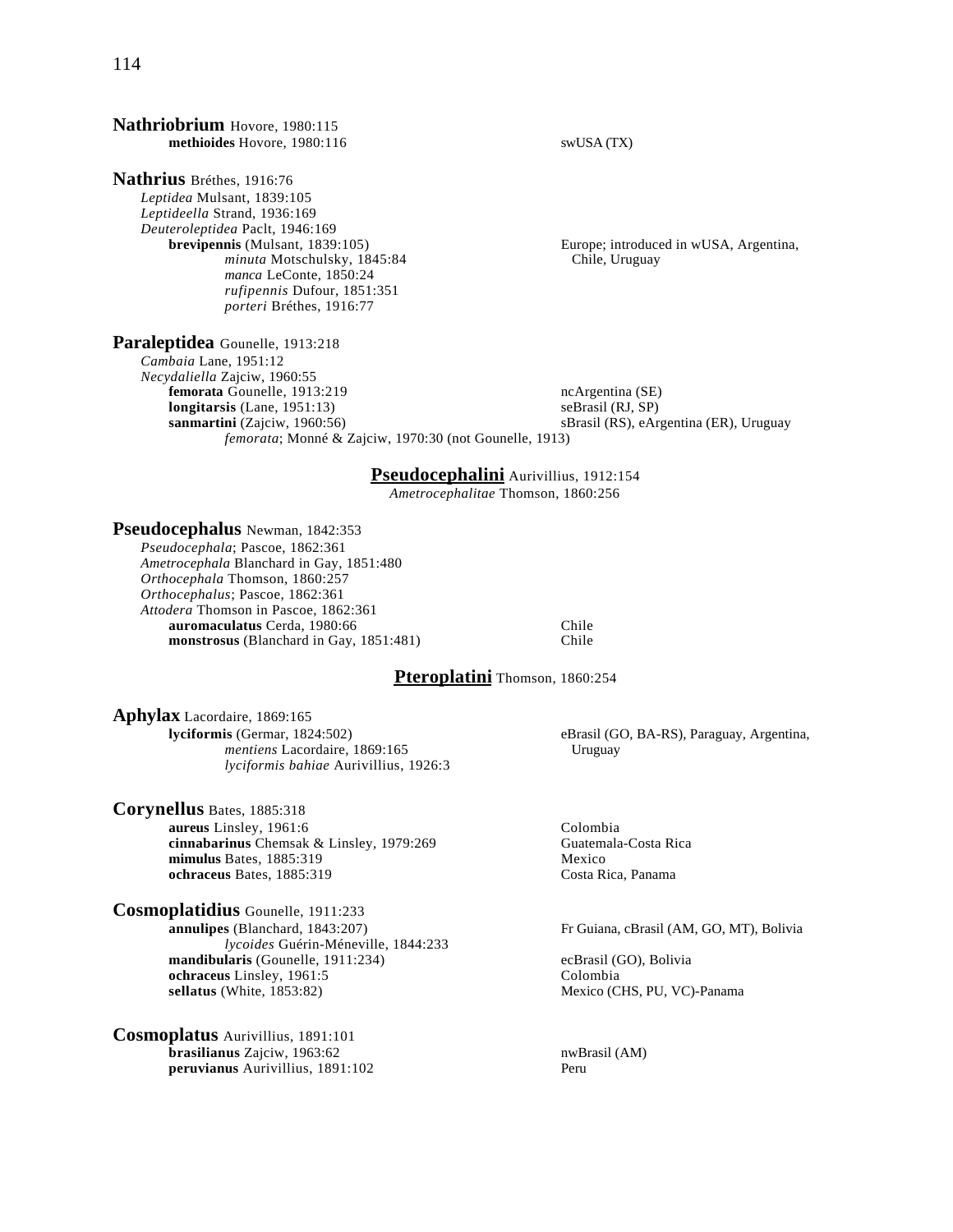**Deltosoma** Thomson, 1864:258 **flavidum** Aurivillius, 1925:489 Costa Rica, Panama **guatemalense** Bates, 1880:72 sMexico (CHS)-Honduras<br> **hovorella** Di Iorio, 2003: 6 **hovorella** Di Iorio, 2003: 6 **hovorella** Di Iorio, 2003: 6 **http://www.fraguate.org/2003 hovorella** Di Iorio, 2003: 6 **lacordairei Thomson, 1864:258** Fr Guiana, nwBrasil (AM **xerophila** Di Iorio, 1995:208 **Fr Guiana**, nwBrasil (AM **xerophila** Di Iorio, 1995:208

**Pteroplatus** Buquet, 1840:287 **adustus** Burmeister, 1865:165 seBrasil, Paraguay, Argentina, Uruguay<br> **anchora** Belon, 1903:52 **seBrasil, Paraguay, Argentina, Uruguay anchora** Belon, 1903:52<br> **arrogans** Buquet, 1840:287<br>
Colombia arrogans Buquet, 1840:287 **atroviolaceus** Kirsch, 1889:39<br> **bilineatus** Buquet, 1841:154<br>
Colombia **bilineatus** Buquet, 1841:154 **Colombia**<br> **dimidiatinennis** Buquet, 1841:153 **Colombia** dimidiatipennis Buquet, 1841:153 **elegans** Buquet, 1841:152<br> **elegans** Buquet, 1841:151<br>
Colombia **fasciatus** Buquet, 1841:151 Colombia<br> **gracilis** Buquet, 1840:287 Colombia gracilis Buquet, 1840:287 **nigriventris** Breme, 1844:309 Colombia **pulcher** Buquet, 1840:287 Colombia *terminalis* Bates, 1885:317 **radiatus** Haase, 1892: pl. 13, fig. 104 **Brasil Brasil Brasil**<br> **rostainei** Buquet. 1840:287 **Colombia** rostainei Buquet, 1840:287 **simulans** Bates, 1870:428 nwBrasil (AM), Ecuador **suturalis** Buquet, 1840:287 Colombia **transversalis** Breme, 1844:309 Colombia **variabilis** Sallé, 1849:430 Venezuela

**Thelgetra** Thomson, 1864:258

**quadriscopulatus** Bates, 1880:73 sMexico (VC, CHS), Guatemala, Honduras

**latipennis** Thomson, 1864:258 seBrasil (BA-RS), Paraguay, Argentina, Uruguay

# **Rhinotragini** Thomson, 1860:177

**Acorethra** Bates, 1873:126 **aureofasciata** Gounelle, 1911:164 ecBrasil (GO)<br> **erato** (Newman, 1840:21) seBrasil (ES, RJ) **erato** (Newman, 1840:21) *chrysaspis* Bates, 1873:126 **zischkai** Tippmann, 1960:130 ncBrasil (AM), Fr Guiana, eEcuador, Bolivia

**Acyphoderes** Audinet-Serville, 1833:549 *olivieri* Bates, 1870:328 Guianas, eEcuador, Peru, Bolivia **acutipennis** Thomson, 1860:179 Mexico (CM, OA, VC) - Honduras **amoena** Chemsak & Linsley, 1979:74 wMexico (SI, NA, JA, OA) **auricapilla** Fisher, 1947:3 seBrasil (SP, PR), Paraguay *azureoopallescens* Tippmann, 1953:210 *sericinus* White, 1855:195 Puerto Rico *abdominalis*; Gahan, 1895:111 (not Olivier, 1795) **ayalai** Chemsak & Linsley, 1988:124 wMexico (JA) **bayanicus** Giesbert, 1991:381 Costa Rica, Panama<br> **carinicollis** Bates, 1873:119 SeBrasil (GO, BA-R) var. *nigricans* Gounelle, 1911:150 **Argentina**, Uruguay **cracentis** Chemsak & Noguera, 1997: 7 Mexico (JA) **cribricollis** Bates, 1892:160 Mexico-Costa Rica **crinita** (Klug, 1825:474) seBrasil (ES-RS), Bolivia, Paraguay, *moestus* Bates, 1873:117 Argentina **dehiscens** Chemsak, 1997:15 **El Salvador delicata Horn**, 1894:400 **El Salvador** Baja Calif delicata Horn, 1894:400

Nicaragua-Panama, cBrasil (AM, GO, MT), Mexico (CM, OA, VC) - Honduras

seBrasil (GO, BA-RS), Argentina, Uruguay,

seBrasil (GO, BA-RS), Bolivia, Paraguay,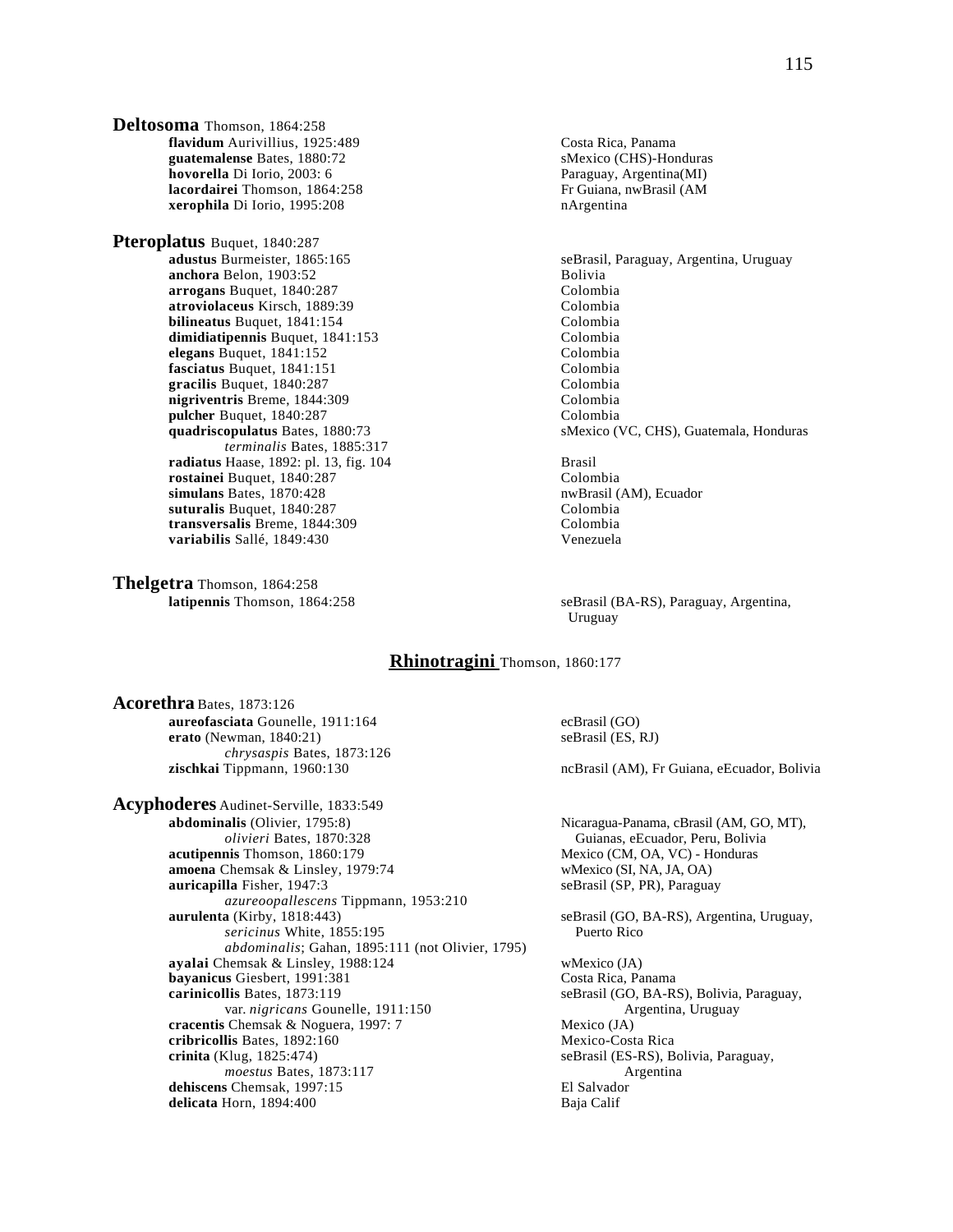**fulgida** Chemsak & Linsley, 1979:76 Mexico (VC)-Costa Rica<br> **hirtipes** (Klug, 1825:473) SeBrasil (BA-RS), Argent *femoratus* Klug, 1825:475 *brachialis* Pascoe, 1862:369 *rufofemorata* Fisher, 1930:12 **itaiuba** Martins & Galileo, 2004: 230 Venezuela **longicollis** Chemsak & Noguera, 1993:80 wMexico (JA)<br> **magna** Giesbert, 1991:381 sMexico (CHS) magna Giesbert, 1991:381<br>odyneroides White, 1855:196 **parva** Chemsak & Linsley, 1979:79 Mexico (SI, NA, JA)<br> **prolixa** Chemsak & Linsley, 1979:78 wMexico (CM) prolixa Chemsak & Linsley, 1979:78 **rubrohirsutotibialis** Tippmann, 1953:210 Bolivia **sexualis** Linsley, 1934:349<br> **suavis** Bates, 1885:290<br>
SWUSA (sTX), Mexico-Panama **synoecae** Chemsak & Noguera, 1997: 8 Mexico (OA) **velutina** Bates, 1885:290 Guatemala, Honduras

**Aechmutes** Bates, 1867:23 **armatus** Gounelle, 1911:120 Peru

**Apostropha** Bates, 1873:130 **curvipennis** Bates, 1873:130 seBrasil (MG-SC) *bivitticollis* Zajciw, 1963:245

**Bromiades** Thomson, 1864:165 **brachyptera** (Chevrolat in Guérin-Méneville, 1838:285) Cuba, Mexico - Colombia *meridionalis* Fisher, 1930:14

**Cantharoxylymna** Linsley, 1934:346 *Cantharoxylumna*; Neave, 1939:572 **bicolor** Linsley, 1934:347 Panama **linsleyi** Fisher, 1947:47 Costa Rica, Panama

**Carenoptomerus** Tavakilian & Peñaherrera – Leiva, 2003: 280 **guyanensis** Tavakilian & Peñaherrera – Leiva, 2003: 276 Fr. Guiana

**Catorthontus** Waterhouse, 1880:487 **collaris** Waterhouse, 1880:487 eEcuador, nwBrasil (AM)

**Corallancyla** Tippmann, 1960:137 durantoni Peñaherrera-Leiva & Tavakilian, 2003: 177 Fr Guiana **neotropica** Tippmann, 1960:138 seBrasil (SP, SC)

**Crossomeles** Chemsak & Noguera, 1993:82 **acutipennis** Chemsak & Noguera, 1993:84 wMexico-Costa Rica **aureopilis** (Fisher, 1953:16) Mexico (VC, JA-YU)

**Cylindrommata** Tippmann, 1960:122 **longissima** Tippmann, 1960:124 se Basil (SC, SP)

**Epimelitta** Bates, 1870:330 *Charis* Newman, 1840:21 *Charisia* Champion in Bates, 1892:161 **acutipennis** Fisher, 1947:54 Guyana, Fr Guiana<br> **aglaia** (Newman, 1840:22) SeBrasil (MG, ES)  $a$ glaia (Newman, 1840:22) var. *rufofemorata* Gounelle, 1911:162

seBrasil (BA-RS), Argentina

ecBrasil (PA, GO), Fr Guiana, Peru, eEcuador swUSA (sTX), Mexico-Costa Rica **yucateca** (Bates, 1892:159) Mexico (CA, CHS, QR, YU), Honduras

**lycoides** Bates, 1867:23 Panama, Surinam, w Brasil (AM, RO)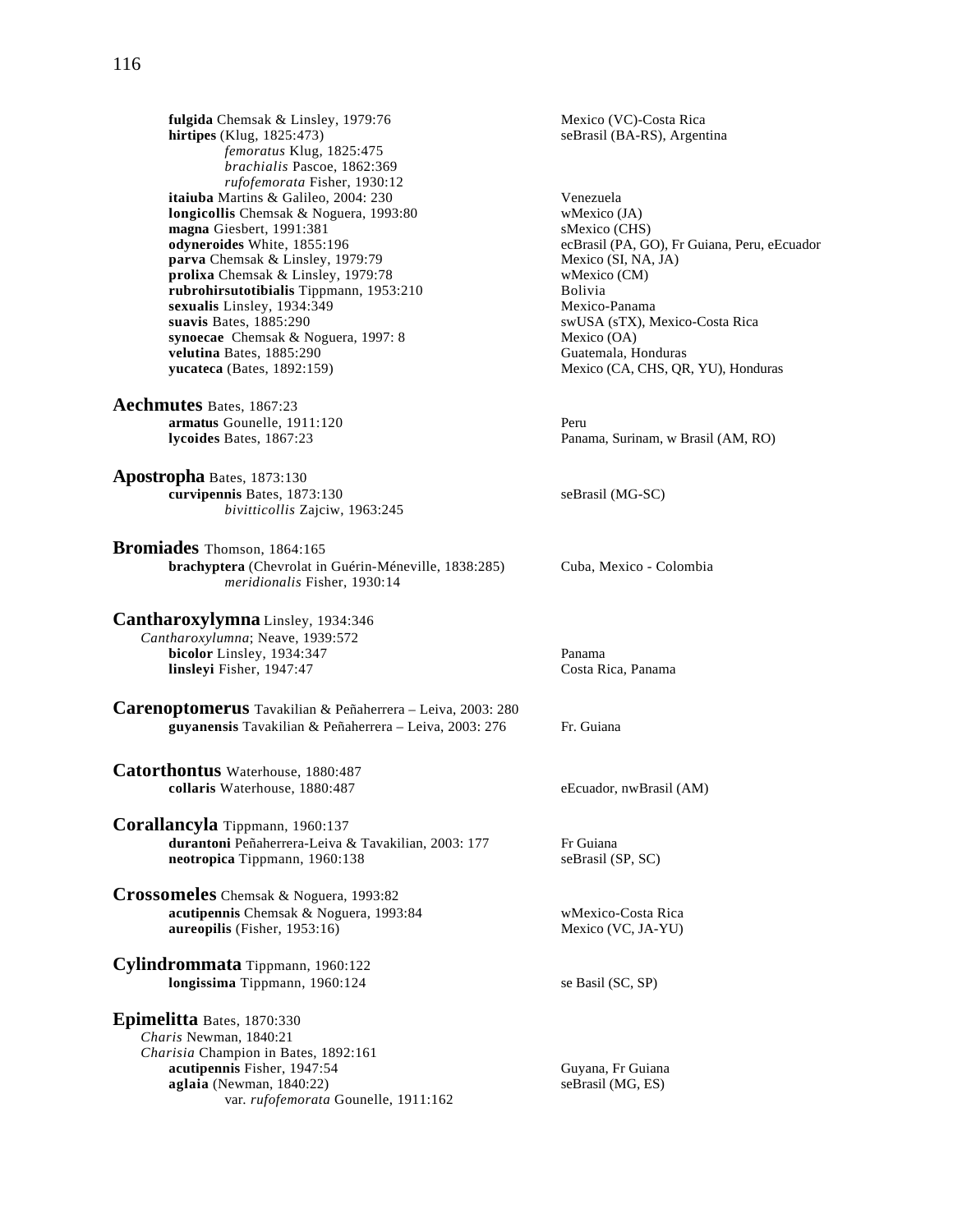**barbicrus** (Kirby, 1818:443) seBrasil (MG-PR), Paraguay, Argentina *aaede* Newman, 1841:91 **bicolor** (Bates, 1873:124) seBrasil (ES, RJ) **bleuzeni** Peñaherrera-Leiva & Tavakilian, 2003: 208 Fr Guiana<br> **consobrina** Melzer. 1931:1 Costa Rica **consobrina** Melzer, 1931:1 Costa Rica<br> **consobrina** Melzer, 1911:161) Costa Rica<br>
eBrasil (GO, BA, MG)  $debilis$  (Gounelle,  $1911:161$ ) durantoni Peñaherrera-Leiva & Tavakilian, 2003: 206 Fr Guiana **eupheme** (Lameere, 1884:89) sBrasil (SC) *cazieri* Fisher, 1952:4 **euphrosyne** (Newman, 1840:21) Brasil (ES, RJ) *hirsutipennis* Zajciw, 1973:14 **laticornis** (Klug, 1825:469) seBrasil (BA-SC), Paraguay, Argentina *melete* Newman, 1841:91 **lestradei** Peñaherrera-Leiva & Tavakilian, 2003: 203 Fr Guiana<br> **longipennis** Zaiciw. 1963:423 SeBrasil (RJ) **longipennis** Zajciw, 1963:423 **manni** (Fisher, 1930:15)<br> **melanaria** (Gounelle, 1911:159) Bolivia<br>
eBrasil (GO, RJ) melanaria (Gounelle, 1911:159)<br>meliponica Bates, 1870:331 *miranda* Tippmann, 1960:128 **mimica** (Bates, 1873:123) seBrasil (RJ)<br> **mneme** (Newman, 1841:90) seBrasil (ES-SC) **mneme** (Newman, 1841:90) **nigerrima** (Bates, 1892:160) Mexico (VC)-Costa Rica var. *flavipubescens* Fisher, 1947:56 **ornaticollis** (Zajciw, 1973:13) seBrasil (ES, RJ) **postimelina** Giesbert, 1996:334 sMexico (CHS) **rufiventris** Bates, 1870:331 nwBrasil (AM) **scoparia** (Klug, 1825:469) ncBrasil (PA) **triangularis** Fuchs, 1961:6 <br> **identify** space support of the selection of the selection of the selection of the selection of the selection of the selection of the selection of the selection of the selection of the select viridimicans Fisher, 1952:2

**Erythroplatys**White, 1855:201 **cardinalis** Monné & Fragoso, 1990:730 cBrasil (MT) **corallifer** White, 1855:202 ecBrasil (PA, GO) **rugosus** (Lucas, 1857:182) seBrasil (SP) *tricolor* Lane, 1951:15 **simulator** Gounelle, 1911:118 ecBrasil (GO), Peru

**Ischasia** Thomson, 1864:163 **cuneiformis** Fisher, 1952:3<br> **ecclinusae** Peñaherrera-Leiva & Tavakilian. 2004: 120 Fr Guiana **ecclinusae** Peñaherrera-Leiva & Tavakilian, 2004: 120 **exigua** Fisher, 1947:52 Venezuela **feuilleti** Peñaherrera-Leiva & Tavakilian, 2003: 194 Fr Guiana<br> **indica** Giesbert. 1991:393 Costa Rica **indica** Giesbert, 1991:393 **linsleyi** Giesbert, 1996:330 Panama **mareki** Peñaherrera-Leiva & Tavakilian, 2004: 124 Fr Guiana **nevermanni** Fisher, 1947:53 Costa Rica, Panama **nigripes** Zajciw, 1973:74 sBrasil (SC)<br> **picticornis** Zajciw, 1973:74 seBrasil (RJ-SC) **picticornis** Zajciw, 1973:74<br> **pouteriae** Peñaherrera-Leiva & Tavakilian. 2004: 123 Fr Guiana pouteriae Peñaherrera-Leiva & Tavakilian, 2004: 123 **rufina** Thomson, 1864:163 **Panama?, seBrasil (ES-RS)** sabatieri Peñaherrera-Leiva & Tavakilian, 2004: 122 Fr Guiana **valida** Gounelle, 1911:155 ecBrasil (MT-BA) var. *atra* Gounelle, 1911:156 **viridithorax** Peñaherrera-Leiva & Tavakilian, 2004: 121 Fr Guiana

**Ischasioides** Tavakilian & Peñaherrera – Leiva, 2003: 303 (not 309) **crassitarsis** Gounelle, 1911:156 eBrasil (GO, MT, BA-RS) m. *atrocephala* Fuchs, 1956:571 m. *nigrovittata* Fuchs, 1956:571 **gounellei** Tavakilian & Peñaherrera – Leiva, 2003: 311 Fr. Guiana

nwBrasil (AM), eEcuador, Peru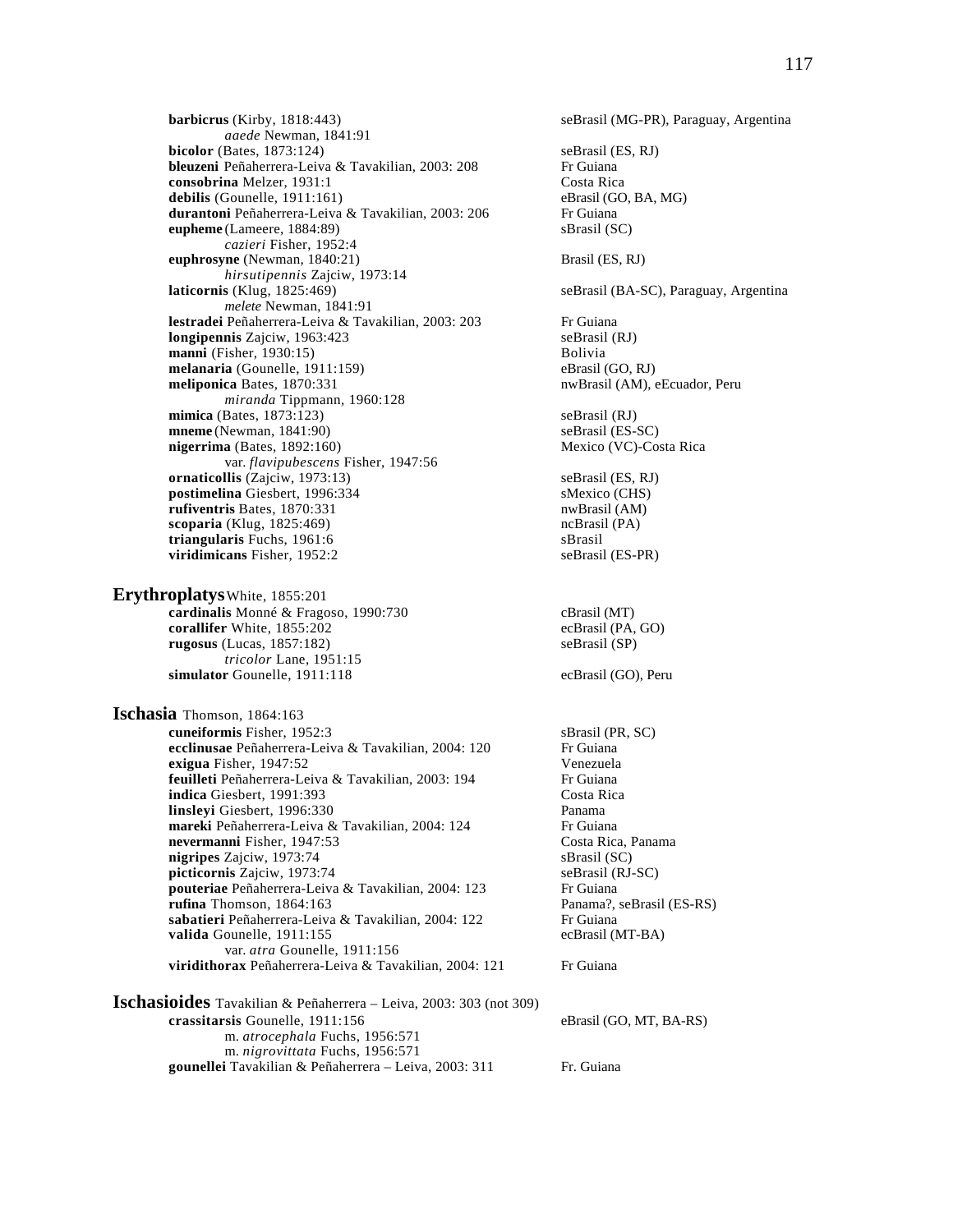**Isthmiade** Thomson, 1864:166<br>braconides (Perty, 1832:94) *hephestionoides* Thomson, 1864:166 **buirettei** Tavakilian & Peñaherrera – Leiva, 2005: 44 Fr. Guiana **carinifrons** Zajciw, 1972:138 **ncBrasil (PA)**<br> **cylindrica** Zajciw, 1972:137 **ncBrasil (ES)**<br> **cylindrica** Zajciw, 1972:137 **cylindrica** Zajciw, 1972:137<br> **ichneumoniformis** Bates, 1870:326 ab. *rufithorax* Tippmann, 1960:127 **Bolivia**<br>**1953:215** Bolivia Bolivia Bolivia Bolivia Bolivia Bolivia Bolivia Bolivia Bolivia Bolivia Bolivia Bolivia Bolivia var. *rubrosignata* Tippmann, 1953:215 **macilenta** Bates, 1873:122 seBrasil, Uruguay<br> **modesta** Gounelle, 1911:153 ecBrasil (GO) **modesta** Gounelle, 1911:153<br> **necydalea** (Linnaeus, 1758:399) Surinam, Fr Guiana necydalea (Linnaeus, 1758:399) *glaucescens* Linnaeus, 1767:642 *nitida* DeGeer, 1775:153 **parabraconides** Giesbert, 1991:394 Panama **perpulchra** Linsley, 1961:65 **Panama**<br> **planifrons** Zajciw, 1972:137 seBrasil (ES) **planifrons** Zajciw, 1972:137 **rubra** Bates, 1873:121 seBrasil (ES-SC) **rugosifrons** Zajciw, 1972:582 seBrasil (SP-SC) **vitripennis** Giesbert, 1991:396 Panama **Lygrocharis** Melzer, 1927:566 **neivai** Melzer, 1927:567 seBrasil (RJ-PR) **nigripennis** Mendes, 1938:117 sBrasil, Uruguay **Mimommata** Peñaherrera-Leiva & Tavakilian, 2003: 181 **mollardi** Peñaherrera-Leiva & Tavakilian, 2003: 181 Fr Guiana

**Monneus** Magno, 2001: 1 **longiventris** Magno, 2001: 2 Bolivia

**Neophygopoda** Melzer, 1933:371 **exilis** Melzer, 1933:372 <br> **exilis** Melzer, 1933:371 <br> **exilis** Melzer, 1933:371 <br> **exilis** Melzer, 1933:371 tibialis Melzer, 1933:371

**Neoregostoma** Monné & Giesbert, 1992:250

Thomson designation, 1864:167 (not Thomson, 1860:178)

m. *flavum* Fuchs, 1961:9

*rubricorne* Audinet-Serville, 1833:553

eBrasil (GO, BA-RS), Paraguay, Argentina ncBrasil (AM, PA, GO), Fr Guiana, Peru, Peru, Bolivia, Fr. Guiana, Brasil (AM) **pernauti** Tavakilian & Peñaherrera – Leiva, 2003: 282 Fr. Guiana *Oregostoma* Audinet-Serville, 1833:551 (part). Type-species, *Oregostoma discoideum* Audinet-Serville, 1833, **coccineum** (Gory in Guérin-Méneville, 1831: pl. 44, fig. 7) seBrasil (ES-RS) discoideum (Audinet-Serville, 1833:552) seBrasil (MG, RJ) **erythrocallum** (Lane, 1940:1) eBrasil (GO) **fasciatum** (Aurivillius, 1920:363) Paraguay **luridum** (Klug, 1825:470) eBrasil (GO, RJ-PR), Paraguay, Argentina, var. *pallipes* Aurivillius, 1920:362 Uruguay **spinipenne** (Fuchs, 1961:9) Fr Guiana **unicolor** (Aurivillius, 1920:362) Brasil **albicans** (Klug, 1825:471) seBrasil (ES, RJ) **albitarsis** Melzer, 1922:9 seBrasil (MG-RJ) seBrasil, Argentina, Uruguay<br>Panama

**annulicornis** Magno, 2001: 3 seBrasil (MG), Fr. Guiana<br> **apicalis** (Klug, 1825:472) seBrasil, Argentina, Urug apicula Bates, 1885:289 **armipes** Zajciw, 1963:247 nwBrasil (AM) **aurocincta aurocincta** Bates, 1873:42 Mexico (NA, JA, CHS-VC), Honduras var. *nigroapicalis* Fisher, 1947:52

**Odontocera** Audinet-Serville, 1833:546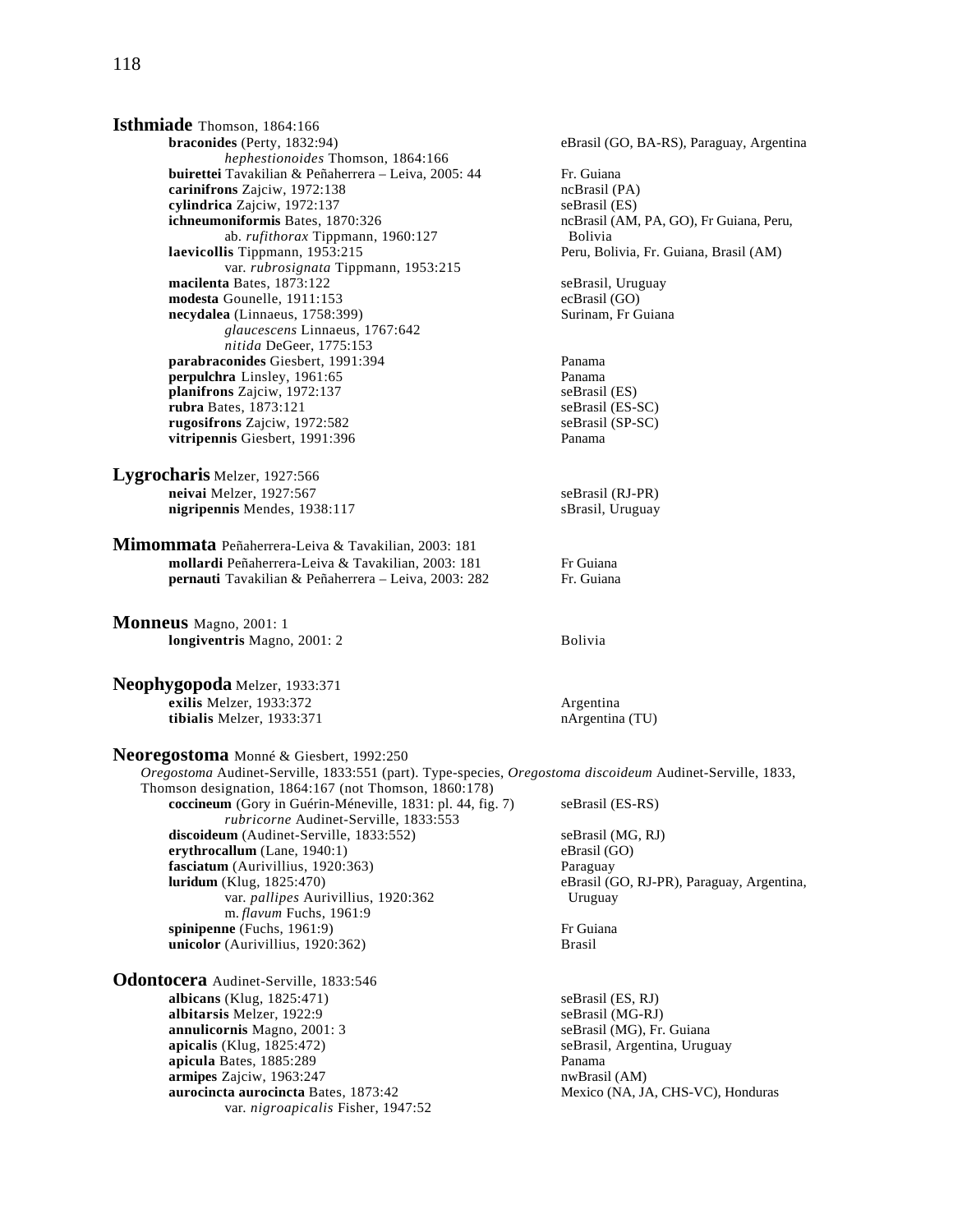subsp. **arizonensis** Linsley, 1961:163 swUSA (AZ), wMexico (SO, SI) **auropilosa** Tippmann, 1953:212 Peru, Bolivia **baeri** (Gounelle, 1913:222) sBrasil (RS), Paraguay, Argentina, Uruguay ab. *flavonotata* Gounelle, 1913:223 ab. *biannulata* Gounelle, 1913:223 **barnouini** Peñaherrera-Leiva & Tavakilian, 2003: 171 Fr Guiana **beneluzi** Peñaherrera-Leiva & Tavakilian, 2003: 170 Fr Guiana<br> **bilobata** Zajciw, 1965:127 seBrasil (ES, RJ) **bilobata** Zajciw, 1965:127 **bisulcata** Bates, 1870:326 cBrasil (PA, GO, MT) *flavocalceata* Gounelle, 1911:148 **buscki** Fisher, 1930:4 Panama **chrysostetha** Bates, 1870:320 nBrasil (AM, PA), Fr Guiana, eEcuador **clara** Bates, 1873:38 Mexico (CHS, OA, ME) - Costa Rica *carinicollis* Linsley, 1934:348 **colon** (Bates, 1870:319) **nBrasil (AM, PA), Fr Guiana compressipes** White, 1855:191 cBrasil (AM, PA, MT), Peru, Bolivia, eEcuador *planitibialis* Fisher, 1953:15 **crocata** Bates, 1873:39 seBrasil (MG-RJ) **cylindrica** Audinet-Serville, 1833:548 eBrasil (BA-SP) **darlingtoni** Fisher, 1930:9 **dice** Newman, 1841:91 eBrasil (GO, BA-RS) **dispar** Bates, 1870:321 **Panama, nwBrasil (AM) exilis** Fisher, 1947:51 sMexico (CHS)-Panama<br> **fasciata** (Olivier, 1795:10) SMexico (CHS)-Panama<br>
Nicaragua-Colombia, cB *chrysozone* White, 1855:192 **flavicauda** Bates, 1873:40 eBrasil (GO, MG-RS), Paraguay, Argentina, var. *notatisternis* Gounelle, 1911:142 Uruguay<br> **ris** Melzer. 1930:195 seBrasil (ES) **flavirostris** Melzer, 1930:195 **furcifera** Bates, 1870:323 cBrasil (PA, MT), Fr Guiana, Peru **fuscicornis** Bates, 1885:289 Mexico (JA, TA, VC, CHS) **globicollis** Zajciw, 1971:19 cBrasil (MT), Bolivia **gracilis** (Klug, 1825:472) seBrasil (ES-RS) var. *perplexa* Melzer, 1922:9 *elegans* Guérin-Méneville, 1831: pl. 44, fig. 9 **hilaris** Bates, 1873:43 cBrasil (PA, RO) *punctata*; Bates, 1870:323 (not Klug, 1825) **hirundipennis** Zajciw, 1962:423<br> **iavieri** Tavakilian & Peñaherrera – Leiva, 2003: 287 **Pr.** Guiana javieri Tavakilian & Peñaherrera - Leiva, 2003: 287 **josemartii** Zayas, 1956:113 Cuba<br> **leucothea** Bates, 1873:42 SeBrasil (ES-SC) **leucothea Bates, 1873:42 lineatocollis** Melzer, 1934:220 seBrasil (ES-SC) ab. *crucifera* Tippmann, 1960:126 **longipennis** Zajciw, 1962:418 nBrasil (PA) **malleri** Melzer, 1934:221 seBrasil (MG-SC) **margaritacea** (Fabricius, 1801:349) SAmer **mellea** White, 1855:188 cBrasil (AM, GO, MT), Fr Guiana, Peru, *margaritacea* Fabricius, 1801:372 eEcuador, Bolivia *sulfureicauda* Gounelle, 1911:146 m. *flava* Fuchs, 1916:16 **melzeri** Fisher, 1952:8 sBrasil (SC) **meridiana** Fisher, 1953:14 n Arqentina (SA) **molorchoides** (White, 1855:200) Costa Rica-ncBrasil (AM), Fr Guiana **monnei** Zajciw, 1968:48 Uruguay **monostigma** (Bates, 1869:384) Guatemala - Panama **morii** Tavakilian & Peñaherrera – Leiva, 2003: 289 Fr. Guiana<br> **nevermanni** Fisher. 1930:8 Costa Rica **nevermanni Fisher, 1930:8 nigriclavis** Bates, 1873:41 seBrasil (RJ-RS) **nigrovittata** Tavakilian & Peñaherrera – Leiva, 2003: 283 Fr. Guiana **ochracea** Monné & Magno, 1988: 447 cBrasil (MT) **ornaticollis** Bates, 1870:323<br> **parallela** White, 1855:189<br> **parallela** White, 1855:189<br> **parallela** White, 1855:189 parallela White, 1855:189 **petiolata** Bates, 1873:44 ecBrasil (GO, ES, RJ, MT) *paniculata* Monné & Magno, 1988:446

Nicaragua-Colombia, cBrasil (AM, GO, *vitrea* Audinet-Serville, 1833:547 MT), Guianas, Peru, eEcuador, Bolivia, Argentina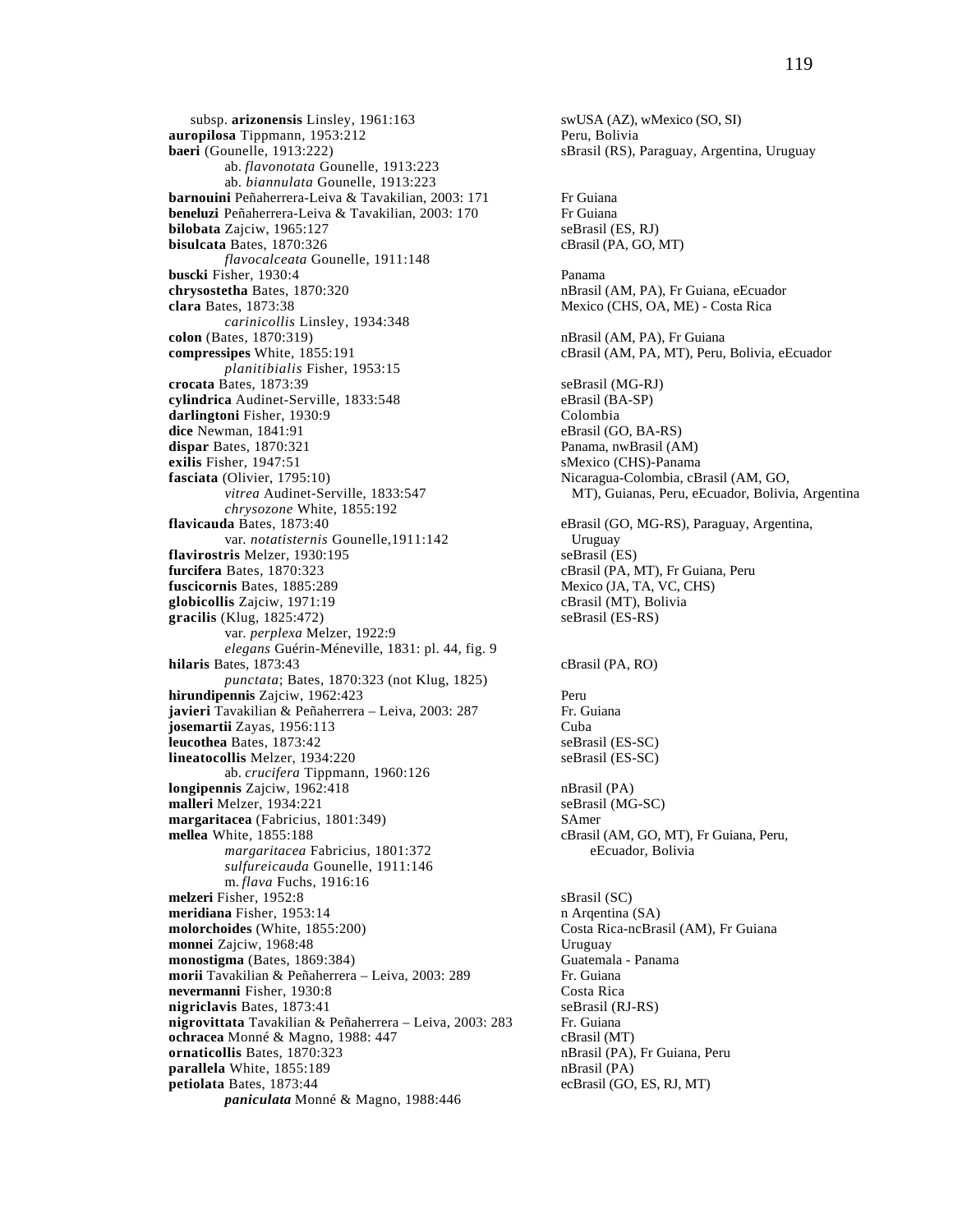**poecilopoda** White, 1855:191 Guyana, Fr Guiana, nBrasil (PA) *basalis* Aurivillius, 1925:483 **punctata** (Klug, 1825:471) eBrasil (PA, BA, ES), Fr Guiana **pusilla** Gounelle, 1911:140<br> **quadrivittata** Melzer, 1922:9<br> **pusili** Panama, eBrasil (MG)<br> **seBrasil** (MG) **quadrivittata** Melzer, 1922:9<br> **quiinaphila** Peñaherrera-Leiva & Tavakilian, 2003: 167 Fr Guiana **quiinaphila** Peñaherrera-Leiva & Tavakilian, 2003: 167 **quinquecallosa** Zajciw, 1963:248 **nArgentina (TU, CO)**<br> **rugicollis** Bates, 1880:43 **compared CO** Guatemala, Honduras **rugicollis** Bates, 1880:43 sabatieri Tavakilian & Peñaherrera – Leiva, 2003: 289 Fr. Guiana **sanguinolenta** Bates, 1873:39 seBrasil (BA-RS), Paraguay, Argentina, var. *rufifrons* Fisher, 1937:151 Uruguay **scabricollis** Melzer, 1934:222 Costa Rica, Panama septemtuberculata Zajciw, 1963:250 nArgentina (SA, TU) **signatipennis** Zajciw, 1971:20<br> **simplex** White. 1855:189 **Peru** nBrasil (AM. PA). Fr Guiana **simplex** White, 1855:189 *cinctiventris* Bates, 1870:321 **solangae** Magno, 2001: 2 eBrasil (ES)<br> **soror** Gounelle, 1911:143 ecBrasil (GO) soror Gounelle, 1911:143 **subtilis** Monné & Magno, 1988:446 cBrasil (MT), Fr Guiana **tibialis** Zajciw, 1971:19 seBrasil (ES, RJ) **tridentifera** Gounelle. 1913:221 seBrasil, neArgentina (MI) **triliturata** Bates, 1870:324 nBrasil (PA), Fr Guiana<br> **triplaris** Fisher, 1930:3 **nBrasil (PA), Fr Guiana triplaris** Fisher, 1930:3 Panama, Colombia Panama, Colombia Panama, Colombia Panama, Colombia Panama, Colombia Panama, Colombia Panama, Colombia Panama, Colombia Panama, Colombia Panama, Colombia Panama, Colombia Panama, trisignata Gounelle, 1911:145 **tuberculata** Zajciw, 1967:530 seBrasil (MG) **tumidicollis** Zajciw, 1965:128 seBrasil (RJ) **typhoeus** Fisher, 1947:5 Brasil **villosa** Monné & Magno, 1988:444 cBrasil (MT), Fr Guiana<br> **virgata** Gounelle, 1911:141 eBrasil (GO, ES-SC), Arg **vittipennis** Bates, 1873:37 seBrasil (MG, RJ) *subpunctata* Zajciw, 1970:63 **zeteki** Fisher, 1930:6 Costa Rica, Panama<br> **zikani** Melzer, 1927:565 Costa Rica, Panama<br>
seBrasil (MG, RJ) zikani Melzer, 1927:565 *gibbicollis* Zajciw, 1964:435

### **Ommata (Ommata)** White, 1855:194

**boucheri** Tavakilian & Peñaherrera – Leiva, 2005: 28 Fr. Guiana **cosmipes** Peñaherrera-Leiva & Tavakilian, 2003: 183 Fr Guiana **elegans** White, 1855:194 Mexico-Panama, Venezuela, Bolivia<br> **eallardi** Peñaherrera-Leiva & Tavakilian. 2004: 126 Fr Guiana gallardi Peñaherrera-Leiva & Tavakilian, 2004: 126 **hirtipes** Zajciw, 1965:122 sBrasil (SC) **maia** (Newman, 1841:92) seBrasil (BA-RS), Argentina, Uruguay *alboscutellata* Fisher, 1947:4 **paradisiaca** Tippmann, 1953:213 Peru **quinquemaculata** Zajciw, 1966:89 w Brasil (RO), Peru<br> **tibialis** Fuchs, 1961:10 sBrasil (SC) tibialis Fuchs, 1961:10

**Ommata (Agaone)** Pascoe, 1859:22<br>notabilis (White, 1855:199) ab. *connexa* Aurivillius, 1922:407 ab. *fasciata* Aurivillius, 1922:407 **peruviensis** Fisher, 1952:10 Peru

# **Ommata (Chariergodes)** Zajciw, 1963:241

**anceps** Melzer, 1927:563<br> **carinicollis** Zajciw, 1963:241<br>
seBrasil (ES-SP) **carinicollis** Zajciw, 1963:241 **flava** Zajciw, 1963:243 seBrasil (RJ) **turrialbae** Giesbert, 1991:388 Costa Rica

#### **Ommata (Chrysaethe)** Bates, 1873: 27 **amoena** Gounelle, 1911:124 eBrasil (GO), Paraguay *laceyi* Fisher, 1952:11

eBrasil (GO, ES-SC), Argentina

Guianas, Brasil (AM, ES, RJ), Peru

**viridis** Gounelle, 1911:138 seBrasil (GO, SP-RS), Paraguay, Argentina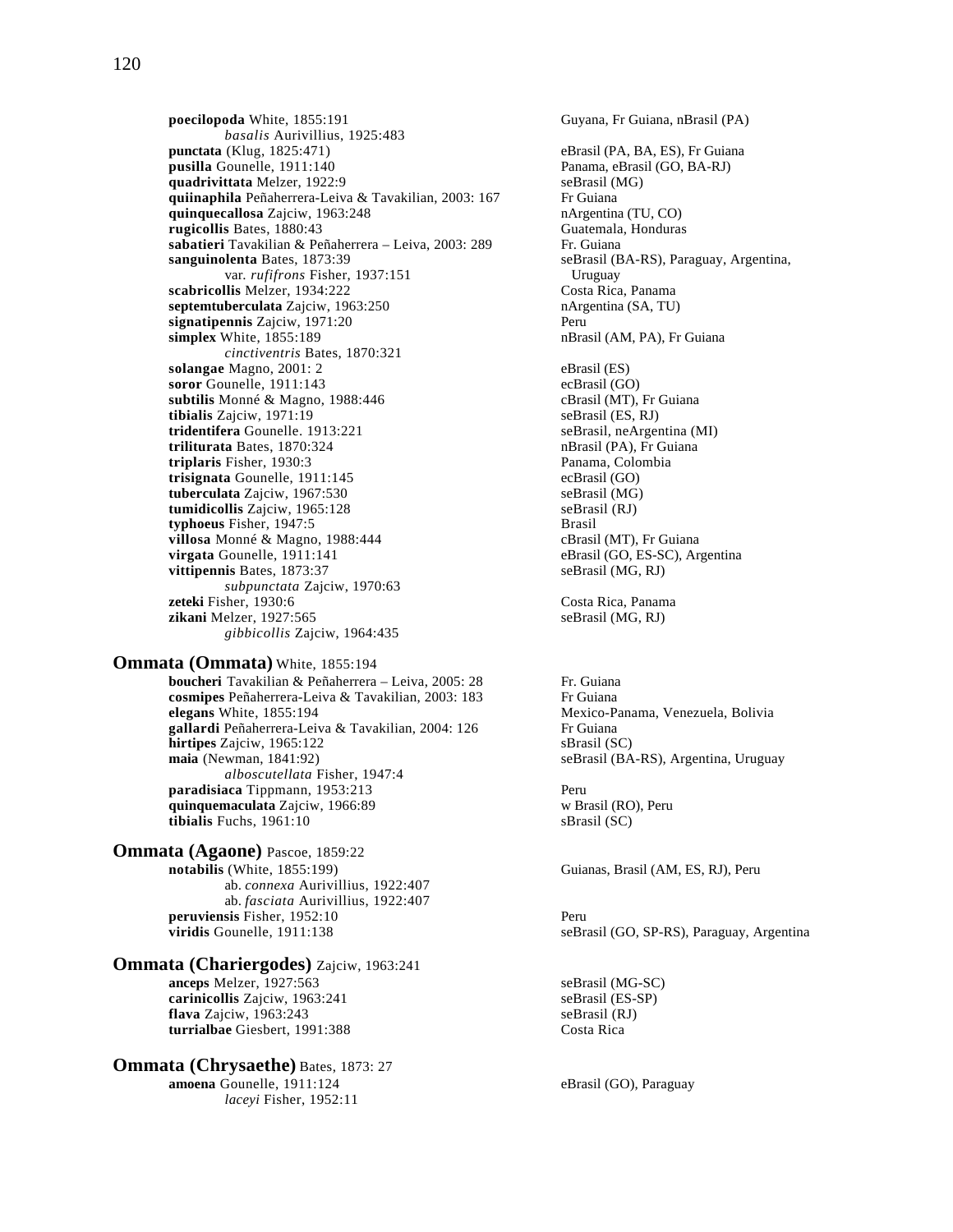**asperiventris** Bates, 1872:184 seBrasil (MG-RJ)<br> **atrata** Bates, 1872:184 eBrasil (GO, ES-RS) **atrata Bates, 1872:184**  subsp. **guianensis** Tavakilian & Peñaherrera – Leiva, 2005: 29 Fr. Guiana **atrocephala** Fisher, 1947:1 seBrasil (RJ-SC)<br> **aurantipennis** Giesbert, 1991:387 Costa Rica, Panama **aurantipennis Giesbert, 1991:387** Costa Rica, Panamarka Bates, 1870:320 Costa Rica, Panamarka Bates, 1870:320 **aurata** Bates, 1870:320 **aureicollis** Aurivillius, 1920:363 seBrasil (ES, RJ) ab. *discinotata* Aurivillius, 1920:363 **beltiana** Bates, 1872:184 **Nicaragua, Costa Rica Cyanipennis** Bates, 1872:184 **Nicaragua, Panama cyanipennis** Bates, 1872:184<br> **globulicollis** Melzer, 1935:181 SBrasil (SC) globulicollis Melzer, 1935:181 **iodes** Bates, 1885:288 Panama **jorgei** Tavakilian & Peñaherrera – Leiva, 2003: 305 Fr. Guiana **ochraceicollis** Zajciw, 1965:121 Fr. Guiana, Peru **smaragdina** Bates, 1870: 320 nwBrasil (AM) **viriditincta** Giesbert, 1991:387 swMexico (GR)

**Ommata (Chrysommata)** Peñaherrera-Leiva & Tavakilian, 2003: 190 **keithi** Tavakilian & Peñaherrera – Leiva, 2003: 304 Fr. Guiana **lauracea** Peñaherrera-Leiva & Tavakilian, 2003: 193 Fr Guiana

#### **Ommata (Eclipta)** Bates, 1873:29

**aberlenci** Tavakilian & Peñaherrera - Leiva, 2005: 32 Fr. Guiana **aegrota** (Bates, 1872:233) Nicaragua **amabilis** Melzer, 1934:216 sBrasil (RS), Argentina, Uruguay **amanoaphila** Peñaherrera-Leiva & Tavakilian, 2003: 201 Fr Guiana<br> **anoguttata** Bates, 1873: 35 seBrasil (RJ-PR) anoguttata Bates, 1873: 35 **astrigae** Tavakilian & Peñaherrera - Leiva, 2003: 296 Fr. Guiana **atripes** Fisher, 1952:13 sBrasil (SC) **bauhiniae** Peñaherrera-Leiva & Tavakilian, 2004: 138 Fr Guiana **bicoloripes** Zajciw, 1965:204 seBrasil (RJ, SP)<br> **bifasciata** Zajciw, 1965:123 eBrasil (ES) **bifasciata** Zajciw, 1965:123 **bilineaticollis** Zajciw, 1965:124 seBrasil (RJ) **bipunctata** Melzer, 1934:219 sBrasil (PR-RS) **bistriaticollis** Zajciw, 1965:125 seBrasil (RJ)<br>**bivittata** Fuchs, 1961:11 sBrasil (SC) **bivittata** Fuchs, 1961:11 sBrasil (SC)<br> **bivitticollis** (Fisher, 1952:7) sBrasil (SC) **bivitticollis** (Fisher, 1952:7) *curvatovittata* Fuchs, 1961:12 **brachialis** Bates, 1873:31 seBrasil (RJ, SP) **brasiliensis** Fisher, 1947:2 sBrasil (SC) **brevipennis** Melzer, 1934:217 seBrasil (SP-RS), Paraguay, Argentina var. *flavofemorata* Fisher, 1937:150 var. *fulvipes* Fisher, 1947:50 var. *sanguinicollis* Fisher, 1947:50 **castanea** Bates, 1873:29 seBrasil (RJ) **cerdai** Peñaherrera-Leiva & Tavakilian, 2003: 197 Fr Guiana<br> **championella** Bates. 1880:42 **Frankling** Mexico - Costa Rica **championella Bates, 1880:42**  *rubriventris* Linsley, 1934:347 **collarti** Fuchs, 1959:1 eBrasil (GO) **costipennis** Giesbert, 1991:391 Panama **cribripennis** Bates, 1873:33 seBrasil (MG-PR) **croceicornis** Gounelle, 1911:127 eBrasil (GO) **curtipennis** Zajciw, 1966:325 seBrasil (RJ)<br> **cyanea** Bates, 1885:288 Mexico (VC, OA) **cyanea** Bates, 1885:288 Mexico (VC, OA)<br> **discolor** Gounelle, 1911:136 eBrasil (GO, ES) **discolor** Gounelle, 1911:136 eBrasil (GO, ES)<br> **eirene** (Newman, 1841:92) eBrasil (BA-RJ)  $e$ **irene** (Newman, 1841:92) **eperuaphila** Tavakilian & Peñaherrera – Leiva, 2005: 31 Fr. Guiana **erythrodera** Bates, 1873:33 seBrasil (RJ, SP) **eunomia** (Newman, 1841:92) seBrasil (BA-RS), Argentina var. *nigrilatera* Gounelle, 1911:126 var. *rufula* Melzer, 1934:76 *plaumanni* Fuchs, 1961:13

fanchoni Tavakilian & Peñaherrera - Leiva, 2003: 293 Fr. Guiana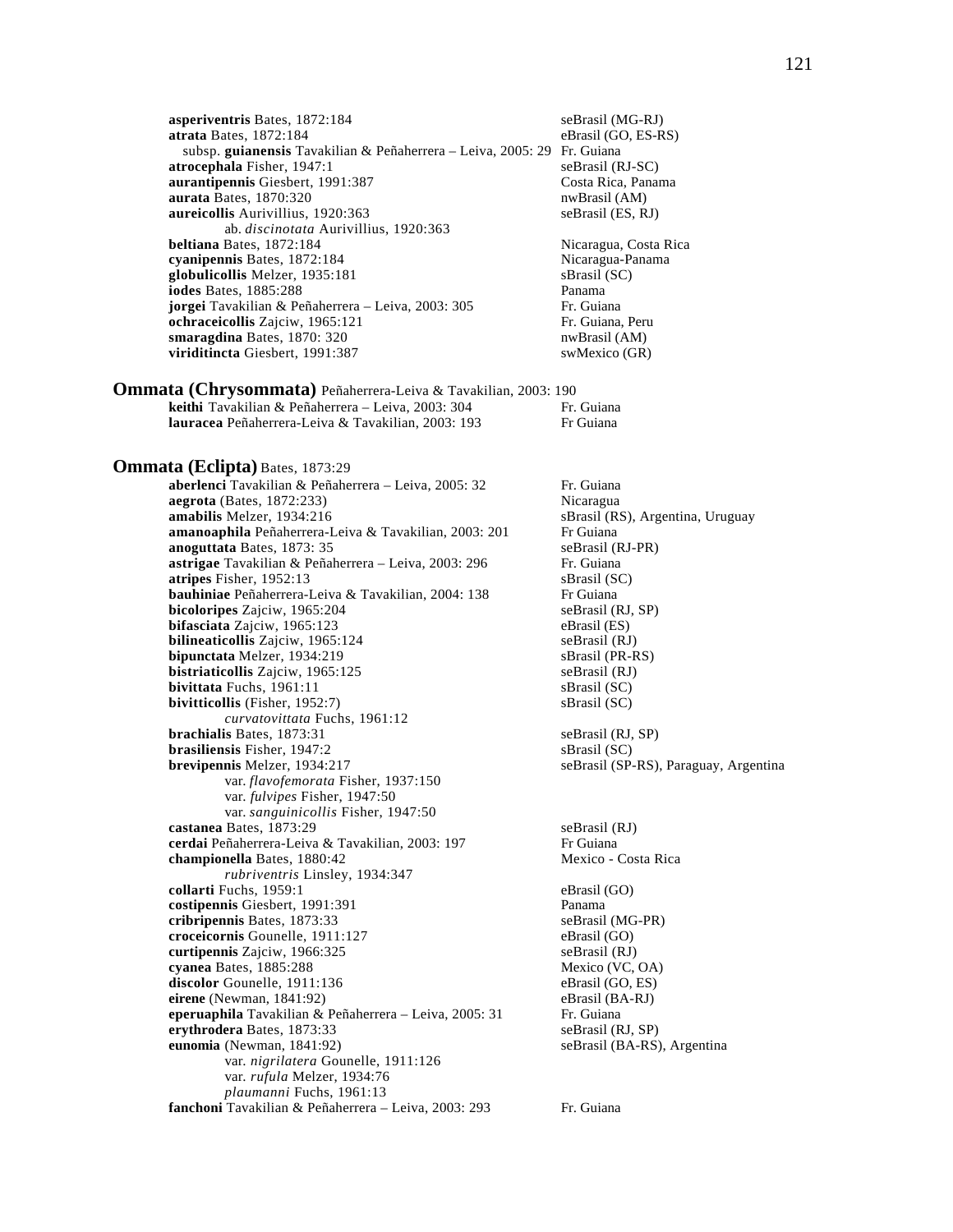**faurei Peñaherrera-Leiva & Tavakilian, 2003: 198** Fr Guiana<br>**fenestrata** (Lucas, 1857:182) eBrasil (GO, BA-SP) **fenestrata** (Lucas, 1857:182) **flavicollis** Bates, 1873:30 seBrasil (RJ-PN) **flavipes** Melzer, 1922:6 seBrasil (MG-RJ)<br> **fritschei** Gounelle, 1913:386 SeBrasil (MG-RJ) **fritschei** Gounelle, 1913:386 Colombia<br> **giuglarisi** Peñaherrera-Leiva & Tavakilian, 2004: 136 Fr Guiana giuglarisi Peñaherrera-Leiva & Tavakilian, 2004: 136 **gracilis** Fisher 1952:15 Paraguay guianensis Peñaherrera-Leiva & Tavakilian, 2004: 131 Fr Guiana **igniventris** Giesbert, 1991:389<br> **iejuna** Gounelle, 1911:128 **Panama** eBrasil (GO) **jejuna** Gounelle, 1911:128 **kawensis** Peñaherrera-Leiva & Tavakilian, 2004: 128 Fr Guiana **lanuginosa** Bates, 1873:32 seBrasil (ES, RJ) **lateralis** Fisher, 1952:12 sBrasil (SC) **lauraceae** Peñaherrera-Leiva & Tavakilian, 2004: 132 Fr Guiana **liturifera** Bates, 1873:31 seBrasil (MG-SP) *lutifera*; Blackwelder, 1946:576 **longipennis** Fisher, 1947:2 sBrasil (SC) **malacodermoides** Peñaherrera-Leiva & Tavakilian, 2003: 200 Fr Guiana **malthinoides** (Bates, 1870:319) nwBrasil (AM) **melzeri** Zajciw, 1967:199 seBrasil (RJ) **minuens Giesbert, 1991:390** Panama<br> **monteverdensis Giesbert. 1991:392** Costa Rica **monteverdensis** Giesbert, 1991:392 Costa Rica<br> **nais** Gounelle. 1911:130 eBrasil (GO) nais Gounelle, 1911:130 **nigriventris** Melzer, 1934:218 sBrasil (SC) m. *impunctata* Fuchs, 1961:15 **notaticollis** Gounelle, 1911:133 eBrasil (GO) **notatipes** Tavakilian & Peñaherrera – Leiva, 2005: 33 Fr. Guiana<br> **pallidicornis** Zaiciw. 1966: 346 seBrasil (RJ) pallidicornis Zajciw, 1966: 346 **perplexa** Gounelle, 1911:132 eBrasil (GO) **picturata** Gounelle, 1911:126 eBrasil (GO, ES) **pilosipes** Peñaherrera-Leiva & Tavakilian, 2004: 141 Fr Guiana<br> **poecila** Bates, 1873:35 seBrasil, Uruguay poecila Bates, 1873:35 var. *maculicollis* Fisher, 1947:51 var. *nigricornis* Fisher, 1947:51 **prolixa** Bates, 1873:32 sBrasil (PR) **pseudoruficollis** Tavakilian & Peñaherrera – Leiva, 2005: 30 Fr. Guiana<br> **quadrispinosa** Gounelle, 1913:387 Colombia **quadrispinosa** Gounelle, 1913:387 **ramulicola** Gounelle, 1911:131 eBrasil (GO) **rectipennis** Zajciw, 1965:202 sBrasil (SC), Paraguay, Argentina (BA) **romani** Aurivillius, 1919:3 cBrasil (AM, MT) **ruficollis** (Bates, 1870:319) **nwBrasil** (AM) **sallaei** Bates, 1885:289<br> **seabrai** Zajciw, 1960:132<br> **seabrai** (ES, RJ)<br> **seBrasil** (ES, RJ) seabrai Zajciw, 1960:132 **semiflammea** Gounelle, 1911:137 eBrasil (GO, SP-SC) *bicolor* Fuchs, 1961:15 m. *puncticollis* Fuchs, 1961:15 m. *transversefasciata* Fuchs, 1961:16 **seminigra** Gounelle, 1911:134 eBrasil (GO) **signaticollis** Melzer, 1922:6 seBrasil (ES-RS) **socia** Melzer, 1934:217 seBrasil (MG-SC) soumourouensis Tavakilian & Peñaherrera - Leiva, 2003: 308 Fr. Guiana **subcastanea** Zajciw, 1966:324 seBrasil (ES, RJ) **taraleaphila** Tavakilian & Peñaherrera – Leiva, 2003: 294 Fr. Guiana **tenuis** (Burmeister, 1865:173) <br> **thoracica** Bates, 1873:30 <br> **eBrasil (MG-RS)** seBrasil (MG-RS) **thoracica** Bates, 1873:30 **transversemaculata** Tavakilian & Peñaherrera – Leiva, 2005: 34 Fr. Guiana **unicoloripes** Zajciw, 1965:205 sBrasil (SC), neArgentina (MI) **vasconezi** Peñaherrera-Leiva & Tavakilian, 2004: 137 Fr Guiana **vicina** Melzer, 1927:564 seBrasil (MG) **vitticollis** Bates, 1873:34 seBrasil (RJ-PR) *holosericea* Zajciw, 1967:321 **xantho Bates, 1873:35** sBrasil (PR, SC)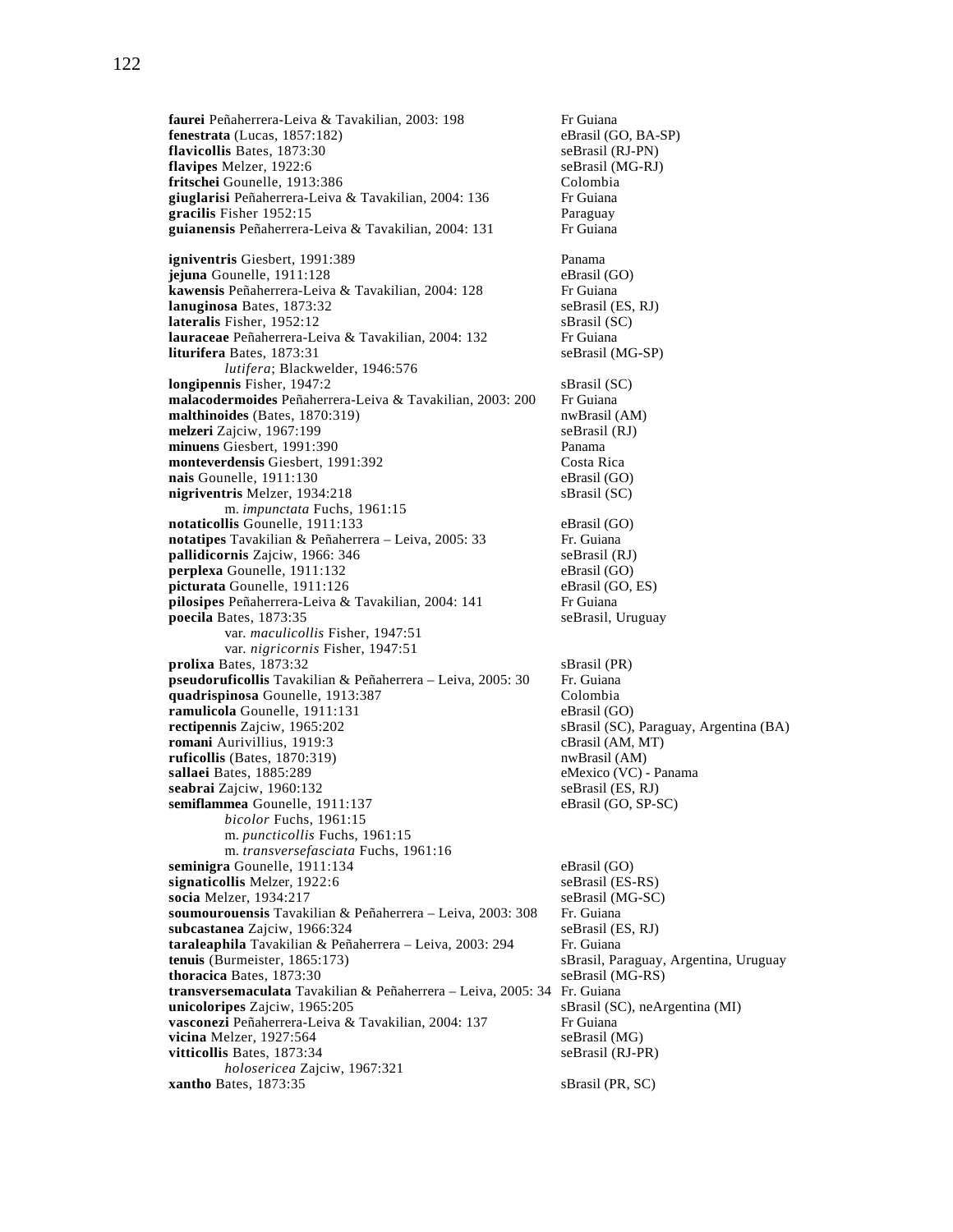| <b>Ommata (Ecliptoides)</b> Tavakilian & Peñaherrera - Leiva, 2005: 37<br>azadi Tavakilian & Peñaherrera - Leiva, 2003: 299<br>hovorei Tavakilian & Peñaherrera - Leiva, 2003: 303<br>rouperti Tavakilian & Peñaherrera - Leiva, 2005: 38                                                                                                                                                                                                                      | Fr. Guiana<br>Fr. Guiana<br>Fr. Guiana                                                                                                                                               |
|----------------------------------------------------------------------------------------------------------------------------------------------------------------------------------------------------------------------------------------------------------------------------------------------------------------------------------------------------------------------------------------------------------------------------------------------------------------|--------------------------------------------------------------------------------------------------------------------------------------------------------------------------------------|
| <b>Ommata (Ecliptophanes)</b> Melzer, 1934:219<br>bucki Melzer, 1934:219<br>chacunfrancozi Tavakilian & Peñaherrera - Leiva, 2003: 307<br>laticornis Melzer, 1922:7<br>scopipes Zajciw, 1965:126<br>silvai Zajciw, 1958:241<br>tommyi Hovore, 1989:250                                                                                                                                                                                                         | sBrasil (RS)<br>Fr. Guiana<br>seBrasil (RJ, SP)<br>seBrasil (RJ)<br>eBrasil (PB)<br>Guatemala - Panama                                                                               |
| <b>Ommata (Oxyommata)</b> Zajciw, 1970:153<br>collaris (Audinet-Serville, 1833:553)                                                                                                                                                                                                                                                                                                                                                                            | eBrasil (ES)                                                                                                                                                                         |
| <b>Ommata (Rhopalessa)</b> Bates, 1873:28<br>clavicornis Bates, 1873:28<br>demissa Melzer, 1934:215<br>durantoni Peñaherrera-Leiva & Tavakilian, 2004: 142<br>hirticollis Zajciw, 1958:239<br>nigricollis Zajciw, 1969:405<br>nigrotarsis Fisher, 1937:149<br>pilosicollis Zajciw, 1966:345<br>rubroscutellaris Tippmann, 1960:121                                                                                                                             | seBrasil, Paraguay, Argentina, Uruguay<br>seBrasil (RJ-RS), Paraguay<br>Fr Guiana<br>eBrasil (PB)<br>seBrasil (SP)<br>sBrasil (SC, RS), Argentina<br>nwArgentina (SA, TU)<br>Bolivia |
| <b>Optomerus</b> Giesbert, 1996:327<br>bispeculifer (White, 1855:190)<br>roppai (Magno, 1995:554)                                                                                                                                                                                                                                                                                                                                                              | Panama, Fr Guiana, cBrasil (PA, MT)<br>cBrasil (MT)                                                                                                                                  |
| Oregostoma Audinet-Serville, 1833:551<br>Type-species, Oregostoma nigripes Audinet-Serville, 1833, Thomson designation, 1860:178<br>Ommata (Phoenissa) Bates, 1873:26 (part)<br>bipartitum (Bates, 1873:26)<br>var. basinotata Melzer, 1934:215<br>moraguesi Tavakilian & Peñaherrera - Leiva, 2003: 309<br>nigripes Audinet-Serville, 1833:552<br>nitidiventre (Gounelle, 1911:123)<br>puniceum (Newman, 1838:495)                                            | seBrasil (MG-RS), Paraguay, Argentina<br>Fr. Guiana<br><b>Brasil</b><br>eBrasil (GO)<br>seBrasil (ES, RJ)                                                                            |
| Ornistomus Thomson, 1864:166<br>bicinctus Thomson, 1864:167                                                                                                                                                                                                                                                                                                                                                                                                    | seBrasil (ES-RS), Argentina, Uruguay                                                                                                                                                 |
| <b>Oxylymma</b> Pascoe, 1859:21<br>Oxycalymna Gemminger & Harold, 1872:2888<br>caeruleocincta Bates, 1885:436<br>championi Bates, 1885:288<br>durantoni Peñaherrera-Leiva & Tavakilian, 2003: 172<br>faurei Peñaherrera-Leiva & Tavakilian, 2003: 175<br>gibbicollis Bates, 1873:23<br>lepida Pascoe, 1859:22<br>sudrei Peñaherrera-Leiva & Tavakilian, 2003: 174<br>telephorina Bates, 1870:316<br>tuberculicolle Fisher, 1947:48<br>Pandrosos Bates, 1867:23 | Panama, Costa Rica<br>Guatemala<br>Fr Guiana<br>Fr Guiana<br>eBrasil (BA)<br>nBrasil (PA)<br>Fr Guiana<br>nwBrasil (AM), ECU<br>Costa Rica                                           |

*Leptorrhopala* Kolbe, 1893:253

*exilis* White, 1855:201

Panama, cBrasil (AM, GO, MT, BA)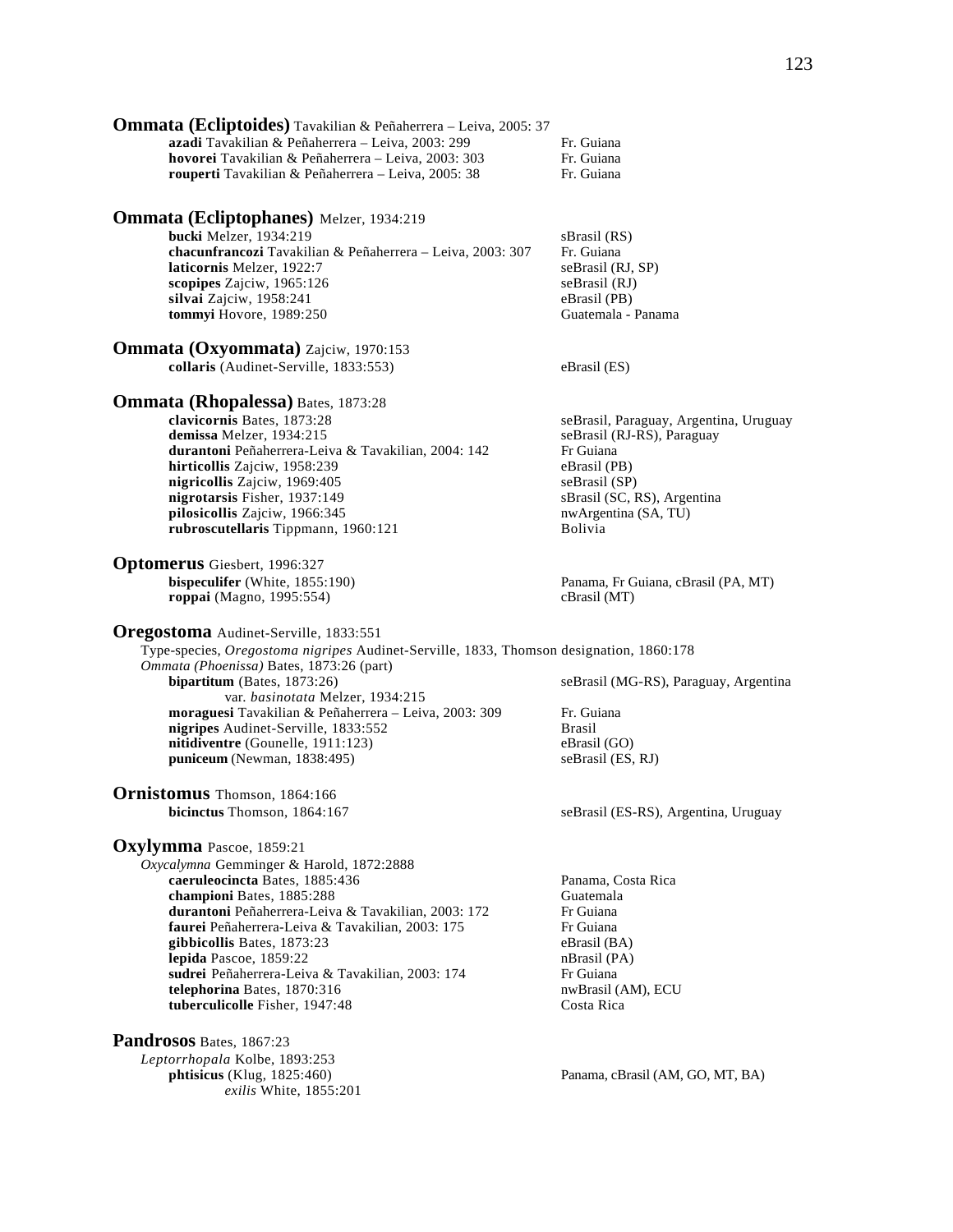**Parischasia** Tavakilian & Peñaherrera – Leiva, 2005: 45 **chamenoisi** Tavakilian & Peñaherrera – Leiva, 2005: 48 Fr. Guiana **ligulatipennis** (Gounelle, 1911:158) cBrasil (RO-MG)

**Pasiphyle** Thomson, 1864:164 *Pasyphile*; Lacordaire, 1869:508 *Pasiphile*; Bates, 1873:130<br>**auricollis** Bruch, 1918:26 mystica Thomson, 1864:164 eBrasil (GO, MG-SP)

**Phespia** Bates, 1873:127 **cercerina** (Bates, 1870:325) cBrasil (AM, PA, MT), Fr Guiana **corinna** (Pascoe, 1866: 290) Guatemala-Colombia *corynna*; Lacordaire, 1869:508 **gibbosa** Magno, 1992:789 sw Brasil (RO), Fr. Guiana **simulans** Bates, 1873:127 seBrasil (BA-SC)

**Phygopoda** Thomson, 1864:164 **albitarsis** (Klug, 1825:475) cBrasil (PA, RO), Bolivia **fugax** Thomson, 1864:164<br> **fulvitarsis** Gounelle. 1911:163 **seBrasil (MG-RJ)**<br>
Fr Guiana **fulvitarsis** Gounelle, 1911:163<br> **ingae** Peñaherrera-Leiva & Tavakilian. 2004: 143 Fr Guiana **ingae** Peñaherrera-Leiva & Tavakilian, 2004: 143 **jacobi** Fuchs, 1961:16 sBrasil (SC), Paraguay **nigritarsis** Gounelle, 1911:164 eBrasil (BA) **panamensis** Giesbert, 1996:332 Panama **subvestita** (White, 1855:190) ncBrasil (PA), Fr Guiana

**Phygopoides** Peñaherrera-Leiva & Tavakilian, 2003: 184 **pradosiae** Peñaherrera-Leiva & Tavakilian, 2003: 187 Fr Guiana talisiaphila Peñaherrera-Leiva & Tavakilian, 2003: 189 Surinam

**Pseudagaone** Tippmann, 1960:124 **suturafissa** Tippmann, 1960:126 Bolivia

**Pseudisthmiade** Tavakilian & Peñaherrera – Leiva, 2005: 39 **larrei** Tavakilian & Peñaherrera – Leiva, 2005: 40 Fr. Guiana

**Rhinotragus** Germar, 1824: 513 **analis** Audinet-Serville, 1833:550 **Brasil**<br> **apicalis Guérin-Méneville, 1844:236 Brasil bizonatus** Gounelle, 1911:117 cBrasil (GO) ab. *rufithorax* Tippmann, 1960:121 **conformis** Monné & Fragoso, 1990:732 cBrasil (MT) **dorsiger Germar, 1824:513** seBrasil (GO, MT, BA-RS), Bolivia, marginatus Perty, 1832:94 **Argentina**, Uruguay *anceps* Newman, 1838:495 var. *collaris* Melzer, 1930:193 var. *vittatus* Melzer, 1930: 194 var. *amparensis* Melzer, 1930:194 **festivus** Perty, 1832:94 seBrasil (GO, MG-SP) *suturalis* Audinet-Serville, 1833:550 var. *immaculipennis* Gounelle, 1911:116 **longicollis** Bates, 1880:41 Nicaragua-Panama *apicalis*; Bates, 1872:183 (not Guérin-Méneville, 1844) Fr Guiana, ncBrasil (AM), Bolivia *zikani* Melzer, 1930:194 m. *boliviensis* Fuchs, 1961:9 *sanctijacobi* Huedepohl, 1984:409 **martinsi** Peñaherrera-Leiva & Tavakilian, 2003: 178 Surinam, nBrasil (AM)

eBrasil (PB), Paraguay, nArgentina (SA)

sBrasil, Bolivia, Paraguay,Argentina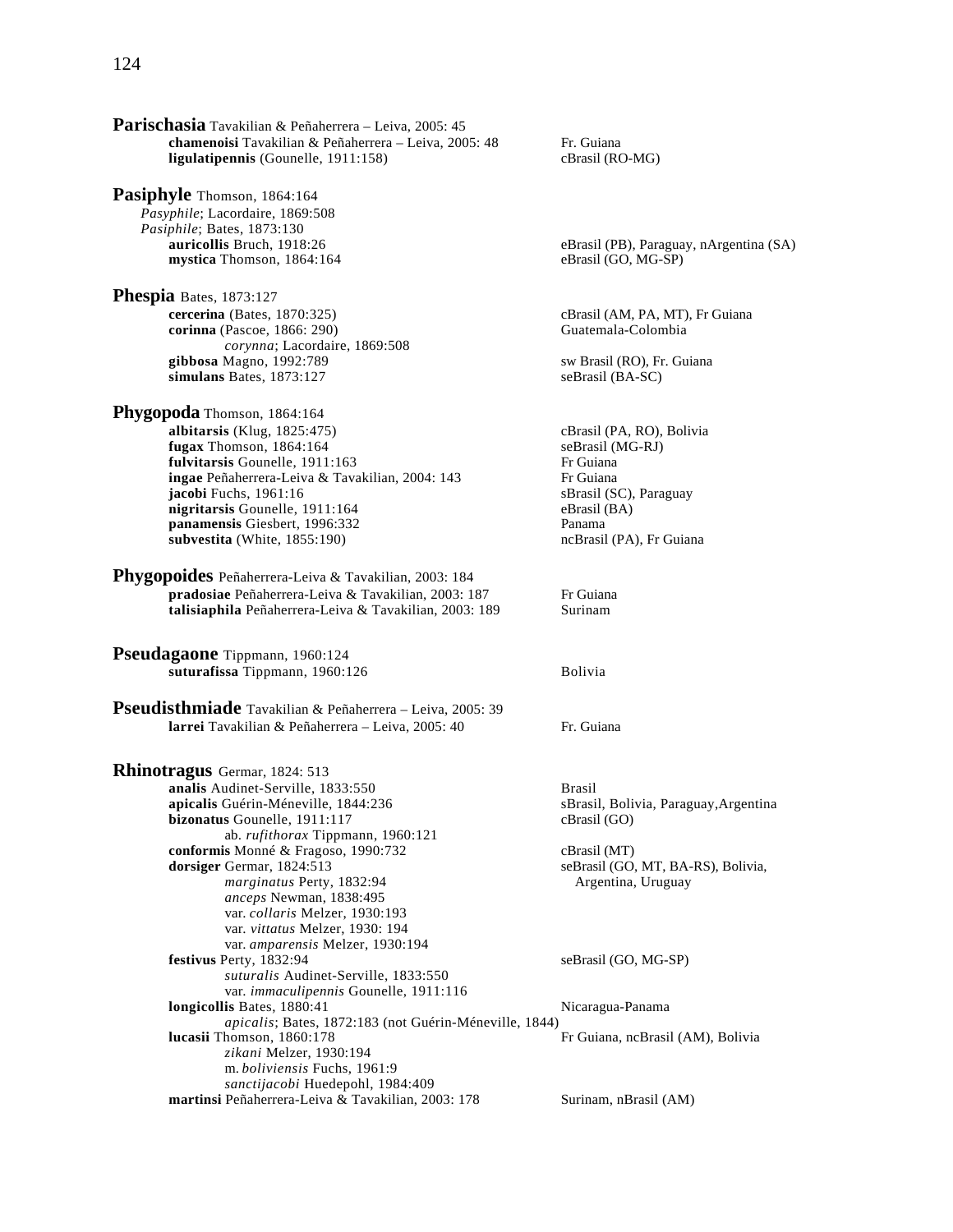**robustus** Peñaherrera-Leiva & Tavakilian, 2003: 179 Fr Guiana **sulphureus** Giesbert, 1991:385 Panama **trilineatus** White, 1855:200 cBrasil (PA, RO) **trizonatus** Blanchard in Griffith, 1832: pl. 66, fig. l SAmer

### **Sphecomorpha** Newman, 1838:396

*Sphecogaster* Lacordaire, 1869:471 **chalybea** Newman, 1838:397 Surinam, Fr Guiana, Brasil (PA) *biplagiatus* Lacordaire, 1869:472 **forficulifera** (Gounelle, 1913:388) Panama, Colombia *propinquus Linsley, 1934:350*<br> **murina** (Klug, 1825:473) **rufa** Gounelle, 1911:151 **vespiventris** (Bates, 1880:43) Guatemala

**Stenochariergus** Giesbert & Hovore, 1989:348 **dorianae** Giesbert & Hovore, 1989:348 Panama **hollyae** Giesbert & Hovore, 1989:349. Costa Rica

- **Stenopseustes** Bates, 1873:131 **aeger** Bates, 1873:131 sBrasil (PR) **gibbicollis** Fisher, 1947:5 <br>**sericinus** Bates, 1880:44 <br>Mexico, Guatemala sericinus Bates, 1880:44
- **Sulcommata** Peñaherrera-Leiva & Tavakilian, 2003: 210 **durantoni** Peñaherrera-Leiva & Tavakilian, 2003: 210 Fr Guiana<br> **ruficollis** Tavakilian & Peñaherrera – Leiva 2003: 281 Fr Guiana **ruficollis** Tavakilian & Peñaherrera - Leiva, 2003: 281
- **Thouvenotiana** Peñaherrera-Leiva & Tavakilian, 2003: 164 **ichneumona** Peñaherrera-Leiva & Tavakilian, 2003: 164 Fr Guiana

**Tomopteropsis** Peñaherrera-Leiva & Tavakilian, 2003:165 cerdai Peñaherrera-Leiva & Tavakilian, 2003: 166 Fr Guiana

**Tomopterus** Audinet-Serville, 1833:544 **albopilosus** Zajciw, 1964:423 seBrasil (ES-SP) *ornatipennis* Zajciw, 1971:314 **aurantiacosignatus** Zajciw, 1969:411 seBrasil (ES) **basimaculatus** Zajciw, 1964:425 Bolivia, nArgentina (TU) *tuberculicollis* Zajciw, 1964:427 **brevicornis** Giesbert, 1996:325 sMexico (CHS), Costa Rica<br> **clavicornis** Magno, 1995:556 settlement in we Brasil (PA, RO) clavicornis Magno, 1995:556 **consobrinus** Gounelle, 1911:166 ecBrasil (GO), Fr Guiana, Peru, Bolivia exilis Chemsak & Linsley, 1979:70 seMexico (QR) **exilis Chemsak & Linsley, 1979:70 flavofasciatus** Fisher, 1947:56 **grossefoveolatus** Zajciw, 1964:426 **Panama, ncBrasil (PA), Fr Guiana kunayala** Giesbert, 1996:322<br>**larroides** White, 1855:177 **Panama** CBrasil (CBrasil) *vittipennis* Fisher, 1930:17 Argentina *subvespoides* Zajciw, 1971:316 **longicornis** Zajciw, 1969:413 seBrasil (RJ) **obliquus** Bates, 1870:329 cBrasil, Fr Guiana, Paraguay, Argentina **pictipennis** Zajciw, 1969:415 Peru **quadratipennis** Bates, 1873:128 seBrasil (RJ) **rufotibialis** (Zajciw, 1968:541) seBrasil (ES)<br> **seabrai** Magno. 1995:559 seBrasil (ES, RJ) seabrai Magno, 1995:559 **servillei** Magno, 1995:555 nBrasil (PA) **similis** Fisher, 1930:19 ncBrasil (AM, PA), Fr Guiana, Bolivia **staphylinus** Audinet-Serville, 1833:545 seBrasil (ES-RS), Argentina, Uruguay *pretiosus* Newman, 1840:21

eBrasil (GO-RS), Paraguay, Argentina<br>ecBrasil (GO)

 **flavofasciatus** Fisher, 1947:56 seBrasil, Paraguay, Argentina, Uruguay cBrasil (PA, GO, MT), Bolivia, Paraguay,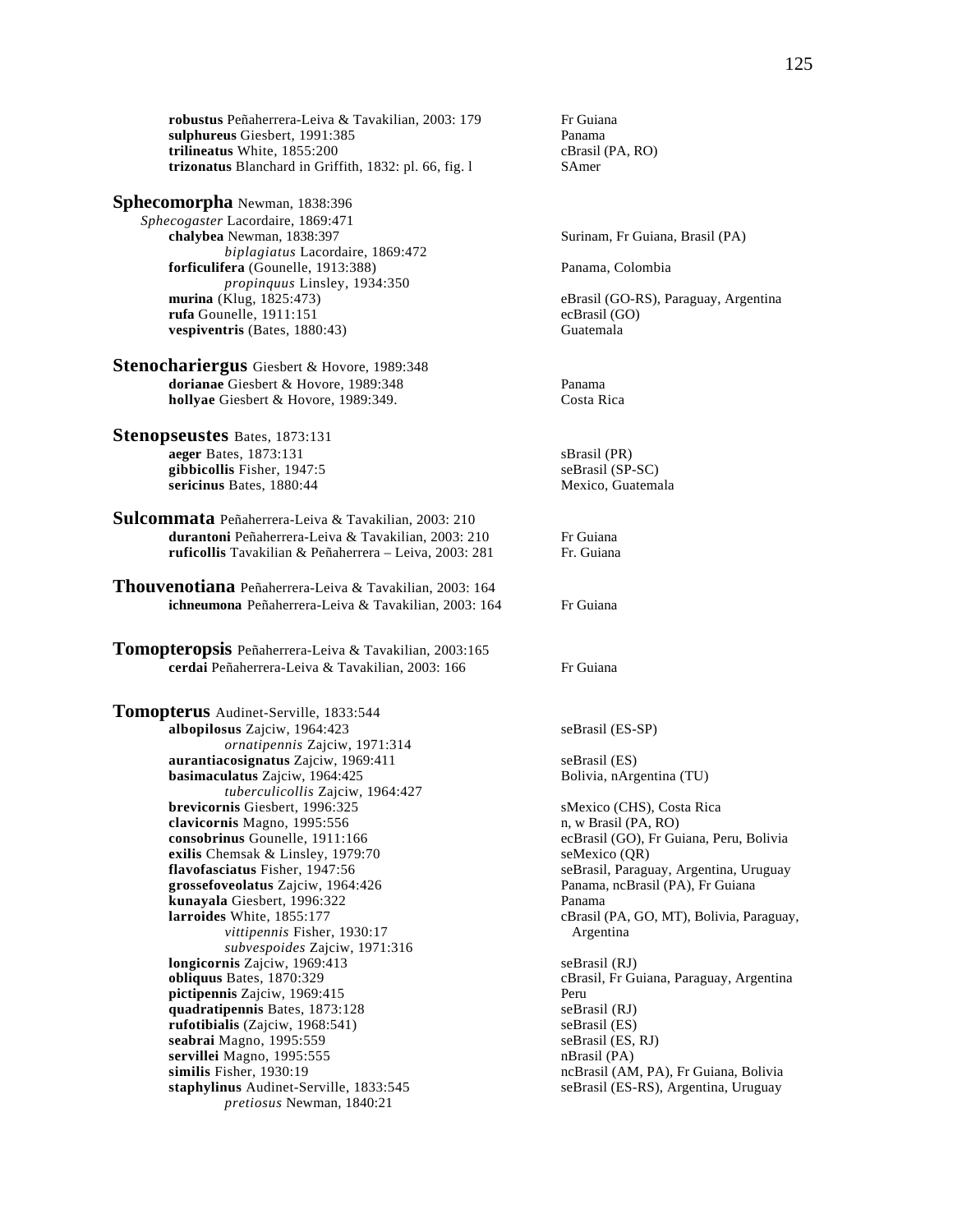*vespoides*; Burmeister, 1865:173 (not White, 1855) *quadratipennis*; Costa Lima, 1936:302 (not Bates, 1873) *tuberculatus* Zajciw, 1971:313 **tetraspilotus** Magno, 1995:557 w Brasil (RO, AM), Peru<br> **vespoides** White, 1855:176 Mexico - Panama vespoides White, 1855:176

**vestitipennis** Zajciw, 1963:252 seBrasil (RJ)

**Xenocrasis** Bates, 1873:131 **anamarcelae** Tavakilian & Peñaherrera – Leiva, 2003: 276 Fr. Guiana<br>**badeni** Bates, 1873:132 seBrasil (ES-RS) **badeni** Bates, 1873:132 *apicicornis* Fisher, 1952:6 **fereyi** Tavakilian & Peñaherrera – Leiva, 2003: 277 Fr. Guiana **fulvicollis** (Lacordaire, 1869:503) https://www.seBrasil (AM, ES-SC), eEcuador *obscuripennis* Zajciw, 1963:254 **panamensis** Giesbert, 1991:383 Panama **politipennis** (Zajciw, 1971:305) **pubipennis** (Fisher, 1952:16) Peru

**Xenocrasoides** Tavakilian & Peñaherrera – Leiva, 2003: 279 **soukai** Tavakilian & Peñaherrera – Leiva, 2003: 276 Fr. Guiana

#### **Rhopalophorini** Blanchard, 1845:152

**Aguassay** Napp & Mermudes, 2001: 6 **collaris** (Klug, 1825:459) cBrasil (PA, RO)

**Argyrodines** Bates, 1867:24 **aurivillii** (Gounelle, 1905:295)<br> **aurivillii** (Gounelle, 1905:295)<br> **pulchella** Bates, 1867:24<br> **pulchella** Bates, 1867:24 pulchella Bates, 1867:24

**Closteropus** Guérin-Méneville, 1844:222 **argentatus** Bates, 1879:418 Venezuela **blandus** Guérin-Méneville, 1844:223 **herteli** Tippmann, 1960:131 **Peru, Bolivia, eEcuador** Peru, Bolivia, eEcuador *herteli flavitarsis* Tippmann, 1960:132 **speciosus** (Klug, 1825:457) seBrasil (ES)

**Coremia** Audinet-Serville, 1834:22 **plumipes** (Pallas, 1772:5) Nicaragua-cBrasil, Fr. Guiana, eEcuador, Bolivia *hirtipes* Olivier, 1795:14 **signaticollis** Buquet in Guérin-Méneville, 1844: 232 eBrasil (GO, MG-SP) .

**Cosmisoma** Audinet-Serville, 1834:19 *Cosmius* Perty, 1832:89 *Cosmosoma*; Gemminger & Harold, 1872:2948 **acuminatum** Zajciw, 1958:246 cBrasil (PA, RO), Peru<br> **aeneicollis** Erichson in Schomburg, 1848:572 Guianas, nBrasil (AP, PA) aeneicollis Erichson in Schomburg, 1848:572 *subvirescens* White, 1855:214 *semicupreum* Chevrolat, 1859:28 **albohirsutotibialis** Fuchs, 1966:11 Peru<br> **ammiralis** (Linnaeus, 1767:625) Guia *plumifer* Voet, 1806:26 eEcuador, Bolivia *formosa* Blanchard, 1843:209 *diana* Bates, 1870:404 **angustipenne** Zajciw, 1958:247 wcBrasil (AM, AC), Fr Guiana, Peru<br> **argvreum** Bates. 1870:405 compared a metal (AM). Peru **argyreum** Bates, 1870:405 **batesi** Zajciw, 1962:304 **Brasil (RO, GO, MG-SC) brullei** (Mulsant, 1863:215)<br> *nodicollis* Burmeister, 1865:171<br> **brasil (RO, MT, GO, PB-RS), Paraguay,**<br> **brasil (RO, MT, GO, PB-RS), Paraguay,**<br> **brasil (RO, MT, GO, PB-RS), Paraguay,** *nodicollis* Burmeister, 1865:171 Argentina, Uruguay Argentina, Uruguay Argentina, Uruguay Argentina, Uruguay Argentina, Uruguay Argentina, Uruguay Argentina, Uruguay Argentina, Uruguay Argentina, Uruguay Argentina, Urugua cambaia Monné & Magno, 1988:6 **capixaba** Monné & Magno, 1988:4 seBrasil (ES)

Guianas, Trinidad, cBrasil (AM, MT, GO), Peru,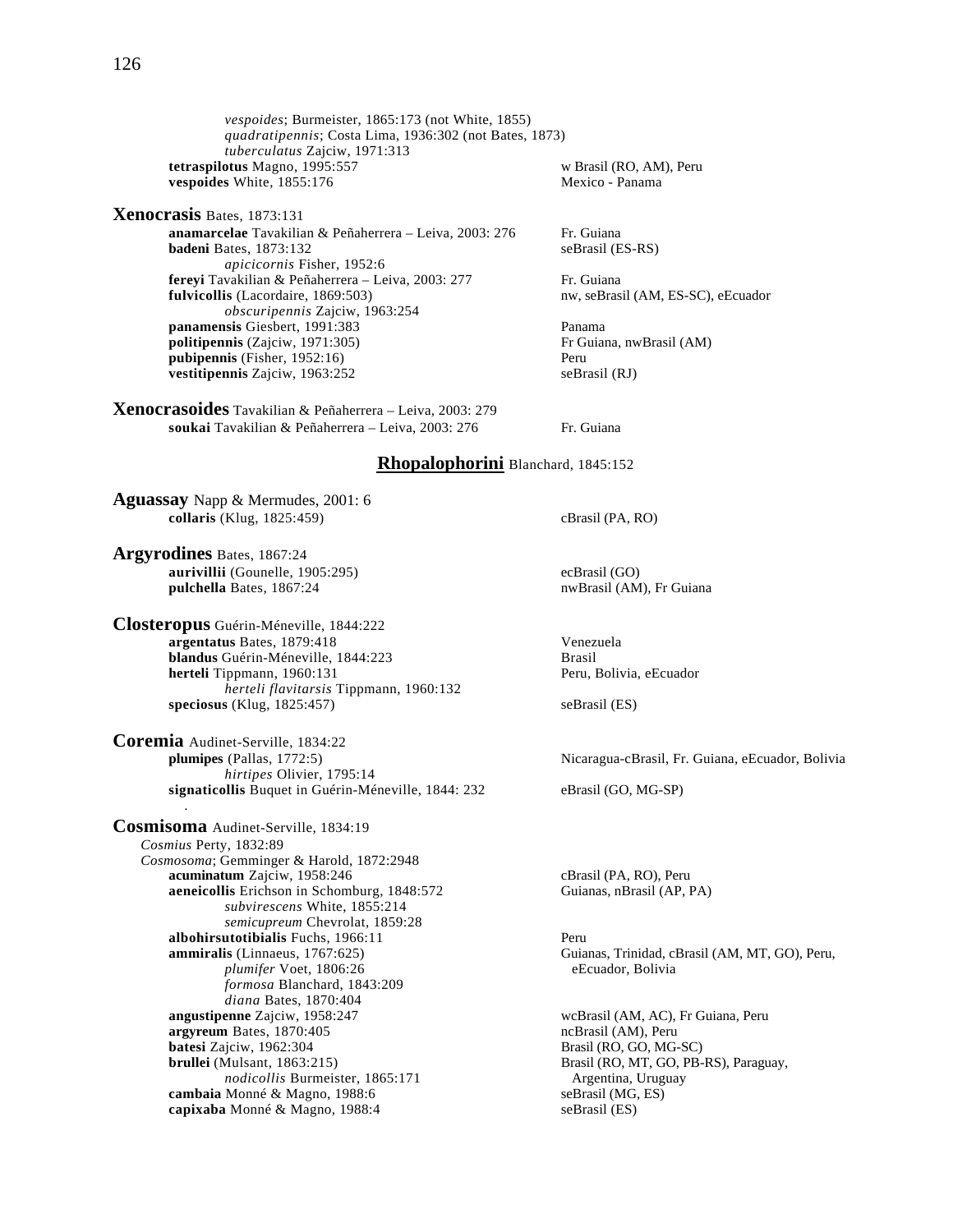**chalybeipenne** Zajciw, 1962:293 seBrasil (SP, MT Sul)<br> **compsoceroides** Gounelle, 1911: 205 eBrasil (GO, MG, SP) compsoceroides Gounelle, 1911: 205 **cyaneum cyaneum** Gounelle, 1911:207 ecBrasil (GO) subsp. **psilocerum** Monné & Magno, 1988:13 eBrasil (PB)<br>
subsp. **rubriventre** Monné & Magno, 1988:14 sw Brasil (RO, MT), Paraguay, Argentina subsp. rubriventre Monné & Magno, 1988:14 **debile** Monné & Magno, 1988:11 w Brasil (RO) **fasciculatum** (Olivier, 1795:14) Fr Guiana, ncBrasil (AM, PA) *leprieurii* Buquet in Guérin-Méneville, 1844:231 **flavipes** Zajciw, 1962:297 sBrasil (SC) **gratum** Monné & Magno, 1988:9 cBrasil (MT)<br> **hirtipes** Zajciw, 1962:299 cBrasil (MG-SP) **hirtipes** Zajciw, 1962:299 **humerale** Bates, 1870:407 seBrasil (MG-SC) **leucomelas** Monné & Magno, 1988:7 cBrasil (MT)<br> **lineatum** (Kirsch, 1875:285) cBrasil (RO, MT), Peru  $lineatum$  (Kirsch,  $1875:285$ ) **lineellum** Bates, 1870:405 **ncBrasil (AM, GO)** ncBrasil (AM, GO) **lividum** Monné & Magno, 1988:10 eBrasil (BA, MG) **martyr** Thomson, 1860:180 Guatemala-Panama *martyra*; Bates, 1872:189 *nudicorne* Bates, 1892:166 **militaris** Giesbert & Chemsak, 1993:54 Costa Rica, Panama **nitidipenne** Zajciw, 1962:295 sBrasil (SC, RS), Uruguay **ochraceum** (Perty, 1832:89) eBrasil, Paraguay, neArgentina (MI) **persimile** Gounelle, 1911:209 eBrasil (GO, SP)<br> **pulcherrimum** Bates, 1870:406 **eBrasil** (AM) pulcherrimum Bates, 1870:406 **plumicorne** (Drury, 1782:74) Honduras-Colombia **reticulatum** Bates, 1885:311 Mexico-Panama *alboscutellata* Linsley, 1935:92 **rhaptos** Giesbert & Chemsak, 1993:56 Panama, Colombia<br> **represents** (Klug. 1825:457) SeBrasil (SP) **scopipes** (Klug, 1825:457) **scopulicorne** (Kirby, 1818:442) seBrasil (MG-RJ) **seabrai** Monné & Magno, 1988:2 eBrasil (BA, MG) **speculiferum** (Gory in Guérin-Méneville, 1831: pl. 4, fig. 2) Fr Guiana, ncBrasil (AM) **taunayi** Melzer, 1923: 4 Fr Guiana, ncBrasil **tenellum** Aurivillius, 1920:368 eBrasil (PB-RS)<br> **tibiale** Aurivillius, 1920:367 seBrasil (ES, RJ) tibiale Aurivillius, 1920:367 **titania** Bates, 1870:407 **Nicaragua-Panama violaceum** Zajciw, 1962:290 ncBrasil (PA)

**Cycnoderus (Cycnoderus)** Audinet-Serville, 1834:101 **brevicolle** Giesbert & Chemsak, 1993:49 wMexico (JA) **chlorizans** Chevrolat, 1859:56 eBrasil (GO, RJ-RS) var. *concolor* Gounelle, 1911:202 var. *semirufus* Gounelle, 1911:202 **copei Giesbert & Chemsak, 1993:50** wMexico (GR, JA) **expeditus** Chevrolat, 1859:55 Colombia, wEcuador *intincta* Pascoe, 1866:291 **guatemalicus** Giesbert & Chemsak, 1993:50 Guatemala **lividus** Giesbert & Chemsak, 1993:51 wMexico (GR, CM) **moestulus** (Pascoe, 1866:292) Colombia **rufithorax** Gounelle, 1911:202 eBrasil (PB-ES)<br> **tenuatus** Audinet-Serville, 1834:102 seBrasil (GO, B. *taeniatus*; Lacordaire, 1869:112 Argentina **virginiae** Giesbert & Chemsak, 1993:51 sMexico (CHS, OA)

**Cycnoderus (Ulododerus)** Gounelle, 1911:203 **barbatus** Gounelle, 1911:203 Costa Rica-Panama, ecBrasil (GO) dispar Gounelle, 1911:205 eBrasil (BA, ES)

**Dihammaphora** Chevrolat, 1859:50 *Diammaphora*; Chevrolat, 1859:50 *Dihammophora*; Bates, 1870:403 *Diammatophora*; Gemminger & Harold, 1872:2947 Fr Guiana, ncBrasil (AM)

seBrasil (GO, BA-RS), Paraguay, Uruguay,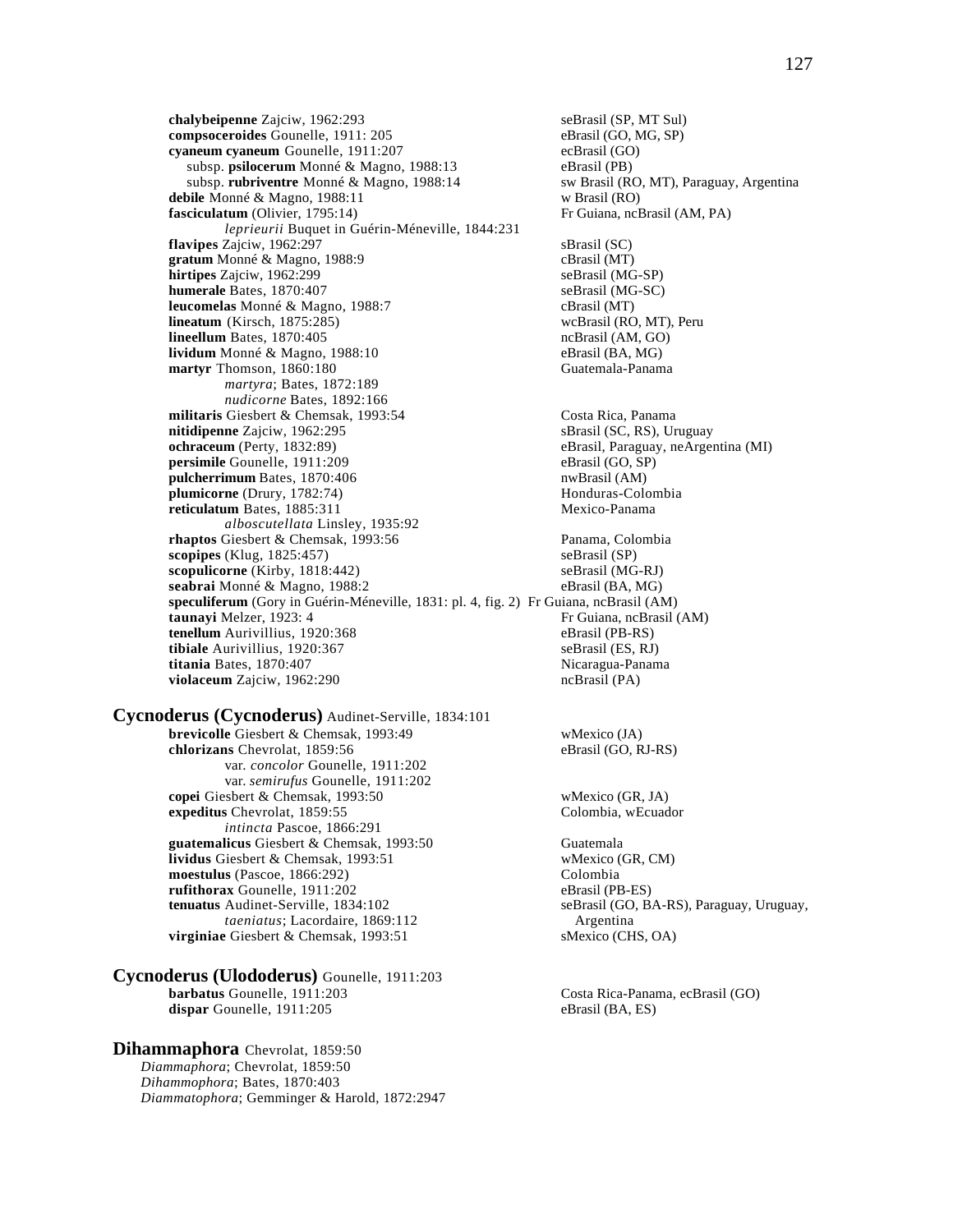*Dihammatophora*; Bruch, 1912:201 **aepytus** Chevrolat, 1859:64 neArgentina (BA) **arnaui** Bosq, 1951:102 nArgentina (TU) **auratopilosa** Bruch, 1908:214 nwArgentina (CA)<br> **auricollis** Martins, 1981:211 nArgentina (SA, TU) **auricollis** Martins, 1981:211 **auroritata** Bates, 1880:61 **nArgentina (SA, TU) aurovittata** Bates, 1880:61 **auroritata** Guatemala-Costa Rica aurovittata Bates, 1880:61 var. *debilis* Melzer, 1935:184 **binodula** Chevrolat, 1859:54 <br>**bivittata** Gounelle. 1911:197 **Argentina, Uruguay** eBrasil (GO. PE. BA **bivitticollis** Zajciw, 1964:436 <br> **bivitticollis** Zajciw, 1959:54 **Uruguay**<br>
SAmer **brevis** Chevrolat, 1859:54<br> **bruchi** Aurivillius, 1922:423<br> **bruchi** Aurivillius, 1922:423 **bruchi** Aurivillius, 1922:423 **chaquensis** Bosq, 1951:101 nArgentina (TU, CH) nArgentina (TU, CH) nArgentina (TU, CH) chontalensis Bates, 1872:188 **cylindricollis** Chemsak & Noguera, 1993:85 wMexico (JA) **dispar Chevrolat, 1859:52** swUSA (TX), Mexico, Guatemala **glabripennis** Gounelle, 1911:196 ecBrasil (GO) **gracicollis** Chevrolat, 1859:53 Bolivia *gracilicornis*; Lacordaire, 1869:109 *gracilicollis*; Aurivillius, 1912:430 **gutticollis** Gounelle, 1913:389 Colombia **hispida** Bates, 1885:308<br> **ibirijarai** Mermudes, 1998: 98<br> **ibirijarai** Mermudes, 1998: 98 **ibirijarai** Mermudes, 1998: 98 Colombia **laterilineata** Zajciw, 1965:9 **lineigera** Chevrolat, 1859:53 Panama, Colombia **marginicollis** Chevrolat, 1859:51 seBrasil (RJ) **meissneri** Melzer, 1934:222 sBrasil (SC, RS) **minuta** Chevrolat, 1859:53 Colombia<br> **nigrita** Chevrolat, 1859:52 SBrasil (PF **nigrovittata** Fisher, 1937:151 sBrasil (SC) **nitidicollis** Bates, 1870:403 Panama, nwBrasil (AM) **parana** (Gemminger, 1873:146) Argentina *perforata*; Burmeister, 1865:173 (not Klug, 1825) **perforata** (Klug, 1825:459) ncBrasil (PA) **peruviana** Martins, 1981:212 Peru pilosifrons Gounelle, 1911:195 eBrasil (GO, SP) **pusilla** Bates, 1870:403<br> **pusilla** Bates, 1870:403<br> **pusilla** Chevrolat. 1859:52 ruficollis Chevrolat, 1859:52 **scutata** Gounelle, 1911:199 ecBrasil (GO) **signaticollis** Chevrolat, 1859:51 eBrasil (GO, MG, RS), Argentina, Uruguay var. *basinotata* Gounelle, 1911:195 var. *bipunctata* Gounelle, 1911:195 var. *furcata* Gounelle, 1911:195 var. *intermedia* Gounelle, 1911:195 var. *interrupta* Gounelle, 1911:195 var. *punctata* Gounelle, 1911:195 var. *sejuncta* Gounelle, 1911:195 **vittatithorax** Gounelle, 1911:198 eBrasil (GO, BA) **Dihammaphoroides** Zajciw, 1967:202

**jaufferti** Galileo & Martins, 2003: 476 Brasil (PA) sanguinicollis Zajciw, 1967:202 seBrasil (RJ)

**Dirocoremia** Marques, 1994:311 **bruchi** (Gounelle, 1905:227) sBrasil (SC, RS), Argentina, Uruguay **ingae** (Marques, 1994:312) seBrasil (SP-RS), Argentina (CO)

**Disaulax** Audinet-Serville, 1833:562 hirsuticornis (Kirby, 1818:442) eBrasil (GO, MG-RJ), Paraguay

 $eBrasil (GO, PE, BA)$ , Uruguay sBrasil (PR-RS), Paraguay

**simplicipes** (Gounelle, 1911:183) eBrasil (PA, MG, BA-SP), Bolivia, nArgentina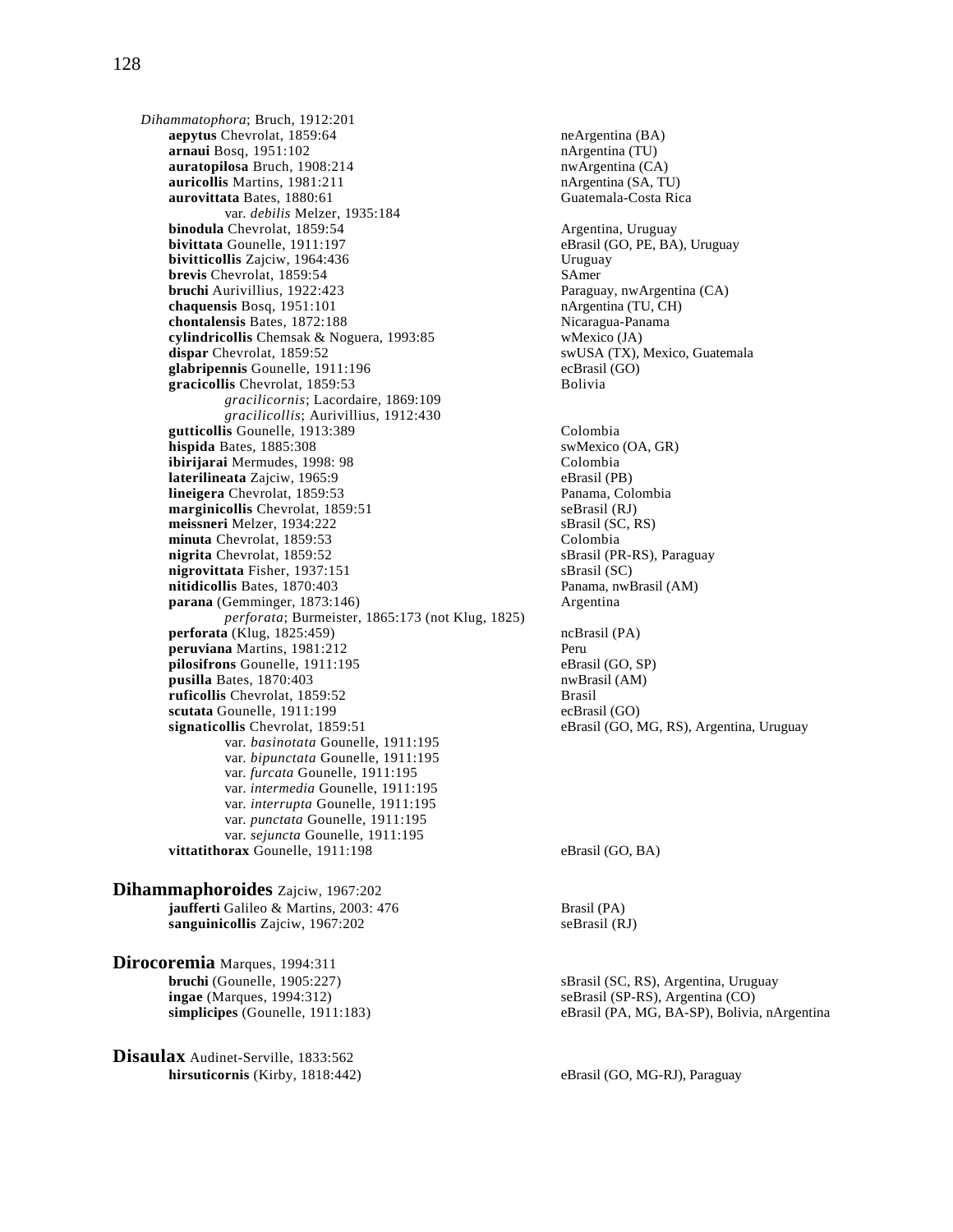**Gurubira** Napp & Marques, 1999: 35 atramentarius (White, 1855:208) nBrasil (PA, AM) *vidua* Chevrolat, 1859:59<br>**axillaris** (Klug, 1825:458) **erythromos** Napp & Marques, 1999: 43 Brasil (PA)<br> **spectabilis** (Martins & Napp. 1989:59) Peru spectabilis (Martins & Napp, 1989:59)<br>tristis (Chevrolat, 1859:58) **violaceomaculatus** (Gounelle, 1911:200) sBrasil, Argentina, Uruguay

**Haenkea** Tippmann, 1953:220 **atra** (Chevrolat, 1855:180) seBrasil (BA, ES, RJ) **thoracica** (Chevrolat, 1855:179) Costa Rica, Panama, Venezuela *scheerpeltzi* Fuchs, 1958:52

**Ischionodonta** Chevrolat, 1859:58 *Brachyrhopala* Burmeister, 1865:171 *Brachyrrhopala*; Gemminger & Harold, 1872:2915 **amazona** (Chevrolat, 1859:63) wcBrasil (AM, RO), Fr Guiana **brasiliensis** (Chevrolat, 1859:62)<br> **colombiana** Napp & Marques. 1999: 116 Colombia **colombiana** Napp & Marques, 1999: 116 Colombia<br> **colombia**<br> **carina** Napp & Marques, 1998:128 **Colombia**<br> **carina** Napp & Marques, 1998:128 **earina** Napp & Marques, 1998:128 **iridipennis** (Chevrolat, 1859:26) Venezuela, Brasil (GO, ES-RS), Argentina, Uruguay *aurivitta* Burmeister, 1865:172 **lansbergei** (Lameere, 1884:107) Venezuela **mexicana** Giesbert & Chemsak, 1993:59<br> **paraibensis** Napp & Marques. 1998:131 (PB) **paraibensis** Napp & Marques, 1998:131 **platensis** (Chevrolat, 1859:63) seBrasil (MG-RS), Uruguay *aenesceus* Burmeister, 1865:172 *aenescens*; Lacordaire, 1869:42 *plaumanni* Fisher, 1937:152 **pustulosa** (White, 1855:206)<br> **pustulosa** (White, 1937:153)<br> **pustulosa (Fisher, 1937:153)**<br> **pustulosa (ES-SC)**<br> **pustulosa (ES-SC) (Fisher, 1937:153) semirubra** (Burmeister, 1865:172) Argentina (CA, SA) *versicolor*; Berg, 1886:239 (not Chevrolat, 1859) **serratula** Napp & Marques, 1999: 117 **Brasil (PA, RO)**<br>**Serripes** (Bates, 1872:188) **Brasil (PA, RO)** Nicaragua-Pana **smaragdina** (Martins & Napp, 1989:63) spinicornis (Zajciw, 1970:839) seBrasil (ES, MS) seBrasil (ES) **spinicornis** (Zajciw, 1970:839) seBrasil (ES) seBrasil (ES) seBrasil (ES) seBrasil (ES) seBrasil (ES) seBrasil (ES) seBrasil (ES) seBrasil (ES) seBrasil (ES) seBrasil (ES) seBrasil (ES) seBrasil (ES) seBrasil (ES) seBrasi **torquata** (Chevrolat, 1859:63) **versicolor** (Chevrolat, 1859:62) Nicaragua-Colombia, Brasil *dimidiata* Chevrolat, 1859:63 **viridinigra** Napp & Marques, 1998:128 seBrasil (ES)

**Lathusia** Zajciw, 1959:278 **parvipilipes** (Zajciw, 1959:279) neBrasil (PB)

**Listroptera** Audinet-Serville, 1834:71 **carbonaria** Chevrolat, 1855:178 Venezuela, eEcuador *germari* White, 1855:209<br>**tenebricosa** (Olivier, 1790:309) *tenebrosum* Fabricius, 1792:322 *aterrima* Germar, 1824:497 *angulata* White, 1855:208

**Merocoremia** Marques, 1994:345 **monnei** Marques, 1994:350 eBrasil (BA, ES)

Brasil (BA, GO, MG-PR), Fr Guiana, sBrasil (PR-RS), Argentina, Uruguay

nwBrasil (AM), Bolivia, Peru, eEcuador

Nicaragua-Panama, Colombia

**ferruginea** (Bruch, 1908:213) seBrasil (CE, SP), Paraguay, nArgentina (SA)

Mexico (VC) - eEcuador, Uruguay, nArgentina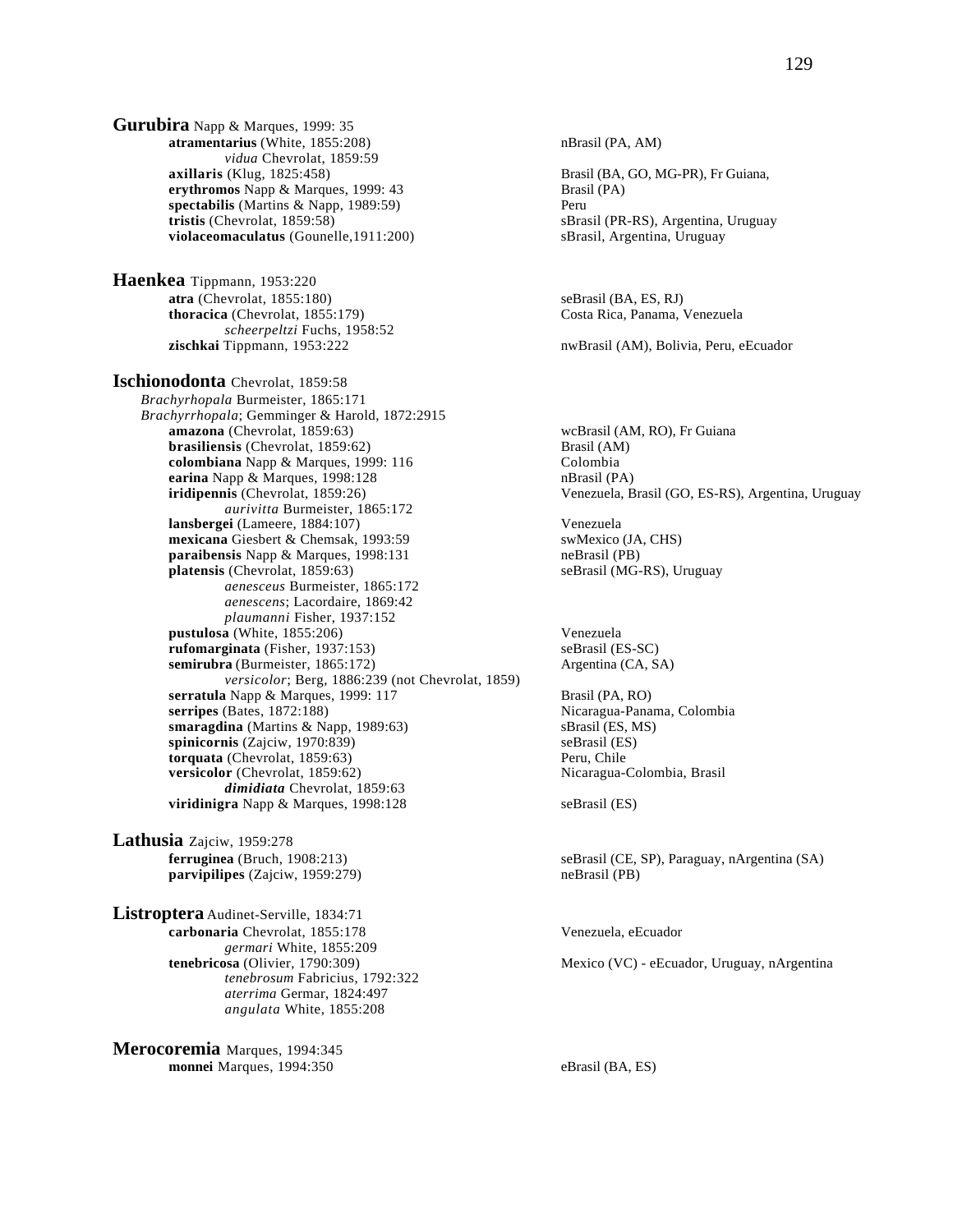**Muxbalia** Giesbert & Chemsak, 1993:60 **monzoni** Giesbert & Chemsak, 1993:60 Guatemala **Parozodes** Aurivillius, 1897:245 **erythrocephalus** Aurivillius, 1897:246 eBrasil (BA) pilosus Fuchs, 1956:573 sBrasil (MS) **Rhopalina** Monné, 1989:740 **bicolorata** Monné, 1989:740 eBrasil (BA, MG, SP) discicollis (Chevrolat, 1859:60) seBrasil (ES) **Rhopalophora** Audinet-Serville, 1834:100 *Rhopalophorus*; LeConte, 1873:307 *Tinopus* LeConte, 1850:19 apicalis Fuchs, 1966:10 **baracoana** Zayas, 1975:162<br>**bicolorella** Knull. 1934:336 **Cuba** SwUS **casignata** Martins & Napp, 1989:62 wEcuador **collaris** (Germar, 1824:498) seBrasil (BA-RS), Paraguay, Argentina, *sanguinicollis* Audinet-Serville,1834:101 Uruguay *bicolor* Guérin-Méneville, 1839:330 **cupricollis** Guérin-Méneville, 1844:235 swUSA (TX), Mexico-Costa Rica *laevicollis* (LeConte, 1873:193) **dyseidia** Martins & Napp, 1989:60 wEcuador **eximia** Bates, 1892:166 cMexico (HI, GR)<br> **lineicollis** Chevrolat, 1859:60 cMexico, El Salvador **lineicollis** Chevrolat, 1859:60 **longipes** (Say, 1824:426) eNAmer-TX *porosa* White, 1855:296<br>**meeskei** Casey, 1891:30 miniatocollis Chevrolat, 1859:61 **neivai** Mendes, 1940:380<br> **nigriventris** Bates, 1885:310<br>
Guatemala **nigriventris** Bates, 1885:310 **occipitalis** Chevrolat, 1859:59 eBrasil (PB-BA) **paraensis** Martins & Napp, 1989:58 **ncBrasil (PA)** ncBrasil (PA) **prolixa** Monné, 1989:737 eBrasil (BA, MG) **prolixa** Monné, 1989:737<br>**prorubra** Knull, 1944:91 pulverulenta Guérin-Méneville, 1844:235 Colombia<br> **punctatipennis** Linsley, 1935:92 Mexico (w **punctatipennis** Linsley, 1935:92<br> **punctatipennis** Linsley, 1935:92<br> **punctatipennis** Linsley, 1935:92<br> **punctatipennis** Linsley, 1935:92<br> **punctatipennis** Linsley, 1935:92 *venezuelensis*; Bates, 1874:224 (not Chevrolat, 1859) **rugicollis rugicollis** (LeConte, 1858: 83) swUSA (TX, AZ), Mexico, Guatemala *rugulosus*; Knull, 1934:336 subsp. **hovorei** Giesbert & Chemsak, 1993:43<br> **Calif** Baja Calif Saint Giesbert & Chemsak, 1993:43<br>
SwMexico (NA, ME,PU, MO, OA,GR) **serripennis** Giesbert & Chemsak, 1993:43<br>**tenuis** (Chevrolat, 1855:181) *incrustata* Chevrolat, 1859:62 **venezuelensis** Chevrolat, 1859:60<br> **venezuela**<br> **venezuela**<br> **venezuela**<br> **venezuela**<br> **venezuela**<br> **venezuela**<br> **venezuela**<br> **venezuela**<br> **venezuela** yucatana Giesbert & Chemsak, 1993:46 **Rhopalophorella** Linsley, 1942:57

 **fasciata** (LeConte, 1873:171) Baja Calif *bicincta* Horn, 1895:245

**Thalusia** Thomson, 1864:168 **atrata** (Melzer, 1918:432) eBrasil (ES, MG) **erythromera** (Audinet-Serville, 1834:23) seBrasil (MG-RS), Paraguay

**Timabiara** Napp & Mermudes, 2001: 61 **bahiensis** Napp & Mermudes, 2001: 63 so Brasil (BA, MG)

swUSA (TX), neMexico (NL, TA)<br>Colombia, Ecuador swUSA (AZ), nMexico, Baja Calif swUSA (NM, AZ, SD)-Guatemala, Honduras<br>Mexico (widely distributed) swUSA (AZ), nMexico (SO) **sMexico (CHS)-Costa Rica Mexico** (widely distributed)-Costa Rica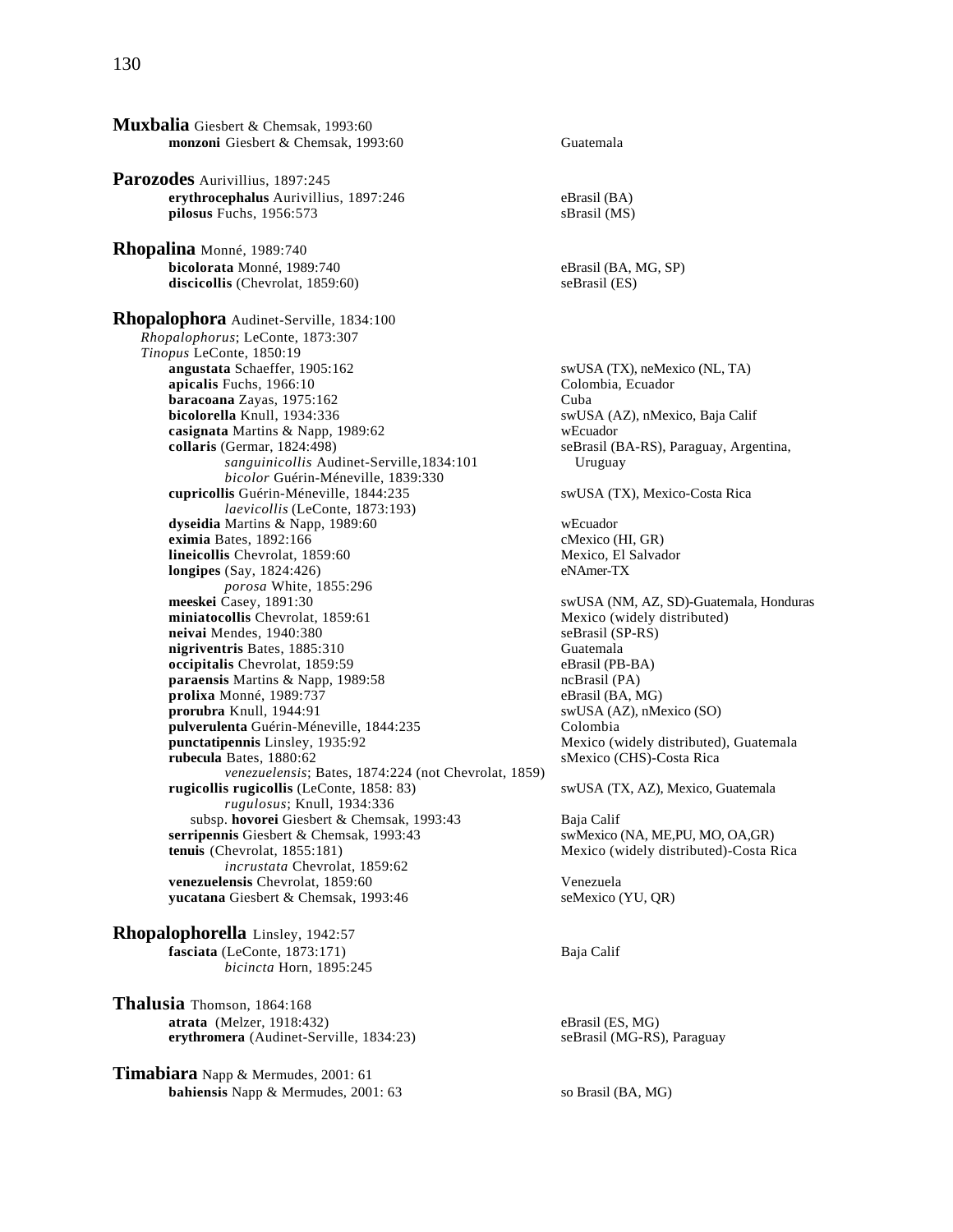### **Rosaliini** Fairmaire 1864:137

**Rosalia (Rosalia)** Audinet-Serville, 1833:561

**funebris** Motschulsky, 1845:87 wNAmer (NM, CA-Alaska)

 *alpina*; LeConte, 1852:177 (not Linnaeus, 1758) *funebris mandibularis* Casey, 1912:313 *funebris acomana* Casey, 1912:313

## **Saphanini** Lacordaire, 1869:211

**Michthisoma** LeConte, 1850:30

*Michthysoma*; LeConte, 1873:332 *Mychthisoma*; Gemminger & Harold, 1873:2998 **heterodoxum** Leconte, 1850:30 seUSA (NC, GA)

**Smodicini** Lacordaire, 1869:143

**Metaphrenon** Martins, 1975:330 *Smodicum*; Zayas, 1975:46 (not Haldeman, 1847) **impressicolle** (Lacordaire, 1869:146) Cuba, Puerto Rico, Hispaniola *impressicolle* Thomson, 1878:9

**Nesosmodicum** Martins, 1971:57 **gracile** (Melzer, 1923:3) seBrasil (MG-SP)

**Smodicum** Haldeman, 1847:38 **angusticolle** Aurivillius, 1919:2 cBrasil (AM, GO, MT), Bolivia<br> **brunneum** Thomson, 1878:7 **cannomical R** Dominicana, Colombia, Ecua *similare* Thomson, 1878:8 *subcylindricum* Thomson, 1878:7 **clancularium** Martins, 1975:351 seMexico (QR), Nicaragua **confusum** Martins, 1985:169 Venezuela **cucujiforme** (Say, 1826:277) eUSA-TX, introduced inSAmer *cylindrides* Newman, 1838:394 *argentinum* Bruch, 1911:170 *convergens* Casey, 1912:269 **depressum** Thomson, 1878:6 seBrasil (MG-RS)<br> **dinellii** Bruch. 1911:172 seBrasil (BA-RS). *missionum* Bruch, 1911:174 **longicorne** Martins, 1975:346 **Brasil (MG-SC) pacificum** Linsley, 1934:107 swUSA (AZ), wMexico (NA), Baja Calif *pacificum peninsulare* Linsley,1942:27 *arizonarium* Knull, 1966:136<br>**parandroides** Bates, 1884:241 **recticolle** Martins, 1975:338 ncArgentina (SE), Paraguay **semipubescens** Gounelle, 1911:127 Peru, ecBrasil (GO), Paraguay, Argentina *bonariense* Bruch, 1911:171 **texanum** Knull, 1966:137<br> **torticolle** Martins, 1975:355<br> **Example Martins, 1975:355** States of Martins, 1975:355 torticolle Martins, 1975:355

R Dominicana, Colombia, Ecuador, Peru,

seBrasil (BA-RS), Paraguay, Argentina

**Mexico (VC), Guatemala, Honduras** 

**Stenoderini** Pascoe, 1869:553 *Ptérosténides* Lacordaire, 1869:410

**Syllitus** Pascoe, 1859:24 **beltrani** Cerda, 1968:105 Chile **chilensis Cerda, 1953:136** Chile **cylindricus** Germain, 1899:256 Chile **elguetai** Cerda, 1991:263 Chile **pseudocupes** (Fairmaire & Germain, 1864:393) Chile<br> **schajovskoii** Bosq, 1953:73 wArgentina (NE), Chile schajovskoii Bosq, 1953:73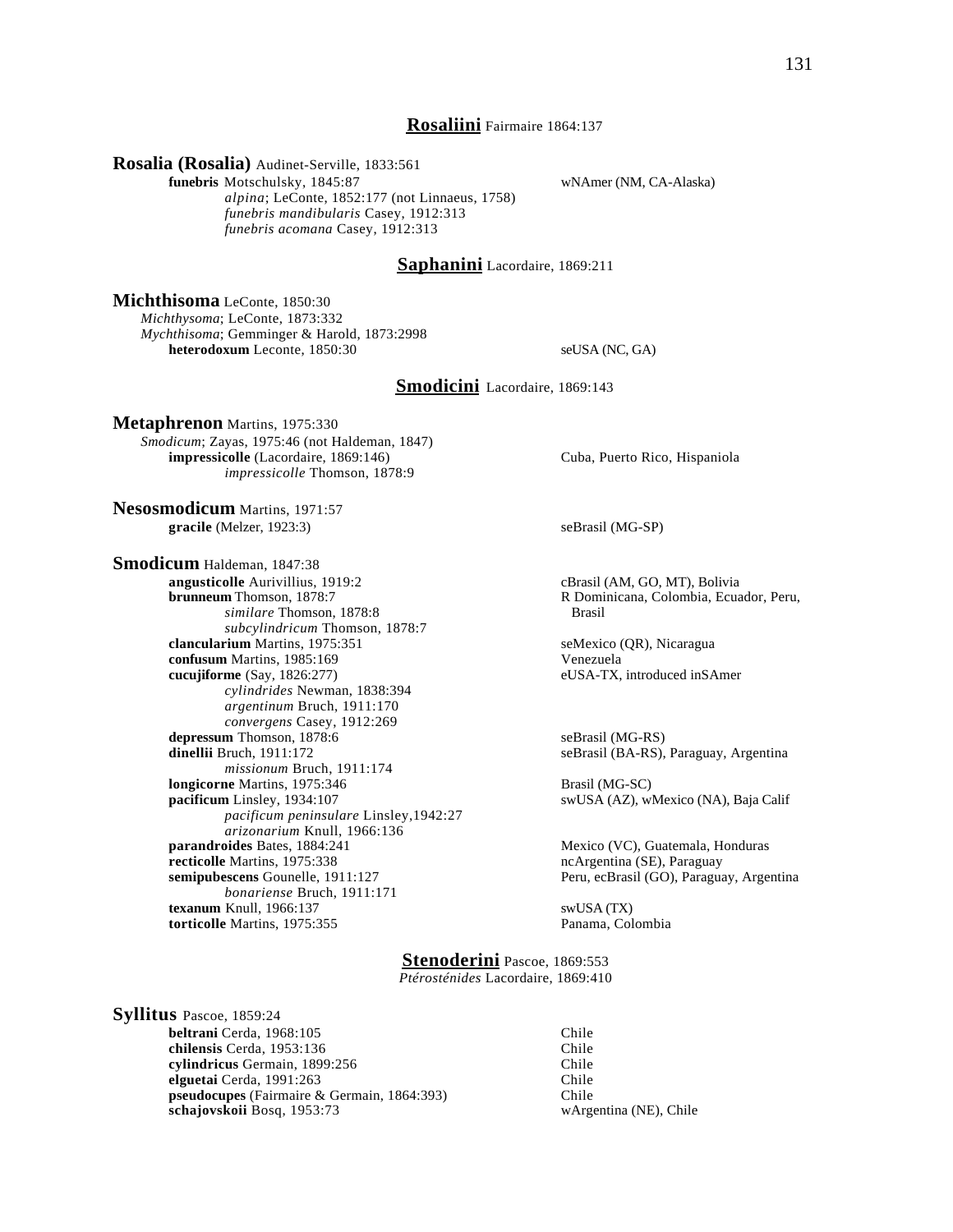## **Stenopterini** Fairmaire, 1864:150

**Callimoxys** Kraatz, 1863:105

**sanguinicollis sanguinicollis** (Olivier, 1795:9) eNAmer-TX *pinorum* Casey, 1924:261 subsp. **fuscipennis** (LeConte, 1861:356) wNAmer (Pacific Cst)

# **Sydacini** Martins, 1997: 8

**Sydax** Lacordaire, 1869:335 *Syaax*; Melzer, 1935:176 **amazonicus** Martins, 1971:59<br> **confragus** Martins, 1971:60<br>
Venezuela **confragus** Martins, 1971:60 **gibbus** Joly, 1985:47 Venezuela **inexpectatus** Martins, 1981:16 eBrasil (ES)<br> **stramineus** Lacordaire, 1869:336 Colombia, E *fuscolineatus* Melzer, 1935:176

Colombia, Brasil (PE, ES-PR, GO, MT)

## **Thyrsiini** Marinoni & Napp, 1984:44

**Thyrsia** Dalman, 1819:117 **lateralis** Dalman, 1819:118 seBrasil (RJ)

**Tillomorphini** Lacordaire, 1869: 88

**Arawakia** Villiers, 1981:105 **inopinata** Villiers, 1981:106 Guadeloupe

**Bonfilsia** Villiers, 1979:98 **pejoti** Chalumeau & Touroult, 2004: 189 Martinique<br> **tricolor** Villiers, 1979:98 Guadeloupe tricolor Villiers, 1979:98

**Calliclytus** Fisher, 1932:65 **schwarzi** Fisher, 1932:66 Cuba

**Epipodocarpus** Bosq, 1951:193 **andinus** Bosq, 1951:194 Chile

**Epropetes** Bates, 1870:400 **amazonica** Galileo & Martins, 2000: 166 Brasil (AM)<br> **atlantica** Martins, 1975:9 seBrasil (MG-SC) **atlantica** Martins, 1975:9 deterrima Martins & Napp, 1984:436 sBrasil (PR) **elongata** Martins, 1975:11 ncBrasil (PA), Fr Guiana **hirsuta** Martins & Napp, 1984:437 seBrasil (RJ, SP) **howdenorum** Galileo & Martins, 2000: 165 Colombia<br> **latifascia** (White, 1855:218) CBrasil (PA **metallica** Martins, 1975:12 **ozodiformis** Martins & Napp, 1984:438 sBrasil (MS) **serrana** Martins & Napp, 1984:434 <br> **variabile** Martins & Galileo, 2005: 10 <br>
Colombia Colombia **variabile** Martins & Galileo, 2005: 10 **velutina** Martins, 1975:10<br> **zonula** Martins & Napp, 1984:435<br>
seBrasil (MG, SP) zonula Martins & Napp, 1984:435

**Euderces** LeConte, 1850:30 *Eplophorus* Chevrolat, 1861:248 *Apelocera* Chevrolat, 1862:61

cBrasil (PA, MT), Fr Guiana<br>cBrasil (MT)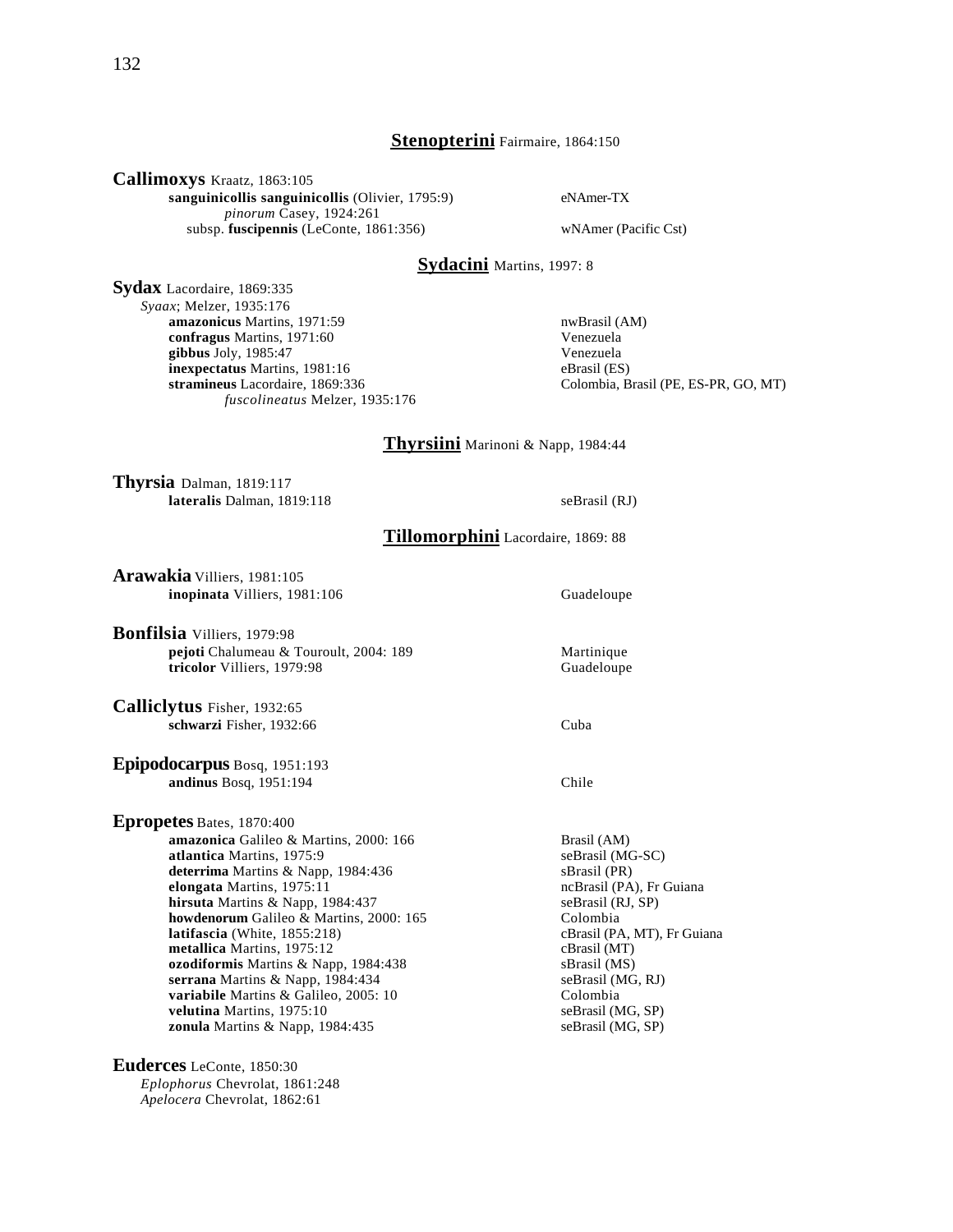*Apilocera*; Chevrolat, 1862:535 *Cleozona* Bates, 1874:223 **acutipennis** Bates, 1885:305 Guatemala **andersoni** Giesbert & Chemsak, 1997:225 swMexico (GR)<br> **aspericollis** (Chemsak, 1969:311) wMexico (SI, DU, JA, GR, MI, OA) **aspericollis** (Chemsak, 1969:311) **auricaudus** Giesbert & Chemsak, 1997:227 wMexico (OA, GR) **azureus** Giesbert & Chemsak, 1997:228 Guatemala<br> **basimaculatus** Giesbert & Chemsak, 1997:230 WMexico (CO, NA, DU, MI, OA, GR) **basimaculatus** Giesbert & Chemsak, 1997:230 **batesi** Giesbert & Chemsak, 1997:231 cMexico (PU, OA) **bellus** Giesbert & Chemsak, 1997:233 Guatemala, Honduras **bicinctus bicinctus** (Linsley, 1935:88) swUSA (AZ), nwMexico *balli* Knull, 1935:192 subsp. **peninsularis** (Linsley, 1942:56) Baja Calif **biplagiatus** Giesbert & Chemsak, 1997:235 cMexico (PU, OA) **boucardi** (Chevrolat, 1862:535) sMexico (CHS)-Costa Rica **brailovskyi** Giesbert & Chemsak, 1997:237 ecMexico (HI, SLP) **cleriformis** (Bates, 1885:306) sMexico-Panama *breviformis* Bates, 1892:165 *auricomis* Chemsak, 1969:309 **cribellatus** (Bates, 1885:306) Costa Rica, Panama **cribripennis** Bates, 1892:165 wMexico (NA-GR, MO) *fenyesi* Linsley, 1957:37 **dilutus** Martins, 1975:18 Bolivia dimidiatipennis (Melzer, 1932:216) **disparicrus** Giesbert & Chemsak, 1997:244 sMexico (OA, CHS)-Honduras **elvirae** Giesbert & Chemsak, 1997:245 swMexico (OA) **grossistriatus** Giesbert & Chemsak, 1997:246 eMexico (VC) **guatemalenus** Giesbert & Chemsak, 1997:247 Guatemala, Honduras<br> **guerinii** (Chevrolat. 1862:535) Colombia guerinii (Chevrolat, 1862:535) **hoegei** (Bates, 1885:305) Mexico (VC, CHS) **howdeni** Chemsak, 1969:314 wcMexico (DU) **laevicauda** Bates, 1885:304 sMexico (OA, CHS), Guatemala *cribratus* Bates, 1885:304 **linsleyi** Giesbert & Chemsak, 1997:252 Costa Rica, Panama<br> **longicollis** (Linsley, 1935:88) SwMexico (SI-GR) **longicollis** (Linsley, 1935:88) **magnus** (Bates, 1885:305) Guatemala **nelsoni Chemsak, 1969:315**<br> **noguerai Giesbert & Chemsak, 1997:256** seMexico (QR, YU), Belize **noguerai** Giesbert & Chemsak, 1997:256 **obliquefasciatus Giesbert & Chemsak, 1997:257** swMexico (GR) **parallelus** LeConte, 1873:202 Baja Calif **paraposticus** Giesbert & Chemsak, 1997:259 Colombia **perplexus** Giesbert & Chemsak, 1997:260 scMexico (GR, OA, MO) **picipes** (Fabricius, 1787:157) eNAmer-OK, TX *picipes occidentalis* Linsley, 1957:38 **pini** (Olivier, 1795:71) eUSA-TX *piniadeus* Fabricius, 1801:353 var. *testaceipes* Haldeman, 1847:41 **posticus** (Pascoe, 1866:295) Panama, Colombia **postipallidus** Giesbert & Chemsak, 1997:264 swMexico (OA) **propinquus** Giesbert & Chemsak, 1997:265 swMexico (OA) **proximus** Giesbert & Chemsak, 1997:266 Guatemala pulchra (Bates, 1874:223) nwMexico (SO)-Nicaragua var. *rufipes* Bates, 1885:307 **pusillus** Giesbert & Chemsak, 1997:269 sMexico (CHS)-Costa Rica **reichei** LeConte, 1873:202 ncUSA-TX, nMexico *exilis* Casey, 1893:591<br>**reticulatus** (Bates, 1885:306) **rubellus** (Bates, 1885:307) Guatemala, Nicaragua **sculpticollis** (Bates, 1885:306) Guatemala **spinicornis** (Chevrolat, 1835:4) eMexico, Guatemala, Honduras *elegans* Laporte & Gory, 1835:124 **succinus** Giesbert & Chemsak, 1997:275<br> **sextibialis** Giesbert & Chemsak, 1997:275<br> **seMexico (VC, CHS), Guatemala tibialis** Giesbert & Chemsak, 1997:275 **turnbowi Giesbert & Chemsak, 1997:277** sMexico (CHS), Guatemala

sMexico (VC, CHS), Guatemala, Belize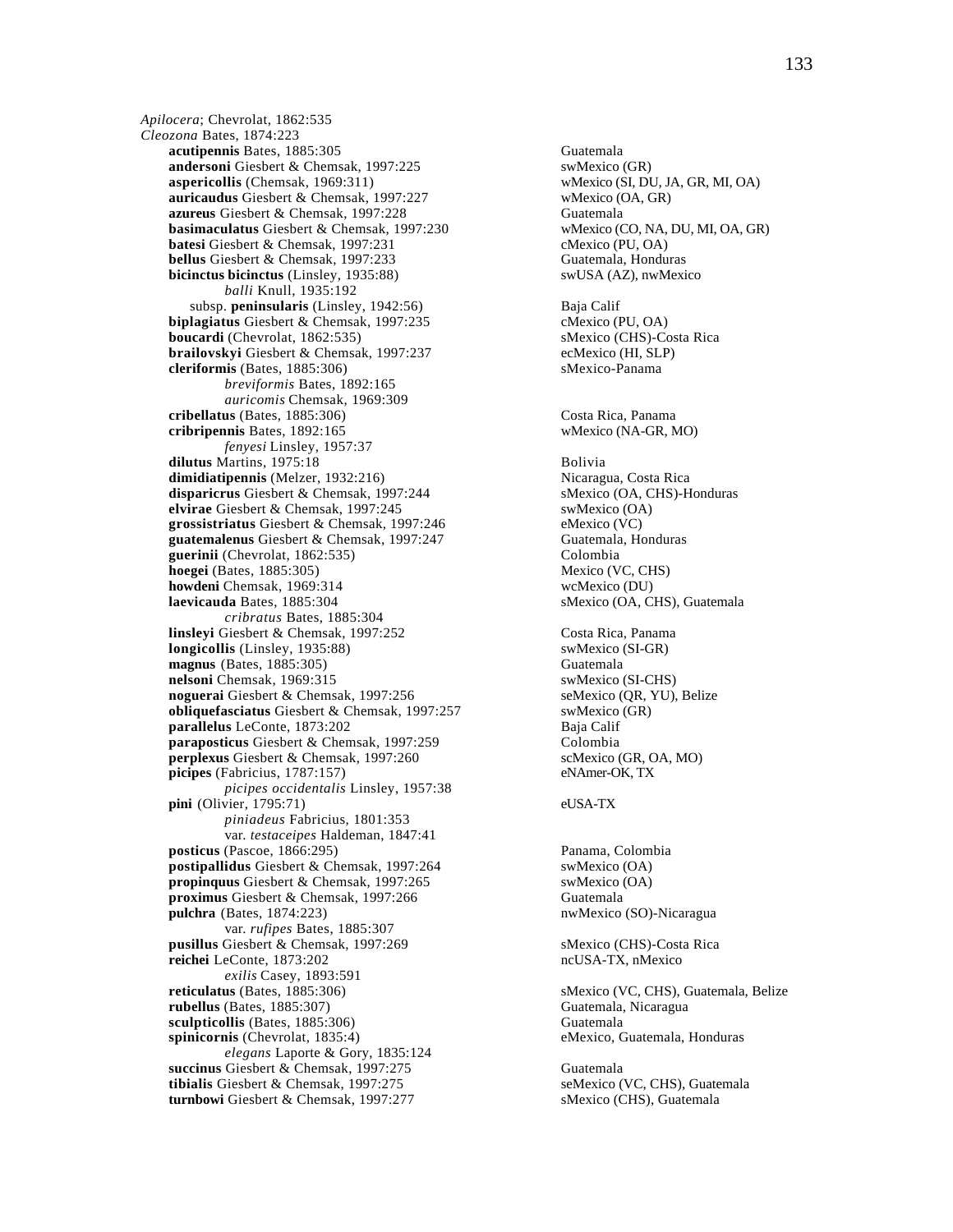**velutinus** (Fisher, 1931:100)<br> **venezuelensis** Giesbert & Chemsak, 1997:279 **Honduras**<br>
Venezuela venezuelensis Giesbert & Chemsak, 1997:279 **waltli** (Chevrolat, 1862:62) Brasil **wappesi** Giesbert & Chemsak, 1997:280 sMexico (CHS), Guatemala<br> **westcotti** Hovore, 1988:13 Baja Calif **westcotti Hovore, 1988:13** Baja Calif <br> **westcotti Automatic California** Baja California Baja California Baja California Baja California Baja California<br> **westcotti Automatic California Baja California Baja California Baj**  $yucatecus$  (Bates,  $1892:165$ )

**Gourbeyrella** Lane, 1959:191 **alexisi** Chalumeau & Touroult, 2004: 191 Guedeloupe<br> **madininae** Chalumeau & Touroult, 2004: 192 Martinique madininae Chalumeau & Touroult, 2004: 192 **romanowskii** (Fleutiaux & Salle, 1889:464) Guadeloupe

**Hormathus** Gahan, 1890:32 **cinctellus** Gahan, 1890:33 R Dominicana

**Lamproclytus** Fisher, 1932:67 **elegans** Fisher, 1932:68 Puerto Rico, R Dominicana *oakleyi* Fisher, 1935:52

**Pentanodes** Schaeffer, 1904:222 **albofasciatus** Fisher, 1932:64 Cuba<br> **dietzii** Schaeffer, 1904:222 SwUSA (TX) dietzii Schaeffer, 1904:222

**Tetranodus** Linell, 1897:396 *Tetranodes*; Schaeffer, 1904:223 **angulicollis** Chemsak, 1969:307<br> **angulicollis** Chemsak & Linsley, 1988:126<br> **angulicollis** Chemsak & Linsley, 1988:126<br> **angulicollis Chemsak & Linsley, 1988:126 copei** Chemsak & Linsley, 1988:126 **niveicollis** Linell, 1897:396 swUSA (Tex), Mexico (OA, VC) mexicanus Linsley, 1935:90<br>reticeps (Bates, 1880:59) **rugipennis** Chemsak, 1969:306 **wMexico (SI)-Guatemala**<br> **ropipennis** Chemsak. 1977:124 **Panama tropipennis** Chemsak, 1977:124 **xanthocollis** Chemsak, 1977:125 Panama, Colombia

**Tilloglomus** Martins, 1975:18 **spectabilis** Martins, 1975:19 sBrasil (SC)

**Tillomorpha** Blanchard in Gay, 1851:482 **corticina** Chevrolat, 1862:60 **Brasil Brasil in Chevrolat**, 1862:60 **Brasil Chile Chile lineoligera** Blanchard in Gay, 1851:483 **myrmicaria** Fairmaire & Germain, 1859:503 Chile **roitmani** Cerda, 1993:14 Chile

**sMexico** (CHS), Guatemala, Costa Rica

**Torneutini** Thomson, 1860:272 *Thaumasides* Thomson, 1864:314

**Diploschema** Thomson, 1858:404 *Phaenicocerus* Audinet-Serville, 1834:28 (part) **brunnea** Martins & Monné, 1980:343 Guianas, Brasil **guayapa** Di Iorio, 2003: 20 Argentina (SA) howdeni Martins & Monné, 1980:343<br>**klagesi** Lane, 1966:86 **maculata** Martins & Monné, 1980:342 nwBrasil (AM) **mandibulare** Fuchs, 1964:6 **Fig. 2.1 Fr** Guiana, ncBrasil (AM), Peru, Paraguay *weyrauchi* Lane, 1966:80 **rotundicolle** (Audinet-Serville, 1834:29) seBrasil (GO, MT, PE-RS), Paraguay, costicollis Audinet-Serville, 1834:29 Argentina, Uruguay *costicollis* Audinet-Serville, 1834:29 *flavipennis* Thomson, 1858:406 *fulvipennis*; Lacordaire, 1869:240

Panama, Colombia, eEcuador, nwBrasil, Fr Guiana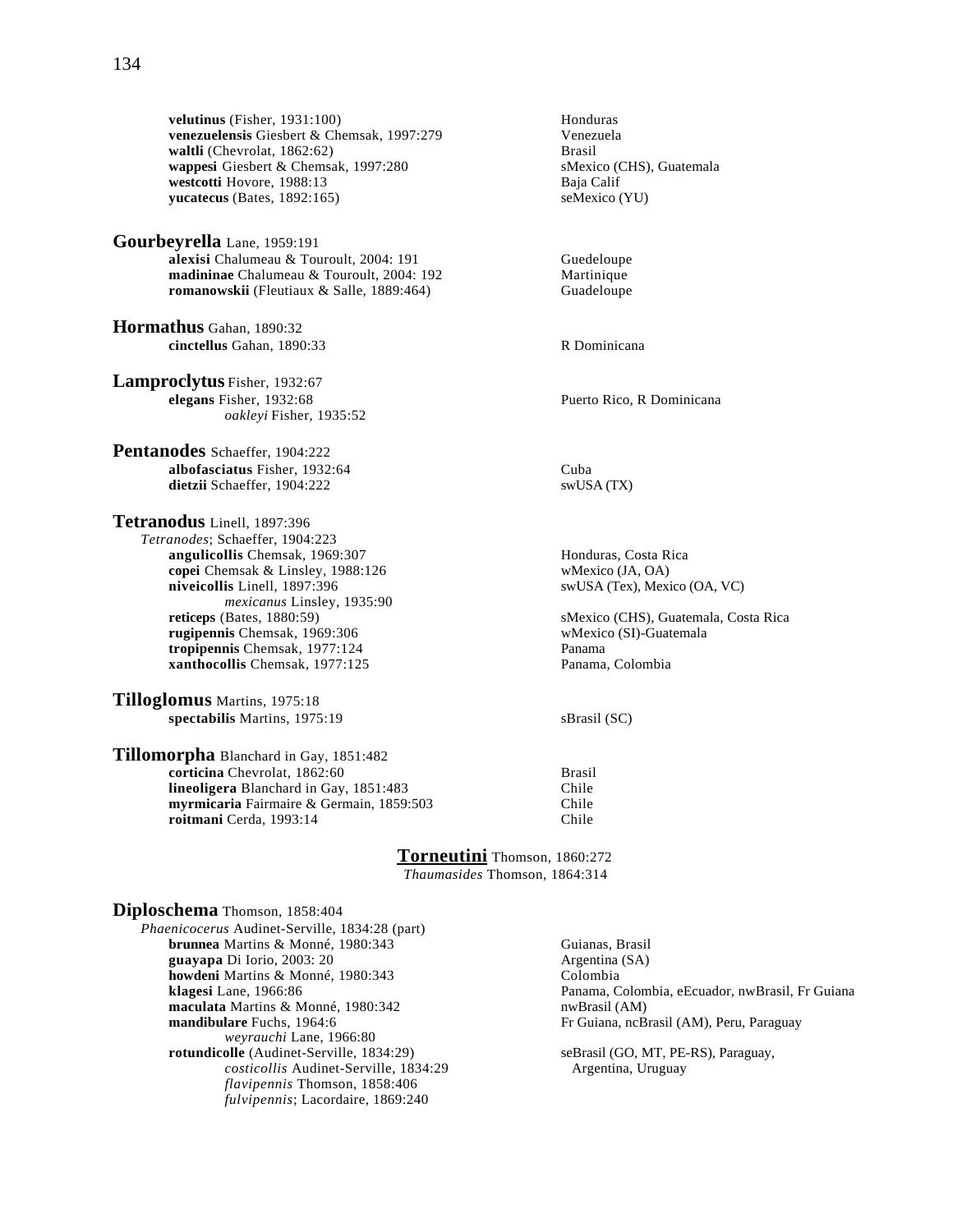**Dragomiris** Gounelle, 1913:206 *Monrosia* Bosq, 1953:31 **major** Martins & Monné, 1980:347 nArgentina (SE) **quadricornutus** Gounelle, 1913:207 Argentina (CA, LR, ME, RN, SE) *subandinus* (Bosq, 1953:32)

**Dragoneutes** Martins & Monné, 1980:347 **baculus** (Gounelle, 1913:202)<br> **bacurus** (Guérin-Méneville, 1843:301)<br> **bacurus** (Guérin-Méneville, 1843:301)<br> **bacurus** (NE, CT, PA) **obscurus** (Guérin-Méneville, 1843:301) **pilosus** Monné, 2004: 249 nArgentina (LR, SE)

**Gigantotrichoderes** Tippmann, 1953:197 *Mielkea* Zajciw, 1965:85 **conicicollis** Tippmann, 1953:199 sMexico-Colombia, eEcuador, Peru<br> **flabellicornis** (Zajciw, 1965:87) Costa Rica-Colombia, Guianas, nBra

**Gnathopraxithea** Seabra & Tavakilian, 1986:227 **sarryi** Seabra & Tavakilian, 1986:229 Fr Guiana, nBrasil (AP, PA), eEcuador

**Macellidiopygus** Gounelle, 1913:204 debilis Gounelle, 1913:205 nArgentina (SE)

**Praxithea** Thomson, 1864:254 *Praxythea*; Gounelle, 1909:606 *Phaenicocerus* Audinet-Serville, 1834:28 (part) **angusta** Lane, 1966:91 eBrasil (BA-RJ) **beckeri** Martins & Monné, 1980:340 eEcuador, nwBrasil (AM), Venezuela **borgmeieri** Lane, 1938:95 ecBrasil (GO, MT-MG), eEcuador, Fr Guiana **chavantina** Lane, 1949:34 ecBrasil (GO, MT-MG), Fr Guiana **derourei** (Chabrillac, 1857:196) eBrasil (GO, PE-RS), Paraguay, Argentina, *collare* Burmeister, 1865:166 Uruguay **fabricii** (Audinet-Serville, 1834:29) seBrasil (RJ) *japuhyba* Lane, 1956:5 guianensis Tavakilian & Monné, 2002: 13 Fr Guiana **javetii** (Chabrillac, 1857:195) seBrasil (RJ-SC) *mourei* Lane, 1938:92 **lanei** Joly, 1999: 184 Venezuela **melzeri** Lane, 1956:8 eBrasil (GO, MG) *javetii*; Lane, 1938:90 (not Chabrillac, 1857) **morvanae** Tavakilian & Monné, 2002: 15 Fr Guiana. Peru **peruviana** Lane, 1966:88 Venezuela, Peru, cBrasil (PA, MT) seabrai Tavakilian & Monné, 2002: 18 Fr Guiana **thomsonii** (Chabrillac, 1857:195)<br> **thouvenoti** Tavakilian & Monné, 2002: 22<br>
Fr Guiana, nBrasil (PA) **thouvenoti** Tavakilian & Monné, 2002: 22 **travassosi** Lane, 1939:73 Guianas, cBrasil (AM, MT), eEcuador, Venezuela,

**Psygmatocerus** Perty, 1828:737 *Phaenicocerus* Latreille, 1829:113

*Phoenicocerus*; Latreille in Cuvier, 1832:475 *Badariottia* Giglio-Tos, 1893:1 **guianensis** Tavakilian & Monné, 2002: 24 Fr Guiana **pubescens** Bruch, 1926:338 nwArgentina (CA) **wagleri** Perty, 1828:740 seBrasil (AL-RS, MG), Paraguay, Argentina *suturalis* Perty, 1832:88 *dejeanii* Gray in Griffith, 1831: pl. 65, fig. 3 *gianelli* Giglio-Tos, 1893:4 *elegans* Lane, 1939:74

**flabellicos flabellicos flabellicos flabellicos flabellicos flabel flabel flabel flabel flabel flabel flabel flabel flabel flabel flabel flabel flabel flabel flabel flabel flabel** 

Bolivia, Costa Rica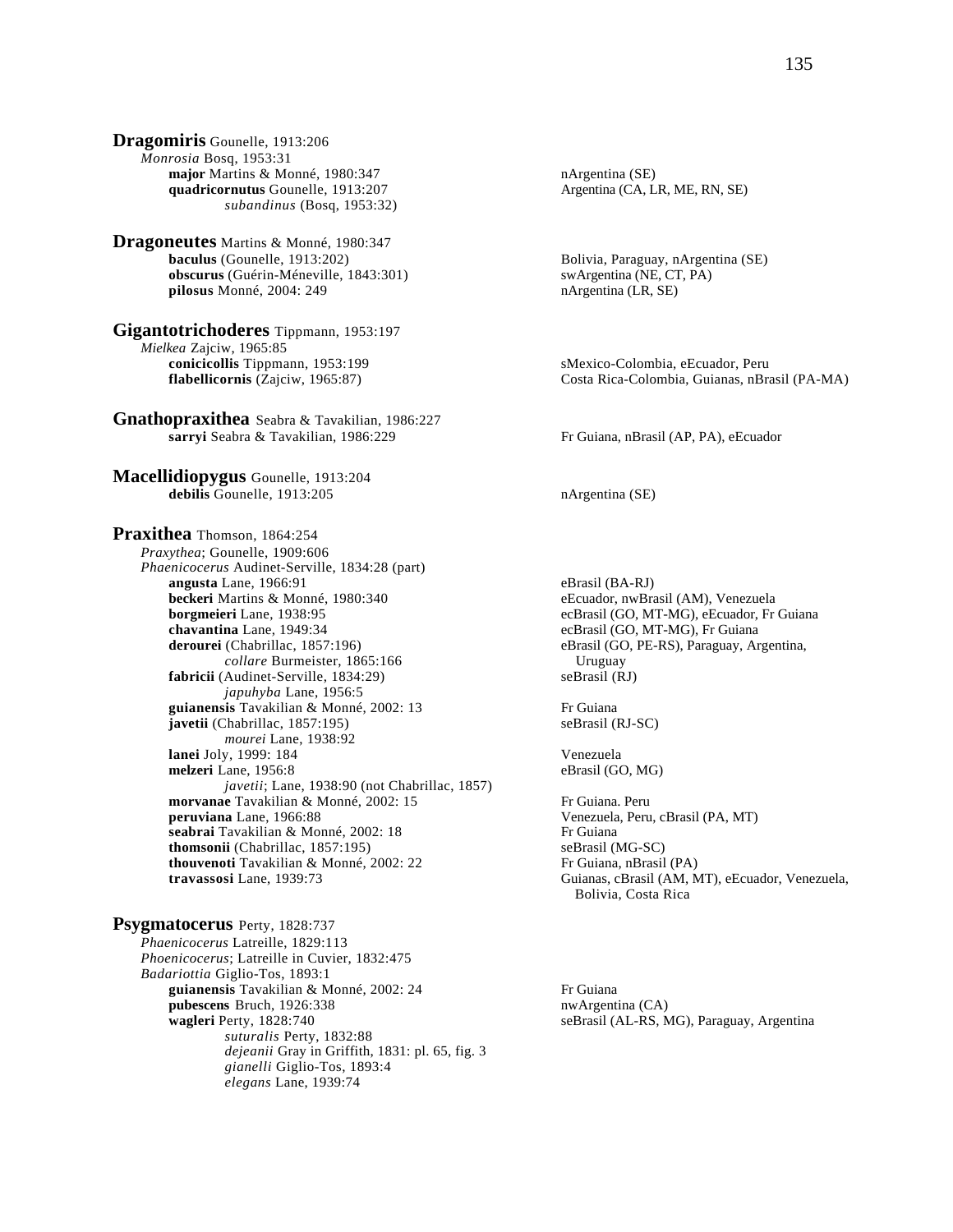**Spathopygus** Lacordaire, 1869:239 **eburioides** (Blanchard, 1843:209) sArgentina (NE, CT)

**Thaumasus** Reiche, 1853:420 gigas (Olivier, 1792:267)

**Torneucerus** Martins & Monné, 1980:344 **armatus** Martins & Monné, 1980:345 Guianas, Brasil (RO, PA, MT)

**Torneutes** Reich, 1837:9<br>**pallidipennis** Reich, 1837:12 *bouchanti* Buquet, 1843:299 Argentina

**Torneutopsis** Martins & Monné, 1980:341 translucidus Martins & Monné, 1980:341 Fr Guiana, nwBrasil (AM)

**Xenambyx** Bates, 1879:14<br>**lansbergei** (Thomson, 1865:576) *laticauda* Bates, 1879:14 cBrasil (PA, MT, GO), Bolivia *laticauda meridionalis* Franz, 1954:216

Guatemala-Colombia, nwBrasil (AM), Ecuador

Brasil (MA-AL, PR), Paraguay, Uruguay,

**lansbergei** (Thomson, 1865:576) Guatemala-Panama Colombia, Venezuela, Guianas

**Trachyderini** Dupont, 1836:1 *Purpuricenitae* Thomson, 1860:203 *Megaderitae* Thomson, 1860:213 *Metopocoilitae* Thomson, 1864:255 *Sternacanthitae* Thomson, 1864:259 *Tropidosomitae* Thomson, 1864:256 *Poecilopéplides* Lacordaire, 1869:147 *Dorcacérides* Lacordaire, 1869:192 *Sténaspides* Lacordaire, 1869:166 *Tyloses* LeConte, 1873:315

Subtribe **Ancylocerina** Thomson, 1864:210 *Ancylocérides*, Lacordaire, 1869: 135 *Ancylocerini*, LeConte, 1873: 308

**Ancylocera** Audinet-Serville, 1834:107 **amplicornis** Chemsak, 1963:107<br> **bicolor** (Olivier. 1795:32)<br> **bicolor** (Olivier. 1795:32)  $bicolor$  (Olivier, 1795:32) *rugicollis* Fabricius, 1801:317 *lividipennis* Haldeman, 1847:44 *brevicornis* Casey, 1893:586 *bicolor spissicornis* Casey, 1924:262 **bruchi** Viana, 1971:162<br> **cardinalis** (Dalman, 1823:67) **bruchi access brachinalis** (SO, PB-RS) *purpurea* Perty, 1832:93 Argentina **michelbacheri** Chemsak, 1963:108 wMexico (SI, JA, MO, OA) **nigella** Gounelle, 1913:421 Colombia, Panama **sallei** Buquet, 1857:332<br> **sengioi** Monné & Napp, 2001: 993<br> **Sengioi** Monné & Napp, 2001: 993 sergioi Monné & Napp, 2001: 993 **spinula** Monné & Napp, 2001: 994 Colombia

**Assycuera** Napp & Monné, 2001: 978 *rugicollis*; Bates, 1872:191 (not Fabricius, 1801) **rubella** Bates, 1892:170 swMexico (JA, GR) scabricollis Chemsak, 1963:106 cMexico (ME) **waterhousei** White, 1855:211 ncBrasil (AM)

eBrasil (GO, PB-RS), Paraguay, Uruguay

Mexico (MO, PU, CHS)-Costa Rica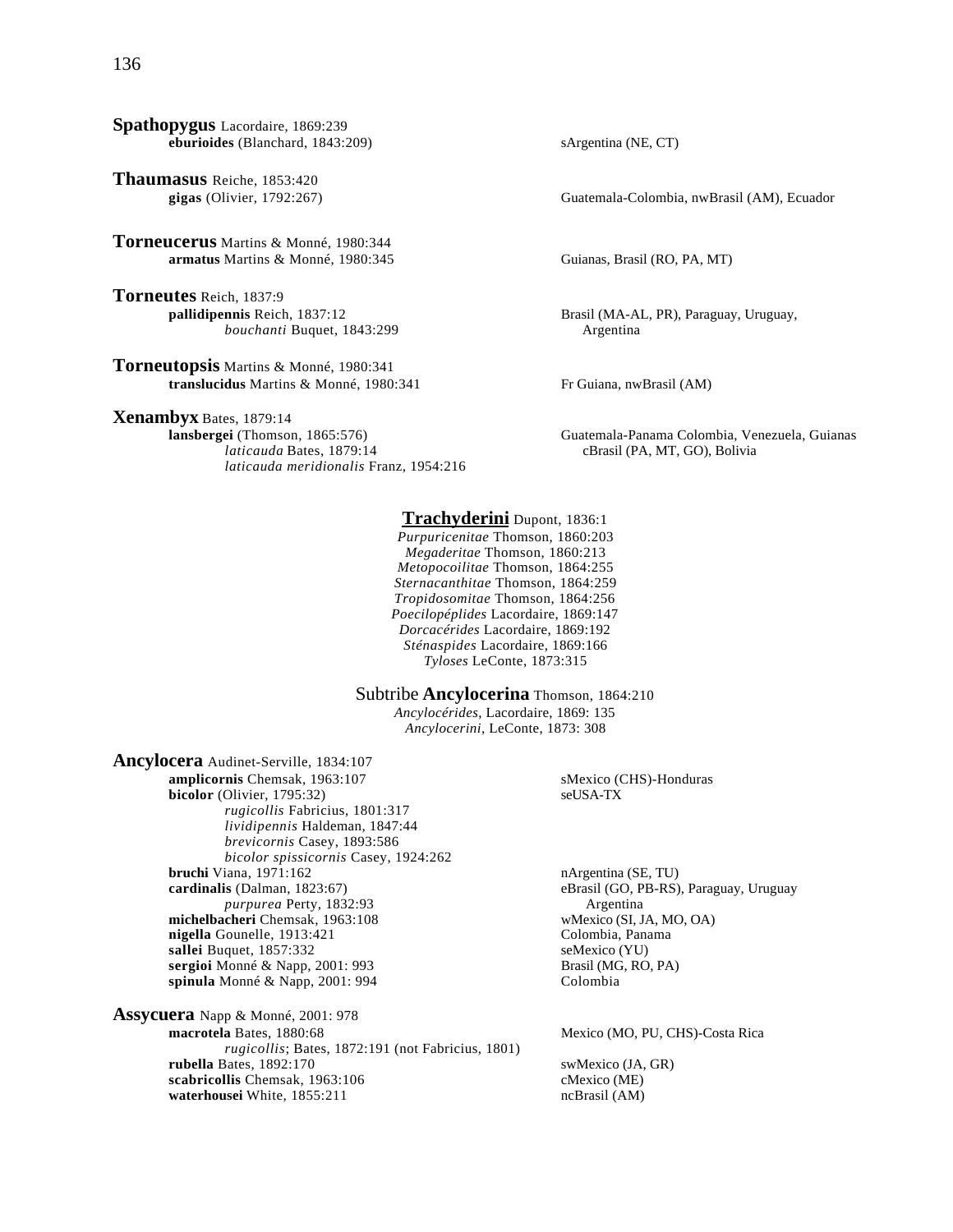**Callancyla** Aurivillius, 1912:446 *Callopisma*; Thomson, 1864:212 (not Dumeril, 1853) *Lallancyca* Viana, 1971:189 **aliciae** Hovore & Chemsak, 2005: 45 wMexico (JA) **atrocoerulea** Zajciw, 1970:27 seBrasil (RJ) **capixaba** Monné, 1997:100 eBrasil (ES) **cribellum** (Bates, 1885:315)<br> **croceicollis** (White, 1855:292) **Panama**<br> **croceicollis** (White, 1855:292) **Panama**<br> **Brasil (PA, MT), Fr Guiana** croceicollis (White, 1855:292) *ruficollis* Bates, 1870:419 **curvicollis** (Buquet, 1857:138) seBrasil (ES-RS), Argentina **malleri** Fuchs, 1966:11 sBrasil (BA-SC) **marcelae** Hovore & Chemsak, 2005: 50 eEcuador **onorei** Hovore & Chemsak, 2005: 48 wEcuador **tucumana** Viana, 1971:184 nArgentina (TU)

**Ceralocyna** Viana, 1971:165 **amabilis** Monné & Napp, 1999: 34 Brasil (PA) **coccinea** Monné & Napp, 1999: 30 Brasil (BA) **cribricollis** (Bates, 1885:314) Mexico (MO, JA, GR, VC), Nicaragua<br> **foveicollis** (Buquet, 1854:345) Colombia, Paraguay, Argentina, Urug *fulvicornis* (Burmeister, 1865:172) **fulvipes** Viana, 1971:173 nArgentina (SA, TU, ME) **margareteae** Martins & Galileo, 1994:78 nBrasil (TO, MG)<br> **militaris** (Gounelle, 1911:218) eBrasil (GO, MI) militaris (Gounelle, 1911:218) eBrasil (GO, MI)<br> **nigricollis** (Gounelle, 1911:218) ecBrasil (GO, MG) **nigricollis** (Gounelle, 1911:218)<br>**nigricornis** (Gounelle, 1911:217) **nigropilosa** Monné & Napp, 1999: 33 seBrasil (SP,RJ) **parkeri** (Chemsak, 1964:108) swMexico (OA) seticornis (Bates, 1870:418) swMexico (OA) ncBrasil (PA) seticornis (Bates, 1870:418) **terminata** (Buquet, 1854:344)<br> **variegata** Monné & Napp, 1999: 35 **blue Brasil** (RO), Colombia variegata Monné & Napp, 1999: 35

**Cercoptera** Spinola, 1839: pl. 12 **banonii** Spinola, 1839: pl. 12 **Costa Rica, Venezuela, Fr Guiana sanguinicollis** Gounelle, 1911:219 ecBrasil (GO)

**Exallancyla** Monné & Napp, 2000: 356 **tuberculicollis** Aurivillius, 1920:369 Bolivia, Peru *tubericollis*; Viana, 1971:190

**Mimonneticus** Monné & Napp, 2000: 355 **guianae** Monné & Napp, 2000: 356 Fr. Guiana, Brasil (PA)

ecBrasil (GO), Paraguay, neArgentina (MI) **foveicollis** (Buquet, 1854:345) Colombia, Paraguay, Argentina, Uruguay eBrasil (GO, BA, MI, MG, DF), Uruguay

# Subtribe **Trachyderina** Dupont, 1836:1

| <b>Aegoidus</b> Buquet, 1838:253                            |                                         |
|-------------------------------------------------------------|-----------------------------------------|
| Oegoidus; Guérin-Méneville, 1844:218                        |                                         |
| Aegoidius; Lacordaire, 1869:197                             |                                         |
| calligrammus Bates, 1885:331                                | Panama                                  |
| debauvei (Guérin-Méneville, 1838:287)                       | Panama, Colombia, Guianas, nBrasil (RR) |
| venustus Newman, 1840:3                                     |                                         |
| earlii Guérin-Méneville, 1840:334                           | Colombia                                |
| <b>pacificus</b> Tippmann, 1960:142                         | Peru                                    |
| ab. <i>corallithorax</i> Tippmann, 1960:144                 |                                         |
| <b>peruvianus</b> Buquet, 1838:254                          | Peru                                    |
| <i>peruanus</i> Erichson, 1847:139                          |                                         |
| wevrauchi Tippmann, 1953:316                                | Peru                                    |
| <b>Aethecerinus</b> Fall & Cockerell, 1907:154              |                                         |
| <i>Aethecerus</i> ; Chevrolat, 1862:532 (not Wesmael, 1844) |                                         |

**hornii** (Lacordaire,1869:184) seUSA (FL)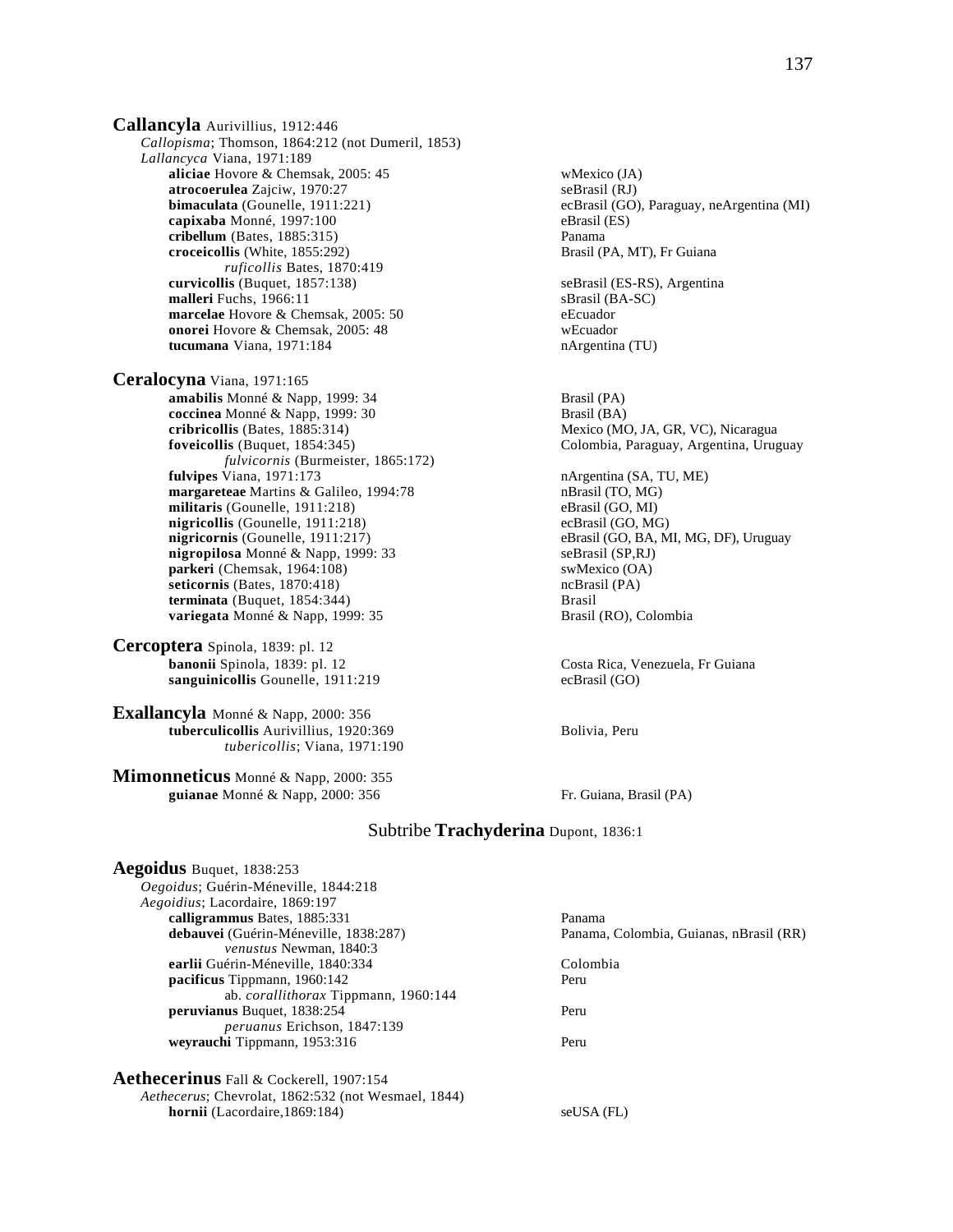**latecinctus** (Horn, 1880:134) swUSA (CA, AZ), nMexico, Baja Calif **wilsonii** (Horn, 1860:570) swUSA (TX)

**Allopeplus** Zajciw, 1961:222 **cordifer** Zajciw, 1961:222 nwBrasil (AM)

**Amannus** LeConte, 1858:24 **atriplicis** Linsley, 1957:160<br> **atriplicis** LeConte, 1858:25<br> **atriplicis** LeConte, 1858:25<br> **atriplicis** LeConte, 1858:25<br> **atriplicis** LeConte, 1858:25 pectoralis LeConte, 1858:25 **vittiger** LeConte, 1858:24 wUSA (TX, NM, AZ, UT) *brevis* Casey, 1924:267

**Amphionthe** Bates, 1879:395 **brevicollis** Bates, 1885:291 Mexico **caudalis Schwarzer, 1929:359** Costa Rica<br> **chiriquina** Achard 1913:38 **chiriquina** Achard, 1913:38 **dejeani** Gounelle, 1912:115 Fr Guiana **doris** Bates, 1879:396 Colombia **oberthuri** Achard, 1913:35 Colombia

**Ancylosternus** Dupont in Audinet-Serville, 1834:49 **morio morio** (Fabricius, 1787:133) Colombia, Venezuela, Fr Guiana *scutellaris* Olivier, 1795:16 subsp. **albicornis** Erichson, 1847:139 Peru, cBrasil (RO, GO, MT), Bolivia

**Andrachydes** Huedepohl, 1985:36 **transandinus** (Tippmann, 1953:324) Ecuador, Peru

**Andraegoidus** Aurivillius, 1920:369 **cruentatus** (Dupont, 1838:26) Paraguay, Argentina, Uruguay *cardinalis* Dupont, 1838:28 *humeralis* Aurivillius, 1920:370 distinguendus Huedepohl, 1985:46 eBrasil (MG) **homoplatus homoplatus** (Dupont, 1838:26) eBrasil (GO, MT, PB-MG) *humeralis* Aurivillius, 1908:7 subsp. **hassenteufeli** Fuchs, 1958:52 Paraguay, Argentina, Uruguay<br> **lacordairei lacordairei** (Dupont, 1838:10) Fr Guiana, ncBrasil (AM, PA) **lacordairei lacordairei** (Dupont, 1838:10) *latreillei* Dupont, 1838:11 *nigripes* Dupont, 1838:12 *simplicipennis* Dupont, 1838:29 *testaceus* Dupont, 1838:13 *globicollis* Bates, 1870:432 *impunctipennis* Bates, 1870:432 subsp. **punctipennis** Huedepohl, 1985:50 Venezuela **laticollis** Tippmann, 1953:314<br> **rufipes rufipes** (Fabricius, 1787:133) SeBrasil (GO, MS, BA-RS), Paraguay, **rufipes rufipes** (Fabricius, 1787:133) var. *axillaris* Dupont, 1838:8 Argentina var. *brunnipennis* Dupont, 1838:9 *boisduvalii* Dupont, 1838:5 *ebeninus* Dupont, 1838:7 subsp. **fabricii** (Dupont, 1838:1) eBrasil (BA-ES)<br>
subsp. **fulvipennis** (Dupont, 1838:9) eBrasil (AL-BA) subsp. **fulvipennis** (Dupont, 1838:9) subsp. **richteri** (Bruch, 1908:215) Bolivia, Argentina subsp. **zonatus** (Dalman, 1823:63) eBrasil (BA-ES) *cinctus* Dupont, 1838:6 *equestris* Dupont, 1838:5 **variegatus** (Perty, 1832:88) eBrasil (GO, MT, CE-RS), Paraguay, *nigrofasciatus* Gory in Guérin-Méneville, 1832: pl.43, fig. 3 Bolivia, Argentina, Uruguay *audouinii* Dupont, 1838:2 *gloriosus* Dupont, 1838:4 var. *malleri* Tippmann, 1953:320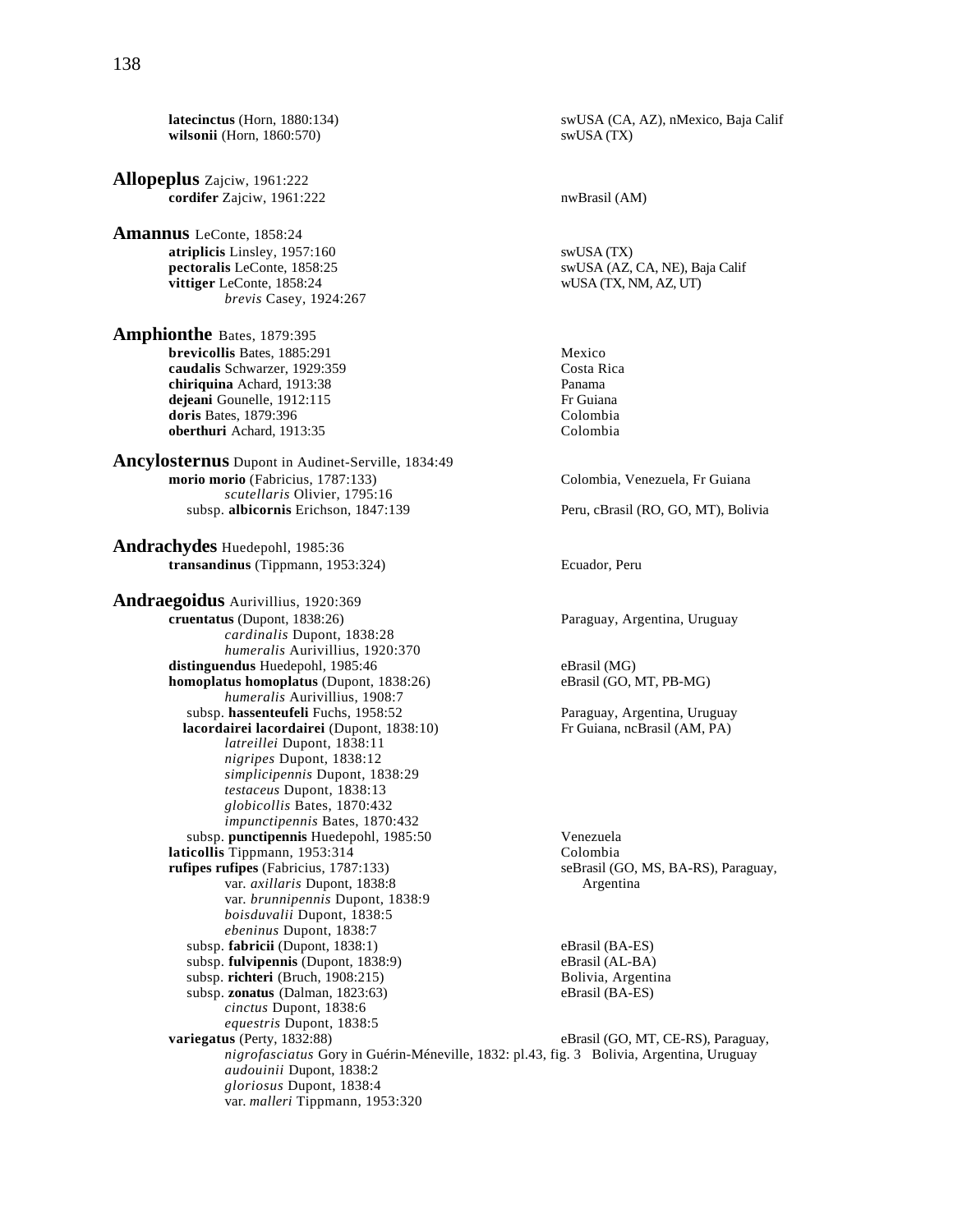var. *binigromaculatus* Tippmann, 1953:321 var. *cordiger* Tippmann, 1953:321 var. *dimidiatus* Tippmann, 1953:321 var. *bisbiflavomaculatus* Tippmann, 1953:322 var. *flavocinctus* Tippmann, 1953:322 *variegatus biflavomaculatus* Tippmann, 1953:323 **Athetesis** Bates, 1870:428 **angulicollis** (Zajciw, 1961:402) **https://web/2015/angulicollis** (PA) **ncBrasil** (PA) **nwBrasil** (AM) prolixa Bates, 1870:428 **Axestoleus** Bates, 1892:180<br>meridionalis (Bates, 1880:87) Mexico (JA, VC, OA)-Costa Rica **quinquepunctatus** Bates, 1892:181 wMexico (JA, GR) **Batus** Thunberg, 1822:307 *Lophonocerus* Latreille in Cuvier, 1829:112 *Lophocerus*; Chenu, 1870:311 **barbicornis** (Linnaeus, 1764:68) Colombia, Venezuela, eEcuador, Guianas, guianus Goeze, 1777:464 nwBrasil (AM), Peru *speciosus* Voet, 1778:12 *barbicornis itaitubensis* Tippmann, 1953:227 ab. *picticornis* Tippmann, 1953:228 **hirticornis** (Gyllenhal in Schoenherr, 1817:176) seBrasil (BA-RS), Paraguay, Argentina *hirticornis* Kirby, 1818:441 *tuberculicollis* Chabrillac, 1857:198 ab. *melancholicus* Tippmann, 1953:228 **latreillei** (White, 1853:83) eBrasil (BA-RJ) *barbicornis*; Olivier, 1795: pl. 7, fig. 48 (not Linnaeus, 1764) **Batyle** Thomson, 1864:201 *Batyleoma* Casey, 1912:326 **ignicollis ignicollis** (Say, 1824: 412) wUSA (TX, MT, CO)-OH *sanguinicolle* Germar, 1824:515 *seclusa* Casey, 1912:327 *punctipennis* Casey, 1912:328 *acomana* Casey, 1912:328 subsp. **australis** Linsley, 1957:33 seUSA (AL, MS, FL) subsp. **oblonga** Casey, 1912:328 wUSA (AZ, UT) **knowltoni** Knull, 1968:233 wUSA (UT) **laevicollis** Bates, 1892:181 Mexico (PU, VC-JA, CM) **rufiventris** Knull, 1928:126 swUSA (AZ)<br> **suturalis suturalis** (Sav. 1824:411) e-swNAmer  $$ *miniatum* Germar, 1824:515 *rubrum* Newman, 1838:383 *fontinalis* Casey, 1912:330 subsp. **cylindrella** Casey, 1893: 587 swUSA (TX) *ruber* LeConte, 1858:82 subsp. **infuscatus** Linsley, 1957:33 wUSA (CO)<br>subsp. **melanicollis** Linsley, 1957:34 swUSA (TX), nMexico (CHA) subsp. melanicollis Linsley, 1957:34 subsp. **pearsalli** (Bland, 1862:272) nc NAmer (CO-Alberta, Saskatchewan) subsp. **remota** (Casey, 1924:264) wUSA (NE, UT) subsp. **rutilans** (LeConte, 1850:18) swUSA (AZ, NM) **Callona** Waterhouse, 1840:228 **basilea** (Bates, 1880:75) swMexico (OA, YU) *thoracicus*; Bates, 1880:75 (not White, 1853) **championi** (Bates, 1885:320) Guatemala *iridescens*; Bates, 1880:74 (not White, 1853) **iridescens** (White, 1853:80) Guatemala **lampros** (Bates, 1885:321) Panama *tricolor*; Bates, 1880:75 (not G. R. Waterhouse, 1840)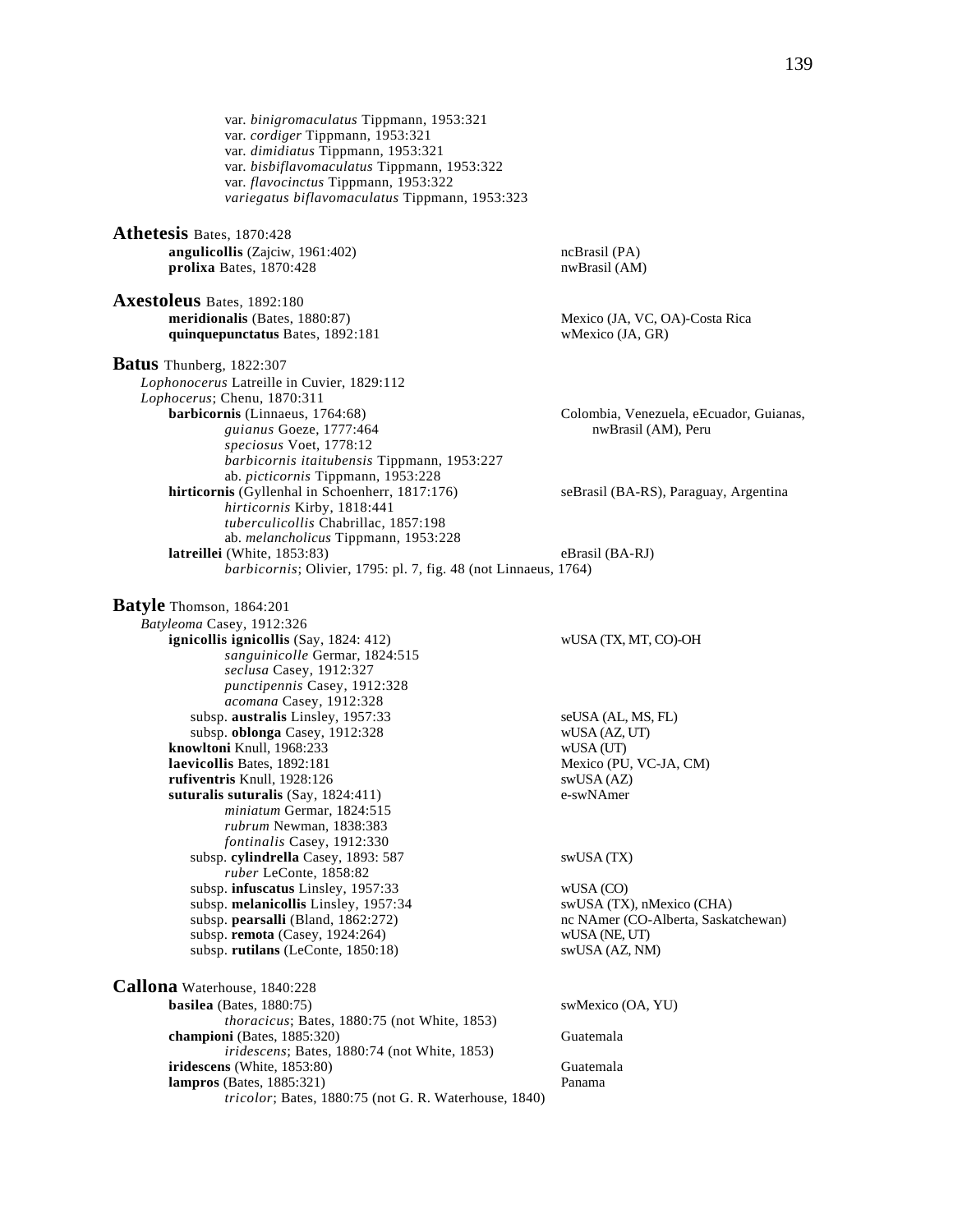praestans (Casey, 1912:320) swMexico (GR) *semiplicatus* Casey, 1912:320 **rimosa** (Buquet, 1840:142) swUSA (TX), nMexico *splendens* LeConte, 1854:441 **rutilans** (Bates, 1869:384)<br> **comparison in the comparison of the comparison of the comparison of the comparison of the Honduras**<br> **Honduras thoracica** (White, 1853:78) **tricolor** G. R. Waterhouse, 1840:228 Venezuela

**Ceragenia** Audinet-Serville, 1834:32 *Cerogenia*; Gemminger & Harold, 1872:2964 **aurulenta** Monné & Martins, 1991:199 cBrasil (PA, MT)<br> **bicornis** (Fabricius, 1801:274) Cenezuela, eEcua *striatus* Olivier, 1795:27 **insulana** Fisher, 1943:12<br> **diana in** Guérin-Méneville. 1844:219 **Panama, Colombia**<br> **Fr** Guiana. nwBrasil (AM) **leprieurii** Buquet in Guérin-Méneville, 1844:219 *spinipennis* Bates, 1870:427

**Cervilissa** Monné & Monné, 2000: 1 **versicolor** Monné & Monné, 2000: 2 Brasil (MG)

**Charinotes** Dupont in Audinet-Serville, 1834:39 **fasciatus** Dupont in Audinet-Serville, 1834:40 eBrasil (MG-RJ)

**Chemsakia** Linsley, 1967:168 **semicostata** (Bates, 1872:195) <br>**subarmata** Linsley, 1967:170 <br>**similar in the subarmata** Linsley, 1967:170 <br>**similar in the subarmata** SMexico (CHS) subarmata Linsley, 1967:170

**Chevrolatella** Zajciw, 1969:119<br>tripunctata (Chevrolat, 1862:759) *ornaticollis* Chevrolat, 1862:759 Argentina

**Chlorotherion** Zajciw, 1962:202 **consimilis** Zacjiw, 1962:203 seBrasil (SP) **punctatus** Monné, 1998: 303 Brasil (MG)

**Chydarteres** Huedepohl, 1985:72 **costatus** (Aurivillius, 1908:7) nArgentina (CH, SE) **dimidiatus dimidiatus** (Fabricius, 1787:133) Colombia, Guianas-Argentina, Uruguay *scapularis* Dupont, 1836:47 *conformis* Dupont, 1836:9 *ocellatus* Dohrn, 1879:459 (part) subsp. **altissimus** Huedepohl, 1985:79 Peru subsp. **notatus** (Dupont, 1836:50) eBrasil (ES-SP)<br>subsp. **taeniatus** (Germar, 1824:512) seBrasil, Paragu **octolineatus** (Thunberg, 1822: 305) seBrasil (ES-PR) *germarii* Dupont, 1836:41 *herteli* Tippmann, 1953:330 striatellus Huedepohl, 1985:82 eBrasil (BA) **striatus striatus** (Fabricius, 1787:133) Brasil (GO, MT, BA-RS), Fr Guiana, *strigosus* Gmelin, 1790:1822 Paraguay, Argentina, Uruguay *lineolatus* Dupont, 1836:45 *proximus* Dupont, 1836:43 subsp. **schaeferi** (Bosq, 1947:298) Bolivia, Argentina<br> **igatus** (Dupont, 1836:42) SeBrasil (RJ, SP)  $strigatus$  (Dupont,  $1836:42$ )

**Cosmocerus** Guérin-Méneville, 1844:219 **strigosus** Guérin-Méneville, 1844:219 seBrasil (MG-RS), neArgentina (MI)

Venezuela, eEcuador, Guianas-cBrasil

eBrasil (PB-RS, GO), Bolivia, Paraguay,

Fr Guiana, ecBrasil (PE, MT, GO, BA)

seBrasil, Paraguay, Argentina, Uruguay

Paraguay, Argentina, Uruguay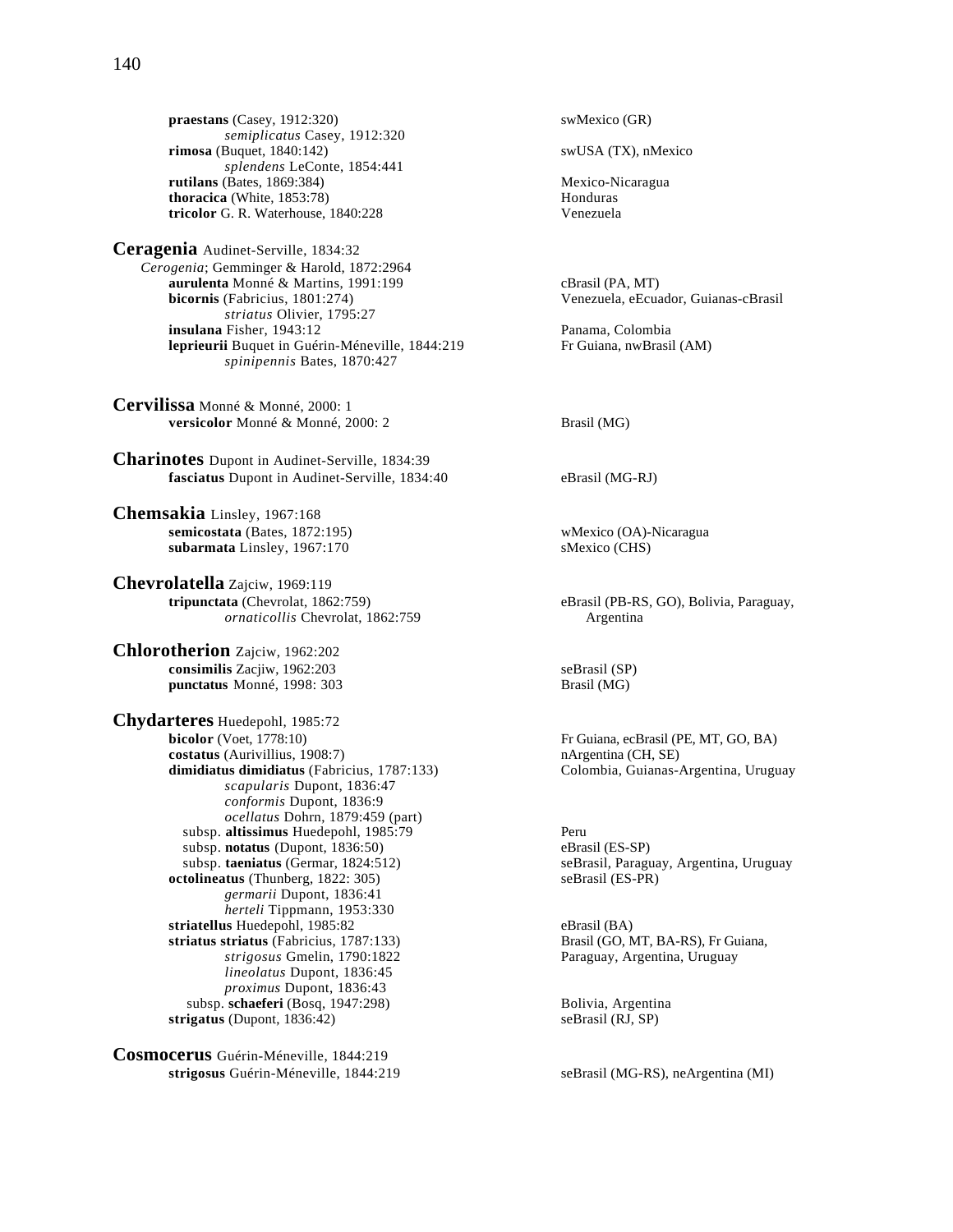**amoenus** Jordan, 1895:220 Costa Rica **cacicus** Bates, 1885:319 Panama, Colombia **divisus** Bates, 1885:320 eMexico (VC) gaumeri Bates, 1892:172 seMexico (YU) **lateralis** LeConte, 1884:22 swUSA (TX) **magnificus** (LeConte, 1875:173) swUSA (AZ), nMexico (SO) **nieti** Chevrolat, 1857:103 Mexico (VC, OA), Costa Rica **nigricollis** Bates, 1892:173 eMexico (VC) **saundersii** White, 1853:79 Mexico, Honduras

**servillei** Audinet-Serville, 1834:54 Mexico **viridipennis** (Latreille, 1811:163) Colombia **Crossidius** LeConte, 1851:102 *Oxoplus* LeConte, 1862:41  **ater** LeConte, 1861:356 wUSA  **coralinus coralinus** LeConte, 1862:42 wUSA (NM, CO) subsp. **ascendens** Linsley, 1957:43 swUSA (CA) subsp. **caeruleipennis** Linsley, 1957:43 swUSA (CA) subsp. **coccineus** (Casey, 1893:588) wUSA (UT) subsp. **ferruginosus** Chemsak & Linsley, 1959:178 swUSA (CA) subsp. **fulgidus** Chemsak & Linsley, 1959:179 wUSA (UT) subsp. **fulgidus** Chemsak & Linsley, 1959:179 subsp. **jocosus** (Horn, 1885:175) wUSA (CO) subsp. **monoensis** Linsley & Chemsak, 1961:39 wUSA (CA) subsp. **obfuscipennis** Chemsak & Linsley, 1959:179 wUSA (ID) subsp. **parviceps** (Casey, 1924:264) wUSA (UT)<br>
subsp. **ruficollis** Linsley, 1943:147 wUSA (CA) subsp. ruficollis Linsley, 1943:147 subsp. **tejonicus** Chemsak & Linsley, 1959:178 swUSA (CA) subsp. **temprans** Linsley & Chemsak, 1961:39 wUSA (CA, NE)  **discoideus discoideus** (Say, 1824:411) wNAmer (CO-Canada) *pulchrior* Bland, 1862:272 subsp. **blandi** Casey, 1893:589 wNAmer (Alberta, UT)-cMexico subsp. **sayi** Casey, 1912:340 wNAmer (Rocky Mts) *sayi bilenticulatus* Casey, 1912:340 *submetallicus* Casey, 1912:341 hirtipes hirtipes LeConte, 1854:18 nwUSA (OR, WA) subsp. **allgewahri** LeConte, 1878:461 wUSA (ID, UT, WY) subsp. **bechteli** Linsley & Chemsak, 1961:59 wUSA (NE) subsp. **brunneipennis** Linsley, 1943:148 wUSA (NE) subsp. **cerarius** Chemsak & Linsley, 1959:177 wUSA (NE) subsp. **flavescens** Chemsak & Linsley, 1959:180 wUSA (CA) subsp. **francesae** Chemsak & Linsley, 1959:181 wUSA (CA) subsp. **immaculatus** Chemsak & Linsley, 1959:182 wUSA (CA, NE, OR) subsp. **immaculipennis** Chemsak & Linsley, 1959:180 wUSA (NE) subsp. **macswaini** Linsley & Chemsak, 1961:58 wUSA (NE) subsp. nigripennis Chemsak & Linsley, 1959:180 nwUSA (WA, ID, WY) subsp. **nubilus** Linsley, 1957:42 wUSA (CA) subsp. **rhodopus** Linsley, 1955:54 wUSA (CA) subsp. **rubrescens** Linsley & Chemsak, 1961:58 wUSA (NE) subsp. **setosus** Chemsak & Linsley, 1959:181 wUSA (CA) subsp. **wickhami** Casey, 1912:337 swUSA (AZ, NE, UT) *truncatellus* Casey, 1912:338 *curticollis* Casey, 1924:265 *parallelus* Casey, 1924:265 **humeralis humeralis** LeConte, 1858:24 swUSA (TX, NM)-nMexico subsp. **quadrivittatus** Penrose, 1974:251 swUSA (TX) **hurdi** Chemsak & Linsley, 1959:176 swUSA (AZ, NM) **mexicanus** Chemsak & Noguera, 1997:10 Mexico (CO, ZA, NL) **militaris** Bates, 1892:177 swUSA (TX, NM)-cMexico (DU) *inflaticollis* Linsley, 1957:159

**Crioprosopus** Audinet-Serville, 1834:53

*nietoi*; Bates, 1880:74

**mojavensis mojavensis** Linsley, 1955:63 swUSA (CA) subsp. **linsleyi** Chemsak, 1959:112 Baja Calif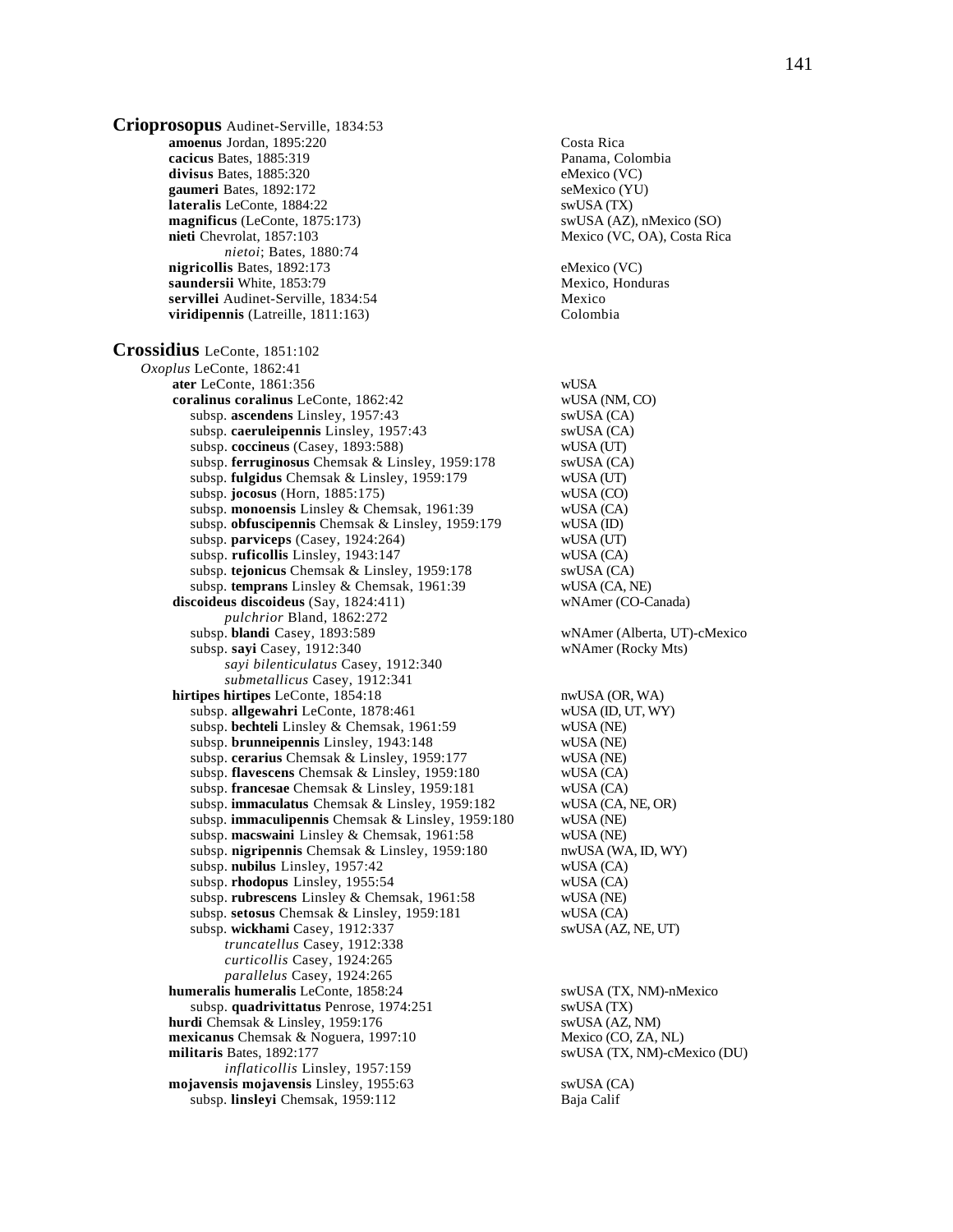*palmeri* Bates, 1880:81 *nitidicollis* Casey, 1891:33 *pulchellus sinuosus* Casey, 1912:339 *pulchellus retractus* Casey 1912:339 *pulchellus vegasensis* Casey, 1912:339 *debilis* Casey, 1912:339 *lanaticollis* Casey, 1912:339 **punctatus** LeConte, 1873:197 wNAmer *crassipes* Casey,1891:32 *plagiatus* Casey,1912:336 *hirsuticollis* Casey, 1924:266 *vinosus* Casey,1924:266 **suturalis suturalis** LeConte,1858:83 swUSA (TX, NM, AZ), nMexico (SO) *longipennis* Casey, 1891:31 *aegrotus* Bates, 1892:178 subsp. **intermedius** LeConte, 1873:196 swUSA (AZ, NE), nwMexico (SO) subsp. **melanipennis** Penrose, 1984:62 swUSA (TX) subsp. minutivestis Linsley, 1957:44 subsp. **pubescens** Linsley, 1957:44 swUSA (CA) **testaceus testaceus** LeConte, 1851:102 swUSA (CA), nBaja Calif subsp. **australis** Linsley, 1942:61 nBaja Calif subsp. **maculicollis** Casey, 1912:337 swUSA (CA)

#### **Cryptobias** Dupont in Audinet-Serville, 1834:35 *Cryptobius*; Chenu, 1870:311 *Nosophloeus* Dupont, 1836:15 *Nosophlaeus*; Dupont, 1838: ix **coccineus** Dupont in Audinet-Serville, 1834:36 seBrasil (RJ) *concinnus* Dupont, 1836:16 *ocellatus* Dohrn, 1879:459 (part)

**Ctenodes** Olivier, 1807:779 **decemmaculata** Olivier, 1807:781 Fr Guiana, Brasil (AM, PA, MA) *miniata* Klug, 1825:455 *minuta*; Latreille in Cuvier, 1836:108 **geniculata** Klug, 1825:456 eBrasil (GO, MG) *thoracicus* Redtenbacher, 1867:201 **zonata** Klug, 1825:454 Brasil (PA, AM) *isabellina* Bates, 1870:424

**Cyphosterna** Chevrolat, 1862:756 *Dioxiotes* Chevrolat, 1862:757 **quadrilineata** Chevrolat, 1862:757 eMexico (YU)

**Deltaspis** Audinet-Serville, 1834:7 *Eudoxilus* Lacordaire, 1869:172 **alutacea** Bates, 1885:323 wcMexico (SI-PU) *nigrescens* Chemsak, 1959:113 **auromarginata** Audinet-Serville, 1834:8 Mexico **cruentus** (LeConte, 1862:42) sBaja Calif *cruentatus*; Horn, 1894:338 *marginatus* LeConte, 1862:42 **cyanipes** Bates, 1885:322 Mexico<br> **disparilis** Bates, 1891:160 Mexico (DU, SI,GR) disparilis Bates, 1891:160 **ivae** Beierl & Barchet-Beierl, 1999: 5 swUSA (CA), nBaja Calif **marginella** Bates, 1891:160 Mexico (DU) **moesta** Bates, 1885:323 Mexico **nigripennis** Bates, 1880:77 eMexico (ME, VC, CHS, GR)<br> **rubens** Bates, 1885:323 Mexico (DU, GU) **rubens** Bates, 1885:323 *fulva* Bates,1892:174 *tuberculicollis* Bates, 1892:175

**pulchellus** LeConte, 1861:356 w, cNAmer, nMexico (CHA, NL, ZA)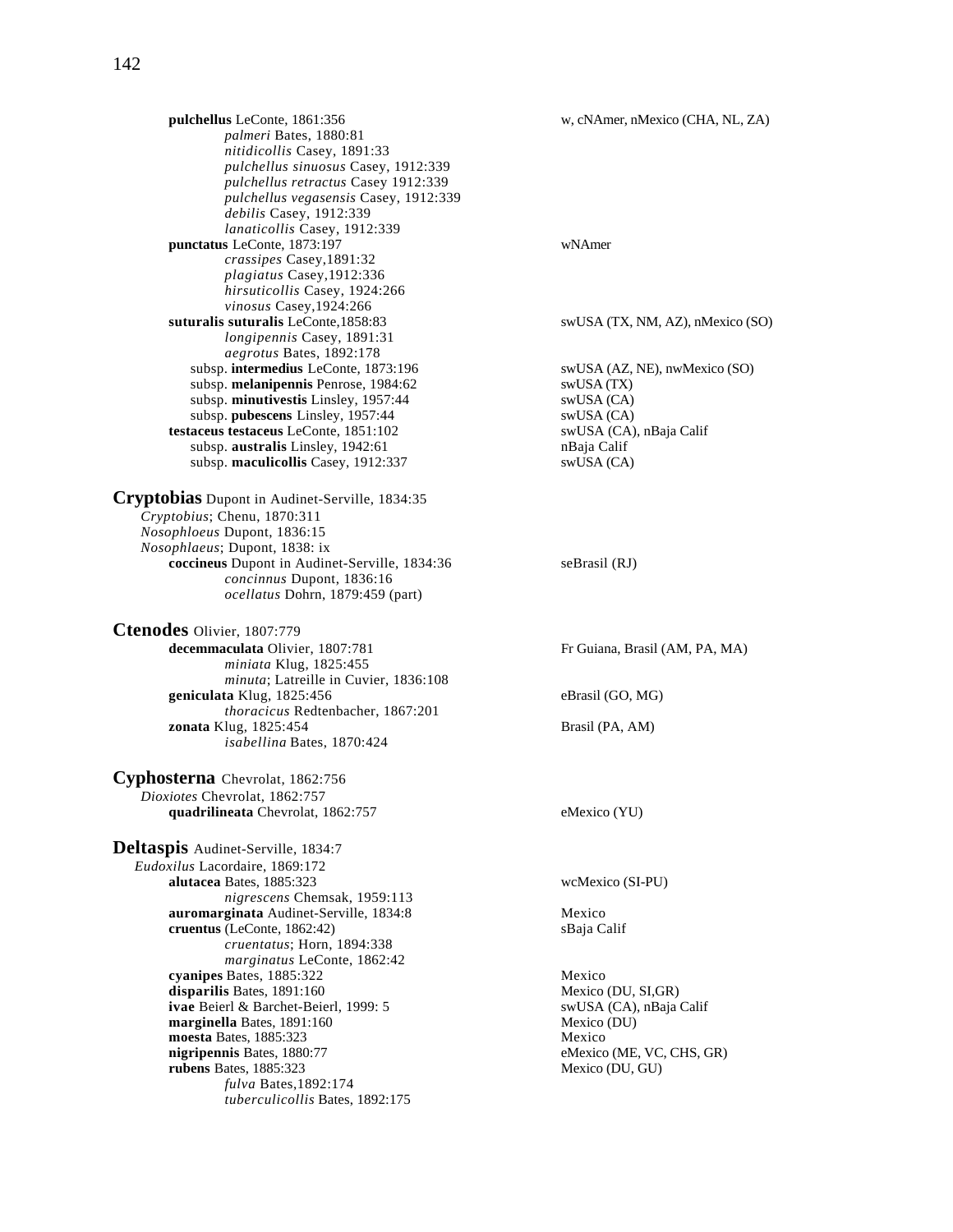**rubriventris** Bates, 1880:77 Mexico (DU, SI,GR)<br> **rufostigma** Bates, 1892:173 SwMexico (GR) **rufostigma** Bates, 1892:173 swMexico (GR)<br> **subopaca** Chemsak & Linsley, 1982:74 cMexico (PU, GR) subopaca Chemsak & Linsley, 1982:74 **thoracica** White,1853:148 eMexico (VC, GR, MO)<br> **tumacacorii** (Knull, 1944:91) swUSA (AZ) **tumacacorii** (Knull, 1944:91)<br> **variabilis** Bates, 1891:161 swMexico (OA, GR) **variabilis** Bates, 1891:161

**Deretrachys** Huedepohl, 1985:27 **chilensis** (Bosq, 1949:79) Chile *penai* Cerda, 1953:135 **juvencus** (Dupont, 1840:7) Colombia **montanus** (Tippmann, 1953:327) Peru *itzingeri* Tippmann, 1953:328 **pellitus pellitus** (Kirsch, 1889:39) Ecuador, Peru *vermiculatus* Bates in Whymper, 1891:38 *bonplandi* Gounelle, 1910:17 subsp. **meridionalis** Huedepohl, 1985:33 **Ecuador** Ecuador Ecuador, Peru villiersi Huedepohl, 1985:29

**Desmoderus** Dupont in Audinet-Serville, 1834:37 *Didymaeus* Thomson, 1860:211 **variabilis** Dupont in Audinet-Serville, 1834:38 eBrasil (GO, BA-RJ)

**Dicranoderes** Dupont, 1836:25 **annulatus** Dupont 1836:26 eBrasil (GO, BA-SP)

**Dorcadocerus** Germar, 1824:501 **barbatus** (Olivier, 1790:300) Mexico?-Brasil, Argentina *auricomus* Germar, 1821:168

**Drychateres** Huedepohl, 1985:65<br>bilineatus (Olivier, 1795:17) *scabricollis* Dalman, 1823:64 Argentina, Uruguay *dejeani* Dupont, 1838:15 *solieri* Dupont, 1838:16 *duponti* Dupont, 1838:17 *olivieri* Dupont, 1838:18 *puncticollis* Dupont, 1838:20 *vauthieri* Dupont, 1838:22 *dorbignyi* Dupont, 1838:23 *nigripennis* Dupont, 1838:24 *signaticollis* Dupont, 1838:25

**Elaterosoma** Tippmann, 1953:205 **longissimum** Tippmann, 1953:206 Venezuela

**Elytroleptus** Dugès, 1879:182 **apicalis** (LeConte, 1884:24) swUSA (AZ-TX), nMexico dichromaticus Linsley, 1961:13 ecMexico (QE, HI) divisus (LeConte, 1884:23) swUSA (TX), neMexico (NL, TA) **floridanus** (LeConte, 1862:42) eNAmer-TX **grandis** Linsley, 1935:97 eMexico (ME, MO, VC)-Costa Rica **humeralis** Linsley, 1961:14 nMexico (CHA)<br> **ignitus** (LeConte, 1884:24) swUSA (AZ), nMexico (CHA) **immaculipennis** Knull, 1935:99 swUSA (TX), wcMexico (DU) var. *obliquus* Knull, 1950:91 **limpianus** Skiles & Chemsak, 1982:67 swUSA (Tex)<br> **luteicollis** Skiles & Chemsak, 1982:66 **subsets n**Mexico (CHA) **luteicollis** Skiles & Chemsak, 1982:66<br>**luteus luteus** Dugès, 1879:185 subsp. **davisi** Knull 1940:558 swUSA (AZ-TX), wcMexico (DU) *lineatus* Knull, 1950:91

**Brasil** (widely distributed), Paraguay,

swUSA (AZ), nMexico (CHA, DU, SO)

nwMexico (SO-ME)-Honduras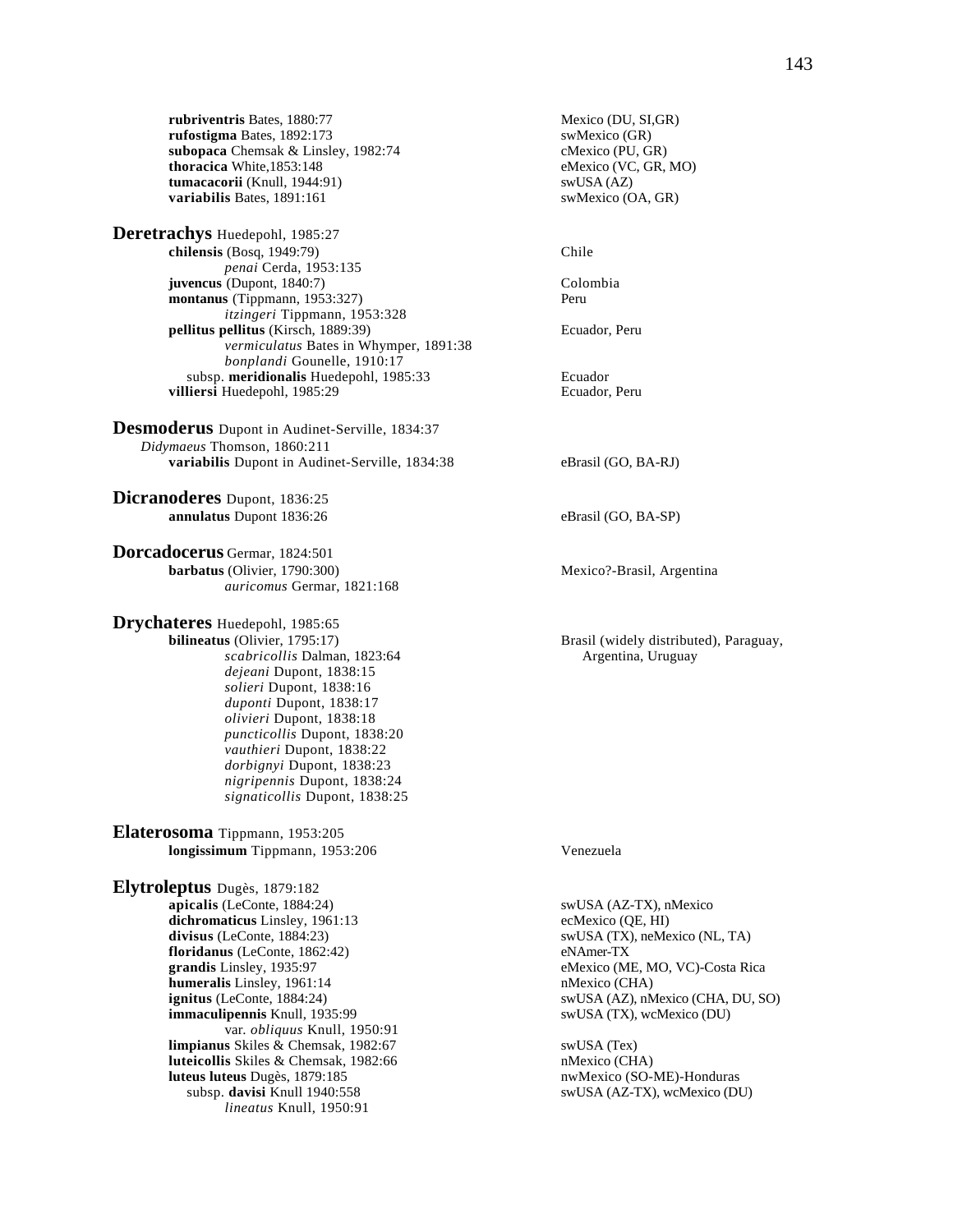**metallicus** (Nonfried, 1894:140) Honduras<br> **nigripennis** Bates, 1885:318 SwMexico (OA) **nigripennis** Bates, 1885:318<br> **pallidus pallidus** (Thomson, 1860:255) **and Mexico** (widely distributed) pallidus pallidus (Thomson, 1860:255) *alfredi* Dugès, 1879:185 subsp. **villosus** Linsley, 1961:15 wMexico (ME, MI)<br> **ninsularis** Hovore, 1988:16 Baja Calif **peninsularis** Hovore, 1988:16 **rufipennis** (LeConte, 1884:23) swUSA (AZ)-Mexico (widely distributed) *longipennis* Bates, 1885:318 *eros* Bates, 1885:318 **scabricollis** Bates, 1892:172<br> **similis** Chemsak & Linsley, 1965:197 **Mexico** (PU, OA) **cMexico** (PU, OA)  $\sin$ ilis Chemsak & Linsley, 1965:197 **Entomosterna** Chevrolat, 1862:752 *Dithymia* Chevrolat, 1862:753<br>**cruentata** Chevrolat, 1862:753 **Eriocharis** Aurivillius, 1912:483 *Eriosoma*; Blanchard, 1843:207 (not Leach, 1818) **devestivus** Monné & Martins, 1973:75 Peru **lanaris** (Blanchard,1843:207) Bolivia, Argentina *flavocomus* Fairmaire, 1864:272 *aurulentus* Burmeister, 1865:162 **richardii** (Dupont, 1838:32) Brasil, Argentina *costatus* Dupont, 1838:33 *haematicus* Fairmaire, 1864:271 **Eriphus** Audinet-Serville, 1834:88 **bahiensis** Chevrolat, 1862:749 eBrasil (BA, ES) **bisignatus** (Germar, 1824:516) seBrasil (GO, BA, MG-SP) *luctuosus* Chevrolat, 1862:750 *niger* Fuchs, 1974:243 **cardinalis** Monné & Fragoso, 1996:115 sw Brasil (RO, MT)<br> **clarkei** Tippmann. 1960:141 **clarkei** Tippmann, 1960:141<br> **dimidiatus** White, 1855:293 Brasil (PA) dimidiatus White, 1855:293 **haematoderus** Chevrolat, 1862:750 Bolivia **immaculicollis** Audinet-Serville, 1834:89 eBrasil (GO-SC) **lineatocollis** Chevrolat, 1862: 750 Fr Guiana, ncBrasil (PA) *xanthoderus* Bates, 1870:429<br>**longicollis** Zajciw, 1961:403 **metallicus** Zajciw, 1960:141 **mexicanus** Audinet-Serville, 1834:89 seBrasil (ES, RJ) *unipunctatus* Buquet in Guérin-Méneville, 1844:226 **prolixus** Bates, 1872:193 Nicaragua<br> **purpuratus** Chevrolat, 1862:748 seBrasil (E **rubellus** Martins & Galileo, 2004: 230 smaragdinus Monné & Fragoso, 1996:116 w Brasil (PA, RO) **variegatus** Monné & Fragoso, 1996:117 eBrasil (BA, MG)<br> **viridis** Monné & Fragoso, 1996:116 eBrasil (MG, ES) viridis Monné & Fragoso, 1996:116 **Galissus** Dupont, 1840:l **azureus** Monné & Martins, 1981:186 cBrasil (MT)

**Gambria**Chevrolat, 1862:760 **bicolor** (Chevrolat, 1862:758)<br> **leucozona** Bates, 1880:86<br> **leucozona** Bates, 1880:86 **leucozona** Bates, 1880:86 **nigripennis** (Chevrolat, 1862:760) seBrasil, Paraguay, Argentina

**Georgiana** Aurivillius, 1912:450 *Georgia*; Thomson, 1857:21 (not Baird & Girard, 1853) **xanthomelaena** (White, 1856:408) Fr Guiana, nBrasil (AM, GO) *citrina* Thomson, 1857:21

eMexico (VC, CHS), Guatemala

Bolivia, nArgentina (SA, TU)<br>seBrasil (ES, RJ)

seBrasil (BA-RS), Paraguay, Argentina<br>Venezuela

**cyanopterus** Dupont, 1840:1 Fr Guiana, nBrasil (AP, PA)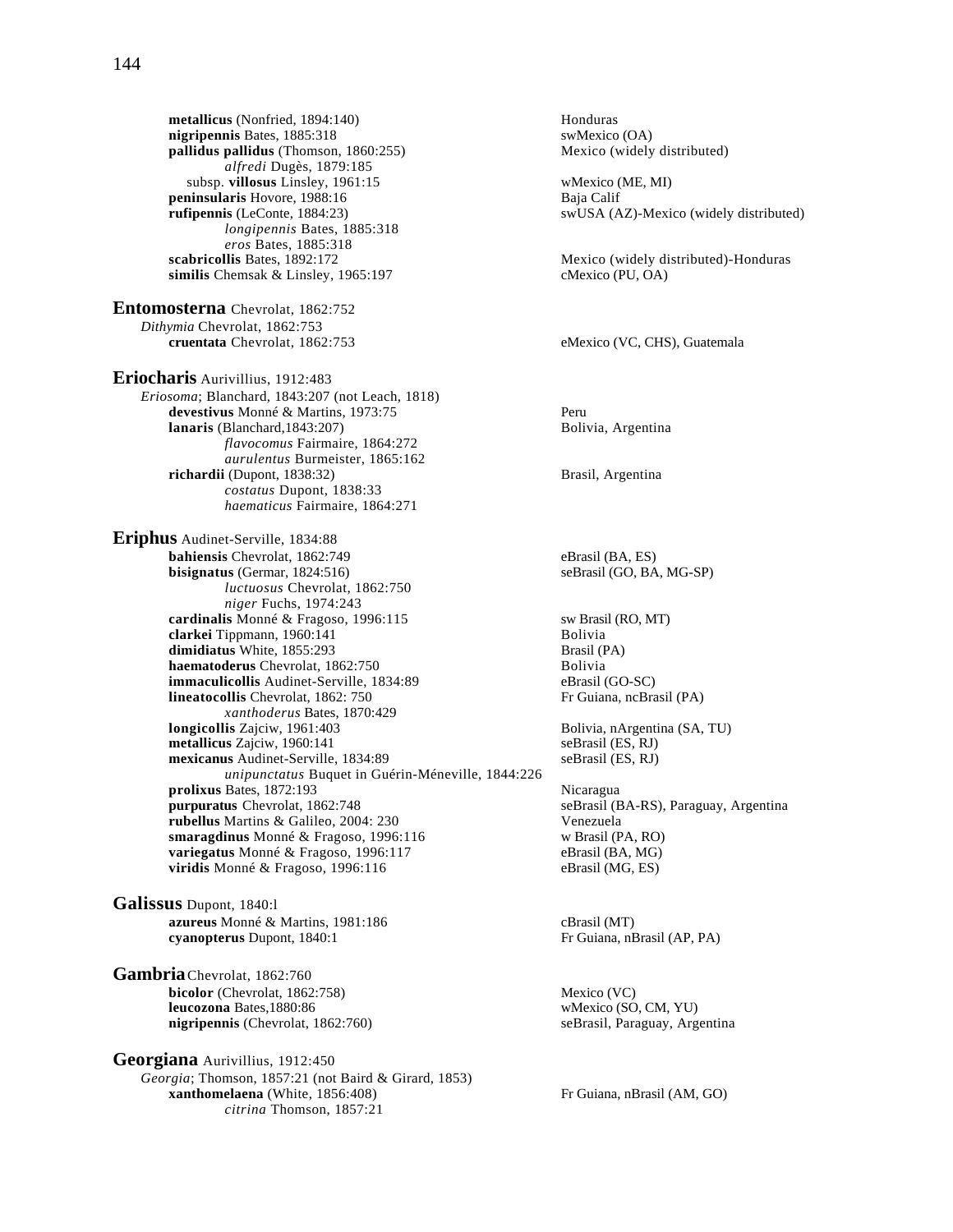| Giesbertia Chemsak & Linsley, 1984:284<br>rugosa Chemsak & Linsley, 1984:286                                                                                                                                                                                                                                                                                                                     | Mexico (MO, MI, GR)                                                                                                                                                         |
|--------------------------------------------------------------------------------------------------------------------------------------------------------------------------------------------------------------------------------------------------------------------------------------------------------------------------------------------------------------------------------------------------|-----------------------------------------------------------------------------------------------------------------------------------------------------------------------------|
|                                                                                                                                                                                                                                                                                                                                                                                                  |                                                                                                                                                                             |
| Gonyacantha Thomson, 1858:407<br>rubronigra Thomson, 1858:498<br>nigrorubra; Lacordaire, 1869:212<br>richteri Fischer, 1888:490                                                                                                                                                                                                                                                                  | seBrasil (ES-SC)                                                                                                                                                            |
| Gortonia Hovore, 1987:151<br>linsleyi Hovore, 1987:152                                                                                                                                                                                                                                                                                                                                           | Costa Rica, Panama                                                                                                                                                          |
| Hoegea Bates, 1885:326<br>distigma Bates, 1885:327                                                                                                                                                                                                                                                                                                                                               | Mexico (VC, CHS)                                                                                                                                                            |
| Ischnocnemis Thomson, 1864:199<br>caerulescens Bates, 1885:328<br>costipennis Thomson, 1864:199<br>tripunctata Thomson, 1864:199<br>cribellatus (Bates, 1892:179)<br>cyaneus Bates, 1892:178<br>eyai Chemsak & Noguera, 1997:11<br>glabra Chemsak & Linsley, 1988:132<br>luteicollis (Bates, 1885:329)<br>minor Bates, 1880:83<br>sexualis Bates, 1885:328<br>similis Chemsak & Noguera, 1997:12 | swMexico (JA, GR)<br>Mexico<br>eMexico (VC)<br>cMexico (MO)<br>cMexico (JA)<br>wMexico (JA)<br>Mexico (SI, JA, GU)<br>sMexico (PU, CHS)<br>wMexico (JA, GU)<br>cMexico (JA) |
| Linsleyella Chemsak, 1984:114<br>michelbacheri Chemsak, 1984:117<br>ricei Chemsak, 1984:115<br><b>virens</b> (Bates, 1885:323)<br>virgulata Chemsak, 1987:145<br>Lissonoschema Martins & Monné, 1978:65<br>fasciatum (Fisher, 1944:9)<br>macrocolum Martins & Monné, 1978:65<br>solangeae Monné & Monné, 2000: 161                                                                               | cMexico (CO, ZA)<br>swUSA (TX, NM)<br>Mexico (MO, PU, OA)<br>cMexico (PU)<br>Venezuela, Fr Guiana<br>eBrasil (ES)<br>Brasil (MG)                                            |
| Lissonotypus Thomson, 1864:211<br>Lissonototypus; Gemminger & Harold, 1872:2982<br>brasiliensis (Buquet, 1860:622)<br>tetraspilotus (White, 1853:64)<br>quadrisignatus Buquet, 1860:621                                                                                                                                                                                                          | eBrasil (ES, RJ)<br>eBrasil (ES, RJ), neArgentina (MI)                                                                                                                      |
| Lophalia Casey, 1912:333<br>Entomosterna; LeConte, 1873:314 (not Chevrolat, 1862)<br>auricomis Chemsak & Linsley, 1979:267<br>cribricollis (Bates, 1892:179)<br>cyanicollis (Dupont, 1838:59)<br>prolata Chemsak & Linsley, 1988:127<br>quadrivittata (Bates, 1892:179)                                                                                                                          | Honduras<br>swMexico (GR)<br>swUSA (TX, AZ)-sMexico (VC, ME, CHS)<br>wMexico (SI-GR)<br>swMexico (JA, GR)                                                                   |

**Mannophorus** LeConte, 1854:442 **laetus** LeConte, 1854:442 swUSA (TX), ncMexico (SLP) *ferreus* Bates, 1880:82

**for Forrest** AZ), nwMexico (CHA, DU)<br>**swUSA (TX), ncMexico (SLP)**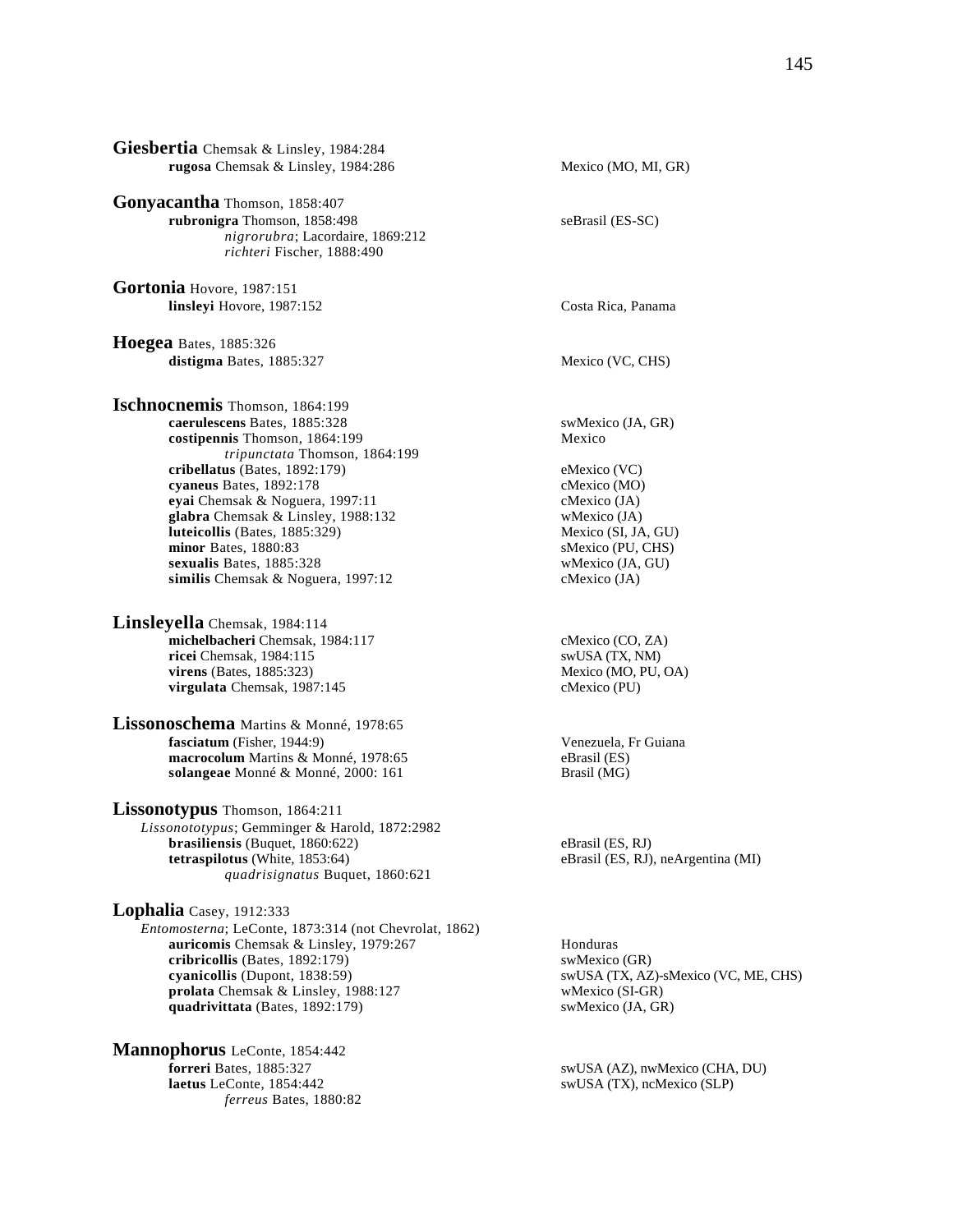**Martinsellus** Huedepohl, 1985:131 **signatus** (Gyllenhal in Schoenherr, 1817:177) Brasil, Paraguay, Argentina, Uruguay **Megaderus** Dejean, 1821:106<br>bifasciatus Dupont, 1836:5 *corallifer* Newman, 1840:195 **stigma** (Linnaeus, 1758:395) Nicaragua-Argentina ab. *bimaculatus* Tippmann, 1960:151 ab. *interruptefasciatus* Tippmann, 1960:151 *latifasciatus* Bates, 1870:438 **Metaleptus** Bates, 1872:192 **angulatus** (Chevrolat, 1834:67) nMexico-Costa Rica *marginellus* Bates, 1872:193 *binoculus* Bates, 1872:193 *binoculatus*; Linsley, 1935:98 *coccinatus* Bates, 1872:193 **brasiliensis** (Schaufuss, 1871:210) sBrasil (RS)<br> **discoideus** Linsley. 1935:98 cMexico (ME) discoideus Linsley, 1935:98 **hondurae** Nonfried, 1894:138 Honduras **lecontei** (Casey, 1912:325) Honduras **pyrrhulus** Bates, 1880:79 sMexico (CHS), Guatemala **Metopocoilus** Audinet-Serville, 1832:170 *Metopocoellus*; Laporte, 1840:410 *Metopocoelus*; Lacordaire, 1869:244 *Coptocephalus* Gray in Griffith, 1832:113 **corumbaensis** Lane, 1956:8 Brasil (PB, CE, MS) *rojasi*; Lane, 1943:102 (not Sallé, 1853) **giganteus** Nonfried, 1894:137 nwBrasil (AM) maculicollis Audinet-Serville, 1832:171 *brasiliensis* Gray in Griffith, 1832:113 **picticornis** Melzer, 1923:3 seBrasil (MG-SP)<br> **quadrispinosus** (Buquet, 1860:619) seBrasil (SP-RS), Argentina **quadrispinosus** (Buquet, 1860:619) var. *basimaculatus* Tippmann, 1953:208 **rojasi** Sallé, 1853:650 Venezuela **Micropelta** Zajciw, 1961:399 **rugosicollis** Zajciw, 1961:400. Peru, w Brasil (RO) **Molitones** Gounelle, 1913:422 **flavipennis** Gounelle, 1913:423 Colombia **Monneellus** Huedepohl, 1985:136 **rhodopus** (Bates, 1870:431) cBrasil (AM, MT), Peru, Bolivia *vagus* Melzer, 1927:571 **Muscidora** Thomson, 1864:202 **tricolor** Thomson, 1864:202 Mexico-Costa Rica **Neochrysoprasis** Franz, 1969:1 **zajciwi** Franz, 1969:1 seBrasil (SP), Bolivia **Neocrossidius** Chemsak, 1959:131 **trivittatus** (Bates, 1880:82) wcMexico (DU, DF, CO, MI)

 $swUSA$  (TX)-Guatemala, Honduras

swUSA (AZ, CA), nMexico<br>sBrasil (RS)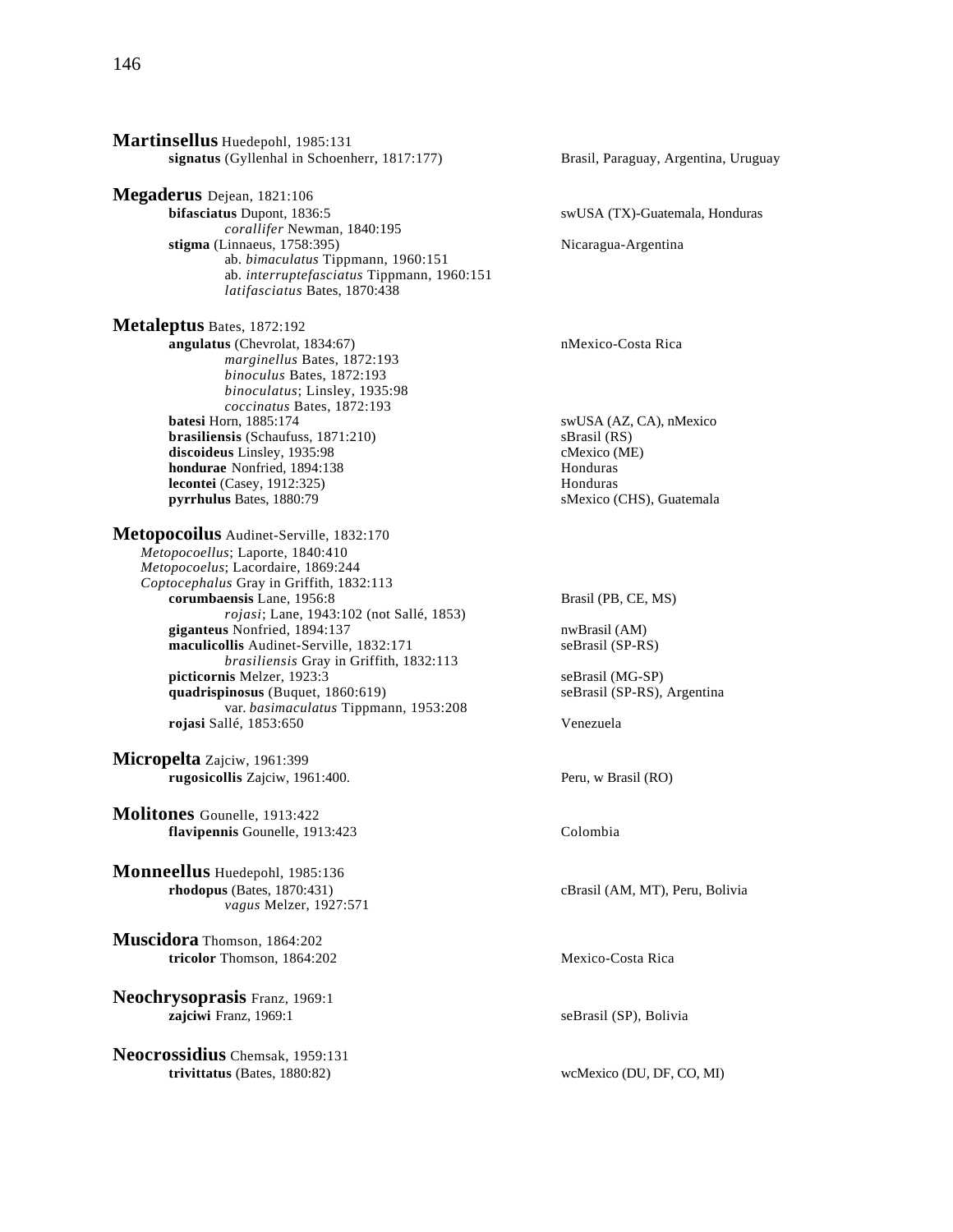**Neogalissus** Monné & Martins, 1981:187 **pelidnos** Monné & Martins, 1981:188 Surinam, Fr Guiana

**Neotaphos** Fisher, 1936:324 **rachelis** Fisher, 1936:325 Chile

**Neotaranomis** Chemsak & Linsley, 1982:71 **atropurpurea** Chemsak & Noguera, 2001: 51 Honduras **australis** Chemsak & Linsley, 1982:74 wMexico (SI, OA, CHS)<br> **sinaloae** Chemsak & Linsley, 1982:72 wMexico (SI, NA, JA, CHS) sinaloae Chemsak & Linsley, 1982:72

**Noguerana** Chemsak & Linsley, 1988:129 **aliciae** Chemsak & Linsley, 1988:130 wMexico (JA) wMexico (JA) **rodriguezae** Noguera, 2005: 69 Mexico (MO) rodriguezae Noguera, 2005: 69

**Nothoprodontia** Monné & Monné, 2004: 239 **boliviana** Monné & Monné, 2004: 240 Bolivia

**Oxymerus** Dupont in Audinet-Serville, 1834:50 **aculeatus aculeatus** Dupont, 1838:38 eBrasil (GO, MT, MG-SP) *confusus* Dupont, 1838:39 *nigricornis* Dupont, 1838:40 *klugii Dupont, 1838:44*<br>subsp. **lebasi** Dupont, 1838:47 subsp. meridionalis Huedepohl, 1979:23 **basalis** (Dalman, 1823:65) Venezuela, Guianas-cBrasil, Bolivia *deletus* Dupont, 1838:48<br>**bruchi bruchi** Gounelle, 1913:229 subsp. **seabrai** Huedepohl, 1985:142 ecBrasil (GO)<br> **chevrolatii** Dupont, 1838:36 sBrasil (PR-R *obliquatus* Burmeister, 1865:163 Uruguay *saundersii* Waterhouse, 1886:500 *approximatus* Dupont, 1838:44 *elongatus* Dupont, 1838:45 *distinguendus* Dupont, 1838:48 *aculeatus lineatus* Hüdepohl, 1979:20 *quadrioculatus* Schaller, 1783:289 *porcatus* Weber, 1801:88 *rivulosus* Germar, 1824:512 *flavescens* Thunberg, 1822:304 subsp. **abdominalis** Dupont, 1838:37 eBrasil (BA-SP) *lateriscriptus* Burmeister, 1865:164 subsp. **australis** Huedepohl, 1979:34 **Argentina, Uruguay**<br>
subsp. **nigriventris** Dupont, 1838:43 **Argentina, Brasil** Fr Guiana, Brasil subsp. nigriventris Dupont, 1838:43 subsp. occidentalis Huedepohl, 1979:34 Peru, Bolivia<br> **pallidus** Dupont, 1838:49 seBrasil (RJ), **punctatus** Gounelle, 1911:240 eBrasil (GO, MG) **vianai** Huedepohl, 1979:51 ncArgentina (CD)

**Ozodera** Dupont, 1840:10 **callidioides** Dupont, 1840:42 Colombia *xanthospilos* Dupont, 1840:10 *bipartita* Buquet, 1840:111

**Palaeotrachyderes** Tippmann, 1960:147 **laticornis Tippmann, 1960:148 Panama** 

Nicaragua-nSAmer, s W Indies, Jamaica<br>c SAmer (Bolivia-Uruguay)

**brasil (MT, RS), Paraguay, Argentina** sBrasil (PR-RS), Paraguay, Argentina,

Colombia, eBrasil (BA), Fr Guiana

seBrasil (RJ-RS), Paraguay, Argentina

seBrasil (RJ), Argentina, Uruguay **virgatus** Gounelle, 1913:228 sBrasil (RS), Paraguay, Argentina, Uruguay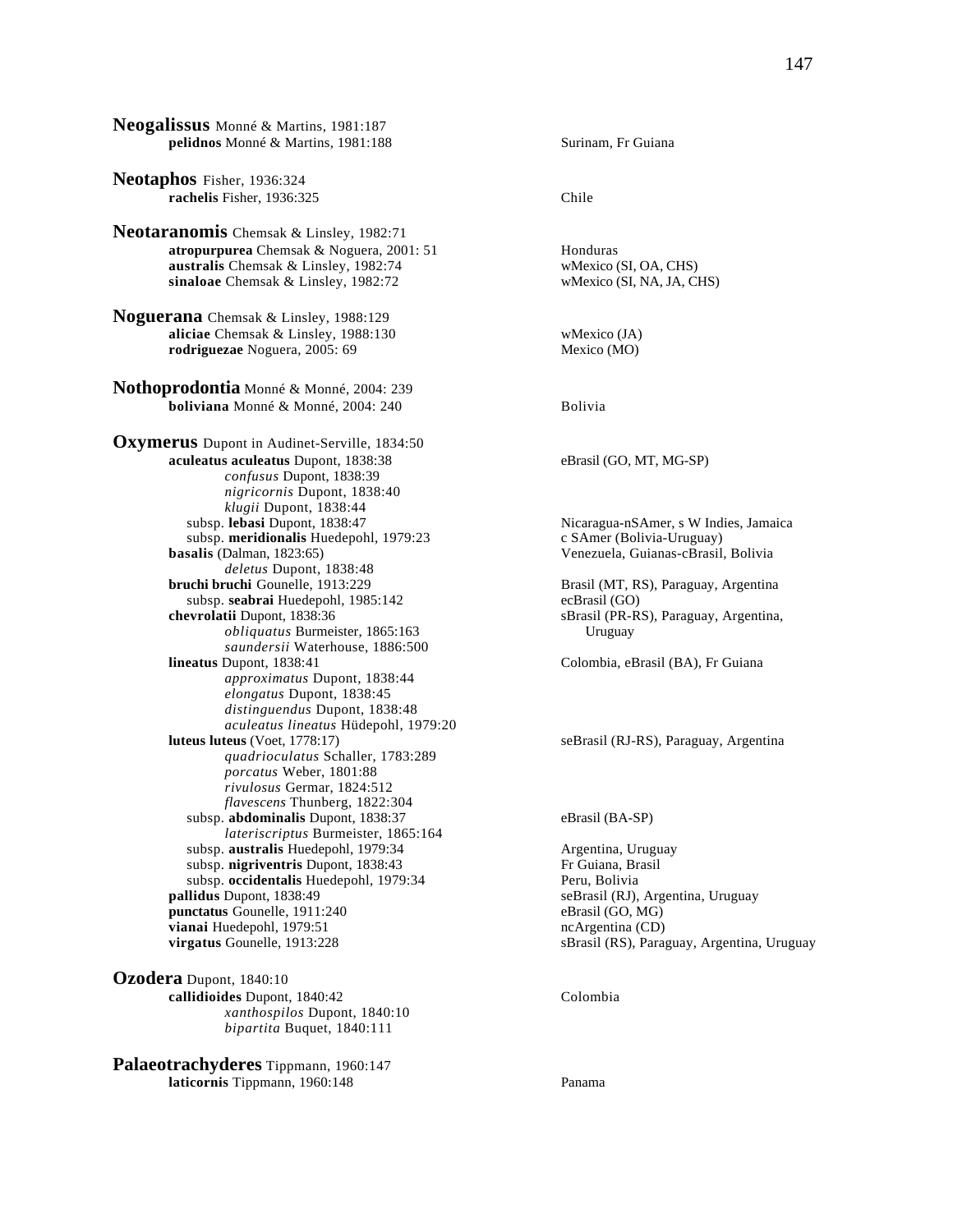| Panchylissus Waterhouse, 1880:294<br>cyaneipennis Waterhouse, 1880:295<br>nigriventris Lane, 1965:289                                                                                                                                                                                                                                                                                                                                                                                                                                                   | Honduras, Costa Rica, Panama, eEcuador, Peru<br>Ecuador                                                                                                                                          |
|---------------------------------------------------------------------------------------------------------------------------------------------------------------------------------------------------------------------------------------------------------------------------------------------------------------------------------------------------------------------------------------------------------------------------------------------------------------------------------------------------------------------------------------------------------|--------------------------------------------------------------------------------------------------------------------------------------------------------------------------------------------------|
| Parabatyle Casey, 1912:326<br>sanguiniventris (Chevrolat, 1862:754)                                                                                                                                                                                                                                                                                                                                                                                                                                                                                     | eMexico (VC)                                                                                                                                                                                     |
| Paraethecerus Bruch, 1926:342<br>sexmaculatus Bruch, 1926: 343                                                                                                                                                                                                                                                                                                                                                                                                                                                                                          | nwArgentina (CA)                                                                                                                                                                                 |
| Paragortonia Chemsak & Noguera, 2001: 52<br>leptoforma Chemsak & Noguera, 2001: 52                                                                                                                                                                                                                                                                                                                                                                                                                                                                      | sMexico (OA)                                                                                                                                                                                     |
| Parathetesis Linsley, 1961:7<br>convergens (Bates, 1892:171)                                                                                                                                                                                                                                                                                                                                                                                                                                                                                            | swMexico (GR, CM)                                                                                                                                                                                |
| Parevander Aurivillius, 1912:453<br>Evander; Lacordaire, 1869:160 (not Thomson, 1860)<br>hovorei Giesbert, 1984:59<br>nietii (Guérin-Méneville, 1844:257)<br>nietoi; Gemminger & Harold, 1872:2964<br>nobilis (Bates, $1872:192$ )<br>unicolor (Bates, 1880:71)<br>xanthomelas (Guérin-Méneville, 1844:258)                                                                                                                                                                                                                                             | swUSA (TX), neMexico (TA, CO, NL, SLP)<br>Mexico (VC), Guatemala<br>Mexico, Honduras, Nicaragua, Costa Rica<br>Costa Rica<br>Mexico (PU, OA, GR), Guatemala, Honduras, Costa Rica                |
| Paroxoplus Chemsak, 1959:111<br>Oxoplus; Bates, 1880:80 (not LeConte, 1862)<br>ornaticollis (Lacordaire, 1869:180)<br>poecilus (Bates, 1880:80)                                                                                                                                                                                                                                                                                                                                                                                                         | swMexico (OA, GR, MO)<br>swMexico (OA)                                                                                                                                                           |
| Parozodera Bruch, 1940:116<br>chemsaki Huedepohl, 1985:25<br>farinosa (Burmeister, 1865:161)<br>Uragus hamaticollis; Tippmann, 1953:209 (not Guérin-Méneville, 1844)                                                                                                                                                                                                                                                                                                                                                                                    | $n$ Argentina (SA)<br>c Argentina (SL, ME, RN)                                                                                                                                                   |
| Perarthrus LeConte, 1851:101<br>linsleyi (Knull, 1942:226)<br>pallida (Schaeffer, 1905:132)<br>vittatus LeConte, 1851:102                                                                                                                                                                                                                                                                                                                                                                                                                               | swUSA (CA, AZ), n Baja Calif<br>Baja Calif<br>swUSA (CA), n Baja Calif                                                                                                                           |
| Phaedinus Dupont in Audinet-Serville, 1834:38<br>abnormalis Tippmann, 1953:317<br>carbonelli Monné, 1999: 26<br>corallinus Gounelle, 1911:237<br>flavipes (Thunberg, 1822:306)<br>microthorax Perty, 1832:88<br>hirtipes Tippmann, 1960:144<br>lanio Guérin-Méneville, 1838:287<br>martii (Perty, 1832:86)<br>biplagiatus Buquet, 1840:142<br>moestus Newman, 1840:195<br>pictus White, 1853:65<br>schaufussi Nonfried, 1890:20<br>tricolor Dupont in Audinet-Serville, 1834:39<br>var. superbus Tippmann, 1953:317<br>m. bicoloricornis Fuchs, 1961:96 | sBrasil (SC)<br>sBrasil (PE)<br>ecBrasil (GO)<br>e Brasil (GO, MG-SP)<br>Bolivia<br>Fr Guiana, Brasil (MA)<br>eBrasil (GO, MG-SC), Argentina<br>Venezuela<br>Colombia<br>Fr Guiana, nBrasil (AM) |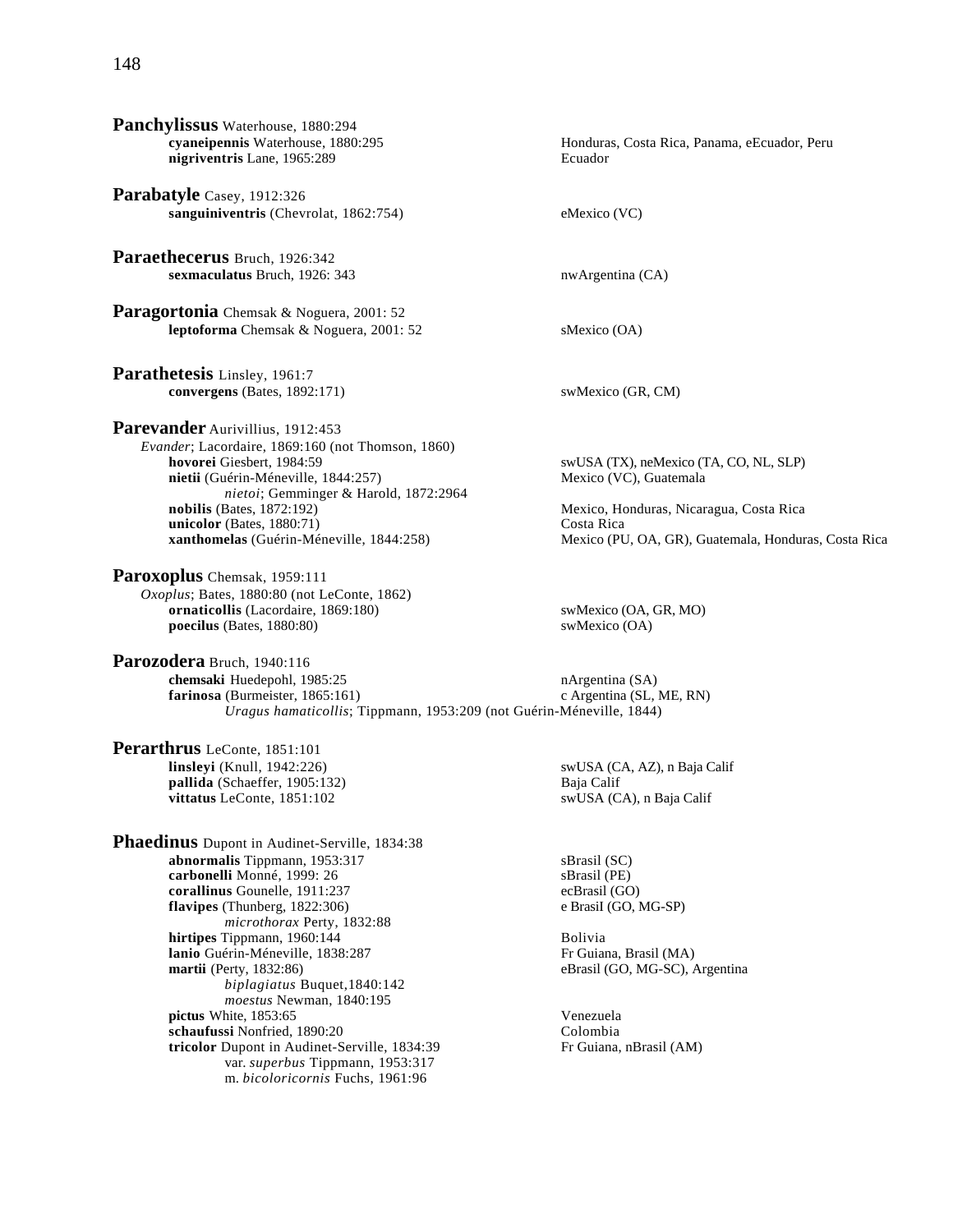**Phoenicus** Lacordaire, 1869:174 **sanguinipennis** Lacordaire, 1869:174 CAmer ? **Phoenidnus** Pascoe, 1866:293 **lissonotoides** Pascoe, 1866:293 Panama, Colombia, cBrasil (MT) **Pleuromenus** Bates, 1872:194 **baccifer** Bates, 1872:194 Mexico - Costa Rica **Plionoma** Casey, 1912:333 *Sphaenothecus*; LeConte, 1873:316 (not Dupont, 1838) **basalis** (Horn, 1894:401) Baja Calif **rubens** (Casey, 1891:34) SwUSA (T. *degener* Casey, 1912:334

**Phimosia** Bates, 1870:420

**Poecilopeplus** Dejean, 1835:319 **batesi** White, 1853:56 ncBrasil (PA) **corallifer** (Sturm, 1826:79) seBrasil (MG-RS) *versicolor* Laporte, 1840:412 **flavescens** Rosenberg, 1898:92 Ecuador **fontanieri** (Lucas, 1857:178) Colombia<br> **haemopterus** (Lucas, 1857:178) SeBrasil (N **intricatus** (Blanchard, 1843:207) Bolivia<br> **intricatus** (Blanchard, 1898:92 **Bolivia**<br>
Costa Rica, Panama martialis Rosenberg, 1898:92 **tardifi** Michard, 1887:139 Colombia

**Polyschisis** Audinet-Serville, 1833:564 *Polyschisus*; Blackwelder, 1946:578 **melanaria** White, 1853:145 seBrasil (RJ, SP) **rufitarsalis** Waterhouse, 1880:294 **Ecuador, nwBrasil (AM,GO)** *rufitarsis*; Lameere, 1883:33 **tucumana** Di Iorio, 2003: 7 Argentina (TU)

**Prodontia** Audinet-Serville, 1834:64 dimidiata Audinet-Serville, 1834:65 seBrasil (RJ)

**Pseudodeltaspis** Linsley, 1935:99

**Pseudoeriphus** Zajciw,1961:405 *Pseuderiphus*; Villiers, 1971:344 **collaris** (Erichson in Schomburg, 1848:572) Guyana, Fr Guiana, eEcuador *balachowskyi* Villiers, 1971:344 **ochraceicollis** Zajciw, 1961:407 cBrasil (PA, MT)<br> **sanguinicollis** Zajciw, 1961:406 care and the muscle of the muscle of the muscle of the muscle of the muscle of the muscle of the muscle of the muscle of the muscle of t sanguinicollis Zajciw, 1961:406

**Pseudophimosia** Delfino, 199O:695 **eburioides** (White, 1853:61) Colombia, Venezuela<br> **eburioides** (Ruquet, 1859:624) Colombia<br>
Colombia  $s$ **exlineata** (Buquet,  $1859:624$ )

**Pseudostenaspis** Melzer, 1932:420 **hermanni** Melzer, 1932:421 seBrasil (SP)

**ebenina** Bates, 1870:421 cBrasil (PA, RO, MT), eEcuador

**rubens** (Casey, 1891:34) swUSA (TX-CA), nMexico, Baja Calif suturalis (LeConte, 1858:25) swUSA (TX-CA), Baja Calif, nMexico swUSA (TX-CA), Baja Calif, nMexico

 $seBrasil (MG-RS, GO)$ , Argentina

Panama, Fr Guiana, ncBrasil (PA)

wMexico (SI, ME)-Guatemala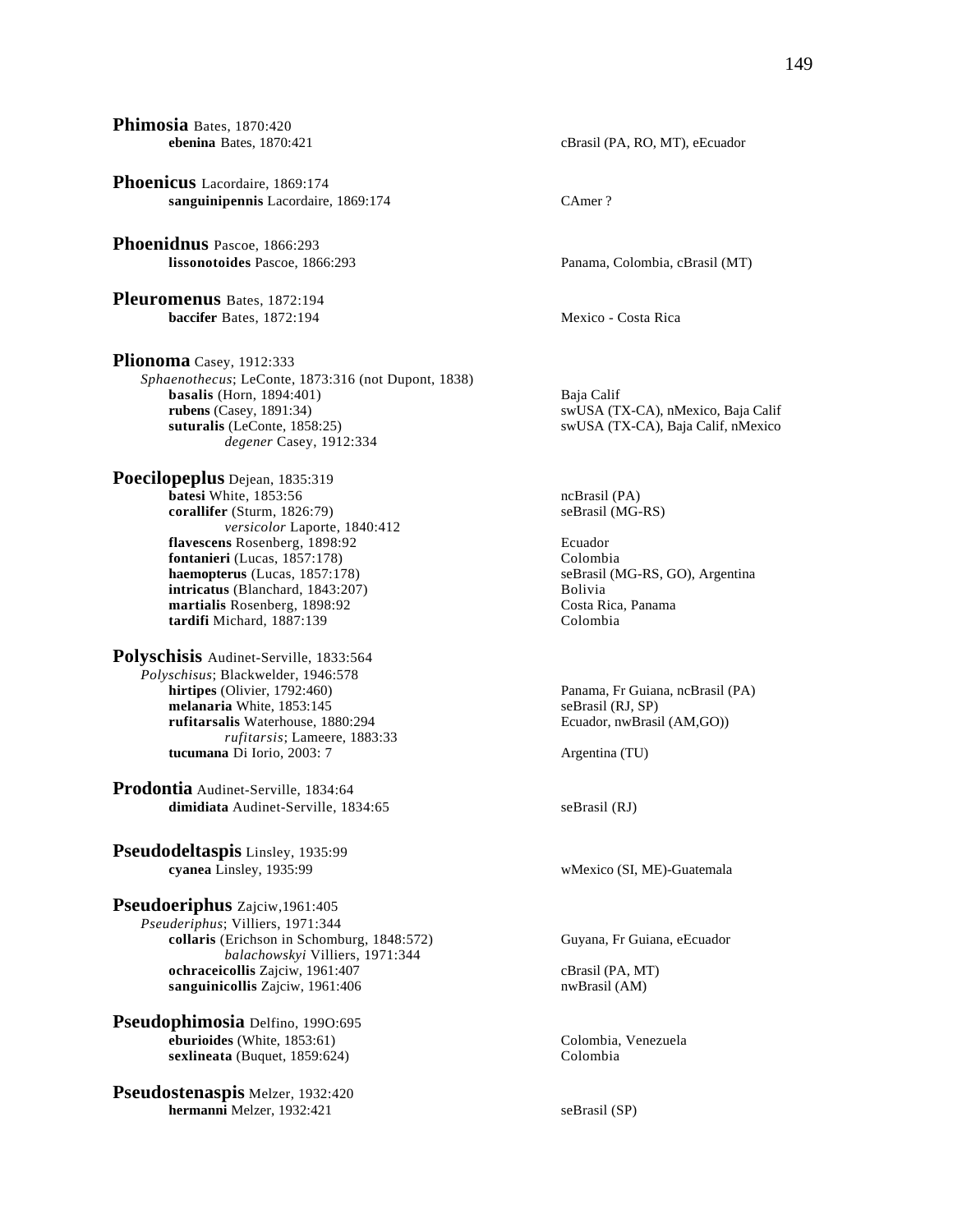| <b>Pteracantha</b> Newman, 1838:392              |                               |
|--------------------------------------------------|-------------------------------|
| Amallocerus Guérin-Méneville, 1844:218           |                               |
| agrestis Monné & Monné, 2002: 75                 | Brasil (MG)                   |
| fasciata Newman, 1838:393                        | seBrasil (BA,E                |
| spinosus Guérin-Méneville, 1844:218              |                               |
| <b>Pteroplatidius</b> Linsley, 1961:8            |                               |
| octocostatus (Bates, 1880:73)                    | eMexico (VC)                  |
|                                                  |                               |
| <b>Pujolia</b> Lane, 1973:380                    |                               |
| Lissonomimus Viana & Martinez, 1992:28           |                               |
| auratopilosa (Di Iorio, 1998: 28)                | Argentina                     |
| megaderina Lane, 1973:382                        | ecBrasil (GO)                 |
| narcisoi Viana & Martinez, 1992:30               |                               |
| <b>Purpuricenus</b> Dejean, 1821:105             |                               |
| Cyclodera White, 1846:510                        |                               |
| Philagathes Thomson, 1864:196                    |                               |
| axillaris Haldeman, 1847:31                      | eNAmer                        |
| dimidiatus LeConte, 1884:23                      | swUSA (CA)                    |
| humeralis (Fabricius, 1798:143)                  | eNAmer                        |
| linsleyi Chemsak, 1961:183                       | swUSA (TX)                    |
| opacus (Knull, 1937:306)                         | swUSA (TX)                    |
| paraxillaris MacRae, 2000: 150                   | eNAmer                        |
| Rachidion Audinet-Serville, 1834:54              |                               |
| Rhachidion; Germar in Guérin-Méneville, 1839:330 |                               |
| Rachidium; Chenu, 1870:310                       |                               |
| Calodus Lucas, 1857:184                          |                               |
| gagatinum (Germar, 1824:504)                     | <b>Brasil</b>                 |
| nigritum Audinet-Serville, 1834:55               | eBrasil (MG)                  |
| obesum Newman, 1840:195                          | ecBrasil (GO,                 |
| granulicollis Chabrillac, 1857:198               |                               |
| varians Lucas, 1857:185                          |                               |
| ramulicorne Lacordaire, 1869:213                 | <b>Brasil</b>                 |
| Retrachydes Huedepohl, 1985:68                   |                               |
| thoracicus thoracicus (Olivier, 1790:300)        | eBrasil (GO, M                |
| morio; Dalman in Schoenherr, 1817:365 (part)     | Bolivia, Arg                  |
| virens Thunberg, 1822:306                        |                               |
| m. testaceus Fuchs, 1961:96                      |                               |
| subsp. densepilosus Huedepohl, 1985:72           | Bolivia                       |
| subsp. sulcatus (Burmeister, 1865:162)           | sBrasil (MS),<br>Argentina, U |
| Rhodoleptus Linsley, 1962:123                    |                               |
| comis (Bates, 1892:175)                          | wMexico (SO-                  |
| femoratus (Schaeffer, 1909:384)                  | SWUSA (AZ)-                   |
| gracilior Fall, 1909:164                         |                               |
| nigripennis Giesbert, 1993:147                   | sMexico (CHS                  |
| umbrosus Chemsak & Linsley, 1982:391             | swMexico (O/                  |
| Schizax LeConte, 1873:195                        |                               |
| senex LeConte, 1873:196                          | swUSA (CA-T                   |
| <b>Scythroleus</b> Bates, 1885:324               |                               |
| picticornis Bates, 1885:325                      | wMexico (SI,                  |
|                                                  |                               |
|                                                  |                               |

 $\dot{\text{sil}}$  (BA,ES,RJ)

 $\text{nsil}$  (GO), Paraguay

**obesum** Newman, 1840:195 ecBrasil (GO, MT, MG), Paraguay

il (GO, MT, MA-RS), Paraguay, ivia, Argentina, Uruguay

sil (MS), Bolivia, Paraguay, entina, Uruguay

xico (SO-OA) - Honduras **f**emoratories (SO, SI)

ico (CHS), Guatemala exico (OA)

**A** (CA-TX)

 $xico(SI, OA)$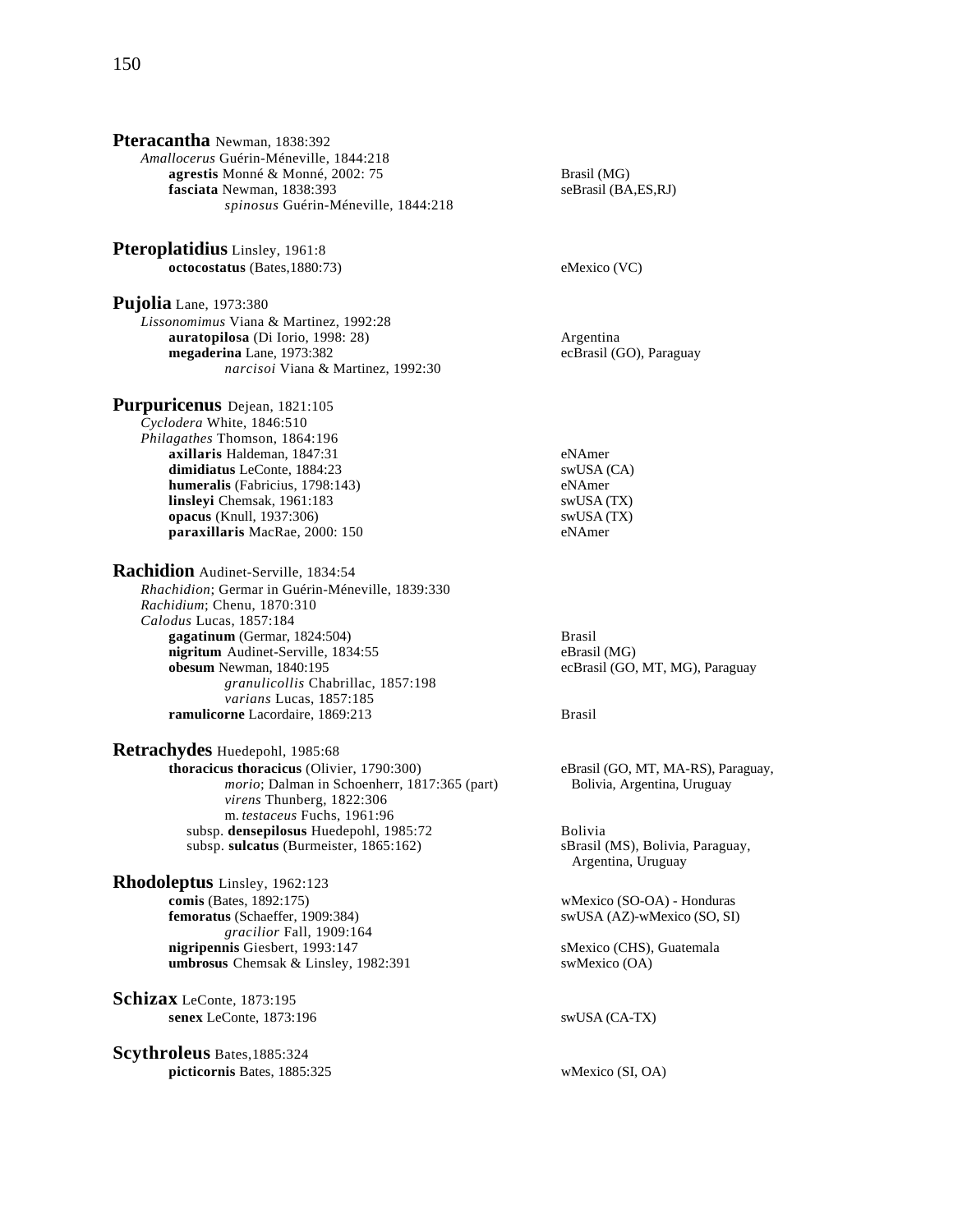**Seabraellus** Huedepohl, 1985:60 **gracilis** Huedepohl, 1985:60 eBrasil (PB-MG), Fr Guiana splendidior Huedepohl, 1985:63 eBrasil (BA, ES) **Seabraia** Zajciw, 1958:257 sanguinicollis Zajciw, 1958:259 nwBrasil (AM) **zajciwi** Lane, 1965:282 ncBrasil (PA) **Seabriella** Zajciw, 1960:138 **fasciata** Zajciw, 1960:139 seBrasil (RJ) **Sphaenothecus** Dupont, 1838: xii *Sphenothecus*; White, 1853:85 *Sphoenothecus*; Thomson, 1864:205 *Taranomis* Casey, 1912:333 *Iscnocnemis*; LeConte, 1873:316 (not Thomson, 1864) **argenteus** Bates, 1880:84 wMexico (SI-CHS)-Costa Rica **bivittata** Dupont, 1838:58 swUSA (CA-TX), Mexico-Nicaragua , *bilineata* (Gory in Guérin-Méneville, 1831: pl. 45, fig. 9) n Baja Calif *cylindricollis* Casey, 1924:267 *nematocera* Casey, 1924:268 **facetus** Chemsak & Noguera, 1998:21 Guatemala, Costa Rica **maccartyi** Chemsak & Noguera, 1998:20 wMexico (JA, SI) **picticornis Bates, 1880:84** cMexico (MI-VC, OA) - Honduras **toledoi** Chemsak & Noguera, 1998:19 cMexico (CHS, OA), Honduras, Co **toledoi** Chemsak & Noguera, 1998:19 **sMexico (CHS, OA), Honduras, Costa Rica**<br> **trilineatus** Dupont, 1838:57 **swUSA (TX)-Mexico (VC, SI, OA)** swUSA (TX)-Mexico( VC, SI, OA) *tomentosus* Dupont, 1838:56 *lateralis* Bates, 1885:329 **Steinheilia** Lane, 1973:377 **mandibularis** Lane, 1973:379 Panama, Colombia **Stenaspis** Audinet-Serville, 1834:51 *Smileceras* LeConte, 1850:8 **castaneipennis** Dupont, 1838:52 swMexico (OA) **pilosella** Bates, 1892:173 swMexico (GR) **plagiata** Waterhouse, 1877:12 Guatemala<br> **solitaria** (Say, 1824:410) SwUSA (A2 *unicolor* Dupont, 1840:11 *lugubris* Casey, 1912:318 **superba** Aurivillius, 1908:5 Bolivia **validicornis** Casey, 1912:319 swMexico (GR) **verticalis verticalis** Audinet-Serville, 1834:52 Mexico (MO, PU, SO, VC), Honduras *superbus* Newman, 1838:493 subsp. **arizonicus** Casey, 1912:318 swUSA (AZ) subsp. **insignis** Casey, 1924:262 swUSA (TX) **Stenobatyle** Casey, 1912:326 *Leptobatyle* Linsley, 1935:101 *trucidata* Chevrolat, 1862:755 *unicostata* Casey, 1912:332

miniatocollis (Chevrolat, 1862:756) *cribrata* Casey, 1912:331

**gracilis** Chemsak, 1980:116 wMexico (JA, GR) **inflaticollis** (Linsley, 1935:101) Mexico (ME, GR)<br> **miniatocollis** (Chevrolat, 1862:756) Mexico (SO-OA, VC)

**prolixa** (Bates, 1892:180) swMexico (JA-CHS)

swUSA (AZ), nMexico (DU, SO), Baja Calif

nMexico (widely distributed) -Costa Rica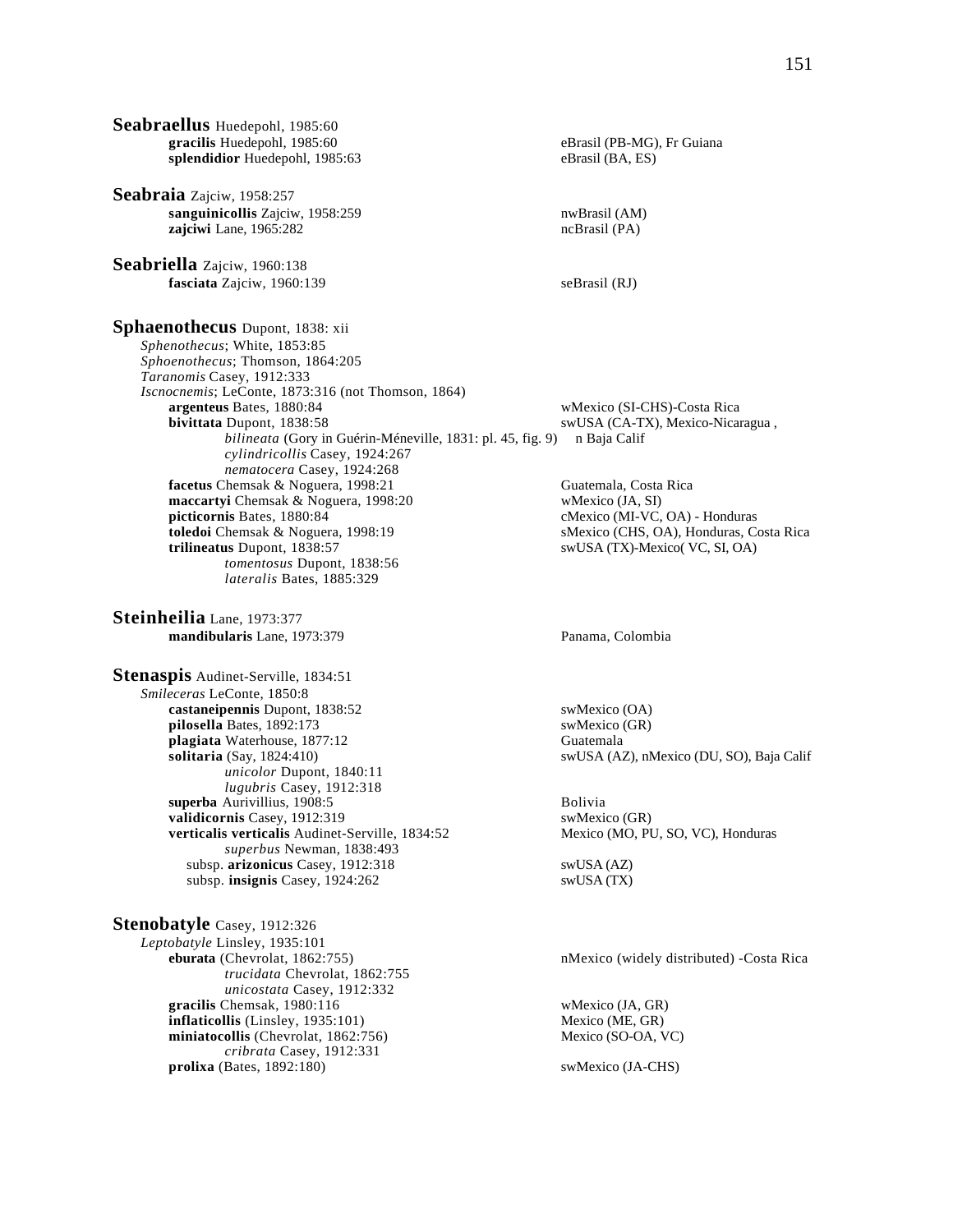**Sternacanthus** Audinet-Serville, 1832:172 **allstoni** Bates, 1870:426 ncBrasil (AM, PA) **batesi** Pascoe, 1862:355 ncBrasil (PA) **picicornis** Thomson, 1860:209 Peru<br> **picticornis** Pascoe, 1857:95 eEcu **sexmaculatus** Bates, 1870:426 **ncBrasil (PA)** ncBrasil (PA) nodes (PA) ncBrasil (PA) or modes (PA) or modes (PA)  $undatus$  (Olivier, 1795:32) **unifasciatus** Aurivillius, 1922:162 ncBrasil (PA)

**Stiphilus** Buquet, 1840:172 **quadripunctatus** Buquet, 1840:172 eBrasil (RJ) *quadrisignatus*; Thomson, 1864:297

**Streptolabis** Bates, 1867:23

**Tamenes** Gounelle, 1912:133 **sarda** Gounelle, 1912:134 Panama

**Trachelissa** Aurivillius, 1912:449 *Trachelia*; Audinet-Serville, 1834:25 (not Scopoli, 1769) **maculicollis** (Audinet-Serille, 1834:26) seBrasil (GO, MT, RJ-RS), Paraguay, var. *rufiventris* Gounelle, 1911:227 Argentina, Uruguay **pustulata** (Audinet-Serville, 1834:25) eBrasil (BA-SP) *octolineata* Audinet-Serville, 1834:26 **rugosipennis** (Gounelle, 1911:228) eBrasil (GO, BA)

**Trachyderomorpha** Tippmann, 1960:149 **notabilis** Tippmann, 1960:150 Bolivia

**Trachyderes (Trachyderes)** Dalman in Schoenherr, 1817:364 **armatus** Monné & Martins, 1973:71 Brasil (AM, PA, RJ, SP), Paraguay<br> **badius** Dupont. 1840:9 Colombia **badius** Dupont, 1840:9 *spadiceus* Dupont, 1840: pl. 36 **cauaburi** Huedepohl, 1985:101 nwBrasil (AM)<br> **cingulatus** Klug, 1825:456 **https://www.brasil (AM, M1**) *reichii* Dupont, 1836:31 *reichei peruvianus* Tippmann, 1953:323 ab. *reducta* Tippmann, 1960:146 **distinctus** Bosq, 1951:105 Bolivia, Paraguay, nArgentina (TU) *cochabambae* Tippmann, 1960:146 *subpilosus* Bates, 1880:89 var. *eximius* Bates, 1885:332 subsp. **blandus** Dupont, 1840:8 Costa Rica - Colombia, Venezuela subsp. **nigerrimus** Huedepohl, 1985:124 Peru **hermani** Huedepohl, 1985:104<br>**hilaris** Bates, 1880:90 *colombiana* Lane, 1973:374 **leptomerus leptomerus** Aurivillius, 1908:6 Peru subsp. **batesi** Martins, 1975:87 Ecuador subsp. **boliviensis** Aurivillius, 1908:6 Peru, Bolivia<br>melas Bates, 1870:432 ncBrasil (PA), **pacificus** Huedepohl, 1985:117 wEcuador **politus** Bates, 1870:432<br> **politus** Bates, 1870:432<br> **politus** Bates, 1870:432<br> **politus** Bates, 1870:432<br> **politus** Guiana<br> **politus** Honduras - Argentina, W Indies **succinctus succinctus** (Linnaeus, 1758:391) Honduras - Argentina, W<br> *zonarius* Houttuyn, 1766:566 (widely distributed) zonarius Houttuyn, 1766:566 *cayennensis* Dupont, 1836:34 *transversalis* Dupont, 1836:35 *intermedius* Dupont, 1836:35

**eEcuador, Peru, ncBrasil (AM, PA)**<br>ncBrasil (PA)

**hispoides** Bates, 1867:23 **Fr. Guiana, wcBrasil (AM, RO, MT), eEcuador** 

Brasil (AM, MT, PA), Peru, Bolivia

Mexico (ME, OA, PU, VC) - Panama

Costa Rica, Colombia, wEcuador

ncBrasil (PA), Fr Guiana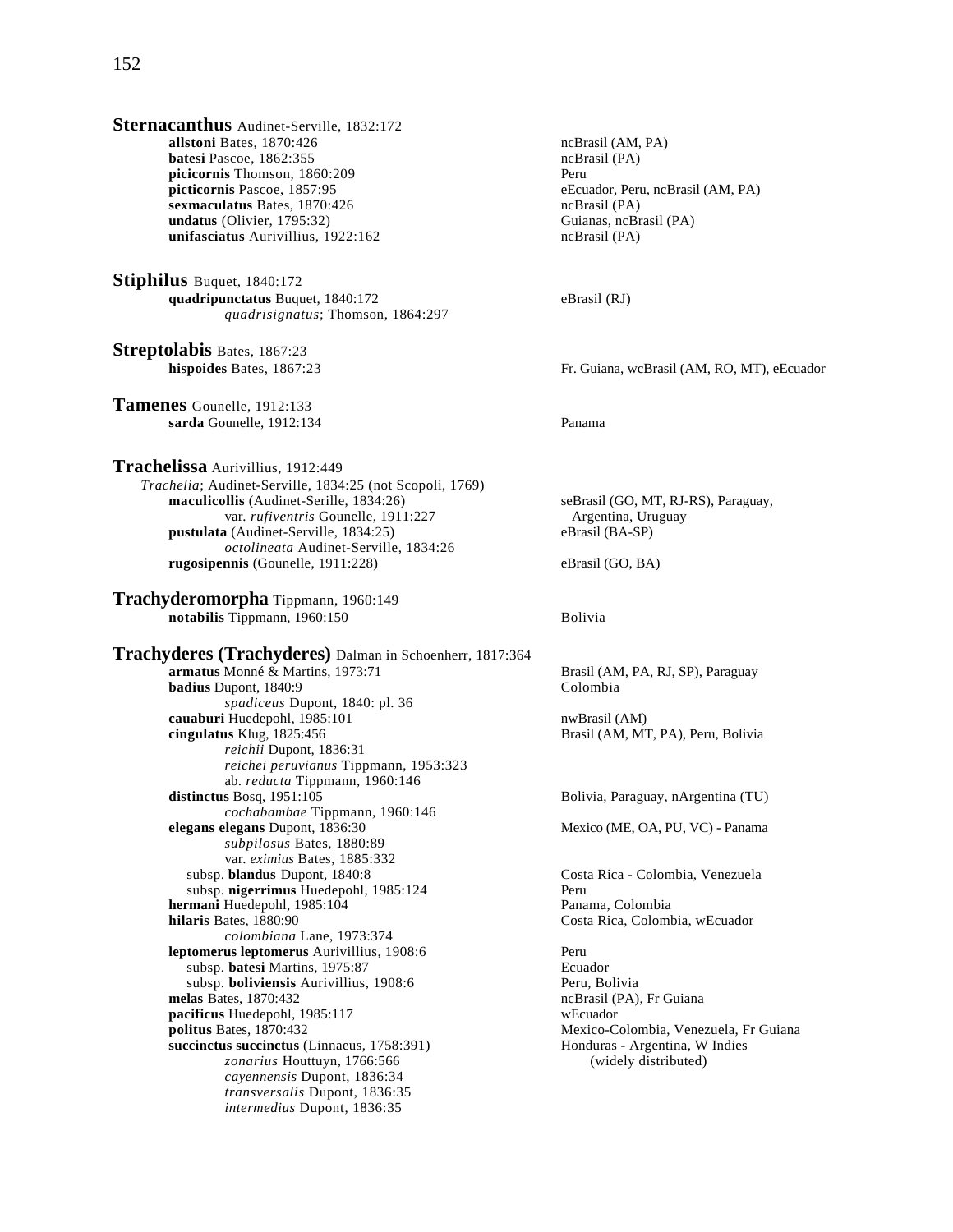*rubripes* Dupont, 1836:37 *interruptus* Dupont, 1836:38 *subfasciatus* Dupont, 1836:38 *nigricornis* Aurivillius, 1908:6 subsp. **duponti** Aurivillius, 1912:481 Brasil, Paraguay, Argentina *mm-ornata* Tippmann, 1960:146 subsp. **flaviventris** Aurivillius, 1908:6 Peru *nigricornis*; Martins, 1975:83 (not Aurivillius, 1908) subsp. latecinctus Martins, 1975:88 nwBrasil (AM) subsp. melzeri Schwarzer, 1929:363 sBrasil (MS), Paraguay, Argentina **Trachyderes (Dendrobias)** Dupont in Audinet-Serville, 1834: 41 *Dendrobius*; LeConte, 1858:40 **mandibularis mandibularis** Dupont in Audinet-Serville, 1834:42 swUSA (TX-CA), Baja Calif, nwMexico, Honduras

*testaceus* Dupont, 1836:24 *basalis* Dupont, 1840:6 *quadrimaculatus* Dupont, 1836:22 *spinicollis* Bates, 1885:332 *debilicollis* Casey, 1912:316 *peninsularis* Casey, 1912:316 subsp. **reductus** Casey, 1912:316 swUSA (CA,AZ), Baja Calif *subsp.* **virens** Casey, 1912: 316<br> **xillosus** Dupont in Audinet-Serville, 1834:44 **harma** Martinique, Nicaragua (?) maxillosus Dupont in Audinet-Serville, 1834:44 **steinhauseni** (Huedepohl, 1987:199) Honduras, Costa Rica

**Tragidion** Audinet-Serville, 1834:89 *Trichoscelis* Bates,1885:324 **annulatum** LeConte, 1858: 83 swUSA (TX, AZ), nMexico (SO), Baja Calif **armatum armatum** LeConte, 1858:25 swUSA (TX-CA), Baja Calif *texanum* Schaeffer, 1932:152 subsp. **brevipenne** Linsley, 1957:33 swUSA (CA) **auripenne** Casey, 1893:586 swUSA (AZ, NM, UT) *fulvipenne*; Casey, 1893:586 (not Say, 1824) *hirsuticolle* Casey, 1912:321 *densiventre* Casey, 1912:322 *parowanum* Casey, 1924:263 **bicolor** Bates,1885:324 cMexico (GU) **carinatum** Thomson, 1860:204 swMexico (OA)<br> **coquus** (Linnaeus, 1758:393) eNAmer-NM **coquus** (Linnaeus, 1758:393) *lynceum* Fabricius, 1775:191 *fulvipenne* Say, 1824:414 *melsheimeri* Germar, 1824:502 *coquus filicornis* Casey, 1912:323 *fulvipenne nubifer* Casey, 1912:323 *fulvipenne levipes* Casey, 1912:323 *apicatum* Casey, 1912:323 **cyanovestis** Chemsak & Linsley, 1979:268 Honduras<br> **dichromaticum** Linsley, 1957:38 ScMexico (MO, JA, GR) dichromaticum Linsley, 1957:38 gracilipes Linsley, 1940:136 swUSA (CA) **peninsulare peninsulare** Schaeffer, 1908:339 swUSA (CA), Baja Calif *annulatum*; Casey, 1893:856 (not LeConte, 1858) subsp. **californicum** Linsley, 1940:137 swUSA (CA)

**Triacetelus** Bates, 1892:176

*Paramphionthe* Zajciw, 1964:437

*moestula* Zajciw, 1964:438

**emarginatus** (Chevro]at, 1862:758) seMexico (YU) **sericatus** Bates, 1892:176 wMexico (SI, OA, NA, ME, JA, GR) - Honduras

**viridipennis** Chemsak & Linsley, 1976:217 wMexico (MI)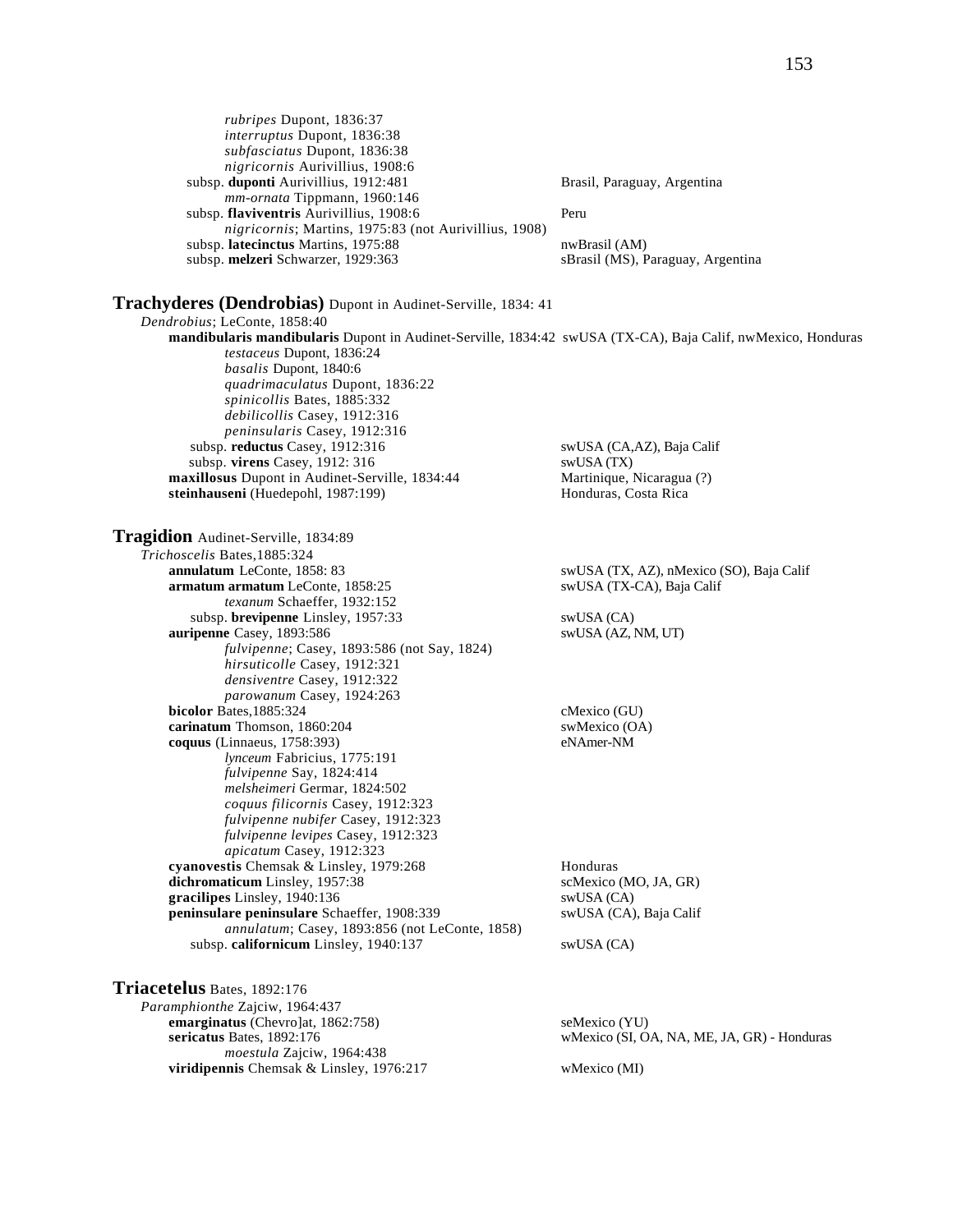**Tropidosoma** Perty, 1832:85 *Allocerus* Audinet-Serville, 1832:180 **bicarinatum** Monné & Monné, 1998: 531 **and Argentina**<br> **dilaticorne** (Gory, 1832:384) **Argentina** Fr Guiana, nwBrasil (AM) **dilaticorne** (Gory, 1832:384) *penniferum Bates, 1870:423*<br>**spencei** (Kirby, 1818:438) **Tuberorachidion** Tippmann, 1953:332 **lanei** Tippmann, 1953:335<br> **pumilio** (Gounelle, 1911:242) **eBrasil (GO, BA-PR)** eBrasil (GO, BA-PR) pumilio<sup>(Gounelle, 1911:242)</sup> *zellibori* Tippmann, 1953:334 **Tylosis** LeConte, 1850:9 **dimidiata** Bates, 1892:177 seMexico (YU) **hilaris** Linsley, 1957:34 Mexico **jimenezii** Dugès, 1879:186 swUSA (TX)-cMexico (CO, DU, GU)<br> **maculatus** LeConte, 1850:9 swUSA (AZ-TX), nMexico (SO) *sellatus* LeConte, 1858:25 *robusta* Casey, 1912:342 *argus* Casey, 1912:342 *sexualis* Casey, 1912:343 *texana* Casey, 1912:343 *subtruncata* Casey, 1912:343 *brevicollis* Casey, 1912:344 *medialis* Casey, 1912:344 *medialis bifasciata* Casey, 1912:344 *conjuncta* Casey, 1912:344 *conjuncta parva* Casey, 1912:345 **oculatus** LeConte, 1850:9 swUSA (TX), Mexico (DU, ME, PU, VC) **puncticollis** Bates, 1885:325 swUSA (AZ), Mexico (widely distributed) *angusticollis* Bates, 1885:325 *maculata*; Bates, 1880:81 (not LeConte, 1850) *sellata*; Bates, 1880:81 (not LeConte, 1858) *puncticollis arizonicus* Linsley, 1957:34 **suturalis** White, 1853:141 cMexico (GU) **triangularis** Monné & Martins, 1981:188 wcMexico (DU) **Uragus** Guérin-Méneville, 1844:230 hamaticollis Guérin-Méneville, 1844:231 sArgentina

**Weyrauchia** Tippmann, 1953:226 **aeruginosa** Monné, 2004: 313 Brasil (BA) **nobilis** Tippmann, 1960:142 Peru **viridimicans** Tippmann, 1953:227 Peru ab. *rubra* Tippmann, 1960:141

**Xylocaris** Dupont in Audinet-Serville, 1834:47 **oculata** Dupont in Audinet-Serville, 1834:48 seBrasil (MG-RS), Paraguay,Argentina, *elegantulus* Dupont, 1838:30 Uruguay *argentinus* Bruch, 1908:216

**Zalophia** Casey, 1912:335 **funebris** (Bates, 1880:85) sMexico (CHS), Guatemala, Ecuador *spissicornis* Casey, 1912:336

**Zenochloris** Bates, 1885:311 **barbicauda** Bates, 1892:168 Mexico (GR)<br> **densepunctata** Fuchs, 1976:58 Mexico (PU) densepunctata Fuchs, 1976:58 **freyi** Fuchs, 1966:36 Mexico (PU) **paradoxa** Bates, 1885:312 Panama **vandykei** Linsley, 1935:92 Mexico (SI)

eBrasil (RJ-RS, GO), Paraguay, Argentina, Uruguay swUSA (AZ-TX), nMexico (SO)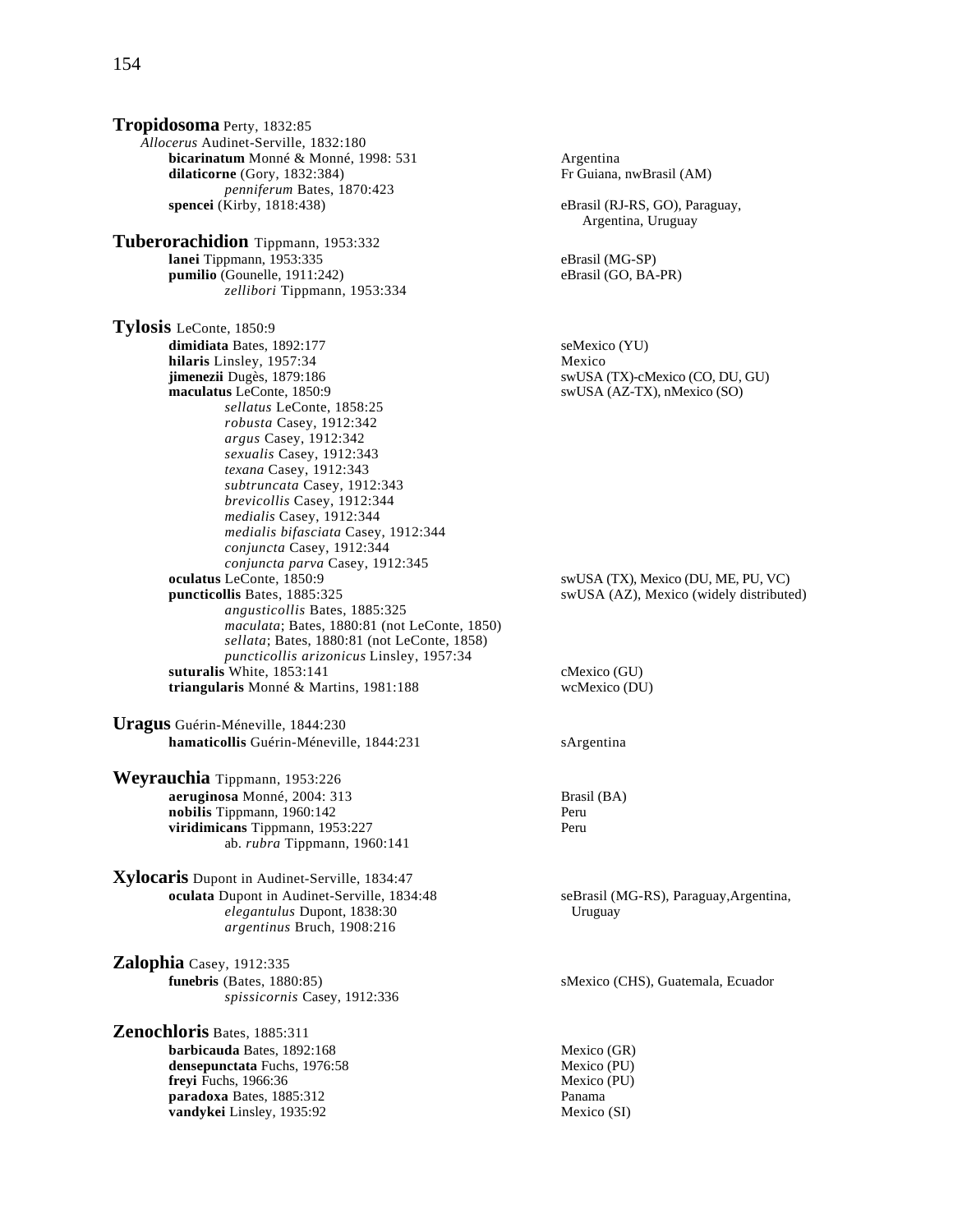**Zonotylus** Gahan in Grimshaw, 1898:9 **interruptus** (Olivier, 1790:307) ncBrasil (PA)

**Uracanthini** Lacordaire, 1869: 388

**Uracanthus** Hope, 1833: 64

**strigosus** Pascoe, 1875: 62 Australia, wEcuador (introduced?)

**Xystrocerini** Blanchard, 1845:147

**Xystrocera** Audinet-Serville, 1834:69 **globosa** (Olivier, 1795:27) Introduced in Puerto Rico

## **Cerambycine taxa presently without definite tribal assignment**

**Dolichopterus** Tippmann, 1953: 335<br>bucki Lane, 1973:112

**rhamnusioides** Tippmann, 1953:337 seBrasil (MG-SC)

**Ideratus** Thomson, 1864:183 **cyanipennis** Thomson, 1864:183 Panama, Colombia

Costa Rica, Panama, eEcuador, Brasil (MT), Argentina (TU, LR) **olivascens** Lane, 1973:113 eBrasil (MG, ES) , Argentina (MI)

# **Cerambycine taxa of uncertain identity**

**Acanthoptera violascens** Perty, 1832:90 eBrasil (BA) eBrasil (BA) eBrasil (BA) callidium brevicorne Olivier, 1790:261 **Callidium brevicorne Olivier, 1790:261 Callidium fulvicolle** Fabricius, 1792:324 Surinam **Cerambyx castaneus** Voet, 1778:18 <br> **Cerambyx clavipes** Forster, 1771:42 <br>
North America **Cerambyx clavipes Forster, 1771:42** North America<br> **Cerambyx ferruginosus** Goeze, 1777:477 America **Cerambyx ferruginosus** Goeze, 1777:477 **Cerambyx lucidus** Olivier, 1790:309 America **Cerambyx praepes** Voet, 1778:22 America **Cerambyx rufus** Voet, 1806:25 America **Cerambyx umbraticus** Olivier, 1795:129 **Fr Guiana**<br> **Elaphidion pusillum** Haldeman, 1847:34 **Altana** MAmer **Elaphidion pusillum** Haldeman, 1847:34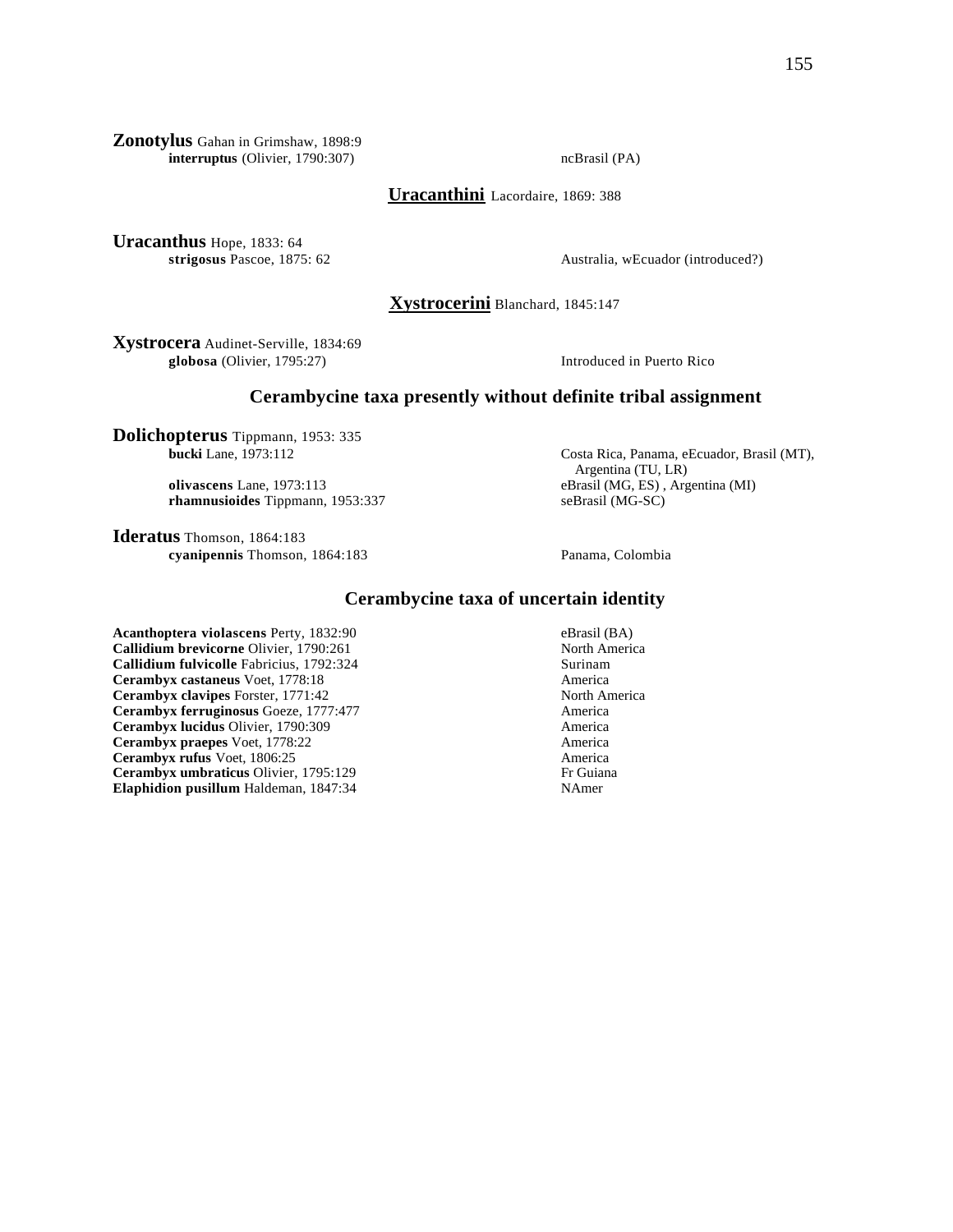# Subfamily **Lepturinae** Latreille, 1804:305

*Rhagiadae* Kirby in Richardson, 1837:178 *Dérécéphalides* Mulsant, 1839:212 *Stenocoritae* Thomson, 1864:142

#### **Desmocerini** Blanchard, 1845:163

*Dorcasomides* Lacordaire, 1869:456

**Desmocerus** Dejean, 1821:111 **aureipennis aureipennis** Chevrolat, 1855:187 wUSA (CA, OR) *auripennis*; LeConte, 1857:23 subsp. **cribripennis** Horn, 1881:vii wNAmer (Br Col, WA, OR, n CA) subsp. lacustris Linsley & Chemsak, 1972:11 nwUSA (OR) subsp. **piperi** Webb, 1905:104 wNAmer (n Rocky Mts)<br> **lifornicus californicus** Horn, 1881:vii wUSA (CA) californicus californicus Horn, 1881:vii subsp. **dimorphus** Fisher, 1921:207 wUSA (CA)<br> **Iliatus** (Forster, 1771:40) eNAmer **palliatus** (Forster, 1771:40) *blandus* Fabricius, 1775:182 *cyaneus* Fabricius, 1775:823 *elongatus* Bland, 1862:269

#### **Necydalini** Latreille, 1825:401

(*Necydalinae*, auct)

**Atelopteryx** Lacordaire, 1869:473 **compsoceroides** Lacordaire, 1869:474 seBrasil (RJ-RS), Paraguay,

**Callisphyris** Newman, 1840:1

*Callisphiris*; Thomson, 1864:151 **apicicornis** Fairmaire & Germain, 1859:497 Chile, wcArgentina (NE) *vespa* Fairmaire & Germain, 1861:106 **crassus** Barriga & Peña, 1994:93 Chile **ficheti** Barriga & Peña, 1994:93 Chile **fritzi** Cerda, 1968:101 Chile **leptopus Philippi, 1859:673** Chile, swArgentina (NE-SC) *semicaligatus* Fairmaire & Germain, 1859:496 *schytei* Philippi, 1862:412 *schythei*; Philippi & Philippi, 1864:380 **macropus** Newman, 1840:1 Chile, wcArgentina (NE) *auriventris* Cerda, 1993:13 **molorchoides** (Guérin-Méneville, 1838:66) Chile, wcArgentina (NE) *annulatus* Philippi & Philippi, 1864:380 **odyneroides** Fairmaire & Germain, 1864:385 Chile, wcArgentina (NE) *uretai* Cerda, 1963:3 **pepsioides** Barriga & Peña, 1994:92 **Chile (Chile 1994:92** Chile 1994:92 Chile 1994:92 Chile 1995) **rufiventer** Philippi, 1859:673 *concolor* Fairmaire & Germain, 1861:105 *testaceipes* Fairmaire & Germain, 1864:286 *asphaltinus* Fairmaire & Germain, 1859:497

**Cauarana** Lane, 1974:528 **iheringi** (Gounelle, 1910:46) seBrasil **Hephaestion** Newman, 1840:10 **annulatum** Philippi, 1859:672 Chile, wcArgentina (NE) **auratum** Cerda, 1968:103 Chile **bullocki** Cerda, 1968:102 Chile **chalybeum** Philippi, 1865:653 Chile<br> **corralensis** Philippi & Philippi, 1864:379 Chile **corralensis Philippi & Philippi, 1864:379 cyanopterum** Philippi & Philippi, 1864:377 Chile **flavicornis** Philippi & Philippi, 1864:378 Chile

Argentina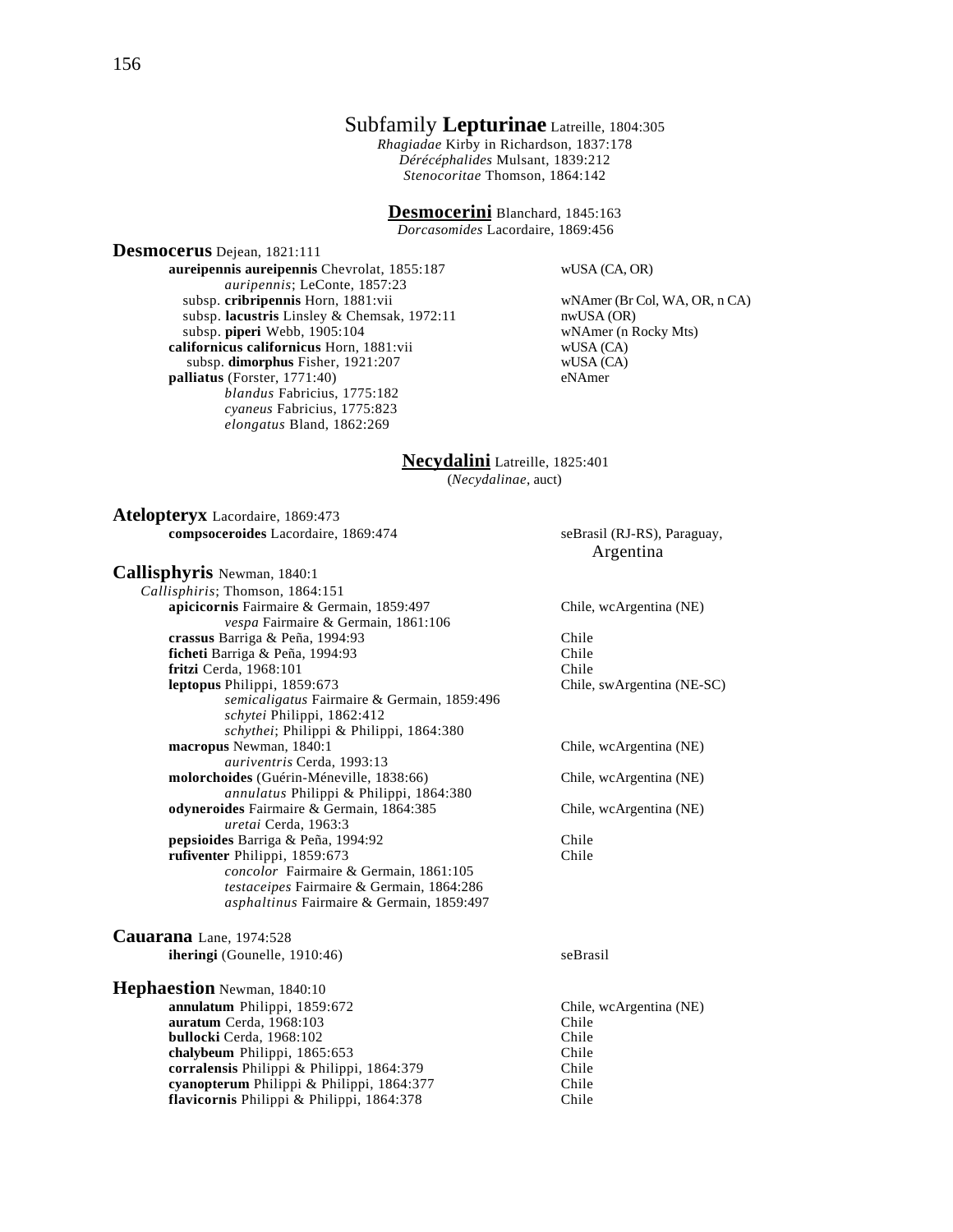**fuscescens** Philippi & Philippi, 1864:379 Chile<br> **holomelas** Philippi & Philippi, 1864:379 Chile **holomelas** Philippi & Philippi, 1864:379 **lariosi** Bosq, 1951:194 Chile **nigricornis** Fairmaire & Germain, 1861:105 Chile<br> **ocreatum** Newman, 1840:10 Chile, wcArgentina (NE) **ocreatum** Newman, 1840:10<br> **pallidicornis** Fairmaire & Germain, 1859:493 Chile pallidicornis Fairmaire & Germain, 1859:493 **tolhuaca** Cerda, 1995:75 Chile **versicolor** Philippi, 1859:671 Chile **violaceipennis** Fairmaire & Germain, 1861:105 Chile, wcArgentina (NE) *iopterus* Philippi & Philippi, 1864:368 **Hephaestioides** Zajciw, 1961:217 **cyanipennis** Zajciw, 1961:218 seBrasil (RJ) **Mendesina** Lane, 1974:526 **carinithorax** (Mendes, 1938:118) cBrasil (GO) **Necydalis** Linnaeus, 1758:421 **acutipennis** Van Dyke, 1923:51 wUSA (CA, OR) **barbarae** Rivers, 1890:112 wUSA (CA)<br> **cavipennis** LeConte, 1873:204 wNAmer, nv wNAmer, nwMexico, Baja Calif **diversicollis diversicollis** Schaeffer, 1932:152 wNAmer *laevicollis*; Van Dyke, 1923:52 (not LeConte, 1869) subsp. **californica** Linsley, 1940:279 wUSA (CA)<br> **vicollis** LeConte. 1869:383 wNAmer **laevicollis** LeConte, 1869:383 *laevicollis seminiger* Linsley, 1940:277 **mellita** (Say, 1835:194) eNAmer *melitta*; Hamilton, 1895:338 *americanus* Haldeman, 1847:44 **rudei** Linsley & Chemsak, 1972:19 wUSA (CA) **Parahephaestion** Melzer, 1930:192 **brasiliensis** (Melzer, 1923:8) seBrasil (MG) **malleri** (Melzer, 1930:191) sBrasil (SC) **zikani** (Melzer, 1923:7) seBrasil (MG) **Planopus** Bosq, 1953:78 **laniniensis** Bosq, 1953:78 Chile, wcArgentina (NE) *lugubris* Prosen, 1962:147 **octaviusbarrosi** Cerda, 1968:102 Chile **Platynocera** Blanchard in Gay, 1851:471 *Stenorhopalus* Blanchard in Gay, 1851:477 *Stenorrhopalus*; Gemminger & Harold, 1872:2880 **andina** Cerda, 1968:104 Chile<br> **annulata** Philinni & Philinni 1864:381 Chile annulata Philippi & Philippi, 1864:381 **bicolor** Philippi, 1865:652 Chile **flavicans** (Fairmaire & Germain, 1859:495) Chile **gracilipes** (Blanchard in Gay, 1851:469) Chile, wcArgentina (NE) **gracilis** (Blanchard in Gay, 1851:478) Chile, wcArgentina (NE) **lepturoides** Blanchard in Gay, 1851:473 Chile **macer** (Newman, 1840:10) Chile, Argentina **monsalvei** Cerda, 1954:94 Chile **nigriceps** Philippi, 1859:673 Chile<br> **opaca** (Fairmaire & Germain, 1859:494) Chile opaca (Fairmaire & Germain, 1859:494) **rubriceps** Blanchard in Gay, 1851:472 Chile **rufofemorata** (Fairmaire & Germain, 1859:494) Chile **rugosa** (Fairmaire & Germain, 1861:106) Chile, wcArgentina (NE) **valdiviensis** Cerda, 1995:76 Chile **virescens** (Fairmaire & Germain, 1859:495) Chile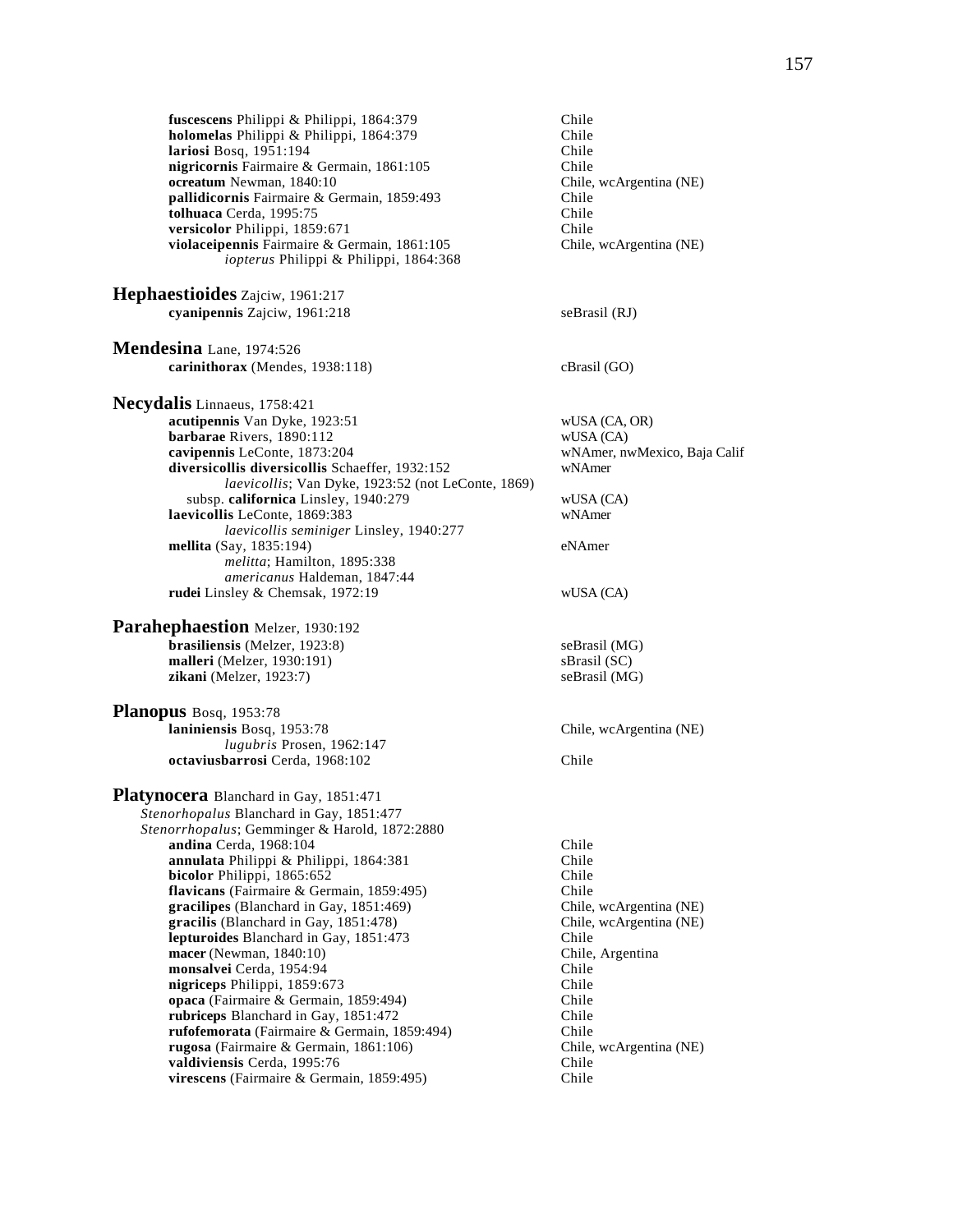# **Rhathymoscelis** Thomson, 1860:160

**batesi** Lane, 1965:277 Guatemala *haldemani*; Bates, 1885:287 (not Thomson, 1860) **dormei** Gounelle, 1910:48 seBrasil (MG) **haldemanii** Thomson, 1860:161 swMexico (GR)<br> **melzeri** Costa Lima, 1922:22 seBrasil (RJ) **melzeri** Costa Lima, 1922:22 seBrasil (RJ)<br> **peruibensis** Lane, 1951:8 sBrasil (SP) **peruibensis** Lane, 1951:8 **rothschildi** Lane, 1965:281 swMexico (OA)<br> **taunayi** Lane, 1936:772 sBrasil (SP) taunayi Lane, 1936:772 **wheeleri** Lane, 1974:524 Guyana **zikani** Melzer, 1931:54 nwBrasil (AM)

**Ulochaetes** LeConte, 1854:82

#### wNAmer (Br Col, WA, ID, OR, CA), Baja Calif

### **Holopterini** Lacordaire, 1869:393

**Holopterus** Blanchard in Gay, 1851:475 **annulicornis** Philippi & Philippi, 1859:674 Chile, sArgentina (NE, SC) *araneipes* Fairmaire & Germain, 1859:500 **chilensis Blanchard in Gay, 1851:476** Chile<br> **Solution** Chile **Replaces** Chile **Chile** Chile laevigatus Philippi & Philippi, 1859:675 *compressicornis* Fairmaire & Germain, 1859:501

**Neholopterus** Martins & Monné, 1998: 59 **antarcticus** Aurivillius, 1910:148 Argentina **ochraceus** Bruch, 1918:14 sArgentina (CT) **reedi** Bruch, 1918:16 wArgentina (ME) **richteri** Bruch, 1918:18 sArgentina (CT)

**Stenophantes** Burmeister, 1861: 314 **herrerai** Cerda, 1987:187 Chile **longipes** Burmeister, 1861:314 Bolivia, Argentina *cujanus* Burmeister, !865:174 *sublineatus* Fairmaire, 1864: 273 **martinezi** Cerda, 1980:91 wArgentina (NE) patagonicus Bruch, 1918:12 sArgentina (CT)

# **Lepturini** Latreille, 1802: 218

*Encyclopini* LeConte, 1873:326 *Rhagii* Boppe, 1921:14 *Toxotini* Boppe, 1921:14

| <b>Acmaeops</b> LeConte, 1850:235                      |
|--------------------------------------------------------|
| Gnathacmaeops Linsley & Chemsak, 1972:135              |
| discoideus (Haldeman, 1847:60)                         |
| <b>pratensis</b> (Laicharting, 1784:172)               |
| strigilata Fabricius, 1792:341                         |
| longiceps Kirby in Richardson, 1837:187                |
| semimarginata Randall, 1838:30                         |
| fulvipennis Mannerheim, 1853:251                       |
| <b>proteus proteus</b> (Kirby in Richardson, 1837:186) |
| sublineata Haldeman, 1847:60                           |
| gibbula LeConte, 1861:356                              |
| pinicola Schaeffer, 1908:341                           |
| parkeri Casey, 1913:242                                |
| lacustrina Casey, 1913:242                             |
| obsoleta Casey, 1913:243                               |
| puncticeps Casey, 1913:243                             |
| <i>aurora</i> Casey, 1913:244                          |
|                                                        |

eNAmer **NAmer** (boreal regions)

**NAmer (montane regions)**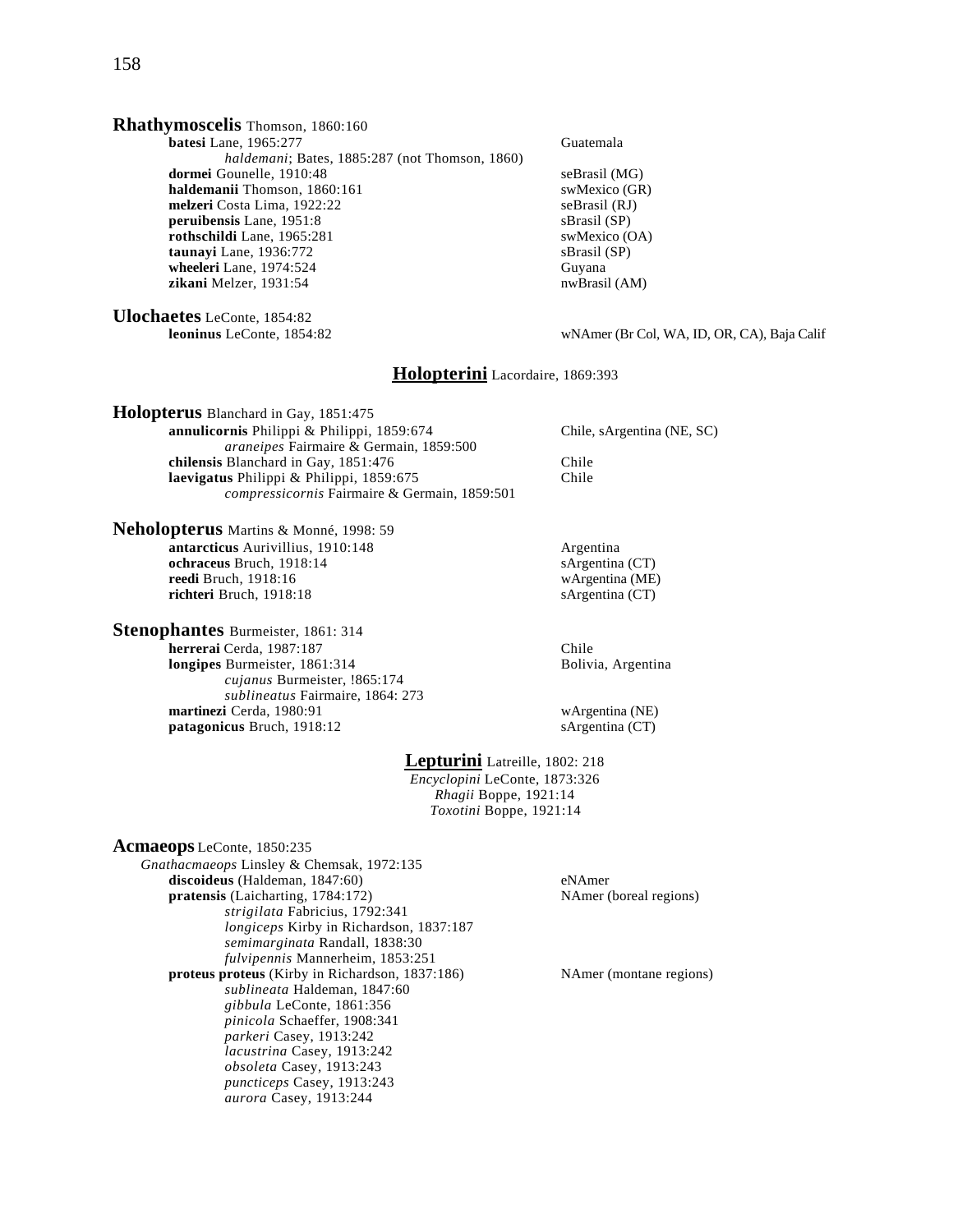| cavicollis Casey, 1913:244<br>scutellata Casey, 1924:276<br>subsp. durangoensis Linsley & Chemsak, 1972:98<br>nwMexico (DU) |  |
|-----------------------------------------------------------------------------------------------------------------------------|--|
|                                                                                                                             |  |
|                                                                                                                             |  |
|                                                                                                                             |  |
| Acmaeopsoides Linsley & Chemsak, 1976:166                                                                                   |  |
| rufula (Haldeman, 1847:60)<br>neNAmer                                                                                       |  |
|                                                                                                                             |  |
| Alosternida Podany, 1961:27                                                                                                 |  |
| chalybaea (Haldeman, 1847:60)<br>eUSA                                                                                       |  |
| Analeptura Linsley & Chemsak, 1976:26                                                                                       |  |
| lineola (Say, 1824:421)<br>eNAmer                                                                                           |  |
| indirecta Newman, 1841:71                                                                                                   |  |
| cincta Haldeman, 1847:63                                                                                                    |  |
| cincta var. obsoleta Haldeman, 1847:63                                                                                      |  |
| cincta var. lateralis Haldeman, 1847:63                                                                                     |  |
|                                                                                                                             |  |
| Anastrangalia Casey, 1924:280                                                                                               |  |
| haldemani (Casey, 1891:42)<br>swUSA (AZ, NM), nwMexico (DU)                                                                 |  |
| lucifera Hopping, 1922:163                                                                                                  |  |
| laetifica (LeConte, 1859:89)<br>wNAmer, n Baja Calif                                                                        |  |
| lugens LeConte, 1859:89                                                                                                     |  |
| sanguinea (LeConte, 1859:89)<br>s Canada, wUSA                                                                              |  |
| boulderensis Casey, 1913:252                                                                                                |  |
| apicata Casey, 24:280                                                                                                       |  |
| sanguinolenta (Linnaeus, 1761: 196)<br>Palearctic, established in Argentina<br>variabilis (DeGeer, 1775: 137)               |  |
| bonaeriensis (Burmeister, 1865:177)                                                                                         |  |
|                                                                                                                             |  |
| Anoplodera (Anoploderomorpha) Pic, 1901:69                                                                                  |  |
| pubera (Say, 1826:279)<br>eNAmer                                                                                            |  |
| Anthophylax LeConte, 1850:326                                                                                               |  |
|                                                                                                                             |  |
|                                                                                                                             |  |
| Anthophilax; LeConte in Agassiz, 1850:236                                                                                   |  |
| attenuatus (Haldeman, 1847:59)<br>seCanada, neUSA                                                                           |  |
| cyaneus (Haldeman, 1847:151)<br>eNAmer                                                                                      |  |
| malachiticus Haldeman, 1847:64                                                                                              |  |
| hoffmani Beutenmüller, 1903:518<br>seUSA                                                                                    |  |
| viridis LeConte, 1850:326<br>eNAmer                                                                                         |  |
| viridis viridipennis Casey, 1918:416                                                                                        |  |
| Bellamira LeConte, 1873:328                                                                                                 |  |
| scalaris (Say, 1826:278)<br>eNAmer, Puerto Rico (?)                                                                         |  |
| coarctatus Haldeman, 1847:59                                                                                                |  |
|                                                                                                                             |  |
| Brachyleptura Casey, 1913:247                                                                                               |  |
| Toxoleptura Miroshnikov, 1998:411                                                                                           |  |
| champlaini Casey, 1913:254<br>eUSA                                                                                          |  |
| vagans Swaine & Hopping, 1928:63 (part)                                                                                     |  |
| circumdata (Olivier, 1795:32)<br>eUSA                                                                                       |  |
| subquadrata Casey, 1913:251                                                                                                 |  |
| dehiscens (LeConte, 1859:89)<br>wNAmer                                                                                      |  |
| pernigra (Linell, 1897:397)<br>$WUSA$ (s $CA$ )                                                                             |  |
| rubrica (Say, 1824:418)<br>eNAmer                                                                                           |  |
| erythroptera Germar, 1824:522                                                                                               |  |
| vagans (Olivier, $1795:31$ )<br>eNAmer                                                                                      |  |
| brevis Kirby in Richardson, 1837:182                                                                                        |  |
| cuneatula Casey, 1913:253                                                                                                   |  |
| fusella Casey, 1913:254<br>puella Casey, 1913:254                                                                           |  |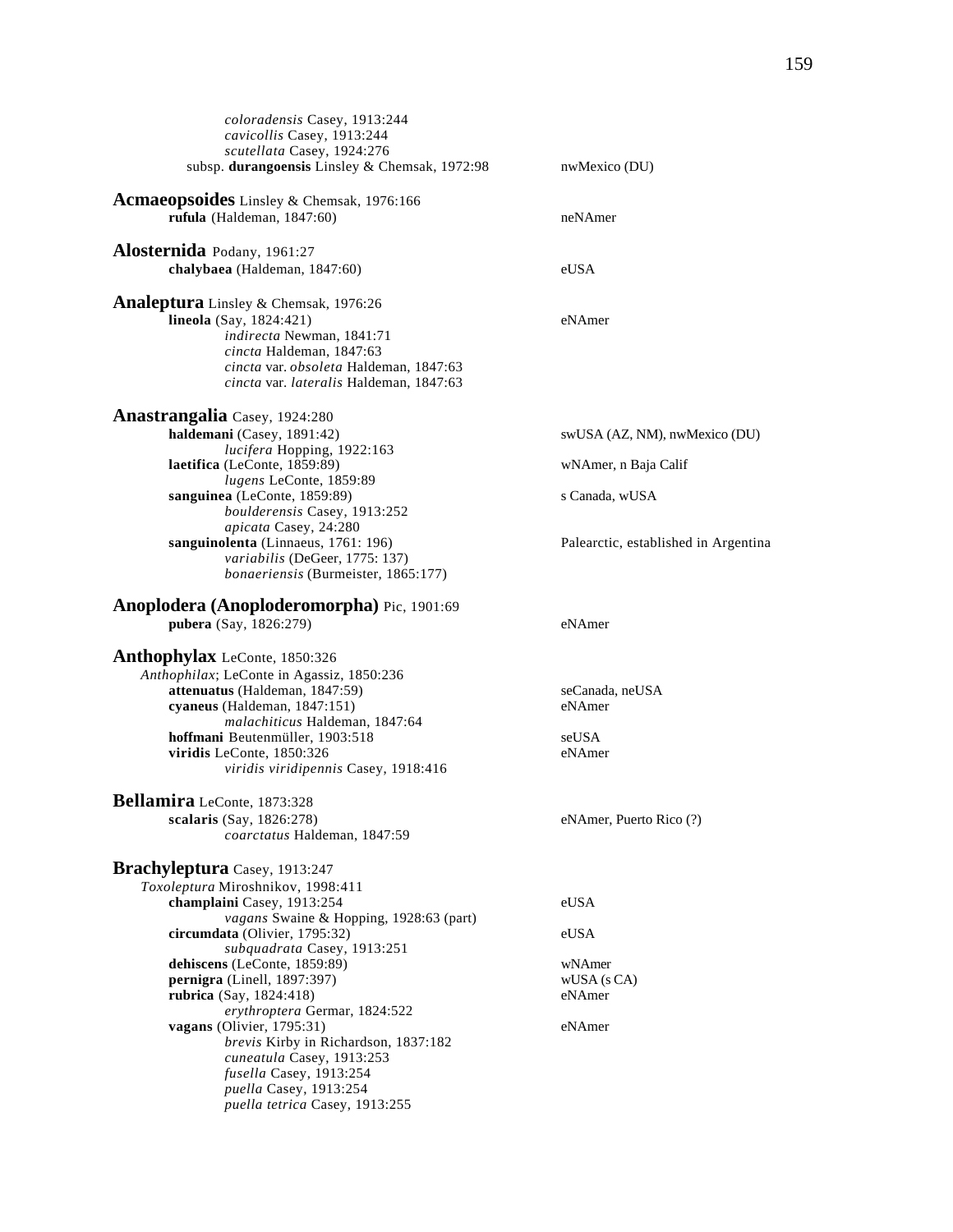**vexatrix** (Mannerheim, 1853:250) wNAmer, s Alaska *quadrillum* LeConte, 1859:88 *convolvens* Casey, 1913:250 **Brachysomida** Casey, 1913:219<br>atra (LeConte, 1850:323) swCanada, nwUSA (WA-CO) *morata* Casey, 1913:222 *aterrima* Casey, 1924:276 **bivittata** (Say, 1824:416) s Canada, eUSA *nigripennis* LeConte, 1850:323 *varians* LeConte, 1850:324 *fusciceps* LeConte, 1850:324 *incertus* Bland, 1863:321 *oblongus* Casey, 1913:218 **californica** (LeConte, 1851:101) wUSA (CA, OR, WA) *subaeneus* LeConte, 1851:101 *tumida* LeConte, 1857:63 *fusca* LeConte, 1857:62 *subcyanea* LeConte, 1857:63 *lugens* LeConte, 1857:62 *viola* LeConte, 1860:321 *mollipilosa* LeConte, 1860:321 *pinguis* LeConte, 1873:210 *celestina* Casey, 1913:222 *corpulenta* Casey, 1913:222 *lanatula* Casey, 1913:224 *francisca* Casey, 1913:225 *californica proxima* Casey, 1913:225 *brevicornis* Casey, 1913:226 *trinitatis* Casey, 1913:226 *tumidiceps* Casey, 1913:227 *caerulea* Casey, 1913:227 *caerulea chalybea* Casey, 1913:228 *robustula* Casey, 1913:228 *protensicollis* Casey, 1913:228 *hirsuta* Casey, 1913:228 *lepidula* Casey, 1913:229 *versicolor* Casey, 1913:229 **rugicollis** Linsley & Chemsak, 1972:135 nc USA (Rocky Mts) **vittigera** Linsley & Chemsak, 1972:127 wUSA (CA) *corpulenta*; Hopping, 1943:119 (not Casey, 1913) **Centrodera** LeConte, 1850:325 *Rhamnusium*; Haldeman, 1847:58 *Centrodera (Apatophysis)*; Gressitt, 1947:191 *Parapachyta* Casey, 1913:216 **autumnata** Leech, 1963:173 wUSA (CA) **dayi** Leech, 1963:178 wUSA (WA, OR, n CA) **decolorata** (Harris, 1841:93) eNAmer *rubidus* Haldeman, 1847:58 *decolorata lacustris* Casey, 1918:416 **minima** Linsley & Chemsak, 1972:40 wcUSA (CO) **nevadica nevadica LeConte, 1873:205** wUSA<br>subsp. **arizonica** Linsley & Chemsak, 1972:42 swUSA (AZ) subsp. arizonica Linsley & Chemsak, 1972:42 **oculata oculata** Casey, 1913:202 wUSA (c CA) *nevadica*; Fall, 1901:148 (not LeConte, 1873) *arida* Van Dyke, 1946:89 subsp. **blaisdelli** Van Dyke, 1927:102 wUSA (s CA)<br> **burni** Knull, 1947:73 wUSA (CA) **osburni** Knull, 1947:73 wUSA (CA)<br> **quadrimaculata** (Champlain & Knull, 1922:147) eUSA (OH) quadrimaculata (Champlain & Knull, 1922:147) **spurca** (LeConte, 1857:63) wNAmer (Br Col, WA, OR, CA, UT), Baja Calif *cervinus* Walker, 1866:332 **sublineata** LeConte, 1862:40 eUSA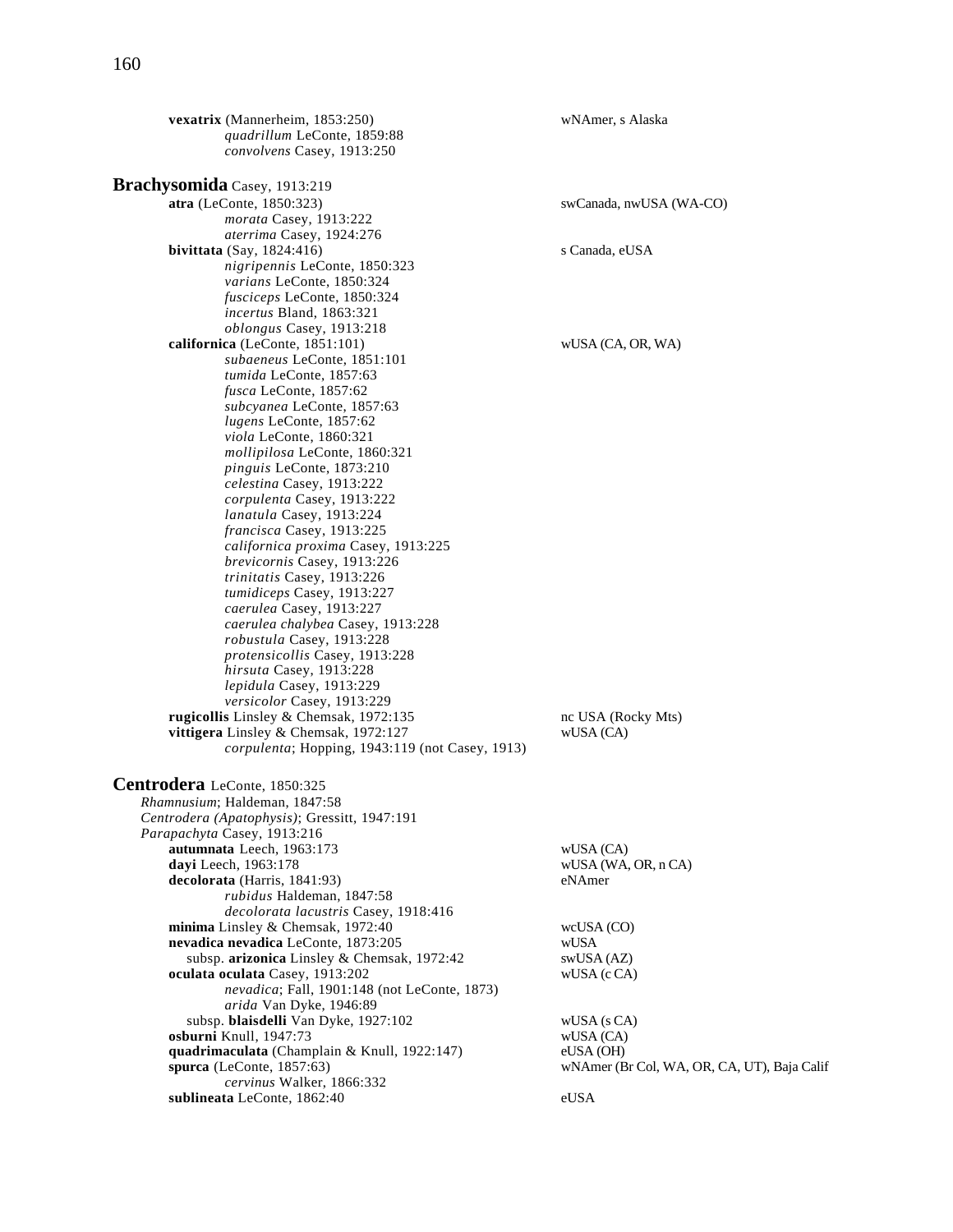**tenera** Casey, 1913:203 wUSA (CA) *pilosa* Van Dyke, 1927:101 **Cerrostrangalia** Hovore & Chemsak, 2005: 17 **solisi** Hovore & Chemsak, 2005: 18 Costa Rica **herrerai** Hovore & Chemsak, 2005: 20 Costa Rica **Charisalia** Casey, 1913:247 **americana** (Haldeman, 1847:63) eUSA **Chontalia** Bates, 1872:233 **cyanicollis** Bates, 1872:233 Guatemala-Costa Rica *cyanipennis*; Linsley & Chemsak, 1971:23 *cyanicolor*; Linsley & Chemsak, 1971:23 **Choriolaus** Bates, 1885:283 *Euryptera* LeConte & Horn 1883:313 (part) **aegrotus** Bates, 1885:283 swMexico (OA) **auratus** Giesbert & Wappes, 1999: 9 Guatemala<br> **celestae** (Chemsak & Linsley, 1974:37) SMexico (CHS) **celestae** (Chemsak & Linsley, 1974:37) derhami Chemsak & Linsley, 1976:40 swMexico (OA) **filicornis** (Linsley & Chemsak, 1971:4 sMexico (CHS)-Honduras **flavirostris** (Bates, 1880:40) Guatemala  $flavirostris$  (Bates,  $1880:40$ ) **fulveolus** (Bates, 1885:283) Guatemala **gracilis** (Chemsak & Linsley, 1974:39) Costa Rica<br> **hirsutus** (Bates, 1885:283) Mexico (CHS, OA, VC) **hirsutus** (Bates, 1885:283) **howdeni** Giesbert & Wappes, 1999: 8 Mexico (CH) **latescens** Bates, 1885:284 swMexico (OA) **nigripennis** Giesbert & Wappes, 1999: 10 Guatemala **ruficollis** (Pascoe, 1866:289) Colombia<br> **sabinoensis** (Knull, 1954:129) SwUSA (AZ) sabinoensis (Knull, 1954:129) **sulcipennis** Linsley, 1970:139 seMexico (VC) **suturalis** Giesbert & Wappes, 1999: 11 Guatemala, Honduras **Comacmaeops** Linsley & Chemsak, 1972:88 **brunnea** (Knull, 1962:107) swUSA (TX) **parva** Linsley & Chemsak, 1972:89 Mexico (HI, GR) **Cortodera** Mulsant, 1863: 572 *Acmaeops* LeConte, 1850:321 (part) *Leptacmaeops* Casey, 1913:219 *Leptacmaeops (Acmaeopsilla)* Casey, 1913:240 **barri** Linsley & Chemsak, 1972:120 wcUSA (OR, NE, ID) **bivittata** Linsley & Chemsak, 1972:121 swUSA (AZ)<br> **coniferae** Hopping & Hopping, 1947:233 swCanada, wUSA (OR, CO) coniferae Hopping & Hopping, 1947:233 **cubitalis** (LeConte, 1861:355) wUSA (CA) *basalis* LeConte, 1873:211 *basalis dichroma* Casey, 1913:231 *cuneata* Casey, 1913:232 *auricollis* Casey, 1913:232 *elegantula* Casey, 1913:232 *quadrinotata* Casey, 1913:233 *tenuis* Casey, 1913:233 *temporalis* Casey, 1913:233 *minima* Casey, 1913:234 **falsa** (LeConte, 1860:80)<br> **ferrea** Linsley & Chemsak, 1972:115 swUSA (CA), n Baja Calif swUSA (CA) ferrea Linsley & Chemsak, 1972:115 **fraudis** Linsley & Chemsak, 1972:121 wUSA (CA, NE)<br> **funerea** Linsley & Chemsak, 1972:118 wUSA (CA) **funerea** Linsley & Chemsak, 1972:118 wUSA (CA)<br> **impunctata** Hopping & Hopping, 1947:222 mwUSA (WA, OR) **impunctata** Hopping & Hopping, 1947:222 **longicornis** (Kirby in Richardson, 1837:185 wNAmer *dorsalis* LeConte, 1859:21 *vincta* LeConte, 1861:356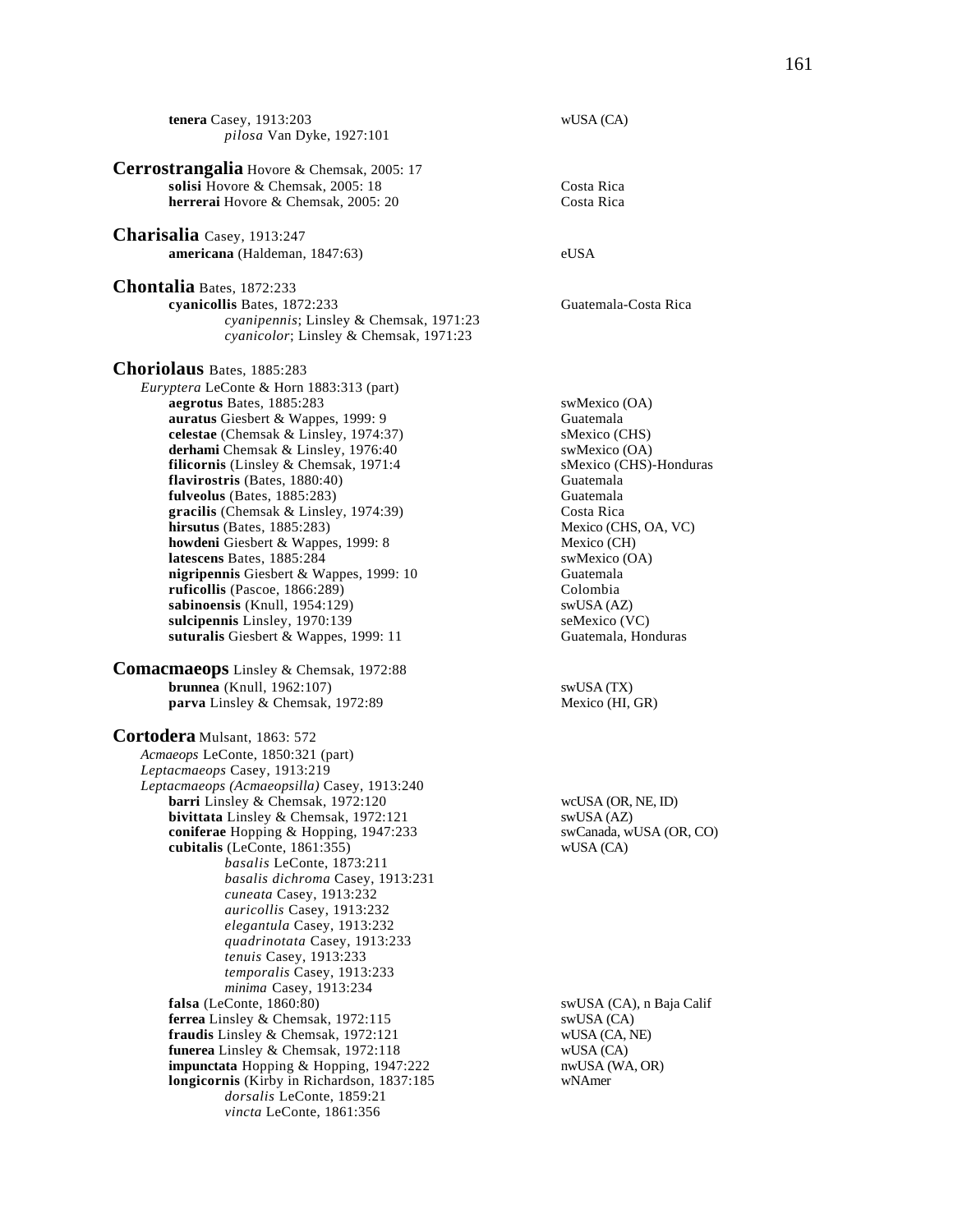*ligata* LeConte, 1873:211 *marginalis* LeConte, 1857:23 *punctiventris* Casey, 1913:238 *alticola* Casey, 1913:239 *suturalis* Casey 1924:277 *oregonensis* Hopping & Hopping, 1947:227 *harneyensis* Hopping & Hopping, 1947:228 *bakeri* Hopping & Hopping, 1947:229 **militaris militaris** (LeConte, 1850:322) wNAmer (Br Col, WA, OR, n CA) subsp. **constans** Linsley & Chemsak, 1972:110 wUSA (n CA) wUSA (CA) wUSA (CA) subsp. variipes (Casey, 1891:38) *berkeleyensis* Hopping & Hopping, 1947:226 **nitidipennis** (Casey, 1913:236) nwUSA (WA, OR) **placerensis** Hopping & Hopping, 1947:223 wUSA (CA) *sierrae* Hopping & Hopping, 1947:224 **robusta** Hopping & Hopping, 1947:234 nwUSA (WA) **spuria** (LeConte, 1873:228) nwUSA (ID-CO) **stolida** (Casey, 1924:277) wUSA (CA, NE) **subpilosa** (LeConte, 1850:322) wNAmer (Br Col, WA, OR, CA, UT) *lupina* LeConte, 1860:321 *intermedia* Casey, 1913:236 *pugetana* Casey, 1913:237 *quadriceps* Casey, 1913:237 **thorpi** Linsley & Chemsak, 1972:123 wUSA (NE) **tuberculicollis** Linsley & Chemsak, 1972:118 swUSA (NM) **vanduzeei** Linsley & Chemsak, 1972:122 wUSA (CA) **Cosmosalia** Casey, 1913:267) **chrysocoma** (Kirby in Richardson, 1837:179) Canada, wUSA, n USA, nMexico *auripilis* LeConte, 1850:339 *aureola* Casey, 1913:268 *auripilis densepilosa* Casey, 1924:281 **nigrolineata nigrolineata** (Bland, 1865:383) wcUSA (NM, CO) subsp. **truxali** (Papp, 1955:217) swUSA (NM) **Cyphonotida** Casey, 1913:247 **rostrata rostrata** (Bates, 1872:183) Colombia, wMexico - Panama *laevicollis* (Bates, 1880:39) subsp. **borealis** Linsley & Chemsak, 1976:135 swUSA (AZ), nMexico *ventralis*; Casey, 1913:260 (not Horn, 1894) subsp. **ventralis** (Horn, 1894:401) sBaja Calif subsp. **texana** Giesbert & Hovore, 1998: 19 sTX **Dorcasina** Casey, 1913:269 **grossa** (LeConte, 1873:225) wUSA (CA) **matthewsii** (LeConte, 1869:384) wNAmer (Pac Cst) *macrocera* Casey, 1913:270 **Encyclops** Newman, 1838:392 *Microrhabdium* Kraatz, 1879:118 *Microrrhabdium*; Plaviltstshikov, 1936:108 **caerulea** (Say, 1826:280) eNAmer *pallipes* Newman, 1838:392 **californica** Van Dyke, 1920:45 wUSA (CA, OR) **Eurylemma** Chemsak & Linsley, 1974:40 **auricollis** Chemsak & Linsley, 1974:40 sMexico (CHS)

**Euryptera** Lepeletier & Audinet-Serville in Latreille, 1828:687 **albosterna** Chemsak & Linsley, 1974:42 Costa Rica **atripennis Bates, 1870:313** nwBrasil (AM)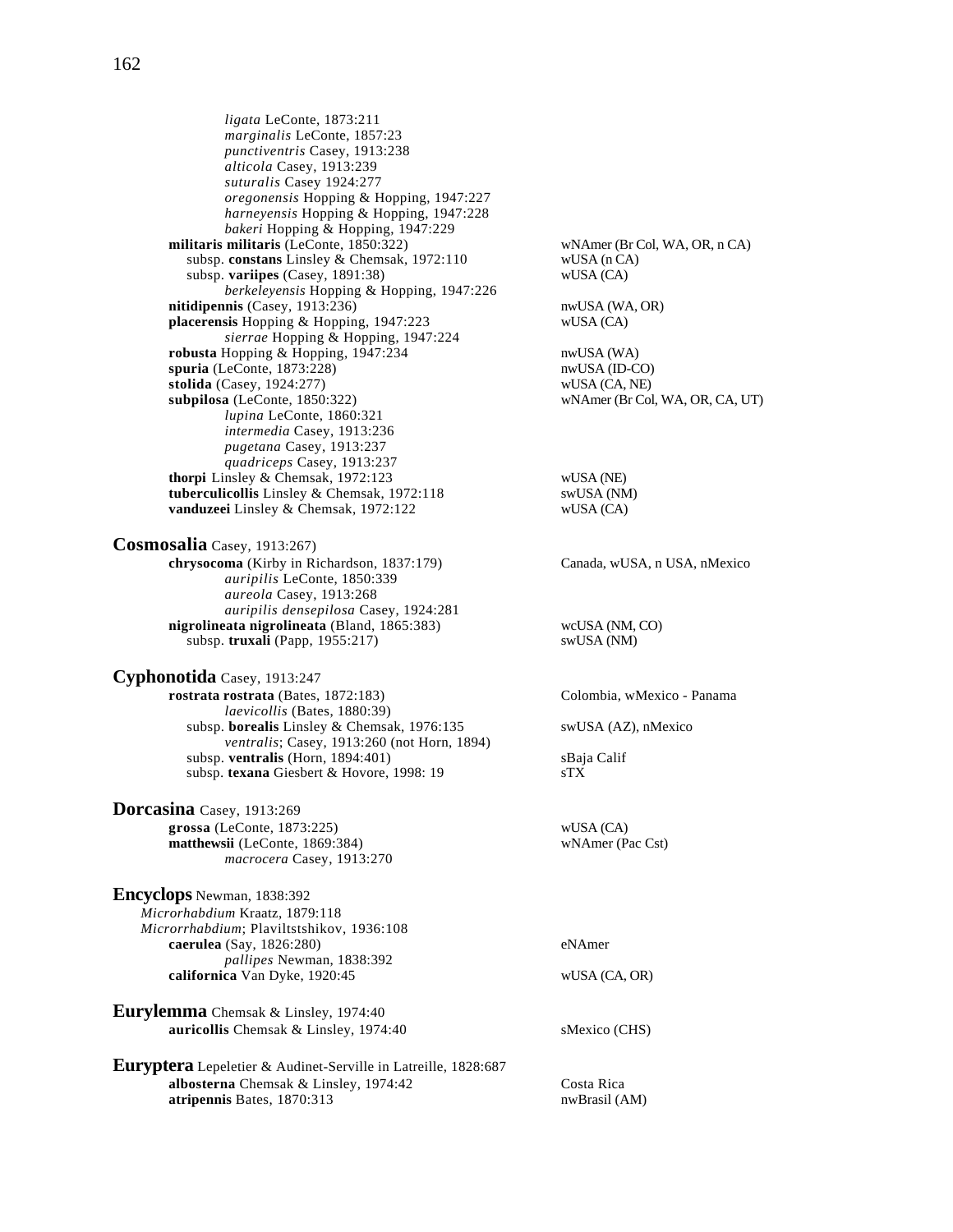**bicolor** Gounelle, 1911:109 cBrasil (GO)<br> **brasiliensis** Fuchs, 1956:568 seBrasil (RJ) **brasiliensis** Fuchs, 1956:568<br>**latipennis** Lepeletier & Aud.-Serville in Latreille, 1828:688 seBrasil (ES-RS), Argentina latipennis Lepeletier & Aud.-Serville in Latreille, 1828:688 var. *virgata* Gounelle, 1911:107 **leonina** Gounelle, 1911:108<br> **nigrosuturalis** Melzer, 1935:183<br>
sBrasil (SC) nigrosuturalis Melzer, 1935:183 **unilineatocollis** Fuchs, 1956:567 sBrasil (SP, SC)<br> **venusta** Breme. 1844:311 Colombia **venusta** Breme, 1844:311 **Evodinus** LeConte, 1850:325 *Brachyta* Fairmaire in Jacquelin du Val, 1864:185 **lanhami** Lewis, 1976:227<br> **monticola monticola** (Randall. 1838:27) eNAmer **monticola monticola** (Randall, 1838:27) *carolinensis* Casey, 1924:275 subsp. **vancouveri** Casey, 1913:216 wCanada, Alaska, nwUSA **Fortuneleptura** Villiers, 1979:25 **cameneni** Villiers, 1979:26 Martinique **Gaurotes** LeConte, 1850:324 **cyanipennis** (Say, 1824:423) eNAmer *laportei* Guérin-Méneville, 1831: pl.46, fig.6 *servillei* Audinet-Serville, 1835:214 *ione* Newman, 1840:30 *leonardii* Haldeman, 1847:60 ab. *canadensis* Podany, 1962:246 ab. *aurata* Podany, 1962:246 **thoracica** (Haldeman, 1847:60) eNAmer **Grammoptera** Audinet-Serville, 1835:215 *Parallelina* Casey, 1913:247 **exigua** (Newman, 1841:73) neUSA *saucia* LeConte, 1862:40 **haematites** (Newman, 1841:73) eNAmer-Manitoba *nana* Newman, 1841:73 *ruficeps* LeConte, 1862:40 **militaris** (Chevrolat, 1855:187) wUSA (CA), n Baja Calif *molybdica* LeConte, 1873:218 (part) **molybdica** (LeConte, 1850:101) wNAmer **rhodopus** (LeConte, 1874:68) wUSA (OR, CA, NE) *campanifera* Casey, 1913:256 **subargentata** (Kirby in Richardson, 1837:184 NAmer (boreal) *similis* Kirby in Richardson, 1837:185 *rufibasis* LeConte, 1862:40 *quebecensis* Couper, 1864:88 *filicornis* Casey, 1913:255 **Idiopidonia** Swaine & Hopping, 1928:15 **pedalis** (LeConte, 1861:355) eNAmer **Judolia** Mulsant, 1863:496 **cordifera** (Olivier, 1795:25) eUSA var. *lunaris* Haldeman, 1847:59 *deceptiva* Casey, 1924:283 *longior* Casey, 1924:284 **gaurotoides gaurotoides** (Casey, 1893:592) wcUSA (Rocky Mts) *vivarium* Casey, 1924:282 *knulli* Swaine & Hopping, 1928:46 subsp. **auripilis** Linsley & Chemsak, 1976:50 wUSA (OR, CA, NE)<br> **pura** (LeConte, 1857:64) wUSA (OR, CA)  $impura$  (LeConte, 1857:64)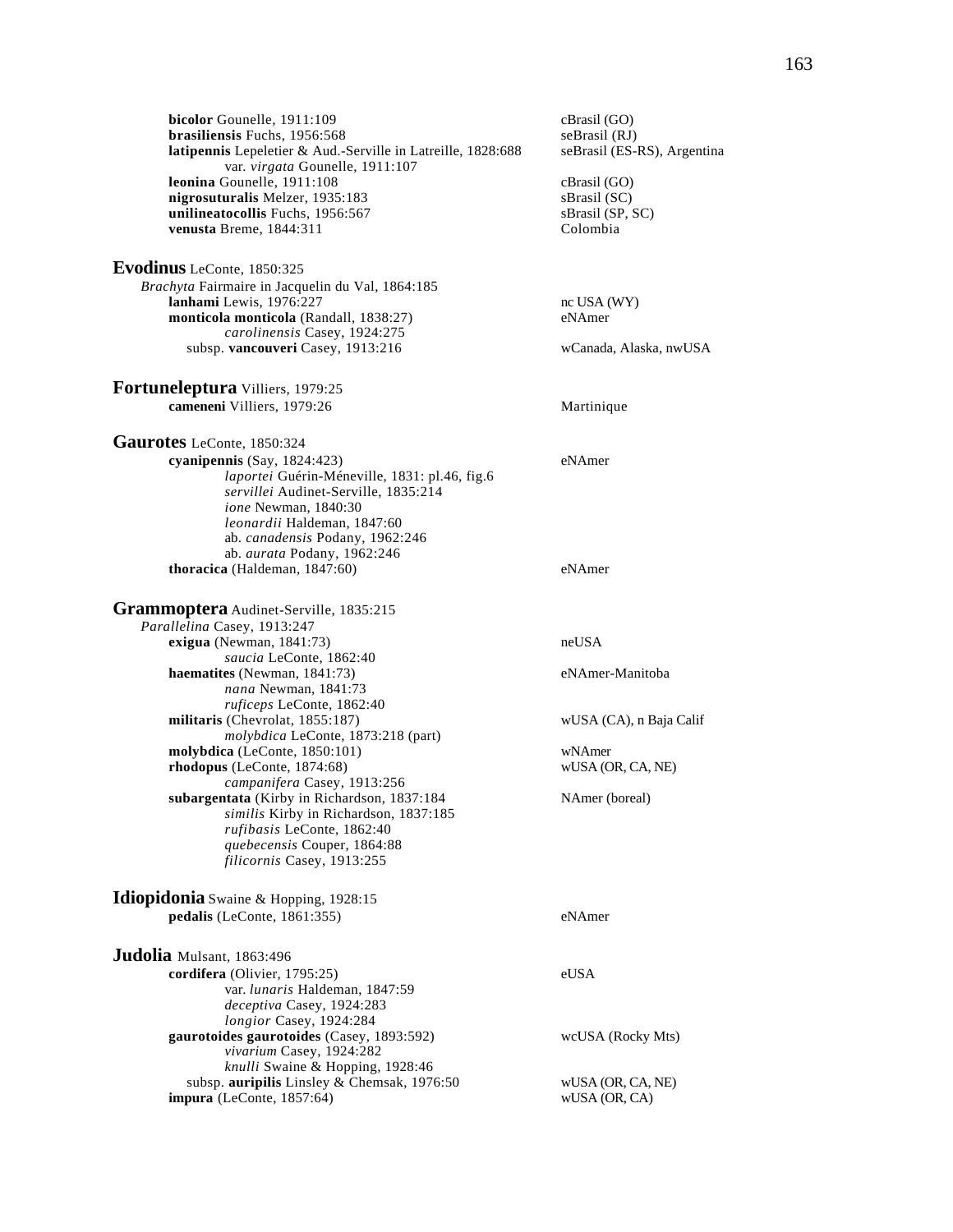**instabilis** (Haldeman, 1847:59) wNAmer, nwMexico (DU) *convexa* LeConte, 1850:332 *quadrata*; Horn, 1886:xiii (not LeConte, 1873) *flaviventris* Schaeffer, 1908:342 *pacifica* Casey, 1913:249 *trajecta* Casey, 1913:250 **montivagans montivagans** (Couper, 1864:87) NAmer (boreal regions) *sexmaculata*; Kirby in Richardson, 1837:182 (not Linnaeus, 1758) *seminigra* Casey, 1924:283 subsp. **barberi** (Fall, 1907:250) wUSA (OR, CA) wUSA (OR, CA) wCanada-nc USA (CO) **quadrata** (LeConte, 1873:225) **scapularis** (Van Dyke, 1920:43) wUSA, n Baja Calif *isabellae* Hopping, 1922:162 **sexspilota** (LeConte, 1859:80) swUSA (CA), n Baja Calif *minuta* Casey, 1924:284 **swainei swainei** (Hopping, 1922:163) wUSA (CA), n Baja Cqalif subsp. **jacintana** (Linsley, 1940:256) swUSA (CA) **Leptalia** LeConte, 1873:204 **macilenta** (Mannerheim, 1853:253) w Alaska, wNAmer (Pac Cst) *frankenhaeuseri* Mannerheim, 1853:252 *fuscicollis* LeConte, 1857:65 **Leptochoriolaus** Chemsak & Linsley, 1976:47 **opacus** Chemsak & Linsley, 1976:47 Costa Rica **Leptorhabdium** Kraatz, 1879:118 *Leptorrhadium*; Ganglbauer, 1881:686 *Leptorrhabdium*; Ganglbauer, 1881:716 *Psilorhabdium* Kraatz, 1879:118 **pictum** (Haldeman, 1847:58) eUSA **Leptura (Leptura)** Linnaeus, 1758:397 *Stenura* Haldeman, 1847:62 (part) *Strangalia*; LeConte, 1850:327 (part) *Nakanea* Ohbayashi, 1963:9 **abdominalis** (Haldeman, 1847:63) eUSA *atrovittata* Bland, 1864:255 **anthracina** LeConte, 1875:174 wUSA (OR, CA) *subcostata* Fall, 1907:249 **hovorei** Linsley & Chemsak, 1976:103 wUSA (CA) **kerniana** Fall, 1907:249 wUSA (OR, CA) **obliterata obliterata** (Haldeman, 1847:62) swCanada (Br Col), wUSA *vitiosa* LeConte, 1854:18 *perductor* Walker in Lord, 1866:333 *idahoensis* Casey, 1913:259 subsp. **deleta** (LeConte, 1850:328) neUSA subsp. **soror** LeConte, 1873:223 wUSA (CA)<br> **cifica** (Linsley, 1940:255) wUSA (CA) **pacifica** (Linsley, 1940:255) swUSA (CA) plagifera LeConte, 1873:224 plebeja Randall, 1838:28 seCanada, neUSA **propinqua** Bland, 1865:384 wNAmer, Alaska *regularis* Casey, 1913:259 *miniscula* Casey, 1913:260 **sequoiae** (Hopping, 1934:115) wNAmer (CA) **subhamata** Randall, 1838:44 seCanada, neUSA *interrupta* Newman, 1841:72 *elegans* Haldeman, 1847:63 *armata* Haldeman, 1847:63 **Lepturopsis** Linsley & Chemsak, 1976:158 **biforis** (Newman, 1841:70 eNAmer *laurentica* Casey, 1913:271 **dolorosa** (LeConte, 1861:355) wNAmer (Pac Cst)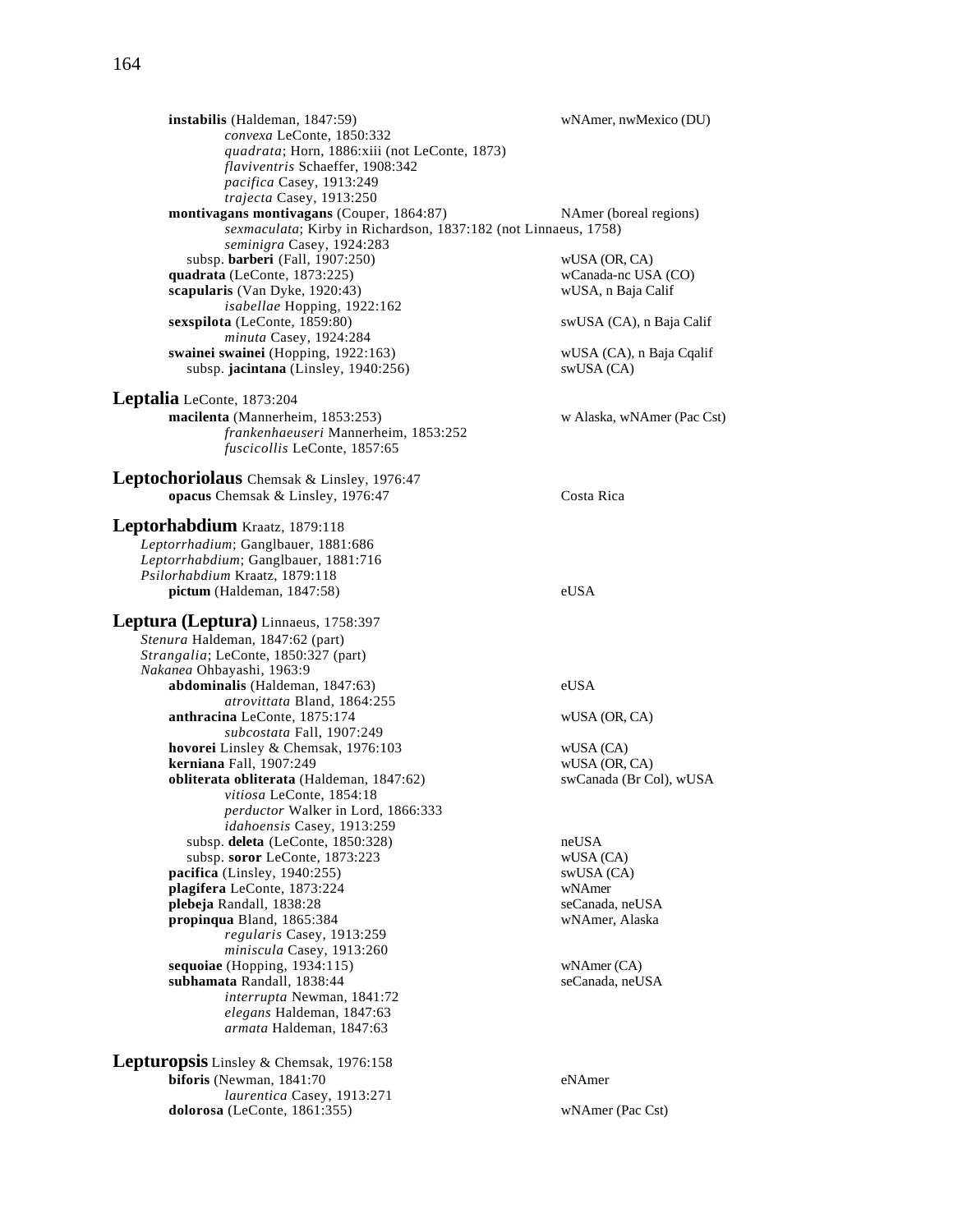**Lycidocerus** Chemsak & Linsley, 1976:44 sanguineus Chemsak & Linsley, 1976:45 Costa Rica

**Lycochoriolaus** Linsley & Chemsak, 1976:34 **angustatus** (Melzer, 1935:183) sBrasil (SC)<br> **angustisternis** (Gounelle, 1911:111) cBrasil (GO) **angustisternis** (Gounelle, 1911:111) var. *nigrum* Gounelle, 1911:112 **aurifer** (Linsley, 1970:139) **hemics aurifer** (Linsley, 1970:139) **hemics hemics hemics hemics costulatus** (Bates, 1885:284) **hemics swMexico** (OA, VC)  $costulatus$  (Bates,  $1885:284$ ) **lateralis** (Olivier, 1795:22) seUSA-TX, Mexico (TA, OA, VC) *distans* Germar, 1824:524 *flavatra* Blatchley, 1914:92 *subintegra* Casey, 1924:285 **lyciformis** (Pascoe, 1866:289) Colombia **mimulus** (Bates, 1885:285) eMexico (TA-CHS)<br> **contract examples** emergency emergency emergency emergency emerges and the emergency of the emergency of the emergency of the emergency of the emergency of the emergency of th  $rotundipennis$  (Fuchs,  $1956:570$ ) **sericeus** (Bates, 1885:285) **Panama**<br> **similis** (Linsley, 1970:140 **Panama** SwMexico (OA)  $\textbf{similis}$  (Linsley, 1970:140) **xantho** (Bates, 1885:282) swMexico (OA)

**Lycomorphoides** Linsley, 1970:133 **simulans** Linsley, 1970:133 Costa Rica, Panama

**Lygistopteroides** Linsley & Chemsak, 1971:21 **longipennis** (Bates, 1885:286) wcMexico (DU)

**Macrochoriolaus** Linsley, 1970:134 **elegans** Linsley, 1970:135 swMexico (GR)

**Megachoriolaus** Linsley, 1970:128 **chemsaki** Linsley, 1970:129 wMexico (SI, JA, OA) **cruentus** (Martin, 1930:70) swUSA (AZ) *cruentata*; Hopping, 1937:27 *cruneta*; Knull, 1954:129 **flammatus** (Linsley, 1961:137) scMexico (MO) **ignitus** (Schaeffer, 1908:341) swUSA (AZ) *breviceps* (Linsley, 1961:139) **imitatrix** Linsley, 1970:131 cMexico (SLP) **lineaticollis** Chemsak & Linsley, 1974:36 Panama **nigricollis** Chemsak & Linsley, 1974:36 swMexico (OA) **patricia** (Bates, 1885:286) Mexico (VC) - Panama *princeps* Bates, 1885:286 **spiniferus** (Linsley, 1961:136) Guatemala - Panama<br> **texanus** (Knull, 1941:388) SwUSA (TX) **texanus** (Knull, 1941:388) **unicolor** (Bates, 1892:159) swMexico (GR) yucatanus Giesbert & Wappes, 1999: 12 Mexico (YU, QR)

**Meloemorpha** Chemsak & Linsley, 1976:177<br>aliena (Bates, 1880:38) var. *erythrogaster* Bates, 1885:278 Guatemala<br>
(Bates, 1885:279) Guatemala **anomala** (Bates, 1885:279)

**Metacmaeops** Linsley & Chemsak, 1972:137 **vittata** (Swederus, 1787:198) eUSA *quadrivittata* Schoenherr, 1817:497 *quadrivittata* var. *pallida* Haldeman, 1847:65 *directa* Newman, 1841:71

Mexico (DF, HI, ME, MI, MO, NL, VC),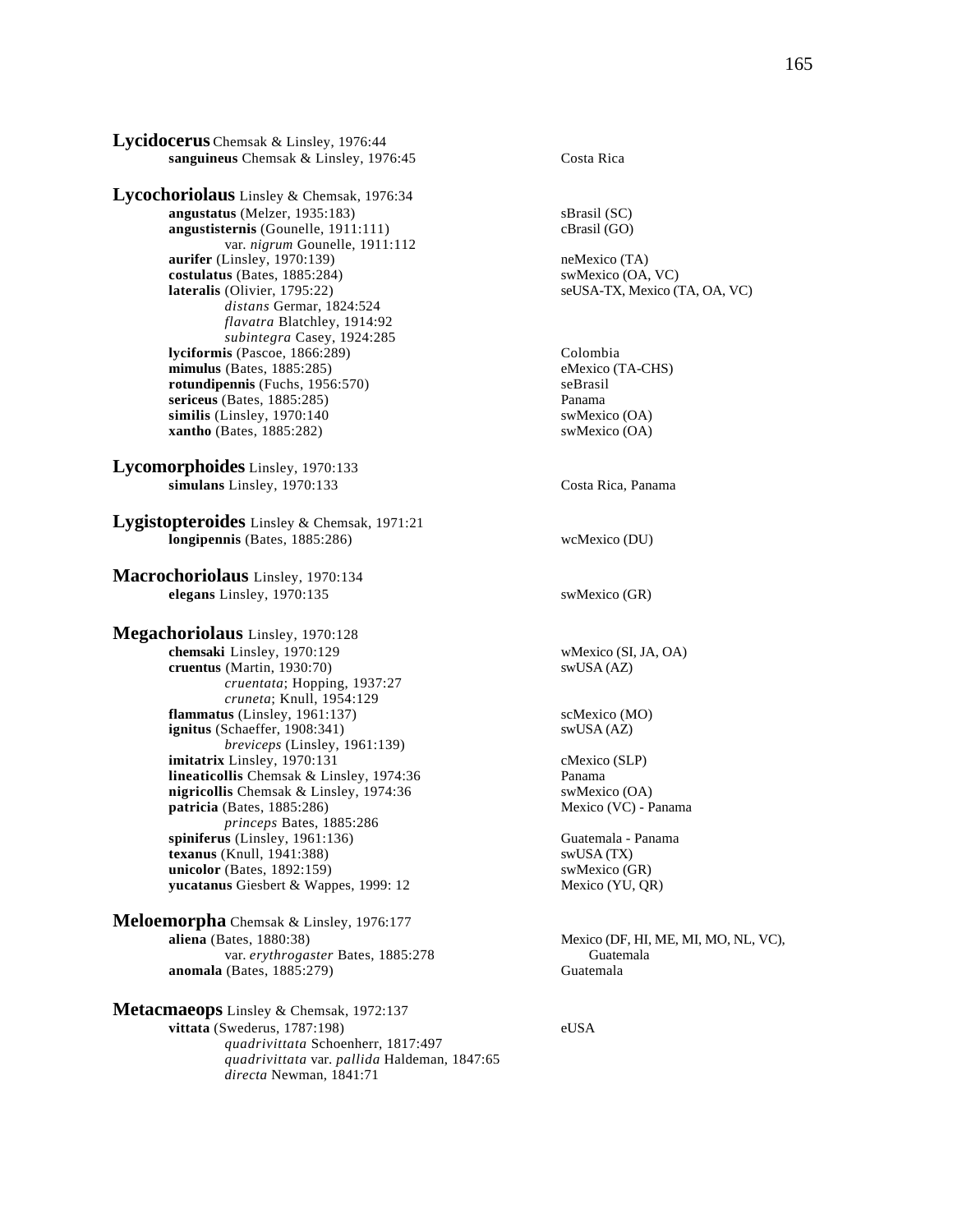**Mimiptera** Linsley, 1961:139 **fulvella** (Bates, 1885:286) Costa Rica, Panama *planicoxis* Bates, 1892:159 *costaricensis* Melzer, 1935:182

**Mordellistenomimus** Chemsak & Linsley, 1976:43 **nanus** (Bates, 1885:284) Mexico, Guatemala

**Neanthophylax** Linsley & Chemsak, 1972:78 *Anthophilax* Horn in Leng, 1890:98 (part) **mirificus** (Bland, 1865:382) wNAmer (Rocky Mts), Costa Rica (prob. invalid record) *venustus* Bland, 1865:383 *costaricensis* Bates, 1885:277 **pubicollis** Linsley & Chemsak, 1972:81 wcUSA (ID)<br> **subvittatus** (Casey, 1891:37) wcUSA (CO) **subvittatus** (Casey, 1891:37) wcUSA (CO)<br> **tenebrosus tenebrosus** (LeConte, 1873:208) wUSA (OR. CA) **tenebrosus tenebrosus** (LeConte, 1873:208) subsp. **nigrolineatus** (Van Dyke, 1917:36) swCanada, nwUSA (WA, OR) subsp. **orientalis** Linsley & Chemsak, 1972:81 nwUSA (OR, UT)

**Nemognathomimus** Chemsak & Linsley, 1976:42 **breviceps** Giesbert, 1997:39 Panama **michelbacheri** Chemsak & Giesbert, 1986:33 wMexico (JA)<br> **opacipennis** Chemsak & Noguera, 1993:88 wMexico (JA) **opacipennis** Chemsak & Noguera, 1993:88 **pallidulus** (Linsley, 1935:82) Mexico-El Salvador *pubicollis* Linsley, 1935:83

**Neoalosterna** Podany, 1961:27 **capitata** (Newman, 1841:71) eNAmer<br> **rubida** (LeConte, 1873:224) wNAmer  **(LeConte, 1873:224)** *keeni* Casey, 1913:257

**Neobellamira** Swaine & Hopping, 1928:15 **delicata delicata** (LeConte, 1874:68) wUSA (OR, CA) subsp. **australis** Linsley & Chemsak, 1976:5 swUSA (CA) subsp. **australis** Linsley & Chemsak, 1976:5

**Neoleptura** Thomson, 1860:153 **alpina** Chemsak & Linsley, 1976:186 wMexico (DU, SI) **auripennis** Chemsak & Linsley, 1976:183 wMexico (MI) **lecontei** Thomson, 1860:153 swMexico (OA) **minutipunctis** Chemsak & Linsley, 1976:185 swMexico (OA)

**Noctileptura** Chemsak & Linsley, 1984:281 **seriata** Chemsak & Linsley, 1984:283 Guatemala, Honduras **squamosa** Chemsak & Linsley, 1984:282 sMexico (CHS)

**Orthochoriolaus** Linsley & Chemsak, 1976:36 **chihuahuae** (Bates, 1885:285) swUSA (AZ)-wMexico (CHA, DU) *huachucae* Schaeffer, 1905:164 *batesi* Linsley, 1961:134

**Ortholeptura** Casey, 1913:204 **insignis** (Fall, 1907:251) wUSA (CA), n Baja Calif **obscura** (Swaine & Hopping, 1928:56) nwUSA (WA, OR, ID) **valida** (LeConte, 1857:64) wNAmer (Pac Cst), n Baja Calif *oculea* Casey, 1913:204

**Pachyta** Dejean, 1821:112 *Argaleus* LeConte, 1850:319 *Acmaeops*; Thomson, 1866:55 (not LeConte, 1850)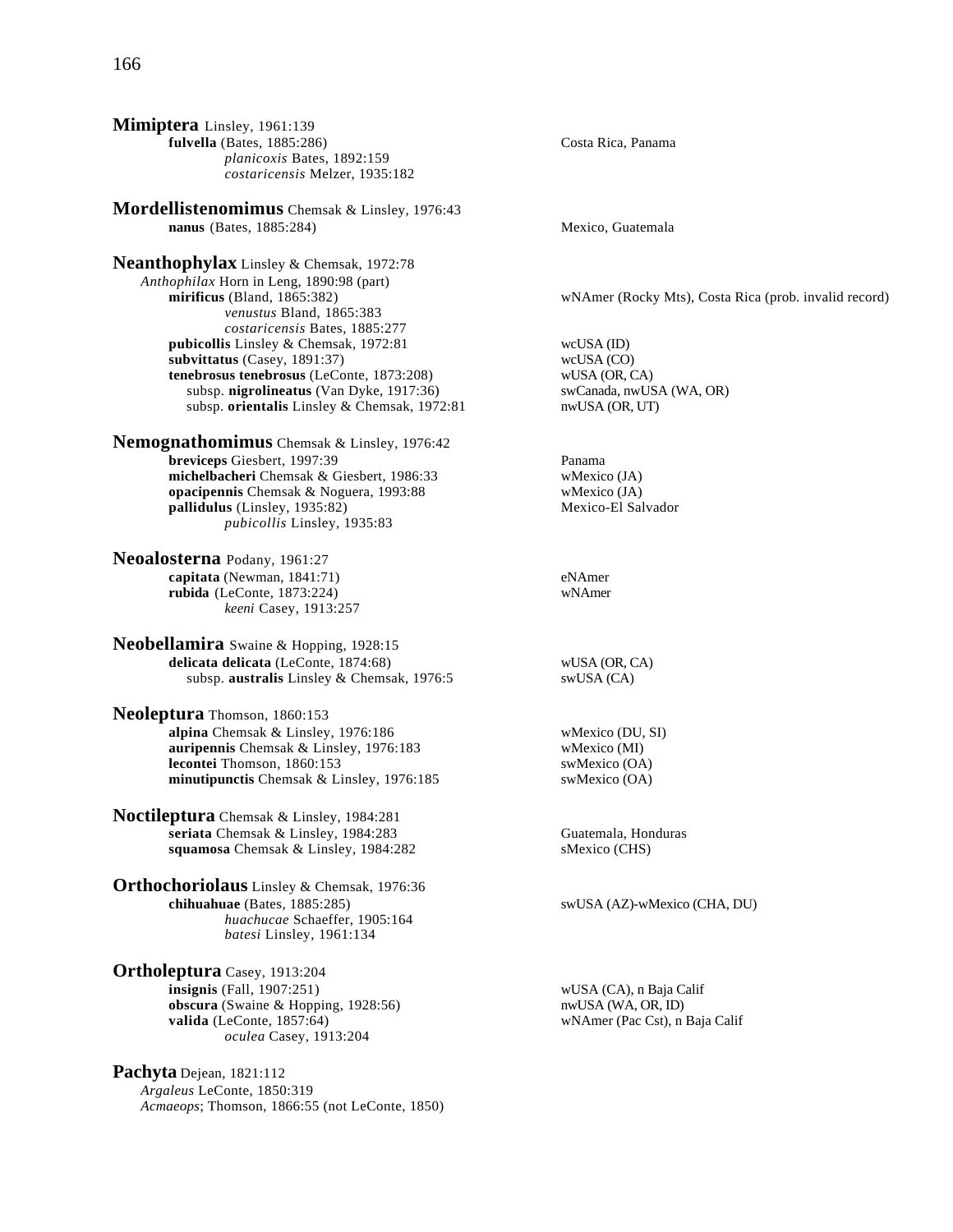| Anthophylax; Blessig, 1873:232 (not LeConte, 1850)<br>Neopachyta Bedel, 1906:93<br>Pachyta (Linsleyana) Podany, 1964:43<br>armata LeConte, 1873:207<br>lamed (Linnaeus, 1758:391)<br>pedella Degeer, 1775:129<br>spadicea Paykull, 1800:101<br>lamed ab. bohemica Sláma, 1963:55<br>subsp. liturata Kirby in Richardson, 1837:178<br>nitens LeConte, 1850:319<br>conflagrata Motschulsky, 1860:147<br>lamed americana Podany, 1964:50                                                                                                         | wUSA (Pac Cst)<br>Europe, Siberia<br>Canada, Alaska, wUSA        |
|-----------------------------------------------------------------------------------------------------------------------------------------------------------------------------------------------------------------------------------------------------------------------------------------------------------------------------------------------------------------------------------------------------------------------------------------------------------------------------------------------------------------------------------------------|------------------------------------------------------------------|
|                                                                                                                                                                                                                                                                                                                                                                                                                                                                                                                                               |                                                                  |
| Pidonia (Pidonia) Mulsant, 1863:570<br>Grammoptera; Thomson, 1864:141 (not Audinet-Serville, 1835)<br>Pseudopidonia Pic, 1900:81<br>Hapalosalia Casey, 1913:200<br>Pidnota; Bayer & Shenefelt, 1969:5<br>aurata (Horn, 1860:570)<br>densicollis (Casey, 1914:366)<br>ruficollis (Say, $1824:421$ )<br>sphaericollis Say, 1826:280<br>vibex Newman, 1841:72<br>allecta Newman, 1841;73<br>paupercula Newman, 1841:72<br>nitidicollis Horn, 1860:570<br>straussi Webb, 1908:41<br>vibex fragilis Casey, 1913:202<br>lineicornis Casey, 1913:201 | eUSA<br>eUSA<br>eNAmer                                           |
| laeviceps Casey, 1913:202<br>scripta (LeConte, 1869:384)                                                                                                                                                                                                                                                                                                                                                                                                                                                                                      | wNAmer                                                           |
|                                                                                                                                                                                                                                                                                                                                                                                                                                                                                                                                               |                                                                  |
| Pidonia (Thesalia) Casey, 1891:36<br>gnathoides (LeConte, 1873:228)<br>lisa Leng, 1890:108<br>rubriceps Casey, 1913:198                                                                                                                                                                                                                                                                                                                                                                                                                       | swCanada (Br Col), wUSA                                          |
| Pidonia (Ceratopidonia) Linsley & Chemsak, 1976:119                                                                                                                                                                                                                                                                                                                                                                                                                                                                                           |                                                                  |
| quadrata (Hopping, 1931:233)                                                                                                                                                                                                                                                                                                                                                                                                                                                                                                                  | swCanada (Br Col), nwUSA                                         |
| Piodes LeConte, 1850:318                                                                                                                                                                                                                                                                                                                                                                                                                                                                                                                      |                                                                  |
| coriacea LeConte, 1850:318                                                                                                                                                                                                                                                                                                                                                                                                                                                                                                                    | nwUSA (WA, OR, ID)                                               |
| Platerosida Linsley, 1970:135<br>howdeni Linsley, 1970:137                                                                                                                                                                                                                                                                                                                                                                                                                                                                                    | wMexico (DU)                                                     |
| Pseudogaurotina Plaviltstshikov, 1958:720<br>Gaurotes Lacordaire, 1869:442 (part)<br>abdominalis (Bland, 1862:270)<br>ab. <i>micans</i> Podany, 1962:226<br>cressoni cressoni (Bland, 1864:69)<br>ab. howdeni Podany, 1962:237<br>ab. amethystina Podany, 1962:238<br>ab. nigrita Podany, 1962:238<br>subsp. lecontei (Casey, 1913:219)                                                                                                                                                                                                       | seCanada, neUSA<br>swCanada, wcUSA (Rocky Mts)<br>wUSA (Pac Cst) |
| Pseudophistomis Linsley & Chemsak, 1971:35                                                                                                                                                                                                                                                                                                                                                                                                                                                                                                    |                                                                  |
| pallida (Bates, 1872:183)                                                                                                                                                                                                                                                                                                                                                                                                                                                                                                                     | Nicaragua                                                        |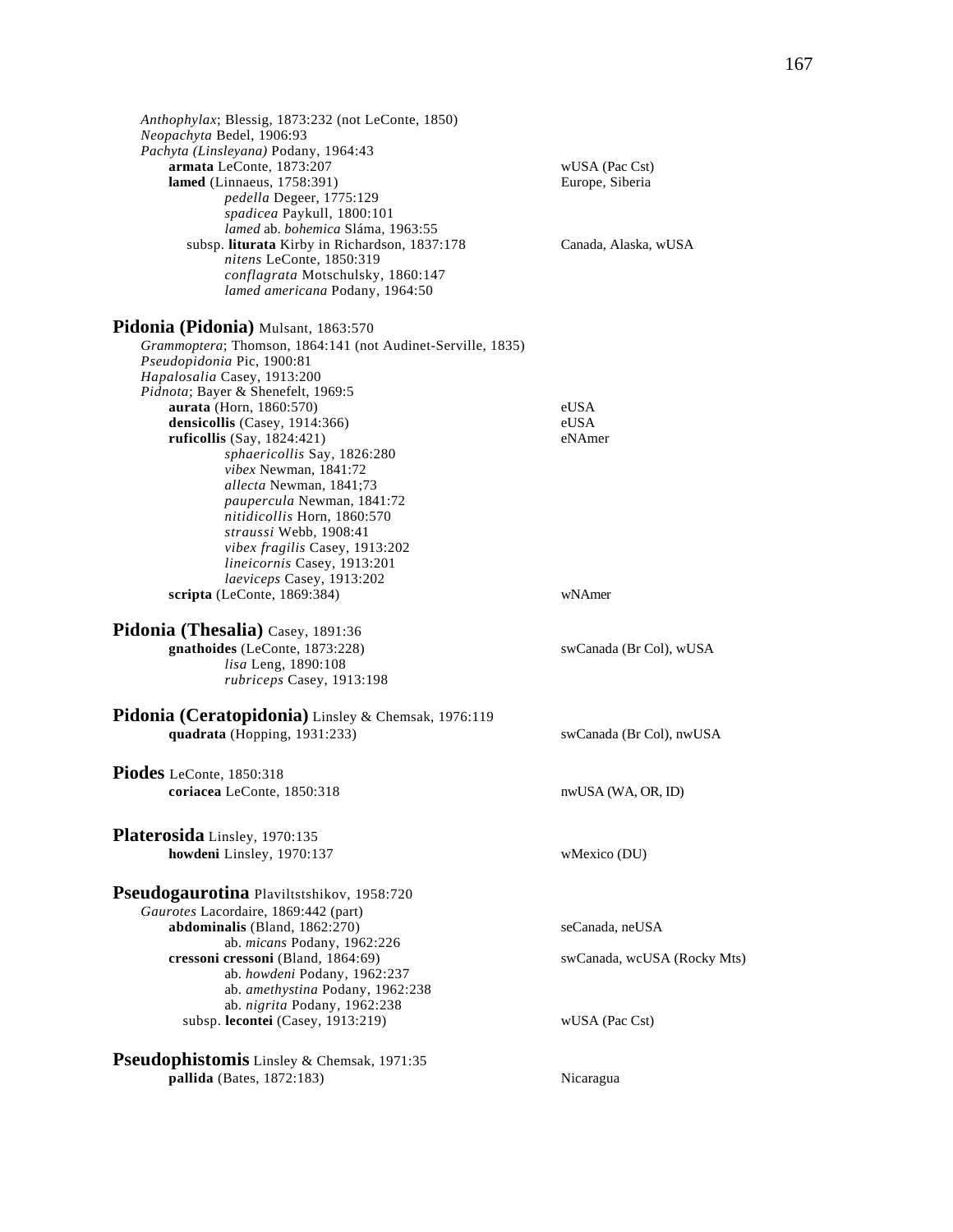| <b>Pseudostrangalia</b> Swaine & Hopping, 1928:24<br>cruentata (Haldeman, 1847:64)<br>maneii Casey, 1914:367                                                                                                                                                                                                                                                                                                                                                                                                                                                                                                                                                                                  | eNAmer-TX                                                                                                        |
|-----------------------------------------------------------------------------------------------------------------------------------------------------------------------------------------------------------------------------------------------------------------------------------------------------------------------------------------------------------------------------------------------------------------------------------------------------------------------------------------------------------------------------------------------------------------------------------------------------------------------------------------------------------------------------------------------|------------------------------------------------------------------------------------------------------------------|
| Pseudotypocerus Linsley & Chemsak, 1971:34<br>ater Chemsak & Linsley, 1981:486<br>inflaticollis Chemsak & Linsley, 1976:174<br>nitidicollis Chemsak & Linsley, 1976:172<br>proxater Giesbert, 1997:17<br>pubipennis (Bates, 1885:279)<br>rufiventris (Bates, 1872:183)<br>virescens Chemsak & Linsley, 1976:173<br>auricornis Chemsak & Linsley, 1981:488<br>vittatus Chemsak & Linsley, 1981:487                                                                                                                                                                                                                                                                                             | Costa Rica<br>Panama<br>El Salvador<br>Panama<br>Guatemala<br>Mexico (VC)-Panama<br>Costa Rica, Panama<br>Panama |
| Pseudoxylosteus Sama, 1993:12<br>ornatus (LeConte, 1873:205)                                                                                                                                                                                                                                                                                                                                                                                                                                                                                                                                                                                                                                  | wUSA (OR, CA)                                                                                                    |
| Pygoleptura Linsley & Chemsak, 1976:59<br>brevicornis (LeConte, 1873:226)<br>carbonata (LeConte, 1861:355)<br>nigrella nigrella (Say, 1826:279)<br>lacustris Casey, 1891:43<br>praestans Casey, 1913:267<br>serricornis Casey, 1924:279<br>subsp. oregonensis Linsley & Chemsak, 1976:62                                                                                                                                                                                                                                                                                                                                                                                                      | wUSA (OR, CA)<br>swCanada (Br Col), wUSA<br>Canada, Alaska, nUSA<br>nwUSA(OR)                                    |
| <b>Pyrotrichus</b> LeConte, 1862:41<br>vitticollis LeConte, 1862:41<br>cribripennis Casey, 1913:198                                                                                                                                                                                                                                                                                                                                                                                                                                                                                                                                                                                           | wNAmer (Pac Cst)                                                                                                 |
| <b>Rhagium</b> Fabricius, 1775:182<br>Stenocorus Geoffroy, 1762:221<br>Stencorus; Lamarck, 1817:312<br>Hargium Samouelle, 1819:210<br>Harpium; Reitter, 1912:6<br>Allorhagium Kolbe, 1884:270<br>inquisitor inquisitor (Linnaeus, 1758:393)<br><i>lineatus</i> Olivier, 1795:13<br>investigator Mannerheim, 1852:283<br>californicum Casey, 1913:195<br>crassipes Casey, 1913:195<br><i>parvicorne</i> Casey, 1913:195<br>boreale Casey, 1913:195<br>cariniventre Casey, 1913:196<br>thoracicum Casey, 1913:196<br>montanum Casey, 1913:197<br>mexicanum Casey, 1913:197<br>canadense Podany, 1964:30<br>americanum Podany, 1964:32<br>quadricostatum Podany, 1964:34<br>nigra Podany, 1978:4 | Holarctic: NAmer (boreal regions)                                                                                |
| Sachalinobia Jacobson, 1899:39<br>Pseudopachyta Swaine & Hopping, 1928:16<br>rugipennis (Newman, $1844:476$ )<br><b>Stenelytrana</b> Gistel, 1848: 132<br>Leptura (Stenura) Dejean, 1837:381 nec Cuvier, 1829, Aves                                                                                                                                                                                                                                                                                                                                                                                                                                                                           | eCanada, neUSA                                                                                                   |
| Leptura (Megaleptura) Casey, 1913:267<br>emarginata (Fabricius, 1787:158)                                                                                                                                                                                                                                                                                                                                                                                                                                                                                                                                                                                                                     | eUSA                                                                                                             |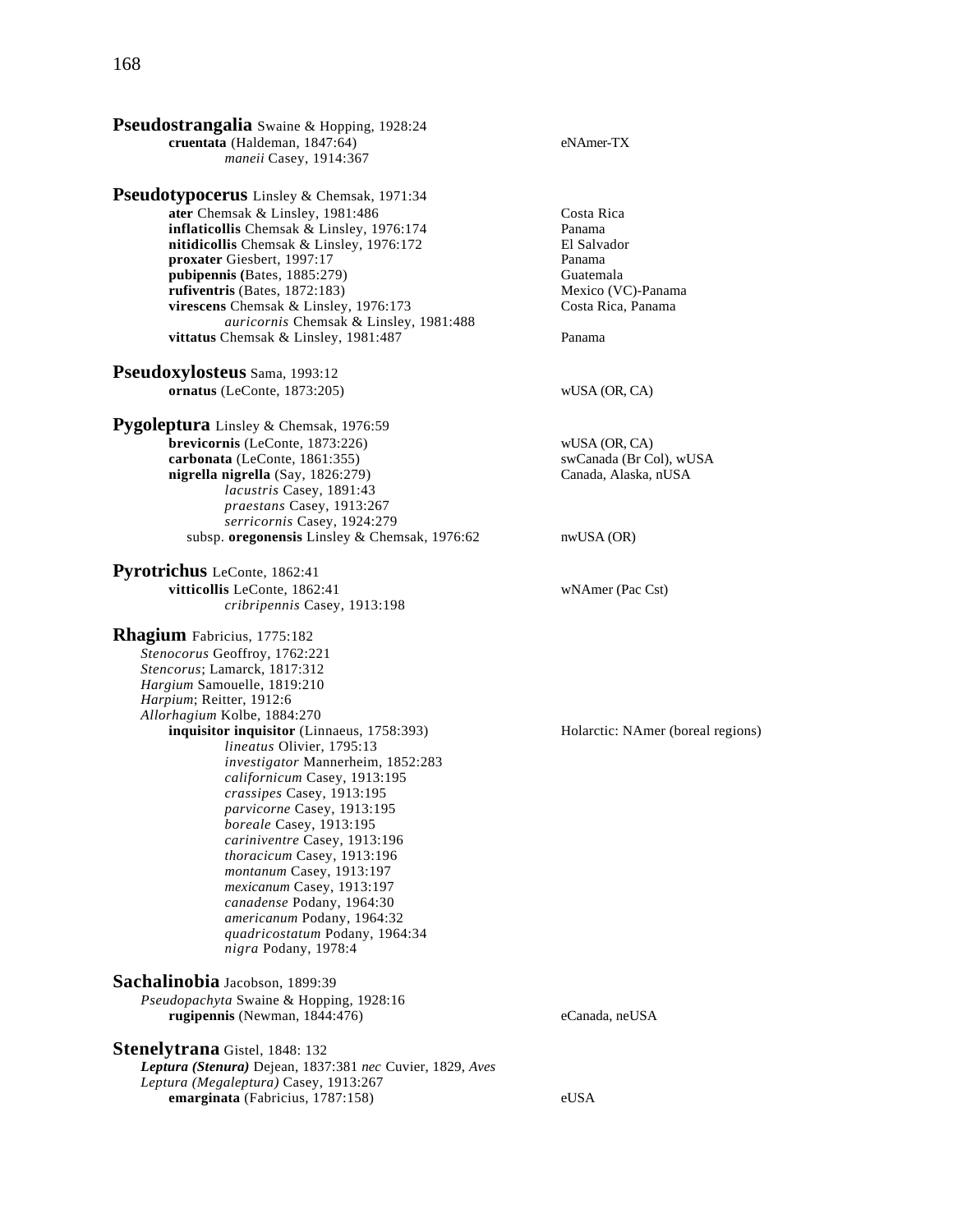**gigas** (LeConte, 1873:223) swUSA (TX), nMexico (CHA) splendens (Knull, 1935:191) swUSA (AZ) **splendens** (Knull, 1935:191)

**Stenocorus** Geoffroy, 1762:221 *Stenochorus*; Reitter, 1912:6 *Toxotus* Dejean, 1821:112 *Anisorus* Mulsant, 1863:467 *Minaderus* Mulsant, 1863:467 *Toxotochorus* Reitter, 1907:208 *Stenocorus (Toxotopsis)* Casey, 1913:206 *Stenocorus (Eutoxotus)* Casey, 1913:206 **alteni** Giesbert & Hovore, 1998: 16 CA<br> **cinnamopterus** (Randall, 1838:45) components are used to the neUSA-TX **cinnamopterus** (Randall, 1838:45) *aesculi* Haldeman, 1847:59 **copei** Linsley & Chemsak, 1972:54 swUSA (NM) **cylindricollis** (Say, 1824:417) eNAmer *dives* Newman, 1841:68 *atratus* Haldeman, 1847:58 *dentipennis* Haldeman, 1847:58 **flavolineatus** (LeConte, 1854:18) swCanada (Br Col), nwUSA *flavolimbatus*; LeConte, 1857:23 **nubifer** (LeConte, 1859:80) wNAmer *lateralis* Casey, 1891:37 *pacificus* Casey, 1913:209 *tenellus* Casey, 1913:210 *hesperus* Casey, 1913:210 *parviceps* Casey, 1913:210 *truncatulus* Casey, 1913:211 *apiciventris* Casey, 1913:211 *rufipennis* Casey, 1913:212 *plagiatus* Casey, 1924:273 *uteanus* Casey, 1924:273 *marginellus* Casey, 1924:274 *morio* Casey, 1924:274 *spinosus* Hopping, 1940:32 **obtusus** (LeConte, 1873:206) swCanada, nwUSA *brevicollis* Casey, 1913:214 **schaumii** (LeConte, 1850:320) seCanada, neUSA *schaumii* var. *croceus* Leng, 1890:68 **testaceus** Linsley & Chemsak, 1972:51 wcUSA (UT)<br> **trivittatus** (Say, 1824:422) scCanada, nc USA  $trivittatus (Say, 1824:422)$ **vestitus** (Haldeman, 1847:59) wNAmer *vestitus* var. *ater* Leng, 1890:68 *virgatus* LeConte, 1874:67 *aureatus* Casey, 1913:213 *aureatus gilvicornis* Casey, 1913:213 *sericatus* Casey, 1913:213 *subpinguis* Casey, 1913:213 *oregonensis* Casey, 1913:214 *flaccidus* Casey, 1913:212 **vittiger** (Randall, 1838:29) seCanada, neUSA *trivittatus*; Haldeman, 1847:58 (not Say, 1824) *trivittatus* var. *nigripes* Haldeman, 1847:58 *virgatus*; Leng, 1890:69 (not LeConte, 1874)

**Stenostrophia** Casey, 1913:248 **amabilis** (LeConte, 1857:64) swCanada (Br Col), wUSA **coquilletti** (Linell, 1897:398) swUSA (CA) **tribalteata tribalteata** (LeConte, 1873:224) wUSA (CA, NE)<br>subsp. serpentina (Casey, 1891:41) wNAmer (Rocky Mts) subsp. serpentina (Casey, 1891:41) subsp. **sierrae** Linsley & Chemsak, 1976:113 wUSA (CA, OR)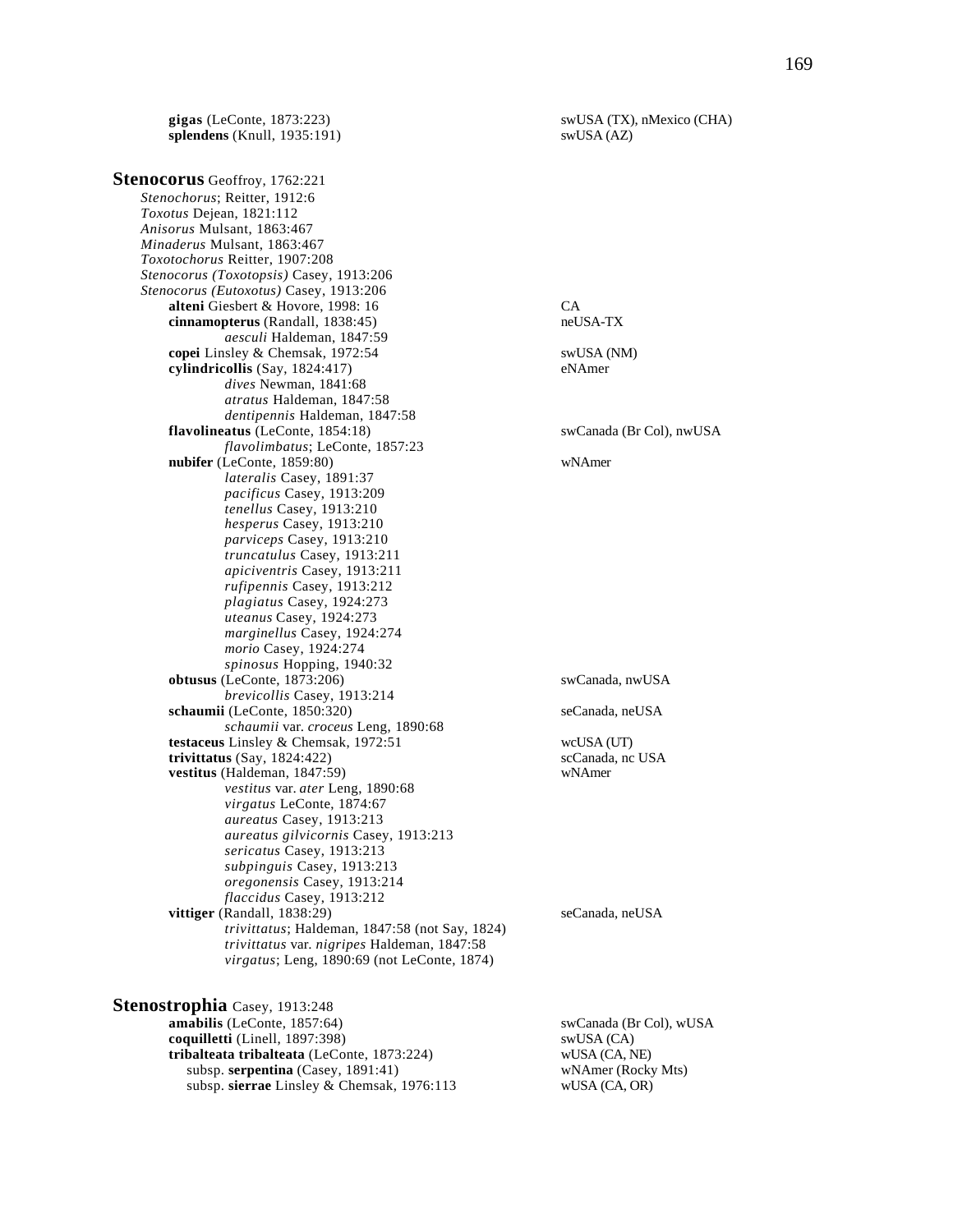| <b>Stictoleptura</b> Casey, 1924:280<br>Corymbia Des Gozis, 1886:33; nec Walker, 1865<br>Aredolpona Nakane & N. Ohbayashi, 1957:50<br>Melanoleptura Miroshnikov, 1998: 594                                                                           |                                             |
|------------------------------------------------------------------------------------------------------------------------------------------------------------------------------------------------------------------------------------------------------|---------------------------------------------|
| Paracorymbia subgen. Batesiata Miroshnikov, 1998: 594<br>canadensis canadensis (Olivier, 1795:8)<br>erythroptera Kirby in Richardson, 1837:180<br>cinnamoptera Haldeman, 1847:64<br>tenuicornis Haldeman, 1847:64                                    | seCanada, neUSA                             |
| subsp. cribripennis (LeConte, 1859:21)<br>coccinea LeConte, 1873:226<br>canadensis form ebena Leng, 1890:197<br>cribripennis divisa Casey, 1924:281                                                                                                  | wCanada - CA                                |
| subsp. arizonensis Linsley & Chemsak, 1976:144                                                                                                                                                                                                       | swUSA (AZ, NM)                              |
| <b>Strangalepta</b> Casey, 1913:247                                                                                                                                                                                                                  |                                             |
| abbreviata (Germar, 1824:523)<br>vittata; Olivier, 1792:523 (not Swederus, 1787)<br>semivittata Kirby in Richardson, 1837:183<br>gulosa Kirby in Richardson, 1837:184<br>nitidipennis Provancher, 1877:616<br>vittata var. saratogensis Rau, 1935:63 | eNAmer                                      |
| Strangalia Audinet-Serville, 1835:220                                                                                                                                                                                                                |                                             |
| Ophistomis Thomson, 1857:319                                                                                                                                                                                                                         |                                             |
| Ophiostomis; Gemminger & Harold, 1872:2875                                                                                                                                                                                                           |                                             |
| Strangalina Aurivillius, 1912:245                                                                                                                                                                                                                    |                                             |
| acuminata (Olivier, 1795, 20)                                                                                                                                                                                                                        | eNAmer                                      |
| emaciata; Newman, 1841:68 (not Bates, 1880)<br>unicolor Haldeman, 1847:62                                                                                                                                                                            |                                             |
| albicollis (Pascoe, 1860:63)                                                                                                                                                                                                                         | Brasil (PA, GO, RO), eEcuador, Boliva, Peru |
| <i>irene</i> (Gounelle, 1911:103)                                                                                                                                                                                                                    |                                             |
| anneae Chemsak & Linsley, 1981:490                                                                                                                                                                                                                   | Costa Rica, Panama                          |
| antennata Schaeffer, 1908:342                                                                                                                                                                                                                        | swUSA (AZ)                                  |
| auripilis Chemsak, 1969:6                                                                                                                                                                                                                            | wMexico (DU, SI)                            |
| beierli Giesbert, 1997:21                                                                                                                                                                                                                            | Mexico (CHS)                                |
| <b>beltii</b> (Bates, 1872:182)                                                                                                                                                                                                                      | Honduras - Panama                           |
| maculifrons Giesbert, 1985:276                                                                                                                                                                                                                       |                                             |
| benitoespinali Chalumeau, 1985:148                                                                                                                                                                                                                   | WIndies (Montserrat I.)                     |
| biannulata (Linsley, 1935:83)                                                                                                                                                                                                                        | scMexico (ME, GR, MO, OA)                   |
| bicolor (Swederus, 1787:197)                                                                                                                                                                                                                         | eUSA-Colorado                               |
| bicolorata; Tarton, 1806:352                                                                                                                                                                                                                         |                                             |
| <i>bicolor</i> Say, 1824:418                                                                                                                                                                                                                         |                                             |
| simulans Casey, 1913:278                                                                                                                                                                                                                             |                                             |
| bicolorella Chemsak, 1969:2                                                                                                                                                                                                                          | wMexico (SI, JA, CM)                        |
| pulchra Chemsak, 1969:5                                                                                                                                                                                                                              |                                             |
| bivittata (Bates, $1870:311$ )                                                                                                                                                                                                                       | nwBrasil (AM,PA), eEcuador, Guyana          |
| <i>paraensis</i> (Bates, 1870:311)                                                                                                                                                                                                                   |                                             |
| bonfilsi Villiers, 1979:24<br>brachialis (Bates, 1885:280)                                                                                                                                                                                           | Guadeloupe                                  |
| nigrita Linsley, 1935:110                                                                                                                                                                                                                            | Mexico (CHS, OA, QR, VC)-Belize             |
| cambrei Linsley & Chemsak, 1976:20                                                                                                                                                                                                                   | seUSA (MS)                                  |
| cantharidis (Chemsak & Linsley, 1976:174)                                                                                                                                                                                                            | Costa Rica, Panama                          |
| cavaventra Chemsak, 1969:8                                                                                                                                                                                                                           | wMexico (JA, OA, CHS)                       |
| cavei Chemsak & Linsley, 1981:489                                                                                                                                                                                                                    | El Salvador                                 |
| debroizei Chalumeau & Touroult, 2005: 156                                                                                                                                                                                                            | Dominica                                    |
| dolicops Chemsak, 1969:3                                                                                                                                                                                                                             | swMexico (OA, CHS), Guatemala               |
| doyeni Chemsak & Linsley, 1976:223                                                                                                                                                                                                                   | wMexico (JA, OA, CHS), Guatemala            |
| eickworti Chemsak & Noguera, 1997:12                                                                                                                                                                                                                 | Mexico (CHS)                                |
| elegans Giesbert, 1997:22                                                                                                                                                                                                                            | Mexico (VC), Honduras, Costa Rica           |
| emaciata (Bates, 1880:39)                                                                                                                                                                                                                            | Costa Rica                                  |
| famelica famelica Newman, 1841:68                                                                                                                                                                                                                    | eUSA                                        |
|                                                                                                                                                                                                                                                      |                                             |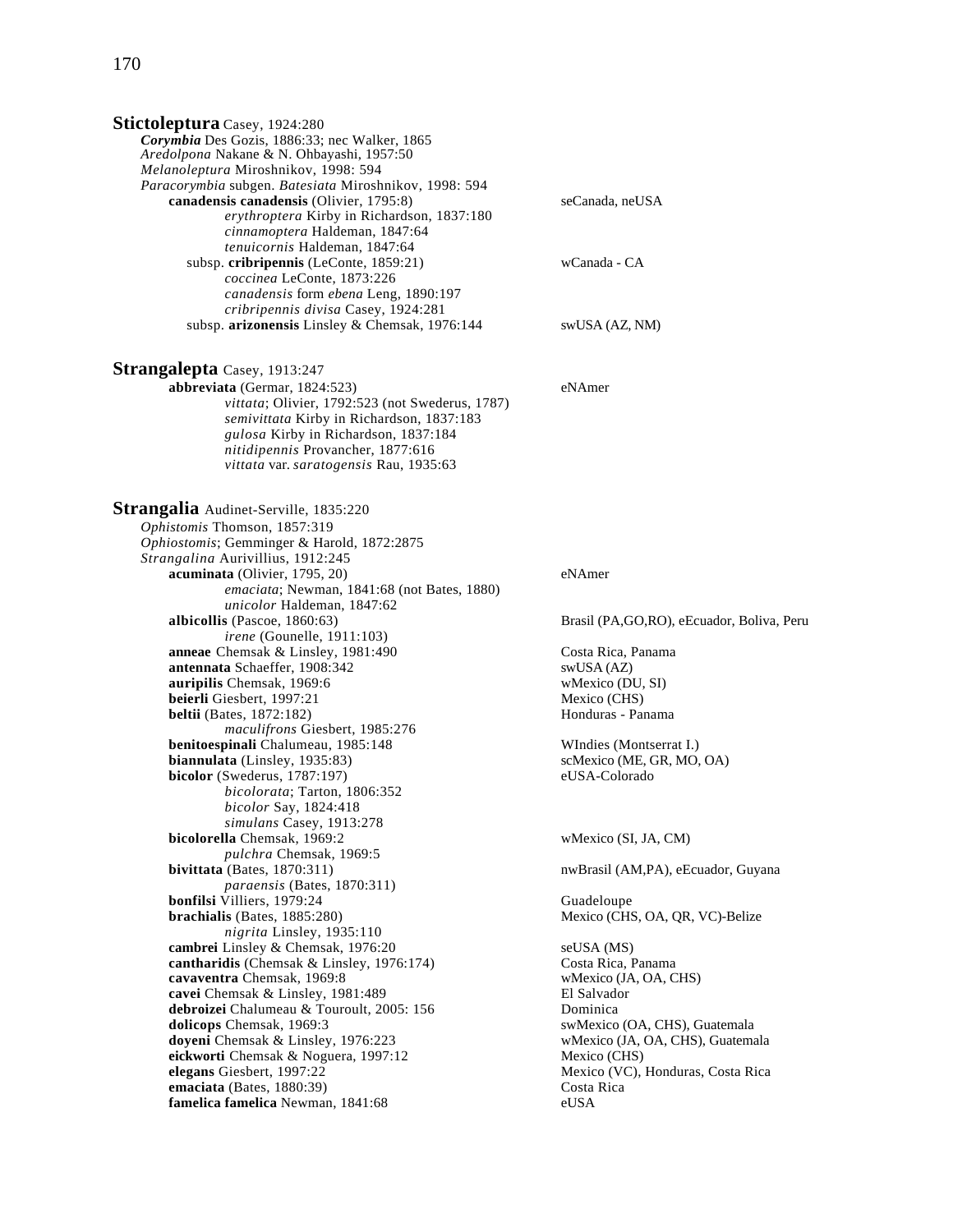*obsoleta* Haldeman, 1847:61 *obsoleta* var. *flaviceps* Haldeman, 1847:61 var. *confluenta* Haldeman, 1847:61 *ochreipennis* Casey, 1913:278 subsp. **solitaria** Haldeman, 1847:61<br> **vocincta** (Thomson, 1860:155) seBrasil (ES, RJ, SP, MG, BA, SC, PR) flavocincta (Thomson, 1860:155) *latifasciata* (Melzer, 1926:9) *tristis* (Melzer, 1922:5)<br>**fulvicornis** (Bates, 1872:183) *variabilis* (Melzer, 1926:8) *flavovittata* (Melzer, 1926:10) *rustica* Melzer, 1926:10 **guindoni** Giesbert, 1989:463 Costa Rica, Panama<br> **hamatipes** Giesbert, 1986:140 Costa Rica, Panama **hamatipes** Giesbert, 1986:140 **hondurae** Chemsak & Linsley, 1979:271 Honduras **hovorei** Giesbert, 1997:24 Costa Rica **ianswifti** Hovore & Chemsak, 2005: 4 **house Honduras**<br> **instabilis** Giesbert, 1985:285 **honduras**, Costa Rica, Panama **instabilis** Giesbert, 1985:285 **insularis** (Fisher, 1932:56) W Indies (Dominica) **lachrymans** (Bates, 1885:280) Guatemala **lapidicina** Giesbert, 1997:25 Guatemala **luteicornis** (Fabricius, 1775:197) eNAmer-TX *eversa* Casey, 1913:277 *carolinae* Casey, 1913:277 **lyrata** (Redtenbacher, 1867:190) seBrasil (ES,RJ) *discophora* (Redtenbacher, 1867:191) **melampus** (Bates, 1885:280) Guatemala *histrio* Bates, 1885:281 **melanophthisis** (Berg, 1889:107) Argentina, Uruguay *melanura* var. *nigripennis* Melzer, 1930:191 **melanostoma** (Bates, 1870:312) nwBrasil (AM) **melanura** (Redtenbacher, 1867:189) seBrasil (GO, RJ-RS), Argentina, Uruguay *dimidiata* (Redtenbacher, 1867:189) var. *furcata* Melzer, 1930:191 var. *atra* Gounelle, 1911:107 **montivaga** Chemsak & Linsley, 1976:226 wcMexico (DU, SI) – Honduras, El Salvador **monzoni** Giesbert, 1997:27 Guatemala **occidentalis** Linsley & Chemsak, 1976:15 swUSA (AZ), nwMexico (CHA) ochroptera (Bates, 1870:312) nwBrasil (AM, MT), eEcuador. **opleri** Chemsak & Linsley, 1976:227 Guatemala, Costa Rica<br> **palaspina** Chemsak, 1969:3 Wexico (SI, NA, JA) **pallifrons** Giesbert, 1997:28 Guatemala, Honduras **panama** Di Iorio, 2002: 76 Panama *dimidiata* (Chemsak & Linsley, 1981:487, not Redtenbacher, 1867) **panamensis** Giesbert, 1985:278 Panama **penrosei** Hovore & Chemsak, 2005: 8 wEcuador<br> **pectoralis** (Bates, 1885:282) Mexico (C **picticornis** (Bates, 1869:384) Nicaragua-Panama *felix* Bates, 1885:282 **pseudocantharidis** Giesbert, 1985:284 Costa Rica, Panama **rubiginosa** (Gounelle, 1911:105) Brasil (MT, RO, GO) **rubricollis** (Bates, 1870:312) Brasil (AM,RO,MT), Peru **sallaei** (Bates, 1885:280) Mexico **saltator** (Bates, 1885:281) Costa Rica, Panama **semifulva** (Bates, 1870:313) nwBrasil (AM,MT) **sexnotata** Haldeman, 1847:61 sUSA (FL-AZ) *montana* Casey, 1891:40 *texana* Casey, 1913:276 *evanescens* Casey, 1913:276 **sexocellata** Hovore & Chemsak, 2005: 5 Honduras **sinaloae** Chemsak & Linsley, 1981:490 wMexico (SI) *gracilis*; Chemsak, 1969:7 (not Gressitt, 1934) **splendida** (Aurivillius, 1920:361) nwBrasil (AM) **strigosa** Newman, 1841:68 seUSA (FL)

seBrasil(MG -SC), Uruguay, Paraguay, Argentina

nwBrasil (AM, MT), eEcuador. Guyana wMexico (SI, NA, JA)-Guatemala **Mexico (CHS, OA, VC)-Belize**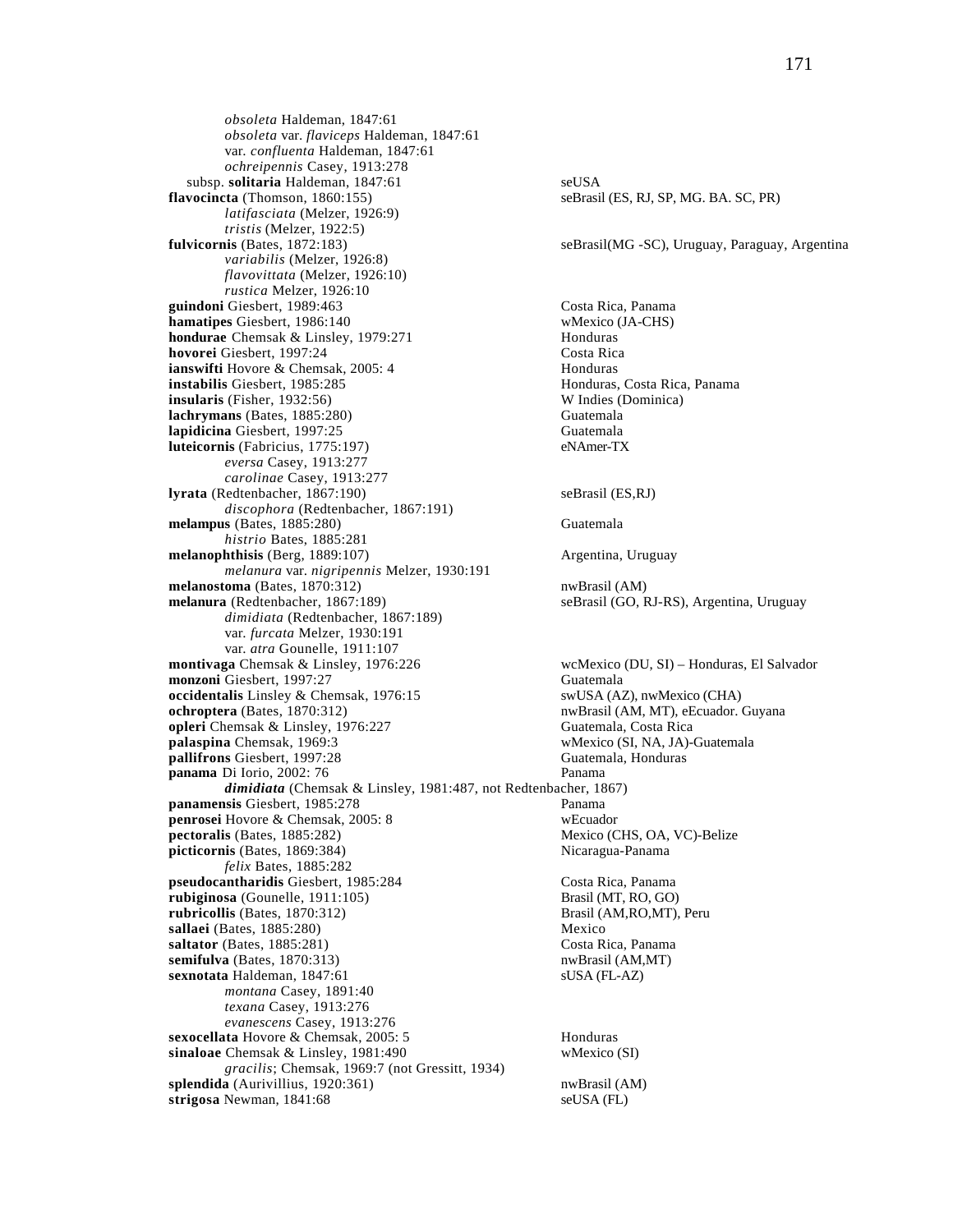**suavis** (Melzer, 1926:7)<br> **succincta** (Redtenbacher, 1867:190) **nwBrasil** (AM), eEcuador<br>
seBrasil (ES,RJ) succincta (Redtenbacher, 1867:190) *auriflua* (Redtenbacher, 1867:190) **thoracica** (Fleutiaux & Sallé, 1889:465) Guadeloupe<br> **turnbowi** Hovore & Chemsak, 2005: 2 **Change** Honduras **turnbowi** Hovore & Chemsak, 2005: 2 **honduras**<br> **the Veracruzana** Hovore & Chemsak, 2005: 7 **hexico** (VC) veracruzana Hovore & Chemsak, 2005: 7 **virilis** LeConte, 1873:212 scUSA (TX, OK)<br> **westcotti** Chemsak & Linsley, 1976:231 wMexico (NA) westcotti Chemsak & Linsley, 1976:231 **xanthotela** (Bates, 1892:158) swMexico (GR) **zacapensis** Giesbert, 1997:30<br> **zikani** (Melzer, 1922:5) SeBrasil (MG-SC)  $z$ ikani (Melzer, 1922:5)

**Strangalidium** Giesbert, 1997:34 **chemsaki** Giesbert, 1997:35 Panama **kunaium** Giesbert, 1997:36 Guatemala (?), Costa Rica, Panama **linsleyanum** (Giesbert, 1986:142) Panama *linsleyi*; Giesbert, 1985:280 (not Gressitt, 1951) nigellum (Bates, 1872:233) Nicaragua-Panama

**Strophiona** Casey, 1913:248 **laeta** (LeConte, 1857:64) wUSA (WA-CA-NM) *ostenta* Casey, 1913:265 **nitens** (Forster, 1771:45) eNAmer-CO *zebra*; Provancher, 1877:614 (not Olivier, 1795) *zebrata*; Haldeman, 1847:62 (not Fabricius, 1801) *quagga* Germar, 1824:521 *bellina* Casey, 1913:265 **tigrina** Casey, 1913:266 wUSA (WA, OR, CA), n Baja Calif *reducta* Casey, 1913:266

**Tomentgaurotes** Podany, 1962:242 **batesi** (Aurivillius, 1912:194 Mexico (DF, HI, ME, PU, OA, VC) *donacioides* Bates, 1880:37 *batesi* m. *mexicana* Podany, 1962:243 maculosus (Bates, 1885:277) Mexico (HI, CHS)<br> **multiguttatus** (Bates, 1892:158) Mexico (GR, PU)  $multiguttatus$  (Bates,  $1892:158$ ) ab. *nigrita* Podany, 1962:244 **ochropus** (Bates, 1880:37) Mexico<br> **plumbeus** Chemsak & Linsley, 1963:85 Mexico (OA, VC) plumbeus Chemsak & Linsley, 1963:85

**Trachysida** Casey, 1913:271 **aspera aspera** (LeConte, 1873:228) Alaska-wUSA (OR, CO, NM) var. *parkeri* Hippisly, 1922:66 subsp. **brevifrons** (Howden, 1959:158) seCanada, neUSA (MI, NY)<br>subsp. **rufescens** Linsley & Chemsak. 1976:117 wUSA (CA) subsp. rufescens Linsley & Chemsak, 1976:117 **mutabilis** (Newman, 1841:71) eNAmer-scCanada (Alberta) *luridipennis* Haldeman, 1847:63 *quadricollis* LeConte, 1850:339 *laetifia* Provancher, 1877:620 *mutabilis* ab. *provancheri* Aurivillius, 1912:223

**Trigonarthris** Haldeman, 1847:65 *Leptura (Cercolia)* Casey, 1913:268 **atrata** (LeConte, 1850:339) seUSA-TX, KS *liebecki* Hopping, 1922:164 **minnesotana** (Casey, 1913:269) eNAmer **proxima** (Say, 1824:420) eNAmer *subpubescens* Kirby in Richardson, 1837:180 *kempiana* Casey, 1924:281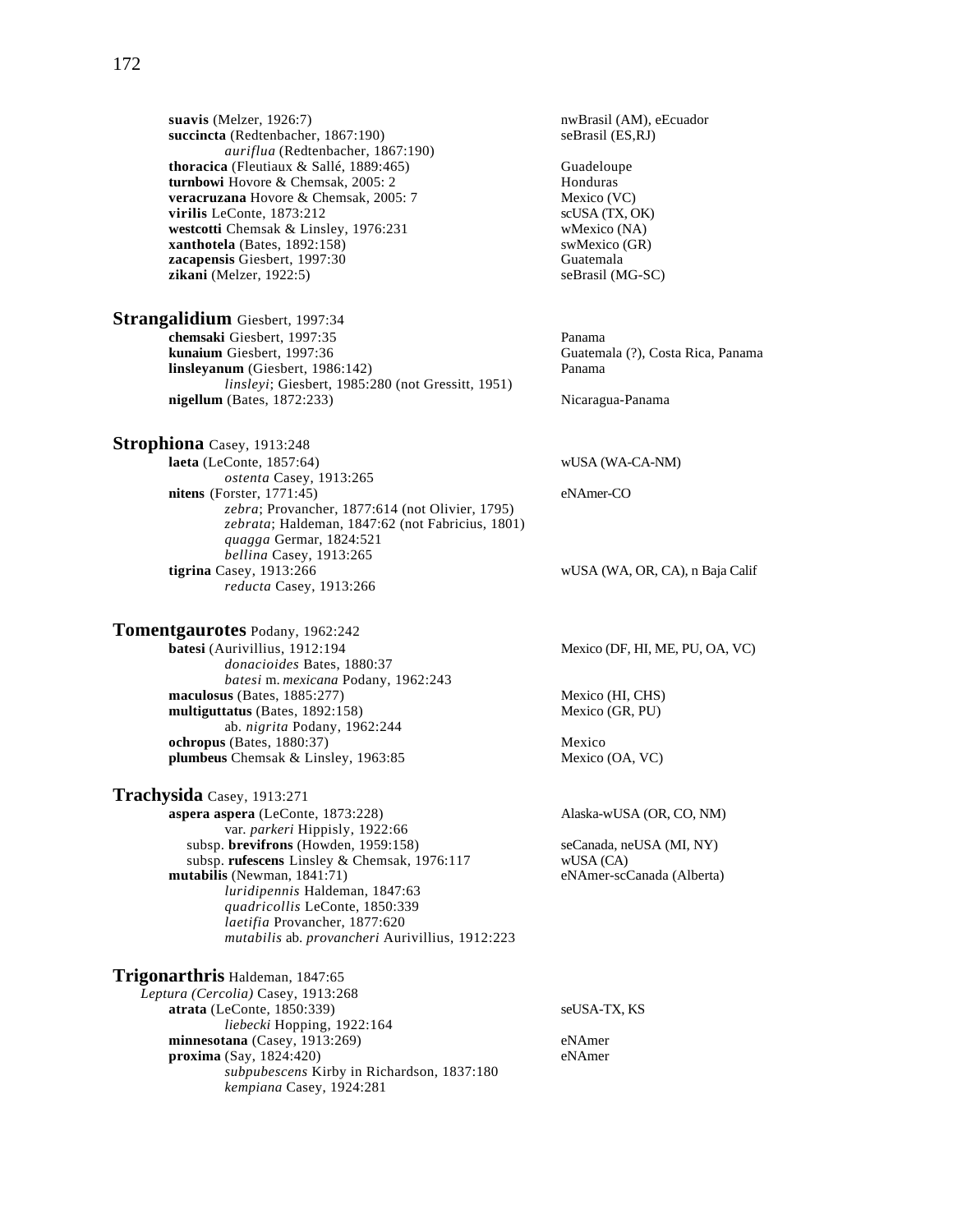**Typocerus** LeConte, 1850:333 **acuticauda acuticauda** Casey, 1913:274 eNAmer *thoracicus* Casey, 1913:274 subsp. **standishi** Knull, 1938:141 scUSA (KS-TX-MS) *oklahomensis* Hopping, 1940:33 (part) **badius** (Newman, 1841:69) seUSA (GA, FL) **balteatus** Horn, 1878:55 wc NAmer subsp. **diana** Lewis, 2001: 11 swUSA (TX) **confluens** Casey, 1913:272 c USA *caligans* Casey, 1913:273 **deceptus** Knull, 1929:144 ec USA **fulvocinctus** Knull, 1956:338 seUSA (FL) *flavocinctus*; Linsley & Chemsak, 1976:84 **gloriosus** Hopping, 1922:166 wcUSA (CO, UT, NM, AZ) **lugubris** (Say, 1824:419) eNAmer **lunulatus lunulatus** (Swederus, 1787:197) eUSA *arcuata* Olivier, 1795:32 *lunata* Fabricius, 1801:360 *lunatus fractus* Hoffman, 1958:220 subsp. **texanus** Linsley & Chemsak, 1976:84 scUSA (LA, TX, AR) **octonotatus** (Haldeman, 1847:62) e, c USA *sinuatus*; LeConte, 1850:335 (not Newman, 1841) *arapahoe* Casey, 1924:278 **serraticornis** Linsley & Chemsak, 1976:69 wcUSA (UT, ID, NE) **sinuatus** (Newman, 1841:70) seUSA-NM, CO *brunnicornis* LeConte, 1873:214 *brunnicornis inflatus* Knull, 1959:47 **velutinus velutinus** (Olivier, 1795:18) eNAmer *fugax* Fabricius, 1798:153 *tenuior* Kirby in Richardson, 1837:181 *manitobensis* Swaine & Hopping, 1928:35 subsp. **nobilis** (Newman, 1841:69) seUSA-GA, OK *trimaculatus* Champlain & Knull, 1922:304 *oklahomensis* Hopping, 1940:33 (part) **zebra** (Olivier, 1795:19) eUSA-TX *zebrata* Fabricius, 1801:364 *carolina* Weber, 1801:91 *aurigera* Newman, 1841:70 **Vesperoctenus** Bates, 1891:159 **flohri** Bates 1891:160 wMexico (DU), Baja Calif **Xestoleptura** Casey, 1913:248 **behrensii** (LeConte, 1873:227) swCanada (Br Col), wUSA **cockerelli** (Fall, 1907:251 wcUSA (AZ, UT, CO, NM)<br> **crassicornis** (LeConte, 1873:227) wUSA-ID crassicornis (LeConte, 1873:227) *corusca* Casey, 1913:261 **crassipes** (LeConte, 1857:65) wNAmer *xanthogaster* LeConte, 1859:88 *fasciventris* LeConte, 1861:355 *crassipes shastana* Casey, 1913:263 *muliebris* Casey, 1913:263

*vancouveri* Casey, 1913:263

*quadripunctata* Haldeman, 1847:64

*stictica* Newman, 1841:72

*hirtella* LeConte, 1873:226 *columbica* Casey, 1913:261 *miquelonensis* Pic, 1922:11 *pictipennis* Casey, 1924:285

scCanada, nc USA (Great Lakes) **octonotata** (Say, 1824:419) eNAmer

**tibialis** (LeConte, 1850:236) s Canada, nwUSA, Rocky Mts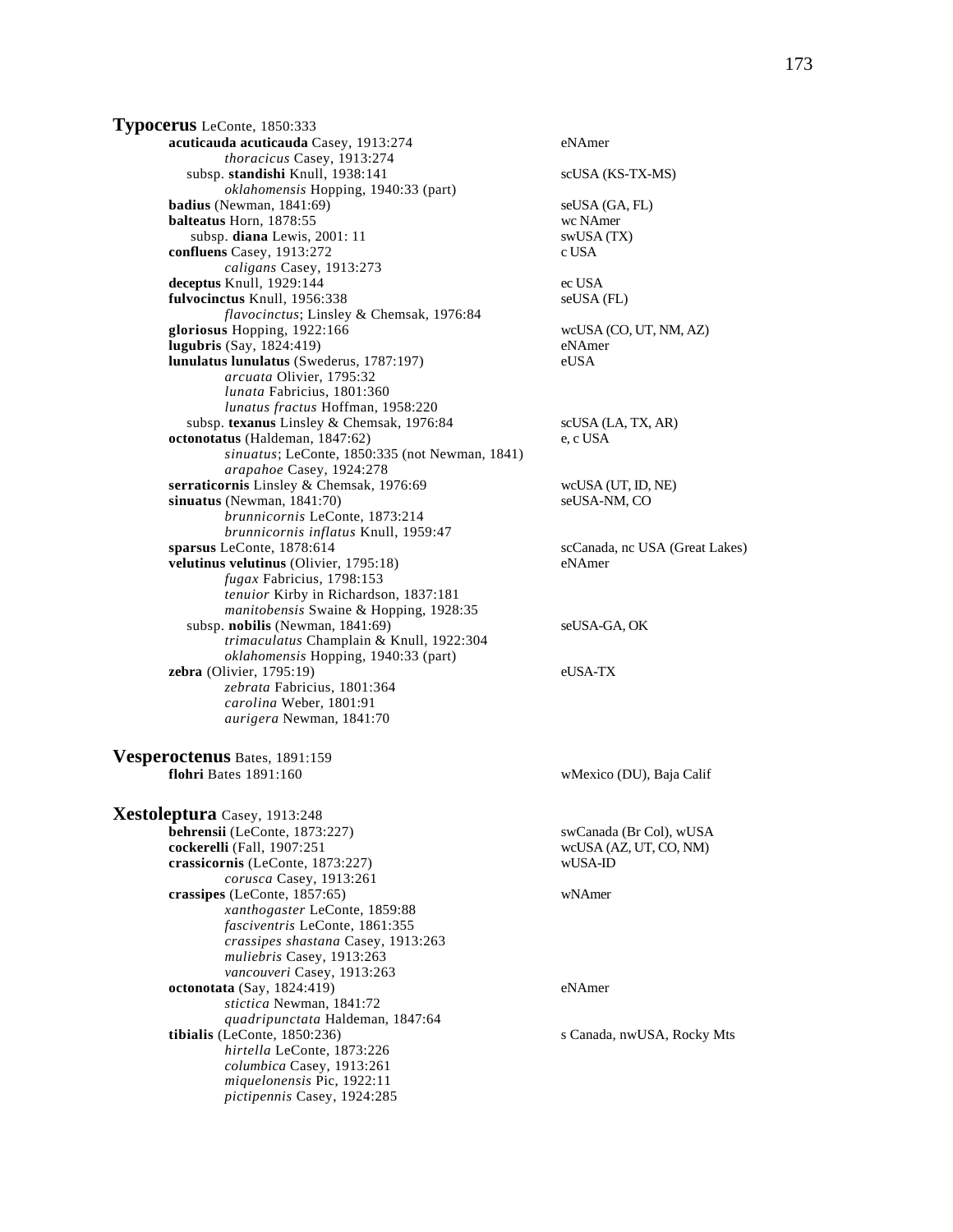# Subfamily **Lamiinae** Latreille, 1825:401

*Clinocephalides* Mulsant, 1839:115

#### **Acanthocinini** Blanchard, 1845:154

**Acanthocinus** Dejean, 1821:106 [not Megerle in Dejean] *Acanthocinus (Graphisurus)* Kirby, 1837:16 *Astynomus* Haldeman, 1847:46 (not Stephens, 1839) *Aedilis* LeConte, 1852:173 (not Audinet-Serville, 1835) *Graphisurus (Canonura)* Casey, 1913:335 *Graphisurus (Tylocerina)* Casey, 1913:335 *Neacanthocinus* Dillon, 1956:231 **leechi** (Dillon, 1956:228) swUSA (AZ) **nodosus** (Fabricius, 1775:164) eUSA *bifidator* Fabricius, 1801:286  *laticollis* Casey, 1913:341 **obliquus** (LeConte, 1862:39) wNAmer - Honduras *acomanus* Casey, 1913:337 *obliquus sedulus* Casey, 1913:337 *pacificus* Casey, 1913:338 *obtusus* Casey, 1924:292 *obliquus chihuahuae* Casey, 1913:337 **obsoletus** (Olivier, 1795:310) eNAmer, Cuba *floridanus* Casey, 1913:336 *punctatus* Casey, 1924:293 **princeps** (Walker in Lord, 1866:331) WCoast NAmer *spectabilis*; Horn, 1880:130 (not LeConte, 1854) *vinctus* Casey, 1913:340 **pusillus** Kirby in Richardson, 1837:169<br> **pusillus** Alaska, Canada, eUSA<br>
pectabilis (LeConte, 1854:82)<br>
pusico and CUSA (MT, SD)-nMexico spectabilis (LeConte, 1854:82)

**Acanthodoxus** Martins & Monné, 1974:318 **delta** Martins & Monné, 1974:320<br> **machacalis** Martins & Monné, 1974:320<br>
seBrasil (MG, ES)<br>
seBrasil (MG, ES) machacalis Martins & Monné, 1974:320

**Alcathousiella** Monné, 2005: 11 *Alcathous* Thomson, 1864:24, not Stal, 1863 (Hemiptera) *Amniscus*; Bates, 1863:103 (not Dejean, 1835) **polyrhaphoides** (White, 1855:394) Costa Rica-Venezuela, Ecuador *polyraphoides*; Thomson, 1864:24

**Alcathousites** Gilmour, 1962:266 **asperipennis** (Fairmaire & Germain, 1859:513) Chile, Peru *chaclacayoi* Gilmour, 1962:267 **senticosus** Monné & Martins, 1976:46 Peru **superstes** (Erichson, 1847:146) Peru, Ecuador

**Alcidion** Sturm, 1843:254 *Probatius* White, 1855:389 *Hirsutographis* Dillon, 1956:207 **aestimabilis** (Melzer, 1934:101) seBrasil (SP) **albosparsus** (Melzer, 1934:236) seBrasil, Paraguay, Argentina<br> **alienum** (Melzer, 1932:431) seBrasil (MG-SP) **alienum** (Melzer, 1932:431) **apicalis** (Bates, 1864:49) nwBrasil (AM) nwBrasil (AM) networks (Bates, 1864:47) chryseis (Bates, 1864:47)

swUSA (CA, AZ, NM), nMexico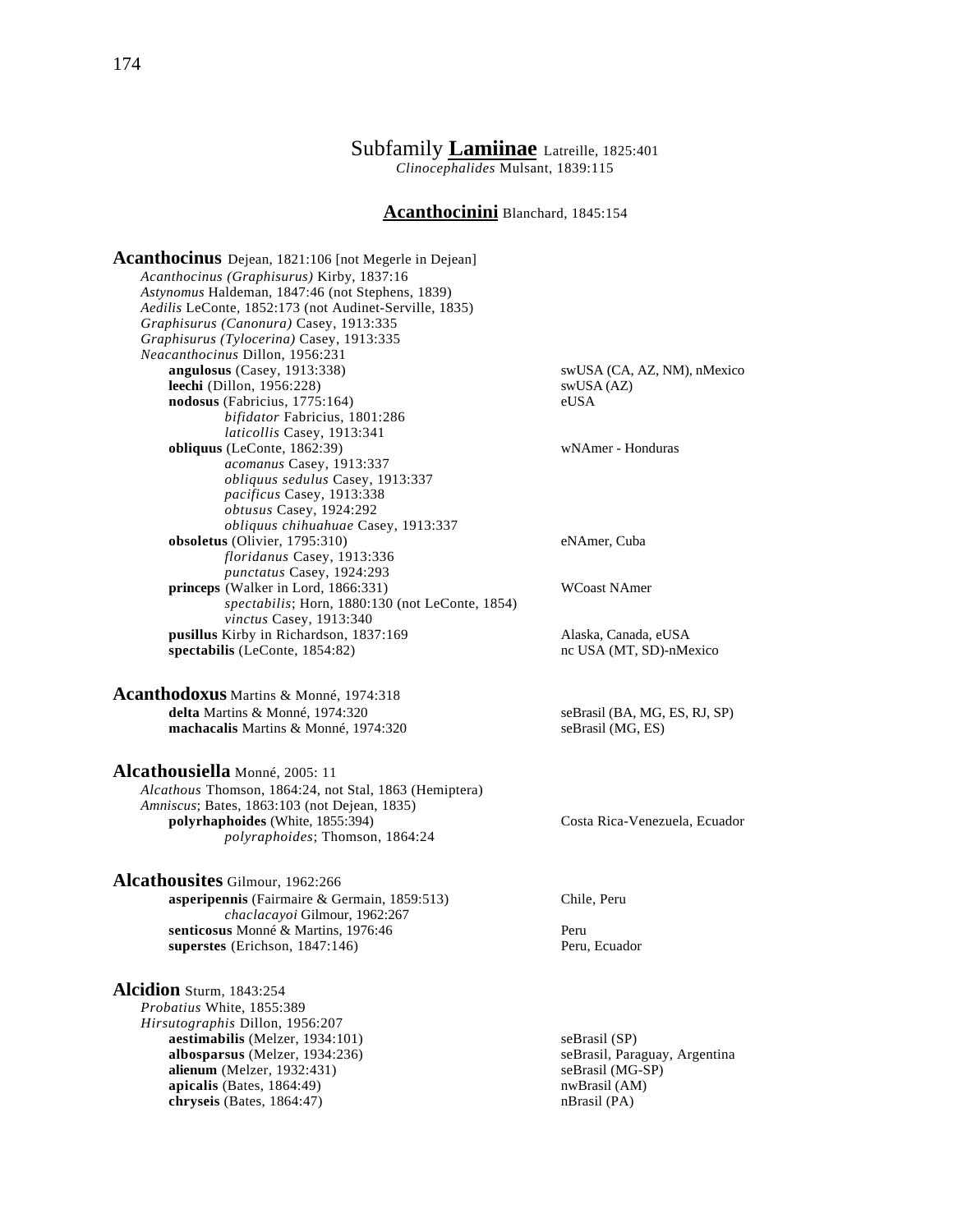**dominicum** (Fisher, 1926:30) Dominica, R Dominicana<br> **humeralis** (Perty, 1832:91) Mexico (OA, VC) - Panam *mexicanus* Thomson, 1860:17 **ludicrum** (Germar, 1824:481) seBrasil, Paraguay, Argentina<br> **partitum** (White, 1855:390) seBrasil (PA), Fr Guiana **partitum** (White, 1855:390)<br> **quadriguttatum** (Aurivillius, 1920:387) **nBrasil (PA), Fr Guiana** (ES, RJ) quadriguttatum (Aurivillius, 1920:387) **ramulorum** (Bates, 1864:49) nBrasil (PA) **sannio** (Germar, 1824:481) Brasil **sulphurifer** (White, 1855:390) w Brasil (RO), Peru, eEcuador **umbraticum** (Jacquelin du Val in Sagra, 1857:272) seUSA (FL), Cuba, Puerto Rico, Jamaica *pulchra* Dillon, 1956:207 **unicolor** (Fisher, 1932:87) Haiti

**Alphinellus** Bates, 1881:153 **carinipennis** Bates, 1885:391 eMexico (VC) **gibbicollis** Bates, 1881:153 Guatemala<br> **gibbicollis** Bates, 1881:154 Guatemala minimus Bates, 1881:154 **subcornutus** Bates, 1881:154 Guatemala, Honduras

**Amniscites** Gilmour, 1957:4 *Amniscus*; Bates, 1863:103 (part) (not Dejean, 1835)

**Amniscus** Dejean, 1835:338 *Leptostyloides* Gilmour, 1963:62 *Paratrypanidius* Gilmour, 1963:14 **assimilis** (Gahan, 1895:136) Mexico, W Indies **praemorsus** (Fabricius, 1792:275) eMexico (VC), W Indies **similis** (Gahan, 1895:136) W Indies (Lesser Antilles), Puerto Rico *testaceus*; Aurivillius, 1923:403 (not Froelich, 1792) *turbidus* Gilmour, 1963:63  *antiguae* Gilmour, 1963:15

**Anisolophia** Melzer, 1934:233 **cultrifera** (White, 1855:374) cBrasil (AM, PA, MT)  **glauca** Melzer, 1934:233 seBrasil (BA-SP)

**Anisopodesthes** Melzer, 1931:66 **zikani** Melzer, 1931:67 seBrasil (RJ)

**Anisopodus** White, 1855:349 *Anisopadus*; Burmeister, 1865:178 *Anisopus* Audinet-Serville, 1835:30 (not Haan, 1835) *Leptoscelis* Erichson, 1847:145 (not Laporte, 1832) **acutus** Thomson, 1865:544 Brasil *auctus*; Aurivillius, 1923:396 **affinis** Martins, 1974:59 **Costa Rica, Panama, eEcuador, Bolivia andicola** Kirsch, 1889:42 Ecuador **arachnoides** (Audinet-Serville, 1835:31) seBrasil (ES-SC), Paraguay, Argentina *phalangodes*; Costa Lima, 1936:305 (not Erichson, 1847) **batesi** Gilmour, 1965:568 eEcuador, Fr Guiana, ncBrasil (AM), *arachnoides*; Bates, 1863:283 (not Audinet-Serville, 1835) Peru, Bolivia **bellus** Martins & Monné, 1974:17 seBrasil (MG-SP) **brevis** Gahan, 1892:266 swMexico (GR) **callistus** Bates, 1881:164 **Honduras**, Guatemala, Costa Rica **cognatus** Bates, 1863:284 **nwBrasil (AM), eEcuador** nwBrasil (AM), eEcuador **consimilis** Aurivillius, 1922:169 Peru **conspersus** Aurivillius, 1922:169 Peru **costaricensis** Lara & Shenefelt, 1964:437 **Honduras, Costa Rica, Panama**<br>**curvilineatus** White, 1855:350 **Exercía Exercía Exercía Exercía Exercía Exercía Exercía e Brasil (RJ-RS), Paraguay curvilineatus** White, 1855:350

Mexico (OA, VC) - Panama, SAmer

**pictipes** (Bates, 1863:104) Costa Rica-Panama, eEcuador, Brasil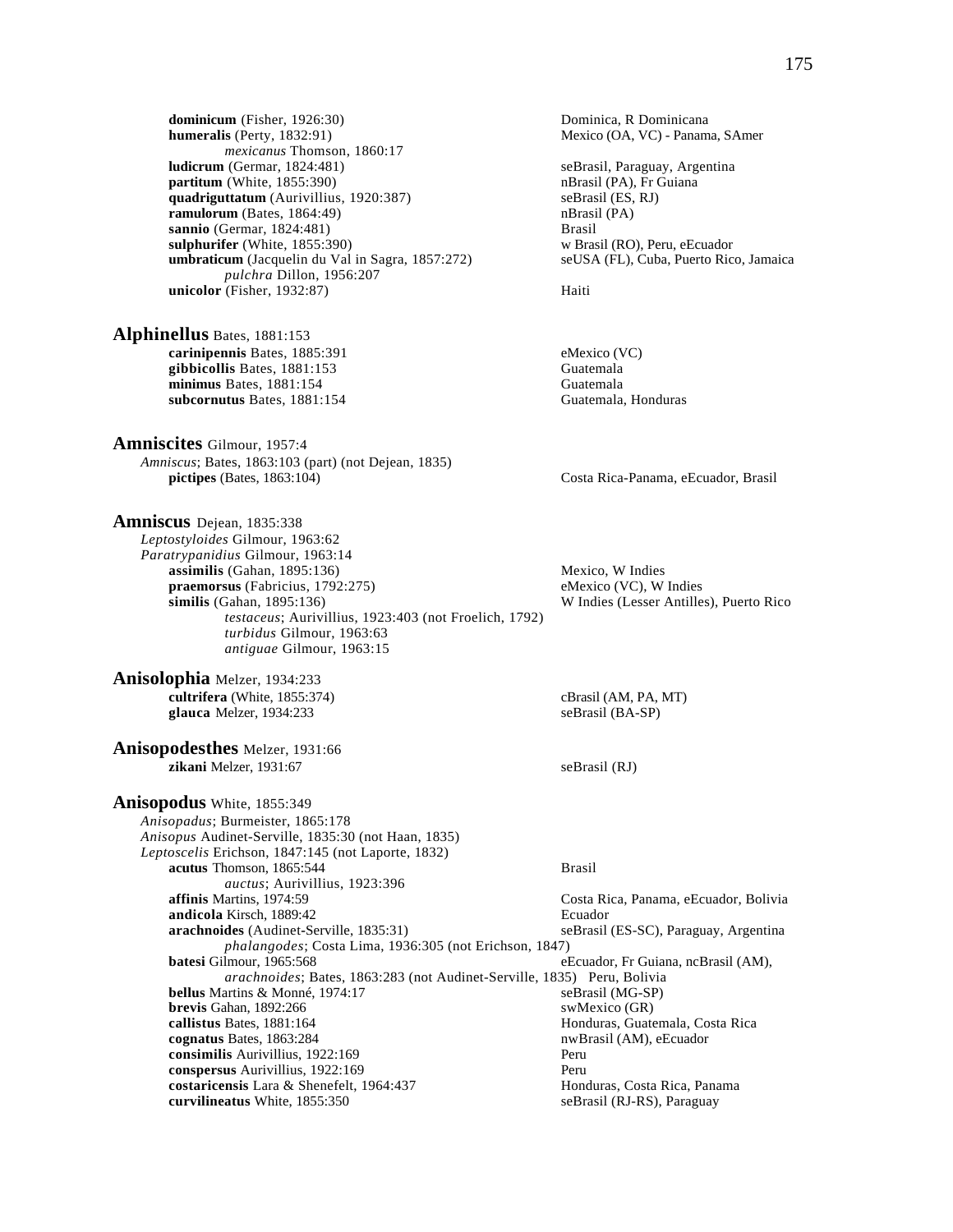**curvipes** Martins, 1974:62<br> **degener** Bates, 1885:399<br> **comparent Bates**, 1885:399<br> **comparent Bates**, 1885:399 **degener** Bates, 1885:399 **dispar Bates, 1885:399 Panama dominicensis** Villiers, 1980:96 **Dominica**<br> **elongatus** Bates, 1863:285 **Dominica**<br>
nwBrasil ( gracillimus Bates, 1863:286 **haliki** Martins, 1974:63<br> **hamaticollis** Bates, 1872:236 **bamaticollis** Bates, 1872:236 **bamaticollis** Bates, 1872:236 **hamaticollis Bates, 1872:236 hiekei** Martins, 1974:57 **hiekei Martins, 1974:57 Honduras, Guatemala-Panama** *phalangodes*; Bates, 1872:215 (not Erichson, 1847) **latus** Monné & Martins, 1976:58 Colombia, Venezuela **ligneus** Bates, 1863:287 **ncBrasil (AM, PA), Bolivia, eEcuador**, Fr Guiana<br> **lignicola** Bates, 1863:287 **ncBrasil (PA), Fr Guiana, eEcuador longipes** Linsley & Chemsak, 1966:244 Cocos Is. **macropus** Bates, 1863:286 nwBrasil (AM), eEcuador **melzeri** Gilmour, 1965:568 seBrasil (RJ-RS), Argentina *nigrosparsus*; Melzer, 1935:197 (not Bates, 1885) **mexicanus** Bates, 1881:162 eMexico (VC) - Panama **nigripes** Bates, 1885:399 Panama **phalangodes** (Erichson, 1847:145) Peru, cBrasil (AM, RO, MT), Fr Guiana, *phlangodes*; Duffy, 1960:264 eEcuador, Bolivia<br>
(Erichson, 1847:145) eeru, eEcuador, Bolivia **prolixus** (Erichson, 1847:145)<br> **puncticollis** Monné & Martins, 1976:56 **Peru, example 2016** Colombia, eEcuador puncticollis Monné & Martins, 1976:56 **punctipennis** Monné & Martins, 1976:57 Bolivia, eEcuador, Fr Guiana **scriptipennis** Bates, 1872:236 **Honduras, Guatemala-Panama sparsus Bates, 1863:284** nBrasil (PA), Fr Guiana **strigosus** (Erichson, 1847:145) **nSAmer, eEcuador, Fr. Guiana, etc.**<br> **subarmatus** Melzer, 1931:65 **blue** seBrasil (ES-SC) subarmatus Melzer, 1931:65 **varius** Melzer, 1935:196 Costa Rica *carinata* Lara & Shenafelt, 1964:437 **xylinus** Bates, 1881:163 **Honduras**, Costa Rica

**Antecrurisa** Gilmour, 1960:93 **apicalis** (Bates, 1864:147) eMexico (VC) - Nicaragua *setiger* Bates, 1872:222 *picta* Gilmour, 1960:93

**Antilleptostylus** Gilmour, 1963:73 **brunneofasciatus** (Fisher, 1935:205) **Jamaica**<br> **brunneofasciatus** (Fisher, 1935:205) **Jamaica**<br> **brunneofasciatus** Micheli 2004: 21 guilartensis Micheli & Micheli, 2004: 21 **nigricans** (Fisher, 1935:55) Puerto Rico *puertoricensis* (Fisher, 1935:56)

**Apteralcidion** Hovore, 1992:37 **lapierrei** Hovore, 1992:39 Costa Rica, Panama

**Astylidius** Casey, 1913:308 **parvus** (LeConte, 1873:234) eUSA-swUSA (TX) *leiopinus* Casey, 1913:308 *versutus* Casey, 1913:308  *monki* Knull, 1936:106  *versutus downiei* Dillon, 1956:150

| <b>Astylopsis</b> Casey, 1913:309                      |       |
|--------------------------------------------------------|-------|
| <i>Amniscus</i> ; Haldeman, 1847:46 (not Dejean, 1835) |       |
| <i>Leptostylus</i> Leng & Hamilton, 1896:116 (part)    |       |
| $arcuata$ (LeConte, 1878:414)                          | seUSA |
| floridanus Champlain & Knull, 1922:148                 |       |
| knulli Fisher, 1925:103                                |       |
| collaris (Haldeman, 1847:46)                           | eUSA  |
| <i>interruptus</i> Haldeman, 1847:48                   |       |

nwBrasil (AM), eEcuador, Bolivia<br>nwBrasil (AM)

Costa Rica-nwBrasil (AM), eEcuador, Bolivia **lignicola** Bates, 1863:287 nBrasil (PA), Fr Guiana, eEcuador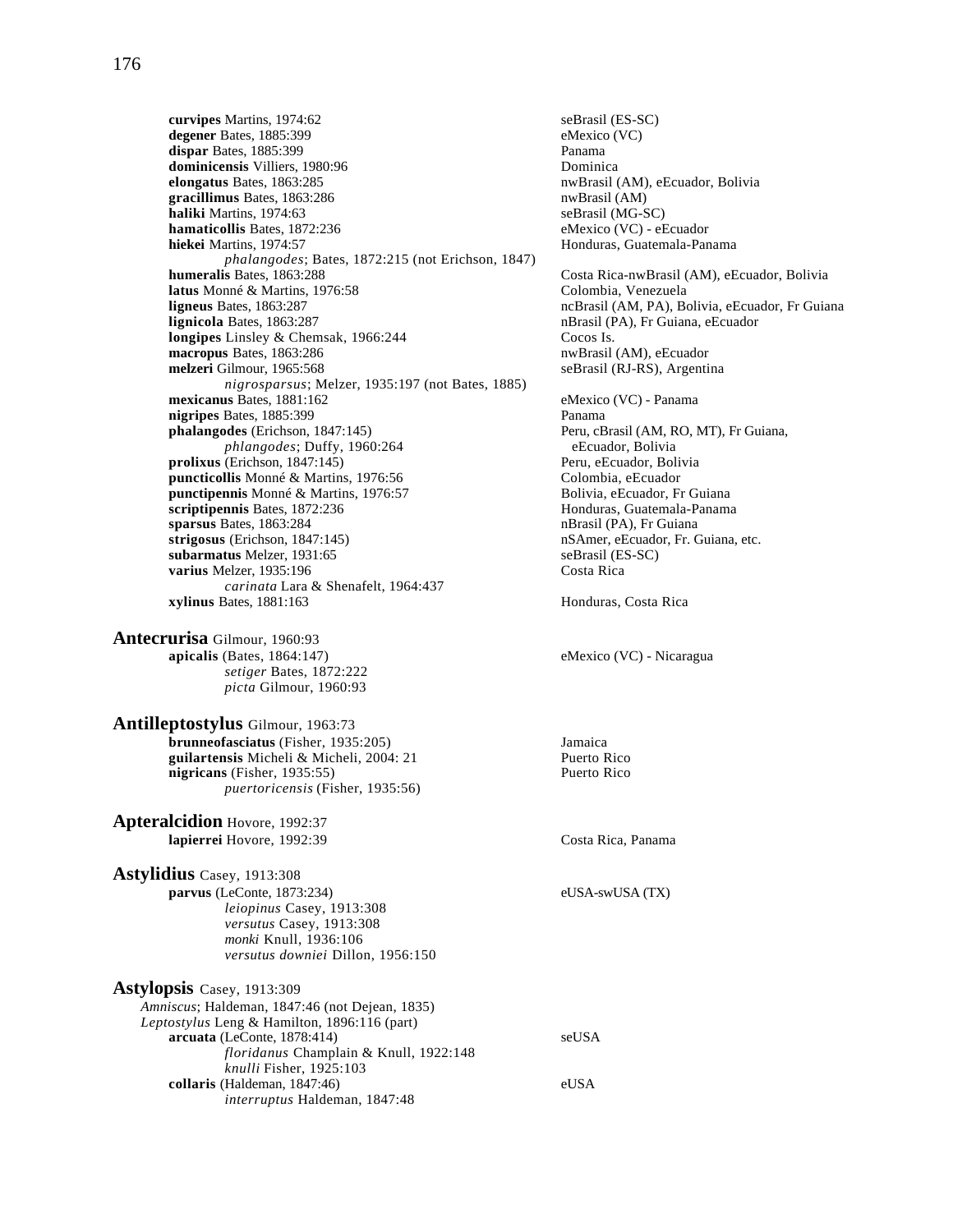**fascipennis** Schiefer, 2001: 533 seUSA (MS-FL)<br> **macula** (Say, 1826:268) eNAmer **macula** (Say, 1826:268) *sticticus* Haldeman, 1847:48 **perplexa** (Haldeman, 1847:46) subsets and subsets subsets of the subsets of the subsets of the subsets of the subsets of the subsets of the subsets of the subsets of the subsets of the subsets of the subsets of the subset **sexguttata** (Say, 1826:269) *commixtus* Haldeman, 1847:47  *guttata*; LeConte, 1859:328

**Atelographus** Melzer, 1927:578 **sexplagiatus** Melzer, 1927:578 seBrasil (MG, SP, SC) *sexplagiatus* Fuchs, 1974:244 **susanae** Monné, 1975:249 seBrasil (ES, PR, SC), nArgentina (MI)

**Atrypanius** Bates, 1864:46 *Antrypanius*; Melzer, 1927:580 *Nyssodrys* Bates, 1864:149 (part) **albocinctus** Melzer, 1930:198 seBrasil, Paraguay, Argentina **ambiguus** Melzer, 1930:200 seBrasil (RJ-SC), Bolivia **conspersus** (Germar, 1824:474) Mexico - Panama, SAmer (widely *varipennis* Serville, 1835:87 distributed) *polymitus* Erichson, 1847:146 *lonspersus*; Zajciw, 1974:73 **cretiger** (White, 1855:381) Mexico - Panama, Colombia *punctatellus* Bates, 1872:219 **implexus** (Erichson 1847:146) Mexico - Panama, Ecuador, Brasil, Fr Guiana *sedata* Bates, 1864:150 **irrorellus** Bates, 1885:411 Mexico - Panama, Trinidad *trinidadensis* Gilmour, 1963:76 *spermophagus Fisher, 1917:173*<br>**remissus** (Erichson, 1847:146) *lentiginosus* Bates, 1864:150 **scitulus** (Germar, 1824:479) **eBrasil (BA-SP), eEcuador, Fr Guiana** *multifasciatus* Melzer, 1927:572

**Baecacanthus** Monné, 1975:250 **telamon** Monné, 1975:251 seBrasil (RJ) **trifasciatus** Monné, 1975:252 seBrasil (SP)

**Baryssinus** Bates, 1864:43 **albifrons** Monné & Martins, 1976:79 eBrasil (BA-RJ), Fr Guiana<br> **bicirrifer** Bates, 1872:218 **eBrasil (BA-RI), Panama, Fr Guiana, eEcuado bicirrifer** Bates, 1872:218 **Panama, Fr Guiana, eEcuador, eBrasil (MT, ES-SC)**<br> **bilineatus** Bates, 1864:44 **Panama, except and Science Areas** Research Must and Must always nuclear and Must and **chemsaki** Monné, 1985:369 wMexico (SI) - Panama *bilineatus*; Bates, 1872:218 (not Bates, 1864) **huedepohli** Monné & Martins, 1976:77 Bolivia **lineaticollis** (Gounelle, 1910:17)<br> **marcelae** Martins & Monné. 1974:330<br>
seBrasil (ES-PR) marcelae Martins & Monné, 1974:330<br> **marisae** Martins & Monné, 1974:328<br>
seBrasil (BA-RS), nArgentina (MI) **marisae** Martins & Monné, 1974:328 **melasmus** Monné & Martins, 1976:79 cBrasil (MT)<br> **modestus** Monné, 1985:370 v Brasil (RO) modestus Monné, 1985:370 **penicillatus** Bates, 1864:44 cBrasil (PA, MT), eEcuador **robertoi** Monné & Martins, 1976:77<br> **silviae** Martins & Monné, 1974:326<br> **robertoi** Wartins & Monné, 1974:326<br> **robertoi** Wartins & Monné, 1974:326 silviae Martins & Monné, 1974:326

**Beloesthes** Thomson, 1864:23 **megabasoides** Thomson, 1864:24 Venezuela

**Brevoxathres** Gilmour, 1959:33 **fasciata** Gilmour, 1959:35 sBrasil (SC) **x-littera** (Melzer, 1932:430) eBrasil (ES)

nwBrasil (AM), eEcuador, Peru, Fr Guiana

nwBrasil (AM), Fr Guiana, eEcuador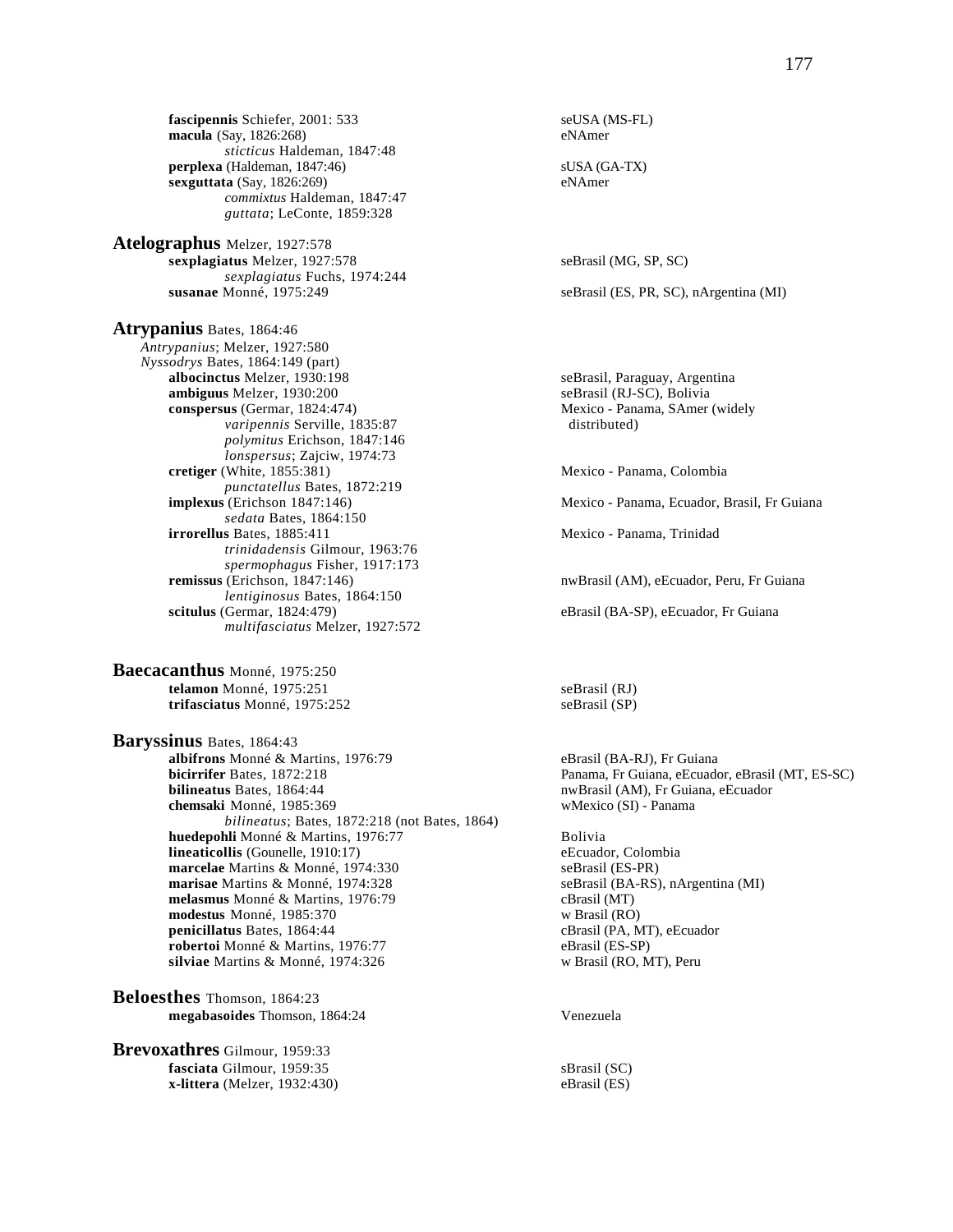| Callipero Bates, 1864:18         |
|----------------------------------|
| <b>bella</b> Bates, $1864:18$    |
| <i>basalis</i> Thomson, 1865:545 |
| formosa Monné, 1998: 290         |

**Calolamia** Tippmann, 1953:344 **bicordifera** Tippmann, 1953:346 sBrasil (SC)

# **Canidia**

*Canidiopsis* Dillon, 1955:179 new synonymy *Pseudocanidia* Dillon, 1955:176 new synonymy **canescens** (Dillon, 1955:184) new combination wMexico (GR, NA) **chemsaki** Wappes & Lingafelter, 2005: 4 Mexico (CH, OA)<br> **piesberti** Wappes & Lingafelter. 2005:7 Mexico (CH, OA) giesberti Wappes & Lingafelter, 2005:7 **ochreostictica** (Dillon, 1956:106) new combination wcMexico (MI) **cincticornis cincticornis** Thomson, 1857:194 Nicaragua, Costa Rica<br>subsp. **balteatus** (Lacordaire, 1872:775) sweets of OA) - Costa Rica, Colombia subsp. **balteatus** (Lacordaire, 1872:775) *inapicalis* (Tippmann, 1960:190) new synonymy **spinicornis** (Bates, 1881:174) Mexico (MO)<br> *cuernavacae* (Dillon, 1955:177) new synonymy scMexico (GR, MO) *cuernavacae* (Dillon, 1955:177) new synonymy **turnbowi** Wappes & Lingafelter, 2005: 10 Mexico (GR)

**Carpheolus** Bates, 1885:410 **sublineatus** Bates, 1885:410 **Honduras, Guatemala-Panama** 

**Carphina** Bates, 1872:223 **arcifera** Bates, 1872:223 eMexico (VC) - Panama<br> **assula** (Bates, 1864:23) cBrasil (AM), eEcuador, *ypsilon* Kirsch, 1875:288 **elliptica** (Germar, 1824:471) seBrasil (BA-RS) **ligneola** (Bates, 1865:216) **nb**rasil (PA), Fr Guiana **lignicolor** (Bates, 1865:215) **nwBrasil (AM), eEcuador occulta** Monné, 1990:684 **b color color seBrasil (MG-SP)** occulta Monné, 1990:684<br>petulans Kirsch, 1875:289 **sigillata** Monné, 1985:372 nwBrasil (AM)

**Carphontes** Bates, 1881:171

**Catharesthes** Bates, 1881:158 *Catharestes*; Aurivillius, 1923:395 **elegans** Bates, 1881:158 Guatemala

**Chaetacosta** Gilmour, 1961:354 **vittithorax** Gilmour, 1961:356 sBrasil (SC)

**Cleodoxus** Thomson, 1864:24 **carinatus** (White, 1855:395) Colombia, eEcuador, nArgentina (SA) *cristatus* Thomson, 1864:25 **lineaticollis** Gounelle, 1910:17 Ecuador

**Cobelura** Erichson, 1847:149 *Sphenopsilus* Bates, 1885:409 *Acanthosphenopsilus* Tippmann, 1960:196 **claviger** (Bates, 1885:409)<br> **costa Rica, Panama**<br> **howdenorum** Corbett. 2004: 280 **howdenorum** Corbett, 2004: 280

Fr Guiana, nwBrasil (AM), eEcuador **formal**  $(AM)$ 

cBrasil (AM), eEcuador, Peru

ncBrasil, eEcuador, Fr Guiana, Peru, Bolivia

**posticalis** Bates, 1881:172 sMexico - Panama, Brasil, Ecuador, Fr Guiana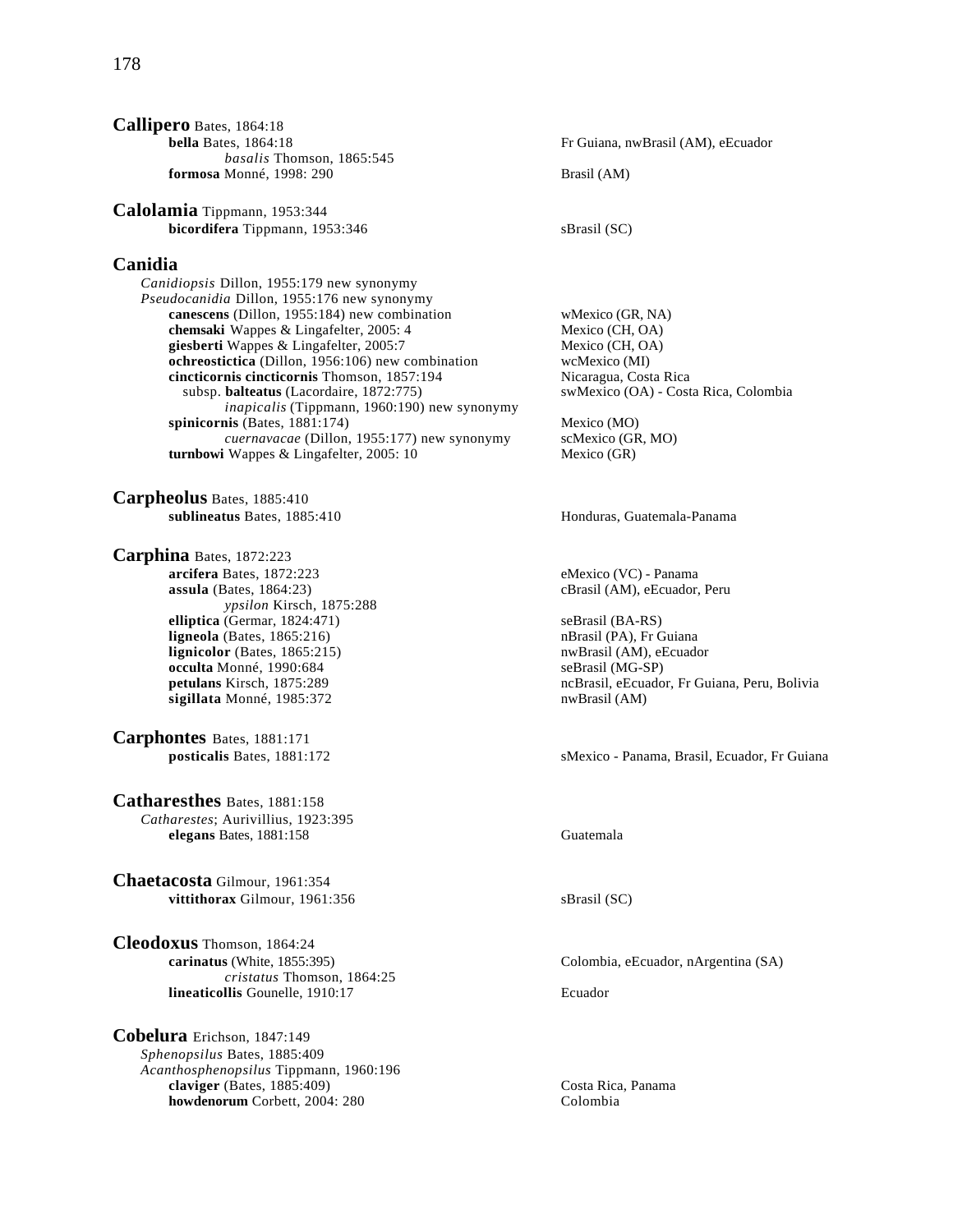**lorigera** Erichson, 1847:149 Peru *choliniformis* Lane, 1956:25 *flavocinctus* Tippmann, 1960:197 **peruviana** (Aurivillius, 1920:28)<br> **peruviana** (Aurivillius, 1920:28)<br> **explores to the explorer of the explorer of the explorer of the explorer of the explorer of the explorer of the explorer of the explorer of the explo sergioi** Monné, 1984:341<br> **stockwelli** Corbett. 2004: 278 stockwelli Corbett, 2004: 278 **vermicularis** Kirsch, 1889:43 Ecuador **wappesi** Corbett, 2004: 279 Ecuador **Coenopoeus** Horn, 1880:117 **niger** Horn, 1894:402 Baja Calif **palmeri** (LeConte, 1873:233) swUSA, nMexico (SO, SLP) **Colobeutrypanus** Tippmann, 1953:353 **ornatus** Tippmann, 1953:354 Costa Rica, Panama, Ecuador **Cometochus** Villiers, 1980:89 guadeloupensis Villiers, 1980:89 Guadeloupe **Cosmotoma** Blanchard, 1845:155 *Beltista* Thomson, 1860:16 *Cosmotomella* Gilmour, 1955:22 **adjuncta** (Thomson, 1860:16) **nSAmer** (widely distributed), Panama, Costa Rica *rubella* Bates, 1864:148 *nigricollis* Bates, 1864:148<br>**fasciata** Fisher, 1931:23 *rubella*; Bates, 1872:237 (not Bates, 1864) **melzeri** Gilmour, 1955:17 eBrasil (BA) **nigra** Gilmour, 1955:19<br> **olivacea** Gilmour, 1955:16<br>
seBrasil (RJ) **olivacea** Gilmour, 1955:16 **pallida** Gilmour, 1955:21 sBrasil (SC) **sertifer** (Audinet-Serville, 1835:59) Brasil *setifer*; Aurivillius, 1923:334 *brasiliensis* Plavilstshikov, 1927:59 **triangularis** Gilmour, 1955:12 seBrasil (RJ) **viridana** Lacordaire, 1872:781 seBrasil (SP-RS), Paraguay, *sertifer*; Bosq, 1944:201 (not Audinet-Serville, 1835) Argentina  $z$ ikani Melzer, 1927:574 **Cosmotomidius** Melzer, 1931:74 **setosus** (Audinet-Serville, 1835:58) sBrasil (ES-SC), Paraguay, Argentina **Cristurges** Gilmour, 1961:358 **bimaculatus** Gilmour, 1961:359 sBrasil (SC) **Dectes** LeConte, 1852:144 **nigripilus** Chemsak & Linsley, 1986:29 cMexico (widely distributed) **sayi** Dillon & Dillon, 1953:260 neUSA *spinosa*; Say, 1826:271 (not Drury, 1773) *texanus* Bates, 1881:173 (not LeConte, 1862) *spirrosus*; Beckham & Tippins, 1972:865 **texanus** LeConte, 1862:39 eUSA, swUSA, nMexico (widely *brevis* Casey, 1913:342 distributed), Baja Calif *latitarsis* Casey, 1913:342 *alticola* Casey, 1913:342 *thoracicus* Casey, 1913:342 *brevisetosus* Casey, 1913:342 *discolor* Casey, 1913:343

*aridus* Casey, 1913:343

*texanus murinus* Dillon, 1956:355

**fasciata** Fisher, 1931:23 Honduras - Panama, wEcuador nwBrasil (AM), Peru, Bolivia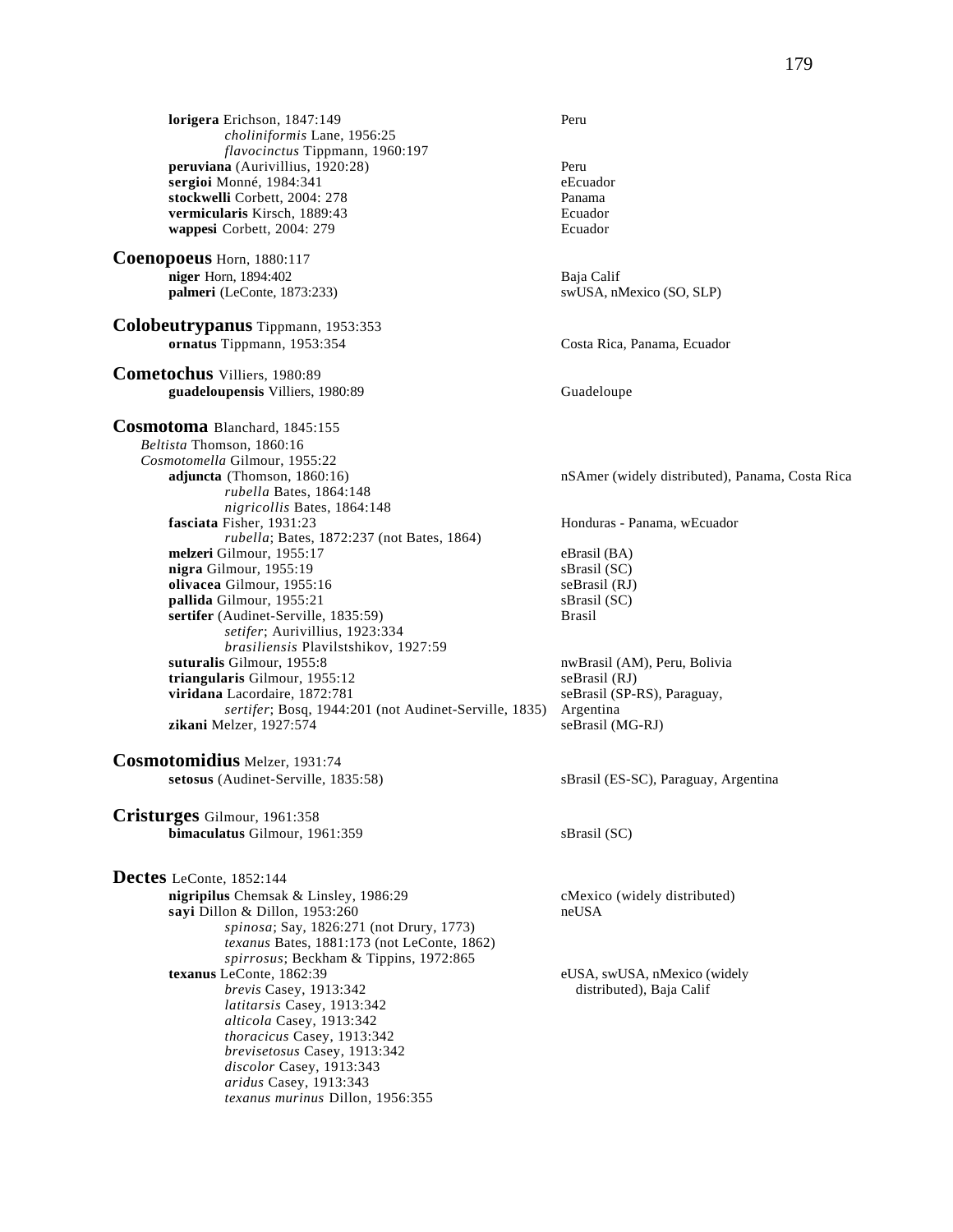- **Eleothinus** Bates, 1881:154 **longulus** Bates, 1881:155 Guatemala
- **Eneodes** Fisher, 1926:31 **hirsuta** Fisher, 1926:32 Cuba **viridulus** Fisher, 1942:37 Cuba
- **Erphaea** Erichson, 1847:144 **pumicosa** Erichson, 1847:144 **Peru, Bolivia, eEcuador** Peru, Bolivia, eEcuador *saxuosus* Tippmann, 1960:189 **stigma** Martins & Monné, 1974:324 nwBrasil (AM), Fr Guiana, eEcuador

**Eucharitolus** Bates, 1885:408 **bellus** (Melzer, 1927:576) seBrasil (RJ-SC) geometricus (Tippmann, 1960:198) Bolivia **lituratus** (Melzer, 1934:108) <br> **pulcher** Bates, 1885:408 <br> **pulcher** Bates, 1885:408 pulcher Bates, 1885:408

**Eugamandus** Fisher, 1926:33 **cayamae** Fisher, 1926:35<br> **darlingtoni** Fisher, 1942:38<br> **darlingtoni** Fisher, 1942:38 darlingtoni Fisher, 1942:38 **flavipes** Fisher, 1935:59<br> **iamaicensis** Vitali, 2003: 13<br> **Iamaicensis** Vitali, 2003: 13 **jamaicensis** Vitali, 2003: 13 **oakleyi** Fisher, 1935:57 Puerto Rico *brunneus* Fisher, 1935:58 **ricarti** Micheli, 2003: 194 Puerto Rico **schwarzi** Fisher, 1926:34 Cuba **tuberculatus** Fisher, 1942:40 Cuba

**Eutrichillus** Bates, 1885:397 *Ceratographis* Gahan, 1887:300 *Lepturgoides* Schaeffer, 1905:166 **biguttatus** (LeConte, 1852:172) eNAmer *pusilla* Horn, 1880:129 (not Kirby, 1837) *crinicornis* Casey, 1924:291 **brevipilus** Chemsak & Linsley, 1986:27 nwMexico (DU) **canescens** Dillon, 1956:223 swUSA (AZ, NM, TX) *canescens nelsoni* Dillon, 1956:223<br>**comus** (Bates, 1881:155) *cornus*; Franz, 1954:226 **neomexicanus** (Champlain & Knull, 1925:470) swUSA (AZ, TX), Mexico **pini** (Schaeffer, 1905:166) swUSA, Mexico  $\pi$ ini (Schaeffer, 1905:166)

**Eutrypanus** Erichson, 1847:144 *Astynomus*; Laporte, 1840:463 (part) *Astyochus* Aurivillius, 1923:427 dorsalis (Germar, 1824:472) eBrasil (GO, MT,BA-RS), *signata* Audinet-Serville, 1835:33 Paraguay, Argentina **signaticornis** (Laporte, 1840:464) eBrasil (ES, RJ) **tessellatus** White, 1855:372 seBrasil (ES-RS) **triangulifer** Erichson, 1847:144 Peru, Bolivia

**abstrusus Bates, 1881:154** Honduras, Guatemala, Nicaragua **pygmaeus** Bates, 1885:392 Honduras, Guatemala-Panama

wMexico (SI, NA, JA)- Honduras, El Salvador

**mucoreus** (Bates, 1872:221) eMexico (VC)-Colombia, Venezuela, Ecuador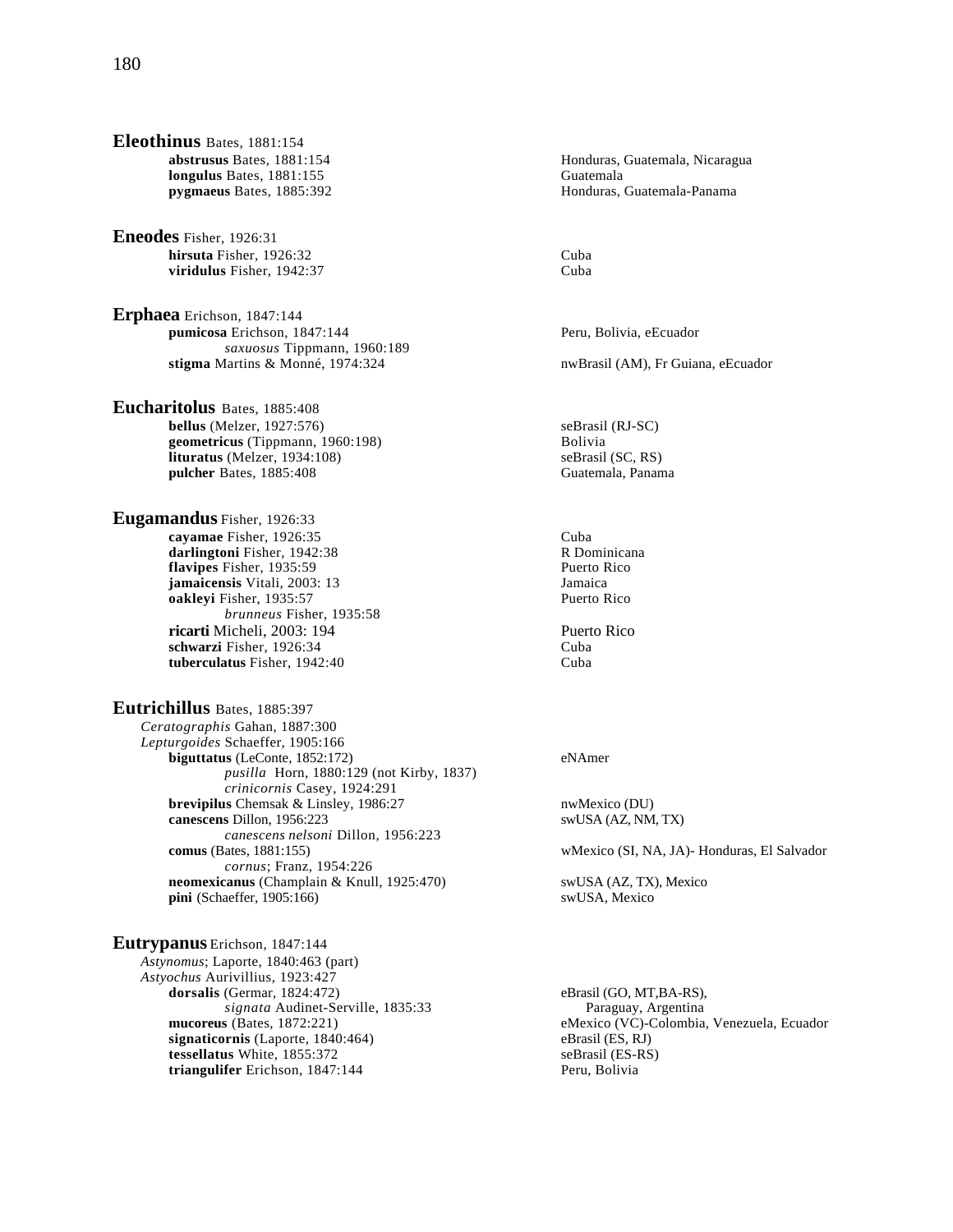**Exalcidion** Monné, 1977:698 *Alcidion*; White, 1855:394 (part) (not Sturm, 1843; not Thomson, 1860) **carenatum** Monné, 1990:253<br> **colombia**<br> **colombia**<br> **colombia**<br> **colombia**<br> **colombia**<br> **colombia tetracanthum** Monné & Delfino, 1981:260 **tetramaston** (White, 1855: 395) Venezuela

**Fisherostylus** Gilmour, 1963:60 **bruneri** (Fisher, 1926:23) Cuba

**Glaucotes** Casey, 1913:305 **yuccivorus** (Fall, 1907:84) swUSA (AZ) *yuccavorus*; Schaeffer, 1908:330

**Granastyochus** Gilmour, 1959:1<br>elegantissimus (Tippmann, 1953:347) **fulgidus** Monné & Martins, 1976:45 eEcuador **intricatus** Monné & Martins, 1976:44 Peru **nigropunctatus** (Bates, 1881:183) eMexico (VC), Guatemala, Honduras **picticauda** (Bates, 1881:183) Guatemala - Panama **trifasciatus** Gilmour, 1959:3 Venezuela, eEcuador

**Hamatastus** Gilmour, 1957:16 **conspectus** Monné, 1985:28 seBrasil (ES, RJ)<br>**excelsus** Monné, 1978:592 venezuela. Fr Gu **lemniscatus** Monné, 1985:27 Fr Guiana, nBrasil (PA) **simillimus** Monné, 1990:682 nwBrasil (AM), Fr Guiana

**Hexacona** Bates, 1881:157 **armata** Bates, 1881:158 Costa Rica

**Hylettus** Bates, 1864:11 **alboplagiatus** (White, 1855:381) Peru, eEcuador, nwBrasil (AM) **aureopilosus** Monné, 1988:126 w Brasil (RO) **coenobita** (Erichson 1847:145)<br>
vindex Lacordaire. 1872:788 Peru, eEcuador. Fr Guiana *vindex Lacordaire, 1872:788* **eremita** (Erichson, 1847:145) Venezuela, Peru, Bolivia, wEcuador *sallei* Candeze, 1861:384 *decorticans Bates, 1864:12*<br>excelsus (Bates, 1864:163) *hiekei* Fuchs, 1970:111 **griseofasciatus** (Audinet-Serville, 1835:33) seBrasil (MT, ES-RS) **magnus** Monné, 1988:129 wcBrasil (RO, MT) **nebulosus** Monné, 1982:102<br> **paraleucus** Monné, 1988:128<br>
seBrasil (ES, RJ) **paraleucus** Monné, 1988:128 seBrasil (ES, RJ)<br> **ramea** (Bates, 1864:163) cBrasil (AM), Fr Guiana  $$ **seniculus** (Germar, 1824:473) Costa Rica-SAmer (widely distributed) *ophthalmica*; Lameere, 1885:110 **stigmosus** Monné, 1982:100<br> **viridis** Monné, 1998: 290<br>
Colombia, Ecuador **viridis** Monné, 1998: 290

**Hyperplatys** Haldeman, 1847:49 *Liopus*; LeConte, 1852:170 (part) **argentinus** (Berg, 1889:105) **Argentina, Uruguay Argentina**, Uruguay *canus*; Bosq, 1943:23 (not Bates, 1863) **argus** (Bates, 1872:216) Nicaragua-Panama, eEcuador

Colombia, eEcuador, Peru, Bolivia, Fr Guiana

**excelsus** Monné, 1978:592 Venezuela, Fr Guiana, cBrasil (MT) **fasciatus** Gilmour, 1957:17 Venezuela, Costa Rica, Panama Nicaragua, Costa Rica, Panama

Ecuador, Peru, Brasil (AM), Bolivia

eEcuador, Peru, ecBrasil, Fr Guiana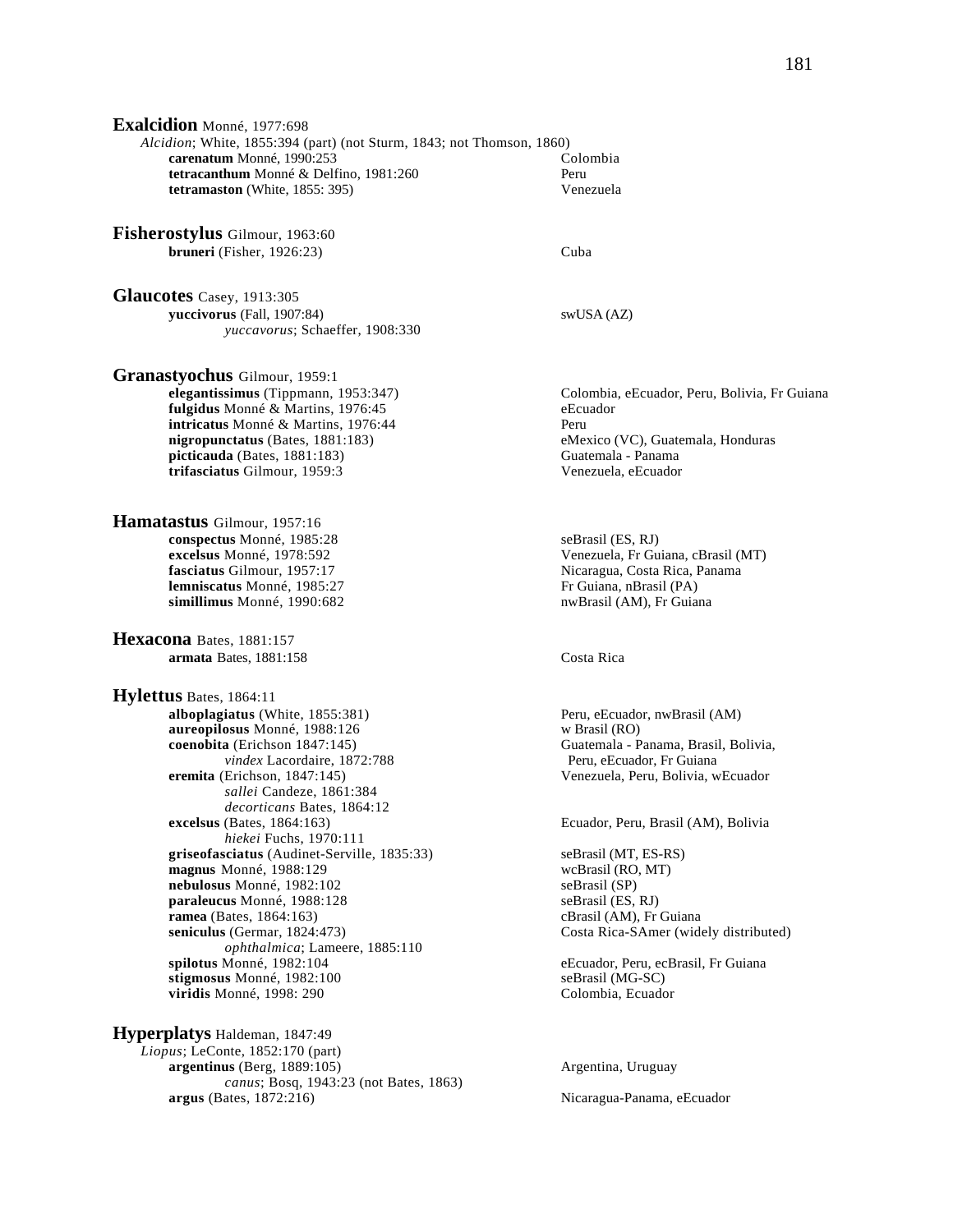**aspersa** (Say, 1824:330) eNAmer-TX, UT, CO, NM, AZ *maculata* Blatchley, 1910:1078 *vigilans* Casey, 1913:329 *laceyi* Dillon, 1956:351 **californica** Casey, 1892:51 swUSA (AZ, CA)<br> **cana** (Bates, 1863:288) seBrasil (RJ-SC) **cana** (Bates, 1863:288) *spinipennis* Fisher, 1938:146 **femoralis** Haldeman, 1847:49<br> **example 1976:28** seUSA<br> **existents are the 1976:28 griseomaculata** Fisher, 1926:28 **maculata** Haldeman, 1847:49 eNAmer-TX *maculata* var. *nigrellus* Haldeman, 1847:49 *aspersa* Blatchley, 1910:1078 *lentiginosa* Casey, 1913:325 *robustula* Casey, 1913:326 *amnicola* Casey, 1913:326 *delicata* Casey, 1913:32 *variolata* Casey, 1913:327 *cryptica* Casey, 1913:327 *frigida* Casey, 1913:328 *binocularis* Casey 1913:328 **montana** Casey, 1913:325 swUSA<br> **pardalis** (Bates, 1881:164) wMexic wMexico (PU, OA)-Guatemala, Honduras **pusillus pusillus** (Bates, 1863:285) nBrasil (PA), wEcuador, Fr Guiana<br>subsp. **nigrisparsus** (Bates, 1885:398) swMexico (OA)-Panama subsp. nigrisparsus (Bates, 1885:398) *nigrosparsa*; Aurivillius, 1923:418 **Idephrynus** Bates, 1881:160 **scaber** Bates, 1881:160 eMexico (VC) **Lagocheirus** Dejean, 1835:336 *Lagochirus*; Erichson, 1847:144 *Karadinia* McKeown, 1942:97 *Sternocheirus* Dillon, 1957:163 *Archlagocheirus* Dillon, 1957:164 **araneiformis araneiformis** (Linnaeus, 1767:625) Jamaica, Hispaniola<br>subsp. **curacaoensis** Gilmour. 1968:158 Aruba. Bonaire. Curacão subsp. curacaoensis Gilmour, 1968:158 subsp. **flavolineatus** Aurivillius, 1921:52 Colombia, eEcuador subsp. **fulvescens** Dillon, 1957:151 nSAmer, eEcuador subsp. **guadeloupensis** Dillon, 1957:150 Guadeloupe, Puerto Rico, Leeward Is. subsp. **insulorum** Dillon, 1957:150 W Indies (Lesser Antilles)<br>subsp. **stroheckeri** Dillon, 1956:138 seUSA (FL). Cuba subsp. stroheckeri Dillon, 1956:138 subsp. **ypsilon** (Voet, 1778:11) Mexico (widely distributed)-Panama, wEcuador *parvulus* Casey, 1913:304  *stroheckeri granulatus* Dillon, 1956:139 ecMexico (ME, VC) - Panama *tuberculatus* (Fabricius, 1787:131) (not *Cerambyx tuberculatus* DeGeer, 1775) *v-album* Bates, 1869:386 *binumeratus*; Bates, 1872:210 (not Thomson, 1860) **cristulatus** Bates, 1872:209 scMexico (PU) - Costa Rica **foveolatus Dillon, 1957:152**<br> **funestus Thomson, 1865:545** Panama wMexico (OA, PU) **funestus** Thomson, 1865:545 *nubila* McKeown, 1942:97 **giesberti** Hovore, in Toledo, 1998: 23 Costa Rica<br> **integer** Bates, 1885:384 eMexico (VC) - Panama **integer** Bates, 1885:384 **jamaicensis** Toledo & Hovore, 2005:30 *Jamaica*<br> **kathleenae** Hovore, in Toledo, 1998: 25 **Sharehore Costa** Costa Rica, Panama kathleenae Hovore, in Toledo, 1998: 25 **lugubris** Dillon, 1957:163 scMexico (PU) **mecotrochanter** Toledo, 1998: 29 MX (CH) **obsoletus** Thomson, 1860:10 swUSA (TX), Mexico-Costa Rica *undatus* (Voet, 1778:11) (not *Cerambyx undatus* Linnaeus, 1758) *longipennis* Bates, 1880:145 *zimmermani* Dillon, 1952:207

 *texensis* Dillon, 1956:139

182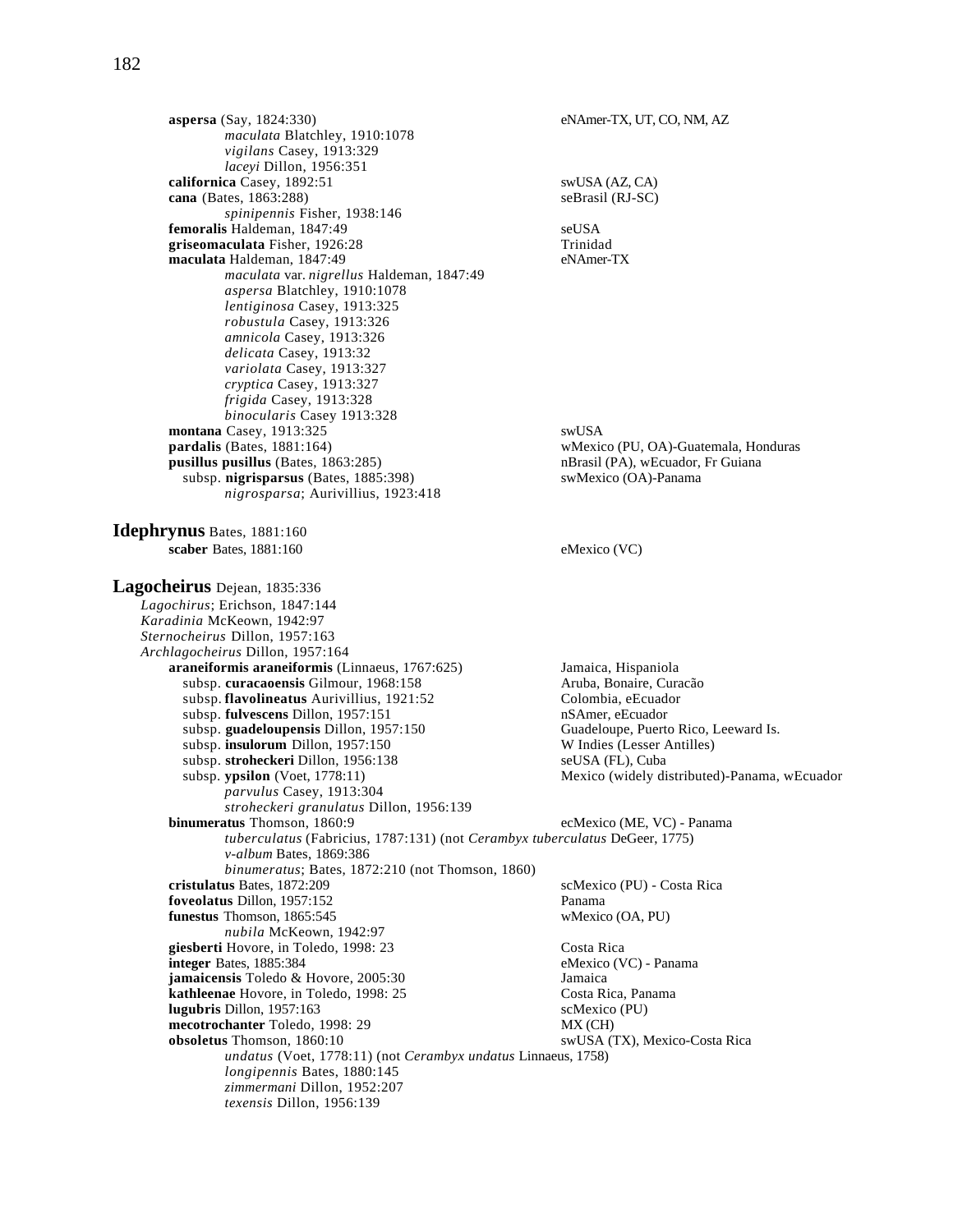*mariorum* Dillon, 1957:144  *aukena* Dillon, 1957:145 subsp. dezayasi Dillon, 1957:144 Cuba, Jamaica *obsoletus*; Gahan, 1895:130 (not Thomson, 1860) **plantaris plantaris** Erichson, 1847:144 nSAmer, eEcuador<br>subsp. **gorgonae** Dillon, 1957:159 Colombia (Gorgona I) subsp. gorgonae Dillon, 1957:159 subsp. **indistinctus** Dillon, 1957:158 Costa Rica, Panama *fasciculatus* White, 1855:377 **praecellens** Bates, 1872:209 Nicaragua, Panama **procerus** Casey, 1913:304 Baja Calif *obsoletus*; Horn, 1880:117 (not Thomson, 1860) **rogersi** Bates, 1880:146 **Honduras** - Panama *hondurensis* Dillon, 1957:155 *panamensis* Dillon, 1957:154<br>**rosaceus** Bates, 1869:386 **simplicicornis** Bates, 1872:210 Honduras, Guatemala-Costa Rica **unicolor** Fisher, 1947:38 **Barbados**<br> **xileuco** Toledo, 1998: 53 **Barbados wMX** (JA) **xileuco** Toledo, 1998: 53 **wenzeli** Dillon, 1957:146 wMexico (NA)

**Lasiolepturges** Melzer, 1928:154 **zikani** Melzer, 1928:155 seBrasil (RJ), eEcuador, Fr Guiana

**Lathroeus** Thomson, 1864:25<br>mysticus Melzer, 1932:426 **oreoderoides** Thomson, 1864:25 SAmer

**Leiopus** Audinet-Serville, 1835:86 **asperipennis** Fairmaire & Germain, 1859:513 Chile **convexus** Melzer, 1934:235 seBrasil (ES-RS) **floccidus** Erichson, 1847:147 Peru **histrionicus** Gistel, 1848:430<br> **histrionicus** White, 1855:385<br> **histrionicus** White, 1855:385 pleuriticus White, 1855:385 **soricinus** Fairmaire & Germain, 1859:512 Chile **strigilis** Erichson, 1847:147 Peru

**Leptostylopsis** Dillon, 1956:144 **albofasciatus** (Fisher, 1926:16) seUSA (FL), Cuba **antillarum** (Fisher, 1925:5) Puerto Rico *albosignatus* (Fisher, 1935:53) **argentatus** (Jacquelin du Val in Sagra, 1857:273) seUSA (FL), Cuba, Bahamas *taeniatus* Casey, 1913:306 **atromaculatus** (Fisher, 1926:18)<br> **bidentatus** (Fabricius, 1775:165) Cuba<br>
Guadeloupe, Nevis **bidentatus** (Fabricius, 1775:165) **cristatus** (Fisher, 1925:7) R Dominicana **duvali** (Fisher, 1926:19)<br> **guanica** Micheli & Micheli, 2004: 22 **Cuba**<br>
Puerto Rico guanica Micheli & Micheli, 2004: 22 **gundlachi** (Fisher, 1925:2) Puerto Rico *oakleyi* (Fisher, 1935:54) **hispaniolae** (Fisher, 1942:30) Hispaniola **incrassatus** (Klug, 1829:13) Cuba *transversatus* Jacqelin du Val in Sagra, 1857:273 **jamaicensis** (Gahan, 1895:133) Jamaica **latus Chemsak & Feller, 1988:182 Belize**<br> **longicornis** (Fisher, 1926:15) **Belize Puerto Rico longicornis** (Fisher, 1926:15) **luteus** Dillon, 1956:147 swUSA (TX) **martinicensis** Villiers, 1980:91 Martinique, St. Lucia var. *luciae* Chalumeau, 1983:227 **milleri** (Fisher, 1932:83) R Dominicana **monin** Micheli & Micheli, 2004: 27 **Puerto Rico Puerto Rico Puerto Rico monticola** (Fisher, 1935:201) **monticola** (Fisher, 1935:201)

Mexico-Colombia, eEcuador

 $seBrasil(MG, ES, PA, RJ, SC)$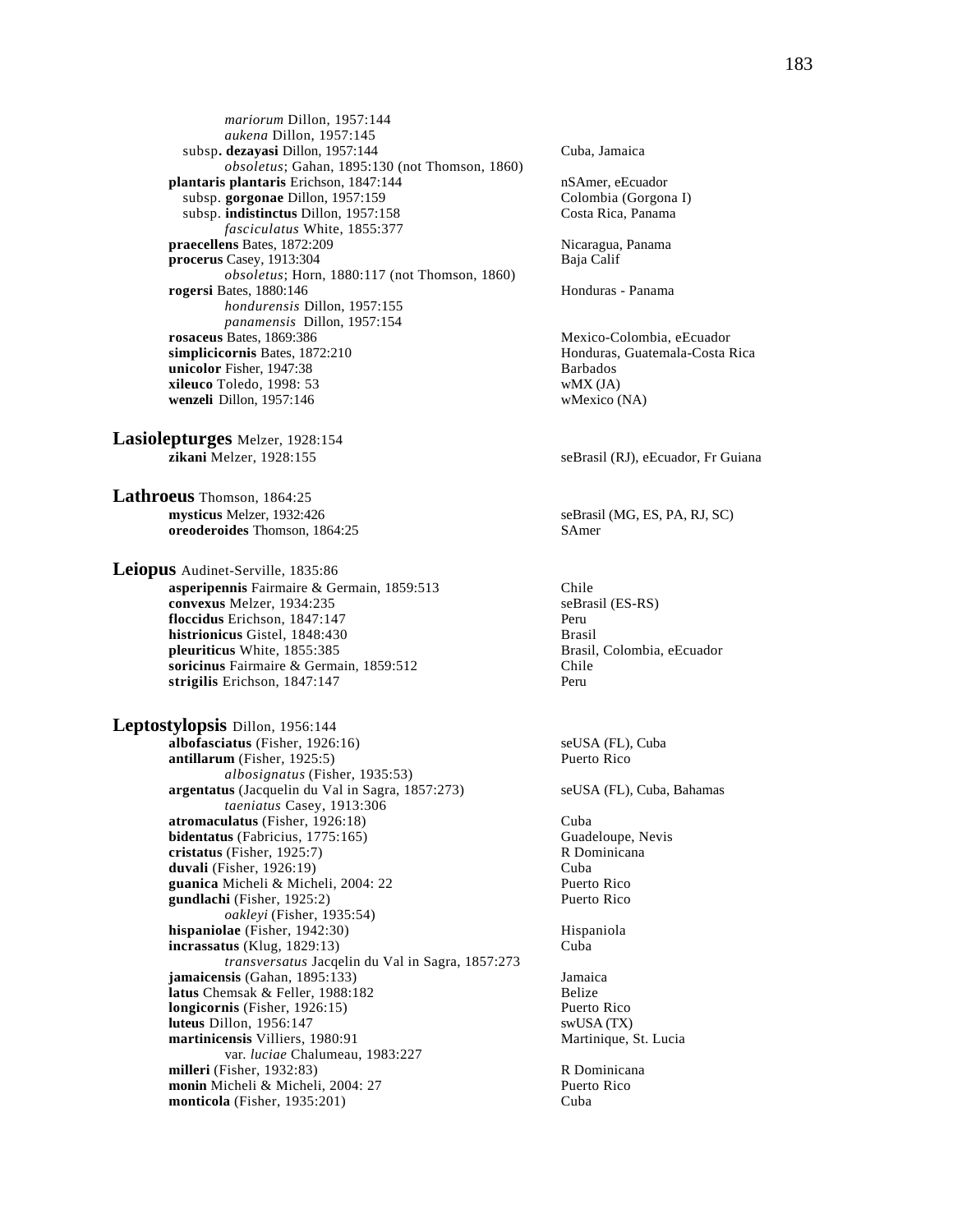*crescenticus* Casey, 1913:306 **rogueti** Chalumeau, 1983:227<br> **smithi** (Gahan, 1895:132) W Indies (Windward Is.) **smithi** (Gahan, 1895:132) **terraecolor** (Horn, 1880:122) seUSA (FL) *transversatus*; LeConte, 1878:414 (not Jacquelin du Val, 1857) *mutilus* Casey, 1913:307 **testaceus** (Froelich, 1792:141) W Indies (Lesser Antilles)<br> **yukiyu** Micheli & Micheli, 2004: 25 Puerto Rico yukiyu Micheli & Micheli, 2004: 25 **Leptostylus** LeConte, 1852:168 **albagniri** Zayas, 1975:231 Cuba **albicinctus** Bates, 1885:388 eMexico (VC) **angulicollis** Bates, 1885:390 Guatemala, El Salvador **annulipes** Fisher, 1942:28 **R Dominicana**<br> **arciferus** Gahan, 1892:265 **R Dominicana**<br> **arciferus** Gahan, 1892:265 **R** 2008, CAR arciferus Gahan, 1892:265 **armatus** Monné & Hoffmann, 1981:248 nwBrasil (AM), Ecuador, Peru, Bolivia **asperatus** (Haldeman, 1847:46) seUSA-TX *albescens*; Dillon, 1956:144 (not Haldeman, 1847) **aspiciens** Bates, 1885:391 eMexico (VC), Honduras **batesi** Casey, 1913:307 Panama *albescens*; Bates, 1885:387 (not Haldeman, 1847) **bruesi** Fisher, 1942:32 Jamaica **calcarius** Chevrolat, 1862:248 Cuba **castaneovirescens** Zayas, 1975:239 Cuba<br> **cineraceus** Bates, 1874:230 **Cuba**<br>
Hond **corpulentus** Bates, 1881:152 Nicaragua **cretatellus** Bates, 1863:102 swUS (sTX) - Mexico-Nicaragua-nBrasil (PA), Fr Guiana **cristulatus** Bates, 1872:213 **Honduras, Nicaragua-Panama dealbatus** (Jacquelin du Val in Sagra, 1857:274) Cuba<br> **decipiens** Bates, 1880:149 **Micaragua**, Costa Rica decipiens Bates, 1880:149 *transversus*; Bates, 1872:211 (not Gyllenhal, 1817) **diffusus** Bates, 1885:387 eMexico (VC), Guatemala, Honduras **dubitans** Bates, 1885:390<br> **dulkneri** Hovore, 1988:21 **Mexico**<br>
Baja Calif **faulkneri** Hovore, 1988:21 **fernandezi** Monné & Hoffmann, 1981:258 **Venezuela**<br> **fuligineus** Bates. 1885:388 **Guatemala fuligineus** Bates, 1885:388 *fuliginosus*; Gilmour, 1965:573 **gibbulosus** Bates, 1874:230 swUSA (TX), Mexico-Colombia, Venezuela *vogti* Dillon, 1956:141 **gibbus** (Degeer, 1775:116) Surinam, Fr Guiana **gnomus** Monné & Hoffmann, 1981:251 seBrasil (MG), Paraguay, Argentina **heticus** Zayas, 1975:243 Cuba **hilaris** Bates, 1872:211 wMexico (JA) - Panama **hispidulus** Bates, 1874:229 Honduras, Guatemala-Costa Rica, seUS (FL, Int.?) **illitus** Zayas, 1975:244 Cuba **incertus** (Bates, 1881:176) Guatemala, Nicaragua **jolyi** Monné & Hoffmann, 1981:247<br> **1988: Interpretaga di Santa Santa Control di Santa Controlla di Santa Cuatemala, Honduras** laevicauda laevicauda Bates, 1880:150 subsp. **chiriquinus** Bates, 1885:386 Costa Rica, Panama **latifasciatus Zayas, 1975:246** Cuba **lazulinus** Bates, 1880:149 eMexico (VC) **leucanthes** Bates, 1880:148 swMexico (OA)<br> **leucopygus** Bates, 1872:212 **states leucopygus** Bates, 1872:212 **leucopygus** Bates, 1872:212 Honduras - Panama **lilliputanus** Thomson, 1865:545 **lividus** Hovore, 1989:256 Costa Rica **macrostigma** Bates, 1872:212 Honduras, Nicaragua, Costa Rica **metallicus** Bates, 1880:147 Costa Rica<br> **nigritus** Zavas. 1975:248 Cuba **nigritus** Zayas, 1975:248 **nordestinus** Monné & Hoffmann, 1981:257 Brasil **notaticollis** Bates, 1880:149 **Honduras, Guatemala-Costa Rica obliquatus** Bates, 1880:150 sMexico (ME, OA)-Nicaragua, Baja Calif

**ornatus** (Fisher, 1928:18) Jamaica<br> **planidorsus** (LeConte, 1873:233) SeUSA

**planidorsus** (LeConte, 1873:233)

*lecontei* Casey, 1913:305

**Honduras, Guatemala-Costa Rica** 

184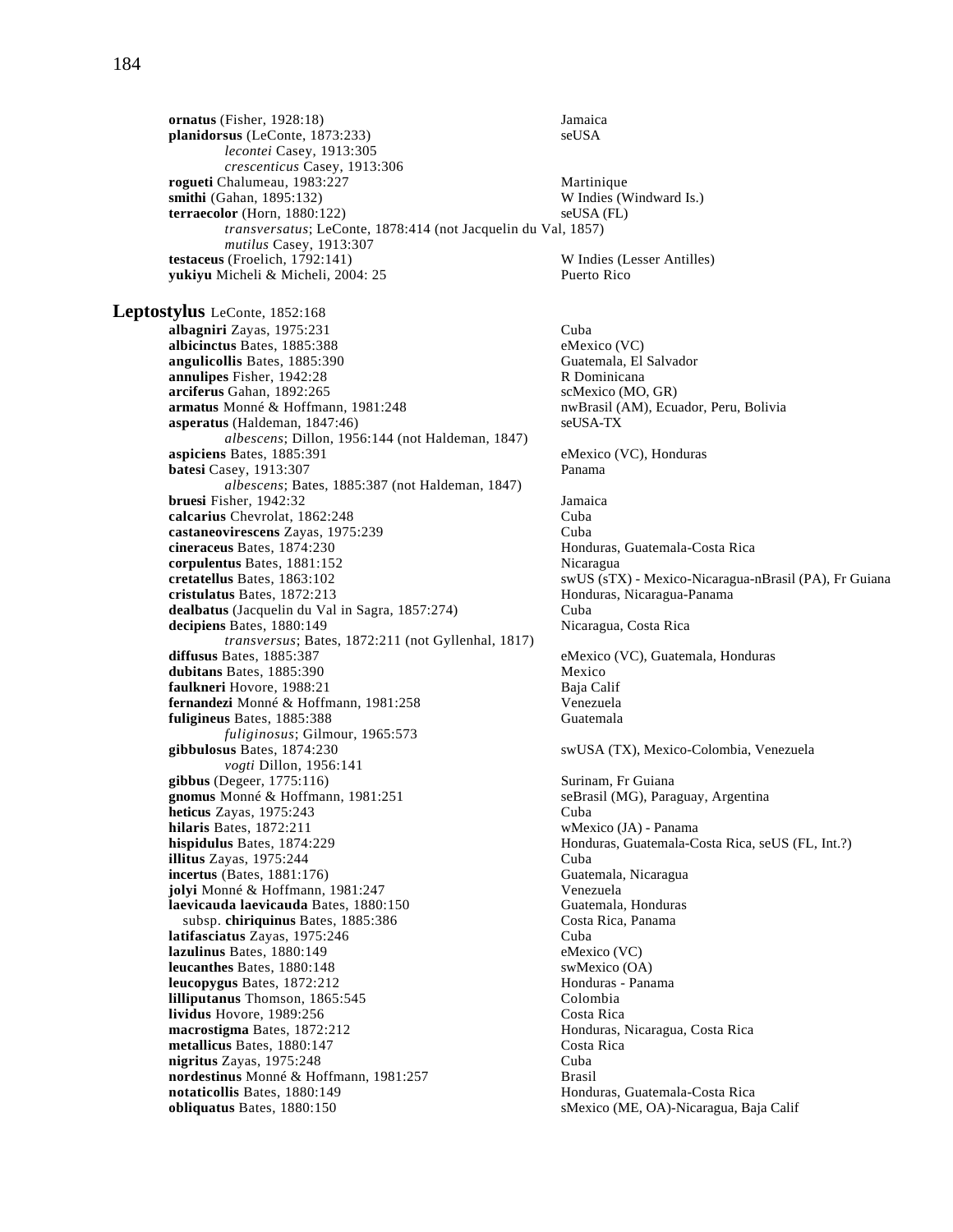**obscurellus** Bates, 1863:103 Venezuela-Argentina, Uruguay *bruchi* Melzer, 1932:225 **ochropygus** Bates, 1885:389 **Honduras, Guatemala, Costa Rica orbiculus** Bates, 1880:151 eMexico (VC) - Nicaragua<br> **ovalis** Bates, 1863:103 Brasil (PA, MT, ES-SP), Fr *neivai* Melzer, 1930:198 **palliatus** Bates, 1874:229<br> **paraleucus** Monné & Hoffmann, 1981:258<br> **paraleucus** Monné & Hoffmann, 1981:258<br> **paraleucus** Monné & Hoffmann, 1981:258 paraleucus Monné & Hoffmann, 1981:258 **paulus** Monné & Hoffmann, 1981:253 Venezuela **perniciosus** Monné & Hoffmann, 1981:259 Guianas, Brasil, Bolivia, Paraguay, *pleurostictus*; Bondar, 1929:85 (not Bates, 1863) Argentina **petulans** Bates, 1885:389 Costa Rica, Panama **phrissominus** Bates, 1885:388 Costa Rica, Panama<br> **phrissominus** Bates, 1880:152 Costa Rica **pilula Bates, 1880:152**<br> **pilula Bates, 1880:152**<br> **pilula Bates, 1880:152**<br> **pilula Bates, 1880:152**<br> **pilotes Costa Rica**<br> **pilotes Costa Rica**<br> **pilotes Costa Rica**<br> **pilotes Costa Rica** plautus Monné & Hoffmann, 1981:254 pleurostictus Bates, 1863:102 nwBrasil (AM), Peru **plumeoventris** Linsley, 1934:109 Mexico (Tres Marias Is.) **poeyi** Fisher, 1925:4 Hispaniola pseudocalcarius Zayas, 1975:249 Cuba **pulcherrimus** Bates, 1880:148 eMexico (VC) - Nicaragua **pygialis** Bates, 1872:212 eMexico (VC), Honduras - Panama **quintalbus** Bates, 1885:389<br> **retrorsus** Bates, 1885:387 **Panama**<br>
Costa Rica, Panama **retrorsus Bates, 1885:387** Costa Costa Costa Costa Rica, Panama Costa Rica, Panama Costa Rica, Panama Costa Rica, Panama Cuba sagittatus (Jacquelin du Val in Sagra, 1857:272) **saxuosus** Tippmann, 1960:189 Bolivia **seabrai** Lane, 1959:257 **Peru, Ecuador** Peru, Ecuador **signaticauda** Bates, 1885:387 Guatemala, Honduras **sleeperi** Hovore, 1988:22<br> **spermovoratis** Chemsak. 1972:150 **Baja Calif** Costa Rica spermovoratis Chemsak, 1972:150 **spiculatus** Bates, 1880:148 Nicaragua, Costa Rica **subfurcatus** Bates, 1880:147 **Honduras, Nicaragua, Costa Rica transversus** (Gyllenhal in Schoenherr, 1817:164) eNAmer-TX *transversatus*; LeConte, 1878:470 *tuberculatus* Froelich, 1792:138  *aculiferus* Say, 1824:329  *marginellus* Haldeman, 1847:47  *albescens* Haldeman, 1847:46  *divisus* Casey, 1913:306  *transversus dakotensis* Dillon, 1956:143  *transversus dietrichi* Dillon, 1956:144  *transversus floridellus* Dillon, 1956:144 **trigonus** Bates, 1880:152<br> **interviews** Guatemala-Panama<br> **different Mexico (OA, VC)-Costa Rica**<br> **different Mexico (OA, VC)-Costa Rica viridescens** Bates, 1880:148 **viridicomus** Fisher, 1942:29 Hispaniola viriditinctus Bates, 1872:210 Nicaragua-Panama **xanthopygus** Bates, 1880:149 **Nicaragua**<br> **x-griseus** Bates, 1885:389 **Nicaragua**<br>
Guatemala **zonatus** Bates, 1885:388 Costa Rica, Panama

**Leptrichillus** Gilmour, 1960:91 **minutus** Gilmour, 1960:92 Mexico - Costa Rica

**Lepturdrys** Gilmour, 1960:47 **novemlineata** Gilmour, 1960:48 ecBrasil (GO, MG)

**Lepturgantes** Gilmour, 1957:21 **candicans** (Bates, 1863:371) cBrasil (AM, MT) **dilectus** (Bates, 1863:373) cBrasil (AM, MT) **flavovittatus** (Gilmour, 1959:136) ecBrasil (GO, BA, SP) **pacificus** Gilmour, 1960:178 Guatemala-Costa Rica *inscriptus*; Bates, 1872:217 (not Bates, 1863) *fragillimus*; Bates, 1874:230 (not Bates, 1863)

Brasil (PA, MT, ES-SP), Fr Guiana

**Honduras, Guatemala-Costa Rica x-griseus** Bates, 1885:389 Guatemala, Costa Rica, Panama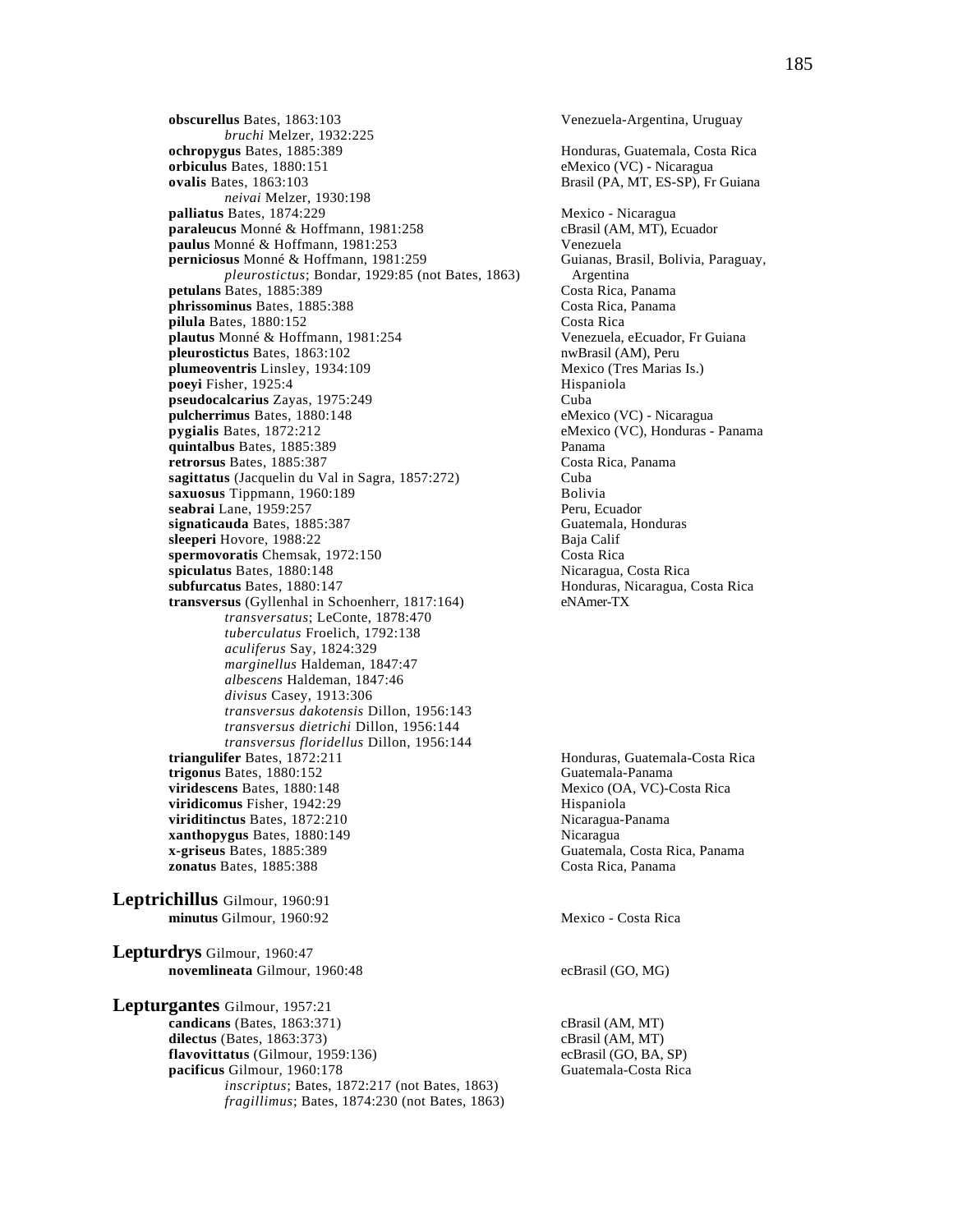**septemlineatus** Gilmour, 1960:176 eBrasil (BA)<br>**seriatus** Monné, 1988:124 Venezuela, F **variegatus** Gilmour, 1957:22 seBrasil (BA, PR, SC), Paraguay **Lepturges (Lepturges)** Bates, 1863:367 *Lepturgus*; Gemminger & Harold, 1873:3156 *Maculurges* Dillon, 1956:338 **abditus** Monné, 1976:367 seBrasil (RJ) **alboscriptus** Bates, 1863:377 wcBrasil (AM, PA, RO) **alvarengai** Monné, 1976:369 seBrasil (ES, RJ) **amabilis** Bates, 1863:370 cBrasil (AM, MT), Fr Guiana **anceps** Gilmour, 1962:559 Brasil (GO, MT, BA-SC), Paraguay **angulatus** (LeConte, 1852:172) eNAmer-TX *symmetricus*; Horn, 1880:126 (not Haldeman, 1847) *canus* Casey, 1913:317 *confluens*; Knull, 1946:252 (not Haldeman, 1847) **angustatus** Bates, 1863:375 cBrasil (AM, MT) **beaveri** Monné, 1978:6 wcBrasil (AC, RO, MT) **breviceps** (White, 1855:384) Venezuela **brochieri** Chalumeau & Touroult, 2004: 193 Martinique **bucki** Melzer, 1930:202 seBrasil (BA-SC)<br> **callinus** Bates, 1885:402 SeBrasil (BA-SC) **canocinctus** Gilmour, 1962:545 ecBrasil (MT, GO, BA), Argentina **castaneus** Monné, 1978:4 nBrasil (PA) **centralis** Monné, 1978:3 eBrasil (MG)<br> **charicles** Bates, 1885:402 eBrasil (MG) **cinereolus** Monné, 1976:362 eBrasil (BA) **cingillus** Monné, 1978:8 cBrasil (MT) **citrinus** Monné, 1976:363 seBrasil (BA-SC) **complanatus** Bates, 1863:370 **cBrasil (AM, MT), Bolivia, eEcuador, Fr Guiana** *aliquobscura* Gilmour, 1962:557 **comptus** Melzer, 1930:201 SAmer (widely distributed) **confluens** (Haldeman, 1847:50) eNAmer **curvilinea** Gilmour, 1959:1 Peru, Bolivia *zischkai* Tippmann, 1960:192 **dorotheae** Gilmour, 1962:551 seBrasil (BA-SP), Paraguay<br> **elegantulus** Bates, 1863:368 nwBrasil (AM), Fr Guiana **elegantulus** Bates, 1863:368 **elimata** Monné, 1976:371 seBrasil (GO, MG, SP), Paraguay **eurynota** Tippmann, 1960:191 **Bolivia, sBrasil (MT), Peru fasciculatoides** Gilmour, 1962:549 ecBrasil (GO, MT), Argentina **festivus** Bates, 1872:236 Nicaragua-Panama **figuratus** Pascoe, 1866:283 Panama-Colombia **fischeri** Melzer, 1928:152 seBrasil (MG-RS)<br> **funereus** Monné, 1976:366 seBrasil (BA-PR) funereus Monné, 1976:366 **glaphyra** Monné, 1976:374 eBrasil (ES) **hahneli** Gilmour, 1959:133 nwBrasil (AM) **hylaeanus** Monné, 1978:5 **nwBrasil** (AM) **infilatus** Bates, 1872:216 swUSA (AZ), Mexico - Costa Rica *pallisteri* Gilmour, 1961:335 **insignis** Melzer, 1928:153 seBrasil (ES-SC) **itu** Monné, 1976:374 seBrasil (SP) **janus** Bates, 1881:168 sMexico (OA, PU, CHS) **laeteguttatus** Bates, 1885:402 Panama **limpidus** Bates, 1872:216 Mexico - Brasil, wEcuador, Peru, Bolivia, Fr Guiana *fasciculata* Melzer, 1928:149 *peruviana* Gilmour, 1962:547 **linearis** Bates, 1863:369 cBrasil (AM, MT), Bolivia **macilentus** Bates, 1881:166 eMexico (VC)<br> **maculosus** Gilmour, 1959:3 eMexico (VC) maculosus Gilmour, 1959:3 **malkini** Monné, 1978:7<br> **mattogrossis** Gilmour, 1962:555<br> **cBrasil (MT, BA, SP)**<br>
ecBrasil (MT, BA, SP) mattogrossis Gilmour, 1962:555 **megalops** Hamilton in Leng & Hamilton, 1896:127 seUSA (FL) - Panama **multilineatus** Melzer, 1928:153 eBrasil (GO, MT, BA-SP), Fr Guiana **navicularis** Bates, 1872:217 eMexico (VC) - Panama

Venezuela, Fr. Guiana, cBrasil (MT)

Guatemala - Panama, Fr Guiana Honduras, Costa Rica, Panama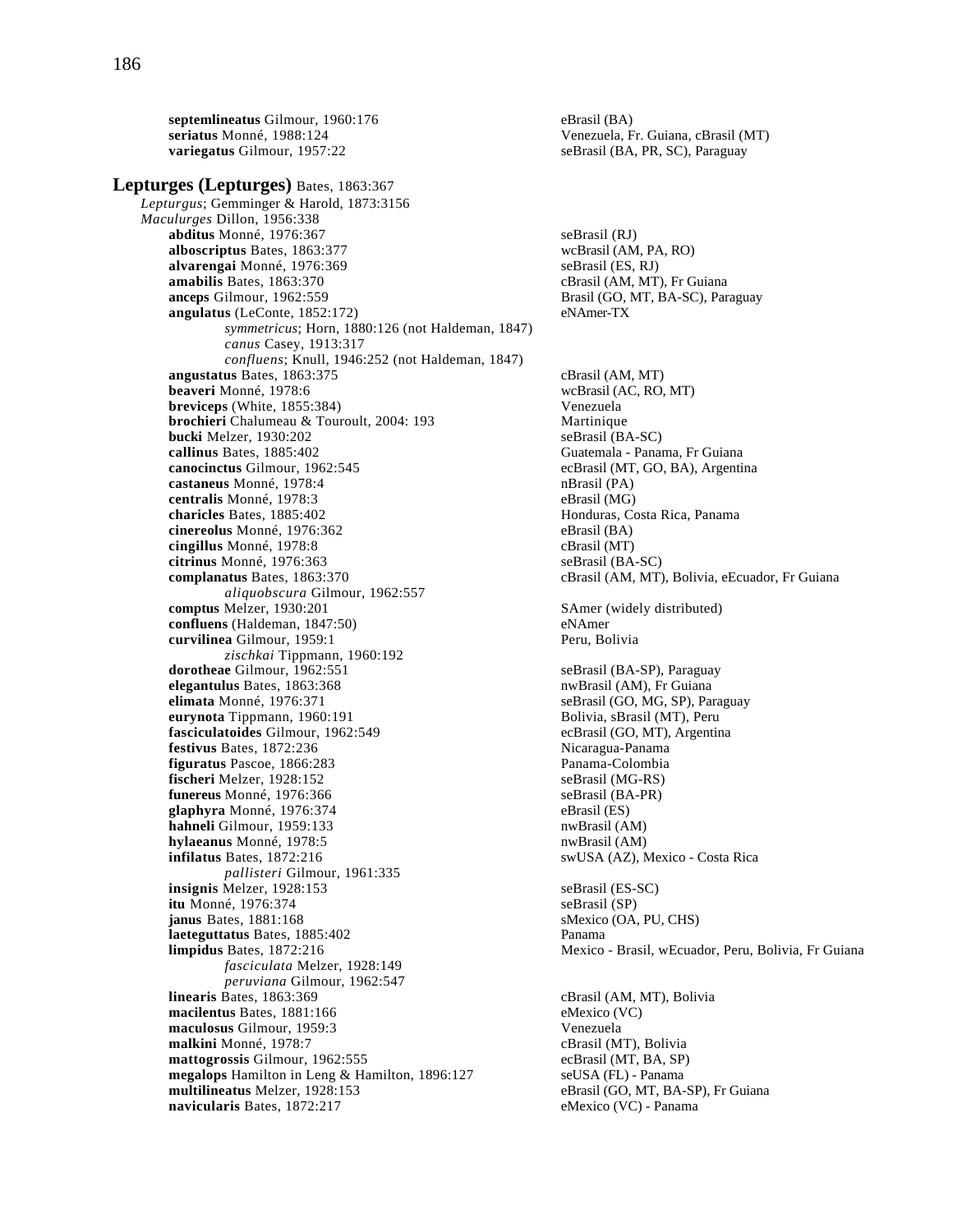**perelegans** Bates, 1863:373 cBrasil (AM, PA, MT)<br> **peruibensis** Monné, 1976:366 seBrasil (SP) peruibensis Monné, 1976:366 **pictus** (LeConte, 1852:172) eUSA **proximus** Melzer, 1934:100 Costa Rica punctatissimus Monné, 1976:370 **regularis** (LeConte, 1852:39) eUSA **roppai** Monné, 1976:368 eBrasil (BA, MG, SP)<br> **rhytisma** Monné, 1976:371 sBrasil (SC) rhytisma Monné, 1976:371<br>seabrai Monné, 1976:368 **sejunctimacula** Bates, 1881:167 **Honduras, Guatemala-Panama serranus** Monné, 1976:363 seBrasil (SP) **sexvittatus** Bates, 1874:230 Honduras, Nicaragua, Costa Rica singularis Monné, 1976:364 seBrasil (RJ-RS) **spitzi** Melzer, 1928:149 seBrasil (BA-SP) **subglaber** Casey, 1913:319 ncMexico (DU) **symmetricus** (Haldeman, 1847:50) eNAmer **umbrosus** Monné, 1978:9<br> **unicolor** Gilmour, 1959:6<br>
eBrasil, Boli **virgatus** Monné, 1978:11 Peru, Ecuador **vogti** Hovore & Tyson, 1983:349 swUSA (TX) **yucca** Schaeffer, 1905:167 seUSA (AZ, TX), Mexico **zikani** Melzer, 1928:154<br> **zonula** Monné, 1976:372 seBrasil (M

## **Lepturges (Chaeturges)** Gilmour, 1959:135

**comminus** Monné, 1977:706 Peru definitus Tavakilian & Monné, 1989:276 Fr Guiana **dorsalis** (White, 1855:382) **nwBrasil (AM), Fr Guiana** *barii* Bates, 1863:372<br>**epagogus** Monné, 1977:704 **fragillimus** (Bates, 1863:373) cBrasil (PA, MT) **fuchsi** Gilmour, 1962:569 seBrasil (BA, SP, SC) seBrasil (BA, SP, SC) seBrasil (BA, SP, SC) **gratiosus** Bates, 1874:231 Nicaragua-Panama griseostriatus (Bates, 1863:376) **inscriptus** (Bates, 1863:371) eMexico (VC)-SAmer (widely distributed) *variegatus* Burmeister, 1865:178 *fragillima*; Bates, 1873:230 (not Bates, 1863) *decoratus* Melzer, 1928:150<br>**laetus** Melzer, 1928:152 **prolatus** Monné, 1977:703 **repandus** Tavakilian & Monné, 1989:278 wcBrasil (AM, RO, MT), Fr Guiana **rotundus** Monné, 1977:702 cBrasil (AM, PA) scitulus Tavakilian & Monné, 1989:274 Fr Guiana **scriptus** Gilmour, 1958:137 **seBrasil (MG-SC), Paraguay**<br>**serenus** Monné, 1977:705 **Serenus** Brasil (AP, MT), Fr Guiana serenus Monné, 1977:705 **tenuis** Gilmour, 1962:563 Ecuador **villiersi** Gilmour, 1962:567 **Peru, cBrasil (GO, MT) virgulti** Gilmour, 1962:564 ncBrasil (AM), Peru

**Lepturginus** Gilmour, 1959:334 **obscurellus** Gilmour, 1959:335 eMexico (VC) **tigrellus** (Bates, 1874:231) Guatemala- Nicaragua var. *megaspilus* Bates, 1885:402

# **Lepturgotrichona** Gilmour, 1957:27

**bordoni** Monné & Martins, 1976:73 Venezuela **cubaecola** (Fisher, 1942:36) Cuba **flaviceps** (Bates, 1863:369) **nb**rasil (PA), Fr Guiana **stigmatica** (Bates, 1881:170) Guatemala, Honduras, El Salvador

seBrasil (BA-SC), Paraguay eBrasil, Bolivia, Paraguay c, seBrasil (MT, SP, PR)

Peru, nwBrasil (AM), Bolivia

seBrasil, Paraguay, Argentina<br>cBrasil (PA, MT)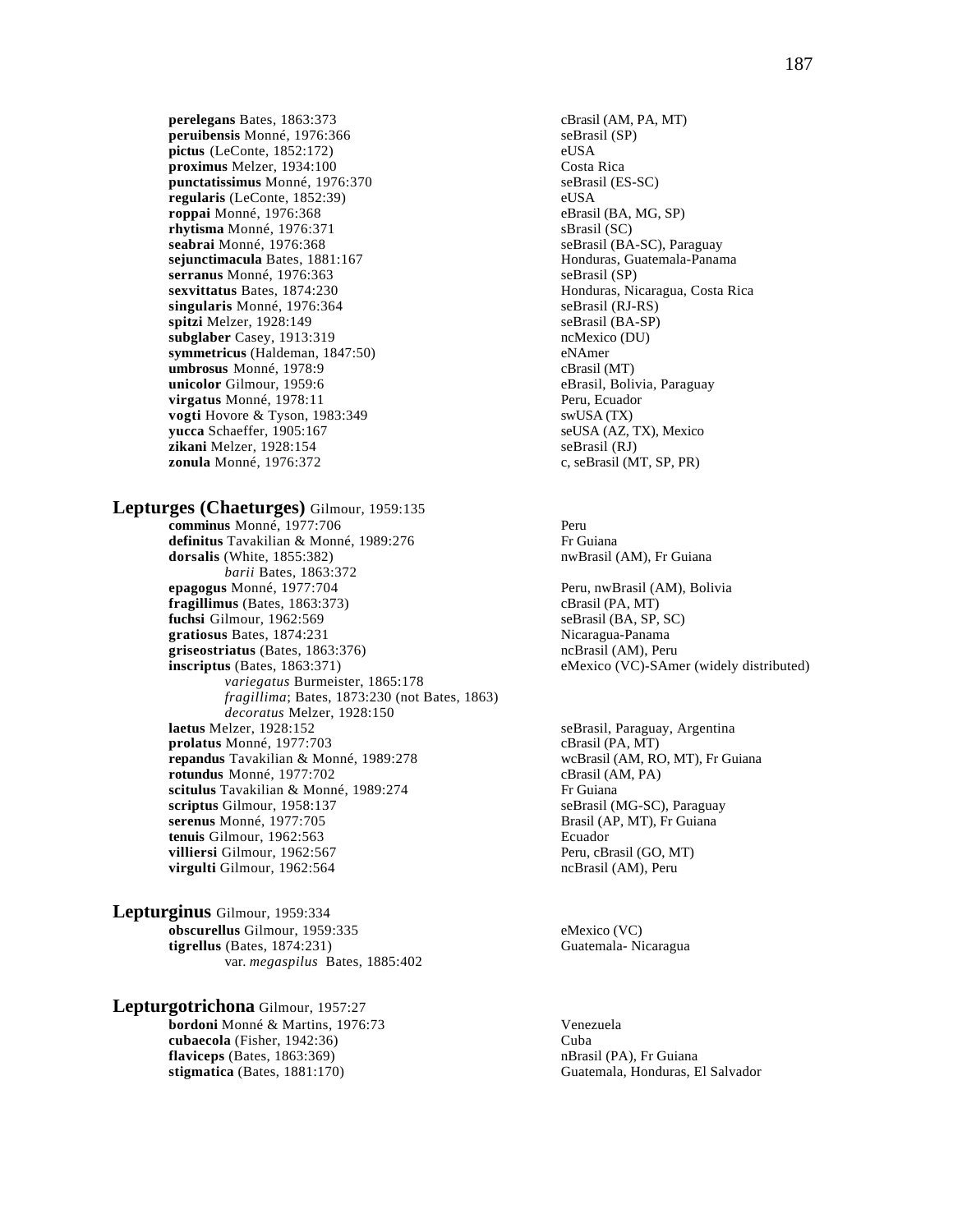| Lethes Zayas, $1975:254$                                      |                                |
|---------------------------------------------------------------|--------------------------------|
| humeralis Zayas, 1975:255                                     | Cuba                           |
| <b>indignus</b> Zayas, 1975:256                               | Cuba                           |
|                                                               |                                |
| Liopinus Linsley & Chemsak, 1995:88                           |                                |
| Amniscus; Haldeman, 1847:46 (part)                            |                                |
| <i>Liopus</i> ; LeConte, $1852:170$ (part)                    |                                |
| Leiopus; Haldeman, 1847:50 (part)                             |                                |
| Sternidius LeConte, 1873:234 (part)                           |                                |
| <b>alpha</b> (Say, 1827:270)                                  | <b>USA</b>                     |
| fascicularis Harris, 1836:88                                  |                                |
| <i>alpha var. divergens Haldeman, 1847:48</i>                 |                                |
| lateralis Haldeman, 1847:48                                   |                                |
| vicinus Haldeman, 1847:49                                     |                                |
| cinereus LeConte, 1852:173                                    |                                |
| rusticus LeConte, 1852:173                                    |                                |
| xanthoxyli Shimer, 1868:vii                                   |                                |
| var. <i>floridanus</i> Hamilton in Leng & Hamilton, 1896:125  |                                |
| dentatus Casey, 1913:311                                      |                                |
| scapalis Casey, 1913:312                                      |                                |
| testaceus Casey, 1913:312<br><i>pleuralis</i> Casey, 1913:312 |                                |
| timidus Casey, 1913:313                                       |                                |
| <i>obscurellus</i> Casey, 1913:313                            |                                |
| nelsonicus Casey, 1924:291                                    |                                |
| alpha coloradensis Dillon, 1956:216                           |                                |
| alpha nigricans Dillon, 1956:216                              |                                |
| suturalis Dillon, 1956:219                                    |                                |
| <i>vittatus</i> Dillon, 1956:219                              |                                |
| <b>batesi</b> (Gahan, $1892:265$ )                            | swMexico (GR)                  |
| centralis (LeConte, 1884:24)                                  | swUSA (AZ, NM, TX)             |
| chemsaki (Lewis, 1977:196)                                    | swUSA (AZ)                     |
| crassulus (LeConte, $1873:235$ )                              | Baja Calif                     |
| decorus (Fall, $1907:84$ )                                    | swUSA (AZ)                     |
| alpha arizonensis Dillon, 1956:217                            |                                |
| <i>centralis</i> ; Dillon, 1956:218 (not Leconte, 1884)       |                                |
| $gracilipes$ (Linsley, 1942:72)                               | Baja Calif                     |
| imitans (Knull, 1936:107)                                     | swUSA (TX, AZ)                 |
| $incognitus$ (Lewis, 1977:201)<br>mimeticus (Casey, 1891:48)  | swUSA (AZ)<br>eUSA -TX, Mexico |
| schwarzi Hamilton in Leng & Hamilton, 1896:124                |                                |
| crassulus; Horn, 1880:124 (not LeConte, 1873)                 |                                |
| moderator Casey, 1913:314                                     |                                |
| houstoni Casey, 1913:315                                      |                                |
| texanus Casey, 1913:315                                       |                                |
| misellus (LeConte, $1852:173$ )                               | c USA                          |
| naeviicornis (Bates, 1885:393)                                | eMexico (VC)                   |
| nivosus (Linsley, $1942:73$ )                                 | Baja Calif                     |
| pantherinus (Zayas, 1975:264)                                 | Cuba                           |
| punctatus (Haldeman, 1847:49)                                 | eUSA                           |
| maculipennis Blatchley, 1922:31                               |                                |
| rosaliae (Linsley, 1942:71)                                   | Baja Calif                     |
| rossi (Linsley, 1942:71)                                      | Baja Calif                     |
| subfascianus (White 1855:385)                                 | Venezuela                      |
| subfasciatus; Aurivillius, 1923:410                           |                                |
| wiltii (Horn, 1880:124)                                       | swUSA (TX)                     |
|                                                               |                                |

**Lithargyrus** Martins & Monné, 1974:12 **melzeri** Martins & Monné, 1974:13 Costa Rica-Brasil, Bolivia, Fr. Guiana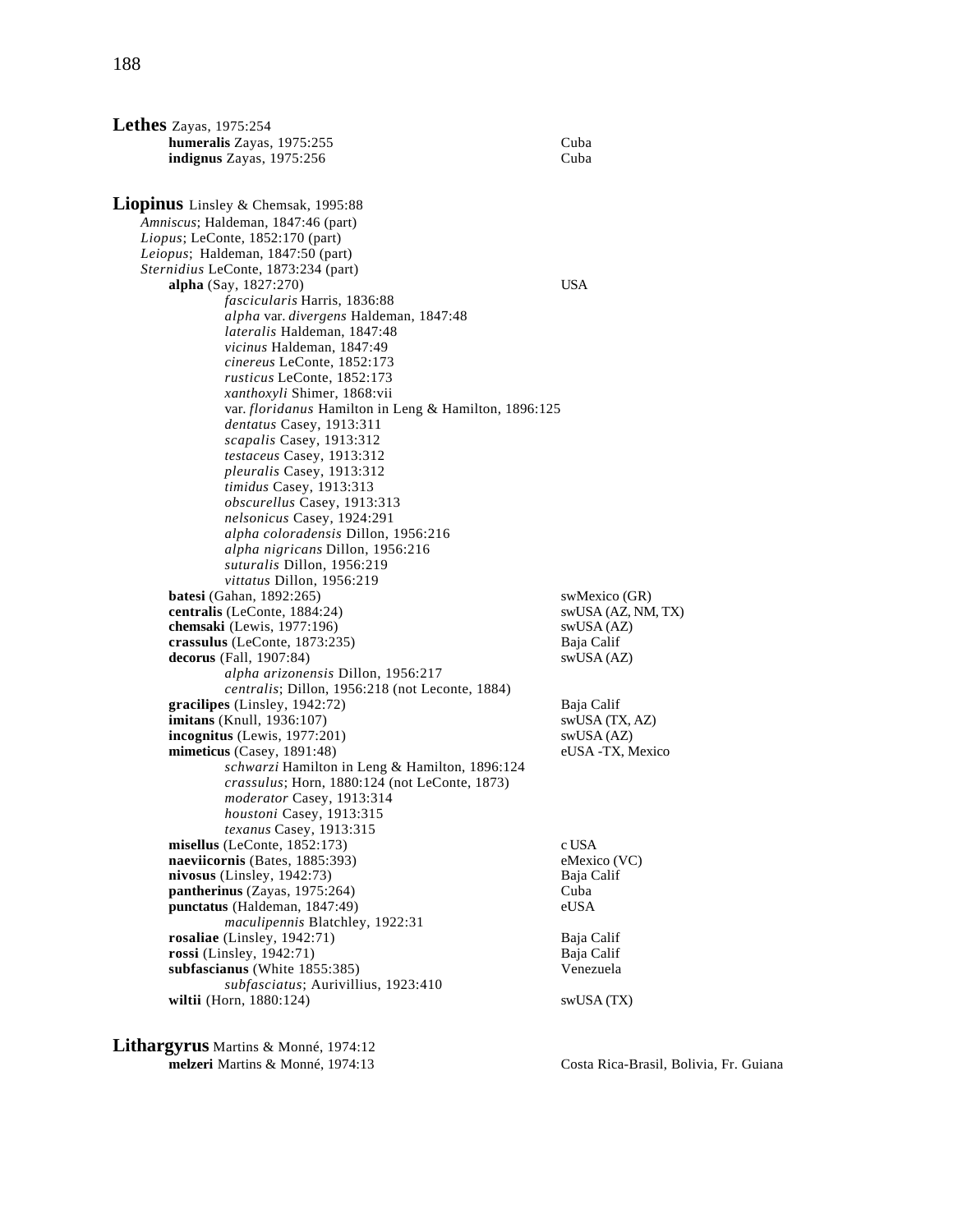**Lophopoenopsis** Melzer, 1931:63 **singularis** Melzer, 1931:63 seBrasil (ES-PR)

**Lophopoeum** Bates, 1863:275 *Scutelongus* Gilmour, 1959:6 **bituberculatum** (White, 1855:382) nwBrasil (AM) **bruchi** Monné & Martins, 1976:53 Uruguay, Argentina *timbouvae*; Bruch, 1940:118 (not Lameere, 1884) **carinatulum** Bates, 1863:275 nwBrasil (AM), Fr Guiana, eEcuador *carinulatum*; Thomson, 1864:322 **centromaculatum** Monné & Martins, 1976:51 eMexico (VC) - Honduras<br> **circumflexum** Bates, 1863:276 **empirical and State State Article Republic Article Republic Republic Republic Republic Republic Republic Republic Control** *hylaeanum* Martins & Monné, 1974:15 **forsteri** Tippmann, 1960:180 Bolivia **freudei** (Gilmour, 1959:7) Bolivia **fuliginosum** Bates, 1863:276<br> **http://e** nBrasil (PA), Fr Guiana<br> **humerosum** Monné & Martins, 1976:52<br> **http://effectuary.org/filteral distributor** Honduras, Costa Rica, e **meridianum** Fisher, 1938:141 sBrasil (SC) **monticulum** Monné & Martins, 1976:54 seBrasil (MG-SC) **saronotum** Bates, 1872:214 Nicaragua-Panama **scopiferum** Bates, 1872:215 scMexico (PU)-Nicaragua **timbouvae** Lameere, 1884:102 seBrasil (RJ-RS), nArgentina (FO, CH, SF, MI),<br> *leguminicola* Linell, 1896:43 Paraguay  $leq$ uminicola Linell, 1896:43 **w-flavum** Bates, 1885:395 Costa Rica, Panama

**Mecotetartus** Bates, 1872:213 *Eutessus* LeConte, 1873:235 **antennatus** Bates, 1872:213 Mexico - Costa Rica, Baja Calif *asper* LeConte, 1873:236 *granosus* LeConte, 1873:339

**Microplia** Audinet-Serville, 1835:21 **agilis** Audinet-Serville, 1835:22 seBrasil, Paraguay, Argentina **nigra** Monné, 1976:578 seBrasil, nArgentina (SA)

**Nanustes** Gilmour, 1960:43 **fuchsi** Gilmour, 1960:45 sBrasil (RS)

**Nealcidion** Monné, 1977:699 *Alcidion*; Thomson, 1860:12 (not Sturm, 1843) **adjunctum** (Thomson, 1865:544) Costa Rica, Panama **albatum** Monné & Delfino, 1986:172 nwBrasil (AM), eEcuador **alboplagiatum** (Martins & Monné, 1974:321) eBrasil (ES) **armatum** Monné & Delfino, 1986:167 Venezuela **badium** Monné & Delfino, 1986:169 eEcuador, Peru, nwBrasil (AM), Fr Guiana **batesi** (Kirsch, 1889:42) Colombia **bicristatum** (Bates, 1863:109) sBrasil, Paraguay, Argentina, Uruguay **bispinum** (Bates, 1863:105) seBrasil (BA-RS), Argentina **brachiale** (Bates, 1872:214) eMexico (VC) - Panama **bruchi** (Melzer, 1934:230) Argentina **cereicola** (Fisher, 1936:7) nArgentina (SA) *privatum*; Bosq, 1934:339 (not Pascoe, 1866) **costatum** (Monné & Martins, 1976:47) Venezuela **coxale** (Kirsch, 1889:42) Colombia **cristulatum** Monné & Delfino, 1986:174 Bolivia **cuspidatum** Monné, 1998: 295 Mexico (CH) **cyllenoide** (Aurivillius, 1925:515) Colombia<br> **decoratum** (Melzer, 1932:223) Colombia<br>
eBrasil (MG, RJ) **decoratum** (Melzer, 1932:223)<br>**deletum** (Bates, 1880:274) **elongatum** Monné, 1998: 293 Ecuador

nwBrasil (AM), Peru, Fr Guiana

Honduras, Costa Rica, ecBrasil (GO)

Fr Guiana, cBrasil (AM, PA)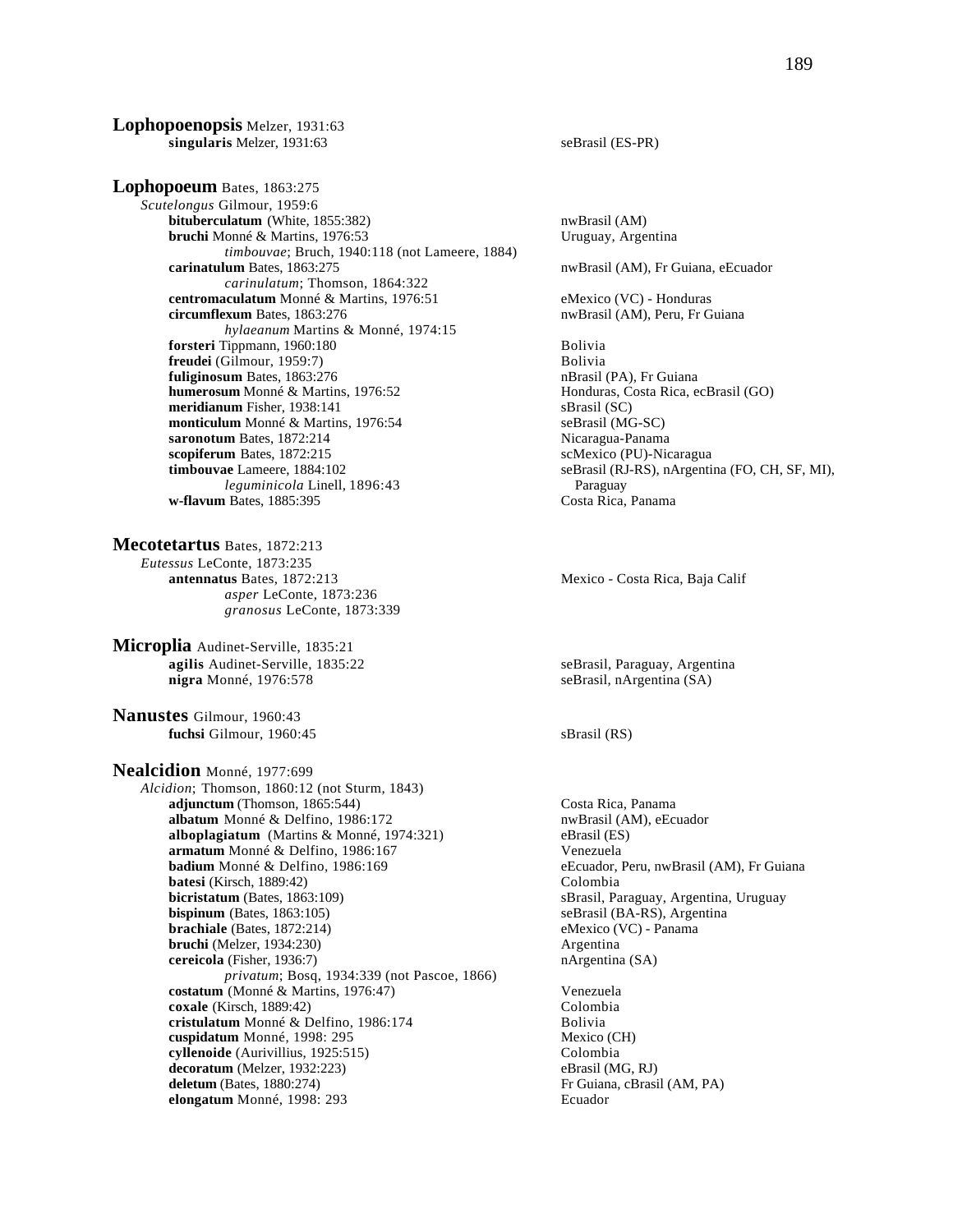**emeritum** (Erichson, 1847:147) Peru, w Brasil (AM-RO), eEcuador, Fr Guiana *olivaceus* Bates, 1863:108 **eulophum** (Bates, 1881:156) seMexico (CHS, VC) - Costa Rica **femoratum** (Monné & Martins, 1976:51) weEcuador<br> **formosum** (Monné & Martins, 1976:49) **blue** Peru **formosum** (Monné & Martins, 1976:49) **furciferum** (Bates, 1881:156) **Guatemala, Honduras** Guatemala, Honduras **griseum** (Aurivillius, 1900:417) Venezuela **humerosum** (Bates, 1880:274) eEcuador **hylaeanum** (Monné & Martins, 1976:48) **nwBrasil** (AM), eEcuador **interrogationis** (Bates, 1863:107) **https://wbb/2013/mwBrasil (AM), eEcuador**<br> **latipenne** (Bates, 1863:107) **https://wwb.mcBrasil (AM, PA), eEcuador laetulum** (Bates, 1880:273) eBrasil (BA) **latum** (Thomson, 1860:12) eMexico (VC)<br> **lineatum** (Bates, 1863:105) costa Rica, Pa **melasmum** Monné & Delfino, 1986:171 Venezuela **meridanum** Monné & Delfino, 1986:175 Venezuela **minimum** (Bates, 1863:108) nwBrasil (AM) **murinum** Monné, 1998: 293 Ecuador **nebulosum** (Bates, 1880:274) Ecuador **oculatum** (Bates, 1863:106) **nwBrasil** (AM) **omissum** (Martins & Monné, 1974:14) seBrasil (BA-SP) **parallelum** (Monné & Martins, 1976:50) Peru **privatum** (Pascoe, 1866:283) **Honduras, Guatemala-Colombia, Venezuela** *privatum* var. *penicillare* Bates, 1885:394 *penicillatum*; Aurivillius, 1923:394 **pulchrum** (Bates, 1880:273) Colombia **quinquemaculatum** (Tippmann, 1960:179) Bolivia **scutellatum** (Bates, 1881:157)<br> **Scuteriatum** Monné & Delfino, 1986:169<br>
Bolivia sexguttatum Monné & Delfino, 1986:169 **sexnotatum** (Waterhouse, 1901:76) Guyana **silvai** Monné & Delfino, 1986:176 eBrasil (PB) **simillimum** (Melzer, 1932:224) <br> **singulare** Monné, 1998: 293 <br> **Singulare** Monné, 1998: 293 <br> **Singulare** Monné, 1998: 293 <br> **Singulare** Monné, 1998: 293 <br> **Singulare** Monné, 1998: 293 <br> **Singulare** Monné, 1998: 293 <br> **S** singulare Monné, 1998: 293 **socium** (Gahan, 1895:131) St Vincent, Grenada, Venezuela **spinosum** Monné & Delfino, 1986:174 Venezuela **triangulare** (Bates, 1863:106) Venezuela, cBrasil (AM), Fr Guiana, eEcuador *triangulare* var. *paraense* Bates, 1863:107 **trivittatum** (Bates, 1863:109)<br> **venosum** (Bates, 1880:274) SeBrasil (MG-SP)  $venosum$  (Bates,  $1880:274$ )

**Neobaryssinus** Monné & Martins, 1976:80 **capixaba** Monné & Delfino, 1980:318 eBrasil (MG, ES) **marianae** (Martins & Monné, 1974:330) Fr Guiana, cBrasil (AM) **phalarus** Monné & Martins, 1976:81 eBrasil (BA, ES)

**Neoeutrypanus** Monné, 1977:695 *Eutrypanus*; White, 1855:371 (part) (not Erichson, 1847) **decorus** (Bates, 1881:184) **Honduras, Guatemala-Costa Rica generosus** (Monné & Martins, 1976:86) Bolivia<br>**glaucus** (Melzer, 1931:72) seBrasil **incertus** (Bates, 1864:23) Colombia, Guianas, ncBrasil (AM, PA) **inustus** (Monné & Martins, 1976:87) **ncBrasil (AM, PA), Fr Guiana maculatus** Monné 1985:372 nBrasil (PA) **mutilatus** (Germar, 1824:478) Costa Rica, Panama, eEcuador, Brasil, Fr Guiana **nitidus** (White, 1855:371) Venezuela *venezuelensis* Thomson, 1860:13 **nobilis** (Bates, 1864:22) **Fr** Guiana, eEcuador, seBrasil (AM, PA), Peru **sobrinus** (Melzer, 1935:204) seBrasil (MG-RS), nArgentina (MI)

**Neopalame** Martins & Monné, 1972:63 **albida** Monné, 1985:374 eBrasil (ES) **albomaculata** Monné & Martins, 1976:74 Peru **atromaculata** Monné & Martins, 1976:76 seBrasil (BA-SP)

ncBrasil (AM, PA), eEcuador **Costa Rica, Panama, Venezuela** 

seBrasil, Paraguay, Argentina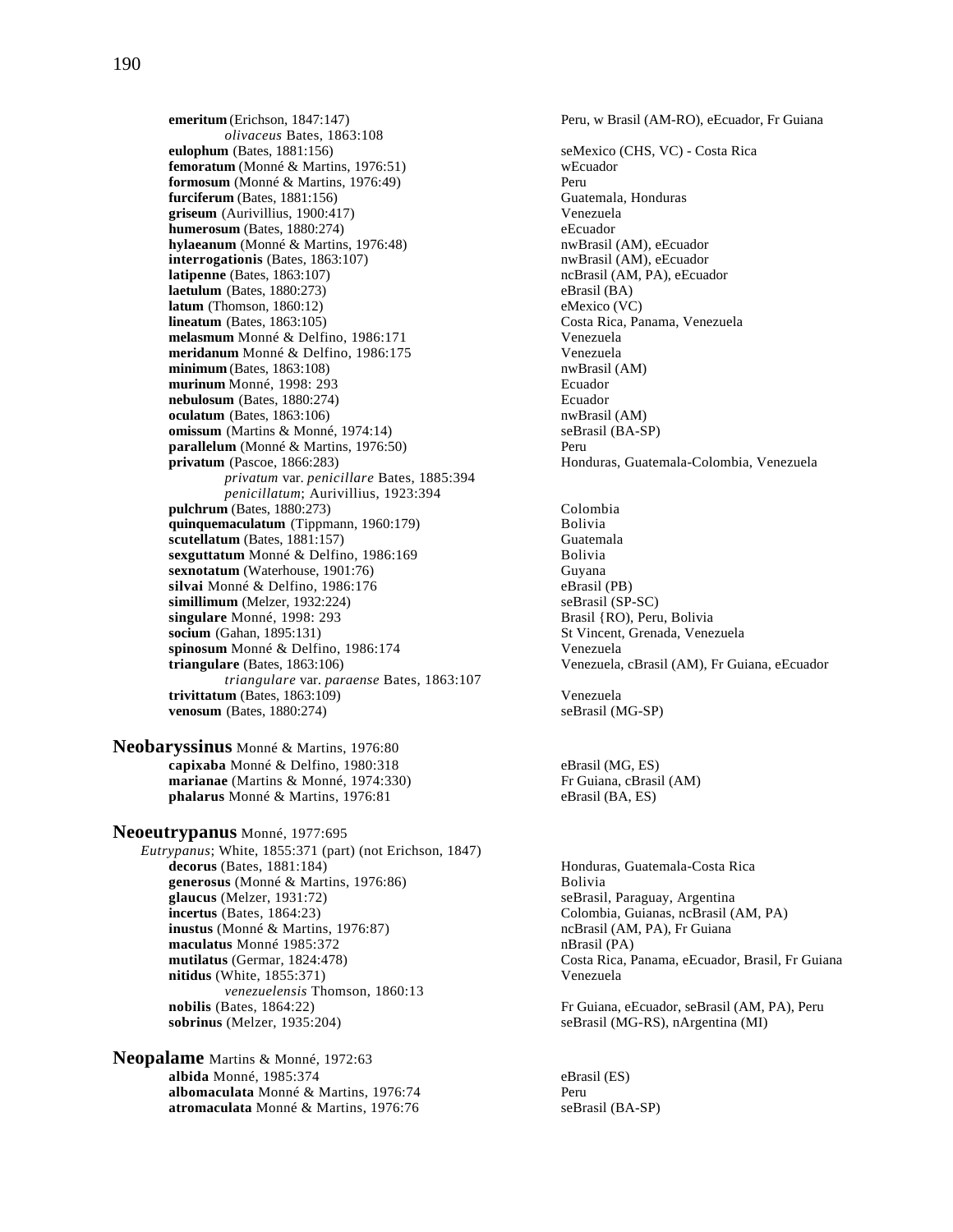**cretata** Monné & Delfino, 1980:317 cBrasil (AM, MT)<br> **deludens** Monné, 1985:376 cBrasil (RO, MT) **deludens** Monné, 1985:376 digna (Melzer, 1935:203) seBrasil (MG-RJ)

**Neseuterpia** Villiers, 1980:88 **couturieri** Tavakilian, 2001: 437<br> **curvipes** Villiers, 1980:89<br> **curvipes** Villiers, 1980:89 **curvipes** Villiers, 1980:89 Guadeloupe, Cuadeloupe, Cuadeloupe, Cuadeloupe, Cuadeloupe, Cuadeloupe, Cuadeloupe, Cuadeloupe, Cuadeloupe, Cuadeloupe, Cuadeloupe, Cuadeloupe, Cuadeloupe, Cuadeloupe, Cuadeloupe, Cuadeloupe, C deknuydti Chalumeau & Touroult, 2005: 155

**Nyssocarinus** Gilmour, 1960:51 **bondari** (Melzer, 1927:579) <br> **humeralis** Monné, 1985:307 (Brasil (PA, RO, CBrasil (PA, RO, **vittatus** Gilmour, 1960:52 nwBrasil (AM), eEcuador

**Nyssocuneus** Gilmour, 1960:55 **heyrovskyi** Gilmour, 1960:57 eBrasil (ES)

**Nyssodectes** Dillon, 1955:142 **bispecularis** (White, 1855:384) nwBrasil (AM) **concinna** (Bates, 1885:417) Panama **dulcissimus** (Bates, 1863:377) **nwBrasil (AM), Peru, eEcuador dulcissimus** (Bates, 1881:181) **nwBrasil (Costa Rica**  $longula$  (Bates,  $1881:181$ ) **roseicollis** (Bates, 1872:221) eMexico (VC) - Panama **veracruzi** Dillon, 1955:143 eMexico (VC), Guatemala

**Nyssodrysilla** Gilmour, 1962:249 **irrorata** (Melzer, 1927:577) seBrasil (MG-RS), Paraguay **lineata** Gilmour, 1962:253 Peru, Fr Guiana **vittata** (Melzer, 1934:238) seBrasil (RJ-RS)

**Nyssodrysina** Casey, 1913:309 *Nyssodrys*; Leng & Hamilton, 1896:133 *Leiopus*; Lacordaire, 1872:775 (part) *Nyssodrysola* Gilmour, 1962:256 *Sternidurges* Gilmour, 1959:329 *bimaculata* Aurivillius, 1923:424 **cinerascens** (Bates, 1864:151) nBrasil (PA), Trinidad, Venezuela, variegata Aurivillius, 1929:2 Guianas *variegata* Aurivillius, 1929:2 **corticalis** (Bates, 1864:151) Costa Rica-nBrasil (PA), Fr Guiana **exilis** (Bates, 1885:412) **Honduras, Panama grisella** (Bates, 1864:154) **nwBrasil (AM), eEcuador nwBrasil** (AM), eEcuador *contempta* Bates, 1864:152 **infima** (Bates, 1885:412) Panama **leucopyga** (Bates, 1872:221) cMexico (SLP) - Panama, wEcuador *apicalis Gilmour, 1959:331*<br>**lignaria** (Bates, 1864:152) **lineatocollis** (Bates, 1863:373) Panama, ncBrasil (AM), eEcuador **polyspila** (White, 1855:383) Mexico - Panama **pulchella** (Bates, 1863:374) **nBrasil (PA), Fr Guiana, eEcuador nBrasil** (PA), Fr Guiana, eEcuador **scutellata** (Bates, 1866:434) **Honduras - Panama, nSAmer spreta** (Bates, 1864:152) **ncBrasil, Fr Guiana, Peru, eEcuador ncBrasil**, Fr Guiana, Peru, eEcuador *stictica* Gilmour, 1962:257 *halffteri* Villiers, 1971:348 **venusta** (Bates, 1863:372) ncBrasil (AM), Fr Guiana, eEcuador

**Nyssodrysternum** Gilmour, 1960:59 *Nyssodrys* Bates, 1864:149 (part) *Nyssodrystes* Gilmour, 1963:3

cBrasil (PA, RO, MT), eEcuador, Peru, Bolivia

Nicaragua - nBrasil (PA), Fr Guiana, eEcuador

**haldemani** (LeConte, 1852:173) seUSA - Panama (widely distributed). w Ecuador

seBrasil, Paraguay, Argentina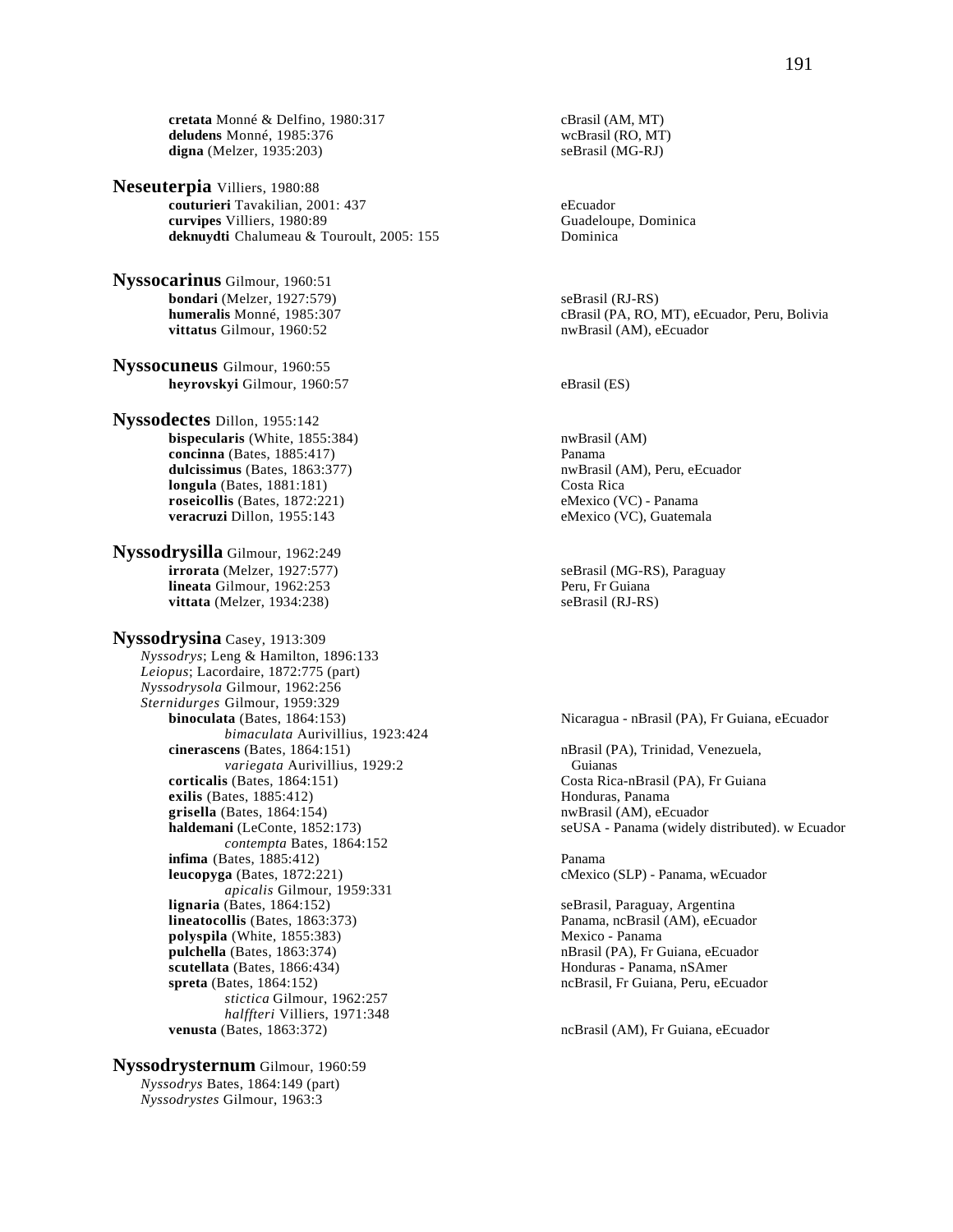*Cicanyssodrys* Gilmour, 1965:601 **basale** (Melzer, 1934:239) seBrasil (BA-RS), Paraguay **caudatum** (Bates, 1864:157)<br> **caudatum** (Bates, 1847:146)<br> **caudatum** (Brasil (AM), Peru, eEcuador, Bolivia<br> **caudatum** (Brasil (AM), Peru, eEcuador, Bolivia *albomaculata* Aurivillius, 1908:10 **conspicuum** Monné, 1985:538 Venezuela, Guianas, nBrasil (AM, PA)<br> **cretatum** Monné, 1985:539 **Venezuela, Guianas, exclusión** Panama, eEcuador, Bolivia, Guianas decoratum Monné, 1992:774 eBrasil (RJ, BA, ES) **diopticum** (Bates, 1864:153) seBrasil (ES-SC), eEcuador, Bolivia<br>
efflictum (Bates, 1864:160) seBrasil (AM), eEcuador, Peru, Fr Gi **fasciatum** Gilmour, 1960:61 eBrasil (BA, ES) **flavolineatum** Monné, 1985:541 Fr Guiana, ncBrasil (AM, PA)<br> **frevorum** (Gilmour, 1963:94) **Frieda** Trinidad, Venezuela freyorum (Gilmour, 1963:94) **fulminans** (Bates, 1864:154) **nwBrasil (AM), eEcuador** nwBrasil (AM), eEcuador gratum Monné, 1985:542 cBrasil (PA, MT) **impensum** Monné, 1985:542 wcBrasil (AM, RO), Fr Guiana **instabile** Monné, 1992:775 seBrasil (RJ, ES, SP) **laterale** (Melzer, 1931:71) seBrasil (BA-SP) **lemniscatum** Monné, 1985:543 Guianas, cBrasil (AM), Peru, eEcuador **lepidum** Monné, 1992:773 seBrasil (SC, RS) **lineolatum** (Bates, 1864:161) **nwBrasil** (AM) **ocellatum** (Bates, 1885:413) **Honduras - Brasil, Peru, eEcuador, Bolivia**<br> **picticolle** (Melzer, 1934:105) **SeBrasil** (BA-RJ) **SeBrasil** (BA-RJ) picticolle (Melzer, 1934:105) **pictulum** (Bates, 1881:175) Guatemala **plaumanni** Monné, 1992:776 seBrasil (SP, SC) **promeces** (Bates, 1864:162)<br> **propinguum** (Bates, 1864:159) **company** company company company company company company company company company company company company company company company company company company company  $propinquum$  (Bates,  $1864:159$ ) **reticulatum** (Melzer, 1934:107) seBrasil (ES-SP) **rubiginosum** Monné, 1975:246 Venezuela, Peru, Brasil **schmithi** (Melzer, 1931:70) <br>**serpentinum** (Erichson, 1847:146) **serpentinum** (Erichson, 1847:146) **eMexico** (VC) *deleta* Bates, 1864:160 Ecuador **signiferum** (Bates, 1864:158) Costa Rica, nSAmer (widespread) *gruneri* Villiers, 1971:347 **simulatum** (Bates, 1864:159) Guianas, cBrasil (AM) **spilotum** Monné, 1975:248 seBrasil (BA, PR, SC) **stillatum** (Bates, 1864:156) **nwBrasil (AM), Fr Guiana sulphurescens** (Bates, 1885:416) Costa Rica, Panama<br> **taeniatum** Monné, 1985:544 costa Rica, Panama ncBrasil (PA, AM) taeniatum Monné, 1985:544 **univittis** (Bates, 1885:415) Costa Rica, Panama **variabile** Monné, 1985:546 eBrasil (ES) **vigintiguttatum** (Bates, 1885:415) **zonatum** Monné, 1985:546 cBrasil (MT)

**Nyssosternus** Gilmour, 1963:4 **duidaensis** Gilmour, 1963:5 Venezuela

**Oectropsis** Blanchard in Gay, 1851:503 **latifrons** Blanchard in Gay, 1851:503 Chile, wcArgentina (NE) **pusillus** (Blanchard in Gay, 1851:502) Chile, wcArgentina (NE)

**Oedopeza** Audinet-Serville, 1835:88 *Chaetanes* Bates, 1864:45 **cryptica** Monné, 1990:266 Venezuela, Peru, cBrasil **fleutiauxi** (Villiers, 1980:95) Guadeloupe, Dominica

seBrasil (BA-SC), nArgentina (SA) cBrasil (AM), Peru, eEcuador, Bolivia Panama, eEcuador, Bolivia, Guianas ncBrasil (AM), eEcuador, Peru, Fr Guiana **poriferum** (Bates, 1885:413) Honduras, Guatemala-Panama, nSAmer-cBrasil **ptericoptum** (Bates, 1864:163) Brasil (PA, RO, MT), Peru, Fr Guiana, eEcuador **rodens** (Bates, 1864:161) wcBrasil (AM, RO, MT), Fr Guiana, eEcuador eMexico (VC) - Panama, Brasil, Fr Guiana, **striatellum** (Tippmann, 1960:192) Peru, wcBrasil, Bolivia, Fr Guiana, eEcuador

**apicale** (Gilmour, 1962:291) Fr Guiana, eEcuador, nBrasil (PA) **costulata** (Gilmour, 1962:288) wcBrasil (RO, MT), Peru, Bolivia **flavosparsa** Monné, 1990:266 nwBrasil, Peru, Bolivia, Fr Guiana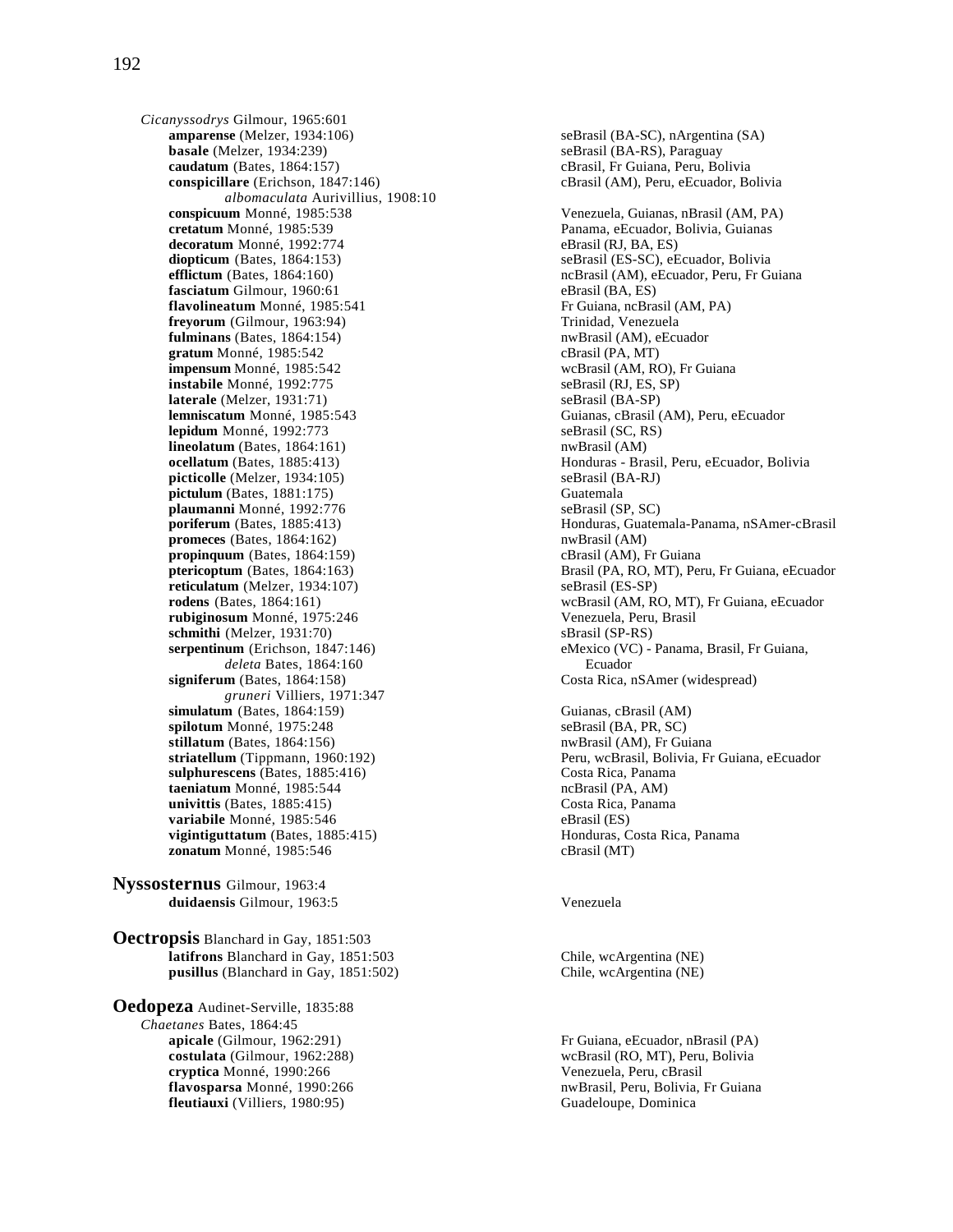**guttigera** Bates, 1864:147 eMexico (VC) - Panama *guttifera*; Bates 1881:176<br>**leucostigma** Bates 1864:146 **maculatissima** Monné & Martins, 1976:82 SAmer (widely distributed)<br> **ocellator** (Fabricius, 1801:287) eMexico (VC) - Uruguay, Cu *pogonocheroides* Audinet-Serville, 1835:88 **setigera** (Bates, 1864:45) <br> **sebagai - natural - natural - natural - natural - natural - natural - natural - natural - natural - natural - natural - natural - natural - natural - natural - natural - natural - natural - n** *litigiosa* Bates, 1864:147 nArgentina *quadrinodosus* Burmeister, 1865:178

**Olenosus** Bates, 1872:205

**Onalcidion** Thomson, 1864:25, 353<br> **fibrosum** Monné & Martins, 1976:56 **obscurum** Gilmour, 1957:12<br> **pictulum** (White, 1855:395) Costa Rica

**Oxathres** Bates, 1864:50 **decorata** Monné, 1990:679 Venezuela **erotyloides** Bates, 1864:51 **nwBrasil (AM), Peru, eEcuador**<br> **implicata** Melzer 1926:15 **notational seculiary of the Secult AM**), Peru, eEcuador **implicata** Melzer 1926:15 *nigrobasalis* Gilmour, 1962:290 **navicula** Bates, 1864:50 **cBrasil (PA, RO), eEcuador, Bolivia ornata** Monné, 1976:589 cBrasil (PA, RO) **proxima** Monné, 1976:587 Peru **quadrimaculata** Monné, 1976:590 cBrasil (AM, PA) **scripta** Lacordaire, 1872:785 seBrasil (BA-SC) *dubius* Melzer, 1926:13 **sparsa** Melzer, 1927:575 seBrasil (ES-SP)

**Oxathridia** Gilmour, 1963:7 **roraimae** Gilmour, 1963:8 nBrasil (RR)

**Ozineus** Bates, 1863:278 *Acarinozineus* Gilmour, 1962:261 **alienus** Melzer, 1932:427 eBrasil (ES, RJ) **angulistigma** Bates, 1885:397<br> **annulicornis** (White, 1855:383) Costa R **annulicornis** (White, 1855:383) Costa Rica, Panama, Colombia. wEcuador **arietinus** Bates. 1872:215 Costa Rica, Panama, wEcuador eMexico (VC) - Panama. wEcuador **barbiflavus** Martins & Monné, 1974:22 seBrasil (SP-SC) **bicristatus** Melzer, 1935:200 eBrasil (MG, RJ)<br> **cinerascens** Bates, 1863:280 **eBrasil (PA)**, Fr Guiana cinerascens Bates, 1863:280 *cinerascens* var. *pallipes* Bates, 1863:281 **cretatus** Monné & Martins, 1976:66 Peru **cribripennis** Bates, 1885:396 Costa Rica, Panama **dimidiatus** Aurivillius, 1922:169 Peru **doctus** Bates, 1863:280 **Fr** Guiana, nBrasil (PA) **dorsalis** Melzer. 1935:200 **Fr** Guiana, nBrasil (PA) dorsalis Melzer, 1935:200 **dubius** Aurivillius, 1922:170 Peru **elongatus Bates, 1863:279** Panama, ncBrasil (AM), Fr Guiana **guttatus** Monné & Martins, 1976:63 seBrasil (RJ, SP) **jubapennis** Fisher, 1938:142 sBrasil (SC) **lateralis** Monné & Martins, 1976:64 seBrasil (SP)<br> **moestus** Bates, 1885:397 Costa Rica, Panama **moestus Bates, 1885:397 mysticus** Bates, 1863:279 nwBrasil (AM) **nyssodroides** Tippmann, 1960:187<br> **orbiculus** Monné & Martins. 1976:65<br>
Bolivia Bolivia **orbiculus** Monné & Martins, 1976:65<br> **orbiculus in the Solivia**<br> **orbicornis** (Gilmour. 1962:265)  $spinicornis$  (Gilmour, 1962:265) **striatus** (Gilmour, 1962:262) Peru

Panama-nSAmer-cBrasil (AM), eEcuador eMexico (VC) - Uruguay, Cuba seBrasil (BA-RS), Paraguay, **serrimanus** Bates, 1872:206 wMexico (SI, JA, OA, VC) - Costa Rica **fibroson** Costa Rica-Venezuela, Brasil (RO, GO) Costa Rica-Colombia, Venezuela cBrasil (AM), Peru, Fr Guiana eMexico (VC) - Panama, wEcuador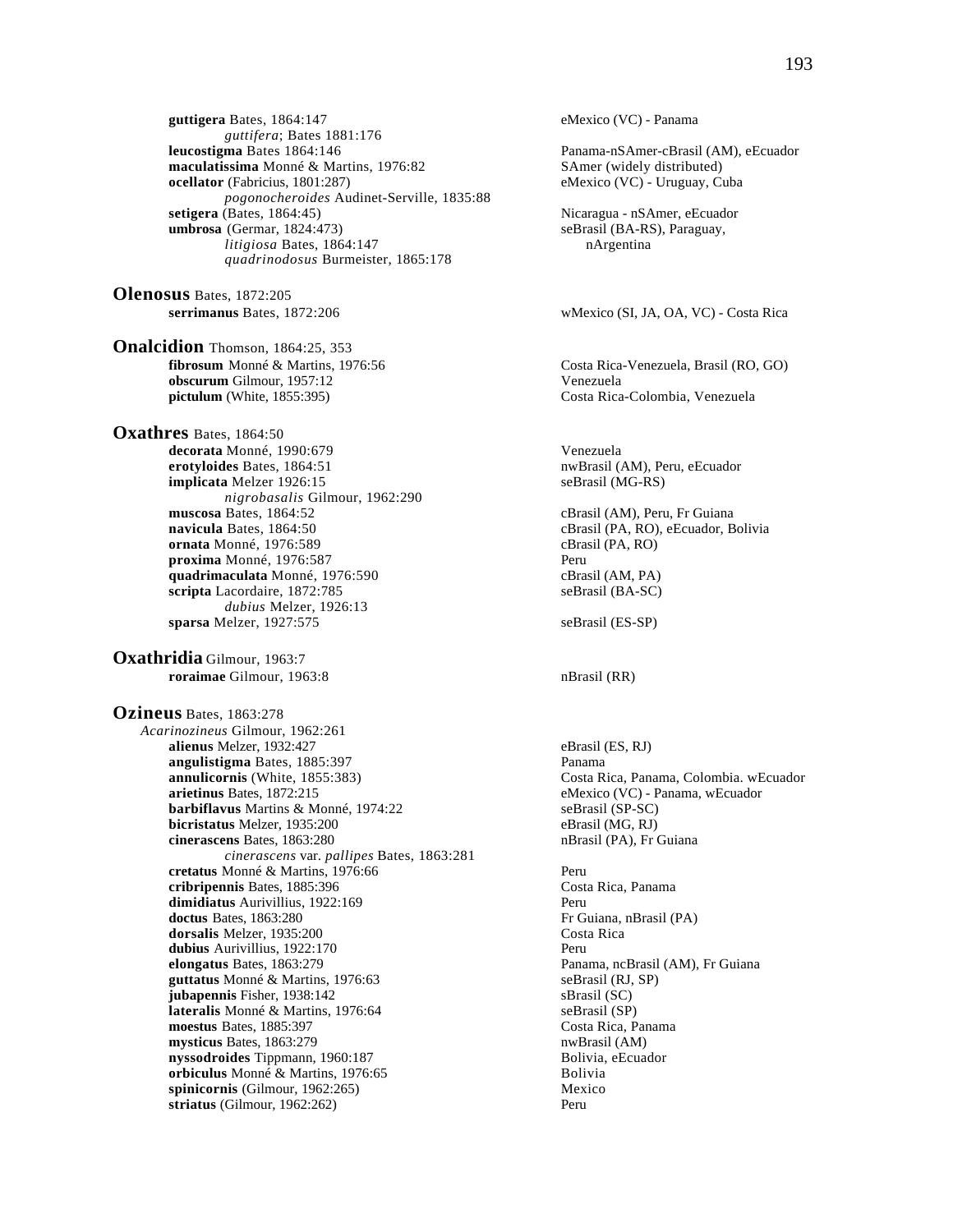**torquatus Bates, 1881:162** 

**Palame** Bates, 1864:13 *Nyssodoretus* Gilmour, 1959:30 *Xorathes* Gilmour, 1963:11 **aeruginosa** Monné, 1985:303 w Brasil (RO)<br> **anceps** (Bates, 1864:156) cBrasil (AM, F **crassimana** Bates, 1864:13 cBrasil (AM), Guianas, eEcuador *olivoniger* Gilmour, 1959:31 *guianensis* Gilmour, 1963:12  $vitticolle$  (Bates,  $1864:157$ )

**Paralcidion** Gilmour, 1957:5 **bilineatum** Gilmour, 1957:6 Colombia, Venezuela

**Paranisopodus** Monné & Martins, 1976:59 **heterotarsus** Monné & Martins, 1976:61 Costa Rica<br> **paradoxus** Monné & Martins, 1976:61 Colombia  **paradoxus** Monné & Martins, 1976:61

**Paraprobatius** Breuning, 1955:311 **bucki** Breuning, 1955:312 sBrasil (RS), Paraguay

**Paratenthras** Monné, 1998: 289 **martinsi** Monné, 1998: 289 Brasil (MG)

**Paroectropsis** Cerda, 1954:137 decoratus Cerda, 1954:138 Chile

**Paroecus** Bates, 1863:379 *Hysterotarsus* Thomson, 1864:26 **celebensis** (Thomson, 1857:287) nwBrasil (AM), Peru, eEcuador, Fr Guiana *batesi* Thomson, 1864:26  *ellipticus* Bates, 1863:380 **charpentierae** Villiers, 1971:346 Fr Guiana<br> **rigidus** Bates, 1863:380 Panama, e *socius* Melzer, 1928:151

Pattalinus (Pattalinus) Bates 1881:165

*Lepturguncus (Chaeturguncus)* Gilmour 1961:350 **charis** Bates, 1881:165 eMexico (VC)<br> **cultus** Bates, 1881:165 eMexico (VC, JA) **cultus** Bates, 1881:165 **griseolus** Monné, 1988:121 w Brasil (RO) **lineatus** Monné & Martins, 1976:72<br> **strigosus** Monné, 1988:123<br> **cBrasil, Peru, Fr Guiana** strigosus Monné, 1988:123 **vittulatus** (Gilmour, 1961:351) Guianas, cBrasil (AM), Ecuador

**Pattalinus (Lepturguncus)** Gilmour, 1961:347 **mirificus** (Gilmour, 1961:348) sBrasil (SC)

**Pentheochaetes** Melzer, 1932:432<br>apicalis Melzer, 1934:237 **argentinus** Mendes, 1937:254 **nArgentina (MI)**<br> **argentinus Melzer**, 1932:433 **n** seBrasil (SP-RS), Paraguay, mysticus Melzer, 1932:433 var. *mediomaculatus* Gilmour, 1957:30 Argentina

**strigosus Bates, 1863:280 Panama, eEcuador, Fr Guiana**<br> **strigosus Bates**, 1881:162 **Panama, eEcuador, Fr Guiana** 

cBrasil (AM, PA, RO), Fr Guiana, eEcuador

Venezuela, ncBrasil (AM), Fr Guiana, eEcuador nwBrasil (AM), eEcuador

Panama, ecBrasil (AM, ES), Peru, eEcuador, Bolivia

Costa Rica, Panama, eBrasil (ES)<br>nArgentina (MI)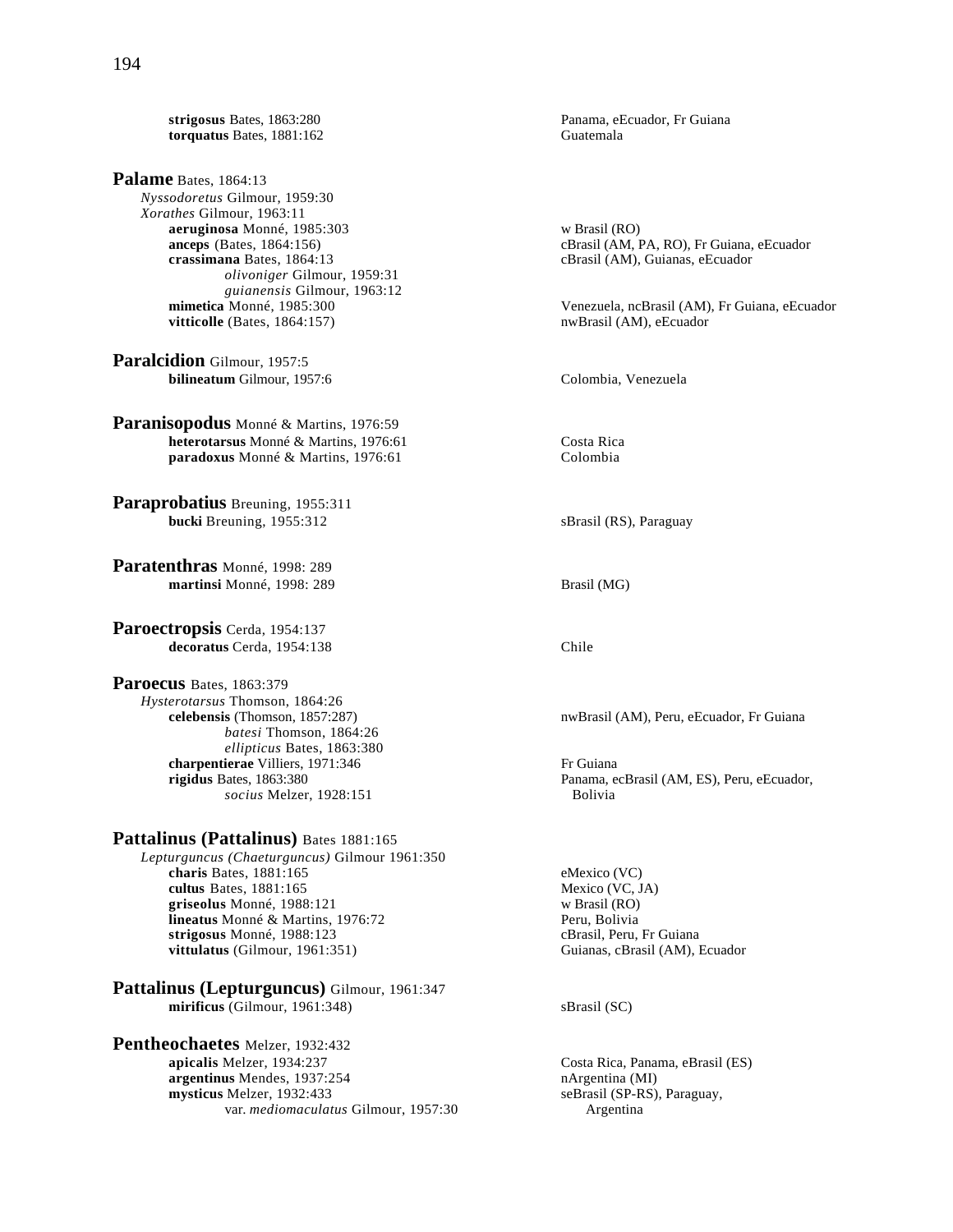**trinidadensis** Gilmour, 1963:91 Trinidad, Venezuela<br> **turbidus** Melzer, 1934:238 Mexico (YU) - Panan

**Pertyia** Aurivillius, 1922:426 **sericea** (Perty, 1832:95) eBrasil (BA-RJ)

**Phrissolaus** Bates, 1881:172 **inspersus** Bates, 1881:172 Nicaragua-Panama

**Piezochaerus** Melzer, 1932:428 **bondari** Melzer, 1932:429 eBrasil (BA)

**Probatiomimus** Melzer, 1926:12 **eximius** Melzer, 1934:104<br> **eximius** Melzer, 1931:210<br> **eximius** Melzeri Schwarzer, 1931:210<br> **eximis** eBrasil (MG)<br> **eximisis eBrasil (MG) melzeri** Schwarzer, 1931:210 sBrasil (RS), nAr<br> **schwarzeri** Melzer, 1926:13 seBrasil (SP-RS) schwarzeri Melzer, 1926:13 *flavoguttatus Fisher, 1938:145*<br>signiferus (Thomson, 1865:544) z*ikani* Melzer, 1934:103 Argentina **zellibori** Monné, 1990:685 sBrasil (SP, SC), nArgentina (MI)

**Proseriphus** Monné, 2005: 122 *Seriphus* Bates, 1864:144

**Proxatrypanius** Gilmour, 1959:337 **rockefelleri** Gilmour, 1959:338 wMexico (SI, JA, CM)

**Pseudastylopsis** Dillon, 1956:220 *Leptostylus*; Horn, 1880:119 (part) *Pseudostylopsis*; Arnett, 1962:872 **nebulosus** (Horn, 1880:121) wUSA (OR, CA, NE)<br> **nelsoni nelsoni** Linsley & Chemsak, 1995:127 swUSA (AZ) **nelsoni nelsoni** Linsley & Chemsak, 1995:127 swUSA (AZ)<br>subsp. **australis** Linsley & Chemsak, 1995:128 wcMexico (DU) subsp. **australis** Linsley & Chemsak, 1995:128 **pini** (Schaeffer, 1905:165) swUSA (AZ, NM)- wcMexico(DU) **squamosus** Chemsak & Linsley, 1986:28 wcMexico (SI, DU), Guatemala, Honduras

**Pseudocobelura** Martins & Monné, 1974:27 **prolixa** (Bates, 1864:19) **prolixa prolixa (Bates, 1864:19) ncBrasil (AM, PA), eEcuador succincta** Monné & Martins, 1976:84 Panama

**Pseudocriopsis** Melzer, 1931:196 **modesta** Melzer, 1934:196 seBrasil (MG-SP)

**Pseudolepturges** Gilmour, 1957:26 **rufulus** (Bates, 1885:406) Guatemala

**Pucallpa** Lane, 1959:254 **cristata** Lane, 1959:254<br> **contracts contracts contracts contracts contracts contracts contracts contracts contracts contracts contracts contracts contracts contracts contracts contracts co** robusta Monné, 1978:588

**Pygmaleptostylus** Gilmour, 1963:74 **pygmaeus** (Fisher, 1926:24) Cuba

**Sciadosoma** Melzer, 1934:102 **umbrosum** Melzer, 1934:103 seBrasil (RJ)

Mexico (YU) - Panama, SAmer

seBrasil (MG-RJ), Paraguay,

(**viridis** Bates, 1864:145) wcBrasil (AM, RO, MT) , eEcuador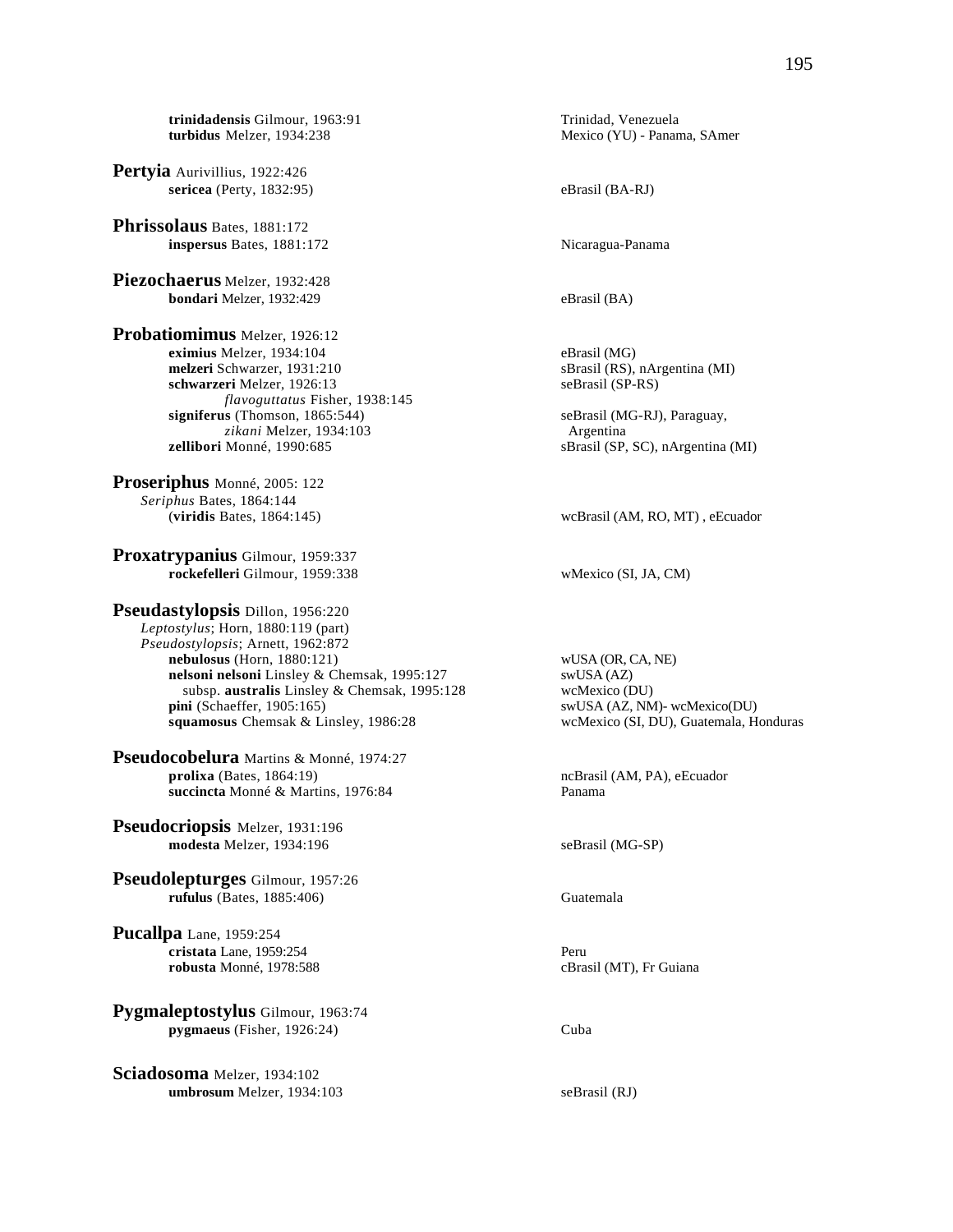**Sciadosurus** Gilmour, 1962:258 **albobrunneus** Gilmour, 1962:259 Peru

**Sporetus** Bates, 1864:54 *Sporetus (Chaetissus)* Bates, 1864:54 **abstrusus** Melzer, 1935:203 sBrasil (SC) **bellus** Monné, 1976:580 wcBrasil (RO, MT), eEcuador, Peru<br> **colobotheides** (White, 1855:372) seBrasil (BA-RS), Paraguay, **colobotheides** (White, 1855:372) *colobotheoides*; Gemminger & Harold, 1873:3160 Argentina *nigrosignatus* Lameere, 1884:97 decipiens Bates, 1866:434 nBrasil (PA), Peru distinctus Monné, 1976:581 Peru **fasciatus** Martins & Monné, 1974:25 wcBrasil (AM, RO, MT), Fr Guiana, eEcuador **guttulus** (Bates, 1864:155) **b** mBrasil (PA, RO, AM)  $guttulus$  (Bates,  $1864:155$ ) **inexpectatus** Monné, 1998: 31 Brasil (ES) **porcinus** Bates, 1864:54 nwBrasil (AM)<br> **probatioides** Bates, 1864:56 seBrasil (ES-S) **probatioides** Bates, 1864:56 seBrasil (ES-SC), Argentina<br> **probatioides** Bates, 1864:55 seBrasil (AM, PA var. *agglomeratus* Bates, 1864:55 **variolosus** Monné, 1998: 31 Brasil (AM, PA), eEcuador **venustus** Monné, 1998: 29 Brasil (MG, BA)

**Stenolis** Bates, 1864:149 **angulata** (Fabricius, 1801:312) Fr Guiana, nwBrasil (AM) *undulata* Bates, 1864:149 **calligramma** (Bates, 1872:217) eMexico (VC)-Panama var. *consobrina* Melzer, 1934:109 **circumscripta** (Bates, 1881:180) Nicaragua-Panama decemguttata (Bates, 1885:416) Nicaragua-Panama *calligramma* var. Bates, 1881:181 *decempunctata*; Melzer, 1934:110 **incisa** (Bates, 1864:155) nw BRAS (AM), Guyane **inclusa** (Bates, 1885:414) **Costa Rica, Panama, wEcuador laetifica** (Bates, 1872:237) **Costa Rica, Panama, wEcuador** polygramma (Bates, 1872:220) **polytaenia** (Bates, 1885:415) Costa Rica, Panama **pulverea** (Bates, 1881:180) eMexico (VC) - Costa Rica **theobromae** (Lara & Shenefelt, 1964:438) Costa Rica

**Stenopsilus** Gilmour, 1959:27

**Sternacutus** Gilmour, 1961:364 **zikani** (Melzer, 1935:199) seBrasil (RJ-RS) *lineellus* Fisher, 1938:143 *cristatus* Gilmour, 1961:366

**Sternidius** LeConte, 1873:234 *Astyleiopus* Dillon, 1956:161 *Leiopus* Lacordaire, 1872:775 (part) *Liopus* Leng & Hamilton, 1896:121 (part) **variegatus** (Haldeman, 1847:47) eNAmer, swUSA (TX, AZ) var. *trifasciatus* Haldeman, 1847:47 var. *obscurus* Haldeman, 1847:47

**Sternidocinus** Dillon, 1956:166 **barbarus** (Van Dyke, 1920:45) swUSA (CA)

Fr Guiana, ncBrasil (AM, PA), eEcuador

Nicaragua-Panama, wEcuador<br>Nicaragua-Panama

**bimaculatus** Gilmour, 1959:28 nwBrasil (AM), Bolivia, eEcuador, Fr Guiana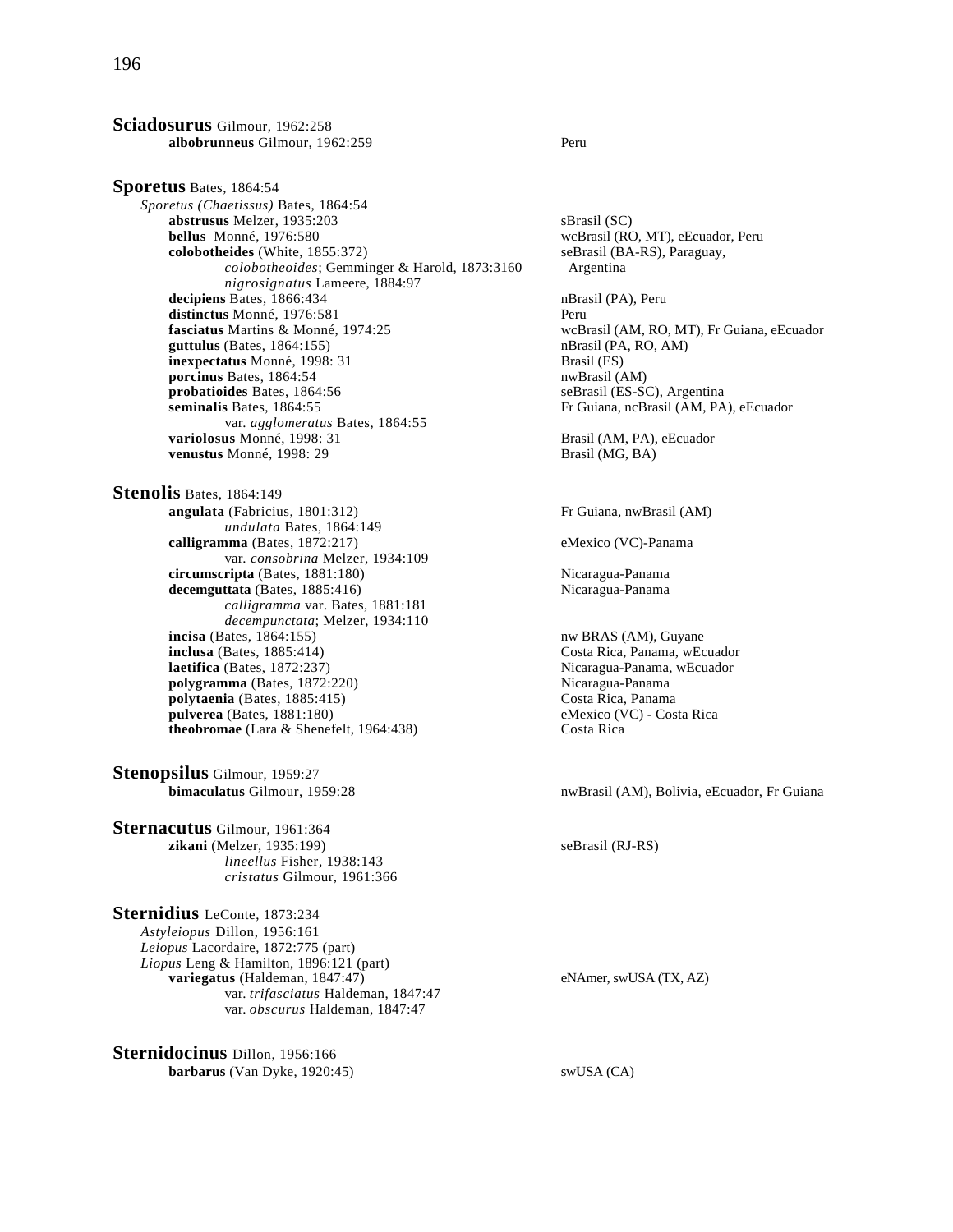**Styloleptoides** Chalumeau, 1983:230 **inflaticollis** (Chemsak, 1966:215) Virgin Is **morazzanii C**halumeau, 1983:231 Guadeloupe<br> **1988: Guadeloupe Guadeloupe Guadeloupe Grenada**, Mustique Grenada, Mustique  $parvulus (Gahan, 1895:134)$ **Styloleptus** Dillon, 1956:158 *Leptostylus*; Leng & Hamilton, 1896:116 (part) *Caribbeana* Gilmour, 1963:97 *Carribeana*; Breuning, 1971:254 **atrovittatus** (Fisher, 1925:9) Cuba, R Dominicana **biustus biustus** (LeConte, 1852:169) eUSA, Cuba *minuens* Hamilton in Leng & Hamilton, 1896:121 *scurra* var. *dorsalis* Fisher, 1926:21 *pusillus* Blatchley, 1925:167 *bahamicus*; Champlain & Knull, 1926:206 (not Fisher, 1925) *israeli* Zayas, 1975:257 subsp. **bahamicus** (Fisher, 1925:3) Bahamas subsp. fisheri Gilmour, 1965:577 Cuba, Jamaica *biustus* var. *cubanus* Fisher, 1926:22 **caymanensis** (Fisher, 1948:228) Cayman Is. **cubanus** (Fisher, 1926:26) Cuba **darlingtoni** (Fisher, 1942:31) **Jamaica**<br> **dozieri** (Fisher, 1932:86) **Haiti** Haiti **dozieri** (Fisher, 1932:86) **inermis** (Fabricius, 1801:293) W Indies (Leeward Is.) *bredini* Chemsak, 1966:217  *hebes* Gilmour, 1963:98 **infuscatus** (Fisher, 1932:84)<br> **laticollis** (Fisher, 1925:12) **Hispaniola** R Dominicana, Bahamas **laticollis** (Fisher, 1925:12) **R** Dominicana, Bahamas, Bahamas, Bahamas, Bahamas, Bahamas, Bahamas, Bahamas, Bahamas, Bahamas, Bahamas, Bahamas, Bahamas, Bahamas, Bahamas, Bahamas, Bahamas, Bahamas, Bahamas, Bahamas, Baha **lewisi** (Fisher, 1948:227) **nigrofasciatus** Gilmour, 1963:67 R Dominicana **nigronotatus** (Zayas, 1975:261) Cuba<br> **nilosellus** (Fisher, 1942:34) **Cuba**<br>
Bahamas pilosellus (Fisher, 1942:34) **planicollis** (Fisher, 1935:203) Jamaica, Hispaniola *vanduzeei* (Fisher, 1935:204 *maraicola* (Fisher, 1942:35) *divisus* Gilmour, 1963:70<br>**posticalis** (Gahan, 1895:133) *albosuturalis* Villiers, 1980:93 *bonfilsi* Villiers, 1980:93 **rhizophorae** Chemsak & Feller, 1988:185 Belize (Twin Cays) **scurra** (Chevrolat, 1862:249) Cuba, Jamaica var. *maculifer* (Fisher, 1926:21) **taino** Lingafelter & Micheli, 2004: 45 Puerto Rico **thompsoni** (Fisher, 1948:226) Cayman Is **variabilis** (Fisher, 1925:11) Cuba, R Dominicana **zorrillai** (Zayas, 1975:259) Cuba

**Sympagus** Bates, 1881:172 **buckleyi** (Bates, 1885:416) Bolivia **laetabilis** (Bates, 1872:217) Guatemala-Panama

**Tenthras** Thomson, 1864:224 **obliteratus** Thomson, 1864:225 Venezuela, Fr Guiana, ncBrasil setosus Monné & Tavakilian, 1990:184 Fr Guiana

**Tithonus** Thomson, 1864:24 *Leptocometes* Bates, 1881:161 *Lophopoedes* Gilmour, 1957:11 *Lathrozineus* Gilmour, 1959:23 **acutispinis** (Bates, 1863:277)<br>
volcanensis Gilmour, 1959:24<br>
Frequiana<br>
Frequiana *volcanensis* Gilmour, 1959:24

W Indies (Lesser Antilles),Guadeloupe, Dominica

**favorabilis** Tippmann, 1960:195 eEcuador, Peru, Bolivia, Fr Guiana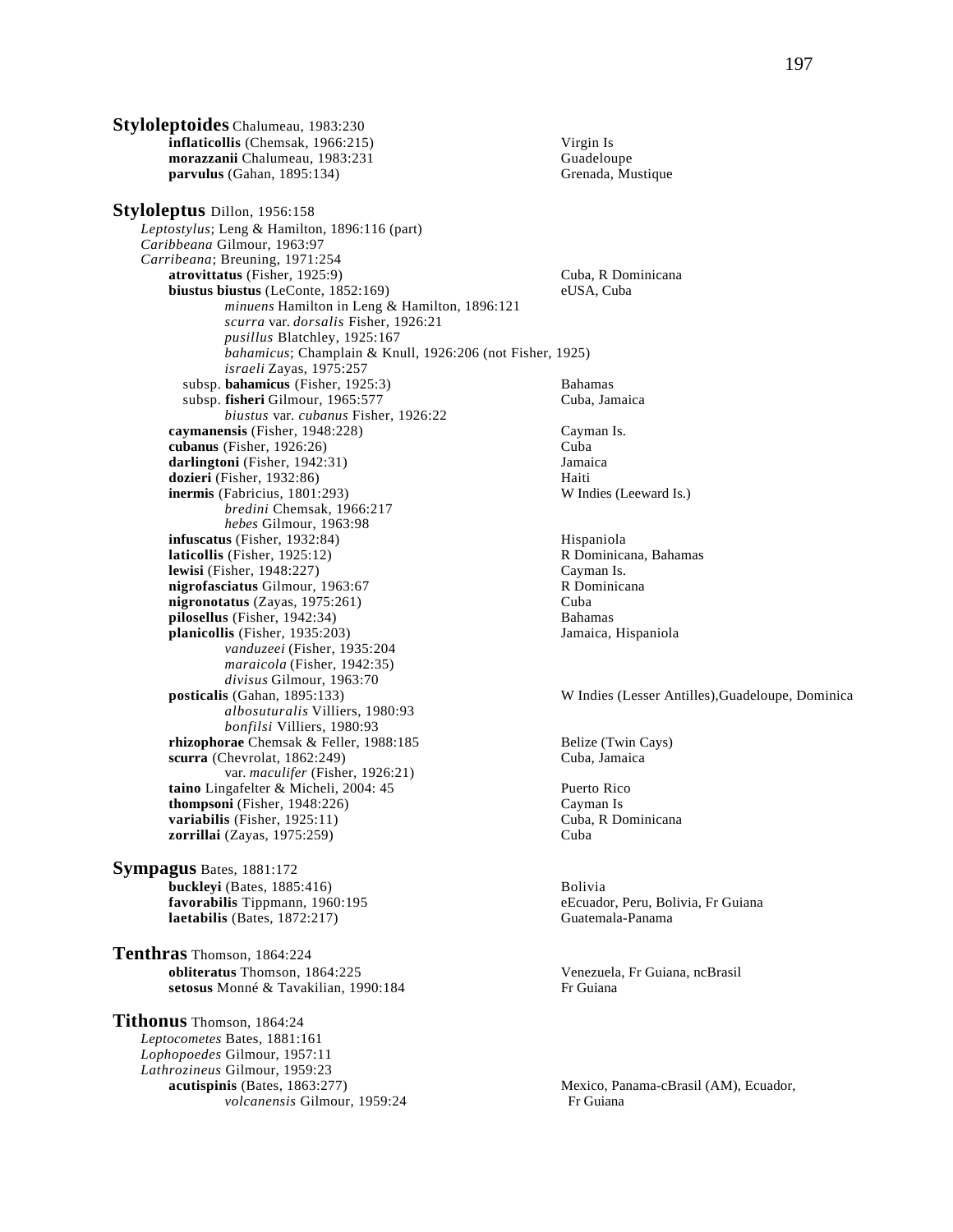**barbiscapus** (Bates, 1872:214) **Honduras, Guatemala-Panama**<br> **hispidus** (Bates, 1881:161) **Honduras** eMexico (VC)-Costa Rica **hispidus** (Bates,  $1881:161$ ) **nubilus** (Melzer, 1934:231) seBrasil (RJ, SP) **obscurus** Monné, 1990:272 Colombia **pallidus** (Melzer, 1934:231) eBrasil (MG) penicillatus Monné, 1990:271 **spinipennis** (Bates, 1885:396) Panama<br> **spitzi** (Melzer, 1934:232) seBrasil **spitzi** (Melzer, 1934:232)<br> **seBrasil (BA-SP), Fr Guiana**<br> **seBrasil (RJ-RS), Paraguay,** 

**zikani** (Martins & Monné, 1974:16) seBrasil (MG, RJ) **Tomrogersia** Fragoso, 1980:743

**virescens** (Melzer, 1931:64)

**Toronaeus** Bates, 1864:13 *Aemylus* Thomson, 1864:28 *Neotoronaeus* Tippmann, 1953:350 **figuratus** Bates, 1864:14 Guianas, eEcuador, nBrasil (PA) *figuratus* Thomson, 1864:28<br>**incisus** (Bates, 1864:155) **lautus** Monné, 1990:680 Venezuela<br> **magnificus** (Tippmann, 1953:351) The numerical versus in the numerical versus in the numerical versus in the numerical versus in the numerical versus in the numerical versus in the nume **simillimus** Monné, 1974:591 **nwBrasil (AM), eEcuador, Fr Guiana**<br>**suavis** Bates, 1864:15 **numbers b** Brasil (AM, ES), Peru, eEcuador, Fr C **sumptuosus** Lane, 1973:403 **nwBrasil (AM), Fr Guiana** 

**Trichalcidion** Monné & Delfino, 1981:260 **penicillum** Monné & Delfino, 1981:261 Venezuela

**Trichalphus** Bates, 1881:153

**Trichastylopsis** Dillon, 1956:148 *Leptostylus*; Horn, 1880:119 (part) **albidus** (LeConte, 1852:168) swUSA *setipes* Casey, 1891:48 *falli* Linsley, 1934:182 **hoguei** Chemsak & Linsley, 1979:141 Mexico (Socorro Is)

**Trichillurges** Gilmour, 1961:361 **bordoni** Monné, 1990:274 Venezuela **brasiliensis** (Melzer, 1935:197) *fasciatus* Gilmour, 1961:362 **conspersus** Monné, 1990:275<br> **maculatus** Martins & Monné, 1974:20<br> **conspersion**<br> **conspersion**<br> **conspersed**<br> **conspersed**<br> **conspersed**<br> **conspersed**<br> **conspersion** maculatus Martins & Monné, 1974:20 **meridanus** Monné, 1990:275 Venezuela **olivaceus** Monné, 1990:276<br> **simplex** Martins & Monné, 1974:21 SeBrasil (MG-SC) simplex Martins & Monné, 1974:21

**Trichocanonura** Dillon, 1956:229 **linearis** (Skinner, 1905:290) swUSA (AZ), nMexico

seBrasil (RJ-RS), Paraguay, *glaucus* Melzer, 1934:229 <br>**g** (Melzer, 1931:64) **Argentina Shave Shave Shave Shave Shave Shave Shave Shave Shave Shave Shave Shave Shave Shave Shave Shave Shave Shave Shave Shave Shave Shave Shave Shave Shave Shave Sha volxemi** (Lameere, 1884:95) seBrasil (RJ)

**acanthofemorata** Fragoso, 1980:744 Colombia

nwBrasil (AM), Fr Guiana **magnificus** (Tippmann, 1953:351) nwBrasil (AM), Peru, eEcuador, Fr Guiana<br> **perforator** Bates, 1864:16 Fr Guiana, Peru, ncBrasil (AM, PA) Fr Guiana, Peru, ncBrasil (AM, PA) Brasil (AM, ES), Peru, eEcuador, Fr Guiana **terebrans** Bates, 1864:17 Colombia, eEcuador, wcBrasil (AM, RO, MT) **virens** Bates, 1864:17 **colombia, eEcuador** ncBrasil (AM, RO, PA), Fr Guiana, eEcuador **virens** Bates, 1864:17 ncBrasil (AM, RO, PA), Fr Guiana, eEcuador

**pilosus** Bates, 1881:153 Mexico, Guatemala, Honduras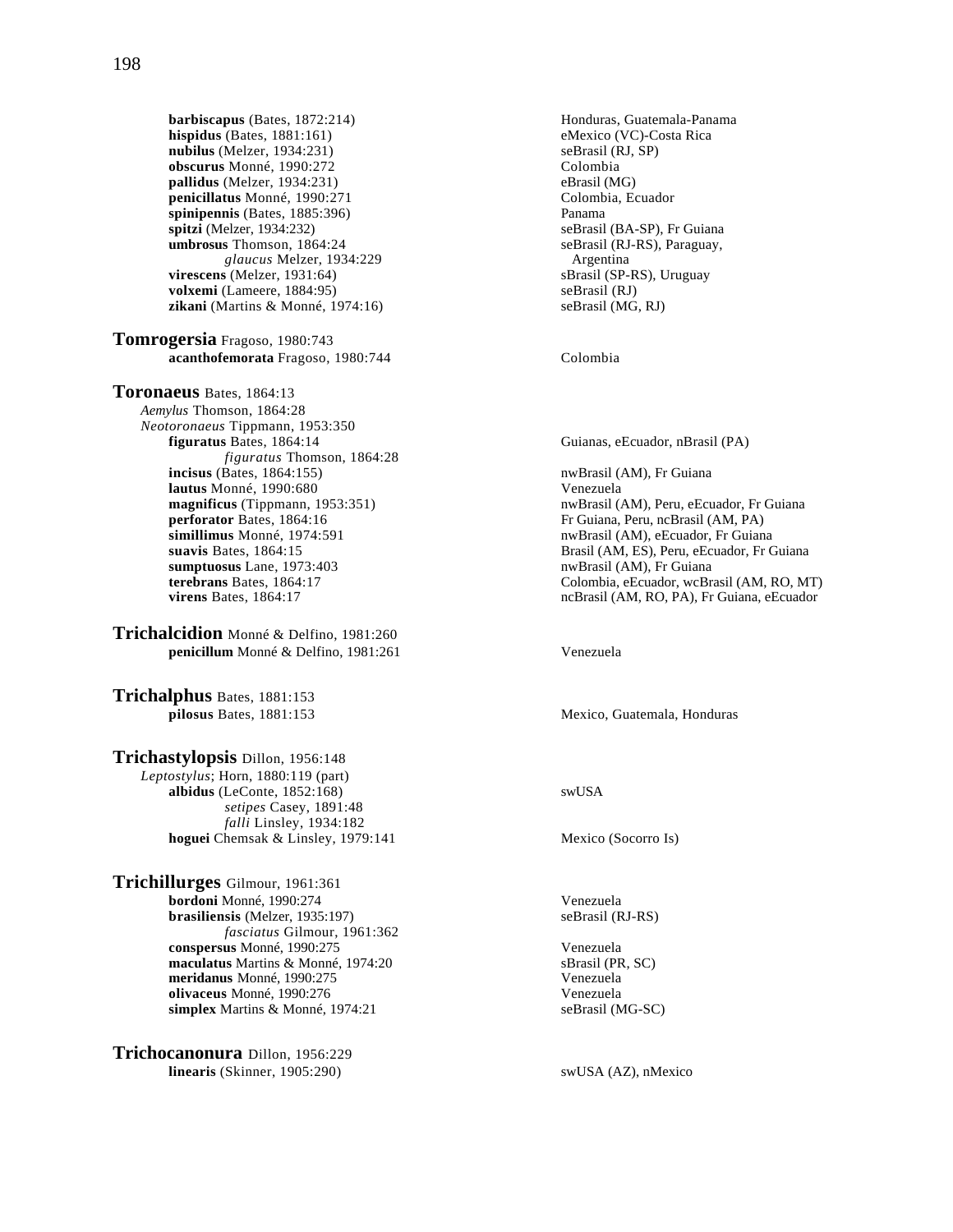**Trichonius** Bates, 1864:52 **fasciatus** Bates, 1864:53 nBrasil (PA) **picticollis** Bates, 1864:53 nwBrasil (AM)<br> **quadrivittatus** Bates, 1864:53 nwBrasil (AM) quadrivittatus Bates, 1864:53

**Trichonyssodrys** Gilmour, 1957:31 **aureopilosus** Monné, 1990:681<br> **aureopilosus** Monné, 1981:257<br> **aureopilosus** Delfino, 1981:257 cinctus Delfino, 1981:257 **melasmus** Delfino, 1981:257 eBrasil (BA, MG)

**Trichotithonus** Monné, 1990:254 **albidus** Monné, 1990:257 eBrasil (BA)  **albosetosus** Monné, 1990:258 Venezuela **conspectus** Monné, 1990:254 eBrasil (ES, RJ)  **curvatus** (Bates, 1885:396) eMexico (VC) - Panama, seBrasil (RJ-SC) *nitidus* Monné & Martins, 1976:83 **tavakiliani** Monné, 1990:256 Fr Guiana  **tenebrosus** Monné, 1990:258 Costa Rica, Panama, Bolivia **venezuelensis** Monné, 1990:260<br> **venezuela viridis** Monné, 1990:256 **viridis** Monné, 1990:256

**Tropanisopodus** Tippmann, 1960:184 **andinus** Tippmann, 1960:185 Bolivia

**Tropidozineus** Monné & Martins, 1976:66 **amabilis** Monné, 1991:130<br> **argutulus** Monné, 1988:120<br>
eEcuador, cl **cinctulus** Monné & Martins, 1976:69 seBrasil (ES-SP)<br> **complanatus** Monné, 1991:128 cBrasil (GO, MT) **complanatus** Monné, 1991:128 cBrasil (GO, MT)<br> **fulveolus** (Lameere, 1884:96) seBrasil (BA-RS) **fulveolus** (Lameere, 1884:96) *prolixus* Melzer, 1931:7 **ignobilis** (Bates, 1863:281)<br> **impensus** Monné & Martins, 1976:71 **seBrasil (RJ-RS)** Fr Guiana, nwBrasil (AM), eEcuador **impensus** Monné & Martins, 1976:71 **inexpectatus** (Melzer, 1934:234) seBrasil (MG-SC) seBrasil (MG-SC) seBrasil (SP-RS), i **quadricristatus** (Melzer, 1935:198) seBrasil (RJ-SC) **rotundicollis** (Bates, 1863:281) seBrasil (BA-RS) sincerus Monné, 1988:119 v Brasil (RO) **sincerus** Monné, 1988:119 **tersus** (Melzer, 1931:5) seBrasil (RJ-SC) **tuberosus** Monné, 1991:127 sBrasil (SC)

**Trypanidiellus** Monné & Delfino, 1980:321 decoratus Monné & Delfino, 1980:321 eBrasil (BA, ES)

**Trypanidius** Blanchard, 1843:209 *Trypaniduis*; Thomson, 1864:28 *Trepanideus*; Heyne & Taschenberg, 1907:243 **albosignatus** Melzer, 1932:226 eBrasil (BA-RJ)<br> **andicola** Blanchard, 1843:209 eBrasil (BA-RJ) eSAmer-eEcuador, Bolivia **andicola** Blanchard, 1843:209 **nSAmer-eEcuador, apicalis** Aurivillius, 1921:53 **notation** Colombia, Bolivia apicalis Aurivillius, 1921:53 **dimidiatus** Thomson, 1860:8 seBrasil (ES-RS), Argentina *posticus* Heyne & Taschenberg, 1907:243 **insularis** Fisher, 1925:8 Cuba **irroratus** Monné & Delfino, 1980:320 Venezuela, Colombia<br> **isolatus** Waterhouse, 1890:555 **Venezuela, Colombia** Brasil (Fernando Noronha I.) **isolatus** Waterhouse, 1890:555 **maculatus** Monné & Delfino, 1980:319 Venezuela, cBrasil, Paraguay **mexicanus** Thomson, 1860:8 eMexico (VC) - Panama

**maculatus** Gilmour, 1957:32 seBrasil (MG-SC), nArgentina (MI)

eEcuador, cBrasil (AM), Fr Guiana

 $seBrasil (SP-RS), nArgentina (MI)$ **vicinus** (Melzer, 1931:68) seBrasil (SP-RS), nArgentina (MI)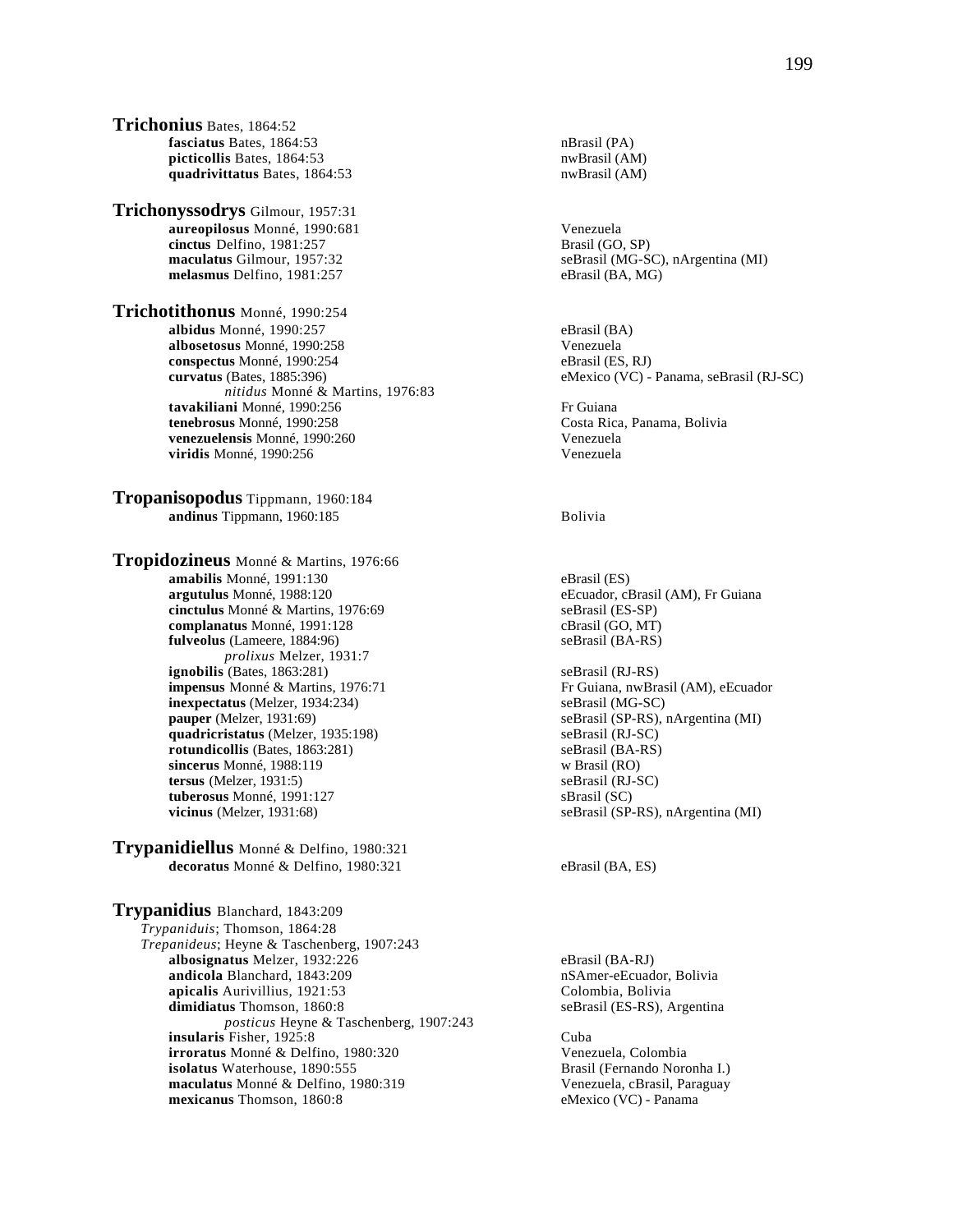**nocturnus** Fisher, 1942:39<br> **notatus** (Fabricius, 1787:139) **Puerto Rico**<br>
Guatemala – *melancholicus* Audinet-Serville, 1835:87 *geminus Pascoe, 1859:29*<br>**proximus** Melzer, 1931:9 **rubripes** Bates, 1872:219 **spilmani spilmani** Villiers, 1980:95<br>
subsp. **liamaigae** Chalumeau, 1983:225<br>
W Indies (St Kitts) subsp. liamaigae Chalumeau, 1983:225

**Tuberastyochus** Gilmour, 1959:6 **tenebrosus** (Bates, 1881:183) Guatemala

**Urgleptes** Dillon, 1956:332 *Leiopus*; Lacordaire, 1872:775 (part) *Lepturges*; Leng & Hamilton, 1896:127 (part) *Lepturges*; Zayas, 1975:268 (not Bates, 1863) **abstersus** (Bates, 1885:405) Belize **amoenulus** (Bates, 1863:368) seBrasil (RJ) **amplicollis** (Bates, 1885:406) Panama **bicoloratus** Gilmour, 1960:16 Guatemala **bimaculatus** Gilmour, 1960:14 **Guatemala, Honduras**<br> **bivittatus** Gilmour, 1961:342 **CONS** eMexico (VC) **bivittatus** Gilmour, 1961:342<br> **borikensis** Micheli & Micheli. 2004: 31 **eMexico** (VC) Puerto Rico **borikensis** Micheli & Micheli, 2004: 31 **bruchi** (Melzer, 1932:228) seBrasil (SP) **callizonus** (Bates, 1885:403) Guatemala, Honduras **cazieri Gilmour, 1961:344** consumed consumed consumed consumed consumed consumed consumed consumed consumed consumed consumed consumed consumed consumed consumed consumed consumed consumed consumed consumed consumed consu  $celtis$  (Schaeffer,  $1905:168$ ) **chamaeropsis** (Fisher, 1926:27) Cuba **charillus** (Bates, 1885:403) Costa Rica, Panama **clarkei** Chemsak, 1966:218 W Indies (Peter I, Antiqua) **clerulus** (Bates, 1881:168) Guatemala<br> **cobbeni** Gilmour, 1963:85 Cesser Anti  $debilis$  (Melzer, 1932:230) decens (Melzer, 1932:232) sBrasil (SC, RS) **delicatus** (Bates, 1863:374) ncBrasil (AM, PA) **deliciolus** (Bates, 1863:375) nBrasil (PA) *deliciosa*; Bruch, 1912:215 **dorcadioides** (White, 1855:382) **cBrasil (AM, MT), Fr Guiana dorotheae** Gilmour, 1960:8 Guatemala **duffyi** Gilmour, 1961:339 eMexico (VC)<br> **euprepes** (Bates, 1885:404) swMexico (OA)  $euprepes$  (Bates,  $1885:404$ ) **facetus** (Say, 1826:271) eNAmer **fasciatus** (Bates, 1881:169) Guatemala, Honduras, Costa Rica *elaineae* Gilmour, 1960:6 **foveatocollis** (Hamilton in Leng & Hamilton, 1896:126) seUSA-TX *minutus* Champlain & Knull, 1925:207 *kissingeri* Dillon, 1956:337 *knulli* Dillon, 1956:337 **franciscanus** (Melzer, 1935:202) seBrasil (MG-RS) **freudei** Gilmour, 1959:8 Brasil **gahani** Chalumeau, 1983:234 St Vincent **guadeloupensis** (Fleutiaux & Sallé, 1889:472) W Indies **haitiensis** Gilmour, 1963:82 Haiti **histrionella** (Bates, 1885:404) Costa Rica, Panama **humilis** (Bates, 1863:379) <br> **hummelincki** Gilmour. 1968:171 W Indies (Aruba) **hummelincki** Gilmour, 1968:171 **inops** (Bates, 1863:376) **nwBrasil** (AM) **kuscheli** Linsley & Chemsak, 1966:245 Cocos Is **laticollis** (Bates, 1881:169) Guatemala-Panama<br> **laxicollis** Gilmour, 1960:3 Guatemala, Hondura **leopaulini** Touroult, 2004: 66 Guadeloupe **literatus** (Bates, 1885:405) eMexico (VC), Honduras **litoralis** Gilmour, 1962:23 Fr Guiana

Guatemala – nSAmer, eEcuador

Brasil, Paraguay, Argentina, Uruguay<br>Guatemala-Panama

Lesser Antilles, Curaçao, Bonaire<br>seBrasil (SP)

Guatemala, Honduras, Costa Rica, Panama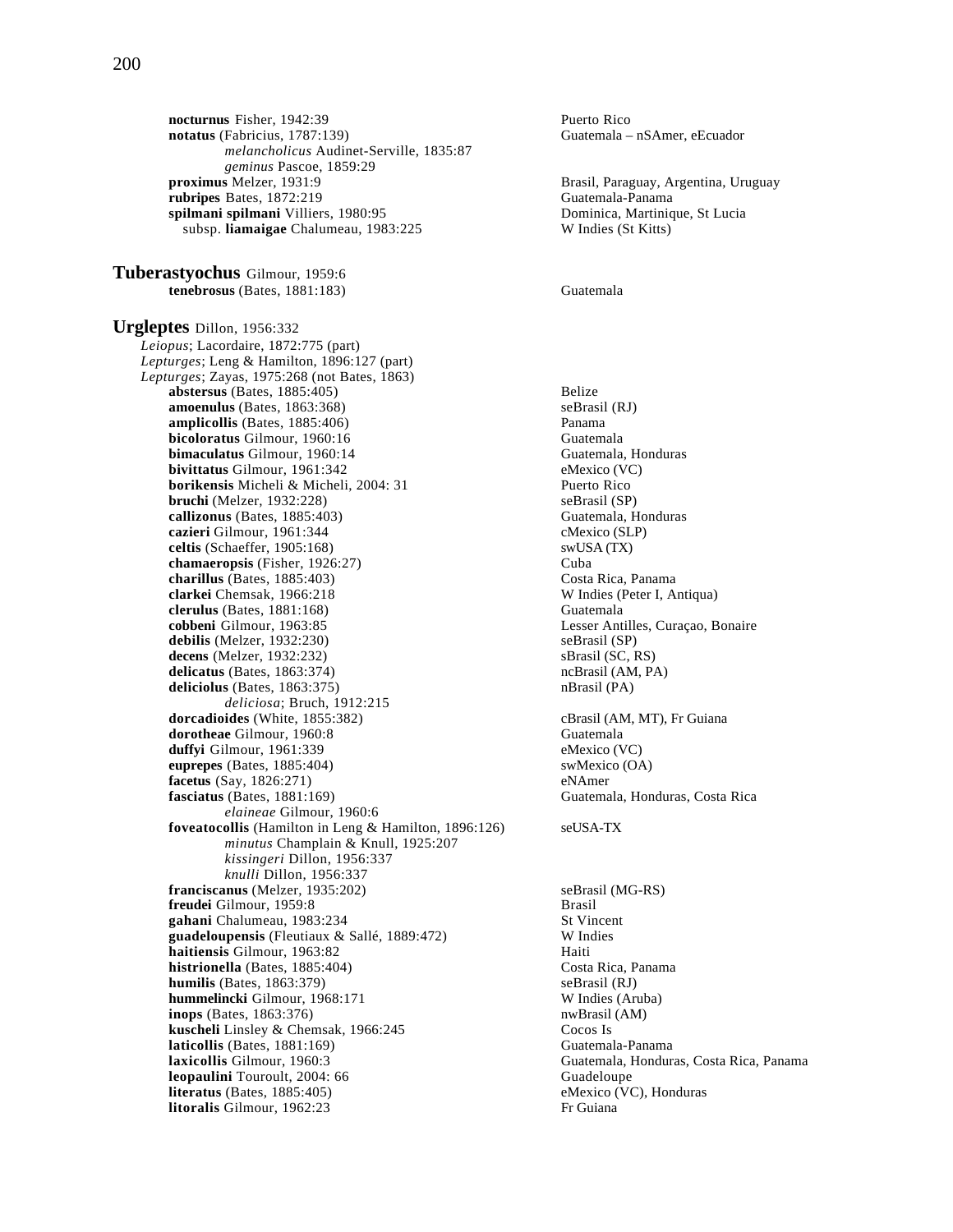**maculatus** Gilmour, 1962:24 eBrasil (BA)<br> **mancus** (Melzer, 1932:229) seBrasil, Arg **melzeri** Gilmour, 1959:7 seBrasil (SP) *humilis*; Melzer, 1935:201 (not Bates, 1863) **minutissimus** (Bates, 1863:379) nBrasil (PA) nBrasil (PA) nBrasil (RJ) nBrasil (RJ) **miser** (Bates, 1863:376) mixtus (Bates, 1881:170) Mexico - Panama *musculus*; Bates, 1872:236 (not Bates, 1863) **multinotatus** (Bates, 1881:168) Guatemala, Honduras, Nicaragua **mundulus** (Bates, 1885:407)<br> **musculus** (Bates, 1863:375) eMexico (VC)<br>
musculus (Bates, 1863:375)  $musculus (Bates, 1863:375)$ **nanus** (Melzer, 1934:99) seBrasil (SP) **nigridorsis** (Bates, 1885:405)<br> **obscurellus** (Bates, 1863:378) **Guatemala**<br> **obscurellus** (Bates, 1863:378) **obscurellus** (Bates, 1863:378) **ornatissimus** (Bates, 1885:403) Costa Rica, Panama **ovalis** (Bates, 1866:433) **nBrasil (PA), Fr Guiana ozophagus** Chemsak & Feller, 1988**:**188 Belize (Twin Cays) **pallidulus** (Bates, 1885:400) Guatemala, Honduras **pareuprepes** Gilmour, 1960:1 Guatemala, Honduras, Costa Rica<br> **physoderus** (Bates, 1885:405) Guatemala - Panama  $physoderus$  (Bates,  $1885:405$ ) **pluristrigosus** (Bates, 1885:404) **Honduras, Costa Rica, Panama** *pleuristrigosa*; Gilmour, 1959:8 **prolixus** (Melzer, 1931:69)<br> **prolixus** (MG-RS)<br> **puertoricensis** Gilmour. 1963:88<br> **puertoricensis** Gilmour. 1963:88 puertoricensis Gilmour, 1963:88 **puerulus** (Melzer, 1932:233) seBrasil (MG-SP) **pusillus** (Melzer, 1932:231) sBrasil (RJ-RS) **querci** (Fitch, 1858:796) eNAmer *tristis* Casey, 1913:321 **recki** (Melzer, 1934:236) seBrasil (SP) **ruficollis** (Bates, 1881:170) Nicaragua, Costa Rica **sandersoni** Gilmour, 1963:79 **Puerto Rico signatus** (LeConte, 1852:171) eNAmer *tenebrosus* Casey, 1913:320 **sinuosus** Gilmour, 1960:12 Guatemala, Honduras<br> **sordidus** (Bates, 1881:168) Guatemala<br>
eMexico (VC), Guatemala  $sordidus$  (Bates,  $1881:168$ ) **spinifer** (Bates, 1863:379) seBrasil (RJ) **trilineatus** Gilmour, 1962:22 eBrasil (BA-RJ)<br> **trivittatus** (Bates, 1885:404) Costa Rica, Panama **trivittatus** (Bates, 1885:404) Costa Rica, Panama<br> **tumidicollis** (Bates, 1881:169) Guatemala-Panama  $tumidicollis$  (Bates,  $1881:169$ ) **unilineatus** (Bates, 1872:237) <br> **vauriearum** Gilmour, 1960:10 **Nicaragua, Costa Rica**<br> **Guatemala vauriearum** Gilmour, 1960:10 **Guatemala**<br> **villiersi** Gilmour, 1962:21 **Guatemala**<br>
eBrasil (MG) **villiersi** Gilmour, 1962:21 **xantho** (Bates, 1885:406) Guatemala

**Urographis** Horn, 1880:128 *Graphisurus* LeConte, 1852:174 (not Kirby, 1837) **despectus** (LeConte in Agassiz, 1850:234) eUSA *pusillus*; LeConte, 1852:175 (not Kirby, 1837) *hebes* Casey, 1913:333 **eucharis** (Bates, 1885:418) Guatemala-Panama **fasciatus** (Degeer, 1775:114) eNAmer *pensylvanicus* Gmelin, 1790:1863 *mixta* Fabricius, 1798:144 *fasciata reducta* Casey, 1913:333 **triangulifer** (Haldeman, 1847:45) eUSA-TX *texana* Casey, 1924:292 **vexillaris** (Bates, 1872:222) eMexico (VC) - Panama

**Valenus** Casey, 1892:49

**Xenocona** Gilmour, 1960:89 **pulchra** Gilmour, 1960:89 **Honduras, Costa Rica** 

seBrasil, Argentina, Uruguay

**inornatus** Casey, 1892:50 swUSA (AZ, NM, TX)-nMexico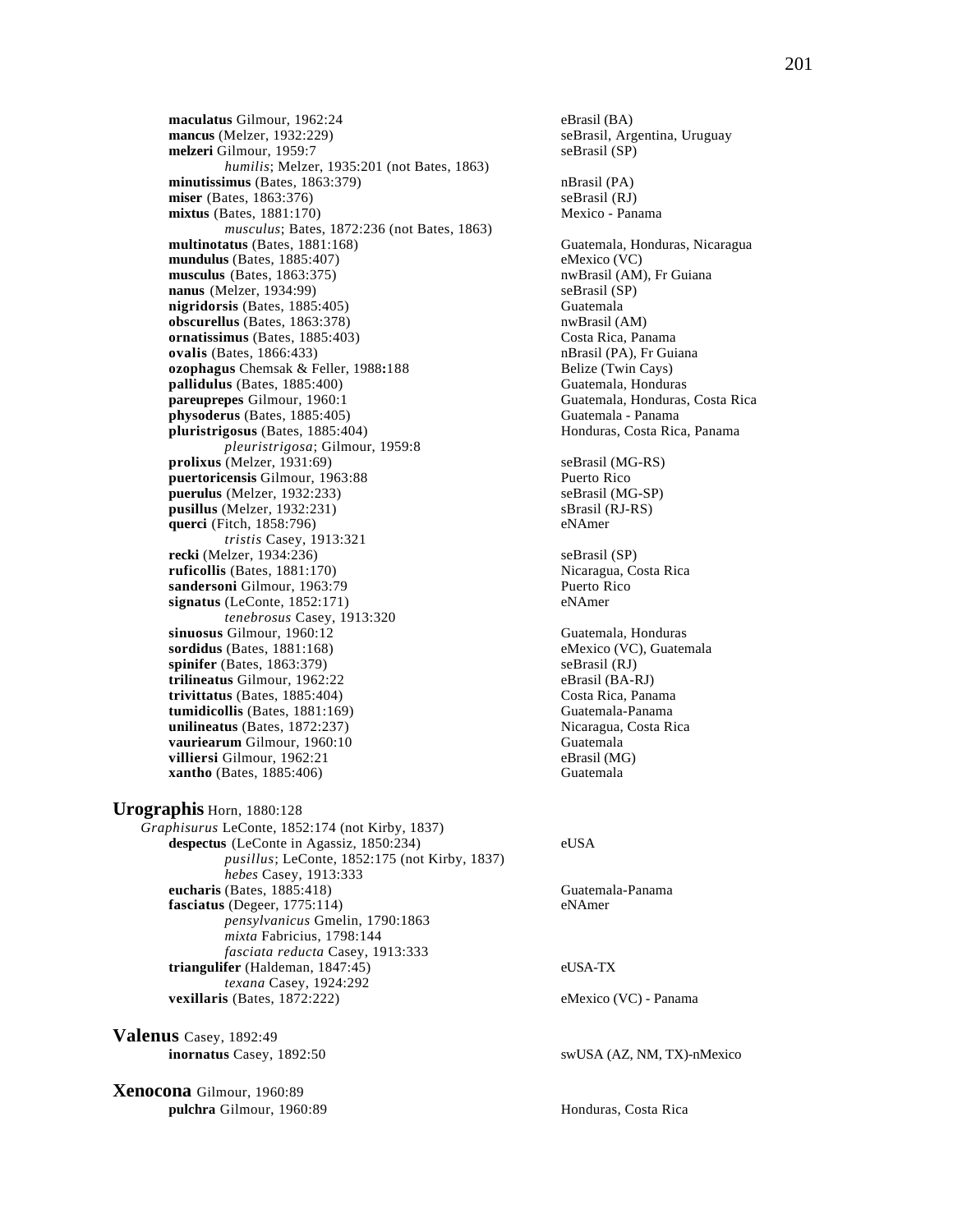### **Xenostylus** Bates, 1885:394 **sublineatus** Bates, 1885:395 Costa Rica, Panama

**Xylergates** Bates, 1864:20 *Xylergatina* Gilmour, 1962:269 **capixaba** Giorgi & Corbett, 2005: 7 SBrasil (ES)<br> **elaineae** Gilmour, 1962:244 **Santa Brasil (ES)**<br>
Peru, eEcua *hilaris* Proudhomme, 1906:38 *dorotheae* Gilmour, 1962:279 **lacteus** Bates, 1864:20 nSAmer, eEcuador, Colombia, Guianas<br> **picturatus** Lane, 1957:19 **nSAmer, eEcuador, Colombia, Guianas** *praetor* Duffy, 1960:259

**Xylergatoides** Gilmour, 1962:281

Peru, eEcuador, Colombia, cBrasil, Guianas

Peru, wcBrasil (AM, RO), Colombia, eEcuador **pulcher** (Lane, 1957:10) eEcuador, Colombia, Peru, cBrasil (AM, PA), Guianas

**asper** (Bates, 1864:21) **Brasil (GO, MT, PB-RS), Paraguay,** Argentina

### **Acanthoderini** Thomson, 1860:5

*Oreoderitae* Thomson, 1864:15 *Dryoctenitae* Thomson, 1860:29

**Acakyra** Martins & Galileo, 1996:303

**iaguara** Martins & Galileo, 1996:304 **Colombia**<br> **laterialba** Martins & Galileo. 2001: 103 **CECUACES laterialba** Martins & Galileo, 2001: 103 **nigrofasciata** Martins & Galileo, 2001: 105 Peru **ocellata** Chemsak & Hovore, 2002: 13 Panama, Costa Rica subsp. **onca** Chemsak & Hovore, 2002: 18 Panama

## **Acanthoderes (Acanthoderes)** Audinet-Serville, 1835:29

*Acanthoderus*; Laporte, 1840:461 **albifrons** Chemsak & Hovore, 2002: 5 sMexico (VC) **aliciae** Chemsak & Hovore, 2002: 6 Mexico (MO) **alpina** Chemsak & Hovore, 2002: 7 Guatemala<br> **amplifrons** Chemsak & Hovore. 2002: 9 Mexico (NL) **amplifrons** Chemsak & Hovore, 2002: 9 Mexico (NL)<br> **amplitoris** Chemsak & Hovore, 2002: 10 Mexico (TA) **amplitoris** Chemsak & Hovore, 2002: 10 **ariasi** Chemsak & Hovore, 2002: 11 Costa Rica-Panama **barrerai** Chemsak & Hovore, 2002: 13 Mexico (QU, HI) **bicolor** Chemsak & Hovore, 2002: 15 **nMexico** (TA, SLP)<br> **cavei** Chemsak & Hovore, 2002: 18 **Honduras cavei** Chemsak & Hovore, 2002: 18<br>**daviesii** (Swederus, 1787:195) *swederi* White, 1855:360 *punctata* Fabricius, 1792:272 **ferruginea** Chemsak & Hovore, 2002:20<br> **flavomaculata** Chemsak & Hovore, 2002: 21 **Guatemala, Honduras** flavomaculata Chemsak & Hovore, 2002: 21 **forsteri** Tippmann, 1960:168 Peru, eEcuador **giesberti** Chemsak & Hovore, 2002: 23 Guatemala<br> **hondurae** Chemsak & Hovore, 2002: 24 Honduras, Costa Rica hondurae Chemsak & Hovore, 2002: 24 **laevicollis** Bates, 1872:208 Nicaragua-Panama **laportei** Aurivillius, 1923:385 Fr Guiana *daviesii*; Laporte, 1840:464 (not Swederus, 1787) **latiforma** Chemsak & Hovore, 2002: 26 SMexico (VC)<br> **linsleyi** Chemsak & Hovore, 2002: 28 SMexico (QR)-Honduras **linsleyi** Chemsak & Hovore, 2002: 28 **maccartyi** Chemsak & Hovore, 2002: 30 Mexico (JA) **noguerai** Chemsak & Hovore, 2002: 31 Mexico (JA, GU, DF) **paravetusta** Chemsak & Hovore, 2002: 1 Costa Rica, Panama **parva** Chemsak & Hovore, 2002: 3 Guatemala **parvimacula** Zajciw, 1964:439<br> **penrosei** Chemsak & Hovore. 2002: 4 Panama **penrosei** Chemsak & Hovore, 2002: 4

Honduras, Colombia, Fr Guiana,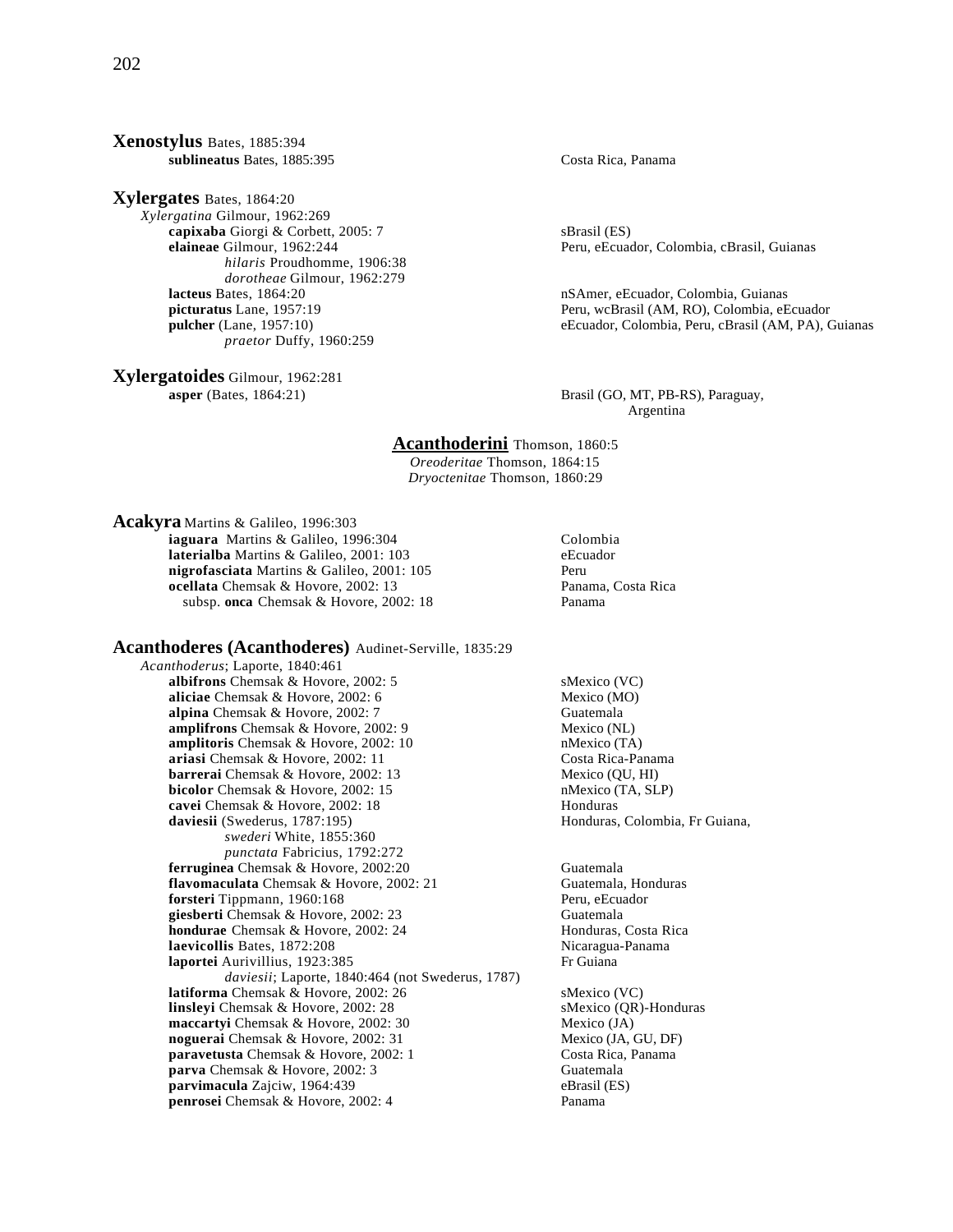*quadrigibbus lucidus* Knull 1958:282 **quattuordecimguttata** (Schoenherr, 1817:396) "America" *crassus* Voet, 1778:20 (not Voet, 1778:10 [*Onychocerus*]) **ramirezi** Chemsak & Hovore, 2002: 5 Mexico (JA)<br> **rubripes** Bates, 1872:208 Mexico (JA)<br>
Nicaragua, Panama **rubripes** Bates, 1872:208 **rufofemorata** Aurivillius, 1926:12 Brasil, Bolivia **satana** Bates, 1880:58 Peru **septemmaculata** Buquet, 1859:635 Fr Guiana, nBrasil (AP) **solisi** Chemsak & Hovore, 2002:25 Costa Rica (Cocos Is.)<br> **subtessellata** Bates, 1880:59 Ecuador subtessellata Bates, 1880:59 **thammi Bates, 1880:59** eEcuador, Peru, Bolivia<br> **ucayalensis** Tippmann, 1960:168 Peru, Ecuador **ucayalensis** Tippmann, 1960:168 **Peru, Ecuador Peru, Ecuador e Peru, Ecuador e Peru, Ecuador e Peru, Ecuador e Peru, Ecuador e Peru, Ecuador e Peru, Ecuador e Peru, Ecuador e Peru, Ecuador e Peru, Ecuador e Peru, Ecuador uyapensis** Martins & Galileo, 2003: 616<br> **wappesi** Chemsak & Hovore. 2002: 7 Cuatemala **wappesi** Chemsak & Hovore, 2002: 7 zischkai Tippmann, 1960:165 Bolivia **zonata** Bates, 1880:59 Colombia

## **Acanthoderes (Pardalisia)** Casey, 1913:302

**funeraria** Bates, 1861:151 Mexico (OA, SLP, VC) *erichsonii* Thomson, 1868:147 **lacrymans** (Thomson, 1864:554) Mexico (OA, PU) *lachrymosus*; Bates, 1880: pl.11, fig.6

**Acanthoderes (Scythropopsis)** Thomson, 1864:20 **albitarsis** Laporte, 1840:461 seBrasil (ES-RS), Paraguay,

## **Acanthoderes (Symperasmus)** Thomson, 1864:19

*flexistigma* Bates, 1880:61<br>**thoracica** White, 1855:359 *thomicus* Thomson, 1864:19

### **Aegomorphus** Haldeman, 1847:45

*Acanthoderes*; Haldeman, 1847:45 (not Audinet-Serville, 1835) *Aethiopoctines* Thomson, 1868:147 *Psapharochus*; Casey, 1913:301 (not Thomson, 1864) *Aegoschema*; Knull, 1946:243 (not Aurivillius, 1923) **albosignus** Chemsak & Noguera, 1993:98 wMexico (JA) **arizonicus** Linsley & Chemsak, 1984:253 swUSA (AZ), Baja Calif **chamelae** Chemsak & Giesbert, 1986:36 wMexico (JA)<br> **modestus** (Gyllenhal in Schoenherr, 1817:164) eNAmer **modestus** (Gyllenhal in Schoenherr, 1817:164) *decipiens* Haldeman, 1847:45 **morrisii** (Uhler, 1855:417) eNAmer *leucogenus* Thomson, 1868:148<br>**peninsularis** (Horn, 1880:116)

## **Aegoschema** Aurivillius, 1923:610

*Aegomorphus*; White, 1855:373 (not Haldeman, 1847) **adspersum** (Thomson, 1860:337) Brasil **cinereum** Lane, 1938:108 eBrasil (MG, ES) **moniliferum** (White, 1855:374) nBrasil (PA), Fr Guiana **obesum** (Bates, 1861:150) Fr Guiana, nBrasil (PA), eEcuador **peruvianum** Lane, 1973:394 Peru, Fr Guiana

**Alphus** White, 1855:375 **capixaba** Marinoni & Martins, 1978:179 eBrasil (ES)<br> **similis** Martins, 1985:178 seBrasil, Partins, 1985:178 **tuberosus** (Germar, 1824:477) seBrasil (MG-RS)

nArgentina

**affinis** (Thomson, 1865:544) Fr Guiana, nBrasil (AM, PA)

nBrasil (PA), Peru, Fr Guiana, eEcuador

swUSA (AZ), Baja Calif, wMexico

seBrasil, Paraguay, Argentina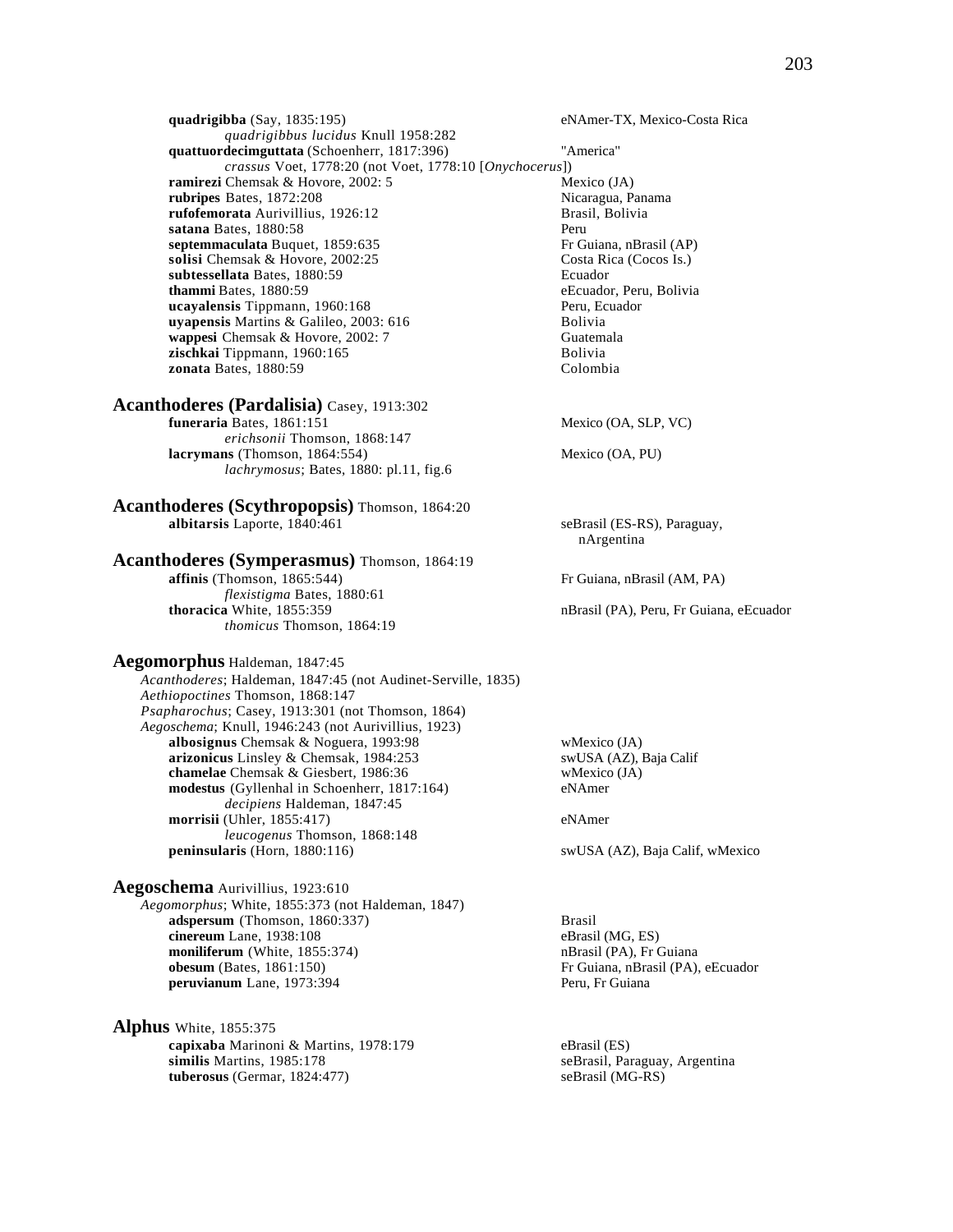204

**Amblysaphes** Bates, 1885:381 **striatus** Bates, 1885:382 Guatemala, Costa Rica **Anasillus** Marinoni & Martins, 1978:183 **crinitus** Marinoni & Martins, 1978:183 Peru **Anoreina** Bates, 1861:149 **biannulata** (Bates, 1866:433) **nwBrasil (AM), Peru** number of the set of the set of the set of the set of the set of the set of the set of the set of the set of the set of the set of the set of the set of the set of the s **nana** (Bates, 1861:149) **nBrasil (PA), Peru, Fr Guiana** triangularis (Martins & Galileo, 2005: 12) Colombia **Ateralphus** Restello, Iannuzzi & Marinoni, 2001: 300.<br>dejeani (Lane, 1973:397) *canescens*; Lacordaire, 1872:741 (not Bates, 1862) diringsi (Martins & Monné, 1993:138) ncBrasil (AM) **javariensis** (Lane, 1965:311) nwBrasil (AM) **senilis** (Bates, 1862:123) nBrasil (PA, MA), Fr Guiana, Peru, *scutellaris* Bates, 1862:123 *senilis* ab. *uniformis* Tippmann, 1960:165 **subsellatus** (White, 1855:375) seBrasil, Paraguay, Argentina *canescens* Bates, 1862:122 variegatus (Mendes, 1938:120) sBrasil (PR, SC) **Azygocera** Aurivillius, 1920:26 **picturata** (Fairmaire & Germain, 1859:518) Chile, sArgentina (NE, SC) **Criopsis** Thomson, 1860:341 **curtus** Thomson, 1860:342 seBrasil (MG-SC) **Discopus** Thomson, 1864:17 **antennatus** (Guérin-Méneville, 1855:599) Peru **bucklevi** Bates, 1880:254 eEcuador **comes** Bates, 1880:254 eEcuador, Colombia **eques** Bates, 1880:253 Peru patricius Bates, 1880:254 **princeps** Bates, 1880:255 Peru **spectabilis** (Bates, 1861:476) nwBrasil (AM), Peru **Dryoctenes** Audinet-Serville, 1835:27<br>scrupulosus (Germar, 1824:470) *caliginosus* Audinet-Serville, 1835:28 **Dufauxia** Lane, 1955:293 **guaicurana** Lane, 1955:294 cBrasil (RO, MT), Bolivia **kourouana** Lane, 1970:395 **Fr** Guiana, eEcuador **simplex** Martins & Galileo, 2003: 616 Paraguay<br> **trichocera** Monné & Magno, 1990:687 WeBrasil (RO) **trichocera** Monné & Magno, 1990:687<br> **zikani** Lane, 1970:394<br>
eBrasil (BA-ES) **zikani** Lane, 1970:394 **Eupromerella** Fisher, 1938:147 **clavator** (Fabricius, 1801:291) **clavator** (Fabricius, 1801:291) **ncBrasil (AM, PA, MT), Peru, Fr Guiana**, eEcuador *fascialis* White, 1855:361 **griseofasciata** (Fuchs, 1959:55) sBrasil (SC, RS), Paraguay **nigroapicalis** (Aurivillius, 1916:356) eBrasil (ES, RJ) eBrasil (CS, RJ) eBrasil (AM), **propinqua** (Melzer, 1931:61) seBrasil (MG-SC), Paraguay **semigrisea** (Bates, 1861:217) seBrasil (MG-SC)<br> **travassosi** (Melzer, 1935:195) seBrasil (RJ) **travassosi** (Melzer, 1935:195)<br> **versicolor** (Melzer, 1935:190) SBrasil (SC) **versicolor** (Melzer, 1935:190) *brasiliensis* Fisher, 1938:148

seBrasil (BA-RS), Fr Guiana Panama, SAmer (widely distributed)

nwBrasil (AM), Peru, Bolivia, eEcuador, Colombia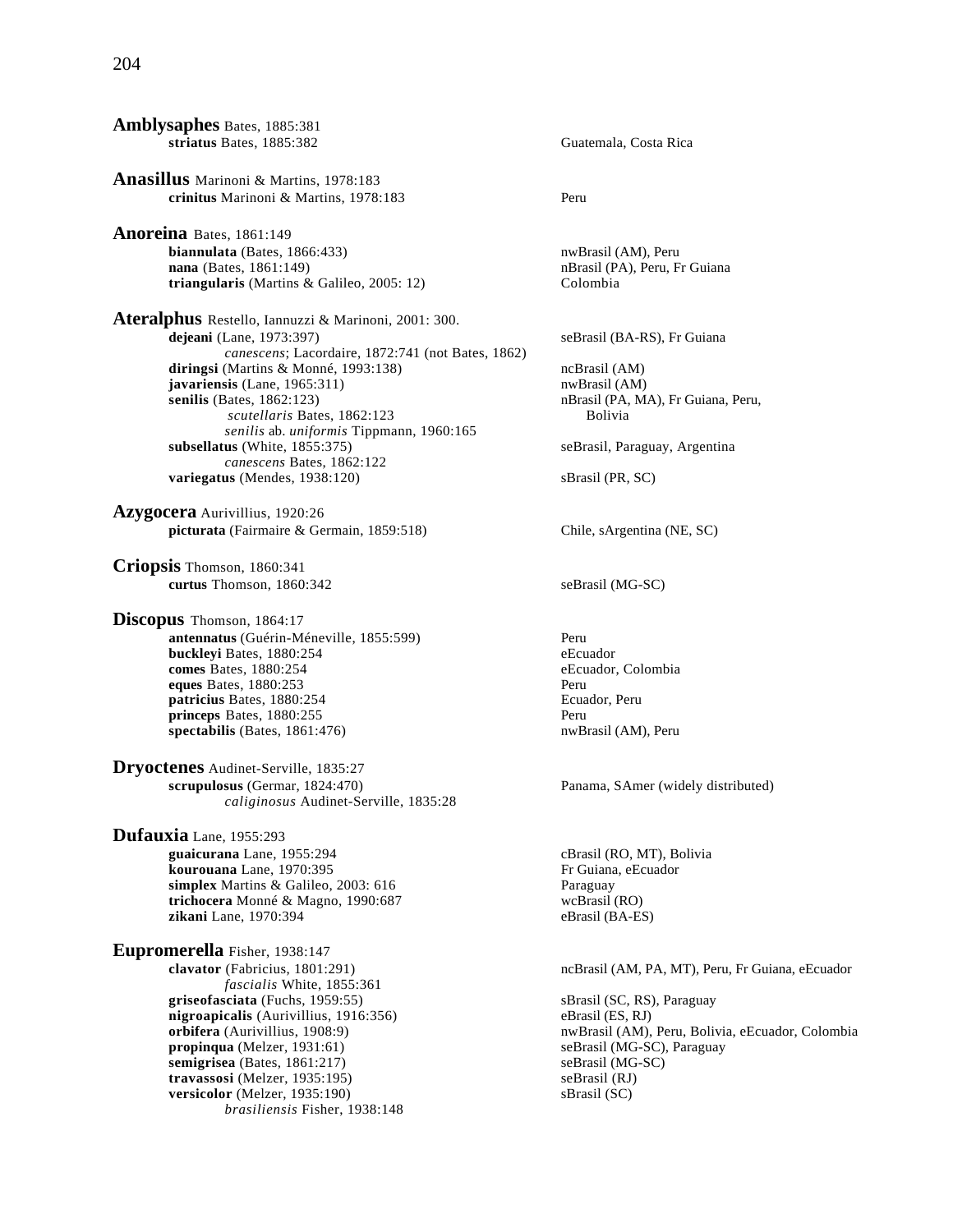**Exalphus** Restello, Iannuzzi & Marinoni, 2001: 296. **aurivillii** (Lane, 1970:389)<br> **biannulatus** (Aurivillius, 1921:50) **Guianas, nBrasil (PA)**<br>
Peru, eEcuador, Bolivia **biannulatus** (Aurivillius, 1921:50) **bruchi** (Melzer, 1931:195) **Argentina, Uruguay Argentina**, Uruguay **cavifrons** (Bates, 1872:200) **Honduras, Guatemala-Panama, Ecuador Honduras**, Guatemala-Panama, Ecuador *cavifrons* var. *batesi* Aurivillius 1923:379 *cavifrons* var*.* Bates, 1880:136, pl.11, fig.1 **colasi** (Lane, 1965:305) **c**Brasil (GO), Fr Guiana **confusus** Restello, Iannuzzi & Marinoni, 2001: 298 Brasil (BA, MG) **foveatus** (Marinoni & Martins, 1978:178) ecBrasil (GO, SP), Fr Guiana<br> **gounellei** (Lane, 1973:398) Brasil, Bolivia, Paraguay, A **guaraniticus** (Lane, 1955:292) nArgentina (SA), Paraguay **leuconotus** (Thomson, 1860:10) Brasil, Argentina **lichenophorus** (Lane, 1965:309) Guianas<br> **malleri** (Lane, 1955:287) Peru, cB  $simplex$  (Galileo & Martins, 1998: 152) **spilonotus** Restello, Iannuzzi & Marinoni, 2001: 298 Brasil (PA, RO, MG) **vicinus** Galileo & Martins, 2003: 262 Colombia **zellibori** (Lane, 1955:290) seBrasil (RJ, SP)

**Hedypathes** Thomson, 1864:17 **betulinus** (Klug, 1825:462) seBrasil (BA-RS), Paraguay, Argentina *vidua* Vigors, 1826:239 **curvatocostatus** Aurivillius, 1923:470 seBrasil (MG-SP) *malleri* Fuchs, 1970:109 **monachus** (Erichson in Schomburg, 1848:573) Guianas, Brasil *albus* Thomson, 1865:543

**Irundisaua** Martins & Galileo, 2005: 15 **ocularis** Martins & Galileo, 2005: 15 Colombia

### **Macronemus** Dejean, 1835:337

*Aethomerus* Thomson, 1860:338 **analis** (Pascoe, 1866:281) Brasil **antennator** (Fabricius, 1801:288) Brasil, Fr Guiana **asperulus** White, 1855:376 eMexico (VC)-Panama, Venezuela, Ecuador *antennator*; Bates, 1872:206 (not Fabricius, 1801) **filicornis** (Thomson, 1860:338) seBrasil (MG-RS), Colombia *cretatus* Pascoe, 1866:281 **rufescens** (Bates, 1862:119) **nBrasil (PA), Fr Guiana verrucosus** (Pascoe, 1866:281) Colombia

### **Macropophora** Thomson, 1864:15

*Macropus*; Audinet-Serville, 1835:18 (not Shaw, 1790; not Thunberg, 1805) **accentifer** (Olivier, 1795:8) e SAmer **lacordairei** Lepesme, 1946:491 **Bolivia, Peru, Fr Guiana, eEcuador, Colombia,** 

**trochlearis** (Linnaeus, 1758:389) nSAmer *depressus* Linnaeus, 1758:390 *flavimacula* Voet, 1778:16 *lepturoides* von Schreber, 1759:83 *tuberculatus* Fabricius, 1798:143

### **Melzerus** Monné, 2005: 179

*Idiomerus* Melzer, 1934:98 not Imms, 1912 (Collembola) difficilis (Melzer, 1934:98) eBrasil (GO, MG-RS), Paraguay,

Brasil, Bolivia, Paraguay, Argentina Peru, cBrasil, Fr Guiana, eEcuador<br>Ecuador

Brasil (AM)

cBrasil (AM, MT), Fr Guiana

Argentina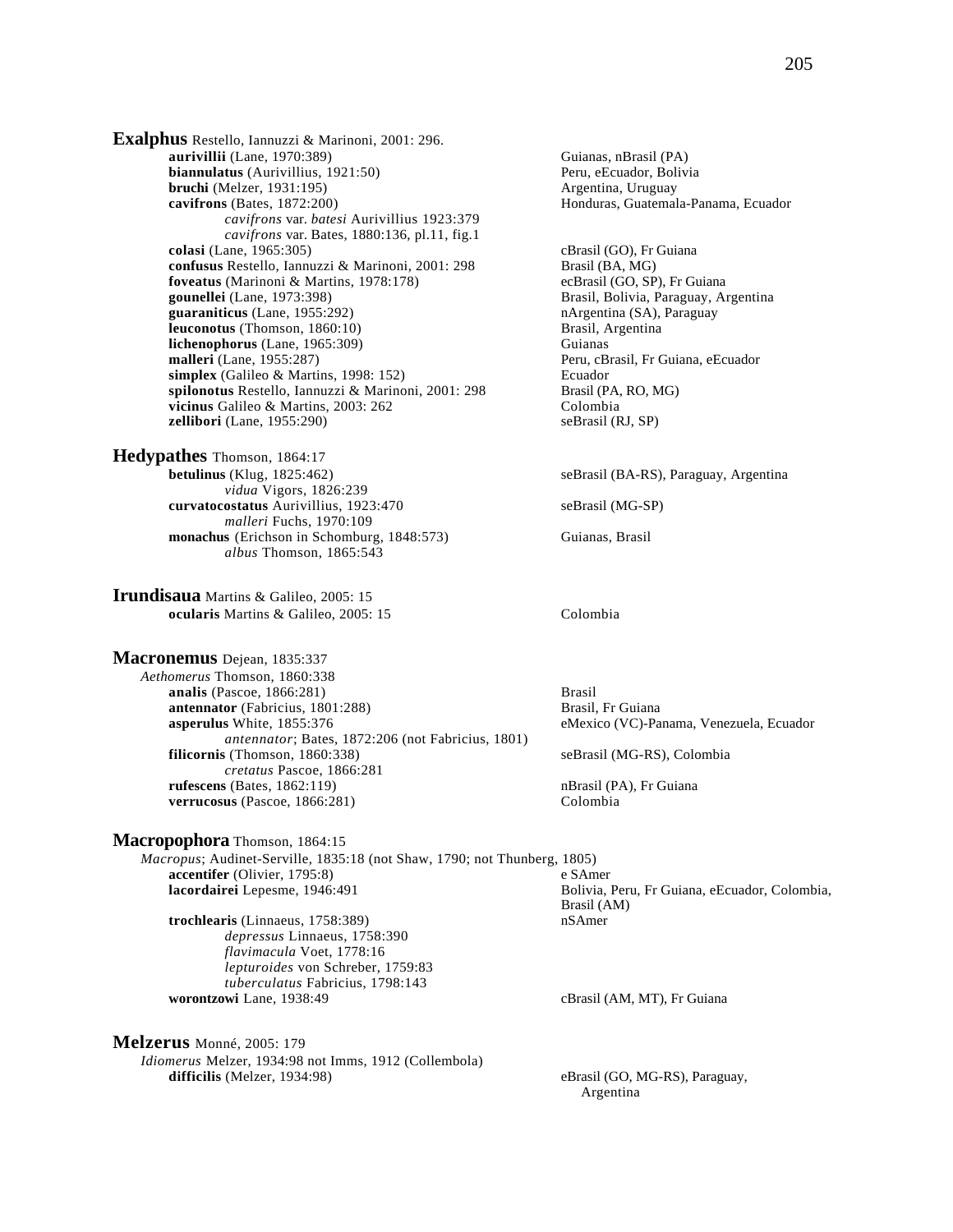**Myoxinus** Bates, 1862:120 *Mysopsis* Thomson, 1864:16

**Myoxomorpha** White, 1855:355 **alvarengorum** Monné & Magno, 1990:689 cBrasil (AM, MT) **funesta** (Erichson in Schomburg, 1848:573) Panama, nSAmer-Bolivia *venezuelae* Fisher, 1944:11 **seabrai** Marinoni & Dalossi, 1971:190 cBrasil (PA, RO, MT)

**Necalphus** Lane, 1970:393 **asellus** (Pascoe, 1866:282) Colombia *ascellus*; Gilmour, 1965:607 **decoratus** (Monné & Magno, 1992:717) cBrasil (PA, MT), Colombia, eEcuador *maranduba* Galileo & Martins, 2003: 263

**Nesozineus** Linsley & Chemsak, 1966:229 *Grossmannia* Lane, 1977:3 **alphoides** (Lane, 1977:5) eBrasil (PE, ES, SP) *confusus* Marinoni & Martins, 1978:181 **apharus** Galileo & Martins, 1996:43 Venezuela **armatus** Galileo & Martins, 1996:42 wEcuador **ateuchus** Galileo & Martins, 1996:42 Venezuela<br> **bisignatus** Hoffmann, 1984:543 (PE, BA) **bisignatus** Hoffmann, 1984:543<br>**bucki** (Breuning, 1954:23) **fraterculus** Hoffmann, 1984:544 Venezuela **galapagoensis galapagoensis** (Van Dyke, 1953:136) Galapagos Is. (S. Albemarle) subsp. **variabilis** Linsley & Chemsak, 1966:231 Galapagos Is. (Sta. Cruz) subsp. **williamsi** (Van Dyke, 1953:137) Galapagos Is. (St. James) Galapagos Is. (St. James) **granosus Galileo & Martins, 1996:44** Ecuador<br> **griseolus** Hoffmann, 1984:539 **Ecuador**<br> **eBrasil** (PB) griseolus Hoffmann, 1984:539 **juninensis** (Lane, 1970:392) Peru, Bolivia **lineatus** Galileo & Martins, 1996:43<br> **marmoratus** Galileo & Martins, 1996:44 Senezuela, Colombia **marmoratus** Galileo & Martins, 1996:44 **obscurus** Hoffmann, 1984:541 nArgentina (CH, FO, SE) **probolus** Galileo & Martins, 1996:45 Peru **propinquus** Hoffmann, 1984:542 Venezuela **triviale** Galileo & Martins, 1996:45 sBrasil (MG-PA, GO, MS) **zonatus** Galileo & Martins, 1996:42 seBrasil (SP)

**Octotapnia** Galileo & Martins, 1992:61 **ceiaca** Galileo & Martins, 1998: 151 **Brasil (MG) exotica** Galileo & Martins, 1992:62 **mucunaca** Galileo & Martins, 1998: 150 Brasil (RO)

**Oplosia** Mulsant, 1863:300 *Hoplosia*; Fairmaire, 1864:158 *Lepargus* Schiødte, 1864:512 **nubila** (LeConte, 1862:39) eNAmer

**Oreodera** Audinet-Serville, 1835:19 **achatina** Erichson, 1847:143 **Peru, nwBrasil (AM)** *lacteostrigata* Bates, 1861:52 **adornata** Martins & Galileo, 2005: 14 Colombia<br> **advena** Martins & Galileo, 2005: 14 Colombia, Ecuador **advena** Martins & Galileo, 2005: 14<br>**aerumnosa** Erichson, 1847:142 *remota* Pascoe, 1859:29 **affinis** Gahan, 1892:262<br> **aglaia** Monné & Fragoso, 1988:831<br>
eEcuador aglaia Monné & Fragoso, 1988:831

**asper** Bates, 1880:136 seMexico (VC, YU)-Nicaragua<br> **pictus** (Erichson, 1847:144) seMexico (VC) - Panama, eEcua eMexico (VC) - Panama, eEcuador, nSAmer

vidua Lacordaire, 1872:746 **Brasil (PA, RO, MT, BA-SP)**, Paraguay, Fr Guiana

Mexico - Panama, seBrasil, Venezuela, nArgentina

Panama, SAmer (widely distributed)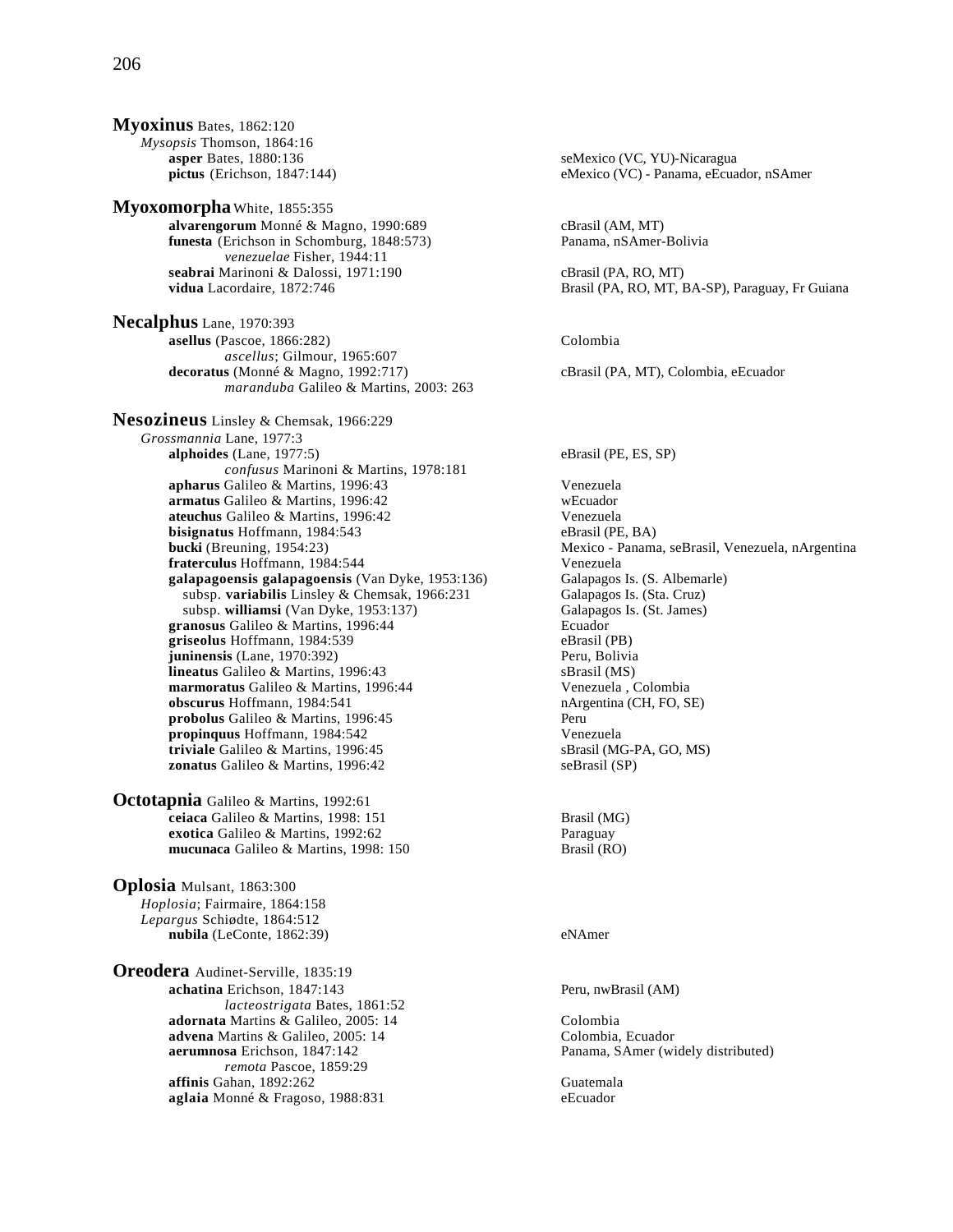**albata** Villiers, 1971:349<br> **albicans** Monné & Fragoso, 1988:812<br> **albicans** Monné & Fragoso, 1988:812<br> **albicans** CBrasil (RO, MT), Fr Guiana **albicans** Monné & Fragoso, 1988:812 **albilatera** Martins & Monné, 1993:136 Panama, wEcuador **aliciae** McCarty, 2005: 83<br> **amabilis** Monné & Fragoso, 1988:826 **Canama** Costa Rica, Panama **amabilis** Monné & Fragoso, 1988:826 cBrasil (MT)<br> **basipenicillata** Tippmann, 1960:159 came and Bolivia, Fr Guiana **basipenicillata** Tippmann, 1960:159 **basiradiata** Tippmann, 1960:161 **nBrasil (AP), Fr Guiana**<br> **bituberculata** Bates, 1861:51 **nBrasil (AP), Fr Guiana** Colombia, eEcuador, Pe **boliviana** Tippmann, 1960:159 Bolivia **brailovskyi** Chemsak & Noguera, 1993:96 **wMexico (JA)**<br> **c-album** Bates, 1872:204 **Nicaragua-Pan candida** Marinoni & Martins, 1978:177 eBrasil (PE-PR) **canotogata** Bates, 1872:203 Nicaragua-Panama<br> **charisoma** Lane, 1955:285 SeBrasil (RJ-SP) **charisoma** Lane, 1955:285 *grossa* Tippmann, 1960:157 **chemsaki** McCarty, 2001: 16 Guatemala<br> **cinerea** Audinet-Serville, 1835:20 SeBrasil (ES-RS) cinerea Audinet-Serville, 1835:20 *angustata* Melzer, 1932:423 **cocoensis** (Linsley & Chemsak, 1966:243) Costa Rica (Cocos Is.) **copei** McCarty, 2001: 18 Mexico (MO, GU) **corticina** Thomson, 1865:542 eMexico (VC) - Honduras **costaricensis** Thomson, 1865:542 **El Salvador-Panama, Colombia, eEcuador**<br> **cretata** Bates, 1861:148 **COLOGY EL SALVA EL SALVA EL SALVA EL SALVA EL SALVA EL SALVA EL SALVA EL SALVA EL SALVA EL SALVA EL SALVA EL SALVA EL** cretifera Pascoe, 1859:29 **crinita** Monné & Fragoso, 1988:815 eEcuador, Peru, Fr Guiana **curvata** Martins & Monné, 1993:134 Fr Guiana, ncBrasil (AM), Colombia **exigua** Monné & Fragoso, 1988:820 eBrasil (BA, ES) **fasciculosa** Thomson, 1865:542 eMexico (VC, OA) - Panama *hispida* Bates, 1880:135 **ferruginea** Fuchs, 1964:9 **flavopunctata** Fuchs, 1958:54 nBrasil (PA) **fluctuosa** Bates, 1861:50 Costa Rica, Panama, nBrasil (AP, AM, kahli Williams, 1928:222 PA, MT), eEcuador, Fr Guiana **forsteri** Tippmann, 1960:158 Bolivia glauca glauca (Linnaeus, 1758:390) *tuberculata* Degeer, 1775:112 *spengleri* Fabricius, 1776:231 *punctata* Voet, 1778:16 *rudis* Olivier, 1792:461 *scabra* Fabricius, 1792:274 *literata* Donovan, 1813:15 subsp. **jamaicensis** Fisher, 1942:26 **Jamaica**<br>
subsp. **pacifica** Chemsak & Linsley, 1978:140 Mexico (Socorro I.) subsp. pacifica Chemsak & Linsley, 1978:140 **goudoti** (White, 1855:370) Colombia **granulifera** Bates, 1872:205 Guatemala-Panama, Colombia *pulcherrima* Monné & Fragoso, 1988:821 **granulipennis** Zajciw, 1963:426 Venezuela **graphiptera** Bates, 1885:376 **Honduras, Costa Rica, Panama griseozonata** Bates, 1861:149 ncBrasil (AM, PA), Fr Guiana **hoffmanni** (Thomson, 1860:28) eBrasil (BA-RJ) *lateralis* Lacordaire, 1872:735 **howdeni** Monné & Fragoso, 1988:818 Colombia **inscripta** Bates, 1872:205 **Honduras** - Panama *inscriptipennis* Bates, 1880: pl.10, fig.11 **jacquieri** Thomson, 1865:542 Venezuela, nBrasil (PA, MT), Fr Guiana *jaquieri* ; Aurivillius, 1923:377 **lanei** Monné & Fragoso, 1988:824 Peru, cBrasil (MT) **lateralis** (Olivier, 1795:129) Panama, SAmer, Cuba, Puerto Rico **leucostigma** Monné & Fragoso, 1988:814 sBrasil (PR, SC)<br> **lezamai** Hovore, 1989:254 Costa Rica **lezamai** Hovore, 1989:254 **macropoda** Marinoni & Martins, 1978:175 w Brasil (AC, RO, MT), eEcuador magnifica Martins & Monné, 1993:137 seBrasil (SP) **magnifica** Martins & Monné, 1993:137 **magnoi** Monné & Fragoso, 1988:829 w Brasil (RO), eEcuador **marinonii** Monné & Fragoso, 1988:817 eBrasil (BA-RJ)

Colombia, eEcuador, Peru, nwBrasil (AM), Guianas Nicaragua-Panama, Venezuela nBrasil (PA), Fr Guiana, Ecuador<br>seBrasil (ES, RJ) PA, MT), eEcuador, Fr Guiana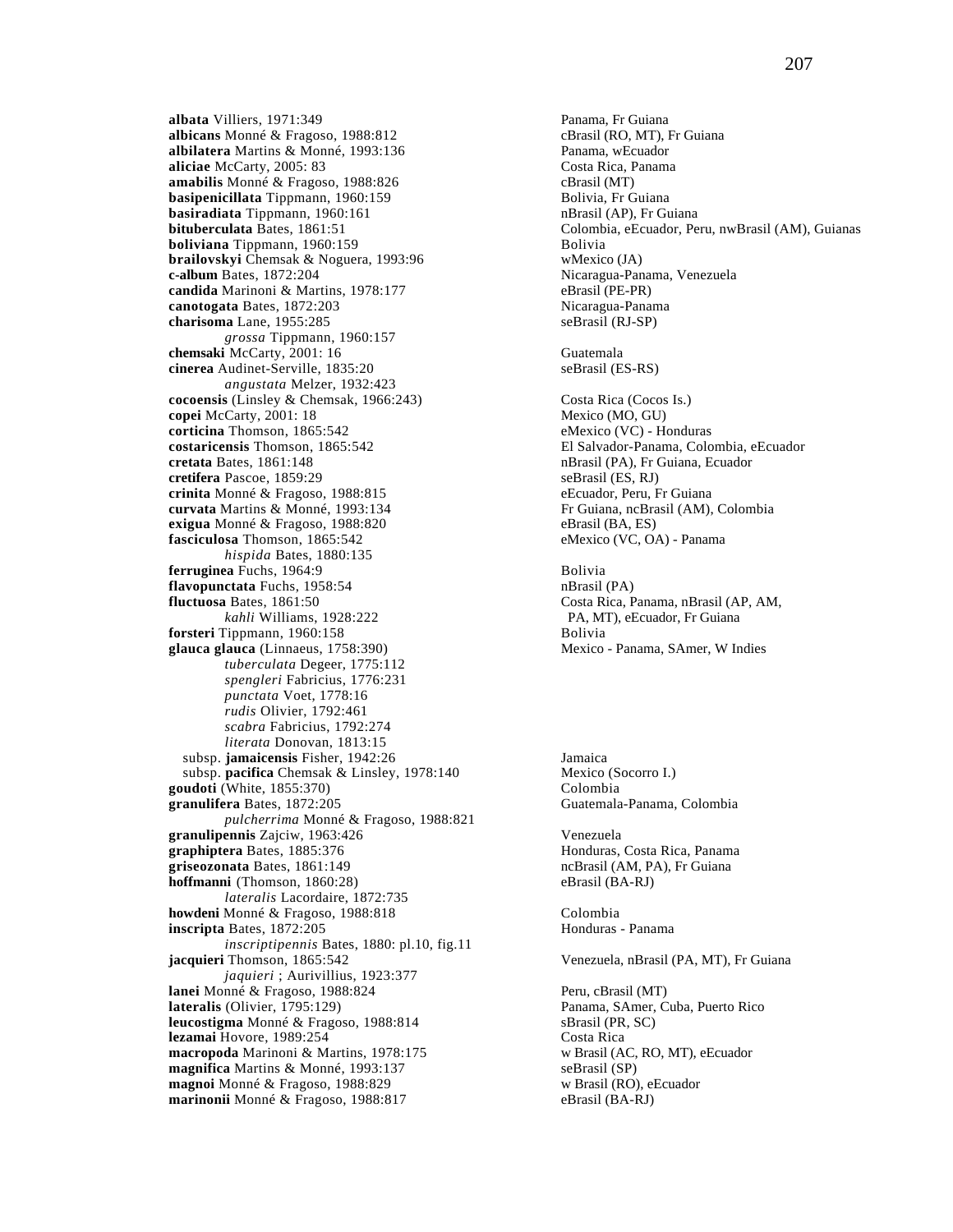mimetica Lane, 1970:387 **minima** Galileo & Martins, 1999: 91 Colombia **mocoiatira** Galileo & Martins, 1998: 152 eEcuador<br> **modesta** Monné & Fragoso, 1988:829 seBrasil (BA-SC) modesta Monné & Fragoso, 1988:829<br>neglecta Melzer, 1932:425 nivea Martins & Galileo, 2005: 12 Colombia **noguerai** McCarty, 2001: 24 Mexico (MX) **obsoleta** Bates, 1874:228 swMexico (OA)-Nicaragua **occulta** Monné & Fragoso, 1988:823 sw Brasil, Bolivia, nArgentina (FO)<br> **ohausi** Melzer, 1930:195 seBrasil (SP-RS), nArgentina (MI) **olivaceotincta** Tippmann, 1953:343 cBrasil (MT), Bolivia, eEcuador **omissa** Melzer, 1932:424<br> **omissa Melzer, 1932:424** eBrasil (GO, ES-SC)<br>
Brasil (RO, MT, SP), Fr Guiana paulista Tippmann, 1953:342 **purpurascens** Bates, 1880:135 Honduras, Guatemala, Costa Rica **pustulosa** Monné & Fragoso, 1988:821 w Brasil (RO), Fr Guiana **quinquetuberculata** (Drapiez, 1820:328) seBrasil, Paraguay, (BA-RS), Argentina *trinodosa* Germar, 1824:471 **rhytisma** Monné & Fragoso, 1988:818<br> **roppai** Monné & Fragoso, 1988:830 **wecuador** eBrasil (MT). Fr Guiana **roppai** Monné & Fragoso, 1988:830 **rufofasciata** Bates, 1861:51 nwBrasil (AM), eEcuador **seabrai** Monné & Fragoso, 1988:815 seBrasil (ES, RJ) **semialba** Bates, 1874:228<br> **seminorosa** Tippmann. 1960:160<br> **Seminorosa** Tippmann. 1960:160 semiporosa Tippmann, 1960:160 **sericata** Bates, 1861:148 **nwBrasil (AM), eEcuador** nwBrasil (AM), eEcuador **sexplagiata** Melzer, 1931:60 sexplagiata Melzer, 1931:60 **simplex** Bates, 1861:148 **nwBrasil (AM), Fr Guiana, eEcuador nwBrasil** (AM), Fr Guiana, eEcuador **sororcula** Martins & Monné, 1993:135 Venezuela, Guyana stictica Monné & Fragoso, 1988:814 cBrasil (MT) **tenebrosa** Thomson, 1864:542 seBrasil (ES-SP) *fulgurata* Melzer, 1931:59 **tijuca** Marinoni & Martins, 1978:174 seBrasil (RJ)<br> **tuberculata** Thomson, 1864:542 <br>
Colombia, eEcuador tuberculata Thomson, 1864:542 **tuberosa** Monné & Fragoso, 1988:824 w Brasil (AM, RO), Fr Guiana<br> **turnbowi** McCarty, 2001: 25 Mexico (CS) **turnbowi** McCarty, 2001: 25 **undulata** Bates, 1861:49 cBrasil (AM, MT), Fr Guiana, eEcuador **verrucosa** Bates, 1872:204 Nicaragua-Panama **vulgata** Monné & Fragoso, 1988:827 seBrasil (BA-SC), Paraguay **wappesi** McCarty, 2001: 27 Mexico (VC, CS), Honduras **zikani** Melzer, 1930:196 seBrasil (ES-SP)

- **Ozotroctes** Bates, 1861:478 **punctatissimus** Bates, 1861:478 nBrasil (PA), Fr Guiana, eEcuador
- **Paradiscopus** Schwarzer, 1930:109 **maculatus** Schwarzer, 1930:110 Costa Rica

## **Penaherreraus** Roguet, 2004: 90

*Pycnomorphus* Thomson, 1864:15, not Motschulsky, 1858 **batesi** (Tavakilian & Peñaherrera-Leiva 2003: 15) Nicaragua, Costa Rica, Panama **bilineatus** (Aurivillius, 1921:51) Venezuela<br> **centrolineatus** (Bates, 1862:122) Venezuela

**guianensis** (Tavakilian & Peñaherrera-Leiva 2003: 10) Fr Guiana **pradosiae** (Tavakilian & Peñaherrera-Leiva 2003: 13) Fr Guiana **pubicornis** (Audinet-Serville, 1835:21) seBrasil (PE-RS), Paraguay, Argentina<br> **sarryi** (Tavakilian & Peñaherrera-Leiva 2003: 12) Fr Guiana sarryi (Tavakilian & Peñaherrera-Leiva 2003: 12)

**Peritapnia** Horn, 1894:402

**fabra** Horn, 1894:404 swUSA (AZ), Baja Calif, Mexico *wickhami* Leng in Leng & Hamilton, 1896:114 **minima** Chemsak & Linsley, 1978:26 Baja Calif *nudicornis*; Horn, 1894:403 (not Bates, 1885)

**melzeri** Monné & Fragoso, 1988:823 nwBrasil (AM), Fr Guiana, Peru, eEcuador, Colombia<br> **mimetica** Lane, 1970:387 costa Rica, Panama ncBrasil (PA, MT), Fr Guiana, eEcuador seBrasil (SP-RS), nArgentina (MI)

Venezuela, Colombia, Ecuador, Surinam, Fr Guiana, nBrasil (AM, AP, PA), Trinidad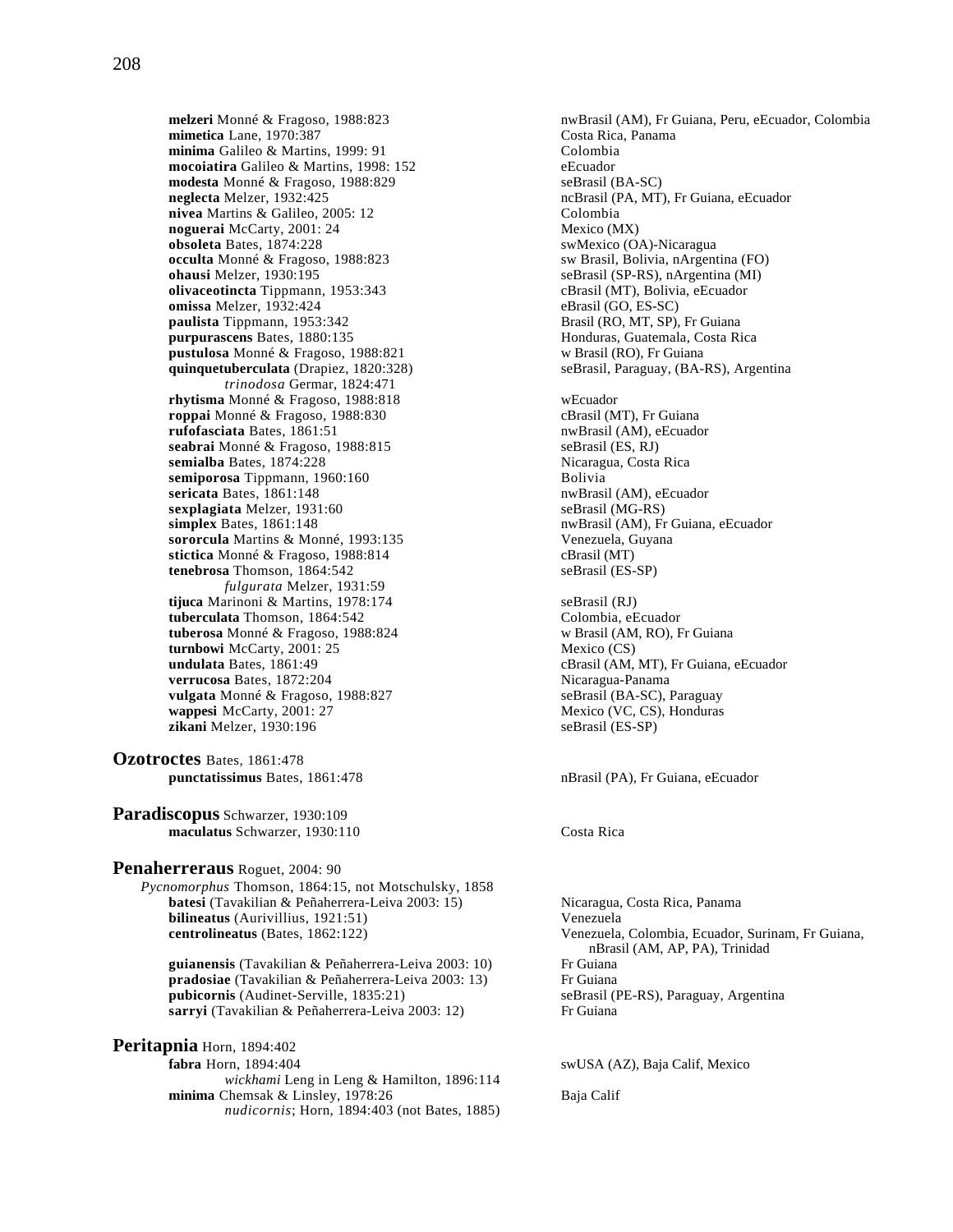**nudicornis** (Bates, 1885:421) swMexico (OA, VC) pilosa Chemsak & Linsley, 1978:26 swMexico (JA, OA) **Plagiosarus** Bates, 1880:144 **binoculus** Bates, 1880:144 eMexico (VC) **literatus** Bates, 1885:382 seMexico (VC), Guatemala<br> **melampus** Bates, 1885:383 Guatemala-Panama melampus Bates, 1885:383 var. *congestus* Bates, 1885:383 **Plistonax** Thomson, 1864:19 **albolinitus** (Bates, 1861:471) Fr Guiana, nBrasil (AP, AM, PA) *multipunctatus* Thomson, 1864:19 **inopinatus** Lane, 1960:47 seBrasil (BA-SC) *albolinitus*; Zikán & Zikán, 1944:34 (not Bates, 1861) **insolitus** Monné, 2001: 1 nBrasil (AP) **travassosi** Monné & Magno, 1992:718 cBrasil (PA, MT) **Psapharochrus** Thomson, 1864:18 **abstersus** (Bates, 1880:60) Colombia<br> **alboguttatus** (Melzer, 1935:192) Colombia<br>
seBrasil (ES-SC) alboguttatus (Melzer, 1935:192) **albomaculatus** (Fuchs, 1963:10) Bolivia **albonigrus** (Bates, 1861:218) ncBrasil (AM, PA), eEcuador **analis** (Melzer, 1935:192) seBrasil (SP-SC), nArgentina **arietis** (Bates, 1885:380) Guatemala **atrosignatus** (Melzer, 1932:222) seBrasil (MG-SP)<br> **bialbomaculatus** (Zajciw, 1964:159) **See Server, Colombia** (?) **bialbomaculatus** (Zajciw, 1964:159) **bicuspis** (Germar, 1824:475) Brasil **bimaculatus** (Fuchs, 1959:54) Bolivia **binocularis** (Martins, 1981:215) cBrasil (MT) **bivittus**(White, 1855:354) **Honduras, Guatemala-Panama, Brasil (AM, ES-SP), Honduras**, Guatemala-Panama, Brasil (AM, ES-SP), *fuliginosus* Thomson, 1865:543 Fr Guiana<br>**borrei** (Dugés, 1885:48) cMexico (G **borrei** (Dugés, 1885:48)<br> **brevicornis** (Zajciw, 1964:67) cMexico (GU, MO, GR, JA)<br>
seBrasil (SP-RS), nArgentii **brunnescens** (Zajciw, 1963:585) eBrasil (CE-BA) **carinicollis** (Bates, 1880:61) seBrasil (MG-PR) **chrysopus** (Bates, 1861:474) **cBrasil (AM, RO,MT), Fr Guiana circumflexus** (Jacquelin du Val in Sagra, 1857:270) Mexico - Panama, SAmer, W Indies *meteorica* Gistel, 1857:79 **clericus** (Bates, 1880:141) cMexico (PU) **comptus** (Marinoni & Martins, 1978:185) cBrasil (RO, MT), Bolivia **coniferus** (Zajciw, 1963:588) seBrasil (ES) **consentaneus** Thomson, 1865:544 Brasil **cornutus** (Bates, 1880:142)<br> **corticarius** (Tippmann, 1960:171) Guatemala, Honduras **corticarius** (Tippmann, 1960:171) **crocostigmus** (Bates, 1880:61) Ecuador **curvistriatus** (Tippmann, 1960:175) sBrasil (SP, PR) **cylindricus** (Bates, 1861:473) seBrasil, Paraguay, Argentina<br> **doctus** (Bates, 1880:141) scMexico (OA) **doctus** (Bates, 1880:141) **excellens** (Zajciw, 1964:68) Colombia **flavitarsis** (Fuchs, 1962:322) eBrasil (BA-SC) **fuscicollis** (Bates, 1861:216) Panama, nwBrasil (AM) **galapagoensis galapagoensis** (Linell, 1898:261) Galapagos Is. (Chatham) *galapagonesis*; Mutchler, 1938:14 subsp. **vonhageni** (Mutchler, 1938:14) Galapagos Is. (Indefatigable) subsp. **williamsi** (Linsley & Chemsak, 1966:225) Galapagos Is. (James) **griseomaculatus** (Zajciw, 1971:306)<br>**guatemalensis** Casev, 1913:303 **Perupane Constants Constants Casev**, 1913:303 guatemalensis Casey, 1913:303 **hassenteufeli** (Fuchs, 1959:56) Bolivia<br> **hebes** (Bates, 1861:215) **Bolivia**<br>
nwBrasi histrio Casey, 1913:302 Honduras **homonymus** (Blackwelder, 1946:610) Bolivia, seBrasil (MG) *latevittata*; Aurivillius, 1923:35 (not Aurivillius, 1921) **inquinatus** (Bates, 1872:207) Nicaragua-Panama, Colombia **itatiayensis** (Melzer, 1935:194) seBrasil (RJ-SC)

 $beBrasil (SP-RS), nArgentina (MI)$ nwBrasil (AM), Fr Guiana, Peru, eEcuador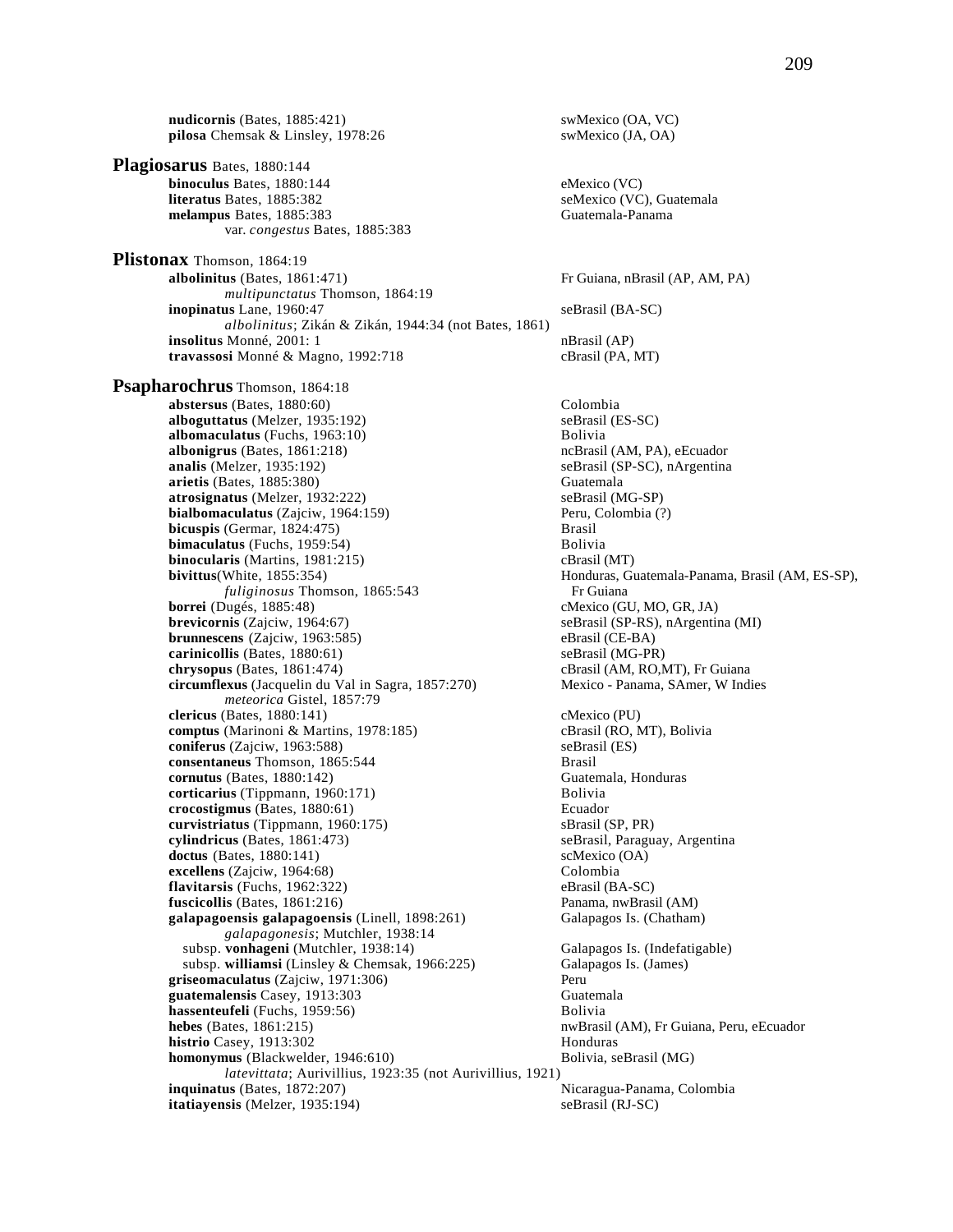**jaspideus** (Germar, 1824:475) sBrasil (ES-RS), c SAmer *congener* Burmeister, 1865:178 **juno** (Fisher, 1938:139) Brasil (PR-RS), Paraguay, Argentina **laetificus** (Bates, 1880:60)<br> **lanei** (Marinoni & Martins, 1978:187) eEcuador, Brasil (GO, MT) cBrasil (GO, MT) **lanei** (Marinoni & Martins, 1978:187)<br>**lateralis** (Bates, 1861:475) *consentaneus*; Prudhomme, 1906:37 (not Thomson, 1865) *armata* Melzer, 1935:191 **latevittatus** (Aurivillis, 1921:51) Bolivia **leucodryas** (Bates, 1880:61) eEcuador **leucogaeus** (Erichson, 1847:143) Peru **longipennis** (Zajciw, 1963:587) eBrasil (ES) **longispinis** (Bates, 1861:417) **nBrasil (PA), Peru, Fr Guiana, eEcuador nBrasil** (PA), Peru, Fr Guiana, eEcuador **longitarsis** (Bates, 1880:58) eEcuador **lotor** (White, 1855:362) **nbigger** 1855:362) **nbigger** 1875. **luctuosus** (Bates, 1880:60)<br> **lugens** Thomson, 1865:543<br> **lugens** Thomson, 1865:543<br> **lugens** Thomson, 1865:543 lugens Thomson, 1865:543 **maculatissimus** (Bates, 1861:219) ncBrasil (PA, MT), Peru **maculicollis** (Bates, 1861:217) Fr Guiana, nBrasil (PA) **magnus** (Marinoni & Martins, 1978:188) Bolivia **melanostictus** (White, 1855:361) Brasil *contaminatus* Thomson, 1865:543<br>meleagris (Bates, 1861:474)  $minimus$  (Bates,  $1861:217$ ) **minutus** (Fuchs, 1959:57) Bolivia **mourei** (Zajciw, 1964:70) seBrasil (ES, RJ) **nigricans** (Lameere, 1885:110) nSAmer *sylvanus* Bates, 1880:141 **nigromaculatus** (Fuchs, 1962:58) Peru **nigroocellatus** (Tippmann, 1960:170) Peru, Bolivia **nigropunctatus** (Tippmann, 1960:169)<br> **nigrovittatus** (Zajciw, 1969:109) Bolivia<br>
eBrasil (PE, PB, BA) nigrovittatus (Zajciw, 1969:109) **pereirai** (Prosen & Lane, 1955:136) ecBrasil (GO, SP) *stygialis* Tippmann, 1960:173 **peritapnioides** (Linsley, 1958:49) Mexico (Revilla Gigedo Is.) **phasianus** (Bates, 1861:473) Panama, nwBrasil, eEcuador, Fr Guiana, Peru **pigmentatus** (Bates, 1861:472) nwBrasil (AM), Fr Guiana *pegmentata*; Zajciw, 1970:187 **piperatus** (Gahan, 1892:262) nwMexico (DU) **piraiuba** Martins & Galileo, 2003: 615 Argentina (SL) **plaumanni** (Fuchs, 1959:59) sBrasil (MS, SC) **polystictus** (Bates, 1885:379) Panama<br> **pseudopropinguus** (Fuchs, 1959:60) Panama<br>
Argentina **pseudopropinquus** (Fuchs, 1959:60) **pupillatus** (Bates, 1880:60) Colombia **purulensis** (Bates, 1885:379) Guatemala *daviesi* Olivier, 1795:104 (part) **quadrituberculatus** (Zajciw, 1964:160) eBrasil (ES) **ridleyi** (Waterhouse, 1894:555) Brasil (Fernando de Noronha I) **rufitarsis** (Kirsch, 1889:41) **Ecuador Ecuador Ecuador Sallei** Thomson, 1865:543 **Ecuador Ecuador Ecuador Ecuador Ecuador Ecuador Ecuador Ecuador Ecuador Ecuador Ecuador Ecuador Ecuador Ecu** sallei Thomson, 1865:543 *sallaei*; Bates, 1880:141 **satellinus** (Erichson, 1847:147) **cBrasil (AM, MT), Peru schmithi** (Melzer, 1935:193) seBrasil (RJ-SC) **sexmaculatus** (Fuchs, 1961:20)<br> **signatus** (Gahan, 1892:263)<br> **subsets** sweet subsets (GR) **signatus** (Gahan, 1892:263) swMexico (Gahan, 1892:263) swMexico (Gahan, 1892:263)  $signatifrons$  (Zajciw, 1964:162) **socorroensis** (Linsley, 1942:84) Mexico (Revilla Gigedo Is) **spinicornis** (Tippmann, 1960:172) **notationally intervalse in the US** new Brasil (AM), Fr Guiana **subanalis** (Zajciw, 1964:163) seBrasil (MG, SP) **umbratus** (Bates, 1885:379) Guatemala, Honduras<br> **vetustus** (Bates, 1880:58) SeBrasil (RJ-SC), Fr C *mimica* Tippmann, 1960:162 **virescens** (Fuchs, 1962:323) Peru

Guianas, cBrasil (AM), Peru, eEcuador cBrasil (AM, MT), Bolivia, eEcuador<br>nBrasil (PA) **nigritarsis** (White, 1855:363) swMexico (OA), Guatemala, Honduras, Costa Rica  $seBrasil (RJ-SC)$ , Fr Guiana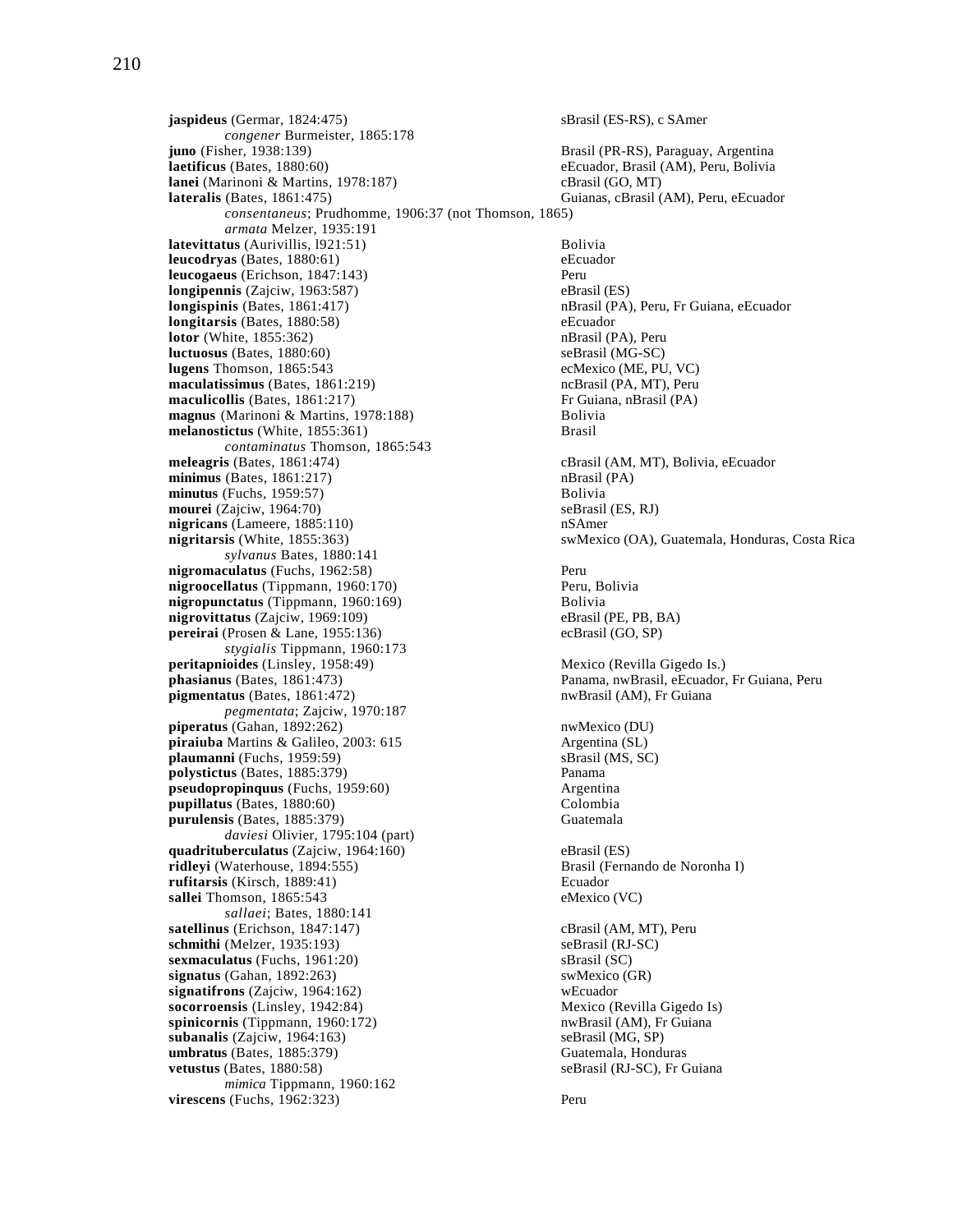**Pseudaethomerus** Tippmann, 1953:339<br>lacordairei (Bates, 1862:120) **lacordairei** (Bates, 1862:120) nwBrasil (AM), Fr Guiana, eEcuador Guatemala - Panama, Bolivia, nwBrasil (AM) **Pseudotapnia** Chemsak & Linsley, 1978:28 **curticornis** Chemsak & Linsley, 1978:28 Panama **Pteridotelus** White, 1855:356 **contaminatus** Thomson, 1865:544 Brasil **hematopus** (Lameere, 1884:109) Venezuela *haematopus*; Aurivillius, 1923:383 **laticornis** White, 1855:356 Venezuela<br> **bubillatus** Lacordaire. 1872:725 SeMexico (YU) pupillatus Lacordaire, 1872:725 **Pycnomorphidiellus** Tavakilian & Peñaherrera-Leiva 2003: 16 **polyphagus** Tavakilian & Peñaherrera-Leiva 2003: 16 Fr Guiana **Scleronotus** White, 1855:364 **angulatus** Aurivillius, 1916:357<br> **anthribiformis** Aurivillius, 1916:356<br> **Brasil anthribiformis** Aurivillius, 1916:356<br> **anthribiformis** Aurivillius, 1916:356<br> **anthribiformis** Aurivillius, 1916:356<br> **anthribiformis** Aurivillius, 1916:356<br> **anthribiformis** Aurivillius, 1916:356<br> **anthribiformis** Auriv **egensis** (White,  $1855:364$ ) *egaensis*; Bates, 1861:216 **flavosparsus** Melzer, 1935:195 seBrasil (SP) **hirsutus** Julio, 1998: 7<br> **monticellus** Julio, 1998: 6<br>
Brasil (AM) **monticellus** Julio, 1998: 6 **scabrosus** Thomson, 1860:341 seBrasil (ES-RS) **stigosus** Julio, 1998: 5 Brasil (SP, RJ) **stupidus** Lacordaire, 1872:755 seBrasil (MG, RJ) **tricarinatus** Julio, 1998: 3 Brasil **Sorelia** Lane, 1965:301<br> **cervina** Lane, 1965:301 Fr Guiana, cBrasil (GO, TO) **Steirastoma** Lepeletier & Audinet-Serville in Lacordaire, 1830:180 *Stirastoma*; Gemminger & Harold, 1873:3143 *Paraberningerus* Breuning, 1975: 9 **acutipenne** Sallé, 1856:691 Hispaniola<br> **acthiops** Bates, 1862:399 **Hispaniola**<br> **acthiops** Bates, 1862:399 nwBrasil (AM), Peru, Bolivia, eEcuador, Colombia<br>Nicaragua, Costa Rica  $albieeps$  Bates,  $1872:107$ **anomala** Bates, 1880:138 cMexico (PU, JA, CM, GR) **breve** (Sulzer, 1776:45) Costa Rica-SAmer, W Indies *carinatus* Voet, 1778:15 *depressus* Fabricius, 1781:214 Costa Rica, Panama, eEcuador, nBrasil (PA) **genisspina** Schwarzer, 1923:259 cBrasil (MT), eEcuador, Fr Guiana<br> **histrionica** White, 1855:354 cBrasil (ME, VC) - Panama, Colon Mexico (ME, VC) - Panama, Colombia, wEcuador *larva* Thomson, 1860:6<br>**liturata** Bates. 1885:378 Honduras, Guatemala-Panama **lycaon** Pascoe, 1866:279 Colombia **marmorata** (Thunberg, 1822:307) seBrasil (BA-RS), Paraguay, Argentina, *manuelata* Germar, 1824:480 Uruguay *lacerta* Laporte, 1840:461 **melanogenys** White, 1855:355 **Honduras - nSAmer**<br> **meridionale** Aurivillius, 1908:9 **SeBrassi** (MG-RJ) **meridionale** Aurivillius, 1908:9 *depressum*; Heyne & Taschenberg, 1906:243 (not Fabricius, 1781) *heros* Colas, 1952: pl.8 **poevi** Chevrolat, 1862:246 Cuba **pustulata** (Drury, 1773:64) Jamaica *cancriformis* Fabricius, 1775:165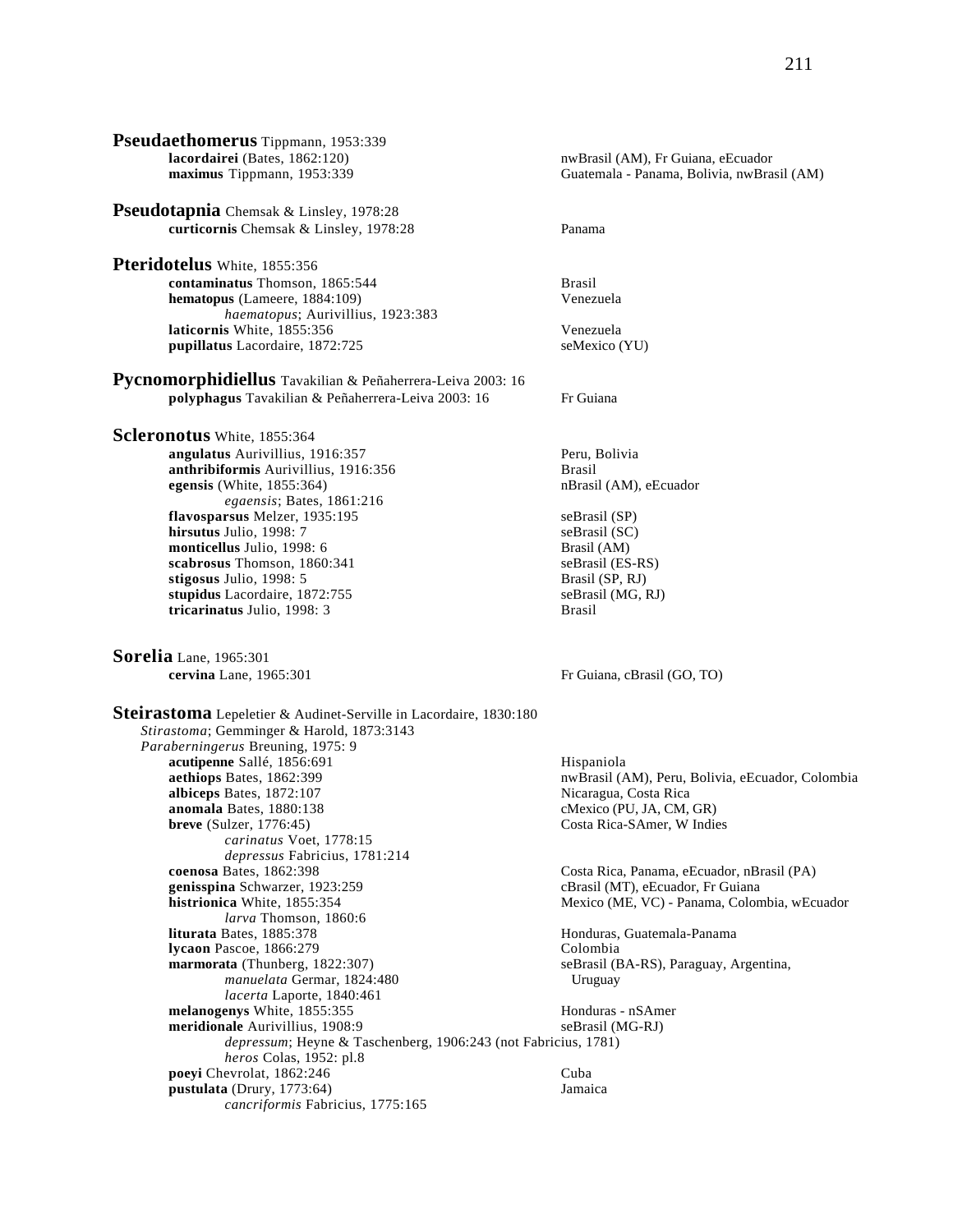**senex** White, 1855:353 eMexico (VC) - Panama<br> **stellio** Pascoe, 1866:280 eMexico (VC) - Panama, SAmer (widely *schmitzi* Breuning, 1975: 9 **thunbergi** Thomson, 1865:543 sBrasil (SP-RS), Uruguay<br> **zischkai** Prosen, 1958:73 Bolivia zischkai Prosen, 1958:73

**Sychnomerus** Bates, 1885:380 **barbiger** Bates, 1885:381 Guatemala, Honduras

**Taurorcus** Thomson, 1857:186 *Taurorgus*; Gemminger & Harold, 1873:3147 mourei Marinoni, 1969:60

**Tetrasarus** Bates, 1880:142 **albescens** Bates, 1880:143 swMexico (OA)<br> **callistus** Bates, 1880:143 Guatemala callistus Bates, 1880:143 **formosus** Bates, 1885:382 Costa Rica **inops** Bates, 1880:142<br> **inops** Bates, 1880:142<br> **inco** Summar Costa Rica<br>
Costa Rica<br>
Costa Rica **lezamai** Chemsak & Hovore, 2002: 18 Costa Rica **lineatus** Bréthes, 1920:47 **nanus** Chemsak & Hovore, 2002: 21 Guatemala **pictulus** Bates, 1880:143 Mexico - Costa Rica *quadriscopulatus*; Bates, 1872:208 (not Thomson, 1868) **plato** Bates, 1885:382<br> **quadriscopulatus** (Thomson, 1868:146) **Guatemala** quadriscopulatus (Thomson, 1868:146) **similis** Chemsak & Hovore, 2002: 22 Panama

**Trichoanoreina** Julio & Monné, 2005: 446 **albomaculata** Julio & Monné, 2005b: 447 sBrasil (ES, SP)

**Zikanita** Lane, 1943:261

*Acanthoderes (Trichacanthoderes*) Tippmann, 1960:176 argenteofasciata (Tippmann, 1960:178) Peru **biocellata** (Tippmann, 1960:177) Peru, Bolivia, eEcuador **perpulchra** Lane, 1943:262 seBrasil (MG-SP)

**hirticornis Bates, 1885:381** sMexico (CHS), Guatemala seBrasil (MG-RS), nArgentina (MI)<br>sBrasil (PR, RS)

Panama, SAmer (widely distributed)

# **Acrocinini** Thomson 1860:28

**Acrocinus** Illiger, 1806:247 *Macropus*; Thunberg, 1805:282 (not Shaw, 1790) *pictus* Leach, 1815:84

ecMexico (VC, ME) - Panama, SAmer

### **Aerenicini** Lacordaire, 1872:897

**Aerenica** Dejean, 1835:352 *Aerenaesius* Gilmour, 1962:131 *Aerenasius*; Martins & Galileo, 1985:464 *lahillei* Bruch, 1926:345 Paraguay, Argentina *lahillei* var. *salobrensis* Lane, 1939:77

**Aerenicella** Gilmour, 1962:133 *Melaerenica* Lane, 1966:231<br>**spissicornis** (Bates, 1881:145) *melanocera* Lane, 1938:639 Brasil (GO, MT, MG-PR), Bolivia,

sBrasil (PR), Argentina, Uruguay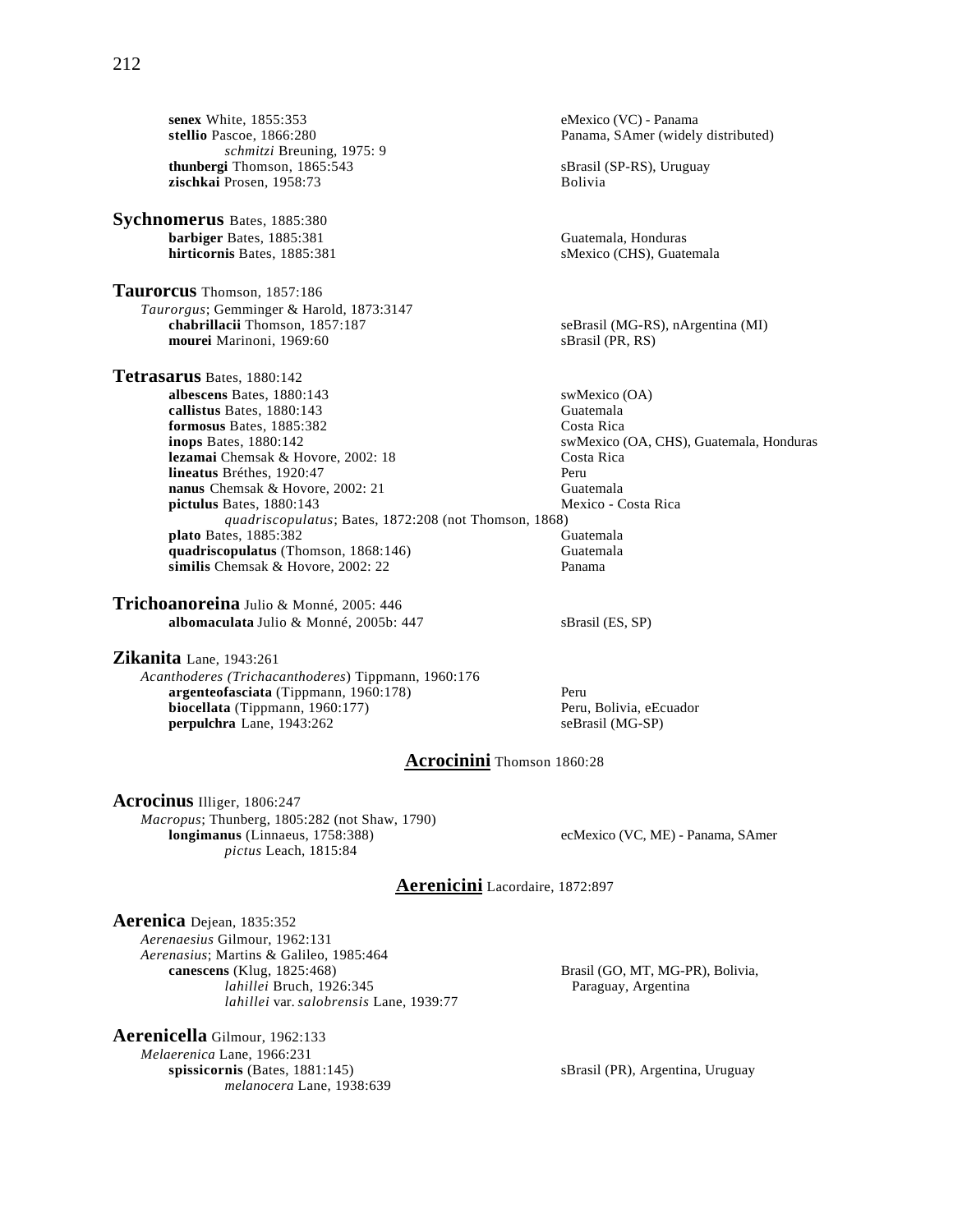**Aerenicopsis** Bates, 1885:427 *Falsohippopsis* Breuning, 1940:83 *Falsohippopsoides* Breuning, 1974:158 *Hydraschemopsis* Lane, 1966:134 **angaibara** Martins & Galileo, 2004: 396 **Bolivia**<br> **championi** Bates, 1885:428 **Mexico** - Panama **championi** Bates, 1885:428 *costaricensis* (Breuning, 1974:159) **hubrichi** Bruch, 1925:210 c Argentina (SF, CD) *argentiniensis* Breuning, 1974:158 **irumuara** Martins & Galileo, 2004: 396 Guatemala **malleri** Lane, 1966:137<br> **megacephala** (Breuning, 1940:83) SBrasil (SC) **megacephala** (Breuning, 1940:83)<br> **mendosa** Martins & Galileo, 1998: 97<br> **mendosa** Martins & Galileo, 1998: 97<br> **Mexico (VC), Honduras mendosa** Martins & Galileo, 1998: 97 **perforata** Lane, 1939:78 eBrasil, Argentina, Bolivia, Fr Guiana<br> **pugnatrix** Lane, 1966:135 eBrasil (PA) **rufoantennata** (Breuning, 1974:158) Bolivia **singularis** Martins & Galileo, 1998: 98 Brasil (MG)<br> **sublesta** Lane, 1966:136 SeBrasil (MG, SP) **sublesta** Lane, 1966:136 seBrasil (MG, SP)<br> **virgata** (Pascoe, 1878:377) seBrasil (ES-SC) **virgata** (Pascoe, 1878:377)

**Aereniphaula** Galileo & Martins, 1990:584 **machadorum** Galileo & Martins, 1990:584 eBrasil (MG)

**Aerenomera** Gilmour, 1962:134 **spilas** Martins, 1984:309 eBrasil (MG)

**Antodice** Thomson, 1864:128 *Antodyce*; Aurivillius, 1920:41 *Spathoptera*; Laporte, 1840:494 (not Audinet-Serville, 1835) **abstrusa** Lane, 1940:405 eBrasil (MG, ES) **aureicollis** Martins & Galileo, 1985:491 **nBrasil (PA)**<br> **aureicollis Martins & Galileo, 1985:491 nBrasil (PA)**<br> **eMexico (VC) eccentrica** Galileo & Martins, 1992:142 wEcuador **exilis** Chemsak & Noguera, 1993:100 wMexico (JA) **fasciata** Linsley, 1935:113 cMexico (ME) **inscripta** Lane, 1970:420 wMexico (NA)<br> **juncea** Bates, 1881:145 seBrasil (ES, R kyra Martins & Galileo, 1998: 44 **lenticula** Martins & Galileo, 1985:92 eBrasil (BA)<br> **mendesi** Lane, 1940:403 sBrasil (SP-RS) **mendesi** Lane, 1940:403<br> **neivai** Lane, 1940:401<br> **eBrasil (PE), Bolivia neivai** Lane, 1940:401 *simulatrix* Tippmann, 1960:207 **opena** Martins & Galileo, 2004: 395 Bolivia **picta** (Klug, 1825:467) seBrasil, Paraguay, Argentina **pinima** Martins & Galileo, 1998: 46 <br> **pudica** Lane, 1970:427 <br> **pudica** Lane, 1970:427 **pudica** Lane, 1970:427 **quadrimaculata** Martins & Galileo, 2003: 617<br> **quinquemaculata** Lane. 1970:424<br> **Brasil quinquemaculata** Lane, 1970:424 **Brasil Brasil Brasil Brasil**<br> **Sexnotata** Franz. 1959:187 **Bl** Salvador sexnotata Franz, 1959:187 *sexmaculata*; Martins & Galileo, 1985:90 **spilota** Martins & Galileo, 1998: 44 Brasil **suturalis** Galileo & Martins, 1992:143 wEcuador **tricolor** Martins & Galileo, 1985:92 **Bolivia**<br> **but Bolivia**<br> **eBrasil (RJ), Bolivia**<br> **eBrasil (RJ), Bolivia** venustula Lane, 1973:433

**Antodilanea** Gilmour, 1962:140 **auana** Martins & Galileo, 2004: 395 Bolivia **modesta** (Lane, 1939:78) scBrasil (MS, MG)

Panama, Fr Guiana, ncBrasil (PA) **boliviensis** Gilmour, 1962:135 ecBrasil, Bolivia, Paraguay, Argentina eMexico (VC)-Panama

 $j$ eBrasil (ES, RJ), Argentina<br>Brasil

eMexico (VC) - Costa Rica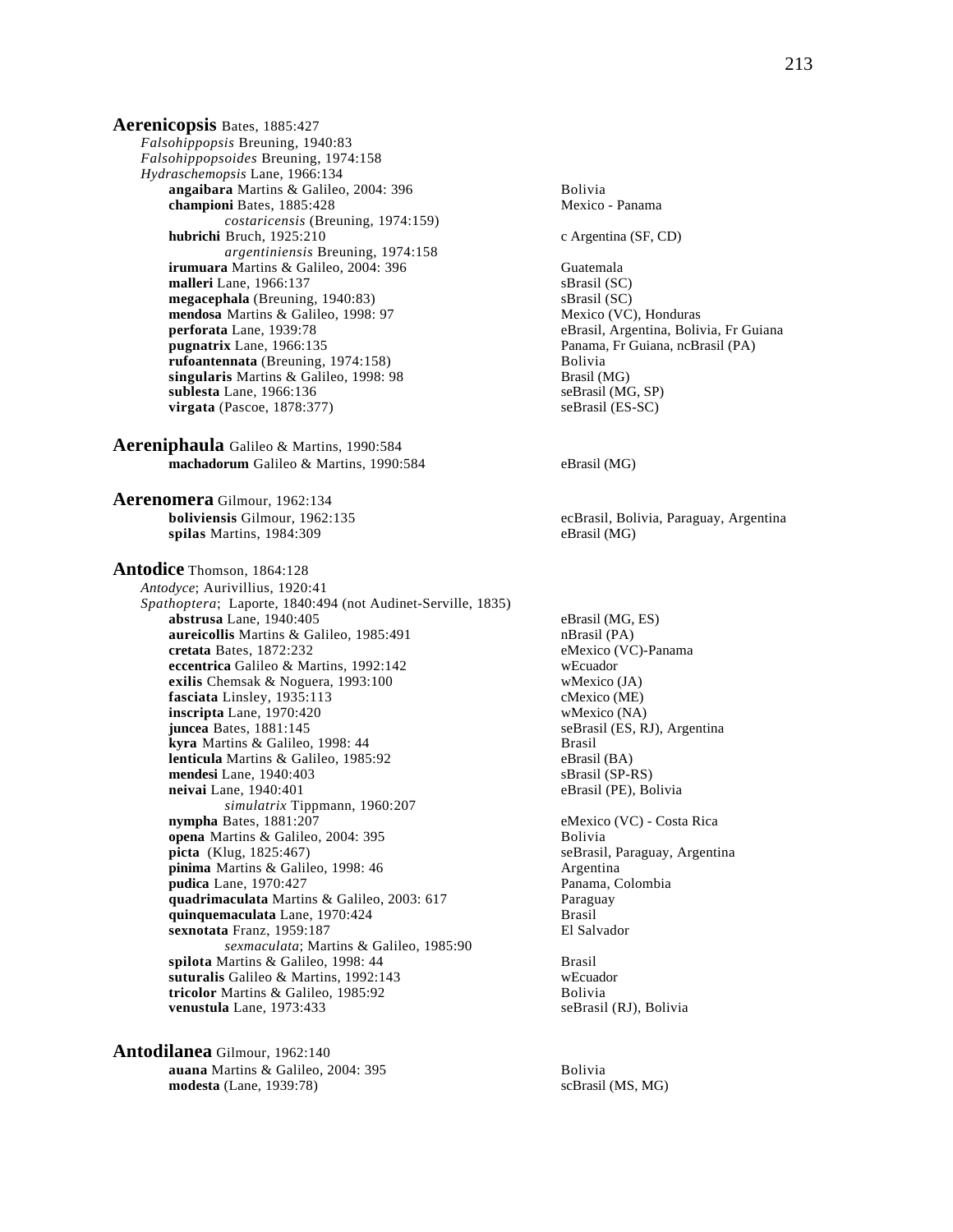**Aphilesthes** Bates, 1881:145 *Aphilestes*; Aurivillius, 1923:598 *Amphilestes*; Blackwelder, 1946:626 *Amphilesthes*; Gilmour, 1965:646 **rustica** Bates, 1881:145 Panama, Venezuela, Peru, Bolivia, **Apoaerenica** Martins & Galileo, 1985:465 **martinsi** (Monné, 1979:417) Bolivia **Apophaula** Lane, 1973:419 **ocellata** Lane, 1973:420 seBrasil (MT, MG-PR), Paraguay **Cacsius** Lane, 1973:430 *Melzaerenica* Lane, 1976:457 **divus** (Melzer, 1932:237) seBrasil (RJ) **nobilis** Lane, 1973:431 eBrasil (MG) **Calliphaula** Lane, 1973:418 **filiola** Martins, 1984:309 eBrasil (MG) **leucippe** (Bates, 1881:146) seBrasil (RJ-SC) **Eponina** Lane, 1939:77 *Aerenicoides* Gilmour, 1962:134 **breyeri** (Prosen, 1954:36) cBrasil (MT), Argentina *laetanda* Lane, 1976:459 **flava** Lane, 1939:77 seBrasil (MS, ES, PR) **lanuginosa** (Martins & Galileo, 1985:484) seBrasil (RJ-SC)<br> **metuia** Martins & Galileo, 1998: 57 Brasil (ES) **metuia** Martins & Galileo, 1998: 57<br> **nigristernis** (Martins & Galileo, 1985:485) SeBrasil (MG) **nigristernis** (Martins & Galileo, 1985:485) **Holoaerenica** Lane, 1973:428 **alveolata** Martins, 1984:311 eBrasil (MG) **apleta** Galileo & Martins, 1987:454 Mexico (YU) - Costa Rica, Panama<br> **bistriata** Lane, 1973:428 Bolivia, Brasil (MG) **bistriata** Lane, 1973:428 **multipunctata** (Lepeletier & Audinet-Serville in Latreille, 1825:335) eBrasil, Paraguay, Argentina *albolateralis* (Fuchs, 1963:15) *caula* Martins, 1984:313 **punctata** (Gilmour, 1962:129) scBrasil (MS, SP), Bolivia **Hoplistonychus** Melzer, 1930:203 **bondari** Melzer, 1930:204 Fr Guiana, Brasil (PA, MT, MG, SP), **Hydraschema** Thomson, 1864:128 *Corupa* Lane, 1966:132 **cribripennis** Lane, 1966:130 seBrasil (RJ-SC) **fabulosa** Thomson, 1864:128 seBrasil (RJ-PR) **leptostyla** Lane, 1938:634 seBrasil (GO-RJ), Bolivia, Argentina **mirim** Martins & Galileo, 1998: 91 Brasil (PA)<br> **obliquevittata** (Lane, 1966:133) seBrasil (M **petila** Martins & Galileo, 1998: 91 Peru **veruta** Lane, 1966:129 seBrasil (RJ-PR)<br> **villiersi** Lane, 1965:322 SeBrasil (RJ) **villiersi** Lane, 1965:322 **Melzerella** Costa Lima, 1931:139 **costalimai** Seabra, 1961:263 Venezuela, Fr Guiana **huedepohli** Monné, 1979:415 Bolivia

**lutzi** Costa Lima, 1931:140 seBrasil (MG-SP)

 Fr Guiana  $seBrasil, Paraguay, nca$ rgentina (TU) nArgentina (MI) seBrasil (MG-SC), Bolivia, Fr Guiana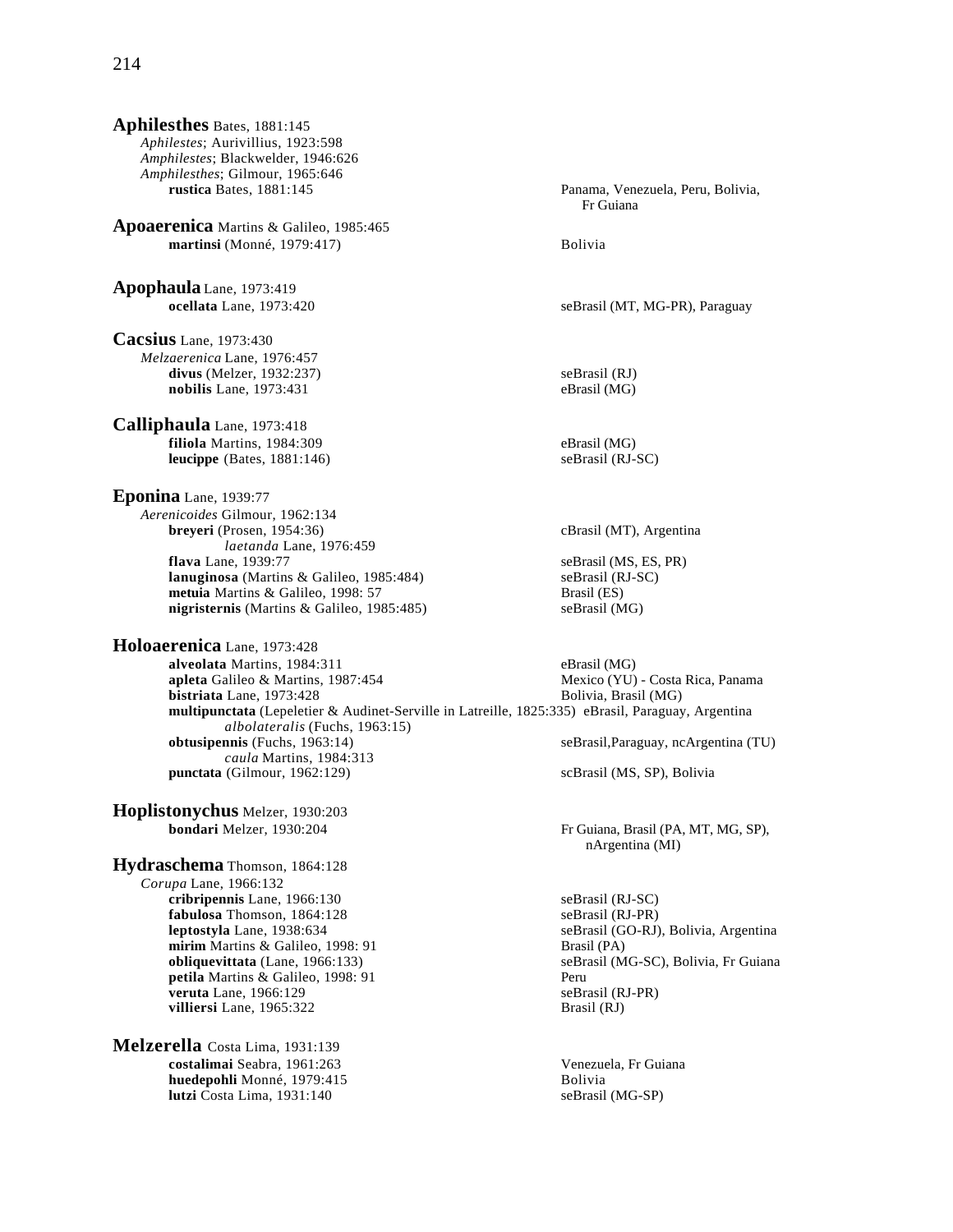**Montesia** Lane, 1938:110 **bosqui** Seabra, 1961:264<br> **elegantula** Monné, 1979:416 **Peru** CBrasil (MT) **elegantula** Monné, 1979:416 fasciolata Galileo & Martins, 1990:586 Costa Rica **leucostigma** Lane, 1938:110 seBrasil (MG-SC)

**Paraphaula** Fuchs, 1963:13 **porosa** Fuchs, 1963:13 seBrasil (RJ)

**Phaula** Thomson, 1857:303 *Cymbalia* Thomson, 1864:119 *Ochraesius* Pascoe, 1888:510 *Cryptophaula* Lane, 1973:426 *Heterophaula* Lane, 1973:418 **antiqua** Thomson, 1857:303<br> **bullula** Martins. 1984:315<br> **bullula** Martins. 1984:315 **bullula** Martins, 1984:315 **lichenigera** (Perty, 1832:97) seBrasil (MG-RS) **microsticta** (Lane, 1973:426) seBrasil (MT, MG-PR), Argentina **splendida** (Galileo & Martins, 1987:453) cBrasil (MT) **thomsoni** Lacordaire, 1872:898 Brasil (PA-MS, MG-RS) *lichenigera*; Thomson, 1864:120 (not Perty, 1832) *sticticus* Pascoe, 1888:511

**Propantodice** Franz, 1954:228 **grisea** Franz, 1954:228 El Salvador-Panama

**Pseudomecas** Aurivillius, 1920:400 **elegantissima** Martins & Galileo, 1998: 101 **Brasil (MG)**<br>**femoralis** Aurivillius, 1920:401 **Brasil Contains and Auricial** ScBrasil, Bo **nigricornis** Martins & Galileo, 1998: 102 **Brasil (BA)**<br> **nallidicornis** Aurivillius, 1923:479 **Colombia pallidicornis** Aurivillius, 1923:479<br> **pickeli** (Melzer, 1930:305)<br> **pickeli** (MA-PE) **pickeli** (Melzer, 1930:305) **suturalis** Martins & Galileo, 1985:467 ecBrasil (GO)

**Pseudophaula** Lane, 1973:421 **foersteri** Martins, 1984:314 **nArgentina (MI)**<br> **porosa** (Bates, 1881:146) **being the Community of Community** Cheracuela, Color **pustulosa** Lane, 1973:423 nwArgentina (TU, CA)<br> **strigulata** Lane, 1973:424 nwBrasil (AM), Peru, 1

**Recchia** Lane, 1966:232 *Aerenica*; Thomson, 1857:312 (not Dejean, 1835) *Trichohippopsides* Breuning, 1980:68 *Coruparana* Lane, 1966:233 **abauna** Martins & Galileo, 1998: 71 **Brasil acutipennis Gahan**, 1889:400 **Brasil** ecBras *bruchi* Gilmour, 1965:644 Argentina **albicans** (Guérin-Méneville, 1831: pl.45, fig.4) seBrasil (GO, MG-SC), Argentina *albicans* Breuning, 1980:68 **boliviana** Martins & Galileo, 1998: 65 Bolivia<br> **distincta** (Lane, 1939:77) scBrasil (MS) **distincta** (Lane, 1939:77) **fallaciosa** Lane, 1966:234<br> **flaveola** Martins & Galileo, 1985:487 ceBrasil (GO, MS, MG-SP) **flaveola** Martins & Galileo, 1985:487 **fonsecai** (Lane, 1939:76) seBrasil (RJ, SP)<br> **gemignanii** (Lane, 1939:76) SeBrasil (MT, GO, 1978) *rustica* Martins & Galileo, 1985:489 **goiana** Martins & Galileo, 1985:489 cBrasil (GO, MT) **gracilis** Martins & Galileo, 1985:488 seBrasil (MG-SP)<br> **hirsuta** (Bates, 1881:206) Guatemala-Panam *panamensis* Lane, 1959:263 **hirticornis** (Klug, 1825:468) e SAmer

 $scBrasil$ , Bolivia, Paraguay, Argentina

Venezuela, Colombia, Bolivia, eBrasil nwBrasil (AM), Peru, Bolivia, Argentina

ecBrasil (GO, MT, MG, SP), Bolivia,

Brasil (MT, GO, PR), Paraguay, Argentina

Guatemala-Panama, Colombia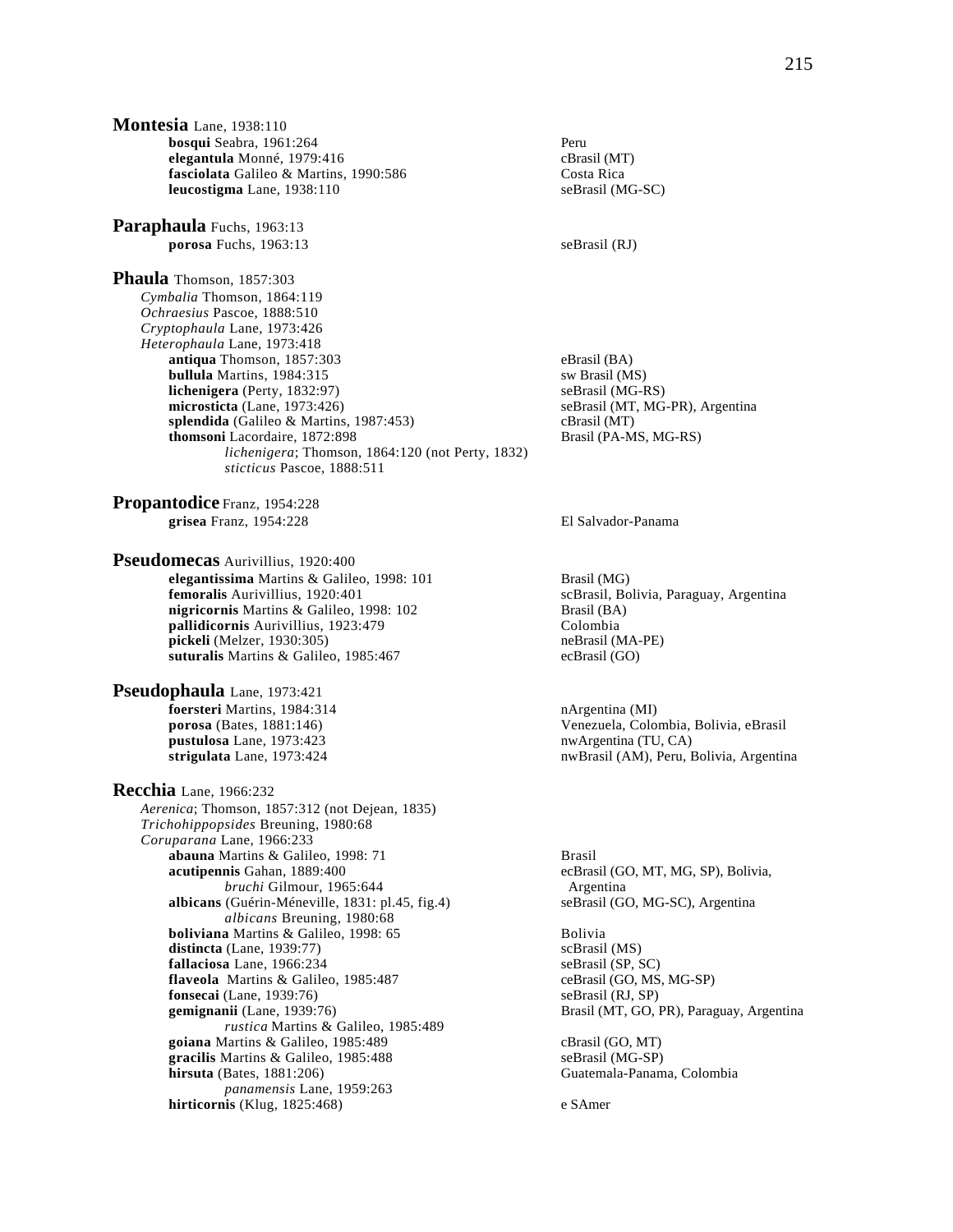**lanei** Martins & Galileo, 1985:485<br> **ludibriosa** Lane, 1966:232 **b** eBrasil (GO, BA-PR) **ludibriosa** Lane, 1966:232 **moema** Martins & Galileo, 1998: 74 **Brasil, Uruguay, Argentina**<br> **parvula** (Lane, 1938:637) **Brasil** (GO, MT, RJ-PR) **parvula** (Lane, 1938:637) eBrasil (GO, MT, **piriana** Martins & Galileo, 1998: 78 **eBrasil (GO, MT,**  $\overline{B}$ **piriana** Martins & Galileo, 1998: 78 **Brasil, Paraguay Brasil, Paraguay Brasil**, Paraguay Brasil, Paraguay Brasil<br> **planaltina** Martins & Galileo, 1998: 67 **Brasil** (DF) planaltina Martins & Galileo, 1998: 67 **procera** Martins & Galileo, 1985:486 **eBrasil, Bolivia, Paraguay, Argentina**<br> **ravida** Martins & Galileo, 1985:483 **eBrasil** (SC) seRrasil (SC) **ravida** Martins & Galileo, 1985:483 sBrasil (SC)<br> **veruta** Lane, 1966:233 sBrasil (PR, SC) **veruta** Lane, 1966:233

**Rumacon** Blackwelder, 1946:627 *Spegazziniella*; Bruch, 1926:347 (not Jorgensen, 1913) **annulicornis** (Melzer, 1930:204) seBrasil (MG-RS), Paraguay **canescens** (Bruch, 1926:348) **Bolivia, Paraguay, Argentina** *acutipennis*; Tippmann, 1960:206 (not Gahan, 1889) *acutipennis* var. *bruchi* Gilmour, 1965:644

**Suipinima** Martins & Galileo, 2004: 398

**marginalis** Martins & Galileo, 2004: 399 Bolivia pitanga Martins & Galileo, 2004: 398 Bolivia **suturalis** Martins & Galileo, 2004: 399<br> **una** Martins & Galileo, 2004: 399<br>
Bolivia<br>
Bolivia una Martins & Galileo, 2004: 399

**Vianopolisia** Lane, 1966:138

*Dolaerenica* Martins & Galileo, 1985:466 **captiosa** (Martins & Galileo, 1985:466) seBrasil (SP), Paraguay **spitzi** Lane, 1966:139 ecBrasil (GO)

## **Agapanthiini** Mulsant, 1839:165

*Hippopsitae* Thomson, 1860:123 *Nemotragitae* Thomson, 1864:93 *Anauxesitae* Thomson, 1864:94 *Aprosopitae* Thomson, 1864:95 *Aegoprepini* Pascoe, 1871:277 *Pachypézides* Lacordaire, 1872:414 *Spalacopsides* Lacordaire, 1872:414 *Didymonychini* Aurivillius, 1922:435 *Amillarinen* Aurivillius, 1925:524 *Hippopsiconini* Dillon & Dillon, 1945:11

**Amillarus** Thomson, 1857:312 *Aphies* Chevrolat, 1861:189 *Didymonycha* Aurivillius, 1922:31 *Trichogrammopsis* Breuning, 1948:42 *erythrodera* Chevrolat, 1861:189 *mutabilis* Bates, 1866:432 *apicalis* m. *nigroampliatus* Breuning, 1974:39 **ruficollis** (Breuning, 1948:42) wEcuador **secundus** (Tippmann 1951:301) Venezuela ab. *infuscata* Tippmann, 1951:301 **singularis** (Aurivillius, 1922:435) Peru

**Aprosopus** Guérin-Méneville, 1844:248 **buqueti** Guérin-Méneville, 1844:248 seBrasil (ES) gilmouri Breuning, 1962:26 Suriname, Fr Guiana

**Grammopsis** Aurivillius, 1900:416 **clavigera** (Bates, 1866:40) nBrasil (PA), Fr Guiana *surinamensis* Breuning, 1973:37 **fallax** (Lameere, 1893:279) Venezuela, Fr Guiana, Guyana

Honduras - Panama, nSAmer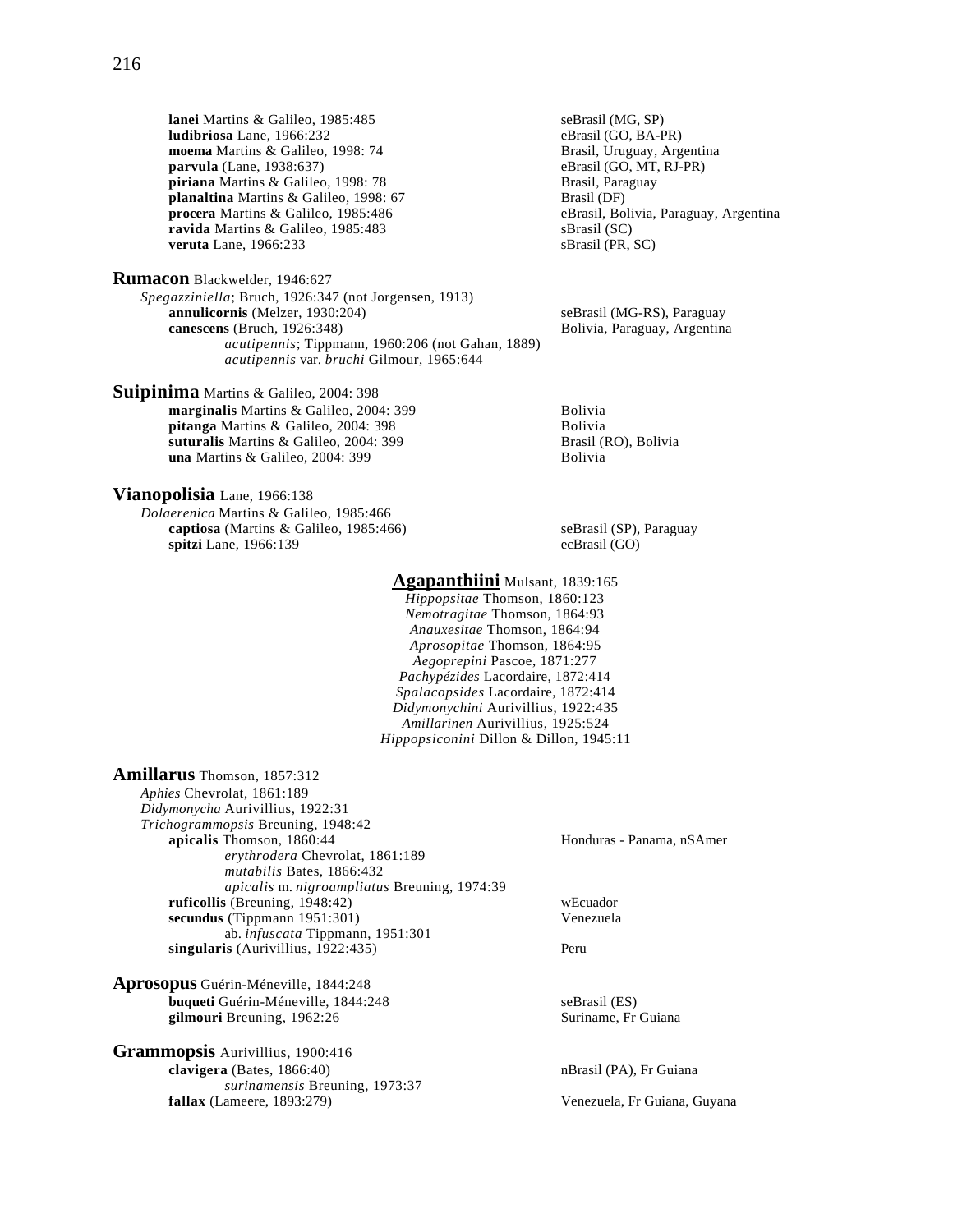**picta** Galileo & Martins, 1995:42 Peru **tenuicornis** (Casey, 1913:363) Panama, wEcuador *flavimembris* Aurivillius, 1925:22 *spinipennis* Breuning, 1940:434 *rufipes* Breuning, 1940:434 *obscuripes* Breuning, 1948:43 **Helvina** Thomson, 1864:103 *Pachypezomorpha* Breuning, 1942:165 *Paracacostola* Breuning, 1974:239 **howdenorum** Hovore & Giesbert, 1998: 77 Costa Rica **lanuginosa** (Bates 1865:314) **nwBrasil (AM), Colombia, eEcuador nwBrasil** (AM), Colombia, eEcuador strandi (Breuning, 1942:166) Peru, Bolivia, eEcuador *lypera* Dillon & Dillon, 1945:16 **uncinata** Thomson, 1864:103 Fr Guiana, nBrasil (AM, PA)

*granulata* Breuning, 1974:239

**Grammopsoides** Breuning, 1940:433

**Hippopsis** Lepeletier & Audinet-Serville in Latreille, 1825:336 **albicans** Breuning, 1940:82<br> **apicalis** (Bates, 1866:37) Fr Guiana, n *preapicevittata* Breuning, 1980:68 **arriagadai** Martins & Galileo, 2003: 28 Paraguay **assimilis** Breuning, 1940:81 Venezuela **bivittata** Martins & Galileo, 2003: 25 **Peru Peru Peru Peru eBrasil (MG)**<br> **brevicollis** Martins & Galileo, 2003: 26 **Peru eBrasil (MG) brevicollis** Martins & Galileo, 2003: 26 **campaneri** Martins & Galileo, 1998: 52 Brasil (GO) **densepunctata** Breuning, 1940:434 eBrasil (BA, MG) **femoralis** Breuning, 1940:200 seBrasil (MG, SP)<br> **fractilinea** Bates, 1866:41 **see Secure Secure Secure Secure Secure Secure Secure Secure Secure Secure Secure Secure Secure Secure Secure Secure Secure Secure Secure Secur** *biapicata* Breuning, 1940:81 **fratercula** Galileo & Martins, 1988:193 eBrasil (PE, BA) **freyi** Breuning, 1955:661 Trinidad & Tobago, Venezuela, Colombia **gilmouri** Breuning, 1962:17 **nargentina (SA)**<br>**griseola** Bates. 1866:40 **n**Brasil (PA) **griseola** Bates, 1866:40<br>**lemniscata** (Fabricius, 1801:330) *lemniscata boliviana* Breuning, 1962:10 **lineolatus** Lepeletier & Audinet-Serville in Latreille, 1825:336 Brasil *lineatus* Guérin-Méneville, 1844:246 **macrophthalma** Breuning, 1940:434 **Ecuador, Guianas, nBrasil (AM, PA), Colombia**<br> **meinerti** Aurivillius, 1900:416 **Mexico** - Costa Rica, n S Amer **meinerti** Aurivillius, 1900:416 *lemniscata insularis* Breuning, 1962:10 *lemniscata tobagoensis* Breuning, 1962:10 *tremata* Galileo & Martins, 1988:184 **minima** Galileo & Martins, 1988:188 nBrasil (MA) **monachica** Berg, 1889:106 sBrasil (RS), Argentina, Uruguay *fimbriata* Breuning, 1940:81 **mourai** Martins & Galileo, 1994:78 nBrasil (TO) **nigroapicalis** Martins & Galileo, 2003: 26 eEcuador<br> **ocularis** Galileo & Martins. 1995:40 **eEcuador**<br>
Bolivia **ocularis** Galileo & Martins, 1995:40 **pallida** Carvalho, 1981:53 ncArgentina (CD) **pertusa** Galileo & Martins, 1988:182 eBrasil (RN-SC)<br> **pradieri** Guérin-Méneville, 1844:246 seBrasil (BA-SP) pradieri Guérin-Méneville, 1844:246 **prona** Bates, 1866:41 nwBrasil (AM) **pubiventris** Galileo & Martins, 1988:188 Peru, Brasil (AC, RJ-SC) **quadrivittata** Breuning, 1940:82 Colombia, eEcuador, Fr Guiana **quinquelineata** Aurivillius, 1920:384 seBrasil (MG-SC) **rabida** Galileo & Martins, 1988:201 seBrasil (SP)<br> **renodis** Galileo & Martins, 1988:203 seBrasil (RJ) renodis Galileo & Martins, 1988:203

Fr Guiana, nBrasil (AM, PA), eEcuador, Bolivia

Peru, ncBrasil (AM), eEcuador, Bolivia

eUSA-TX, sMexico (OA, VC), Honduras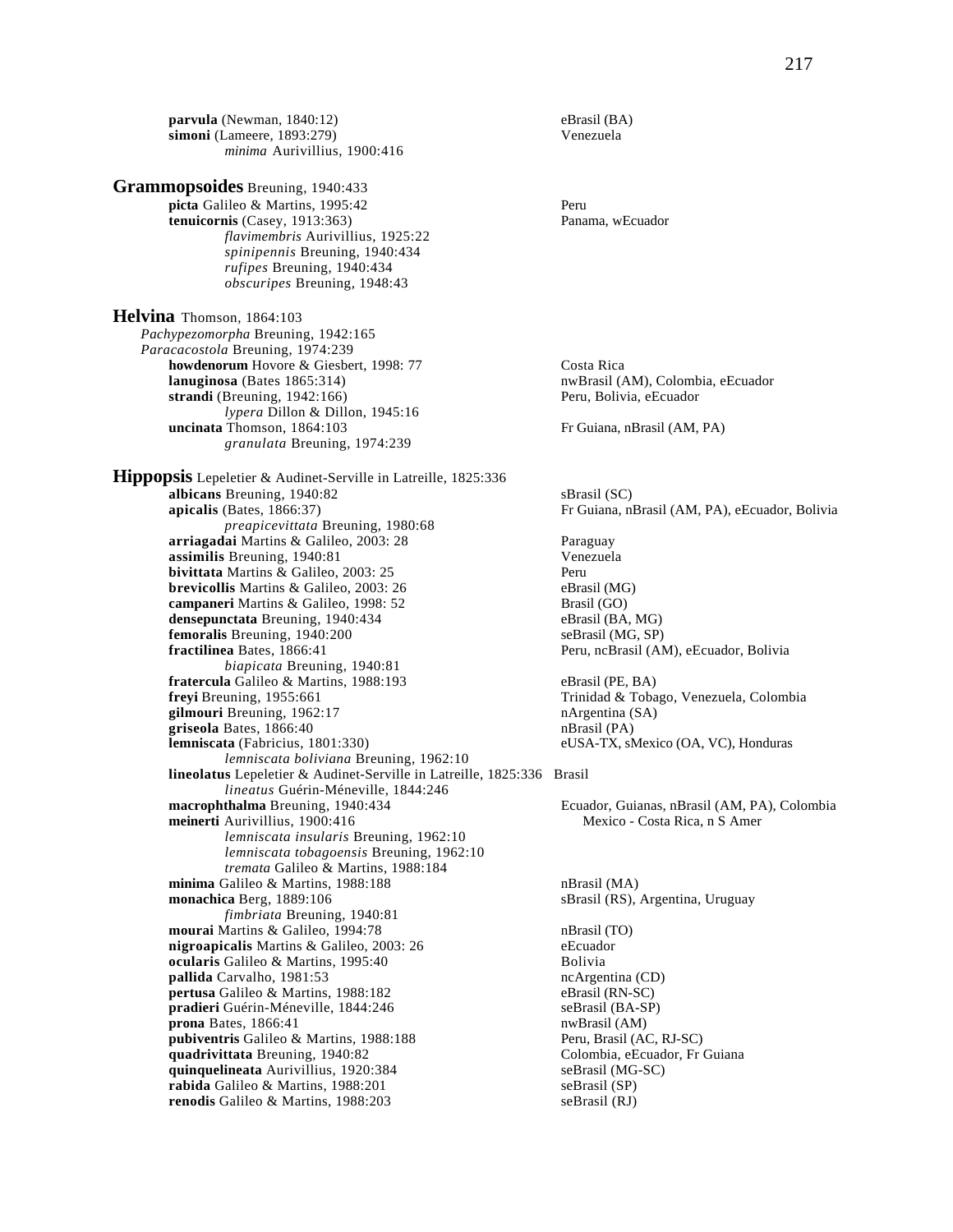**septemlineata** Breuning, 1940:81 **Panama, Colombia, wEcuador**<br> **septemvittata** Breuning, 1940:81 **Panama, Panama, Panama, Colombia, wEcuador** septemvittata Breuning, 1940:81 **solangeae** Carvalho, 1981:327 **SAmer (Ecuador)**<br> **tibialis** Martins & Galileo, 2003: 28 **SAMER SEP** seBrasil (SP) **tibialis** Martins & Galileo, 2003: 28<br>**truncatella** Bates, 1866:39 tuberculata Galileo & Martins, 1988:181 **Megacera** Audinet-Serville, 1835:42<br>praelata Bates, 1866:37 **rigidula** Bates, 1866:38 nBrasil (PA) nBrasil (PA) nBrasil (PA) vittata Audinet-Serville, 1835:43 **Neoamphion** Monné, 2005: 254 *Amphion* Reiche, 1839:564 not Huebner, 1829 (Lepidoptera) **triangulifer** (Aurivillius, 1908:7) Peru, Bolivia *boliviana*; Breuning, 1980:68 (not Breuning, 1962) **vittatus** (Reiche, 1839:566) Colombia **Pachypeza** Audinet-Serville, 1835:42 *Pachypexa*; Blackwelder, 1946:605 **borealis** Hovore & Giesbert, 1998: 79 MX (Ch), Guatemala **joda** Dillon & Dillon, 1945:23 Ecuador, Peru, nBrasil, Bolivia **marginata** Pascoe, 1888:507 seBrasil (GO, SP-RS), Paraguay **panamensis** Giesbert, 1987:317 Panama, Colombia **pennicornis** (Germar, 1824:490) <br> **phegea** Dillon & Dillon, 1945:22 <br> **phegea** Dillon & Dillon, 1945:22 <br> **phegea** Dillon & Dillon, 1945:22 **phegea** Dillon & Dillon, 1945:22 **teres** Pascoe, 1888:508 **Parhippopsis** Breuning, 1973:653 **columbiana** Breuning, 1973:653 Colombia **Pseudogrammopsis** Zajciw, 1960:59 **lineata** Zajciw, 1960:60 Uruguay **Spalacopsis** Newman, 1842:303 *Spacalopsis*; LeConte, 1852:145 *Eutheia* Dejean, 1835:353 (not Stephens, 1830) *Euthuorus* Jacquelin du Val in Sagra , 1857:276 *Systene* Pascoe, 1858:264 **chemsaki** Tyson, 1973:130 seUSA (FL) **filum filum** (Klug, 1829:13) Cuba, Bahamas, Jamaica, Puerto Rico *stellio* Newman, 1842:304, 304 *macilenta* Lacordaire, 1872: pl.105, fig.5 subsp. **brevialatum** Tyson, 1973:125 R Dominicana subsp. **costulatum** Casey, 1913:355 sUSA (FL) *linum* Hamilton in Leng & Hamilton, 1896:145 *scapalis* Casey, 1913:355 *confusa* Casey, 1924:293 **fusca** Gahan, 1892:260 swMexico (GR) **grandis** (Chevrolat, 1862:255) Cuba **howdeni** Tyson, 1970:484 ecMexico (SLP) **lobata** Breuning, 1942:173 Mexico **macra** Tyson, 1973:128 Jamaica **ornatipennis** Fisher, 1935:200 Jamaica **phantasma Bates, 1885:371** Guatemala<br> **protensa** (Pascoe, 1871:278) Guatemala<br> **eMexico (VC), Guatemala** protensa (Pascoe, 1871:278) **similis** Gahan, 1892:260 swMexico (GR) **spinipennis** Fisher, 1936:347 Cuba **stolata** Newman, 1842:304 seUSA (FL) *pertenuis* Casey, 1913:357 **suffusa** Newman, 1842:304 seUSA (FL) *suturalis* Hamilton in Leng & Hamilton, 1896:145 *exilis* Casey, 1924:294

Brasil (AM, GO, MT, MG-SP)<br>seBrasil (MG-SP)

nwBrasil (AM), Fr Guiana

Fr Guiana, Brasil, Paraguay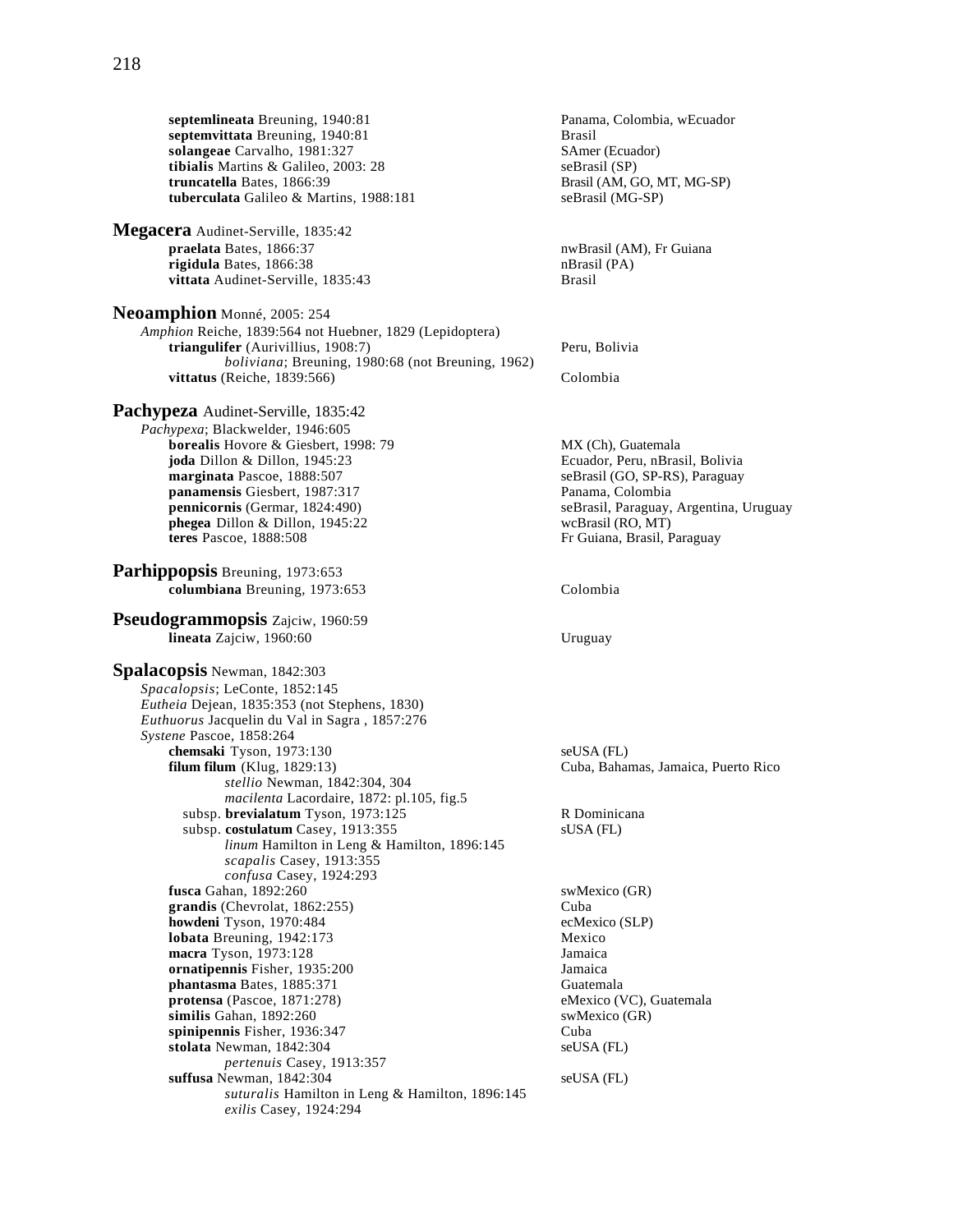**texana** Casey, 1891:51 sUSA (TX)<br> **unicolor** Tyson, 1973:135 Puerto Rico unicolor Tyson, 1973:135 **variegata** Bates, 1880:129 eMexico (VC), Guatemala var. *tenuissima* Bates, 1885:371

### **Trichohippopsis** Breuning, 1958:25

**magna** Martins & Carvalho, 1983:163 Brasil (GO, MS, MG) **rufula** Breuning, 1958:26<br> **suturalis** Martins & Carvalho, 1983:162<br>
ecBrasil (GO, MG, SP), Fr Guiana suturalis Martins & Carvalho, 1983:162

**Zipoetopsis** Breuning, 1950:175 **dissimilis** Galileo & Martins, 1995:39 wEcuador<br> **unicolor** Breuning, 1950:175 Paraguay unicolor Breuning, 1950:175

### **Anisocerini** Thomson, 1860:31, 339 *Onychoceritae* Thomson, 1864:19

*Platysternini* Lacordaire, 1872:729

**Acanthotritus** White, 1855:404 **dorsalis** White, 1855:404 eBrasil (ES)

**Anisocerus** Lepeletier & Audinet-Serville in Lacordaire, 1830:181 **scopifer** (Germar, 1824:476) seBrasil (MG-SC), Paraguay, Argentina *scopigera*; Lacordaire, 1872:723 *penicillatus* Lacordaire, 1830:181 *onca* White, 1855:405 var. *fonteboensis* Bates, 1862:449 var. *olivencius* Bates, 1862:450

**Badenella** Lane, 1964:186 *Chimboincola* Lane, 1966:237 **badeni** (Bates, 1875:276) Colombia, wEcuador *fuscus* (Franz, 1935:171) *laceyi* Lane, 1964:189 **fallaciosa** Lane, 1964:188 Colombia **gavisa** (Lane, 1966:238) wEcuador **ignota** Lane, 1964:187 Colombia ?

**Batesbeltia** Lane, 1964:182<br>beltii (Bates, 1872:203) **cerussata** Lane, 1964:184<br> **pantherina** Lane, 1964:185<br> **pantherina** Lane, 1964:185 pantherina Lane, 1964:185 **pullata** Lane, 1964:184 **Ecuador**<br> **Pullata Lane, 1964:183** Ecuador<br> **Ecuador** verecunda Lane, 1964:183

**Caciomorpha** Thomson, 1864:22 **batesi** (Pascoe, 1858:242) nBrasil (PA) **buquetii** Guérin-Méneville, 1844:240 Fr Guiana **genalis** Aurivillius, 1908:9 eEcuador, Peru<br> **palliata** (White, 1855:407) en extra de la pallia de Honduras, Guatemala-Panama palliata (White, 1855:407) *personatus* Bates, 1869:385 **plagiata** Bates, 1875:275 Peru, eEcuador **robusta** Galileo & Martins, 1998: 21 Brasil (AM, PA), Peru, Ecuador susua Martins & Galileo, 1996:305

**Chalastinus** Bates, 1862:447 **egensis** (White, 1855:408) nwBrasil (AM), eEcuador *egaensis*; Bates, 1862:447 *egaensis* var. *postilenatus* Bates, 1862:448

Peru, eEcuador, ncBrasil (AM, RO, MG), Bolivia

Nicaragua, Costa Rica<br>Ecuador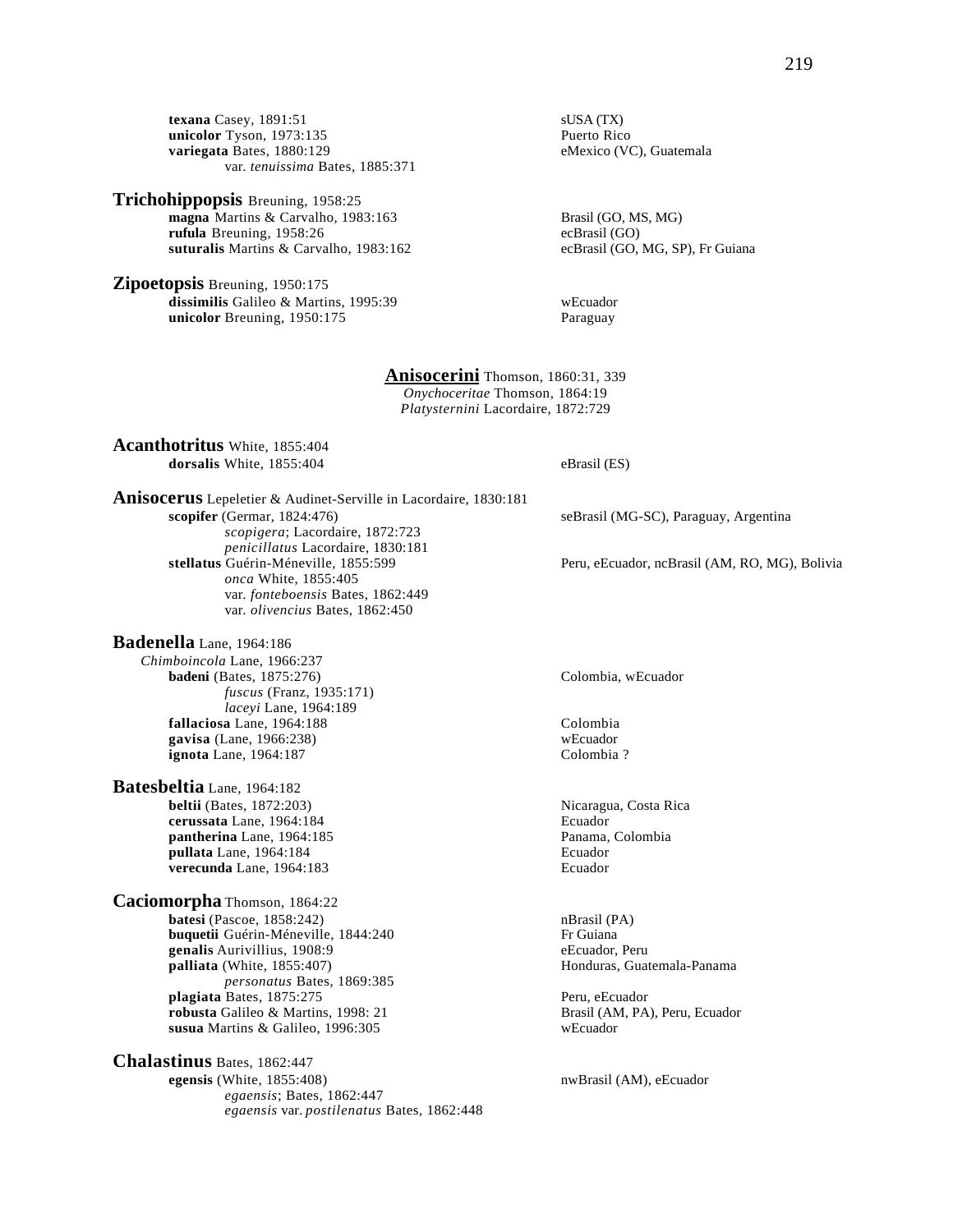**pantherinus** Lacordaire, 1872:721 Fr Guiana, Surinam, nwBrasil (AM) **recticornis** Bates, 1875:275 nBrasil (PA), Fr Guiana recticornis Bates, 1875:275 **Chapareia** Lane, 1950:91 **pinima** Lane, 1950:92 Bolivia **Cyclopeplus** Thomson, 1860:32 **batesi** Thomson, 1860:32 nwBrasil (AM, RO) **castaneus** Gounelle, 1906:3 cBrasil (GO, RO, MT) **cyaneus** Thomson, 1860:33<br> **different intervals of the Secure 1868:150**<br>
Fr Guiana, Peru, Bolivia, eE **lacordairei** Thomson, 1868:150 Fr Guiana, Peru, Bolivia, eEcuador *germaini* Gounelle, 1906:3 **peruvianus** Tippmann, 1939:77 ab. *coeruleometallescens* Tippmann, 1939:77 ab. *submetallicus* Tippmann, 1939:77 ab. *thoracicus* Tippmann, 1939:77 ab. *viridimetallescens* Tippmann, 1939:77 *violaceus* Lane, 1957:65 **Demophoo** Thomson 1864:21 **hammatus** (Chabrillac, 1857:199) seBrasil (MG, SP, RJ) *hamatus*; Thomson, 1864:21 **Eusthenomus** Bates, 1875:277 **hopei** Lane, 1970:382 **Ecuador** ? **laceyi** Lane, 1970:380 **Ecuador Ecuador Ecuador Ecuador Ecuador Ecuador Ecuador Ecuador Ecuador Ecuador Ecuador Ecuador Ecuador Ecuador Ecuador Ecuador Ecuador Ecuador Ecuador Ecuador** wallisi Bates, 1875:278 **Fredlanella** Martins & Galileo, 1996:305 *Taperinha* Lane, 1964:179 (not Linnavouri, 1959, Homoptera) **cerussata** (Lane, 1964:180) nBrasil (PA) diringshofeni (Lane, 1972:366) nwBrasil (AM) **Gounellea** Lane, 1964:195<br>**bruchi** (Gounelle, 1906:17) *zikani* (Melzer, 1932:220) *melzeri* (Franz, 1935:169) *franzae* Lane, 1970:378 **capucina** (White, 1846:48) cBrasil (PA, RO, MT, MA, AM) dulcissima (White, 1855:406) cBrasil (PA, MT) **dulcissima** (White,  $1855:406$ ) **histrio** (Gounelle, 1906:18) **histrio** (Gounelle, 1906:18) **http://web.com/mode/mode/com/mode/mode/ Gymnocerina** Lane, 1964:190<br>cratosomoides (Bates, 1862:452) *crassus* Bates, 1862:453 *oliveirai* Lane, 1964:191 *spuria* Lane, 1964:192 *subsiciva* Lane, 1964:192 *sulfurea* Lane, 1964:193 **Gymnocerus** Audinet-Serville, 1835:84 scabripennis Audinet-Serville, 1835:85 Fr Guiana

**Homoephloeus** Gahan, 1892:261 **licheneus** Gahan, 1892:261 swMexico (GR)

**Hoplistocerus** Blanchard in Orbigny, 1843:210 **bonsae** Lane, 1966:239<br> **callioides** Gounelle, 1906:7 callioides councile, 1906:7 callioides Gounelle, 1906:7 **dichrous** Gounelle, 1906:8 Colombia, wEcuador, Bolivia

nwBrasil (AM, RO), Bolivia, Peru, ncArgentina

**cratosomoides** (Bates, 1862:452) nwBrasil (AM, PA), French Guiana, eEcuador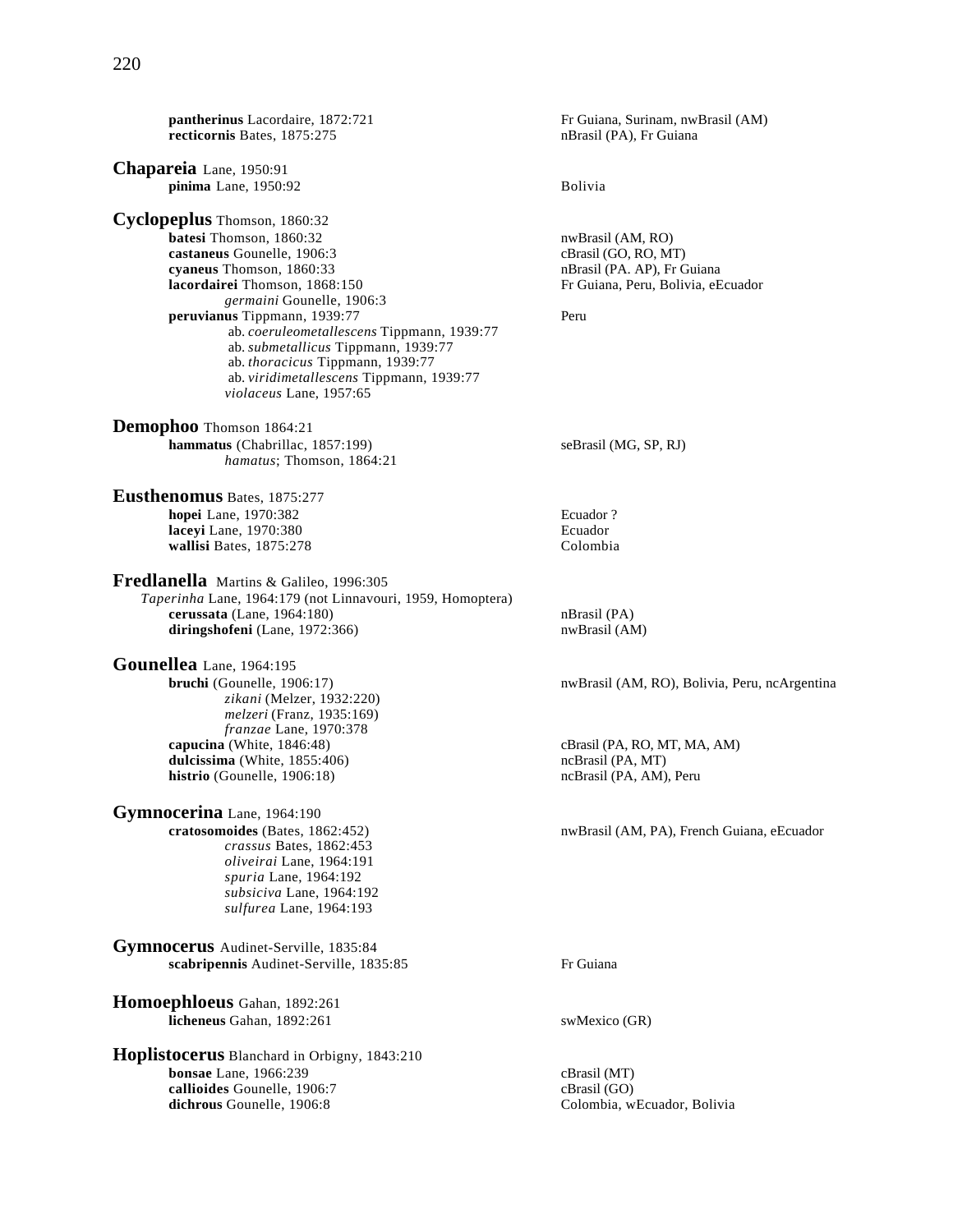**dives** Bates, 1875:276 eBrasil (BA, ES), Fr Guiana, eEcuador *eximius* Pascoe, 1878:377 **gemmatus** Bates, 1874:227 **Honduras** - Panama **iheringi** Gounelle, 1906:6 seBrasil (SP)<br> **lanei** Zajciw, 1960:146 seBrasil (RJ) **lanei** Zajciw, 1960:146 seBrasil (RJ)<br> **prominulosus** Lane, 1950:95 seBrasil (PA), Fr Guiana **prominulosus** Lane, 1950:95 *prominulus*; Gilmour, 1965:620 **purpureoviridis** Lane, 1938:107 seBrasil (SP)<br> **refulgens** Blanchard in Orbigny, 1843:210 cBrasil (AM, i *gloriosus* Bates, 1862:457 Bolivia

**Jurua** Lane, 1964:194 **monachina** (White, 1855:406) **notationally** neutral expectation of the number of  $\mathbb{R}$  is not all  $\mathbb{R}$  expectation of  $\mathbb{R}$  is not all  $\mathbb{R}$  expectation of  $\mathbb{R}$  is not all  $\mathbb{R}$  expectation. The set of *monachinus* var. *nautensis* (Bates, 1862:454)

**Natagaima** Lane, 1972:367 **balteata** Lane, 1972:368 Guatemala, Colombia **heloisae** Julio, 2003: 80<br> **moacyri** Julio, 2003: 78<br>
Colombia moacyri Julio, 2003: 78

**Onychocerus** Lepeletier & Audinet-Serville in Lacordaire, 1830:181 *Scorpionus* Smith, 1884:727 **aculeicornis** (Kirby, 1818:440) seBrasil (BA-RS), Paraguay, Bolivia, eEcuador *aculicornis*; Zikán & Zikán, 1944:33 Argentina, Fr Guiana *aculicornis*; Zikán & Zikán, 1944:33 Argentina, Fr G<br> **s** Pascoe. 1859:31 seBrasil (BA-RJ) **albitarsis** Pascoe, 1859:31 **ampliatus** Bates, 1875:277 Peru, eEcuador<br> **concentricus** Bates, 1862:455 CBrasil (PA, MT **crassus** (Voet, 1778:10) **Honduras - SAmer, (widely dist.) W Indies** *scorpio* Fabricius, 1781:210 **giesberti** Júlio & Monné, 2001: 1 Ecuador **hovorei** Júlio & Monné, 2001: 2 sBrasil (BA, PA, RO, SP, ES, SC), Peru **versutus** (Lane, 1966:242) eBrasil (PB, BA)

**Parachalastinus** Galileo & Martins, 2001:298 **championi** Bates, 1885:374 Costa Rica, Panama<br> **flavescens** Julio, 2005: 20 Costa Rica, Panama **flavescens** Julio, 2005: 20 **nigrescens** Galileo & Martins, 2001: 300 Panama<br> **rubrocinctus** Bates, 1869:385 Hondura

**Phacellocera** Laporte, 1840:468 *Phacelocera*; Blanchard, 1845:156 **plumicornis** (Klug, 1825:462) seBrasil (MG-SC) *scopulicornis* Laporte, 1840:469

**Phacellocerina** Lane, 1964:181 **limosa** (Bates, 1862:448) Venezuela **seclusa** Lane 1964:181<br> **silvanae** Julio. 2003: 139<br>
Colombia silvanae Julio, 2003: 139

**Platysternus** Dejean, 1835:336<br>hebraeus (Fabricius, 1781:210) *mucoreus* Colas, 1952:18

# **Satipoella**

*Icarai* Galileo & Martins, 1998: 24<br>**bufo** (Thomson, 1868:149) **heilipoides** Lane, 1964:197 Peru **ochroma** Julio, 2003: 146 nBrasil (AM)

cBrasil (AM, RO, MT), Fr Guiana, eEcuador,

cBrasil (PA, MT), Fr Guiana, eEcuador

**Honduras, Nicaragua, Costa Rica** 

Fr Guiana, nBrasil (AM, PA, RO, MT)

Fr Guiana, nwBrasil (AM)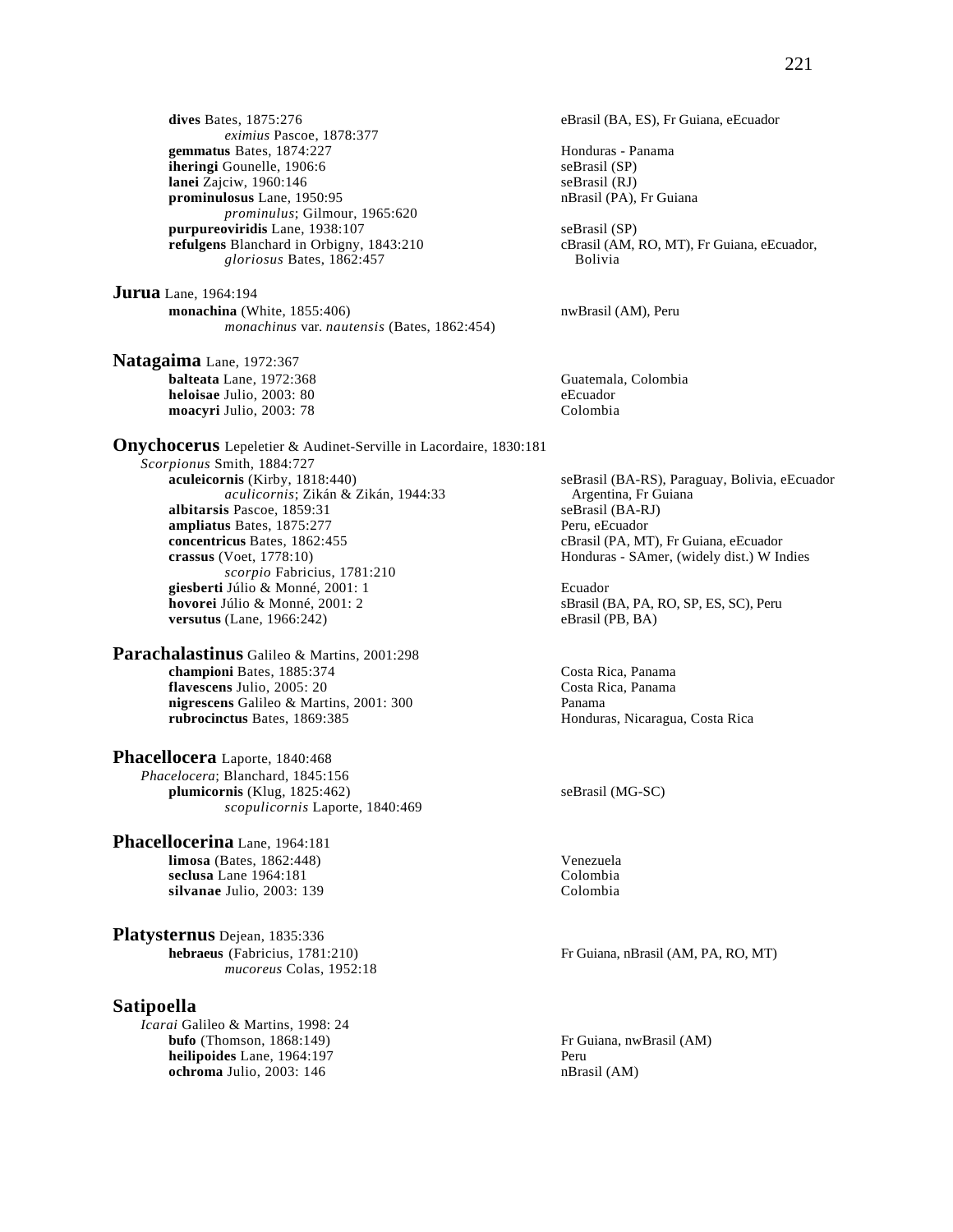**Thryallis** Thomson, 1858:409 **granulosus** Bates, 1885:374 Guatemala **leucophaeus** (White, 1855:407) Mexico - Costa Rica **maculosus** Thomson, 1858:409 eMexico (VC) - Nicaragua **noguerai** Chemsak & McCarty, 1997:106 wMexico (JA, NA)<br> **ocellatus** Chemsak & McCarty, 1997:110 Costa Rica ocellatus Chemsak & McCarty, 1997:110 **sallaei** Bates, 1880:131 scMexico (MO), Honduras

**Trigonopeplus** White, 1855:403 *Anepsius* Bates, 1862:447 *Aneptius*; Thomson, 1864:352 **abdominalis** White, 1855:403 seBrasil (ES, RJ) *signatipennis* Thomson, 1860:340 **binominis** Chevrolat, 1861:250 seBrasil (RJ) **bispecularis** White, 1855:403<br> **paterculus** Lacordaire, 1872:718 **nubiling the Secure Area** Fr Guiana, neBrasil (PA, BA) paterculus Lacordaire, 1872:718 *maculipennis* Lane, 1972:360

**Xylotribus** Audinet-Serville, 1835:80 **decorator** (Fabricius, 1801:289) **nBrasil (PA), Fr Guiana** *heterocerus* Audinet-Serville, 1835:80 *simulans* Bates, 1862:456 pinacopterus Lane, 1964:198 nwBrasil (AM)

**undatus** (Chevrolat, 1834:61) swUSA (TX), ecMexico (HI, ME, VC) - Honduras

# **Apomecynini** Thomson, 1860:68

*Agennopsides* Lacordaire, 1872:595 *Adétides* Candeze in Lacordaire, 1872:595 *Ptéricoptides* Lacordaire, 1872:601 *Ischiolonchides* Lacordaire, 1872:709

**Acestrilla** Bates, 1885:350 **minima** Bates, 1885:350 Guatemala - Panama, sBrasil (SC) *annulicornis B*reuning, 1943:38 *strandiella* Breuning, 1942:140

**Acrepidopterum** Fisher, 1926:6 **acutum** Zayas, 1975:187<br> **acutum** Zayas, 1975:187<br> **acutum** Zayas, 1942:18 **jamaicensis** Fisher, 1942:18<br> **idiomia initialist in the Sepannica**<br>
Cuba, Jamaica<br>
Cuba, Jamaica minutum Fisher, 1926:6 var. *apicalis* Fisher, 1935:197 **pilosum** Fisher, 1932:75 R. Dominicana **reseri** Vitali, 2002: 138 Jamaica

**Adetus** LeConte, 1852:161

*Polyopsia*; Haldeman, 1847:55 (not Mulsant) *Agennopsis* Thomson, 1857:302 *Talaepora* Fairmaire & Germain, 1859:521 *Stygnesis* Pascoe, 1866:286 *Tautoclines* Thomson, 1868:155 *Ptericthya* Thomson, 1868:156 *Pterichthya*; Bates, 1880:109 *Pterichtya*; Aurivillius, 1922:290 *Atimuropsis* Thomson, 1868:162 *Sicyobius* Horn, 1880:137 **aberrans** Galileo & Martins, 2003: 169<br> **abruptus** Belon. 1902:467<br>
Bolivia **abruptus** Belon, 1902:467 **alboapicalis** Breuning, 1943:37 Panama, Venezuela **albosignatus** Breuning, 1943:37<br> **albovittatus** Breuning, 1966:11 albovittatus Breuning, 1966:11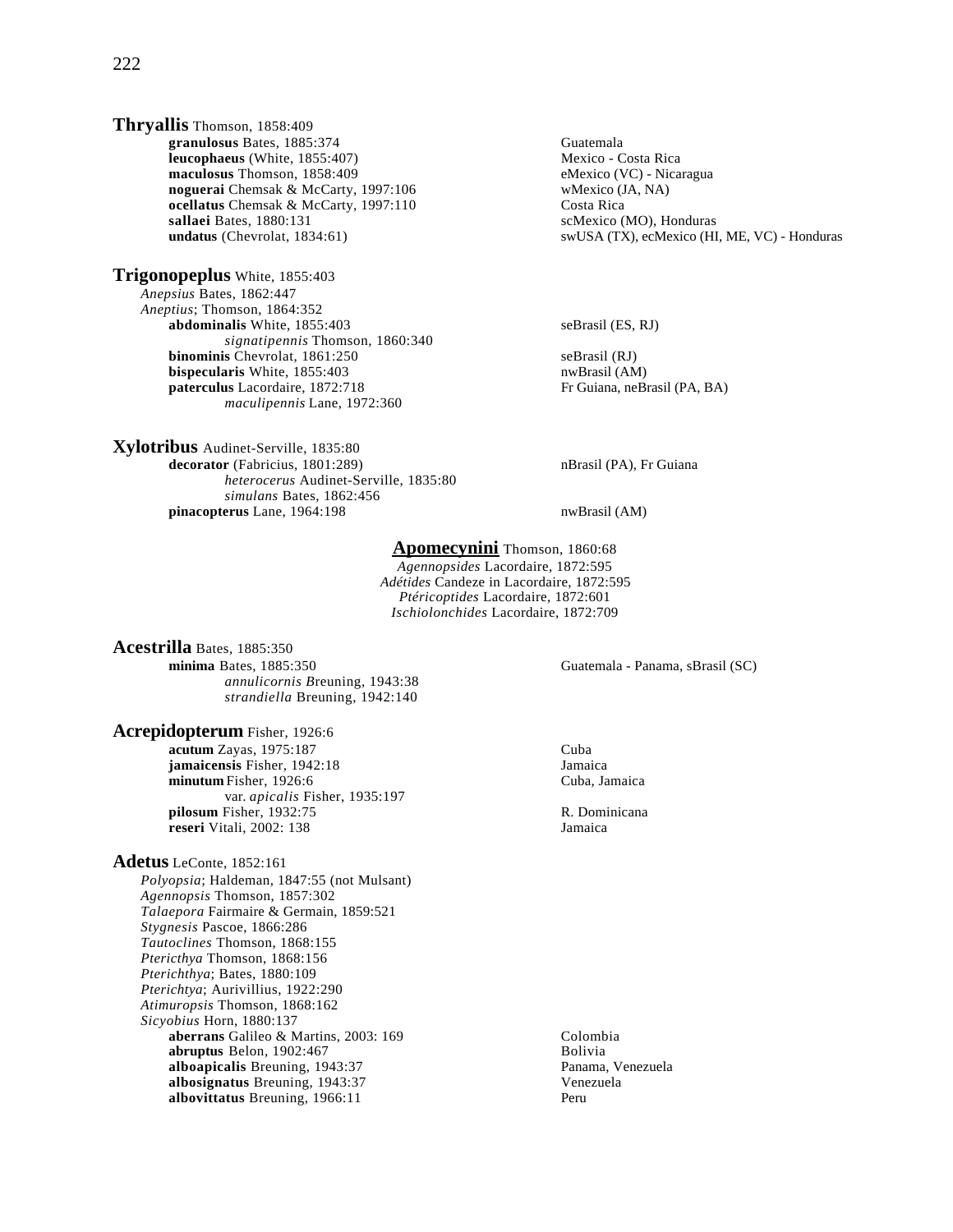**analis** (Haldeman, 1847:55) eMexico (VC) - SAmer *mutica* Thomson, 1857:302 *pygaea* Bates, 1866:295 *mexicana* Thomson, 1868:153 **angustus** Melzer, 1934:84 Paraguay, Argentina *clarus* Breuning, 1940:151 **antennatus** (Thomson, 1868:155) eMexico (VC)-Panama<br>subsp. **denticauda** Bates, 1880:108 Guatemala, Honduras, Costa Rica subsp. **denticauda** Bates, 1880:108 subsp. **nitens** Bates, 1885:344 Guatemala atomarius atomarius Belon, 1902:464 Bolivia subsp. **invittatus** Breuning, 1971:300 Venezuela **bacillarius** Bates, 1885:344 Guatemala - Panama, Venezuela **binotatus** (Thomson, 1868:155) Mexico, Belize, Honduras, Nicaragua **brasiliensis** (Melzer, 1923:4) seBrasil (MG-SP) **brousi** (Horn, 1880:137) scUSA (TX, KS)-neMexico **cacapira** Martins & Galileo, 2005: 25 Bolivia<br> **catemaco** Martins & Galileo, 2005: 26 Mexico (VC) **catemaco** Martins & Galileo, 2005: 26 Mexico (VC)<br> **cecamirim** Martins & Galileo, 2005: 26 Bolivia, Ecuador **cecamirim** Martins & Galileo, 2005: 26 **columbianus** Breuning, 1948:14 Colombia **consors** Bates, 1885:342 Guatemala - Panama, Venezuela **costicollis** Bates, 1872:199 Mexico - Panama *scissicauda* Bates, 1874:225 **curtulus** Bates, 1885:343<br> **cylindricus** (Bates, 1866:296) **Contract Server Structures** (Bates, 1866:296) **Contract Server Structures** (PA), eEcuador cylindricus (Bates, 1866:296) **fasciatus** Franz, 1959:185 Mexico-Costa Rica **flavescens** Melzer, 1934:84 seBrasil (SP, RJ, SC) *strandi* Breuning, 1940:38 *mediofasciculatus* Breuning, 1943:37 **furculicauda** (Bates, 1880:110) Guatemala *furfulicauda*; Breuning, 1960:181 **fuscoapicalis** Breuning, 1942:139 sBrasil (SC)<br> **fuscopunctatus** Aurivillius. 1900:413 Venezuela **fuscopunctatus** Aurivillius, 1900:413<br> **griseicauda** (Bates, 1872:199)<br> **Honduras - Panama** griseicauda (Bates, 1872:199) **inaequalis** (Thomson, 1868:163)<br> **inca** Martins & Galileo, 2005: 26<br> **Peru, Bolivia** inca Martins & Galileo, 2005: 26 **insularis** Breuning, 1940:37 Panama (Taboga I.) **irregularis** (Breuning, 1939:233) neBrasil (CE, PE), Fr Guiana *gracilis* Breuning, 1940:38 **jacareacanga** Galileo & Martins, 2004: 57 Brasil (PA) **latericius** Belon, 1902:468 Bolivia **leucostigma** Bates, 1880:108 Mexico - Panama, Venezuela *venezuelensis* Breuning, 1942:139 **lewisi** Linsley & Chemsak, 1984:116 swUSA-wMexico (SI, JA) **lherminieri** Fleutiaux & Sallé, 1889:468 W Indies (Lesser Antilles) *lherminieri dominicensis* Breuning, 1940:38 *lherminieri leewardensis* Breuning, 1940:38 *grossepunctatus* Breuning, 1940:38 **lineatus** Martins & Galileo, 2003: 375 Brasil (DF) **linsleyi** Martins & Galileo, 2003: 375 wEcuador **longicauda** (Bates, 1880:110) eMexico (VC) **marmoratus** Breuning, 1942:138 cBrasil (GO, MG, SP) **minimus** Breuning, 1942:139 eBrasil (BA) **modestus** Melzer, 1934:83 seBrasil (SP,RJ) *densepunctatus* (Breuning, 1939:233) **mucoreus** Bates, 1885:343 Costa Rica, Panama **multifasciatus** Martins & Galileo, 2003: 375 seBrasil (SP)<br> **nanus** (Fairmaire & Germain, 1859:522) Argentina, Chile **nanus** (Fairmaire & Germain, 1859:522) **nesiotes** Linsley & Chemsak, 1966:243 Cocos I **obliquatus** Breuning, 1948:14 neArgentina (ER) **obliquus** (Bates, 1885:345) Mexico **pacaruaia** Martins & Galileo, 2003: 376 **Perupata Perupata Perupata Secure 2016** Peru<br> **pictoides** Breuning, 1973:37 pictoides Breuning, 1973:37 **pictus** Bates, 1880:109 Guatemala - Panama *excultus* Bates, 1880:109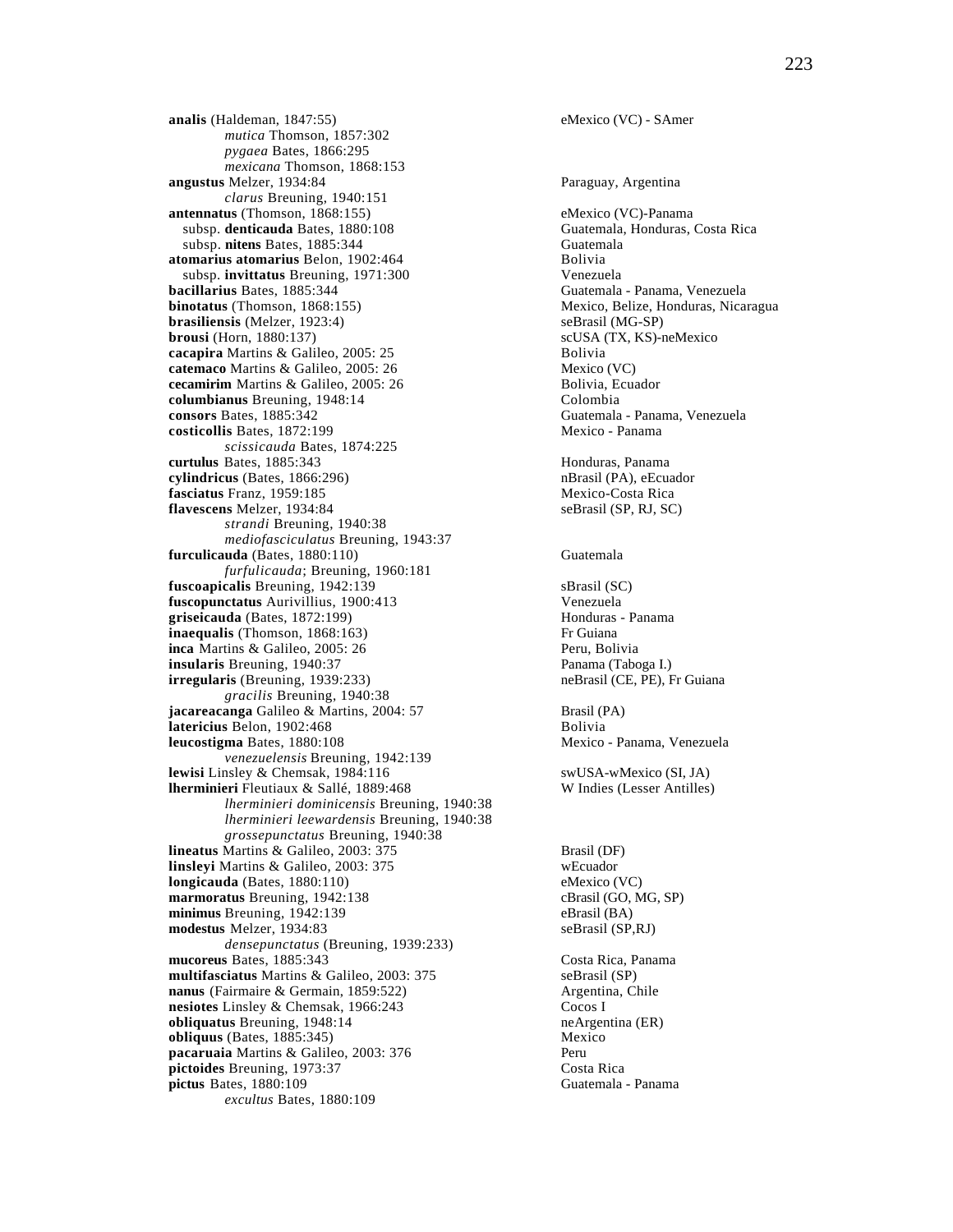224

**pinima** Martins & Galileo, 2003: 376 Peru<br> **pisciformis** (Thomson, 1868:157) cMes *pisciformis* m. *brevicauda* Breuning, 1971:316 **postilenatus** Bates, 1885:343 Guatemala-Panama<br> **praeustus** (Thomson, 1868:153) SeBrasil (SP)  $pra eustus$  (Thomson, 1868:153) **proximus** Breuning, 1940:426 Paraguay pulchellus (Thomson, 1868:156) Guatemala-Argentina *strigulatus* Bates, 1880:107 *nigricornis* Aurivillius, 1900:412 *incomptus* Belon, 1902:469 *socius* Melzer, 1934:81 *brevicornis* Breuning, 1940:151 *laterialbus* Breuning, 1942:138 **punctatus** (Thomson, 1868:154) Fr Guiana *guttulatus* Belon, 1902:466 **punctiger** (Pascoe, 1866:286) Colombia **pusillus** (Fairmaire & Germain, 1859:521)<br> **chile**<br> **pusillus** (Fairmaire & Germain, 1859:521)<br> **Pusilism Chile**<br> **Pusilism Chile**<br> **Pusilism Chile**<br> **Pusilism Chile**<br> **Pusilism Chile** salvadorensis Franz, 1954:224 **similis** Bruch, 1939:200 Paraguay, Argentina, Uruguay **sordidus** (Bates, 1866:295) **nBrasil** (PA), eEcuador **spinipennis** Breuning, 1971:286 Bolivia **squamosus** Chemsak & Noguera, 1993:90 wMexico (JA)<br> **stramentosus** Breuning, 1940:37 seBrasil (ES-SC) **stramentosus** Breuning, 1940:37<br> **striatopunctatus** Breuning, 1940:151 **Striatopunctatus** Breuning, 1940:151 striatopunctatus Breuning, 1940:151 subcostatus Aurivillius, 1900:412 Mexico - Panama, Venezuela *auratoides* Breuning, 1943:37 **subellipticus** Bates, 1880:107 Guatemala **tayronus** Galileo & Martins, 2003: 168 Colombia<br> **tibialis** Breuning, 1943:37 Brasil tibialis Breuning, 1943:37 **trinidadensis** Breuning, 1955:659 Trinidad **truncatipennis** Melzer, 1934:81 seBrasil (RJ-RS) **tuberosus** Galileo & Martins, 2003: 476 **Brasil (AL)**<br> **vanduzeei** Linsley, 1934:62 **Mexico** (Ba **Aletretiopsis** Breuning, 1940:154

*Aletretopsis*; Breuning, 1960:174 **estoloides** Breuning, 1940:154 eBrasil (PE)

**Amphicnaeia** Bates, 1866:32 *Aesylacris* Thomson, 1868:143 **affinis** Breuning, 1940:41 Brasil (SP, RJ, SC) **albovittata** Breuning, 1971:224 seBrasil (RJ) **antennata** Galileo & Martins, 2001:41 Brasil (MG)<br> **apicalis** Melzer, 1933:376 Costa Rica **apicalis** Melzer, 1933:376<br> **armata** Galileo & Martins, 2001:38<br>
SBrasil (SP, PA) armata Galileo & Martins, 2001:38 **bivittata** Melzer, 1933:373 Costa Rica **brevivittis Bates, 1872:202 brevivittis Bates, 1872:202 Nicaragua-Panama**<br> **cordigera** Aurivillius, 1920:386 **Shamma** Shasil (RJ) cordigera Aurivillius, 1920:386 **crustulata** Bates, 1872:235 Guatemala-Panama **flavescens** Martins & Galileo, 1999:69 Colombia **flavofemorata** Breuning, 1940:153 seBrasil (RJ) **flavolineata** Breuning, 1943:38 Peru **flavovittata** Breuning, 1940:41<br> **interrupta** Galileo & Martins. 2003: 168 (Colombia) interrupta Galileo & Martins, 2003: 168 **lepida** Melzer, 1933:375 Costa Rica *costaricensis* Breuning, 1942:140 **lineata** Bates, 1866:33 Brasil (AM, RJ-RS), Bolivia *plurivittis* Belon, 1903:65 **lyctoides** Bates, 1866:33 seBrasil (RJ) **nigra** Galileo & Martins, 2001:39 SBrasil (RG) **piriana** Martins & Galileo, 2001: 1230 Venezuela **pretiosa** Galileo & Martins, 2001:37 <br>**pusilla** Bates, 1866:33 **pusilla** Bates, 1866:33 pusilla Bates, 1866:33 **quinquevittata** Bates, 1885:349 Guatemala-Panama

**pisciformis** (Thomson, 1868:157) cMexico (PU), Guatemala, Costa Rica

Mexico (Baja Calif, Ceralbo I)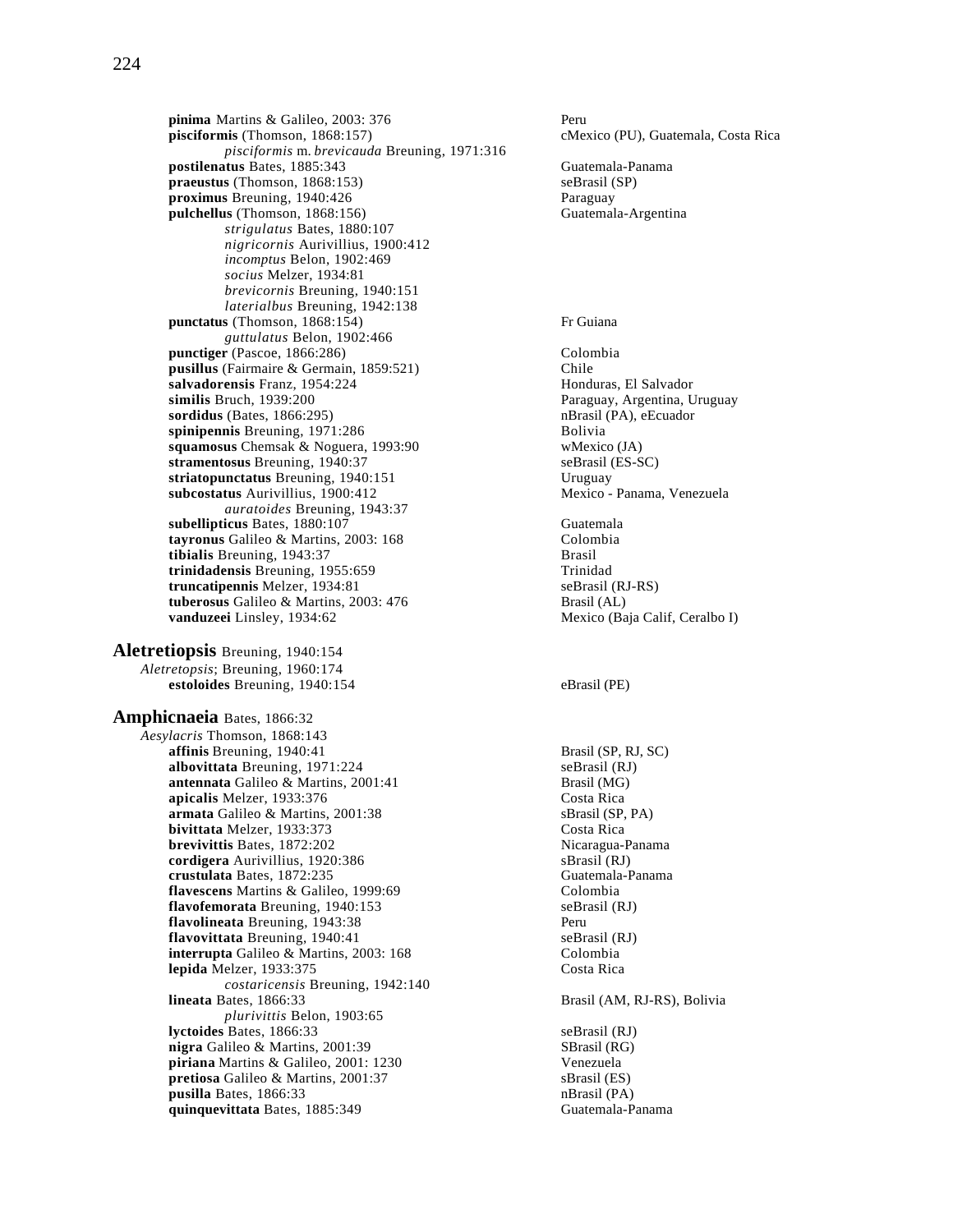**sexnotata** Melzer, 1933:374<br> **strandi** Breuning. 1942:139<br>
Costa Rica strandi Breuning, 1942:139 **tate** Galileo & Martins, 2001:38 Ecuador, Colombia **trivitticollis** Breuning, 1961:153<br> **rivitticollis** Breuning, 1868:143)<br>
Colombia **villosula** (Thomson, 1868:143) Colom<br> **vitticollis** Breuning. 1940:427 Brasil vitticollis Breuning, 1940:427 **zonata** Martins & Galileo, 2001: 1231 Venezuela

**Apomecyna** Latreille, 1829:126 (?) *Mecynapus* Thomson, 1858:187 **varia** Blanchard in Gay, 1851:516 Chile

# **Asyngenes (Asyngenes)** Bates, 1880:114 **affinis** Breuning, 1942:140 cBrasil (GO) chalceolus Bates, 1880:115 cBrasil CO **strandiellus** Breuning, 1943:39<br> **vittipennis** Breuning, 1942:140<br> **Prassil** vittipennis Breuning, 1942:140

#### **Asyngenes (Neosyngenes)** Breuning, 1943:39 **venezuelensis** Breuning, 1943:39 Mexico -Venezuela

**Bebelis** Thomson, 1864:110 **acuta acuta** Pascoe, 1875:73 seBrasil, Argentina subsp. **geometrica** (Bates, 1880:130) eMexico(VC) - Panama **angusta** (Fisher, 1947:180) sBrasil (RS) **aurulenta** (Belon, 1903:56)<br> **coenosa** (Bates, 1866:36)<br> **b** nBrasil (PA) **coenosa** (Bates, 1866:36) **cuprina** (Belon, 1903:58) Bolivia **divaricata** (Fisher, 1947:175) Costa Rica **elongata** (Lameere, 1893:275) Venezuela **fasciata** (Fisher, 1947:176) **Panama furcula** (Bates, 1880:130) **Panama inaequalis** (Fisher, 1947:174) Paraguay **laetabilis** (Belon, 1903:54) Bolivia **lignea** (Bates, 1866:35) **Belize-Panama, nBrasil (PA)** Belize-Panama, nBrasil (PA) **lignosa** Thomson, 1864:110 **longipennis** (Bates, 1885:371) Guatemala - Panama **maculata** Martins & Galileo, 1999: 72 Colombia **mexicana** (Bates, 1885:372) eMexico (VC), Guatemala, Honduras **modesta** (Belon, 1903:59) Panama, Ecuador, Bolivia *zeteki* Fisher, 1947:179 **obliquata** Breuning, 1940:84 seBrasil (MG) **occulta** (Bates, 1866:36) nBrasil (PA) **parva** (Fisher, 1938:138) eBrasil (PE, MG-RS, GO), Fr Guiana picta Pascoe, 1875:73 Mexico - SAmer *obtusa* Bates, 1885:372 **prolongata** (Fisher, 1947:173) seBrasil (MG) **pseudolignosa** Breuning, 1942:174 nArgentina (SA) *harringtoni* Fisher, 1947:181 **puncticollis** (Fisher, 1947:178) Nicaragua **schwarzi** (Fisher, 1947:37) Cuba

**Bisaltes (Bisaltes)** Thomson, 1868:110 **adustus** (Burmeister, 1865:179) nArgentina (TU) **argentiniensis** Breuning, 1971:285 **nArgentina (SA)**<br> **bilineellus** Breuning, 1939:235 **n**Brasil Brasil **bilineellus** Breuning, 1939:235<br>**bimaculatus** Aurivillius, 1904:207 **brevicornis** Breuning, 1939:235 eEcuador, Brasil, Bolivia **buquetii Thomson, 1868:111** Panama, Fr Guiana, Bolivia *batesi* Aurivillius, 1923:609 *forsteri* Tippmann, 1960:152 **chilensis** Breuning, 1939:235 Chile **columbianus** Breuning, 1971:285 Colombia

Guatemala, Honduras, Venezuela

**Guatemala, Honduras, Costa Rica** 

Brasil (BA, MG), Bolivia, Argentina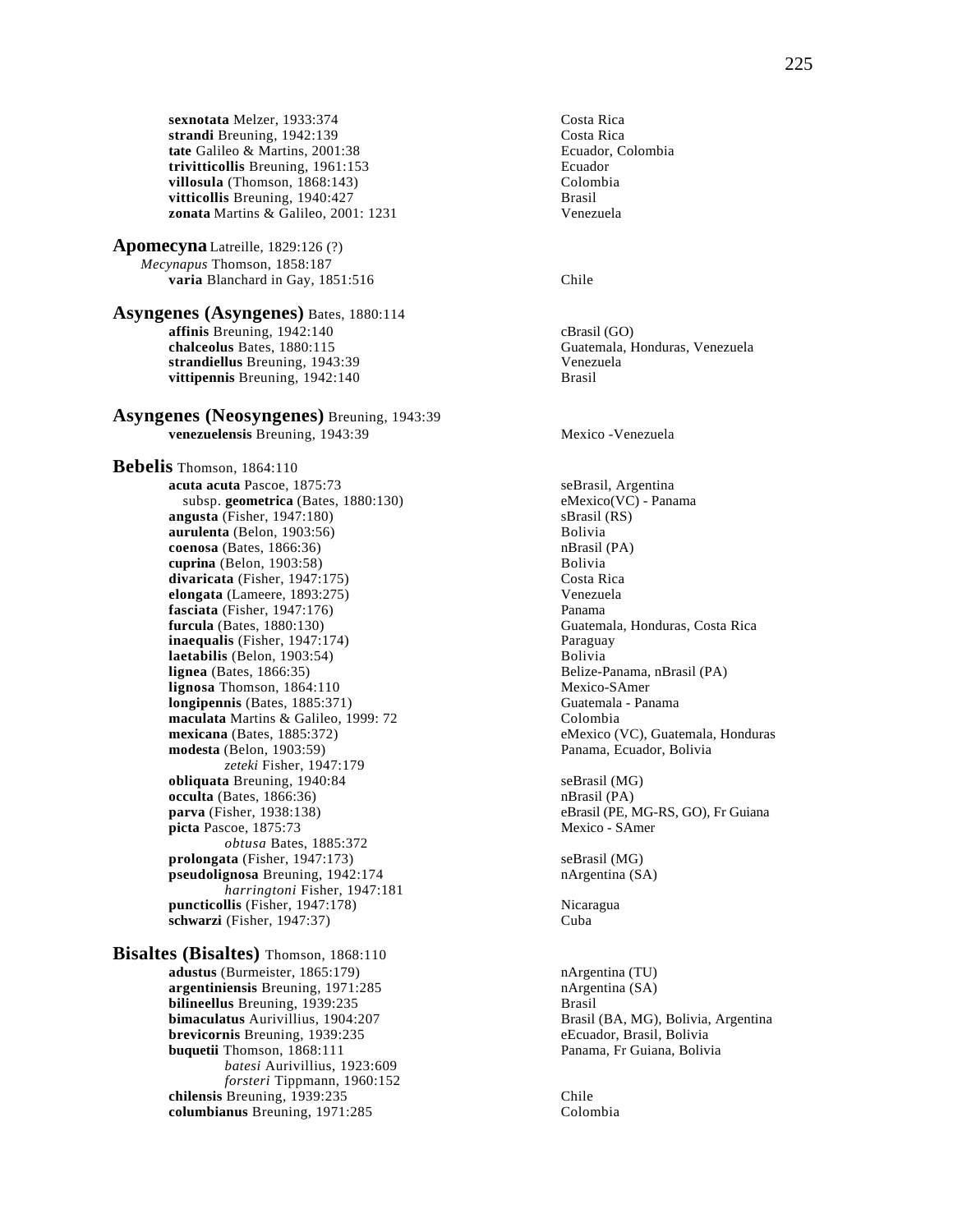**elongatus** Breuning, 1939:236 **eBrasil (CE-BA)**<br> **eBrasil (CE-BA)**<br> **eBrasil (CE-BA)**<br> **eBrasil (CE-BA) flaviceps** Breuning, 1940:155 **fuchsi** Breuning, 1971:284 seBrasil (ES) **fuscoapicalis** Breuning, 1950:267 seBrasil (RJ)<br> **fuscodiscalis** Breuning, 1943:39 Peru fuscodiscalis Breuning, 1943:39 **fuscomarmoratus** Breuning, 1966:11 Peru **montevidensis** (Thomson, 1868:146) Uruguay<br> **monticola** Tippmann, 1960:153 Bolivia monticola Tippmann, 1960:153 *bistriata* Tippmann, 1960:154 **obliquatus** Breuning, 1940:155<br> **picticornis** Galileo & Martins. 2003: 379 **Solivia**<br>
Bolivia picticornis Galileo & Martins, 2003: 379 **pulvereus** (Bates, 1866:289) Fr Guiana, ncBrasil (AM) *posticalis* Thomson, 1868:111 **roseiceps** Breuning, 1939:234 eBrasil (PE-RJ), Paraguay **sautierei** Chalumeau & Touroult, 2004: 64 Guadeloupe **spegazzinii** Bruch, 1911:175 Bolivia, Argentina **stramentosus** Breuning, 1939:236 **Bolivia**<br> **strandi** Breuning, 1940:43 **Bolivia**<br> **nArgentina** (FO) **strandi** Breuning, 1940:43 nArgen<br> **subreticulatus** Aurivillius, 1920:381 SAmer **subreticulatus** Aurivillius, 1920:381 SAmer<br> **1920:** Samer Samer Samer Samer Samer Samer Samer Samer Samer Samer Samer Samer Samer Samer Samer Samer Samer Samer Samer Samer Samer Samer Samer Samer Samer Samer Samer Samer taua Galileo & Martins, 2003: 380 **triangularis** Breuning, 1940:43 eBrasil (PE-RJ) **unicolor** Galileo & Martins, 2003: 380 Ecuador<br> **uniformis** Breuning, 1939:236 eBrasil (PE) **uniformis** Breuning, 1939:236<br> **venezuelensis** Breuning, 1943:39<br>
Venezuela venezuelensis Breuning, 1943:39 **Bisaltes (Craspedocerus)** Aurivillius, 1900:413

## **pictus** Breuning, 1940:43 Colombia **poecilus** (Aurivillius, 1900:414) **Venezuela**<br> **piericoptoides** Breuning, 1942:141 **Colombia** ptericoptoides Breuning, 1942:141

**Catuaba** Martins & Galileo, 2003: 135 **sanguinoloenta** Martins & Galileo, 2003: 135 eBrasil (MS)

**Cauca** Lane, 1970:371 **contestata** Lane, 1970:371 Colombia

**Clavisybra** Breuning, 1943:43 strandiella Breuning, 1943:43 seBrasil (RJ)

**Craspedoderus** Thomson, 1864:33 **dilaticollis** Thomson, 1864:33 Fr Guiana

**Dolichosybra** Breuning, 1942:152 **annulicornis** Breuning, 1942:153 sBrasil (SC) **apicalis** (Gilmour, 1963:100)<br> **apicalis** (Gilmour, 1942:152)<br>
Brasil **elongata** Breuning, 1942:152 **strandi** Breuning, 1943:44 Venezuela **strandiella** Breuning, 1942:153<br> **tubericollis** Breuning, 1942:152<br>
Panama, Brasil **tubericollis** Breuning, 1942:152

**Dorcasta** Pascoe, 1858:264 *Aegilopsis* Horn, 1860:571 **borealis** Breuning, 1940:207 Nicaragua **cinerea** (Horn, 1860:571) scUSA-neMexico<br> **crassicornis** Pascoe, 1858:264 El Salvador, Colombia **crassicornis Pascoe, 1858:264** El Salvador, Colombia<br> **crassicornis Pascoe, 1858:264** El Salvador, Colombia<br> **crassicornis Pascoe, 1858:264** El Salvador, Colombia **dasycera** (Erichson in Schomburg, 1848:574) *oryx* Pascoe, 1858:264 **gracilis** Fisher, 1932:82<br> **implicata** Melzer, 1934:228 **quadrispinosa** Breuning, 1940:207 eBrasil (BA)<br> **singularis** Martins & Galileo, 2001: 1231 **eBrasil (GO)** singularis Martins & Galileo, 2001: 1231

Brasil (CE-MG), Bolivia, Argentina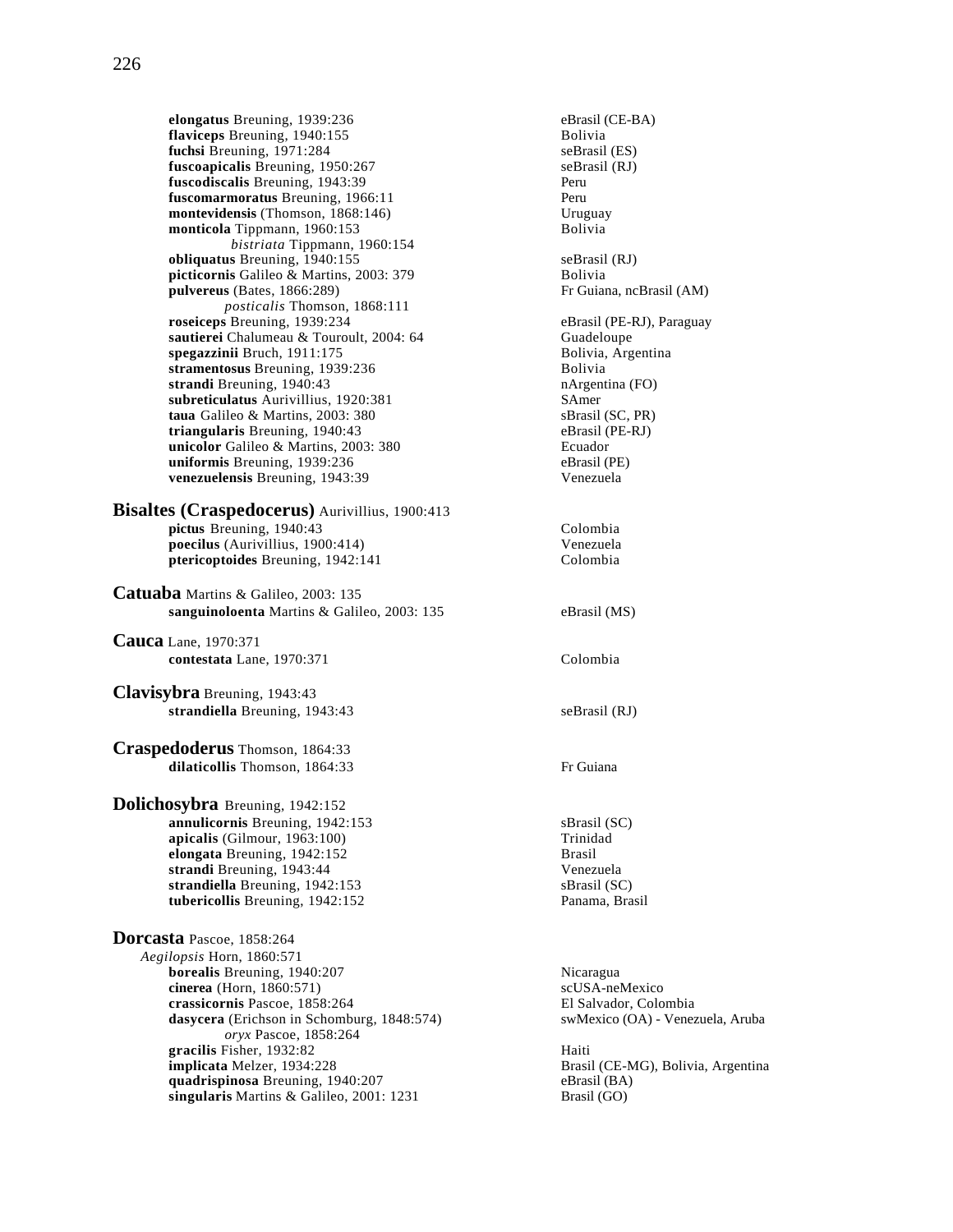**Euteleuta** Bates, 1885:348 **fimbriata** Bates, 1885:349 seBrasil (RJ, SP) **laticauda** Bates, 1885:349 Costa Rica, Panama **venezuelensis** Breuning, 1971:267 Venezuela

**Eyiaba** Galileo & Martins, 2004: 55 **itapetinga** Galileo & Martins, 2004: 57 Brasil (BA) **picta** Galileo & Martins, 2004: 55 sBrasil (SP)

**Falsischnolea** Breuning, 1940:167 **apicalis** Martins & Galileo, 2001: 1228 **Brasil (ES)**<br> **apicalis** Breuning, 1940:167 **Brasil (MG-PR), Paraguay** flavoapicalis Breuning, 1940:167 **nigrobasalis** Breuning, 1940:168 seBrasil (RJ) **pallidipennis** (Chevrolat, 1861:251) sBrasil (SP-SC) *apicopunctata* Gilmour, 1950:544

**Ischioloncha** Thomson, 1860:122 *Merocentrum* Lane, 1939:473 **columbiana** Breuning, 1956:694 Colombia **lanei** (Prosen, 1957:35)<br> **lineata** Bates. 1885:369<br>
Guatem rondonia Martins & Galileo, 2003: 133 strandiella Breuning, 1942:174 Bolivia **wollastoni** Thomson, 1860:123 Fr Guiana, eBrasil (PE, BA) *melzeri* Bondar, 1938:447

**Leptophaula** Breuning, 1940:154 **femoralis** Breuning, 1940:154 Colombia, Venezuela

**Orteguaza** Lane, 1958:10 **funeraria** Lane, 1958:13 Bolivia

**Paraesylacris** Breuning, 1940:159 **bituberosa** Breuning, 1940:159 seBrasil (ES) **candida** Martins & Galileo, 2001: 1232 Brasil (AC) **columbiana** Breuning, 1940:159 Colombia

**Parmenonta** Thomson, 1868:157 **albisetosa** Bates, 1880:105 Guatemala-Panama, Venezuela<br> **albosticta** Galileo & Martins, 2003: 170 Colombia **albosticta** Galileo & Martins, 2003: 170 Colombia<br> **chapadensis** Martins & Galileo, 1999: 814 Brasil (MG) chapadensis Martins & Galileo, 1999: 814 **dominicana** Galileo & Martins, 2004: 57 R Dominicana fulvosticta Bates, 1885:341 **insularis** Fisher, 1930:9 Cuba **laevepunctata** Breuning, 1940:37 Mexico **maculata** Martins & Galileo, 1999: 814 Argentina **minor** Bates, 1880:105 eMexico (TL, VC), Honduras **ovatula** Bates, 1880:105<br> **ovatula** Bates, 1893:275<br> **ovatulela** Lameere, 1893:275 parallela Lameere, 1893:275 **punctigera** (Germar, 1824:494) seBrasil (RJ-PR) **strandiella** Breuning, 1940:37<br> **thomasi** Linsley & Chemsak, 1984:114<br> **seUSA** (FL), Honduras? **thomasi** Linsley & Chemsak, 1984:114 **valida** Thomson, 1868:158 ecMexico (ME,VC) - Nicaragua wickhami Schaeffer, 1908:350 scUSA (TX)

**Phrynidius** Lacordaire, 1869:262 **armatus** Linsley, 1933:131 Guatemala **asper Bates, 1885:334** Guatemala, Honduras

Guatemala, Costa Rica, Panama<br>Brasil (RO)

**lichenigera** Lane, 1958:10 **Honduras-Colombia, nwBrasil (AM) Honduras-Colombia, nwBrasil (AM)**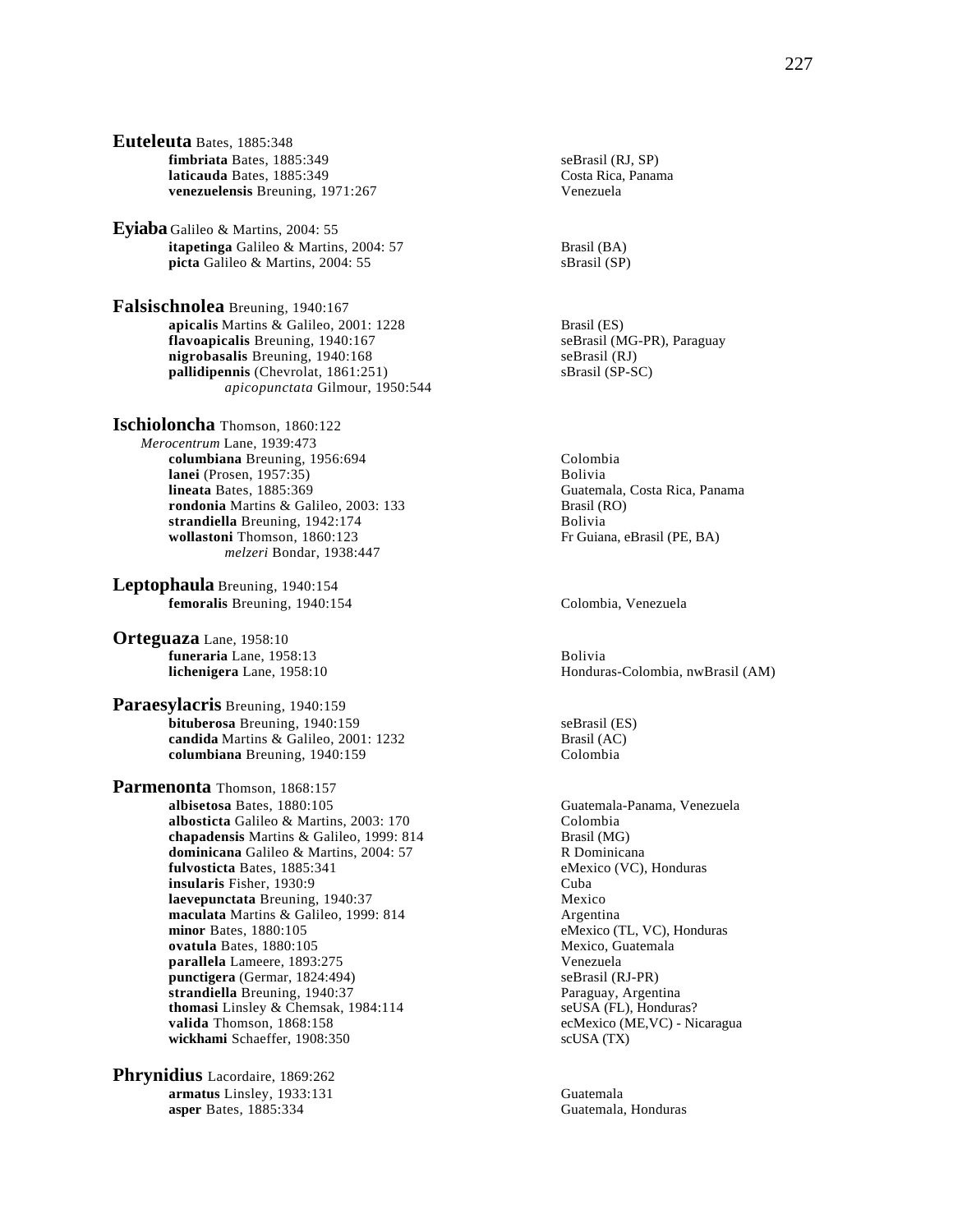**echinoides** Breuning, 1940:407<br> **echinus** Bates, 1880:93<br>
Guatemala - Panama **echinus** Bates, 1880:93 **inaequalis** (Say, 1835:193) eMexico (VC), Honduras **salvadorensis salvadorensis** Franz, 1954:220 **El Salvador El Salvador**<br>
subsp. **montecristensis** Franz, 1954:221 **El Salvador**, Honduras subsp. **montecristensis** Franz, 1954:221 **El Salvador, Honduras**<br> **ngularis** Bates, 1880:92 **Mexico-Honduras** singularis Bates, 1880:92

**Prosenella** Lane, 1959:83 **muehni** (Bruch, 1933:335)<br> **unicolor** Martins & Galileo, 2003: 134<br>
Brasil (MS) unicolor Martins & Galileo, 2003: 134

**Pseudepectasis** Breuning, 1940:213 **bispinosa** Breuning, 1940:213 seBrasil (RJ)

**Ptericoptus** Lepeletier & Audinet-Serville in Lacordaire, 1830:185 *Pterocoptus*; Gemminger & Harold, 1873:3101 **acuminatus** (Fabricius, 1801:323) Brasil (AM, PE, BA, MG-PR), Paraguay, *dentipennis* Latreille, 1811:56 Argentina *acuminatus* m. *reductus* Breuning, 1971:271 *hybridus hybridus* Breuning, 1939:233 **borealis** Breuning, 1939:234 wMexico (DU) **caudalis** Bates, 1880:111 eMexico (VC), Guatemala, Honduras *griseotarsalis* Breuning, 1971:274 **clavicornis** (Fabricius, 1801:323) Fr Guiana, Guyana *crassicornis* Fabricius, 1803:84 *cruentatus* Thomson, 1868:109 **columbianus** Breuning, 1950:9 Colombia **corumbaensis** Galileo & Martins, 2003: 383 Brasil (MS)<br> **dorsalis** Audinet-Serville, 1835:61 Brasil (widespread) **dorsalis** Audinet-Serville, 1835:61 *vitta* Newman, 1838:395 **fuscus** Bates, 1885:345 swMexico (GR, MO) **griseolus** Bates, 1880:111 Guatemala griseolus Bates, 1880:111 **intermedius** Breuning, 1939:234 Mexico **? meridionalis** Breuning, 1939:233 Paraguay, nArgentina (CH) **panamensis** Bates, 1880:111 Panama<br> **panama**<br> **panama**<br> **panama**<br> **panama**<br> **panama**<br> **panama**<br> **panama**<br> **panama**<br> **panama**<br> **panama**<br> **colombia**<br> **vanama** similis Breuning, 1939:234 **sinuatus** Breuning, 1939:233 Colombia, Peru **Rosalba** Thomson, 1864:108 *Aletretia* Bates, 1866:34 **alboapicalis** (Breuning, 1940:42) seBrasil (RJ-SC)<br> **alcidionoides** Thomson, 1864:109 (Colombia **alcidionoides** Thomson, 1864:109<br> **approximata** (Melzer, 1934:85) SeBrasil (RJ-RS), Paraguay **approximata** (Melzer, 1934:85) **arawakiana** Villiers, 1980:86 Guadeloupe **bucki** (Melzer, 1934:87)<br> **consobrina** (Melzer, 1934:88)<br> **bucki** (RS)<br>
seBrasil (ES-SC), Paraguay consobrina (Melzer, 1934:88) **costaricensis** (Melzer, 1934:91) Costa Rica<br> **crassepunctata** Breuning, 1948:13 crassepunctata Breuning, 1948:13 crassepunctata Breuning, 1948:13 **digna** (Melzer, 1934:86) **seBrasil** (SP-RS), Paraguay *albofasciata* Breuning, 1942:140 **dissimilis** (Belon, 1903:153)<br> **fimbriata** (Belon, 1903:152)<br>
Bolivia<br>
Bolivia  $fimplr$ iata (Belon, 1903:152) **inscripta** (Bates, 1866:34) nSAmer-Bolivia *acanthocinoides* Thomson, 1868:142 **indistincta** (Breuning, 1940:41) Colombia **malleri** (Melzer, 1934:90)<br> **mediofasciata** (Breuning, 1943:38) **seBrasil** (RJ-RS) **mediofasciata** (Breuning, 1943:38)<br> **obliqua** (Thomson, 1868:141) **Brasil** Costa Rica-Venezuela **obliqua** (Thomson,  $1868:141$ ) *pulchra* Bates, 1885:350 **peraffinis** (Breuning, 1940:153) seBrasil (RJ)<br> **pulchella** (Belon, 1903:151) Solivia  $pulchella$  (Belon, 1903:151)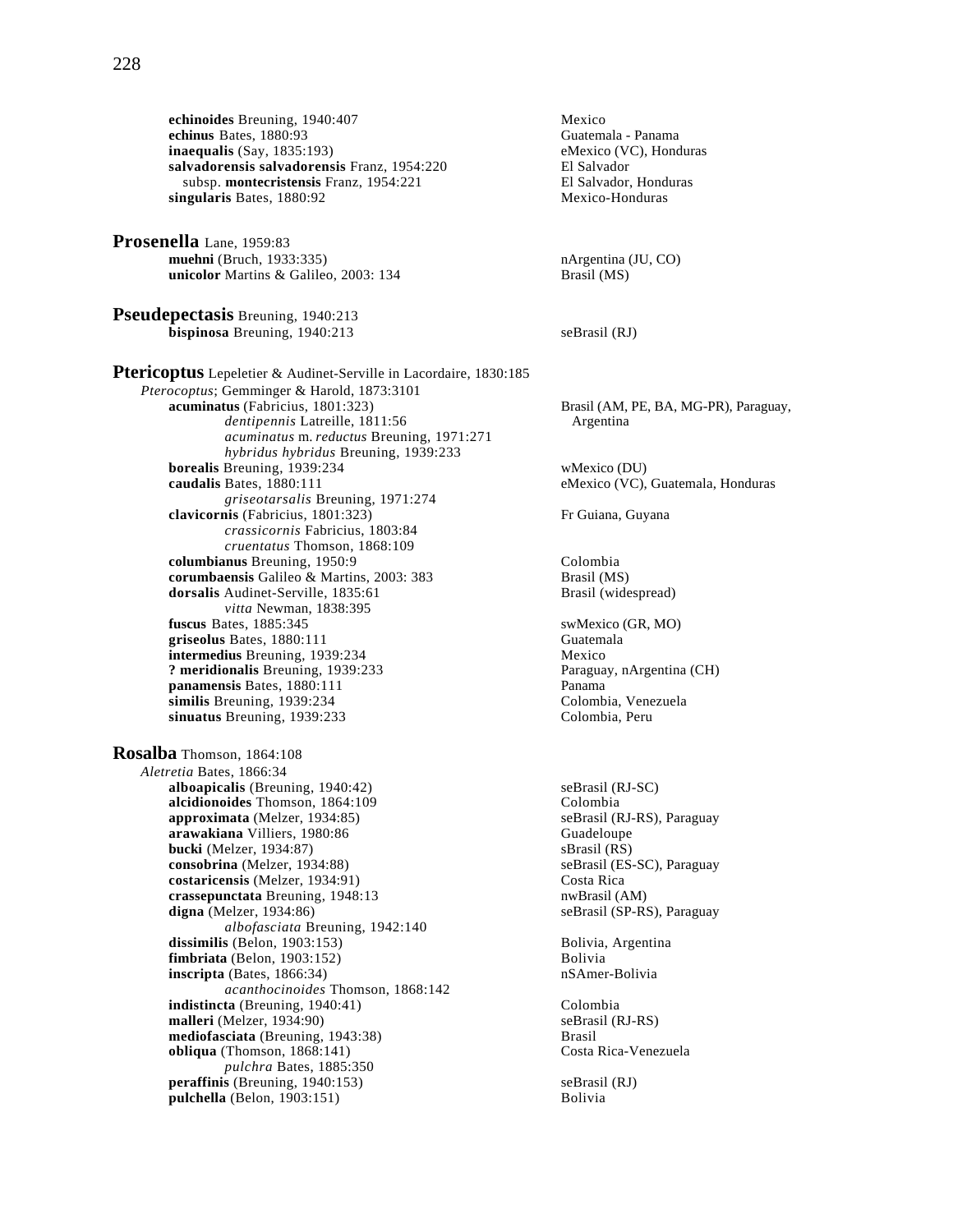**recta** (Thomson, 1868:142) Venezuela<br> **rufescens** (Breuning, 1940:153) seBrasil (RJ)  $rufescens$  (Breuning,  $1940:153$ ) **rufobasalis** (Breuning, 1940:42) Colombia **smaragdina** (Breuning, 1940:153) seBrasil (RJ, SP) stigmatifera (Thomson, 1868:142) Panama, SAmer **stigmatifera** (Thomson, 1868:142) Panama, SAme<br> **strandi** (Breuning, 1943:38) SeBrasil (MG) strandi (Breuning, 1943:38) **strandiella** (Breuning, 1940:42) cBrasil (GO)

**Sarillus** Bates, 1885:359 **pygmaeus** Bates, 1885:359 Guatemala - Panama

**Sybra** Pascoe, 1865: 141 **alternans** (Wiedemann, ) nr. *ponapensis* Blair, in Peck & Thomas, 1998: 122

**Symperga** Lacordaire, 1872:711 **balyi** (Thomson, 1860:121)<br> **balyi** (Thomson, 1860:1212 Fr Guiana<br> **puncticollis** Breuning, 1940:212 Fr Guiana puncticollis Breuning, 1940:212

**Sympergoides** Lane, 1970:374 **nasutus** Lane, 1970:374 seBrasil (MG)

**Tethystola** Thomson, 1868:131 **brasiliensis** Breuning, 1940:42 eBrasil (PE) *flavoapicalis* Breuning, 1942:141 **dispar** Lameere, 1893:276<br> **inermis** Galileo & Martins. 2001: 288<br>
Venezuela inermis Galileo & Martins, 2001: 288 **minima** Galileo & Martins, 2001: 289 Venezuela **mutica** Gahan, 1895:126 Grenada, St Vincent, Trinidad - Tobago **obliqua** Thomson, 1868:132<br> **unifasciata** Galileo & Martins. 2001: 288<br>
Peru unifasciata Galileo & Martins, 2001: 288

**Tetrarpages** Thomson, 1868:129 **lansbergei** Thomson, 1868:130 Venezuela

**Trichoparmenonta** Breuning, 1943:36 **hoegei Breuning 1943:36** Mexico

**Tucumaniella** Breuning, 1943:40 **brevipes** Breuning, 1943:40 nArgentina (TU)

**Typophaula** Thomson, 1868:152 **melancholica** Thomson, 1868:152 seBrasil, Fr Guiana *dejeani* Thomson, 1868:153

**Xylomimus** Bates, 1865:308 **baculus** Bates, 1865:308 nBrasil (PA)

Micronesia, introduced in sFlorida

**Batocerini** Lacordaire, 1869:353

**Batocera** Dejean, 1835:341 *rubra, rubus* of authors

**rufomaculata** (DeGeer, 1775: 107) Puerto Rico, Barbados, Virgin Is. (Introduced)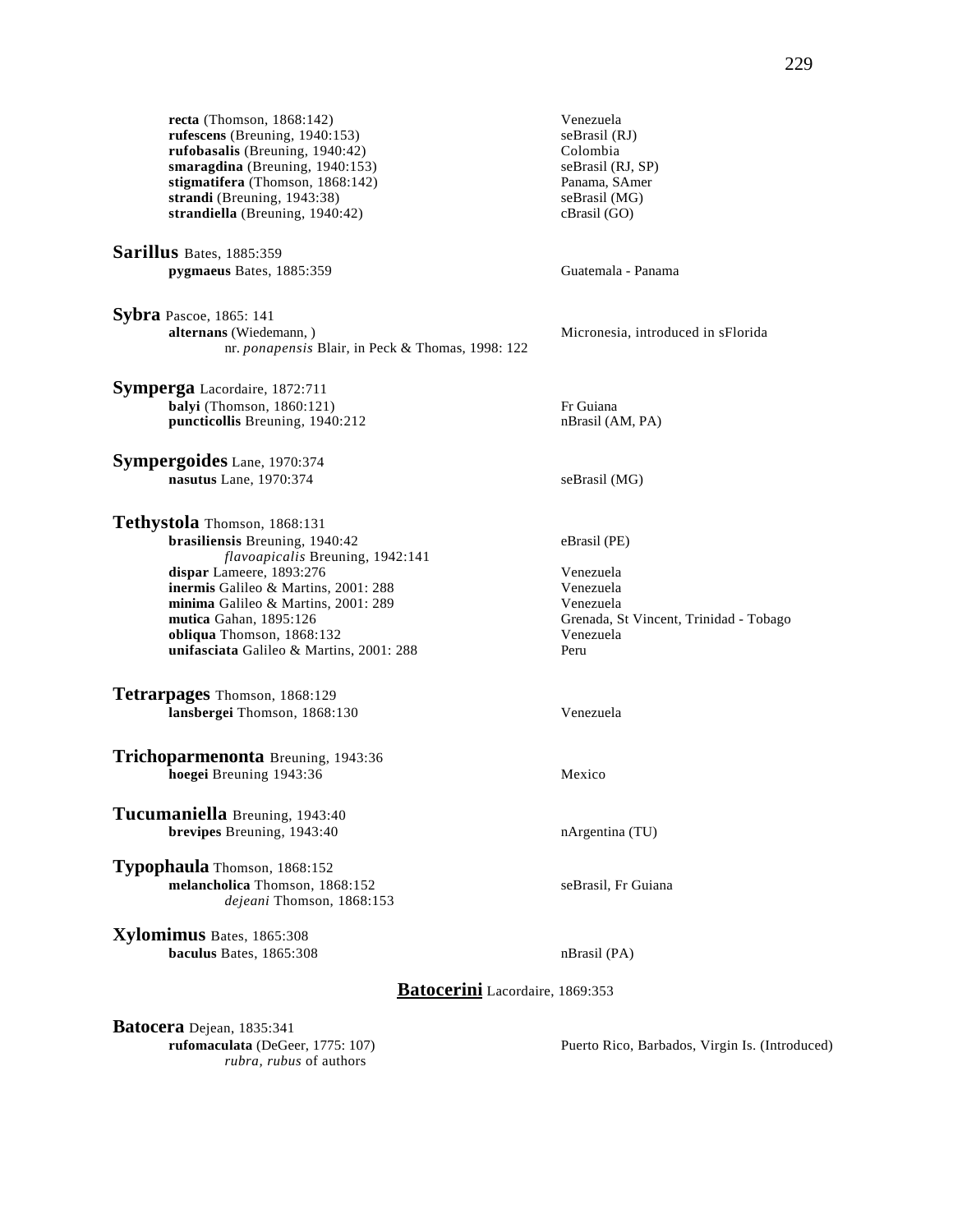**Calliini** Thomson, 1864:123 *Gryllicides* Lacordaire, 1872:489

**Acreana** Lane, 1973:478 **cuprea** Lane, 1973:479 w Brasil (AC, RO) **Anapsicomus** Galileo & Martins, 1988:513 **aethroides** Galileo & Martins, 1988:514 sBrasil (SC, RS)<br> **ampyroides** (Bates, 1866:302) eBrasil (ES)  $lampvroides$  (Bates,  $1866:302$ ) **Ardeocomus** Galileo & Martins, 1988:512 **hemilophoides** Galileo & Martins, 1988:513 eBrasil (BA, MG) **Asemolea** Bates, 1881:194 **crassicornis** Bates, 1881:194 eMexico (VC), Belize **macaranduba** Galileo & Martins, 1998: 250 Brasil (AM) **minuta** (Bates, 1872:238) **Honduras, Guatemala-Costa Rica purpuricollis** Bates, 1885:423 Panama **setosa** Bates, 1881:194 Guatemala, Honduras **Callia** Audinet-Serville, 1835:60 **albicornis** Bates, 1885:424 Panama, eEcuador **ambigua** Bates, 1885:424 eMexico (VC) **annulata** Galileo & Martins, 2002: 42 eEcuador **argodi** Belon, 1903:74 **Bolivia, eEcuador**<br> **axillaris** (Dalman, 1823:69) SeBrasil (ES, RJ)  $axillaris$  (Dalman,  $1823:69$ ) *flavofemorata* Laporte, 1840:486 **azurea** Audinet-Serville, 1835:60 seBrasil (ES-SP) **batesi** Blackwelder, 1946:626 seBrasil (SP) *minuta*; Melzer, 1930:207 (not Bates, 1872) **bella** Galileo & Martins, 1992:139 webcuador<br> **bicolor** (Breuning, 1960:17) Fr Guiana  $bicolor$  (Breuning,  $1960:17$ ) **boliviana** Belon, 1903:72 Peru, Bolivia **chrysomelina** Pascoe, 1859:45 **nBrasil (PA), eEcuador comitessa** Melzer, 1930:206 **nDrasil (PA), eEcuador comitessa** Melzer, 1930:206 comitessa Melzer, 1930:206 **criocerina** Bates, 1866:300 nwBrasil (AM) **cyanea** Melzer, 1931:14 cBrasil (MT)<br> **divisa** Galileo & Martins, 2002: 44 **cBrasil (MG)** divisa Galileo & Martins, 2002: 44 **flavipes** Zajciw, 1958:55 seBrasil (ES, RJ) **fulvocincta** Bates, 1866:300<br> **gallegoi** Galileo & Martins, 1991:260<br>
Colombia<br>
Colombia gallegoi Galileo & Martins, 1991:260 **halticoides** (Bates, 1866:301) nwBrasil (AM) **leucozonata** Lane, 1973:436 wEcuador **lineatula** Lane, 1973:437 Fr Guiana **lissonota** Galileo & Martins, 2002: 46 Brasil (RO) **lycoides** Bates, 1866:301 nwBrasil (AM) **marginata** Galileo & Martins, 2002: 42 Peru **paraguaya** Galileo & Martins, 2002: 49 Paraguay **pulchra** Melzer, 1930:206 sBrasil, Paraguay, Argentina, Bolivia **punctata** Galileo & Martins, 2002: 42 Colombia **purpureipennis** (Gistel, 1848:431) Brasil **rubristerna** Galileo & Martins, 1992:138 Peru<br> **simplex** Galileo & Martins, 1991:261 **Particular** Particular PA **simplex** Galileo & Martins, 1991:261 **nBrasil (PA)**<br> **tomentosa Galileo & Martins**, 2002: 46 **https://** Brasil (MG) tomentosa Galileo & Martins, 2002: 46 **tristis** Galileo & Martins, 2002: 44 Bolivia

**Calliomorpha** Lane, 1973:434 **cyanoptera** Lane, 1973:435 nwBrasil (AM), eEcuador

**xanthomera** Redtenbacher, 1867:185 seBrasil (RJ-RS), Paraguay, Argentina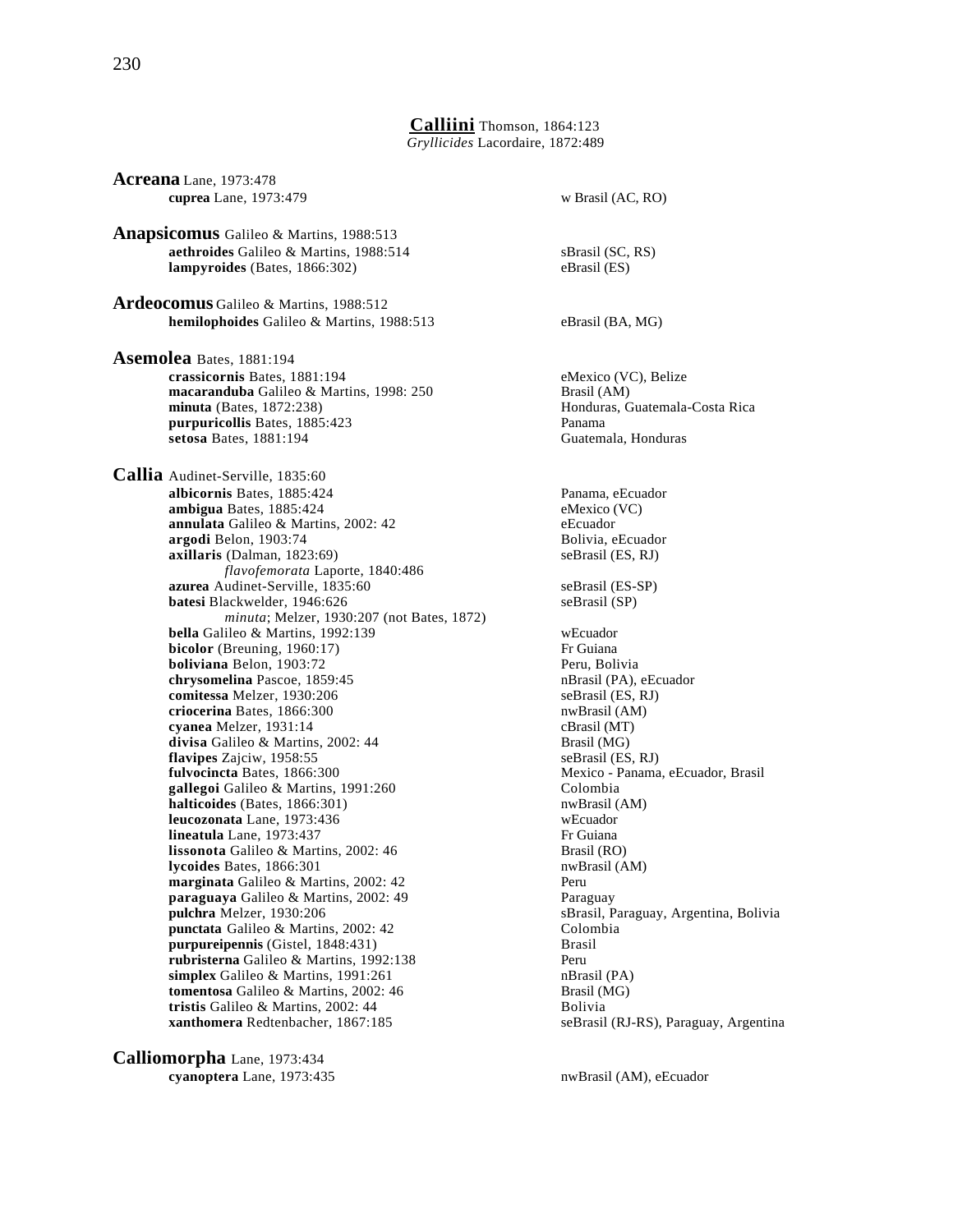| <b>Callisema</b> Martins & Galileo, 1990:475 |             |
|----------------------------------------------|-------------|
| consortium Martins & Galileo, 1990:478       | cBra        |
| elongata Galileo & Martins, 1992:135         | Colo        |
| <b>iucaua</b> Martins & Galileo, 1996:307    | Peru        |
| <b>rufipes</b> Martins & Galileo, 1990:476   | <b>Bras</b> |
| socium Martins & Galileo, 1990:477           | seBr        |
|                                              |             |

**Callityrinthia** Galileo & Martins, 1991:257 **mimetica** Galileo & Martins, 1991:257 Costa Rica

**Camitocomus** Galileo & Martins, 1991:254 **nodosus** Galileo & Martins, 1991:254 seBrasil (ES, RJ)

**Canindea** Galileo & Martins, 1990:472 **latithorax** Galileo & Martins, 1991:251 nwBrasil (AM) **maculata** Galileo & Martins, 1990:474 nwBrasil (AM) **signaticornis** (Buquet, 1857:339) **nBrasil** (AM, PA, MA), Fr Guiana

**Chalcolyne** Bates, 1866:297 **metallica** (Pascoe, 1858:263) ncBrasil (AM, PA)

**Chereas** Thomson, 1864:124 *Atelodesmis*; Thomson, 1860:62 (not Buquet, 1857) **octomaculata** (Buquet, 1857:337) seBrasil (ES, RJ)

**Colombicallia** Galileo & Martins, 1992:138 **curta** Galileo & Martins, 1992:138 Colombia

**Drycothaea** Thomson, 1868:145 *Drycothea*; Bates, 1881:193 *Estolopsis* Breuning, 1940:179 *Guyanestola* Breuning, 1961:248 **angustifrons** (Breuning, 1943:56) Fr Guiana, eEcuador *macrophthalma* Breuning, 1961:248 **anteochracea** (Breuning, 1974:157) cBrasil (PA, GO, MT), Fr Guiana *ochreicollis* Breuning, 1974:161 **bicolorata** Martins & Galileo, 1990:610 eEcuador, nwBrasil (AM) **brasiliensis** (Breuning, 1974:49) cBrasil (AM, MT), eEcuador, Fr Guiana *marmorata* Martins & Galileo, 1990:611 **cribrata** Bates, 1881:194 eMexico (VC), Guatemala, Honduras **curtula** Bates, 1885:423 **Panama**<br> **estola** (Lameere, 1893:278) **Panama**<br> **Venezuela estola** (Lameere, 1893:278)<br> **example 1898:473** Venezuela<br> **example 1889:473** Guadeloupe guadeloupensis Fleutiaux & Sallé, 1889:473 **maculata** Martins & Galileo, 2003: 619 Bolivia **mexicana** (Breuning, 1974:161)<br> **ochreoscutellaris** (Breuning, 1940:180) **Mexico**<br>
eEcuador, Surinam, Fr Guiana, **ochreoscutellaris** (Breuning, 1940:180) *soricina* Martins & Galileo, 1990:611 cBrasil (AM, PA, RO)<br>ates, 1885:423 Honduras, Panama parva Bates, 1885:423 **sallei** (Thomson, 1868:145) sMexico (TB, VC), Belize, Guatemala *sallaei*; Bates, 1881:193 **spreta** Bates, 1885:422 eMexico (VC)<br> **stictica** Bates, 1881:193 eMexico (VC) - Panama stictica Bates, 1881:193 var. *lepidiota* Bates, 1885:422 **testaceipes** Bates, 1881:193 Guatemala **truncatipennis** Tavakilian, 1997:136 sBrasil (SC) *stictica* ; Breuning, 1942:163 (not Bates, 1881) **turrialbae** (Breuning, 1943:56) Costa Rica **viridescens** (Buquet, 1857:337) seBrasil (ES, RJ)

**consortium in the CBrasil (GO, MT)** Colombia, Venezuela Brasil (RO, GO, MT, MG-RS) seBrasil (MG-SC), nArgentina (MI)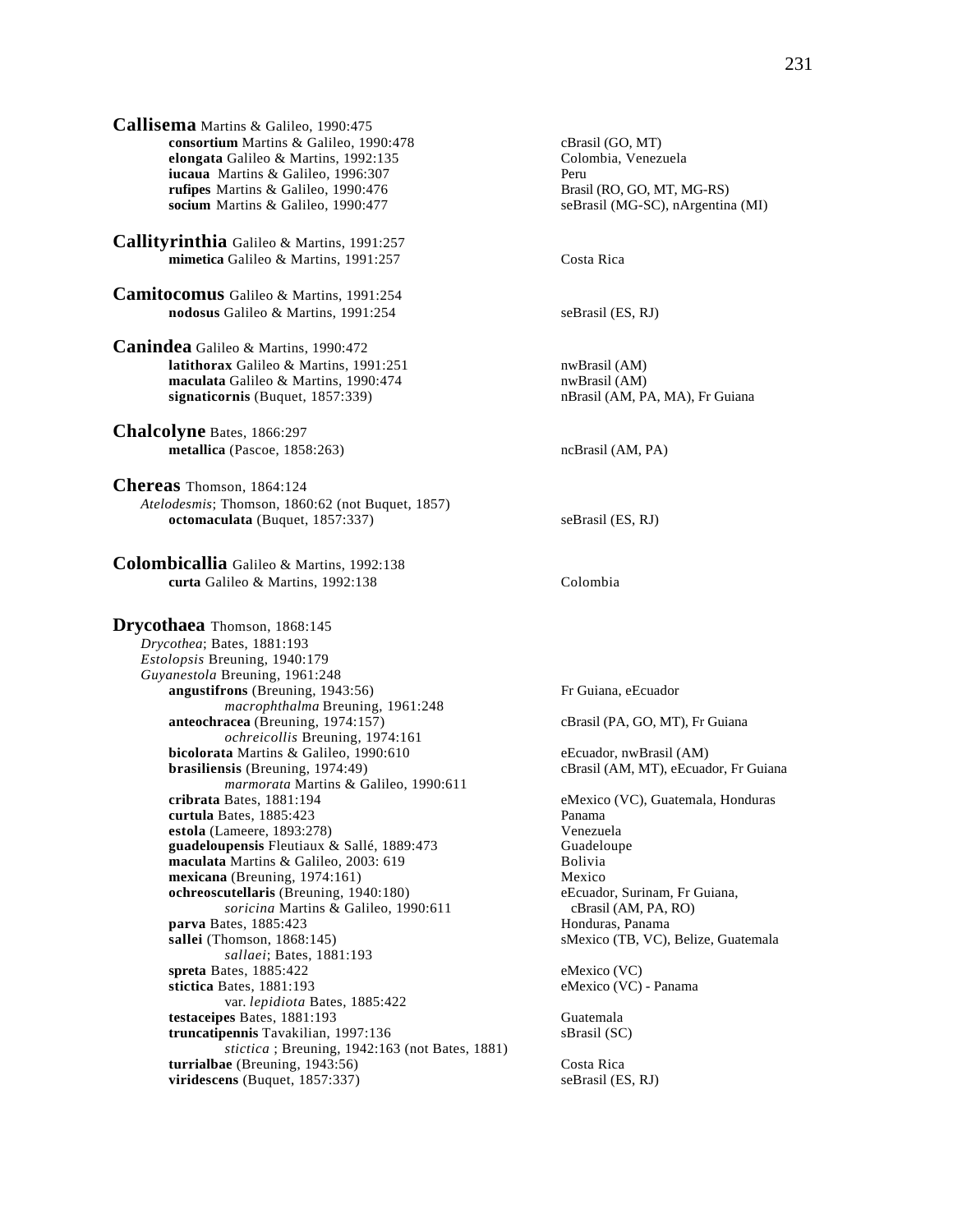**Eumathes** Pascoe 1858:251 *Sinamora* Thomson 1868:113 **amazonicus** Bates, 1866:297 nwBrasil (AM)<br> **canus** (Germar, 1824:483) seBrasil (BA-RJ) **canus** (Germar, 1824:483) *undatus* Pascoe, 1858:251 *subcostatus* Thomson, 1868:114 **colombicus** (Thomson, 1868:114) Colombia **cuprascens** Bates,1874:233 Nicaragua-Panama

**Eumimesis** Bates, 1866:298 **affinis** Magno & Monné, 1990:454 nwBrasil (AM), eEcuador **carbonelli** Lane, 1973:476 eEcuador, Peru **germana** Lane, 1973:474 cBrasil (PA, MT)<br> **heilipoides** Bates. 1866:298 cBrasil (AM). environmental and the number of the number of the number of the number **trilineata** Magno & Monné, 1990:453 w Brasil (RO)

**Euryestola** Breuning, 1940:180 *Euroyestola*; Breuning, 1963:510 **antennalis** Breuning, 1940:180<br> **caraca** Galileo & Martins, 1997: 130 **Venezuela**<br>
Brasil (MG) **caraca** Galileo & Martins, 1997: 130 Brasil (MG)<br> **castanea** Galileo & Martins, 2001: 69 hwBrasil (AM) **castanea** Galileo & Martins, 2001: 69 **nwBrasil (AM)** nwBrasil (AM) nwBrasil (AM) control (AM) nwBrasil (AM) of the metropology of the metropology of the metropology of the metropology of the metropology of the metropolog **freyi** Breuning, 1955:660 **iquira** Galileo & Martins, 1997: 129 Colombia, wEcuador **morotinga** Galileo & Martins, 1997: 131 Brasil (PA) **murupe** Galileo & Martins, 1997: 132 Venezuela

**Graminea** Thomson, 1864:329 **annulata** Galileo & Martins, 1990:469 w Brasil (RO)<br> **hispida** Galileo & Martins, 1990:471 ecBrasil (GO) **hispida** Galileo & Martins, 1990:471 ecBrasil economic economic economic economic economic economic economic economic economic economic economic economic experience execution of the experiment of the equation of the equat inca Galileo & Martins, 1990:471 **multicava** Galileo & Martins, 1990:469 eEcuador<br> **tomentosa** Thomson, 1864:330 eBrasil (BA, MG, SP) tomentosa Thomson, 1864:330

**Gryllica** Thomson, 1860:120 *Esmia*; Thomson, 1864:100 (not Pascoe, 1859) **curitibana** Lane, 1965:333 sBrasil (PR) **flavopustulata** Thomson, 1860:121 seBrasil (ES, RJ) **picta** (Pascoe, 1858:263) seBrasil (BA-RS), nArgentina (MI) **prava** Lane, 1973:470 cBrasil (PA, MT) *metallica*; Dillon & Dillon, 1946:156 (not Pascoe, 1858) **pseudopicta** Lane, 1965:329 eBrasil (BA) **pygmaea** Lane, 1973:471 sBrasil (PR)

**Harringtonia** Lane, 1973:477 **dalmeidai** (Dillon & Dillon, 1946:161) Costa Rica, Panama **myia** (Dillon & Dillon, 1946:163) Bolivia

**Hastatis** Buquet, 1857:338 **auricollis** Buquet, 1857:339 seBrasil (MG-SC) denticollis Buquet, 1857:338 seBrasil (RJ, SP) **femoralis** Burmeister, 1865:181 wcArgentina (ME) **simplicis** Galileo & Martins, 1990:604 seBrasil (SP, SC)

**Hemicladus** Buquet, 1857:328 **callipus** Buquet, 1857:331 eBrasil (ES) **decoratus** Fuchs, 1955:51<br> **dejeanii** Buquet, 1857:329<br>
Fr Guiana, nwBrasil (AM) dejeanii Buquet, 1857:329 **fasciatus** Galileo & Martins, 1991:249 **ncBrasil** (AM), eEcuador **thomsonii** Buquet, 1857:330 Brasil, Paraguay

nwBrasil (AM), eEcuador, Peru, Fr Guiana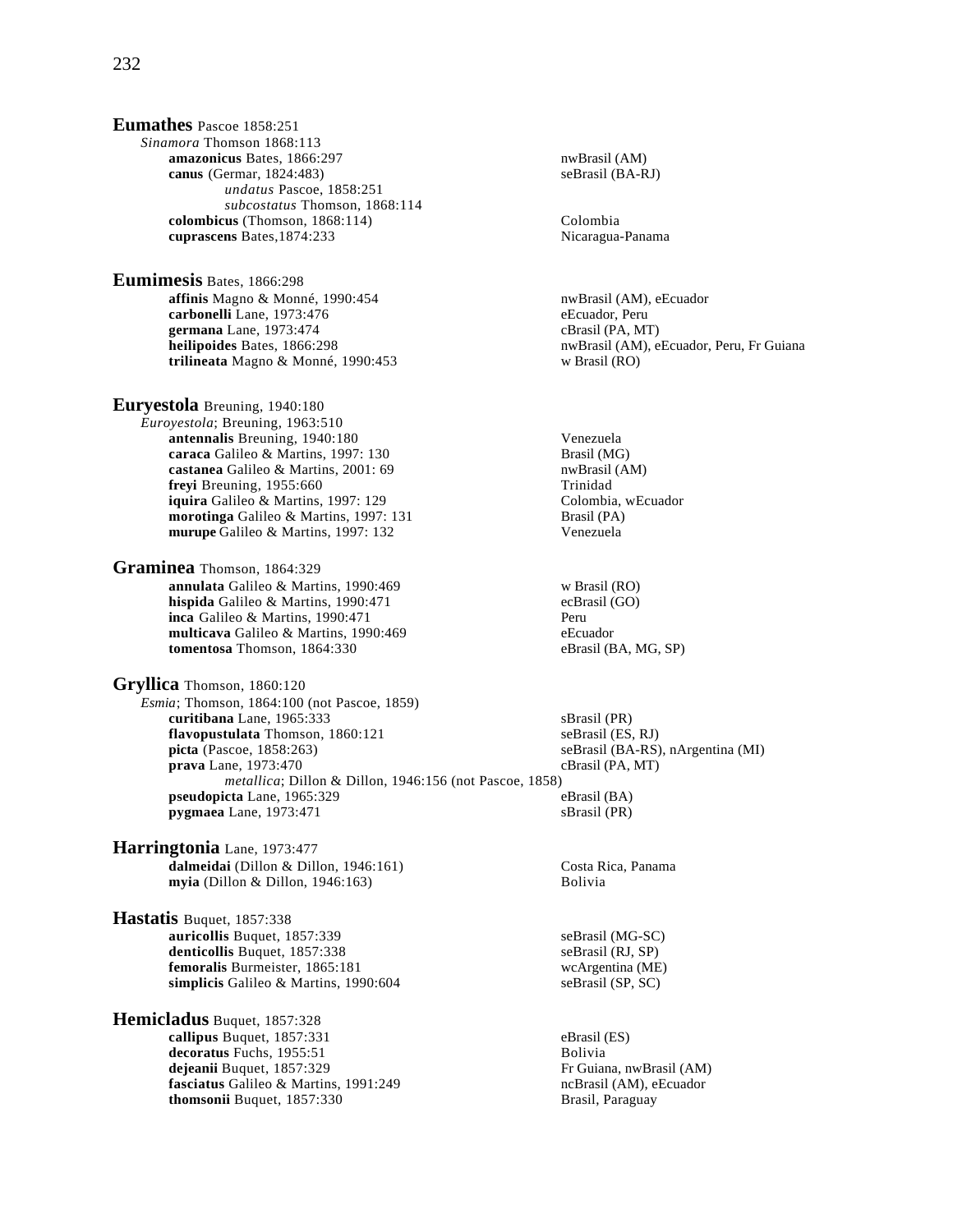| Hirticallia Galileo & Martins, 1990:879<br>hirsuta Galileo & Martins, 1990:879                                                                                                                                                                                                                                                                                                                       | sBrasil (RS)                                                                                                                                      |
|------------------------------------------------------------------------------------------------------------------------------------------------------------------------------------------------------------------------------------------------------------------------------------------------------------------------------------------------------------------------------------------------------|---------------------------------------------------------------------------------------------------------------------------------------------------|
| Icelastatis Galileo & Martins, 1991:249<br>galerucoides (Bates, 1866:299)                                                                                                                                                                                                                                                                                                                            | nBrasil (PA)                                                                                                                                      |
| Igualda Thomson, 1868:144<br>posticalis Thomson, 1868:144                                                                                                                                                                                                                                                                                                                                            | Fr Guiana, ncBrasil (AM, PA)                                                                                                                      |
| Mesestola Breuning, 1980:70<br>guadeloupensis Breuning, 1980:70                                                                                                                                                                                                                                                                                                                                      | Guadeloupe                                                                                                                                        |
| Micatocomus Galileo & Martins, 1988:511<br>isomeroides Galileo & Martins, 1988:512<br>petalacmoides Galileo & Martins, 1988:511                                                                                                                                                                                                                                                                      | eBrasil (ES)<br>eBrasil (ES)                                                                                                                      |
| Miguelia Galileo & Martins, 1991:252<br>monnei Galileo & Martins, 1991:252                                                                                                                                                                                                                                                                                                                           | nwBrasil (AM)                                                                                                                                     |
| Mimolaia Bates, 1881:424<br>acaiuba Galileo & Martins, 1998: 153<br>buckleyi (Bates, 1885:424)<br>calopterona (Bates, 1885:424)<br>cleroides (Bates, $1866:301$ )<br>hua Galileo & Martins, 1991:256<br>lata Galileo & Martins, 1991:256<br><b>peruana</b> Galileo & Martins, 1991:255<br>pichincha Galileo & Martins, 1992:135<br>tachira Galileo & Martins, 1992:137<br>variicornis Belon, 1903:76 | Colombia<br><b>Bolivia</b><br>Costa Rica, Panama<br>nwBrasil (AM)<br>nwBrasil (AM)<br>eEcuador<br>Peru<br>wEcuador<br>Venezuela<br><b>Bolivia</b> |
| Paracallia Martins & Galileo, 1998: 56<br>bonaldoi Martins & Galileo, 1998: 56                                                                                                                                                                                                                                                                                                                       | Brasil (AC)                                                                                                                                       |
| Paracladus Martins & Galileo, 1990:478<br>fasciatus Martins & Galileo, 1990:479<br><b>Parasemolea</b> Martins & Galileo, 1990:479                                                                                                                                                                                                                                                                    | Peru                                                                                                                                              |
| <b>boliviana</b> Martins & Galileo, 1990:480<br>Schiacallia Galileo & Martins, 1991:248<br>tristis Galileo & Martins, 1991:248                                                                                                                                                                                                                                                                       | <b>Bolivia</b><br>eBrasil (BA, MG, ES)                                                                                                            |
| Xenocallia Galileo & Martins, 1990:471<br>punctatissima Galileo & Martins, 1990:472                                                                                                                                                                                                                                                                                                                  | <b>Bolivia</b>                                                                                                                                    |
| Zenicomus Thomson, 1868:194<br>ignicolor Galileo & Martins, 1988:510<br>photuroides Thomson, 1868:194                                                                                                                                                                                                                                                                                                | eBrasil (ES)<br>seBrasil (RJ, SP)                                                                                                                 |

# **Colobotheini** Thomson, 1860:18

**Apechthes** Thomson, 1860:362 **championi** Bates, 1881:191 Guatemala, Honduras **mexicanus** Thomson, 1860:363 seMexico (OA, VC), Guatemala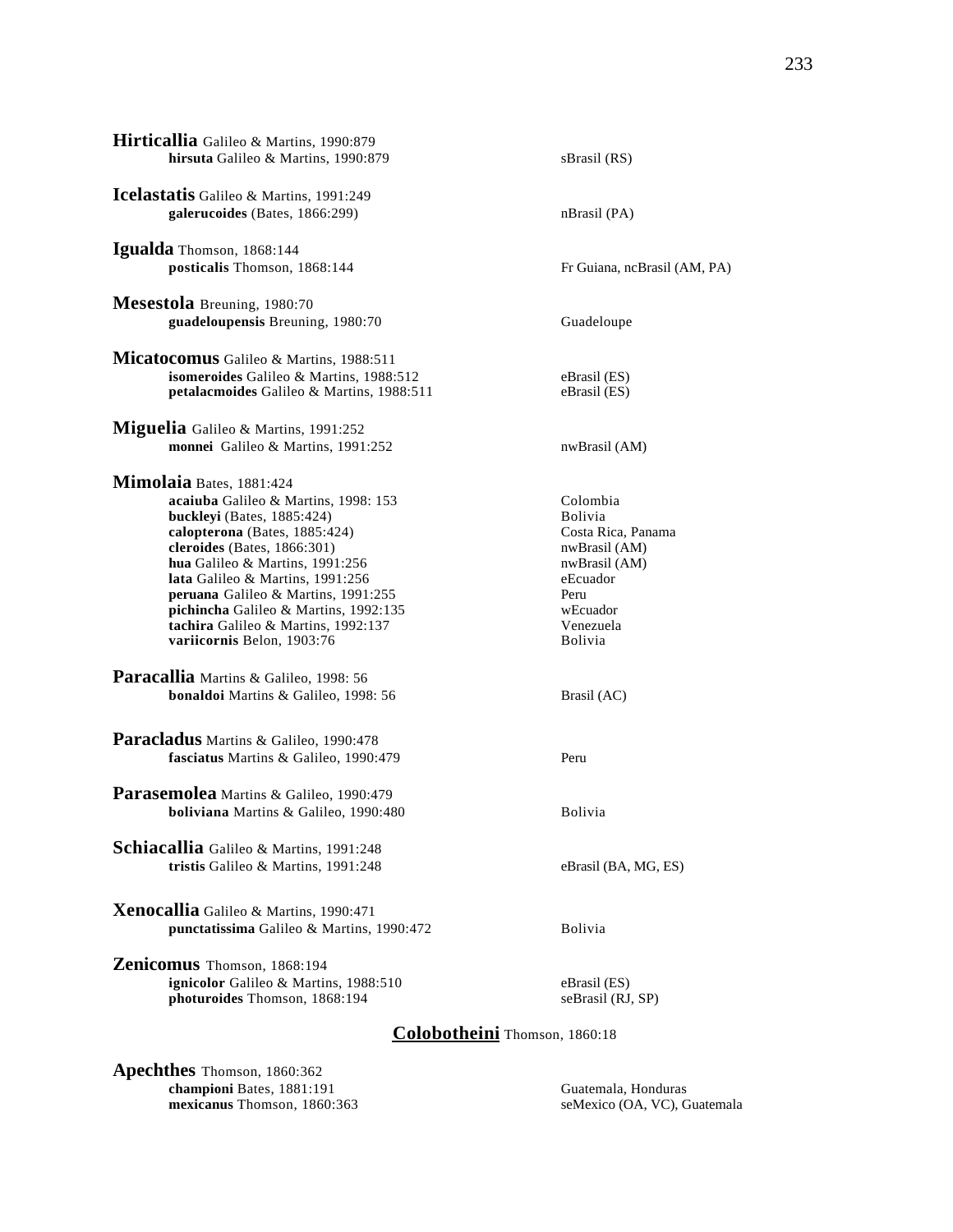**Calliphenges** Waterhouse, 1880:296 **cuprascens** Waterhouse, 1880:296 Ecuador, Peru

**Carneades** Bates, 1869:387 **bicincta** Gahan, 1889:393 Guadeloupe **championi** Bates, 1885:420 Costa Rica, Panama **delicia** Bates, 1869:387<br> **glaucothea** Bates, 1872:227 **Nicaragua**<br> **eEcuador, nwBrasil (AM), Peru** glaucothea Bates, 1872:227 *subcrucigera* Zajciw, 1961:389 **hemileuca** Bates, 1881:190<br> **nigrosignata** Aurivillius, 1926:515<br>
Bolivia nigrosignata Aurivillius, 1926:515 **nodicornis** Bates, 1881:277 Ecuador *huamboyae* Kirsch, 1889:40 **personata** Bates, 1881:277 Colombia **princeps** Bates, 1872:238 <br> **auadrinodosa** Aurivillius. 1902:224 **Nicaragua-Panama**<br>
Colombia **quadrinodosa** Aurivillius, 1902:224 **reticulata** Bates, 1881:277 Colombia **superba** Bates, 1869:387 **Honduras - Panama**<br> **vittata** Gahan, 1889:391 **Honduras - Panama**<br>
eEcuador, nwBrasil *crucigera* Aurivillius, 1902:210 *crucigera* var.*amazonica* Aurivillius, 1902:211

**Carterica** Pascoe, 1858:263 **buquetii** Thomson, 1860:20 Brasil **cincticornis** Bates, 1865:214 nwBrasil (AM), eEcuador, Colombia **mima** Belon, 1903:68 Bolivia *mimi*; Gilmour, 1965:631<br>**mucronata** (Olivier, 1795:30) *tenuicornis* Fabricius, 1801:328 *cinctipennis* Pascoe, 1858:263 *colobotheoides* Thomson, 1860:20 **optata Pascoe, 1866:284** Guatemala, Honduras - Colombia<br> **pygmaea** Bates, 1881:186 **Guatemala, Costa Rica**<br>
Nicaragua-Costa Rica **pygmaea** Bates, 1881:186<br> **pygmaea** Bates, 1881:186<br> **colombia**<br>
Colombia **rubra** Martins & Galileo, 2005: 15 **soror** Belon, 1896:253 Bolivia<br> **discription**<br> **solivia**<br> **solivia**<br> **bolivia tricuspis** Belon, 1903:70 *bicuspis*; Aurivillius, 1923:457

**Cathexis** Thomson, 1860:18 grallatrix (Bates, 1865:391) nwBrasil (AM), eEcuador **longimana** (Pascoe, 1859:52) seBrasil (MG-RJ) *serrimana* Thomson, 1864:29 **vitticollis** Zajciw, 1967:322 eBrasil (ES)

**Colobothea** Lepeletier & Audinet-Serville in Latreille, 1825:336 **aleata** Bates, 1885:420 seMexico (VC) - Venezuela **amoena** Gahan, 1889:390 eBrasil (BA, ES) **andina** Monné, 1993:475<br> **appendiculata** Aurivillius, 1902:222<br>
Bolivia, Fr Guiana **appendiculata** Aurivillius, 1902:222<br> **assimilis** Aurivillius, 1902:212<br>
Colombia **assimilis** Aurivillius, 1902:212 **bicuspidata** (Latreille, 1811:56) Colombia, eEcuador, Fr Guiana, Peru, Bolivia, *octolineata* Bates, 1865:105 ncBrasil (AM) **biguttata** Bates, 1865:219 seBrasil (ES-RS), eEcuador *brasiliensis* Fuchs, 1961:9 *binoculata*; Zajciw, 1967:118 (not Bates, 1865) **bilineata** Bates, 1865:107 nwBrasil (AM) **bisignata** Bates, 1865:389 Guianas, nwBrasil (AM), Peru, eEcuador

eMexico (VC), Belize, Honduras<br>Costa Rica, Panama

eEcuador, nwBrasil (AM), Peru

Fr Guiana, ncBrasil (AM), Peru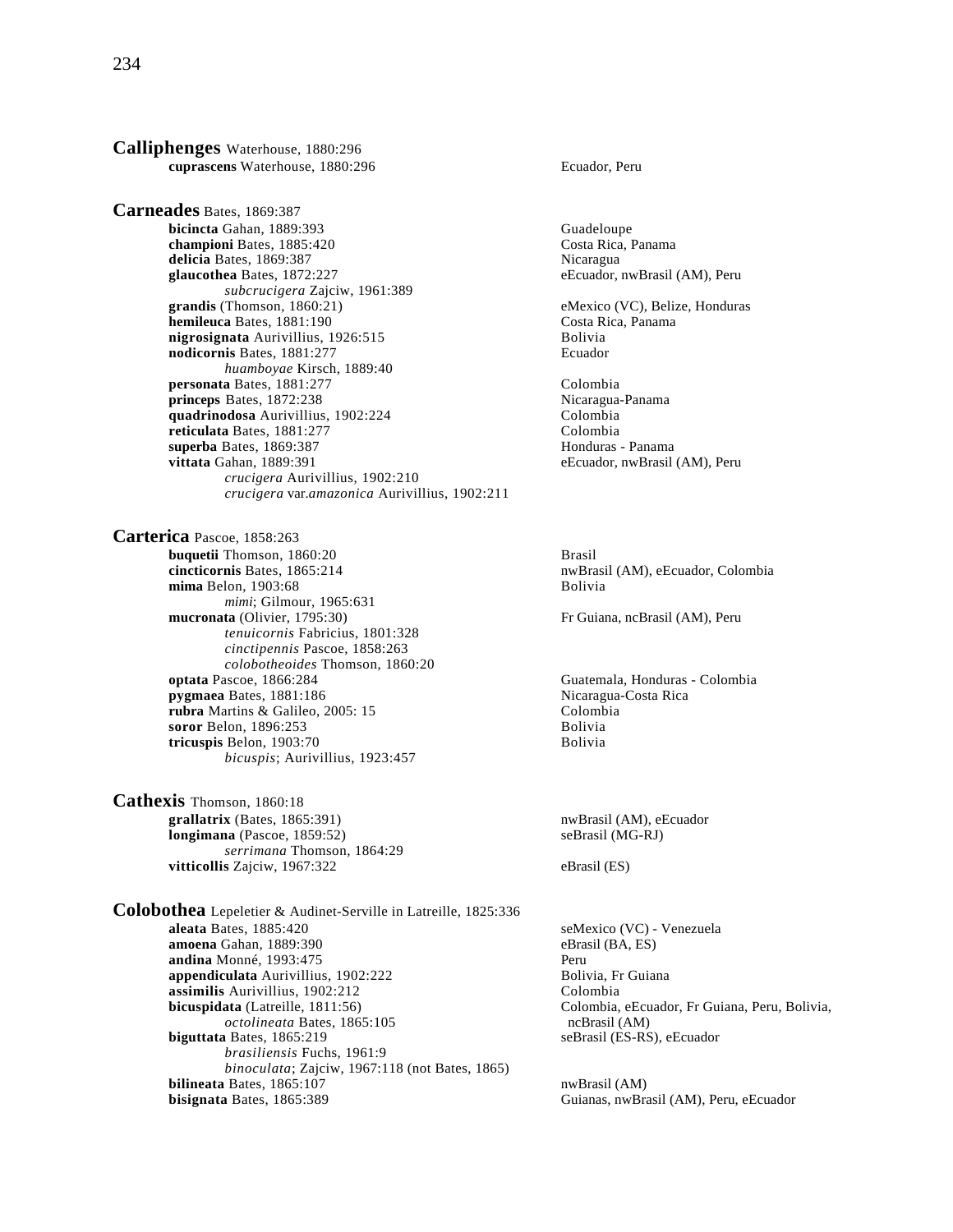**bitincta** Bates, 1872:226 **Honduras - Colombia**<br> **bitincta** Bates, 1872:226 **Honduras - Colombia**<br> **cBrasil** (AM, GO, MT) *numida* Aurivillius, 1902:214 Paraguay **caramaschii** Monné, 2005: 246 Venezuela **carneola** Bates, 1865:393<br> **cassandra** (Dalman, 1823:70) **Fr** Guiana, nBrasil (BA-RS) cassandra (Dalman, 1823:70) *leucospila* Germar, 1824:487 **centralis** Monné, 1993:478<br> **chemsaki** Giesbert, 1979:422 chemsaki Giesbert, 1979:422 **chemsaki Giesbert, 1979:422 chontalensis** Bates, 1872:225 Nicaragua-Panama **cincticornis** (Schaller, 1783:290) ? **colombiana** Monné, 1993:479 Colombia **crassa** Bates, 1865:103<br> **decemmaculata** Bates, 1865:217 ncBrasil (AM, PA), Peru **declivis** Aurivillius, 1902:209 Bolivia **delicata** Monné, 2005: 246 Guatemala, Costa Rica, Panama **denotata** Monné, 2005: 245 **Brasil (AM) destituta** Bates, 1865:383 nBrasil (PA), eEcuador **discicollis** Gahan, 1889:391 seBrasil (BA-SP) **dispersa** Bates, 1872:226 **Honduras** - Colombia **distincta** Pascoe, 1866:284 Mexico - Colombia **elongata** Gahan, 1889:388 **Fr** Guiana, nBrasil (AP, AM) **emarginata** (Olivier, 1795:48) **Fr** Guiana, nBrasil (BA-RS) **emarginata** (Olivier, 1795:48) **erythrophthalma** (Voet, 1806:27) ? **eximia** Aurivillius, 1902:213 Colombia, Fr Guiana, Brasil (AP, AM) **fasciata** Bates, 1865:108 seBrasil, Paraguay, Argentina **fasciatipennis** Linsley, 1935:112 Honduras, Panama **femorosa** Erichson, 1847:149<br>**fibrosa** Erichson. 1847:149 **Peru fibrosa** Erichson, 1847:149<br>**flavimacula** (Voet. 1806:27) SAmer  $flavimacula$   $(Voet, 1806:27)$ *hieroglyphica* Schoenherr, 1817:421 **flavoguttata** Aurivillius, 1902:218 eBrasil (BA, ES) **flavomaculata** Bates, 1865:218 nwBrasil (AM) **forcipata** Bates, 1865:394 **nwBrasil (AM), eEcuador**<br>**geminata** Bates, 1865:106 **notatal contract expansive Exercise** Fr Guiana, nBrasil (PA) geminata Bates, 1865:106 **grisescens** Zajciw, 1962:287 eBrasil (ES) **guatemalena** Bates, 1881:188 sMexico (CHS, OA, VC) - Honduras **guttulata** Aurivillius, 1902:216 nwBrasil (AM) **hebraica** Bates, 1865:108 small and the small small small small small small small small small small small small small small small small small small small small small small small small small small small small small small s **hirtipes** (Degeer, 1775:116) Guianas, ncBrasil (AM), Peru, Bolivia *annulatus* Fabricius, 1775:180 *hirtimana* Schoenherr, 1817:419 *murina* Schoenherr, 1817:419 *contaminata* Lepeletier & Audinet-Serville in Latreille, 1825:337 *concreta* Bates, 1865:106 **hondurena** Giesbert, 1979:436 Honduras **humerosa** Bates, 1865:223 nBrasil (PA), eEcuador **juncea** Bates, 1865:386 **Fr** Guiana, nBrasil (PA) **lateralis** Bates, 1865:108 seBrasil (MG-RS) **leucophaea** Bates, 1865:223 sMexico (OA, VC) **lineatocollis** Bates, 1865:103 Fr Guiana **lucaria** Bates, 1865:102 nwBrasil (AM) **luctuosa** Pascoe, 1859:53 cBrasil (PA, MT) **lunulata** Lucas, 1859:190 **ncBrasil (AM), Peru, eEcuador, Bolivia** *fryi Pascoe, 1859:52*<br>**macularis** (Olivier, 1792:474) *velutina* Bates, 1865:216 **maculicollis** Bates, 1865:217 Venezuela **meleagrina** Erichson, 1847:149 **Bolivia, Peru, eEcuador** Bolivia, Peru, eEcuador *niveosparsa* Aurivillius, 1902:220 **mimetica** Aurivillius, 1902:222<br> **mosaica** Bates. 1865:384<br>
Venezuela **mosaica Bates, 1865:384 musiva** (Germar, 1824:488) seBrasil, Paraguay, Argentina **naevia** Bates, 1865:386 **naevia nub**rasil (AM), eEcuador

cBrasil (AM, GO, MT), Bolivia, Peru, eEcuador, ncBrasil (AM, PA), Fr Guiana Surinam, Fr Guiana, ncBrasil (AM), eEcuador, Peru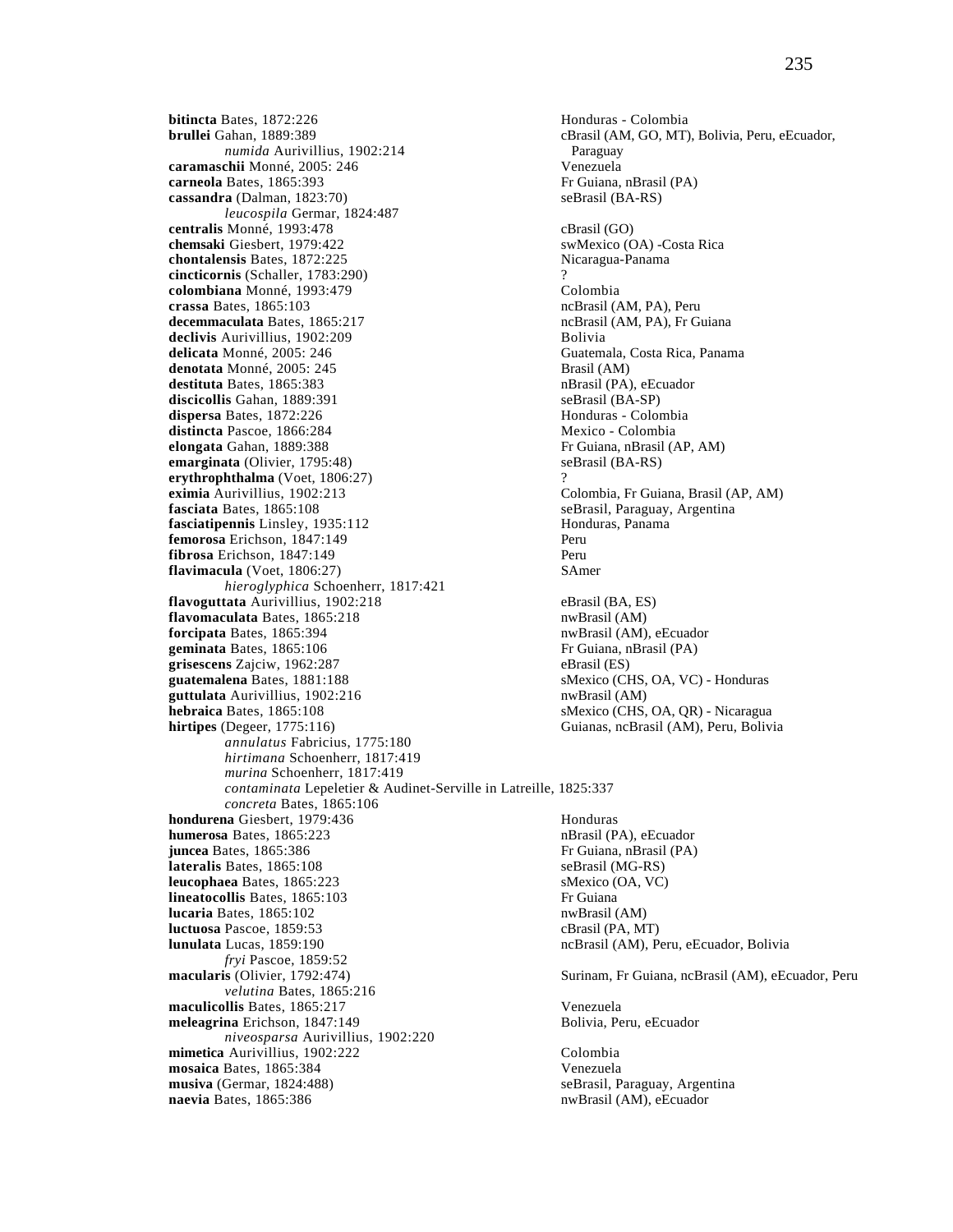**naevigera** Bates, 1865:101 **nwBrasil (AM), Peru nigromaculata** Zajciw, 1971:307 **nd Exercise Server Control** natural natural natural natural natural natural natural natural natural natural natural natural natural natural nigromaculata Zajciw, 1971:307 **obconica** Aurivillius, 1902:215 **Fr** Guiana<br> **obtusa** Bates, 1865:222 **Fr** Guiana<br> **obtusa** Bates, 1865:222 **obtusa** Bates, 1865:222<br> **obtusicarinata** Zaiciw. 1962:289<br> **obtusicarinata** Zaiciw. 1962:289 **obtusicarinata** Zajciw, 1962:289 **olivencia** Bates, 1865:392 nwBrasil (AM) **ordinata** Bates, 1865:104 nwBrasil (AM) **osculatii** Guérin-Méneville, 1855:600 Peru, eEcuador *obsculatii*; Gilmour, 1965:629 **passerina** Erichson in Schomburg, 1848:574 Guyana, Fr Guiana **paulina** Bates, 1865:384 Peru, ncBrasil (AM, PA), Fr Guiana **peruviana** Aurivillius, 1920:389 **Perupictilis** Bates, 1865:221 **Perupictilis** Bates, 1865:221 **picturata** Monné, 1993:480<br> **pimplaea** Bates, 1865:382 Fr Guiana, **plagiata** Aurivillius, 1902:212<br> **plebeja** Aurivillius, 1902:219<br> **plebeja** Aurivillius, 1902:219 **plebeja** Aurivillius, 1902:219<br> **pleuralis** Casev, 1913:344<br>
Costa Rica, Panama pleuralis Casey, 1913:344<br>poecila (Germar, 1824:488) **propinqua** Bates, 1865:385 nwBrasil (AM), Peru **pulchella** Bates, 1865:221 **Fr** Guiana, Venezuela, nBrasil (PA) **punctata** Aurivillius, 1902:221 **Fr** Golombia, Peru **punctata** Aurivillius, 1902:221 Colombia, Polombia, Polombia, Polombia, Polombia, Polombia, Polombia, Polombia, Polombia, Polombia, Polombia, Polombia, Polombia, Polombia, Polombia, Polombia, Polombia, Polombia, Polombia, **pura** Bates, 1865:392 **ramosa** Bates, 1872:225 sMexico (CHS, ME, OA, YU) - Nicaragua **regularis** Bates, 1881:188 eMexico (SLP, VC) **rincona** Giesbert, 1979:434 Costa Rica **roppai** Monné, 1993:476<br> **rubroornata** Zajciw, 1962:285<br> **rubroornata** Zajciw, 1962:285 rubroornata Zajciw, 1962:285 **sahlbergi** Aurivillius, 1902:220 seBrasil (ES-RJ) **schmidti** Bates, 1865:225 seBrasil (RJ-RS), Argentina **scolopacea** Erichson, 1847:149<br> **securifera** Bates. 1865:387 **Perumane Securifera** Bates. 1865:387 securifera Bates, 1865:387<br>sejuncta Bates, 1865:387 seminalis Bates, 1865:383 **septemmaculata** Zajciw, 1971:143 nBrasil (AP), Fr Guiana **seriatomaculata** Zajciw, 1962:283 seBrasil, Paraguay, Argentina<br> **sexagglomerata** Zaiciw, 1962:281 seBrasil (ES) sexagglomerata Zajciw, 1962:281 **sexmaculata** Aurivillius, 1902:218 eBrasil (BA) **sexualis** Casey, 1913:344 **sMexico (CHS)** - Honduras **signatipennis** Lameere, 1884:98 **sexualis** SeBrasil (ES-SP) signatipennis Lameere, 1884:98 **signativentris** Gahan, 1889:387 eBrasil (BA-RJ) **simillima** Aurivillius, 1902:210 seBrasil, Paraguay, Argentina, Uruguay<br> **sinaloensis** Giesbert, 1979:423 wMexico (SI, NA, JA) sinaloensis Giesbert, 1979:423 **socia** Gahan, 1889:390 eBrasil (BA-RJ) **sordida** Aurivillius, 1902:221 nwBrasil (AM), eEcuador, Peru **strigosa** Bates, 1865:224 seBrasil (ES-PR), Argentina **styligera** Bates, 1865:391 **nwBrasil** (AM), eEcuador subcincta Laporte, 1840:491 seBrasil (MG-SC) *albobimaculata* Zajciw, 1961:385 *pseudosubcincta* Zajciw, 1961:387 **sublunulata** Zajciw, 1962:245 Bolivia **subtessellata** Bates, 1865:104 nBrasil (PA) **tristis** (Voet, 1778:17) ? **unilineata** Bates, 1872:225 Nicaragua-Panama **varia** (Fabricius, 1787:144) Panama, Venezuela, Fr Guiana *cayennensis* Gmelin, 1790:1860 *lineola* Bates, 1865:222 **varica** Bates, 1865:385 nwBrasil (AM) **vidua** Bates, 1865:224 eMexico (VC), Guatemala, Honduras **viehmanni** Monné & Martins, 1979:32 cBrasil (PA, RO, MT)

**parcens** Bates, 1881:189 sMexico (OA, VC), Belize, Honduras, Guatemala Fr Guiana, nBrasil (AP, PA) Fr Guiana, ncBrasil (AM, PA), Peru seBrasil, Paraguay, Argentina nwBrasil (AM), Peru, eEcuador<br>nBrasil (PA)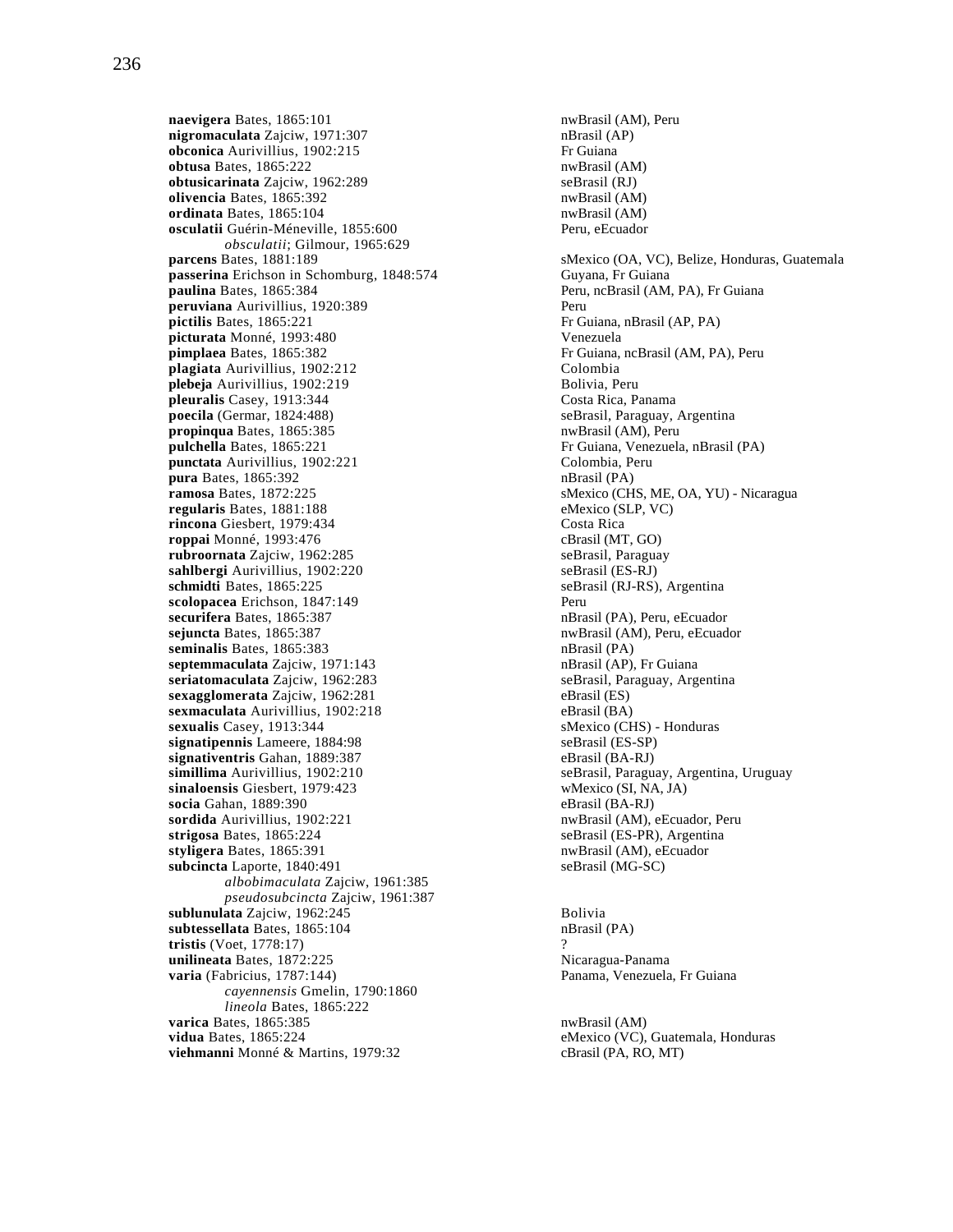**Colobothina** Hovore, 1989:257 **perplexa** Hovore, 1989:258 **Honduras, Costa Rica, Panama Hilobothea** Monné & Martins, 1979:31 **caracensis** Monné & Martins, 1979:32 eBrasil (MG, ES)<br> **latevittata** (Bates, 1865:390) Guianas, ncBrasil var. *obydensis* Bates, 1865:390 **Priscilla** Thomson, 1864:30 **hypsiomoides** Thomson, 1864:31 **Honduras - nSAmer** Honduras - nSAmer *dioptica* Bates, 1865:220 **Sangaris** Dalman, 1823:71 *Songaris*; Thomson, 1868:201 *Synchyzopus* Thomson, 1864:29 **albida** Monné, 1993:469 eBrasil (BA) **cancellata** (Bates, 1881:275)<br> **concinna** Dalman, 1823:71 **Bolivia**<br> **concinna** Dalman, 1823:71 concinna Dalman, 1823:71 *histrio* Perty, 1832:97 **condei** Melzer, 1931:76 eBrasil (ES) **duplex** (Bates, 1881:276)<br> **duplex** (Bates, 1872:224)<br> **duplex** (Bates, 1872:224)<br> **duplex** (Bates, 1872:224)<br> **duplex** (Bates, 1872:224) **geometrica** (Bates,  $1872:224$ ) **giesberti** Hovore, 1998: 66 eMexico - Costa Rica<br> **inornata** Monné, 1993:470 eMexico - Costa Rica **inornata** Monné, 1993:470 **invida** Melzer, 1932:234 seBrasil (RJ) **laeta** (Bates, 1881:275) Ecuador **lezamai** Hovore, 1998: 67 Costa Rica multimaculata Hovore, 1998: 70 **octomaculata** Aurivillius, 1902:223 eBrasil (BA-SP) **penrosei** Hovore, 1998: 68 Panama **polystigma** (Bates, 1881:276) Colombia **seabrai** Zajciw, 1962:115 seBrasil (RJ) **sexmaculata** Monné, 1993:472 Peru **trifasciata** Melzer, 1928:155 seBrasil (MG, PR, SC) **viridipennis** Melzer, 1931:76 seBrasil (RJ-SC)<br> **zikani** Melzer, 1931:75 seBrasil (MG, SP) zikani Melzer, 1931:75 **Sparna** Thomson, 1864:30 **bosqi** Gilmour, 1954:79<br> **colombiana** Gilmour, 1950:552<br>
Colombia **colombiana** Gilmour, 1950:552<br>**Iveoides** Thomson, 1864:30<br>**Iveoides** Thomson, 1864:30 **lycoides** Thomson, 1864:30 **macilenta** Pascoe, 1888:508 Colombia, eEcuador ab. *apicemaculata* Gilmour, 1954:85 **migsominea** Gilmour, 1950:550 **Colombia**<br> **nigrolineata** Fuchs, 1956:574 **Colombia nigrolineata** Fuchs, 1956:574 Colombia<br> **nallida** Gilmour. 1950:553 Ecuador pallida Gilmour, 1950:553 **platyptera** Bates, 1881:276 seBrasil (MG-PR)

**Sympleurotis** Bates, 1881:185 **albofasciatus** Julio & Monné, 2005: 395 Mexico (OA)<br> **armatus** Gahan, 1892:266 **wappesi** Julio & Monné, 2005: 395 Guatemala

swMexico (GU, OA) - Panama **rudis** Bates, 1881:185 Mexico, Guatemala, Honduras, Costa Rica, Panama

> **Compsosomatini** Thomson, 1857:70 *Aereneites* Thomson, 1868:92

**Aerenea** Thomson, 1857:298 *Pythaides* Brèthes, 1920:46 *Pythoides*; Breuning, 1961:289

Guianas, ncBrasil (AM), eEcuador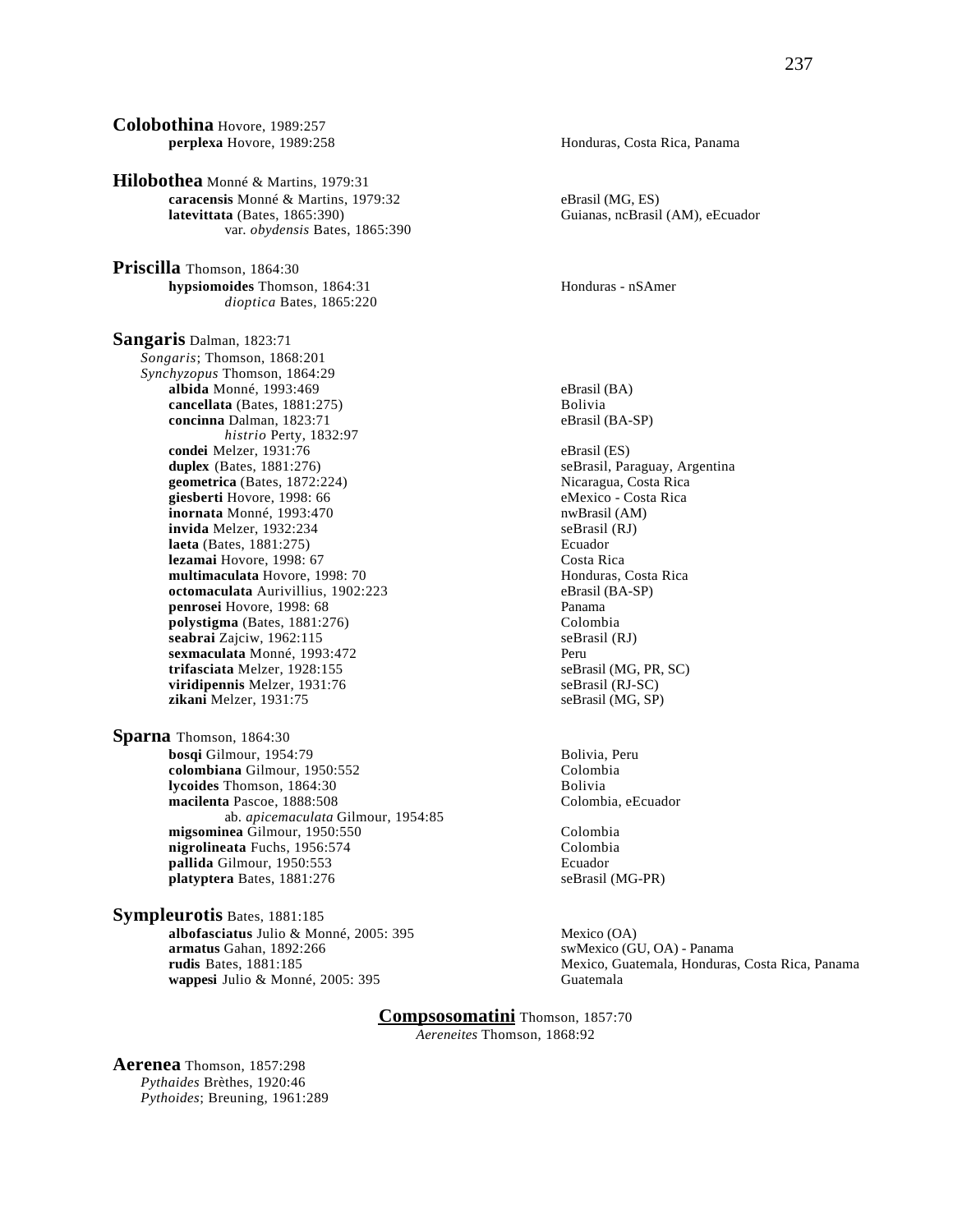*Punctaerenea* Breuning, 1948:31 *Cognataerenea* Breuning, 1971:286 *Cognataerenea (Mimaerenea)* Breuning, 1971:287 *Puncaerenea*; Breuning, 1980:3 **aglaia** Monné, 1980:238 seBrasil (MG)<br> **albilarvata** Bates, 1866:198 seBrasil (AM, ncBrasil (AM, ncBrasil) **alvaradoi** Prosen, 1947:256 **ncArgentina (SE)**<br> **annulata** Monné, 1980:254 **ncArgentina** (SE) **w** Brasil (AC) annulata Monné, 1980:254 **antennalis** Breuning, 1948:30 seBrasil (ES-SC) **apicalis** Melzer, 1923:5 eBrasil (BA-SP) *compacta* Breuning, 1948:28 *compacta mediofasciata* Breuning, 1948:28 *mediofasciata* Breuning, 1971:286 **batesi** Monné, 1980:240 eBrasil (ES) **bimaculata** (Brèthes, 1920:46) Peru, Bolivia **brunnea** Thomson, 1868:96 Panama-Argentina *subnuda* Melzer, 1923:6 *subnuda* m. *trinidadensis* Breuning, 1948:29 **ecuadoriensis** Breuning, 1947:60 Ecuador **flavofasciculata** Breuning, 1948:30 **flavolineata** Melzer, 1923:7 **Brasil, Bolivia, Paraguay, Argentina gounellei** Monné, 1980:257<br> **humerolineata** Breuning. 1980:22<br> **humerolineata** Breuning. 1980:22 **humerolineata** Breuning, 1980:22 Mexico<br> **impetiginosa** Thomson, 1868:95 Mexico - Colombia, Venezuela **impetiginosa** Thomson, 1868:95 **occulta** Monné, 1980:244 nArgentina (FO) **periscelifera** Thomson, 1868:95 Colombia *columbiana* Breuning, 1948:29 *albosetosa* Breuning, 1971:286 **punctatostriata** (Breuning, 1948:31) seBrasil (RJ) **quadriplagiata** (Boheman, 1859:151) SAmer *albigena* Burmeister, 1865:179 *pulchella* Thomson, 1868:96 **robusta** Monné, 1980:261 **Paraguay**<br> **robusta** Monné, 1868:94 **Paraguay**<br> **robusta** Paraguay<br> **robusta** Paraguay setifera Thomson, 1868:94 **subcostata** Melzer, 1932:219 seBrasil (MG, RJ) **subimpetiginosa** Breuning, 1948:29<br> **sulcicollis sulcicollis** Melzer, 1932:219<br>
eBrasil, Paraguay, Argentina **sulcicollis sulcicollis Melzer, 1932:219** seBrasil, Paraguay, Argentina<br>subsp. **subsulcicollis** Breuning, 1948:29 ecBrasil, Fr Guiana, nwArgentina subsp. subsulcicollis Breuning, 1948:29 **transversefasciata** Breuning, 1974:40 **Brasil Brasil Brasil SeBrasil (ES, RJ)** Brasil (ES, RJ) **trigona** Pascoe, 1858:247<br> **tuberculata** Monné. 1980:259 **seBrasil (ES, R)**<br>
Peru. Bolivia tuberculata Monné, 1980:259

**Antennaerenea** Breuning, 1980:25 **niveosignata** Breuning, 1980:26 Brasil

**Brasiliosoma** Breuning, 1960:181 *Phrynosoma* Breuning, 1948:2 **apicale** Monné, 1980:45<br> **apicale** (Breuning, 1948:3) **approximately** eBrasil (PB, PE) **tibiale** (Breuning, 1948:3)

**albilarvata** Bates, 1866:198 ncBrasil (AM, PA), Fr Guiana, Peru

seBrasil, Paraguay, nArgentina

**Compsosoma** Lepeletier & Audinet-Serville in Lacordaire, 1830:183 *Compsosoma (Guariteres)* Gounelle, 1908:11 *Compsosoma (Yamamadis)* Gounelle, 1908:12 *Compsosoma (Pseudoguariteres)* Breuning, 1961:289 **alboapicalis** Breuning, 1980:69 Brasil Brasil Brasil Chabrillacii (Thomson, 1857:74) Chabri Chabrillacii (Thomson, 1857:74) **chabrillacii** (Thomson, 1857:74) **fasciatum** Monné, 1980:100 seBrasil (RJ) **geayi** Gounelle, 1908:8 Fr Guiana, wcBrasil (AM, PA, RO)<br> **mniszechii** Thomson, 1857:74 **Fr** Guiana, wcBrasil (AM), Peru **mniszechii** Thomson, 1857:74<br> **monnei** Martins & Galileo, 1996:299<br>
Bolivia **monnei** Martins & Galileo, 1996:299

**mutillarium** (Klug, 1825:463) seBrasil (MG-SP) seBrasil (MG-SP) seBrasil (MG-SP) ecBrasil GO, MT, PE, BA), Bolivia, *nubilum* var. *simplex* Gounelle 1908:10 Paraguay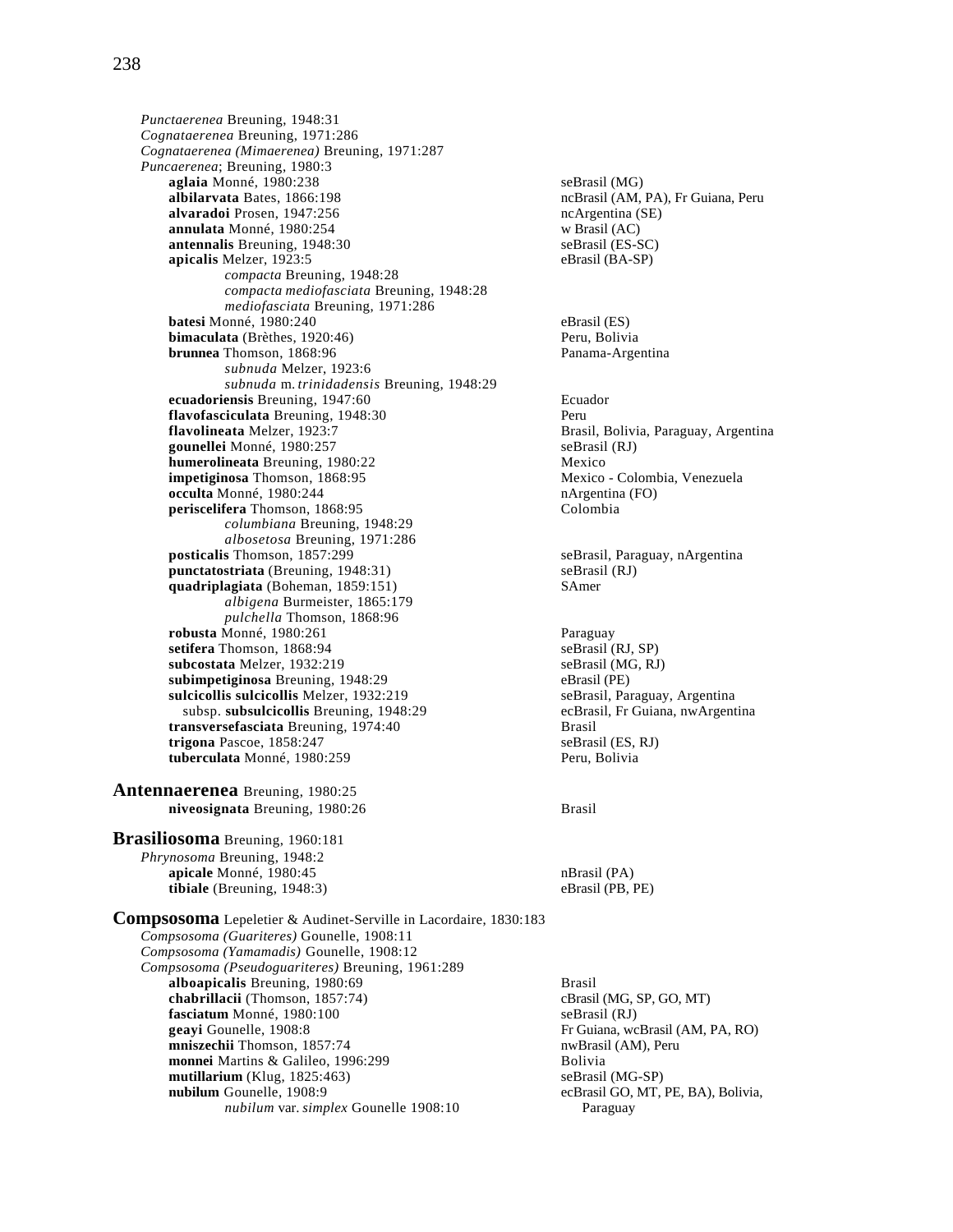**perpulchrum** (Vigors, 1825:418) seBrasil (BA-RS), nArgentina (MI) **phaleratum** Thomson, 1857:74 seBrasil (BA-RS) **phaleratum** Thomson, 1857:74 seBrasil (BA-RS)<br> **vestitipenne** Zajciw, 1962:244 wcBrasil (AM, RO) vestitipenne Zajciw, 1962:244 **v-notatum** (Vigors, 1825:417) seBrasil (MG-SC) *notatum*; White, 1846:48 *quinquenotatum* Thomson, 1857:75 *niveosignata*; Audinet-Serville, 1835:56

**Cristaerenea** Breuning, 1949:26 *Cognataerenea*; Breuning, 1980:24 (not Breuning, 1971) **cognata** (Pascoe, 1859:36) Fr Guiana *hypsiomoides* Thomson, 1868:93

**Desmiphoropsis** Gounelle, 1908:12 **mannerheimi** (Thomson, 1865:557) Fr Guiana **variegata** (Audinet-Serville, 1835:57) seBrasil (ES-PR), nArgentina (MI)

**Eusphaerium** Newman, 1838:498 **purpureum** Newman, 1838:498 seBrasil (BA-RS), Argentina

**Laraesima** Thomson, 1868:96 *Penessada* Thomson, 1868:97 **albosignata** (Bates, 1885:361) Guatemala<br> **asperata** (Bates, 1885:362) Guatemala<br>
eMexico (VC)  $a$ **sperata** (Bates,  $1885:362$ ) **brunneoscutellaris** (Tippmann, 1960:154) seBrasil (RJ, SP) **densepunctata** Breuning, 1950:535 sBrasil (SC) **ecuadorensis** Breuning, 1974:40 Ecuador fuliginea  $(Bates, 1885:361)$ **hispida** (Thomson, 1868:98) seBrasil (MG-SP) *asperipennis* Breuning, 1948:31 **nitida** Monné, 1980:230 seBrasil (SP) **ochreoapicalis** Breuning, 1973:664 eBrasil (PE)<br> **pilosa** Monné. 1980:228 eBrasil (PE) **pilosa** Monné, 1980:228 **scutellaris** Thomson, 1868:97 seBrasil (MG-RS), nArgentina (MI)

**Paracompsosoma** Breuning, 1948:27 **humerale** Breuning, 1948:28 ecBrasil (GO)

**Parapythais** Monné, 1980:36 **melzeri** Monné, 1980:36 seBrasil (MG)

**Pythais** Thomson, 1857:71 *Pithais*; Gounelle, 1908:7 **scutigera** (Vigors, 1826:239) seBrasil (MG-SP) *concretum* Blanchard, 1843:210

**Tessarecphora** Thomson, 1857:77 **arachnoides arachnoides** Thomson, 1857:77 seBrasil, Paraguay, Argentina subsp. **amazonica** Monné, 1980:39 nBrasil (AM, PA, MA, PE, AL), Peru subsp. **centralis** Monné, 1980:39 Mexico-Colombia, Venezuela

**Tucales** Gounelle, 1908:13 *Vaziella* Prosen, 1954:33 *Variella*; Breuning, 1961:291<br>**franciscus** (Thomson, 1857:76) *franciscanum*; Zajciw, 1967:118 **pastranai** (Prosen, 1954:34) seBrasil (RJ-SC), nArgentina (MI) *postrarvi*; Breuning, 1961:291 **terrenus** (Pascoe, 1859:36) ncBrasil (AM, PA)

wMexico (JA), seBrasil (MG-SP),<br>Fr Guiana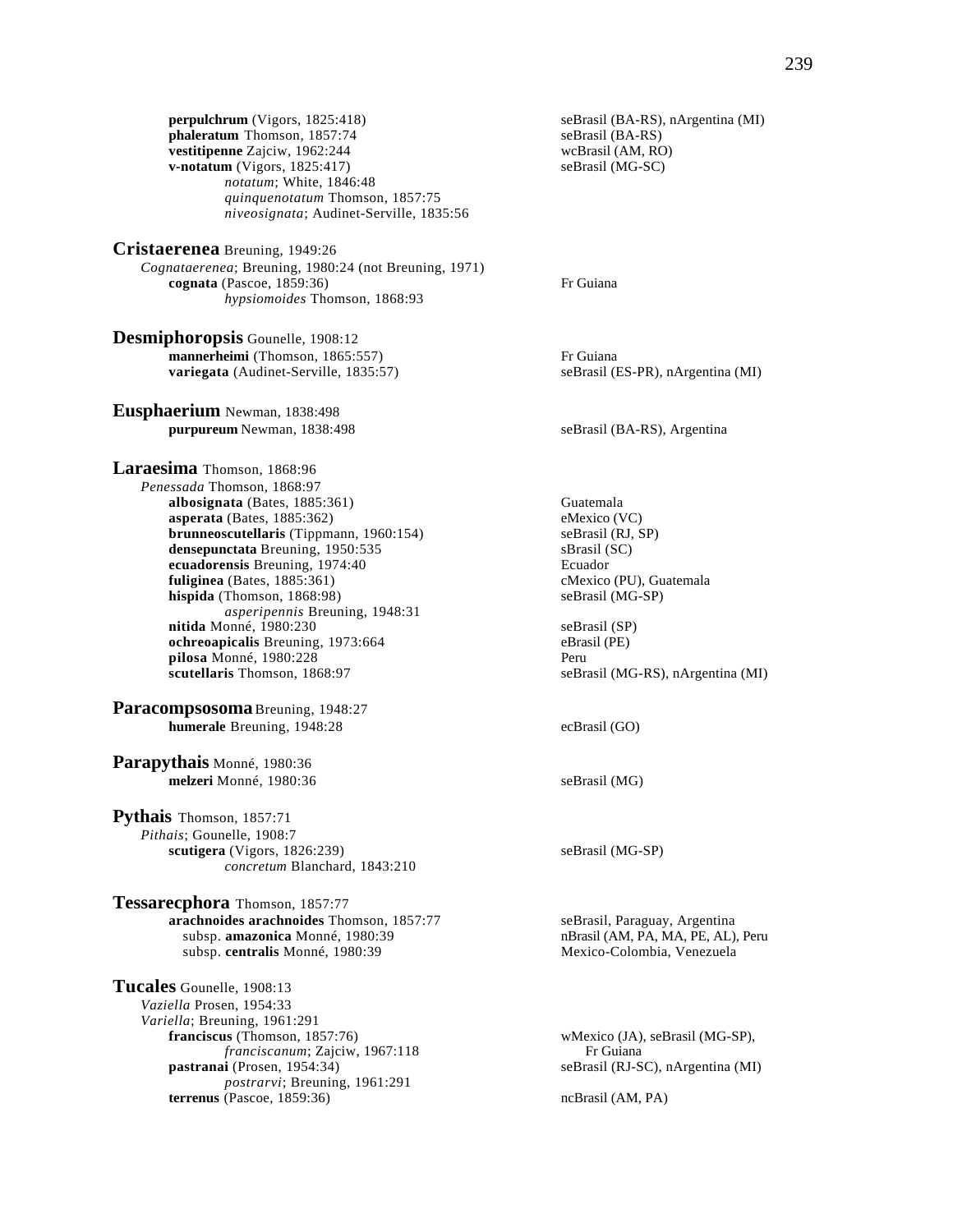**Cyrtinini** Thomson 1864:41 *Acanthomerosternoplonini* Tippmann, 1955:10

**nilseni** Micheli, 2003: 198 Puerto Rico **Cyrtinus** LeConte, 1852:166 *Myrmolamia* Bates, 1885:363 **acunai Fisher, 1935:206** Cuba<br>**araguaensis** Howden, 1973:595 Cuba Cuba **araguaensis** Howden, 1973:595 **Venezuela**<br> **beckeri** Howden, 1960:175 **Venezuela** swUSA (TX) **beckeri** Howden, 1960:175 **bordoni** Joly & Rosales, 1990:209 Venezuela **eugeniae** Fisher, 1935:60 **Puerto Rico**<br> **Farri** Howden, 1960:173 **Puerto Rico**<br> **Farri** Howden, 1960:173 **farri** Howden, 1960:173 **fauveli** (Cameron, 1909:78) Haiti granulifrons Howden, 1970:1313 **hubbardi** Fisher, 1926:38 Montserrat, Guadeloupe, Martinique **humilis** Zayas, 1975:284 Cuba **jamaicensis** Howden, 1970:1312<br> **1980: Howden, 1959:373**<br>
SeMexico (PU) mockfordi Howden, 1959:373 **mussoi** Joly & Rosales, 1990:206 Venezuela **oakleyi** Fisher, 1935:62 Puerto Rico **opacicollis** (Bates, 1885:364) Guatemala **penicillatus** (Bates, 1885:364) Panama **pygmaeus** (Haldeman, 1847:42) eUSA **querci** Howden, 1973:596 **cMexico** (QE), Honduras **sandersoni** Howden, 1959:374 Jamaica<br> **schwarzi** Fisher, 1976:36 schwarzi Fisher, 1926:36 **striatus** Joly & Rosales, 1990:208 Venezuela **subopacus** Fisher, 1935:61 Puerto Rico **Decarthria** Hope, 1834:16 **albofasciata** Gahan, 1895:137 W Indies (Grenada)

**Boricyrtinus** Micheli, 2003: 196

**Omosarotes** Pascoe, 1860:131 *Acanthomerosternoplon* Tippmann, 1955:10 *Cyrtinacantha* Zajciw, 1970:349 **ater** Julio & Monné, 2001: 104 wEcuador **foxi** (Lane, 1973:391) Brasil **nigripennis** (Zajciw, 1970:346) eBrasil (ES) paradoxum (Tippmann, 1955:12) Panama, Ecuador, Peru *mirabilis* Zajciw, 1970:350 **singularis** Pascoe, 1860:131 Costa Rica, Panama, nBrasil (PA)

stephensii Hope, 1834:16

**Sciocyrtinus** Fisher, 1935:207 **elongatus** Fisher, 1935:208 Jamaica

**Scopadus** Pascoe, 1857:100 **ciliatus** Pascoe, 1857:100 nwBrasil (AM)

**boricua** Micheli, 2003: 200<br> **boricua** Puerto Rico<br> **exploring Structure Rico**<br> **exploring We Indies (St Vincent)** 

**Desmiphorini** Thomson, 1860:74 *Rhodopides* Lacordaire, 1872:450 *Epicastides* Lacordaire, 1872:490 *Apodasyides* Lacordaire, 1872:623 *Nedinides* Lacordaire, 1872:635 *Estolides* Lacordaire, 1872:636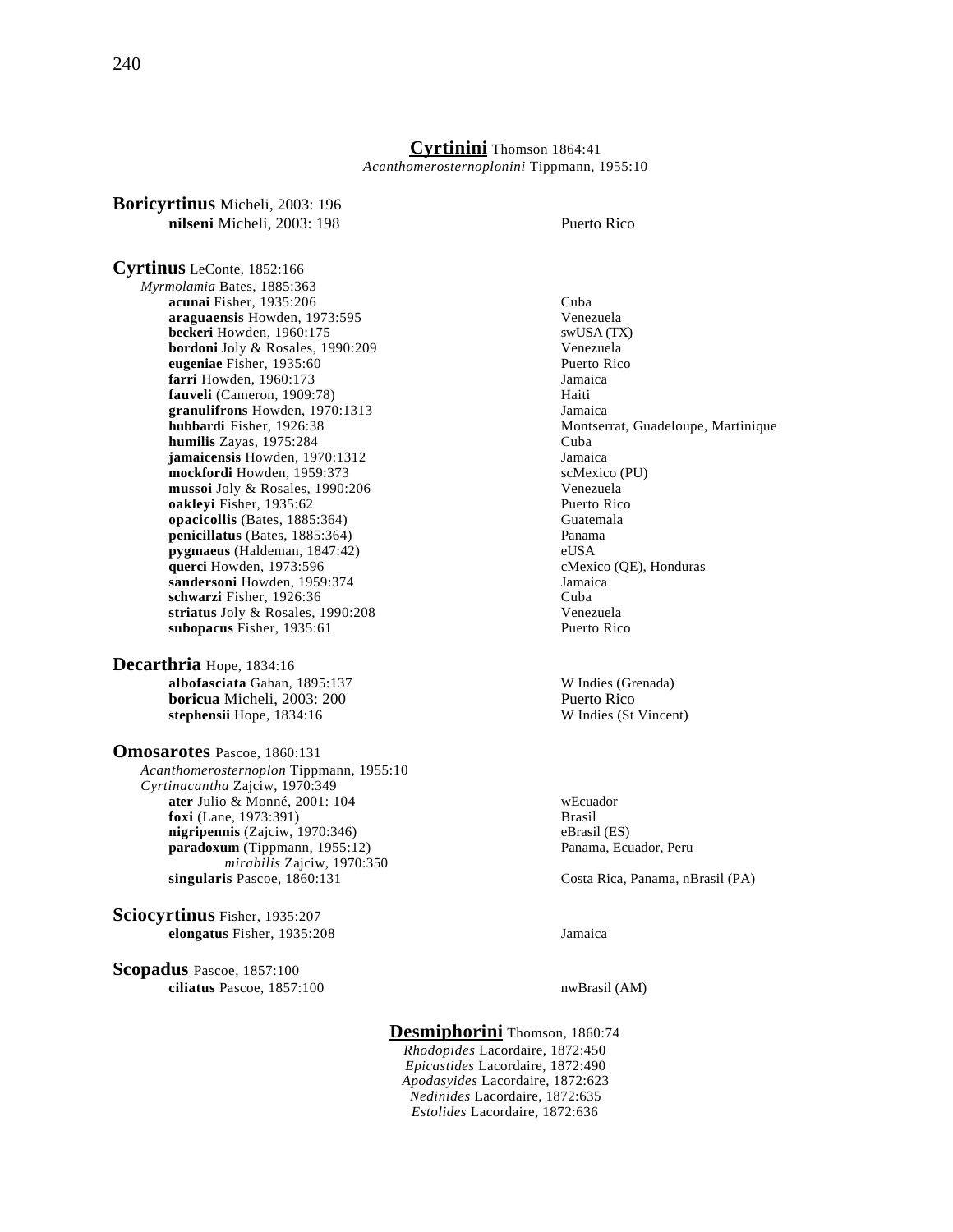*Ectatosiides* Lacordaire, 1872:415 *Crinotarsides* Lacordaire, 1872:475 *Psenocerini* LeConte, 1873:333 *Hoplosiae* LeConte & Horn, 1883:326 *Essisini* Aurivillius, 1917:44

**Acaua** Martins & Galileo, 1995:28 **exotica** Martins & Galileo, 1995:29 sBrasil (MS), Bolivia **Aconopteroides** Breuning, 1959:87 **laevipennis** (Blanchard in Gay, 1851:506) Chile **Aconopterus** Blanchard in Gay, 1851:504 **cristatipennis** Blanchard in Gay, 1851:505 Chile **strandi** Breuning, 1943:59 Chile **Anhanga** Galileo & Martins, 2003: 259 diabolica Galileo & Martins, 2003: 260 Colombia **Anisopeplus** Melzer, 1934:227 **perplexa** Melzer, 1934:228 seBrasil (MG-SC) **Atelodesmis** Buquet, 1857:334 **hirticornis** Buquet, 1857:335 seBrasil (ES, RJ) **piperita** Bates, 1885:352 Mexico (VC, CHS), Costa Rica<br> **unicolor** Buquet. 1857:336 Mexico (VC) **unicolor** Buquet, 1857:336 **vestita** Buquet, 1857:335 seBrasil (ES-RS) **Atimiliopsis** Breuning, 1974:32 **ochripennis** Breuning, 1974:32 seBrasil (RJ) **Atimiola** Bates, 1880:119 **guttulata** Bates, 1880:120 sMexico (CHS) - Costa Rica **Blabia** Thomson, 1864:109 *Prymnopteryx* Thomson, 1868:13 *Prymnosis* Bates, 1866:288 **banga** Galileo & Martins, 1998: 147 Ecuador **bicolor** Martins & Galileo, 2005: 11 Colombia **bicuspis** (Bates, 1866:288) ncBrasil (AM, PA, RO, MA), Ecuador, Peru **bituberosa** (Breuning, 1940:59) Colombia **colobotheoides** Thomson, 1864:109 Colombia, Peru **costaricensis** Breuning, 1943:53 Honduras, Costa Rica, Panama **cristulata** Martins & Galileo, 1995:579 Colombia, Ecuador **epicharis** Martins & Galileo, 1995:577 Peru **exotica** Martins & Galileo, 1995:584 Colombia<br> **ferina** Martins & Galileo. 1995:574 Colombia **ferina** Martins & Galileo, 1995:574 **galba** Martins & Galileo, 1995:580 Ecuador **gemma** Martins & Galileo, 1995:576 Colombia<br> **incompta** Martins & Galileo, 1995:580 Colombia **incompta** Martins & Galileo, 1995:580 wEcuador<br> **intricata** Martins & Galileo, 1995:588 Colombia **intricata** Martins & Galileo, 1995:588 **longipennis** Galileo & Martins, 2003: 258 Colombia **magdalena** Martins & Galileo, 1995:583 Colombia<br> **masoni** (Aurivillius, 1927:543) Colombia  $$ **meinerti** (Aurivillius, 1900:414)<br> **oculifera** Martins & Galileo, 1995:575 (and Social Warsell Roy, Ecuador **oculifera** Martins & Galileo, 1995:575 **piscoides** (Thomson, 1868:131) Venezuela

**rendira** Galileo & Martins, 1998: 148 Peru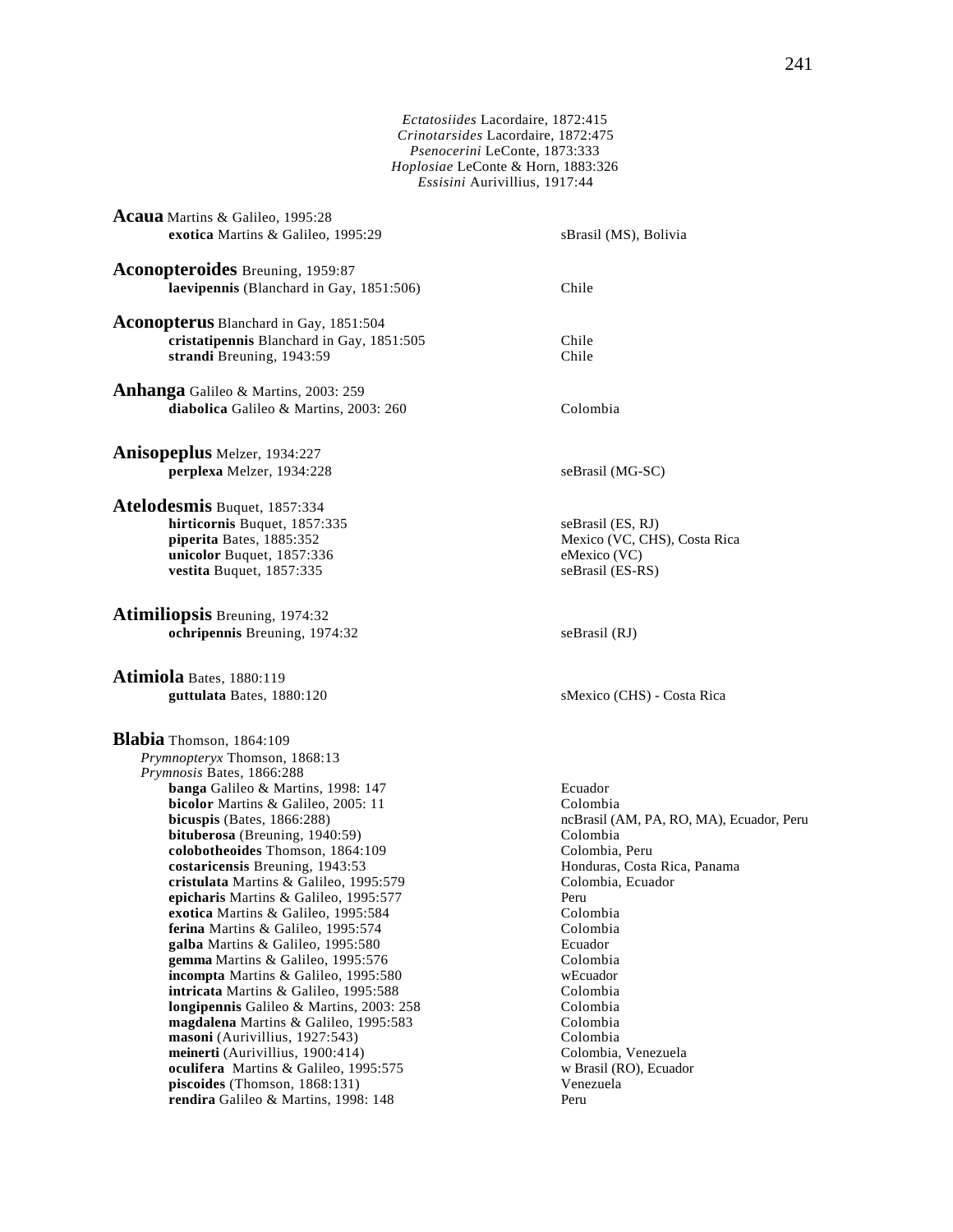**similis** (Breuning, 1940:59) Fr Guiana, Venezuela spinella Martins & Galileo, 1995:572 **strandiella** Breuning, 1943:53 Peru **truncata** Breuning, 1940:59 Colombia, eEcuador

**Blabicentrus** Bates, 1866:192 **angustatus** Bates, 1866:193 nBrasil (PA) **hirsutulus** Bates, 1866:192 nBrasil (PA), Fr Guiana

**Catognatha** Blanchard in Gay, 1851:517 **gracilis** Blanchard in Gay, 1851:517 Chile

**Ceiupaba** Martins & Galileo, 1998: 261 **bella** Galileo & Martins, 2004: 328 Ecuador, Fr. Guiana, Bolivia **capixaba** Martins & Galileo, 1998: 261 eBrasil (ES) **lineata** Martins & Galileo, 1998: 261 Brasil (MG, SP)

**Cicatrisestola** Breuning, 1947:54 **elongata** Breuning, 1964:95<br> **flavicans** Breuning, 1947:55 **eBrasil (ES)**<br>
Bolivia, seB **humeralis** Martins & Galileo, 1995:163 Bolivia, Argentina (JU, SA, TU)

**Cicatrisestoloides** Breuning & Heyrovsky, 1964:29 **costaricensis** Breuning & Heyrovsky, 1964:29 Costa Rica

**Cicuiara** Galileo & Martins, 1996:874 **nitidula** (Bates, 1866:191) nBrasil (PA) **striata** (Bates, 1866:191) Venezuela, cBrasil (PA, MS, GO, MG) *stritata*; Galileo & Martins, 1996:875

**Coeloprocta** Aurivillius, 1926:4 **humeralis** (Breuning, 1940:431) eBrasil (PE) **singularis** Aurivillius, 1926:4 eBrasil (PB, BA)

**Curuapira** Martins & Galileo, 1998: 263 **exotica** Martins & Galileo, 1998: 263 Venezuela, Brasil (AM,RO,MT,SP) **tuberosa** Galileo & Martins, 2003: 160 sBrasil (ES)

**Cymatonycha** Bates, 1874:234 **fasciata** Chemsak & Noguera, 1993:101 wMexico (MI, JA, GR)<br> **meridionalis** Martins & Galileo, 1995:165 Colombia, Venezuela **meridionalis** Martins & Galileo, 1995:165

# **Desmiphora (Desmiphora)** Audinet-Serville, 1835:62

*Desmophora*; Gemminger & Harold, 1873:3107 *Pyrracita* Thomson, 1868:105 *Pyrrhacita*; Gemminger & Harold, 1873:3107 *Therchaetes* Thomson, 1868:107 *Terchaetes*; Lacordaire, 1872:623 *Euchaestes* Chevrolat, 1861:252 **aegrota** Bates, 1880:116 swUSA (TX) - Panama<br> **amioca** Galileo & Martins, 1998: 39 **b** Brasil (MG, AM) amioca Galileo & Martins, 1998: 39

Bolivia, seBrasil (MS, SC), Paraguay, nArgentina

Honduras, Guatemala-Costa Rica<br>wMexico (MI, JA, GR)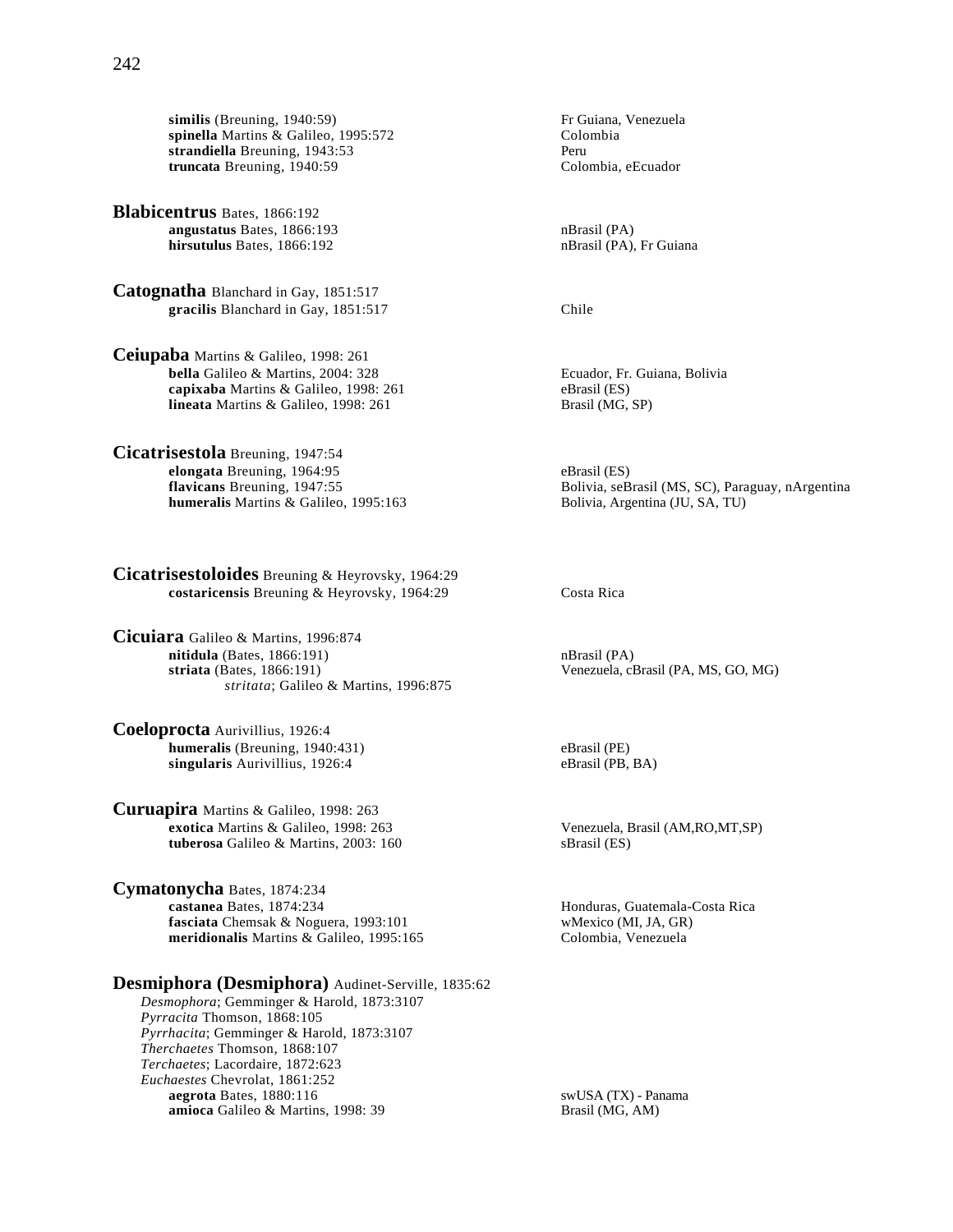**apicata** (Thomson, 1868:106)<br> **astrigae** Tavakilian & Néouze, 2004: 51 Frequiana Frequiana astrigae Tavakilian & Néouze, 2004: 51 **auatinga** Martins & Galileo, 1996:300 wEcuador **bijuba** Giesbert, 1998: 30<br> **boliviana** Breuning, 1948:20<br> **bolivia, Fr Guiana boliviana** Breuning, 1948:20<br>**canescens** Bates, 1874:226 *obliquemaculata* Breuning, 1942:156 **cayennensis** Tavakilian & Néouze, 2004: 54 Fr Guiana **chemsaki** Giesbert, 1998: 32 MX (Vc, QR) **circumspecta** (Lane, 1973:383) seBrasil (SP) *circunspecta*; Galileo & Martins, 1993:77 **cirrosa** Erichson, 1847:147 eMexico (VC)-Panama, Ecuador, Peru, nwBrasil (AM), *similis* Breuning, 1943:46 **Fr** Guiana, Argentina<br> **compacta** Breuning, 1942:155 **Frame** seBrasil (GO, RJ-PR), I **crinita** Giesbert, 1998: 34 Panama **crocata** Melzer, 1935:186 ecBrasil (GO, MG) **cucullata** Thomson, 1868:104 eBrasil, Paraguay, Argentina, Uruguay decora (Melzer, 1928:147) seBrasil (RJ, SP) **digna** Giesbert, 1998: 35 Panama **durantoni** Tavakilian & Néouze, 2004: 53 Fr Guiana **elegantula** White, 1855:401 nBrasil (PA, GO), Fr Guiana, Venezuela **fasciculata** (Olivier, 1792:465) eMexico (VC) - Brasil, Fr Guiana, eEcuador, Bolivia *servillei* White, 1855:401 *gigantea* Thomson, 1860:75 **fasciola** Martins & Galileo, 1995:166 **Perumane Access** Peru **ferruginea** (Thomson, 1868:107) eBrasil (ES), Fr Guiana, eEcuador **flavescens** Breuning, 1943:47 nArgentina (TU) **fuscosignata** Breuning, 1942:155 eBrasil (PE)<br> **hirticollis** (Olivier, 1795:11) swUSA – Sa *mexicana* Thomson, 1860:75 Indies, Puerto Rico, Jamaica *lanata* Chevrolat, 1862:253 *intricata* Casey, 1913:350<br>**intonsa** (Germar, 1824:484) *pallidipennis* Chevrolat, 1861:251 *crinitus* Dejean in Chevrolat, 1862:252 **jullienae** Tavakilian & Néouze, 2004: 50 Fr Guiana **kawensis** Tavakilian & Néouze, 2004: 52 Frequiana<br> **hanuginosa** Breuning, 1942:155 Frequisiana dan particular particular particular particular particular particular **lanuginosa** Breuning, 1942:155<br> **lateralis** Thomson, 1868:104 **nDirect Contract Selater** SeBrasil, Paraguay, Uruguay **lateralis Thomson, 1868:104 laterialba** Breuning, 1942:157 eBrasil (PE) **lenkoi** (Lane, 1959:219) **lineatipennis** Breuning, 1943:46 nArgentina (TU) **longipilis** (Fisher, 1926:7)<br> **maculosa** Linsley & Chemsak, 1966:220 **Calapagos** Is maculosa Linsley & Chemsak, 1966:220 **mirim** Martins & Galileo, 2002: 8 Brasil (AM) **mulsa** Giesbert, 1998: 38<br> **multicristata** Bates, 1866:201<br> **costa Rica, Panama**<br> **mBrasil (PA), Fr Guiana multicristata** Bates, 1866:201 **neoflavescens** Galileo & Martins, 1998: 40 Brasil (BA) **nigroannulata** Martins & Galileo, 2002: 7 Brasil (AM), Fr Guiana **niveocincta** (Lane, 1959:222) Panama **obliquelineata** Breuning, 1948:21 eBrasil (BA) **ornata** Bates, 1866:201 eBrasil (PE-SC) **pallida** Bates, 1874:226 Jamaica, Peru, Brasil, Bolivia *grisea* Aurivillius, 1904:208 **picta** Breuning, 1943:46 **nArgentina (TU) pitanga** Galileo & Martins, 1998: 38 Brasil (ES, RJ)<br> **pretiosa** Melzer, 1935:186 ecBrasil (GO, MG) pretiosa Melzer, 1935:186 **rufocristata** Melzer, 1935:185 ecBrasil (GO) **santossilvai** Galileo & Martins, 2003: 162 Brasil (PA), Fr Guiana **sarryi** Tavakilian & Néouze, 2004: 50 Frequence of the Suite of the Suite of the Suite of the Suite of the Suite of the Suite of the Suite of the Suite of the Suite of the Suite of the Suite of the Suite of the Suite of t **scapularis** Bates, 1885:351 Costa Rica, Panama, Venezuela<br> **senicula** Bates, 1866:200 **Costa Rica, Panama, Venezuela**<br>
mBrasil (PA) senicula Bates, 1866:200 **spitzi** Melzer, 1935:188 seBrasil (SP) **tigrinata** Martins & Galileo, 2002: 6 Brasil (AM)

sMexico (CHS) - Colombia, Venezuela seBrasil (GO, RJ-PR), Paraguay swUSA – Samer (widely distributed), Galapagos Is.,W seBrasil, Paraguay, Argentina, Uruguay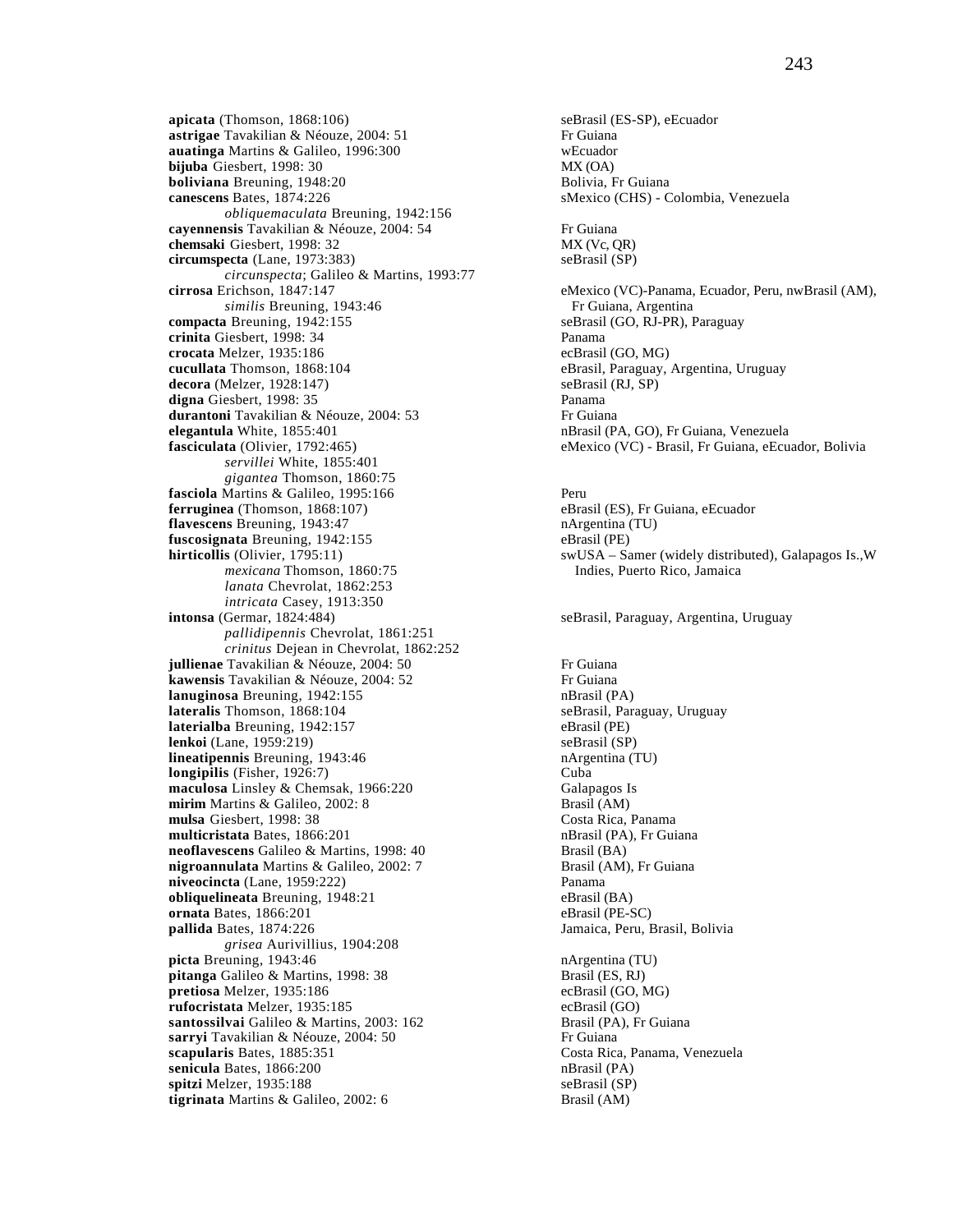**tristis** Galileo & Martins, 2003: 256 Colombia<br> **travassosi** Mendes, 1938:316 SeBrasil (ES, RJ) travassosi Mendes, 1938:316 *albolineata* Breuning, 1942:156 **undulatofasciata** Breuning, 1942:157 ecBrasil (GO)<br> **unicolor** Breuning, 1961:155 eBrasil (BA) **unicolor** Breuning, 1961:155<br> **uniformis** Galileo & Martins, 2003: 164 eBrasil (BA) uniformis Galileo & Martins, 2003: 164 **variola** Giesbert, 1998: 41 MX - Guat<br> **venosa** Bates, 1866:202 seBrasil (BA-RS) **venosa** Bates, 1866:202 **xerophila** Martins & Galileo, 1995:167 wEcuador **x-signata** Melzer, 1935:187 eBrasil (PE)

**Desmiphora (Antenniphora)** Breuning, 1947:45 **antennalis** Breuning, 1947:44 eBrasil (BA, ES) **endibauna** Galileo & Martins, 1998: 37<br> **endifica** Martins & Galileo. 1995:165<br> **endifica** Martins & Galileo. 1995:165<br> **endifica** Martins & Galileo. 1995:165 **magnifica** Martins & Galileo, 1995:165

**Diliolophus** Bates, 1885:355 **vexator** Bates, 1885:355 Guatemala

**Dolichestola** Breuning, 1942:164 **annulicornis** Breuning, 1942:164 eBrasil (PE), Fr Guiana<br> **densepunctata** Breuning, 1942:165 eams Panama, Fr Guiana densepunctata Breuning, 1942:165 **nigricornis** Breuning, 1942:165 ecBrasil (GO) **vittipennis** Breuning, 1948:26 seBrasil (RJ)

**Estola** Fairmaire & Germain, 1859:524 **acricula** Bates, 1866:293 seBrasil (RJ) *multilineata* Breuning, 1940:62 **affinis** Breuning, 1940:61<br> **albicans** Breuning, 1940:62<br>
seBrasil (RJ)<br>
seBrasil (RJ) **albicans** Breuning, 1940:62<br> **albocincta** Melzer, 1932:217<br>
seBrasil (ES-SC), Paraguay albocincta Melzer, 1932:217 *mediofasciata* Breuning, 1940:67 **albomarmorata** Breuning, 1943:57 eBrasil (MG) **albosetosa** Breuning, 1940:65 eBrasil (PE) **albosignata** Breuning, 1940:63 seBrasil (BA-RJ)<br> **albosparsa** Thomson, 1858:124 seBrasil (MG-RJ) albosparsa Thomson, 1858:124 albostictica Breuning, 1940:61 seBrasil (MG-RJ) **albovaria** Breuning, 1940:60 Fr Guiana **alternata** Breuning, 1940:68<br> **annulata** (Fabricius, 1801:300) **Example 18. SAMERICAL SAMERICAL SAMERICAL SAMERICAL SAMERICAL SAMERICAL SAMERICAL SAMERICAL SAMERICAL SAMERICAL SAMERICAL SAMERICAL SAMERICAL SAMERICAL SAMER annulata** (Fabricius, 1801:300) SAmer<br> **annulicornis** Fisher, 1942:26 R Dominicana **annulicornis** Fisher, 1942:26 **R** Don<br> **annulipes** Breuning, 1940:70 **Brasil** annulipes Breuning, 1940:70 **assimilis** Breuning, 1940:69 seBrasil (SP) **attenuata** Fisher, 1926:12 Jamaica **basiflava** Breuning, 1943:57 Venezuela, Fr Guiana **basimaculata** Breuning, 1940:66 **basinotata** Bates, 1866:291 nBrasil (PA), eEcuador, Fr Guiana **benjamini** Breuning, 1940:66 Colombia **boliviana** Breuning, 1940:71 Bolivia **brunnea** Thomson, 1868:123 Brasil **brunneovariegata** Breuning, 1940:71 <br> **brunnescens** Breuning, 1940:65 <br>
Venezuela. Colombia **brunnescens** Breuning, 1940:65 **cayennensis** Breuning, 1940:70<br> **cinerea** Breuning, 1940:70<br>
Bolivia **cinerea** Breuning, 1940:70 **Bolivia**<br> **columbiana** Breuning, 1940:70 **Bolivia**<br> **Colombia columbiana** Breuning, 1940:70 **compacta** Breuning, 1940:64<br> **crassepunctata** Breuning, 1940:61 **nBrasil (BA), Freuning**, 1940:61 **nBrasil (BA), Freuning**, 1940:61 crassepunctata Breuning, 1940:61 *crassepuncta* Breuning, 1940:61 **cuneata** Breuning, 1940:65<br> **daidalea** Martins & Galileo. 2002: 2 **example a** experience experience example a experience example a example example a example a example a example a example a example a example a example a ex **daidalea** Martins & Galileo, 2002: 2 eEcuador<br> **densepunctata** Breuning, 1940:68 eCBrasil (GO, PE) **densepunctata** Breuning, 1940:68 **dilloni** Zayas, 1975:205 Cuba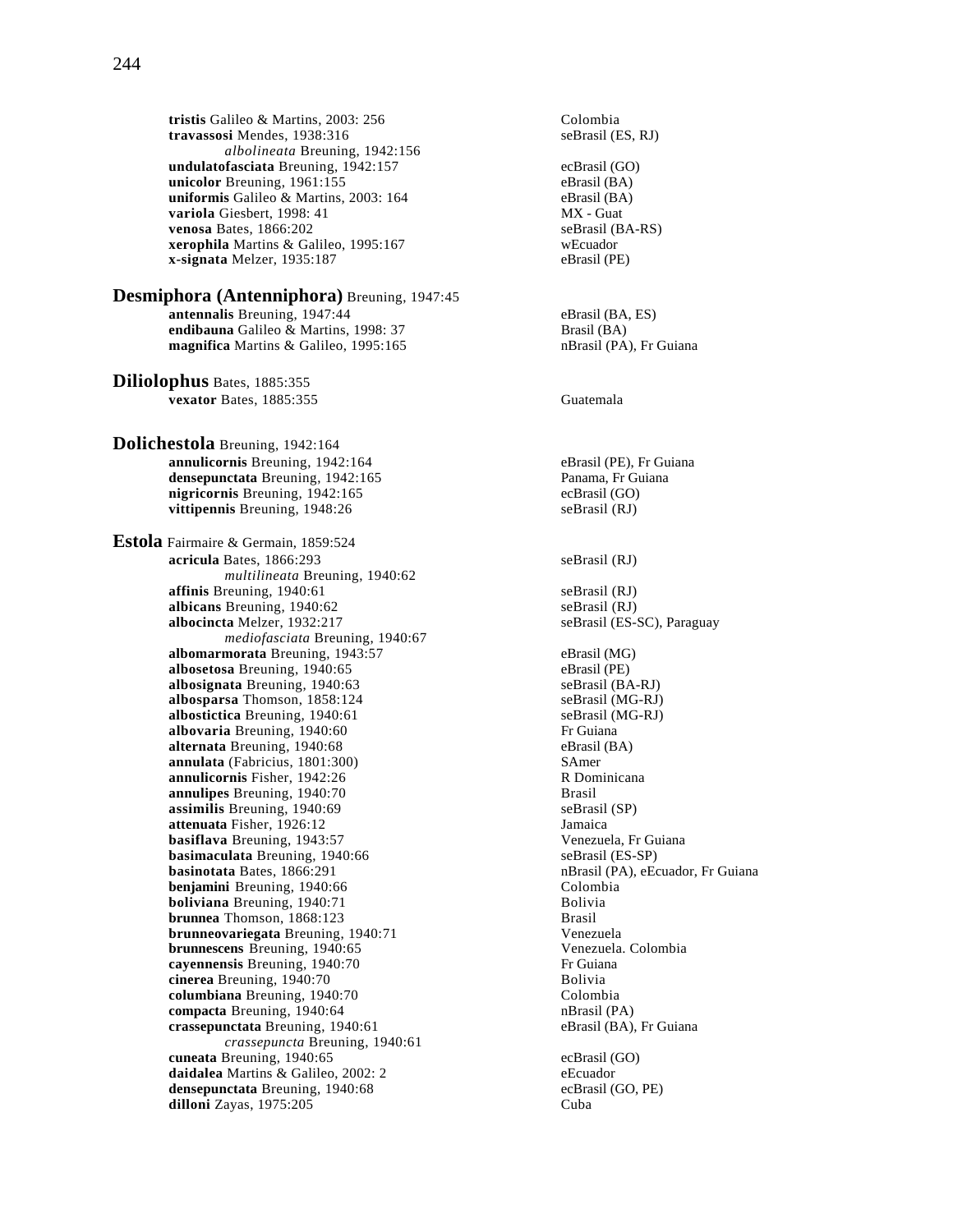**diversemaculata** Breuning, 1943:57<br> **flavescens** Breuning, 1940:69<br>
ecBrasil (GO, BA) **flavescens** Breuning, 1940:69 ecBrasil (GO, BA)<br> **flavobasalis** Breuning, 1940:66 Fr Guiana, ecBrasil (GO) flavobasalis Breuning, 1940:66 **flavolineata** Breuning, 1950:173<br>**flavomarmorata** Breuning, 1942:163 **Bolivia** Brezuela, Colombia **flavomarmorata** Breuning, 1942:163<br>**flavostictica** Breuning, 1940:69 **Colombia Brass** eBrasil (PE, BA) **flavostictica** Breuning, 1940:69 **fratercula** Galileo & Martins, 1999: 86 Colombia **freyi** Breuning, 1955:660<br> **fuscodorsalis** Breuning, 1940:67<br> **fuscodorsalis** Breuning, 1940:67 fuscodorsalis Breuning, 1940:67 fuscomarmorata Breuning, 1940:71 Bolivia **fuscopunctata** Breuning, 1943:57 eBrasil (BA, MG) **fuscostictica** Breuning, 1940:64 seBrasil (RJ) **grisescens** Breuning, 1940:63 eBrasil (PE) *postrufa* Breuning, 1980:69 **griseostictica** Breuning, 1940:61 seBrasil (MG, RJ)<br> **hirsuta** (Degeer, 1775:115) Panama, Guianas, *lineolata* Bates, 1866:292 **hirsutella** Aurivillius, 1922:319 Chile *hirsuta*; Fairmaire & Germain, 1859:525 (not Degeer, 1775) **hispida** Lameere, 1893:277 Venezuela **ignobilis** Bates, 1872:200 sMexico - Panama, Venezuela, Puerto Rico **insularis insularis Blair, 1933:483** Galapagos Is subsp. **cribrata** Blair, 1933:483 Galapagos Is (Albemarle)<br>
subsp. **duncani** Van Dyke, 1953:135 Galapagos Is (Duncan) subsp. duncani Van Dyke, 1953:135 subsp. **subnigrescens** Breuning, 1974:109 Galapagos Is (Floreana) *insularis nigrescens*; Linsley & Chemsak, 1966:229 (not Breuning, 1943) **lata** Fuchs, 1974:244 ecBrasil (GO) **longeantennata** Breuning, 1940:60 ecBrasil (GO), Paraguay<br> **marmorata** Breuning, 1940:67 exerces expenses the security of the security security security security security security security of the security of the security **marmorata** Breuning, 1940:67 **medionigra** Breuning, 1940:66 ecBrasil (GO) **m-flava** Breuning, 1940:64 **Fr** Guiana, nwBrasil (AM) **microphthalma** Breuning, 1942:163 eBrasil (ES)<br> **minor** Breuning, 1940:66 eBrasil (ES) minor Breuning, 1940:66 **misella** Bates, 1885:357<br> **nebulosa** Breuning, 1940:60<br> **nebulosa** Brasil (PA) **nebulosa** Breuning, 1940:60 **nigrescens** Breuning, 1943:57 Venezuela **nigropunctata** Breuning, 1940:69 eBrasil (CE, PE) **nigrosignata** Breuning, 1940:61 eBrasil (MG) **nodicollis** Breuning, 1940:70 **nBrasil** (PA) **obliquata** Breuning, 1940:68 seBrasil (MG, RJ) **obliquelineata** Breuning, 1940:70 seBrasil (RJ) **obscura** (Fabricius, 1792:261) seBrasil (RJ), Fr Guiana *auriga* Schoenherr, 1817:376 *flavicollis* Breuning, 1940:62 **obscurella** Monné & Giesbert, 1992:252 eBrasil (BA, MG) *obscura*; Thomson, 1868:123 (not Fabricius, 1792) **obscuroides** Breuning, 1942:163<br> **obscuroides** Breuning, 1940:60<br> **obscuroides** Paraguay<br> **obscuroides** Brasil (GO, MG, RJ) **parvula** Breuning, 1940:60 **porcula** Bates, 1866:293 nBrasil (PA), Fr Guiana **retrospinosa** Breuning, 1940:59 Venezuela, Peru **rogueti** Chalumeau & Touroult, 2005: 158 Martinique **rufa** Breuning, 1940:65 eBrasil (MG) **ruficeps** Breuning, 1943:56 Fr Guiana **seriata** Kirsch, 1875:287 Peru *sericata*; Lameere, 1883:62 **similis** Breuning, 1940:70<br> **stramentosa** Breuning, 1940:68 **Perumentosa** SeBrasil (RJ, SP) stramentosa Breuning, 1940:68 **strandi** Breuning, 1940:71 sBrasil (SC) **strandiella** Breuning, 1942:163 Costa Rica **subannulicornis** Breuning, 1963:507 Bolivia *annulicornis*; Breuning, 1950:173 (not Fisher, 1942) **trinidadensis** Breuning, 1955:660 Trinidad **truncatella** Bates, 1866:293 seBrasil (RJ)

*spinipennis* Breuning, 1940:64

Panama, Guianas, ncBrasil (PA)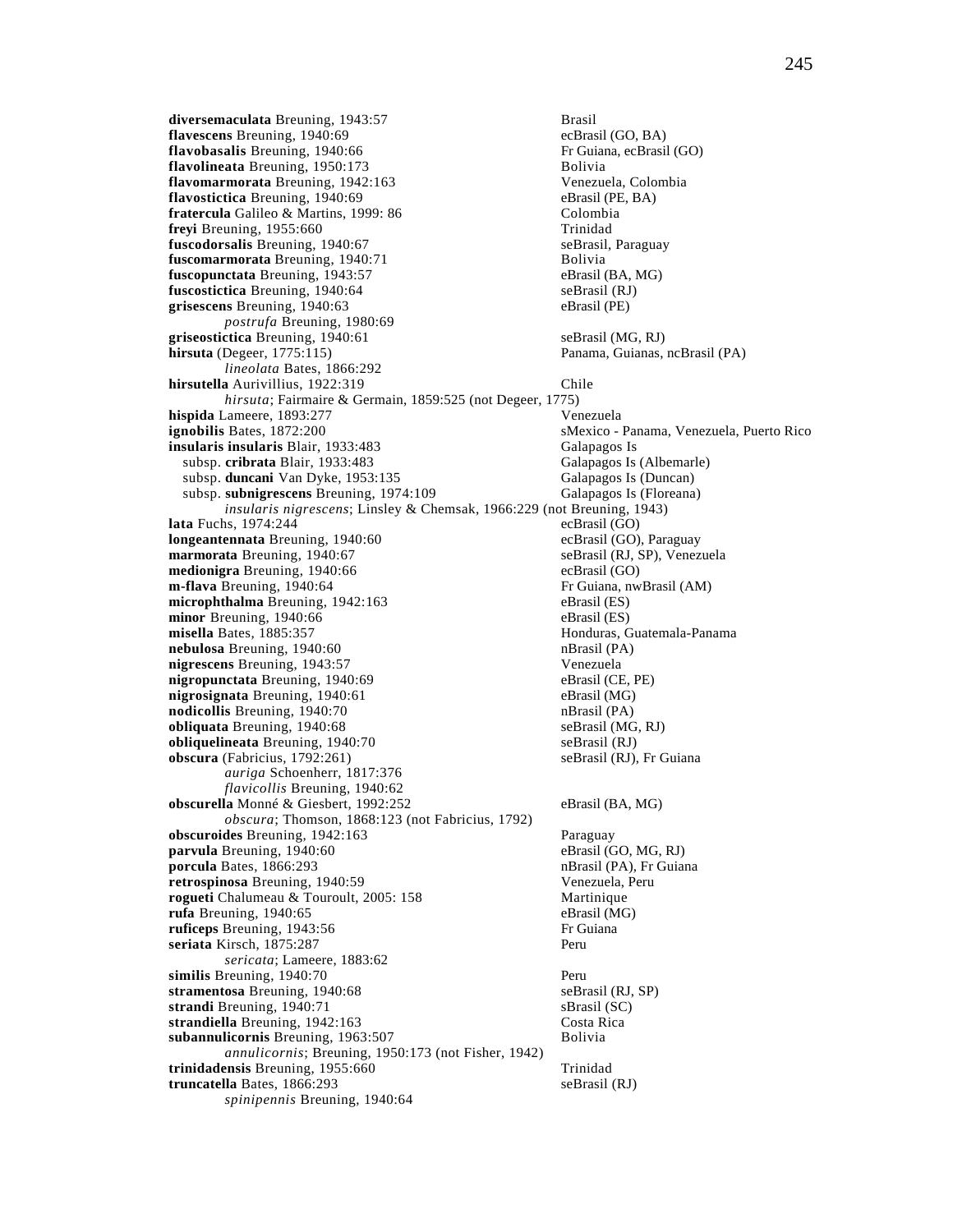**unicolor** Fairmaire & Germain, 1859:526 Chile<br> **varicornis** Bates, 1866:293 seBrasil (MG, RJ) varicornis Bates, 1866:293 **variegata** Bates, 1866:292 **notatally a material experience of the experience of the number of the number of the number of the number of the number of the number of the number of the number of the number of the number of vittulata** Bates, 1874:226 eMexico (VC) - Panama, Venezuela<br> **vulgaris** Galileo & Martins. 1999: 88 colombia vulgaris Galileo & Martins, 1999: 88

**Estoloides (Estoloides)** Breuning, 1940:74 **affinis** Breuning, 1940:75<br> **alboscutellaris** Breuning, 1943:55<br>
Frequiana, Ecuador alboscutellaris Breuning, 1943:55 **annulicornis** Breuning, 1940:75 Fr Guiana **aquilonius** Linsley & Chemsak, 1984:159 swUSA (AZ) **chamelae** Chemsak & Noguera, 1993:94 wMexico (JA) **fulvitarsis** (Bates, 1885:356) Costa Rica, Panama **galapagoensis** (Blair, 1933:482)<br> **grossepunctata** Breuning, 1940:76 (Glombia grossepunctata Breuning, 1940:76 **leucosticta** (Bates, 1885:357) eMexico (VC) **longicornis** Breuning, 1940:75 Costa Rica, Panama<br> **modica** Chemsak & Noguera, 1993:95 Wessico (JA) **modica** Chemsak & Noguera, 1993:95 **paralboscutellaris** Breuning, 1971:288 Mexico **pararufipes** Breuning, 1974:161 Belize **prolongata** (Bates, 1885:356)<br> **prolongata** Breuning, 1940:76 **Panama**<br>
Venezuela **reflexa** Breuning, 1940:76 **Venezuela**<br> **rufines** Breuning, 1940:75 **Venezuela**<br>
eBrasil (BA) **rufipes** Breuning, 1940:75 **scabracaulis** Chemsak & Noguera, 1993:93 wMexico (JA) **sordida** (LeConte, 1873:273) Baja Calif<br> **sparsa** Linsley, 1942:78 Baja Calif **sparsa** Linsley, 1942:78 Baja Calif strandiella Breuning, 1940:76 **venezuelensis** Breuning, 1942:163 Venezuela

**Estoloides (Parestoloides)** Breuning, 1940:75 **basigranulata** Breuning, 1943:56 eMexico (VC)<br> **costaricensis** Breuning, 1940:76 emergency emergency and Honduras, Nicaragua, Costa Rica costaricensis Breuning, 1940:76 **esthlogenoides** Breuning, 1943:56 Costa Rica **parva** Breuning, 1940:76 Panama

**Estoloides (Spinestoloides)** Breuning, 1954:14 **spinipennis** Breuning, 1954:14 Jamaica

**Estolomimus** Breuning, 1940:181 *Neoestola* Breuning, 1940:182 **abjunctus** Martins & Galileo, 2002: 224 Bolivia **apicale** Martins & Galileo, 1997:101 eBrasil (ES) **curtus** (Breuning, 1940:182) seBrasil (ES-RS) distinctus Martins & Galileo, 1997:101 eBrasil (ES) **lichenophorus** Martins & Galileo, 2002: 226 sBrasil (SP) **maculatus** Martins & Galileo, 2002: 21 SBrasil (SP, MG)<br> **marmoratus** Breuning, 1940:181 eBrasil (CE) marmoratus Breuning, 1940:181 **pulvereus** Martins & Galileo, 1997: 105 sBrasil (SC) **solidus** (Breuning, 1940:183) seBrasil (SP-SC) **transversus** Martins & Galileo, 2002: 23 Brasil (ES)

**Euestola** Breuning, 1943:54 **basalis** Martins & Galileo, 1997:110 eBrasil (MG) **basidensepunctata** Breuning, 1943:55 ecBrasil (GO)<br> **fasciata** Martins & Galileo, 1997:109 seBrasil (SP-SC) **fasciata** Martins & Galileo, 1997:109<br> **lineata** Martins & Galileo, 1997:110 eBrasil (ES) **lineata** Martins & Galileo, 1997:110 **obliqua** Galileo & Martins, 2004: 329 Paraguay

**perforata** (Bates, 1872:200) eMexico (VC) -Venezuela, Trinidad, Curaçao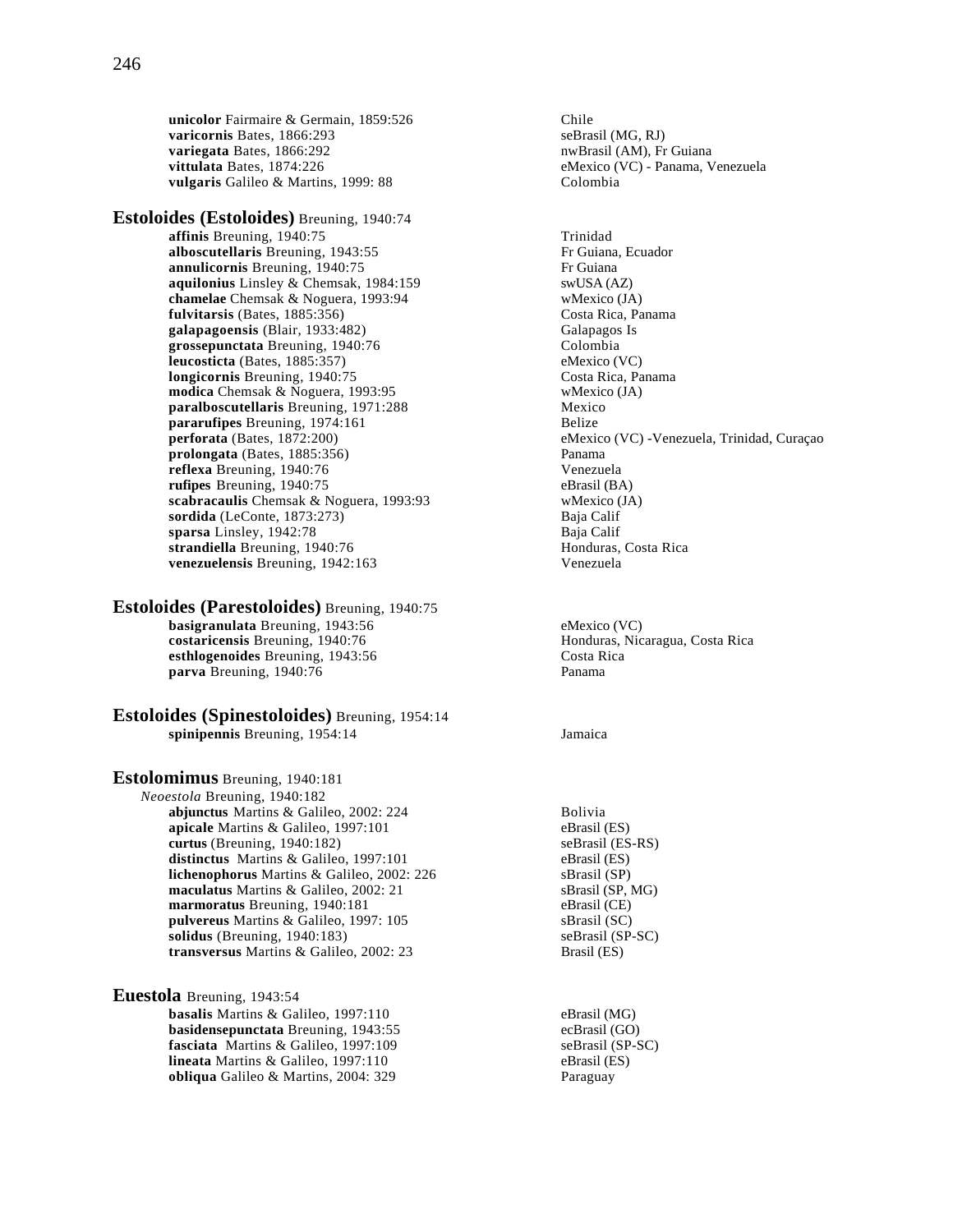**Eupogonius** LeConte, 1852:159 *Phidola* Chevrolat, 1862:254 *Eriopsilus* Bates, 1866:193 **albipilis** Breuning, 1955:659 Trinidad Trinidad SUSA (FL), Cuba annulicornis Fisher, 1926:9 **apicicornis** Bates, 1885:352 Guatemala-Panama **arizonensis** Knull, 1954:127 swUSA (AZ) **bierigi** Melzer, 1933:380 Cuba **columbianus** Breuning, 1942:161 Colombia **comus** Bates, 1885:354 swMexico (OA) **cryptus** Hovore, 1989:252 Costa Rica<br> **cvaneus** Zaiciw. 1962:243 eBrasil (ES) cyaneus Zajciw, 1962:243 dubiosus (Breuning, 1942:160) Brasil **flavocinctus** Bates, 1872:235 Nicaragua, Costa Rica **flavovittatus** Breuning, 1942:161 Guatemala **fulvovestitus** Schaeffer, 1905:134 swUSA (TX)<br> **fuscovittatus** Breuning. 1974:154 **Sunner Schaffer** Schatemala fuscovittatus Breuning, 1974:154 **griseus** Fisher, 1926:11 Cuba **hagmanni** Melzer, 1927:192 seBrasil (GO, ES-RS) **haitiensis** Fisher, 1935:197 Hispaniola **infimus** (Thomson, 1868:107) sMexico (OA, VC) - Panama, Venezuela *subaeneus* Bates, 1872:234 *marmoratus* Fisher, 1925:16 **knabi** Fisher, 1925:15 eMexico (VC) **laetus** Bates, 1885:353 Guatemala **lanuginosus** (Chevrolat, 1862:255) Cuba<br> **lineolatus** Melzer, 1933:376 SeBra **longipilis** Bates, 1880:117 eMexico (VC), Guatemala, Honduras **maculicornis** (Chevrolat, 1862:254) Cuba microphthalmus Breuning, 1943:49 sBrasil (RS)<br>
nigrinus (Bates, 1866:193) nwBrasil (AM)  $nigrinus$  (Bates, 1866:193) **nigritarsis** Fisher, 1926:10 Cuba **pauper** LeConte, 1852:159 eUSA-TX *vestita*; Say, 1826:273 (not *vestita* Say, 1824:290) *fraxini Knull, 1918:132*<br>**petulans** Melzer, 1933:379 **piceus** (Fisher, 1936:348) Cuba **pilosulus** (Chevrolat, 1862:254) Cuba, Jamaica *rubiginosa* Chevrolat, 1862:254 *exiguus* Thomson, 1868:165 pubescens LeConte, 1873:236 n-c USA **pubicollis** Melzer, 1933:378 **Honduras - Panama**<br> **pubicollis** Melzer, 1885:352 **Honduras, Panama**<br>
Honduras, Panama **scutellaris** Bates, 1885:352<br> **stellatus** Chemsak & Noguera, 1993:92<br>
wMexico (JA) stellatus Chemsak & Noguera, 1993:92 **strandi** Breuning, 1942:160 Costa Rica **subarmatus** (LeConte, 1859:22) eNAmer **subnudus** Bates, 1885:353 swMexico, Guatemala **subtessellatus** Melzer, 1933:379 Costa Rica **superbus** (Zayas, 1975:196) Cuba **tomentosus** (Haldeman, 1847:50) eUSA *pinivorus* Fitch, 1859:712 **triangularis** Linsley, 1935:112 cMexico (ME) **ursulus** Bates, 1872:235 seMexico (VC)-Nicaragua<br> **vandykei** Linsley, 1935:111 cMexico (SI, NA, ME, MO) **vandykei** Linsley, 1935:111<br>**vittipennis** Bates, 1885:353 **wickhami** Fisher, 1935:199 Bahamas, Jamaica

**Falsestoloides** Breuning, 1954:12 **mexicana** Breuning, 1954:13<br> **tubericollis** Breuning, 1980:70 **national properties** in the national CSE) **tubericollis** Breuning, 1980:70

Mexico, Guatemala, Honduras seBrasil, Paraguay, Argentina, Uruguay **major** Bates, 1885:353 eMexico (VC), Guatemala, Honduras, Costa Rica sBrasil, nArgentina, Uruguay Guatemala, Honduras - Panama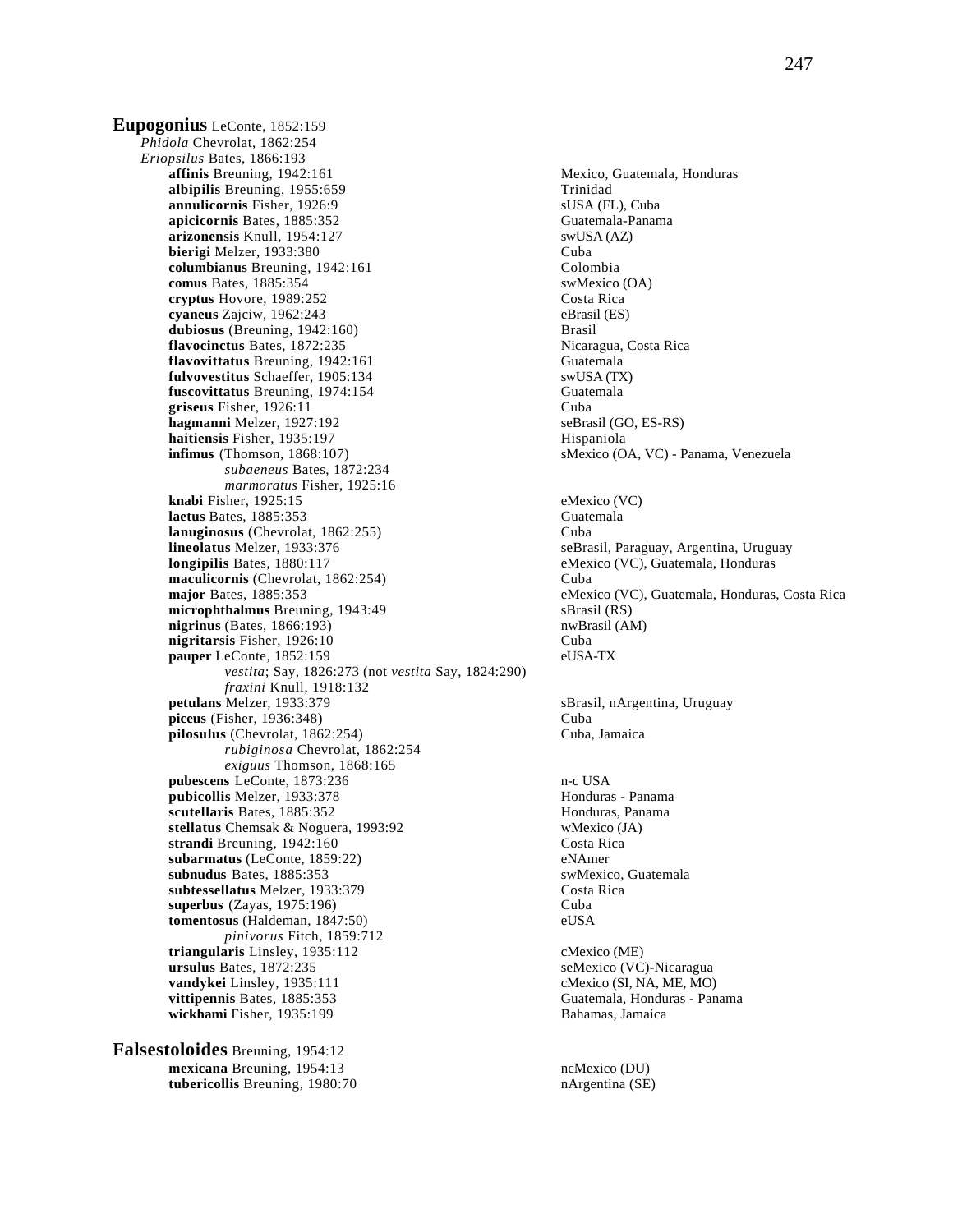**Gibbestoloides** Breuning, 1940:73 **compacta** Breuning, 1940:73 eBrasil (BA), nArgentina (CH)

**Gyrpanetes** Martins & Galileo, 1998: 260 **cacapira** Martins & Galileo, 1998: 260 Brasil (ES) **oriba** Galileo & Martins, 2003: 162<br> **pukuaba** Martins & Galileo, 1998: 260<br>
Brasil (PA) pukuaba Martins & Galileo, 1998: 260

**Hallothamus** Thomson, 1868:128 **decorus** Thomson, 1868:129 Venezuela

**Heteresmia** Monné, 2005: 414 *Esmia* Pascoe, 1859:55, not Leach, 1847 (Mollusca) **seabrai** (Lane & Prosen, 1961:131) **nwBrasil (AM), Peru spissicornis** (Fabricius, 1801:330) Brasil (AM, PA, RO)<br> **turbata** (Pascoe, 1859:55) Brasil (PA), eEcuador  $turbata$  (Pascoe,  $1859:55$ )

**Icublabia** Galileo & Martins, 2003: 154 **multispinosa** Galileo & Martins, 2003: 166 eEcuador

**Inermestola** Breuning, 1942:164 **densepunctata** Breuning, 1942:164 Brasil (MG)

**Inermestoloides** Breuning, 1966:16 **praeapicealba** Breuning, 1966:17 nwBrasil (AM)

**Ischnolea** Thomson, 1860:347<br>bimaculata Chevrolat, 1861:252 **crinita** Thomson, 1860:347 seBrasil (ES-SC), Ecuador *obliquelineata* Breuning, 1943:47 **flavinota** Galileo & Martins, 1993:74 seBrasil (SP), Paraguay<br>**flavofemorata** Breuning. 1943:47 eBrasil (ES) **flavofemorata** Breuning, 1943:47 eBrasil (ES)<br> **inexpectata** Galileo & Martins, 1993:70 eBrasil (ES) **inexpectata** Galileo & Martins, 1993:70 **indistincta** Breuning, 1942:158 eBrasil (PE) **longeantennata** Breuning, 1942:158<br> **modesta** Galileo & Martins, 1993:76<br>
seBrasil (SP) **modesta** Galileo & Martins, 1993:76 **oculata** Galileo & Martins, 1993:71 seBrasil (MG-PR) **peruana** Breuning, 1943:48<br> **piim** Galileo & Martins, 1996:868 **Peruana** Warsel (RO) piim Galileo & Martins, 1996:868 **singularis** Galileo & Martins, 1993:75 **ncBrasil (PA)**<br> **spinipennis** Breuning, 1943:48 **eBrasil (ES) spinipennis** Breuning, 1943:48 eBrasil (ES)<br> **strandi** Breuning, 1942:158 eBrasil (SC) strandi Breuning, 1942:158

**Ischnoleomimus** Breuning, 1940:168 **arriagadai** Galileo & Martins, 2004: 328 Paraguay **excavatus** Breuning, 1940:168<br> **foveatus** Galileo & Martins, 1996:868<br> **excavatus** Bolivia, eEcuador foveatus Galileo & Martins, 1996:868

**Iurubanga** Martins & Galileo, 1996:302 **arixi** Martins & Galileo, 1996:303 seBrasil (SC)

**Lamiessa** Bates, 1885:364 **eumolpoides** Bates, 1885:365 Guatemala, Honduras

seBrasil, Paraguay, Argentina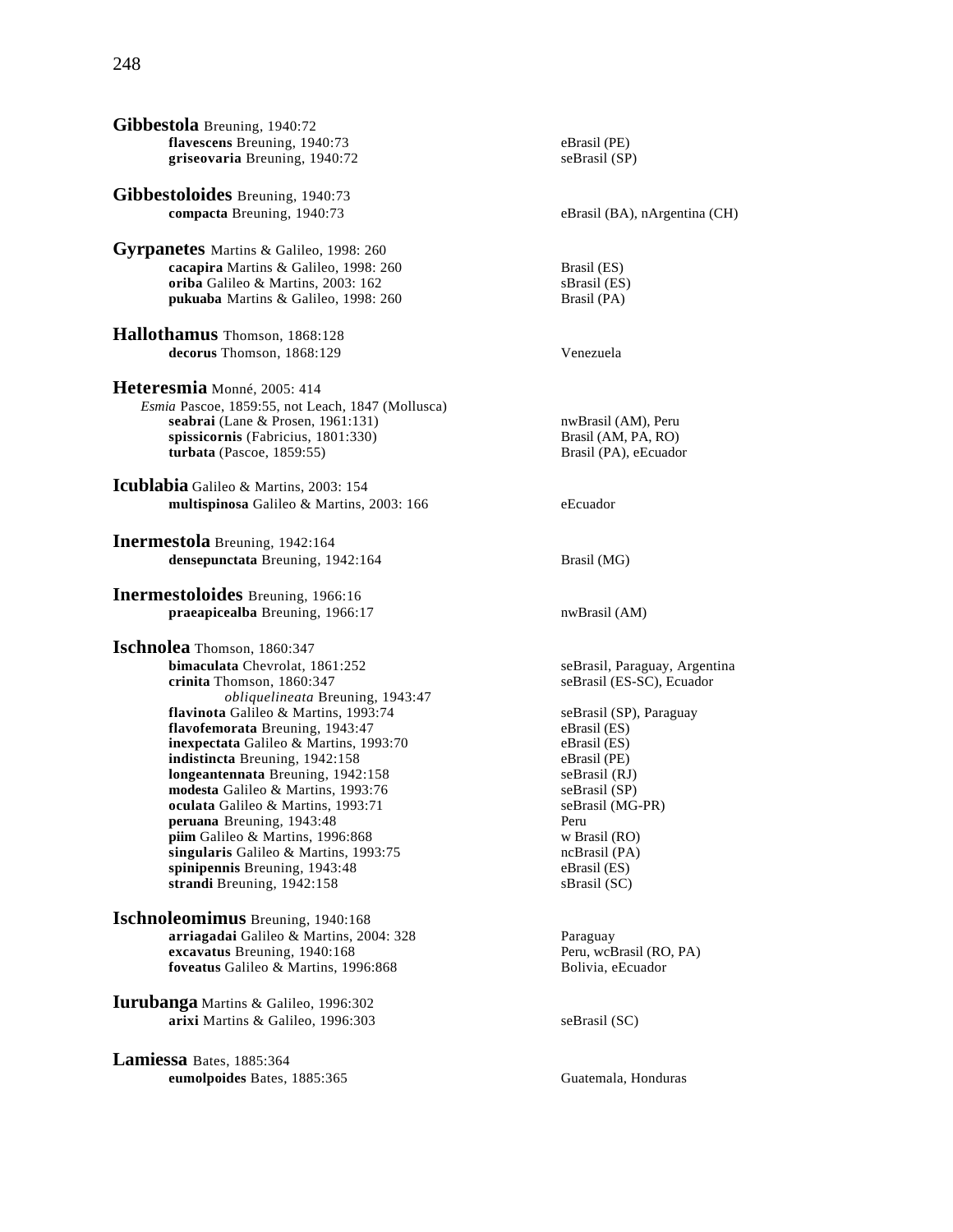**Malthonea** Thomson, 1864:329 *Parablabia* Breuning, 1959:86 **albomaculata** (Breuning, 1966:15) **Bolivia**<br> **aurescens** (Breuning, 1966:15) **Bolivia**<br> **Ecuador aurescens** (Breuning,  $1966:15$ ) **cumbica** Galileo & Martins, 1996:873 Venezuela<br> **glaucina** (Thomson, 1868:131) Venezuela, Ecuador **glaucina** (Thomson, 1868:131) Venezuela, Ecuador<br> **guttata** (Kirsch, 1888:40) **Venezuela, Ecuador**, Colombia guttata (Kirsch, 1888:40) **itaiuba** Martins & Galileo, 1999: 819<br> **itaius** Martins & Galileo, 1995:615<br>
Colombia **mimula** Martins & Galileo, 1995:615 **minima** Martins & Galileo, 1995:614 Peru **panthera** Martins & Galileo, 1995:620 Colombia, Venezuela **phantasma Martins & Galileo, 1995:618** Ecuador<br> **phantasma Martins & Galileo, 1995:618** Ecuador<br>
Bolivia, wEcuador **ruficornis** Belon, 1903:61 spinosa Galileo & Martins, 1999: 85 Colombia **tigrinata** Thomson, 1864:329 seBrasil (MG-RS) **Mimasyngenes** Breuning, 1950:268 **icuapara** Galileo & Martins, 1996:879 Colombia, Venezuela **inlineatus** Breuning, 1956:357 Colombia, Venezuela<br> **lineatipennis** Breuning, 1950:269 CBrasil (GO) **lineatipennis** Breuning, 1950:269<br> **lucianae** Galileo & Martins, 2003: 478 **cannos** Brasil (SE) **lucianae** Galileo & Martins, 2003: 478 **quiuira** Galileo & Martins, 1996:878 seBrasil (SP) **venezuelensis** Breuning, 1956:694 Venezuela **ytu** Galileo & Martins, 1996:880 eBrasil (MG, SP) **Mimestola** Breuning, 1940:74 **imitatrix** Breuning, 1940:74 Panama **Mimestoloides** Breuning, 1974:158 **andresi** Breuning, 1974:158 Mexico **benardi** Breuning, 1980:70 Guadeloupe, Martinique **Mimopogonius** Breuning, 1974:154 **hirsutus** Breuning, 1974:154 cBrasil **Murupi** Martins & Galileo, 1998: 263 **linearis** Martins & Galileo, 1998: 264 Brasil (AM) **Neocolobura** Monné, 2005: 421 *Colobura* Blanchard in Gay, 1851:511, not Billberg, 1820 (Lepidoptera) **alboplagiata** Blanchard in Gay, 1851:512 Chile, wArgentina (NE) **Nepagyrtes** Martins & Galileo, 1998: 260 **piriana** Martins & Galileo, 1998: 261 Brasil (MG) **Oiceaca** Martins & Galileo, 1998: 262 **carenata** Martins & Galileo, 1998: 263 Brasil (RG) **Panegyrtes** Thomson, 1868:133 **basale** Galileo & Martins, 1995:864 eBrasil (ES) **bifasciatus** Breuning, 1940:178 seBrasil (RJ) **crinitus** Galileo & Martins, 1995:866 eBrasil (MG) **davidsoni** Martins & Galileo, 1998: 258 Brasil (PA) **delicatus** Galileo & Martins, 1995:866 w Brasil (RO)<br> **fasciatus** Galileo & Martins, 1995:863 eBrasil (ES) **fasciatus** Galileo & Martins, 1995:863 **fraternus** Galileo & Martins, 1995:868 eBrasil (BA) **lactescens** Thomson, 1868:133 eBrasil (RJ, GO) *sparsepunctatus* Breuning, 1940:179 **maculatissimus** Galileo & Martins, 1995:861 eBrasil (BA, ES) **porosus** Galileo & Martins, 1993:93 Panama, Colombia **pseudolactescens** Breuning, 1974:188 seBrasil (SP) **scutellatus** Galileo & Martins, 1995:863 eBrasil (BA, MG)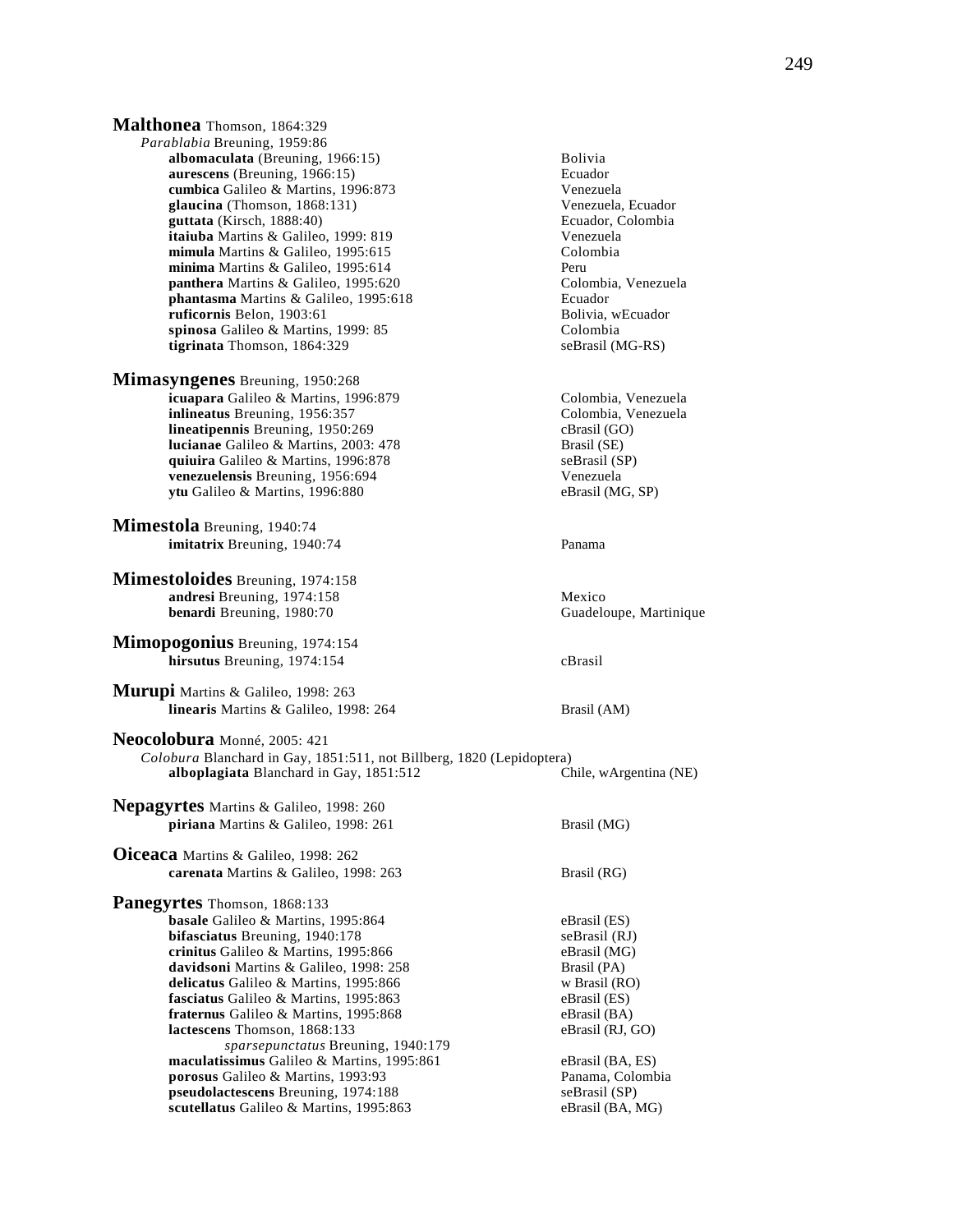**striatopunctatus** Breuning, 1940:179 ecBrasil (GO)<br> **varicornis** Breuning, 1940:430 **ecBrasil** (AM) **varicornis** Breuning, 1940:430

- **Paradesmiphora** Breuning, 1959:86 **amazonica** Galileo & Martins, 1998: 34 Peru **farinosa** (Bates, 1885:351) Costa Rica, Panama
- **Parestola** Bates, 1880:119 **hoegei** Breuning, 1943:54<br> **hoegei** Breuning, 1943:54<br> **hoegei** Bates, 1880:119 zapotensis Bates, 1880:119
- **Parischnolea** Breuning, 1942:158 **excavata** Breuning, 1942:159<br> **jatai** Martins & Galileo, 1995:162<br> **expansify contains & Galileo, 1995:162**<br> **expansify contains and Separate Serversify Contains and Serversify Contains and Serversify Contains and Servers** jatai Martins & Galileo, 1995:162
- **Periestola** Breuning, 1943:54 *Paracobelura* Monné & Martins, 1976:85 **strandi Breuning, 1943:54** Costa Rica *curiosa* Monné & Martins, 1976:85
- **Piimuna** Martins & Galileo, 1998: 265 **gibbosa** Martins & Galileo, 1998: 265 seBrasil (SC)
- **Piruana** Galileo & Martins, 1998: 150 **tuberosa** Galileo & Martins, 1998: 150 Brasil (MG)
- **Pogonillus** Bates, 1885:360 **inermis** Bates, 1885:360 Mexico (VC, OA)<br> **subfasciatus** Bates, 1885:360 Mexico (VC, OA)<br>
Guatemala, Honduras subfasciatus Bates, 1885:360
- **Psenocerus** LeConte, 1852:158 *Paralarica* Breuning, 1938:389 **supernotatus** (Say, 1823:425) eNAmer-TX *pini*; LeConte, 1852:158 (not Olivier, 1795) *tristis* Casey, 1891:46 *supernotatus* var. *funebris* Casey, 1914:367 *picta* Breuning, 1938:390
- **Pseudestola** Breuning, 1940:181 **densepunctata** Breuning, 1940:182 seBrasil (RJ)
- **Pseudestoloides** Breuning & Heyrovsky, 1961:17 **costaricensis** Breuning & Heyrovsky, 1961:17 Costa Rica **hiekei** Breuning, 1974:51 scMexico (MO, OA)
- **Ptericoptomimus** Melzer, 1935:189 **truncatus** Melzer, 1935:190 seBrasil (ES-SP) *truncata* Breuning, 1940:72

**Stereomerus** Melzer, 1934:226 *Mimaprosopus* Breuning, 1940:84 **brachypterus** Martins & Galileo, 1994:5 seBrasil (SP) **diadelus** Martins & Galileo, 1994:10<br> **diadelus (Breuning, 1940:84)**<br> **diadelus (Breuning, 1940:84)**<br> **diadelus Constanting (CO, SP, PN), Bolivia lineatus** (Breuning, 1940:84) ecBrasil (GC) ecBrasil (GC) ecBrasil (GC) expansil (GC) expansil (BA), Research Brasil (BA), Research Brasil (BA), Research Brasil (BA), Research Brasil (BA), Research Brasil (BA), Research B maculatus Galileo & Martins, 2003: 160 **melzeri** Martins & Galileo, 1994:8 nBrasil (AM)<br> **pachypezoides** Melzer, 1934:227 sBrasil (SC, F

sBrasil (SC, RS), Argentina, Uruguay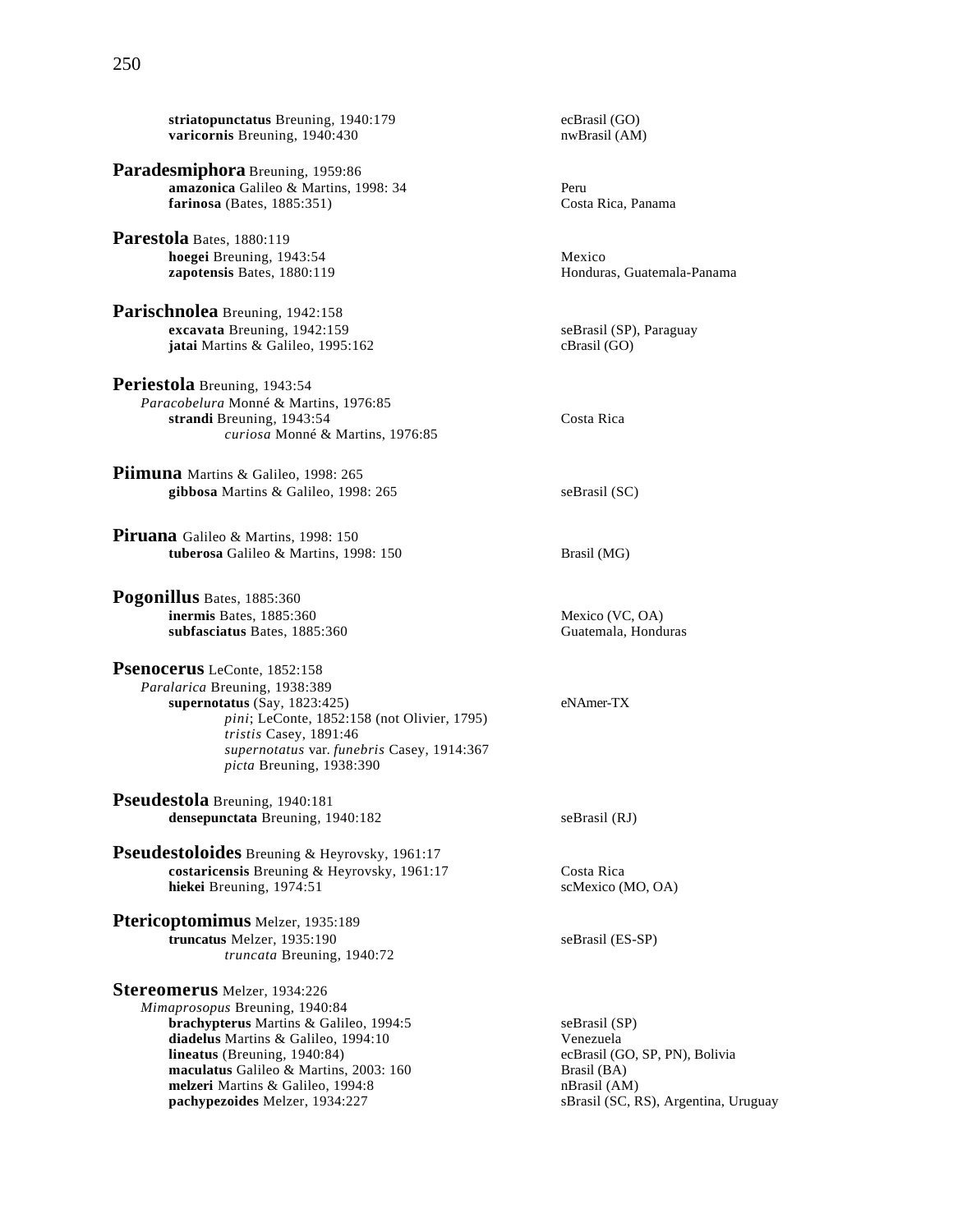**Taelosilla** Thomson, 1868:112 **lateralis** Thomson, 1868:113 Mexico, Brasil **Tigrinestola** Breuning, 1949:25 **howdeni** Chemsak & Linsley, 1966:241 nw-cMexico (CHA, DU, DF)<br> **tigrina** (Skinner, 1905:291) swUSA (AZ, TX), nMexico, swUSA (AZ, TX), nMexico, Baja Calif *picta* Schaeffer, 1906:21 **Trichestola** Breuning, 1950:174 **guatemalana** Breuning, 1950:174<br> **guatemala** Breuning, 1974:161<br> **guatemala** SMexico (CHS) mexicana Breuning, 1974:161 **Unelcus** Thomson, 1864:109 **bolivianus** Breuning, 1966:16 **Bolivia**<br> **lineatus** Bates, 1885:354 **Bolivia**<br>
eMexico eMexico (VC) - Panama, Venezuela, eEcuador **pictus** Thomson, 1864:109 seBrasil (RJ-RS), nArgentina (CH) **Dorcaschematini** Thomson 1860:104 **Dorcaschema** Haldeman, 1847:54 *Dorchaschema*; Leng & Hamilton, 1896:108 *Hetoemis* Haldeman, 1847:54 **alternatum** (Say, 1824:405) eUSA-TX *octovittata* Knull, 1937:307 **cinereum** (Olivier, 1795:28) eUSA *trilineata* Say, 1826:273 *juglandis* Haldeman, 1847:54 *cinerea bimaculata* Dillon & Dillon, 1948:293 **nigrum** (Say, 1826:272) eNAmer wildii Uhler, 1855:417 eUSA **Elytracanthini** Lane 1955:281 **Elytracanthina** Monné, 2005: *Elytracantha* Lane, 1955:281 not Kleine, 1913 (Coleoptera) **propinqua** (Lane, 1959:251) eBrasil (MG)<br> **pugionata** (Lane, 1955:281) eBrasil (PB-ES) **pugionata** (Lane,  $1955:281$ )

**Eupromerini** Galileo & Martins, 1995:132

cBrasil (AM, MT), eEcuador, Bolivia

**disparilis** Galileo & Martins, 1995:135 seBrasil (ES)<br> **gilmouri** Fuchs, 1961:18 seBrasil (SP-SC)

similis Breuning, 1940:183 seBrasil (BA-SC) **spryana** Westwood, 1846:224 seBrasil (RJ, SP, SC) **zonula** Galileo & Martins, 1995:139 seBrasil (ES)

**aspasia** Galileo & Martins, 1995:142 Peru, eEcuador

**brescoviti** Martins & Galileo, 1998: 57 Brasil (RO)

**costulata** (Belon, 1896:251) Bolivia diamantina Galileo & Martins, 1995:146 cBrasil (MT)

**brachialis** (Thomson, 1868:109) **Brasil Brasil Constant Constant Constant Constant Constant Constant Constant Constant Constant Constant Constant Constant Constant Constant Constant Constant Constant Constant Constant Con** 

**Eupromera** Westwood, 1846:224

gilmouri Fuchs, 1961:18

**Iquaracetima** Galileo & Martins, 1995:140

**Neopibanga** Martins & Galileo, 1998: 57

Pibanga Galileo & Martins, 1995:145

# 251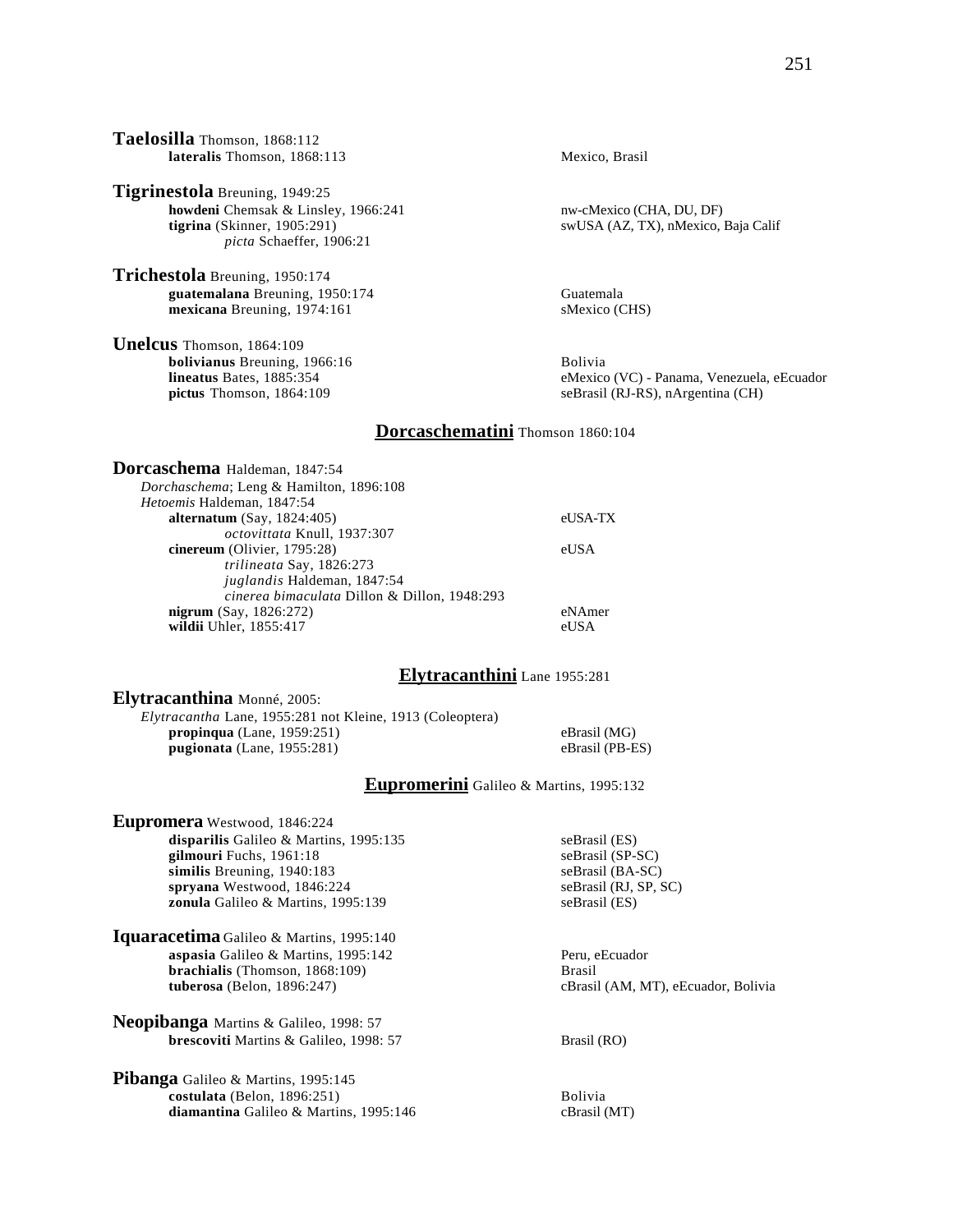**glabricula** (Bates, 1885:358) Costa Rica, Panama itacoatiara Galileo & Martins, 1995:147 **jacareacanga** Galileo & Martins, 1995:150 Brasil (PA, MT), eEcuador **ochropyga** (Belon, 1896:249)<br> **transversefasciata** (Breuning, 1943:58)<br> **eBrasil (BA)**<br> **eBrasil (BA) transversefasciata** (Breuning, 1943:58)

**Puanama** Galileo & Martins, 1995:142 **caraca** Galileo & Martins, 1995:143 eBrasil (MG) **sara** Galileo & Martins, 1998: 249<br> **sinopia** Galileo & Martins, 1995:145 **Bolivia** CBrasil (MT) sinopia Galileo & Martins, 1995:145

# **Falsamblesthiini** Gilmour, 1961:131

*Hebestolitae* Thomson, 1864:107 *Forsteriini* Tippmann, 1960:211 *Neohebestolini* Marinoni, 1977:46

**Bactriola** Bates, 1885:421 **circumdata** Martins & Galileo, 1992:105 seBrasil (RJ) **falsa** Martins & Galileo, 1992:107<br> **maculata** Martins & Galileo, 1992:106 **seBrasil (MG-RS)**<br>
Venezuela, Ecuador maculata Martins & Galileo, 1992:106 **minuscula** Fontes & Martins, 1977:7 eBrasil (ES) **paupercula** Bates, 1885:422 Panama, Bolivia **vittulata** Bates, 1885:421 **Panama, Venezuela, Brasil, Bolivia, Fr Guiana Camixaima** Martins & Galileo, 1996:308 **beraba** Martins & Galileo, 1996:307 eEcuador **Falsamblesthis** Breuning, 1959:85 *Forsteria* Tippmann, 1960:211 **candicans** (Gounelle, 1910:19) were well were well were well were vertex were vertex were vertex were vertex were vertex were vertex were vertex were vertex were vertex were vertex were vertex were vertex were vertex were **gracilis** (Lameere, 1893:277)<br> **ibiyara** Marinoni, 1978:91 (MG-RS) ibiyara Marinoni, 1978:91 **macilenta** (Gounelle, 1910:18) Ecuador **microps** Martins & Galileo, 1992:104 Venezuela **pilula** Galileo & Martins, 1987:449 Colombia **seriepilosa** (Kirsch, 1889:40) **Ecuador**<br> **differentiata** (Belon, 1903:71) **Ecuador**<br> **Bolivia taeniata** (Belon, 1903:71) Bolivia **unguicularis** (Tippmann, 1960:212) **Gisostola** Thomson, 1868:125 **bahiensis** Martins & Galileo, 1988:220 eBrasil (BA)<br> **melancholica** (Thomson, 1857:304) seBrasil (MG-RJ) **melancholica** (Thomson, 1857:304) *tessellata* Thomson, 1868:126 **nordestina** Galileo & Martins, 1987:93 eBrasil (CE) **quentini** Martins & Galileo, 1989:122 seBrasil (RJ) **Helminda** Blanchard in Gay, 1851:516 **pilipennis** Blanchard in Gay, 1851:517 Chile **Huedepohlia** Martins & Galileo, 1989:122 **pisciformis** Martins & Galileo, 1989:123 Ecuador **Lustrocomus** Martins & Galileo, 1996:309 **paraensis** Martins & Galileo, 1996:309 nBrasil (PA) **Neohebestola** Marinoni, 1977:46 *Hebestola*; Blanchard in Gay, 1851:513 (not Haldeman, 1847) **apicalis** (Fairmaire & Germain, 1859:529) Chile **brasiliensis** (Fontes & Martins, 1977:10) seBrasil (MG, RJ)

Trinidad-Tobago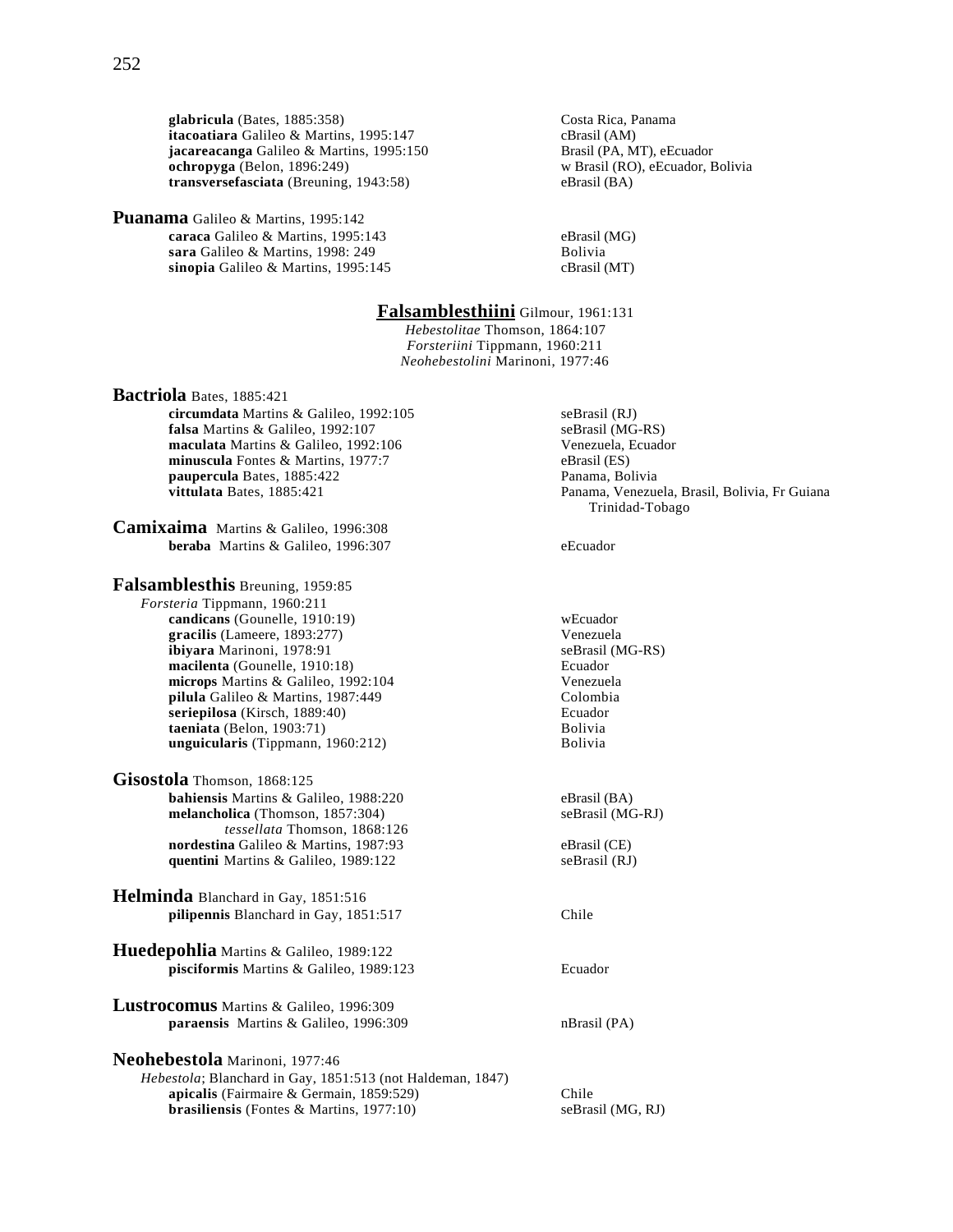**concolor** (Fabricius, 1798:149) <br> **humeralis** (Blanchard in Gay, 1851:514) **Chile Chile humeralis** (Blanchard in Gay, 1851:514) **luchopegnai** Martins & Galileo, 1989:129 Chile **parvula (Blanchard in Gay, 1851:514)** Chile<br> **petrosa** (Blanchard in Gay, 1851:515) Chile petrosa (Blanchard in Gay, 1851:515) *chiliensis* Breuning, 1980:69 **vitticollis** (Blanchard in Gay, 1851:515) Chile, Argentina *bonariensis* Thomson, 1868:127

**Nyctonympha** Thomson, 1868:127 **andersoni** Martins & Galileo, 1992:103 Colombia, Bolivia<br> **annulata** Aurivillius, 1900:420 Panama, Venezuela **annulata** Aurivillius, 1900:420 Panama, Vene<br> **annulipes** (Belon, 1897:187) Bolivia, Peru  $annulipes$  (Belon, 1897:187) **carcharias** (Lameere, 1893:277) Venezuela *glauca* Aurivillius, 1900:420 **carioca** Galileo & Martins, 2001: 68 seBrasil (RJ) **costipennis** (Lameere, 1893:277) Venezuela<br> **cribrata** Thomson. 1868:128 (Colombia cribrata Thomson, 1868:128 **flavipes** Aurivillius, 1920:401 **Peru, Ecuador, w Brasil (RO), Bolivia genieri** Martins & Galileo, 1992:104 wEcuador **howdenarum** Martins & Galileo, 1992:104 Colombia **punctata** Martins & Galileo, 1989:127 nArgentina (SA) **taeniata** Martins & Galileo, 1992:103 Panama, Trinidad & Tobago

**Obereoides** Fisher, 1938:149 **antennatus** Martins & Galileo, 2003: 620<br> **cicatricosus** (Zaiciw. 1968:423)<br> **antennatus** (Zaiciw. 1968:423) **cicatricosus** (Zajciw, 1968:423) **joergenseni** (Bruch, 1911:177) seBrasil (RJ-RS), Paraguay, *rufipes* Aurivillius, 1920:401 *tenuis* Fisher, 1938:150

**parahybanus** Galileo & Martins, 1998: 250 Brasil<br> **parahybanus** (Aurivillius, 1920:402) seBrasil (MG-SP) setulosus (Aurivillius, 1920:402)

**Proceroblesthis** Galileo & Martins, 1987:91 **prolata** Galileo & Martins, 1987:92 seBrasil (MG)

**Pseudogisostola** Fontes & Martins, 1977:12 **reichardti** Fontes & Martins, 1977:13 eBrasil (ES)

**Saepiseuthes** Thomson, 1868:141 **chilensis Thomson, 1868:141** Chile<br> **obliquatus** (Fairmaire & Germain, 1859:511) Chile **obliquatus** (Fairmaire & Germain, 1859:511)

**Spinoblesthis** Galileo & Martins, 1987:90 **acuta** Galileo & Martins, 1987:91 eBrasil (ES)

**Udamina** Thomson, 1868:124 **leprieurii** Thomson, 1868:125 Fr Guiana, nwBrasil (AM)

# **Hemilophini** Thomson 1868:189

*Amphionychini* Thomson 1860:63 *Itesini* Lepesme, 1943:137

**Abanycha** Martins & Galileo, 1997: 54 **bicolor** (Gahan, 1889:397) Ecuador **fasciata** Galileo & Martins, 2005: 276 Venezuela **pectoralis** Martins & Galileo, 2004: 472 Costa Rica **pulchricollis** (Bates, 1885:431) Guatemala<br> **pulchricollis** (Bates, 1885:430) Gosta Rica, Panama sericipennis (Bates, 1885:430) **urocosmia** (Bates, 1881:204) Colombia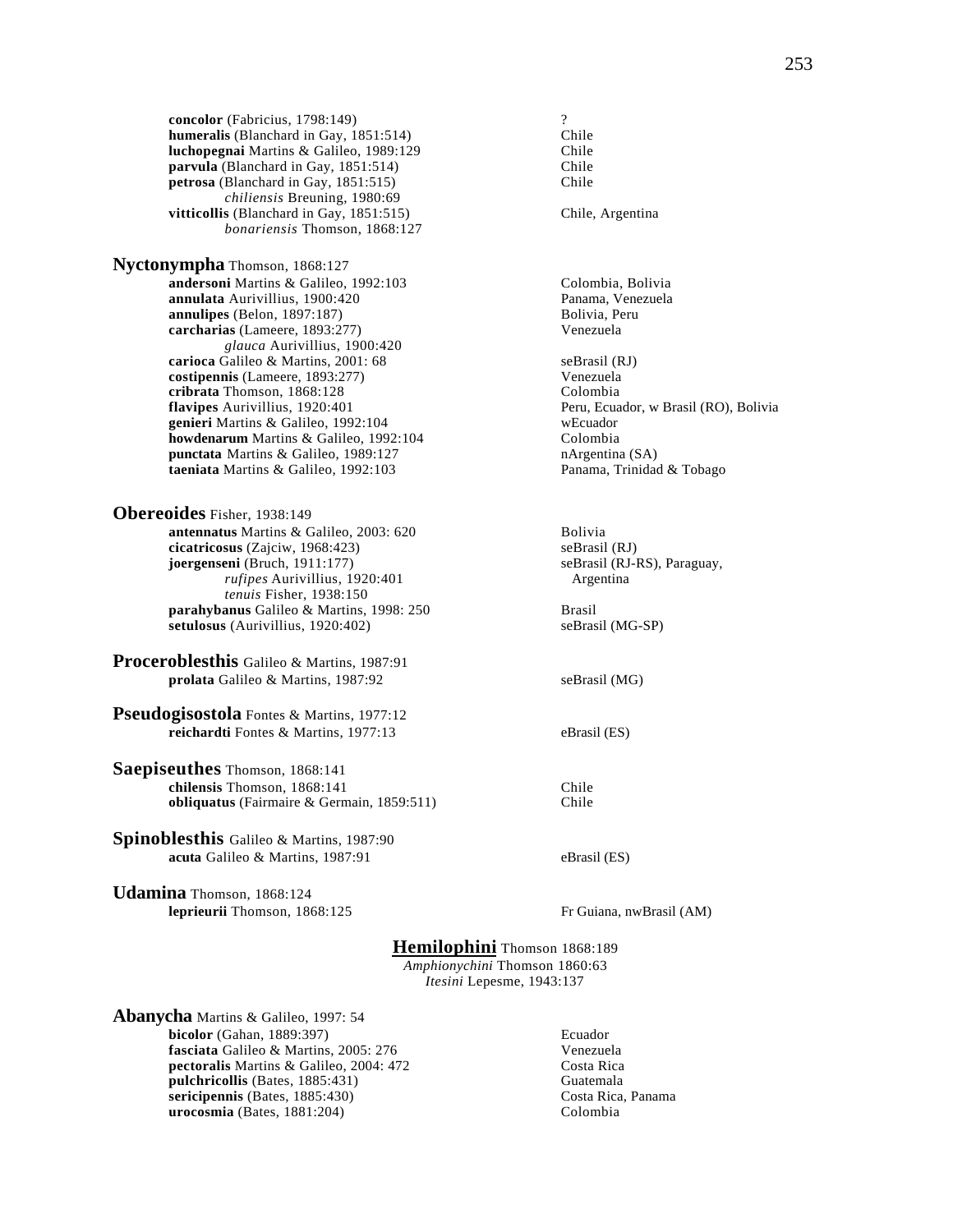| <b>Abycendaua</b> Martins & Galileo, 1992:127<br>duplicata (Bates, 1881:294)                                                                                                                                                                                                                                                                                                                                                                                                                                                                                                                                                                                                                                                                                                           | Colombia                                                                                                                                                                                      |
|----------------------------------------------------------------------------------------------------------------------------------------------------------------------------------------------------------------------------------------------------------------------------------------------------------------------------------------------------------------------------------------------------------------------------------------------------------------------------------------------------------------------------------------------------------------------------------------------------------------------------------------------------------------------------------------------------------------------------------------------------------------------------------------|-----------------------------------------------------------------------------------------------------------------------------------------------------------------------------------------------|
| Acabanga Martins & Galileo, 1991:555<br>nigrohumeralis (Tippmann 1960:203)<br>palliata ab. nigrohumeralis Tippmann, 1960:203<br>pinima Martins & Galileo, 1991:555                                                                                                                                                                                                                                                                                                                                                                                                                                                                                                                                                                                                                     | seBrasil (RJ, SP, MG)<br>seBrasil (RJ)                                                                                                                                                        |
| Acaiatuca Martins & Galileo, 1992:591<br>denudata Galileo & Martins, 2001: 247<br>quadricostata (Tippmann, 1953:355)                                                                                                                                                                                                                                                                                                                                                                                                                                                                                                                                                                                                                                                                   | Brasil (GO)<br>seBrasil (SP, SC)                                                                                                                                                              |
| Acaiu Galileo & Martins, 2005: 64<br>spinosus Galileo & Martins, 2005: 64                                                                                                                                                                                                                                                                                                                                                                                                                                                                                                                                                                                                                                                                                                              | eEcuador                                                                                                                                                                                      |
| <b>Acapiata</b> Galileo & Martins, 2005: 63<br>dilatata Galileo & Martins, 2005: 64                                                                                                                                                                                                                                                                                                                                                                                                                                                                                                                                                                                                                                                                                                    | eEcuador                                                                                                                                                                                      |
| Acasanga Martins & Galileo, 1991:613<br>delectabilis (Waterhouse, 1880:302)<br>dimidiosanguinea (Fuchs, 1963:11)<br>humeralis (Waterhouse, 1880:301)<br>reticulata (Waterhouse, 1880:300)                                                                                                                                                                                                                                                                                                                                                                                                                                                                                                                                                                                              | Colombia, Peru<br>Colombia<br>Ecuador<br>Ecuador                                                                                                                                              |
| Adesmiella Lane, 1959:261<br>cordipicta Lane, 1959:261                                                                                                                                                                                                                                                                                                                                                                                                                                                                                                                                                                                                                                                                                                                                 | sBrasil (SC)                                                                                                                                                                                  |
| Adesmoides Zajciw, 1967:324<br>Colatina Lane, 1972:377<br>flava Zajciw, 1967:324<br>borgmeieri Lane, 1972:377                                                                                                                                                                                                                                                                                                                                                                                                                                                                                                                                                                                                                                                                          | seBrasil (ES, RJ)                                                                                                                                                                             |
| <b>Adesmus</b> Lepeletier & Audinet-Serville in Latreille, 1825:335<br>Amphyonycha Dejean, 1835:352<br>Eudesmus; Voigt, 1839:311<br>Amphyonica; Thomson, 1857:311<br>Amphionycha; Thomson, 1860:64<br>Somateucharis Lane, 1976:451<br>acanga Galileo & Martins, 1999: 84<br>acangauna Martins & Galileo, 2004: 538<br>albiventris (Bates, 1881:197)<br>basalis Fuchs, 1970:113<br>bicolor (Gahan, 1889:397)<br>bisellatus (Bates, $1881:200$ )<br>borgmeieri (Lane, 1976:452)<br><b>brunneiceps</b> (Aurivillius, 1920:399)<br>cretaceus Lane, 1965:315<br>calca Galileo & Martins, 2005: 278<br>chalumeaui Touroult, 2004: 70<br>charis (Bates, 1881:197)<br>clathratus (Gistel, $1848:624$ )<br>flavipes Lucas, 1857:192<br>clathratella Strand, 1917:90<br>collaris Melzer, 1931:79 | seBrasil (MG,ES)<br>Panama<br>Venezuela<br>Ecuador<br>Ecuador<br>Ecuador<br>cBrasil (MT)<br>seBrasil (RJ)<br>Peru<br>Martinique<br>Bolivia, Ecuador<br><b>Brasil</b><br>seBrasil (ES, RJ, SP) |
| colligatus (Redtenbacher, 1867:187)<br>diana (Thomson, $1860:65$ )                                                                                                                                                                                                                                                                                                                                                                                                                                                                                                                                                                                                                                                                                                                     | seBrasil, Paraguay, Argentina<br>Colombia, Fr Guiana, nwBrasil (AM)                                                                                                                           |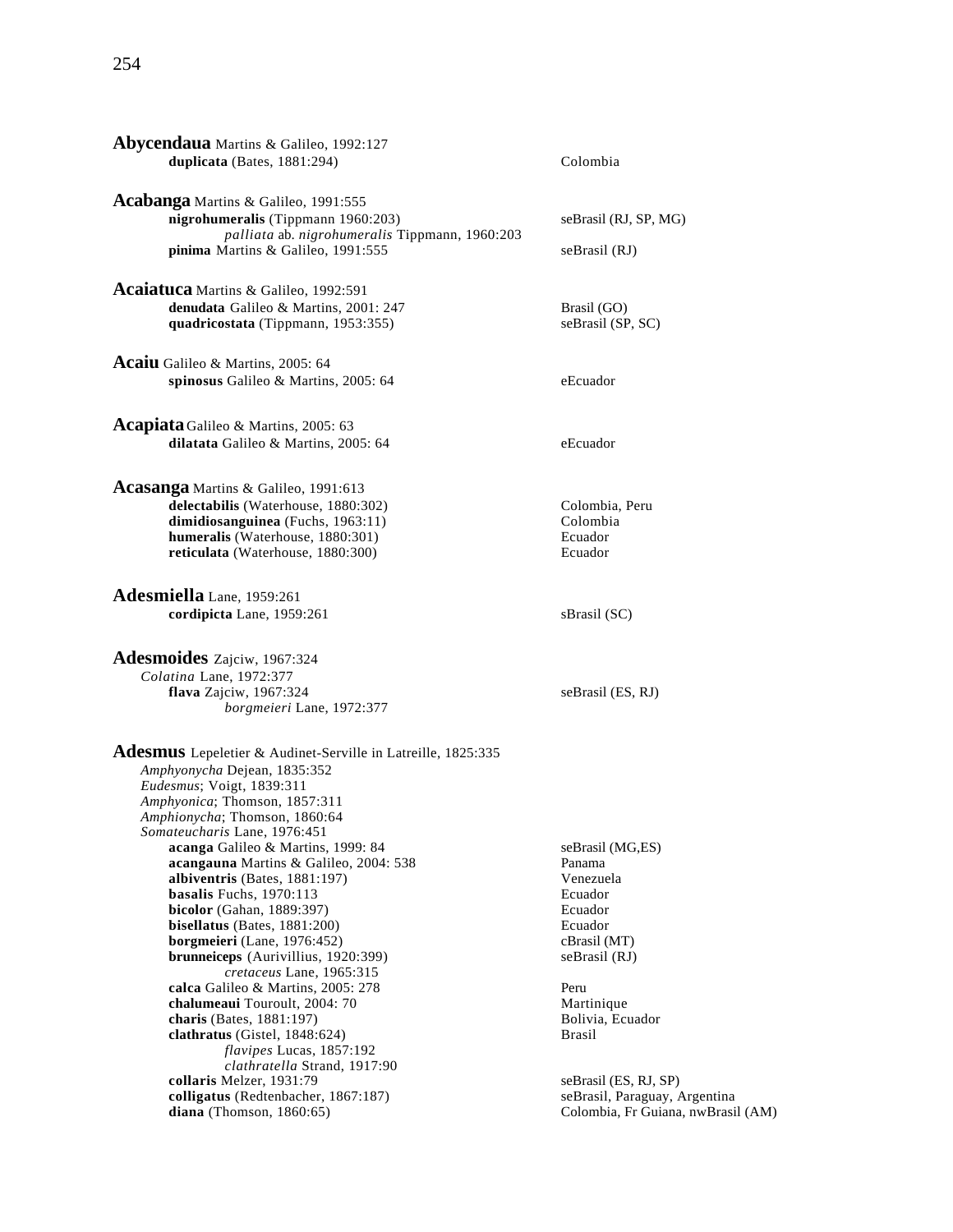**dignus** Melzer, 1931:78 seBrasil (MG-SP)<br> **divus** (Chabrillac, 1857:200) Solivia, seBrasil (MG-SP) *procerus* Gahan, 1889:399 **fulvicornis** (Bates, 1881:203)<br> **griseus** (Aurivillius, 1900:419) SeBrasil (RJ)<br> **Senezuela** griseus (Aurivillius, 1900:419) **guttatus** Galileo & Martins, 2005: 277 **hiekei** Fuchs, 1970:113<br> **hemispilus** (Germar, 1821:169) **Ecuador** SeBrasil (MG-RS), Paraguay,  $hemispilus (German, 1821:169)$ *luctuosa* Audinet-Serville, 1835:46 Argentina **hipposiderus** Galileo & Martins, 2005: 107 Costa Rica<br> **hovorei** Martins & Galileo, 2004: 536 Costa Panama, Costa Rica hovorei Martins & Galileo, 2004: 536 **juninensis** Galileo & Martins, 1999: 89 Peru **laetus** (Bates, 1881:198) Venezuela, Colombia, Peru var. *estriatus* Plavilstshikov, 1927:103 **leucodryas** (Bates, 1881:198) Colombia **meinerti** (Aurivillius, 1900:419) Venezuela **murutinga** Martins & Galileo, 2004: 43 Colombia<br> **nevisi** (Gounelle, 1909:83) Bolivia, eB **nigriventris** (Fleutiaux & Sallé, 1889:472) Guadeloupe **nigrocinctus** (Gahan, 1889:397) Brasil **niveiceps** (Aurivillius, 1900:419) Venezuela **ocellatus** Galileo & Martins, 2005: 277 eEcuador<br> **paradiana** Galileo & Martins, 2004: 384 eEcuador **paradiana** Galileo & Martins, 2004: 384 eEcuador<br> **phoebinus** (Aurivillius, 1900:418) **Example 1868** Venezuela **phoebinus** (Aurivillius, 1900:418) **pilatus** Galileo & Martins, 2005:276 Costa Rica, Panama **pirauna** Galileo & Martins, 1999: 113 Panama, Colombia **pluricostatus** (Bates, 1881:217) Guatemala **postilenatus** (Bates, 1881:201) seBrasil (ES, RJ)<br> **pulchellus** Galileo & Martins, 1999: 97 Argentina (SA) pulchellus Galileo & Martins, 1999: 97 **pysasu** Galileo & Martins, 1999: 92 wEcuador **quadricinctus** Galileo & Martins, 1999: 90 Brasil (GO) **sannio** Melzer, 1931:77 seBrasil (SP-SC) var. *curitybanus* Lane, 1938:633 **seabrai** Lane, 1959:258 eBrasil (ES)<br> **sexguttatus** (Lucas, 1857:192) eBrasil (RJ-RS) sexguttatus (Lucas, 1857:192) **sexlineatus** (Bates, 1881:199) seBrasil (ES-RS), nArgentina (MI) **stellatus** Galileo & Martins, 2005: 279 Costa Rica<br> **stephanus** (Aurivillius, 1900:420) Costa Rica **stephanus** (Aurivillius, 1900:420) Venezuela  $temporalis$  (Aurivillius,  $1908:11$ ) **tribalteatus** (Bates, 1881:198)<br> **turrialba** Galileo & Martins, 1999: 94 **Peru Costa Rica, Panama turrialba** Galileo & Martins, 1999: 94 Costa Rica, Panamanus Costa Rica, Panamanus Costa Rica, Panamanus Costa Rica, Panamanus Costa Rica, Panamanus Costa Rica, Panamanus Costa Rica, Panamanus Costa Rica, Panamanus Costa **urubu** Galileo & Martins, 1999: 84 **ventralis** (Gahan, 1894:119) Costa Rica<br>**verticalis** (Germar, 1824:492) SeBrasil (R. *nigriceps* Laporte, 1840:489 **vilhena** Galileo & Martins, 1999: 95 Brasil (RO, AM), Peru<br> **vulcanicus** Galileo & Martins, 1999: 96 Costa Rica vulcanicus Galileo & Martins, 1999: 96 **windsori** Martins & Galileo, 2004: 538

**Alampyris** Bates, 1881:218 **cretaria** Bates, 1885:431 Mexico<br> **curta** Bates, 1881:219 ScMexic **flavicollis** Galileo & Martins, 2005: 271 Costa Rica **fuliginea** Bates, 1881:219 **cMexico (GU, OA, MO) marginella** Bates, 1881:220 eMexico (VC) **melanophiloides** (Thomson, 1868:197) eMexico (VC)<br> **mimetica** Bates. 1881:220 eMexico (VC) **mimetica** Bates, 1881:220 **nigra** Bates, 1881:219 swMexico (OA) **photinoides** Bates, 1881:220 Guatemala quadricollis Bates, 1881:220 swMexico (OA)

**Amapanesia** Martins & Galileo, 1996:189 **exotica** (Martins & Galileo, 1991:104) Colombia, ncBrasil (AP)

Bolivia, seBrasil (GO, SP, PA), Paraguay, Argentina Bolivia, eBrasil (MG, MT, DF, GO)  $seBrasil (RJ-RS)$ , Paraguay, Argentina scMexico (PU, OA, TL)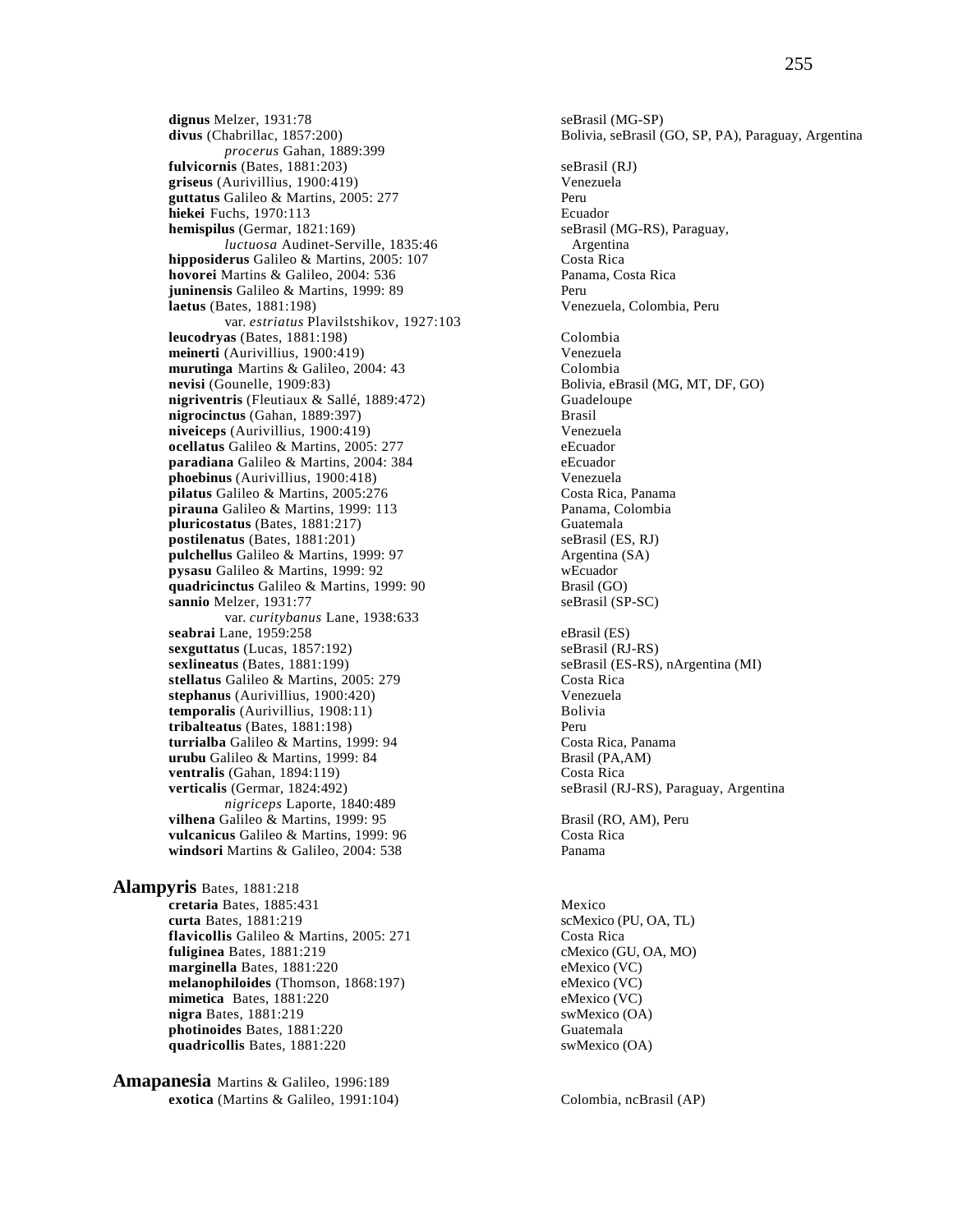**Apagomera** Bates, 1881:147 **aereiventris** (Tippmann, 1960:208) Bolivia *aeriventris*; Gilmour, 1965:643 **jaguarari** Galileo & Martins, 1998: 250 seBrasil (BA) **seclusa** Lane, 1965:326<br> **tipitinga** Galileo & Martins. 1998: 252<br>
eBrasil (BA) **tipitinga** Galileo & Martins, 1998: 252 eBrasil (BA)<br> **triangularis** (Germar, 1824:493) seBrasil (BA-SC) **triangularis** (Germar, 1824:493)

**Apagomerella** Gilmour, 1962:142 dissimilis Galileo & Martins, 2005: 103 Costa Rica **versicolor** (Boheman, 1859:152) sBrasil (PR-RS), Paraguay, Argentina, *sanguinicollis* Burmeister, 1865:180 *suturella* Bates, 1881:147

**Apagomerina** Gilmour, 1962:142 *Xenonta* Lane, 1970:409 **apicalis** Galileo & Martins, 2001: 62 sBrasil (SC) **azurescens** (Bates, 1881:147) <br> **diadela** Martins & Galileo, 1996:21 <br> **Comparent Venezuela diadela** Martins & Galileo, 1996:21 Venezuela<br> **ervthronota** (Lane. 1970:409) (Brasil (ES)  $erythonota$  (Lane,  $1970:409$ ) **flava** Galileo & Martins, 1989:600 seBrasil (SP)<br> **ignea** Martins & Galileo, 1996:22 eBrasil (BA) **ignea** Martins & Galileo, 1996:22 **jucunda** Martins, 1984:326 eBrasil (ES) **lepida** Martins & Galileo, 1996:22 w Brasil (RO)<br> **rubricollis** Galileo & Martins, 1992:142 w Brasil (RO) rubricollis Galileo & Martins, 1992:142 **subtilis** Martins & Galileo, 1996:23 eBrasil (BA) **unica** Martins & Galileo, 1996:23 cBrasil (MT) **utiariti** Galileo & Martins, 1989:600 cBrasil (MT)

- **Apeba** Martins & Galileo, 1991:563 **antiqua** (Waterhouse, 1880:300) eBrasil (BA) **barauna** Martins & Galileo, 1991:563 nBrasil (AM, PA) **isabellina** (Bates, 1885:434) **Panama**<br> **iogata** (Klug, 1825:464) **Panama** seBrasil (ES, RJ) **togata** (Klug, 1825:464)
- **Apebusu** Martins & Galileo, 2004: 468 **rubriventris** Martins & Galileo, 2004: 468 Costa Rica
- **Apypema** Galileo & Martins, 1992:17 **yara** Galileo & Martins, 1992:17 Peru, Brasil (RO)
- **Arixiuna** Martins & Galileo, 1992:124 **longula** (Bates, 1881:222) eMexico (VC) prolixa (Bates, 1872:229) Mexico-Panama **varians** (Bates, 1881:222) eMexico (VC)-Costa Rica
- **Butocrysa** Thomson, 1868:198 **insignis** (Lucas, 1857:191) seBrasil (RJ)
- **Cabreuva** Martins & Galileo, 1992:438 **lucianoi** Martins & Galileo, 1992:441 Colombia

**Cacupira** Martins & Galileo, 1991:608 **iodina** (Bates, 1881:296) Ecuador **tucurui** Martins & Galileo, 1991:613 nBrasil (PA), Fr Guiana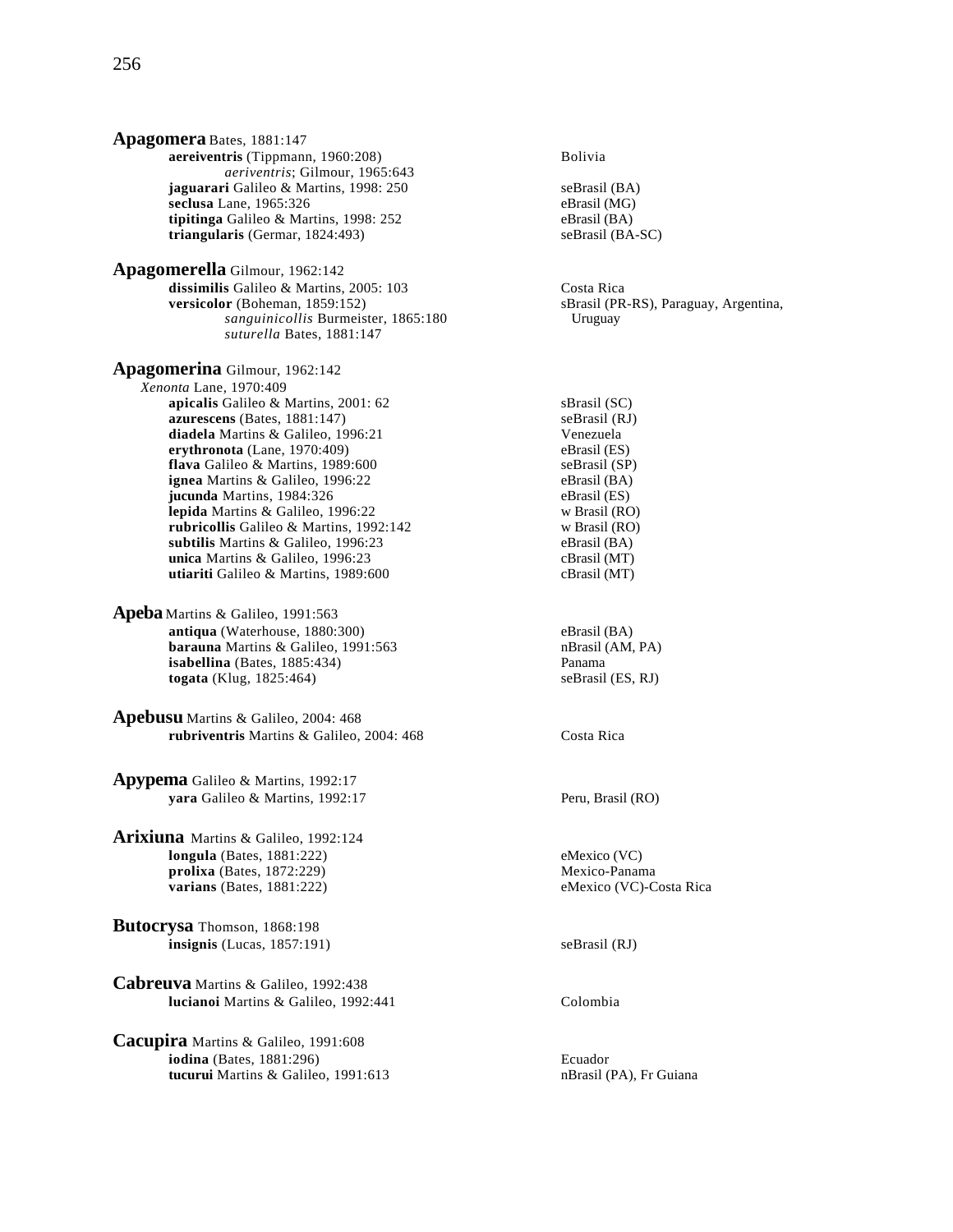**Callanga** Lane, 1973:411 **tenebrosa** Lane, 1973:415 Peru **trichocera** Lane, 1973:413 Peru, Bolivia **Calocosmus** Chevrolat, 1862:250 **chevrolati** Fisher, 1925:14 Cuba **dimidiatus** (Chevrolat in Guérin-Méneville, 1838:284) Cuba<br>**fulvicollis** Fisher, 1925:13 Cuba **fulvicollis** Fisher, 1925:13 **hispaniolae** Fisher 1925:15 R Dominicana **holosericeus** Gahan, 1889:395 **Hispaniola**<br> **ianus** Bates. 1881:151 Cuba **janus** Bates, 1881:151 **magnificus** Fisher, 1932:89 Haiti **marginipennis** Gahan, 1889:396 Jamaica **melanurus** Gahan, 1889:395 Hispaniola **nigripennis** Chevrolat, 1862:252 Cuba **nigritarsis** Fisher, 1942:41 R Dominicana<br> **nuptus** Chevrolat. 1862:251 Cuba nuptus Chevrolat, 1862:251 **semimarginatus Bates, 1881:151** Cuba **speciosus** Chevrolat, 1862:252 Cuba *venustus*; Jacquelin du Val in Sagra, 1857:275 (not Chevrolat, 1838) **venustus** (Chevrolat in Guérin-Méneville, 1838:283) Cuba **Camposiellina** Monné, 2005: 456 *Camposiella* Lane, 1972:374, not Hebard, 1924: 216 (Orthoptera) **sulfureopicta** (Lane, 1972:375) seBrasil (RJ) **Canarana** Martins & Galileo, 1992:442 **affinis** (Aurivillius, 1908:12) Peru, Bolivia **brachialis** (Guérin-Méneville, 1855:600) eEcuador, Peru, Bolivia *croceicollis* Gahan, 1889:393 **exotica** Galileo & Martins, 2001: 66 <br> **marceloi** Martins & Galileo, 1992:443 <br>
scBrasil, Bolivia, Paraguay **marceloi** Martins & Galileo, 1992:443 scBrasil, Boliv<br> **nigripennis** (Bates, 1866:426) scBrasil (AM)  $nigripennis$  (Bates,  $1866:426$ ) **roseicollis** Galileo & Martins, 2004: 382 Bolivia **seminigra** (Bates, 1866:426)<br> **tuberculicollis** (Guérin-Méneville, 1855:601) eEcuador, Peru **tuberculicollis** (Guérin-Méneville, 1855:601) **Cathetopteron** Hamilton in Leng & Hamilton, 1896:162 *Cathstopteron*; Arnett, 1962:873 **amoena** Hamilton in Leng & Hamilton, 1896:161 swUSA (TX) **Cendiuna** Galileo & Martins, 1991:113 **auauna** Galileo & Martins, 1998: 254 seBrasil (MG)<br> **cendira** Galileo & Martins, 1991:119 seBrasil (SP, PR) **cendira** Galileo & Martins, 1991:119<br> **pataiuna** Galileo & Martins, 1991:118 seBrasil (MG, SP) **pataiuna** Galileo & Martins, 1991:118 **planipennis** (Bates, 1881:150) seBrasil (ES-SP) **puranga** Galileo & Martins, 1991:115 sBrasil (SC) **Cephalodina** Bates, 1881:212 **acangassu** Martins & Galileo, 1993:172 wEcuador **capito** (Bates, 1866:429) Costa Rica, Panama<br> **crassicens** Bates. 1881:213 Costa Rica, Panama crassiceps Bates, 1881:213 *capito*; Bates, 1872:231 (not Bates, 1866) **Chrysaperda** Bates, 1881:152 **circumcincta** (Pascoe, 1859:54) nwBrasil (AM) **collaris** Pascoe, 1888:509 eEcuador **metallica** Bates, 1881:152 eEcuador, Peru *apicalis* Kirsch, 1889:43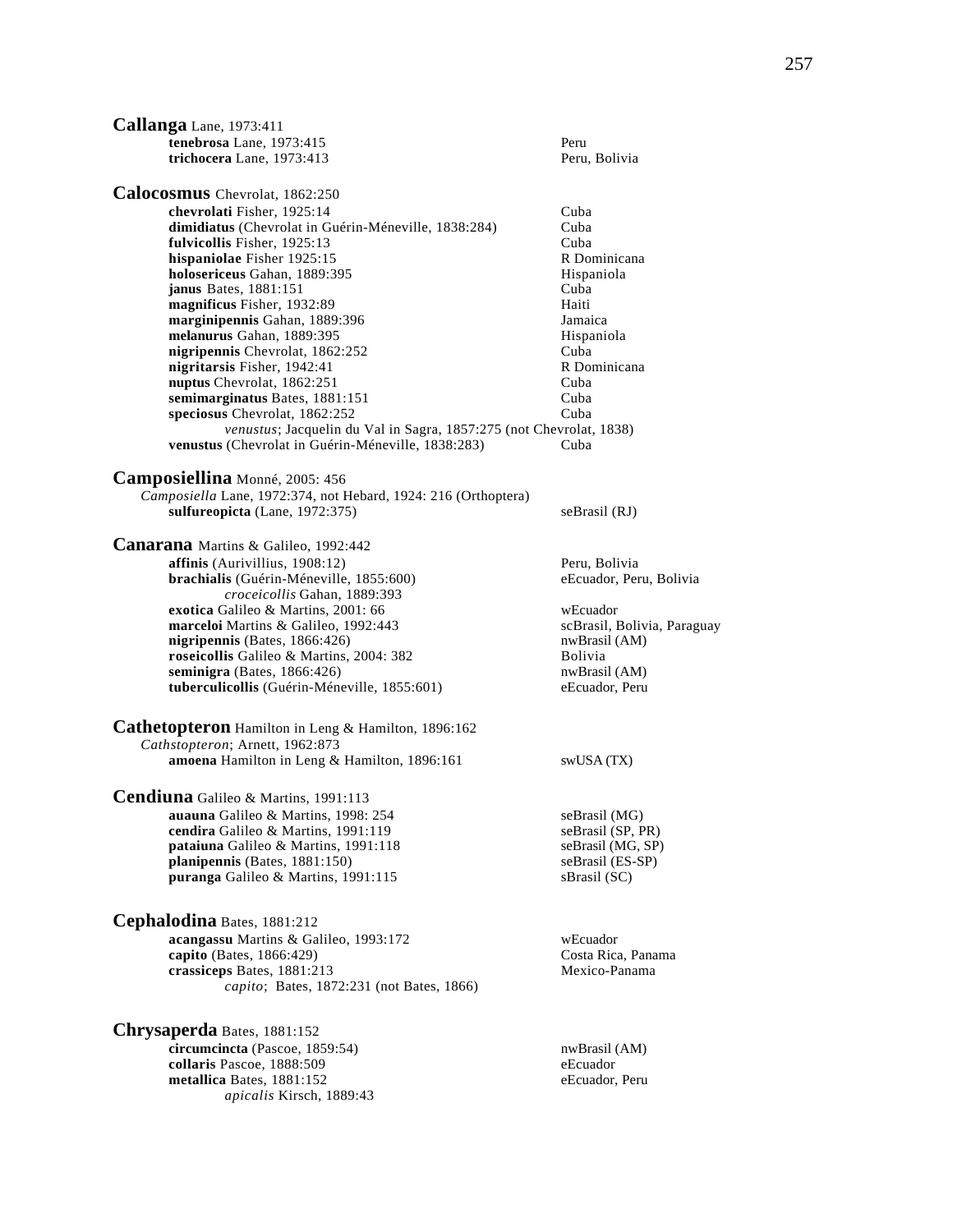**conspicua** Gahan, 1892:269 swMexico (GR)<br> **cristipennis** Bates, 1881:214 eMexico (VC), 0 **leuconota** (Laporte, 1840:489) **longifrons** Bates, 1881:214 Guatemala<br> **nigrina** Thomson, 1857:310 CMEXICO (VC)  $\textbf{nigrina}$  Thomson,  $1857:310$ **niveosignata** Thomson, 1860:64 eMexico (VC) **panamensis** Bates, 1885:429 Costa Rica, Panama **sallei** Thomson, 1857:310 sMexico (MO, OA, QR, TA, VC) - Panama *sallaei*; Bates, 1881:214 **Clythraschema** Thomson, 1857:127 **chabrillacii** Thomson, 1857:128 seBrasil (RJ) **Columbicella** Galileo & Martins, 1990:586 **explanata** Galileo & Martins, 1990:588 Colombia **Corcovado** Lane, 1973:408 **peruviense** Lane, 1973:409 Peru **ruber** (Bates, 1881:204) seBrasil (RJ) **Costemilophus** Galileo & Martins, 2005: 107 **aurantius** Galileo & Martins, 2005: Costa Rica **Cotyadesmus** Martins & Galileo, 2005: 16 *Paradesmus* Galileo & Martins, 2003: 267, not Saussure, 1869 **brunneus** (Aurivillius, 1923:478) Colombia **iuba** (Galileo & Martins, 2003: 267) Colombia **Cotycuara** Galileo & Martins, 2004: 382 **albomarginata** Galileo & Martins, 2004: 383 Costa Rica, Panama **crinita** Galileo & Martins, 2005: 272 Costa Rica, Panama<br> **viridis** Galileo & Martins. 2005: 272 Costa Rica viridis Galileo & Martins, 2005: 272 **Cuicirama** Martins & Galileo, 1992:124 **cayennensis** (Bates, 1881:294) Fr Guiana<br> **fasciata** (Bates, 1866:370) Fr Guiana<br>
nwBrasil (AM) **fasciata** (Bates, 1866:370) nwBrasil (AM) nwBrasil (AM) nwBrasil (AM) nwBrasil (AM) **smithii** (Bates, 1881:293)<br> **spectabilis** (Blanchard, 1843:210) **nwBrasil** (AM) eEcuador, Bolivia spectabilis (Blanchard, 1843:210) **Cuiciuna** Galileo & Martins, 1997:164 **amoenoides** (Fisher, 1938:151) sBrasil (SP, SC)<br> **fumigata** (Germar, 1824:491) seBrasil (BA, RJ)  $fumigata$  (Germar,  $1824:491$ ) *suturata* Bates, 1881:201 **iuati** Galileo & Martins, 1997:167 seBrasil (MG, SP) **melancholica** (Melzer, 1931:79) seBrasil (RJ, SP) **rectilinea** (Bates, 1881:202) eBrasil (MG) **Dadoychus** Chevrolat, 1833:14 **flavocinctus** Chevrolat, 1833:14 Brasil **mucuim** Galileo & Martins, 1998: 252 Brasil (PE) **Egalicia** Lane, 1974:537 *Alicia*; Thomson, 1864:125 (not Johnson, 1861) *Tetralicia*; Aurivillius, 1923:588 (not Harrison, 1917) **flavescens** (Thomson, 1864:125 seBrasil (RJ, SP)

sMexico (CHS) - El Salvador, Costa Rica eMexico (VC), Guatemala, Costa Rica, wEcuador<br>Mexico (VC, OA), Honduras

**testacea** (Bates, 1866:430) nwBrasil (AM)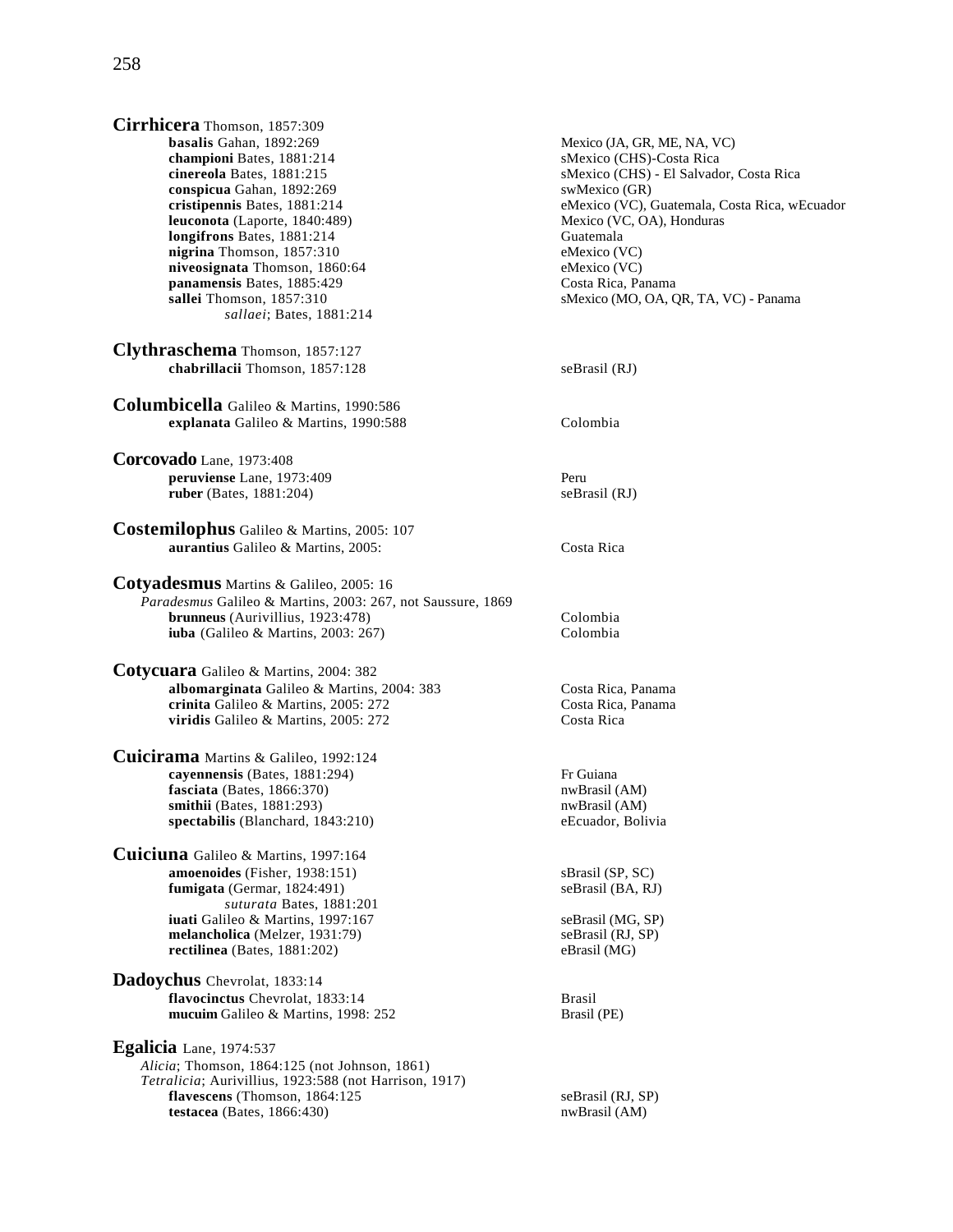**Endybauna** Martins & Galileo, 1991:817 **rapicara** Martins & Galileo, 1991:817 wEcuador

**Eranina** Monné, 2005: 464 *Erana* Bates, 1866:431, not Gray, 1840 (Aves) **argentina** (Bruch, 1911:176)<br> **atatinga** (Galileo & Martins, 1999: 107) Colombia<br>
Colombia atatinga (Galileo & Martins, 1999: 107) **cendira** (Bates, 1866:431) **nwBrasil (AM), Fr Guiana costaricensis** (Galileo & Martins, 2005:66) Costa Rica **cretaria** (Galileo & Martins, 2005: 269) Costa Rica **curuca** (Galileo & Martins, 1999: 109) Colombia<br> **diana** (Martins & Galileo, 1989:78) Colombia<br>
cBrasil (GO) **diana** (Martins & Galileo, 1989:78)<br> **dispar** (Bates, 1881:209) cBrasil (GO)<br>
eMexico (VC) - Panama  $dispar$  (Bates,  $1881:209$ ) **flaviventris** (Galileo & Martins, 2005:66) Honduras **florula** (Bates, 1881:209) **Guatemala**<br> **fuliginella** (Bates, 1885:428) **Guatemala fuliginella** (Bates, 1885:428) **fulveola** (Bates, 1881:210)<br> **humeralis** (Martins & Galileo, 1989:78) **Guatemala-Panama**<br>
Bolivia **humeralis** (Martins & Galileo, 1989:78) **icambi** (Galileo & Martins, 1999: 108) Colombia **leuconoe** (Bates, 1881:209)<br> **longiscapus** (Bates, 1881:294) SeBrasil (MG, RJ)  $longiscapus$  (Bates,  $1881:294$ ) **meyeri** (Martins & Galileo, 1989:77) seBrasil (SP-RS) **nigrita** (Galileo & Martins, 1991:104) ncBrasil (AP) **pallidula** (Martins & Galileo, 1989:75) cBrasil (PA, MT) **pectoralis** (Bates, 1881:208)<br> **piriana** (Martins & Galileo, 1993:169) **eMexico (VC)**, Guatemala<br>
Venezuela, Colombia **piriana** (Martins & Galileo, 1993:169)<br> **porongaba** (Galileo & Martins, 1998: 252) SeBrasil (SC) **porongaba** (Galileo & Martins, 1998: 252) **pusilla** (Bates, 1874:233) Mexico - Costa Rica **rosea** (Ga(lileo & Martins, 2004: 249) Panama<br> **rosea** (Galileo & Martins, 2004: 249) Panama septuosa (Galileo & Martins, 2004: 249) **suavissima** (Bates, 1881:209) Guatemala **tauaira** (Martins & Galileo, 1993:170) Colombia **univittata** (Bates, 1881:209) swMexico (OA)

**Esamirim** Martins & Galileo, 2004: 468 **carinatus** Martins & Galileo, 2004: 469 Costa Rica **chionides** (Bates, 1885:430) Costa Rica, Panama *chionidis*; Aurivillius, 1923:589 **divisus** Martins & Galileo, 2004: 471 **Panama**<br> **divisus** Martins & Galileo, 2004: 469 **Panama**<br>
Costa Rica fasciatus Martins & Galileo, 2004: 469

**Essostrutha** Thomson, 1868:198 **binotata** Bates, 1881:212 wMexico (GR, JA, MO, NA,PU, SI, SO)<br> **laeta** (Newman, 1840:13) wWESS (STX) - wMexico (CHS, GR, JA, N *albina* Pascoe, 1858:256 *miniata* Lacordaire, 1872:895 *fimbriolata* Bates, 1881:210 *cinnabarina* Bates, 1881:211

**Essostruthella** Lane, 1972:381 **acatinga** Martins & Galileo, 2004: 40 Colombia **nevermanni** Lane, 1972:381<br> **notaticollis** (Lane, 1973: 406) Costa Rica, Panama notaticollis (Lane, 1973: 406)

**Eulachnesia** Bates, 1872:231 **amoena** Galileo & Martins, 2005: 270 Costa Rica, Panama **cobaltina** Bates, 1881:148 Colombia<br> **colombia**<br> **humeralis** (Fabricius, 1801:321) **colombia**<br> **humeralis** (AM) **humeralis** (Fabricius, 1801:321) *sapphira* Bates, 1866:428 **monnei** Martins & Galileo, 1996:190 **nwBrasil** (AM) **smaragdina** Bates, 1872:231 Nicaragua-Panama

**lackarry (STX)** - wMexico (CHS, GR, JA, MO, NA, OA, PU, SI, VC), Guatemala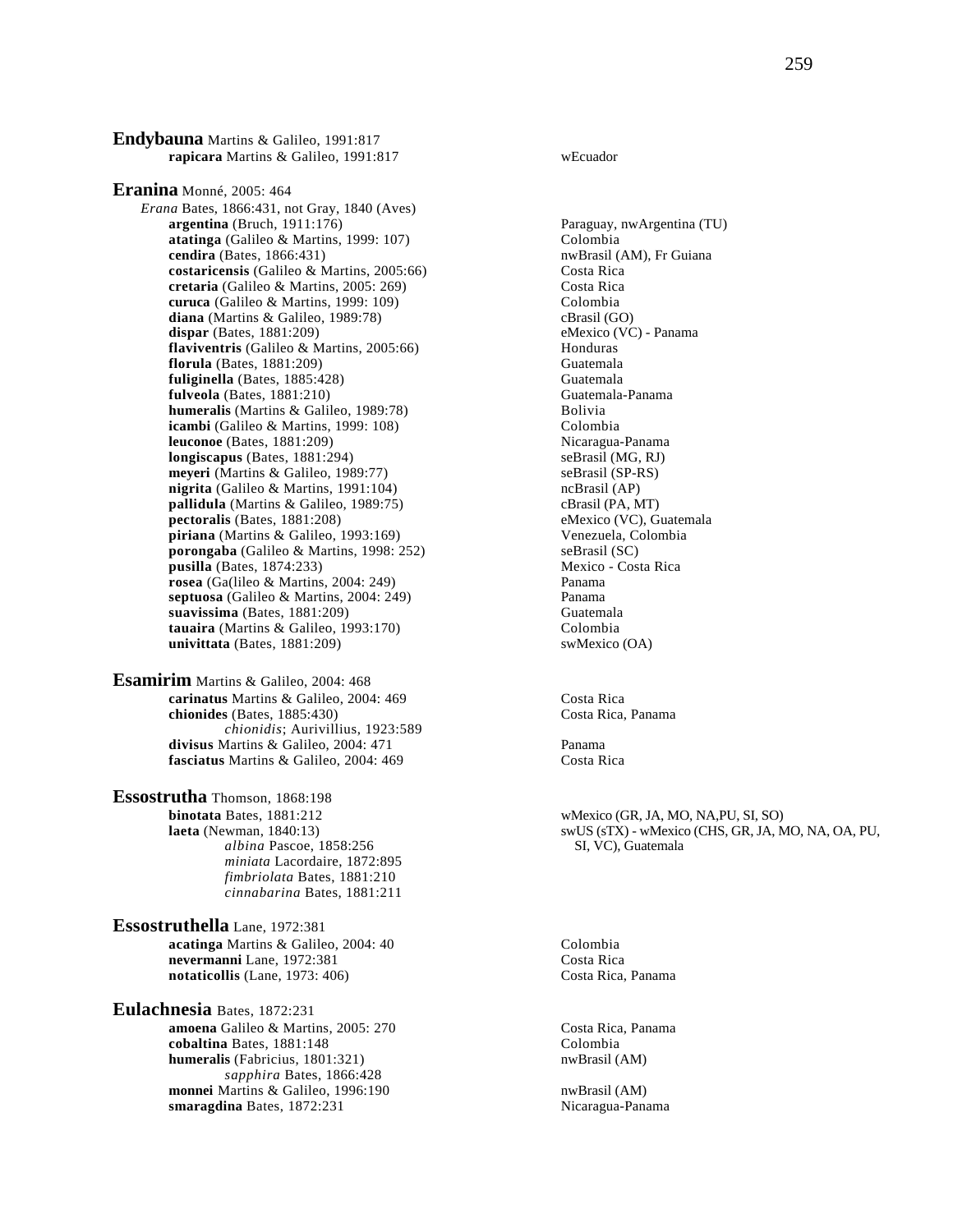**Frankluquetia** Tavakilian, 2003: 6 **inexpectata** Tavakilian, 2003: 7 Fr. Guiana **Fredlanea** Martins & Galileo, 1996:190 **aequatoria** (Bates, 1881:149) wEcuador **calliste** (Bates, 1881:148) Peru, Bolivia *holmgreni* Aurivillius, 1908:11 *albosuturalis* Fuchs, 1970:112 **colombiana** (Lane, 1966:273) Colombia **consobrina** (Lane, 1970:410) Colombia **cymatilis** (Lane, 1966:272)<br> **colombia, wEcuador flavipennis** (Lane, 1966:271) Colombia, eEcuador, Peru **flavipennis**  $(Lane, 1966:271)$ **guaranitica** (Lane, 1966:274) **Paraguay** Paraguay Paraguay Paraguay Paraguay Paraguay Paraguay Paraguay Paraguay **hiekei** (Fuchs, 1970:113) **hovorei** Galileo & Martins, 2005:105 Costa Rica **kirschi** (Aurivillius, 1923:590)<br> **maculata** Martins & Galileo. 1996:192<br>
Wecuador **maculata** Martins & Galileo, 1996:192 webcuador<br> **putiapitanga** Galileo & Martins, 1999: 110 Colombia putiapitanga Galileo & Martins, 1999: 110 **velutina** (Lane, 1966:273) wEcuador *basalis* Fuchs, 1970:113 **vilhena** Martins & Galileo, 1996:192 w Brasil (RO) **virginea** (Fabricius, 1801:324) **ncBrasil (PA)** ncBrasil (PA) **ncBrasil** (PA) **viridipennis** (Bates, 1881:149) viridipennis (Bates, 1881:149) **Gagarinia** Lane, 1956:28 **aureolata** (Lane, 1950:100) seBrasil (RJ, SP) **borgmeieri** (Bondar, 1938:445) eBrasil (BA), Fr Guiana **melasma** Galileo & Martins, 2004: 383 Bolivia<br> **mniszechii** (Chabrillac, 1857:200) seBrasil (RJ) **mniszechii** (Chabrillac, 1857:200) **Guayuriba** Lane, 1970:397 **dilaticeps** (Bates, 1881:200) Panama, Colombia *extrelidia* Lane, 1970:398 **Hemierana** Aurivillius, 1923:594 *Amphionycha*; Haldeman, 1847:57 (not Dejean, 1835) **marginata marginata** (Fabricius, 1798:48) seUSA (SC-FL) *flammata* Newman, 1840:13 subsp. **ardens** (LeConte, 1859:22) eUSA-TX, KS *flammata*; Horn, 1878:50 (part) subsp. **suturalis** (Linell, 1896:398) swUSA (TX) **Hemiloapis** Galileo & Martins, 2004: 250 **endyba** Galileo & Martins, 2004: 385 eEcuador<br> **vandaira** Galileo & Martins, 2004: 252 **eEcuador**<br>
Bolivia yandaira Galileo & Martins, 2004: 252 **ybyra** Galileo & Martins, 2004: 387 **Hemilocrinitus** Galileo & Martins, 2005: 108 **barbatus** Galileo & Martins, 2005: 108 Costa Rica **Hemilomecopterus** Martins & Galileo, 2004: 40 **alienus** Martins & Galileo, 2004: 42 Colombia, eEcuador **Hemilophus** Audinet-Serville, 1835:49 *Pyrobolus* Chevrolat in Guérin-Méneville, 1838:284 **dimidiaticornis** Audinet-Serville, 1835:50 seBrasil, Paraguay, Argentina **infuscatus** Bates, 1881:292 **seBrasil (RJ)**<br> **leucogrammus** Bates, 1881:293 seBrasil (RJ-PR)

**leucogrammus Bates, 1881:293** 

**unicolor** Bates, 1881:293 **Brasil, Paraguay, Argentina**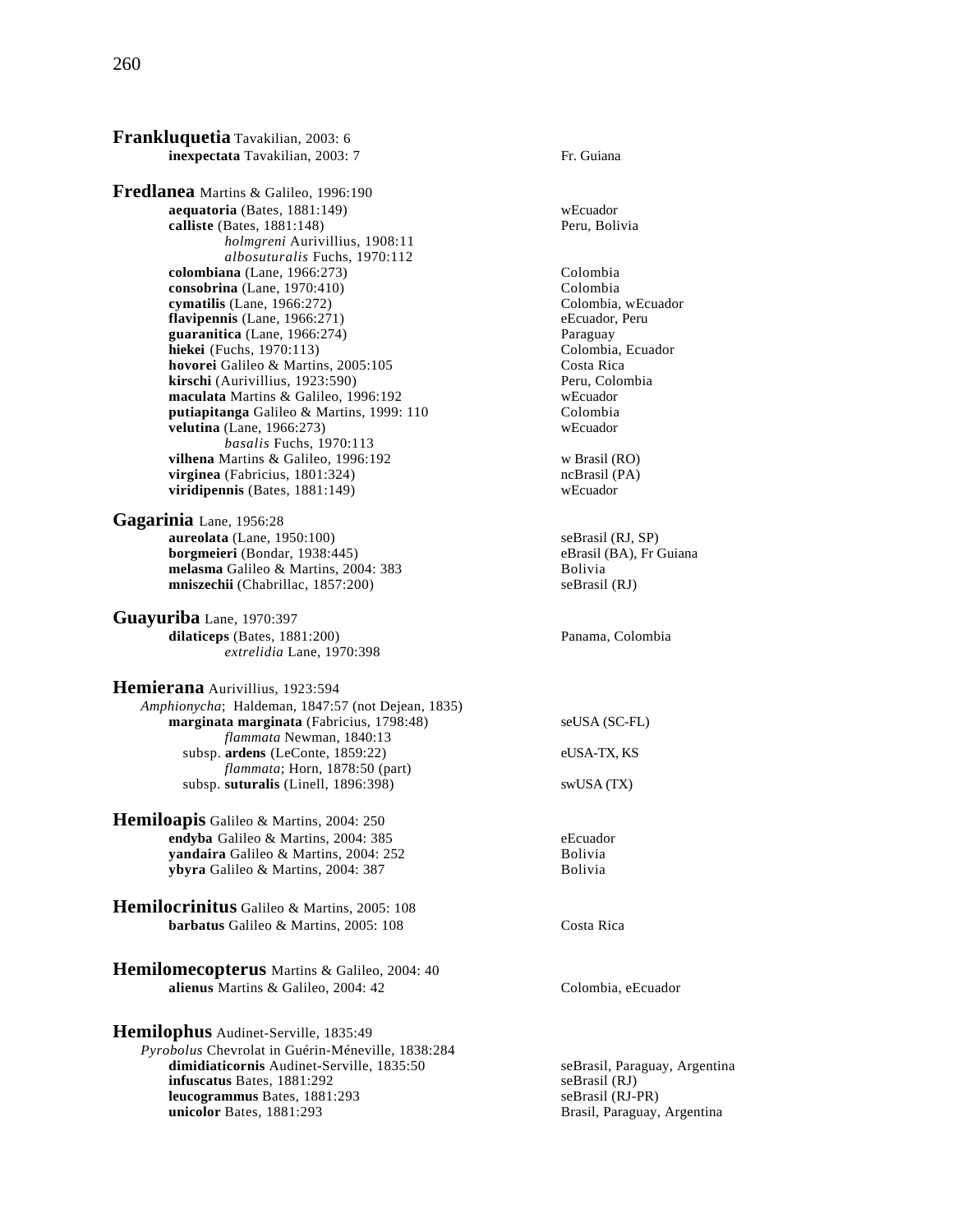**Hilarolea** Thomson, 1868:200 **incensa** (Perty, 1832:97) seBrasil (ES, RJ) **Hilaroleopsis** Lane, 1970:406 **bicarinata** (Bates, 1885:430) Panama **coloratus** Galileo & Martins, 2005: 271 Costa Rica<br> **dimidiata** (Bates, 1881:200) Costa Rica, Colombia  $dimidiata$  (Bates,  $1881:200$ )

**globicollis** (Bates, 1881:218)<br> **icuapira** Martins & Galileo, 1992:590 **Mexico** Costa Rica **icuapira** Martins & Galileo, 1992:590 **minor** Martins & Galileo, 1997: 58 Venezuela **nigerrima** Aurivillius, 1923:590 Guatemala, Mexico **obesa** (Bates, 1881:217) Guatemala, Mexico eMexico (VC), Guat **pluricostata** (Bates, 1881:217) Guatemala **theurgus** Martins & Galileo, 2004: 471 Costa Rica **vogti** Lane, 1970:406 Guatemala

**Iareonycha** Martins & Galileo, 1997: 48 **albisterna** Martins & Galileo, 2004: 539 Panama **ipepuna** Martins & Galileo, 1997: 48 Colombia

**Iarucanga** Martins & Galileo, 1991:564 *Spathoptera*; Bates, 1866:368 (not Audinet-Serville, 1835) **capillacea** (Bates, 1866:369) nwBrasil (AM) **mimica** (Bates, 1866:369) nwBrasil (AM), Bolivia

**Iatuca** Galileo & Martins, 2004: 381 **brevicornis** Galileo & Martins, 2004: 382 Costa Rica, Panama

**Ibitiruna** Galileo & Martins, 1997:169 **araponga** Galileo & Martins, 1997:170 seBrasil (PR) **fenestrata** (Bates, 1881:202) seBrasil (SP, SC)

**Icimauna** Martins & Galileo, 1991:819 **angaba** Martins & Galileo, 1991:823<br> **aysa** Martins & Galileo, 1991:823<br>
Costa Rica, Panama aysa Martins & Galileo, 1991:823<br>ciliaris (Klug, 1825:467) **macilenta** (Bates, 1881:294) seBrasil (RJ) **reversa** (Bates, 1881:295)<br> **reversa** (RJ-SC)<br> **reversa** (RJ-SC)<br> **reversa** (RJ-SC)<br> **reversa** (RJ-SC)<br> **reversa** (RJ-SC)<br> **reversal (RJ-SC)** sarauaia Martins & Galileo, 1991:820

**Icupima** Martins & Galileo, 1991:556 **laevipennis** (Gahan, 1892:272) Panama, eEcuador<br> **taua** Martins & Galileo. 2004: 38 Colombia taua Martins & Galileo, 2004: 38

**Iquiara** Martins & Galileo, 1998: 55 **tuiuca** Martins & Galileo, 1998: 55 wEcuador

**Ischnophygas** Thomson, 1868:196 **telephoroides** Thomson, 1868:196 Mexico

**Isomerida** Bates, 1866:373 *Spathoptera*; Thomson, 1868:190 (part) (not Audinet-Serville, 1835) *anceps* Aurivillius, 1919:7 **amicta** Pascoe, 1866:287 Panama, Colombia **apiratinga** Martins & Galileo, 1992:189

eMexico (VC), Guatemala, Honduras

sBrasil, Paraguay, neArgentina

Colombia, nwBrasil (AM), Fr Guiana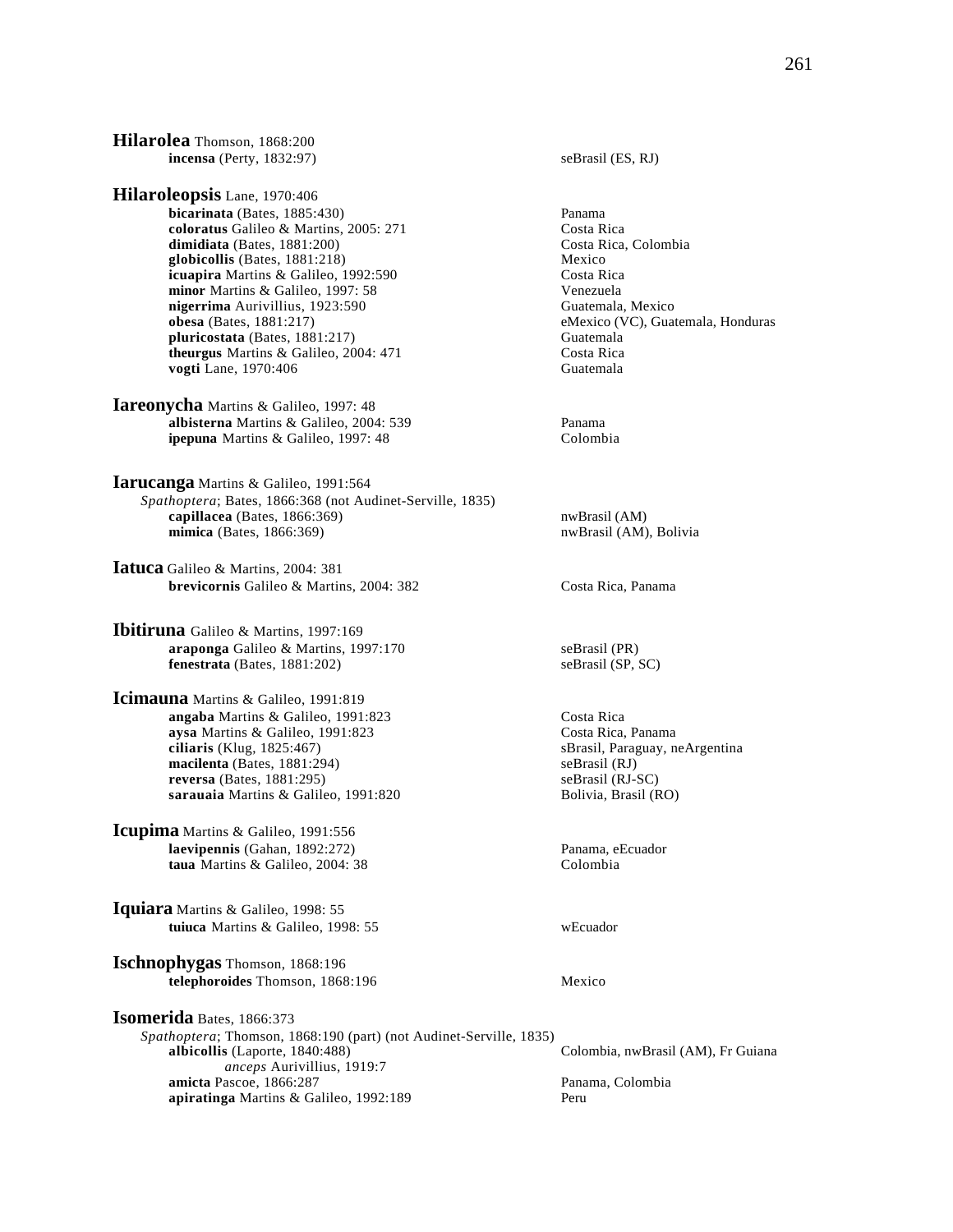**cinctiventris** Bates, 1885:432 Costa Rica, Panama *cinctipennis*; Bates, 1885: pl. 25, fig.20 **ibitira** Martins & Galileo, 1992:190 eBrasil (MG) **invicta** Galileo & Martins, 1996:244 Peru<br> **lanifica** (Germar, 1824:489) SeBrasil (RJ-SP) **lanifica** (Germar, 1824:489) *vittipennis* Bates, 1881:292 *albicollis* var. Bates, 1872:229 **longicornis** Bates, 1881:291 eBrasil (BA, MG) **paraba** Galileo & Martins, 2001: 64 Brasil (AM)<br> **paraiba** Galileo & Martins, 1996:242 **Brasil (PB)** neBrasil (PB) paraiba Galileo & Martins, 1996:242 **ruficornis** Bates, 1866:373 nwBrasil (AM) **santamarta** Galileo & Martins, 2001: 66 Colombia<br> **separata** Galileo & Martins, 1996:239 Colombia. Ecuador **separata Galileo & Martins, 1996:239** Colombia, Ecuador Colombia, Ecuador e Separatil (RJ) sororcula Galileo & Martins, 1996:236 **tupi** Martins & Galileo, 1992:189 Colombia, cBrasil (RO, GO, MT) vittata (Pascoe, 1858:256) seBrasil (MG-SP)  $vittata$  (Pascoe,  $1858:256$ ) *strigatus* Redtenbacher, 1867:186

**Itaituba** Lane, 1950:97 **miniacea** (Bates, 1866:427) ncBrasil (PA) *truncata* Lane, 1950:98 **pitanga** Galileo & Martins, 1991:105 ncBrasil (PA)

**Ites** Waterhouse, 1880:298 **chaparensis** Tippmann, 1960:199<br> **colasi** Lenesme. 1943:135<br>
Fr Guiana colasi Lepesme, 1943:135 **plagiatus** Waterhouse, 1880:298 eEcuador

**Itumbiara** Martins & Galileo, 1992:190 **crinicornis** (Germar, 1824:490) seBrasil (MG, RJ) **cuici** Galileo & Martins, 1997:7 seBrasil (SC) denudata Galileo & Martins, 2005: 270 Costa Rica **explanata** (Bates, 1885:433) Panama **fimbriata** (Bates, 1881:290) seBrasil (MG-SP) **picticollis** (Bates, 1881:291) seBrasil (MG-RS), Argentina<br> **picticornis** (Bates, 1872:229) SeBrasil (MG-RS), Argentina  $picticornis$  (Bates,  $1872:229$ )<br>**plumosa** (Bates,  $1881:291$ ) *fimbriata;* Zikán & Zikán, 1944:41(not Bates, 1881) **subdilatata** (Bates, 1872:229)<br> **taigaiba** Martins & Galileo, 1992:193 seBrasil (SP, SC, RS) taigaiba Martins & Galileo, 1992:193

**Juninia** Lane, 1966:247 **annulifera** (Kirsch, 1889:44) Colombia, Ecuador, Peru *leechi* Lane, 1966:247

**Kuatinga** Martins & Galileo, 2004: 471 **bicolor** Martins & Galileo, 2004: 471 Costa Rica

**Kyranycha** Martins & Galileo, 1997: 60 **fraudatrix** (Bates, 1881:218) wMexico (JA) - Costa Rica *lineatus* Bates, 1872:233 (not Bates, 1874)

**Lamacoscylus** Martins & Galileo, 1991:628 **bivittatus** (Gahan, 1892:272) swMexico (GR) **humilis** (Bates, 1881:223) swMexico (GR, MO) var.*fulvescens* Gahan, 1892:271 var.*grisescens* Gahan, 1892:271 **usingeri** (Linsley, 1935:113) **cMexico (ME)** 

**lineata** Bates, 1874:232 Nicaragua-Colombia, Peru, Bolivia, w Brasil (RO) seBrasil (ES-RS), Argentina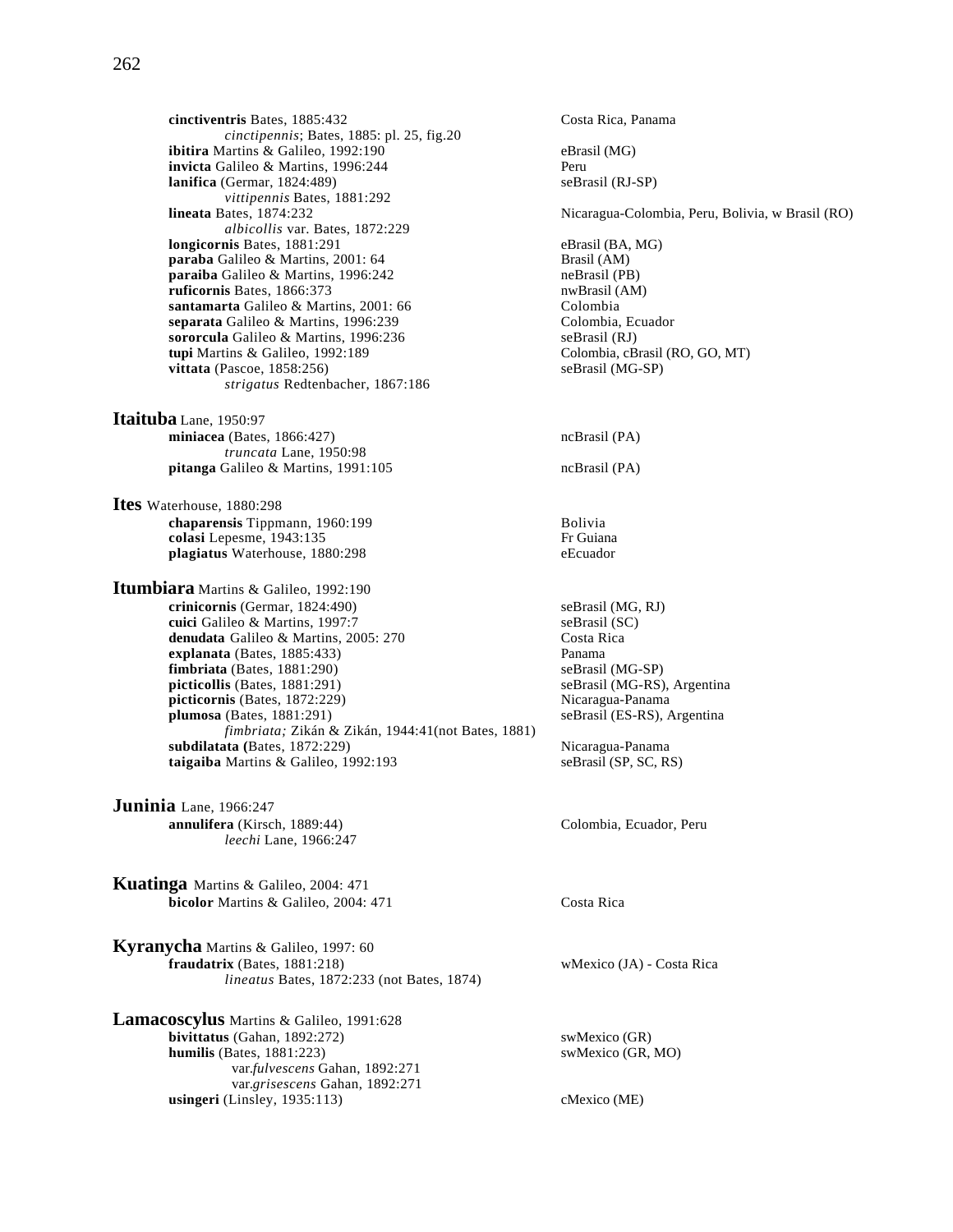**Lapazina** Lane, 1973:409 discicollis (Bates, 1881:203) eEcuador **fuscipennis** (Bates, 1881:203) Bolivia, Peru

**Leucophoebe** Lane, 1976:454 **albaria** (Bates, 1872:230) Nicaragua - Colombia **kempfi** Lane, 1976:455 **pictilis** (Lane, 1972:379) Colombia, wEcuador

**Lycaneptia** Thomson, 1868:191 **amicta** (Klug, 1825:464) eBrasil (BA, MG) eBrasil (BA, MG) eBrasil (SP) nigrobasalis Tippmann, 1960:203 *quadricostata*; Martins & Galileo, 1991:588 (not Tippmann, 1953)

**Lycidola** Thomson, 1864:125 **batesi** Aurivillius, 1923:585 nBrasil (PA) *simulatrix var.* Bates, 1866:368<br>**beltii** Bates, 1872:228 **expansa** Bates, 1881:298 **felix** Waterhouse, 1880:298<br> **flavofasciata** Waterhouse, 1880:298 **Ecuador** Ecuador, Bolivia, Fr Guiana flavofasciata Waterhouse, 1880:298 **palliata** (Klug, 1825:465) eBrasil (BA) **simulatrix** Bates, 1866:368 **nBrasil (AM, AP)**, Fr Guiana

**Lycodesmus** Melzer, 1927:581 **superbus** Melzer, 1927:581 nwBrasil (AM)

**Lycomimus** Melzer, 1931:11 *Lycoplasma* Chemsak & Linsley, 1984:280

**albocinctus** Melzer, 1931:11 nwBrasil (AM), Fr Guiana **ampliatus** (Klug, 1825:466)<br> **formosus** (Chemsak & Linsley, 1984:280)<br> **Panama formosus** (Chemsak & Linsley, 1984:280)

**Malacoscylus** Thomson, 1868:190 *Macroscylus*; Aurivillius, 1908:12 **auricomus** Bates, 1881:296 **Peru, Bolivia**<br> **cinctulus** Bates, 1881:297 **Peru, Bolivia**<br> **eEcuador, Peru, Bolivia** cinctulus Bates, 1881:297 **cirratus** (Germar, 1824:491) Brasil, neArgentina, *dasycera* Klug, 1825:466 Paraguay **elegantulus** Galileo & Martins, 2005: 275 Peru **fasciatus** Galileo & Martins, 1998: 256 seBrasil (SP, MG)<br> **gonostigma** Bates, 1881:297 seBrasil (MG, RJ, SP) **gonostigma** Bates, 1881:297 seBrasil (Magnus 1881:297 seBrasil (Magnus 1881:297 seBrasil (Magnus 1881:297 seBrasil (Magnus 1891:297 seBrasil (Magnus 1891:297 seBrasil (Magnus 1891:297 seBrasil (Magnus 1891:297 seBrasil (M **gratiosus** Bates, 1881:297 **lacordairei** (Thomson, 1868:193) Colombia **lanei** Martins & Galileo, 1991:621<br> **niger** Aurivillius. 1908:12 **niger** Aurivillius, 1908:12 **xanthotaenius** (Bates, 1881:295) seBrasil (MG, RJ) *albens* Bates, 1881:296

**Mariliana** Lane, 1970:411 **amazonica** Galileo & Martins, 2004: 249 Fr. Guiana **cicadellida** Galileo & Martins, 2004: 248 Bolivia **hovorei** Galileo & Martins, 2005: 270 eEcuador **niveopicta** Lane, 1970:418 seBrasil (SP) **ocularis** (Hope, 1846:181) seBrasil (RJ-SC) **rupicola** Lane, 1970:419 seBrasil (RJ) **sumpta** Lane, 1970:417 seBrasil (MG)

Honduras, Nicaragua<br>Costa Rica, Colombia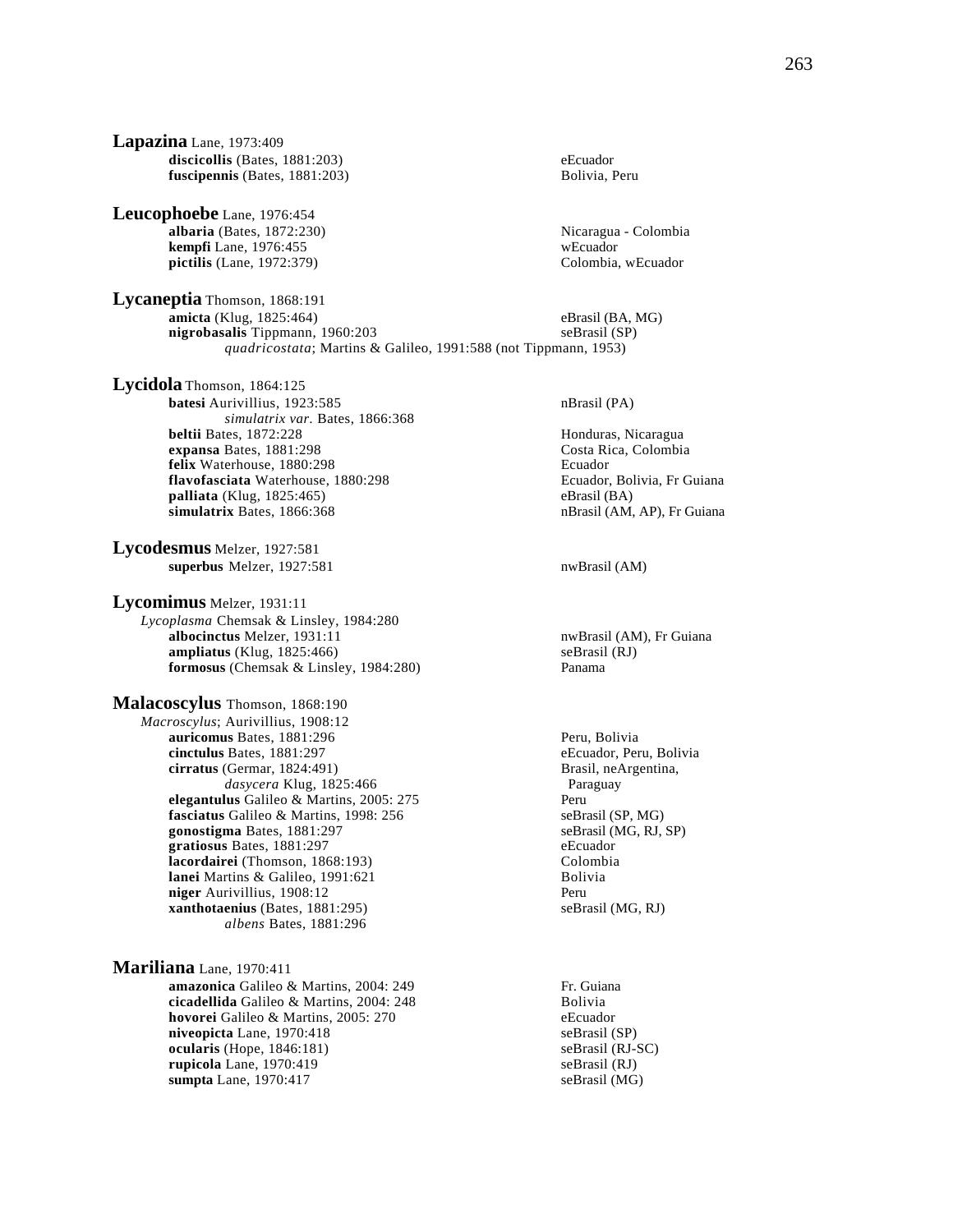# 264

| Melzerina Lane, 1966:288<br>lacordairei (Gahan, 1889:394)                                                                                                                                                                                                                                                                                            | <b>Brasil</b>                                                                                                                                              |
|------------------------------------------------------------------------------------------------------------------------------------------------------------------------------------------------------------------------------------------------------------------------------------------------------------------------------------------------------|------------------------------------------------------------------------------------------------------------------------------------------------------------|
| Mocoiasura Martins & Galileo, 1991:818<br>suturalis (Melzer, 1931:198)                                                                                                                                                                                                                                                                               | eBrasil (ES)                                                                                                                                               |
| Murupeaca Martins & Galileo, 1992:576<br>mocoia Martins & Galileo, 1993:110<br>pinimatinga Martins & Galileo, 1992:576<br>tavakiliani Galileo & Martins, 2004: 248                                                                                                                                                                                   | seBrasil (ES)<br>cBrasil (MT)<br>Fr. Guiana                                                                                                                |
| Neomoema Martins & Galileo, 1996:306<br>Moema Martins & Galileo, 1992:594 (not Costa, 1989, Pisces)<br>cendi (Martins & Galileo, 1992:595)                                                                                                                                                                                                           | Costa Rica                                                                                                                                                 |
| Ochromima Bates, 1881:151<br>marginicollis (Gahan, 1889:398)<br>decemmaculata Melzer, 1931:12                                                                                                                                                                                                                                                        | Fr Guiana, nBrasil (AM, PA)                                                                                                                                |
| megalopoides (Bates, 1866:427)<br>pallipes (Olivier, 1795:31)                                                                                                                                                                                                                                                                                        | nBrasil (PA), Guianas<br>Surinam, Fr Guiana                                                                                                                |
| <b>Ocoa</b> Lane, 1970:401<br>ochromimoides Lane, 1970:402                                                                                                                                                                                                                                                                                           | Colombia                                                                                                                                                   |
| Oedudes Thomson, 1868:199<br>alayoi (Zayas, 1956:111)<br>montivagans Fisher, 1942:42<br>bifasciata (Bates, $1869:386$ )<br>callizona (Bates, 1881:217)<br>ramsdeni (Fisher, 1926:39)<br>roberto (Fisher, $1935:209$ )<br>scaramuzzai (Fisher, 1936:271)<br>spectabilis (Drury, 1782:73)<br>druryi Thomson, 1868:200<br>knownothing Thomson, 1856:478 | Cuba<br>Nicaragua, Costa Rica<br>Mexico (VC), Guatemala, Belize, Honduras<br>Cuba<br>Cuba<br>Cuba<br>eMexico (VC) - Panama, Colombia<br>Costa Rica, Panama |
| Okamira Galileo & Martins, 2005: 65<br>pulchra Galileo & Martins, 2005:65                                                                                                                                                                                                                                                                            | eEcuador                                                                                                                                                   |
| Olivensa Lane, 1965:318<br>cephalotes (Pascoe, 1858:257)<br>megacephala (Bates, 1866:428)<br>mimula Lane, 1965:319                                                                                                                                                                                                                                   | eEcuador, nBrasil (PA), Fr Guiana<br>eEcuador, nwBrasil (AM)<br>Colombia, nwBrasil (AM)                                                                    |
| Paleohemilophus Martins & Galileo, 1999: 309 (Fossil)<br>dominicanus Martins & Galileo, 1999: 309 (Fossil)                                                                                                                                                                                                                                           | Hispaniola                                                                                                                                                 |
| Parapeba Galileo & Martins, 2001:248<br>lyciformis Galileo & Martins, 2001: 248                                                                                                                                                                                                                                                                      | Brasil (ES, BA)                                                                                                                                            |
| Parauna Lane, 1972:372<br>zikani Lane, 1972:372                                                                                                                                                                                                                                                                                                      | nwBrasil (AM), Fr Guiana                                                                                                                                   |
| Phoebe Audinet-Serville, 1835:37<br>alba Martins & Galileo, 2004: 536<br>bicornis (Olivier, 1795:27)                                                                                                                                                                                                                                                 | Bolivia<br>nBrasil (AP), Fr Guiana                                                                                                                         |

**cava** (Germar, 1824:493) seBrasil (ES-PR)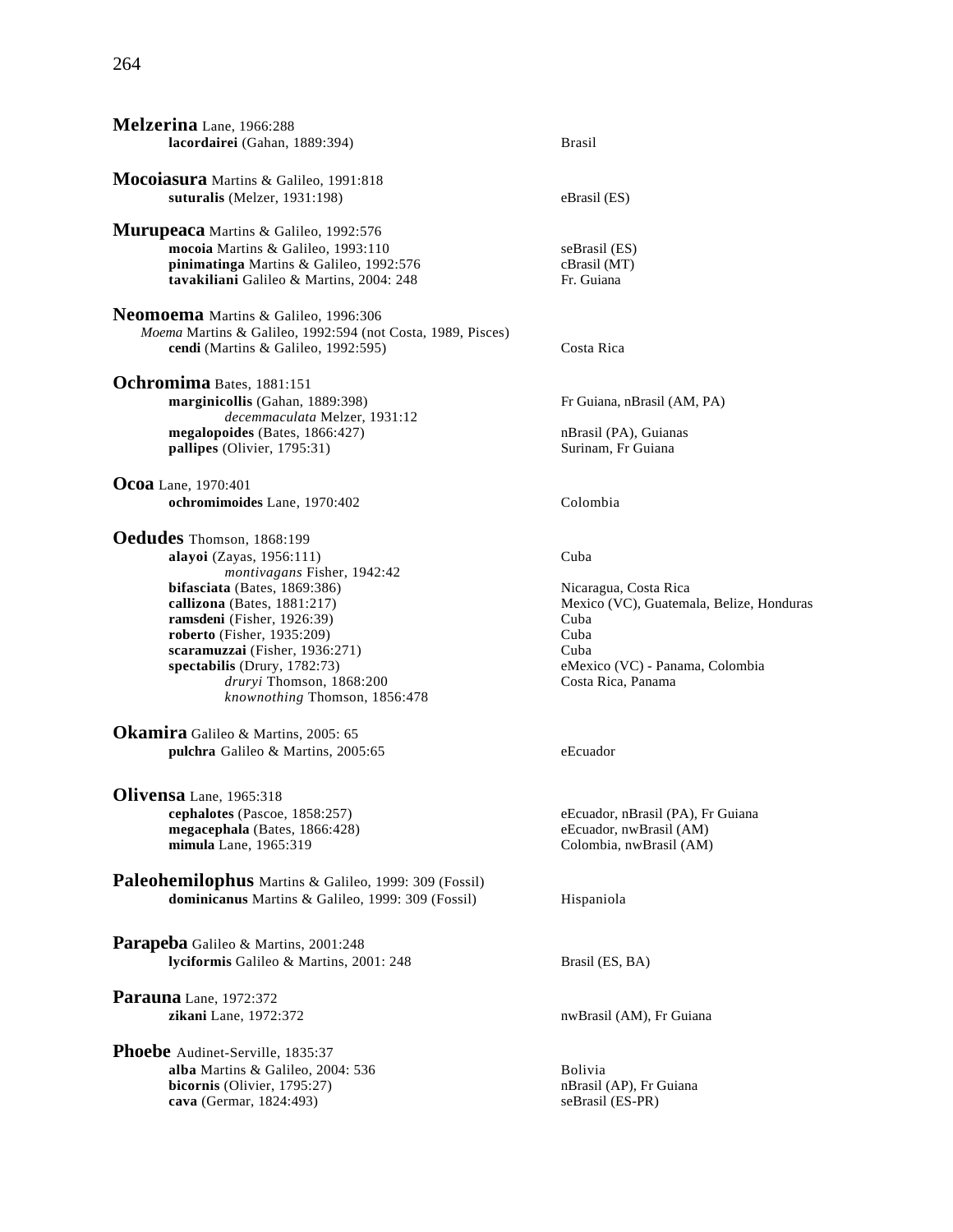**concinna** White, 1856:408 Colombia, eEcuador, nwBrasil (AM) Cornuta (Olivier, 1795:26) Colombia, eTuador, nwBrasil (AM)  $cornuta$  (Olivier,  $1795:26$ ) **fryana** Lane, 1966:285 Ecuador **goiana** Lane, 1966:283 ecBrasil (GO)<br> **luteola** Bates. 1881:215 ecBrasil (GO) **luteola** Bates, 1881:215 *lutaria*; Bates, 1881:302 **mafra** Martins & Galileo, 1998: 434 seBrasil (SC)<br> **mexicana** Bates, 1881:215 eMexico (VC **ornator** (Tippmann, 1960:204) Bolivia **phoebe** (Lepeletier & Audinet-Serville in Latreille, 1825:335) seBrasil (RJ-RS) *octomaculata* Audinet-Serville, 1835:37 *cretifera* Pascoe, 1858:260 **subalbaria** Belon, 1896:254<br> **tinga** Martins & Galileo, 1998: 434<br> **Argentina**  $tinga$  Martins  $\&$  Galileo, 1998: 434

**Phoebella** Lane, 1966:248 **albomaculata** (Gahan, 1889:396) eBrasil (BA)

**Phoebemima** Tippmann, 1960:205 *Tacocha* Lane, 1970:399 **aequatoria** (Lane, 1970:399) eEcuador<br> **antiqua** (Gahan, 1889:399) eEcuador<br>
seBrasil (RJ)  $\arctan(Gahan, 1889:399)$ **ensifera** Tippmann, 1960:206 Bolivia **teteia** (Galileo & Martins, 1996:236) w Brasil (RO) **theaphia** (Bates, 1881:199) cBrasil (AM, MT)

**Piampatara** Martins & Galileo, 1992:441 **humeralis** (Aurivillius, 1916:359) seBrasil (RJ) var. *subapicalis* Aurivillius, 1916:359 **ocreata** (Bates, 1885:431) Costa Rica, Panama **proseni** Martins & Galileo, 1997: 52 Bolivia **ubirajarai** (Lane, 1966:287) seBrasil (RJ)

**Piratininga** Galileo & Martins, 1992:16 **piranga** Galileo & Martins, 1992:16 eBrasil (MG-SP)

**Piruanycha** Martins & Galileo, 1997: 61 **itaiuba** Martins & Galileo, 1997: 62 **Brasil (GO, MG)**<br> **ocoa** Martins & Galileo, 1997: 62 **Colombia** ocoa Martins & Galileo, 1997: 62 pitilla Galileo & Martins, 2005:106 Costa Rica

**Porangonycha** Martins & Galileo, 1997: 50<br>princeps (Bates, 1872:230)

**Poticuara** Martins & Galileo, 1991:614 **exilis** (Bates, 1881:298) Bolivia **ipiterpe** Martins & Galileo, 1991:615 Costa Rica, Peru

**Pseudegalicia** Galileo & Martins, 2001:249 **tetrops** Galileo & Martins, 2001:250 Brasil (RO, MA)

**Purusia** Lane, 1956:28<br>**acreana** Lane, 1956:29 **wappesi** Martins & Galileo, 2004: 539 Bolivia

eMexico (VC), Honduras, Nicaragua, Costa Rica

Bolivia, Paraguay, ncArgentina (CD, SE)

Nicaragua, Costa Rica, eEcuador, Peru

eEcuador, Bolivia, w Brasil (AC, RO)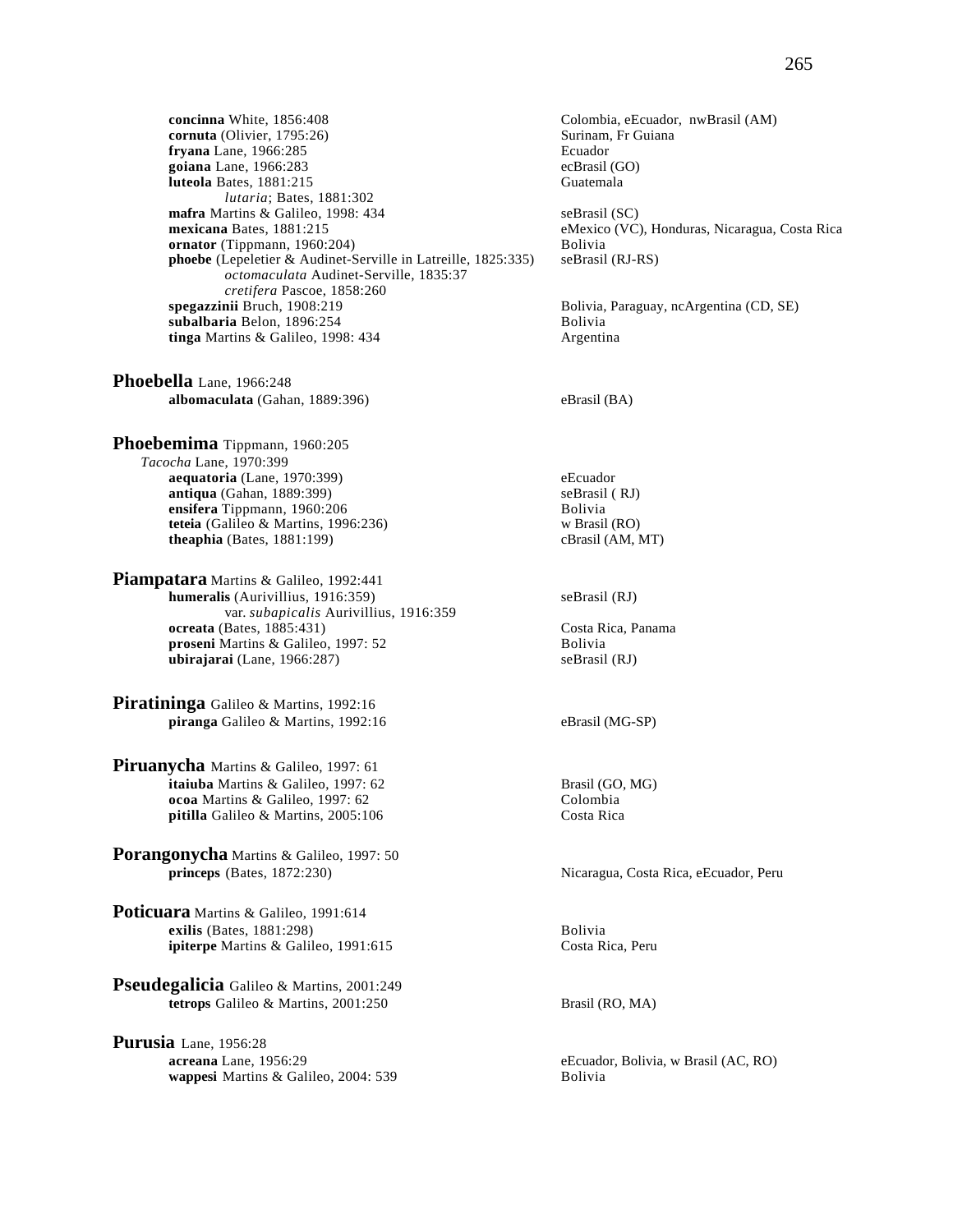**Quirimbaua** Martins & Galileo, 2004: 37 **castroi** Martins & Galileo, 2004: 37 eEcuador

**Sibapipunga** Martins & Galileo, 1993:110 **beckeri** (Martins & Galileo, 1992:577) Costa Rica, Colombia, wEcuador

**Spathoptera** Audinet-Serville, 1835:50 *Photuronta* Thomson, 1868:190 **albilatera** Audinet-Serville, 1835:51 seBrasil (RJ-PR) *gutticollis* Thomson, 1868:195

**Sphallonycha** Bates, 1881:149 **irundisa** Galileo & Martins, 2001:61 eEcuador, nwBrasil (AM) **roseicollis** (Bates, 1866:430) nwBrasil (AM)

**Susuanycha** Galileo & Martins, 2005: 274 **susua** Galileo & Martins, 2005: 274 Peru

**Sybaguasu** Martins & Galileo, 1991:621 **anemum** Martins & Galileo, 2004: 540 **Panama**<br> **cornutum** Galileo & Martins, 2005: 274 **Panama**<br>
Brasil (MG) **cornutum** Galileo & Martins, 2005: 274 **cupreum** Galileo & Martins, 2004: 383 Costa Rica<br> **longipennis** (Bates, 1881:202) Costa Rica **longipennis** (Bates, 1881:202)<br> **nurinum** (Pascoe, 1866:288) Colombia **murinum** (Pascoe, 1866:288) *minima*; Bates, 1881:305 **pubicorne** (Bates, 1881:201) Peru, nBrasil (AM, PA) **subcarinatus** (Bates, 1885:432) Panama **thoracicum** (Olivier, 1795:18) Fr Guiana, nBrasil (PA) **titingum** Martins & Galileo, 1991:622 Peru

**Tabatinga** Lane, 1966:245 **x-littera** Lane, 1966:246 nwBrasil (AM)

**Tetamauara** Martins & Galileo, 1991:556 **eximia** (Bates, 1885:435) Panama **retifera** (Waterhouse, 1880:299) Ecuador **unicolor** (Bates, 1885:434) Panama

**Tetanola** Bates, 1881:151 **polita** Bates, 1881:151 Ecuador

**Themistonoe** Thomson, 1864:126 **cacica** Thomson, 1864:126 Brasil

**Tyrinthia** Bates, 1866:371 *Cyphometopus* Thomson, 1868:190 **biformis** Bates, 1885:433 Panama **capillata** Bates, 1866:371 nBrasil (AM, PA), Bolivia **dionae** Martins & Galileo, 2004: 38 Colombia **frontalis** (Guérin-Méneville, 1855:601) Ecuador **klugii** (Thomson, 1868:192) Colombia **lycinella** Bates, 1881:223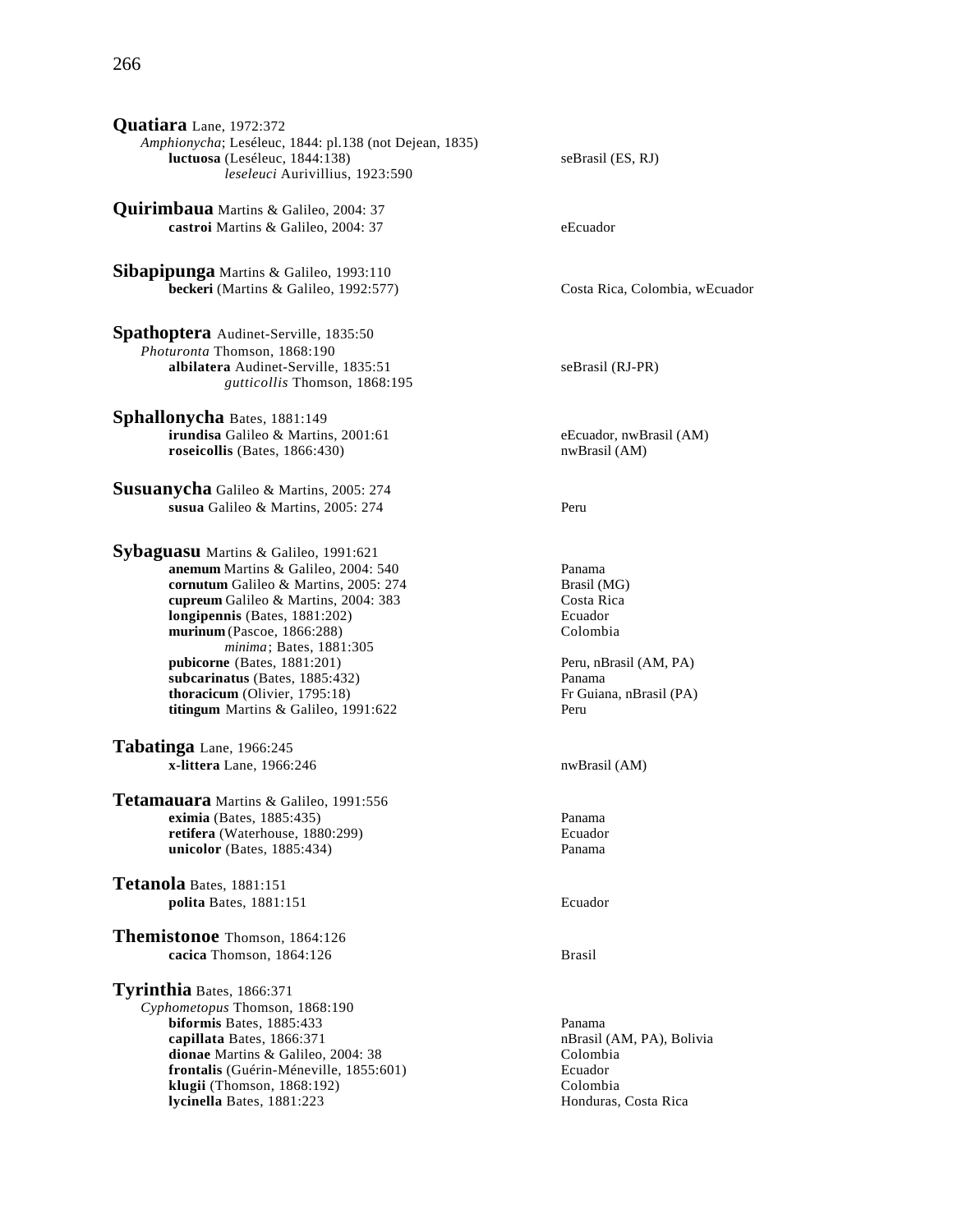**moroiuba** Martins & Galileo, 1991:815 Costa Rica, Colombia<br> **obtusa** Bates, 1881:295 Colombia **obtusa** Bates, 1881:295 **paraba** Martins & Galileo, 1991:815 Colombia, w Brasil (AM, RO), Peru **patula** Galileo & Martins, 2005:105 **Costa Rica**<br> **photurina** Bates. 1885:434 **Panama photurina** Bates, 1885:434<br> **picticornis** Martins & Galileo. 1991:816<br>
Panama picticornis Martins & Galileo, 1991:816 **scissifrons** Bates, 1866:372 ncBrasil (AM, AP, PA, MA), Trinidad *infacetus* Thomson, 1868:193 **turuna** Martins & Galileo, 1993:172 Colombia **xanthe Bates, 1881:223 Nicaragua-Panama** 

**Woytkowskia** Lane, 1966:281 **gruberi** Martins & Galileo, 1992:592 Costa Rica<br> **Scorpiona** Lane. 1966:282 **scorpiona** Lane, 1966:282 **travassosi** Lane, 1971:37 eBrasil (ES)

**Zeale** Pascoe, 1866:287 **dubia** Galileo & Martins, 1997:162 **nigromaculata** (Klug, 1829:7) Brasil, Paraguay, Argentina, Uruguay *leucomelaena* Gistel, 1857:68 *petronae* Burmeister, 1861:166 *spilotus* Bates, 1881:199 **scalaris** Pascoe, 1866:287 Panama, Colombia, Peru

#### **Lamiini** Latreille, 1825:401 *Taeniotitae* Thomson, 1864:76 *Monochamitae* Thomson, 1860:96

*Agniitae* Thomson, 1864:83 *Potemnemini* Aurivillius, 1922:117

**Anoplophora** Hope, 1839:439 *Melanauster* Thomson, 1868:181 *Cyriocrates* Thomson, 1868:181 *Micromelanauster* Pic, 1931:49 glabripennis (Motschulsky 1853:48) Asia, introduced in eUSA *laevigator* Thomson, 1857:297 *angustatus* Pic, 1925:21 *nankineus* Pic, 1926:5 *laglaisei* Pic, 1953:3

**Chyptodes** Dillon & Dillon, 1941:50 *Parataeniotes* Breuning, 1943:253 **albosuturalis** Fuchs, 1961:96 Guatemala **dejeani** (Thomson, 1865:556) wcMexico (JA, CM, MO, GO)

**Deliathis** Thomson, 1860:101 **batesi** Gahan, 1888:398 swMexico (JA, GR) **bifurcatus** Dillon & Dillon, 1941:113 Honduras<br> **buqueti** (Tasté, 1841:14) eMexico ( *buquetii* var. *mira* Gahan, 1888:398 **diluta** Gahan, 1892:257 swMexico (GR)-Nicaragua **flavis** Dillon & Dillon, 1941:111<br> **impluviatus** (Lacordaire, 1869:324) **smetrical emit example of the emit of the emit of the emit of the emit of the emit of the emit of the emit of the emit of the emit of the emit of th impluviatus** (Lacordaire, 1869:324) *poecilodryas* Bates, 1880:99 **incana** (Forster, 1771:38) sMexico (CA, YU) *vittator* Fabricius, 1775:173 *magnifica* Voet, 1778:14 **nigrovittata** Breuning, 1980:69 cMexico (ME)

eMexico (VC), Belize, Honduras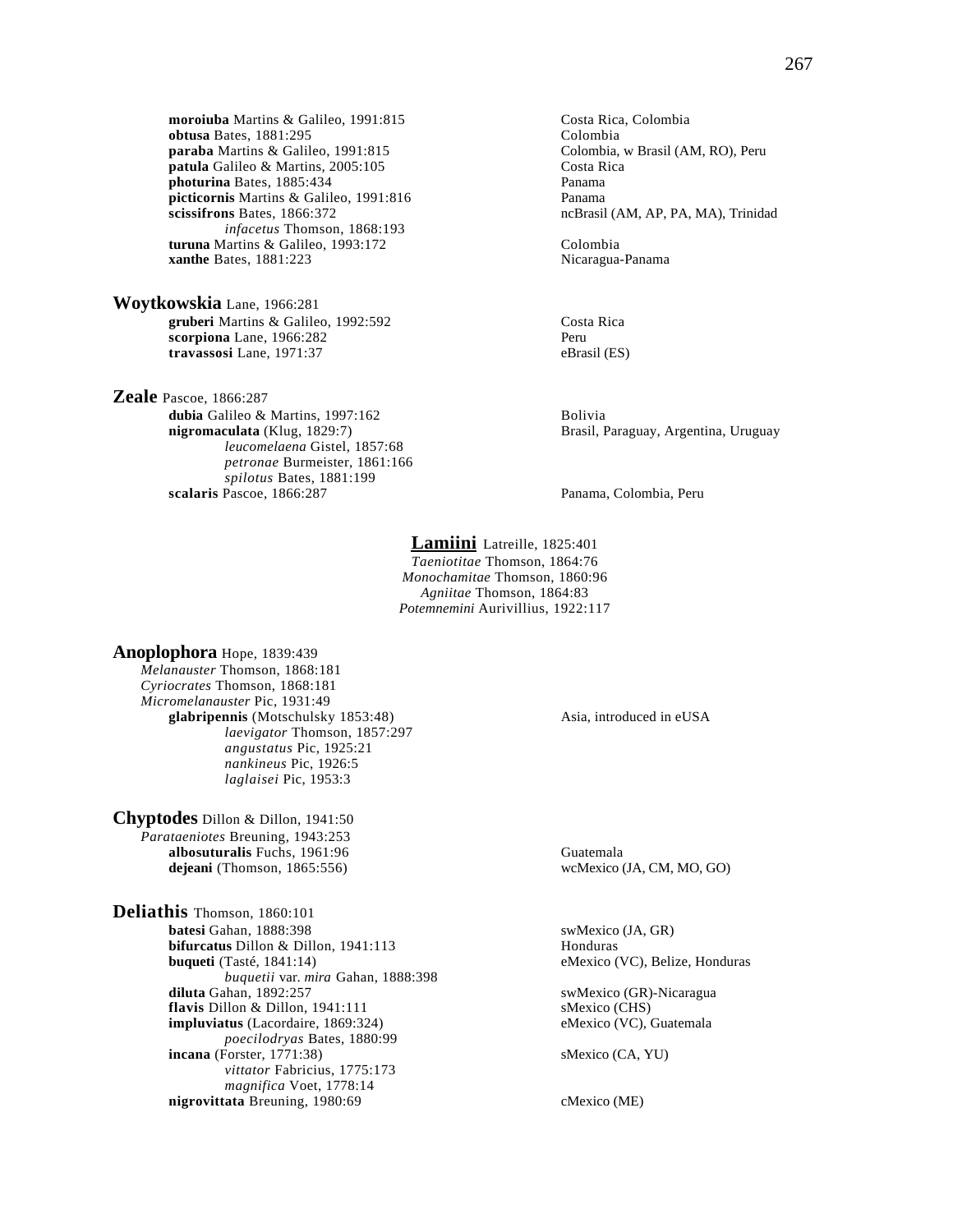**nivea** Bates, 1869:388 Guatemala - Panama *nivea* var. *detersa* Bates, 1885:338 *nivea* var. *inermis* Aurivillius, 1922:104 **parincana** Breuning, 1971:288<br> **pulchra** Thomson, 1865:554<br> **pulchra** Thomson, 1865:554 **pulchra** Thomson, 1865:554 eMexico (VC), Guatemala **quadritaeniator** (White, 1846:48) *pazii* Rojas, 1856:565 wEcuador<br> **Franz**, 1954:223 **wEcuador**<br>
Guatemala, El Salvador superbus Franz, 1954:223 **Goes** LeConte, 1852:150 **debilis** LeConte, 1852:150 eNAmer

**fisheri** Dillon & Dillon, 1941:122 swUSA (TX) **novus** Fall, 1928:236 swUSA (TX)<br> **pulcher** (Haldeman, 1847:52) eNAmer pulcher (Haldeman, 1847:52) *pulcher fuscatus* Knull, 1944:92 **pulverulentus** (Haldeman, 1847:51) eNAmer *laurenticus* Casey, 1913:297 **tesselatus** (Haldeman, 1847:51) eUSA *amplipennis* Casey, 1913:295 *robinsoni* Casey, 1914:368 **tigrinus** (Degeer, 1775:114) eUSA *rotator* Fabricius, 1775:175 *tigris* Schoenherr, 1817:383 *tomentosus* Ziegler, 1844:47 *tigrinus marmoratus* Casey, 1913:296 **tumifrons** Linsley & Chemsak, 1984:91 seUSA (GA, FL, TX) **variegatus** Linsley & Chemsak, 1984:86 seUSA (SC-FL, TX)

**Hebestola** Haldeman, 1847:54 *Cacoplia* LeConte, 1852:149 **nebulosa** Haldeman, 1847:54 eUSA *pullata* Haldeman, 1847:55 *pruinosa* LeConte, 1852:149 *nebulosa albata* Knull, 1960:116

**Lochmodocerus** Burne, 1984:145 **antennatus** Burne, 1984:146 sMexico (CHS), Guatemala

**Microgoes** Casey, 1913:298 **oculatus** (LeConte, 1862:40) eNAmer *tenuicornis* Casey, 1913:298

**Mimolochus** Thomson, 1868:99<br>hoefneri (Thomson, 1865:554) *hoepneri*; Lacordaire, 1869:325

 $Mexico(ME, MO, PU, OA, GR, CH)$ 

| eUSA                                   |
|----------------------------------------|
|                                        |
|                                        |
|                                        |
| swUSA (CO, UT, NM, AZ, w TX)           |
|                                        |
|                                        |
| wNAmer                                 |
|                                        |
| wUSA (CA)                              |
| $WUSA$ (NE, ID)                        |
| swUSA (AZ), Mexico (DU, ME) - Honduras |
|                                        |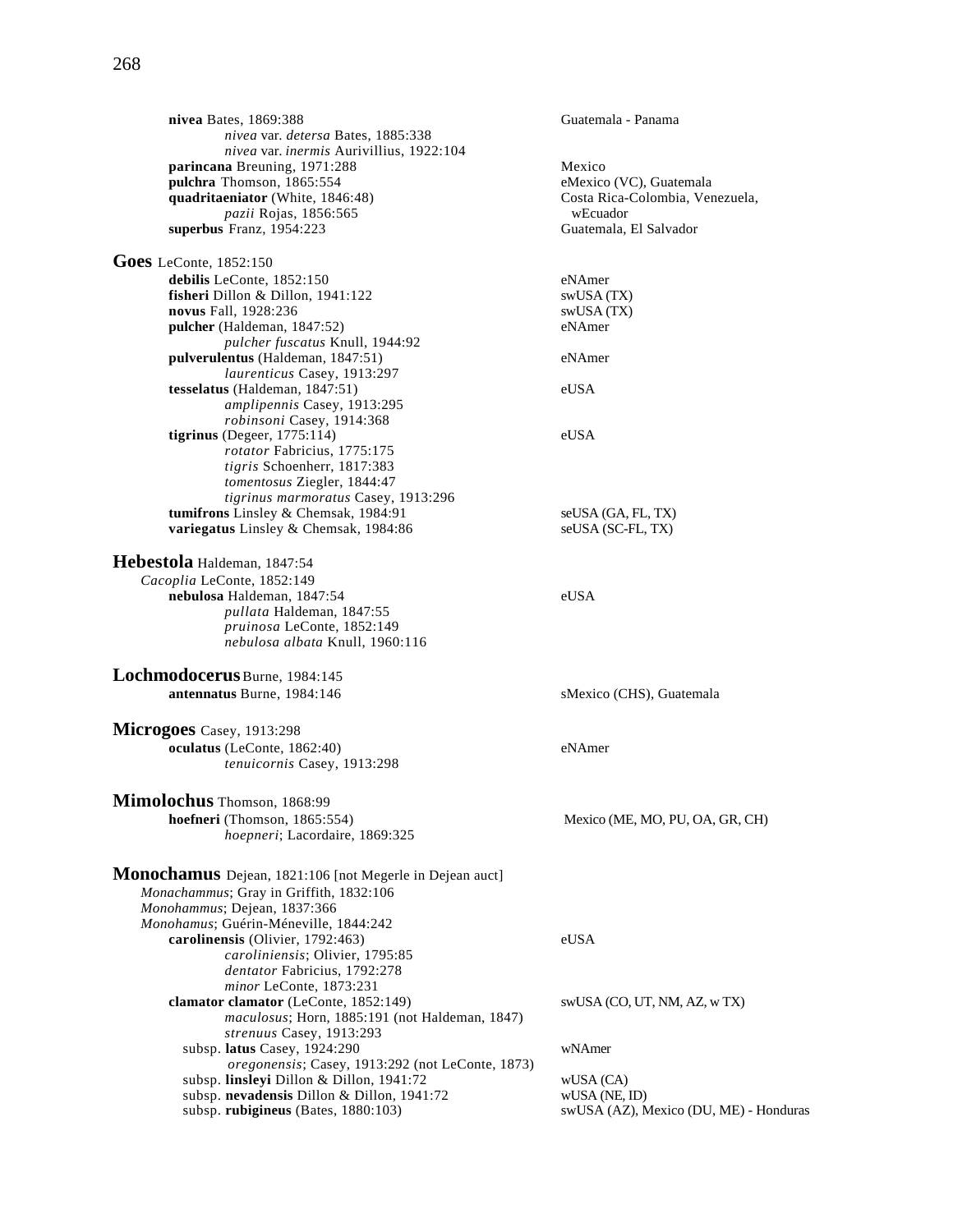**marmorator** Kirby in Richardson, 1837:169 ec NAmer-NC *fautor* LeConte, 1852:149 *acutus* Lacordaire, 1869:316 **mutator** LeConte in Agassiz, 1850:235 s Canada, n USA (MI, MN) *maculosus*; Haldeman, 1847:51 (not Voet, 1778) **notatus** (Drury, 1773:65) eUSA- nwUSA, s Canada *confusor* Kirby in Richardson, 1837:168 *notatus morgani* Hopping, 1945:17 swCanada (Br Col) **obtusus obtusus** Casey, 1891:47 wUSA (ID, WA, OR, CA) subsp. **fulvomaculatus** Linsley, 1933:118 wUSA (CA) subsp. fulvomaculatus Linsley, 1933:118 scutellatus scutellatus (Say, 1824:289) NAmer *resutor* Kirby in Richardson, 1837:167 subsp. **oregonensis** LeConte, 1873:231 wNAmer (Br Col-CA, NE) *monticola* Casey, 1913:293 **titillator** (Fabricius, 1775:172) eUSA *angusticollis* Casey, 1913:292 *titillator obesus* Casey, 1924:290

**Neoptychodes** Dillon & Dillon, 1941:44 **candidus** (Bates, 1885:337)<br> **cosmeticus** Martins & Galileo, 1996:293<br>
Colombia, wEcuador **cosmeticus** Martins & Galileo, 1996:293 **cretatus** (Bates, 1872:197) Nicaragua-Panama **hondurae hondurae** (White, 1858:412) swMexico (OA)-Panama subsp. **trivittatus** (Taschenberg, 1870:194) wEcuador, Colombia **trilineatus** (Linnaeus, 1771:532) swUSA-SAmer, Baja Calif, W Indies, Tahiti *vittata* Fabricius, 1776:251 *insularis* Fairmaire, 1850:61 *fairmairei* Thomson, 1865:556 *abbreviatus* Casey, 1893:593

**Plagiohammus** Dillon & Dillon, 1941:85 *Hammoderus*; Thomson, 1860:98 (not Thomson, 1856) *Hammatoderus*; Gemminger & Harold, 1873:3022 **albatus** (Bates, 1880:100) Costa Rica, Panama **blairi** (Breuning, 1936:297) Colombia **brasiliensis** (Breuning, 1943:259) sBrasil (SC) **brunneus** Dillon & Dillon, 1941:92 sMexico (CHS) **camillus** Dillon & Dillon, 1949:3 **confusor** Dillon & Dillon, 1941:95 sBrasil (RS) **decorus** Chemsak & Linsley, 1986:20 sMexico (CHS) **elatus** (Bates, 1872:199) **Honduras-Colombia, Ecuador Honduras-Colombia**, Ecuador **emanon** Dillon & Dillon, 1941:101 Costa Rica, Panama<br> **eranulosus** (Bates, 1885:339) Costa Rica, Panama<br>
swMexico (OA), Belize  $granulosus$  (Bates,  $1885:339$ ) **imperator** (Thomson, 1868:100) wcMexico (ME, JA, PU) *albidus* Linsley, 1935:111 **inermis** (Thomson, 1857:173) eMexico (VC)-Nicaragua *albiplagiatus* White, 1858:275 **laceratus** (Bates, 1885:339) scMexico (JA, MO, OA) **lacordairei** (Thomson, 1860:98) eMexico (VC)-Panama **lunaris** (Bates, 1880:102) Mexico **maculosus** (Bates, 1880:101)<br> **mexicanus** Breuning, 1950:514<br>
ecMexico (HI) mexicanus Breuning, 1950:514 **nitidus** (Bates, 1874:224) Nicaragua **niveus** (Breuning, 1943:258) Mexico **olivescens** Dillon & Dillon, 1941:89 ecMexico (HI)-Costa Rica *strandi* Breuning, 1943:262 **ornator** (Bates, 1885:340) eMexico (VC)<br> **pollinosus** (Bates, 1880:102) Costa Rica  $pollinosus$  (Bates,  $1880:102$ ) **quadriplagiatus** (Breuning, 1943:262) Venezuela **rotundipennis** Breuning, 1950:2 **rubefactus** (Bates, 1872:199) Nicaragua-Panama **sallei** (Thomson, 1860:99) swMexico (OA) *sallaei*; Bates, 1880:102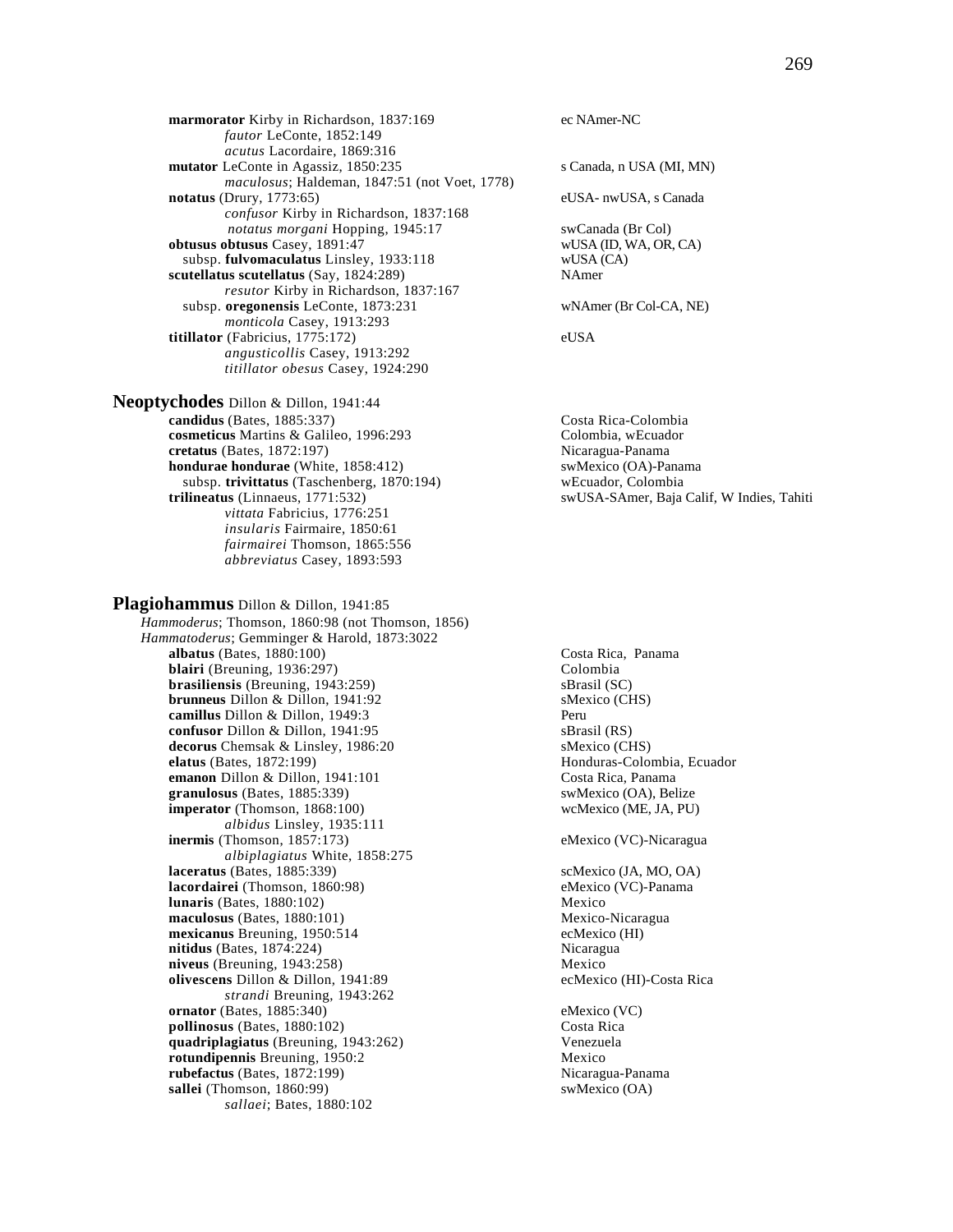**sargi** (Bates, 1885:340)<br> **sminipennis** (Thomson, 1860:100) **sminipennis** (Thomson, 1860:100) **sminipennis** ecMexico (TL, VC) - nSAmer  $spinipennis$  (Thomson,  $1860:100$ ) *jacobyi* Nonfried, 1894:141 **sticticus** (Bates, 1874:225) **Ecuador**<br> **costa Rica, Panama**<br> **costa Rica, Panama**  $$ **thoracicus** (White, 1858:275) SAmer **Plectrodera** Dejean 1837:367 *Plectodera*; Thomson, 1857:176 **scalator** (Fabricius, 1792:278) USA *bellii* LeConte, 1845:201 **Pseudotaeniotes** Dillon & Dillon, 1949:2 *Parataeniotes*; Dillon & Dillon, 1943:15 (not Breuning, 1943) **mimus** (Dillon & Dillon, 1943:16) Peru, Bolivia **Ptychodes** Audinet-Serville, 1835:74 **alboguttatus** Bates, 1880:97 swMexico (OA) **bifasciatus** Dillon & Dillon, 1941:56 wMexico (CM) was under the extended of the extended of the extended of the extended of the extended of the extended of the extended of the extended of the extended of the extended of dilloni Breuning, 1949:6 *taeniotoides*; Dillon & Dillon, 1941:60 (not Thomson, 1865) **guttulatus** Dillon & Dillon, 1941:57 swMexico (GR) **mixtus** Bates, 1880:97<br> **politus politus** Audinet-Serville, 1835:75<br> **eMexico (VC, YU)** – Honduras, El Salvador politus politus Audinet-Serville, 1835:75 *lineatus* Newman, 1838:497 subsp. lecontei Thomson, 1856:477 Costa Rica-Colombia *lecontei* m. *batesi* Breuning, 1943:252 **punctatus** Dillon & Dillon, 1941:53<br> **taeniotoides taeniotoides** Thomson, 1865:556 Colombia taeniotoides taeniotoides Thomson, 1865:556 *niveisparsis adspersus* Dillon & Dillon, 1941:58 subsp. niveisparsis Bates, 1872:197 Mexico-Panama *niveisparsus*; Bates, 1880:96 **Taeniotes** Audinet-Serville, 1835:90 *Hammoderus* Thomson, 1856:324 **affinis Breuning, 1935:62** Ecuador, Peru **amazonum** Thomson, 1857:172 Panama, nwBrasil (AM), Bolivia, eEcuador *scalaris*; Heyne & Taschenberg, 1907:241 (not Fabricius, 1781) **batesi** (Thomson, 1879:lxxxiii) Colombia *strandi* Breuning, 1935:63 **boliviensis** Dillon & Dillon, 1941:33 eEcuador, Bolivia, Argentina **buckleyi** Bates, 1872:198 **Ecuador**, Peru **cayennensis** Thomson, 1859:98 **Fr Guiana, nBrasil (AM-PA)**<br> **chapini** Dillon & Dillon, 1941:28 **Peru, Bolivia, Ecuador** chapini Dillon & Dillon, 1941:28 **dentatus** Dillon & Dillon, 1941:29 Colombia, Ecuador<br> **dentatus** Costa Rica-eEcuador, Peru farinosus (Linnaeus, 1758:390) *pulverulentus* Olivier, 1790:302 *surinamensis maculosus* Panzer, 1794:15 *scalaris*; Bondar, 1913:9 (not Fabricius, 1781) *guttularis* Schwarzer, 1929:364 *cayennensis*; Breuning, 1943:246 (not Thomson, 1859) **inquinatus** Thomson, 1857:172 Colombia, Venezuela, eEcuador **insularis insularis** Thomson, 1857:171 Guadeloupe *thomsoni* Breuning, 1943:246 subsp. **insularis gahani** Breuning, 1943:246 Dominica **iridescens** Dillon & Dillon, 1941:26 Costa Rica, Panama, Colombia **leucogrammus** Thomson, 1865:554 Martinique, St. Lucia **luciani** Thomson, 1859:96 ecMexico (PU, VC) - Colombia *buquetii* Thomson, 1856:324 **marmoratus** Thomson, 1865:554 Ecuador *singularis* Gahan, 1888:397 Colombia, eEcuador, Peru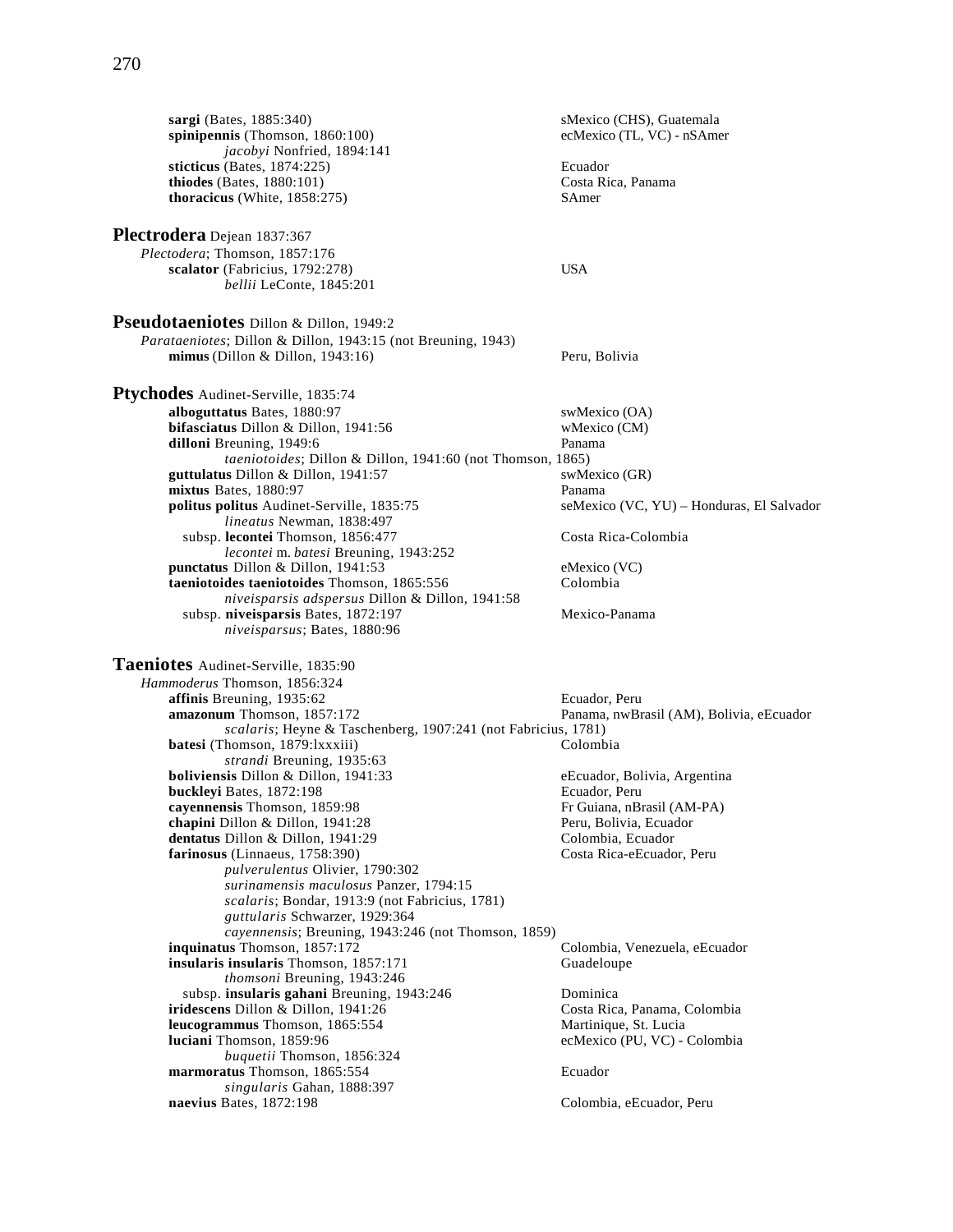**orbignyi** Guérin-Meneville, 1844:244 Panama-SAmer *d'orbignyi* ab. *suturalis* Aurivillius, 1919:4 **parafarinosus** Breuning, 1971:287 Bolivia **peruanus** Breuning, 1971:287 **Perupanesis and Perupanesis and Perupanesis and Perupanesis and Perupanesis and Peru**<br> **praeclarus** Bates, 1872:197 *praeclaris*; Dillon & Dillon, 1941:30 **scalatus** Gmelin, 1790:1825 ecMexico (PU, VC) - nSAmer *scalaris* (Fabricius, 1781:213, nec Linnaeus, 1758) *suturalis* Thomson, 1857:172 *univittatus* Taschenberg, 1870:195 *scalaris* var. *azoricus* Kolbe, 1888:179 **similis** Dillon & Dillon, 1941:29 Colombia, Ecuador, Peru *inquinatus*; Bates, 1872:198 (not Thomson, 1857) **simplex** Gahan, 1888:396 Galapagos Is, Cocos Is *hayi* Mutchler, 1938:13 *cocoensis* Mutchler, 1938:13 **subocellatus** (Olivier, 1792:459) SAmer (widely distributed) *ocellatus* Fabricius, 1801:272 *decoratus* Laporte, 1840:479 **xanthostictus** Bates, 1880:98 Mexico-Colombia, wEcuador *xanthostictus* var. *zunilensis* Bates, 1885:338 *luciani*; Bates, 1872:198 (not Thomson, 1859)

Nicaragua-Colombia, Ecuador

#### **Laticraniini** Lane 1959:312

**Amplitempora** Giesbert, 1996:317 **captiocula** Giesbert, 1996:317 Panama, Fr Guiana

**Laticranium** Lane, 1959:312 **mandibulare** Lane, 1959:313 Guatemala-Panama, eSAmer-

nArgentina (SA)

**Mauesini** Lane, 1956: 19 *Mauesinae* Lane, 1956:19 *Mauesini*; Gilmour, 1965: 655

**Coroicoia** Lane, 1966:241 **ligata** (Schwarzer, 1930:108) Bolivia

**Mauesia** Lane, 1956:19 **acorniculata** Julio, 2003: 53 Brasil (AM) **bicornis** Julio, 2003: 52 Brasil (AM)

**Taurolema** Thomson, 1860:15 **albopunctata** Gounelle, 1906:13 Guatemala, Costa Rica *nasicornis* Schwarzer, 1930:106 **bellatrix** Thomson, 1860:15 **Fr** Guiana, nBrasil (PA) **Fr** Guiana, nBrasil (PA) **Fr** Guiana, Guyana, cBrasil (PA) *lineata* Fuchs, 1966:13 **duffyi** Lane, 1966:241 seBrasil (RJ)<br> **flavocincta** Gounelle, 1906:13 Costa Rica-C *vittata* Schwarzer, 1930:108 *peruviana* Lane, 1957:67 **hirsuticornis** Chevrolat, 1861:188 seBrasil, neArgentina (MI) **nigropilosa** Julio, 2003: 56 eBrasil (ES) **oberthüri** Gounelle, 1906:12 nBrasil (PA)<br> **olivacea** Gounelle, 1908:19 eBrasil (ES) **olivacea** Gounelle, 1908:19 **pretiosa** Chevrolat, 1861:187 Venezuela, Colombia

**cornuta** Lane, 1956:19 **cBrasil (AM, RO, MT), Fr Guiana** 

Fr Guiana, Guyana, cBrasil (MT)

**flavor** Gosta Rica-Colombia, Peru, eEcuador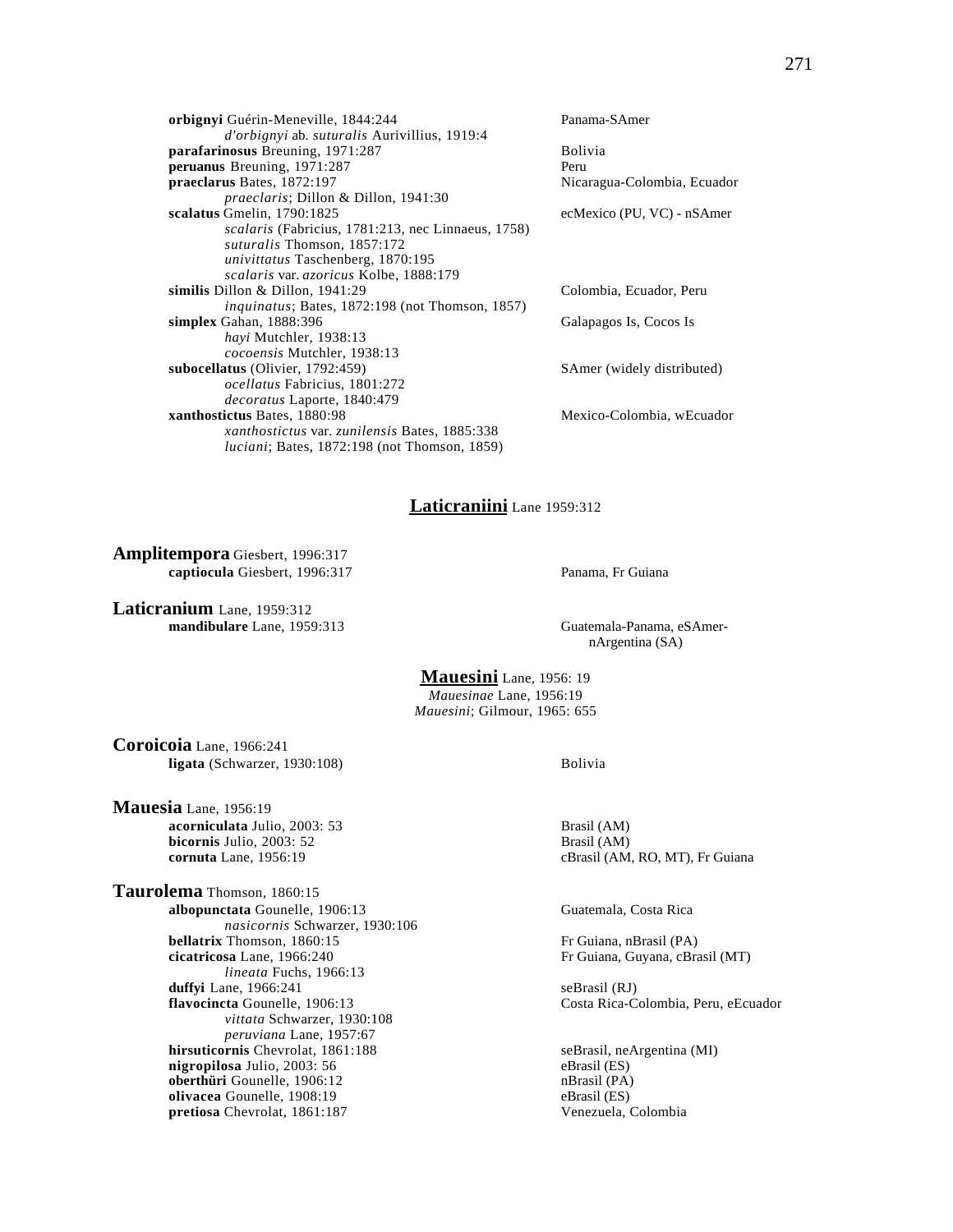**rutilans** Gounelle, 1906:14 eBrasil (BA, ES)<br> **seabrai** Lane, 1973:388 nwBrasil (AM) seabrai Lane, 1973:388 **superba** Fuchs, 1966:14 Peru

**Megabasini** Thomson, 1864:23

**Megabasis** Audinet-Serville, 1835:53 **speculifera** (Kirby, 1818:439) seBrasil (BA-SP)

### **Mesosini** Thomson, 1860:35

**Liosynaphaeta** Fisher, 1926:1 **balloui** Fisher, 1926:2 Jamaica

**Synaphaeta** Thomson, 1864:370

*Synaphe*; Thomson, 1864:60 (not Huebner, 1789) *Mesosa*; LeConte, 1852:166 (not Latreille, 1829) **guexi** (LeConte, 1852:166) wNAmer (Br Col-s CA) *humeralis* Casey, 1913:299 *annulata* Casey, 1913:300 *brevicollis* Casey, 1913:300

## **Moneilemini** Thomson 1864:43

**Moneilema** Say, 1824:403 *Monilema*; LeConte, 1852:167 *Collapteryx* Newman, 1838:397 *Collapterix*; Thomson, 1857:326 *Omoscylon* Thomson, 1867:74 *Monoplesa* Motschulsky, 1875:144 **albopictum** White, 1856:407 scMexico (PU, ME, OA) *laevidorsale* White, 1856:407 *albotessellata* Thomson, 1857:189 *carinatum* Thomson, 1857:189 *lecontei* Thomson, 1860:25 *infamiae* Thomson, 1867:79 *mortuale* Thomson, 1867:80 *perforatum* Thomson, 1867:80 *sinistrum* Thomson, 1867:81 **annulatum** Say 1824:404 wCanada, wUSA *nubecula* Casey, 1913:282 *nubecula demissa* Casey, 1913:282 *annulatum* var. *montanum* Psota, 1930:121 *puncticolle* Psota, 1930:121 *angulatum* Psota, 1930:122 *hybridum* Psota, 1930:123 **appressum** LeConte, 1852:168 swUSA (AZ-CO, TX), nMexico (SO) *microsticta* Casey, 1913:283 *cylindricollis* Casey, 1913:283 *corrugans* Casey, 1913:284 *corrugans ovipennis* Casey, 1913:284 *corpulentum* Knaus, 1925:183 *nigriventris* Fisher, 1926:215 *vittatum* Fisher, 1928:3 *parahybrida* Psota, 1930:124 *appressum* var. *scabrum* Psota, 1930:125 *rinconi* Psota, 1930:126 *alpinum* Psota, 1930:126 *texanum* Psota, 1930:127 *corrugans* var. *arizonicum* Psota, 1930:128 *duncani* Psota, 1930:128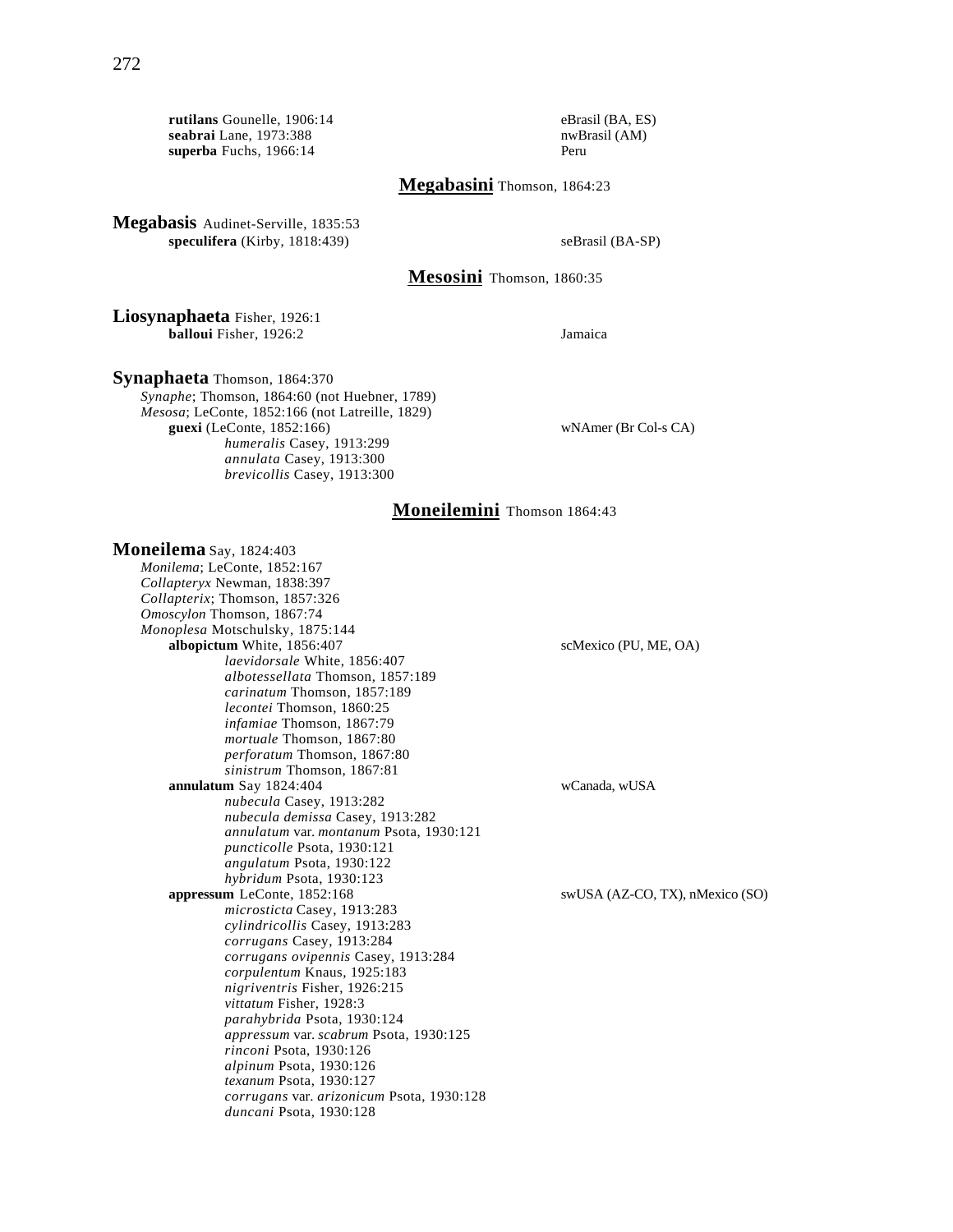**armatum** LeConte, 1853:234 scUSA, ncMexico (CO) *crassum* LeConte, 1853:234 *laevigatum* Bland, 1862:267 *simplicicornis* Casey, 1913:286 *simplicicornis grylliceps* Casey, 1913:287 *rector* Casey, 1913:287 *solida* Casey, 1913:288 *femoralis* Casey, 1913:288 *obesa* Casey, 1924:287 *convexa* Casey, 1924:289 *rugosipennis* Fisher, 1928:2 *isolatum* Psota, 1930:132 *punctatum* Psota, 1930:133 *walsenburgi* Psota, 1930:140 **aterrimum** Fisher, 1931:198 cMexico (SLP) **blapsides blapsides** (Newman, 1838:397) cMexico (DU, ME) subsp. **ulkei** Horn, 1885:188 scUSA, neMexico (TA) *pleuralis* Casey, 1913:287 *mundelli* Fisher, 1931:200 **crassipes** Fisher, 1931:197 neMexico (TA) **ebeninum** Bates, 1885:336 Mexico **gigas** LeConte, 1873:230 swUSA (AZ, UT)-wMexico (SI), Baja Calif *spinicollis* Casey, 1891:45 *constricta* Casey, 1913:285 *pimalis* Casey, 1913:285 *uteana* Casey, 1913:285 *pollens* Casey, 1913:286 *giganteum* Craighead, 1923:103 *plectralis* Casey, 1924:286 *colossus* Casey, 1924:289 **longipes** White, 1856:407 **Baja Calif** Baja Calif Baja Calif Baja Calif Baja Calif Baja Calif Baja Calif Baja Calif Baja Calif Baja Calif Baja Calif Baja Calif Baja Calif Baja Calif Baja Calif Baja Calif Baja Calif Baja C **manni** Psota, 1930:139<br> **mexicanum** Fisher, 1926:215<br>
cMexico (HI) **mexicanum** Fisher, 1926:215 **michelbacheri** Linsley, 1942:67 Baja Calif **buntiae** Fisher, 1928:1 computing CMexico (SLP) **opuntiae** Fisher, 1928:1 **punctipennis** Fisher, 1926:216 scMexico (PU) **rugosissimum** Casey, 1924:288 **Baja Calif**<br> **rugosissimum** LeConte, 1852:167 **Baja Calif** WUSA, n Baja Calif semipunctatum LeConte, 1852:167 *forte* LeConte, 1873:230 *obtusum* LeConte, 1873:230 *armigera* Motschulsky, 1875:146 *scabra* Motschulsky, 1875:146 *spoliatum* Horn, 1885:186 *shantzi* Casey, 1924:286 **subrugosum** Bland, 1862:268 Baja Calif *opaca* Casey, 1913:289 *lateralis* Casey, 1924:287 **variolare** Thomson, 1867:77 cMexico (SLP, ME) **wickhami** Psota, 1930:138 ncMexico (DU)

**Onciderini** Thomson, 1860:38 *Hypsiomitae* Thomson, 1860:109 *Hypselominae* Pascoe, 1864:7

**Agaritha** Dillon & Dillon, 1945:78 **iolaia** Dillon & Dillon, 1945:79 seBrasil (RJ-RS), nArgentina (MI)

**Alexera** Dillon & Dillon, 1945:119 **barii** (Jekel, 1861:261) Guianas, Peru, ncBrasil (AM) *lignicolor* Bates, 1865:169 *sordida* Thomson, 1868:48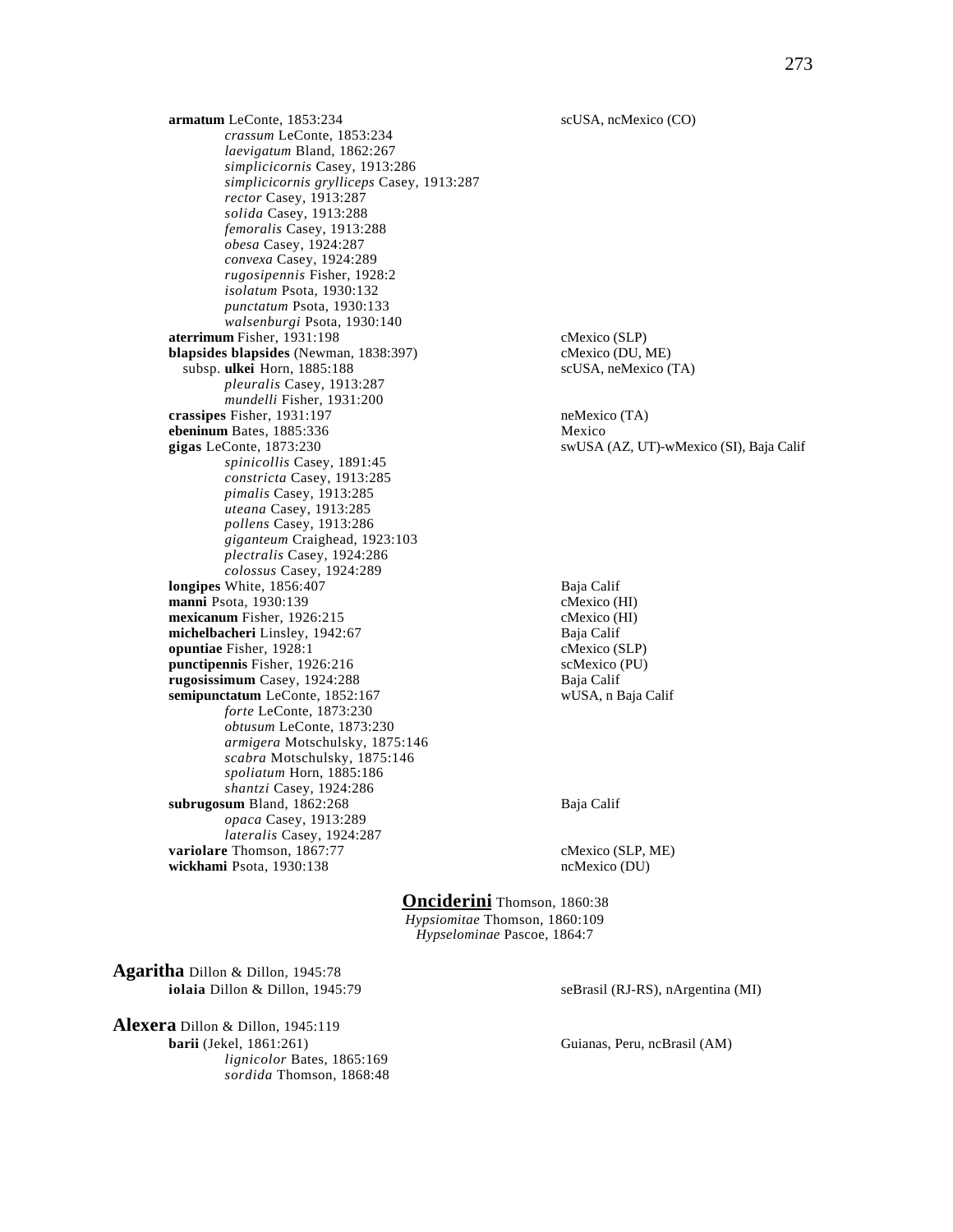| <b>Apamauta</b> Thomson, 1868:58                                               |                                     |
|--------------------------------------------------------------------------------|-------------------------------------|
| Apamanta; Lacordaire, 1872:674                                                 |                                     |
| lineolata Thomson, 1868:59                                                     | seBrasil (RJ-PR)                    |
|                                                                                |                                     |
| Apocoptoma Thomson, 1857:186                                                   |                                     |
| chabrillaci Thomson, 1857:186                                                  | eBrasil (BA, ES)                    |
|                                                                                |                                     |
| Bacuris Gounelle, 1906:274                                                     |                                     |
| sexvittatus (Bates, 1865:181)                                                  | ncBrasil (AM, PA), Peru, Costa Rica |
|                                                                                |                                     |
| Bucoides Dillon & Dillon, 1945:80                                              |                                     |
| erichsoni Martins, 1979:150                                                    | wEcuador                            |
| egens; Dillon & Dillon, 1945:81 (not Erichson, 1847)                           |                                     |
| exotica Martins & Galileo, 1990:66                                             | seBrasil (RJ)                       |
|                                                                                |                                     |
| Cacostola Fairmaire & Germain, 1859:527                                        |                                     |
| Aporataxia Hamilton in Leng & Hamilton, 1896:142                               |                                     |
| Cylindrataxia Linsley, 1934:183                                                |                                     |
| Paratucumaniella Breuning, 1943:41                                             |                                     |
| Hyagniellus Breuning, 1943:42                                                  |                                     |
| acuticauda Marinoni & Martins, 1982:248                                        | seBrasil (ES-PR)                    |
| brasiliensis Thomson, 1868:68<br>braziliensis; Dillon & Dillon, 1946:265       | eBrasil (ES)                        |
| cana Marinoni & Martins, 1982:249                                              | eBrasil (ES)                        |
| clorinda Dillon & Dillon, 1946:266                                             | cBrasil (MT)                        |
| colombiana Martins & Galileo, 1999: 74                                         | Colombia                            |
| flexicornis Bates, 1865:32                                                     | nBrasil (PA), Fr Guiana             |
| fusca Thomson, 1868:68                                                         | <b>Brasil</b>                       |
| fuscata Dillon & Dillon, 1952:71                                               | nwBrasil (AM)                       |
| gracilis Marinoni & Martins, 1982:250<br>grisea Dillon & Dillon, $1946:268$    | ecBrasil (GO)<br>Fr Guiana, Guyana  |
| janzeni Chemsak & Linsley, 1986:22                                             | Mexico (OA, VC), Honduras           |
| <b>leonensis</b> Dillon & Dillon, $1946:259$                                   | Puerto Rico                         |
| <b>lineata</b> (Hamilton in Leng & Hamilton, 1896:142)                         | swUSA (TX)                          |
| mexicana (Breuning, 1943:42)                                                   | eMexico (VC)                        |
| nelsoni Chemsak & Linsley, 1986:23                                             | wMexico (SI)                        |
| nordestina Martins & Galileo, 1999: 812<br>obliquata Martins & Galileo, 1995:2 | Brasil (PB)<br>wEcuador             |
| ornata Fleutiaux & Sallé, 1899:470                                             | Guadeloupe, Martinique              |
| strandi Breuning, 1943:42                                                      |                                     |
| rugicollis Bates, 1885:370                                                     | eMexico (VC), Guatemala, Honduras   |
| salicicola (Linsley, 1934:184)                                                 | swUSA (TX), Mexico                  |
| simplex (Pascoe, $1859:55$ )                                                   | nBrasil (PA), Fr Guiana             |
| sirena Dillon & Dillon, 1946:267<br>sulcipennis Melzer, 1934:96                | Venezuela<br>eBrasil (ES)           |
| vagelineata Fairmaire & Germain, 1859:527                                      | Chile                               |
| vanini Martins, 1979:154                                                       | eBrasil (MG)                        |
| variegata Dillon & Dillon, 1946:260                                            | Fr Guiana                           |
| volvula (Fabricius, 1781:150)                                                  | Fr Guiana, Bolivia                  |
| nitida Dillon & Dillon, 1946:258                                               |                                     |
| zanoa Dillon & Dillon, 1946:256                                                | Bolivia                             |
|                                                                                |                                     |
| Carenesycha Martins & Galileo, 1990: 79                                        |                                     |
| carenata Martins & Galileo, 1990:79                                            | Ecuador                             |
| velezi Martins & Galileo, 1995:3                                               | Colombia                            |
|                                                                                |                                     |
| МL -<br>. .                                                                    |                                     |

**Charoides** Dillon & Dillon, 1945:55 **cruda** (Erichson, 1847:148) Peru, eEcuador *subcostata* Dillon & Dillon, 1945:61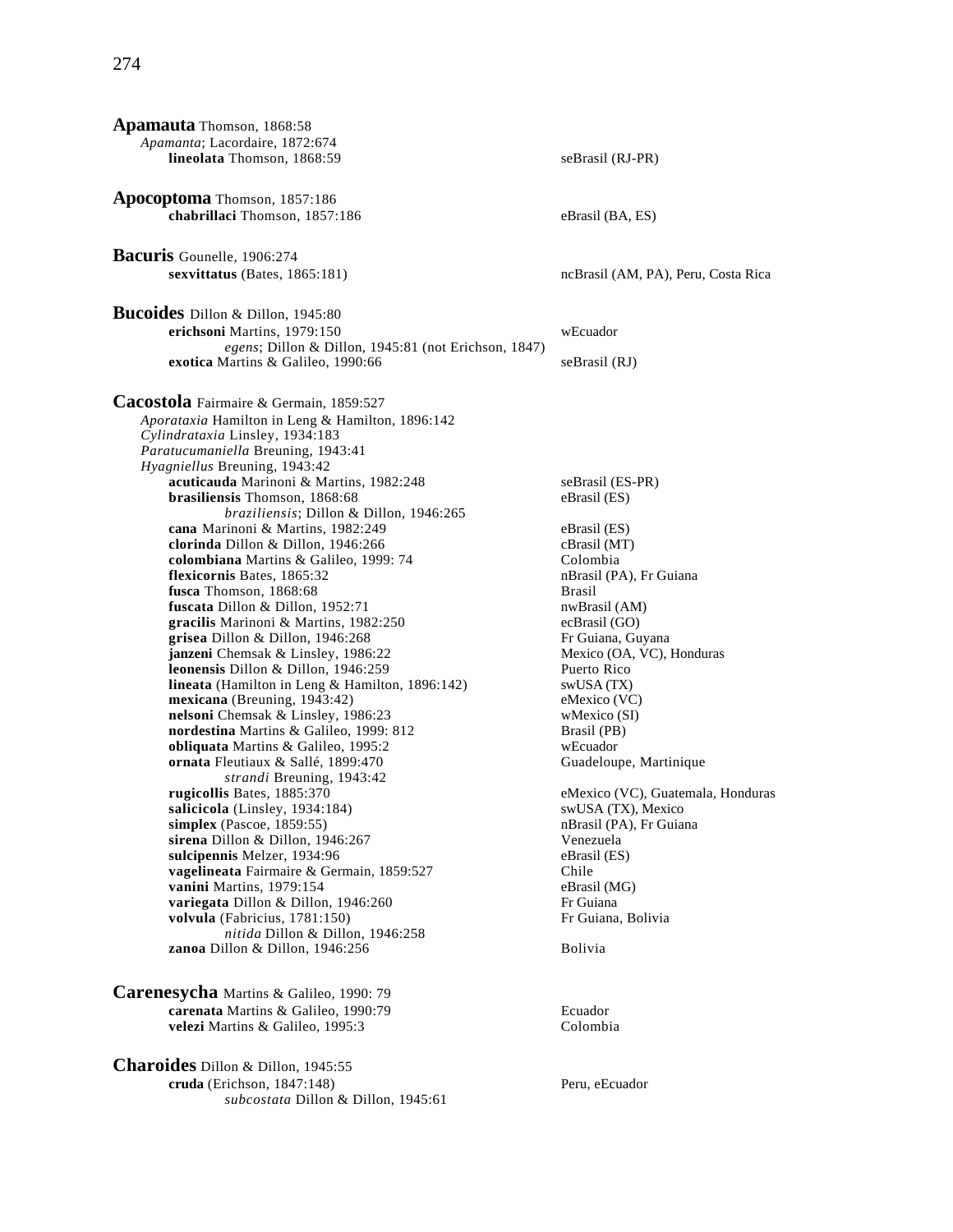dimidiata (Bates, 1865:112) nwBrasil (AM), eEcuador *cruda*; Dillon & Dillon, 1945:64 (not Erichson, 1847) **distincta** Dillon & Dillon, 1945:77 nwBrasil (AM) **fulvofasciata** Dillon & Dillon, 1945:74 Panama, Colombia<br> **hebes** Dillon & Dillon, 1945:59 Peru **hebes** Dillon & Dillon, 1945:59 **litura** Dillon & Dillon, 1945:62 Bolivia **lycimnia** Dillon & Dillon, 1945:72 eMexico (VC) - Panama, Trinidad, Venezuela *picticornis*; Bates, 1880:123 (not Bates, 1865) **obliquefasciata** Dillon & Dillon, 1952:61 Brasil **pagana** (Pascoe, 1859:35)<br> **pallida** Dillon & Dillon, 1945:69<br> **pallida** Dillon & Dillon, 1945:69<br> **pallida** Dillon & Dillon, 1945:69 pallida Dillon & Dillon, 1945:69 **pepoata** Martins & Galileo, 1996:295 Bolivia **picticornis** (Bates, 1865:111) Peru, nwBrasil (AM) **pigra** Martins & Galileo, 1990:62 Bolivia **pulla** Dillon & Dillon, 1945:65 Peru, Bolivia **signaticornis** (Thomson, 1868:48) nwBrasil (AM) **soma** Dillon & Dillon, 1945:67<br> **subfasciata** (Thomson, 1860:118) **Perumana Biography** Pressurance subfasciata (Thomson, 1860:118) **thysbe Dillon & Dillon, 1945:68** Costa Rica, Panama, eEcuador **tigrinata** (Thomson, 1868:49) **Fr** Guiana, ncBrasil (AM, PA), Peru, eEcuador *antennata antennata* Dillon & Dillon, 1945:71 *antennata sodalis* Dillon & Dillon, 1945:72

**Cherentes** Gounelle, 1906:273

**Chitron** Dillon & Dillon, 1946:404 **mniszechi** (Buquet, 1859:48) seBrasil (ES-RS)

**Cicatrodea** Dillon & Dillon, 1946:223 **bahia** Dillon & Dillon, 1946:224 eBrasil (BA)<br> **monima** Dillon & Dillon, 1946:225 Peru, w Brasil (RO) monima Dillon & Dillon, 1946:225

**Cipriscola** Dillon & Dillon, 1945:82

**Clavidesmus** Dillon & Dillon, 1946:293 **chicae** Giorgi, 1998: 3<br> **columbianus** Breuning, 1961:333<br>
Colombia **columbianus** Breuning, 1961:333 Colombia  $heterocerus$  *(Buquet, 1852:344)* **indistinctus** Dillon & Dillon, 1952:74 eBrasil (BA) **metallicus** (Thomson, 1868:70) Fr Guiana **monnei** Giorgi, 1998: 2 Brasil (MI) **rubigineus** Dillon & Dillon, 1949:11 sBrasil (SC)

**Cnemosioma** Martins, 1975:65 **innominata** Martins, 1975:66 eBrasil (ES)

**Cordites** Dillon & Dillon, 1946:232 **armillata** (Thomson, 1868:57) seBrasil (RJ-SC) pubescens (Thomson, 1868:59) seBrasil (MG-SP) *modesta* Melzer, 1931:58

**Cydros** Pascoe, 1866:285 *Trachytoxus* Thomson, 1868:72 *scabrosus* Thomson, 1868:72 **melzeri** Monné & Fragoso, 1984:929 Brasil (RO, MT, SP)

**niveilateris** (Thomson, 1868:70) Costa Rica, Panama, Colombia, Peru, Brasil, Paraguay, Argentina

**fasciata** (Thomson, 1860:118) Colombia, Brasil (PA, PE-RS), Paraguay, Peru, *crassipes* Bates, 1865:168 **nargentina** (MI. CO, CH)

Panama, Colombia, Fr Guiana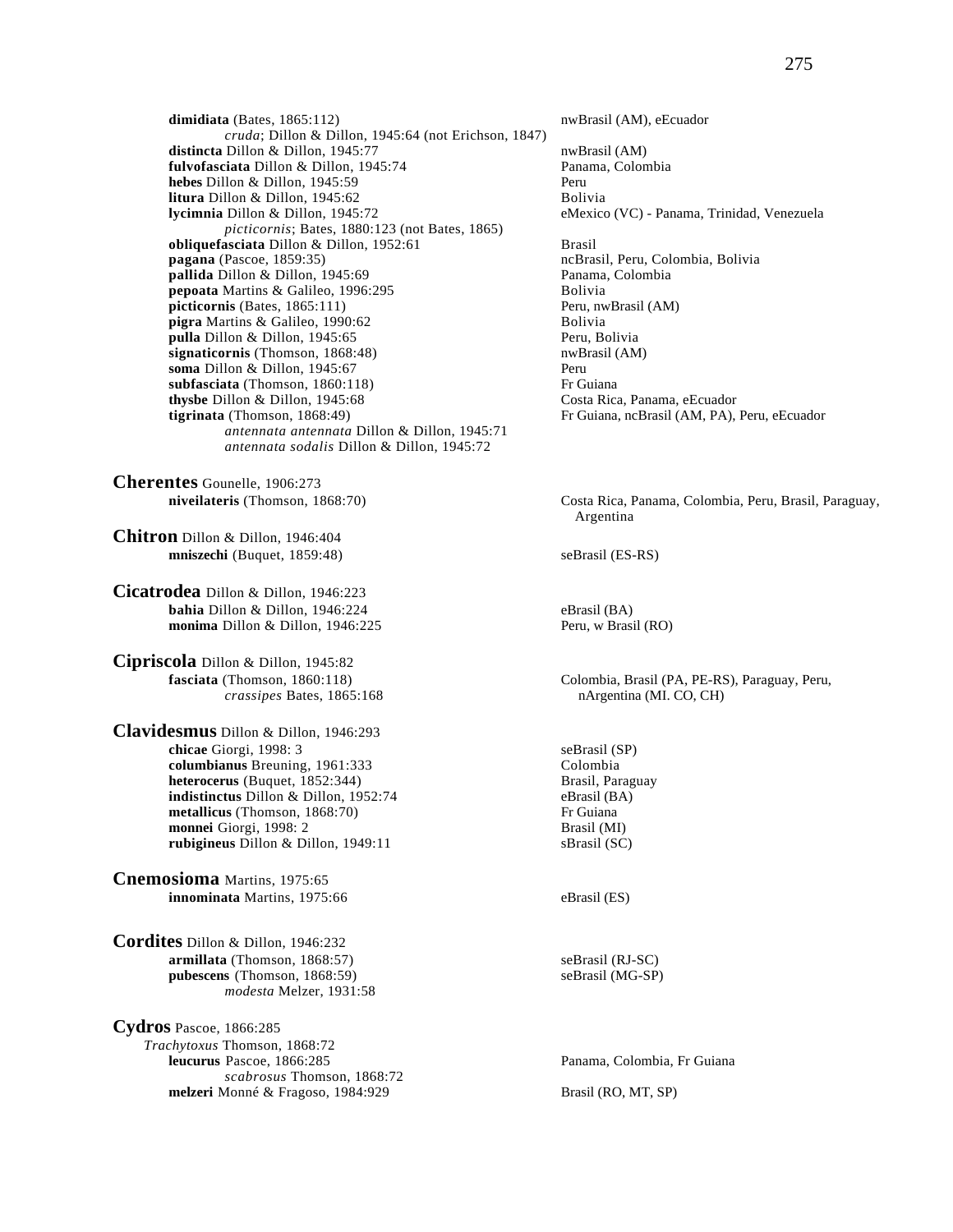**Cylicasta** Thomson, 1868:42 **difficilis** (Lameere, 1893:278) Venezuela **liturata** (Fabricius, 1801:325) Fr Guiana, ncBrasil (AM) *coarctata* Bates, 1865:312 **nysa** Dillon & Dillon, 1946:274 Nicaragua, Costa Rica, Colombia<br> **parallela** (Melzer, 1934:93) ScBrasil (MS), Bolivia, Argentina *chionea* Martins, 1979:155 **terminata** (Buquet, 1859:47) **Fr. Guiana, ncBrasil (AM, PA)** *liturata*; Dillon & Dillon, 1946:270 (not Fabricius, 1801)

**Delilah** Dillon & Dillon, 1945:53 **gilvicornis** (Thomson, 1868:46) eBrasil (ES) subfasciata Dillon & Dillon, 1952:61 Peru

**Ecthoea** Pascoe, 1858:250 *Talasius* Buquet, 1859:99 quadricornis (Olivier, 1792:466) Costa Rica - nSAmer, Trinidad *bispinator* Fabricius, 1801:292 *faunus* Erichson, 1847:148 *douei* Buquet,1859:cxxxviii

**Ephiales** Dillon & Dillon, 1946:218

**Esonius** Dillon & Dillon, 1945:144 **panopus** Dillon & Dillon, 1945:145 cBrasil (MT, GO, MG)

**Eudesmus** Audinet-Serville, 1835:81 *Larvica* Thomson, 1860:71 diopites Dillon & Dillon, 1946:303 Peru **ferrugineus** (Thomson, 1860:72) Mexico - Panama, nSAmer *caudalis* Bates, 1865:180 **nicaraguensis** Breuning, 1958:35<br> **posticalis** Guérin-Méneville, 1844:248 **Nicaragua** nwBrasil (AM) posticalis Guérin-Méneville, 1844:248<br>rubefactus Bates, 1865:180

**Eupalessa** Monné, 2005: 548 *Eupales* Dillon & Dillon, 1946:220 **attenuata** (Thomson, 1868:91) seBrasil (MG-RJ) *multinotata* (Melzer, 1934:92)

**Euthima** Dillon & Dillon, 1945:106 **araujoi** Martins, 1979:151 seBrasil (SP)<br> **rodens** (Bates, 1865:112) eEcuador, Per *rodens ceres* Dillon & Dillon, 1945:108 nBrasil (AM) **variegata** (Aurivillius, 1921:50) Peru, Bolivia **wendtae** Martins, 1979:151 Peru

**Furona** Dillon & Dillon, 1945:96 **corniculata** (Bates, 1885:365) Honduras - Panama **egens** (Erichson, 1847:149)

**Glypthaga** Thomson, 1868:64 **mucorea** Martins & Galileo, 1990:72 eBrasil (PE, BA)<br> **paupercula** (Thomson, 1868:62) eBrasil (GO, BA) **paupercula** (Thomson, 1868:62) eBrasil (GO, **unicolor** Martins & Galileo, 1990:72 sBrasil (RS) unicolor Martins & Galileo, 1990:72

scBrasil (MS), Bolivia, Argentina

**cretacea** (Bates, 1865:173) **nwBrasil (AM), Fr Guiana, eEcuador, Peru** 

**grisescens** Audinet-Serville, 1835:82 Nicaragua- Fr Guiana, nwBrasil, Peru, Bolivia nwBrasil (AM), Fr Guiana

eEcuador, Peru, Fr Guiana, Bolivia,

**degenera** (Bates, 1880:123)<br> **exico (VC)** - Panama, Colombia<br> **exico (VC)** - Panama, Colombia<br>
Peru, eEcuador

seBrasil (MG-SC), Fr Guiana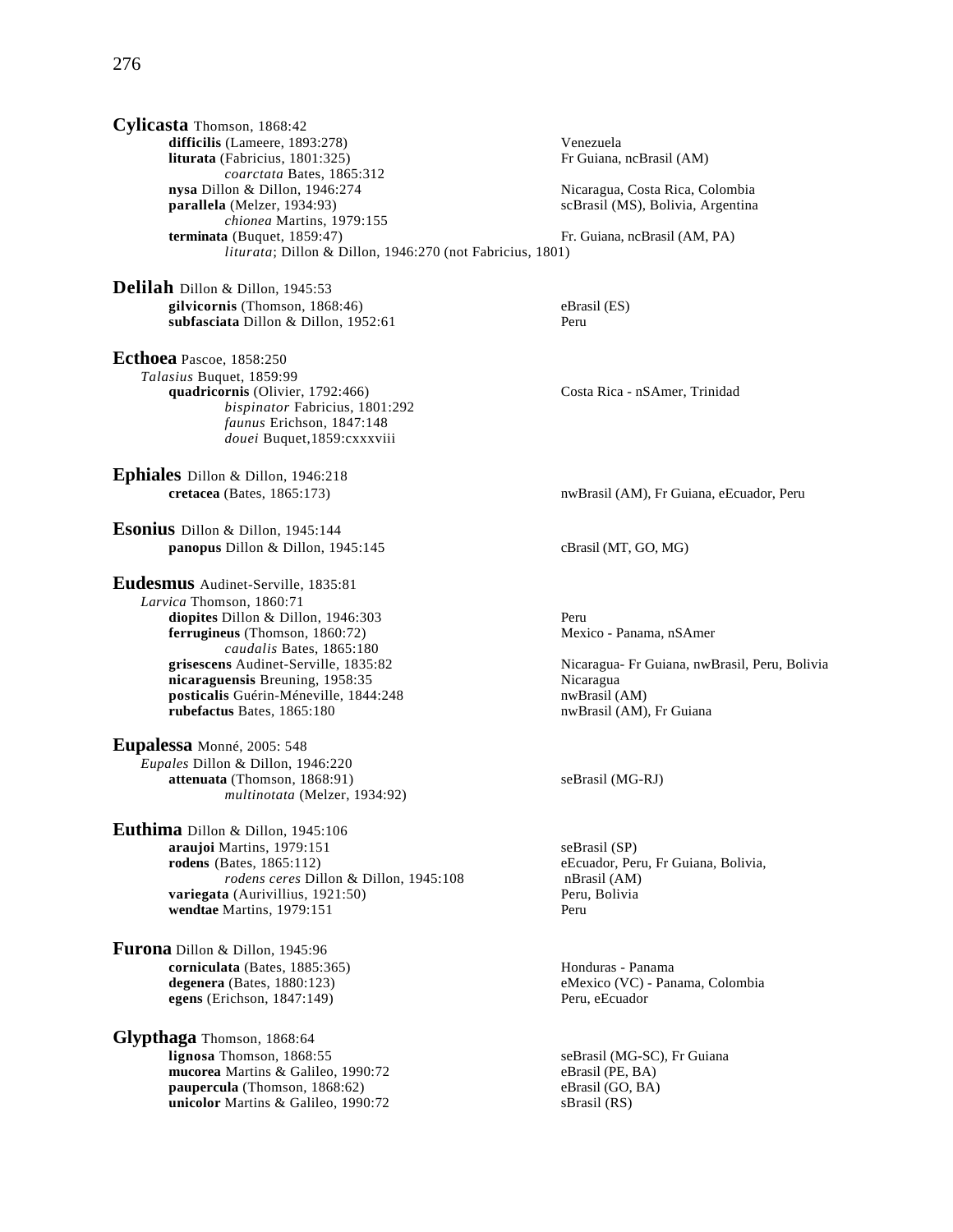**vicina** Martins & Galileo, 1990:72 seBrasil (RJ-SC)<br> **xylina** (Bates, 1865:172) seBrasil (PB-SC)  $xylina$  (Bates,  $1865:172$ ) *maculicornis* Thomson, 1868:63

**Hesycha** Fairmaire & Germain, 1859:523 *Falsestola* Breuning, 1940:155 *Estolosybra* Breuning, 1943:41 **bimaculata** Martins & Galileo, 1990:76 eBrasil (ES) **clavata** Martins & Galileo, 1990:77 scBrasil (MS) **consimilis** Thomson, 1868: 63<br> **cribripennis** Fairmaire & Germain. 1859:523 Chile<br>
Chile cribripennis Fairmaire & Germain, 1859:523 **crucifera** Dillon & Dillon, 1952:66 seBrasil (RJ) *paupercula*; Dillon & Dillon, 1945:133 (not Thomson, 1868) **fasciata** Martins & Galileo, 1990:77 eBrasil (ES)<br> **inermicollis** (Breuning, 1940:155) seBrasil (BA *ocellifera* Martins & Galileo, 1990:74 **microphthalma** Martins & Galileo, 1990:76 seBrasil (MG-SC) **simplex** Martins & Galileo, 1990:76 eBrasil (MG) **strandi** (Breuning, 1943:41) Venezuela

**Hesychotypa** Thomson, 1868:53 **ableptema** Martins & Galileo, 1990:80 **nBrasil** (PA)

*nyphonoides*; Dillon & Dillon, 1945:160 (not Pascoe, 1859) aeropa Dillon & Dillon, 1945:155 **archippa** Dillon & Dillon, 1945:165<br> **bimaculata** Dillon & Dillon, 1945:161 seBrasil (RJ-PR) **bimaculata** Dillon & Dillon, 1945:161 **cedestes** Dillon & Dillon, 1945:173 Guatemala - Panama, Ecuador **colombiana** Martins & Galileo, 1990:80 Colombia, Ecuador **crocea** Dillon & Dillon, 1945:170 Fr Guiana **crocea** Dillon & Dillon, 1945:170<br> **dola** Dillon & Dillon, 1945:164<br> **cola** Dillon & Dillon, 1945:164<br> **cola** SeBrasil (RJ, SP) dola Dillon & Dillon, 1945:164 **fernandezi** Martins & Galileo, 1999: 76 Colombia **heraldica** (Bates, 1872:201 Honduras - Panama **jaspidea** (Bates, 1865:172) Fr Guiana, nBrasil (PA) **lirissa** Dillon & Dillon, 1945:153 cBrasil (MT) **liturata** (Bates, 1865:172) Fr Guiana, Brasil *humilis* Thomson, 1868:57 **maculosa** (Bates, 1865:173) nwBrasil (AM) **miniata** Thomson, 1868:54 seBrasil, Paraguay, Argentina **nyphonoides** (Pascoe, 1859:36) ncBrasil (AM, PA), Peru, eEcuador, Colombia *phaola* Dillon & Dillon, 1945:163 **punctata** Martins, 1979:153<br> **subfasciata** Dillon & Dillon, 1945:152<br> **eBrasil (RJ-SC), Paraguay** subfasciata Dillon & Dillon, 1945:152 **turbida** (Bates, 1880:122) Nicaragua-Panama *maculosa*; Bates, 1880: pl.8, fig.20 (not Bates, 1865)

**Hypselomus** Perty, 1832:95 *Clytemnestra* Thomson, 1860:113 (part) **cristatus** Perty, 1832:96 seBrasil (BA-RS), Bolivia, Paraguay, *tumulosus* Thomson, 1860:113 Argentina

**Hypsioma** Audinet-Serville, 1835:38 *Hypselomus*; Bates, 1865:111 (not Perty, 1832) **affinis** Thomson, 1860:117 seBrasil (MG-RS) **amydon** Dillon & Dillon, 1945:36 Peru, eEcuador, nwBrasil (AM) **aristonia** Dillon & Dillon, 1945:47 eBrasil (ES)<br> **asthenia** Martins & Galileo, 1990:56 w Brasil (RO) **asthenia** Martins & Galileo, 1990:56 w Brasil (RO) **attalia** Dillon & Dillon, 1945:45 seBrasil (RJ) attalia Dillon & Dillon, 1945:45 **barbara** Martins & Galileo, 1990:60 eBrasil (ES) **basalis** Thomson, 1860:117 seBrasil (ES, RJ) *chaseba* Dillon & Dillon, 1945:30

seBrasil (BA, MG-PR), nArgentina (MI)

seBrasil (RJ-SC), Paraguay, Argentina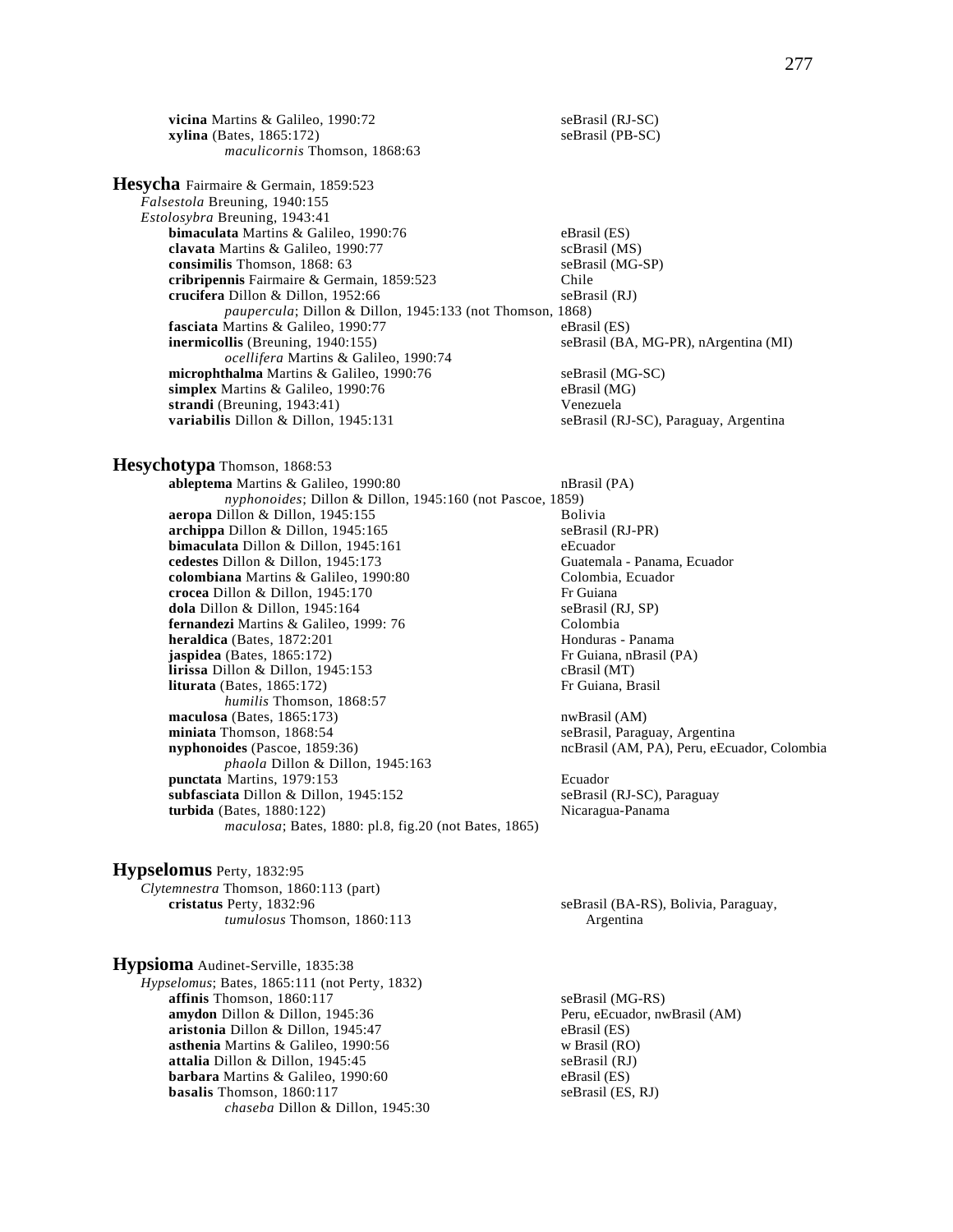**chapadensis** Dillon & Dillon, 1945:22 cBrasil (MT), Paraguay<br> **charila** Dillon & Dillon, 1945:43 seBrasil (MG-PR) charila Dillon & Dillon, 1945:43 **constellata** Thomson, 1868:48 Fr Guiana, nBrasil (AP, PA) **dejeanii** Thomson, 1868:47<br> **gibbera** Audinet-Serville, 1835:39<br> **seBrasil, Paraguay, Argentina**<br> **seBrasil, Paraguay, Argentina gibbera** Audinet-Serville, 1835:39 seBrasil, Paraguay, Argent **grisea** (Fleutiaux & Sallé, 1889:469) W Indies (Lesser Antilles) grisea (Fleutiaux & Sallé, 1889:469) *insularis* Fisher, 1935:199<br>**hezia** Dillon & Dillon, 1945:46 **hezia** Dillon & Dillon, 1945:46 seBrasil, Paraguay, Argentina<br> **inornata** Thomson, 1868:49 seBrasil, nArgentina (MI) nesiope Dillon & Dillon, 1945:33 **obscurella** (Bates, 1865:169) nBrasil (PA) **opalina** Dillon & Dillon, 1945:44 seBrasil (RJ)<br> **ovlades** Dillon & Dillon, 1945:31 seBrasil (RJ) **pylades** Dillon & Dillon, 1945:31 **renatoi** Martins & Galileo, 1990:56 eBrasil (ES) **rimosa** Dillon & Dillon, 1945:24 **Paraguay**<br> **robusta** Dillon & Dillon, 1945:39 **Paraguay**<br> **robusta** Dillon & Dillon, 1945:39 **Paraguay** robusta Dillon & Dillon, 1945:39 **sororcula** Martins, 1981:213 cBrasil (MT) **steinbachi** Dillon & Dillon, 1945:27 wcBrasil (MT, RO), Bolivia **viridis** Gilmour, 1950:537 seBrasil (SP) **Iaquira** Galileo & Martins, 2001: 102 **viridis** Galileo & Martins, 2001: 102 eBrasil (ES) **Ischiocentra** Thomson, 1860:382 *Ischyocentra*; Thomson, 1864:103 **clavata** Thomson, 1860:383 eBrasil (ES) **diringshofeni** Lane, 1956:23 sBrasil (SC) **disjuncta** Martins & Galileo, 1990:84 Venezuela<br> **hebes** (Thomson, 1868:59) SeBrasil (ES-SC)  $hebes$  (Thomson,  $1868:59$ ) *costalimai* Melzer, 1931:59 **monteverdensis** Giesbert, 1984:79 Costa Rica, Panama **nobilitata** Thomson, 1868:55 Brasil **punctata** Martins & Galileo, 2005: 11 Colombia quadrisignata Thomson, 1868:57 seBrasil (MG-SP) **stockwelli** Giesbert, 1984:81 Costa Rica, Panama **Ischioderes** Dillon & Dillon, 1945:184 **bahiensis** Monné & Fragoso, 1984:928 eBrasil (BA, MG) **oncideroides** Dillon & Dillon, 1945:185 sBrasil (SC) **Ischiomaeocles** Franz, 1954:224 **salvadorensis** Franz, 1954:225 El Salvador **Ischiosioma** Martins & Galileo, 1990:82 **albata** Martins & Galileo, 1990:82 eBrasil (ES) **obliquata** Martins & Galileo, 1990:82 sBrasil (SC) **Jamesia** Jekel, 1861:259 **bella** Galileo & Martins, 2003: 173 **duofasciata** Dillon & Dillon, 1952:59 Ecuador **ericksoni** Hovore, 1989:253 Costa Rica, Panama **fuscofasciata** Dillon & Dillon, 1952:60 wEcuador **globifera** (Fabricius, 1801:284) Colombia, eEcuador, nSAmer *gemmata* Blanchard in Orbigny, 1843:210 *variolosus* Pascoe, 1859:35 **multivittata** Bates, 1869:388 **Nicaragua-Panama**<br> **1868:43** Nicaragua-Colombianual Alexander Anatomy Nicaragua-Colombianual Alexander Alexander Alexander Alexander A **phileta** Dillon & Dillon, 1945:8 **pyropina** Dillon & Dillon, 1945:9 eEcuador

seBrasil, nArgentina (MI) **lyca** Dillon & Dillon, 1945:34 Colombia, eEcuador, nwBrasil (AM), Peru<br> **nesiope** Dillon & Dillon, 1945:33 Panama, Colombia Nicaragua-Colombia, wEcuador, Peru<br>Peru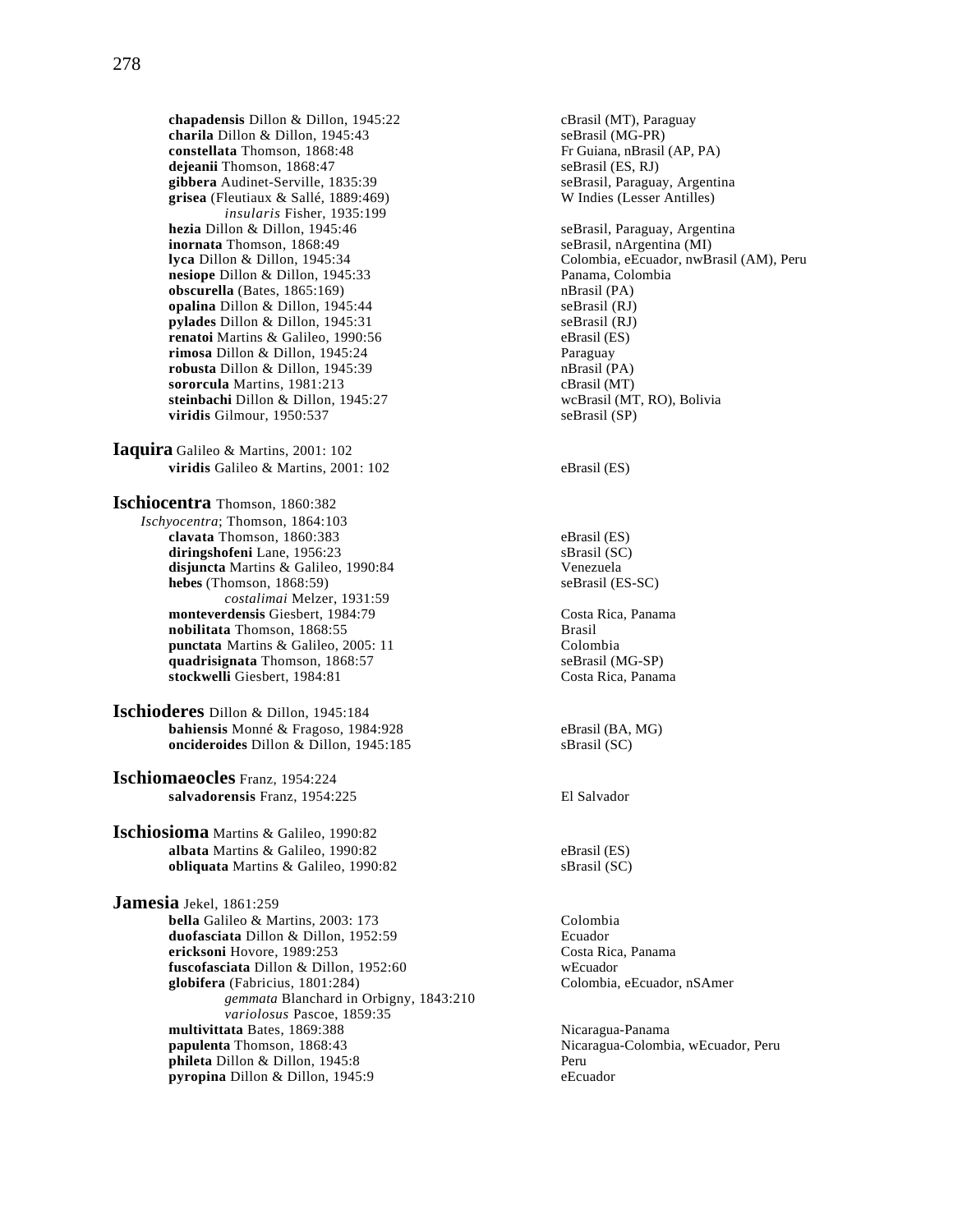**Lachaerus** Thomson, 1868:71 **fascinus** (Audinet-Serville, 1835:82) seBrasil (BA- RJ) *seminivorus* Buquet, 1852:345 *seminivosus*; Thomson, 1868:71

**Lachnia** Audinet-Serville, 1835:63 **subcincta** Audinet-Serville, 1835:64 Fr Guiana, ncBrasil (AM, PA), eEcuador *subvincta*; Breuning, 1961:207 *fulvoirrorata* Thomson, 1868:56

**Lesbates** Dillon & Dillon, 1945:12 *Truncatoides* Dillon & Dillon, 1945:16 **acromii** (Dalman, 1823:70) seBrasil (ES-PR) *omoplata* Lacordaire, 1872:676 **axillaris** (Thomson, 1860:116) seBrasil (MG-PR) **carissima** Dillon & Dillon, 1945:14 eBrasil (BA)<br> **caviunas** (Dillon & Dillon, 1949:4) seBrasil (ES-PR)  $caviunas$  (Dillon & Dillon, 1949:4) *hauffi* Tippmann, 1953:357

**Leus** Dillon & Dillon, 1946:222 **ramuli** (Bates, 1865:311) Peru, cBrasil (AM, MT), eEcuador, Bolivia *piperella* Dillon & Dillon, 1946:222

**Lochmaeocles** Bates, 1880:124 *Lochmaeodes*; Aurivillius, 1923:345 *Lochmalodes*; Arnett, 1962:871 **alboplagiatus** Dillon & Dillon, 1946:193 Panama, Trinidad **basalis** Dillon & Dillon, 1946:212 **Honduras** - Panama **batesi** (Aurivillius, 1923:345) **Honduras-Colombia, wEcuador Honduras***callidryas*; Bates, 1880:124 (not Bates, 1865) **callidryas** (Bates, 1865:175) nSAmer **confertus** (Aurivillius, 1923:346) Guatemala *tessellata* var. *2* Bates, 1885:366 **congener** (Thomson, 1868:89) seBrasil (ES-SP) *vermiculata* Thomson, 1868:91 **consobrinus consobrinus** Dillon & Dillon, 1946:205 Costa Rica-Colombia subsp. **bolivianus** Dillon & Dillon, 1946:207 Bolivia, Peru **cornuticeps cornuticeps** Schaeffer, 1906:20 swUSA (TX), neMexico (TA) *tessellatus*; Knull, 1937:42 (not Thomson, 1868) subsp. **federalis** Dillon & Dillon, 1946:197 cMexico (MO) subsp. **pacificus** Dillon & Dillon, 1946:198 wMexico (SI, JA)<br> **etatus** Chemsak & Linsley, 1986:25 seMexico (YU, QR) cretatus Chemsak & Linsley, 1986:25 **fasciatus** (Lucas in Laporte, 1857:189) seBrasil, Paraguay, Argentina **grisescens** Noguera & Chemsak, 1993:290 wMexico (JA) **hondurensis** Dillon & Dillon, 1946:204 Honduras **laticinctus** Dillon & Dillon, 1946:200 **leuripennis** Martins & Galileo, 1995:2 Colombia **marmoratus** Casey, 1913:351 swUSA (AZ), nwMexico *tessellatus*; Schaeffer, 1906:18 (not Thomson, 1868) **nigritarsus** Chemsak & Linsley, 1986:23 seMexico (YU, QR) - Honduras **obliquatus** Dillon & Dillon, 1946:215 eBrasil (CE-BA) **pseudovestitus** Chemsak & Linsley, 1988:135 wMexico (JA, SI, GR) *vestitus*; Dillon & Dillon, 1946:207 (not Bates, 1885) **pulcher** Dillon & Dillon, 1946:211 eEcuador, nwBrasil (AM), Fr Guiana<br> **sladeni** (Gahan in Arrow, 1903:254) **eEcuador**, Paraguay, Argentina, Uruguay **sparsus** (Bates, 1880:125) eMexico (VC) - Panama *callidryas* var. Bates, 1880: pl.9, fig.10 **tessellatus tessellatus** (Thomson, 1868:90) Panama, Colombia subsp. **costaricae** Chemsak, 1986:18 Nicaragua, Costa Rica  $v$ estitus (Bates, 1885:366) **zonatus** Dillon & Dillon, 1946:214 Trinidad - Tobago, Fr Guiana, Guyana

Brasil, Paraguay, Argentina, Uruguay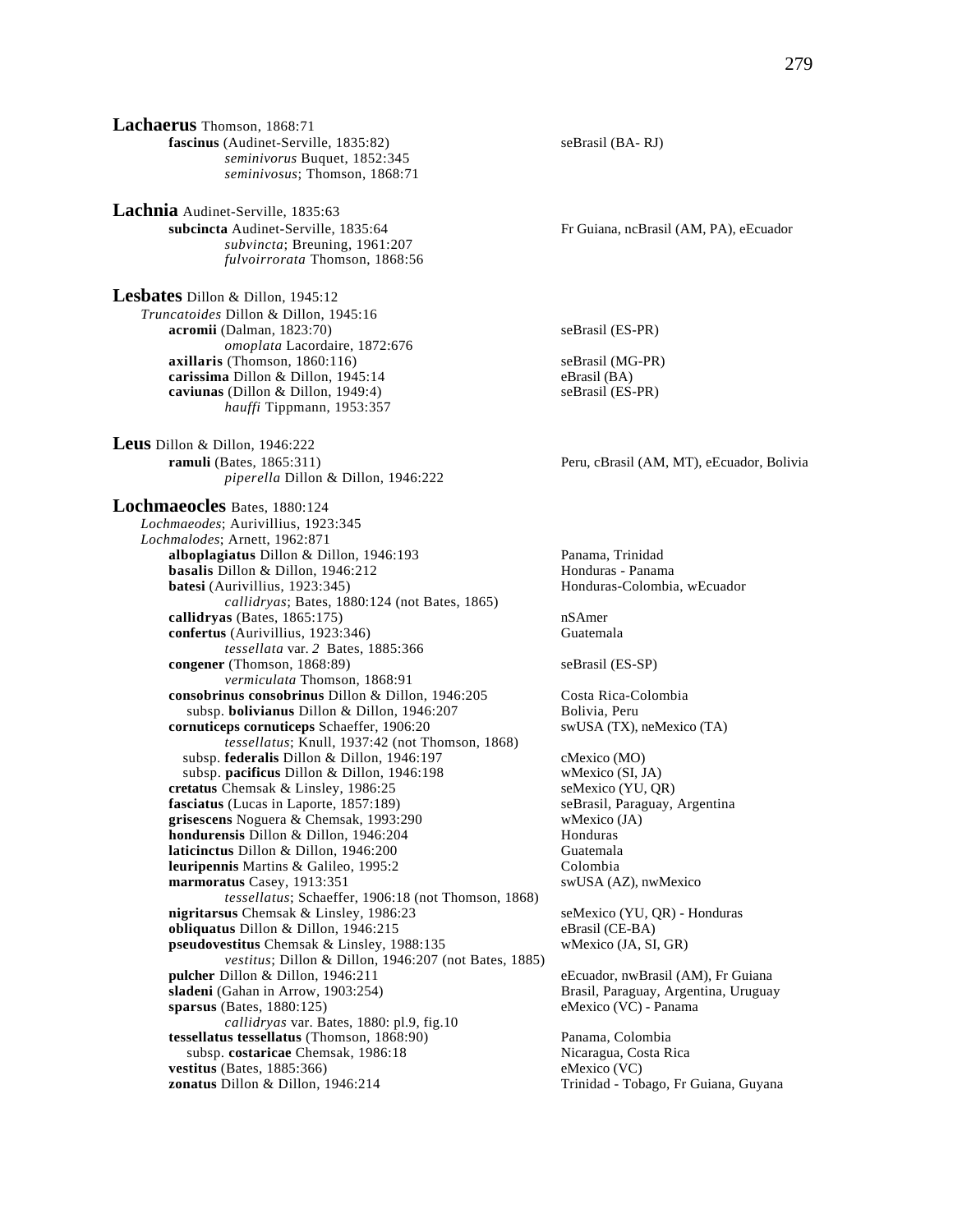# 280

| Lydipta Thomson, 1868:52                                               |                                                             |
|------------------------------------------------------------------------|-------------------------------------------------------------|
| Aenea Dillon & Dillon, 1945:110                                        |                                                             |
| conspersa (Aurivillius, 1922:164)                                      | Brasil (RO, GO, MT, SP), Paraguay                           |
| humeralis Martins & Galileo, 1995:1                                    | eEcuador                                                    |
| pumilio Thomson, 1868:53                                               | seBrasil, Paraguay, Argentina<br>ncBrasil (AM, PA), Bolivia |
| senicula (Bates, 1865:167)<br>nerissa Dillon & Dillon, 1945:108        |                                                             |
|                                                                        |                                                             |
| Marensis Dillon & Dillon, 1945:94                                      |                                                             |
| simplex (Bates, 1865:168)                                              | nwBrasil (AM), eEcuador                                     |
| tybalmoides Dillon & Dillon, 1945:95                                   |                                                             |
| Microcanus Dillon & Dillon, 1945:xi                                    |                                                             |
| minor (Bates, 1885:368)                                                | eMexico (VC)                                                |
|                                                                        |                                                             |
| Midamiella Monné, 2005: 569                                            |                                                             |
| Midamus Dillon & Dillon, 1945:141 not Simon, 1881 (Arachnida)          |                                                             |
| hecabe (Dillon & Dillon, $1945:141$ )                                  | seBrasil, Paraguay, Argentina                               |
| santaremensis (Dillon & Dillon, 1945:143)                              | cBrasil (PA, RO, MT)                                        |
|                                                                        |                                                             |
| Neocherentes Tippmann, 1960:155                                        |                                                             |
| dilloniorum Tippmann, 1960:156                                         | Peru, Bolivia, eEcuador                                     |
|                                                                        |                                                             |
|                                                                        |                                                             |
| Neodillonia Monné & Fragoso, 1984:926                                  |                                                             |
| Dillonia Lane, 1955:269                                                |                                                             |
| Clytemnestra Thomson, 1860:113 (part)                                  |                                                             |
| albisparsa (Germar, 1824:477)                                          | Brasil, Paraguay, Argentina, Uruguay                        |
| adspersus Laporte, 1840:482                                            |                                                             |
| bonariensis Thomson, 1860:115                                          |                                                             |
| Neohylus Monné, 2005: 570                                              |                                                             |
| Hylus Dillon & Dillon, 1945:104                                        |                                                             |
| dubius (Dillon & Dillon, $1945:105$ )                                  | Peru, Colombia                                              |
|                                                                        |                                                             |
| Neolampedusa Monné, 2005: 570                                          |                                                             |
| Lampedusa Dillon & Dillon, 1945:112 not Boettger, 1877 (Mollusca)      |                                                             |
| lateralis (Thomson, 1868:63)                                           | Fr Guiana                                                   |
| obliquator, Dillon & Dillon 1945:114 (not Fabricius, 1801)             |                                                             |
| obliquator (Fabricius, 1801:303)                                       | Fr Guiana, Peru, ncBrasil (AM,PA)                           |
| <b>Oncideres</b> Lepeletier & Audinet-Serville in Lacordaire, 1830:183 |                                                             |
| Oncoderes; Gemminger & Harold, 1873:3124                               |                                                             |
| albipilosa Noguera, 1993:25                                            | seMexico (CA, YU)                                           |
| albistillata Dillon & Dillon, 1952:75                                  | Peru                                                        |
| albomaculata Dillon & Dillon, 1946:347                                 | nBrasil (PA), Fr Guiana                                     |
| albomarginata albomarginata Thomson, 1868:80                           | Nicaragua-nSAmer, Trinidad                                  |
| subsp. chamela Chemsak & Giesbert, 1986:35                             | Mexico (JA, NA, VC, OA, CHS), Guatemala                     |
| albopicta Martins & Galileo, 1990:93                                   | Peru                                                        |
| alicei Lane, 1977:233                                                  | eBrasil (BA)                                                |
| amputator (Fabricius, 1792:276)                                        | W Indies                                                    |
| Iherminieri Forsstrom in Schoenherr, 1817:419                          |                                                             |
| apiaba Martins, 1981:225                                               | ecBrasil (GO)                                               |
| apicalis Dillon & Dillon, 1946:349                                     | nBrasil (AM, PA), Fr Guiana                                 |
| dalmanii; Martins, 1981:228 (not Thomson, 1868)                        |                                                             |
| aragua Martins & Galileo, 1990:93                                      | Venezuela                                                   |
| argentata Dillon & Dillon, 1946:353                                    | Panama, Colombia                                            |
| bella Martins & Galileo, 1999: 77                                      | Colombia                                                    |
| boliviana Heyrovsky, 1952:44                                           | Bolivia                                                     |
| bondari Melzer, 1923:7                                                 | Brasil (GO, MT, BA, SP)                                     |
| albifasciata Dillon & Dillon, 1952:78                                  |                                                             |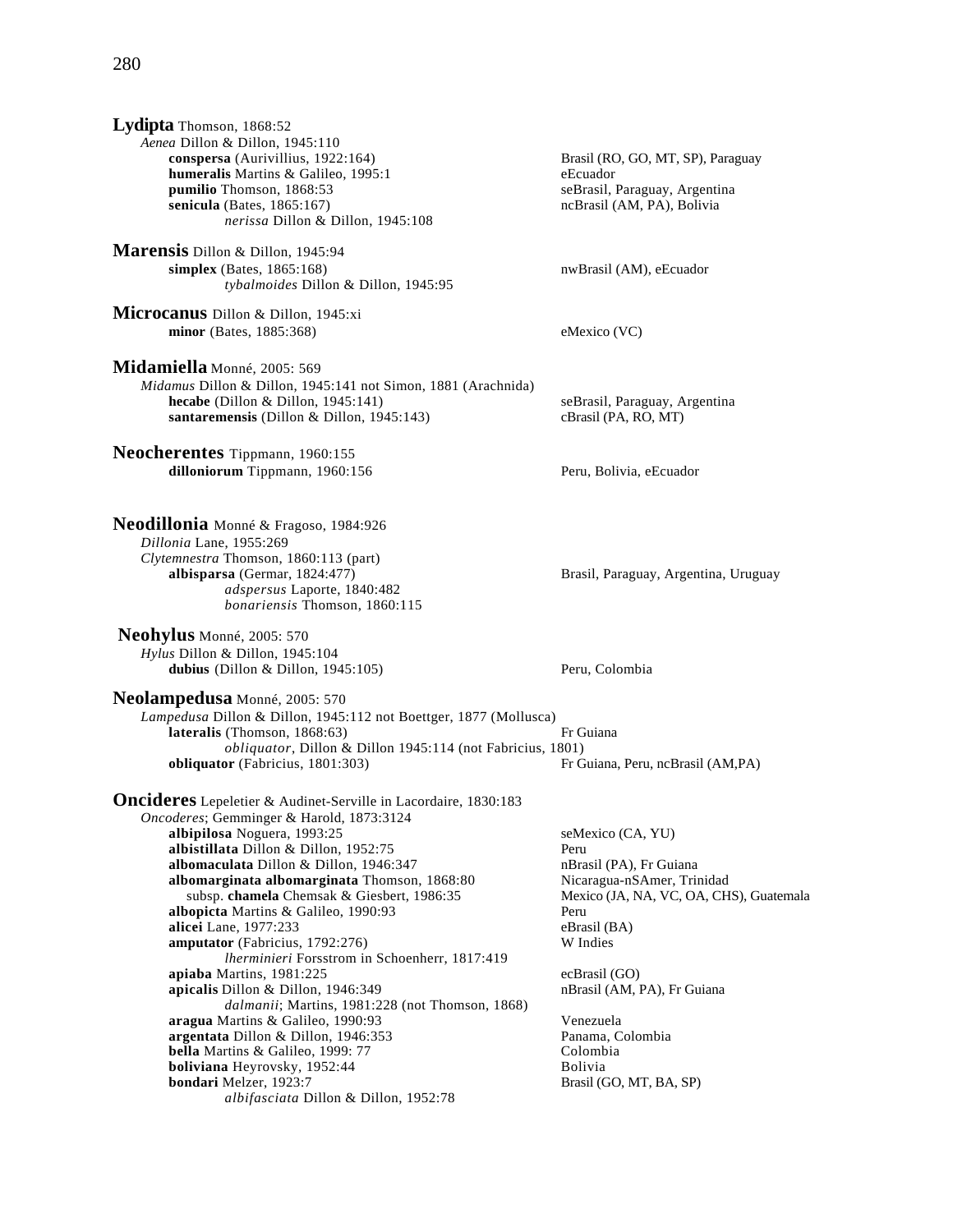**bouchardi** Bates, 1865:179 Panama, Colombia, Venezuela **bucki** Melzer, 1934:95 sBrasil (RS) *centromaculata* Gilmour, 1947:187 **canidia** Dillon & Dillon, 1946:365 *Jamaica*<br> **captiosa** Martins, 1981:229 **Jamaica** seBrasil *aegrota*; Fonseca, 1931:37 (not Thomson, 1868) nArgentina (MI) **castanea** Dillon & Dillon, 1946:370 eBrasil (GO, MT, MG-SC) **cephalotes** Bates, 1865:178 Fr. Guiana, nwBrasil (AM) **cervina** Thomson, 1868:87 seBrasil (MG-RS) **chagasi** Martins, 1981:227 nBrasil (MA) **chevrolatii** Thomson, 1868:77 ncBrasil (AM, PA) *diana*; Bates, 1865:176 (not Olivier, 1792) **cingulata cingulata** (Say, 1826:272) eUSA *angulata*; Schaeffer, 1908:195 *cinguldta*; Sanborn, 1911:5 *cingulator*; Manley & French, 1976:50 *cingulatus pallescens* Casey, 1913:353 *praecidens* Casey, 1913:354 *texana*; Herrick, 1902:15 (not Horn, 1885) subsp. **texana** Horn, 1885:195 swUSA (TX), Mexico *subtropicus* Casey, 1913:353 *cingulatus*; Townsend, 1902:79 (not Say, 1826) **colombiana** Dillon & Dillon, 1946:324 Panama, Colombia, Venezuela *saga* var. *cinnamomea* Gilmour, 1950:541 **crassicornis** Bates, 1865:177 cBrasil (AM), eEcuador, Peru **cumdisci** Noguera, 1993:16 sMexico (CHS) - Honduras **dalmani** Thomson, 1868:76 Fr Guiana, ncBrasil (AM, PA) **defectiofasciata** Gilmour, 1950:546 **nBrasil (AM)**<br> **dejeanii** Thomson, 1868:201 **nDrash nBrasil (AM)** seBrasil, Para *pustulata*; Thomson, 1868:88 (not LeConte, 1854) **diana** (Olivier, 1792:470) Fr Guiana, nBrasil (PA) *albella* Schoenherr, 1817:395<br>**digna** Bates, 1865:178 *aegrota* Thomson, 1868:330 *ogrota*; Thomson, 1868:88 **diringsi** Martins & Galileo, 1990:91 **nwBrasil** (AM), Ecuador **dorsomaculata** Noguera, 1993:36 Mexico (GR, QE) **etiolata** Dillon & Dillon, 1946:318 seBrasil (ES-SC) **fabricii** Thomson, 1868:78 **nBrasil (PA)** nBrasil (PA) **fisheri** Dillon & Dillon, 1946:395 sMexico (VC, OA,CHS), Guatemala **fulva** Bates, 1865:176 **nBrasil (PA), Fr Guiana, Colombia** *satyra*; Dillon & Dillon, 1946:326 (not Bates, 1865) **fulvoguttata** Dillon & Dillon, 1946:356 ncBrasil (AM, PA)<br> **fulvostillata** Bates, 1872:202 sMexico (OA, CHS) - Panama fulvostillata Bates, 1872:202 **gemmata** Dillon & Dillon, 1946:350 Colombia, Fr Guiana, nBrasil (PA, MA) *margarethae* Gilmour, 1950:543 **germarii** Thomson, 1868:79 seBrasil (SP-RS), Paraguay, Argentina, *propenigra* Gilmour, 1950:538 Uruguay gibbosa Thomson, 1868:82 seBrasil (MG-SP) **glebulenta** Martins, 1981:231 ecBrasil (GO, SP), Argentina **guttulata** Thomson, 1868:84 sBrasil (RS), Argentina, Uruguay **gutturator** (Fabricius, 1775:172) Panama, Ecuador, nBrasil, Guianas *saga amazona* Dillon & Dillon, 1946:323 *satyra*; Martins, 1981:225 (not Bates, 1865) **humeralis** Thomson, 1868:86 seBrasil (ES- RS) **ilaire** Dillon & Dillon, 1946:319 **Panama, Colombia impluviata** (Germar, 1842:483) seBrasil, Paraguay, Argentina, Uruguay **intermedia** Dillon & Dillon, 1946:398 Fr Guiana, nBrasil (PA) **irrorata** Melzer, 1934:94 seBrasil (RJ) *gutturator*; Bruch, 1941:366 (not Fabricius, 1775) **jatai** Bondar, 1953:31 nBrasil (MA) **laceyi** Dillon & Dillon, 1949:10 Peru **limpida** Bates, 1865:179 neBrasil (MA-BA) **lyside** Dillon & Dillon, 1949:9 Panama

seBrasil (BA-RS), Paraguay, seBrasil, Paraguay, Argentina, Uruguay Panama, ncBrasil (AM, PA), Fr Guiana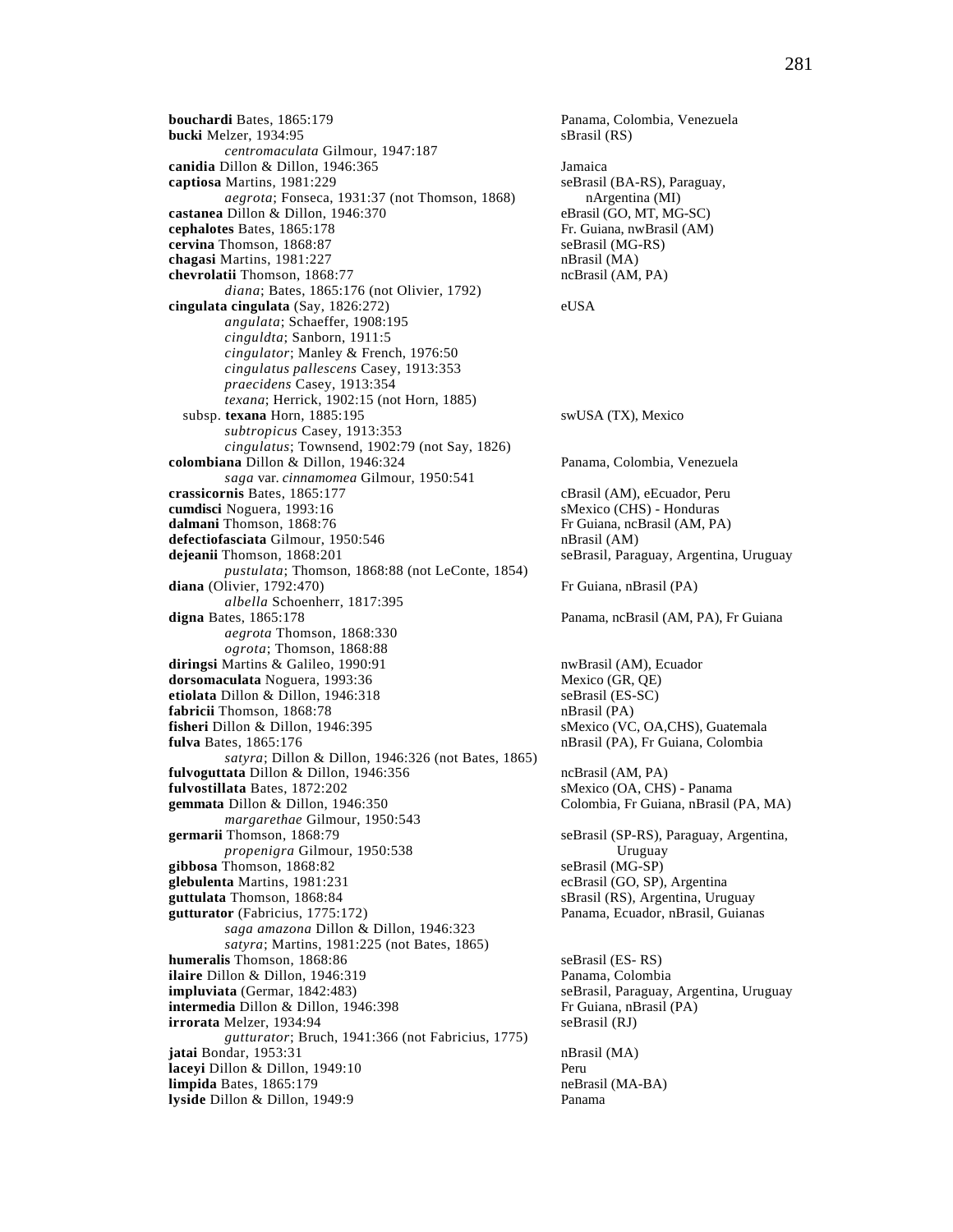282

**macra** Thomson, 1868:87 seBrasil (MG-RS) *teixeirai* Martins & Galileo, 1990:90 **maculosus** Redtenbacher, 1868:184 seBrasil (RJ) **magnifica** Martins, 1981:224 **nBrasil (PA), Fr Guiana**<br> **malleri** Fragoso, 1970:79 **nBrasil (MT)** cBrasil (MT) **malleri** Fragoso, 1970:79 **manauara** Martins & Galileo, 1995:3 ncBrasil (AM) **maxima** Dillon & Dillon, 1946:335 Fr Guiana, nBrasil (PA) **miliaris** (Voet, 1778:11) Fr Guiana **miniata** Thomson, 1868:88 seBrasil, Paraguay, Argentina **minuta** Thomson, 1868:86 **Fr. Guiana, eEcuador** Fr. Guiana, eEcuador **mirim** Martins & Galileo, 1996:297 nBrasil (PA) **modesta** Dillon & Dillon, 1946:379 nBrasil (PA) **multicincta** Dillon & Dillon, 1946:346 Bolivia, Ecuador, nBrasil, Fr Guiana *diana*; Bates, 1865:176 (not Olivier, 1792) **nicea** Dillon & Dillon, 1949:5 Peru **nipheta** Martins, 1981:221 seBrasil (MG, SP), Fr Guiana **nivea** Dillon & Dillon, 1946:324 nBrasil (PA) **ocellaris Bates, 1885:367 Mexico (OA, CHS) - Nicaragua ochreostillata** Diullon & Dillon, 1952:75 Brasil **ocularis** Thomson, 1868:82 seBrasil (ES-RS), Argentina *ocularis* var. *argus* Thomson, 1868:83 **ophthalmalis** Dillon & Dillon, 1946:392 Colombia *phthalmalis*; Breuning, 1961:392 **pallifasciata** Noguera, 1993:19 wMexico (JA) **paurosoma** Noguera, 1993:37 swMexico (OA, GR) **pectoralis** Thomson, 1868:83 seBrasil (RJ-SC) **pepotinga** Martins, 1981:230 ncArgentina (SE) **phaetusa Dillon & Dillon, 1946:338** nwBrasil (AM), Fr Guiana<br> **philosipes Dillon & Dillon, 1946:328** Ecuador, Peru **philosipes Dillon & Dillon, 1946:328** *duodilloni* Gilmour, 1950:541 **pittieri** Gahan, 1894:119 Costa Rica **poecila** Bates, 1880:125 seMexico (QR), El Salvador, Honduras **poeta** Dillon & Dillon, 1949:7 Panama **polychroma** Dillon & Dillon, 1946:377<br> **pretiosa** Martins & Galileo, 1990:94 **cBrasil (AM)**, Fr Guiana **pretiosa** Martins & Galileo, 1990:94 **pulchella** Bates, 1865:178 nwBrasil (AM) **punctata** Dillon & Dillon, 1946:390 Mexico - Costa Rica **pustulata** LeConte, 1854:82 swUSA (TX), nMexico (NL) *putator*; Riley, 1880:271 (not Thomson, 1868) *trinodatus*; Essig, 1926:460 (not Casey, 1913)<br>putator putator Thomson, 1868:81 subsp. **brevifasciatus** Dillon & Dillon, 1946:360 Nicaragua-Panama **pyrrothrix** Noguera, 1993:23<br> **quercus** Skinner, 1905:291 wMexico (NA)<br>
swUSA (AZ), nMexico (NL) **quercus** Skinner, 1905:291 **repandator** (Fabricius, 1792:277) nwBrasil (AM), Guianas **rhodosticta** Bates, 1885:365 swUSA (AZ-TX), ncMexico (DU), Baja Calif *trinodatus* Casey, 1913:352 *putator*; Horn 1885:195 (not Thomson, 1868) *cingulatus*; Hamilton in Leng & Hamilton, 1896:141 (not Say, 1826) *pustulatus*; Essig, 1926:460 (not LeConte, 1854) *santarosae* Chemsak, 1986:16 **saga** (Dalman, 1823:69) seBrasil (GO, MG-RS), Argentina, *vomicosa* Germar, 1842:483 Paraguay, Uruguay *saga* var. *pallens* Gilmour, 1950:541 **satyra** Bates, 1865:176 Guianas, Bolivia, ncBrasil (AM), Peru *trigerta* Dillon & Dillon, 1949:8 **schreiteri** Bruch, 1941:367 nwArgentina (CA, TU) **scitula** Bates, 1880:126 Mexico (OA, TA, GR, JA, MI, DF) **seabrai** Fragoso, 1970:81 cBrasil (MT) **senilis** Bates, 1885:367 eMexico (VC)-Nicaragua<br> **sobrina** Dillon & Dillon, 1946:354 Panama, Colombia **sobrina** Dillon & Dillon, 1946:354<br> **stillata** Aurivillius, 1904:208<br> **Bolivia** stillata Aurivillius, 1904:208 **travassosi** Fragoso, 1970:80 seBrasil (RJ)

**Mexico (VC, OA, CHS), Guatemala, Honduras** Mexico (JA-YU) - Costa Rica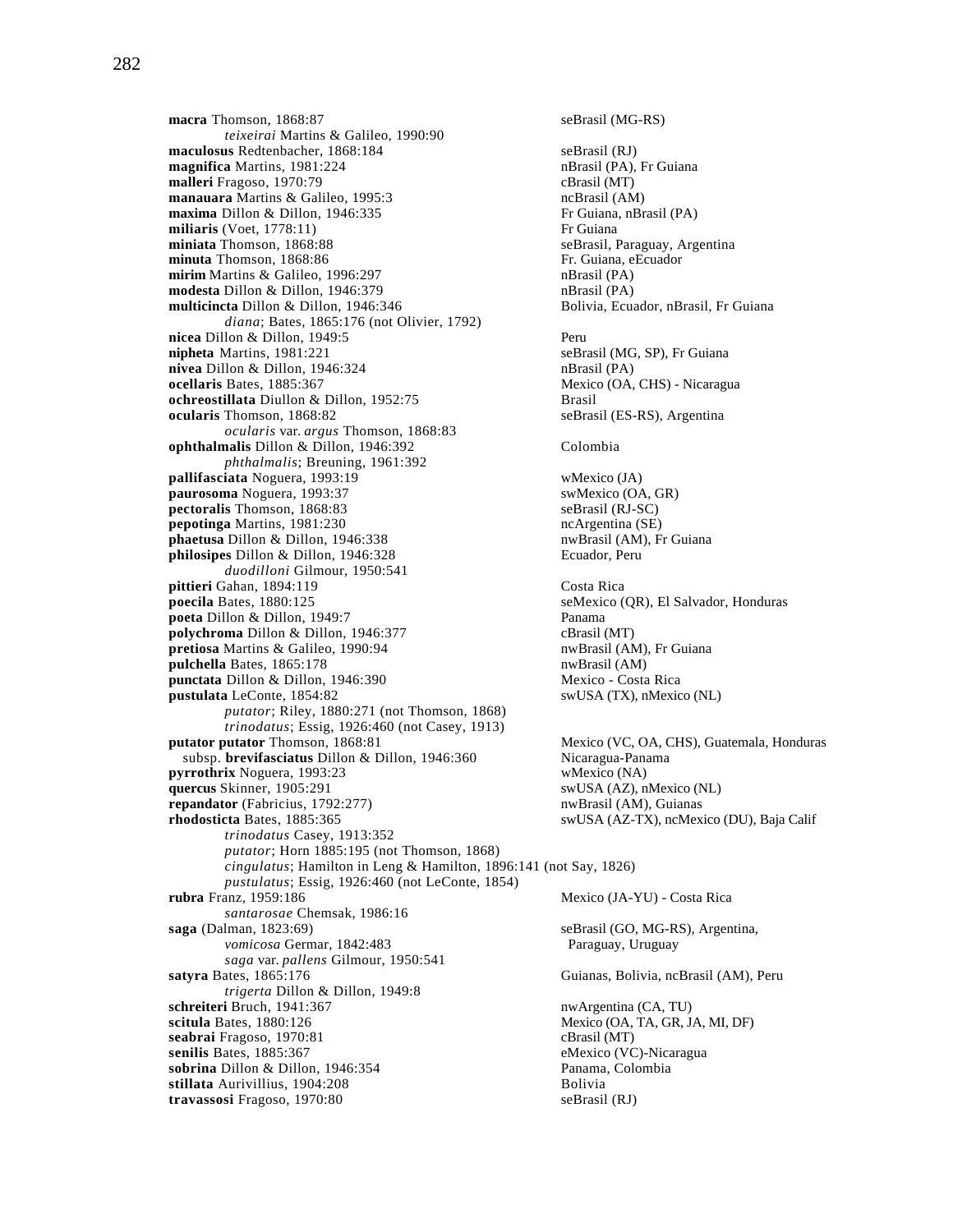**tuberculata** Thomson, 1868:85 **Fr** Guiana, Guyana<br> **ulcerosa** (Germar, 1824:482) **Example 20** SeBrasil (ES-RS), Paraguay  $ulcerosa$  (Germar,  $1824:482$ ) *heterocera* Thomson, 1868:78 **vicina** Thomson, 1868:79 neBrasil (MA-BA) *crocala* Dillon & Dillon, 1946:317 **vitiliga** Martins, 1981:226 Bolivia **voetii Thomson, 1868:84** Fr Guiana, Guyana *ochreomaculata* Dillon & Dillon, 1952:77 **wappesi** Martins & Galileo, 2005: 460 Bolivia

**Oncioderes** Martins & Galileo, 1990:88 **picta** Martins & Galileo, 1990:88<br> **picta** Martins & Galileo, 1990:90<br>
w Brasil (RO), Fr Guiana **rondoniae** Martins & Galileo, 1990:90

**Ophthalmocydrus** Aurivillius, 1925:513 **semiorbifer** Aurivillius, 1925:513 Colombia

**Paraclytemnestra** Breuning, 1974:239 **lineata** Fisher, 1926:14 W Indies(St. Lucia) *gigantea* Breuning, 1974:240

**Paratrachysomus** Monné & Fragoso, 1984:931 **huedepohli** Monné & Fragoso, 1984:931 cBrasil (MT), Fr Guiana

**Paratritania** Breuning, 1961:27 **alternans** (Aurivillius, 1920:382) eBrasil (BA, ES) *ochritarsis* Breuning, 1961:28

**Pericasta** Dillon & Dillon, 1952:72 **virescens** (Aurivillius, 1920:383) seBrasil (BA-RS)

**Periergates** Lacordaire, 1872:679 **badeni** Bates, 1885:369 Mexico ? **chiriquensis** Bates, 1885:368 Panama **rodriguezi** Lacordaire, 1872:679 Guatemala, Costa Rica

**Peritrox** Bates, 1865:313<br>denticollis Bates, 1865:313 **nigromaculatus** Aurivillius, 1920:383 **perbra** Dillon & Dillon, 1945:93 Fr Guiana, nwBrasil (AM), Peru **vermiculatus** Dillon & Dillon, 1945:90 seBrasil (RJ)

**Plerodia** Thomson, 1868:60 **singularis** Thomson, 1868:61 **Fr** Guiana, nwBrasil (AM) *spuria* Thomson, 1968:61 **syrinx** (Bates, 1865:170) seBrasil (RJ-RS), Paraguay *pygmea* Thomson, 1868:61

**Priscatoides** Dillon & Dillon, 1945:146 **tatila** Dillon & Dillon, 1945:147 nBrasil (PA)

**Prohylus** Martins & Galileo, 1990:66 **phanthasma** Martins & Galileo, 1990:67 nBrasil (PA)

**Proplerodia** Martins & Galileo, 1990:67 **goyana** Martins & Galileo, 1990:67 cBrasil (GO, MT)

**Pseudobeta** Zajciw, 1972:219 *Beta*; Dillon & Dillon, 1945:137 (not Saussure, 1855) **doris** (Thomson 1868:50) seBrasil (BA-SC) *quadrisignata* Zajciw, 1972:219

SAmer (ncBrasil-Uruguay)<br>seBrasil (ES, RJ), Paraguay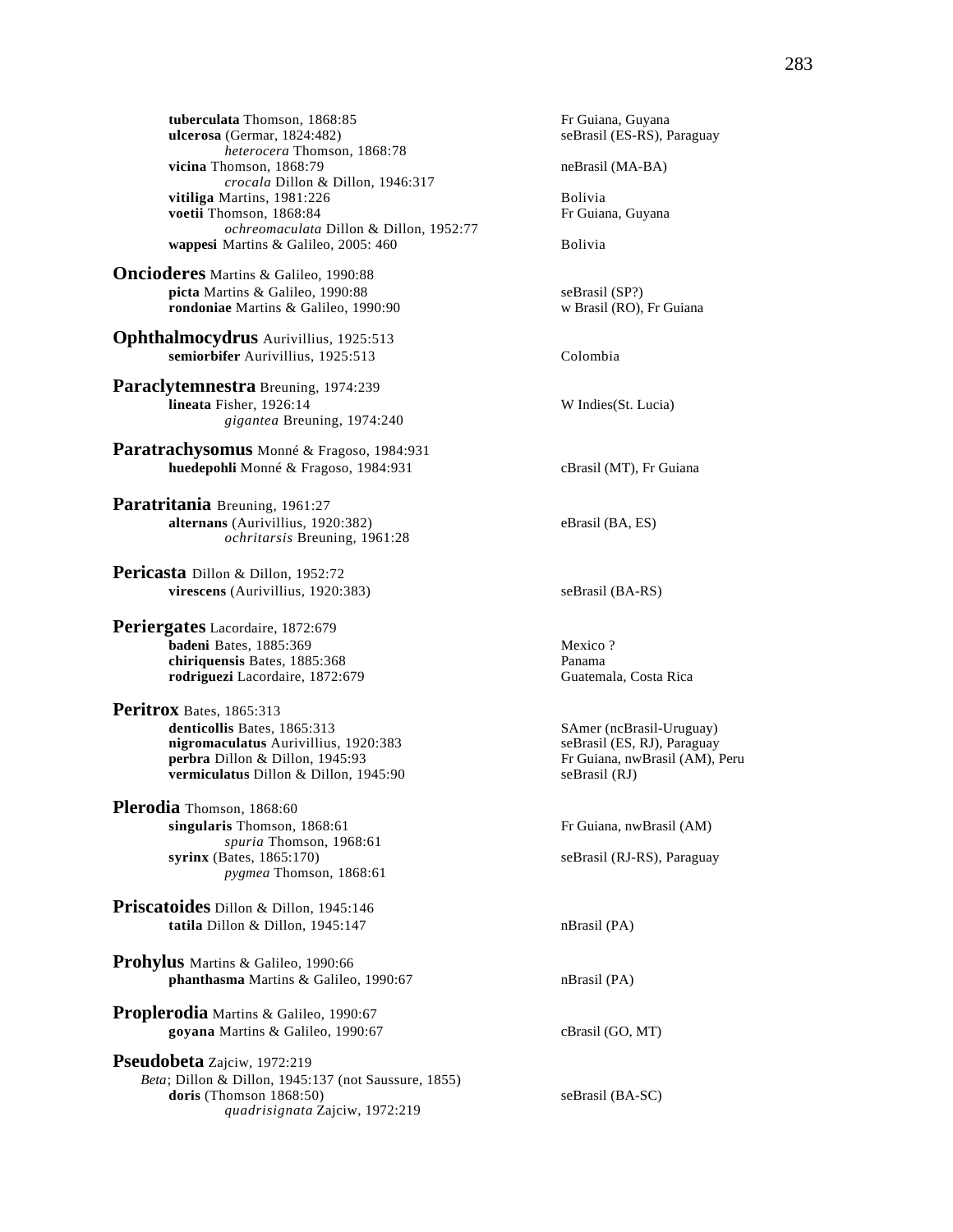**ferruginea** Galileo & Martins, 1990:15 **ncBrasil (PA)**<br> **seabrai** Monné & Fragoso, 1984:928 **ncBrasil (RO, MT)** seabrai Monné & Fragoso, 1984:928

- **Psyllotoxoides** Breuning, 1961:336 albomaculata Breuning, 1961:336 nwBrasil (AM)
- **Psyllotoxus** Thomson, 1868:74 **griseocinctus** Thomson, 1868:75 seBrasil (MG-RS), Fr Guiana **inexpectatus** Martins & Galileo, 1990:90 seBrasil (SP) *melanospidus* Giacomel, 1991:1
- **Sternycha** Dillon & Dillon, 1945:121 **approximata** Dillon & Dillon, 1945:123 Costa Rica<br> **clivosa** Martins & Galileo, 1990:68 Costa Rolivia **clivosa** Martins & Galileo, 1990:68 **Bolivia**<br> **clivosa** Martins & Galileo, 1990:69 **Bolivia**<br>
Brasil (RO, SP) diasi Martins & Galileo, 1990:69 **panamensis** Martins & Galileo, 1999: 810 Panama **paupera** (Bates, 1885:366) eMexico (VC), Belize **sternalis** Dillon & Dillon, 1945:122 nBrasil (PA), Fr Guiana
- **Strioderes** Giorgi, 2001: 1 **peruanus** Giorgi, 2001: 3 Peru
- **Sulpitus** Dillon & Dillon, 1945:139 **lilla** Dillon & Dillon, 1945:140 seBrasil (ES, RJ)
- **Taricanus** Thomson, 1868:73 **truquii** Thomson, 1868:74 ecMexico (PU), Nicaragua **zaragozai** Noguera & Chemsak, 1993:292 wMexico (JA)
- **Tibiosioma** Martins & Galileo, 1990:77 **flavolineata** Giorgi, 2001: 1 Brasil (MG, RO)<br> **remipes** Martins & Galileo, 1990:79 SeBrasil (MG) **remipes** Martins & Galileo, 1990:79
- **Trachysomus** Audinet-Serville, 1835:40 **arriagadai** Galileo & Martins, 1991:129 Bolivia, Paraguay, nArgentina (CH)<br> **buquetii** Thomson, 1858:386 Brasil, nArgentina (CH) **buquetii** Thomson, 1858:386 **Brasil, nArgentina (CH)**<br> **camelus** Buquet, 1852:352 **Brasil** Fr Guiana, nwBrasil (AM) camelus Buquet, 1852:352 **cavigibba** Martins, 1975:68 **Bolivia**<br> **cavigibba Martins, 1975:68** Bolivia<br>
Panama, *verrucosa* Olivier, 1792:458 *elephas* Buquet, 1852:351 **fragifer** (Kirby, 1818:440) **Brasil (MG-SC), Paraguay Brasil (MG-SC)**, Paraguay **gibbosus** Buquet. 1852:354 gibbosus Buquet, 1852:354 **hydaspes** Dillon & Dillon, 1946:236 **Fr** Guiana, Guyana **luederwaldti** Martins, 1975:69 eBrasil (BA, MG, SP) **mexicanus** Dillon & Dillon, 1946:240 swMexico (JA, CM, GR) *fragifer*; Bates, 1880:124 (not Kirby, 1818) **peregrinus** Thomson, 1858:387 Panama, Fr Guiana, seBrasil (RJ) **santarensis Bates, 1865:174 nBrasil (PA), Fr Guiana surdus** Dillon & Dillon, 1946:242 **Nicaragua-Panama**<br> **combini** Aurivillius, 1923:345 **Nicaragua-Panama**, Colombia thomsoni Aurivillius, 1923:345 *dromedarius*; Buquet, 1852:353 (not Voet, 1778)
- **Trestoncideres** Martins & Galileo, 1990:87 **albiventris** Martins & Galileo, 2005: 459 Bolivia **laterialba** Martins & Galileo, 1990:88 Costa Rica, Surinam, Fr Guiana
- **Trestonia** Buquet, 1859:45 **albilatera** (Pascoe, 1859:36)<br> **assulina** Bates, 1874:226 **nDiamaille 1869** nBrasil (PA)<br>
Nicaragua-Panama assulina Bates, 1874:226 **capreola** (Germar, 1824:492) seBrasil, Paraguay, Argentina
- Panama, seBrasil (RJ, SP), Fr Guiana
	-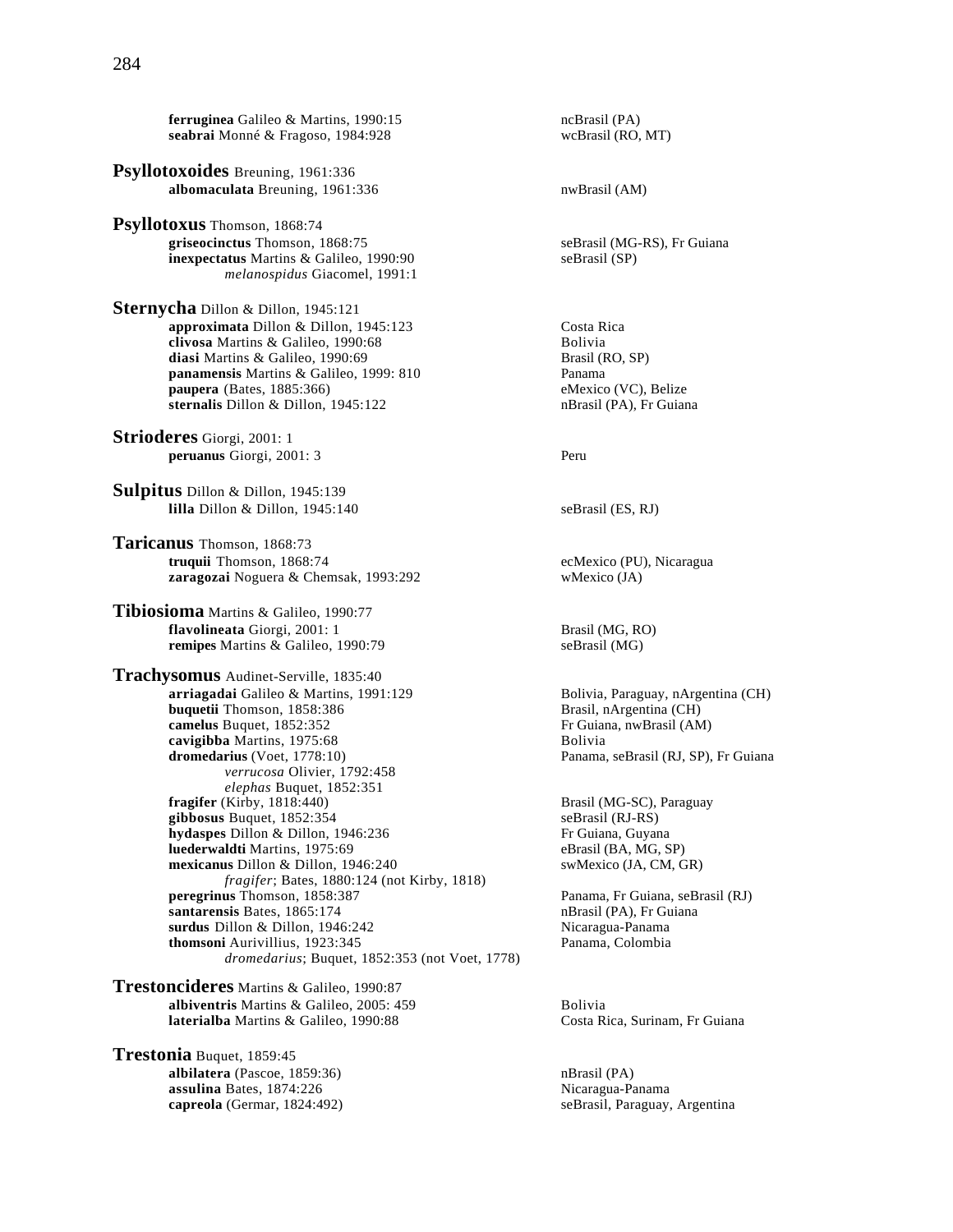**ceara** Dillon & Dillon, 1946:280<br> **confusa** Dillon & Dillon, 1946:282<br> **confusa** Dillon & Dillon, 1946:282<br> **confusa** Colombia confusa Dillon & Dillon, 1946:282 **exotica** Galileo & Martins, 1990:14 ncBrasil (PA) **fasciata** Martins & Galileo, 1990:87<br> **forticornis** Buquet. 1859:46<br>
Frequiana **forticornis** Buquet, 1859:46<br>**frontalis** (Erichson, 1847:148) *chevrolatii* Buquet, 1859:46 **fulgurata** Buquet, 1859:48<br> **grisea** Martins & Galileo, 1990:87 Guadeloupe (BA-SC) grisea Martins & Galileo, 1990:87 **morrisi** Martins & Galileo, 2005: 460<br> **nivea** Martins & Galileo, 1990:85<br> **nivea** Martins & Galileo, 1990:85<br> **Surinam, Fr Guiana, nBrasil (AP)** nivea Martins & Galileo, 1990:85 **pulcherrima** Dillon & Dillon, 1946:285 Costa Rica, Panama **pyralis** Dillon & Dillon, 1946:283 Costa Rica, Panama **signifera** Buquet, 1859:49 Guadeloupe, Martinique **turbula** Monné & Fragoso, 1984:929 ncBrasil (AM), Fr Guiana, eEcuador, Peru *ramuli*; Dillon & Dillon, 1946:281 (not Bates, 1865)

**Tritania** Dillon & Dillon, 1945:51 **dilloni** Chalumeau, 1990:300 **ncBrasil (PA)** ncBrasil (PA) *grisea*; Dillon & Dillon, 1945:52 (not Fleutiaux & Sallé, 1889)

**Tulcoides** Martins & Galileo, 1990:64 **pura** Martins & Galileo, 1990:64 eBrasil (BA-ES)

**Tulcus** Dillon & Dillon, 1945:50 **amazonica** (Thomson, 1860:119) wcBrasil (AM, RO), eEcuador

**Tybalmia** Thomson, 1868:44 **breuningi** Dillon & Dillon, 1952:66 Colombia **caeca** Bates, 1872:201 **Nicaragua-Panama** *coeca*; Aurivillius, 1923:<br>**funeraria** Bates, 1880:122 **ianthe Dillon & Dillon, 1945:178 mydas** (Lucas in Laporte, 1857:189) Brasil **orbis** Dillon & Dillon, 1945:177 Bolivia **pixe** Dillon & Dillon, 1945:179 Panama **pupillata** (Pascoe, 1859:35) Guianas, Peru, Colombia, ncBrasil, eEcuador *bipunctata* Jekel, 1861:260 **tetrops** Bates, 1872:201 Brasil, Peru, eEcuador

**Typhlocerus** Dillon & Dillon, 1945:117 **prodigiosus** (Thomson, 1868:45) seBrasil (RJ ?)

**Venustus** Dillon & Dillon, 1945:115 **analogus** Martins & Galileo, 1996: 296 Colombia

**frontalis** (Erichson, 1847:148) Colombia, eEcuador, Peru, ncBrasil (AM), Bolivia

**eMexico (VC), Guatemala, Honduras**<br>Panama?

**zeteki** Dillon & Dillon, 1945:116 Honduras, Panama, Colombia, wEcuador

#### **Onocephalini** Thomson, 1860:120

**Onocephala** Sturm, 1843:262 *Perma* Lacordaire, 1872:690 **aulica** Lucas in Laporte, 1859:191 seBrasil (RJ, SP)<br> **diophthalma** (Perty, 1830:98) seBrasil (MG-RJ) **diophthalma** (Perty, 1830:98) *rugicollis* Thomson, 1857:305 **lacordairei D**illon & Dillon, 1946:32 seBrasil (RJ)<br> **lineola** Dillon & Dillon, 1946:37 seBrasil (ES-RJ) **lineola** Dillon & Dillon, 1946:37 **obliquata** Lacordaire, 1872:690 seBrasil (MG-SC) suturalis (Bates, 1887:63) seBrasil (MG-SP) suturalis (Bates, 1887:63) **tepahi** Dillon & Dillon, 1946:36 seBrasil (RJ) **thomsoni** Dillon & Dillon, 1946:33 seBrasil (MG-SP)<br> **vittipennis** (Breuning, 1940:185) seBrasil (ES) **vittipennis** (Breuning, 1940:185)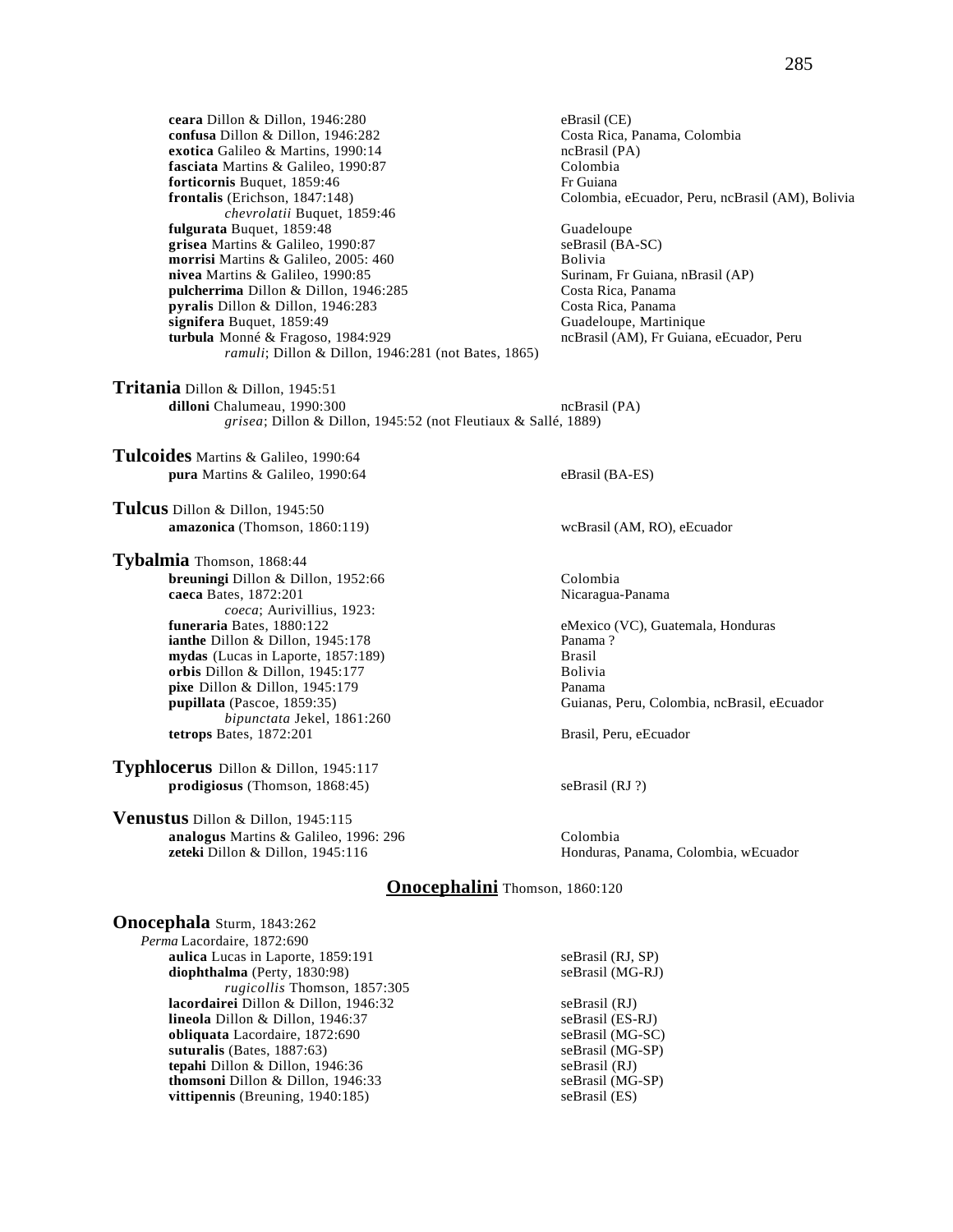| <b>Pseudoperma</b> Dillon & Dillon, 1946:46<br>chalcogramma (Bates, 1887:63)<br>patruelis (Breuning, 1940:186)                                                                                                                                                                                     | seBrasil (MG-RJ)<br>seBrasil (RJ)                                                                                                  |
|----------------------------------------------------------------------------------------------------------------------------------------------------------------------------------------------------------------------------------------------------------------------------------------------------|------------------------------------------------------------------------------------------------------------------------------------|
| <b>Stethoperma</b> Lameere, 1884:93<br>batesi Lameere, 1884:94<br>candezei Lameere, 1884:94<br>duodilloni Gilmour, 1950:548<br>flavovittata Breuning, 1940:186<br>multivittis Bates, 1887:63<br>obliquepicta Breuning, 1940:185<br>zikani Melzer, 1923:8                                           | seBrasil (ES-RJ)<br><b>Brasil</b><br>eBrasil (BA, ES)<br>eBrasil (BA)<br>seBrasil (MG-RJ)<br>seBrasil (BA-SC)<br>seBrasil (MG, SP) |
|                                                                                                                                                                                                                                                                                                    | Parmenini Mulsant, 1839:118                                                                                                        |
| <b>Cleptonotus</b> Breuning, 1950:142<br>albomaculatus (Blanchard in Gay, 1851:509)<br>subarmatus (Fairmaire & Germain, 1859:516)                                                                                                                                                                  | Chile<br>Chile                                                                                                                     |
| Cleptosoma Breuning, 1950:141<br>clavipes (Blanchard in Gay, 1851:510)                                                                                                                                                                                                                             | Chile                                                                                                                              |
| Cupeyalia Zayas, 1975:167<br>subterranea Zayas, 1975:168                                                                                                                                                                                                                                           | Cuba                                                                                                                               |
| Echthistatus Pascoe, 1862:352<br>spinosus Pascoe, 1862:353                                                                                                                                                                                                                                         | scMexico (OA)                                                                                                                      |
| Gracililamia Breuning, 1961:141<br>ecuadorensis Breuning, 1961:142                                                                                                                                                                                                                                 | Ecuador                                                                                                                            |
| <b>Hoplocleptes</b> Breuning, 1947:5<br>humeridens Breuning, 1947:6                                                                                                                                                                                                                                | Chile                                                                                                                              |
| Ipochus LeConte, 1852:166<br>fasciatus LeConte, 1852:167<br>pubescens Casey, 1891:45<br>subnitidus Casey, 1891:45<br>hispidus Casey, 1913:279<br>parvulus Casey, 1913:280<br>pinicola Casey, 1913:280<br>globicollis Casey, 1913:280<br>catalinae Casey, 1913:281<br>insularis Blaisdell, 1925:340 | wUSA (CA), Baja Calif<br>Baja Calif (San Benito I.)                                                                                |
| <b>Maisi</b> Zayas, 1975:168<br>fisheri Zayas, 1975:169                                                                                                                                                                                                                                            | Cuba                                                                                                                               |
| Mecynome Bates, 1885:335<br>Caudelytra Franz, 1954:221<br>aenescens Bates, 1885:335<br>quadrispinosa Franz, 1954:222                                                                                                                                                                               | sMexico, Guatemala, El Salvador                                                                                                    |
| Microcleptes Newman, 1840:11<br>aranea Newman, 1840:11<br>hemisphaerica Blanchard in Gay, 1851:510<br>blanchardii Thomson, 1867:21                                                                                                                                                                 | Chile                                                                                                                              |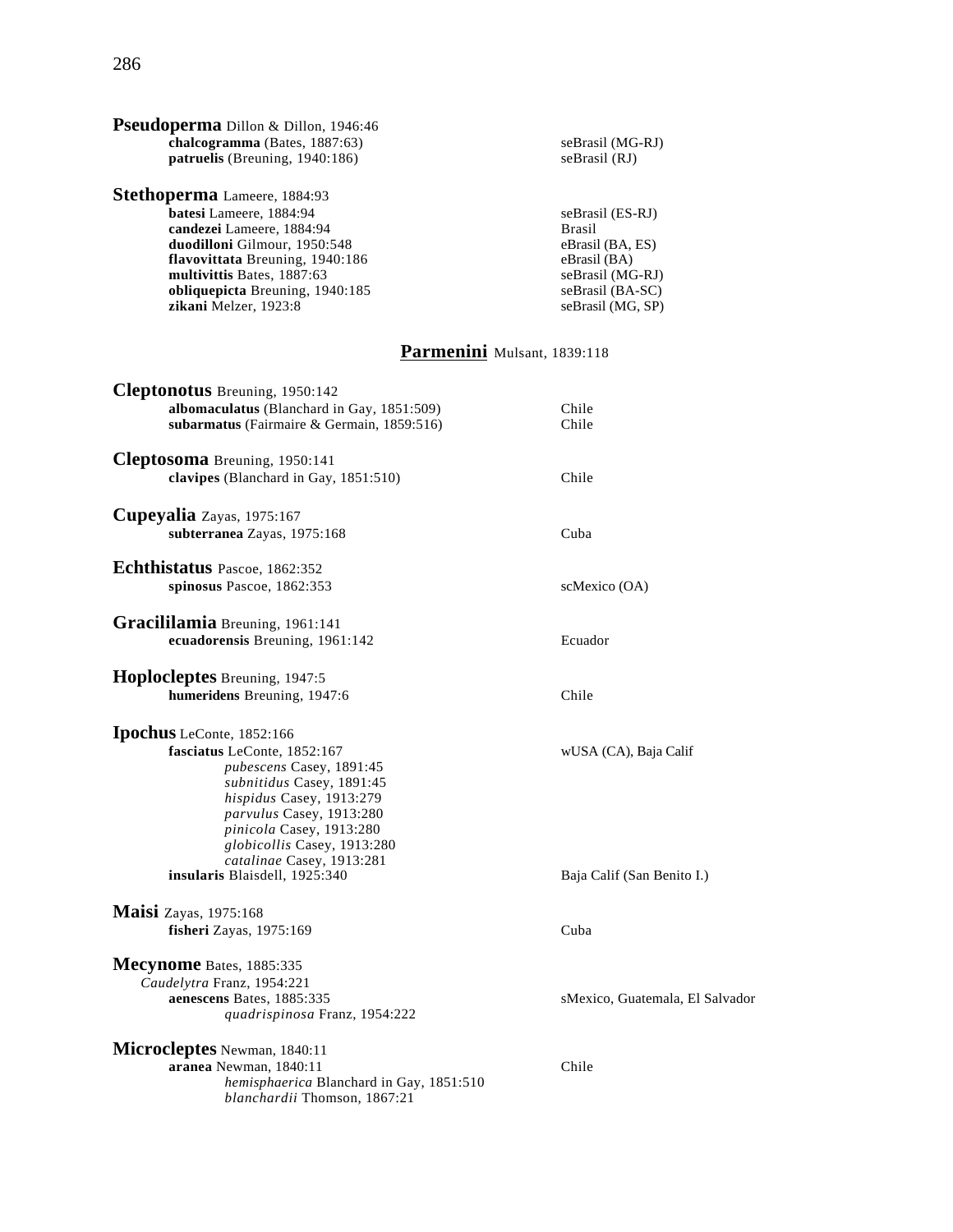| variolosus Fairmaire & Germain, 1859:520<br>globulosus Thomson, 1867:22<br>sphaeroides Thomson, 1867:22                                                                                                                                                            | Chile                                             |
|--------------------------------------------------------------------------------------------------------------------------------------------------------------------------------------------------------------------------------------------------------------------|---------------------------------------------------|
| Nanilla Fleutiaux & Sallé, 1889:467<br>delauneyi Fleutiaux & Sallé, 1889:467<br>globosa Zayas, 1975:171<br>terrestris Zayas, 1975:172<br>tuberculata Fisher, 1935:196                                                                                              | Guadeloupe<br>Cuba<br>Cuba<br>Cuba                |
| Neohoplonotus Monné, 2005: 608<br>Hoplonotus Blanchard in Gay, 1851:507 not Schmidt-Goebel, 1846 (Coleoptera)<br>spiniferus (Blanchard in Gay, 1851:508)                                                                                                           | Chile                                             |
| <b>Neoplectrura</b> Chemsak & Linsley, 1983:228<br>breedlovei Chemsak & Linsley, 1983:228                                                                                                                                                                          | scMexico (GR)                                     |
| Parananilla Breuning, 1956:665<br>mexicana Breuning, 1956:665                                                                                                                                                                                                      | swMexico (GR)                                     |
| Edechthistatus Monné, 2005: 605<br>Parechthistatus Giesbert, 2001: 9, not Breuning, 1942 (Coleoptera)<br>hawksi (Giesbert, 2001: 9)                                                                                                                                | Honduras                                          |
| Parmenosoma Schaeffer, 1908:343<br>griseum Schaeffer, 1908:344<br>villosa (Bates, $1885:335$ )                                                                                                                                                                     | swUSA (TX)<br>Mexico                              |
| Plectrura Mannerheim, 1852:365<br>spinicauda Mannerheim, 1852:366<br>producta LeConte, 1854:19                                                                                                                                                                     | wNAmer (Alaska-n CA)                              |
| Plaumanniella Fisher, 1938:136<br>novateutoniae Fisher, 1938:137                                                                                                                                                                                                   | sBrasil (SC)                                      |
| Schreiteria Melzer, 1933:459<br>bruchi Melzer, 1933:460                                                                                                                                                                                                            | nArgentina (TU)                                   |
| Tuberolamia Breuning, 1940:408<br>andicola Breuning, 1940:409                                                                                                                                                                                                      | Peru                                              |
| Phacellini Lacordaire, 1872:664                                                                                                                                                                                                                                    |                                                   |
| Brachychilus Blanchard in Gay, 1851:499<br>chevrolatii Thomson, 1868:103<br>literatus Blanchard in Gay, 1851:500<br>modestus Philippi & Philippi, 1864:383<br>scutellaris Blanchard in Gay, 1851:500<br>irroratus Thomson, 1868:102<br>wagenknechti Cerda, 1954:96 | Chile<br>Chile<br>Chile, wArgentina (NE)<br>Chile |
| Eurycallinus Bates, 1885:362<br>Eurycallinodes Breuning, 1947:60<br>mirabilis Bates, 1885:363<br>unifasciatus (Breuning, 1947:61)                                                                                                                                  | eMexico (VC)<br>eMexico (VC, PU?)                 |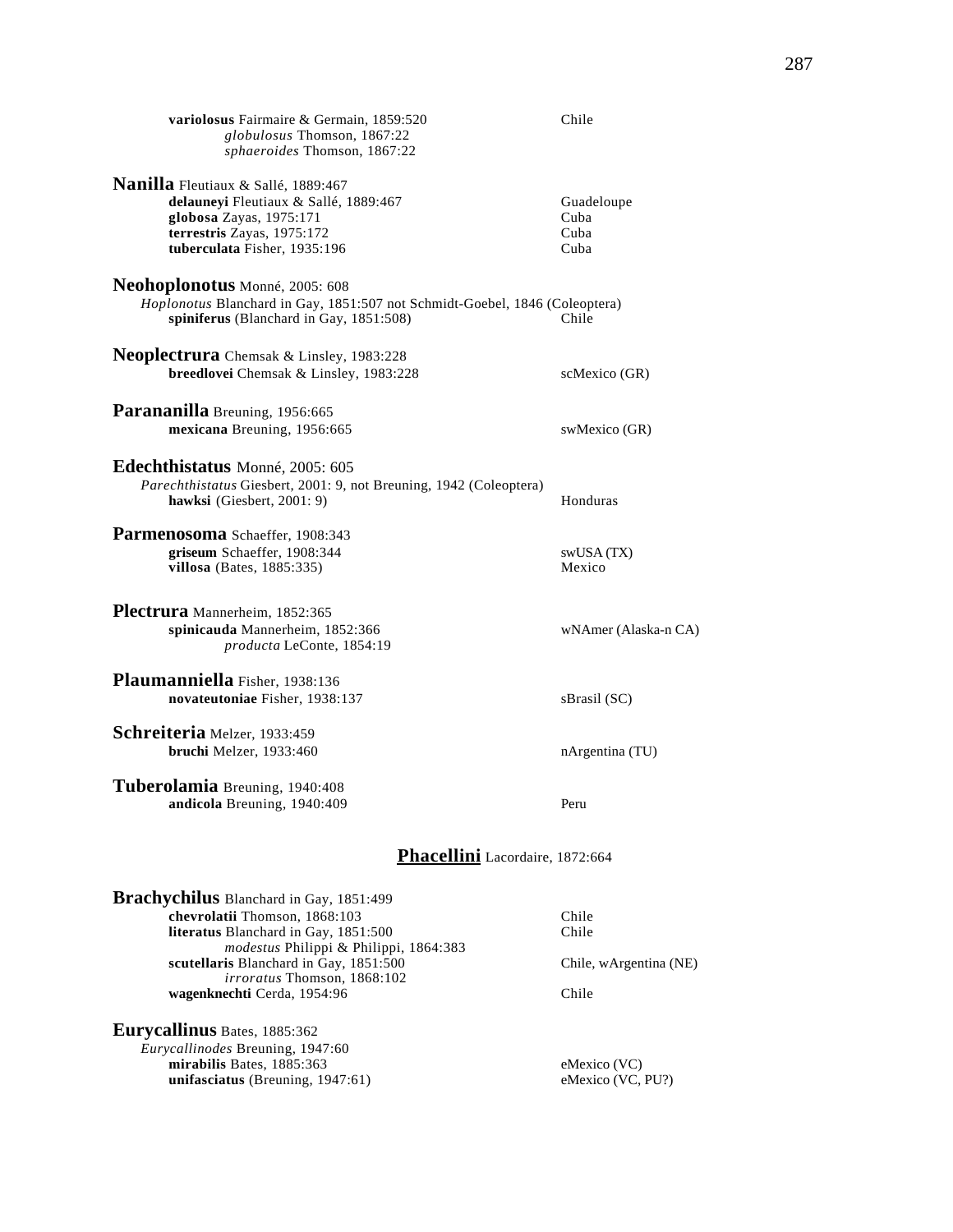**Neobrachychilus** Monné, 1979:410 **consobrinus** (Lane, 1939:75) cBrasil (MT), Bolivia, Argentina (SA) **Phacellus** Dejean, 1835:335<br>boryi (Gory, 1832: pl.45) Fr Guiana, Surinam, nwBrasil (AM) **castaneus** Monné, 1979:406 seBrasil (ES) **cuvieri** Buquet, 1851:604 seBrasil (MG, SP) *purpureus* Lacordaire, 1872:665 **dejeani** Buquet, 1838:255 seBrasil (ES) **fulguratus** Monné, 1979:408 sBrasil (SC)<br> **latreillei** Buquet, 1838:255 seBrasil (ES) **latreillei** Buquet, 1838:255<br> **plurimaculatus** Galileo & Martins, 2001: 104 **blurimaculatus** Galileo & Martins, 2001: 104 **blurimaculatus** Brasil (AM) plurimaculatus Galileo & Martins, 2001: 104 **Piola** Marinoni, 1974:86 **colombica** Martins & Galileo, 1999: 818 Colombia **quiabentiae** Marinoni, 1974:88 scBrasil (MT), nArgentina (SA, FO) **rubra** Martins & Galileo, 1999: 815 Bolivia **unicolor** Martins & Galileo, 1999: 817 Brasil (PA) **Scolochilus** Monné, 1979:411 **lautus** Monné & Tavakilian, 1988:237 Fr Guiana, nwBrasil (AM)<br> **maculatus** Monné, 1979:412 seBrasil (MG) **maculatus** Monné, 1979:412 **Tuberopeplus** Breuning, 1947:66 **chilensis** Breuning, 1947:67 Chile *chilensis* Cerda, 1963:5 **krahmeri** Cerda, 1980:66 Chile

### **Phrynetini** Thomson 1864:71

**Phryneta** Dejean, 1835:341<br>verrucosa (Drury, 1773:90) *sternutator* Fabricius, 1775:172 *squamata* Goeze, 1777:218 *verrucata* Schoenherr, 1817:396 *melanoptera* Thomson, 1878:65

Barbados, Grenada, Trinidad<br>(Introduced)

# **Phytoeciini** Pascoe, 1864:8

*Obereitae* Thomson, 1864:119

| Mecas (Mecas) LeConte, 1852:155                           |                                  |
|-----------------------------------------------------------|----------------------------------|
| <i>Stenostola</i> ; LeConte, 1852:154 (not Mulsant, 1839) |                                  |
| ? albovitticollis Breuning, 1955:146                      | Mexico                           |
| ambigena Bates, 1881:203                                  | Mexico (DU-ME)                   |
| <i>pseudambigena</i> Breuning, 1955:147                   |                                  |
| bicallosa Martin, 1924:244                                | wNAmer-CO, Baja Calif            |
| cana cana (Newman, 1840:12)                               | seUSA (FL)                       |
| subsp. saturnina (LeConte, 1859:21)                       | scUSA-TX, Mexico                 |
| <i>inornata</i> ; Packard, 1871:594 (not Say, 1824)       |                                  |
| <i>brevicollis</i> Casey, 1913:362                        |                                  |
| concolor; Kirk & Balsbaugh, 1975:100                      |                                  |
| cineracea Casey, 1913:360                                 | seUSA-AZ, CO, neMexico           |
| <i>bicallosa</i> ; Breuning, 1955:140 (not Martin, 1924)  |                                  |
| cinerea (Newman, $1840:13$ )                              | Mexico (SLP, PU, MO, NA, HI, ME) |
| senescens Bates, 1881:203                                 |                                  |
| <i>rubripes</i> Bates, 1881:203                           |                                  |
| <i>inornata</i> ; Gahan, 1888:300 (not Say, 1824)         |                                  |
| rubripes m. callosoreducta Breuning, 1955:143             |                                  |
| cirrosa Chemsak & Linsley, $1973:171$                     | cMexico (GU, OE)                 |
|                                                           |                                  |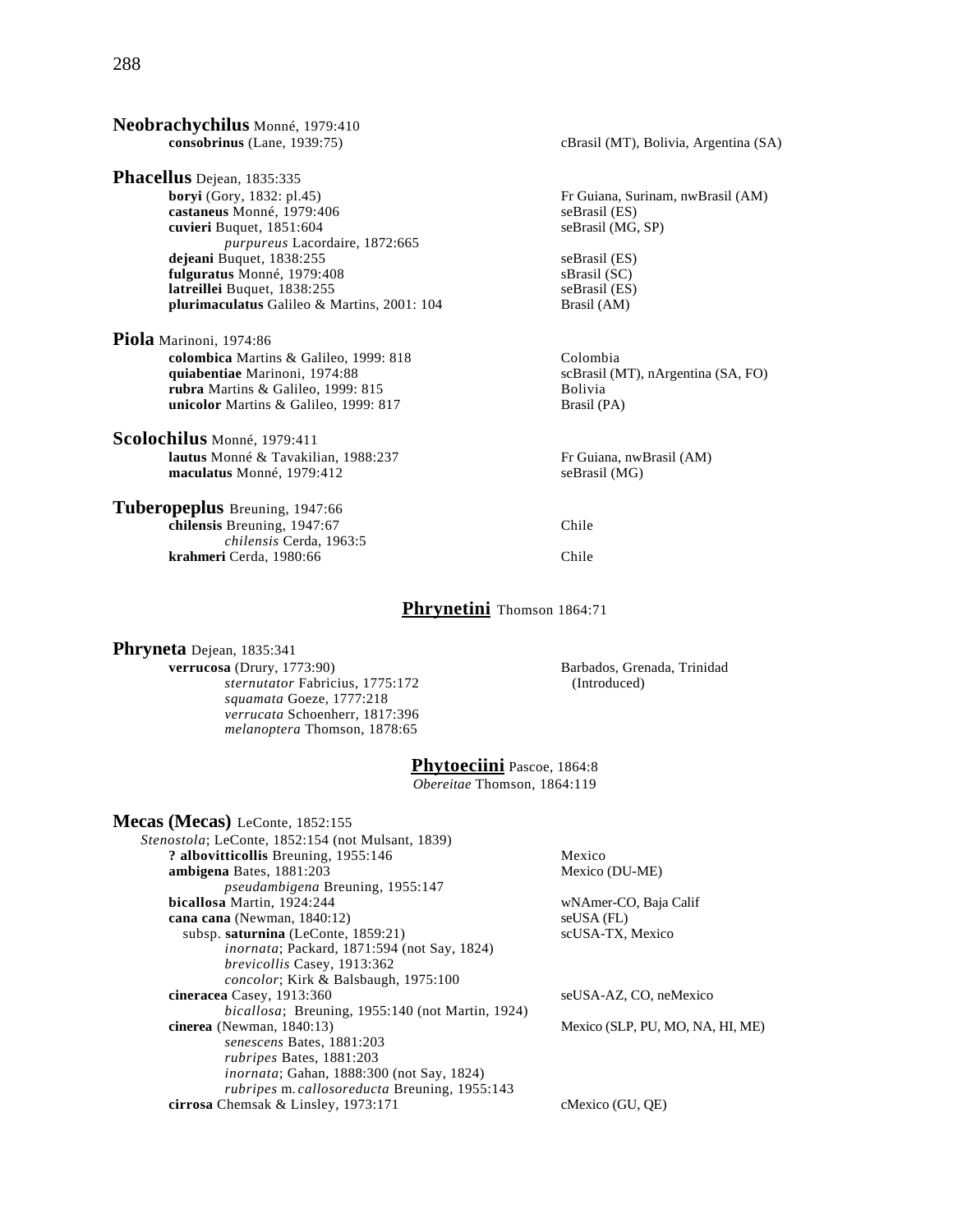| confusa Chemsak & Linsley, 1973:163                                                                                                                                                                                                                                                                                                              | scUSA (KS-TX)                                      |
|--------------------------------------------------------------------------------------------------------------------------------------------------------------------------------------------------------------------------------------------------------------------------------------------------------------------------------------------------|----------------------------------------------------|
| inornata; Townsend, 1884:222 (not Say, 1824)                                                                                                                                                                                                                                                                                                     |                                                    |
| femoralis (Haldeman, 1847:59)                                                                                                                                                                                                                                                                                                                    | seUSA                                              |
| humeralis Chemsak & Linsley, 1973:172                                                                                                                                                                                                                                                                                                            | wMexico (JA)                                       |
| linsleyi Knull, 1974:130                                                                                                                                                                                                                                                                                                                         | swUSA (TX)                                         |
| marginella LeConte, 1873:239                                                                                                                                                                                                                                                                                                                     | seUSA-NM                                           |
| marmorata Gahan, 1892:268                                                                                                                                                                                                                                                                                                                        | Mexico (PU, SI, GR)                                |
| menthae Chemsak & Linsley, 1973:174                                                                                                                                                                                                                                                                                                              | swUSA (AZ)-wMexico (SI, NA, JA, MI, DF)            |
| <i>marginella</i> ; Linsley, Knull & Statham, 1961:32 (not LeConte, 1873)                                                                                                                                                                                                                                                                        |                                                    |
| obereoides Bates, 1881:204                                                                                                                                                                                                                                                                                                                       | Mexico (widely distributed) - Honduras             |
| laminata Bates, 1881:204                                                                                                                                                                                                                                                                                                                         |                                                    |
| m. rufobasalis Breuning, 1955:150                                                                                                                                                                                                                                                                                                                |                                                    |
| m. discopunctata Breuning, 1955:150                                                                                                                                                                                                                                                                                                              |                                                    |
| m. discoimpunctata Breuning, 1955:150                                                                                                                                                                                                                                                                                                            |                                                    |
| pergrata $(Say, 1824:407)$                                                                                                                                                                                                                                                                                                                       | sc-seUSA-NM, neMexico                              |
| gentilis LeConte, 1852:154                                                                                                                                                                                                                                                                                                                       |                                                    |
| discovittata Breuning, 1955:143                                                                                                                                                                                                                                                                                                                  |                                                    |
| m. semiruficollis Breuning, 1955:145                                                                                                                                                                                                                                                                                                             |                                                    |
| Mecas (Dylobolus) Thomson, 1868:195<br>rotundicollis Thomson, 1868:196<br>ruficollis Horn, 1878:44<br>laticeps Bates, 1881:204<br>mexicana Bates, 1881:204<br>vitticollis Casey, 1913:363<br>bivitticollis Breuning, 1955:148<br>m. mediomaculata Breuning, 1955:149<br>m. suturaflava Breuning, 1955:151<br>m. mediopunctata Breuning, 1955:151 | swUSA, Mexico (widely distributed) -<br>Costa Rica |
| Mecas (Pannychis) Thomson, 1864:127<br>sericeus (Thomson, 1864:127)<br>ducalis Bates, 1881:205                                                                                                                                                                                                                                                   | Mexico (CHA, JA, GR, MI, PU, VC)                   |
| Oberea Mulsant, 1839:194                                                                                                                                                                                                                                                                                                                         |                                                    |

*Isosceles* Newman, 1842:318 *Amaurostoma* Mueller, 1906:223 **affinis** Leng & Hamilton, 1896:155 eNAmer **caseyi** Plavilstshikov, 1926:64 eNAmer *ferruginea* Casey, 1913:366 *canadensis* Fisher, 1946:56 *quadricallosa*; Linsley & Chemsak, 1995:226 (not LeConte, 1874) *schaumi*; Linsley & Chemsak, 1995:229 (part) (not LeConte, 1852) *myops*; Linsley & Chemsak, 1995:244 (not Haldeman, 1847) **deficiens** Casey, 1924:296 neNAmer *tripunctata*; Linsley & Chemsak, 1995:242 (not Swederus, 1787) delongi Knull, 1928:12 m. *anteruficollis* Breuning, 1962:224<br>erythrocephala (Schrank, 1776: 67) Europe, introduced and established in central U.S. *taygetana* Pic, 1901: 27 **flavipes** Haldeman, 1847:57 neNAmer-Manitoba **gracilis** (Fabricius, 1801:324) Atl Cst NAmer **myops** Haldeman, 1847:57 eNAmer (Manitoba, Ont-GA) **ocellata** Haldeman, 1847:56 eUSA-TX, ND var. *discoidea* Horn, 1878:47 *plagiata* Casey, 1913:371 **oculaticollis** Say, 1824:406 c NAmer (Manitoba-TX) *brooksi* Wallis, 1926:94 **pallida** Casey, 1913:366 neNAmer *praelonga*; Linsley & Chemsak, 1995:246 (not Casey, 1913) perspicillata Haldeman, 1847:57 *bimaculata*; Horn, 1878:46 (not Olivier, 1795) var. *tripunctata*; Horn, 1878:46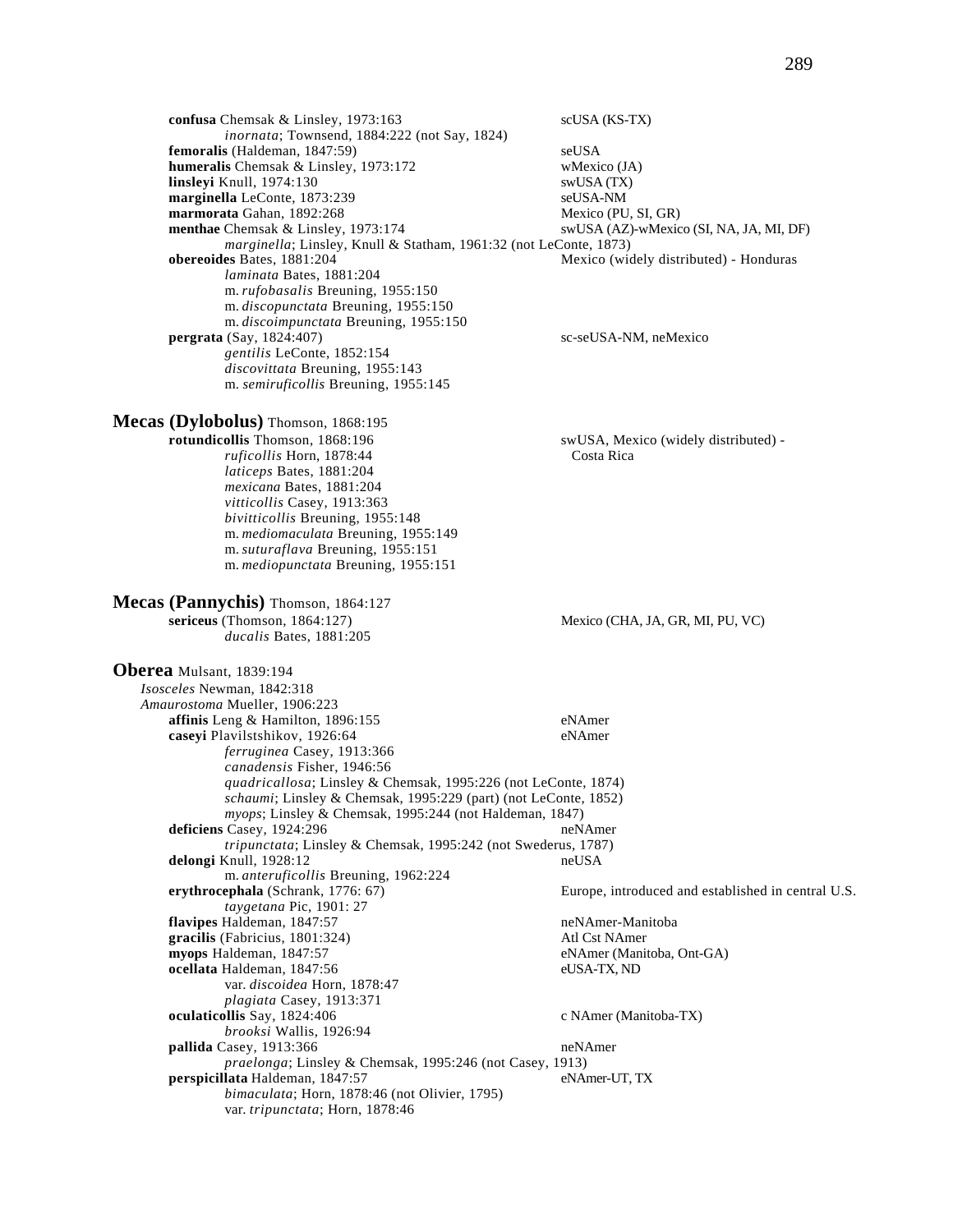290

*bipunctata* Creutzer, 1896: pl.16 *basalis* LeConte, 1852:153 *texana* Horn, 1878:47 *montana* Casey, 1913:369 *filum* Casey, 1913:369 *delicatula* Casey, 1913:368 *exilis* Casey, 1913:368 *iowensis* Casey, 1913:370 *insignis* Casey, 1913:370 m. *insignior* Breuning, 1962:231 *umbra* Casey, 1913:370 *dolosa* Casey, 1913:368 *flavocephala* Blatchley, 1922:32 m. *submandarina* Breuning, 1962:229 m. *basicollis* Breuning, 1962:230 m. *bicallosicollis* Breuning, 1962:232 **praelonga** Casey, 1913:367 neNAmer *tripunctata*; Dillon & Dillon, 1961:654 (not Swederus, 1787) **pruinosa** Casey, 1913:365 neNAmer *quadricallosa cylindricollis* Casey, 1924:295 *schaumi*; Linsley & Chemsak, 1995:229 (part) (not LeConte, 1852) **quadricallosa** LeConte, 1874:68 wNAmer-CO, NE *schaumii*; Garnett, 1918:284 (not LeConte, 1852) m. *infrarufa* Breuning, 1962:223 **ruficollis** (Fabricius, 1792:311) eUSA *plumbea* Olivier, 1795:21 *bicolor* Megerle, 1804:11 *tibialis* Haldeman, 1847:57 *rufolineata* Breuning, 1962:227 **schaumii** LeConte, 1852:153 eNAmer-TX, Alberta *wapleri* Chevrolat, 1853:420 m. *subcylindricollis* Breuning, 1962:223 m. *vittipennis* Breuning, 1962:224 **tripunctata** (Swederus, 1787:197) eNAmer-Manitoba, TX *mandarina* Fabricius, 1801:321 *amabilis* Haldeman, 1847:57 *tripunctata intermedia* Casey, 1913:367 *tripunctata appalachiana* Casey, 1913:367 m. *subexilis* Breuning, 1962:228 m. *subdeficiens* Breuning, 1962:229 **ulmicola** Chittenden, 1904:4 neNAmer *ocellata*; Linsley & Chemsak, 1995:233 (not Haldeman, 1847) **Pannychella** Gilmour, 1962:137 **callicera** (Bates, 1881:206) Mexico **Pannychina** Gilmour, 1962:138 **atripennis** (Bates, 1885:427) ecMexico (HI) **Pseudolinda** Breuning, 1954:562 **quinquepunctata** (Bates, 1881:202) sMexico (OA, TL, CHS), Honduras **Pogonocherini** Mulsant, 1839:118

**Alphomorphus** Linsley, 1935:100 **vandykei** (Linsley, 1930:82) Mexico (ME, MO, GR) *vandykei grandis* Linsley, 1933:185 *mexicanus* Breuning, 1940:185

**Callipogonius** Linsley, 1935:79 **cornutus** (Linsley, 1930:86) swUSA (TX)- Mexico (JA, VC) **hircinus** (Bates, 1885:358) eMexico (VC) - Honduras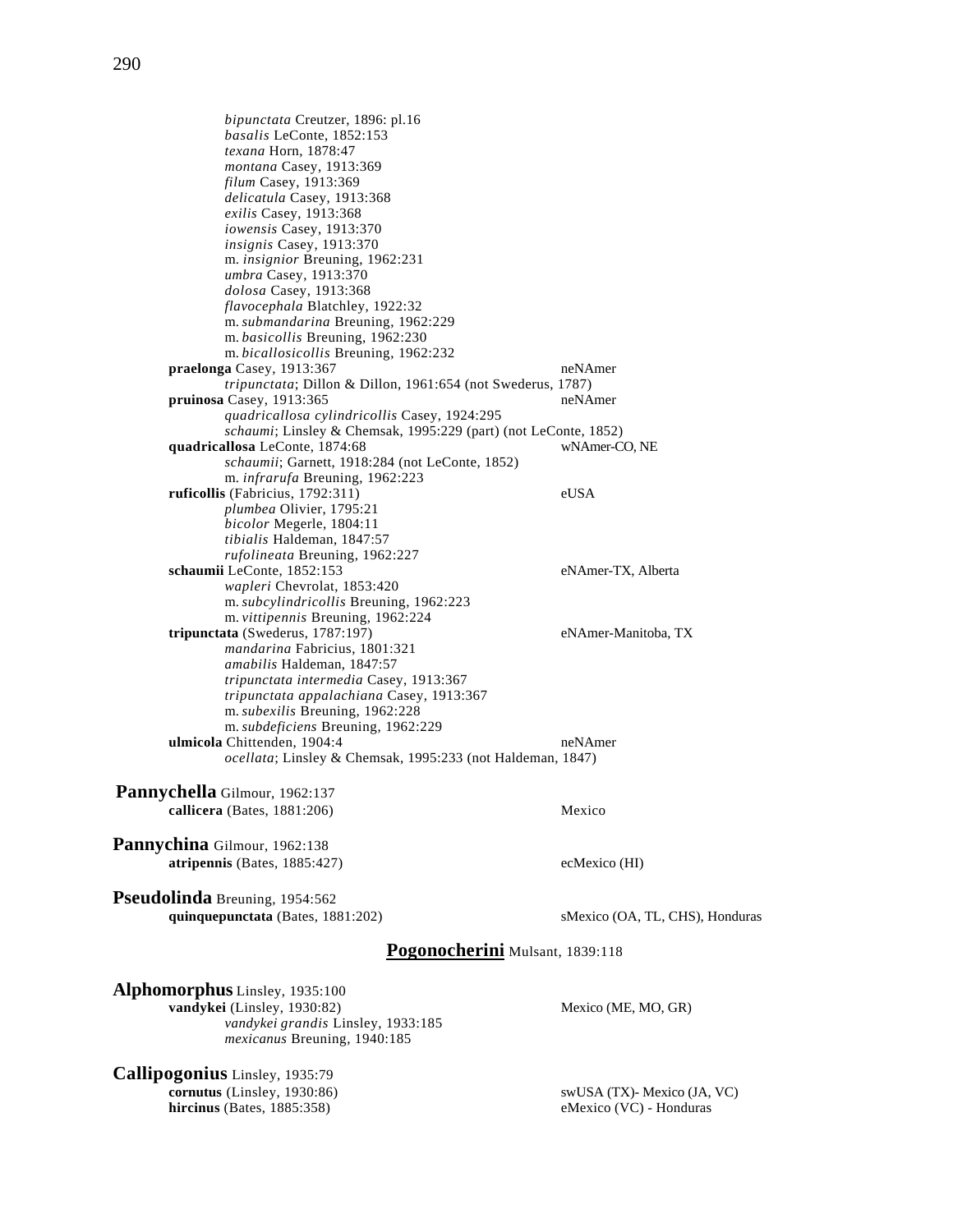**Ecteneolus** Bates, 1885:359 **flohri** Bates, 1885:360 cMexico (ME) **Ecyrus** LeConte, 1852:160 *Exocentrus*; Haldeman, 1847:50 (not Mulsant) *Oebaceres* Thomson, 1868:164 albifrons Chemsak & Linsley, 1975:284 cMexico (MO)-Costa Rica **arcuatus** Gahan, 1892:259 swUSA (TX), sMexico (QR, YU), Guatemala, Honduras *dasycerus* var. *texanus* Schaeffer, 1908:347 **ciliatus** Chemsak & Linsley, 1975:285 swMexico (MI, GR) **dasycerus dasycerus** (Say, 1827:270). eNAmer-TX, Mexico *obscurus* Haldeman, 1847:50 *exiquus* Haldeman, 1847:50 subsp. **floridanus** Linsley, 1935:93 seUSA (FL) **hirtipes** Gahan, 1895:127 W Indies *insularis* Fisher, 1932:76 *hoffmanni* Fisher, 1932:78 *nanus* Fisher, 1932:79 *flavus* Fisher, 1932:80 **lineicollis** Chemsak & Linsley, 1975:283 swMexico (JA, OA, VC, SLP)<br> **pacificus** Linsley, 1942:80 Baja Calif, wMexico (SO, SI) Baja Calif, wMexico (SO, SI) **penicillatus** Bates, 1880:137 swUSA (TX), Mexico (SI, TA, VC), Guatemala *fasciatus* Hamilton, 1896:137 Honduras **Estoloderces** Melzer, 1928:147 *Falsestoloderces* Breuning, 1963:521 **luederwaldti** Melzer, 1928:148 seBrasil (MG-RS), Paraguay **Hypomia** Thomson, 1868:51 **mexicana** Thomson, 1868:52 Mexico **Lophopogonius** Linsley, 1935:94 **crinitus** (LeConte, 1873:237) wNAmer (Pac Cst) **Lypsimena** Haldeman, 1847:54 *Alloeoscelis* Bates, 1885:358 **brasiliensis** Aurivillius, 1922:164 SAmer (widely distributed) *navarroi* Melzer, 1928:148 *fuscata*; Bruch, 1912:210 (not LeConte, 1852) **fuscata** Haldeman, 1847:54 sUSA (FL, CA), scMexico (MO) - SAmer *leptis* Bates, 1885:358 *californica* Horn, 1885:194 **nodipennis** (Burmeister, 1865:181) seBrasil, Argentina, Uruguay **proletaria** (Melzer, 1931:2) eBrasil (PE-RS) *proletaria* var. *vitticollis* Melzer, 1931:3 strandiella Breuning, 1943:58 cMexico (PU) **tomentosa** Chemsak & Linsley, 1978:30 Venezuela **Pogonocherus (Pogonocherus)** Dejean, 1821:107 [not Megerle in Dejean] *Pogonochaerus*; Gemminger & Harold, 1873:3116 *Pityphilus* Mulsant, 1862:302 *Pityophilus*; Bedel,1889:41 *Pogonocherus* (*Eupogonocherus*) Linsley, 1935:97 **arizonicus** Schaeffer, 1908:346 swUSA (AZ), ncMexico (DU) *medianus* Linsley, 1935:98 **mixtus** Haldeman, 1847:50 NAmer *simplex* LeConte, 1873:237

**parvulus** LeConte, 1852:160 n USA, Canada *salicola* Casey, 1913:347 *salicicola* Morris, 1918:41 *mixtus*; Caulfield, 1881:60 (not Haldeman, 1847)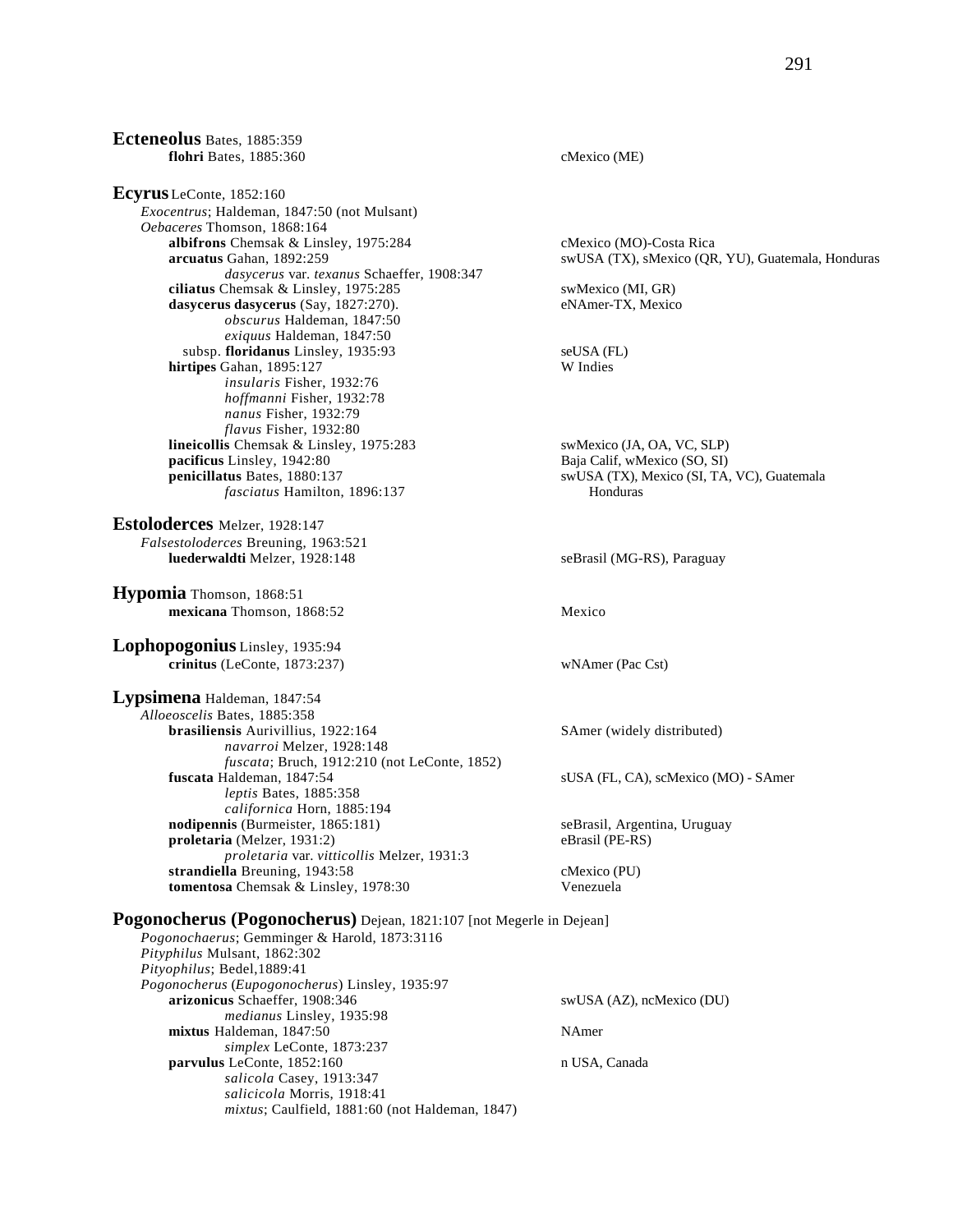| penicillatus LeConte in Agassiz, 1850:234<br>penicellatus; LeConte, 1852:160<br>pencillatus; Craighead, 1923:123<br>alaskanus Schaeffer, 1909:385                 | n USA, Canada, Alaska                   |  |
|-------------------------------------------------------------------------------------------------------------------------------------------------------------------|-----------------------------------------|--|
| carinatus Casey, 1913:346<br>pictus Fall, 1910:6<br>simplex; Hamilton, 1896:135 (not LeConte, 1873)<br>emarginatus Casey, 1913:347<br>fastigiatus Casey, 1913:348 | wNAmer                                  |  |
| propinquus Fall, 1910:6                                                                                                                                           | wNAmer                                  |  |
| Poliaenus Bates, 1880:120                                                                                                                                         |                                         |  |
| abietis Tyson, 1968:140                                                                                                                                           | WUSA (CA)                               |  |
| batesi Linsley, 1933:183                                                                                                                                          | Guatemala                               |  |
| californicus (Schaeffer, 1908:347)                                                                                                                                | wUSA (CA)                               |  |
| pilatei Van Dyke, 1920:46                                                                                                                                         |                                         |  |
| concolor (Schaeffer, 1909:102)                                                                                                                                    | Baja Calif                              |  |
| <i>obliquus</i> Linsley, 1942:81                                                                                                                                  |                                         |  |
| hesperus Chemsak & Linsley, 1988:133                                                                                                                              | wMexico (JA, GR)                        |  |
| negundo (Schaeffer, 1905:164)                                                                                                                                     | wUSA (AZ), NMexico (SO)                 |  |
| nuevoleonis nuevoleonis Chemsak & Linsley, 1975:279                                                                                                               | swUSA (TX), neMexico (NL)               |  |
|                                                                                                                                                                   |                                         |  |
| subsp. similnegundo Skiles, 1979:107                                                                                                                              | swUSA (AZ), Mexico (DU)                 |  |
| obscurus obscurus (Fall, 1910:5)                                                                                                                                  | swUSA (AZ, NE)                          |  |
| subsp. albidus Linsley, 1933:184                                                                                                                                  | wUSA (CA)                               |  |
| concolor; Van Dyke, 1920:46 (not Schaeffer, 1909)                                                                                                                 |                                         |  |
| subsp. ponderosae Linsley, 1935:85                                                                                                                                | wUSA (CA)                               |  |
| californicus; Van Dyke, 1920:49 (not Schaeffer, 1908)                                                                                                             |                                         |  |
| subsp. schaefferi Linsley, 1933:184                                                                                                                               | wUSA (CA)                               |  |
| vandykei; Schaeffer, 1932:153 (not Linsley, 1930)                                                                                                                 |                                         |  |
| californicus; Craighead, 1923:124 (not Schaeffer, 1908)                                                                                                           |                                         |  |
| oregonus (LeConte, 1861:354)                                                                                                                                      | wNAmer                                  |  |
| sparsus Chemsak & Linsley, 1975:277                                                                                                                               | wMexico (NA)                            |  |
| volitans (LeConte, 1973:232)                                                                                                                                      | wMexico (SO, SI), Baja Calif, Guatemala |  |
| hirsutus Bates, 1880:120                                                                                                                                          |                                         |  |
| incertus Breuning, 1943:58                                                                                                                                        |                                         |  |
| Pygmaeopsis Schaeffer, 1908:347                                                                                                                                   |                                         |  |
| viticola Schaeffer, 1908:348                                                                                                                                      | swUSA (TX)                              |  |
|                                                                                                                                                                   |                                         |  |
| Soluta Lacordaire, 1872:657                                                                                                                                       |                                         |  |
| gramineoides Lacordaire, 1872:657                                                                                                                                 | <b>Brasil</b>                           |  |
| Zaplous LeConte, 1878:415                                                                                                                                         |                                         |  |
|                                                                                                                                                                   |                                         |  |
| annulatus (Chevrolat, 1862:250)                                                                                                                                   | seUSA, Cuba                             |  |
| hubbardi LeConte, 1878:415                                                                                                                                        |                                         |  |
| baracutey Zayas, 1975:212                                                                                                                                         | Cuba                                    |  |
| Polyrhaphidini Thomson 1860:30                                                                                                                                    |                                         |  |
|                                                                                                                                                                   |                                         |  |
| Polyrhaphis Audinet-Serville, 1835:26                                                                                                                             |                                         |  |
| Polyraphis; Lacordaire, 1872:731<br>$l$ <sub>unth antice</sub> $C$ <sub>a</sub> mming $v$ <sup>0</sup> H <sub>onald</sub> 1972.2120                               |                                         |  |

*Polyrrhaphis*; Gemminger & Harold, 1873:3139 *elongata* Bates, 1880: pl.10, fig.3 *bondari* Lane, 1939:76<br>argentina Lane, 1978:72 **armata** (Voet, 1778:15) *armiger* Schoenherr, 1817:381 **batesi** Hovore & McCarty, 1998: 8 Mexico (VC) - Panama, wEcuador **belti** Hovore & McCarty, 1998: 10 Guatemala, Honduras - Panama, w **confusa** Lane, 1978:63

Nicaragua-Panama, Fr Guiana, eEcuador, neBrasil (AM, BA)

Peru, Argentina, Bolivia, Paraguay

Guatemala, Honduras - Panama, wEcuador seBrasil (RJ-RS)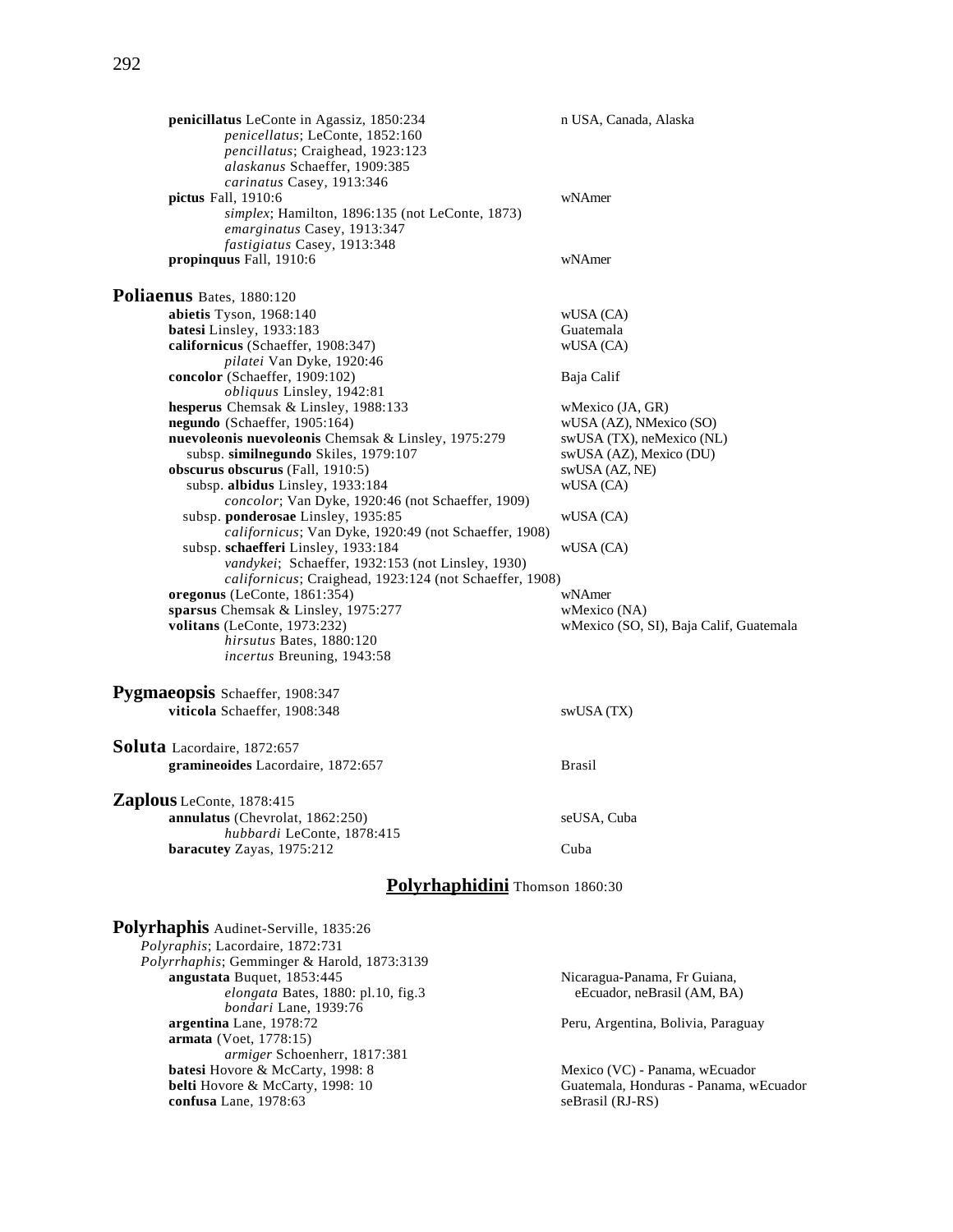**fabricii** Thomson, 1865:542 Peru, Guianas, nwBrasil (AM), eEcuador *denudata* Lane, 1978:69 **gracilis** Bates, 1862:403 **nwBrasil (AM), eEcuador** numbers and numbers of  $\overline{AB}$  numbers and  $\overline{BA}$  numbers of  $\overline{BA}$  numbers of  $\overline{BA}$  numbers of  $\overline{BA}$  numbers of  $\overline{BA}$  numbers of  $\overline{BA}$  numbers of  $\overline{$ **grandini** Buquet, 1853:444 seBrasil (MG, RJ)<br> **hystricina** Bates, 1862:402 seBrasil (PA), Fr Guiana **hystricina** Bates, 1862:402 **jansoni** Pascoe, 1859:30 nBrasil (PA), eEcuador *janseni*; Aurivillius, 1923:372 **kempfi** Lane, 1978:67 eBrasil (BA, ES) **michaeli** McCarty, 1997:43 Mexico (QR, YU) **olivieri** Thomson, 1865:543 **Fr** Guiana<br> **papulosa** (Olivier, 1795:72) **Fr** Guiana Fr Guiana, nBrasil, Peru, Colombia **paraensis** Bates, 1862:404 Brasil-Bolivia **pilosa** Lane, 1965:294 Peru, eEcuador, Bolivia, Guianas **spinipennis** Laporte, 1840:460 ecSAmer *abdominalis*; Heyne & Taschenberg, 1906:243 (not White, 1855) **spinosa** (Drury, 1773: pl. 31) Guianas, Guianas, eEcuador, nBrasil (AP, AM), Colombia *horrida* Voet, 1778:15 **testacea** Lane, 1965:298 seBrasil (SP) **turnbowi** Hovore & McCarty, 1998: 12 Panama

## **Pretiliini** Martins & Galileo, 1990:705

**Pretilia** Bates, 1866:302 **tuberculata** (Fabricius, 1801:331) Fr Guiana, nBrasil (PA) *telephoroides* Bates, 1866:302

#### Pteropliini Thomson, 1860:43, 73

*Protorhopalitae* Thomson, 1860:69 *Niphoninae* Pascoe, 1864:56 *Hebestolitae* Thomson, 1864:107 (part) *Ataxiides* Lacordaire, 1872:597 *Emphytoeciides* Lacordaire, 1872:713 *Baroeides* Lacordaire, 1872:439 *Atossides* Lacordaire, 1872:496 *Metagnomini* Breuning, 1961:5

#### **Anobrium**Belon, 1902: 334

*Euteles* Breuning, 1940:212 **fasciatum** Galileo & Martins, 2002: 21 Brasil (MT)<br> **fraterculum** Galileo & Martins, 2002: 24 Brasil (SP, RG) fraterculum Galileo & Martins, 2002: 24 **leuconotum** Galileo & Martins, 2002: 19 Brasil (MG)<br> **luridum** (Breuning, 1940:212) eBrasil (ES) **luridum** (Breuning, 1940:212)<br>**oberthuri** Belon, 1902:334 **punctatum** Galileo & Martins, 2002: 21 Brasil (PI)<br> **rugosicollis** Galileo & Martins, 2002: 23 Brasil (MG), Peru **rugosicollis** Galileo & Martins, 2002: 23 **simplicis** Galileo & Martins, 2002: 22 Brasil (SP, GO, PN)

## **Ataxia** Haldeman, 1847:56

*Stenidea*; Haldeman, 1847:373 (not Mulsant, 1847) *Stenosoma*; LeConte, 1852:158 (not Mulsant, 1839) *Proecha* Thomson in Chevrolat, 1862:252 *Esthlogena*; Bates, 1866:289 (not Thomson, 1864) *Parysatis* Thomson, 1868:118 *Parepectasis* Bruch, 1926:345 **acutipennis** (Thomson, 1868:111) seBrasil (RJ-RS) seBrasil (RJ-RS) seBrasil (CE, PE) **albisetosa** Breuning, 1940:38<br>**alboscutellata** Fisher, 1926:3 **alpha** Chemsak & Noguera, 1993:91 wMexico (SI, JA) **arizonica** Fisher, 1920:158 swUSA (AZ), nMexico, Baja Calif **brunnea** Champlain & Knull, 1926:206 c USA (MN-IL, TX) **brunnea** Champlain & Knull, 1926:206

Brasil (PA, RO, MT, MG), Bolivia, eEcuador

Cuba, Puerto Rico, Virgin Is.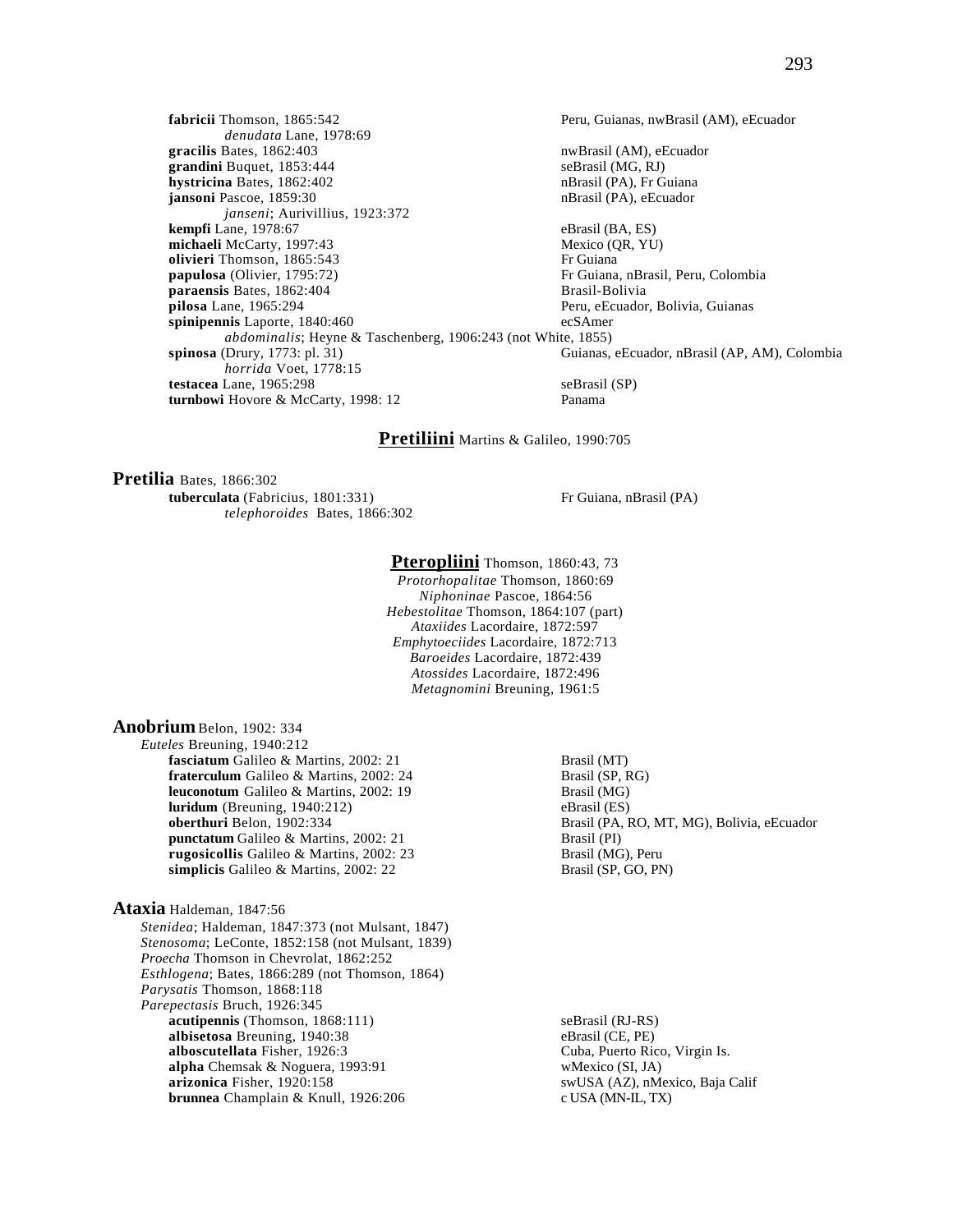**canescens** (Bates, 1880:113)<br> **cayennensis** Breuning, 1940:152<br>
Fr Guiana cayennensis Breuning, 1940:152 **cayensis** Chemsak & Feller, 1988:182 Belize (Twin Cays) **crypta** (Say, 1831:5) eUSA-Brasil (?) *annulata* Fabricius, 1801:326 (not Fabricius, 1792) *sordida* Haldeman, 1847:56 **cylindrica** Breuning, 1940:39 Colombia **estoloides** Breuning, 1940:39 seBrasil (SP) **falli** Breuning, 1961:225 sUSA (Fla) *sulcata* Fall, 1907:84 **fulvifrons** (Bates, 1885:346) Costa Rica, Panama **haitiensis** Fisher, 1932:73 Haiti **hubbardi** Fisher, 1924:253 swUSA (AZ-AR, TX, CO), neMexico *crypta*; Riley, 1880:271 (not Say, 1832) **illita** (Bates, 1885:347) Guatemala **linearis** (Bates, 1866:290)<br> **lineata** (Fabricius, 1792:314) **cBrasil (PA, RO, MT), Fr Guiana**<br>
eMexico (VC) - Argentina **lineata** (Fabricius, 1792:314) eMexico (VC) - Argentina<br> **luteifrons** (Bruch, 1926:345) eMexico (VC) - Argentina **luteifrons** (Bruch, 1926:345) *strandi* Breuning, 1940:40 **mucronata** (Bates, 1866:289) **nwBrasil** (AM), Fr Guiana **nivisparsa** (Bates, 1885:346) **Honduras, Costa Rica, Panama obscura** (Fabricius, 1801:307) cBrasil (AM), eEcuador, Fr Guiana *sulcata* Bates, 1866:290 *collaris* Thomson, 1868:119 *flaviceps* Breuning, 1942:137 **obtusa** (Bates, 1866:291) seBrasil (ES-SC) *brunnipes* Thomson, 1868:122 **operaria** Erichson in Schomburg, 1848:574 eUSA-TX-SAmer *nigritarsis* Thomson, 1868:120 *lineata*, Gemminger & Harold, 1873:3100 *flavescens* Bates, 1880:112 **perplexa** (Gahan, 1892:258) cMexico (MO, GR)<br> **prolixa** (Bates, 1866:291) seBrasil (RJ)  $\mathbf{prolixa}$  (Bates, 1866:291) **rufitarsis** (Bates, 1880:112) <br>**rufitarsis** (Bates, 1880:112) **Nicaragua**<br>**Baia Calif** setulosa Fall, 1907:84 **spinicauda** Schaeffer, 1904:224 sUSA (FL), Cuba, Bahamas, Jamaica **spinipennis** Chevrolat, 1862:252 Cuba, Puerto Rico<br> **stehliki** Chemsak. 1969:187 Cuba **stehliki** Chemsak, 1969:187<br> **ibialis** Schaeffer, 1908:348<br>
swUSA (TX) tibialis Schaeffer, 1908:348 **uniformis** Fisher, 1926:3 Trinidad **variegata** Fisher, 1925:1 Cuba, Jamaica **yucatana** Breuning, 1940:39 seMexico (YU)

**Catafimbria** Aurivillius, 1922:260 *Fimbria*; Belon, 1896:387 (not Boheman, 1861) **boliviana** (Belon, 1896:388) Bolivia

| Cryptocranium Audinet-Serville, 1835:75   |                              |
|-------------------------------------------|------------------------------|
| Ornatodesisa Breuning, 1961:18            |                              |
| cazieri Lane, 1958:6                      | Brasil (PA, GO), Peru        |
| <i>pulchra</i> Breuning, 1961:19          |                              |
| gounellei Breuning, 1980:68               |                              |
| laterale Audinet-Serville, 1835:76        | eBrasil (PE, MG-SC), Bolivia |
| Emphytoecia Fairmaire & Germain, 1859:529 |                              |

*Amphytoecia*; Thomson, 1860:383 *Emphytoecides* Breuning, 1942:174 **alboliturata** (Blanchard in Gay, 1851:520) Chile<br> **camousseighti** Cerda, 1995:77 Chile **camousseighti Cerda, 1995:77** dimidiata (Blanchard in Gay, 1851:521) Chile *dimidiata* m. *vitticollis* Breuning, 1947:61 **elquiensis** Cerda, 1995:79 Chile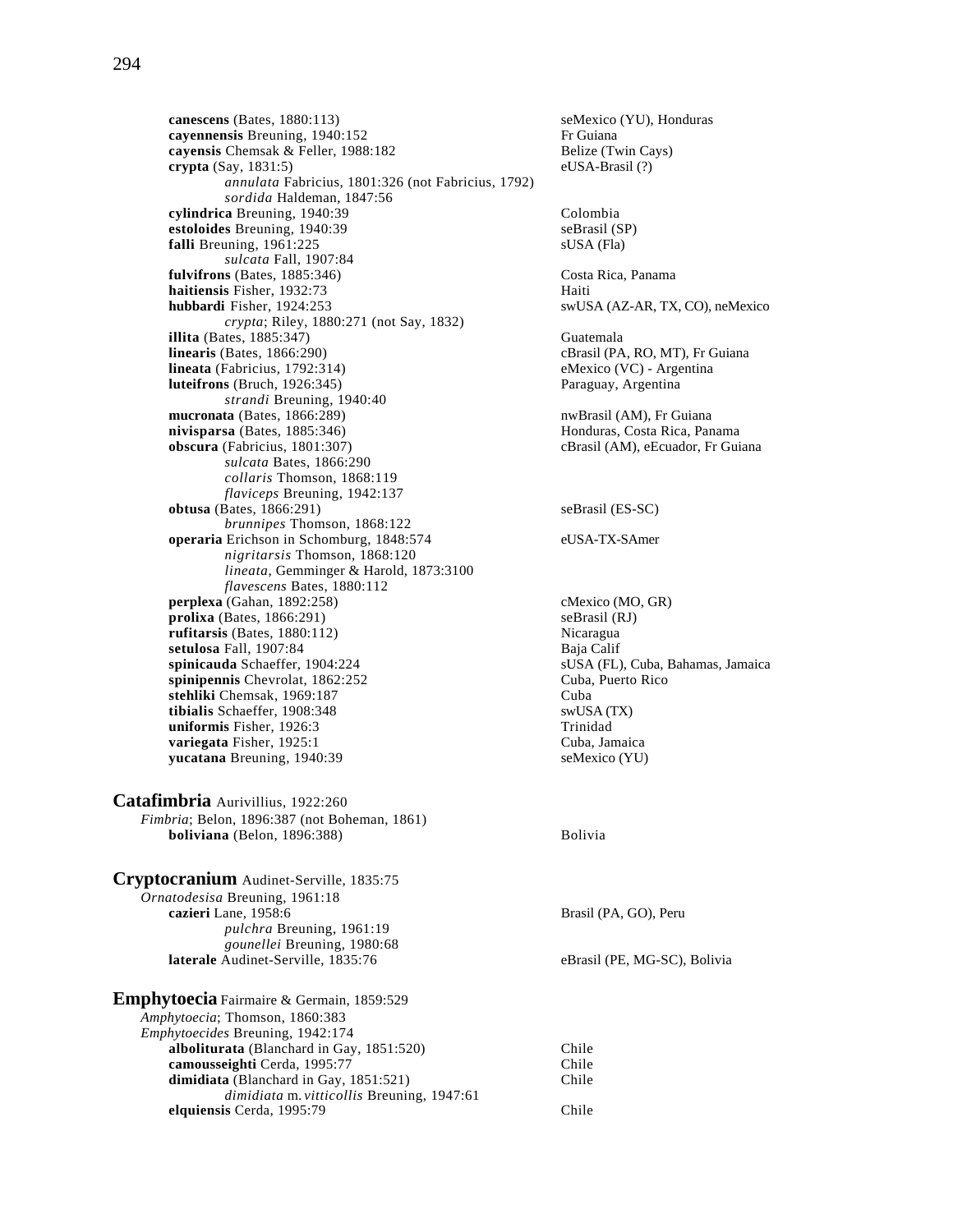**lineolata** (Blanchard in Gay, 1851:519) Chile *lineolata* Breuning, 1942:175 **niveopicta** Fairmaire & Germain, 1864:390 Chile **sutura-alba** Fairmaire & Germain, 1859:531 Chile<br>**suturella** (Blanchard in Gay, 1851:518) Chile suturella (Blanchard in Gay, 1851:518)

**Emphytoeciosoma** Melzer, 1934:96 daguerrei Melzer, 1934:97 eArgentina (BA), Uruguay

**Epectasis** Bates, 1866:294

**hiekei** Breuning, 1974:157 eMexico (VC), Honduras **juncea** (Newman, 1840:13) eMexico (VC) - Panama, Ecuador, Peru, *attenuata* Bates, 1866:294 Fr Guiana, Brasil *grossepunctata* Breuning, 1942:175 **junceoides** Breuning, 1961:25 nwBrasil (AM) **mexicana** Breuning, 1954:6 Mexico **panamensis** Breuning, 1974:157 Panama **rotundipennis** Breuning, 1943:63 eBrasil (ES) eBrasil (ES) eBrasil (ES) eBrasil (ES) eBrasil (ES) eBrasil (ES) eBrasil (ES) eBrasil (ES) eBrasil (ES) eBrasil (ES) eBrasil (ES) eBrasil (ES) eBrasil (ES) eBrasil (ES) eBrasi

**Esaete** Galileo & Martins, 2002; 15 **rufulus** Galileo & Martins, 2002; 15 Brasil (ES, BA)

## **Esthlogena (Esthlogena)** Thomson, 1864:107

| <i>Hebestola</i> ; Thomson, 1857:302 (not Haldeman, 1847; not Blanchard in Gay, 1851) |                       |
|---------------------------------------------------------------------------------------|-----------------------|
| albisetosa Bates, 1880:113                                                            | Mexico - Honduras     |
| albolineata (Breuning, 1940:40)                                                       | Fr Guiana, Guyana     |
| brunnescens Breuning, 1940:41                                                         | Colombia              |
| <i>brunescens</i> ; Breuning, 1961:35                                                 |                       |
| <b>comata</b> (Thomson, 1857:303)                                                     | Brasil, Uruguay       |
| foveolata Aurivillius, 1920:381                                                       | <b>Bolivia</b>        |
| glaucipennis Thomson, 1868:121                                                        | <b>Brasil</b>         |
| guatemalena Bates, 1885:348                                                           | Guatemala             |
| lanata Breuning, 1940:152                                                             | <b>Brasil</b>         |
| maculifrons Thomson, 1868:120                                                         | seBrasil (RJ, SP)     |
| mirandilla Bates, 1885:348                                                            | Guatemala, Panama     |
| <b>monticola</b> (Fisher, $1942:25$ )                                                 | Jamaica               |
| porosa Bates, 1872:200                                                                | eMexico (VC) - Panama |
| porosoides Breuning, 1969:188                                                         | eBrasil (BA)          |
| spinipennis Breuning, 1942:137                                                        | sBrasil (SC)          |
| spinosa Breuning, 1954:6                                                              | Guatemala             |
| Esthlogena (Pseudotaxia) Breuning, 1940:152                                           |                       |
| obliquata Breuning, 1940:152                                                          | <b>Brasil</b>         |
| proletaria Thomson, 1868:121                                                          | Venezuela, Peru       |

**Esthlogenopsis** Breuning, 1942:138 **ochreoscutellaris** Breuning, 1942:138 ecBrasil (GO)

**Parepectasoides** Breuning, 1979: 47 (nomen novum) *Proxepectasis* Monné & Giesbert, 1992:252 *Parepectasis*; Breuning, 1974:159 (not Bruch, 1926) **boliviana** (Breuning, 1974:159) eBrasil (ES)

#### **Pteroplius** Lepeletier & Audinet-Serville in Lacordaire, 1830:183 *Pteroplia*; Thomson, 1860:73 **acuminatus** Audinet-Serville, 1835:66 seBrasil (ES, RJ)

W Indies(Lesser Antilles)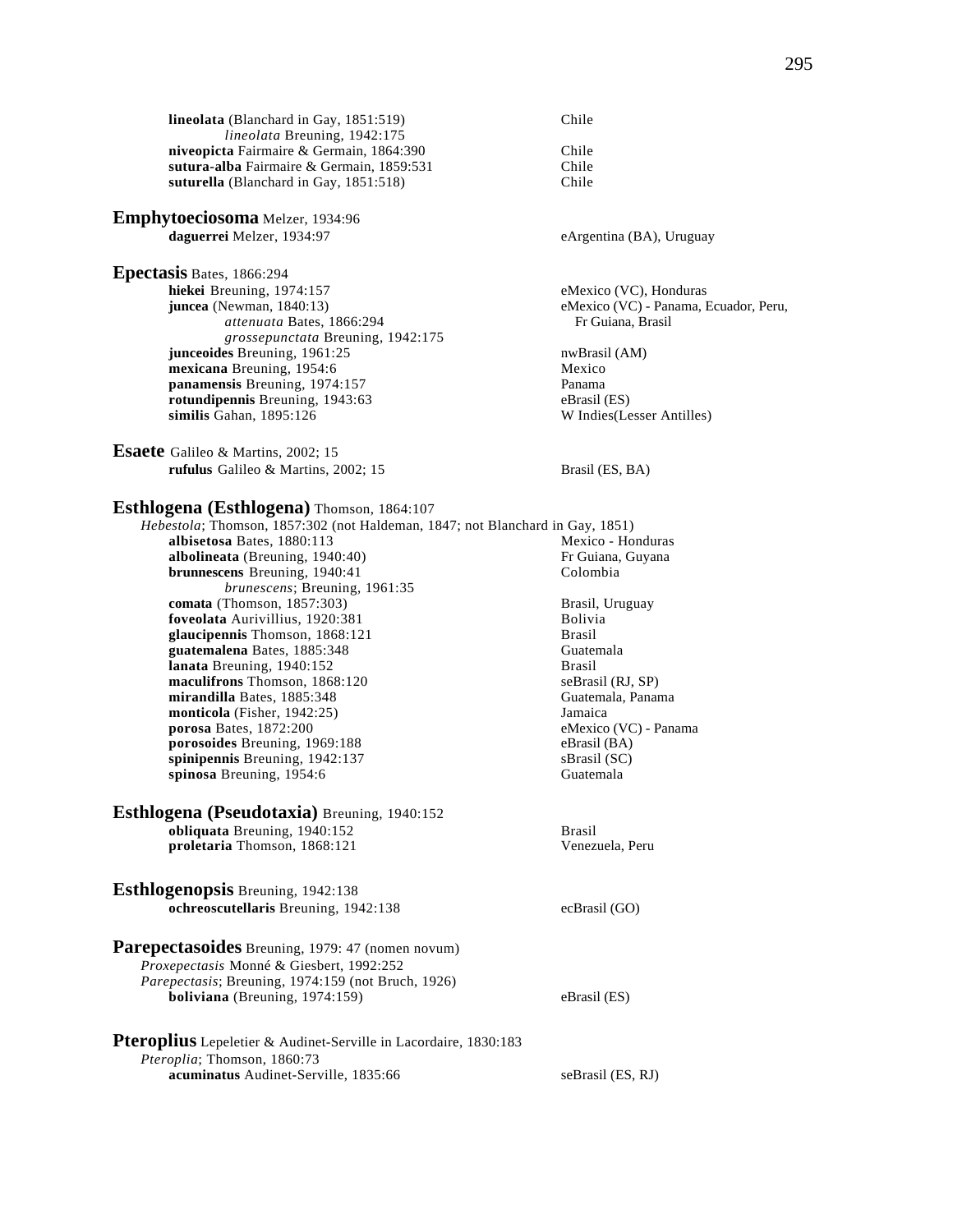**Rhaphiptera** Audinet-Serville, 1835:66 **affinis** Thomson, 1868:116 seBrasil (RJ-RS), Paraguay **albicans** Breuning, 1940:152<br> **albipennis** Breuning, 1947:51<br> **albipennis** Breuning, 1947:51 albipennis Breuning, 1947:51 **alvarengai** Fragoso & Monné, 1984:1081 cBrasil (MT), Fr Guiana<br> **annulicornis** Gounelle, 1908:13 cBrasil (GO, MT, MG) annulicornis Gounelle, 1908:13 **candicans** Gounelle, 1908:16 eBrasil (PE) **clarevestita** Tippmann, 1953:359 seBrasil (SP-SC)<br> **elegans** Breuning, 1961:11 ceBrasil (GO) **elegans** Breuning, 1961:11 ecBrasil (GO)<br> **example and the example of the example of the example of the example of the example of the example of the example of the example of the example of the example of the example of t** gahani Gounelle, 1908:15 *planipennis* Zajciw, 1960:144 **melzeri** Fragoso & Monné, 1984:1082<br> **nodifera** Audinet-Serville, 1835:66<br> **eBrasil, Paraguay, Argentina nodifera** Audinet-Serville, 1835:66 **notata** (Voet, 1778:16) Brasil (PA, MT, ES), Fr Guiana *americanus* Schoenherr, 1817:363 *rixator* Thomson, 1868:117 **obtusipennis** Melzer, 1935:188 seBrasil (ES, RJ)<br> **oculata** Gounelle, 1908:16 seBrasil (PB-SP, C *oculata* var. *gounellei* Breuning, 1961:16 **pallens** Gounelle, 1908:15 seBrasil (MG-SP) **punctulata** Thomson, 1868:117 seBrasil (ES, RJ) **roppai** Fragoso & Monné, 1984:1082 nwBrasil (AM)<br> **scrutatrix** Thomson, 1868:118 **numerical Panama, Francisc** Panama, Francisco Panama, Peru **scrutatrix** Thomson, 1868:118 Panama, Fr Guidana, Panama, Fr Guidana, Panama, Pr Guiana, Pr Guiana, Pr Guiana, Pr Guiana, Pr Guiana, Pr Guiana, Pr Guiana, Pr Guiana, Pr Guiana, Pr Guiana, Pr Guiana, Pr Guiana, Pr Guiana, seabrai Fragoso & Monné, 1984:1080 tavakiliani Fragoso & Monné, 1984:1082 Fr Guiana **triangulifera** Lane, 1974:97 eBrasil (ES)

**Trichepectasis** Breuning, 1940:213 **rufescens** Breuning, 1940:213 seBrasil (MG, RJ)

eBrasil (PB-SP, GO), nArgentina

## **Saperdini** Mulsant, 1839:181

| Saperda Fabricius, 1775:184                                 |               |
|-------------------------------------------------------------|---------------|
| Anaerea Mulsant, 1839:184                                   |               |
| Compsidia Mulsant, 1839:185                                 |               |
| Amilia Mulsant, 1863:376                                    |               |
| Argalia Mulsant, 1863:381                                   |               |
| Lopezcolonia Alonso-Zarazaga, 1998: 131                     |               |
| calcarata Say, 1824:408                                     | NAmer         |
| adspersa LeConte 1850:234                                   |               |
| candida Fabricius, 1787:147                                 | eNAmer        |
| bivittata Say, 1824:409                                     |               |
| bipunctata Hopping, 1925:208                                |               |
| cretata Newman, 1838:395                                    | eNAmer        |
| discoidea Fabricius, 1798:147                               | eNAmer        |
| fuscipes Say, 1827:273                                      |               |
| fuscipes var.dorsalis Haldeman, 1847:56                     |               |
| fayi Bland, 1863:320                                        | neNAmer       |
| m. imaculipennis Breuning, 1952:167                         |               |
| shoemakeri Davis, 1923:97                                   |               |
| horni Joutel, 1902:33                                       | Pac Cst NAmer |
| uteana Casey, 1924:294                                      |               |
| <b>imitans</b> Felt & Joutel, 1904:58                       | neNAmer       |
| inornata Say, 1824:107                                      | eNAmer-ID, AZ |
| concolor LeConte, 1852:163                                  |               |
| <i>concolor</i> var. <i>unicolor</i> Felt & Joutel, 1904:16 |               |
| mecasoides Casey, 1913:359                                  |               |
| lateralis Fabricius, 1775:185                               | eNAmer-TX, ND |
| <i>abbreviatus</i> Fitch, 1858:61                           |               |
| suturalis Fitch, 1858:61                                    |               |
| var. <i>connecta</i> Felt & Joutel, 1904:60                 |               |
| var. disconotata Pic, 1907:152                              |               |
| m. transeuns Breuning, 1952:165                             |               |
|                                                             |               |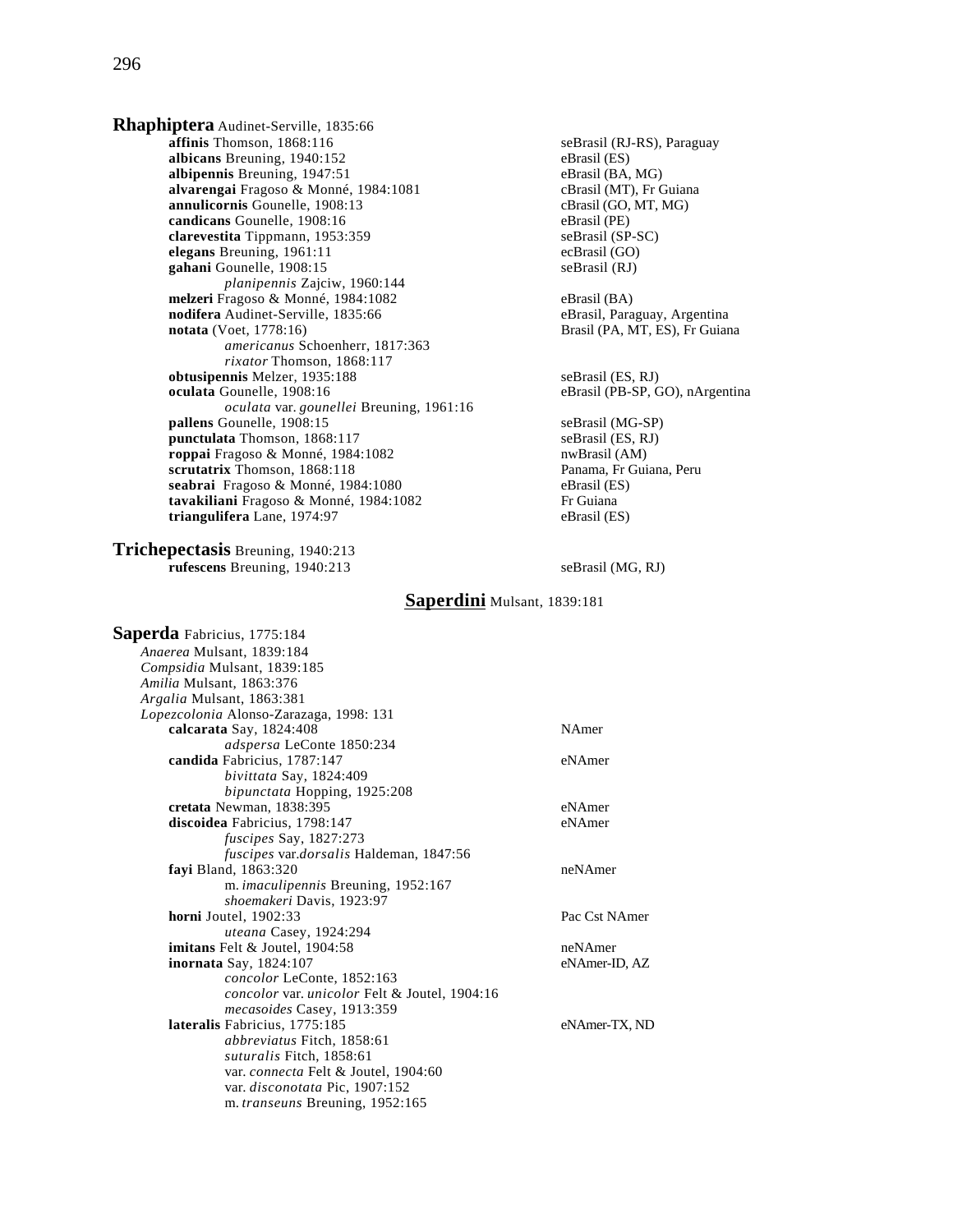| <b>mutica</b> Say, 1824:409                   | e NAme       |
|-----------------------------------------------|--------------|
| <b>obliqua</b> Say, 1826:274                  | eNAmer       |
| <b>populnea populnea</b> (Linnaeus, 1758:394) | Europe, Asia |
| subsp. moesta LeConte, 1850:234               | eNAmer       |
| subsp. tulari Felt & Joutel, $1904:70$        | wNAmer       |
| puncticollis Say, 1824:406                    | eNAmer       |
| trigeminata Randall, 1838:43                  |              |
| tridentata Olivier, 1795:30                   | eNAmer-TX    |
| var. dubiosa Haldeman, 1847:55                |              |
| intermedia Fitch, 1858:60                     |              |
| rubronotata Fitch, 1858:60                    |              |
| trifasciata Casey, 1913:359                   |              |
| var. disconotata Pic, 1907:152                |              |
| <b>vestita</b> Say, 1824:290                  | eNAmer       |
| <i>atkinsoni</i> Curtis, 1829: pl.275         |              |
| <i>immaculata</i> Breuning, 1976:740          |              |
|                                               |              |

## **Tapeinini** Thomson 1857:41

**Tapeina** Lepeletier & Audinet-Serville in Latreille, 1828:545 *Eurycephalus* Gray in Griffith , 1831:pl. 65, fig. 5 *Tapina*; Gemminger & Harold, 1873:3068 **bicolor** Lepeletier & Audinet-Serville in Latreille, 1828:546 seBrasil (RJ) **coronata coronata** Lep. & Aud.-Serv.in Latreille, 1828:546 seBrasil (RJ) *picea* Lep. & Aud.-Serv. in Latreille, 1828:546 *niger* Gray in Griffith, 1831:pl. 65, fig. 5 *diadema* Gemminger, 1873:146 subsp. **integra** Marinoni, 1972:20 seBrasil, Paraguay, Argentina dispar Lep. & Aud.-Serv., 1828:546 SAmer<br> **erectifrons erectifrons** Thomson, 1857:43 Colombia, Venezuela **erectifrons erectifrons** Thomson, 1857:43 *coronata*; Gerstaecker, 1858:329 (not Lep. & Aud.-Serv., 1828) subsp. **amazona** Marinoni, 1972:55 Peru, Brasil (AM, PA, AC) subsp. **avuncula** Marinoni, 1972:53 Venezuela, Fr Guiana **hylaeana** Marinoni, 1972:34 nwBrasil (AM) *dispar*; Bates, 1866:196 (not Lep. & Aud.-Serv., 1828) **melzeri** Zajciw, 1966:373 sBrasil, Paraguay, Argentina **paulista** Marinoni, 1972:37 seBrasil (SP) **rubronigra** Marinoni, 1972:39<br> **rudifrons** Marinoni, 1972:30<br> **rudifrons** Marinoni, 1972:30  $scBrasil$ , Paraguay, Argentina **transversifrons transversifrons** Thomson, 1857:44 eMexico (VC) - Honduras subsp. **brevifrons** Chemsak & Linsley in Marinoni, 1972:64 wMexico (SI, JA)<br>subsp. **centralis** Marinoni, 1972:62 Nicaragua - Panama, Venezuela subsp. **centralis** Marinoni, 1972:62 *costaricensis* Breuning, 1974:162

## **Tetraopini** Thomson, 1860:66

**Mecasoma** Chemsak & Linsley, 1974:183 **validicornis** (Bates, 1885:426) swMexico (JA, OA)

**Phaea** Newman, 1840:13 *Oberopa* Haldeman, 1847:373 *Lamprocleptes* Thomson, 1857:64 **acromela** Pascoe, 1858:256 eMexico (VC) **andrewsi** Chemsak, 1999: 45 eEcuador **astatheoides** Pascoe, 1866:289 Colombia var. *apicalis* Aurivillius, 1923:478 **beierli** Chemsak, 1999: 46<br> **biplagiata** Chemsak, 1977:270 Mexico (v **brevicornis** Chemsak, 1999: 47 Venezuela, Colombia **bryani** Chemsak, 1999: 48 Mexico (CH - JA)<br> **canescens** (LeConte, 1852:157) wcUSA (KS, CO, NM)  $canescens$  (LeConte,  $1852:157$ )

**Mexico** (widely distributed), Guatemala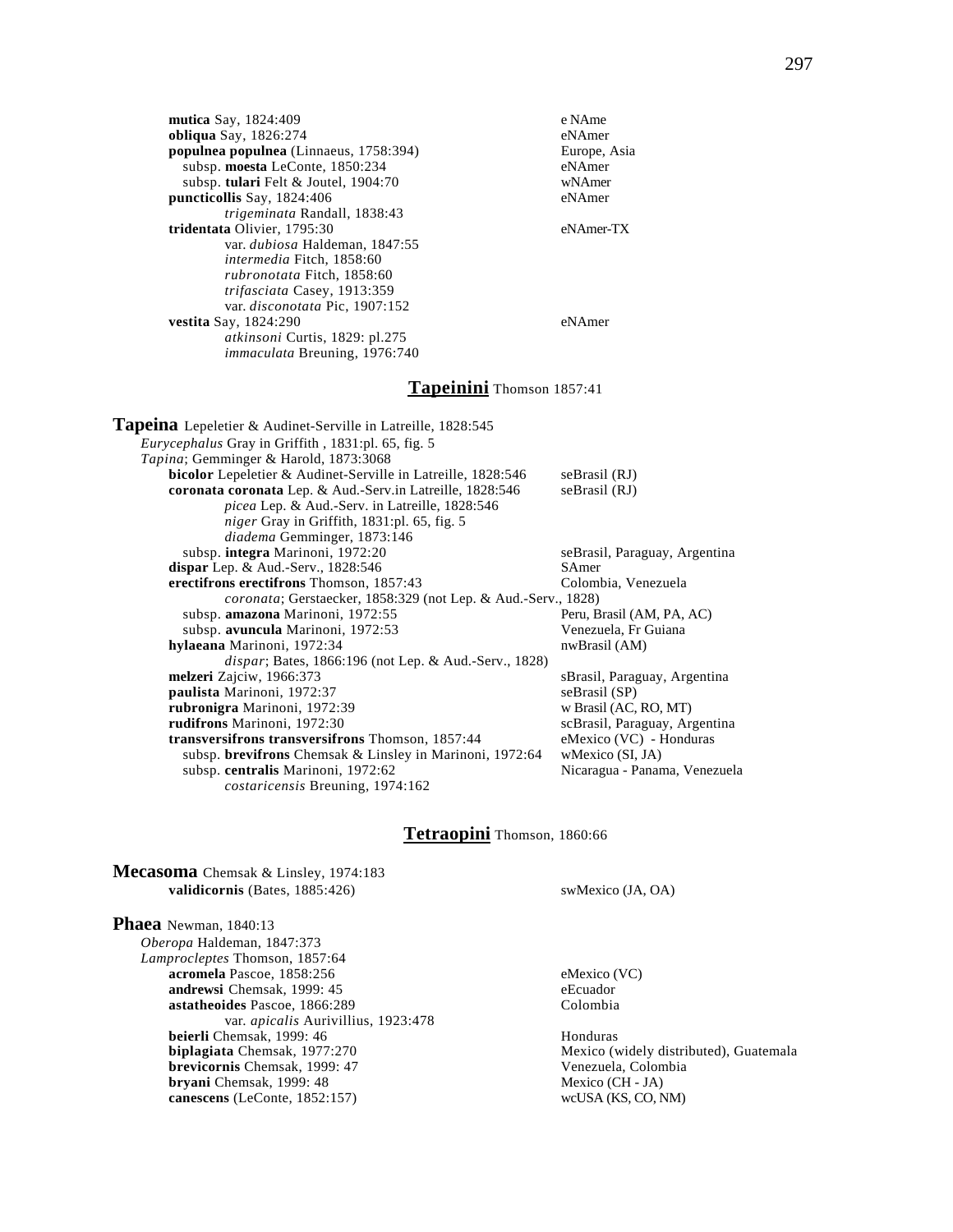**carnelia** Chemsak & Linsley, 1988:137 wMexico (JA)<br> **coccinea** Bates, 1866:367 nBrasil (PA) coccinea Bates, 1866:367 **copei** Chemsak, 1999: 51 Costa Rica **crocata** Pascoe, 1866:288 **Panama, Colombia**<br> **elegantula** Melzer. 1933:381 Costa Rica **elegantula** Melzer, 1933:381 **erinae** Chemsak, 1999: 53 Mexico (VC) **eyai** Chemsak, 1999: 53<br> **exais flavovittata** Bates, 1881:197 **and the Secure Control of the Mexico (VC)-Costa Rica flavovittata Bates, 1881:197 giesberti** Chemsak, 1999: 55 Guatemala to Panama **haleyae** Chemsak, 1999: 56 Mexico (CH) **hatsueae** Chemsak, 1999: 57 Costa Rica **högei** Bates, 1881:198 swMexico (JA, OA) *latifrons* Chemsak, 1977:271 **hovorei** Chemsak, 1999: 58 Costa Rica, Panama **howdenorum** Chemsak, 1999: 59 **Panama janzeni** Chemsak, 1999: 60 Costa Rica, Panama **johni** Chemsak, 1999: 61 Panama **juanitae** Chemsak & Linsley, 1988:138 wMexico (JA, GR) **kaitlinae** Chemsak, 1999: 62 Mexico (SI) **kellyae** Chemsak, 1999: 63 Mexico (OA, CH), Guatemala - Costa Rica **lateralis** Bates, 1881:196 **ecMexico** (MO, VC)-Costa Rica **laurieae** Chemsak, 1999: 65 Mexico (GU) **lawi** Chemsak, 1999: 65 Costa Rica, Panama<br> **linslevi** Chemsak, 1999: 66 Costa Rica, Panama **linsleyi** Chemsak, 1999: 66 **maccartyi** Chemsak, 1999: 67 Mexico (JA, GU, CH) **mankinsi** Chemsak & Linsley, 1979:272 Guatemala - Honduras **mariae** Chemsak, 1999: 68 Guatemala **marthae** Chemsak, 1977:271<br> **marvannae** Chemsak, 1977:272 Mexico (SI, MO, JA,GR) **maryannae** Chemsak, 1977:272 **maxima** Bates, 1881:199 wMexico (JA) **miniata** Pascoe, 1858:256 sMexico (CHS)-Venezuela *lineola* Bates, 1872:228 **mirabilis** Bates, 1874:232 wMexico (JA)-Costa Rica **monostigma** (Haldeman, 1847:57) eUSA *jucunda* LeConte, 1862:40 *expurgata* Casey, 1913:386 **nigripennis** Bates, 1881:196 Guatemala **nigromaculata** Bates, 1881:199 seMexico (YU) **noguerai** Chemsak, 1999: 74 Mexico (OA, CH) **phthisica** Bates, 1881:197 scMexico (ME)-Costa Rica, Panama *auricapilla* Bates, 1885:425 *vittulata* Melzer, 1934:240 *macilenta* Bates, 1881:197 **rosea** Bates, 1885:425 Costa Rica, Panama **rubella** Bates, 1881:198 Mexico - Costa Rica *nevermanni* Melzer, 1932:236 **rufiventris** Bates, 1872:228 Mexico (Si - CH) *entomologorum* Thomson, 1857:65 **scuticollis** Bates, 1872:227 Nicaragua, Costa Rica, Panama *schildi* Melzer, 1934:240 *scapularis* Bates, 1881:198 **sharonae** Chemsak, 1999: 81 Mexico (CH) **sherylae** Chemsak, 1999: 81 Costa Rica **signaticornis** Melzer, 1932:235 Costa Rica<br> **costa Rica**<br>
Same Sales, 1872:228 Costa Rica<br>
Same Sales, 1872:228 *unicolor* Gahan, 1892:267 **tricolor** Bates, 1881:199 neMexico (TA, SLP), Guatemala **turnbowi** Chemsak, 1999: 84 Panama **vitticollis** Bates, 1872:228 scMexico (MO)<br> **wappesi** Chemsak, 1999: 86 Mexico (CH) wappesi Chemsak, 1999: 86

**saperda** Newman, 1840:14 Mexico (SLP, OA, VC), Guatemala, Honduras, Belize **semirufa** Bates, 1872:228 sMexico (CHS, GR, MO, OA, VC), Guatemala sMexico (MO, GU, OA)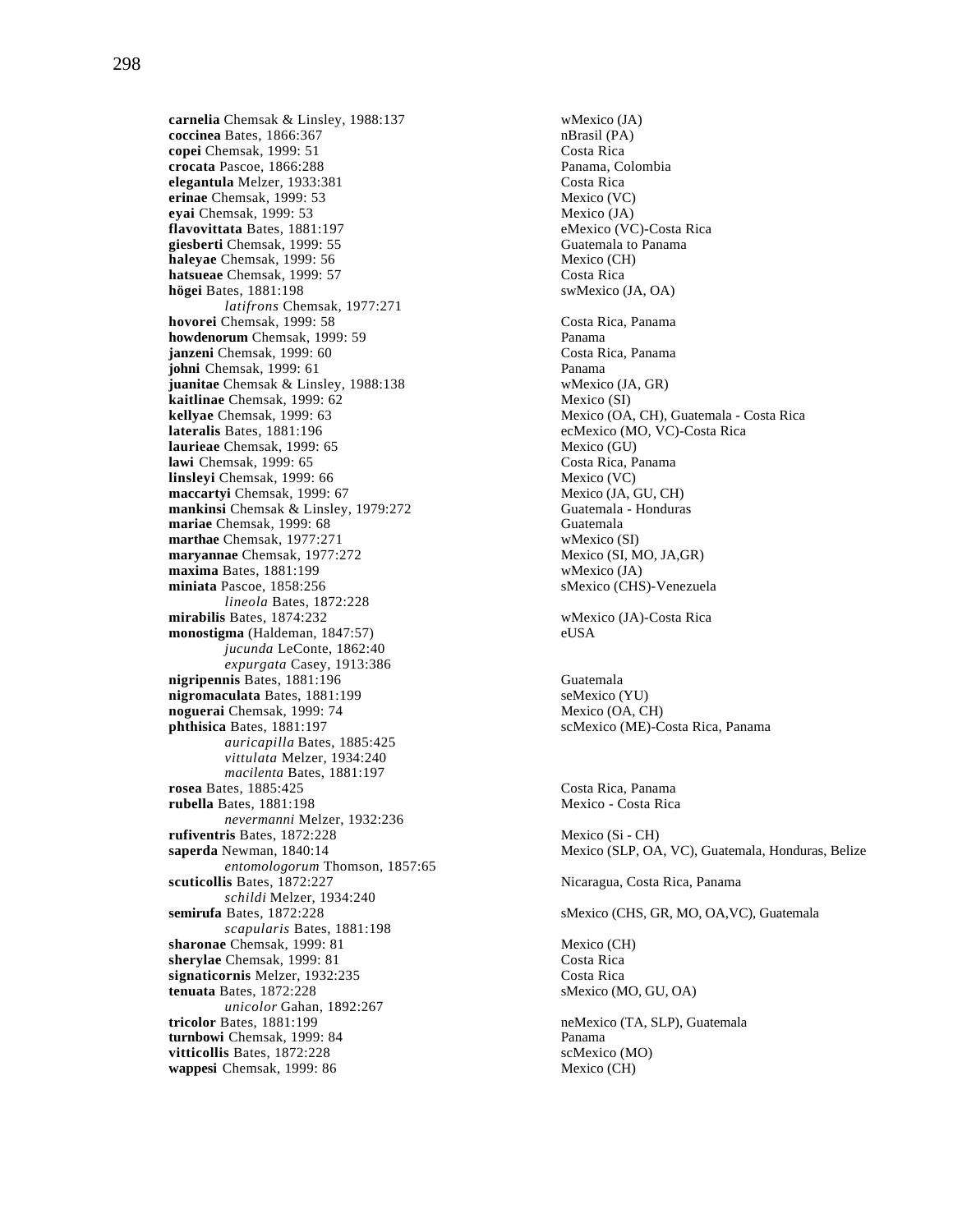**Tetraopes** Dalman in Schoenherr, 1817:401 **annulatus** LeConte, 1847:93 Canada (Alberta)-swUSA (TX, AZ) *canescens* LeConte, 1852:158 *vestitus* Casey, 1913:378 *canescens fontinalis* Casey, 1913:378 *uteanus* Casey, 1913:378 **basalis** LeConte, 1852:158 wUSA (CA, OR) *mancus* LeConte, 1859:81 *omissus* Casey, 1913:377 *coccineus* Casey, 1913:382 *obsoletus* Casey, 1913:382 *junctus* Casey, 1913:380 *latior* Casey, 1924:296 **batesi** Chemsak, 1963:28<br> **cleroides** Thomson. 1860:66 swMexico (JA-OA) **cleroides** Thomson, 1860:66 **comes** Bates, 1881:200 sMexico (CHS, OA)-Costa Rica **crassus** Chemsak & Noguera, 2004: 237 cMexico (JA)<br> **crinitus** Chemsak & Noguera, 2004: 238 wMexico (NA, SI) crinitus Chemsak & Noguera, 2004: 238 **discoideus** LeConte, 1858:26 swUSA (CO, TX, AZ), Mexico (widely *rubrocinereus* Thomson, 1860:67 distributed)-Honduras *nanulus* Casey, 1913:376 *nigricollis* Casey, 1913:376 **elegans** Horn, 1894:404<br> **femoratus** LeConte, 1847:93<br>
ec USA (O *oregonensis* LeConte, 1854:19 distributed) *collaris* Horn, 1878:49 *nigripes* Casey, 1913:377 *vegasensis* Casey, 1913:380 *velutinus* Casey, 1913:380 *robustus* Casey, 1913:381 *brevisetosus* Casey, 1913:381 *punctipennis* Casey, 1913:383 *atrisetosus* Casey, 1913:383 *femoratus amnicola* Casey, 1913:384 *femoratus monticola* Casey, 1913:384 *spissicornis* Casey, 1913:384 *ruber* Casey, 1913:384 *fortis* Casey 1913:384 *caseyi* Aurivillius, 1923:575 **ineditus** Chemsak & Giesbert, 1986:38 wMexico (JA, CHS, CM) **linsleyi** Chemsak, 1963:31 swUSA (TX, AZ, NM) **mandibularis** Chemsak, 1963:47 swUSA (OK, TX) **melanurus** Schoenherr, 1817:401 eUSA *canteriator* Drapiez, 1819:47 *arator* Germar, 1824:486 *tornator*; Stephens, 1829:413 (not Fabricius, 1775) **paracomes** Chemsak, 1963:26 Guatemala-Costa Rica **pilosus** Chemsak, 1963:40 wcUSA (NB, CO, OK, TX) **quinquemaculatus** Haldeman, 1847:53 eNAmer-swUSA (TX) *quadrimaculatus*; Leng & Hamilton, 1896:160 skillmani Chemsak & Noguera, 2004: 240 swUSA (AZ) **subfasciatus** Bates, 1881:201 scMexico (GR, ME, MO, NA, OA, PU) var. *nigripes* Bates, 1881:201 **sublaevis** Casey, 1913:382 swUSA (CA, AZ) *sandix* Casey, 1914:370 **tetrophthalmus** (Forster, 1771:41) eNAmer *tetraophthalmus*; Provancher, 1877:637 *tornator* Fabricius, 1775:176 *fornator*; Fabricius, 1787:141 *tredecimpunctatus* Drapiez, 1820:121 *tetrophthalmus iowensis* Casey, 1913:386 *humeralis* Casey, 1913:379 **texanus** Horn, 1878:49 swUSA (OK, TX, AK), nMexico

ec USA (OH)-wNAmer, nMexico (widely

**thermophilus** Chevrolat, 1861:190 swUSA (TX), sMexico (OA, VC)-Nicaragua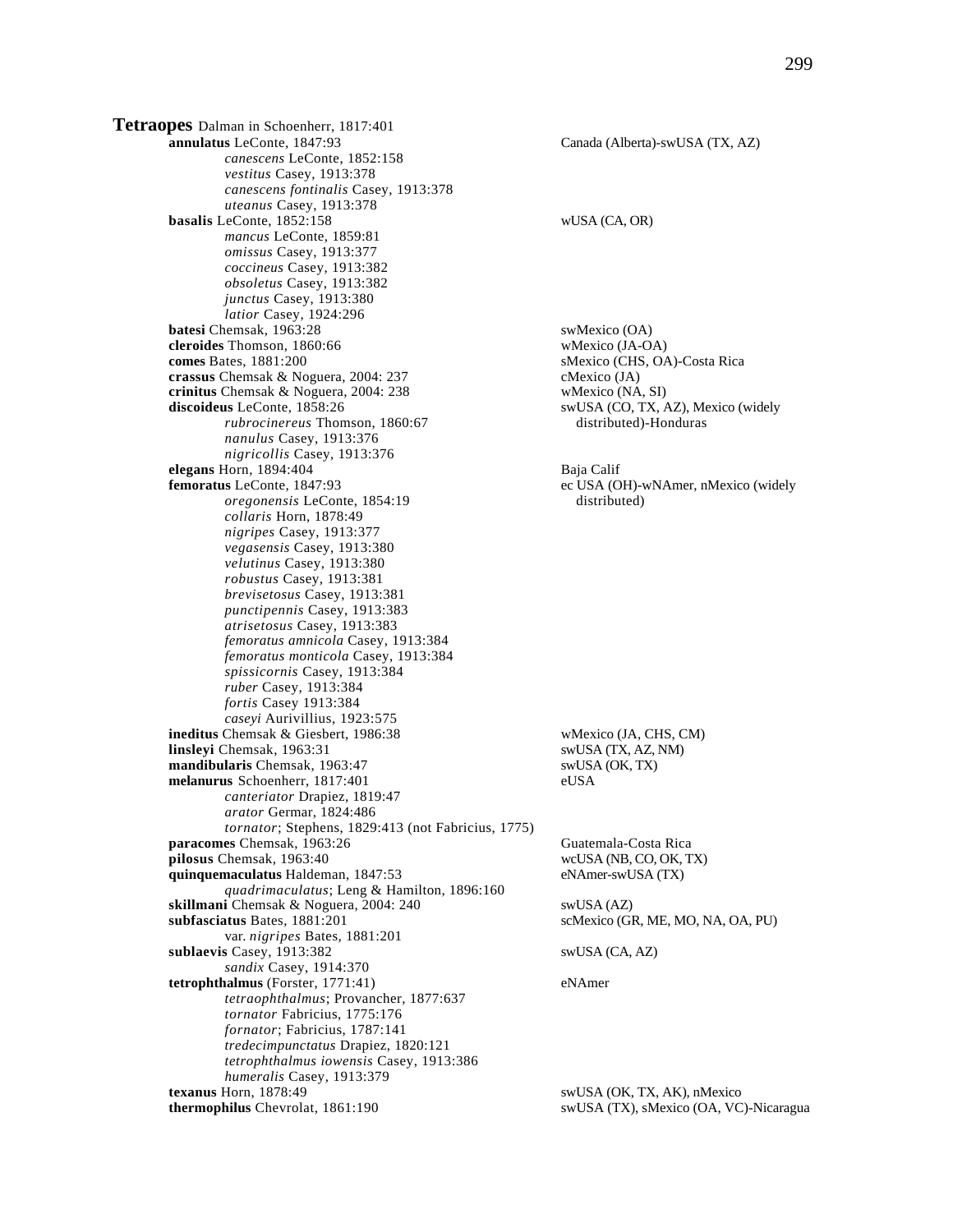**thoreyi** Bates, 1881:201<br> **umbonatus** LeConte, 1852:156<br> **there** is the swatco (GR, OA, VC)<br> **Nexico (NA-VC)** - Nicaragua **umbonatus** LeConte, 1852:156 **varicornis** Laporte, 1840:487 cMexico (MI-VC) *cordifer* Imhoff, 1856:177 *undecimpunctatus* Thomson, 1857:61

**Tetrops** Stephens 1829: 16<br>**praeustus** (Linnaeus, 1758: 641)

Europe, No. Africa (introduced, established in eUS)

## **Xenofreini** Bates 1885:373

**Curiofrea** Galileo & Martins, 1999: 96 **curiosa** Galileo & Martins, 1999: 97 Colombia

**Itajutinga** Martins, 1981:213 **difficilis** Martins, 1981:214 scBrasil (GO, MT, SP)

**Oroxenofrea** Galileo & Martins, 1999: 95 **spiculata** Galileo & Martins, 1999: 96 Brasil (PA), Fr Guiana, eEcuador

**Xenofrea** Bates, 1885:373 albofasciata Galileo & Martins, 2001: 61 sBrasil (PA, SC) **anomala** Bates, 1885:373<br> **apicalis** Melzer, 1931:3<br> **apicalis** Melzer, 1931:3 apicalis Melzer, 1931:3 **arcifera** Néouze & Tavakilian, 2005: 145 Fr Guiana, nBrasil (AM) **areolata** Bates, 1885:374<br> **basitriangularis** Néouze & Tavakilian. 2005: 145 Fr Guiana **basitriangularis** Néouze & Tavakilian, 2005: 145 Fr Guiana<br> **berkovi** Néouze & Tavakilian, 2005: 133 Fr Guiana, Brasil (AM) **berkovi** Néouze & Tavakilian, 2005: 133 **cretacea** Néouze & Tavakilian, 2005: 132 Fr Guiana **dechambrei** Néouze & Tavakilian, 2005: 148 Fr Guiana **durantoni** Néouze & Tavakilian, 2005: 160 Fr Guiana **exotica** Galileo & Martins, 1999: 97<br> **fulgida** Galileo & Martins, 2001: 60<br> **Example 3** Brasil (AM), Fr Guiana, eEcuador fulgida Galileo & Martins, 2001: 60 **hovorei** Néouze & Tavakilian, 2005: 140 Fr Guiana **inermis** Néouze & Tavakilian, 2005: 138 Fr Guiana **larrei** Néouze & Tavakilian, 2005: 155 **lineatipennis** Zajciw, 1961:222 eBrasil (ES), Fr Guiana **magdalenae** Néouze & Tavakilian, 2005: 156 Fr Guiana, Brasil (AM) **mascara** Néouze & Tavakilian, 2005: 134 Fr Guiana<br> **morvanae** Néouze & Tavakilian. 2005: 147 Fr Guiana **morvanae** Néouze & Tavakilian, 2005: 147 **murina** Néouze & Tavakilian, 2005: 144 Fr Guiana **proxima** Néouze & Tavakilian, 2005: 139 Fr Guiana, Brasil (AM) **puma** Néouze & Tavakilian, 2005: 146 Fr Guiana, Brasil (RO), Bolivia **rogueti** Néouze & Tavakilian, 2005: 143<br> **richoriana senecauxi** Néouze & Tavakilian. 2005: 153 Fr Guiana **senecauxi** Néouze & Tavakilian, 2005: 153 Fr Guiana<br> **soukai** Néouze & Tavakilian. 2005: 150 Fr Guiana soukai Néouze & Tavakilian, 2005: 150 **trigonalis** Bates, 1885:373 Peru, Fr Guiana **zonata** Bates, 1885:373 Costa Rica, Panama, nBrasil (PA), Fr Guiana

## **Incertae Sedis (probably Lamiinae)**

**Lamia annulata** Fabricius, 1801:300 TAmerica meridionalis" **Lamia annulicornis** Kirby, 1818:439 Brasil **Lamia obscura** Fabricius, 1798:144 "America boreali"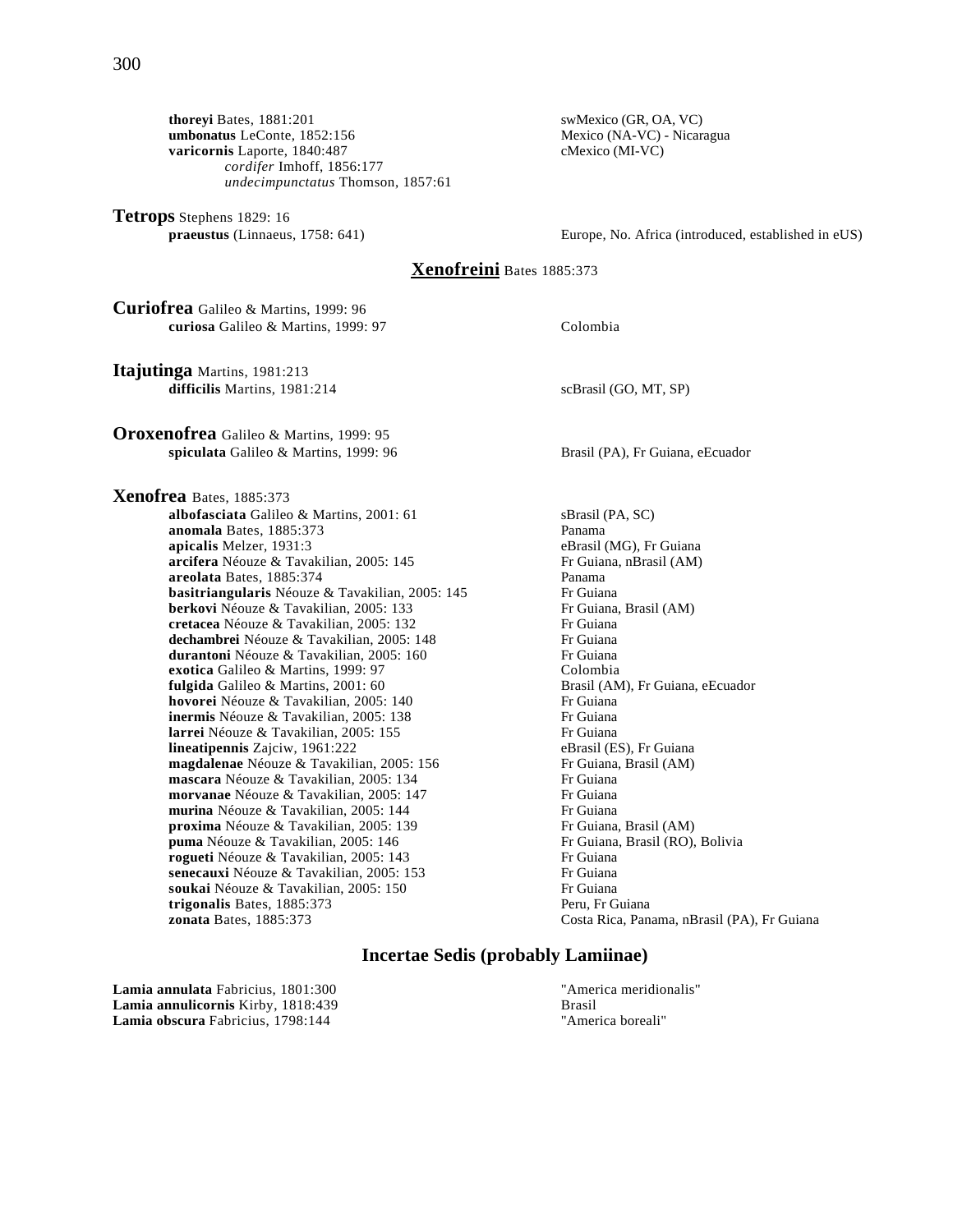## Subfamily **Disteniinae** Thomson, 1860:181

## **Disteniini** Thomson, 1860:181

**Cometes** Lepeletier & Audinet-Serville in Latreille, 1828:486 *Paracometes* Villiers, 1957:412 **acutipennis** Buquet, 1851:191 Fr Guiana **amabilis** (Martins & Galileo, 2001: 16) Costa Rica **amethystinus** Villiers, 1957:409<br> **apicalis** Waterhouse, 1880:296<br>
Colombia apicalis Waterhouse, 1880:296 **argodi** Belon, 1896:128 **Bolivia**<br> **bicolor** Fisher, 1946:332 **Bolivia** Bolivia Panama, Colombia **bicolor** Fisher, 1946:332 **biplagiatus** (Villiers, 1958:52) Colombia **carinatus** Villiers, 1957:408 ? **columbianus** (Villiers, 1958:50) Colombia<br> **cuneatus** (Villiers, 1958:49) Colombia **cuneatus** (Villiers, 1958:49) **ericae** (Martins & Galileo, 1994:80) ncBrasil (TO) **eximius** Bates, 1885:275) Panama **festivus** Bates, 1885:276 **Panama**<br> **flavipennis** Buquet, 1851:189 **Panama**<br>
Colombia, eEcuador **flavipennis Buquet, 1851:189 flavipes** (Villiers, 1958:48) Peru **flavoviridis** (Villiers, 1958:48) Colombia **hilaris** Bates, 1885:276 Panama **hirticornis** Lepeletier & Audinet-Serville in Latreille, 1828:486 eBrasil, Paraguay, Argentina **humeralis** Villiers, 1957:410 eBrasil (BA) **laetificus** Bates, 1870:441 nwBrasil (AM), Ecuador **mathani** (Villiers, 1958:51) Colombia melzeri Santos-Silva & Martins, 2004: 148 sBrasil (MG, SP, RJ, SC) **peruvianus** (Villiers, 1958:46) Peru **pojuca** (Martins & Galileo, 2001: 17) Brasil (PA,RO) **pulcherrimus** Bates, 1872:196 Nicaragua-Panama **quadrimaculatus** (Villiers, 1958:53) Ecuador soledari Martins & Galileo, 2001: 16 spinipennis *(Villiers, 1958:47)* **tumidicollis** (Villiers, 1958:46) Colombia **venustus** Bates, 1885:276 Panama **violaceicollis** (Villiers, 1958:51) eEcuador **wappesi** Santos-Silva & Martins, 2004: 150 Panama<br> **zikani** Melzer, 1926:6 eBrasil (MG, RJ) zikani Melzer, 1926:6

**Distenia** Lepeletier & Audinet-Serville in Latreille, 1828:485 *Antinoe* Thomson, 1864:224 *Thelxiope* Thomson, 1864:226 *Apheles* Blessig, 1872:165 *Sakuntala* Lameere, 1890:213 **agriloides** Bates, 1885:272 Guatemala, Honduras<br> **agroides** Bates, 1870:439 Guatemala, Honduras **agroides** Bates, 1870:439<br> **angustata** Bates, 1870:440<br> **angustata** Bates, 1870:440 **angustata** Bates, 1870:440 **annulicornis** Villiers, 1959:75 Colombia **atrocyanea** Villiers, 1959:66 Fr Guiana **bahiaensis** Villiers, 1959:68 eBrasil (BA, ES) **batesi Villiers, 1959:65** Panama<br> **bicolor** (Thomson, 1864:226) **Panama** Guianas  $bicolor$  (Thomson,  $1864:226$ ) **brevicornis** Bates, 1885:274 Mexico **brunneorufa** Thomson, 1860:182 seBrasil (RJ-RS) **caerulescens** Gounelle, 1911:248 cBrasil (GO) **carinata** Villiers, 1959:60 Peru **chaparensis Tippmann, 1953:216 Bolivia chrysostigma** Bates, 1872:196 **Nicaragua, Costa Rica** *emarginata* Fisher, 1946:331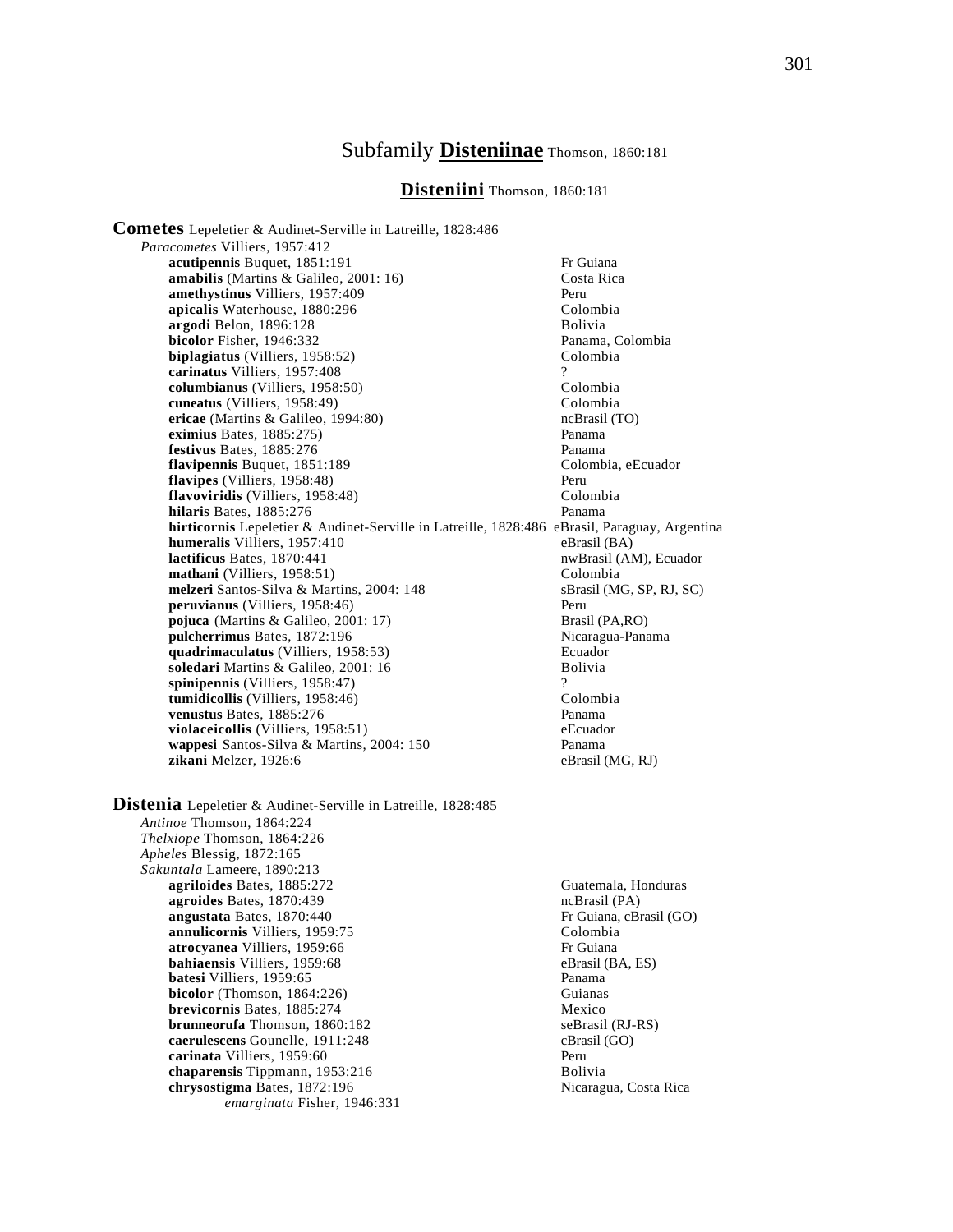**cinctipennis** Gounelle, 1911:247 cBrasil (GO) **columbina** Lepeletier & Audinet-Serville in Latreille, 1828:485 seBrasil, nArgentina (MI) **cribristernis** Bates, 1885:272 Nicaragua, Panama var. *chontalensis* Bates, 1885:272 **cyaneipennis** Villiers, 1959:67<br> **darlingtoni** Fisher, 1942:3 **Friday R** Dominicana, Puerto Rico darlingtoni Fisher, 1942:3 denticornis Bates, 1870:439 nwBrasil (AM) **equatoriensis** Villiers, 1959:74 Ecuador **esmeralda** Villiers, 1959:67 Guyana **fastuosa** Pascoe, 1871:274<br> **fimbriata** Lacordaire, 1869:228 **Guatemala-Colombia**<br>
Mexico, Guatemala **fimbriata** Lacordaire, 1869:228 *fimbria*; Villiers, 1959:57 **forcipata** Villiers, 1959:76 eBrasil (BA)<br> **fossulata** Villiers, 1959:75 eBrasil (PA) **fossulata** Villiers, 1959:75 ncBrasil (Pa) ncBrasil (Pa) ncBrasil (Pa) ncBrasil (Pa) ncBrasil (Pa) ncBrasil (Pa) ncBrasil (Pa) ncBrasil (Pa) ncBrasil (Pa) ncBrasil (Pa) ncBrasil (Pa) ncBrasil (Pa) ncBrasil (Pa) ncBrasil ( fryi Villiers, 1959:61 **fulvopicta** Bates, 1885:271 Guatemala **fuscula** Bates, 1885:273 eMexico (VC)<br> **geniculata** Bates, 1872:195 eMexico - Panama geniculata Bates, 1872:195 **germaini** Villiers, 1959:73<br> **granulipes** Villiers, 1959:71 Bolivia<br>
Panama, nwBrasil (AM) granulipes Villiers, 1959:71 **guyanensis** Villiers, 1959:68 Fr Guiana **hoegei** Bates, 1885:271 Mexico (GR, VC), Nicaragua<br> **humeralis** Waterhouse 1880:295 **Mexico Executor** Ecuador **humeralis** Waterhouse 1880:295<br> **diametrical langurioides** Bates, 1885:275 **langurioides** Bates, 1885:275 **lateralis** Fisher, 1946:329 Bolivia **limbata** Bates, 1885:273 Mexico, Guatemala, Panama **lineatopora lineatopora** Bates, 1880:35 Mexico, Guatemala, Honduras subsp. **irregularis** Linsley, 1935:70 Mexico<br> **acella** Villiers. 1959:64 eBrasil (BA) **macella** Villiers, 1959:64 eBrasil (BA) eBrasil (BA) eBrasil (BA) eBrasil (BA) eBrasil (BA) eBrasil (BA) eBrasil (BA) eBrasil (BA) eBrasil (BA) eBrasil (BA) eBrasil (BA) eBrasil (BA) eBrasil (BA) eBrasil (BA) eBrasil (BA) mathani Villiers, 1959:69 **mirabilis** Villiers, 1959:62 seBrasil (RJ) **nigrella** Bates, 1880:36 Guatemala<br> **negnai** Huedepohl. 1989:357 Guatemala pegnai Huedepohl, 1989:357 **peruviensis** Villiers, 1959:70<br> **phaeocera** Bates, 1880:35 **Perumane Service School** Politicaragua, Costa Rica phaeocera Bates, 1880:35 *rufipes*; Bates, 1872:196 (not Bates, 1870) **pictipes** Bates, 1885:275 Guatemala, Honduras<br> **pilati** Chevrolat, 1857:104 Guatemala, Honduras pilati Chevrolat, 1857:104 *pilatei*; Thomson, 1860:182 **pilosa** Villiers, 1959:64 seBrasil (RJ) **puertoricensis** Lingafelter & Micheli, 2004: 46 Puerto Rico **pulchra** Melzer, 1926:5 eBrasil (MG) **pullula** Gounelle, 1911:246 cBrasil (GO)<br> **punctiventris** Bates, 1885:274 Panama punctiventris Bates, 1885:274 **rufa** Villiers, 1959:65 Venezuela **rufipes** Bates, 1870:440 Colombia **rugiscapis** Bates, 1885:272 Guatemala, Honduras, Costa Rica, Panama **sallaei** Bates, 1885:273 Mexico **simplex** Bates, 1885:274 Panama **spinipennis** Fisher1946:330 Honduras, Costa Rica **spinosa** Bates, 1885:273 Panama **splendens** Bates, 1870:439 nwBrasil (AM) **striaticollis** Villiers, 1959:70 cBrasil (MT) **striatiscapis** Villiers, 1959:74 Costa Rica **suturalis** Bates, 1870:440<br> **trifasciata** Bates, 1892:157 **notatally semi-match of the semi-match of the semi-match of the semi-match of the semi-match of the semi-match of the semi-match of the semi-match of the semi-mat** tumidicollis Villiers, 1959:72 **undata** (Fabricius, 1775:181) eUSA *undulatus* Gmelin, 1790:1860 *plebejus* Fabricius, 1798:147 **unidentata** Villiers, 1959:63 Ecuador **viridicyanea** (thomson, 1864:226) **vittata** Bates, 1880:36 Guatemala

seMexico (VC, YU), Honduras, Costa Rica<br>Peru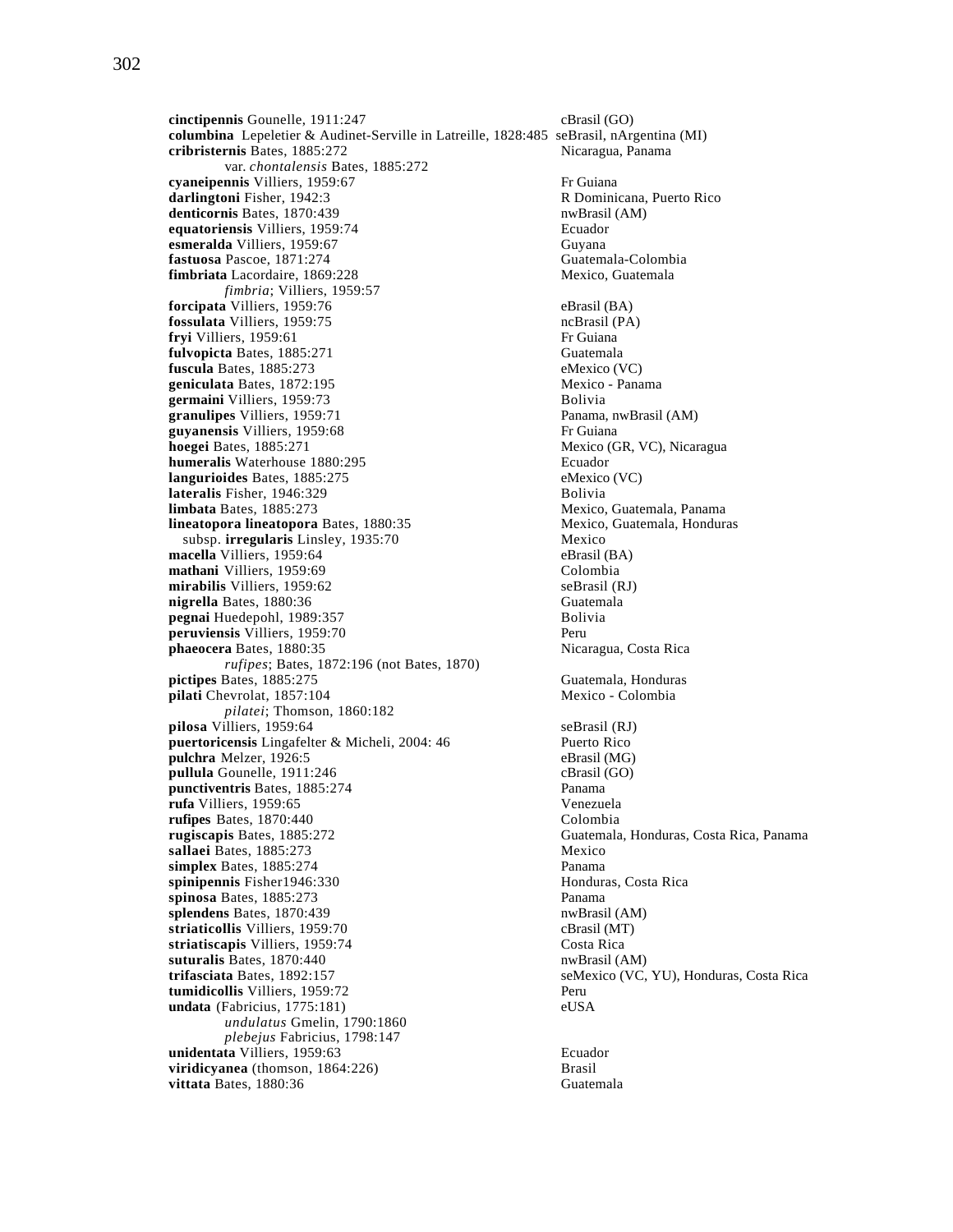**Villiersicometes** Santos-Silva, 2003: 480 *Microcometes* Villiers, 1957:410 **bijubatus** (Gounelle, 1911:251) **neBrasil (PE) hineatus** (Villiers, 1957:412) **eBrasil (BA, ES) eBrasil (BA, ES) lineatus** (Villiers, 1957:412) eBrasil (BA, ES) eBrasil (BA, ES) eBrasil, nArgentina (MI) **wagneri** (Gounelle, 1911:250)

# **Dynamostini** Lacordaire, 1869:196

**Aiurasyma** Martins & Galileo, 2001: 18 **potira** Martins & Galileo, 2001: 20 Colombia

## **Heteropalpini** Villiers, 1980:33

**Heteropalpus** Buquet, 1843: pl. 118 **pretiosus** Buquet, 1843: pl. 118 Fr Guiana, nwBrasil (AM) **smaragdinus** Villiers, 1958:40 Guyana smaragdinus Villiers, 1958:40

**Pseudocometes** Villiers, 1957:413<br>argutulus (Buquet, 1851:190) *scapularis* (Bates, 1870:441) **basalis** Villiers, 1958:38 Colombia **bicoloripes** Villiers, 1958:38 nwBrasil (AM) nwBrasil (AM) nwBrasil (AM) nwBrasil (AM) **coeruleus** (Bates, 1870:442)

Fr Guiana, eEcuador, nwBrasil (AM)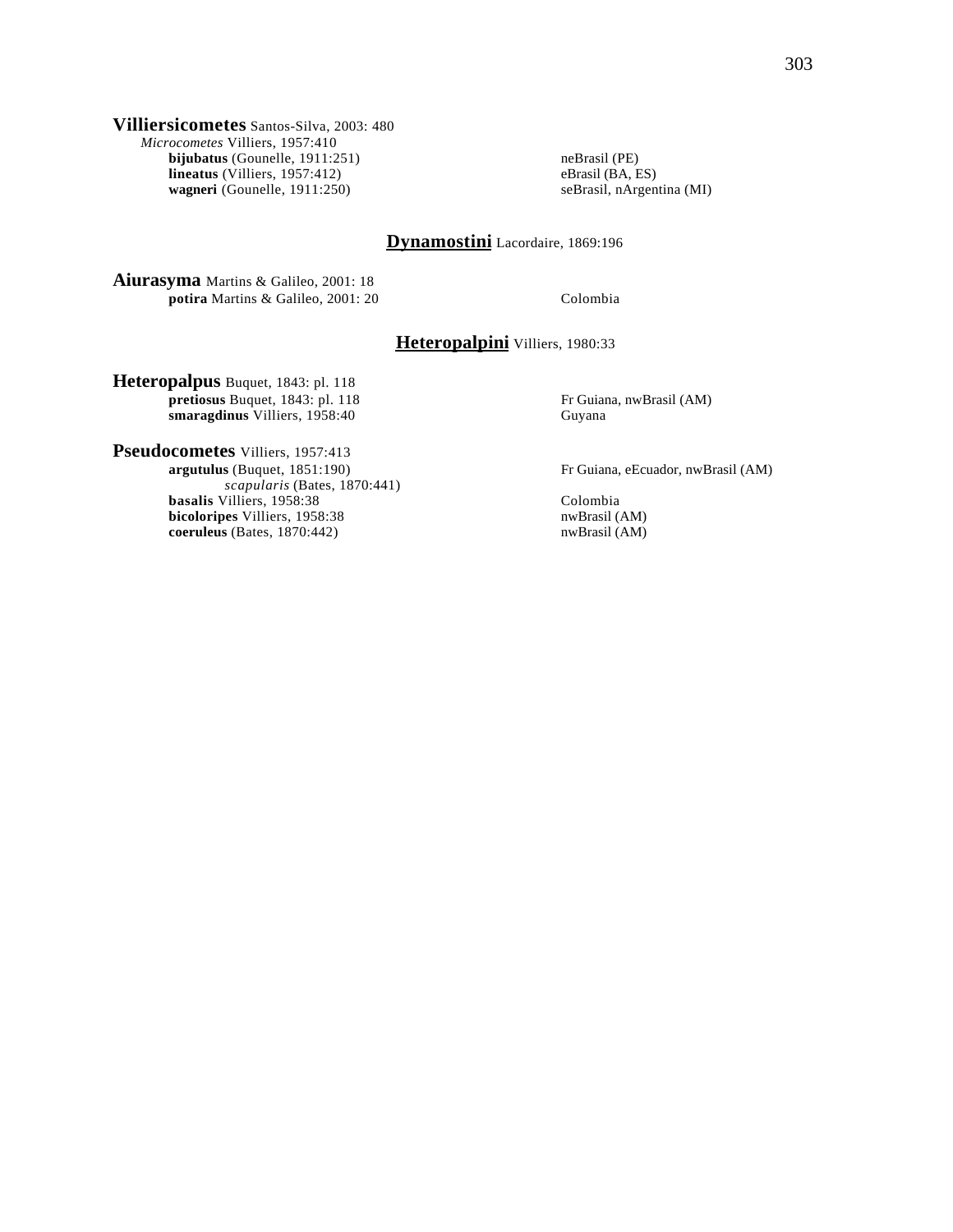#### **References**

- ABDULLAH, M. 1968. *Parandra (Neandra) brunnea quebecensis*, a new subspecies of the Parandrinae. **Entomol. Mon. Mag., 104**:75.
- ACHARD, J. 1910. Description de deux *Callichroma* nouveaux de l'Amérique du Sud. **Bull. Soc. Entomol. Fr.,** 1910:279-281.

1913. Monographie du genre *Amphionthe* Bates. **Insecta**, 3:29-42, 5 figs.

- AGASSIZ, J. L. R. 1846. **Nomenclator Zoologicus, Fasciculus XI: Continens Coleoptera.** 170 pp.
- ARIGONY, T. H. A. 1970. Notas sôbre Parandrinae. I. Redescrição de *Parandra expectata* Lameere, 1902. **Papéis Avulsos Dep. Zool., 23**(9):77-82, 2 figs.
	- 1970. Notas sôbre Parandrinae. II. Redescrição de *Parandra villei* Lameere, 1885. **Rev. Bras. Entomol., 14**(8):57-62, 7 figs.
	- 1971. Notas sôbre Parandrinae. III. Redescrição de *Parandra galapagoensis* Van Dyke, 1953. **Rev. Bras. Entomol., 15**(3):15- 20, 15 figs.
	- 1972. Notas sôbre Parandrinae. IV. Redescrição e comentários sôbre algumas espécies de Zikán, 1948. **Rev. Bras. Entomol., 16**(5):31-48, 49 figs.
	- 1977. Notas sôbre Parandrinae. V. Redescrição de *Parandra (Archandra) caspia* Ménétries, 1832. **Rev. Bras. Entomol., 20**(3- 4):159-164, 8 figs.
	- 1978. Revisao do gênero Parandra. I. O subgênero *Hesperandra* Arigony, 1977. **Rev. Bras. Entomol., 22**(3-4):119-159, 64 figs.
	- 1984. O subgênero *Parandra* Latreille, 1804 (Parandrinae): estudo fenético e cladístico de 12 espécies. **Iheringia**, Zool. (64):87-125, 66 figs.
- ARNETT, R. H. 1962. **The beetles of the United States. (A manual for identification).** xi +1112 pp., Univ. of America Press, Washington.
- ARTIGAS, J. N. 1970. Descripción de la larva y pupa de *Chenoderus testaceus* (Blanchard) **Bol. Soc. Biol. Concepción, 42**:245- 250, 10 figs.
- AUDINET-SERVILLE, J. G. 1832. Nouvelle classification de la famille des longicornes. **Ann. Soc. Entomol. France,** (1)**1**: 118- 201.
	- 1833. Nouvelle classification de la famille des longicornes (suite). **Ann.Soc. Entomol. France,** (1)**2**:528-573.
	- 1834. Nouvelle classification de la famille des longicornes (suite). **Ann. Soc. Entomol. France,** (1)**3**:5-110.
	- 1835. Nouvelle classification de la famille des longicornes (suite). **Ann. Soc. Entomol. France,** (1)**4**:5-100.
	- 1835. Nouvelle classification de la famille des longicornes (suite et fin). **Ann. Soc. Entomol. France,** (1)**4**:197-228.

AURIVILLIUS, C. 1887. Nya Coleoptera Longicornia. **Entomol. Tidskr.**, **8**:191-197, 3 figs.

- 1891. Neue Coleoptera Longicornia. **Entomol. Tidskr.**, **12**:97-106, 6 figs.
- 1893. Neue oder wenig bekannte Coleoptera Longicornia. 4. **Entomol. Tidskr.**, **14**:177-186, 12 figs.
- 1897. Neue oder wenig bekannte Coleoptera Longicornia. 5. **Entomol. Tidskr.**, **18**:241-248, pl. 3.
- 1899. Neue oder wenig bekannte Coleoptera Longicornia. 6. **Entomol. Tidskr.**, **20**:259-265, 5 figs.
- 1900. Verzeichniss der von Dr. F. Meinert im Jahre 1891 in Venezuela gesammelten Cerambyciden. **Öfversigt af Kongl. Vetenskaps-Akad. Förh.**, **1900, 4**:409-421, 1 fig.
- 1902. Neue oder wenig bekannte Coleoptera Longicornia. 7. **Entomol. Tidskr.**, **23**:207-224, 9 figs.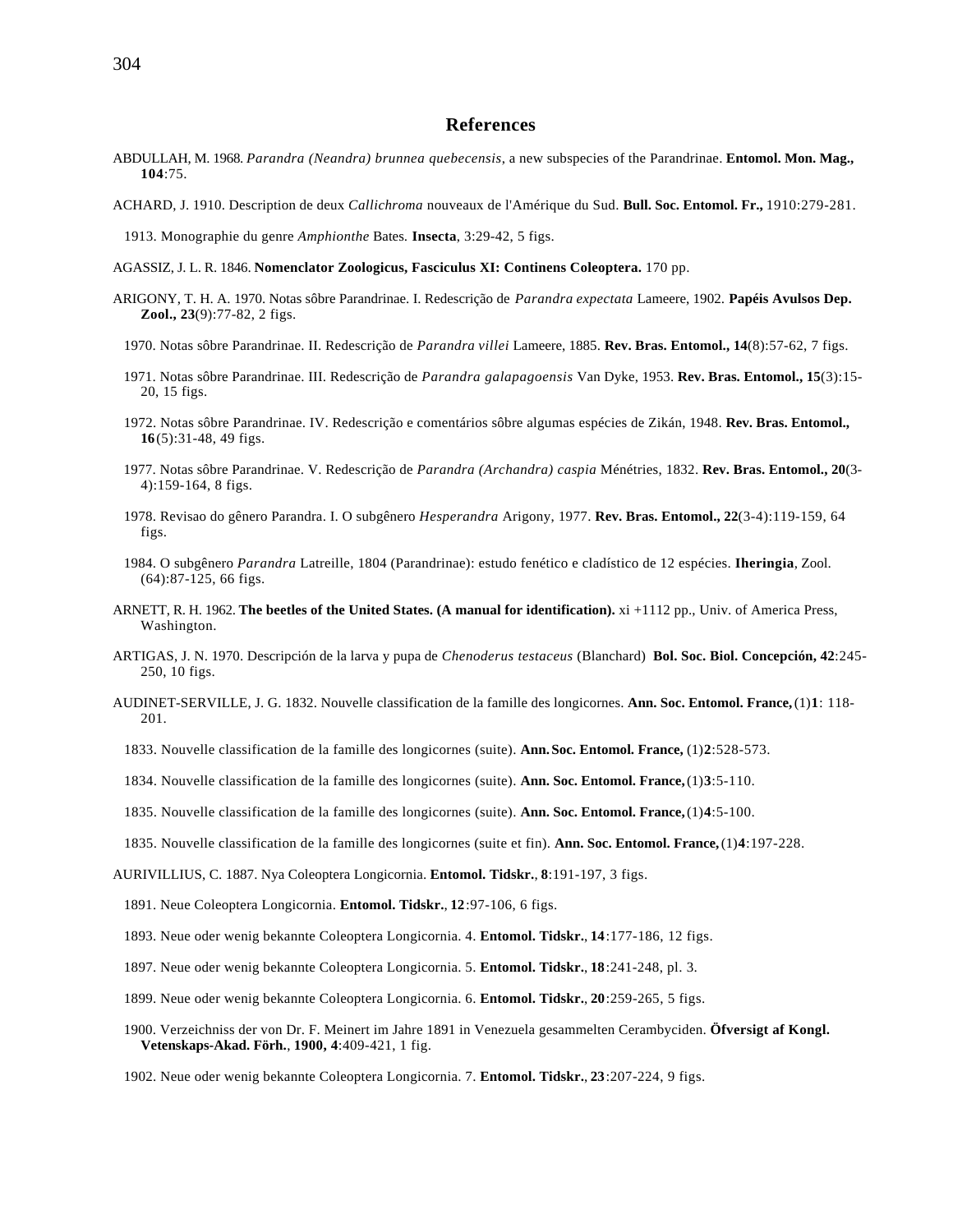- 1904. Cerambyciden aus Bolivien und Argentina gesammelt von Freiherrn Erland Nordenskiöld. **Entomol. Tidskr.**, **25**:205- 208, 1 fig.
- 1907. Neue oder wenig bekannte Coleoptera Longicornia. 9. **Ark. Zool.**, **3**(18):1-39, 1 pl.
- 1908. Cerambyciden aus den Grenzgebieten zwischen Peru und Bolivien gesammelt von Dr. Nils Holmgren. **Ark. Zool.**, **5**(1):1-11.
- 1910. Neue oder wenig bekannte Coleoptera Longicornia. l l. **Ark. Zool.**, **7**(3):143-187, 1 fig.
- 1911. Neue oder wenig bekannte Coleoptera Longicornia. 12. **Ark. Zool.**, **7**(19):187-228, 9 figs.
- 1912. **Coleopterorum Catalogus**, pars 39, Cerambycidae: Cerambycinae. Berlin, W. Junk, 574 p.
- 1913. Neue oder wenig bekannte Coleoptera Longicornia. 13. **Ark. Zool.**, **8**(22):229-263, 11 figs.
- 1915. Neue oder wenig bekannte Coleoptera Longicornia. 15. **Ark. Zool.**, **9**(8):319-334.
- 1916. Neue oder wenig bekannte Coleoptera Longicornia. 16. **Ark. Zool.**, **10**(19):335-360, 4 figs., 1 pl.
- 1919. Wissenschaftliche Ergebnisse der schwedischen entomologischen Reise des Herrn Dr. A. Roman in Amazonas 1914- 1915. 2. Cerambyciden. **Ark. Zool.**, **12**(11):1-7, 2 figs.
- 1920. Neue oder wenig bekannte Coleoptera Longicornia. 17. **Ark. Zool.**, **13**(9):361-403, 9 figs.
- 1921. Neue Cerambyciden aus der Sammlung G. van Roon. **Tijdschr. Entomol.**, Amsterdam, **64**:46-53, 1 pl.
- 1922. **Coleopterorum Catalogus**, pars 73, Cerambycidae:Lamiinae. I. Berlin, W. Junk, 322 p.
- 1922. Neue oder wenig bekannte Coleoptera Longicornia. 18. **Ark. Zool.**, **14**(18):405-436, 30 figs.
- 1922. Neue Cerambyciden aus der Sammlung G. van Roon. **Tijdschr. Entomol.**, **65**:160-173.
- 1923. **Coleopterorum Catalogus**, pars 74, Cerambycidae: Lamiinae. II. Berlin, W. Junk, pp. 323-704.
- 1923. Neue oder wenig bekannte Coleoptera Longicornia. 19. **Ark. Zool.**, **15**(25):437-479, 21 figs.
- 1925. Neue oder wenig bekannte Coleoptera Longicornia. 20. **Ark. Zool.**, **17A**(12):481-501, 7 figs.
- 1925. Neue oder wenig bekannte Coleoptera Longicornia. 21. **Ark. Zool.**, **18A**(9):503-524, 23 figs.
- 1926. Cerambyciden gesammelt von Dr. A. Roman inBrasilien in den Jahren 1923-1924. **Ark. Zool.**, **18B**(14):1-6, 1 fig.
- 1927. Neue oder wenig bekannte Coleoptera Longicornia. 22. **Ark. Zool.**, **19A**(17):525-547, 14 figs., 1 pl.
- 1929. Cerambycidae. Bearbeitet von Chr. Aurivillius. **Zool. Jahrb.**, Suppl. **16**:1-3, 1 fig.
- AUSTIN, E. P. 1877. Remarks on the synonymy of North American Coleoptera. **Can. Entomol., 9**(5):92-94.

1880. **Supplement to the check list of the Coleoptera of America, north of Mexico.** Boston, S. F. Cassino, 67 pp.

- AUSTIN, E. P. & J. L. LeCONTE. 1874. Catalogue of the Coleoptera of Mt. Washington, N. H., by E. P. Austin; with descriptions of new species by J. L. LeConte, M. D. **Proc. Boston Soc. Nat. Hist., 16**:265-276.
- BARRIGA, J. E. & L. E. PEÑA. 1994. Nuevas especies de Cerambycidae de Chile y algunas sinonimias. **Gayana Zool., 58**(1):91-98.
- BATES, H. W. 1861. Contributions to an insect fauna of the Amazon Valley. Coleoptera:Longicornes. **Ann. Mag. Nat. Hist.,** (3)**8**:40-52; 147-152; 212-219; 471-478.
	- 1862. Contributions to an insect fauna of the Amazon Valley. Coleoptera:Longicornes. **Ann. Mag. Nat. Hist.,** (3)**9**:117-124; 396-405; 446-45.
	- 1863. Contributions to an insect fauna of the Amazon Valley. Coleoptera:Longicornes. **Ann. Mag. Nat. Hist.,** (3)**12**: 100-109; 275-288; 367-381.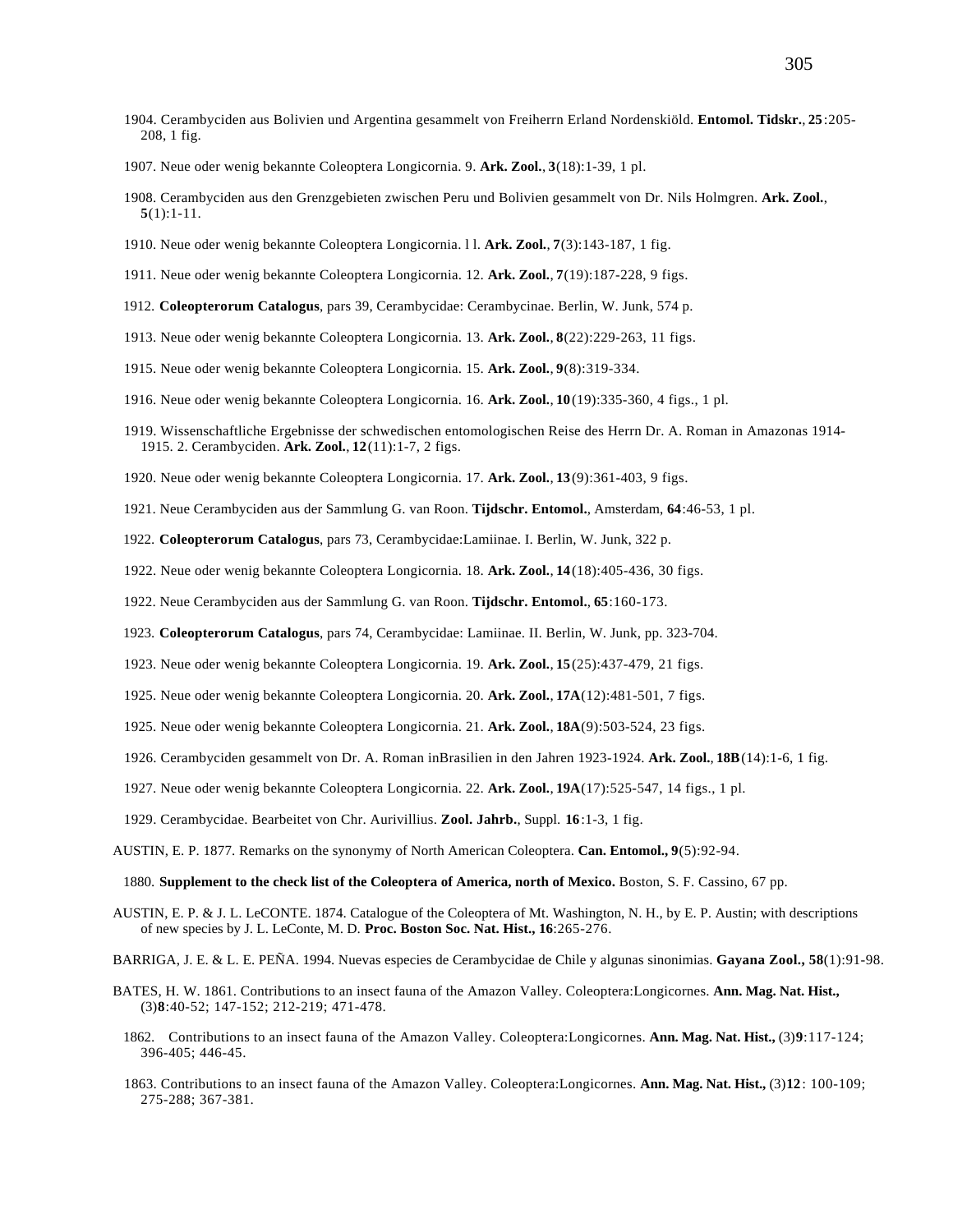- 1864. Contributions to an insect fauna of the Amazon Valley. Coleoptera:Longicornes. **Ann. Mag. Nat. Hist.,** (3)**13**:43-56; 144-164; **14**:11-24.
- 1865. Contributions to an insect fauna of the Amazon Valley. Coleoptera:Longicornes. **Ann. Mag. Nat. Hist.,** (3)**15**: 213-225; 382-394; **16**:101-113; 167-182; 308-314.
- 1866. Contributions to an insect fauna of the Amazon Valley. Coleoptera:Longicornes. **Ann. Mag. Nat. Hist.,** (3)**17**:31-42; 191-202; 288-303; 367-373; 425-435.
- 1867. New genera of longicorn Coleoptera from the river Amazons. **Entomologist's Mon. Mag., 4**:22-28.
- 1869. Contributions to an insect fauna of the Amazon Valley. Coleoptera:Prionides. **Trans. Entomol. Soc. London, 1869**:37-58.
- 1869. New species of Coleoptera from Chontales, Nicaragua. **Trans. Entomol. Soc. London, 1869**:383-389.
- 1870. Contributions to an insect fauna of the Amazon Valley. **Trans. Entomol. Soc. London, 1870**:243-335; 391-444.
- 1871. Description of a new genus, and two new species of longicorn Coleoptera. **Trans. Entomol. Soc. London, 1871**:375- 376.
- 1872. On the longicorn Coleoptera of Chontales, Nicaragua. **Trans. Entomol. Soc. London, 1872**:163-238.
- 1873. Notes on the longicorn Coleoptera of tropical America. **Ann. Mag. Nat. Hist.,** (4)**11**:21-45;117-132.
- 1874. Supplement to the longicorn Coleoptera of Chontales, Nicaragua. **Trans. Entomol. Soc. London, 1874**:219-235.
- 1875. New genera and species of longicorns from South America. **Entomologist's Mon. Mag., 11**:273-278.
- 1875. New genera and species of Prionidae. **Entomologist's Mon. Mag., 12:**47-53.
- 1878. New genera and species of longicorn Coleoptera. **Entomologist's Mon. Mag., 14:**272-274.
- 1879. **Biologia Centrali-Americana**, Insecta, Coleoptera, Longicornes, London, **5:**1-16, pl. 1-2.
- 1879. New genera and species of Callichrominae. **Cist. Entomol.**, **2**:395-419.
- 1880. **Biologia Centrali-Americana**, Insecta, Coleoptera, Longicornes, **5:**17-152, pls. 3-11.
- 1880. Note on *Discopus*, a genus of South American Longicorns, family Lamiidae. **Entomologist's Mon. Mag., 16:**253-255.
- 1880. New species of *Alcidion*, a genus of longicorn Coleoptera. **Entomologist's Mon. Mag., 16:**273-274.
- 1880. New species of *Acanthoderes*. **Entomologist's Mon. Mag.**, **17:**58-61.
- 1881. **Biologia Centrali-Americana**, lnsecta, Coleoptera, Longicornes, London, **5:**153-224, pls. 12-15.
- 1881. New species of longicorn Coleoptera allied to *Colobothea*. **Entomologist's Mon. Mag., 17:**275-277.
- 1881. Notes on longicorn Coleoptera. Revision of the aerénicides and amphionychides of tropical America. **Ann. Mag. Nat. Hist.,** (5)**8**:142-152; 196-204; 290-306.
- 1884. **Biologia Centrali-Americana**, Insecta, Coleoptera, suppl. to Longicornia, London, **5:**225-248, pl. 16.
- 1885. **Biologia Centrali-Americana**, Insecta; Coleoptera, suppl. to Longicornia, London, **5:**249-436, pls. 17-24.
- 1887. Three new longicorn Coleoptera from South America. **Entomologist's Mon. Mag., 4:**62-63.
- 1891. New longicorn Coleoptera, chiefly from Mexico. **Entomologist's Mon. Mag., 27:**158-161.
- 1891. Coleoptera, pp. 7-39. In E. Whymper, **Supplementary appendix to Travels amongst the Great Andes of the Equator**, London,  $xxi + 147$  pp. 14 pls.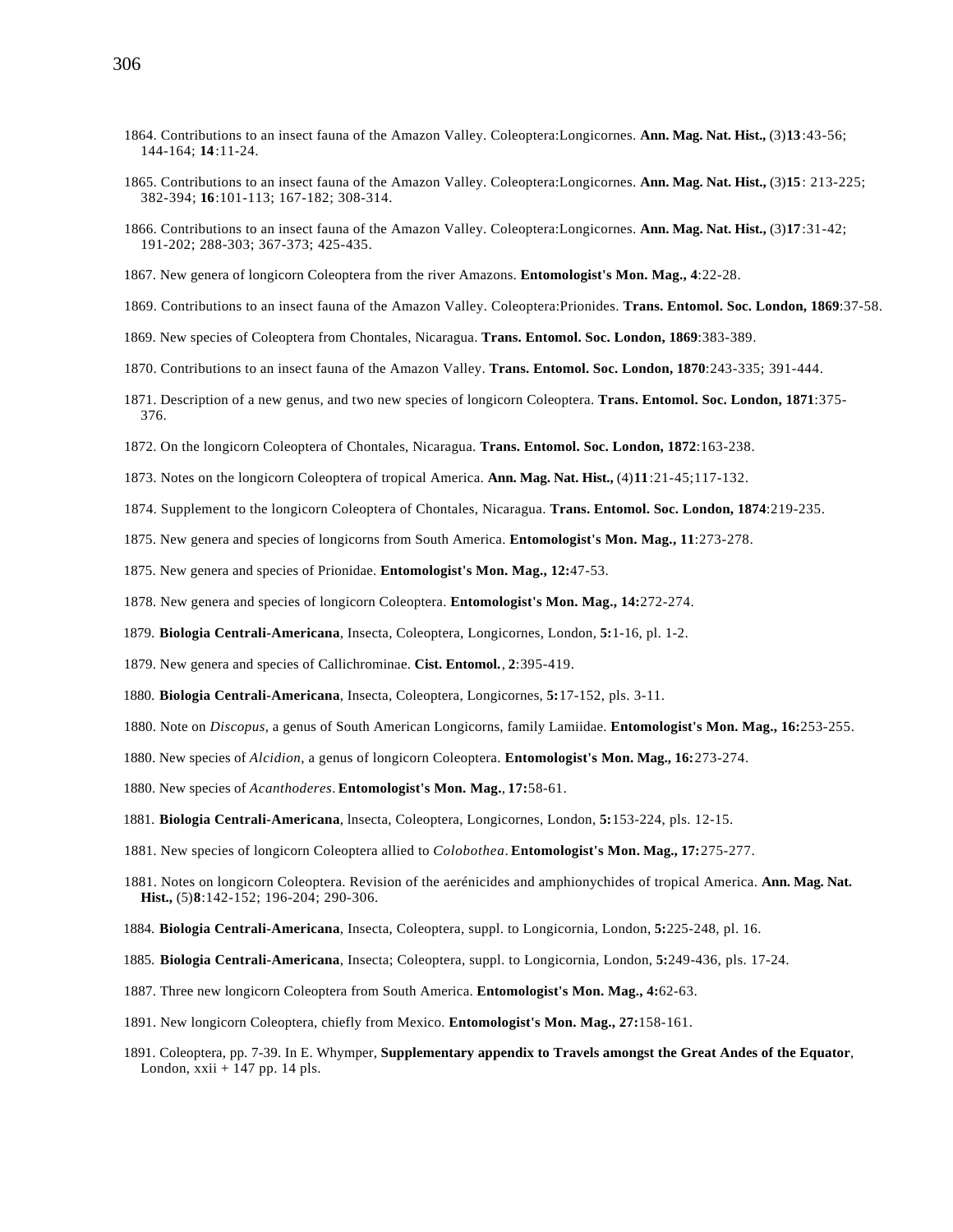- 1892. Additions to the Longicornia of Mexico and Central America, with remarks on some of the previously recorded species. **Trans. Entomol. Soc. London, 1892:**143-183, 2 pls.
- BEDEL, L. 1894. Recherches sur la synonymie des coléoptères de l'Ancien Monde. **Abeille**, **28:**150-156.
- BEIERL, J.D. & E.J. BARCHET-BEIERL. 1999. A new species of *Deltaspis* Audinet-Serville from southern California. **Occ. Pap. of the Cons. Coleop., 3**(1): 5 - 7, 1 fig.
- BELON, P. M. 1890. Contribution à l'étude du genre *Anoplomerus* Th.. **Ann. Soc. Linn. Lyon,** (N. S.) **36:**291-304.
	- 1890. Description d'un longicorne exotique. **Bull. Soc. Entomol. France, 1890:** ix-xi.
	- 1891. Description d'une genre nouveau de longicorne lamiide. **Bull. Soc. Entomol. France, 1891**: liv-lv.
	- 1896. Contribution à l'étude des longicornes de Bolivie. **Ann. Soc. Linn. Lyon,** (N. S.) **43**:241-255.
	- 1896. Description d'un cérambycide inédit du groupe des Disteniini. **Bull. Soc. Entomol. France, 1896:**128.
	- 1896. Description d'un longicorne nouveau, du groupe des niphonides. **Bull. Soc. Entomol. France, 1896:**387-388.
	- 1897. Remarques sur le genre *Euryptera* Serv. du groupe des lepturides et description d'une espéce nouvelle de Bolivie. **Ann. Soc. Entomol. Belg., 41:**339-342.
	- 1897. Description d'un longicorne nouveau du genre *Hebestola*. **Bull. Soc. Entomol. France, 1897:**186-187.
	- 1899. Diagnose d'un longicorne nouveau de Bolivie, appartenant au genre *Mecometopus* Th. **Bull. Soc. Entomol. France, 1899:**156-157.
	- 1902. Description d'un longicorne inédit de Bolivie. **Bull. Soc. Entomol. France, 1902:**333-334.
	- 1902. Description de trois longicornes brésiliens du genre *Ectenessa* Bates. **Ann. Soc.Entomol. Belg.**, **46:**13-16.
	- 1902. Description de plusiers longicornes de Bolivie appartenant au genre *Adetus* LeC. **Ann. Soc. Entomol. Belg.**, **46:**464- 472.
	- 1903. Matériaux pour l'étude des longicornes de Bolivie. **Revue Entomol., 2:**47-76.
	- 1903. Notes sur le genre *Aletretia* Bates, longicorne lamiaire et description de trois espéces nouvelles. **Ann. Soc. Entomol. Belg., 47:**148-154.
- BERG, F. G. C. 1885. [ M. Ch. Bery envoié de Buenos-Aires des notes sur divers Coleóptères des familles des Buprestides et des Cérambycides ]. **Bull. Séanc. Soc. Entomol. France,** (6)**5:** civ-cv.
	- 1886. Notas sinonímicas acerca de algunos cerambícidos de la fauna Argentina. **Ann. Soc. Entomol. Arg., 21:**234-240.
	- 1889. Quadraginta Coleoptera nova Argentina. **Ann. Univ. B. Aires, 6:**105-157.
	- 1898. Descriptio novi generis cerambycidarum ReipublicaeArgentinae. **Comun. Mus. Nac. B. Aires, 1**(2):31-33.
- BERGE, F. 1844. **Käferbuch. Allgemeine und specielle Naturgeschichte der Käfer, mit vorzüglicher Rücksicht auf die europäischen Gattungen. Nebst Anweisung sie zu sammeln, zuzubereiten und aufzubewahren.** Stuttgart, Hoffmann, 268 pp., 1315 figs.
- BERKOV, A. 2002. The impact of redefined species limits in *Palame* (Lamiinae: Acanthocinini) on assessments of host, seasonal, and stratum specificity. **Biol. Journ. of the Linnean Soc., 76:** 195-209, 4 figs.
- BEUTENMÜLLER, W. (Description of *Anthophylax hoffmani*.) **Bull. Amer. Mus. Nat. Hist., 19:**518.
- BILLBERG, G. J. 1815. Insecta ex ordine coleopterorum descripta. **Nov. Act. Soc. Sci. Upsaliensis,** (2)**7:**271-281.
	- 1820. Novae insectorum species descriptae. **Mem. Acad. Imp. Sci. St. Petersbourg,** (5)**7**:381-395.
- BLACKWELDER, R. E. 1946. Checklist of the coleopterous insects of Mexico, Central America, the West Indies and South America. Part 4. **Bull. U. S. Nat. Mus., 185:**551-763.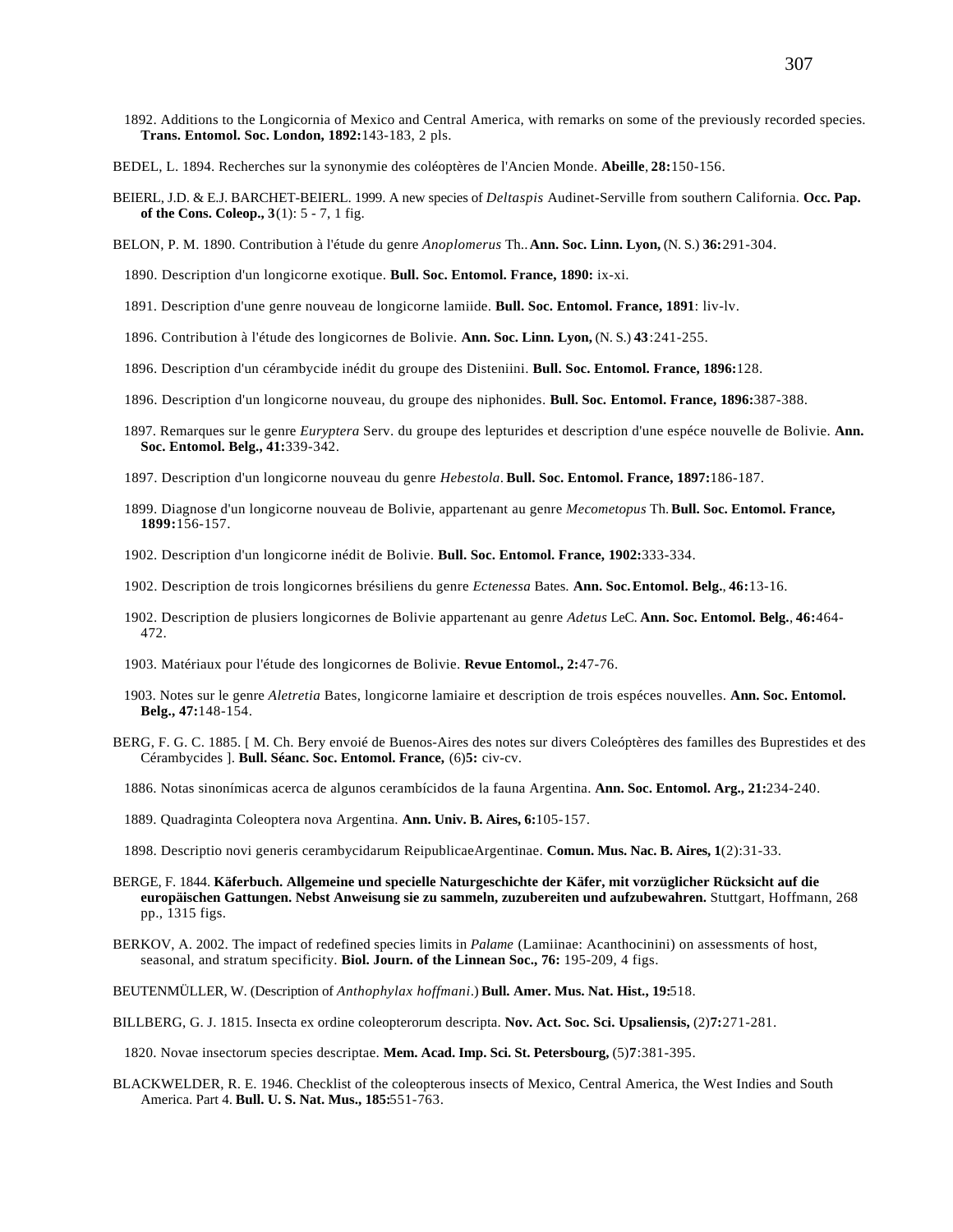BLAIR, K. G. 1933. Further Coleoptera from the Galapagos Archipelago. **Ann. Mag. Nat. Hist.,** (10)**11:**471-487.

BLAISDELL, F. E. 1903. *Desmocerus californicus*. **Entomol. News, 14**(8):276.

1925. Expedition to Guadalupe Island, Mexico, in 1922. **Proc. Calif. Acad. Sci.,** (4)**14:**321-343.

- BLANCHARD, C. E. 1832. In Griffith, E. & E. Pidgeon, **The animal kingdom arranged in conformity with its organization by the Baron Cuvier, with supplementary addition to each order**, Insects. London, **2:**1-796, 84 pls. (1831: pls. 6, 14, 65, 73; 1832: pls. 85, 88, 89, 95, 100, 119).
	- 1842. Notice sur un insecte de la famille des longicornes. **Ann. Soc. Entomol. France, 11:**49-51.
	- 1843. In **Voyage dans l'Amérique meridionale (le Brésil, la République Orientale de l'Uruguay, la République Argentine, la Patagonie, la République du Chili, la République de Bolivia, la République du Pérou), exécute pendant les années 1826, 1827, 1828, 1829, 1830, 1831, 1832 et 1833 par Alcide D'Orbigny.** Insectes de l'Amérique méridionale, recueillis par Alcide D'Orbigny (Tribu des Longicornes). **6**(2):206-210, pls. 20-22.
	- 1845. **Histoire des insectes, traitant de leurs moeurs et de leurs métamorphoses en général, et comprenant une nouvelle classification fondée sur leurs rapports naturels. 2:**1-524.
	- 1848. Note sur un genre d'insectes de la famille des prionides. **Ann. Sci. Nat.**, (3)**9**:210.
	- 1851. Fauna Chilena, Insectos, Coleópteros, in Gay, C., **Historia fisica y política de Chile,** Zoologia. **5:**285-563, pls. 1-31 (Cerambycidae, pls. 27 - 30).
- BLAND, J. H. B. 1862. Descriptions of several supposed new species of Cerambycidae in the collection of the Entomological Society of Philadelphia, with observations on some already described. **Proc. Entomol. Soc. Philadelphia, 1:**267-276.
	- 1863. Descriptions of a few supposed new species of North American Coleoptera. N° 2. **Proc. Entomol. Soc. Philadelphia, 2:**319-323.
	- 1864. Descriptions of new North American Coleoptera. **Proc. Entomol. Soc. Philadelphia, 3:**253-256.
	- 1865. Descriptions of several new species of North American Coleoptera. **Proc. Entomol. Soc. Philadelphia, 4:**381-384.
- BLATCHLEY, W. S. 1910. On the Coleoptera known to occur in Indiana. An illustrated descriptive catalogue of the Coleoptera or beetles (exclusive of the Rhynchophora) known to occur in Indiana. **Bull. Indiana Dep. Geol. Nat. Res.**, **1**:1-1386, 590 figs.
	- 1917. On some new or noteworthy Coleoptera from the west coast of Florida. II. **Can. Entomol., 49**(7):236-240; (8):272-279.
	- 1920. Notes on the winter Coleoptera of western and southern Florida with descriptions of new species. **Can. Entomol., 52**(3):68-72.
	- 1922. Some new and rare Coleoptera from southwestern Florida. **Can. Entomol., 60**(3):60-76.
- BLEUZEN, P. 1990. Revision du genre *Macrodontia* Serville, 1832 (Ancistrotini). **Sci. Nat**, **67:**8-11, 1 pl.
- 1993. Note systematique sur les Callipogonini du Nouveau Monde. **Sci. Nat**, Paris, **79**:18-19, 8 figs.
- 1994. **Les Coléoptères du Monde, The Beetles of the World, Vol. XXI, Prioninae 1.** Sci. Nat, 92 pp, 16 pl.
- BODKIN, G. E. 1919. Notes on the Coleoptera of British Guiana. **Entomologist's Mon. Mag., 55**:264-272.
- BOHEMAN, C. H. 1859. Coleoptera. Species novas descripsit, in **Konigliga Svenska Fregatten** *Eugenies* **resa omkring Jorden...**, Stockholm, zoologi, **l** (Insecta) p. 113-218.
- BONDAR, G. 1938. Notas entomológicas da Bahia. III. **Rev. Entomol.**, **9**(3-4):441-449, 8 figs.
	- 1939. Dois Cerambicídeos novos da Bahia. **Bahia Rur.**, **6**(63-64):54-56.
	- 1953. A biologia do genero *Oncideres* e descrição de nova espécie. **Agronomia**, **12**(2):29-31.
	- 1956. A biologia do gênero *Oncideres* e descrição de nova espécie. **Longicornia**, **3:**765-768, 1 fig.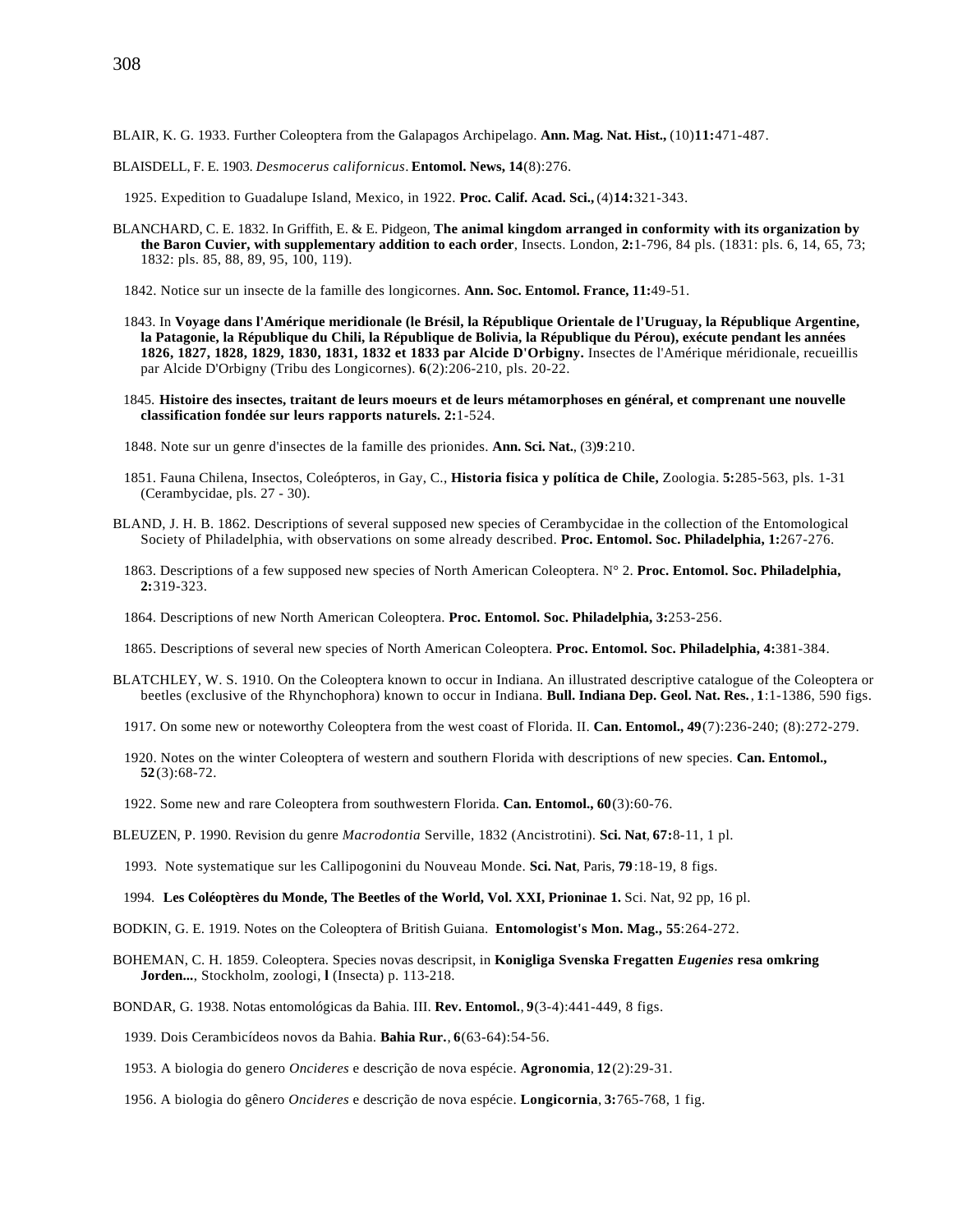BOPPE, P. L. 1921. **Genera Insectorum**, Fam. Cerambycidae: subfam. Disteniinae-Lepturinae. P. Wytsman, **178**:1-119, 8 pls.

- BOSQ, J. M. 1943. Agregados al Catálogo de los Longicorneos de la República Argentina. **Rev. Soc. Entomol. Zoogeografia**, **3**(3):103-112.
	- 1947. Interesantes longicornios de Catamarca. **Rev. Soc. Entomol. Arg.**, **13**(1-5):292-300, 2 pls.
	- 1948. Nueva combinación para *Leptidea brevipennis* Muls. **Agric. Tecn.**, **8:**69-71.
	- 1949. Los Cerambycidae (Insecta, Coleoptera) de Tarapacá. **Agric. Tecn.**, **9:**77-80.
	- 1949. Nueva combinación para *Leptidea brevipennis* Muls. Addenda. **Agric. Tecn.**, **9**:81.
	- 1950. Notas sobre un longicórnio chileno-argentino. **Arthropoda**, **1**(2-4):377-378.
	- 1951. Novedades en Cerambícidos del Norte Argentino. **Rev. Soc. Entomol. Arg.**, **15**(1-3):96-107.
	- 1951. Novedades en Cerambícidos chilenos. **Rev. Chil. Entomol.**, **1:**191-197.
	- 1951. Revisión del género *Calydon* Thoms., 1864. **Ann. Soc. Entomol. Arg.**, **152**(2):51-62.
	- 1952. Descripción de una nueva espécie del género *Centrocerum* Chevr., 1861. **Acta Zool. Lilloana**, **10:**95-97.
	- 1953. Nota sobre el género *Adalbus* Fairm. et Germ., 1859. **Ann. Mus. Nahuel Huapí**, **3:**63-67.
	- 1953. Longicórnios del Parque Nacional Lanín, zona de San Martín de los Andes y cercanía. **Ann. Mus. Nahuel Huapí**, **3:**69- 87, 5 pls.
	- 1953. Descripción de una nueva espécie del género *Achryson* Serv., 1833. **Comun. Zool. Mus. Hist. Nat., 4**(69):1-4, 2 figs.
	- 1953. Descripción de un género y espécie nuevos de Torneutini. **Rev. Soc. Entomol. Arg.**, **16:**31-33, 1 fig.
- BREME, F. de. 1844. Insectes coléoptères nouveaux ou peu connus. Prémiére et deuxiéme décades. **Ann. Soc. Entomol. France,** (2) **2:**287-313.
- BRETHES, J. 1916. Description d'un nouveau coléoptère du Chili. **Rev. Chil. Hist. Nat.**, **20:**75-78, 1 fig.
	- 1920. Insectes du Perou. **Ann. Soc. Entomol. Arg.**, **89:**27-54.
	- 1925. Nouveaux coléoptères Sud Americains. **Nunquam Otiosus**, **4:**11-16.
- BREUNING, S. 1935. Novas species Cerambycidarum. III. **Folia zool. hydrobiol.**, **8:**51-71.
- 1936. Novae species Cerambycidarum. V. **Festschr. 60 Geburtst. E. Strand**, **1:**274-325.
- 1938. Études sur les Lamiaires. Huitième tribu: Mesosini Thomson. **Novit. Entomol.**, **8:**365-392.
- 1939. Novae species Cerambycidarum. VII. **Festschr. 60 Geburtst. E. Strand**, **5:**144-290.
- 1940. Novae species Cerambycidarum. VIII. **Folia zool. hydrobiol.**, **10:**37-85.
- 1940. Novae species Cerambycidarum. IX. **Folia zool. hydrobiol.**, **10:**115-214.
- 1940. Novae species Cerambycidarum. X. **Folia zool. hydrobiol.**, **10:**407-437.
- 1942. Novae species Cerambycidarum. XI. **Folia zool. hydrobiol.**, **11:**113-175.
- 1943. Novae species Cerambycidarum. XII. **Folia zool. hydrobiol.**, **12:**12-66.
- 1943. Études sur les Lamiaires. Douzième tribu: Agniini. **Novit. Entomol.**, **3**(104):137-28O, figs. 1-157.
- 1944. Études sur les Lamiaires. Douzième tribu: Agniini (cont.). **Novit. Entomol.**, **3**(107-135):281-512.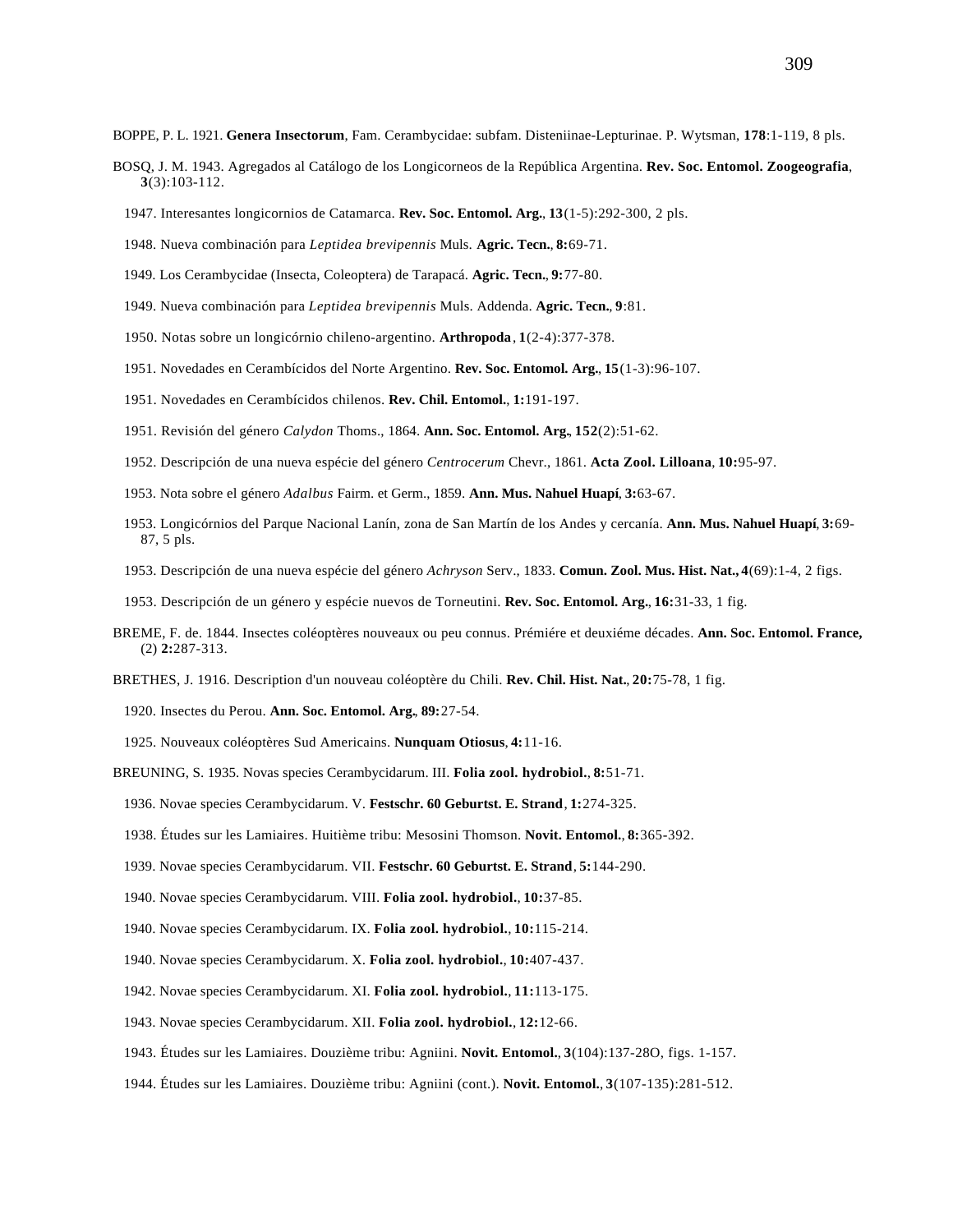- 1947. Nouvelles formes de Longicornes du Musée de Stockholm. **Ark. Zool.**, **39A**(6):1-68.
- 1948. Nouvelles formes de Lamiaires (Première partie). **Bull. Mus. Hist. Nat. Belg.**, **24**(38):1-44.
- 1948. Nouvelles formes de Lamiaires (Deuxième partie). **Bull. Mus. Hist. Nat. Belg.**, **24**(47):1-47.
- 1949. Notes systématiques sur les Lamiaires. **Bull. Inst. Sci. Nat. Belg.**, **25**(38):1-32.
- 1950. Quelques nouveaux Lamiaires du Riksmuseum. **Ark. Zool.**, (2)**1:**265-274.
- 1950. Revision des Parmenini. **Longicornia**, **1:**29-159, 18 figs.
- 1950. Lamiaires nouveaux de la collection Lepesme. **Longicornia**, **1:**511-535, 8 figs.
- 1950. Nouveaux Lamiaires du Musée de Genes. **Ann. Mus. Civ. Stor. Nat. Giacomo Doria**, **64:**170 201.
- 1950. Nouvelles formes de Lamiaires (Troisième partie). **Bull. Inst. Sci. Nat. Belg.**, **26**(12):1-32.
- 1952. Revision einiger Gattungen aus der Gruppe der Saperdini. **Entomol. Arb. Mus. G. Frey**, **3**(1):107-213, 3 pls.
- 1953. Nouvelles formes de Lamiaires (Quatrième partie). **Bull. Inst. Sci. Nat. Belg.**, **29**(8):1-38, 1 pl.
- 1954. Nouvelles formes de Lamiaires (Sixiéme partie). **Bull. Inst. Sci. Nat. Belg.**, **30**(28):1-23, 4 figs.
- 1954. Nouvelles formes de Lamiaires (Septiéme partie). **Bull. Inst. Sci. Nat. Belg.**, **30**(41):1-24, 3 figs.
- 1954. Revision von 35 Gattungen aus der Gruppe der Saperdini Muls. **Entomol. Arb. Mus. G. Frey**, **5**(2):401-567, 3 pls.
- 1955. Revision du genre *Mecas* LeConte. **Mém. Soc. Entomol. Belg.**, **27:**138-152, 1 fig.
- 1955. Eine neue Lamiiden-Gattung ausBrasilien. **Entomol. Arb. Mus. G. Frey**, **6**(1):311-312.
- 1955. Neue Cerambyciden von der Insel Trinidad. **Entomol. Arb. Mus. G. Frey**, **6**(2):659-661.
- 1956. Lamiaires nouveaux de la collection Lepesme (2e. note). **Longicornia**, **3:**665-702, 12 figs.
- 1956. Nouveaux Lamiaires du Riksmuseum. **Ark. Zool.**, (N. S.) **9:**355-361.
- 1958. **Catalogue des Lamiaires du Monde.** 1 Lief, Tutzing b. München, Mus. G. Frey, 48 p.
- 1958. Nouvelles formes de Lamiaires (Dixiéme partie). **Bull. Inst. Sci. Nat. Belg.**, **34**(22):1-47, 11 figs.
- 1958. Nouveaux Lamiaires du Muséum National d'Histoire Naturelle. **Bull. Soc. Entomol. France, 63**(1-2):31-37, 2 figs.
- 1959. **Catalogue des Lamiaires du Monde.** 2 Lief. Tutzing b. München, Mus. G. Frey, p. 49-107.
- 1959. Nouveaux genres de Lamiinae. **Bull. Ann. Soc. Entomol. Belg.**, **95:**70-88.
- 1959. Nouvelles formes de Lamiaires (Onziéme partie). **Bull. Inst. Sci. Nat. Belg.**, **35**(6):1-14, 6 figs.
- 1960. **Catalogue des Lamiaires du Monde.** 3 Lief. Tutzing b. München, Mus. G. Frey, p. 109-182.
- 1960. Nouvelles formes de Lamiaires (Douziéme partie). **Bull. Inst. Sci. Nat. Belg.**, **36**(7):1-30, 4 figs.
- 1960-1962. Révision systématique des espéces du genre *Oberea* Mulsant du globe. **Frustula Entomol.**, **3**(4):1-59; **4**(3):61- 140; **5**(4):141--232.
- 1961. **Catalogue des Lamiaires du Monde.** 4 Lief. Tutzing b. München, Mus. G. Frey, p. 183-284.
- 1961. **Catalogue des Lamiaires du Monde.** 5 Lief. Tutzing b. München, Mus. G. Frey, p. 287-382.
- 1961. Nouvelles formes de Lamiaires (Treiziéme partie). **Bull. Inst. Sci. Nat. Belg.**, **37**(20):1-44, 4 figs.
- 1961. Neue oder schlecht bekannte Cerambyciden. **Entomol. Arb. Mus. G. Frey**, **12:**140-160.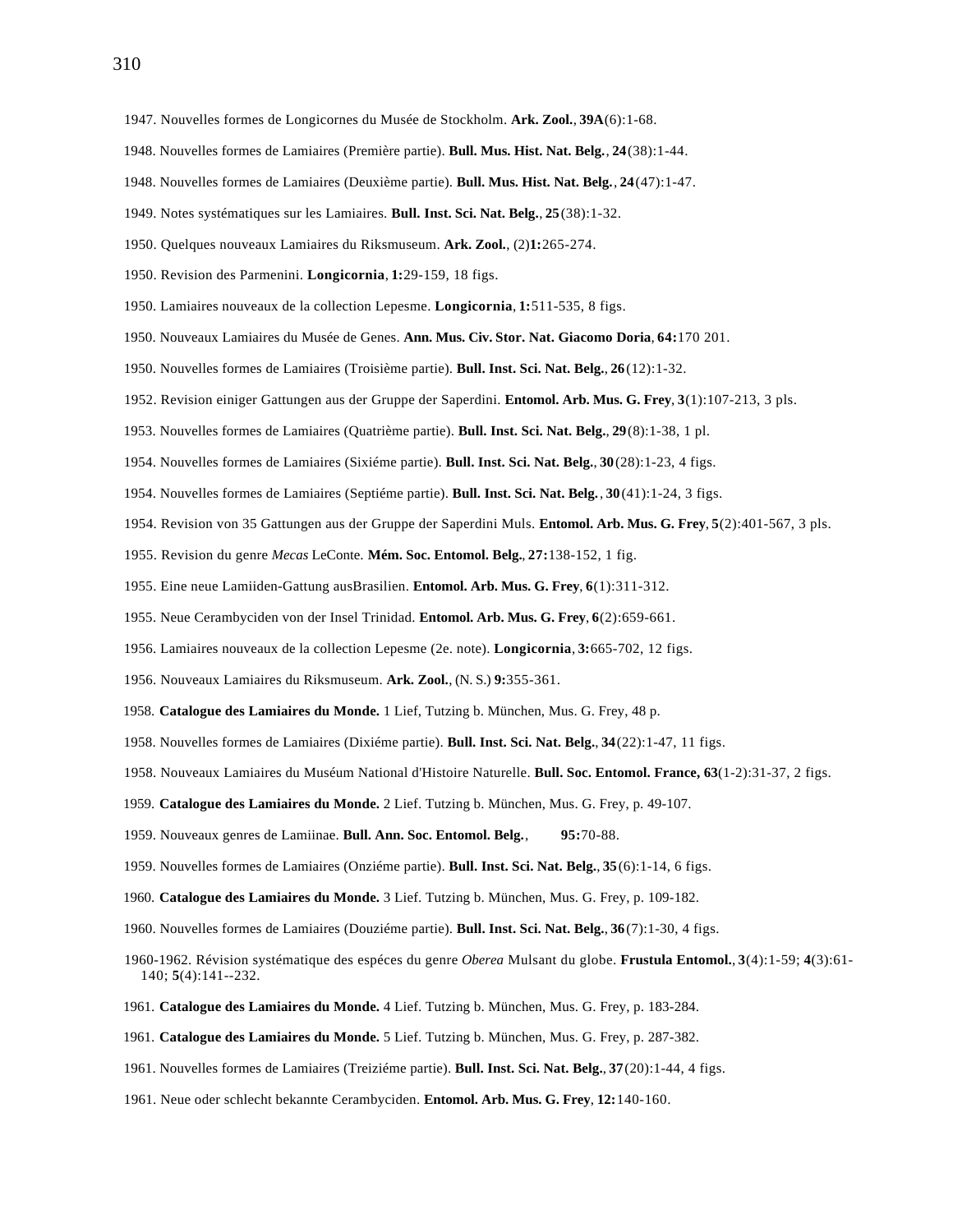- 1961. Neue Lamiiden aus dem Museum G. Frey. **Entomol. Arb. Mus. G. Frey**, **12:**245-250.
- 1961. Neue Lamiiden aus dem Museum G. Frey. **Entomol. Arb. Mus. G. Frey**, **12:**326-342.
- 1961. Revision des Pteropliini. **Pesquisas**, (5)**9:**5-60, 7 figs.
- 1962. **Catalogue des Lamiaires du Monde.** 6 Lief. Tutzing b. München, Mus. G. Frey, p. 387-459.
- 1962. Revision des Agapanthiini Muls. américains. **Pesquisas**, (6)**13:**1-48, 9 figs.
- 1962. Nouvelles formes de Lamiaires (Quatorziéme partie). **Bull. Inst. Sci. Nat. Belg.**, **3**(40):1-16, 5 figs.
- 1963. **Catalogue des Lamiaires du Monde.** 7 Lief. Tutzing b. München, Mus. G. Frey, p. 463-555.
- 1964. Neue Lamiiden aus dem Museum G. Frey. **Entomol. Arb. Mus. G. Frey**, **15**:91-97.
- 1966. **Catalogue des Lamiaires du Monde.** 9 Lief. Tutzing b. München, Mus. G. Frey, p. 659-765.
- 1966. Nouvelles formes de Lamiaires (Dix-septiéme partie). **Bull. Inst. Sci. Nat. Belg.**, **42**(21):1-22.
- 1967. **Catalogue des Lamiaires du Monde.** 10 Lief. Tutzing b. München, Mus. G. Frey, p. 771-864.
- 1969. **Catalogue des Lamiaires du Monde.** 11 Lief. Tutzing b. München, Mus. G. Frey, p. 865-1069.
- 1971. Revision des espèces américaines de la tribue des Apomecynini Lac. **Entomol. Abh. St. Mus. Tierk.**, Dresden, **37**(3):209-335, 21 figs.
- 1971. Neue Lamiinae aus den Beständen des Zoologischen Museums der Humboldt-Universität in Berlin. **Mitt. Zool. Mus. Berlin, 47**(2):285-288.
- 1973. Lamiaires nouveaux ou peu connus du Muséum de Paris. **Ann. Soc. Entomol. France,** (N. S.) **9**(3):647-665.
- 1973. Neue Lamiinae aus den Beständen des Zoologischen Museums der Humboldt-Universität Berlin. **Mitt. Zool. Mus. Berlin, 49**(1):37-40.
- 1974. Revision des Rhodopinini américains. **Studia Entomol.**, **17**(1-4):1-210, 24 figs.
- 1974. Neue arten und gattungen von Lamiinen. **Mitt. Zool. Mus. Berlin, 50**(1):149-165.
- 1974. Neue Lamiinae. **Mitt. zool. Mus. Berlin, 50**(2):237-241.
- 1974. Neue Lamiinae aus den Beständen des Staatlichen Museum für Tierkunde Dresden **Reichenbachia**, **15**(5):37-42.
- 1975. Revision de la tribue des Pogonocherini. **Folia Entomol. Hung.**, Budapest, (N. S.), **28**(1):9-53, 6 figs.
- 1979. Description de nouveaux genres et espèces de Lamiinae. **Bull. Soc. Entomol. Mulhouse, 1979**: 13-15.
- 1980. Nouveaux Cerambycidae Lamiinae néotropicaux. **Bull. Soc. Entomol. France, 5:**67-71.
- 1980. **Revision de la tribu des Compsosomatini Thoms.** Venette, Compiegne, Edit. Sci. Nat., p. 1-32, 8 figs.
- BREUNING, S. & L. HEYROVSKY. 1961. Cerambycides nouveaux de la collection Heyrovsky. **Bull. Soc. Entomol. Mulhouse, 1961:**16-18.
	- 1964. Cerambycides nouveaux de la collection Heyrovsky (Deuxiéme partie). **Bull. Soc. Entomol. Mulhouse, 1964:**27-30.
- BRONGNIART, P. 1793. Description d'une nouvelle espèce de Lamie. **Bull. Soc. Philomath.**, **1:**34, pl. 2, fig. 2.
- BROWN, W. J. 1952. Some species of Phytophaga. **Can. Entomol., 84:**335-342.
- BRUCH, C. l908. Longicórnios argentinos nuevos o poco conocidos. I. **Rev. Mus. La Plata, 15:**198-220, figs.
	- 1911. Longicórnios argentinos nuevos o poco conocidos. II. **Rev. Mus. La Plata, 18:**164-178, 13 figs.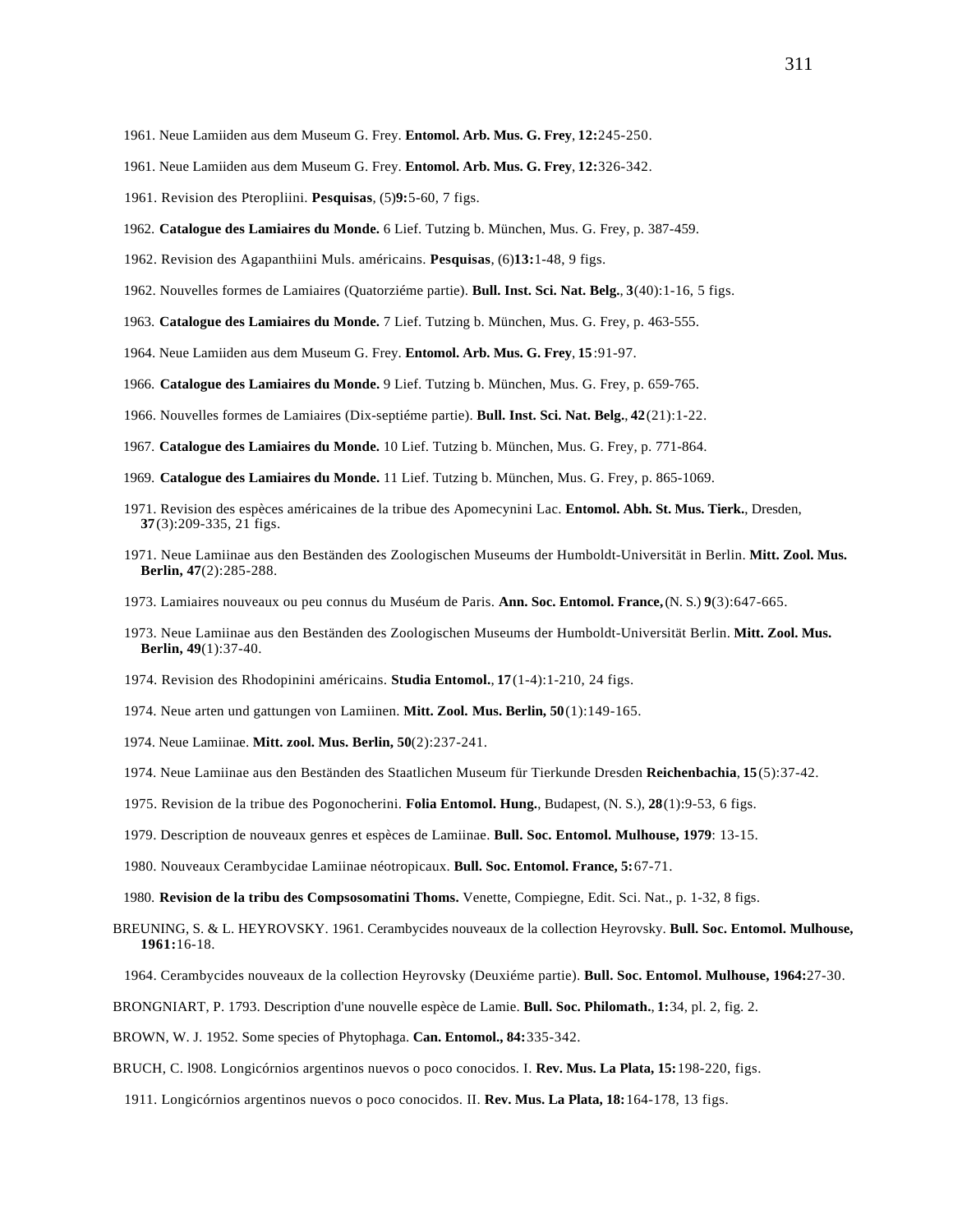312

- 1912. Catálogo sistemático de los Coleópteros de la República Argentina. Pars VIII, Família Cerambycidae. **Rev. Mus. La Plata, 18:**179-226.
- 1914. Descripción de un cerambícido extraordinario de la República Argentina (*Pleiarthrocerus opacus*, n. gen., n. sp.). **Rev. Mus. La Plata, 19:**340-345, 5 figs.
- 1914. Desripción de la hembra de *Anoploderma (Pathocerus) wagneri* Waterh. **Bol. Soc. Physis**,**1**(6):381-385, 2 figs.
- 1915. Suplemento al catálogo sistemático de los Coleópteros de la República Argentina. I. (Addenda et corrigenda). **Rev. Mus. La Plata, 19:**538-573.
- 1918. Cerambícidos argentinos nuevos o poco conocidos. **Rev. Mus. La Plata, 24:**5-29, 9 figs.
- 1921. Algunos interesantes cerambícidos. **Rev. Mus. La Plata, 25:**345-356, 8 figs.
- 1925. Coleópteros nuevos y poco conocidos. **Physis**, **8:**199-211, 6 figs.
- 1926. Cerambícidos nuevos o poco conocidos. **Physis**, **8:**338-348, 2 pls.
- 1929. Una nueva espécie de *Prionapterus* Guér. **Rev. Soc. Entomol. Arg.**, **2**(10):203-208, 1 pl.
- 1933. Un longicórnio nuevo de la Argentina. **Rev. Entomol.**, **3**(3):335-337,1 fig.
- 1935. Biología y metamorfosis de un interesante longicornio: *Schreiteria bruchi* Melzer. **Physis**, **11**(40):361-365, 2 pls.
- 1939. Una nueva espécie de *Adetus*. Misceláneas entomológicas II. **Notas Mus. La Plata, 4** (Zool. 20):200-202, 3 figs.
- 1940. *Parozodera* n. gen. para *Ozodera farinosa* (Burm.). Misceláneas entomológicas III. **Notas Mus. La Plata, 5**(Zool. 35):116-118, 1 fig., 1 pl.
- 1940. El longicornio de las vainas del algarrobo, *Lophopoeum timbouvae* Lam. Misceláneas entomológicas III. **Notas Mus. La Plata, 5**(Zool 35):118-122, 2 pls.
- 1941. Las espéciesArgentinas del género *Migdolus* Westwood. Misceláneas entomológicas VI. **Notas Mus. La Plata, 6**(Zool. 48):163-171, 2 pls.
- 1941. Descripción de una espécie nueva de *Oncideres*. Misceláneas entomológicas VII. **Notas Mus. La Plata, 6**(Zool. 50):367- 369, 2 figs., 1 pl.
- BUCK, P. 1959. Cerambycidae in der Sammlung des Instituto Anchietano de Pesquisas. **Pesquisas**, **3**:577-609.
- BUQUET, J. B. 1838. Notice sur nouveau genre de longicornes de la tribu des cérambycins. **Revue Zool., 1838:**253-254.
	- 1838. Notice sur deux coléoptères longicornes de la tribu des lamiaires et appartenant au genre *Phacellus* de M. Dejean. **Revue Zool., 1838:**254-255.
	- 1839. Notice sur deux longicornes nouveaux de la tribu des lamiaires. **Mag. Zool., 1839:** pl. 5.
	- 1840. Description d'une nouvelle espéce de trachydéride, appartenant au genre *Ozodera*. **Revue Zool., 1840:**110-112.
	- 1840. Description de quelques coléoptères longicornes appartenant aux genres *Calocomus*, *Stenaspis* et *Galissus*. **Revue Zool., 1840:**142.
	- 1840. Coléoptères nouveaux. **Revue Zool., 1840:**172-173.
	- 1840. Une notice sur le genre *Anacolus*. **Revue Zool., 1840:**254.
	- 1840. Une notice sur un genre nouveau de longicornes, de la tribu des cérambycins, et désigné sous le nom de *Pteroplatus*, dans la troisiéme édition du catalogue de M. le comte Dejean. **Revue Zool.**, Paris, **1840:**287.
	- 1840. Notice sur un genre nouveau de longicornes, de la tribu des cérambycins. **Revue Zool., 1840:**292-295.
	- 1840. G. Calocome. *Calocomus* Serville. **Mag. Zool., 1840:** pls. 50-55.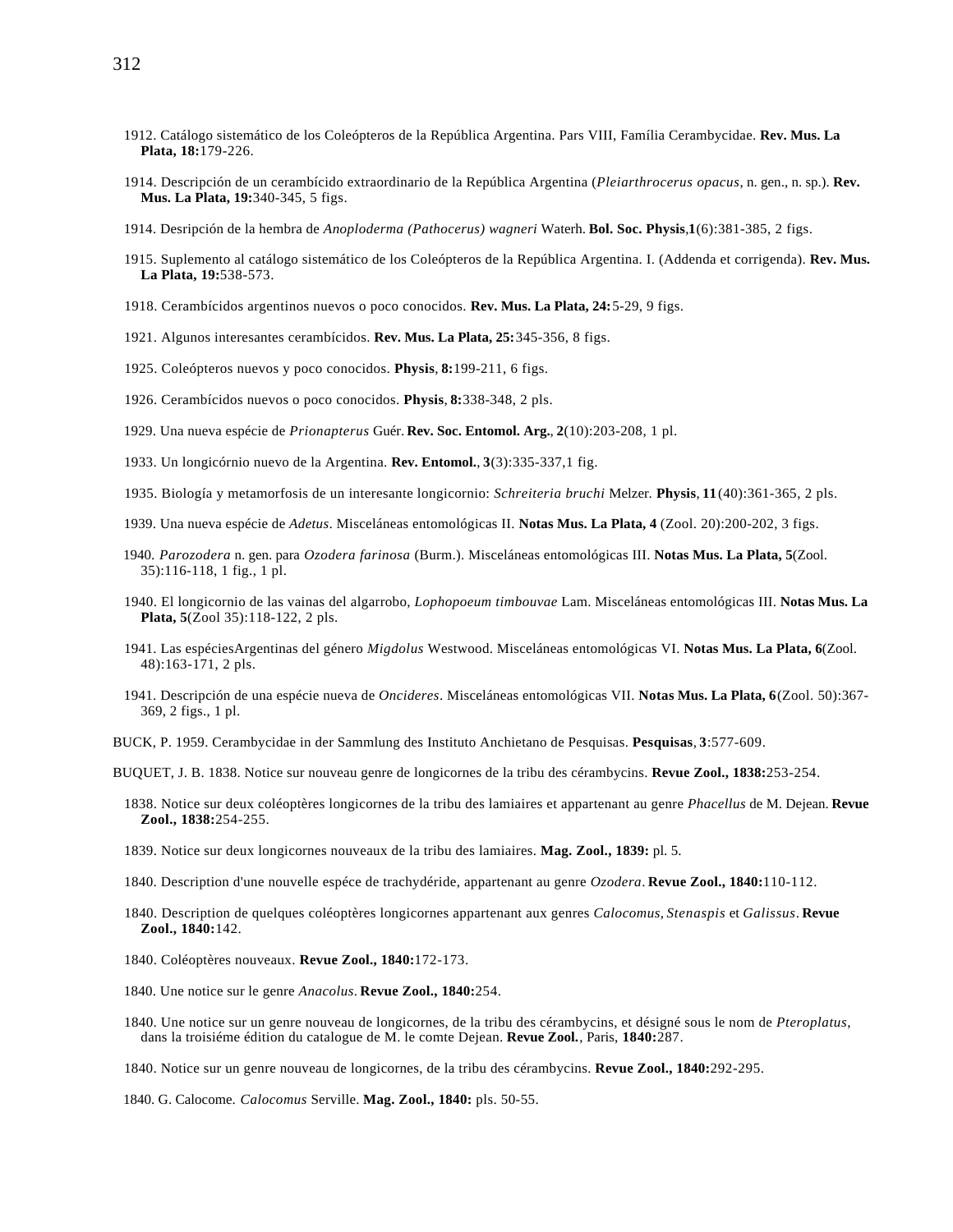- 1840. Notice sur le genre *Anacolus*, et description de trois espèces nouvelles. **Ann.Soc. Entomol. France**, (1)**9:**379-384.
- 1840. Notice sur un genre nouveau de longicornes, de la tribu des cérambycins, et description de plusieurs espèces qui se rattachent. **Ann. Soc. Entomol. France,** (1)**9:**385-391.
- 1840. Description de plusieurs coléoptères nouveaux appartenant aux genres *Lebia*, *Vatellus*, *Acmaeodera*, *Hammaticherus*, et *Leptura*. **Ann. Soc. Entomol. France,** (1)**9:**393-400.
- 1840. Un longicorne du Brésil, de la tribu des prioniens et du genre *Ergates*. **Bull. Soc. Entomol. France, 1840:** xxvii-xxviii.
- 1840. Un longicorne nouveau et monstrueux de Colombie. **Bull. Soc. Entomol. France, 1840:** xxix.
- 1841. Description d'un genre nouveau de longicornes, de la tribu des prioniens. **Mag. Zool., 1841:** pl. 63.
- 1841. Description de deux longicornes appartenant aux genres *Stenaspis* et *Galissus*. **Mag. Zool., 1841:** pls. 66-67.
- 1841. Description de plusieurs longicornes appartenant au genre *Pteroplatus*, tribu des cérambycins. **Ann. Soc. Entomol. France,** (1)**10:**151-155.
- 1841. Notice supplémentaire sur un genre de longicornes (le G. *Pteroplatus*), description de'quatre espèces nouvelles. **Revue Zool., 1841:**206-207.
- 1841. Observations relatives a un longicorne décrit et figure par M. Duponchel. **Ann. Soc. Entomol. France**, (1)**10:**325-326.
- 1841. Un longicorne nouveau du groupe des Prioniens et appartenant au genre *Solenoptera*. **Bull. Soc. Entomol. France, 1841:** xxxix-xl.
- 1842. Description d'une espèce nouvelle de prionien du genre *Derobrachus* (Dejean, Serville). **Ann. Soc. Entomol. France,** (1)**11:**203-04.
- 1843. G. Hétéropalpe. *Heteropalpus* Buquet. **Mag. Zool., 1843:** pl. 118.
- 1843. Notice monographique sur le genre *Ctenoscelis*, de la tribu des prioniens. **Ann.Soc. Entomol. France**, (2)**1:**231-240.
- 1843. Description d'une nouvelle espèce de longicorne de la tribu des prioniens, appartenant au genre *Torneutes* de M. Reich. **Revue Zool., 1843:**299-300.
- 1844. In F. E. Guérin-Méneville, **Iconographie du regne animal de G. Cuvier** (Insectes). **7:** iv + 576 pp., 110 pls.
- 1845. Remarque sur le genre *Heteropalpus*. **Bull. Soc. Entomol. France, 1845:** xi.
- 1851. Notice monographique sur le genre *Cometes*, de la famille des longicornes, tribu des lepturétes. **Revue Mag. Zool.,** (2)**3:**188-192.
- 1851. Description d'une nouvelle espèce de longicorne du genre *Phacellus* de la tribu des lamiaires. **Revue Mag. Zool.,** (2)**3:**603-605.
- 1852. Notice monographique sur le genre *Trachysomus*, de la tribu des lamiaires, suivie de la description de cinq espèces nouvelles de criodions. Ann. Soc. Entomol. France, (2)10:349-358.
- 1852. Description d'une nouvelle espèce du genre *Chlorida*, Serville. **Ann. Soc. Entomol. France,** (2)**10:**655-656, 1 pl.
- 1852. Description d'une nouvelle espèce de prionien du genre *Derobrachus* Dejean, Serville. **Ann. Soc. Entomol. France,** (2)**10:**657-658.
- 1852. Notice sur le genre *Eudesmus*, de l'ordre des coléoptères. **Revue Mag. Zool.,** (2)**4:**343-345.
- 1853. Description d'une nouvelle espèce de longicorne de la tribu des prioniens, appartenant au genre *Ancistrotus*, Serv. **Ann. Soc. Entomol. France,** (3)**1:**41-42.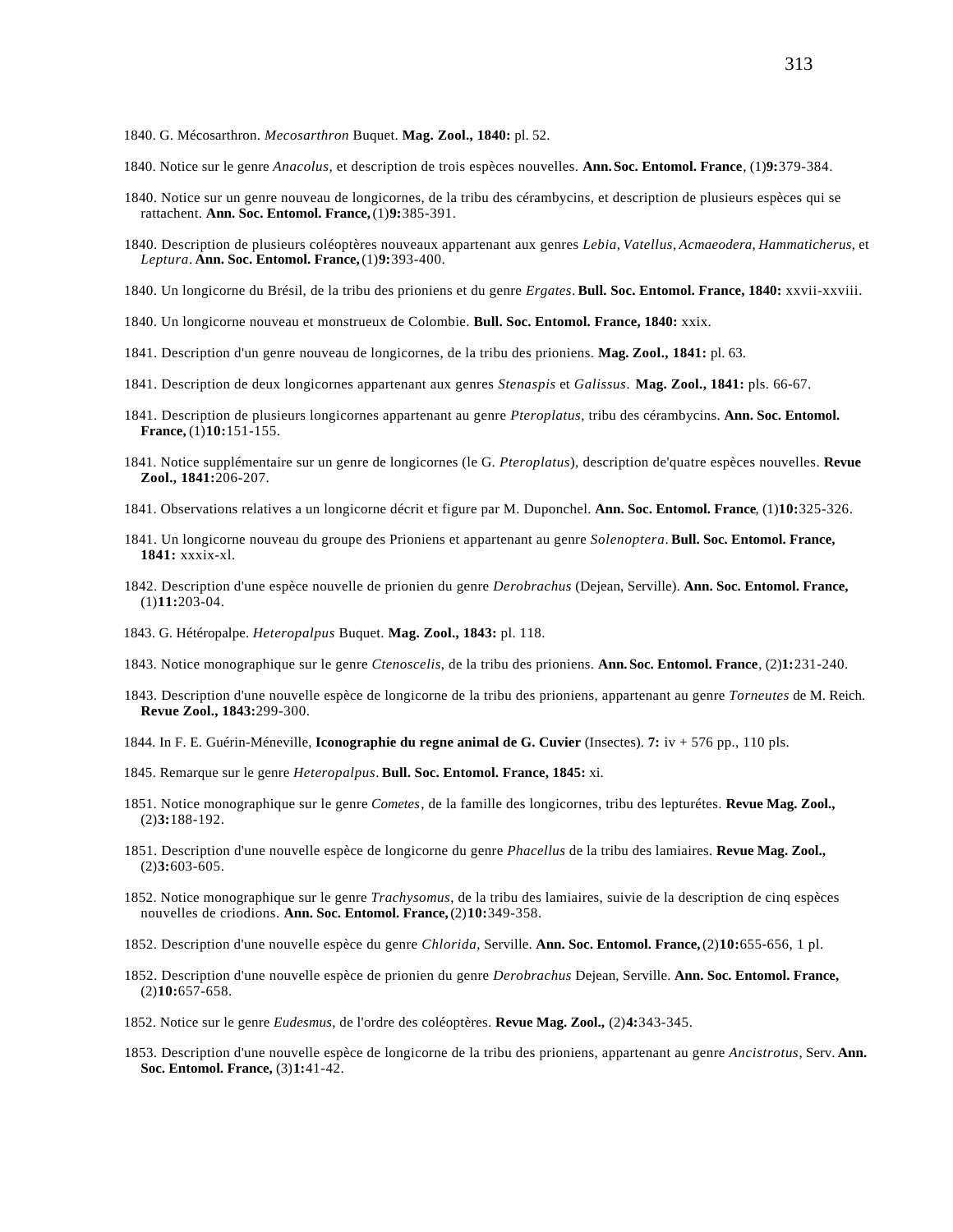- 1853. Description de deux espèces nouvelles de longicornes du genre *Polyrhaphis*, Serville. **Ann. Soc. Entomol. France,** (3)**1:**443-446.
- 1853. Erratum. **Bull. Soc. Entomol. France, 1853:** xxiv.
- 1853. Notice monographique sur un nouveau genre de coléoptères de la famille des longicornes, tribu des cérambycins. **Revue Mag. Zool.,** (2)**5:**256-261.
- 1854. Description de deux espèces nouvelles de longicornes. **Revue Mag. Zool.,** (2)**6:**343-345.
- 1857. Notice supplémentaire sur le genre *Euryprosopus*, de l'ordre des coléoptères, suivie de la description de deux espèces nouvelles. **Revue Mag. Zool.,** (2)**9:**409-412.
- 1857. Lettre sur le genre *Ancylocera* de la famille des cérambycides. **Archiv. Entomol.**, **1:**137-138.
- 1857. Notice monographique sur le genre *Hemicladus*, de la famille des longicornes. **Archiv. Entomol.**, **1:**327-331.
- 1857. Description dune nouvelle espèce de longicorne, du genre *Ancylocera*. **Archiv. Entomol.**, **1:**332-333.
- 1857. Notice monographique sur deux genres de longicornes. **Archiv. Entomol.**, **1:**333-340.
- 1859. Mémoire sur deux genres nouveaux de coléoptères de la famille des longicornes (*Oxilus* et *Sthelenus*), suivi de la description de plusieurs espèces appartenant aux genres *Platyarthron*, *Oeme* (*Sclerocerus* Dej.), *Clytus*, *Apriona*, *Cerosterna* et *Acanthoderus*. **Ann. Soc. Entomol. France,** (3)**7:**619-636.
- 1859. Notice monographique sur un genre nouveau de coléoptères de la famille des cérambycides (longicornes). **Arcana Nat.**, **1:**45-49.
- 1859. Un genre nouveau de longicorne. **Bull. Soc. Entomol. France, 1859:** cxxxviii.
- 1859. Description d'un genre nouveau de coléoptères de la famille des cérambycides (longicornes). **Arcana Nat.**,**1:**99-100.
- 1860. Description de quelques longicornes nouveaux. **Ann. Soc. Entomol. France,** (3)**8:**617-628.
- BURMEISTER, H. C. 1861. **Reise Durch Die La Plata Staaten 1857-1860. 1:**1-504; **2:**1-540.
	- 1865. Longicornia Argentina. Systematische Uebersicht der Bockkäfer der La Plata-Staaten. **Stettin. Entomol. Ztg., 26:**156-181.
	- 1879. Briefliche Mittheilungen. (3. Nachträge zu dem Aufsatz: Longicornia Argentina, Zeitung 1865, S. 156 ff.). **Stettin. Entomol. Ztg., 40:**194-209.
- BURNE, J. C. 1984. A new genus of Cerambycidae from Chiapas, Mexico. **Coleop. Bull., 38**(2):145-149, 4 figs.

1998. Notes on the Cerambycidae of Georgia. **Coleop. Bull., 52**(4): 393.

- CAMERON, M. 1909. Description of a new species of the longicorn genus *Myrmolamia* from Haiti (W. I.). **Entomologist's Mon. Mag., 45:**78-79.
	- 1910. Description of two new species of the longicorn genus *Pentomacrus*. **Entomologist's Mon. Mag.**, **46:**135-136.
- CARVALHO, S. M. 1981. Nova espécie de *Hippopsis* da República Argentina. **Rev. Bras. Entomol., 25**(1):53-54.
	- 1981. *Hippopsis solangeae*, sp. n. com notas sobre a morfologia do exoesqueleto. **Rev. Bras. Entomol., 25**(4):327-331, 25 figs.
- CASEY, T. L. 1890. Coleopterological notices II. **Ann. New York Acad. Sci., 5:**307-504.
	- 1891. Coleopterological notices III. **Ann. New York Acad. Sci., 6:**9-214.
	- 1893. Coleopterological notices V. **Ann. New York Acad. Sci., 7:**281-606, 1 pl.
	- 1899. New species of *Pemphus* and *Tragosoma*. **Entomol. News, 10**(4):97-99.
	- 1912. Studies in the Longicornia of North America. **Mem. Col.**, **3:**215-376.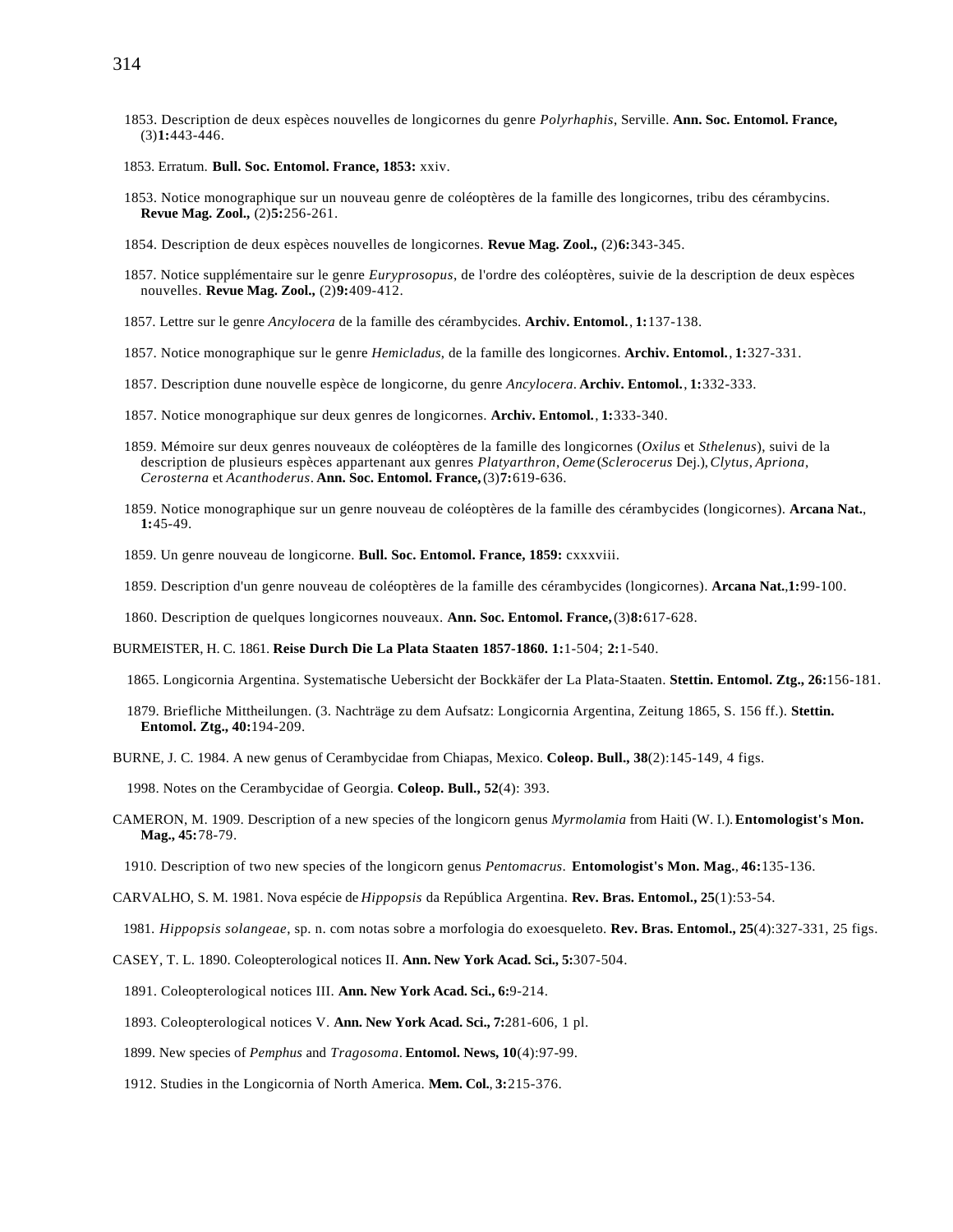- 1913. Further studies amongst the American Longicornia. **Mem. Col.**, **4:**193-388.
- 1914. Miscellaneous notes and new species. **Mem. Col.**, **5:**355-378.
- 1918. Miscellaneous notes and corrections. **Mem. Col.**, **8:**413-416.
- 1924. Additions to the known Coleoptera of North America. **Mem. Col.**, **11:**1-347.
- CAZIER, M. A. 1952. New West Indian Scarabaeidae and Cerambycidae. **Amer. Mus. Novit.**, **1566:**1-4, 1 fig.
- CAZIER, M. A. & L. LACEY. 1952. The Cerambycidae of the Bahama Islands, British West Indies. **Amer. Mus. Novit.**, **1588:**1-55, 13 figs.
- CERDA, M. A. 1953. Nuevos cerambícidos chilenos. **Rev. Chil. Entomol., 3:**135-139.
	- 1953. Contribución al estudio de los cerambícidos chilenos. **Rev. Chil. Entomol.**, **3:**150-151.
	- 1954. Dos nuevos cerambícidos chilenos. **Rev. Chil. Entomol.**, **8:**94-96.
	- 1963. Dos nuevos cerambícidos chilenos. **Publ. Occ. Mus. Hist. Nat.**, **3:**3-8.
	- 1968. Nuevos cerambícidos chilenos. **Rev. Chil. Entomol.**, **6:**101-107.
	- 1972. Revisión de la subfamília Oxypeltinae. **Publ. Occ. Mus. Hist. Nat.**, **13:**1-10.
	- 1973. Nueva tribu de Cerambycidae. **Rev. Chil. Entomol.**, **7:**115-122.
	- 1974. Revisión de los Prioninae de Chile. **Rev. Chil. Entomol.**, **8:**41-46.
	- 1980. Contribución al estudio de los cerambícidos de Chile. **Rev. Chil. Entomol.**, **10:**63-66.
	- 1980. Nuevo cerambícido de la República Argentina. **Rev. Chil. Entomol.**, **10:**91.
	- 1986. Lista sistemática de los cerambícidos chilenos. **Rev. Chil. Entomol.**, **14:**29-39.
	- 1987. Nota sobre *Achryson philippi* Germain, 1898. **Rev. Chil. Entomol.**, **15:**79-81, 5 figs.
	- 1987. Nuevo Holopterini de Chile. **Acta Entomol. Chil.**, **14:**187-188.
	- 1988. Nuevo Cerambycinae de Chile. **Rev. Chil. Entomol.**, **16:**69-70.
	- 1988. Actualización de la lista sistemática de los Cerambycidae de Chile. **Rev. Chil. Entomol.**, **16:**89-91.
	- 1991. Nuevo Cerambycinae de Chile. **Acta Entomol. Chil.**, **16:**263-264, 1 fig.
	- 1995. Nuevos cerambycidos chilenos. **Rev. Chil. Entomol.**, Santiago, **22:**75-79.
- CERDA, M. A. & T. CEKALOVIC. 1986. Nuevo Holopterini de Chile y descripción de sus estados larval y pupal. **Bol. Soc. Biol. Concepción, 57:**189-193, 4 figs.
- CHABRILLAC, F. 1857. Description de treize espèces de cérambycides. **Archiv. Entomol.**, **1:**194-200.
- CHALUMEAU, F. 1982. Acanthocinini des Petites Antilles. Nouveaux taxa et observations diverses. **Nouv. Rev. Entomol.**, **13**(2):219-237, 14 figs.
- 1985. Quelqes Cerambycidae mimetiques des Petites Antilles et description d'une espece nouvelle. **L'Entomol., 41**:147-152.
- CHALUMEAU, F. & J. TOUROULT. 2004. Un nouveau lamiaire de Guadeloupe. **Lambillionea, CIV, 1:** 64 65, 1 fig.
	- 2004. Nouvelles especes, synonymies et notes concernant quelques longicornes des Petites Antilles. **Lambillionea, CIV, 2:** 189 – 198, 7 figs.
	- 2004. Nouveaux Elaphidiini des Petites Antilles et notes diverses (Cerambycinae). **Lambillionea, CIV, 4**: 751 755, 3 figs.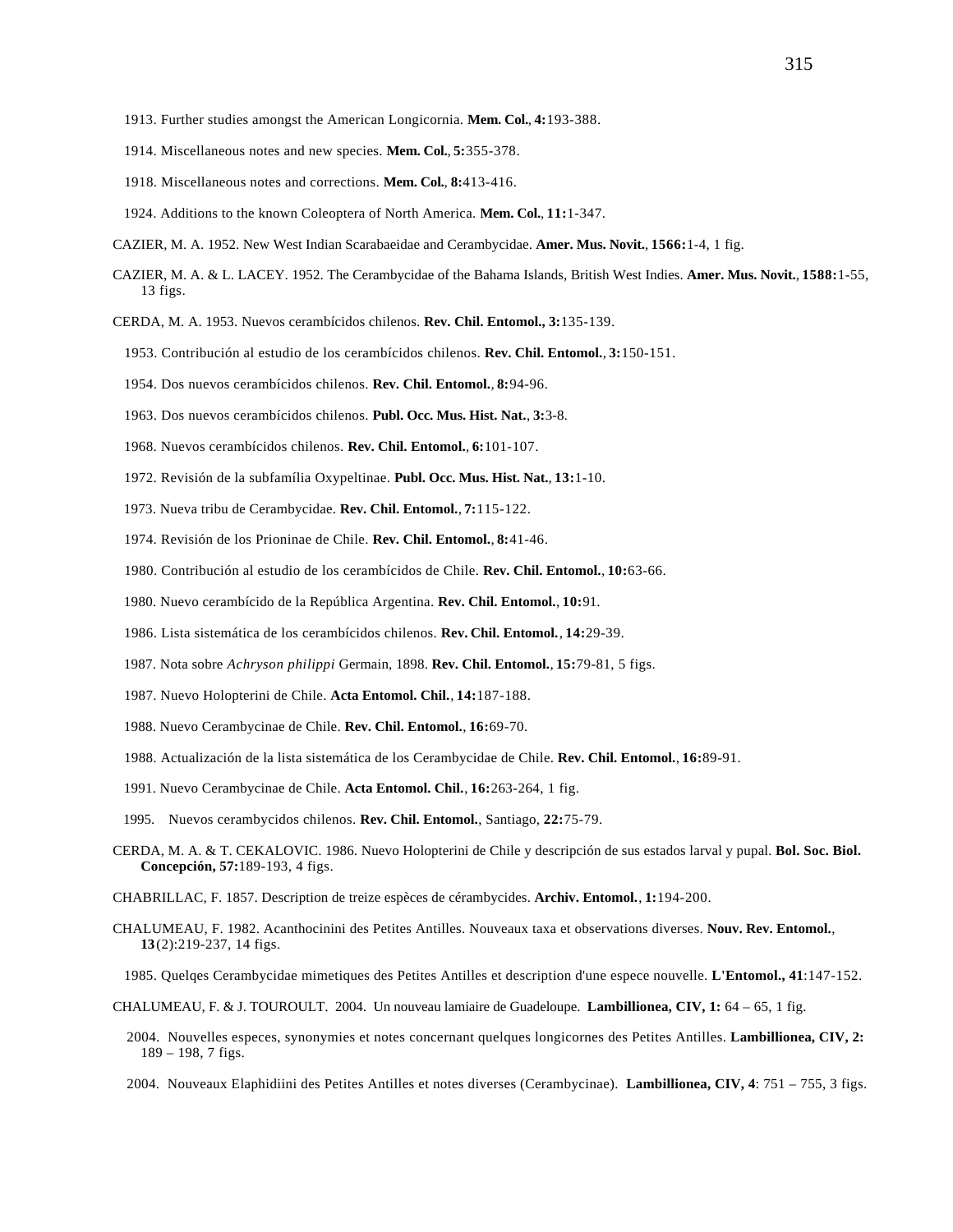- 2005. Nouveaux longicornes de la Dominique et de la Martinique (Petit Antilles) et notes diverses. **Lambillionea, CV, 1**: 155 – 159, 5 figs.
- CHAMPION, G. C. 1892. In H. W. Bates, [Footnote proposal of *Charisia* to replace *Charis* Bates]. **Trans. Entomol. Soc. London, 1892:**161.
- CHAMPLAIN, A. B. & J. N. KNULL. 1922. New North American Coleoptera. **Entomol. News, 33**(5):144- 149.
	- 1922. A new *Typocerus*. **Entomol. News, 33**(10):304.
	- 1925. Two new North American Coleoptera. **Ann. Entomol. Soc. Amer., 1**(4):469-470.
	- 1925. A new species of *Lepturges*. **Entomol. News, 36**(7):207.
	- 1926. Notes on Cerambycidae with descriptions of new species. **Entomol. News, 37**(7):205-07.
- CHEMSAK, J. A. 1959. Descriptions of some new Cerambycidae from Mexico and southwestern United States. **J. Kansas Entomol. Soc., 32**(3):111-114.
	- 1959. A new genus of Mexican Cerambycidae related to *Crossidius*. **Entomol. News**, **70**(5):131-133.
	- 1959. Two new North American species of *Anelaphus* Linsley. **Pan-Pacific Entomol., 35**(3):165-166.
	- 1960. A new species of *Aneflomorpha* Casey, associated with Citrus in Arizona. **Pan-Pacific Entomol., 36**(3):149-150.
	- 1961. A new species of *Purpuricenus* from Texas. **Pan-Pacific Entomol., 37**(3):183-184.
	- 1962. New North American species of Elaphidionine Cerambycidae. **Pan-Pacific Entomol., 38**(2):103-112.
	- 1963. Taxonomy and bionomics of the genus *Tetraopes*. **Univ. Calif. Publ. Entomol.**, **30:**1-90, 17 figs., 9 pls.
	- 1963. Some new North American Callidiini with notes on the synonymy of *Pronocera* Motschulsky and *Gonocalus* LeConte. **Pan-Pacific Entomol., 39**(1):37-41.
	- 1963. Synopsis of the genus *Ancylocera* inMexico. **J. Kansas Entomol. Soc., 36**(2):104-109.
	- 1964. Introduced European cerambycid. **Pan-Pacific Entomol., 40**(1):62
	- 1964. Immature habits of Callidiini with a description of new California *Callidium*. **Pan-Pacific Entomol., 40**(3):187-190, 2 figs.
	- 1964. Type species of generic names applied to North American Lepturinae. **Pan-Pacific Entomol., 40**(4):231-237.
	- 1964. A new species of Mexican *Ancylocera* with records of others. **Entomol. News**, **75**(4):108-110.
	- 1965. A new subspecies of *Oeme costata*, with observations on the habits of larvae and adults. **J. Kansas Entomol. Soc., 38**(4):351-355, 2 figs.
	- 1966. Descriptions and records of West Indian Cerambycidae. **Proc. U. S. Nat. Mus.**, **118**(3526):209-220.
	- 1967. Lectotype designations of Cerambycidae in the British Museum (Natural History). **J. Kansas Entomol. Soc., 40**(1):73-81.
	- 1967. Lectotype designations of Cerambycidae in the Muséum d'Histoire Naturelle, Paris. **J. Kansas Entomol. Soc., 40**(1):81-83.
	- 1967. Review of the genus *Championa* Bates. **Pan-Pacific Entomol., 43**(1):43-48, 5 figs.
	- 1967. Notes on Cerambycidae of Grand Bahama Islands. **Pan-Pacific Entomol., 43**(3):181-188, 8 figs.
	- 1969. New Mexican and Central American species of *Strangalia* Audinet-Serville. **J. New York Entomol. Soc., 77**(1):2-9, 7 figs.
	- 1969. Records and descriptions of Cuban Cerambycidae. **Acta Musei Moraviensis**, **54:**185-190.
	- 1969. Records and descriptions of Mexican and Central American Tillomorphini. **Pan-Pacific Entomol., 45**(4):303-317, 8 figs.
	- 1972. Review of the genus *Cirrhicera* Thomson. **Pan-Pacific Entomol., 48**(2):86-93, 11 figs.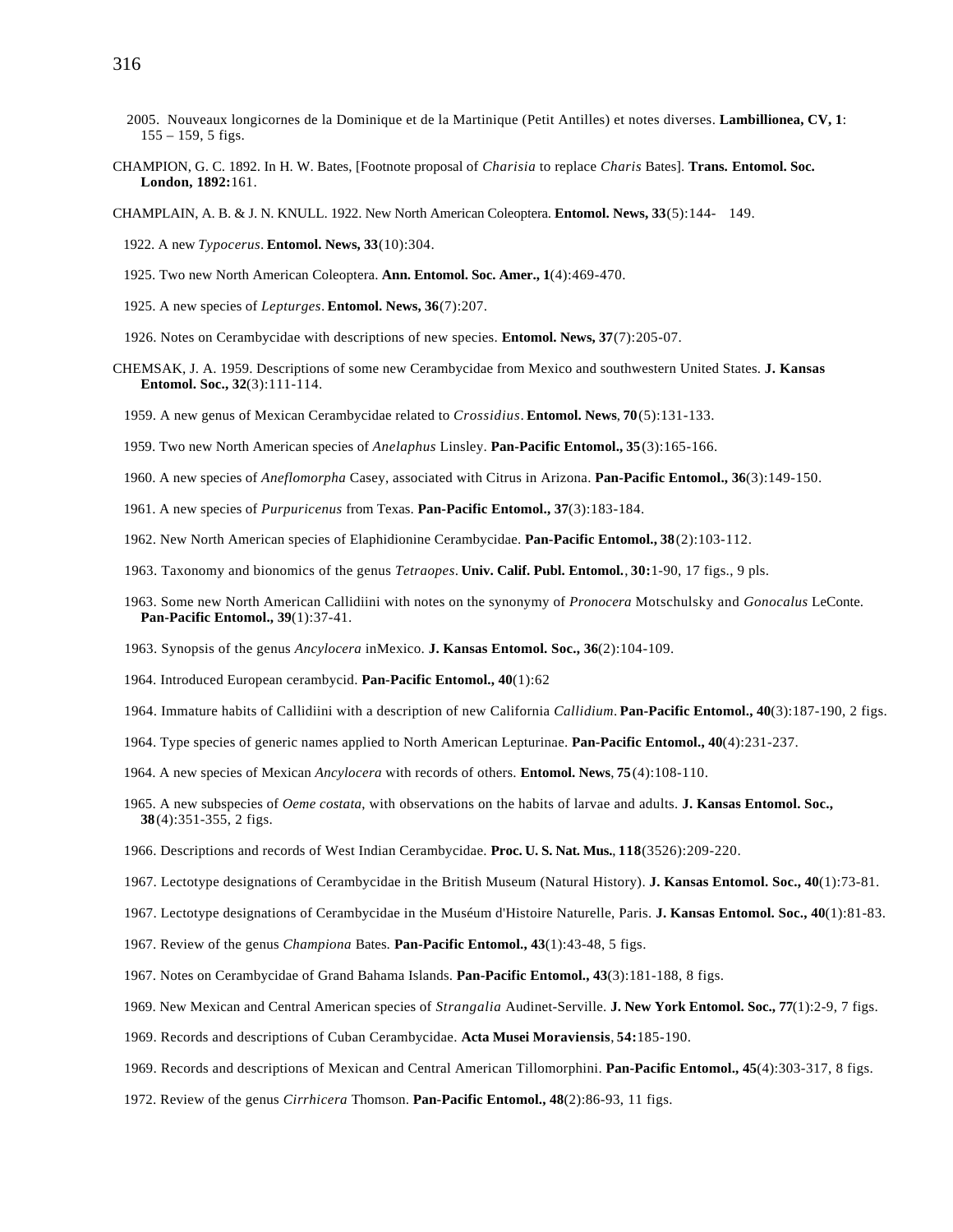- 1972. A new seed inhabiting cerambycid from Costa Rica. **Pan-Pacific Entomol., 48**(2):150-152, 1 fig.
- 1977. A list of types of Cerambycidae at the Field Museum of Natural History, Chicago. **Coleop. Bull., 31**(2):173-179.
- 1977. New neotropical Tillomorphini in the genus *Tetranodus* Linell. **Pan-Pacific Entomol., 53**(2) 124-125.
- 1977. Records and descriptions of some Mexican species of the genus *Phaea* Newman **Pan-Pacific Entomol., 53**(4):269-276, 1 fig.
- 1978. Review of the genus *Essostrutha* Thomson. **Pan-Pacific Entomol. 54**(2):125-128, 2 figs.
- 1979. New species of neotropical Prioninae. **Coleop. Bull., 33**(1):125-128, 1 fig.
- 1980. Revision of the genus *Stenobatyle* Casey. **Pan-Pacific Entomol., 56**(2):113-120.
- 1983. A new Central American species of *Derancistrus* . **Proc. Entomol. Soc. Washington, 85**(4):714-716, 1 fig.
- 1984. Description of a new Purpuricenine genus, *Linsleyella* . **Pan-Pacific Entomol., 60**(2):114-118, 1 fig.
- 1986. New Onciderini from Santa Rosa National Park, Costa Rica. **J. New York Entomol. Soc., 94**(1):16-19, 1 fig.
- 1987. A new Mexican species of *Linsleyella* Chemsak. **Pan-Pacific Entomol., 63**(2):145-146, 1 fig.
- 1991. New Mexican and Central American Elaphidiini. **Ann. Inst. Biol. Univ. Nac. Autón. México,** (ser. Zool.) **62**(3):469-480.
- 1996. **Illustrated Revision of the Cerambycidae of North America.** Vol. I, Subfamilies Parandrinae, Spondylidinae, Aseminae, Prioninae. Wolfsgarden Press, Burbank, CA, ix+150 pp., 10 pls.
- 1997. A new Central American Rhinotragine. **Occ. Papers of the Cons. Coleop., 1**(1):15-16, 1 fig.
- 1998. A new genus of Mexican Prioninae. **Occ. Papers of the Cons. Coleop., 2**(1): 24-26, 1 fig.
- 1999. Revision of the genus *Phaea* Newman. **Occ. Pap. of the Cons. Coleop., 3**(1): 36 101, 59 figs.
- 2005. **Illustrated Revision of the Cerambycidae of North America.** Vol. 2, Subfamily Lepturinae. Wolfsgarden Press, Chino, CA, 446 pp., 27 pls.
- CHEMSAK, J. A. & C. FELLER. 1988. New species of Cerambycidae from Twin Cays, Belize. **Proc. Entomol. Soc. Washington, 90**(2):179-188, 5 figs.
- CHEMSAK, J. A. & E. F. GIESBERT. 1986. New species of Cerambycidae from the Estación de Biologia de Chamela, Jalisco, Mexico. **Folia Entomol. Mex., 69:**19-39, 5 figs.
- CHEMSAK, J. A. & F.T. HOVORE. 2002. New Mexican & Central American species of Acanthoderini (Lamiinae) with notes on others, parts 1 & 2. **Les Cahiers Magellanes, No. 15**: 1-32, 17 figs; **No. 16**: 1-26, 15 figs.
- CHEMSAK, J. A. & E. G. LINSLEY. 1959. Some new species and subspecies of *Crossidius* from western North America. **J. Kansas Entomol. Soc., 32**(4):176-183.
	- 1963. The North American genera related to *Gaurotes* with a key to the Mexican component species. **Pan-Pacific Entomol., 39**(2):81-87.
	- 1963. A new genus and two new species of Mexican Elaphidionini. **Entomol. News, 74**(4):85-88, 1 fig.
	- 1963. The genera of Hesperophanine Cerambycidae presently known from Mexico, with description of several new species. **J. Kansas Entomol. Soc., 36**(4):207-230, 1 fig.
	- 1963. Synopsis of the known Mexican species of *Aneflus.* **Bull. Brooklyn Entomol. Soc., 58:**80-96, 3 pls.
	- 1964. Methiine Cerambycidae of Mexico and Central America. **J. New York Entomol. Soc., 72:**40-61, 1 fig.
	- 1964. Descriptions and records of Hesperophanini with keys to the species of *Anatinomma* and *Amphelictus*. **J. Kansas Entomol. Soc., 37**(3):216-226.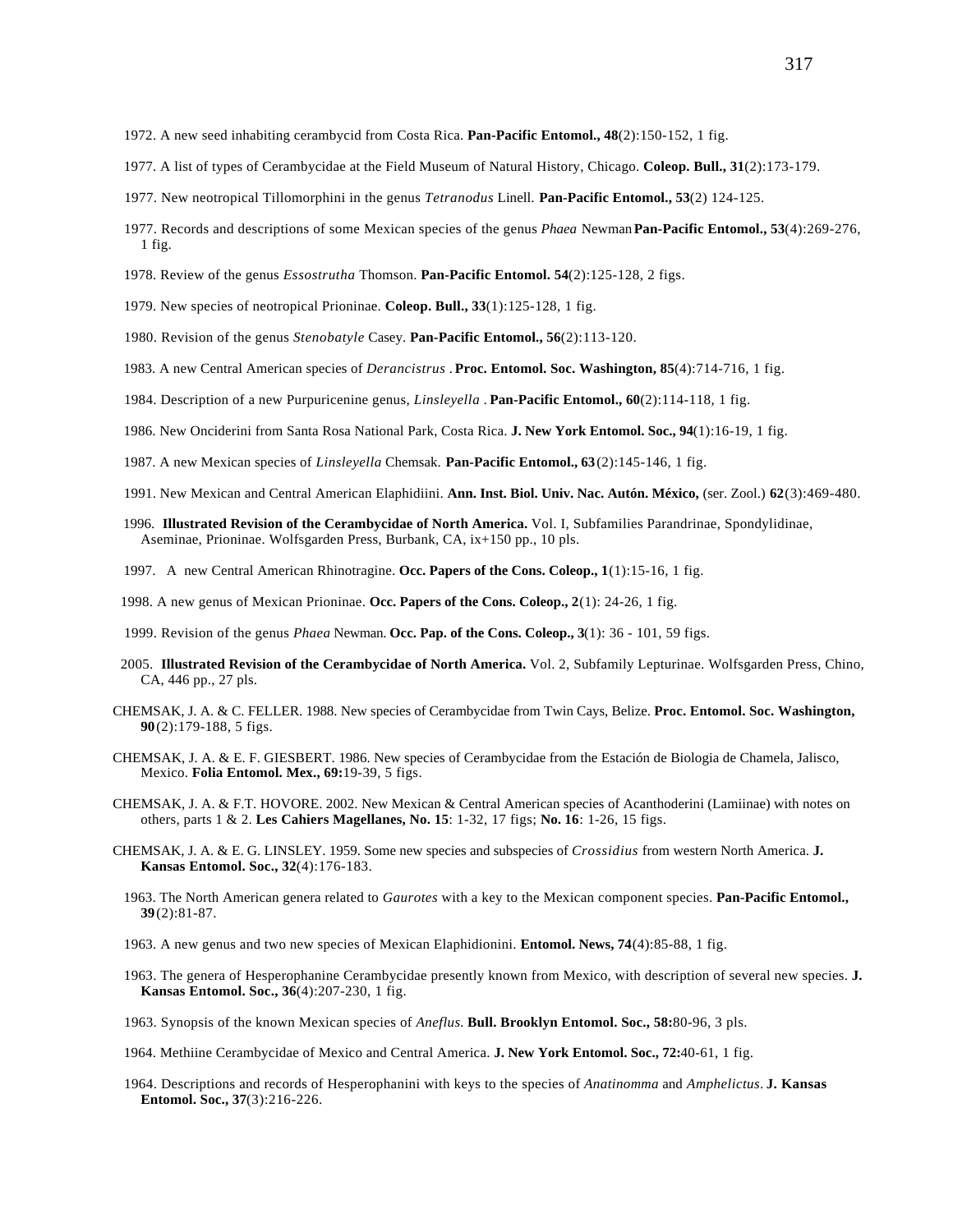- 1965. New genera and species of North American Cerambycidae. **Pan-Pacific Entomol., 41**(3):141-153, 4 figs.
- 1965. A revised key to the species of *Elytroleptus* with notes on variation and geographical distribution. **Pan-Pacific Entomol., 41**(3):193-199.
- 1965. The Elaphidionine subgenus *Protaneflus*. **Proc. Entomol. Soc. Washington, 67**(1):24-28.
- 1966. The genus *Callidiellum* in North America. **Pan-Pacific Entomol., 42**(2):151-155.
- 1966. The genus *Tigrinestola* Breuning. **Pan-Pacific Entomol., 42**(3):239-243, 2 figs.
- 1967. A reclassification of the Western Hemisphere Methiini. **Pan-Pacific Entomol., 43**(1):28-39, 3 figs.
- 1967. A review of the genus *Sphaerionillum* Bates. **Pan-Pacific Entomol., 43**(1):40-43, 3 figs.
- 1967. Notes on the genera *Pseudoperiboeum* Linsley and *Conosphaerion* Linsley. **J. Kansas Entomol. Soc., 40**(3):285-290.
- 1968. New species of Elaphidionini from Mexico. **Pan-Pacific Entomol., 44**(1):26-34, 6 figs.
- 1968. New species of the genus *Zagymnus*. **J. Kansas Entomol. Soc., 41**(1):37-40, 2 figs.
- 1970. Additional designations of lectotypes of neotropical Cerambycidae in the collections of the British Museum (Natural History). **J. Kansas Entomol. Soc., 43**(4):404-417.
- 1970. New Mexican species of *Eburia* Serville and *Eburodacrys* Thomson. **Pan-Pacific Entomol., 46**(4):299-305.
- 1971. New Neotropical Methiine Cerambycidae. **Pan-Pacific Entomol., 47**(2):117-122, 2 figs.
- 1972. *Tapeina transversifrons brevifrons*, n. subsp., in R. C. Marinoni, Esboço monográfico do gênero *Tapeina*. **Bol. Univ. Fed. Paraná**, (Zool.) **5**(1):64
- 1973. The genus *Mecas* LeConte. **Proc. Calif. Acad. Sci.,** (4)**39**(12):141-184, 11 figs.
- 1973. New species of *Eburia* from Mexico. **Pan-Pacific Entomol., 49**(4):338-353, 12 figs.
- 1974. Reclassification, synonymy, and descriptions of some North American Cerambycidae. **Coleop. Bull., 28**(4):181-184.
- 1974. Notes and descriptions of some Lycid-like Neotropical Lepturine Cerambycidae. **Pan-Pacific Entomol., 50**(1):35-43, 2 figs.
- 1974. Descriptions and records of Clytini from Mexico and Central America. **Pan-Pacific Entomol., 50**(2):129-138, 7 figs.
- 1975. New species of the genus *Aneflomorpha* from Mexico. **Pan-Pacific Entomol., 51**(3):201-204.
- 1975. Mexican Pogonocherini. **Pan-Pacific Entomol., 51**(4):271-286.
- 1976. Further studies among the Mexican and Central American Lepturine Cerambycidae related to *Euryptera* and *Choriolaus*. **Pan-Pacific Entomol., 52**(1):38-49, 2 figs.
- 1976. The genus *Triacetelus* Bates. **Pan-Pacific Entomol., 52**(3):216-219.
- 1976. A review of the Mexican and Central American species of *Strangalia* Audinet-Serville. **J. New York Entomol. Soc., 84**(4):216-232, 2 figs.
- 1976. The Lepturine genus *Pseudotypocerus*. **Coleop. Bull., 30**(2):171-175.
- 1976. A new genus of Mexican and Central American Lepturinae with a review of the genus *Neoleptura* Thomson. **J. Kansas Entomol. Soc., 49**(2):177-187, 2 figs.
- 1977. Review of the genus *Derobrachus* Audinet-Serville occurring in the United States **J. Kansas Ent Soc., 50**(4):508-514.
- 1978. New Neotropical Lamiinae. **Pan-Pacific Entomol., 54**(1):26-30, 1 fig.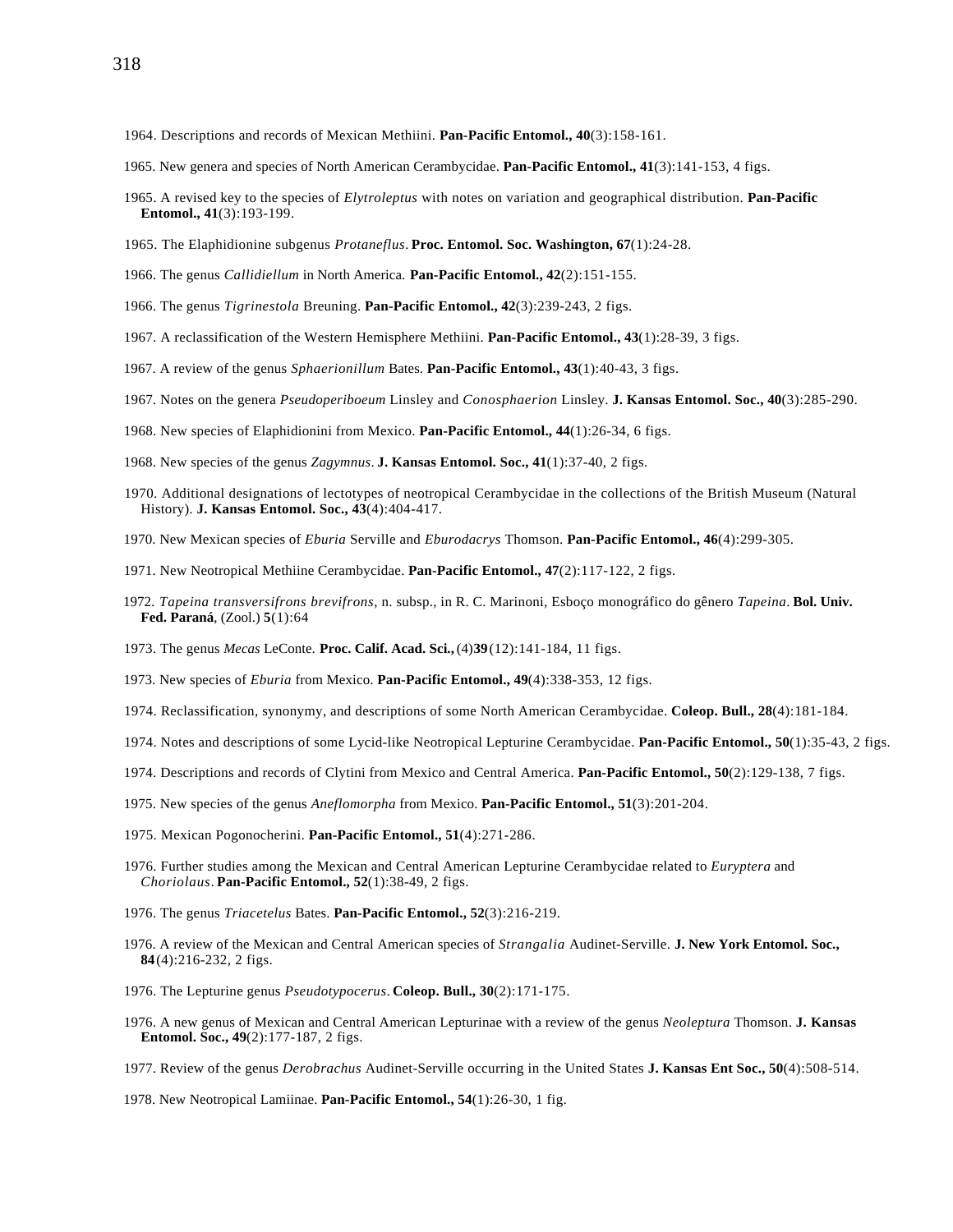- 1978. Additions to the Cerambycidae of the Revilla Gigedo Islands. **Bull. So. Calif. Acad. Sci., 77**(3):138-142, 2 figs.
- 1979. Review of the Rhinotragini of Mexico. **Proc. Calif. Acad. Sci., 42**(3):69-85, 7 figs.
- 1979. New Cerambycidae from Honduras. **Pan-Pacific Entomol., 55**(4):267-272.
- 1980. Records of Cerambycidae from Cocos Islands. **Pan-Pacific Entomol., 56**(4):310.
- 1981. Additions to the known species of *Pseudotypocerus* and *Strangalia.* **Pan-Pacific Entomol., 57**(4):485-491.
- 1982. **Checklist of Cerambycidae. The Longhorned beetles. Checklist of the Cerambycidae and Disteniidae of North America, Central America, and the West Indies.** Medford, N.J., Plexus Publ. Inc., 138 pp.
- 1982. Review of the genus *Rhodoleptus* Linsley. **Coleop. Bull., 36**(2):390-394, 1 fig.
- 1982. New Mexican Purpuricenini. **Wasmann J. Biol., 40**(1-2):71-76, 2 figs.
- 1983. Confirmation of the occurrence of *Echthistatus* inMexico and description of a related new genus. **Inter. J. Entomol., 25**(2-3):226-230, 2 figs.
- 1984. A new California species of *Phymatodes* Mulsant. **Pan-Pacific Entomol., 60**(2):73-75, 1 fig.
- 1984. New genera and species of neotropical Cerambycidae. **Pan-Pacific Entomol., 60**(4):279-288, 4 figs.
- 1986. New Lamiinae from Mexico. **J. New York Entomol. Soc., 94**(1):20-31, 3 figs.
- 1988. Additional new species of Cerambycidae from the Estación de Biología Chamela, Mexico and environs. **Folia Entomol. Mex., 77**:123-140, 1 fig.
- CHEMSAK, J. A., E. G. LINSLEY & J. V. MANKINS. 1980. Records of some Cerambycidae from Honduras. **Pan-Pacific Entomol., 56**(1):26-37.
- CHEMSAK, J. A., E. G. LINSLEY & F. A. NOGUERA. 1992. **Listados Faunísticos de México II. Los Cerambycidae y Disteniidae de Norteamérica, Centroamérica y las Indias Occidentales.** Univ. Nac. Autónoma de México, Instituto de Biología, México. 204 pp.
- CHEMSAK, J. A. & U. R. MARTINS. 1966. A new South American species of *Nyssicostylus* Melzer. **Papéis Avulsos Dep. Zool., 19**(16):193-195, 1 fig.
- CHEMSAK, J. A. & J. D. McCARTY. 1997. Review of the genus *Thryallis* Thomson. **Coleop. Bull., 51**(2):101-112, 8 figs.
- CHEMSAK, J. A. & F. A. NOGUERA. 1993. Annotated Checklist of the Cerambycidae of the Estación de Biología Chamela, Jalisco, Mexico , with descriptions of new genera and species. **Folia Entomol. Mex., 89**:55-102, 3 figs.
	- 1997. New Mexican Cerambycidae. **Occ. Pap. of the Cons. Coleop. 1**(1):6-14, 2 figs.
	- 1998. Review of the genus *Sphaenothecus* Dupont. **Pan-Pacific Entomol.**, **74**(1):12-26, 7 figs.
- 2001. New Mexican and Central American Cerambycidae. **Occ. Pap. of the Cons. Coleop., 4**(1): 50-55, 6 figs.
- 2003. New species of *Anelaphus* Linsley from Mexico, Central America and South America. **Pan-Pacific Entomol., 79(1):** 58 - 65, 6 figs.
- 2004. New species of the genus *Tetraopes* Schoenherr. **Pan-Pac. Entomol., 79(3/4)**: 237 244, 3 figs.
- 2005. New Mexican species of the elaphidionine genus *Aneflomorpha* Casey, 1912, with a key to the Mexican species. Pan-Pacific Entomol., 81(1/2): 20-33, 9 figs.
- CHEMSAK, J. A. & J. A. POWELL. 1966. Studies on the bionomics of *Tragidion armatum* LeConte. **Pan-Pacific Entomol., 42**(1):36-47, 3 figs, 1 map.
- CHENU, J. C. 1870. **Encyclopédie d'histoire naturelle..,** Coléoptères. **3:** vi + 360 pp., 296 figs., 48 pls. (2nd edit.).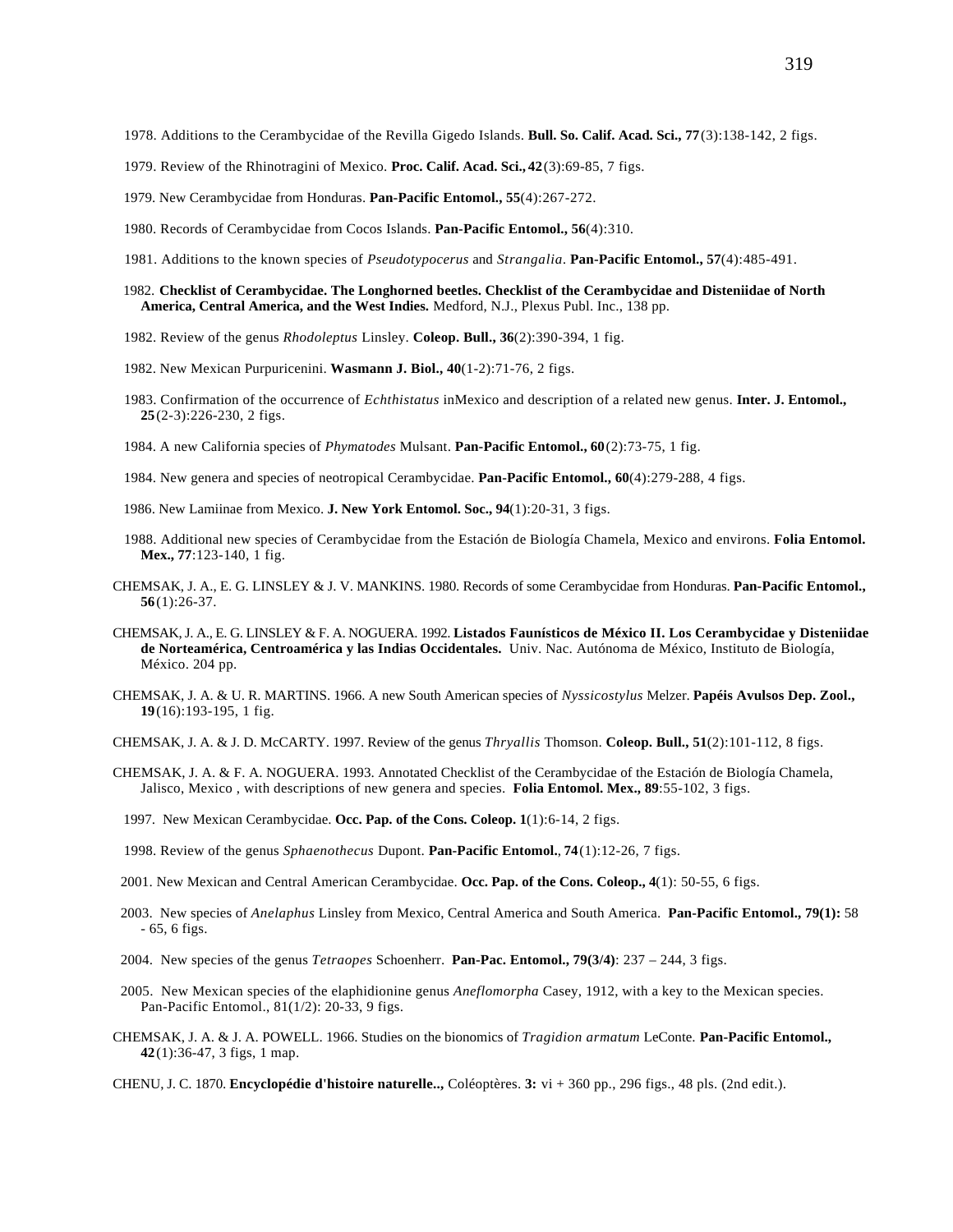- CHEVROLAT, L. A. A. 1833. Description de deux genres nouveaux de curculionites et d'un nouveau prionen, de la deuxiéme division du genre *Macrodontia* de M. Serville. **Ann. Soc. Entomol. France, 2:**60-66, 3 pls.
	- 1833. Description d'espèces nouvelles. **Revue Entomol.**, Strasbourg, **1**(10):14.
	- 1834. **Coléoptères de Mexique.** Strasbourg, **2:**1-44; **3:**1-48; **4:**1-53.
	- 1835. **Coléoptères de Mexique.** Strasbourg, **4:**54-70.
	- 1838. In F. E. Guérin-Méneville, Insectes Coléoptères inédits, decouverts par M. Lanier dans l'interieur de l'Ile de Cuba. **Revue Zool., 1838:**279-286
	- 1843. G. Trichodere. *Trichoderes*. **Mag. Zool., 1843:**35-37, pl. 113.
	- 1842-49. In C. D. d'Orbigny, **Dictionnaire universel d'histoire naturelle**. Paris. 13 vols.+ 3 vols. plates.
	- 1851. Note sur les longicornes de la collection de Banks, la plupart types de Fabricius, rapportés aux genres actuels. **Ann. Soc. Entomol. France,** (2)**9:**657-664.
	- 1852. Rappel des coléoptères décrits par Palisot de Beauvois aux genres actuellement adoptés, avec synonymie. **Ann. Soc. Entomol. France,** (2)**10:**629-651.
	- 1853. Description de Coléoptères nouveaux III. Deux espèces du Nord de l'Amerique. **Revue Mag. Zool.,** (2)**4:**419-422.
	- 1855. Description de vingt et une espèces nouvelles de coléoptères longicornes. **Revue Mag. Zool.,** (2)**7:**178-187.
	- 1857. Description de trois longicornes nouveaux. **Revue Mag. Zool.,** (2)**9:**103-107, pl. 7.
	- 1858. Description de nouvelles espèces de coléoptères. **Ann. Soc. ent France,** (3)**6:**315-329, pl. 8.
	- 1858. Descriptions de coléoptères de la partie méridionale de l'Ile de Cuba. **Revue Mag. Zool.,** (2)**10:**209-211.
	- 1859. Description d'un genre nouveau établi aux dépens de plusiers espèces de *Rhopalophora* de Dejean. **Arcana Nat.**, **1:**50-54.
	- 1859. Description de deux espèces nouvelles du genre *Cycnoderus* (Serville). **Arcana Nat.**, **1:**55-56.
	- 1859. Essai monographique sur le genre *Rhopalophora*. **Arcana Nat.**, **1:**57-64.
	- 1859. Description de cinq espèces nouvelles de coléoptères longicornes. **Revue Mag. Zool.,** (2)**11:**26-29.
	- 1860. Description d'espèces de *Clytus* propres au Mexique. **Ann. Soc. Entomol. France,** (3)**8:**451-504, pl. 9.
	- 1861. Réflexions et notes synonymiques sur le travail de M. James Thomson sur les Cérambycides, avec descriptions de quelques nouvelles espèces. **J. Entomol.**, **1:**185-192; 245-254.
	- 1861. Description d'un genre inédit de Dejean (*Centrocerum*) de la tribu des cérambycides. **Ann. Soc. Entomol. France,** (4)**1:**189-191.
	- 1861. Description de clytides de l'ancienne Colombie. **Ann. Soc. Entomol. France,** (4)**1:**377-388.
	- 1862. Description de clytides du Brésil. **Ann. Soc. Entomol. France,** (4)**2**:49-67.
	- 1862. Coléoptères de l'Ile de Cuba. Notes, synonymies et descriptions d'espèces nouvelles. Familles des cérambycides et des parandrides. **Ann. Soc. Entomol. France,** (4)**2**:245-280.
	- 1862. Description de clytides américains. **Ann. Soc. Entomol. France,** (4)**2**:517-536.
	- 1862. Révision des genres *Eriphus* et *Mallosoma* Serville, du groupe des clytides et description de trois nouveaux genres dont un doit etre rapporté au groupe des callidiites. **Ann. Soc. Entomol. France,** (4)**2:**747-763.
	- 1864. Description d'un nouveau genre et diverses espèces d'insectes coléoptères de l'Ile de Cuba. **Revue Mag. Zool.,** (2)**16:**179-182.
	- 1877. Description d'une nouvelle espèce de prionen exotique. **Bull. Soc. Entomol. France, 1877:** xxxi-xxxii.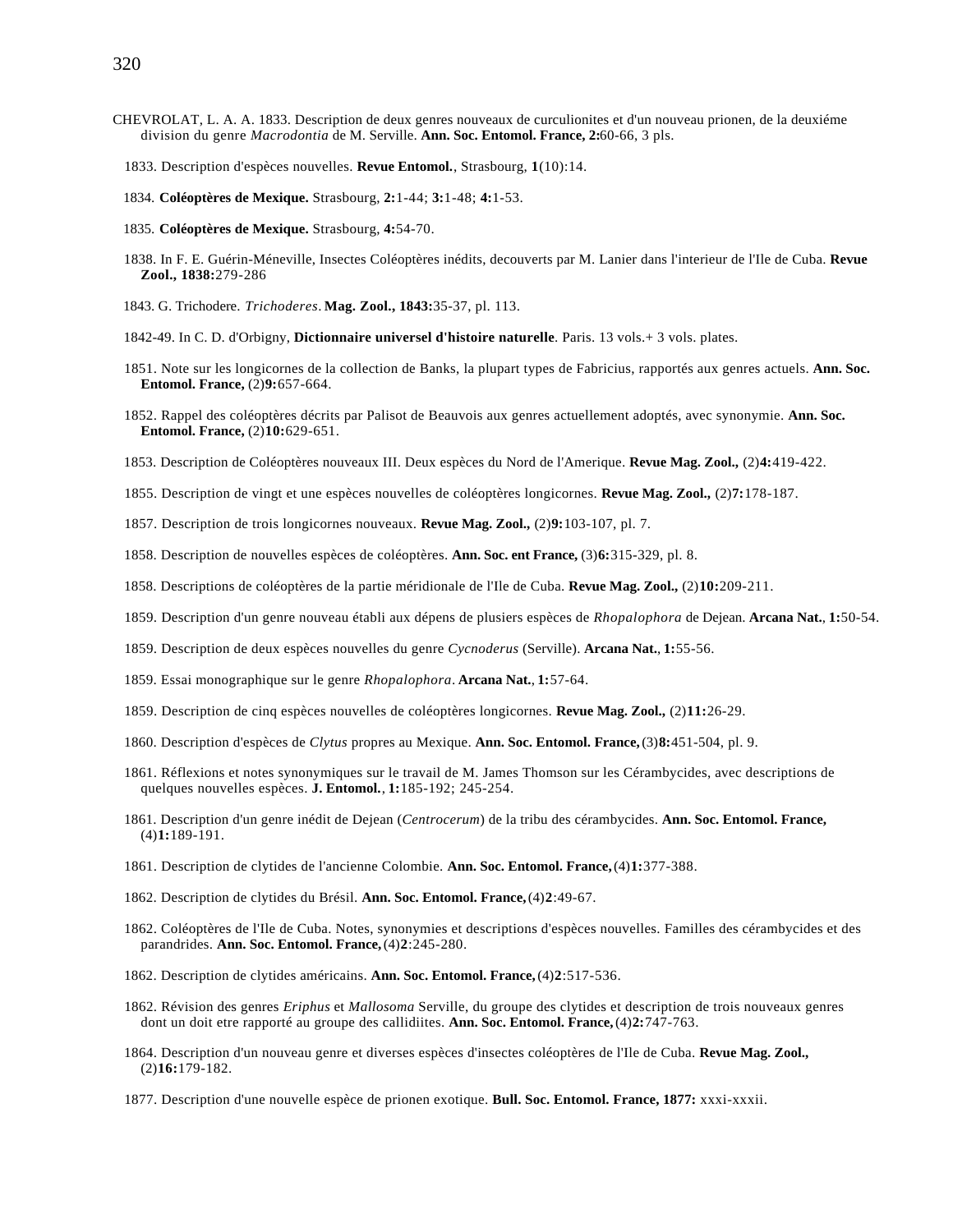CHITTENDEN, F. H. 1895. Some changes in nomenclature. **Insect Life**, **7**(5):418-419.

COCKERELL, T. D. A. 1890. Description of *Ergates spiculatus* var. *marmoratus*. **Entomol. News, 1:**61.

1906. Preoccupied generic names in Coleoptera. **Entomol. News, 17**(7):240-244.

COMOLLI, A. 1837. **De coleopteris novis ac rarioribus cognitis provinciae Novocomi.** Ticini Regii, 54 pp.

COPE, J. S. 1984. A New Species of *Phymatodes* from NewMexico. **Pan-Pacific Entomol., 60**(1):63-64.

- CORBETT, D.C. 2004. Sinopse do gênero *Cobelura* (Lamiinae, Acanthocinini), com descrição de três espécies novas. **Iheringia, Sér. Zool., 94(3):** 277 – 280, 3 figs.
- COSTA LIMA, A. M. da. 1922. Descrição de uma nova espécie do gênero *Rhatimoscelis* Thom. **Bol. Soc. Entomol. Bras.**, **1:**21-23.

1931. *Melzerella lutzi*, n. gen., n. sp. **Rev. Entomol.**, **1**(2):139-142, 1 fig.

1955. **Insetos do Brasil,** 9.°Tomo, Coleópteros, pt. 3, Escola nacional de agronomia, Série didática, No. 11. 289 pp., 201 figs.

CRAIGHEAD, F. C. 1923. North American cerambycid-larvae. **Bull. Can. Dep. Agric.** (N. S.) **27:**1-239, figs. 1-8, pls. 1-44.

CROTCH, H. H. 1873. **Check list of the Coleoptera of America, north of Mexico.** Salem, Mass. Naturalists' Agency, 136 pp.

CSIKI, E. 1904. Magyorszag Cerambycidai. **Rovart. Lap.**, **11:**99.

1909. Coleoptera nova in Museo Nationali Hungarico. **Ann. Hist-Nat. Mus. Natn. Hung.**, **7:**340-343.

- 1931. Cerambycidarum species nova europaea. **Ann.Hist-Nat. Mus. Natn. Hung.**, **27:**278.
- CURTIS, J. 1825. **British entomology; being illustrations and descriptions of the genera of insects found in Great Britain and Ireland.** London, **2:** pls. 51-98.
	- 1829. **British entomology; being illustrations and descriptions of the genera of insects found in Great Britain and Ireland.** London, **6:** pls. 242-289.
- DALMAN, J. W. 1817. In C. J. Schoenherr, **Synonymia insectorum, oder: Versuch einer Synonymie aller bisher bekannten** Insecten; nach Fabricii Systema Eleutheratorum & c. geordnet, Eleutherata oder Käfer. Skara, Lewerentzichen Buch., Stockholm, **1**(3): xi + 506 pp.
	- 1817. In C. J. Schoenherr, **Appendix ad C. J. Schoenherr Synonymia Insectorum sistens descriptiones novarum specierum.** Scaris, Off. Lewerentziana, **1**(3):1-266, 2 color pls.
	- 1819. Några nya Insekt-genera, beskrifna. **K. Svenska Vetensk. Akad. Handl.**, **40:**117-127.
	- 1823. **Analecta entomologica.** Holmiae, viii + 108 pp., 4 pls.
- DAMOISEAU, R. & J. COOLS. 1987. Liste du material typique conserve dans les collections entomologiques de l'Institut royal des Sciences naturelles de Belgique. Coleoptera, Cerambycoidea, Cerambycidae: Aseminae, Cerambycinae, Disteniinae, Lepturinae, Parandrinae, Prioninae et Spondylinae. **Documents de travail**, **42:**1-39.
- DAVIS, W. T. 1904. A new beetle from New Jersey. **Entomol. News, 15**(1):34-35, 1 pl.

1923. A new longicorn beetle from the Catskill Mountains. **Bull. Brooklyn Entomol. Soc.**, **18**:97-98.

DEGEER, C. 1774. **Mémoires pour servir à l'histoire des insectes.** Stockholm, Imp. Pierre Hesselberg, **4:** xii + 455 pp., 19 pls.

1775. **Mémoires pour servir à l'histoire des insectes.** Stockholm, Imp. Pierre Hesselberg, **5:** vii + 448 pp., 16 pls.

DEJEAN, P. F. M. A. 1821. **Catalogue de la collection de coléoptères de M. le baron Dejean.** Crevot Libr., viii + 136 pp. + 11 pp.

1835. **Catalogue de la collection de Coléoptères de M. le comte Dejean.** 2e. ed., livr. 4, pp. 257-360.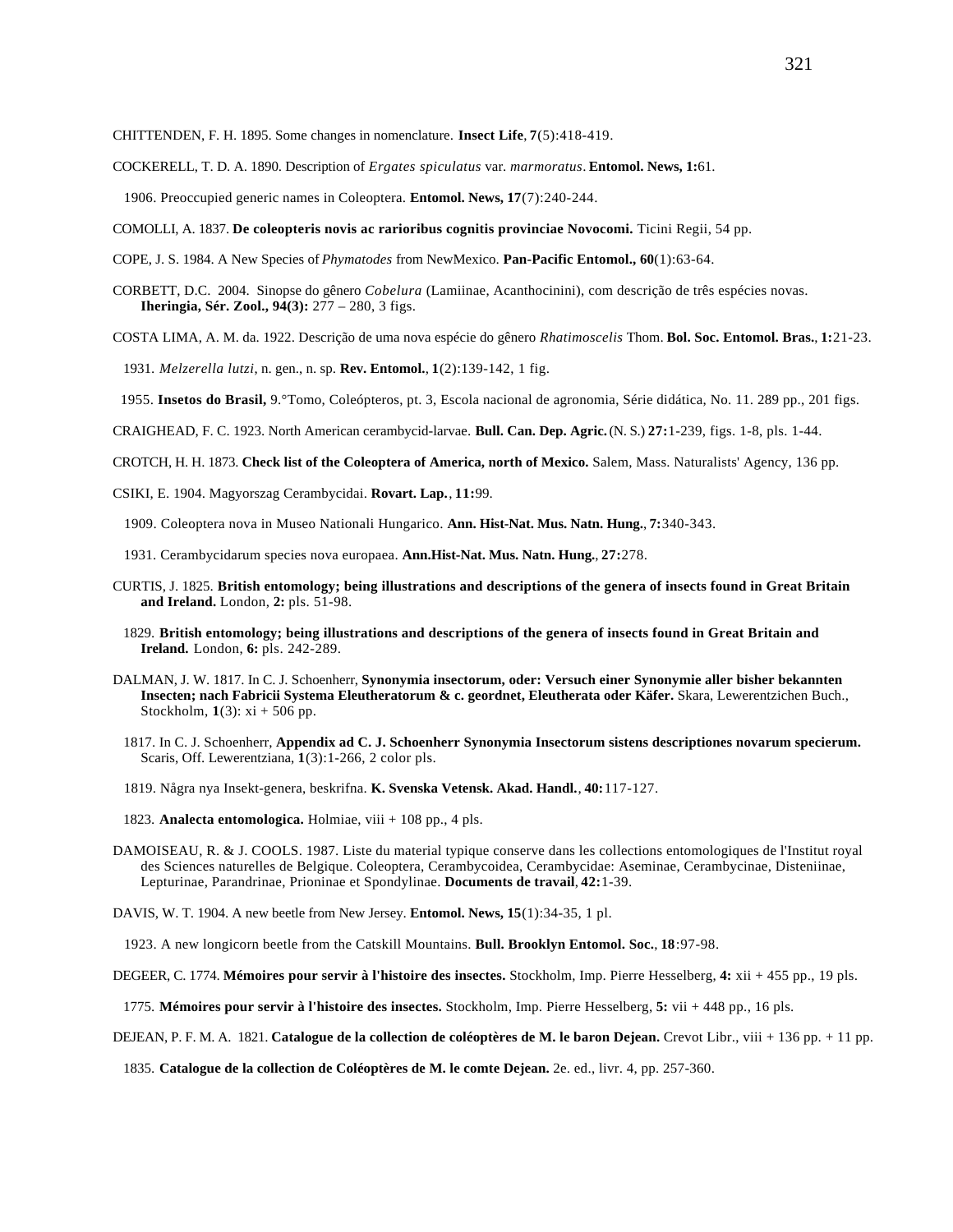- 1837. **Catalogue de la collection de Coléoptères de M. le comte Dejean.** Méquignon-Marvis Pére et Fils, troisième édition, revue, corrigée et augmentée, livr. 5, xiv + 503 pp.
- DELFINO, S. M. 1981. Revisão do gênero *Trichonyssodrys* Gilmour, 1957 (Acanthocinini). **Rev. Bras. Biol.**, **41**(2):255-258, 3 figs.

1985. Quatro novas espécies de Platyarthrini. **Rev. Bras. Entomol., 29**(3-4):497-502, 5 figs.

- 1990. Um gênero novo de Trachyderini. **Rev. Bras. Biol.**, **50**(3):695-699, 6 figs.
- DEMELT, C. 1989. Zwei neue Bockkäferarten. **Entomofauna**, **10**(14):241-245.
- DEMETS, Y. 1973. Notes sur les Callichromatini. **Papéis Avulsos Zool., 26**(12):173-177.
	- 1973. Notes sur les Callichromatini. II. *Diotecnon iris* (Taschenberg, 1870) **Papéis Avulsos Zool. 27**(12):157-171, 16 figs.
	- 1974. Notes sur les Callichromatini III. Étude preliminaire du genre *Cnemidochroma* Schmidt, 1924. **Papéis Avulsos Zool., 28**(5):91-104, 19 figs.
	- 1976. Notes sur les Callichromatini IV. Étude preliminaire des genres *Schwarzerion* Schmidt, 1924 et *Xenochroma* Schmidt, 1924. **Papéis Avulsos Zool., 29**(17):121-140, 29 figs.
- DEMETS, Y. & U. R. MARTINS 1973. Notes au sujet de quelques types de Smodicini du Muséum National d'Histoire Naturelle de Paris. **Rev. Bras. Entomol., 17**(7):41-45, 2 figs.
- DESMAREST, E. 1832. Hypocephale. *Hypocephalus* Desmarest. **Mag. Zool., 2:** pl.24
- DIAS, M. M. 1984. Revisão da subfamília Anoplodermatinae. Parte I. Tribo Anoplodermatini.Genêro *Migdolus* Westwood, 1863. **Rev. Bras. Entomol., 28**(4):507-535, 90 figs.
	- 1986. Revisão da subfamília Anoplodermatinae. Parte II. Tribo Anoplodermatini. Genêros: *Acanthomigdolus* Bruch, 1941, *Paramigdolus*, gen. n., *Anoploderma* Guérin-Méneville, 1840, *Sypilus* Guérin-Méneville, 1840. **Rev. Bras. Entomol. 30**(1):115-139, 99 figs.
	- 1987. Revisão da subfamília Anoplodermatinae. Parte III. Tribo Anoplodermatini. Genêros: *Cherrocrius* Berg, 1898, *Hypocephalus* Desmarest, 1832 . **Rev. Bras. Entomol., 31**(1):101-112, 29 figs.
	- 1988. Revisão da subfamília Anoplodermatinae. Parte IV. Tribo Mysteriini. Genêros: *Mysteria* Thomson, 1860, *Pathocerus* Waterhouse, 1901, *Pseudopathocerus*, gen. n. . **Rev. Bras. Entomol., 32**(2):139-160, 82 figs.
- DI IORIO, O. R. 1995. A new species of *Argentinoeme* Bruch 1911 from Argentina. **Insecta Mundi, 9**(3-4):279-280, 7 figs.
	- 1995. The Argentine species of the genus *Megacyllene* Casey, 1912, with description of a new species. **Insecta Mundi, 9**(3- 4):317-328, 9 figs.
	- 1995. The genus *Neoclytus* Thomson, 1860 (Clytini) inArgentina. **Insecta Mundi**, **9**(3-4):335-345, 27 figs.
	- 1995. The genus *Deltosoma* Thomson, 1864 in Argentian: *D. lacordairei* Thomson, 1864 and *D. xerophila* n. sp.; with a revison of larval tunnels and pupal chambers in neotropical Cerambycinae. **Giorn. ital. Entomol., 7**: 203 - 217.
- 1996. Torneutini of Argentina. Part I. Their relation to the South American area of *Prosopis* L. and to the xerophilous *Acacia* Miller (Mimosaceae). **Giorn. ital. Entomol., 8**: 125-155, 54 figs.
- 1997. Cerambycidae from Entre Rios, Argentina, Part 1. Host plants and distributions (with a revision of host plants for Uruguay). **Giorn. ital. Entomol., 8:** 275-289, 1 fig.
- 1997. Neotropical species of the genus *Megacyllene* (s. str.) Casey 1912 (Clytini), with descriptions of two new species from Argentina. **Giorn. ital. Entomol., 8**: 383 - 398.
- 1998. The genus *Erlandia* Aurivillius, 1904 inArgentina, with the description of a new species. **Insecta Mundi, 12**(1-2):1-4, 2 figs.
- 1998. New species, combinations, synonymies, and records of Clytini. **Insecta Mundi, 12**(1-2):5-14, 4 figs.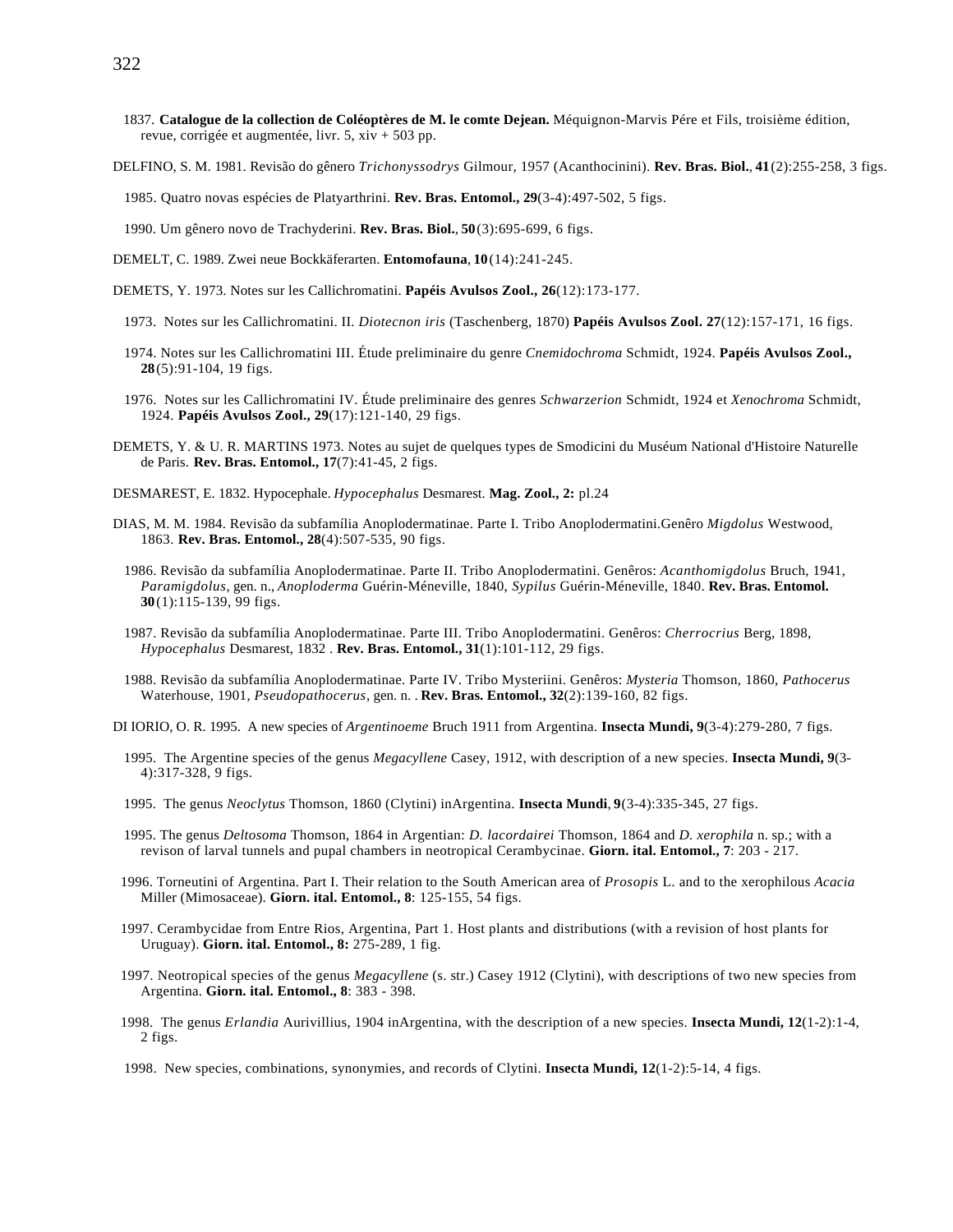- 1998. Addenda and omissions to the catalogue and checklist of the Cerambycidae and Disteniidae of the Western Hemisphere. **Insecta Mundi, 12**(1-2):15-16.
- 1998. Presence of *Nyssodrys lignaria* Bates in the Natural Reserve of Otamendi, Buenos Aires, Argentina. **Giorn. ital. Entomol., 9:**1-2.
- 1998. Torneutini of Argentina. Part 2. Biology of *Coccoderus novempunctatus* (Germar, 1824), *Diploschema rotundicolle* (Serville, 1834), and *Praxithea derourei* (Chabrillac, 1857). **Giorn. ital. Entomol., 9**: 3-25, 36 figs.
- 1998. One new species, new records and biology of Lissonotini from Argentina and Bolivia. **Giorn. ital. Entomol., 9:** 27-36, 3 figs.
- 1998. Redescriptions, new combinations, synonymies, and new records of South American Lepturini (Lepturinae). **Insecta Mundi, 12**(1-2):139-148, 27 figs.
- 2001. Systematics and biology of the species of the genus *Ischionodonta* Chevrolat, 1859 (Rhopalophorini) from Argentina. **Giorn. ital. Entomol., 9**: 263-291, 33 figs.
- 2002. Taxonomy and systematics of Cerambycidae from Argentina: the genus *Micropsalis* Burmeister, 1861 (Prioninae). **Les Cahiers Magellanes, No. 17**: 1-22, 21 figs.
- 2002. Nomenclatural notes for some American Cerambycidae (Coleoptera). **Giorn. ital. Entomol., 10**: 73-76.
- 2003. Taxonomy and systematics of Cerambycidae from Argentina: *Alanizus tortuosus* gen. et sp. nov. **Les Cahiers Magellanes No. 19:** 1-8, 6 figs.
- 2003. New species, new records and redescription of some rare Cerambycidae from Argentina. **Les Cahiers Magellanes No. 23:** 1-24, 34 figs.
- 2003. Reproductive behaviour of *Oncideres germari* Thomson (Lamiinae; Onciderini). **Giorn. ital. Entomol., 10**: 159 170, 12 figs.
- 2005. **A field guide of the longhorned beetles (Coleoptera: Cerambycidae) from Argentina.** Wagner, P.S. & E. I. Abadie, coord.188 pp., 74 pls, Digital Tech s.r.l., Argentina.
- DI IORIO, O,R. & A. SANTOS-SILVA. 2005. Notas sobre *Apterocaulus* (Prioninae). **Iheringia,** Sér. Zool.**, 95(1):** 53 56.
- DILLON, L. S. 1952. The Hawaiian species of *Lagocheirus.* **Entomol. News**, **63**(8):207-209.
- 1955. Revision of the Neotropical Acanthocinini I. The genus *Canidia* and its allies. **Entomol. News, 66:**141-149; 176-187.
- 1956. The Nearctic components of the tribe Acanthocinini. Part I. **Ann. Entomol. Soc. Amer., 49**(2):134-167, 9 figs.
- 1956. The Nearctic components of the tribe Acanthocinini. Part II. **Ann. Entomol. Soc. Amer., 49**(3):207-235, 9 figs.
- 1956. The Nearctic components of the tribe Acanthocinini. Part III. **Ann. Entomol. Soc. Amer., 49**(4):332-355, 1 pl.
- 1956. The neotropic Acanthocinini II. A further note on *Canidia* allies. **Entomol. News**, **67:**105-107.
- 1957. Revision of the neotropical Acanthocinini. The genus *Lagocheirus*. **Bull. Br. Mus. Nat. Hist.**, (Entomol.) **6:**137-166.
- 1962. Additional notes on Nearctic Acanthocinini. **Coleop. Bull., 16**(1):30-32.
- DILLON, L. S. & E. S. DILLON. 1941. The tribe Monochamini in the Western Hemisphere **Sci. Publ. Reading Publ. Mus., 1:**1-135, 5 pls.
	- 1943. Supplementary notes on Western Hemisphere Monochamini. **J. New York Entomol. Soc., 51:**13-18.
	- 1945. The tribe Onciderini Part I. **Sci. Publ. Reading Publ. Mus. 5:** xv +186 pp.
	- 1945. Revision of the tribe Pachypezini. **Bull. Brooklyn Entomol. Soc. 40:**11-27, 1 pl.
	- 1946. The tribe Onciderini Part II. **Sci. Publ. Reading Publ. Mus. 6:**189-413, 17 pl.
	- 1946. Review of the Onocephalini. **Trans. Amer. Entomol. Soc.**, **72:**27-48, 1 pl.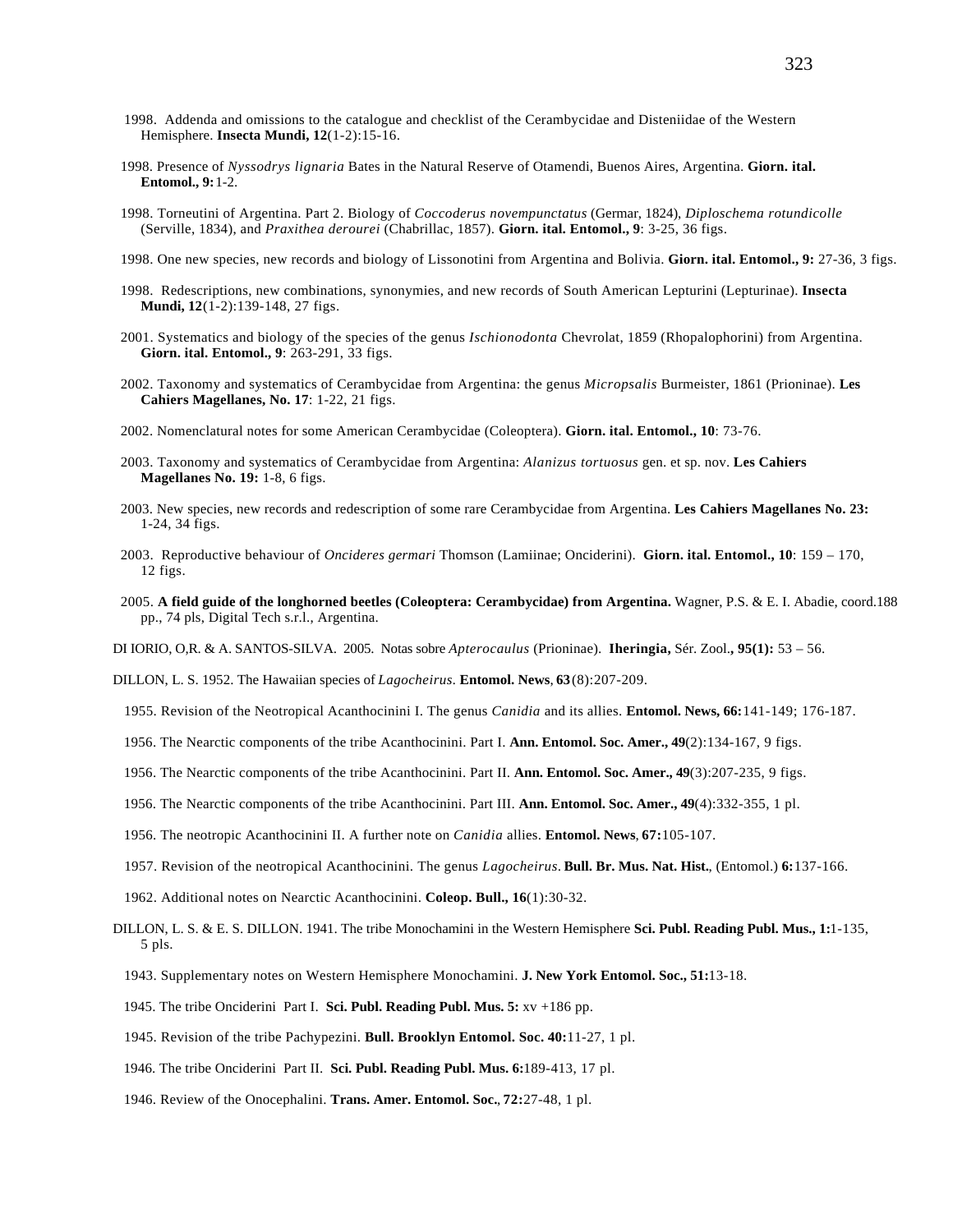1946. A review of the tribe Gryllicini. **Livr. Homen. R.Ferreira d'Almeida**, pp.155-164, 1 pl.

- 1948. The tribe Dorcaschematini. **Trans. Amer. Entomol. Soc.**, **73:**173-298, 6 pls.
- 1949. Miscellaneous synonymy and new species among Lamiinae. **Amer. Mus. Novit.**,**1388:**1-13.
- 1952. The tribe Onciderini. Supplementary notes. **Ann. Entomol. Soc. Amer. 45:**59-79.
- 1953. A change of names in the Cerambycidae, with other notes. **Entomol. News.**, **64:**260-261.
- DOHRN, C. A. 1878. Exotisches. **Stettin Entomol. Ztg. 39:**444-462.
	- 1879. Exotisches. **Stettin Entomol. Ztg. 40:**456-461.
	- 1882. Exotisches. **Stettin Entomol. Ztg. 43:**245-259; 363-374; 457-470.
- DRAPIEZ, P. A. 1819. Description de huit espèces d'insectes nouvelles. **Ann. Gén. Sci. Phys.**, **1:**45-55.
	- 1819. Description de huit espèces d'insectes nouvelles. **Ann. Gén. Sci. Phys.**, **2:**42-50.
	- 1820. Description de sept insectes nouveaux. **Ann. Gén. Sci. Phys.**, **3:**189-193.
	- 1820. Description de huit espèces d'insectes nouveaux. **Ann. Gén. Sci. Phys.**, **5:**117-123; 323-330.
- DRURY, D. 1772. **Illustrations of Natural History, wherein are exhibited upwards of two hundred and forty figures of exotic insects according to their different genera. 1:**1-130, 50 pls.
	- 1772. **Illustrations of Natural History...** , **2:**1-90, 50 pls.
	- 1772. **Illustrations of Natural History...** , **3:**1-76, 50 pls.
- DUFFY, E. A. J. 1960. **A monograph of the immature stages of Neotropical timber beetles** (Cerambycidae). London, British Museum (Natural History), vii + 327 pp., 13 pls.,176 figs., frontisp.

DUGÉS, D. E. 1878. Descripción de coleópteros indígenas (Géneros y espécies nuevas). **Naturaleza**, **4:**169-188, 1 pl.

1885. Métamorphoses de l'*Acanthoderes borrei* Dugès. **Ann. Soc. Entomol. Belg.**, **29**(2):45-49.

- 1886. Métamorphoses de quelques coléoptères mexicains. **Ann. Soc. Entomol. Belg.**, **30**:26-45.
- DUPONCHEL, P. A. 1837. Description d'une espèce coléoptère du genre *Purpuricenus*, tribu des cérambyciens, famille longicornes. **Ann. Soc. Entomol. France,** (1)**6:**309-310, 1 fig.
- DUPONT, H. 1832. Callipogon. *Callipogon*, Serville. **Mag. Zool., 2:** pl. 33.
	- 1834. In J. G. Audinet-Serville, Nouvelle classification de la famille des longicornes. **Ann. Soc. Entomol. France,** (1)**3:**5-110.
	- 1835. Mallodère. *Malloderes*, Dupont. **Mag. Zool., 5:** pl. 125.
	- 1836. Monographie des trachydérides. **Mag. Zool., 6:**1-51.
	- 1838. Monographie des trachydérides de la famille des longicornes. **Mag. Zool., 8:** i-xiii + 28 pp., pls. 186-200; pp. 29-59, pls. 204-224.
	- 1840. Supplement à la monographie des trachydérides. **Mag. Zool., 1840:** pls. 28-38.
	- 1840. Nouvelle espèce du genre *Ozodera*. **Revue Zool., 1840:**42.
- DURY, C. 1910. New species and additions to the list of Cincinnati Coleoptera. **J. Cincinnati Soc. Nat. Hist.**, **21**:64-67.
	- 1911. Some new beetles from North Carolina, with ecological notes. **Entomol. News, 22**:273-275.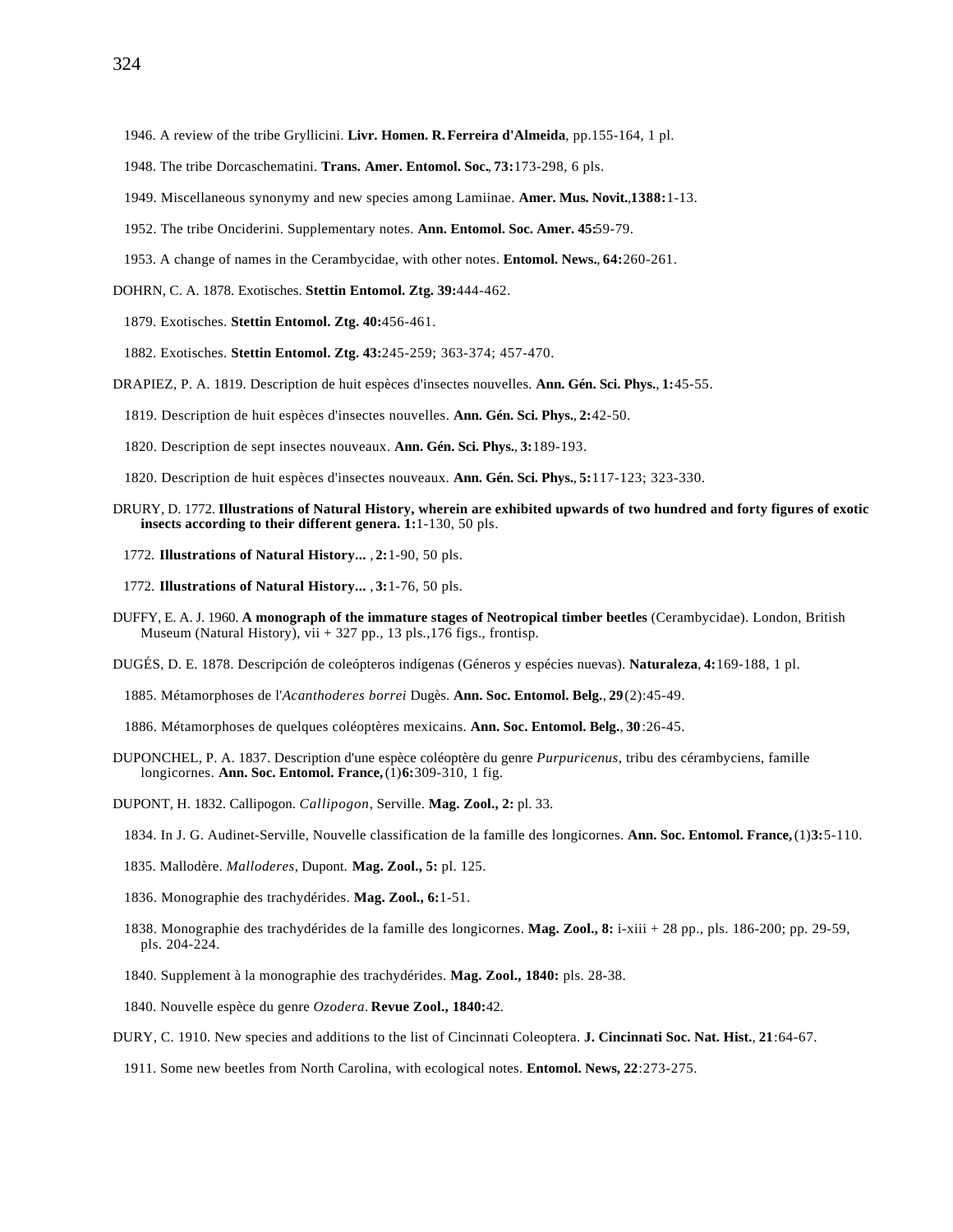- ELGUETA, M. & M. CERDA. 2002. *Acalodegma vidali*, nueva expecie altoandina de Prioninae de Chile. **Guyana, 66(1)** 11-21, 8 figs., 1 table.
- ERICHSON, W. F. 1834. Coleoptera und Lepidoptera, in Meyens, Beiträge zur Zoologie, gesammelt auf einer Reise um die erde, und W. Erichsons und H. Burmeisters und Abbildungen der auf dieser Reise gesammelten Insecten. **Nova Acta Acad. Caesar. Leop. Carol.**, 16: suppl. 1, pp. 219-248.
	- 1847. Conspectus insectorum coleopterorum quae in Republica Peruana observata sunt. **Arch. Naturgesch.**, **13:**67-185.

1848. Die Insekten, in Schomburgk's **Reise in Guiana**. Leipzig, **3:**533-617.

- ESCHSCHOLTZ, J. F. 1830. Nova genera coleopterorum faunae Europaeae. **Bull. Soc. Imp. natur. Moscou, 2:**63-66.
- EYA, B.K. & J.A. CHEMSAK. 2003. Review of the genus *Amphelictus* Bates, pts. 1 & 2. **Les Cahiers Magellanes, No. 21**: 1-24, 16 figs; **No. 22**: 1-21, 14 figs.
- FABRICIUS, J. C. 1775. **Systema entomologiae, sistens insectorum classes, ordines, genera, species, adiectis synonymis, locis, descriptionibus, observationibus.** Flensburgi et Lipsiae, 832 pp.
	- 1776. **Genera insectorum eorumque characteres naturales secundum numerum, figuram, situm et proportionem omnium partium oris adiecta mantissa specierum nuper detectarum.** Chilonii, 310 pp.
	- 1781. **Species insectorum exhibentes eorum differentias specificas, synonyma auctorum, loca natalia, metamorphosin adiectis observationibus, descriptionibus.** Hamburgi et Kilonii, **1:** viii + 552 pp.
	- 1787. **Mantissa insectorum sistens eorum species nuper detectas adiectis characteribus genericis, differentiis specificis, emendationibus, observationibus.** Hafniae, **1:** xx +348 pp.
	- 1792. **Entomologia systematica, emendata et aucta. Secundum classes ordines, genera, species adjectis synonymis, locis, observationibus, descriptionibus.** Hafniae, **1:** xx + 538 pp.
	- 1794. **Entomologia systematica, emendata et aucta...** Hafniae, **4:**1-472.
	- 1798. **Supplementum entomologiae systematicae...** Hafniae, 572 pp.
	- 1801. **Systema eleutheratorum secundum ordines, genera, species: adiectis synonymis, locis, observationibus, descriptionibus.** Kiliae, **2:**1-687.
- FAIRMAIRE, L. 1857. Melanges et nouvelles. **Archiv. Entomol.**, **1:**38.
	- 1864. In P. N. Jacquelin du Val, **Genera des Coléoptères d'Europe comprenant leur classification en famille naturelle. 4:**1- 295, 376 figs., 78 pls.
	- 1864. Note sur quelques coléoptères recueillis par Ph. Germain a Mendoza, dans les Cordiliéres. **Ann. Soc. Entomol. France,** (4)**4:**261-274, 1 pl.
	- 1883. Note sur quelques coléoptères de Magellan et de Santa Cruz. **Ann. Soc. Entomol. France,** (6)**3:**483-506.
	- 1893. Quelques Coléoptères de la Republique Argentine. **Ann. Soc. Entomol. Belg.**, **37:**608-611.
	- 1899. Note sur le genre *Paulistanus* Goun. **Bull. Soc. Entomol. France, 1899:**39.

FAIRMAIRE, L. & P. GERMAIN. 1859. Révision des coléoptères du Chili (suite). **Ann. Soc. Entomol. France**, (3)**7:**483-532.

- 1860. **Coleoptera Chilensia.** 8 pp.
- 1861. Révision des coléoptères du Chili (Première supplement aux Cerambycidae). **Ann. Soc. Entomol. France**, (4)**1:**105-108.
- 1864. Révision des coléoptères du Chili. **Revue Mag. Zool.,** (2)**16:**283-287; 385-394.
- FALL, H. C. 1897. A list of the Coleoptera of the southern California islands, with notes and descriptions. **Can. Entomol., 29**(10):233-244.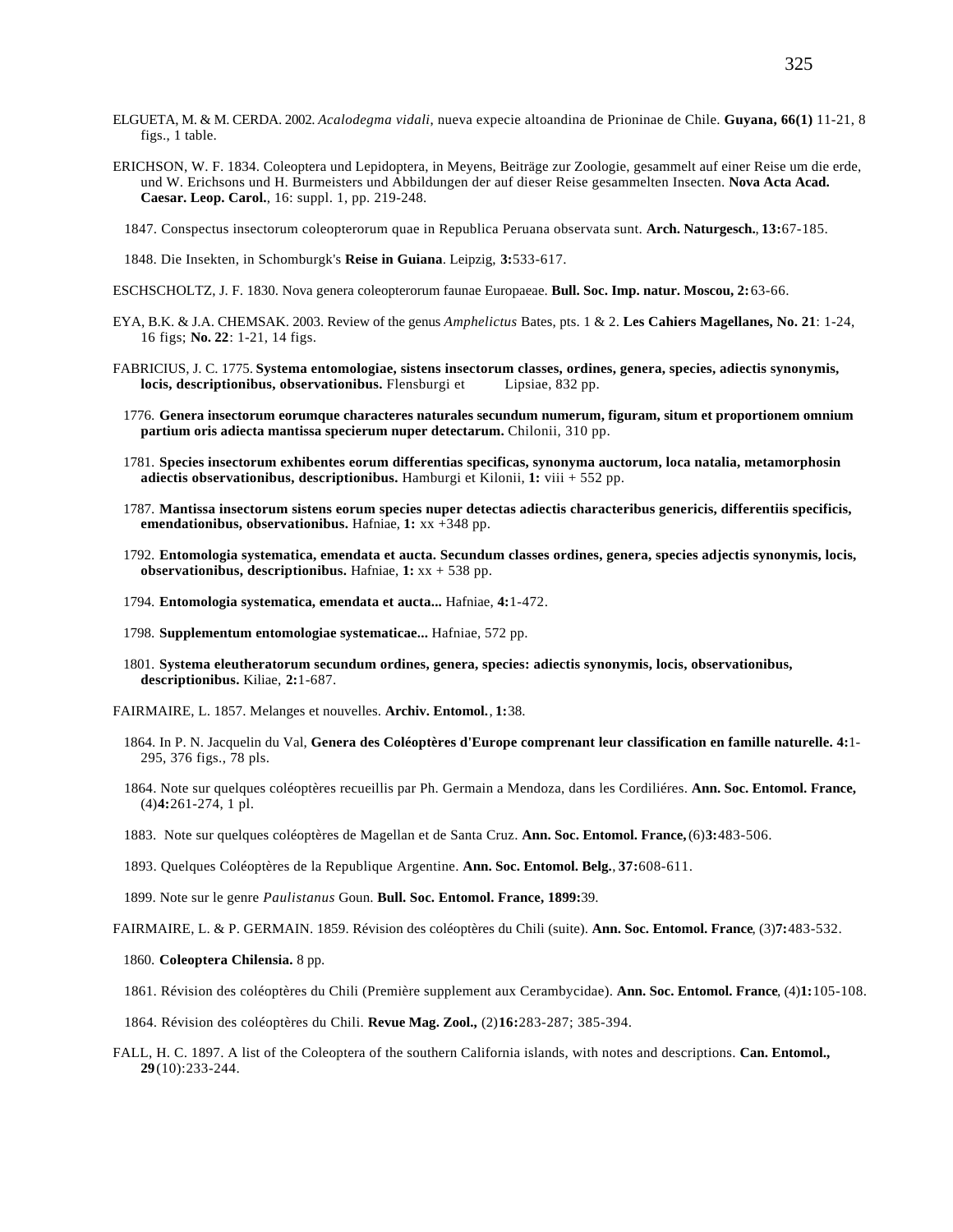- 1901. List of the Coleoptera of southern California, with notes on habits and descriptions of new species. **Occ. Pap. Calif. Acad. Sci., 8:**1-282.
- 1905. New species of Coleoptera, chiefly from the southwest. **Can. Entomol., 37**(8):270-276.
- 1907. New genera and species of North American Cerambycidae. **J. New York Entomol. Soc., 15**(2):80-87.
- 1909. New Coleoptera from the southwest IV. **Can. Entomol., 41**(5):161-170.
- 1910. New species of *Pogonocherus*, with synoptic table. **Entomol. News, 21**(1):5-9.
- 1912. A new *Tetropium*, two new Bruchides, with brief notes on other Coleoptera. **Entomol. News, 23:**320-323.
- 1925. New species of Coleoptera or recent discovery. **Bull. Brooklyn Entomol. Soc., 20**(4):180-183.
- 1928. Miscellaneous notes and descriptions. **Bull. Brooklyn Entomol. Soc., 23**(5):236-240.
- 1929. New Coleoptera XIII. **Can. Entomol., 61**(3):54-59.
- FALL, H. C. &T. D. A. COCKERELL. 1907. The Coleoptera of NewMexico. **Trans. Amer. Entomol. Soc.**, **33:**145-272.
- FATTIG, P. W. 1947. The Cerambycidae or Long-Horned Beetles of Georgia. **Emory Univ. Mus. Bull.**, **5:**1-48
- FELT, E. P. & H. JOUTEL. 1904. Monograph of the genus *Saperda*. **Bull. New York St. Mus., 74:**1-86, 14 pls.
- FILHO, M.F. de SOUZA, D. GABRIEL & J.A. de AZEVEDO FILHO. 2001. Caracterização morfológica de três espécies de Broca-dahaste em chuchuzeiro (Lamiinae). **Neotropical Entomol., 30(3)**: 475-477, 2 figs.
- FISCHER, 1888. *Charinotes richteri* nov. spec. **Berl. Entomol. Ztschr., 32:**490.
- FISHER, W. S. 1914. A new species of *Callichroma* from Texas. **Proc. Entomol. Soc. Wash., 16**(3):97-98.
	- 1915. One new genus and two new species of Cerambycidae. **Proc. Entomol. Soc. Wash., 17:**77-79.
	- 1917. A new species of *Xylotrechus*. **Proc. Entomol. Soc. Wash., 18:**214-216.
	- 1918. A new species of longhorn beetle infesting cowpeas from Mexico. **Proc. Entomol. Soc. Wash., 19:**173-174.
	- 1919. A new genus and species of Cerambycidae from Colorado. **Proc. Entomol. Soc. Wash., 21**(2):38-40.
	- 1920. A new genus and several new species of Cerambycidae. **Proc. Entomol. Soc. Wash., 22**(7):153-159.
	- 1921. A new cerambycid beetle from California. **Proc. Entomol. Soc. Wash., 23**(9)**:**214-216.
	- 1922. A new cerambycid beetle from Santo Domingo. **Entomol. News, 33:**52.
	- 1924. A new species of *Ataxia* from the United States. **Can. Entomol., 56:**253-254.
	- 1925. New West Indian Cerambycidae. Subfamily Lamiinae. **Amer. Mus. Novit.**, **174:**1-16.
	- 1925. Two new Mexican Cerambycidae. **Proc. Entomol. Soc. Wash., 27**(1)**:**15-16.
	- 1925. A new species of *Leptostylus* from the United States. **Proc. Entomol. Soc. Wash., 27**(5)**:**103-105.
	- 1926. Descriptions of new West Indian longicorn beetles of the subfamily Lamiinae. **Proc. U.S. Nat. Mus.**, **68**(22):1-40.
	- 1926. New Cactus beetles. **Proc. Entomol. Soc. Wash., 28**(9):214-217.
	- 1927. A new cerambycid beetle from Colombia and Central America. **Proc. Entomol. Soc. Wash., 29**(1):23-24.
	- 1928. New species of Jamaican Buprestidae and Cerambycidae. In C. C. Gowdey, Catalogus insectorum Jamaicensis. **Entomol. Bull. Dep. Agric. Jamaica**, **4**(3):16-17.
	- 1928. New Cactus beetles II. **Proc. Entomol. Soc. Wash., 30**(1):1-7.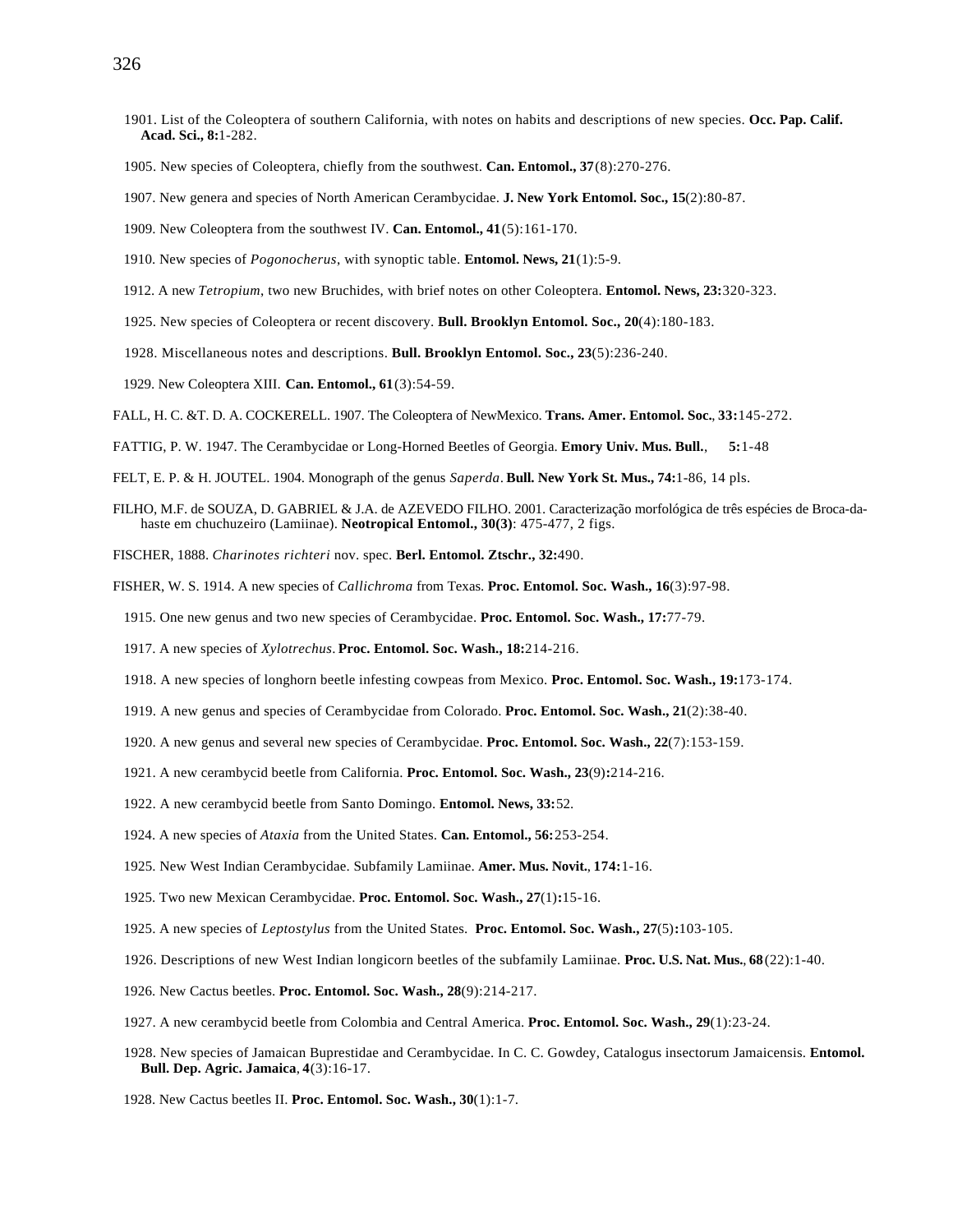- 1930. Notes on the Rhinotragine beetles of the family Cerambycidae, with descriptions of new species. **Proc. U.S. Nat. Mus.**, **77**(19):1-20.
- 1930. New West Indian Buprestidae and Cerambycidae. **Can. Entomol., 62**(1):7-11.
- 1931. A new ant-like cerambycid beetle from Honduras. **Psyche, 38**(2-3):99-101.
- 1931. New Cactus beetles III. **Proc. Entomol. Soc. Wash., 33**(8):197-201.
- 1931. A new longhorn beetle from Costa Rica. **J. Wash. Acad. Sci., 21**(2):23-24.
- 1932. New West Indian cerambycid beetles. **Proc. U.S. Nat. Mus.**, **80**(22):1-93.
- 1935. New West Indian cerambycid beetles. **Proc. U.S. Nat. Mus.**, **83**(2979):189-210.
- 1935. New cerambycid beetles from Puerto Rico. **J. Agric. Univ. Puerto Rico**, **19**(2):51-63.
- 1936. New Cactus beetle from Argentine Republic. **Proc. Entomol. Soc. Wash., 38**(1):7-8.
- 1936. New cerambycid and buprestid beetles from Cuba. **Mems. Soc. Cub. Hist. Nat.**, **9:**271-273.
- 1936. New buprestid and cerambycid beetles from Cuba. **Mems. Soc. Cub. Hist. Nat.**, **10**(5):343:348.
- 1937. New neotropical Cerambycidae. **Rev. Entomol.**, **7**(2):145-154.
- 1937. A new cerambycid beetle from Chile. **Rev. Chil. Hist. Nat.**, **40:**324-326, 1 fig.
- 1938. New neotropical Cerambycidae II. **Rev. Entomol.**, **8**(1-2):135-153.
- 1941. Results of the Oxford University Cayman Islands Biological Expedition, 1938. **Entomologist's Mon. Mag., 77:**108- 115.
- 1941. New Coleoptera from Puerto Rico. **J. Agric. Univ. Puerto Rico**, **25**(4):37-39.
- 1942. New West Indian cerambycid beetles III. **Torreia**, **10:**1-43.
- 1942. A new cerambycid beetle from Oregon. **Can. Entomol., 74:**51.
- 1942. New Coleoptera from Puerto Rico. **J. Agric. Univ. Puerto Rico**, **25**(4):37-39.
- 1943. A new cerambycid beetle from the Canal Zone. **Bol. Dep. Sanid. Veget.**, **3**(1):12-14.
- 1944. New American Cerambycidae from British Guiana and Costa Rica. **Zoologica, 29**(1):1-2.
- 1944. Cerambycidae of Caripito, Venezuela. **Zoologica, 29**(1):3-12.
- 1945. A new species of *Oberea* from Canada. **Can. Entomol., 77:**56.
- 1945. A change of name in Cerambycidae. **Proc. Entomol. Soc. Wash., 47**(8):251.
- 1946. Synopsis of the cerambycid beetles of the genus *Stenosphenus* Haldeman found in America, north of Mexico. **J. Wash. Acad. Sci., 36**(3):86-94.
- 1946. New cerambycid beetles belonging to the tribe Disteniini from Central and South America. **Proc. U.S. Nat. Mus., 96**(3201):329-333.
- 1947. New neotropical Cerambycidae, belonging to the genus *Dorcasta* Pascoe. **Rev. Entomol.**, **18**(1-2):173-182.
- 1947. New cerambycid beetles belonging to the tribe Rhinotragini. **Proc. U.S. Nat. Mus.**, **97**(3209):47-57.
- 1947. New cerambycid beetles belonging to the tribe Rhinotragini from South America. **Amer. Mus. Novit.**, **1349:**1-6.
- 1947. New West Indian cerambycid beetles IV. **Mem. Soc. Cub. Hist. Nat.**, **19:**29-41.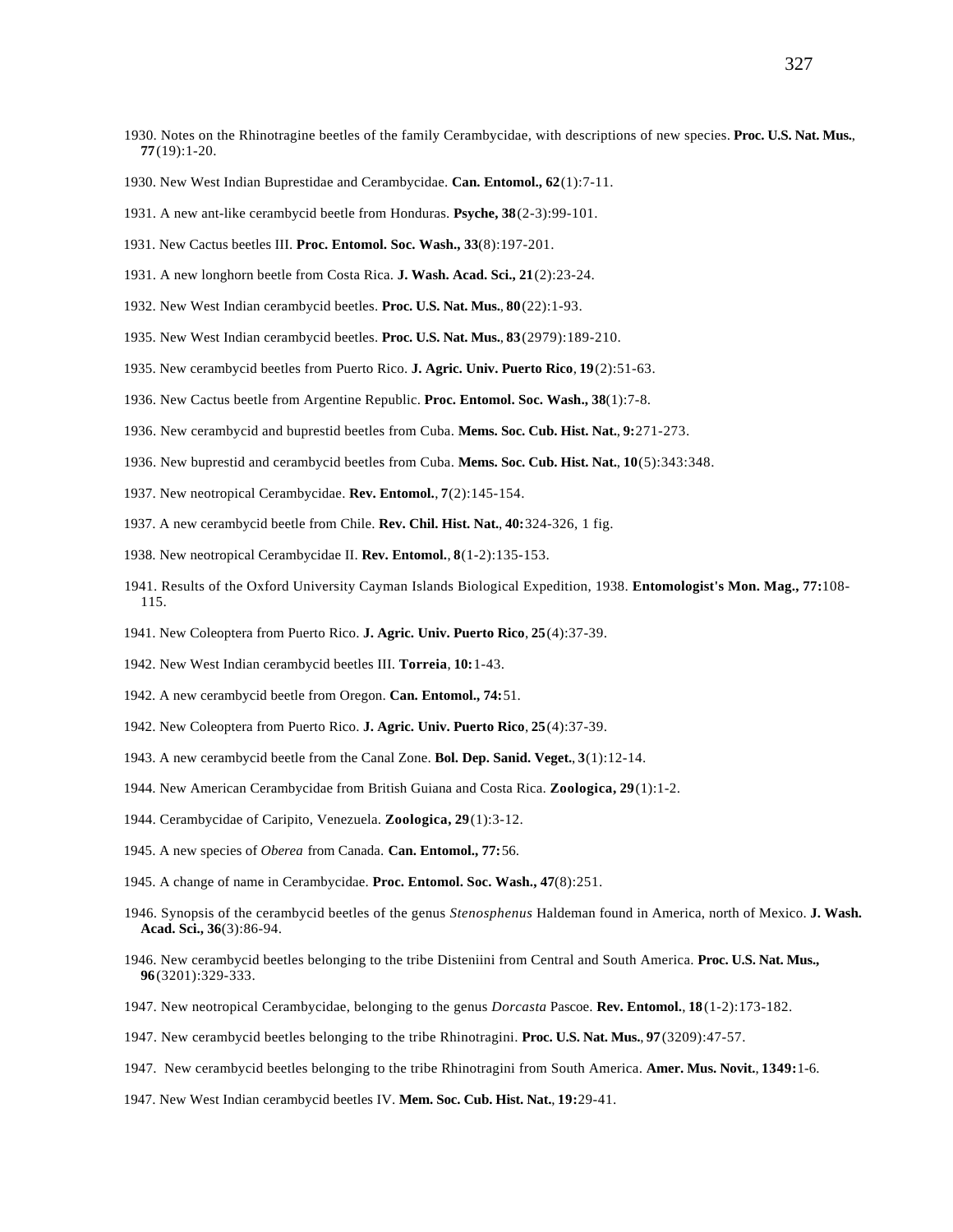- 1948. Results of the Oxford University Cayman Islands Biological Expedition, 1938. Description of five new species and one variety of Cerambycidae. **Entomologist's Mon. Mag., 84:**225-228.
- 1951. A new species of *Elaphidion* from Cuba. **Mem. Soc. Cub. Hist. Nat.**, **20**(2):77-79.
- 1952. New cerambycid beetles belonging to the tribe Rhinotragini from South America. **Amer. Mus. Novit.**, **1552:**1-17.
- 1953. New cerambycid beetles belonging to the tribe Rhinotragini. **Pan-Pacific Entomol., 29**(1):14-17.
- FISHER, W. S. & H. B. KIRK. 1912. Cerambycidae of Harrisburg, Pennsylvania and vicinity with notes. **Entomol. News, 23:**308-316.
- FLEUTIAUX, E. & A. SALLÉ. 1889. Liste des coléoptères de la Guadeloupe et descriptions d'espèces nouvelles. **Ann. Soc. Entomol. France, 9**(6):351-484.
- FONSECA, J. P. 1958. *Migdolus morretesi* Lane, uma broca eventual da cana de açúcar e do eucalipto. **Arq. Inst. Biol.**, **25:**29-40, 4 pls.
- FONSECA-GESSNER, A. A. 1990. Revisão taxonômica do gênero *Paramallocera* Aurivillius, 1912 (Sphaerionini). **Rev. Bras. Entomol., 34**(4):817-856, 94 figs.
- FONTES, L. R. & U. R. MARTINS. 1977. Novos Hebestolini do Brasil. **Rev. Bras. Entomol. 21**(1):7-14, 7 figs.
- FORCHHAMMER, P. 1981. Evolution of diurnal activity in some of the higher taxa of long-horned beetles in relation to continental drift. **Natura Jutl.**, **19:**91-106, 5 figs.
- FORSTER, J. R. 1771. **Novae species insectorum, centuria I.** London, 100 pp.
- FRAGOSO, S. A. 1967. Sôbre *Oncideres* Serville, 1835. **Atas Soc. Biol.**, **11**(3):101-108, 22 figs.
	- 1970. Novas espécies do gênero *Oncideres* Serville, 1835. **Atas Soc. Biol.**, **14**(3-4):79-83, 4 figs.
	- 1970. Primeira nota preliminar a uma futura revisão dos Cerambycini neotropicais. **Atas Soc. Biol.**, **14**(3-4):97-101, 9 figs.
	- 1971. Segunda nota preliminar a uma futura revisão dos Cerambycini neotropicais. **Atas Soc. Biol.**, **15**(1):7-9, 10 figs.
	- 1971. Notas sôbre Onciderini I. **Atas Soc. Biol.**, **15**(1):33-34, 3 figs.
	- 1978. Revision of the neotropical genus *Poeciloxestia* Lane, 1965. **Coleop. Bull., 32**(2):113-158, 238 figs.
	- 1980. *Tomrogersia acanthofemorata*, n. gen., n. sp. **Rev. Bras. Biol.**, **40**(4):743-746, 3 figs.
	- 1981. Third preliminary note on neotropical Cerambycini. **Rev. Bras. Biol.**, **41**(2):379-383, 5 figs.
	- 1981. On *Sphallenopsis*, new genus. **Rev. Bras. Entomol., 25**(2):145-147, 8 figs.
	- 1981. The cerambycine genus *Melathemma*. **Rev. Bras. Entomol., 25**(3):185-187, 7 figs.
	- 1982. An annotated preliminary key to neotropical Cerambycini genera. **Rev. Bras. Entomol., 26**(2):141-161, 19 figs.
	- 1985. The terminalia as a basis for the classification of Cerambycidae subfamilies. Part I. Terminology and genital morphology of *Cerambyx cerda* L. **Rev. Bras. Entomol., 29**(1):125-134, 5 figs.
	- 1985. The terminalia as a basis for the classification of Cerambycidae subfamilies. Part II. Oxypeltinae. **Rev. Bras. Entomol., 29**(2):165-168, 2 figs.
	- 1993. On old and new species of *Coleoxestia* Aurivillius, 1912 (Cerambycini). **Rev. Bras. Biol.**, **53**(3):327-343, figs.
	- 1995. Fourth preliminary note on neotropical Cerambycini. **Rev. Bras. Biol.**, **55**(2):177-192, 19 figs.

FRAGOSO, S. A. & F. LANE. 1970. Notas sinonímicas sôbre o gen. *Oncideres* Serville, 1835. **Atas Soc. Biol.**, **14**(1-2):33-37, 9 figs.

FRAGOSO, S. A. & M. A. MONNÉ. 1982. Notas sôbre Prioninae neotropicais. **Pesq. Agropec. Bras.**, **17**(4):519-523, 3 figs.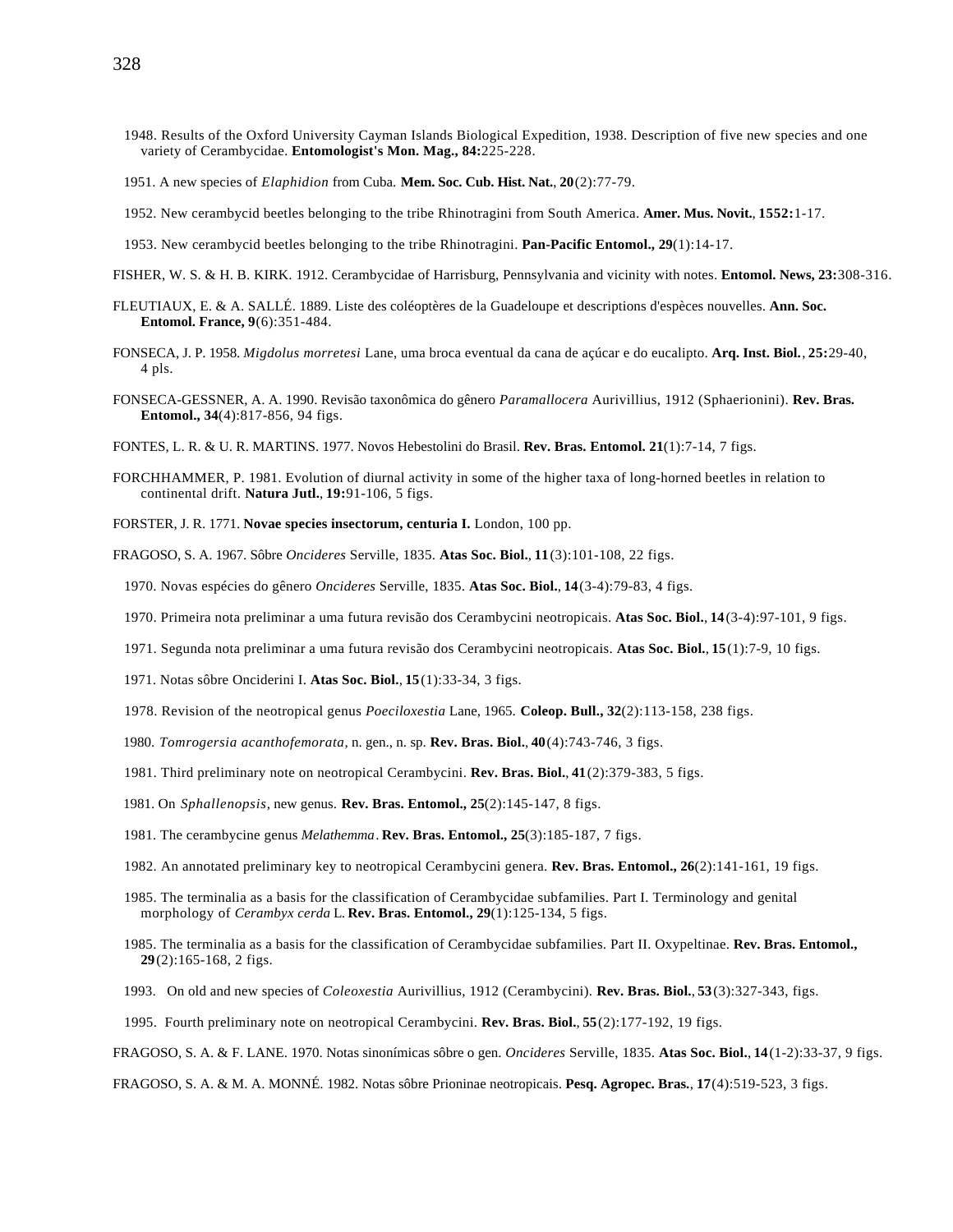- 1984. Sinopse do gênero *Rhaphiptera* Audinet-Serville, 1835 (Pteropliini). **Pesq. Agropec. Bras.**, **19**(9):1075-1083, 22 figs.
- 1988. Sinopse do subgênero *Pyrodes (Esmeralda)* Thomson, 1860 (Mallaspini). **Rev. Bras. Entomol., 32**(2):131-138, 8 figs.
- 1989. Duas novas espécies de Callichromatini neotropicais. **Mem. Inst. Oswaldo Cruz**, **84** suppl. IV, pp. 209-212, 2 figs.
- 1995. Notes on Macrotomini. **Rev. Bras. Biol.**, **55**(2):215-225, 7 figs.
- 1995. Second Note on Macrotomini. **Rev. Bras. Biol.**, **55**(4):715-726, 20 figs.
- FRAGOSO, S. A., M. A. MONNÉ & C. A. CAMPOS SEABRA. 1987. Preliminary considerations on the higher classification of Cerambycinae , with nomenclatural alterations. **Rev. Bras. Biol.**, **47**(1-2):189-202, 8 figs.
- FRAGOSO, S. A. & G. L. TAVAKILIAN. 1985. *Hirtobrasilianus*, nouveau sous-genre deBrasil*ianus* Jakobson, 1924 (Cerambycini). **L'Entomologiste**, **41**(5):229-240, 3 figs.
- FRANCESCHINI, A.F. 2002. Revisão do gênero *Appula* (Cerambycinae, Elaphidiini). **Iheringia,** Sér. Zool., **92(1)**: 5-40, 134 figs.
- FRANZ, E. 1935. Neues zur Gattung *Gymnocerus* Serv. **Entomol. Rdsch.**, **52:**169-172, 4 figs.
	- 1954. Cerambycidae aus El Salvador. **Senckenbergiana**, **34**(4-6):213-229, 1 fig., 1 pl.
	- 1955. Cerambícidos. **Comun. Inst. Trop. Inc. Cient.**, **4**(1-2):47-53, 1 pl.
	- 1955. Neue *Tetropium*-Arten aus Guatemala. **Zeitschr. Angew. Entomol.**, **37**(3):323-326, 2 figs.
	- 1956. Eine neue *Paramallocera* aus Peru. **Senckenberg. Biol.**, **37**(1-2):137-138, 2 figs.
	- 1959. Drei neue Lamiinae aus El Salvador. **Senckenberg. Biol.**, **40**(3-4):185-188, 3 figs.
	- 1959. Eine neue Cerambycidae aus Peru. **Senckenberg. Biol.**, **40**(3-4):189-190, 2 figs.
	- 1969. Eine neue Cerambycide aus Bolivien. **Opusc. Zool. Münch. 109:**1-2, 1 fig.
- FRIES, B. F. 1833. Beskrifning nya insekter från Colombien. **K. Svenska VetensAkad. Handl.**, **1833:**320-328, 2 pl.
- FRIVALDSKY, J. 1892. Coleoptera in expeditione D. Comitis Belae Széchenyi in China, praecipue boreali, a Dominis Gustavo Kreitner et Ludovico Lóczy anno 1879 collecte. Paris secunda. **Term. Füzetek.**, **15:**114-125.
- FRÖLICH, J. A. von 1792. Bemerkungen über einige seltene Käfer aus der Insecten-Sammlung des Hr. Rudolph in Erlangen. **Naturforscher**, **26:**68-185.
- FUCHS, E. 1955. 1. Beitrag zur Kenntnis der neotropischen Cerambyciden. **Koleopt. Rdsch.**, **33**(1-6):47-53.
- 1956. 2. Beitrag zur Kenntnis der neotropischen Cerambyciden. **Entomol. Arb. Mus. G. Frey**, **7**(2):567-576.
- 1958. 3. Beitrag zur Kenntnis der neotropischen Cerambyciden. **Koleopt. Rdsch.**, **36:**52-61.
- 1959. Neue Cerambyciden aus dem Institut Royal des Sciences Naturelles de Belgique. **Bull. Inst. Sci. Nat. Belg.**, **13**(35):1-4.
- 1961. Zwei neue *Cyllene*-Arten aus der Sammlung des Senckenberg-Museums. **Senckenberg. Biol.**, **42**(5-6):447-450, 2 figs.
- 1961. Neue Cerambyciden aus Südbrasilien. **Pesquisas**, (Zool.) **12:**1-10.
- 1961. 4. Beitrag zur Kenntnis der neotropischen Cerambyciden. **Koleopt. Rdsch.**, **39:**6-21.
- 1961. Neue Cerambyciden aus der ehemaligen Sammlung Dr. Itzinger. **Entomol. Arb. Mus. G. Frey**, **12**(1):93-98.
- 1961. Neue Cerambyciden aus dem Institut Royal des Sciences Naturelles de Belgique. **Bull. Inst. Sci. Nat. Belg.**, **37**(40):1-5.
- 1962. Neue Cerambyciden aus der ehemal Sammlung Dr. Itzinger. 2 Theil. **Entomol. Arb. Mus. G. Frey**, **13**(2):321-324.
- 1963. 5. Beitrag zur Kenntnis der neotropischen Cerambyciden. **Koleopt. Rdsch.**, **40-41:**10-16.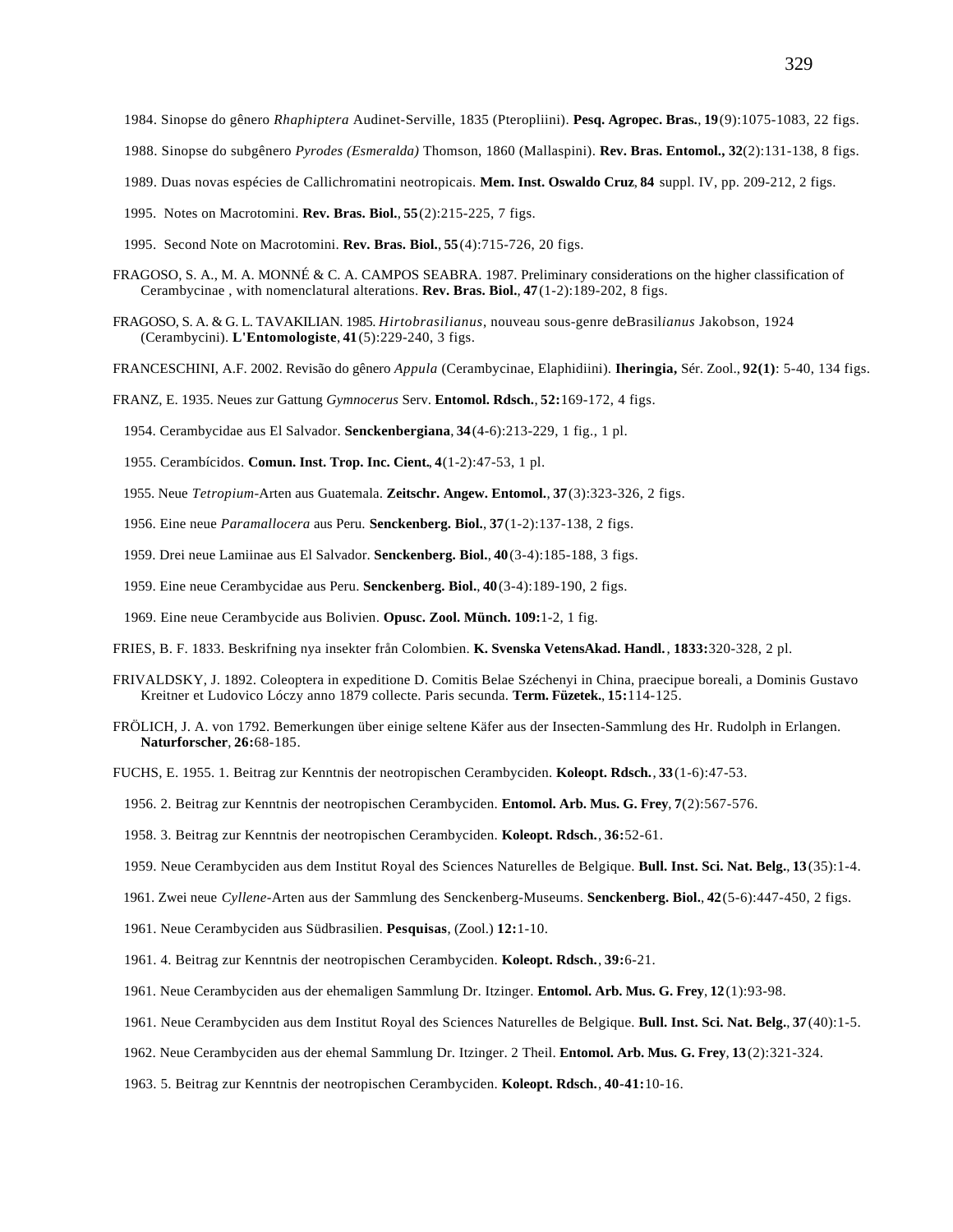- 1963. Neue neotropische Clytini aus der Sammlung des Senckenberg-Museums. **Senckenberg. Biol.**, **44**(6):451-456, 4 figs.
- 1964. 6. Beitrag zur Kenntnis der neotropischen Cerambyciden. **Koleopt. Rdsch.**, **42:**6**-**10.
- 1966. 7. Beitrag zur Kenntnis der neotropischen Cerambyciden. **Koleopt. Rdsch.**, **43-44:**9**-**15.
- 1966. Neue Cerambyciden aus dem Museum G. Frey. **Entomol. Arb. Mus. G. Frey**,**17:**33-38.
- 1970. Neue Lamiinen aus der Sammlung des Zoologischen Museum der Humboldt-Universität zu Berlin. **Mitt. Zool. Mus. Berlin 46**(1):109-114.
- 1974. Neue Cerambyciden aus der Sammlung des Zoologischen Museum der Humboldt-Universität zu Berlin. **Mitt. zool. Mus. Berlin 50**(2):243-245.
- 1975. Ein neuer *Neoclytus* ausBrasilien. **Opusc. Zool. Münch. 128:**1-2
- 1976. Neue Cerambyciden aus der Sammlung des Zoologischen Museum der Humboldt-Universität zu Berlin. **Deut. Entomol. Zeitschr.**, **23**(1-3):57-59.
- GAHAN, C. J. 1888. Notes on some types of North American Cerambycidae in the British Museum. **Trans. Amer. Entomol. Soc.**, **15:**299-300.
	- 1888. On new lamiide Coleoptera belonging to the *Monohammus* group. **Ann. Mag. Nat. Hist.,** (6)**2:**389-401.
	- 1889. On new lamiide Coleoptera in the British Museum collection. **Ann. Mag. Nat. Hist.,** (6)**3:**387-400.
	- 1890. Notes on some West Indian longicorn Coleoptera, with descriptions of new genera and species. **Ann. Mag. Nat. Hist.,** (6)**6:**23-24.
	- 1892. Additions to the Longicornia of Mexico and Central America, with notes on some previously-recorded species. **Trans. Entomol. Soc. London, 1892:**255-274, 1 pl.
	- 1892. Notes on longicorn Coleoptera of the group Cerambycinae, with descriptions of new genera and species. **Ann. Mag. Nat. Hist.,** (6)**9:**19-32.
	- 1894. Descriptions of some new Coleoptera from Costa Rica. **Ann. Mag. Nat. Hist.,** (6)**14:**115-120.
	- 1894. Descriptions of some new species of Prionidae. **Ann. Mag. Nat. Hist.,** (6)**14:**221-227.
	- 1895. On the longicorn Coleoptera of the West India Islands. **Trans. Entomol. Soc. London, 1895:**79-140, 1 pl.
	- 1895. Remarks on *Chariea cyanea*, a rare Prioned beetle. **Trans. Entomol. Soc. London, 1895:** xvi.
	- 1895. *Vesperoctenus* Bates, and its systematic position. **Entomologist's Mon. Mag., 6**(31):22-24.
	- 1898. In P. H. Grimshaw, On some type specimens of Lepidoptera and Coleoptera in the Edinburgh Museum of Science and Art. **Trans. Entomol. Soc. Edinburgh, 39:**1-11.
	- 1906. Coleoptera (Cerambycidae) in, **The fauna of British India including Ceylon and Burma**. London,C. T. Bingham, xviii + 329 pp.
	- 1908. Notes on North American Longicornia, with descriptions of some new species. **Ann. Mag. Nat. Hist.,** (8)**1:**140-145.
- GAHAN, C. J. & G. J. ARROW. 1903. List of the Coleoptera collected by Mr. A. Robert at Chapada, Matto Grosso (Percy Sladen Expedition to Central Brazil). **Proc. Zool. Soc. London, 2:**244-258, 1 pl.
- GAHAN, C. J. & E. GOUNELLE. 1910. Note sur *Callimoxys Brullei* Mulsant. **Bull. Soc. Entomol. France, 13:**237-238.
- GALILEO, M. H. M. 1987. Sistemática das tribos Meroscelisini e Anacolini nas Américas. I. Meroscelisini. **Rev. Bras. Entomol., 31**(2):141-367, 561 figs., 11 pls.
	- 1987. Sistemática das tribos Meroscelisini e Anacolini nas Américas. II. Anacolini. **Rev. Bras. Entomol., 31**(4):481-705, figs. 562-1103, pls. 12-28.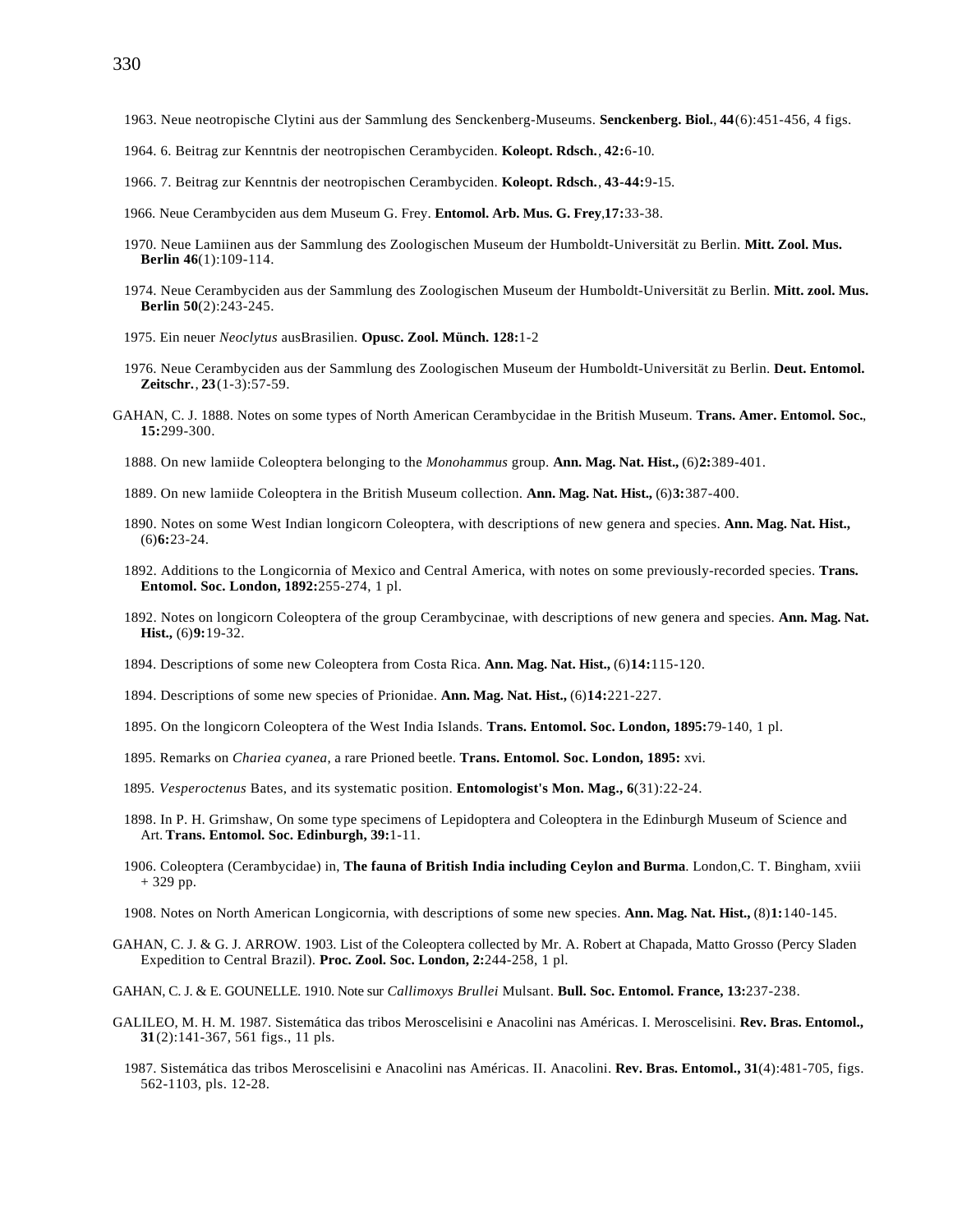- GALILEO, M. H. M. & U. R. MARTINS. 1987. Sobre as tribos Falsamblesthiini e Hebestolini com descrição de novos táxons. **Rev. Bras. Entomol., 31**(1):89-95, 18 figs.
	- 1987. Sobre Falsamblesthiini. I. Revisão do gênero *Falsamblesthis* Breuning, 1959. **Rev. Bras. Entomol., 31**(3):447-452, 3 figs.
	- 1987. Novas espécies da tribo Aerenicini. **Rev. Bras. Entomol., 31**(3):453-455, 2 figs.
	- 1988. Notas sobre Agapanthini I. *Hippopsis* do grupo *solangeae.* **Rev. Bras. Entomol., 32**(2):179-185, 20 figs.
	- 1988. Notas sobre Agapanthini II. *Hippopsis* do grupo *pubiventris.* **Rev. Bras. Entomol., 32**(2):187-190, 11 figs.
	- 1988. Notas sobre Agapanthini III. *Hippopsis* do grupo *lemniscata.* **Rev. Bras. Entomol., 32**(2):191-195, 3 figs.
	- 1988. Notas sobre Agapanthini IV. *Hippopsis* do grupo *pradieri.* **Rev. Bras. Entomol., 32**(2):196-198.
	- 1988. Notas sobre Agapanthini V. Revisão do gênero *Hippopsis* Lepeletier & A.-Serville, 1825. **Rev. Bras. Entomol. 32**(2):199-207.
	- 1988. *Hyleoza dialepta*, nova espécie neotropical de Meroscelisini. **Rev. Bras. Entomol., 32**(3-4):437-440, 7 figs.
	- 1988. Os Gêneros de Calliini relacionados com *Zenicomus* Thomson, 1868. **Rev. Bras. Entomol., 32**(3-4):507-524, 61 figs.
	- 1989. Aditamentos à tribo AereniciniII. Revisão do gênero *Apagomerina* Gilmour, 1962. **Rev. Bras. Zool., 6**(4):599-602, 2 figs.
	- 1990. Notas sobre Calliini I. Revisão do gênero *Graminea* Thomson, 1864 e descrição de novos táxons. **Rev. Bras. Entomol., 34**(2):467-474, 8 figs.
	- 1990. Aditamentos à tribo Aerenicini. **Rev. Bras. Entomol., 34**(3):583-588, 8 figs.
	- 1990. Notas sobre Calliini III. Revisão do gênero *Hastatis* Buquet, 1857. **Rev. Bras. Entomol., 34**(3): 601-606, 1 fig.
	- 1990. Novos táxons de Anacolini. **Papéis Avulsos Zool., 37**(3):39-52, 28 figs., 4 pls.
	- 1990. Notas sobre Calliini V. Sobre algumas espécies do gênero *Eumathes* Pascoe, 1858 e descrição de *Hirticallia*, gen. n. **Rev. Bras. Entomol., 34**(4):877-881, 1 fig.
	- 1991. Longicórnios do Museu Paraense Emílio Goeldi I. Novas espécies em Sphaerionini e Onciderini. **Bol. Mus. Paraense Emílio Goeldi,** sér. Zool., **6**(1):11-15.
	- 1991. Revisão do gênero *Cendiuna*, ge. n. (Hemilophini). **Rev. Bras. Entomol., 35**(1):113-119, 21 figs.
	- 1991. Nova espécie do gênero *Trachysomus* A.-Serville, 1835 do Paraguai (Onciderini). **Iheringia**, Ser. Zool., (71):129-132, 1 fig.
	- 1991. Revisão da tribo Calliini. **Giorn. ital. Entomol.**, **5:**243-262, 15 figs.
	- 1991. Longicórnios do Museu Paraense Emílio Goeldi II. Novas espécies em Aerenicini e Hemilophini. **Bol. Mus. Paraense Emílio Goeldi,** Ser. Zool. **7**(2):103-106.
	- 1992. Os gêneros de Hemilophini com flagelômeros basais densamente pilosos e sem carena umeral. **Rev. Bras. Entomol., 36**(1):15-19, 2 figs.
	- 1992. Revisão da tribo Mallaspini Thomson, 1860. **Rev. Bras. Entomol.**, **36**(2):293-422, 525 figs.
	- 1992. Novos longicórneos do Paraguai. **Iheringia**, Ser. Zool., (73):59-63, 3 figs.
	- 1992. Duas novas espécies de *Eburodacrys* White, 1853 do Brasil meridional. **Giorn. ital. Entomol.**, **6**:1-4, 2 figs.
	- 1992. Cerambycidae of the Canadian National Museum of Nature, Ottawa. II. Calliini. **Insecta Mundi, 6**(3-4):135-139, 6 figs.
	- 1992. Neotropical Cerambycidae of the Canadian National Museum of Nature, Ottawa. III. Aerenicini. **Insecta Mundi, 6**(3- 4):141-144, 4 figs.
	- 1993. Revisão da tribo Solenopterini. Parte I. Trans.ferência de *Poekilosoma* A.-Serville, 1832 e *Calocomus* A.-Serville, 1832; os gêneros *Prosternodes* Thomson, 1860 e *Derancistrodes*, gen. n. **Rev. Bras. Entomol., 37**(1):79-99, 45 figs.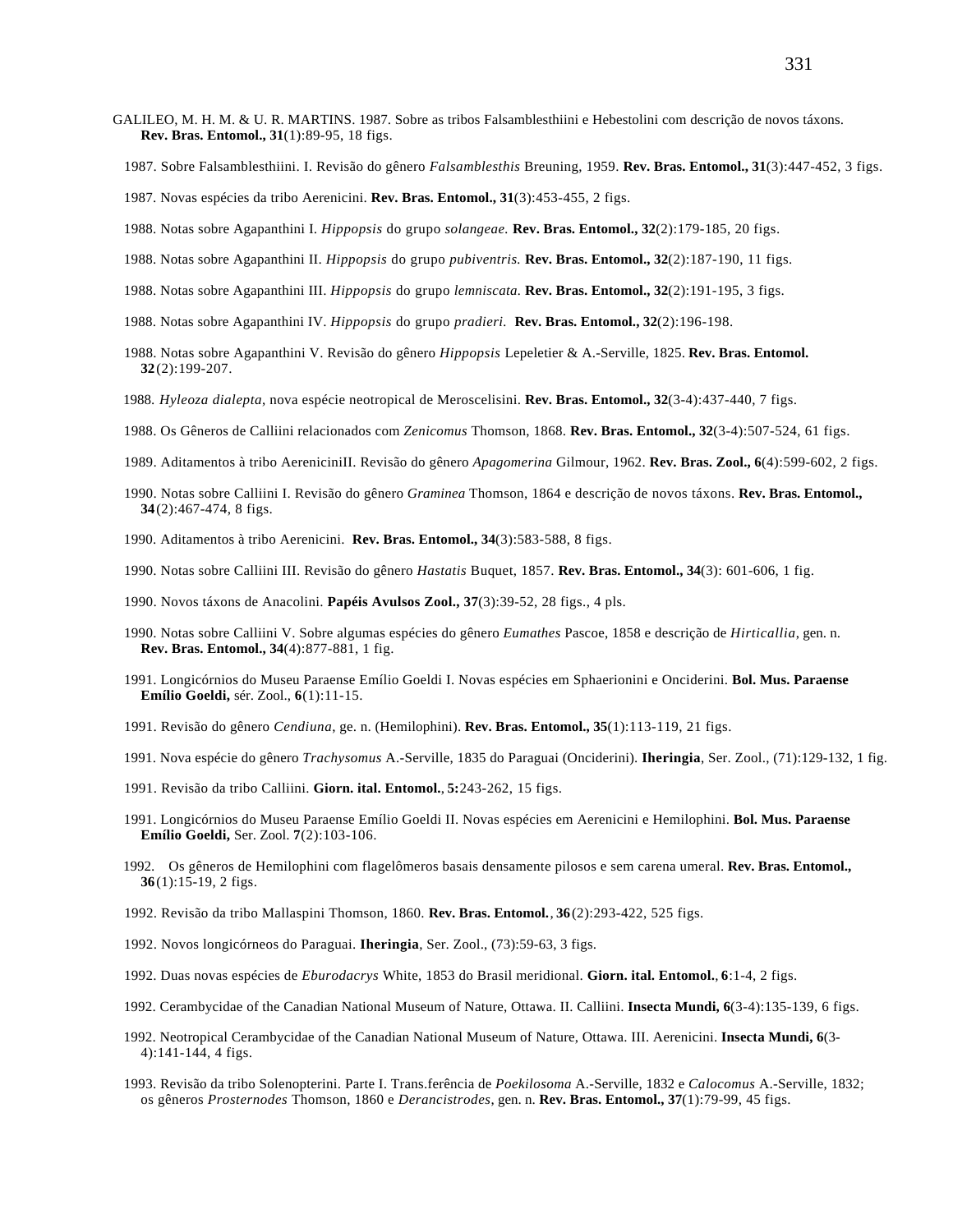- 1993. Revisão da tribo Solenopterini. Parte II. Gêneros *Derancistrus* A.-Serville, 1832, *Holonotus* Thomson, 1860, e *Sphenostethus* Haldeman, 1845. **Rev. Bras. Entomol.**, **37**(2):199-222.
- 1993. Revisão da tribo Solenopterini. Parte III. Gênero *Solenoptera* A.-Serville, 1832. **Rev. Bras. Entomol., 37**(3):425-458, 58 figs.
- 1994. Revisão da tribo Solenopterini. Parte IV. Gênero *Elateropsis* Chevrolat, 1862 e distribuição geográfica da tribo. **Rev. Bras. Entomol., 38**(1)109-153.
- 1995. Novas espécies neotropicais da tribo Agapanthiini. **Iheringia**, Ser. Zool., (78):39-43, 5 figs.
- 1995. Revisão da tribo Eupromerini, trib. n. da região neotropical. **Rev. Bras. Entomol., 39**(1)131-150, 18 figs.
- 1995. Gênero *Panegyrtes* Thomson, 1868 (Desmiphorini): novas espécies e chave para identificação. **Rev. Bras. Entomol., 39**(4)859-869, 14 figs.
- 1996. Revisão do gênero *Isomerida* Bates, 1866 (Hemilophini). **Papéis Avulsos Zool. 39**(12):231-248, 9 figs.
- 1996. Revisão do gênero *Nesozineus* Linsley & Chemsak, 1966 (Acanthoderini). **Rev. Bras. Entomol., 40**(1)41-46, 9 figs.
- 1996. Notas e descrições em Desmiphorini, com uma revisão do gênero *Mimasyngenes* Breuning. **Rev. Bras. Zool., 13**(4):867-882, 8 figs.
- 1996. Revisão de gênero *Tacocha* Lane, 1970 (Hemilophini). **Rev. Bras. Entomol., 40**(2):233-236, 4 figs.
- 1996. Notas sinonímicas, dimorfismo sexual e descrição de nova espécie de *Mecometopus* Thomson, 1860 (Clytini). **Rev. Bras. Entomol., 40**(1):57-60, 4 figs.
- 1997. Transferência de espécies de *Adesmus* para *Zeale*, *Ibitiruna* gen. n. e *Cuiciuna* gen. n. (Hemilophini). **Iheringia**, Ser. Zool., (82):159-172, 7 figs.
- 1997. Revisão das espécies sul-americanas do gênero *Itumbiara* Martins & Galileo, 1992 (Hemilophini). **Papéis Avulsos Zool., 40**(1):1-15, 4 figs.
- 1997. Revisão do genero *Eurystola* Breuning, 1940 (Callini). **Papéis Avulsos Zool., 40**(7): 127-136, 7 figs.
- 1997. Sobre o genero *Oedudes* Thomson, 1868 (Hemilophini). **Papéis Avulsos Zool., 40**(8): 137-146, 4 figs.
- 1998. Notas e descrições em Lamiinae com garras tarsais apendiculadas ou bífidas e revisão do 1st grupo de espécies do genero *Malacoscylus*. **Rev. Bras. Entomol., 41**(2-4): 249-256.
- 1998. Novas espécies neotropicais de Desmiphorini e revalidaçao de *Esmia turbata*. **Iheringia,** Ser. Zool., **(84)**: 33-42, 7 figs.
- 1998. Divisão do genero *Phacellocera* (Anisocerini). **Iheringia,** Ser. Zool., **(85)**: 11-25, 24 figs.
- 1998. Novo generos e novas espécies de Lamiinae neotropicais. **Rev. Bras. Entomol., 42**(3/4): 147-153, 12 figs.
- 1999. O genero *Adesmus* (Hemilophini). **Iheringia,** Ser. Zool., **(86)**: 7-116, 38 figs.
- 1999. Revisão do genero *Xylotribus* (Anisocerini). **Iheringia,** Ser. Zool., **(86)**: 165-170, 6 figs.
- 1999. Sobre espécies de Lamiinae da Colombia e do Brasil com garras tarsais divarcadas. **Papéis Avulsos Zool., 41** (6): 83 104, 10 figs.
- 1999. Sobre alguns Lamiinae da Colombia com garras tarsais apendiculadas e bifidas. **Papéis Avulsos Zool., 41**(7): 105 118, 6 figs.
- 2000. Novos táxons e nova combinação em Cerambycinae Sul-Americanos. **Papéis Avulsos Zool., 41**(10): 155 172, 8 figs.
- 2001. Notas sobre *Amphicnaeia* Bates, 1866 com revalidações e descrições de espécies novas. **Rev. Bras. Entomol., 45**(1): 37 41, 6 figs.
- 2001. Novas espécies de Lamiinae neotropicais. **Iheringia,** Ser. Zool., **(90):** 59 70, 9 figs.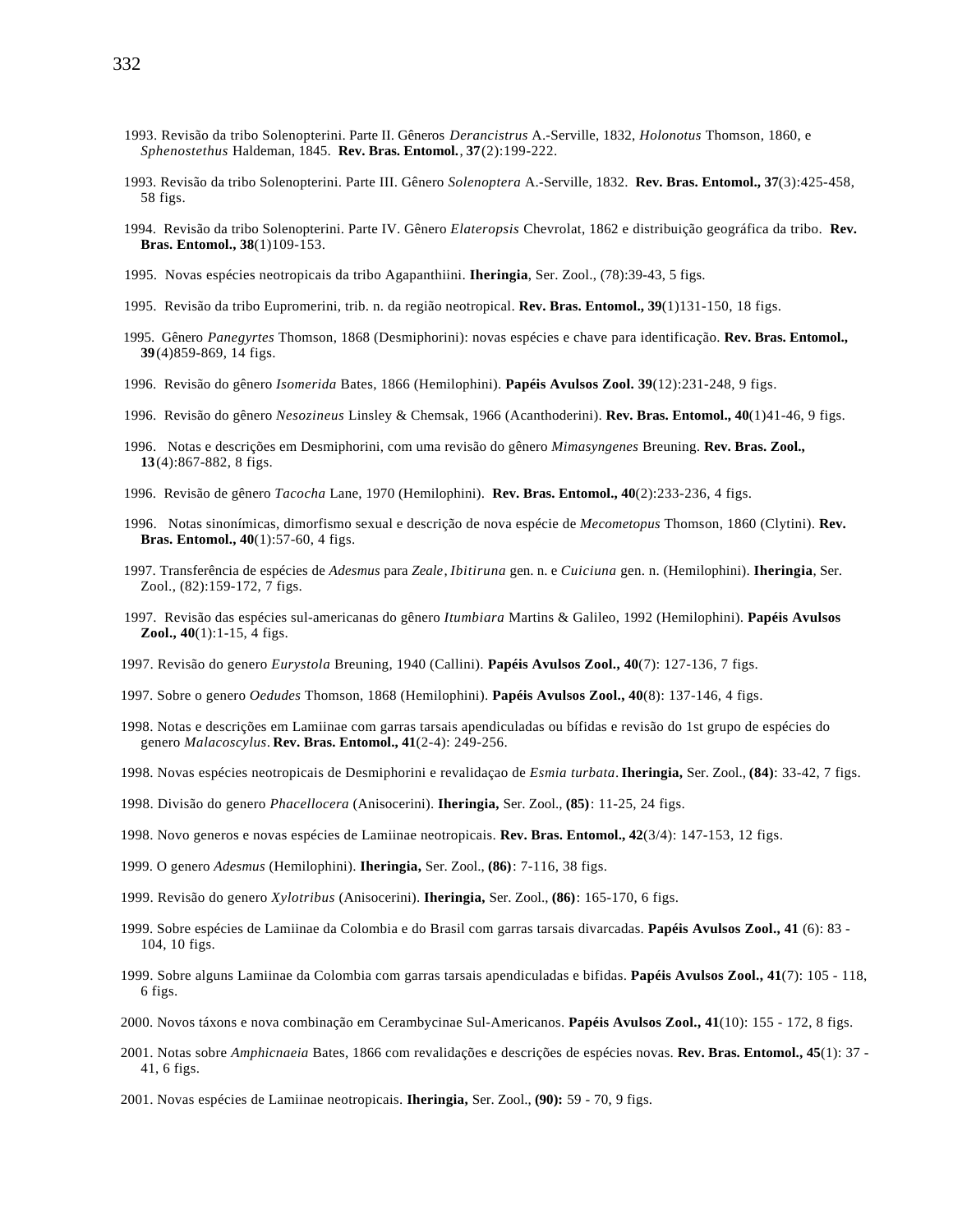- 2001. Novos táxons e notas sobre Cerambycidae neotropicais. **Iheringia,** Ser. Zool., **(90)**: 93 106, 6 figs.
- 2001. Revisão dos gêneros *Chalastinus* Bates, 1862 e *Parachalastinus* gen. n. (Anisocerini), **Giorn. ital. Entomol., (9):** 293 303, 8 figs.
- 2001. Sobre algumas espécies de Hemilophini do Museu Nacional, Rio de janeiro, com a descrição de novos táxons. **Rev. Bras. Entomol., 45**(3): 247 - 250, 4 figs
- 2001. Sobre o genero *Tethystola* Thomson, 1868 (Apomecynini). **Rev. Bras. Entomol.., 45**(4): 287 290, 3 figs
- 2001. Descrições, transferências e notas em Apomecynini (Lamiinae). **Rev. Bras. Zool. ,18**(4): 1227- 1235, 5 figs.
- 2002. Espécies novas e chave para as espécies de *Callia* (Lamiinae). **Iheringia,** Ser. Zool., **(92)**: 41 52, 8 figs
- 2002. Generos de Pteropliini semelhantes a *Trichepectasis* Breuning, 1940 (Lamiinae). **Papéis Avulsos Zool., 42**(2): 13-30, 14 figs.
- 2003. Cerambycidae da Colômbia. III. Cerambycinae com olhos finamente granulados. **Iheringia,** Sér. Zool., **93(1)**: 31-36, 2 figs.
- 2003. Novos táxons neotropicais de Desmiphorini (Lamiinae). **Iheringia,** Sér. Zool., **93(1)**: 159 166, 6 figs.
- 2003. Cerambycidae da Colômbia. V. Lamiinae com unhas tarsais divergentes. **Iheringia,** Sér. Zool., **93(2)**: 167 176, 5 figs.
- 2003. Cerambycidae da Colômbia. VI. Lamiinae com unhas tarsais divaricadas ou bífidas. **Iheringia,** Sér. Zool., **93(3):** 255 270, 6 figs.
- 2003. Notas e descrições em *Bisaltes* Thomson, 1868 e *Ptericoptus* Lepeletier & Audinet-Serville, 1830 (Lamiinae, Apomecynini). **Rev. Bras. Entomol., 47(3):** 379 – 383, 6 figs.
- 2003. Novas espécies e notas sobre Cerambycidae do Pará e do nordeste do Brasil. **Rev. Bras. Zool., 20(3)**: 475 478, 5 figs.
- 2004. Novos táxons em Apomecynini (Lamiinae) da Região Neotropical. **Rev. Bras. Entomol.., 48(1)**: 55 57, 4 figs.
- 2004. Novas espécies e nota sobre Cerambycidae neotropicais da coleçao Arriagada, Santiago, Chile. **Rev. Bras. Entomol.., 48(3)**: 325 – 330, 7 figs.
- 2004. Novos Hemilophini (Lamiinae) da Região Neotropical. **Iheringia,** Sér. Zool., **94(3):** 247 252, 6 figs.
- 2004. Novos táxons em Hemilophini com única carena elitral. **Iheringia,** Sér. Zool., **94(4):** 381 388, 8 figs.
- 2005. Novos táxons de Hemilophini (Lamiinae) sem carenas nos élitros da região Neotropical. **Rev. Bras. Entomol., 49(1):** 63  $-68, 5$  figs.
- 2005. Contribuição aos Hemilophini da Costa Rica (Lamiinae). **Papéis avulsos de Zoologia, 45(10):** 103 109, 7 figs.
- 2005. Novos táxons de Hemilophini da região Neotropical, **Iheringia,** Sér. Zool., **95(3)**: 269 279, 17 figs.
- GALILEO, M.H.M. & M.A. MONNÉ. 2003. Novo genero de Anacolini e descrição dos machos de *Myzomorphus flavipes* e *Poekilosoma carinatipenne* (Prioninae). **Iheringia,** Ser. Zool., **(93)**: 37 - 44, 3 figs
- GANHO, N.G. & R.C. MARINONI. 2003. Fauna de Coleoptera no Parque Estadual de Vila Velha, Ponta Grossa, Paraná, Brasil. Abundância e riqueza das famílias capturadas através de armadilhas malaise. **Rev. Bras. Zool., 20(4)**: 727 – 736, 4 figs.

GARA, R. I. & G. ONORE. 1989. **Entomologia Forestal.** Proyecto DINAF-AID, Quito, Ecuador. 267pp.

GEMMINGER, M. 1873. Geänderte Namen. **Col. Hefte 11:**146.

- GEMMINGER, M & E. von HAROLD. 1872. **Catalogus Coleopterorum hucusque descriptorum synonymicus et systematicus. 9:**2669-2988.
	- 1873. **Catalogus Coleopterorum hucusque descriptorum synonymicus et systematicus.10:**2989-3232.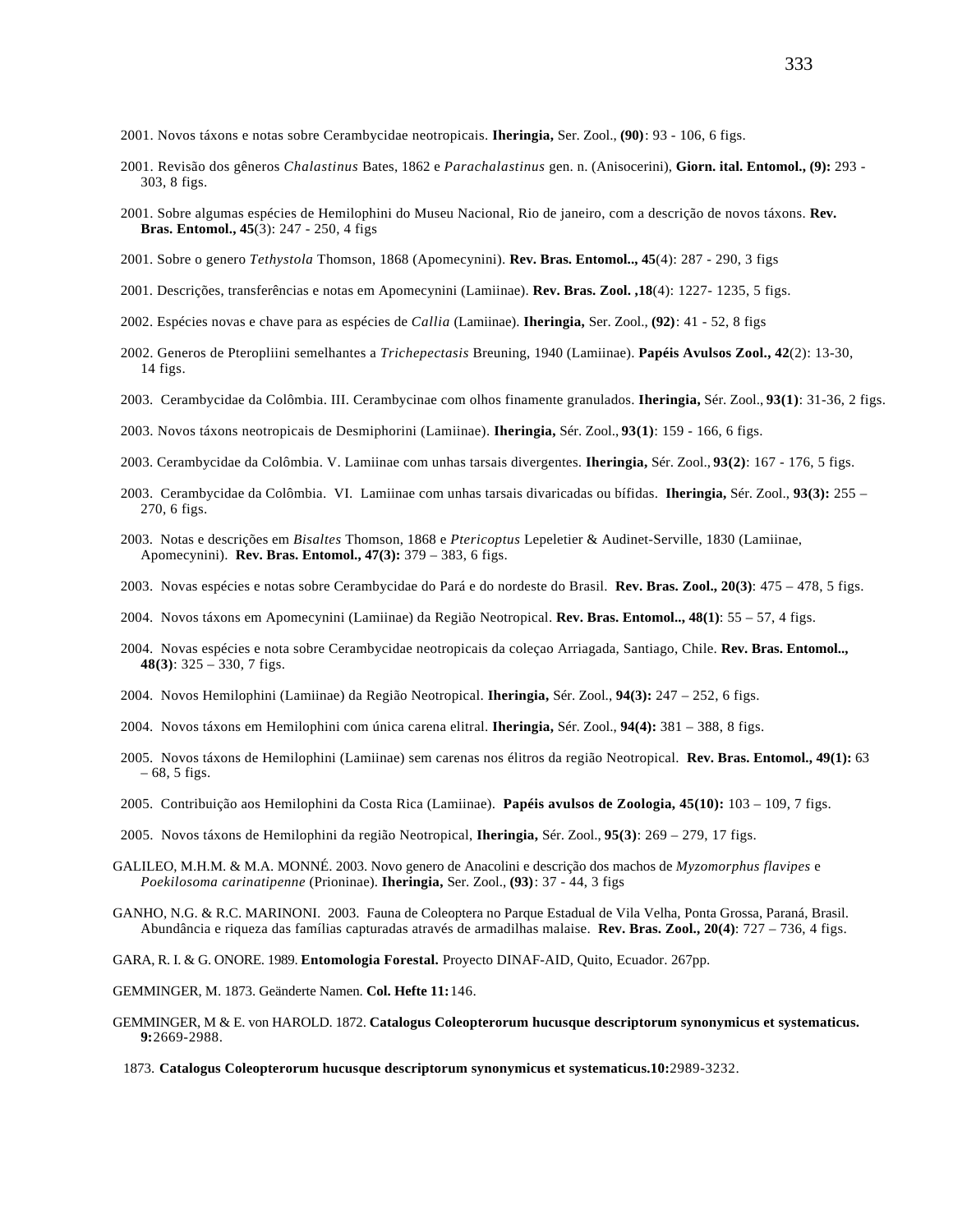- GEOFFROY, E. L. 1762. **Histoire abrégée des insectes qui se trouvent aux environs de dans laquelle ces animaux sont rangés suivant un ordre méthodique.** Durand. **1:** xxviii + 523 pp., pls I-X.
- GERMAIN, P. 1892. Une excursion entomologique dans la cordillére de Chillan. **Act. Soc. Entomol. Chile, 2:** clxv-clxvii.
	- 1897. Apuntes entomolójicos. Los lonjicorneos chilenos. **Ann. Univ. Chile**, **97:**423-459, 1 pl.
	- 1898. Apuntes entomolójicos. Los lonjicorneos chilenos. **Ann. Univ. Chile**, **100:**541-562; 641-676; 723-765; 781-815, 1 pl.
	- 1899. Apuntes entomolójicos. Los lonjicorneos chilenos. **Ann. Univ. Chile**, **104:**249-265, 1 pl.
	- 1900. Apuntes entomolójicos. Los lonjicorneos chilenos. **Ann. Univ. Chile**, **107:**79-104; 859-912, 1 pl.
- GERMAR, E. F. 1821. Neue exotische Käfer beschrieben von C. R. W. Wiedemann u. E. F. Germar. **Mag. Entomol.**, **4:**107-183.
	- 1824. **Insectorum species novae aut minus cognitae, descriptionibus illustratae.** Halae, xxiv + 624 pp., 2 pls.
	- 1839. In F. E. Guérin-Méneville [Note synonymique sur les cérambycins décrits par M. Germar, dans son Insectorum species novae aut minus cognitae, descriptionibus illustratae, Halae, 1824]**. Revue Zool., 1839:**329-331.
- GIACOMEL, F. 1976. Nova espécie de *Mallosoma* Serville, 1840. **Dusenia, 9**(1):1-7, 25 figs.
- GIESBERT, E. F. 1979. A review of the Mexican and Central American species of *Colobothea* Serville. **Coleop. Bull.**, **33**(4): 415- 438, 32 figs.
	- 1984. The genus *Ischiocentra* in Central America. **Wasmann J. Biol., 42**(1-2):78-83, 1 fig.
	- 1985. Additional species in the genus *Strangalia* in Central America, with a revised key to males. **Pan-Pacific Entomol., 61**(4):273-287, 4 figs.
	- 1985. Two new species of Cerambycinae from Quintana Roo, Mexico. **Coleop. Bull., 39**(1):80-85, 2 figs.
	- 1986. A new species of *Strangalia* from WesternMexico. **Pan-Pacific Entomol.**, **62**(2):140-143, 1 fig.
	- 1987. Additions to the Callichromatini of Central America, with a key to genera and description of a new species of *Xenochroma*. **Coleop. Bull.**, **41**(1):35-40, 1 fig.
	- 1987. The genus *Pachymerola* Bates. **Pan-Pacific Entomol. 63**(1):43-47, 1 fig.
	- 1987. A new genus and species in the tribe Macrotomini from Costa Rica. **Pan-Pacific Entomol. 63**(2):147-150, 1 fig.
	- 1987. A new genus and two new species of longhorn beetles from Mexico and Central America. **Pan-Pacific Entomol. 63**(4):359-362, 1 fig.
	- 1987. The tribe Pachypezini : first Central American records, with a new species of *Pachypeza* from Panama. **Coleop. Bull.**, **41**(1):315-318,1 fig.
	- 1989. A new species and new record in the genus *Neoclytus* Thomson from Panama. **Coleop. Bull.**, **43**(3):269-273, 2 figs.
	- 1989. A new species of *Strangalia* Audinet-Serville from Monteverde, Costa Rica. **Pan-Pacific Entomol. 65**(4):463-467, 1 fig.
	- 1991. New species and records of Rhinotragini for Central America and Mexico. **Coleop. Bull.**, **45**(4):379-398, 7 figs.
	- 1992. Two new species of Cerambycidae from the State of Chiapas, Mexico. **Coleop. Bull.**, **46**(2):155-159, 2 figs.
	- 1993. New species of Cerambycinae from Guatemala and Chiapas, Mexico. **Coleop. Bull.**, **47**(2):137-149, 4 figs.
	- 1993. A new genus and species of clytine cerambycid from Florida. **Insecta Mundi, 7**(3):129-131, 2 figs.
	- 1996. A new genus and species in the subfamily Lamiinae, with comments on *Laticranium mandibulare* Lane in Central America. **Insecta Mundi, 10**(1-4):317-319, 1 fig.
	- 1996. Further studies in the Rhinotraginiof Mexico and Central America. **Coleop. Bull., 50**(4):321-337, 7 figs.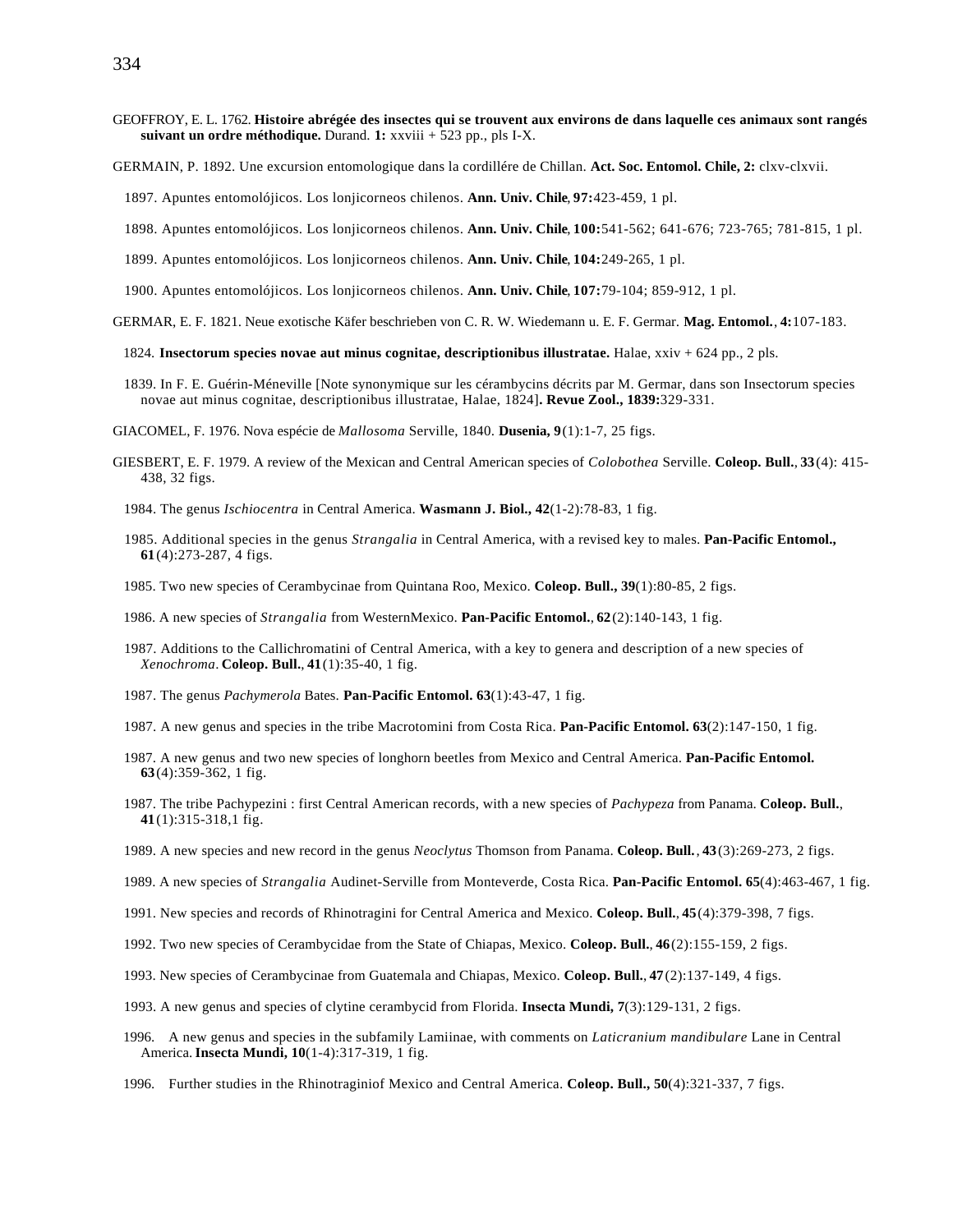- 1997. Further Studies in the Lepturini. **Occ. Pap. of the Cons. Coleop., 1**(1):17-42, 12 figs.
- 1998. A new genus and species of Hesperophanini from the Dominican Republic. **Occ. Pap. of the Cons. Coleop., 2**(1): 75-76.
- 1998. A review of the genus *Desmiphora* in North America, Mexico and Central America. **Occ. Pap. of the Cons. Coleop., 2**(1): 27-43.
- 1998. Further studies in the Neotropical Callichromatini. **Occ. Pap. of the Cons. Coleop., 2**(1): 60-64.
- 1998. New Ibidionini from Mexico and Central America. **Occ. Pap. of the Cons. Coleop., 2**(1): 44-59.
- 2001. A new genus and species in the Parmenini from Honduras (Lamiinae). **Occ. Pap. of the Cons. Coleop., 4**(1): 9-10, 1 fig.
- GIESBERT, E. F. & J. A. CHEMSAK. 1989. The genus *Stenosphenus* Haldeman. **Pan-Pacific Entomol., 65**(3):269-301, 9 figs.
	- 1993. A Review of the Rhopalophorini of North and Central America. **Insecta Mundi**, **7**(1-2):27-64, 12 figs.
	- 1997. A Review of the genus *Euderces* LeConte (Tillomorphini). **Proc. Calif. Acad. Sci.**, **49**(8):211-286, 60 figs.
- GIESBERT, E. F. & F. T. HOVORE. 1976. Records and descriptions of some southwestern Cerambycidae. **Coleop. Bull.**, **30**(1):95-99, 1 fig.
	- 1989. *Stenochariergus*, a new genus with two new species from Central America. **Pan-Pacific Entomol.**, **65**(3):348-351, 1 fig.
- 1998. Descriptions and synonymies in the North American Lepturini. **Occ. Pap. of the Cons. Coleop., 2**(1): 16-23.
- GIESBERT, E.F. & R. L. PENROSE. 1984. Two new purpuricenine longhorns from the Tamaulipan biotic province. **Coleop. Bull., 38**(1):59-65, 3 figs.
- GIESBERT, E.F. & J.E. WAPPES. 1999. Further studies in the Lepturini of Central America. Part II. **Occ. Pap. of the Cons. Coleop., 3**(1): 8 - 14, 9 figs.
- GIGLIO-TOS, E. 1893. Un nuovo genere di coleotteri longicorni. **Boll. Musei Zool. Univ. Torino 8**(136):1-5, 1 fig.
	- 1893. Sui due genere di coleotteri longicorni *Psygmatocerus* Perty e *Badariottia* G.-Tos. **Boll. Musei Zool. Univ. Torino 8**(142):1-2
- GILMOUR, E. F. 1947. Further new Lamiinae. **Entomologist's Mon. Mag.**, **83:**187-190, 3 figs.
	- 1950. New and rare Lamiinae. **Longicornia**, 1:537-556, 10 figs.
	- 1950. New Onciderini. **Rev. Entomol.**, **21**(3):537-544, 3 figs.
	- 1954. Notes on a collection of Prionidae from the Institut Royale des Sciences naturelles de Belgique. **Bull. Inst. Sci. Nat. Belg.**, **30**(24):1-48, 9 pls.
	- 1954. Revision of the genus *Sparna* Thomson (Colobotheini). **Entomol. Blätt.**, **50:**76-86, 1 pl.
	- 1955. Revision of the genus *Cosmotoma* Blanchard. **Zoologica**, **40**(1):1-25, 15 figs.
	- 1957. On the Neotropical Acanthocinini. Some new genera and species. **Arq. Biol. Technol.**,**10**(1):3-36, 8 figs.
	- 1959. On the Neotropical Acanthocinini. New genera and species from México. **Anal. Inst. Biol.**, **29**(1-2):329-341, 3 figs.
	- 1959. On the Neotropical Acanthocinini III. A new subgenus and species of *Lepturges* Bates. **Entomol. Blätt.**, **54**(3):133-140, 3 figs.
	- 1959. On the Neotropical Acanthocinini IV. Three new genera and species. **Opusc. Zool. Münch., 27:**1-9, 3 figs.
	- 1959. On the Neotropical Acanthocinini V). New species of *Lepturges* Bates and *Urgleptes* Dillon. **Opusc. Zool. Münch., 28:**1-10, 1 pl.
	- 1959. On the Neotropical Acanthocinini VI. Some new genera and species. **Anal. Soc. Biol.**,**1959:**23-38, 1 pl.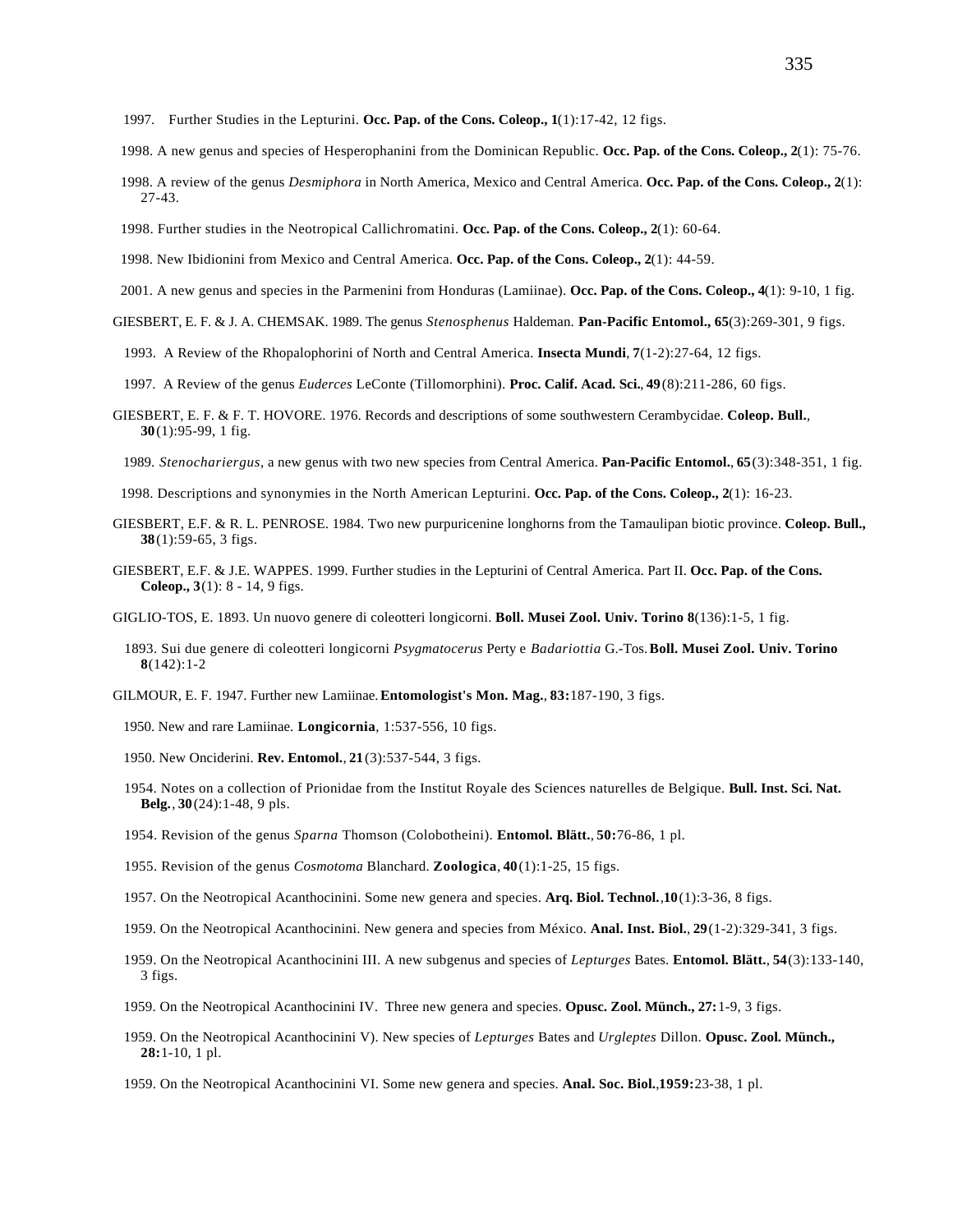- 1960. Notes on a collection of Prioninae from the Staatliches Museum für Tierkunde Dresden. **Abh. Ber. St. Mus. Tierk.**, Dresden, **25:**1-24, 7 figs., 2 pls.
- 1960. Some new genera and species of neotropical Acanthocinini. **Acta Biol. Venez.**, **3**(3):43-65, 5 figs.
- 1960. On the Neotropical Acanthocinini VIII. Three new Central American genera and species. **Ciencia**, **20**(3-4):89-96, 1 pl.
- 1960. On the Neotropical Acanthocinini. The genus *Lepturgantes* Gilmour. **Entomol. Blätt.**, **56**(3):173-181, 5 figs.
- 1960. On the Neotropical Acanthocinini X. Some new species of *Urgleptes* Dillon. **Rev. Biol. Trop.**, **8**(1):1-23, 2 pls.
- 1961. On the Neotropical Acanthocinini IX. Some new genera and species III. **Studia Entomol.**, **4**(1-4):347-368, 6 figs., 1 pl.
- 1961. On the Neotropical Acanthocinini. New Mexican *Lepturges* and *Urgleptes*. **Anal. Inst. Biol.**, **31**(1-2):335-347, 1 pl.
- 1961. The tribe Falsamblesthiini. **Entomol. Abh. st. Mus. Tierk. 26**(17):131-134, 2 figs.
- 1962. Synopsis of the tribe Aerenicini. **Rev. Biol. Trop.**, **10**(2):123-147, 11 figs.
- 1962. On the Neotropical Acanthocinini. Some new species of *Urgleptes* Dillon. **Ciencia**, **22**(1-2):21-28, 4 figs.
- 1962. On the Neotropical Acanthocinini. Some new species of *Lepturges* Bates. **Caldasia**, **8**(40):543-571, 3 pls.
- 1962. On the Neotropical Acanthocinini. Some new genera and generic revisions. **Beitr. Neotrop. Fauna**, **2**(4):249-293, 4 pls.
- 1963. On the Neotropical Acanthocinini. Some Caribbean genera and species. **Stud. Fauna Curação**, **17**(76):57-96, 4 pls.
- 1963. Some Caribbean Coleoptera Cerambycidae. **Stud. Fauna Curação**, **18**(78):75-102, 3 pls.
- 1963. On the Neotropical Acanthocinini. Some new genera and species II. **Rev. Fac. Agron.**, **3**(2):3-19, 1pl.
- 1965. **Catalogue des Lamiaires du Monde**. 8 Lief. Tutzing b. München, Mus. G. Frey, p. 559-655.
- 1966. The Erichson species of *Eburia* and *Eburodacrys* (Hesperophanini). **Mitt. Zool. Mus. Berlin 42**(2):163-176, 3 pls.
- 1968. The Coleoptera Cerambycidae of Curação, Aruba and Bonaire. **Stud. Fauna Curação**, **25**(100):83-178, 10 pls.
- GIORGI, J.A. 1998. Duas novas espécies de *Clavidesmus* Dillon & Dillon, 1946 (Onciderini), **Bolm. Mus. nac. Zool.., 394**: 1-4.
- 2001. Espécies nova de *Tibiosioma* Martins & Galileo, 1990 (Onciderini). **Bolm. Mus. nac.. Zool., 445**: 1-3, 1 fig.
- 2001. A new genus and species of Onciderini (Lamiinae) from Peru. **Bolm. Mus. nac. Zool., 471:** 1-6, 7 figs.
- GIORGI, J.A. & D.C. CORBETT. 2005. Sinopse do gênero *Xylergates* (Lamiinae, Acanthocinini). **Iheringia**, Sér. Zool., **95(1)**: 5  $-8$ , 1 fig.
- GIRARD, M. 1873. **Traité élémentaire d'Entomologie.** Librairie J. Baillière et Fils, Atlas, 840 pp.
- 1885. **Traité élémentaire d'Entomologie.** Librairie J. Baillière et Fils, Atlas, 118 pls.
- GISTEL, J. N. F. 1836. *Mesoclastus paradoxus***, eine neue Familie, Sippe, und Gattung aus der Ordnung der Käfer.** München, 8, pl. 1.
	- 1837. *Mesoclastus paradoxus*, eine neue Familie, Sippe, und Gattung aus der Ordnung der Käfer. **Faunus**,**1**(1):54-59, 1 pl.
	- 1848. **Naturgeschichte des Thierreichs für höhere Schulen.** Hoffmann'sche Verlags-Buchhandlung, Stuttgart, xvi + 216 pp., 32 pls.
- GMELIN, J. F. 1790. **Caroli a Linné Systema Naturae.** ed. 13. **1**(4):1517-2224.
- GNASPINI, P., FRANCINI-FILHO, R.B., & M.R. BURGIERMAN. 2000. Abundance and seasonal activity of beetles in an Atlantic Forest Reservation in São Paulo City (Brazil). **Rev. Bras. Entomol., 44(3/4)**: 115-127.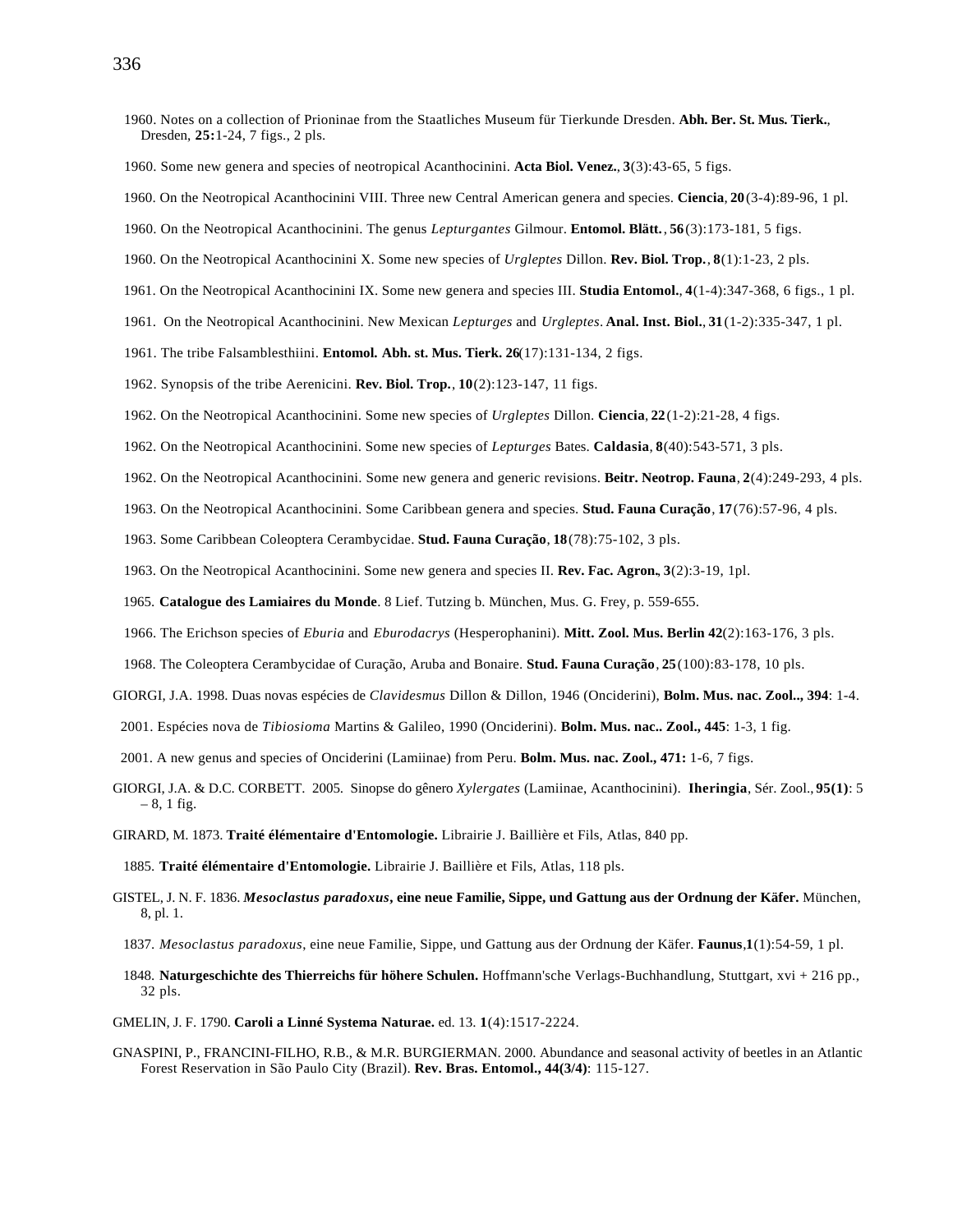- GOEZE, J. A. E. 1777. **Entomologische Beyträge zu des Ritter Linné zwölften. Ausgabe des Natursystems.** Leipzig, **1:** xvi + 736 pp.
- GORY, H. L. 1831. In F. E. Guérin-Méneville, **Iconographie du Règne Animal de G. Cuvier...**, insectes. ftsp., **7:** iv + 5-576, 110 pls.
	- 1832. Trois espèces de coléoptères nouveaux. **Ann. Soc. Entomol. France,** (1)**1:**383-385.
	- 1832. Hamatichére. *Hamaticherus*, Megerle. **Mag. Zool., 2:** pl. 1.
	- 1832. Anacole. *Anacolus*, Lat. **Mag. Zool., 2:** pl. 31.
	- 1832. Acanthocinus. *Acanthocinus*, Fab. **Mag. Zool. 2:** pl. 45.
	- 1833. Xestie. *Xestia*, Serville. **Mag. Zool., 1833:** pl. 64.
	- 1839. Note monographique sur le genre *Macrodontia*, établi par M. Audinet-Serville, dans sa nouvelle classification des longicornes publiée dans les Annales de la Société entomologique, t. 1. **Ann. Soc. Entomol. France,** (1)**8:**124-128, 1 pl.
	- 1844. In F. E. Guérin-Méneville, **Iconographie du Règne Animal de G. Cuvier...**, insectes. ftsp., **7:** iv + 5-576, 110 pls.
- GOSLING, D. C. L. 1974. An annotated list of the Cerambycidae of Michigan. Part I, introduction and the subfamilies Lepturinae and Lamiinae. **Great Lakes Entomol.**, **10**(1):1-37, 122 figs.
- GOSLING, D. C. L. & N. M. GOSLING. 1977. An annotated list of the Cerambycidae of Michigan. Part II, the subfamilies Parandrinae, Prioninae, Spondylinae, Aseminae, and Cerambycinae. **Great Lakes Entomol.**, **6**(3):65-84, 61 figs.
- GOUNELLE, E. 1899. Description d'un type nouveau de prionen aberrant **Bull. Soc. Entomol. France, 1899:**6-8, 1 fig.
	- 1899. Note sur le genre *Migdolus* et description de la femelle de *Migdolus Fryanus* Westw. **Bull. Soc. Entomol. France, 1899:**221-222.
	- 1905. Description d'un cérambycide nouveau appartenant au genre *Coremia* et tableau synoptique de ce genre. **Bull. Soc. Entomol. France, 1905:**227-228.
	- 1905. Description d'un cérambycide nouveau appartenant au genre *Parozodes* Aurivillius. **Bull. Soc. Entomol. France, 1905:**294-296, 1 fig.
	- 1906. Chasses de M. Carlos Bruch dans l'Argentine. Description d'un nouveau genre et d'une nouvelle espèce de cérambycides. **Bull. Soc. Entomol. France, 1906:**140-142, 1fig.
	- 1906. Note sur deux lamiaires américains placés avec doute dans le genre *Eudesmus* et description de deux genres nouveaux. **Bull. Soc. Entomol. France, 1906:**272-275, 2 figs.
	- 1906. Cérambycides nouveaux ou peu connus de la réqion néotropicale principalement de la sous-région brésillenne. **Ann. Soc. Entomol. France, 75:**1-20, 2 figs., 1 pl.
	- 1907. Note sur les genres *Sphaerion* Serv., *Nephalius* Newm., *Mephritus* Pasc., *Periboeum* Thoms. et *Stizocera* Serv. **Bull. Soc. Entomol. France, 1907:**238-244.
	- 1908. Cérambycides nouveaux ou peu connus de la région néotropicale, principalement de la sous-région brésilienne. **Ann. Soc. Entomol. France, 77:**7-20, 1 pl.
	- 1908. Notes synonymiques. **Bull. Soc. Entomol. France, 1908:**28-289.
	- 1909. Liste des cérambycides de la région de Jatahy, Etat de Goyaz, Brésil. **Ann. Soc. Entomol. France, 77:**587-688, 30 figs.
	- 1909. Description d'une nouvelle espèce brésilienne d'*Amphionycha*. **Bull. Soc. Entomol. France, 1909:**83-85, 1 fig.
	- 1909. Notes synonymiques. **Bull. Soc. Entomol. France, 1909:**304-305.
	- 1910. Description de deux espèces nouvelles appartenant au genre *Rhatymoscelis* Th. **Bull. Soc. Entomol. France, 1910:**46- 48, 1 fig.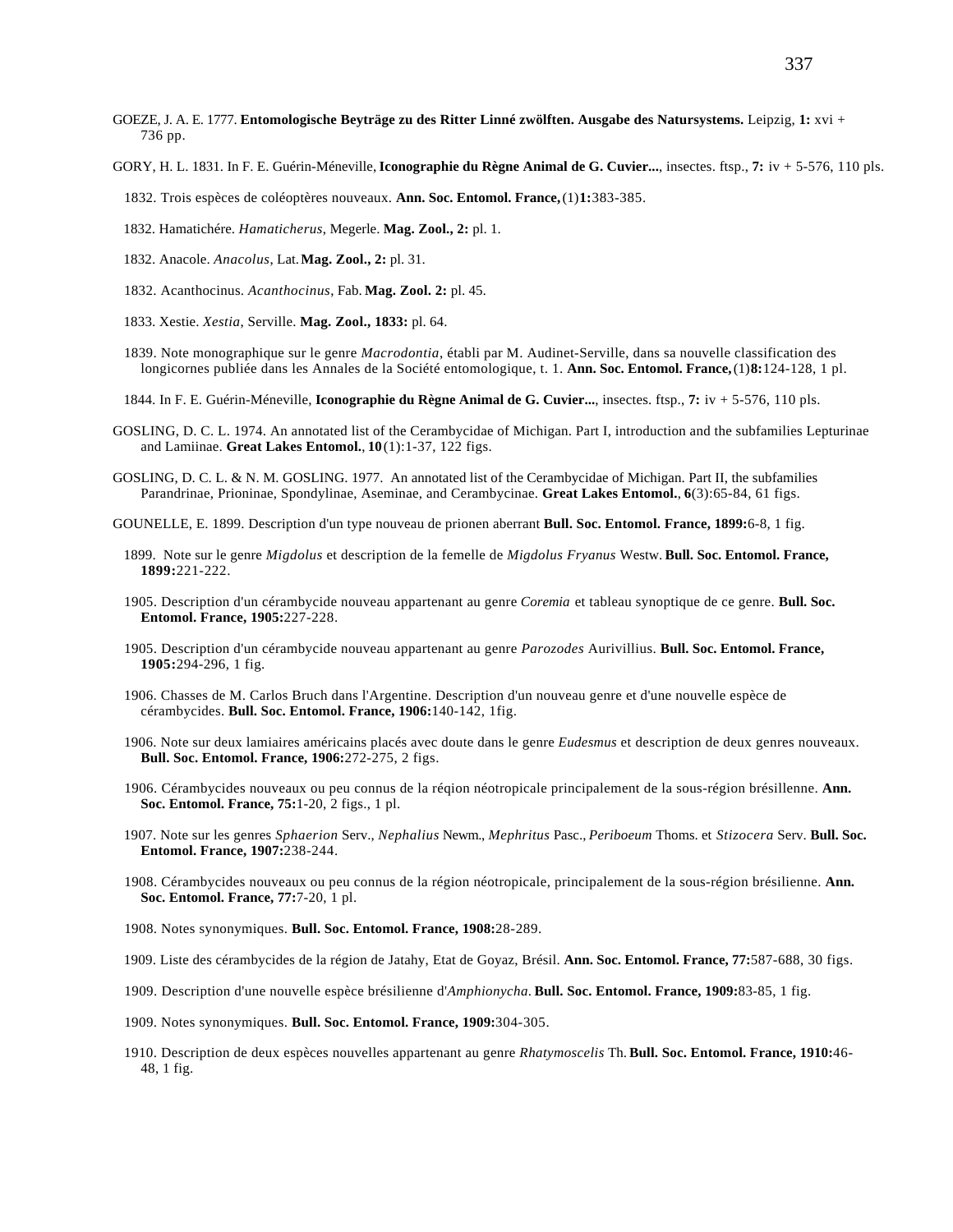- 1910. Note sur le genre *Compsocerus* Serv. et description de deux espèces inédites appartenant à ce genre. **Bull. Soc. Entomol. France, 1910:**136-143.
- 1910. Mission géodésique de l'Equateur. Collections recueillies par le Dr. Rivet. Coléoptères: Cérambycides. **Bull. Mus. Nat. Hist. Natur.**, **16**(1):15-19.
- 1911. Liste des cérambycides de la région de Jatahy, Etat de Goyaz, Brésil. **Ann. Soc. Entomol. France**, **80:**1-150.
- 1911. Description de quelques espèces nouvelles de *Callichroma* du Brésil méridional. **Bull. Soc. Entomol. France, 1911:**165-170.
- 1911. Description d'un nouveau genre et d'une nouvelle espèce de la République Argentine appartenant au groupe des Trachyderini. **Bull. Soc. Entomol. France, 1911:**233-236, l fig.
- 1911. Note sur *Halycidocrius Philippii* et *Prionapterus staphylinus* Serv. **Bull. Soc. Entomol. France, 1911:**319-327, 2 pls.
- 1912. Description d'une espèce nouvelle du genre *Amphionthe* Bates. **Bull. Soc. Entomol. France, 1912:**115-117, 1 fig.
- 1912. Description d'un genre nouveau et dune espèce nouvelle de l'Amérique centrale appartenant au groupe des Trachyderini. **Bull. Soc. Entomol. France, 1912:**133-135, 1 fig.
- 1913. Chasses de M. E. R. Wagner, correspondant du Muséum, dans les provinces du Nord de la République Argentine. Cérambycides nouveaux ou peu connus. **Bull. Mus. Nat. Hist. natur.**, **19:**193-231, 21 figs., 1 pl.
- 1913. Cérambycides nouveaux de Colombie, appartenant au Musée de Hambourg 1ere. note. **Bull. Soc. Entomol. France, 1913:**386-390, 1 fig.
- 1913. Cérambycides nouveaux de Colombie, appartenant au Musée de Hambourg 2e. note. **Bull. Soc. Entomol. France, 1913:**419-423, 1 fig.
- GRAY, G. 1832. In E. Griffith & E. Pidgeon, **The animal kingdom arranged in conformity with its organization by the Baron Cuvier, with supplementary addition to each order**, (Insecta, vol. 2) London, **2:**1-796, 84 pls. (1831: pls. 6, 14, 65, 73; 1832: 85, 88, 89, 95, 100, 119).
- GRESSITT, J. L. 1947. Notes on the Lepturinae. **Proc. Entomol. Soc. Wash., 49**(7):190-192.

1953. Notes on nomenclature and relationships of some Palearctic and Nearctic Lepturinae **Pan-Pacific Entomol., 29**(4): 207.

- GUÉRIN-MÉNEVILLE, F. E. 1832. In J. G. Audinet-Serville, Nouvelle classification de la famille des longicornes. **Ann. Soc. Entomol. France,** (1)**1:**118-201.
	- 1833. Prionaptère. *Prionapterus*, Guérin. **Mag. Zool., 3:** pl. 63.
	- 1838. Insectes du voyage de la Favorite. **Mag. Zool., 8:** pls. 225-238.
	- 1838. Insectes coléoptères inédits, découverts par M. Lanier dans l'intérieur de l'Ile de Cuba. **Revue Zool., 1838:**279-286.
	- 1838. Note sur deux espèces nouvelles du genre *Phoedinus*. **Revue Zool., 1838:**286-287.
	- 1840. Note sur le genre *Ozodera*. **Revue Zool., 1840:**142-143.
	- 1840. Description de deux genres nouveaux de la famille des longicornes. **Revue Zool., 1840:**276-277.
	- 1840. Description d'une nouvelle espèce de coléoptère longicorne du genre *Aegoidus* de M. Buquet. **Revue Zool., 1840:**334- 335.
	- 1840. In H. Dupont, Supplément à la monographie des trachyderides. **Mag. Zool., 1840:** pls. 28-38.
	- 1843. Description d'une troisiémé espèce du genre *Torneutes*. **Revue Zool., 1843:**300-301.
	- 1844. **Iconographie du Règne Animal de G. Cuvier, ou réprésentations d'après nature de l'une des espèces les plus remarquables et souvent non encore figurées de chaque genre d'animaux.** Insectes. J. B. Baillière. **7:** iv + 576 pp., 110 pls. [Cerambycidae, pls. 42-44, 21 May 1831; pls. 45-46, 9 Jul. 1831]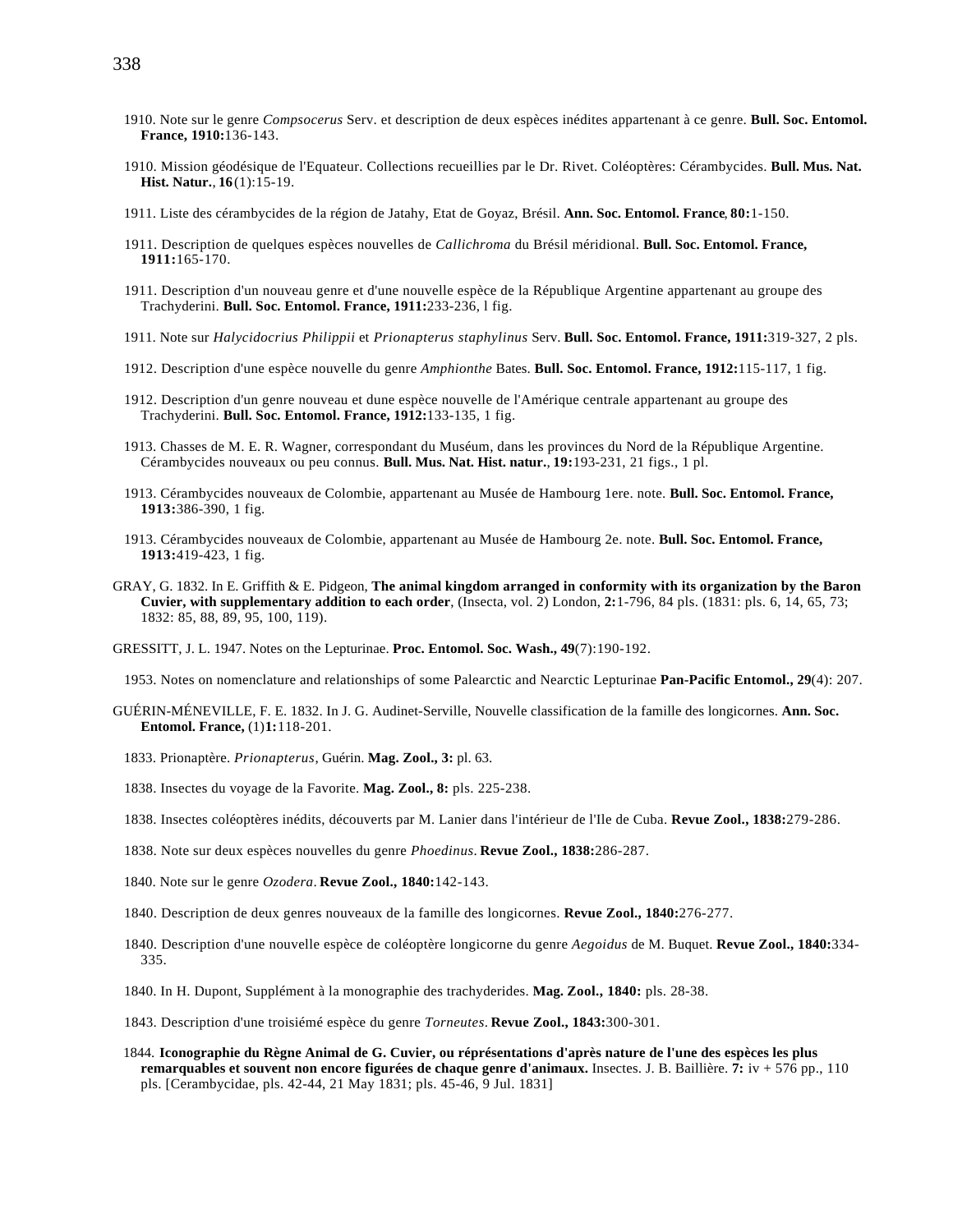- 1844. Note monographique sur le genre *Amphidesmus*. **Mag. Zool., 1844:** pl. 146.
- 1844. Description de coléoptères nouveaux découverts par M. A. Niéto dans l'interieur du Mexique. **Revue Zool., 1844:**253-262.
- 1855. Catalogue des insectes recueillis par M. Gaetano Osculati, pendant son exploration de la région équatoriale, sur les bords du Napo et l'Amazone. **Verh. Zool.-Bot. Ges.**, **5:**573-612.
- GYLLENHAL, L. 1817. In C. J. Schoenherr, **Appendix ad synonymia insectorum Tom. 1, part 3, sistens descriptiones novarum specierum.** Scaris. Officina Lewerentziana, 266 pp., 2 color pl.
- HAASE, E. 1891. Untersuchungen über die Mimicry auf Grundlagen einer natürlichen Systems der Papilioniden. Zweiter Theil: Untersuchungen über die Mimicry. **Bibl. zool.**, **8:**1-161, 14 pls.
- HAGENBACH, J. J. 1822. **Symbola Faunae Insectorum Helvetiae exhibentia vel species novas vel nondum depictas. 1:** 48 pp., 19 pls.
- HALDEMAN, S. S. 1846. On several new genera and species of insects. **Proc. Acad. Nat. Sci. Phil., 3:**124-128,1 fig.
- 1847. Descriptions of several new species and one new genus of insects. **Proc. Acad. Nat. Sci. Phil., 3:**149-151.
- 1847. Material towards a history of the Coleoptera Longicornia of the United States. **Trans. Amer. Philos. Soc.**, **10:**27-66.
- 1847. Corrections and additions to his paper on the Longicornia of the United States. **Proc. Amer. Philos. Soc.**, **4:**371-376.
- 1852. Appendix C. Insects. In H. Stansbury, **Exploration and survey of the Valley of the Great Salt Lake of Utah, including a reconnoisance of a new route through the Rocky Mountains.** United States Senate, Washington, pp. 366-379, pls. 9-10.
- 1853. Descriptions of some new species of insects, with observations on described species. **Proc. Acad. Nat. Sci. Phil., 6:**361-365.
- HAMILTON, J. 1896. *Physocnemum violaceipenne* n. s., *Copris gopheri, Spalacopsis filum* and *Ancylocera brevicornis*. **Entomol. News, 7**(9):286-287.
- HANLEY, G.A. 2005. Cerambycidae of North Dakota, an atlas and identification guide. **Cyril Moore Sci. Ctr. Sicence Monograph #3**, 105 pp., color illus.
- HARDY, G. A. 1926. Cerambycidae of Vancouver Island. **Rep. Prov. Mus. Nat. Hist. British Columbia, 1925:**24-33, pls. 4, 5.
	- 1927. Buprestidae and Cerambycidae of Vancouver Island. **Rep. Prov. Mus. Nat. Hist. British Columbia, 1926:** 32-37, 2 pls.
- HARDY, G. A. & W. H. A. PREECE. 1926. Notes on some species of Cerambycidae from the southern portion of Vancouver Island. **Pan-Pacific Entomol., 3**(1):34-40.
	- 1927. Further notes on some species of Cerambycidae from the southern portion of Vancouver Island, B. C., with descriptions of some new varieties. **Pan-Pacific Entomol., 3**(4):187-193.
	- 1927. Additional notes on some Cerambycidae of Vancouver Island, B. C. **Pan-Pacific Entomol., 4**(2):61-67.
- HARRIS, T. W. 1837. Characteristics of some previously described North American coleopterous insects, and description of others which appear to be new in the collection of Mr. A. Halsey. **Trans. Nat. Hist. Soc. Hartford 1:**65-91.
	- 1841. **A report on the insects of Massachusetts, injurious to vegetation.** Cambridge. 459 pp.
- HATCH, M. H. 1930. Records and new species of Coleoptera from Oklahoma and western Arkansas, with subsidiary studies. **Publ. Univ. Okla. Biol. Surv.**, **2**(1):15-26.
	- 1971. **The beetles of the Pacific Northwest.** Univ. Wash. Publ. Biol., Seattle, **16:**1-662, 55 pls.

HAUSEN, J. F. 1891. Notes entomologiques. Description d'espèces nouvelles. **Naturaliste Can.**, Quebec, **20**(8):155-160.

HEFFERN, D.J. Insects of western North America. 1. A survey of the Cerambycidae, or longhorned beetles of Colorado. **Contributions of the C.P. Gillette Museum of Arthropod Diversity, Colorado State Univ.** 32 pp.

1998. Correction to the known distribution of *Prionus* (*Homaesthesis*) *simplex* (Casey). **Insecta Mundi, 12(3-4)**: 174.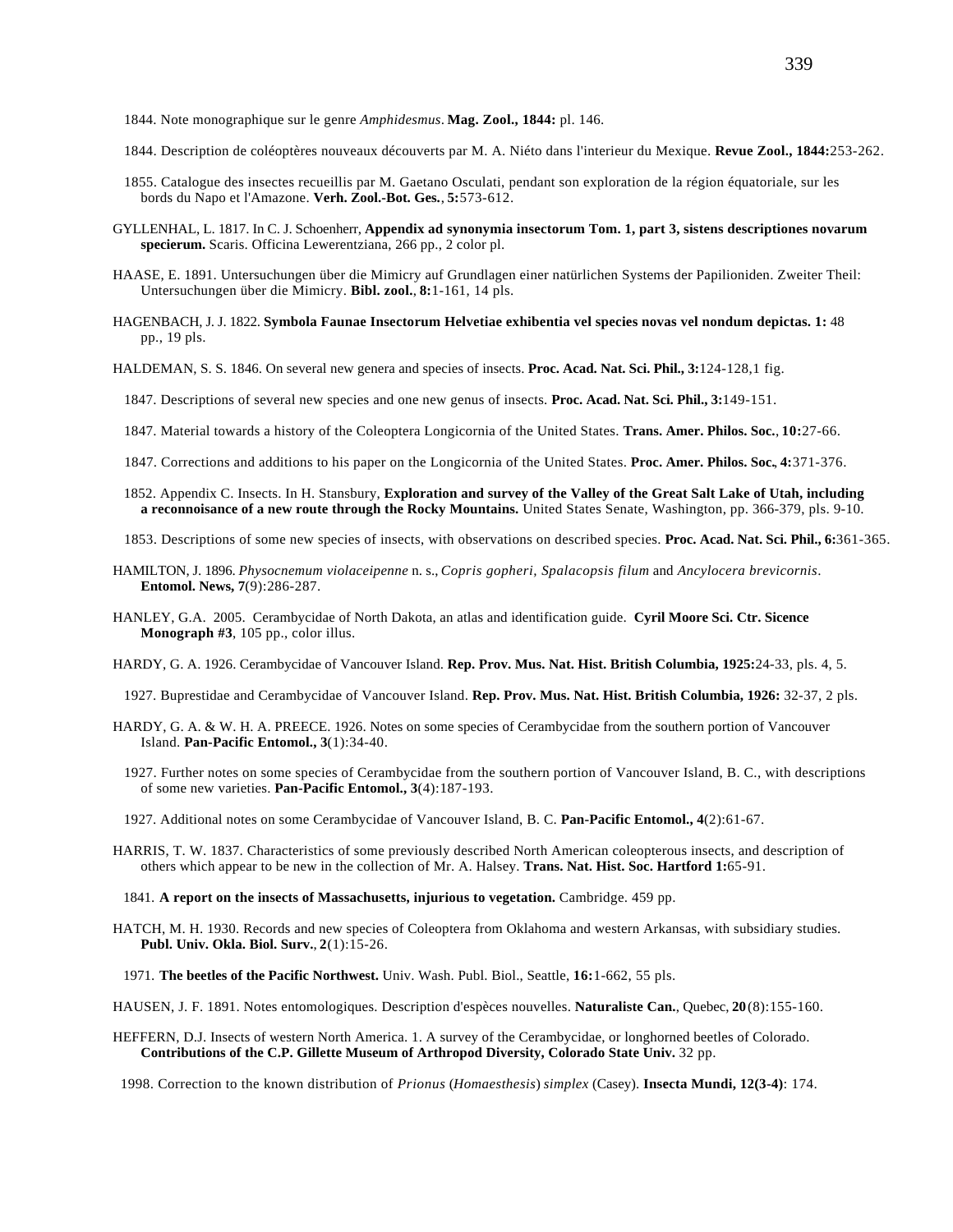2001. New records of Cerambycidae from the United States. **Insecta Mundi, 15(2):** 94.

- HENSHAW, S. 1885. **List of the Coleoptera of America, North of Mexico.** Philadelphia, Amer. Entomol. Soc. & Geo B. Cresson Press,  $4 + 161$  p.
	- 1887. First supplement to the list of Coleoptera of America, North of Mexico. **Entomologica Amer.**, **2**(11):213-220.
	- 1889. Second supplement to the list of Coleoptera of America, North of Mexico. **Entomologica Amer.**, **5**(7):127-132.
	- 1895. **Third supplement to the list of Coleoptera of America, North of Mexico.** Philadelphia. Amer. Entomol. Soc., P. C. Stockhausen Press, 3 + 62 pp.

HEQUET, V. 1996. **Longicornes de Guyane.** Silvolab, ORSTOM, Cayenne, 36 pp., 19 pls.

- HERBST, J. F. W. 1799. **Natursystem aller bekannten in- und ausländischen Insecten; nach dem System des Ritters Carl von Linné Bearbeitet.** 8:1-420.
- HEYNE, A. & O. TASCHENBERG. 1907. **Die exotischen Käfer in Wort und Bild.** Leipzig. 25/26: vii + 262 p., 39 pls.
- HEYROVSKY, L. 1952. Popis noveho tesarika z Bolivie-*Oncideres boliviana* sp. n. **Acta Soc. Entomol. Czech.**, **49**(1-2):44-45.

1955. **Faune CSR. Svazek 5. Tesarikoviti** (Cerambycidae). Praha. Ceskosl. Akad. Ved. Sekce biol., 346 pp., 70 figs.

1960. Nueva espécie del género *Psalidognathus* Gray, subgénero *Prionocaulus* White del Perú. **Biota, 3:**162-165, 3 figs.

- HICKS, S. D. 1962. The genus *Oberea* Mulsant , with notes on the taxonomy, variation and host-affinities of many of the species. **Coleop. Bull.**, **16:**5-12, 5 figs.
- HIPPISLEY, W. W. 1922. Notes on northern British Columbian Coleoptera. **Can. Entomol., 54**(3):63-66.
- HOEBEKE, E. R. 1978. Catalogue of the Coleoptera types in the Cornell University Insect collection. **Bull. Cornell Univ. Agric. Exp. Stn., 8**(3):3-31.
- HOFFMAN, R. L. 1958. The subspecies of *Typocerus lunatus*, a cerambycid beetle. **Proc. Entomol. Soc. Wash., 60**(5):217-221, 3 figs.

1988. The status of the names *Clytus horridus* LeConte and *Clytus leucozonus* Castelnau & Gory. **Insecta Mundi, 2:**66-75.

- HOFFMANN, M. 1984. *Nesozineus* Linsley & Chemsak, 1966 (Acanthoderini): sinonímias, descrições e chave para as espécies. **Rev. Bras. Entomol., 28**(4):537-545, 30 figs.
- HOPE, F. W. 1834. Descriptions of some hitherto uncharacterized exotic Coleoptera, chiefly from New Holland. **Trans. Entomol. Soc. London, 1:**11-20.
	- 1835. Characters and descriptions of several new genera and species of coleopterous insects. **Trans. Zool. Soc. London, 1:**91- 112, pls. 13-16.
	- 1846. Descriptions of a few nondescript species of beetles. **Trans. Entomol. Soc. London, 4:**181-183, pl. 13.

HOPPING, G. R. 1932. A revision of the Clytini of boreal America. Part I. **Ann. Entomol. Soc. Amer. 25:**529-577, 5 pls.

- 1937. A revision of the Clytini of boreal America. Part II. **Ann. Entomol. Soc. Amer.**, **30**(3): 438457, 3 pls.
- 1943. Observations on *Brachysomida corpulenta* Csy. **Pan-Pacific Entomol.**, **19**(3):119-120.
- 1945. A new subspecies of *Monochamus notatus*. **Proc. Entomol. Soc. British Columbia, 42:**17-18.

HOPPING, R. 1921. A review of the genus *Monochamus* Serv. **Can. Entomol.**, **5**(11):252-258, 2 pls.

1925. New Coleoptera from Western Canada. **Can. Entomol., 57**(11):206-208.

1928. Some notes on examination of types of Coleoptera in the LeConte and Casey collections. **Can. Entomol., 60**(1):6-8.

1928. New Cerambycidae. **Can. Entomol., 60**(10):246-247.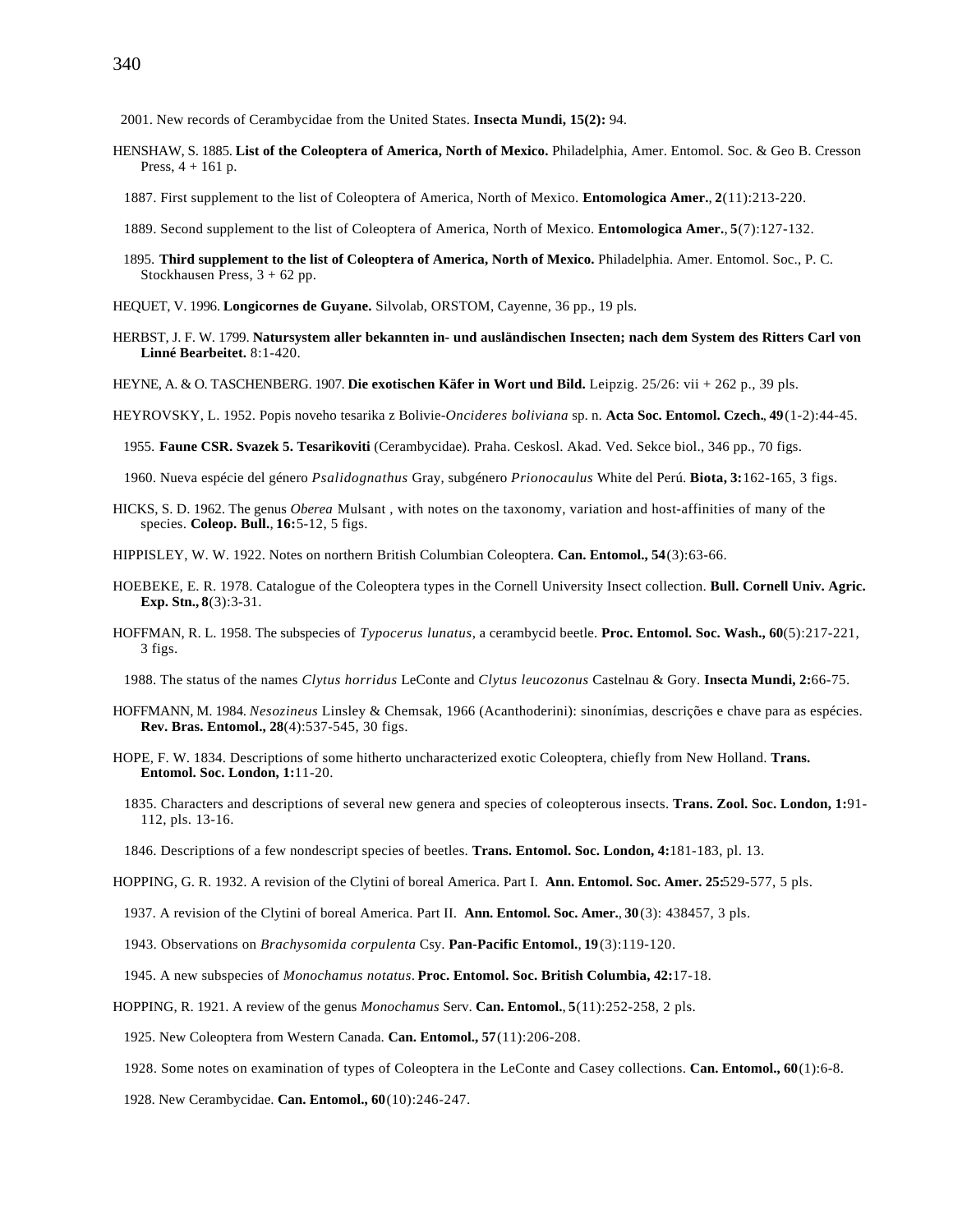- 1931. New Coleoptera from Western Canada III. **Can. Entomol., 63**(10):233-238.
- 1931. Notes on *Pogonocherus*. **Pan-Pacific Entomol., 7**(3):105-106.
- 1934. A new *Bellamira*. **Can. Entomol., 66**(5):115-116.
- 1935. New Coleoptera from Western Canada V. **Can. Entomol., 67**(1):8-9.
- 1937. The Lepturini of America, north of Mexico. **Bull. Nat. Mus. Canada**, **5:**1-42, 6 pls.
- 1940. New Lepturini. **Pan-Pacific Entomol., 16**(1):32-4.
- 1941. A new species of *Xylotrechus*. **Pan-Pacific Entomol., 17**(1):29-30.
- HOPPING, R. & G. R. HOPPING. 1947. The Lepturini of America, north of Mexico. Part III. *Cortodera*. **Entomol. Agric.**, **27:**220- 236, 6 figs.
- HORN, G. H. 1860. Descriptions of new North American Coleoptera, in the cabinet of the Entomological Society of Philadelphia. **Proc. Acad. Nat. Sci. Phil., 12:**569-571, 1 pl.
	- 1875. Synonymical notes and descriptions of new species of North American Coleoptera. **Trans. Amer. Entomol. Soc.**, **5:**126- 156, 8 figs.
	- 1876. Notes on the coleopterous fauna of Guadalupe Island. **Trans. Amer. Entomol. Soc.**, **5:**198-201.
	- 1876. Synonymy of the Coleoptera of the Fauna Boreali-Americana Kirby. **Can. Entomol., 8**(9):166-170.
	- 1878. Notes on some genera of Cerambycidae of the United States. No. 2. **Trans. Amer.Entomol. Soc.**, **7:**41-50.
	- 1878. Contributions to the coleopterology of the United States. No. 2. **Trans. Amer. Entomol. Soc.**, **7:**51-60.
	- 1880. Notes on some genera of Cerambycidae with descriptions of new species. **Trans. Amer. Entomol. Soc.**, **8:**115-138, l pl.
	- 1880. List of the Coleoptera described by Mr. J. H. B. Bland with their synonymy. **Trans. Amer. Entomol. Soc.**, **8:** x-xii.
	- 1881. Two new species of *Desmocerus*. **Trans. Amer. Entomol. Soc.**, **9:** vii-vlii.
	- 1882. Note on *Cyllene pictus* and *robiniae*. **Can Entomol., 14**(12):240.
	- 1883. Miscellaneous notes and short studies of North American Coleoptera. **Trans. Amer. Entomol. Soc.**, **10:**269-312.
	- 1883. Synonymical note on *Callimus*. **Trans. Amer. Entomol. Soc.**, **10:** xi-xii.
	- 1884. Synonymical notes. **Can. Entomol., 16**(8):147-148.
	- 1884. In C. W. Leng, Synopses of Coleoptera. **Bull. Brooklyn Entomol. Soc., 7**(1):7-11.
	- 1885. Descriptions of some new Cerambycidae with notes. **Trans. Amer. Entomol. Soc.**, **12:**173-197.
	- 1885. Synonymical notes. **Entomologica Amer.**, **1**(1):5-9.
	- 1885. Synonymical notes No. 2. **Entomologica Amer.**, **1**(5):88-90.
	- 1885. In C. W. Leng, Synopses of Cerambycidae. **Entomologica Amer.**, **1**(7):130-133.
	- 1886. A review of the species described by Olivier in the "Entomologiae". **Trans. Amer.Entomol. Soc.**,**13:**135-144.
	- 1886. Notes from the Museum at Cambridge. **Trans. Amer. Entomol. Soc.**, **13:** xi-xvi, 12 figs.
	- 1888. Additional notes. **Trans. Amer. Entomol. Soc.**, **15:**300-301.
	- 1889. Synonymical notes. **Entomologica Amer.**, **5**(10-11):198-199, 212.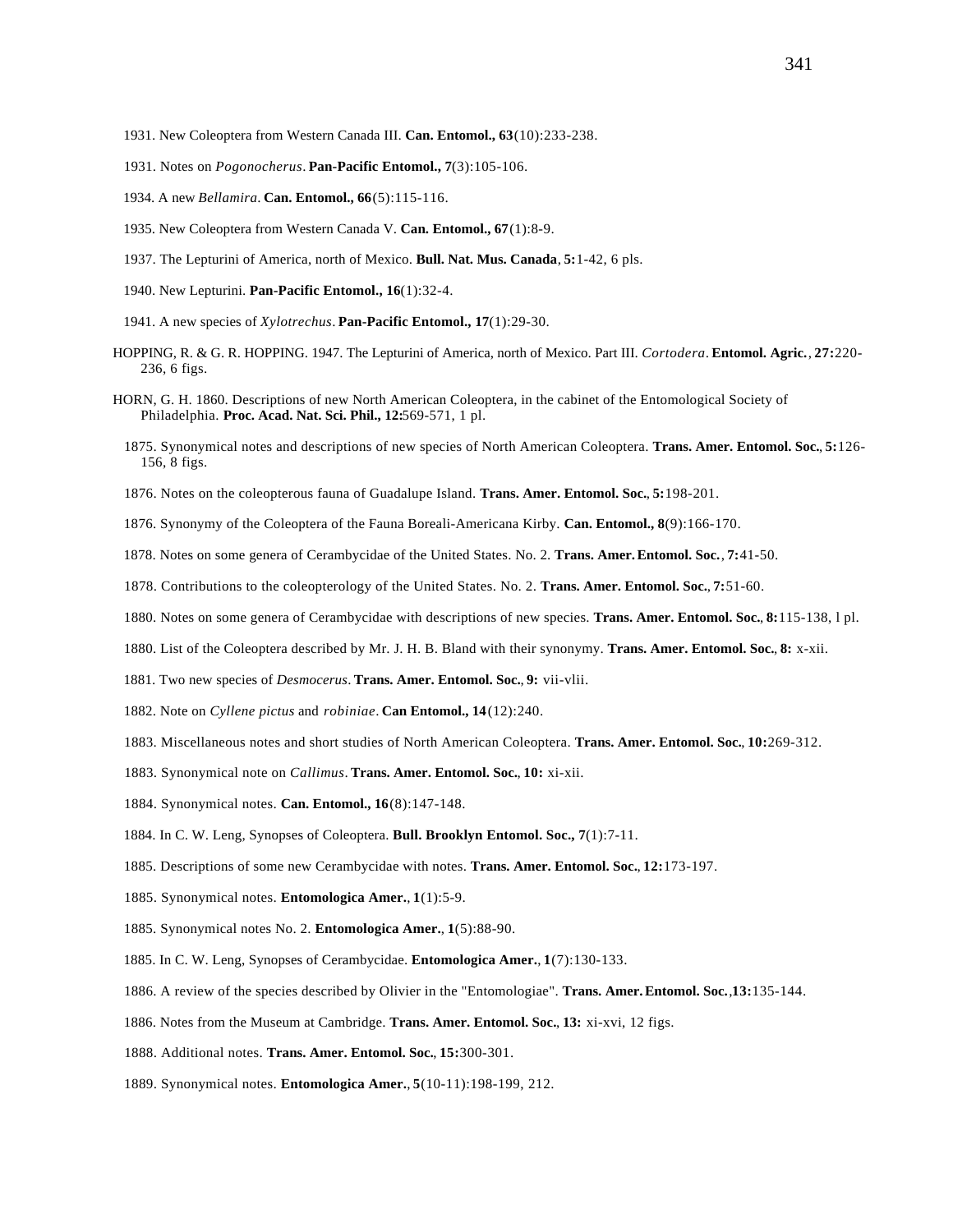- 1890. In C. W. Leng, Synopses of Cerambycidae. **Entomologica Amer.**, **6**(5):97-98.
- 1891. New species and miscellaneous notes. **Trans. Amer. Entomol. Soc.**, **18:**32-48, 1 fig., 1 pl.
- 1893. Miscellaneous coleopterous studies. **Trans. Amer. Entomol. Soc.**, **20:**136-144.
- 1894. The Coleoptera of Baja California. **Proc. Calif. Acad. Sci.,** (2)**4:**302-449, pls. 7-8.
- 1895. Coleoptera of Baja California (supplement I). **Proc. Calif. Acad. Sci.,** (2) **5:**225-259, pl. 20.
- 1895. *Vesperoctenus flohri* Bates. **Entomol. News, 6:**114-115.
- HOVORE, F. T. 1979. A new subspecies of *Megacheuma brevipennis* (LeConte) from southeastern California. **Coleop. Bull., 33**(4):459-463, 2 figs.
	- 1980. A new genus and species of Cerambycidae from southern Texas. **Coleop. Bull., 34**(1):115-119, 1 fig.
	- 1981. Two new species of *Prionus (Homaesthesis)* from the southwestern United States, with notes on other species. **Coleop. Bull., 35**(4):453-457, 2 figs.
	- 1983. Taxonomic and biological observations on southwestern Cerambycidae. **Coleop. Bull., 37**(4):379-387.
	- 1987. A new genus and species of Cerambycidae from Costa Rica. **Pan-Pacific Entomol.**, **63**(2):151-154, 1 fig.
	- 1987. A Review of the genus *Coleomethia* Linsley. **Wasmann J. Biol. 45**(1-2):6-15, 2 figs.
	- 1988. Additions to the cerambycid beetle fauna of Baja California, Mexico: records and descriptions. **Wasmann J. Biol.**, **46**(1-2):1-29, 4 figs.
	- 1989. Records and descriptions of Costa Rican Cerambycidae, Part I: the Turrialba Valley. **Insecta Mundi**, **3**(4):249-260, 6 figs.
	- 1992. A New Genus and Species of Flightless Longhorned Beetle from Central America. **Insecta Mundi, 6**(1):37-41, 1 fig.
- 1998. Review of the genus *Sangaris* for Central America. **Occ. Pap. of the Cons. Coleop., 2**(1): 65-74.
- 1998. Two new species of Central American *Lagocheirus*. **Occ. Pap. of the Cons. Coleop., 2**(1): 1-5.
- HOVORE, F. T. & J. A. CHEMSAK. 1980. A review of the Mexican and Central American species of *Obrium* Dejean. **Coleop. Bull., 34**(1):31-54, 14 figs.
- 2005. New Latin American Lepturini, with new country records for Honduras & Ecuador. **Les Cahiers Magellanes, #47**: 1 –23, 10 figs.
- 2005. Three new species of *Ceralocyna* Viana, 1971, from Mexico and Ecuador (Cerambycinae, Trachyderini, Ancylocerina). **Folia Entomol. Mexicana, 44(Suppl. 1):** 45 – 53, figs.
- HOVORE, F. T. & E. F. GIESBERT. 1974. Two new species of Cerambycidae from southern California. **Pan-Pacific Entomol., 50**(2):139-144, 5 figs.
	- 1976. Notes on the ecology and distribution of western Cerambycidae. **Coleop. Bull., 30**(4):349-360.
- 1990. The genus *Pronuba* Thomson in Central America (Heteropsini). **Rev. Bras. Entomol., 34**(4):79-794, 1 fig.
- 1998. New species and records of Agapanthiini from Mexico and Central America. **Occ. Pap. of the Cons. Coleop., 2**(1): 77-81.
- HOVORE, F.T. & J.D. MCCARTY. 1998. Records and descriptions of Mexican and Central American species of*Polyrhaphis*. **Occ. Pap. of the Cons. Coleop., 2**(1): 6-15.
- HOVORE, F. T. & R. L. PENROSE. 1982. Notes on Cerambycidae co-inhabiting girdles of *Oncideres pustulata* LeConte. **Southwestern Nat.**, **27**(1):23-27.

HOVORE, F. T., R. L. PENROSE & E. F. GIESBERT. 1978. Notes on North American Cerambycidae. **Entomol. News, 89**(2-3):95-100.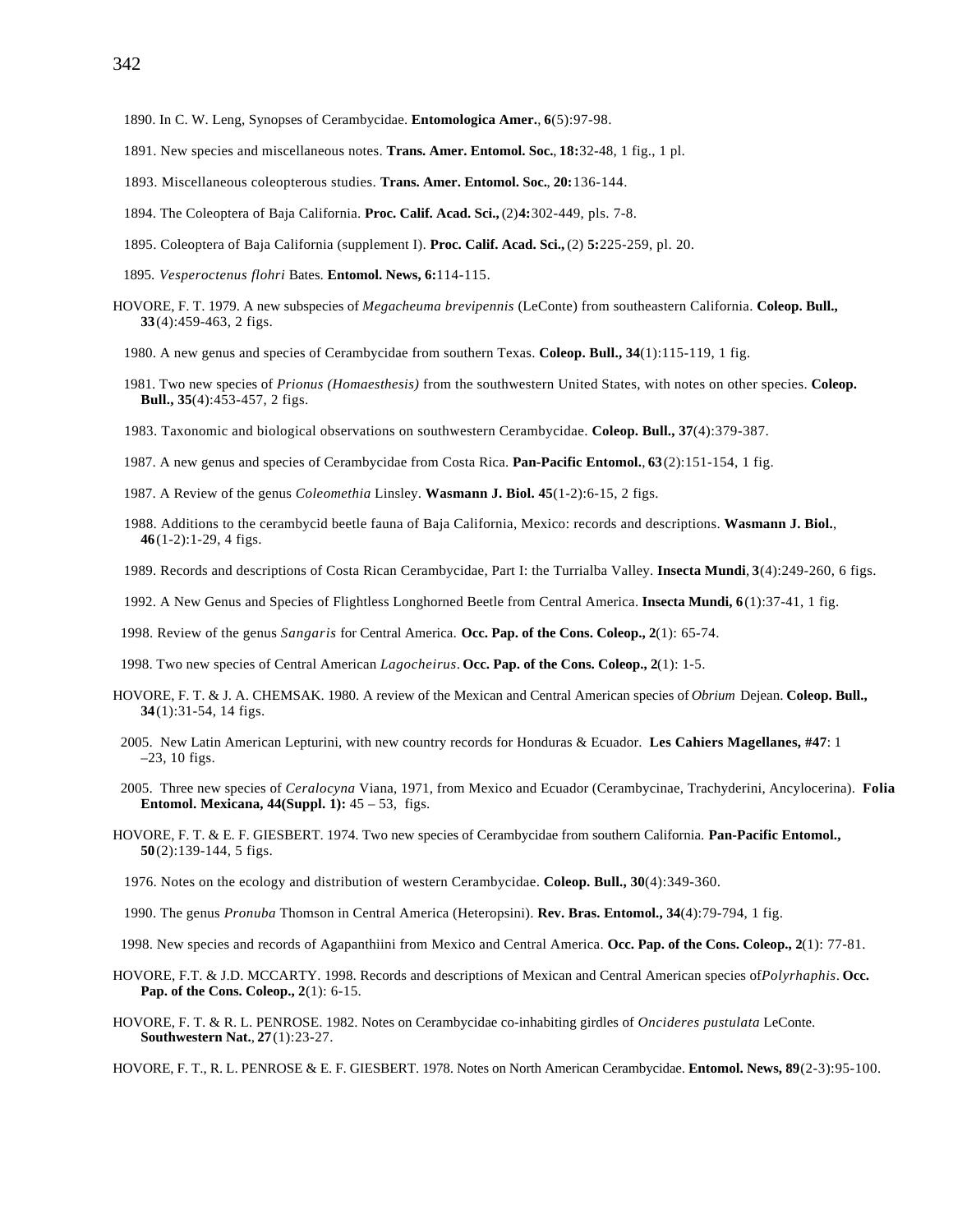- HOVORE, F. T., R. L. PENROSE & R. W. NECK. 1987. The Cerambycidae or longhorned beetles of Southern Texas: a faunal survey. **Proc. Calif. Acad. Sci., 44**(13):283-334, 20 figs.
- HOVORE, F.T. & A. SANTOS-SILVA. 2004. Notes and descriptions of Neotropical Macrotomini (Prioninae). **Rev. Bras. Entomol.., 48(1)**: 49 – 54, 9 figs.
- HOVORE, F. T. & R. H. TURNBOW, Jr. 1984. A new species of *Prionus (Homaesthesis)* from the Monahan Sandhills of western Texas. **Entomol. News, 95**(1):1-4, 4 figs.
- HOVORE, F. T. & W. H. TYSON. 1983. A new species of *Lepturges* from southern Texas **Coleop. Bull., 37**(4):349-352, 2 figs.
- HOWDEN, H. F. 1959. A new species of *Anoplodera* Mulsant in the *mutabilis-aspera* group **Can. Entomol. 91**(3):157-160.
	- 1959. Descriptions of two new species of *Cyrtinus* LeConte, with a key to the New World Cyrtinini. **Can. Entomol., 91**(6):373-375.
	- 1960. Two new species of *Cyrtinus* LeConte. **Can. Entomol., 92**(3):173-177, 4 figs.
	- 1970. Jamaican *Cyrtinus*, with descriptions of two new species. **Can. Entomol., 102**(10):1312-1316, 4 figs.
	- 1973. New species of *Cyrtinus* from Mexico and Venezuela. **Can. Entomol., 105**(4):595-597, 5 figs.

HOWDEN, H. F. & A. HOWDEN. 2001. *Tetrops praeusta* (L.), a potential pest? Insecta Mundi, 14(4): 220.

- HRABOVSKY, M. 1987. On *Anelaphus* Linsley, 1936 One new species and two new combinations (Elaphidionini). **Rev. Bras. Entomol., 31**(l):135-137, 1 fig.
- HUEDEPOHL, K. E. 1979. Revision der Gattung *Oxymerus* Serville (Trachyderini). **Entomol. Arb. Mus. G. Frey**, **28:**9-74, 13 figs., 2 color pls., 5 maps.
	- 1984. Nova espécie do gênero *Oregostoma* Thomson. **Rev. Bras. Entomol.**, **28**(4):409-410, 1 fig.
	- 1985. Revision der Trachyderini. **Entomol. Arb. Mus. G. Frey**, **33/34:** 1-167, 57 figs.
	- 1985. Eine neue Art der Gattung *Prionocalus* White, 1845, aus Ecuador. **Entomofauna**, **6**(11):117-127, 4 figs.
	- 1987. Nachtrag zur Revision der Trachyderini. **Entomol. Arb. Mus. G. Frey**, **35/36:**199-202, 3 figs.
	- 1988. Sobre o gênero *Eusapia* Gounelle, 1909 (Hesperophanini). **Rev. Bras. Entomol., 32**(3-4):525-528, 4 figs.
	- 1989. Nova espécie do genero *Distenia* Mulsant. **Rev. Bras. Entomol., 33**(2):357-358, 1 fig.

ILLIGER, J. C. W. 1804. Familien, Gattungen und Horden der Käfer von Latreille. **Mag. Insektenk.**, **3:**1-145.

- IVIE, M. A. 1985. The generic placement of *Xixuthrus domingoensis* Fisher. **Pan-Pacific Entomol., 61**(3):246-250, 8 figs.
	- 1985. Nomenclatorial notes on West Indian Elaphidiini. **Pan-Pacific Entomol.**, **61**(4):303-314, 14 figs.

1985. Synonymy in West Indian Lamiinae. **Pan-Pacific Entomol.**, **61**(4):315-317.

IVIE, M. A. & J. A. CHEMSAK. 1983. Synonymy in West Indian *Ecyrus* LeConte (Pogonocherini). **Coleop. Bull., 37**(3):199-202.

- JACQUELIN du VAL, P. N. C. 1857. In R. de la Sagra, **Histoire Physique, Politique et Naturelle de l'Ile de Cuba**. **7:**1-328.
- JAKOBSON, G. G. 1899. Coleoptera palaearctica nova et parum cognita. **Ann. Mus. St. Petersb., 4:**39.

1924. Annotationes synonymicae et systematicae de coleopteris. **Rev. russ. Entomol.**, **18:**237-24.

- JEKEL, H. 1861. Observations suggérées par les notes de M. Chevrolat sur les cérambycides de M. Thomson. **J. Entomol.**, **1:**255-262.
- JOLY, L. J. 1985. El género *Sydax* Lacordaire en Venezuela. **Bol. Entomol. Venez.**, (N. S.) **4**(6):45-50.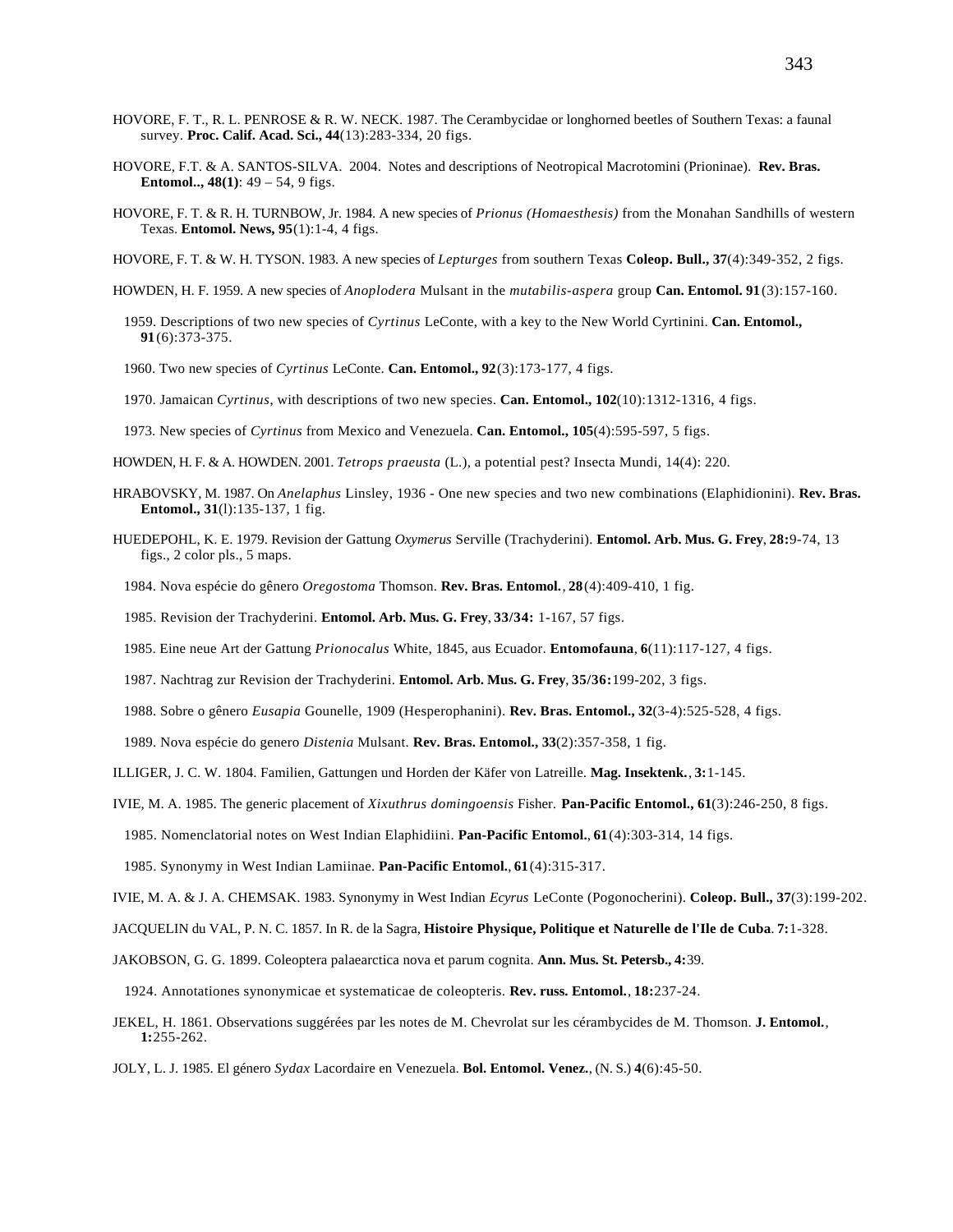- 1990. Los Ibidionini de la expedición at Cerro de la Neblina, Venezuela. **Revista de la Facultad de Agronomia, Maracay, 16**:
- 207 218.
- 1991. Sinopsis de la tribu Ibidionini en Venezuela. **Acta Terramaris 4:**1-84, 111 figs.
- 1992. *Eburodacrys bilineata*, nueva espécie de Cerambycidae de Venezuela. **Bol. Entomol. Venez.**, (N. S.) **7**(2):139-143, 1 fig.
- 1999. El género *Praxithea* Thomson, 1864, en Venesuela (Torneutini). **Boln. Entomol., venez., n.s. 10(2)**: 177 196.
- 2000. Revisión de las espécies venezolanas del género Achryson Audinet-Serville (Achrysonini). **Bol. entom. venez. 15**(2): 147-179.
- JOLY, L. J. & A. MARTINEZ. 1981. Contribución al conocimiento del género *Nyssicus* Pascoe (Sphaerionini). **Bol. Entomol. Venez.**, (N. S.) **1**(8):99-113, 10 figs.
- JOLY, L. J. & C. J. ROSALES. 1990. Los Cyrtinini de Venezuela. **Bol. Entomol. Venez.**, (N. S.) **5**(20):205-216, 9 figs.
- JORDAN, K. 1895. On some new species of Coleoptera in the Museum of the Hon. Walter Rothschild. **Ann. Mag. Nat. Hist.,** (6)**15:**218-222.
- JOUTEL, L. H. 1902. A new species of *Saperda*. **Entomol. News, 13**(2):33-34, 1 pl.

1911. *Phymatodes lengi* Joutel. **J. New York Entomol. Soc., 19**(3):200.

- JULIO, C.E.A. 1997. Descrições, sinonomia, novo status, novas combinações e chave para as espéceisBrasileiras de *Oxycoleus*. **Bol. do Museu Nac., Zool., #381,** 11 PP.
- 1998. *Scleronotus*: espécies novas e transferencias. **Bol. do Museu Nac., Zool., #386**, 15 pp.
- 2002. Revisão do genero *Cyclopeplus* Thomson (Lamiinae, Anisocerini). **Rev. Bras. Zool., 19(Suppl. 2):** 93-102, 5 figs.
- 2002. Revisão do genero *Gounellea* Lane (Lamiinae, Anisocerini). **Rev. Bras. Zool., 19(Suppl. 2):** 103-111, 4 figs.
- 2003. Sinopse do genero *Phacellocerina* Lane, 1964 (Lamiinae, Anisocerini). **Rev. Bras. Entomol., 47(1):** 137-140, 2 figs.
- 2003. Sobre *Gymnocerus* Audinet-Serville, 1835 (Lamiinae, Anisocerini) e generos relacionados. **Rev. Bras. Entomol., 47(1):** 141-145, 4 figs.
- 2003. Revalidação de Mauesini (Lamiinae), transferencia de generos, sinonímias e novos táxons. **Iheringia,** Ser. Zool., **(93)**: 49 - 58, 8 figs
- 2003. Revisão do gênero *Natagaima* (Lamiinae). **Iheringia,** Sér. Zool., **93(1)**: 75 80, 3 figs
- 2003. Revalidação do gênero *Demophoo* (Lamiinae). **Iheringia,** Sér. Zool., **93(2)**: 139 142, 1 fig
- 2003. Revisão do gênero *Satipoella* (Lamiinae). **I heringia,** Sér. Zool., **93(2)**: 143 148, 3 fig
- 2003. Revisão do gênero Anisocerus Lepeletier & Audinet-Serville, 1830 (Lamiinae, Anisocerini). **Rev. Bras. Entomol., 47(2)**: 149-153, 2 figs.
- 2005. *Parachalastinus* Galileo & Martins:espécie nova e chave para identificação. **Rev. Bras. Zool., 22(1)**: 19 22, 4 figs.
- JULIO, C.E.A., J.A. GIORGI & M.A. MONNÉ. 2000. Os tipos primários de Cerambycidae (Coleoptera) da coleçao do Museu Nacional - Rio de Janeiro. **Publ. Avulsas do Museu Nacional, No. 84,** 1 - 54.
- JULIO, C.E.A. & M.A. MONNÉ. 2001. *Onychocerus* Lepeletier & Audinet-Serville, 1830 (Anisocerini): espécies novas e chave para identificaçao. **Bol. do Museu Nacional, Zool., 443:** 1-8, 8 figs.
- 2001. Sinopse dos gêneros *Scopadus* e *Omosarotes* (Cyrtinini). **Iheringia Ser. Zool. , (91)**: 101-107, 5 figs.
- 2005. Revisão do gênero Sympleurotis Bates (Lamiinae, Colobotheiini). **Rev. Bras. Entomol., 49(3):** 392 396, 4 figs.
- 2005. Novo gênero de Acanthoderini (Lamiinae). **Revista Brasileira de Entomologia, 49(4),** 446–447.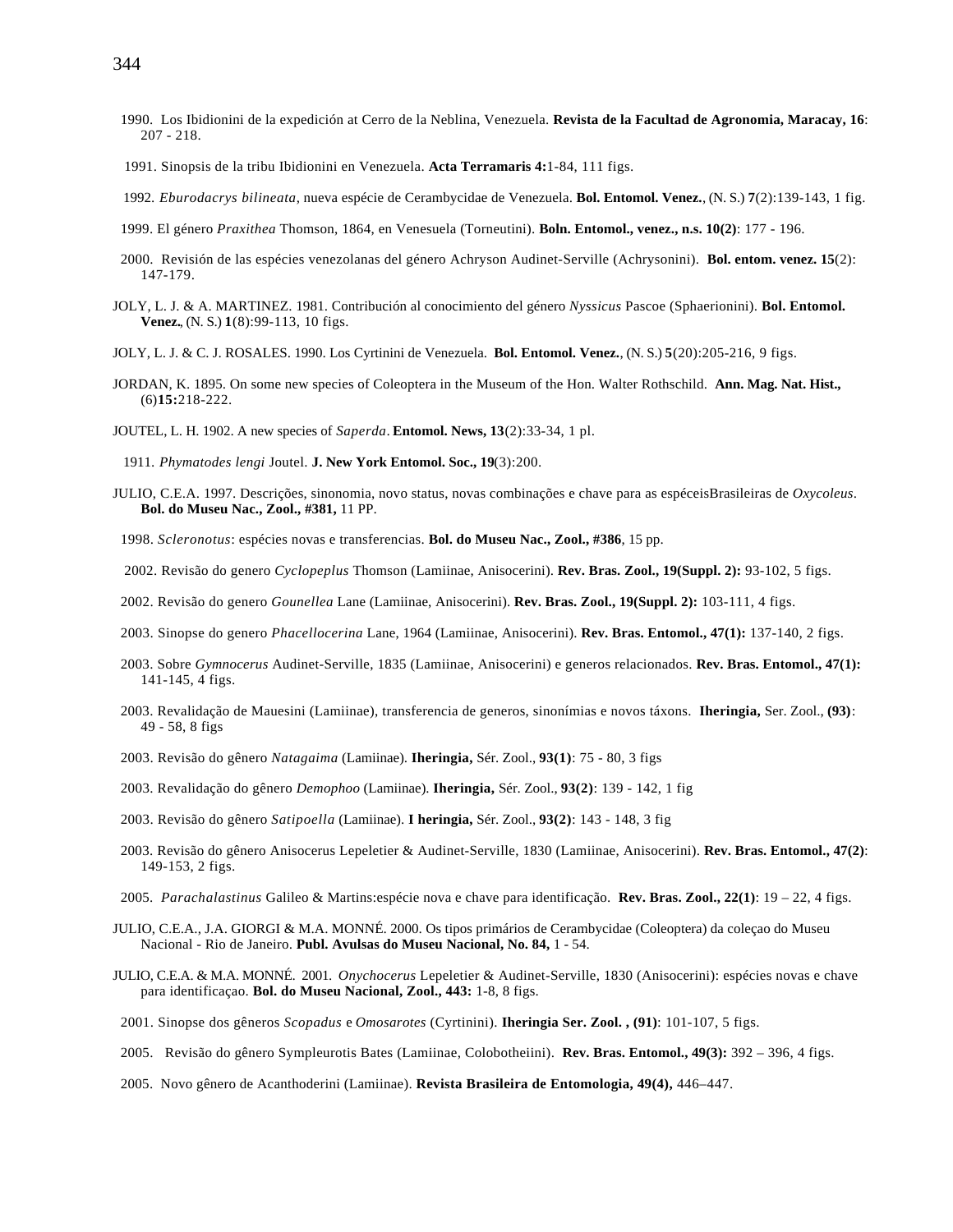- KIRBY, W. 1818. A century of insects, including several new genera described from his cabinet. **Trans. Linn. Soc. London, 12:**375-453, 3 pls.
	- 1834. **Centurie d'insectes contenant plusieurs genres nouveaux décrits dans sa collection.** Paris. Lequien fils, 92 pp., 4 pls. (notes of Chevrolat, Dejean, Lequien, Percheron, Guérin-Méneville and Audinet Serville).
	- 1837. The Insects. Coleoptera. In J. Richardson, W. Swainson, and W. Kirby, **Fauna Boreali Americana; or the Zoology of the Northern Parts of British America: containing descriptions of the objects of natural history collected on the Late Northern Land Expedition, under the command of Captain Sir John Franklis, R. N.** Norwich, Josiah Fletcher. 249 pp.
- KIRK, H. B. & J. N. KNULL. 1926. Annotated list of the Cerambycidae of Pennsylvania. **Can. Entomol., 58**(1):21-26; (2):39-46.
- KIRSCH, T. F. 1870. Beitrage zur Käferfauna von Bogotá. **Berl. Entomol. Zeitschr., 14:**337-378.
	- 1875. Beitrage zur Kenntnis der Peruanischen Käferfauna auf Dr. Abendroths Sammlungen basirt (Fünftes Stück). **Deut. Entomol. Zeitschr.**, **19**(2):241-304.
	- 1889. Coleopteren gesammelt in den Jahren 1868-1877 auf einen Reise durch Süd Amerika von Alphons Stübel. **Abh. Berl. Zool. Mus.**, **4:**1-58.
- KLUG, J. C. F. 1825. EntomologiaeBrasilianae specimen alterum, sistens insectorum coleopterorum nondum descriptorum centuriam. **Nova Acta Acad. Caesar. Leop. Carol.**, **12**(2):421-476.

1829. **Preis-Verzeichniss vorräthiger Insectendoubletten des Königl. zoologischen Museums der Universität.** Berlin, 18 pp.

- KNAUS, W. 1925. Three new forms of Coleoptera. **Pan-Pacific Entomol., 1:**182-183.
- KNULL, J. N. 1918. A new species of *Eupogonius* from Penna. **Entomol. News, 29**(4):132-133.
	- 1927. Descriptions of Coleoptera with notes (Buprestidae and Cerambycidae). **Entomol. News, 38:**115-118.
	- 1928. Two new Cerambycidae. **Entomol. News, 39**(1):11-13.
	- 1928. A new species of *Batyle*. **Entomol. News, 39:**126.
	- 1930. Notes on Coleoptera No. 2. **Entomol. News, 41**(3):82-86; (4):101-102.
	- 1932. Notes on Coleoptera No. 3. **Entomol. News, 43**(3):62-67.
	- 1934. Five new species of Coleoptera (Cleridae, Elateridae, Buprestidae and Cerambycidae). **Entomol. News**, **45**(1):9-13.
	- 1934. Two new Arizona Coleoptera (Buprestidae and Cerambycidae). **Entomol. News, 45**(3):68-70.
	- 1934. Notes on the Coleoptera No. 4. **Entomol. News, 45**(8):207-212.
	- 1934. New Coleoptera (Buprestidae and Cerambycidae). **Ohio J. Sci.**, **34**(5):333-336.
	- 1935. Four new Texas Coleoptera (Buprestidae and Cerambycidae). **Entomol. News, 46**(4):96-99.
	- 1935. New Coleoptera (Cebrionidae, Buprestidae and Cerambycidae). **Entomol. News, 46**(7):189-193.
	- 1936. Five new southwestern Coleoptera (Buprestidae and Cerambycidae). **Entomol. News, 47**(4):105-108.
	- 1937. Notes on Coleoptera with descriptions of new species (Buprestidae and Cerambycidae). **Entomol. News**, **48**(2):36-42.
	- 1937. New southwestern Buprestidae and Cerambycidae with notes. **Ohio J. Sci.**, **37**(5):301-309, 1 pl.
	- 1938. New southwestern Buprestidae and Cerambycidae with notes. **Ann. Entomol. Soc. Amer., 31**(2):135-143, 1 pl.
	- 1940. Four new species of western Coleoptera (Cleridae, Buprestidae and Cerambycidae). **Ann. Entomol. Soc. Amer., 33:**555- 559, 6 figs.
	- 1941. A new species of *Haplidus*. **Ann. Entomol. Soc. Amer., 34**(2):317.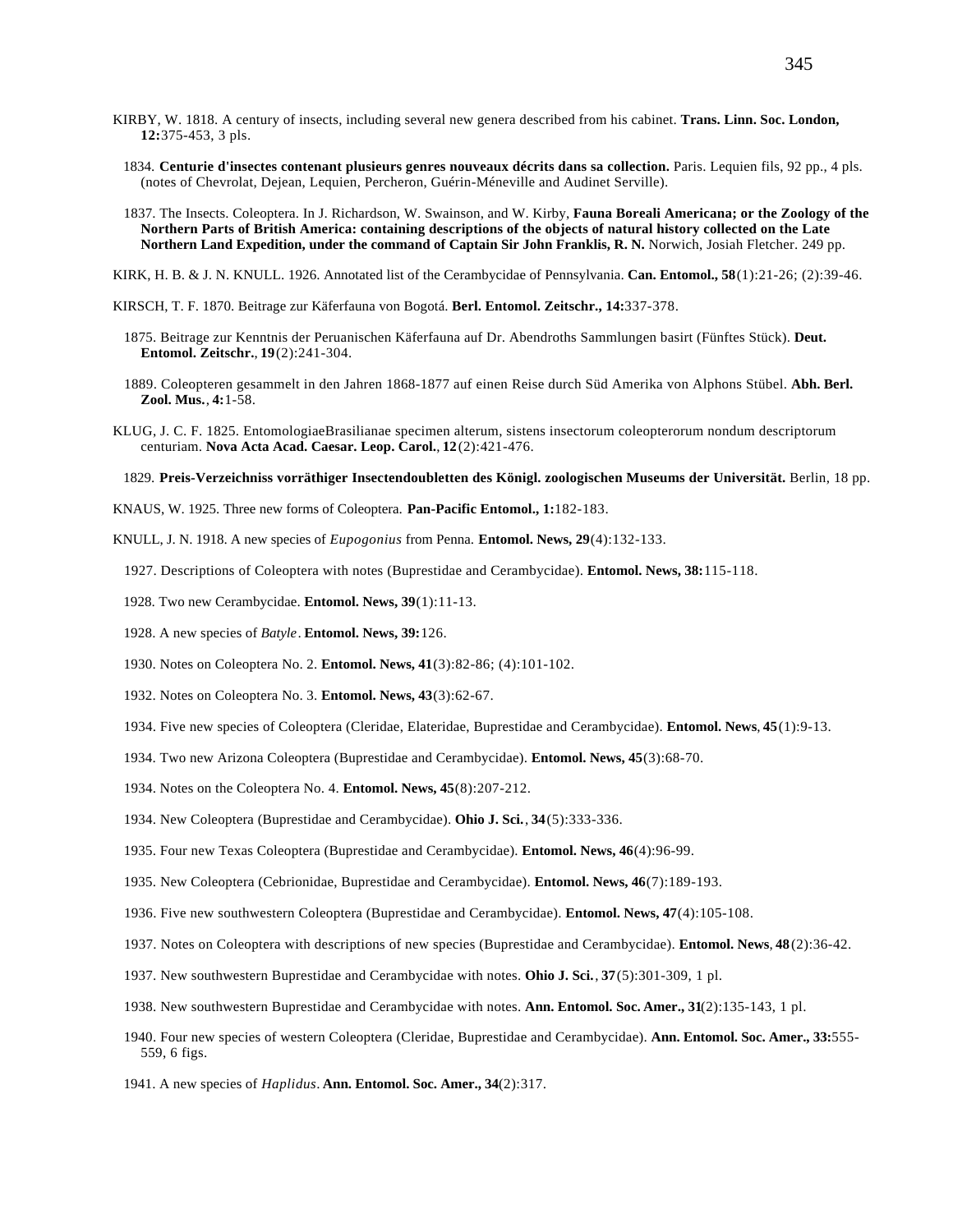- 1941. New Coleoptera (Buprestidae and Cerambycidae). **Ann. Entomol. Soc. Amer., 34**(4):691-695, l pl.
- 1941. Nine new Coleoptera (Plastoceridae, Buprestidae and Cerambycidae). **Ohio J. Sci.**, **41:**381-388, l pl.
- 1942. New Cerambycidae with notes. **Entomol. News, 53**(8):224-227.
- 1944. New Coleoptera with notes (Buprestidae and Cerambycidae). **Ohio J. Sci.**, **44**(2):90-93, 1 pl.
- 1946. The long-horned beetles of Ohio. **Bull. Ohio Biol. Surv., 39:**133-354, 29 pls.
- 1947. Two new *Stenosphenus*. **Entomol. News, 57**(10):253-255.
- 1947. New North American Coleoptera (Buprestidae, Schizopodidae and Cerambycidae). **Ohio J. Sci.**, **47**(2):69-73, 1 pl.
- 1948. New genus and species of Cerambycidae with notes. **Ohio J. Sci.**, **48**(2):82-83, 1 fig.
- 1949. New Coleoptera with notes (Elateridae, Buprestidae and Cerambycidae). **Ohio J. Sci.**, **49**(3):102-104, 1 pl.
- 1950. New Coleoptera with notes II (Buprestidae and Cerambycidae). **Entomol. News, 61**(4):89-92.
- 1954. A new *Euryptera* and notes on other Cerambycidae. **Ohio J. Sci.**, **54**(2):129-130.
- 1954. A new North American *Eupogonius* with notes. **Entomol. News, 65**(5):127-128.
- 1955. A new species of *Obrium* from Tennessee. **Entomol. News, 66**(5):139.
- 1955. A new species of *Aneflus* from Arizona. **Entomol. News, 66**(8):221-222.
- 1956. A new species of *Typocerus* from Florida. **Ohio J. Sci.**, **56**(6):338.
- 1958. A new species of *Conosphaeron* from Arizona. **Entomol. News, 69**(7):185-186.
- 1958. One new species and one subspecies of Cerambycidae from Texas. **Ohio J. Sci.**, **58**(5):282.
- 1959. A new subspecies of *Typocerus brunnicornis* LeConte. **Ohio J. Sci.**, **59**(1):47, 1 fig.
- 1960. A new subspecies of *Cacoplia nebulosa* (Hald.). **Entomol. News, 71**(5):116.
- 1960. A new species of *Elaphidion* from Texas. **Ohio J. Sci.**, **60**(1):7.
- 1962. Three new species of long-horned beetles from southern Texas with a key to the genus *Obrium*. **Ohio J. Sci.**, **62**(2):105- 107, 2 figs.
- 1966. Two new North American species of *Smodicum* Lacordaire. **Entomol. News**, **77:**136-139.
- 1968. A new species of *Batyle* from Utah. **Ohio J. Sci.**, **68**(4):233-234, 1 fig.
- 1975. A new species of *Mecas* from Texas. **Ohio J. Sci.**, **75**(3):130-131, 1 fig.
- KOLBE, J. 1888. Ueber lokale Abänderung weit verbreiteter Thiere. **Entomol. Nachr.**, **14:**177-186.
- 1893. Beiträge zur Kenntnis der Longicornier. **Stettin. Entomol. Ztg., 54:**241-290.
- 1894. Beiträge zur Kenntnis der Longicornier. **Stettin. Entomol. Ztg., 55:**11-50.
- KRAATZ, G. 1863. Ueber einige zum Theil neue Cerambyciden-Gattungen. **Berl. Entomol. Zeitschr., 7:** 97-108, pl. 4, figs. 3-6.
- 1871. Sur quelques genres de Cerambycides en partie nouveaux. **Abeille**, **6:**393-400.
- KRYNICKY, J. 1834. Enumeratio Coleopterorum Rossiae meridionales et praecipus in Universitatis in Caesareae Charcoviensis circulo obvenientium, quae annorum 1827-1831 spatio observavit. **Bull. Soc. Imp. Natur. Moscou, 7:**166-173.
- KUSCHEL, G. 1955. Una nueva espécie de *Cheloderus* Castelnau. **Rev. Chil. Entomol.**, **4:**251-254, 1 fig.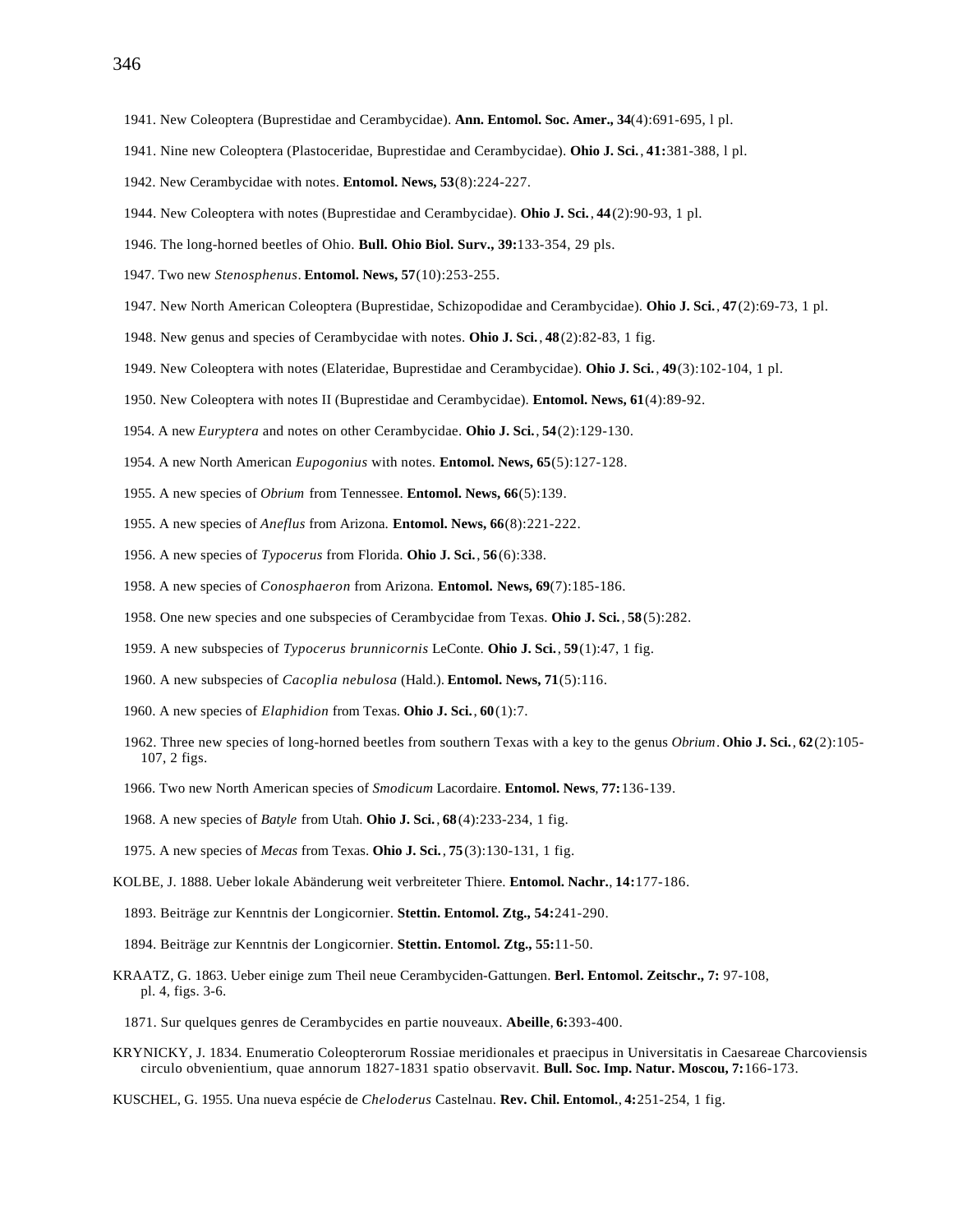- LACEY, L. 1949. Descriptions of three new longicorn beetles with a key to the species belonging to the genus *Nyssicus*. **Amer. Mus. Novit.**, **1439:**1-9.
- LACKERBECK, K. 1998. Neue und wenig bekannte Prioninae. **Entomofauna, 19 (32)**: 517-524.
- LACORDAIRE, J. T. 1830. Mémoire sur les habitudes des insectes coléoptères de l'Amérique méridionale. **Ann. Sci. Nat.**, **20:**185-291; **21:**149-194.
	- 1869. **Histoire Naturelle des Insectes. Genera des Coléoptères, ou exposé méthodique et critique de tous les genres proposés jusqu'ici dans cet ordre d'insectes.** Paris. Librairie Encyclopédique de Roret., **8:**1-552; **9**(1):1-409.
	- 1872. **Histoire Naturelle des Insectes. Genera des Coléoptères, ou exposé méthodique...,.** Librairie Encyclopédique de Roret, **9**(2):411-930.
	- 1876. **Histoire Naturelle des Insectes. Genera des Coléoptères, ou exposé méthodique...,.** Librairie Encyclopédique de Roret, Atlas, 47 pp., 134 color pls.
- LAICHARTING, J. N. von. 1784. **Verzeichniss und Beschreibung der Tyroler-Insecten.** II Theil. Zürich. Johann Caspar Füessly, pp. 1-176.
- LAMEERE, A. A. 1883. Liste des cérambycides, décrits postérieurement au catalogue de Munich. **Ann. Soc. Entomol. Belg.**, **26:**1-78.
	- 1884. Longicornes recueillis par feu Camille Van Volxem au Brésil et a La Plata. **Ann. Soc. Entomol. Belg.**, **28:**83-99.
	- 1884. Matériaux pour la fauna des Petites-Antilles. Longicornes recueillis par M. Purves a Antigoa. **Ann. Soc. Entomol. Belg.**, **28:**100-101.
	- 1884. Longicornes des voyages du Dr. E. Fromont au Brésil et a La Plata. **Ann. Soc.Entomol. Belg.**, **28:**102-104.
	- 1884. Matériaux pour servir a la faune de la République de Venezuela. Longicornes nouveaux ou peu connus. **Ann. Soc. Entomol. Belg.**, **28:**105-111.
	- 1885. Note sur quelques Prionides. **Compt. Rend. Séanc. Soc. Entomol. Belg.**, **29:** ix-xiii.
	- 1885. Note sur quelques longicornes du Paraguay. **Compt. Rend. Séanc. Soc. Entomol. Belg.**, **29:** lxi-lxii.
	- 1887. Le genre *Rosalia*. **Ann. Soc. Entomol. Belg.**, **31:**159-174, pl. 3.
	- 1890. Un type nouveau de prionide souterrain. **Compt. Rend. Séanc. Soc. Entomol. Belg.**, **34:** cxxi-cxxiii.
	- 1890. Note sur quelques sphérionides. **Compt. Rend. Séanc. Soc. Entomol. Belg.**, **34:** clxx-clxxiii.
	- 1893. Voyage de M. E. Simon au Venezuela (Decembre 1887-Avril 1888). 23e. mémoire, longicornes. **Ann. Soc. Entomol. France, 62:**273-280.
	- 1900. Coléoptères. Cerambycidae. Diagnoses d'insectes recueillis par l'expedition antarctique belge. **Ann. Soc. Entomol. Belg.**, **44:**112.
	- 1901. Étude sur la Phylogénie des Longicornes. Premiere communication préliminaire. **Ann. Soc. Entomol. Belg.**, **45:**314-323.
	- 1902. Révision des prionides (Premiére mémoire Parandrines). **Ann. Soc. Entomol. Belg.**, **46:**59- 111.
	- 1902. Révision des prionides (Deuxième mémoire Anoplodermines). **Ann. Soc. Entomol. Belg.**, **46:**191-225.
	- 1902. Révision des prionides (Troisième mémoire Spondylines). **Ann. Soc. Entomol. Belg.**, **46:**303-334.
	- 1902. Révision des prionides (Quatrième mémoire Sténodontines). **Mem. Soc. Entomol. Belg.**, **9:**63-110.
	- 1903. Révision des prionides (Cinquième mémoire - *Olethrius*). **Ann. Soc. Entomol. Belg.**, **47:**129- 140.
	- 1903. Révision des prionides (Sixième mémoire - *Basitoxus*). **Ann. Soc. Entomol. Belg.**, **47:**213-224.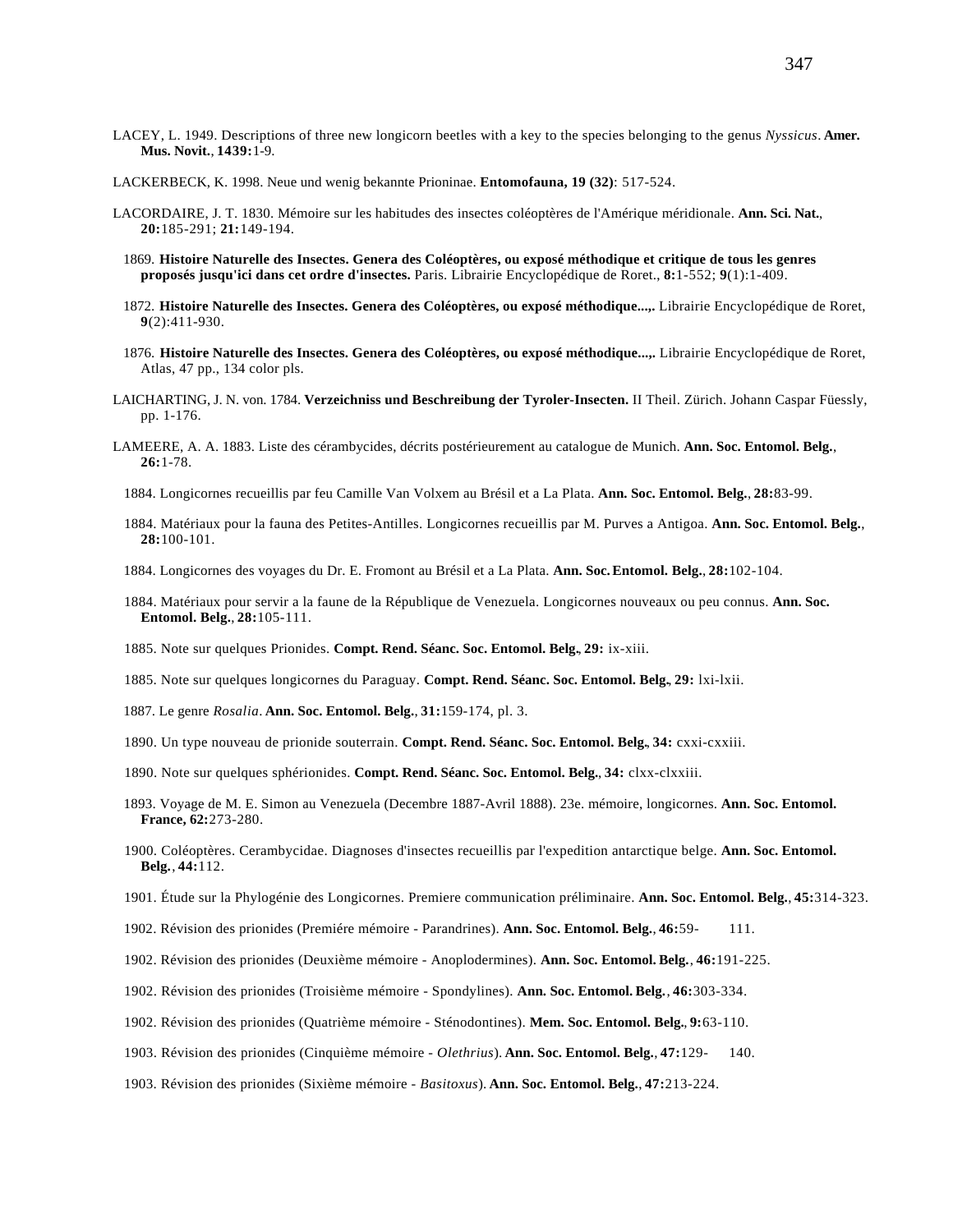- 1903. Révision des prionides (Séptième mémoire- Macrotomines). **Mem. Soc. Entomol. Belg.**, **11:**1-216.
- 1903. Révision des prionides (Huitième mémoire Mécosarthrines). **Ann. Soc. Entomol. Belg.**, **47:**307-320.
- 1904. Révision des prionides (Neuvième mémoire Callipogonines). **Ann. Soc. Entomol. Belg.**, **48:**7-78.
- 1904. Révision des prionides (Dixième mémoire Titanines). **Ann. Soc. Entomol. Belg.**, **48:**309-352.
- 1909. Révision des prionides. **Mem. Soc. Entomol. Belg.**, **17:**1-70.
- 1910. Révision des prionides (Seizième mémoire- Prionines III). **Ann. Soc. Entomol. Belg.**, **54:**272-292.
- 1910. Révision des prionides (Dix-septième mémoire Prionines IV). **Ann. Soc. Entomol. Belg.**, **54:**368-383.
- 1911. Révision des prionides (Dix-huitième mémoire Prionines V). **Ann. Soc. Entomol. Belg.**, **55:**260-277.
- 1912. Révision des prionides (Vingtième mémoire Prionines VII). **Ann. Soc. Entomol. Belg.**, **56:**185-260.
- 1912. Révision des prionides (Vingt-et-unième mémoire Anacolines). **Mem. Soc. Entomol. Belg.**, **21:**1-188.
- 1913. **Coleopterorum Catalogus**, pars 52, Cerambycidae: Prioninae. Berlin, W. Junk, 108 pp.
- 1915. Note sur quelques Prioninae de la collection Em. Gounelle. **Ann. Soc. Entomol. France, 84:**283-286.
- 1915. Note sur les Prioninae du Muséum National d'Histoire Naturelle de Paris. **Bull. Mus. Hist. Nat.**, **21:**51-63.
- 1916. Trois Prioninae nouveaux. **Bull. Soc. Entomol. France**, **1916:**233-235.
- 1919. **Genera Insectorum**, Coleoptera, Fam. Cerambycidae, Subfam. Prioninae. **172:**1-189, pls. 1-8.
- 1920. Prioninae nouveaux ou peu connus. **Ann. Soc. Entomol. Bel.**, **60:**137-145.
- LANE, F. 1936. Algumas notas sôbre o gênero *Rhathymoscelis* Thoms. e descrição de uma espécie nova. **Rev. Mus. Paulo**, **20:**765-775, 2 pls.
	- 1937. Esboço monographico dos Anoplodermideos. **Rev. Mus. Paulo**, **23:**153-223, 9 pls.
	- 1938. Descrição de uma espécie nova do gênero *Prionapterus* Guérin, 1832, in **Livr. Jub., Prof. L. Travassos**, p. 263-267, 1 pl.
	- 1938. Notas sôbre Lamiideos neotrópicos e descrição de espécies novas (Lamiidae). **Rev. Mus. Paulo**, **23:**631-642, 1 pl.
	- 1938. Uma nova espécie do gênero *Macropophora* Thomson, 1864 (Lamiidae). **Bol. Biol.**, (N. S.) **3**(1-2):49-51, 1 fig.
	- 1938. Revisão do gênero *Praxithea* Thomson, 1864. **Bol. Biol.**, (N. S.) **3**(3-4):85-97, 2 pls.
	- 1938. Notas sôbre Lamiideos neotrópicos e descrição de espécies novas (Lamiidae) II. **Bol. Biol.**, (N. S.), **3**(3-4):107-112, 1 pl.
	- 1939. Descrições de Longicórnios neotrópicos (nota prévia). **Bol. Biol.**, (N. S.) **4**(1):73-78.
	- 1939. Notas sôbre Lamiideos neotrópicos (Col., Lamiidae) III. **Bol. Biol.**, (N. S.) **4**(3):473-479, 2 pls.
	- 1940. Nota sôbre *Brachychilus consobrinus* F. Lane, 1939. **Rev. Chil. Hist. Nat.**, **44:**126-130, 1 fig.
	- 1940. Nova espécie do gênero *Oregostoma* Serville, 1833. **Papéis Avulsos Dep. Zool. 1:**1-4.
	- 1940. Três novas espécies do gênero *Antodice* Thomson, 1864. **Rev. Entomol.**, **11**(1-2):401-406.
	- 1941. Sôbre o genero *Poekilosoma* Serville, 1832, com a descrição de uma nova espécie. **Arch. Inst. Pesq. Agron.**, **3:**149- 156, 1 fig.
	- 1942. Notas sôbre as espécies de *Sternacanthus* Serville, 1832. **Rev. Bras. Biol.**, **2**(4):477-486, 1 pl.
	- 1943. Descrição do alótipo de *Metopocoilus picticornis* Melzer, 1923 e notas sôbre as outras espécies do gênero. **Arq. Mus. Parana.**, **3:**95-108, 1 pl.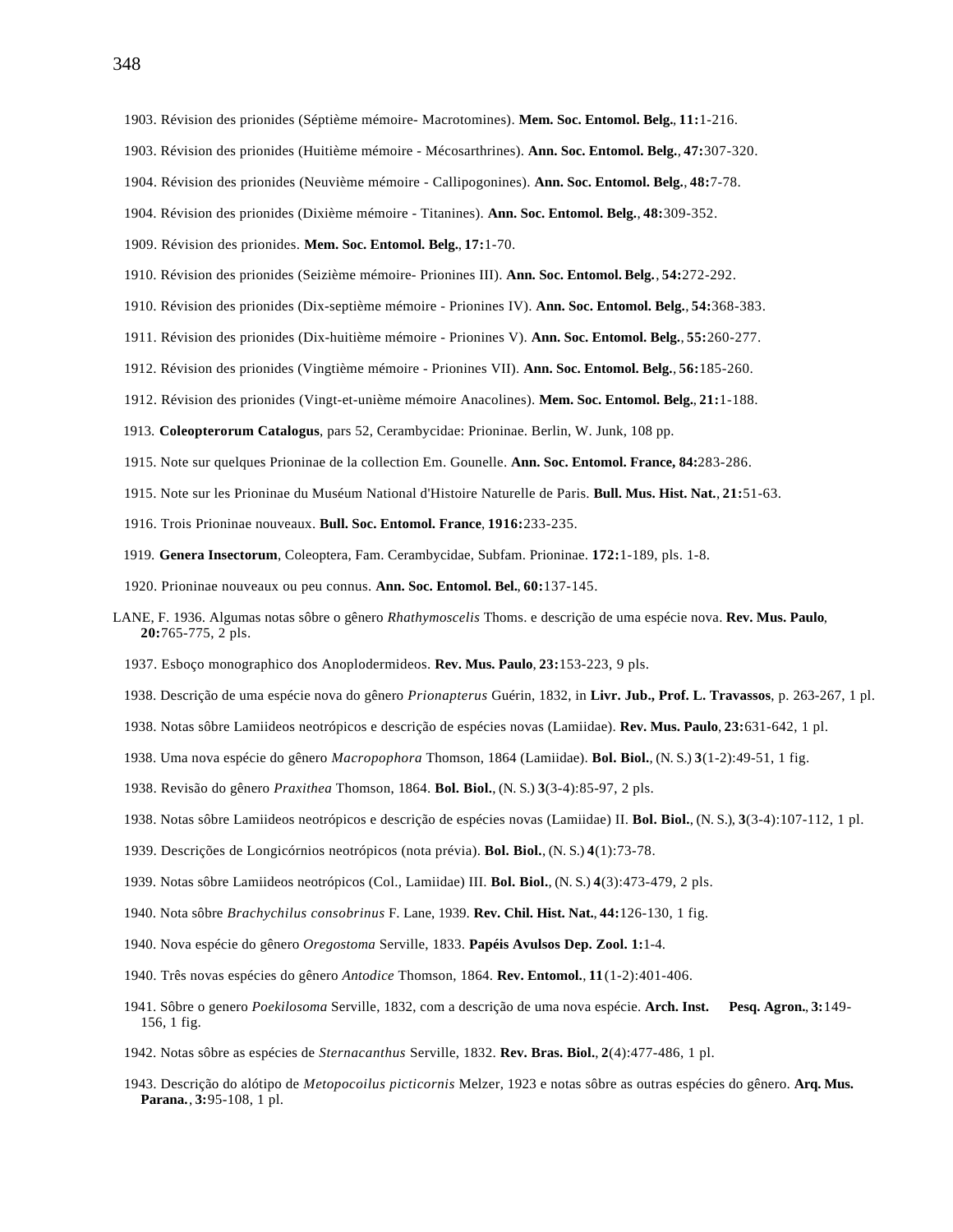- 1943. Um novo gênero e espécie de Acanthocininae. **Papéis Avulsos Dep. Zool., 3**(19):261-264.
- 1949. Cerambicideos neotrópicos I. Sôbre algumas espécies de Torneutinae. **Papéis Avulsos Dep. Zool., 9**(3):33-46, 2 pls.
- 1950. Cerambicideos neotrópicos II. Sôbre a posiao sistemática de alguns gêneros. **Arq. Zool., 8**(5):363-378, 2 pls.
- 1950. Cerambycoidea Neotropica nova I. **Dusenia, 1**(2):91-104, 4 figs.
- 1951. Cerambycoidea Neotropica nova II. **Dusenia, 2**(1):1-20, 1 pl.
- 1954. Notas sinonímicas I. *Lycodesmus* Melzer, 1927 - *Ites* Waterhouse, 1880. **Rev. Bras. Entomol.1:**195-201, 2 figs.
- 1955. Notas sinonímicas II. **Papéis Avulsos Dep. Zool., 12**(2):265 280, 4 figs.
- 1955. Cerambycoidea Neotropica nova III. **Papéis Avulsos Dep. Zool., 12**(13):281-296, 4 figs.
- 1956. Cerambycoidea Neotropica nova IV. **Dusenia, 7**(1):l-31, 1 pl.
- 1957. Dos nuevas espécies de Anisocerini). **Neotropica**, **3**(12):65-69.
- 1957. Duas novas espécies de *Xylergates* Bates e descrição do alotipo de *Carphina assula* (Bates, 1864). **Publ. Inst. Pesq. Agron.**, (N S.) **4:**1-31, 2 figs.
- 1958. A new neotropical genus of Ischiolonchini. **Amer. Mus. Novit.**, **1889:**1-17, 2 figs.
- 1958. The neotropical genus *Cryptocranium* Serville, with the description of a new species. **Amer. Mus. Novit.**, **1916:**1-10, 2 figs.
- 1959. Three new genera of Ibidionini. **J. New York Entomol. Soc., 67:**13-19, 1 fig.
- 1959. Remarks on Dr. Breuning's revision of the Lamiids. **J. New York Entomol. Soc., 67**:21-25.
- 1959. Un nuevo género de Ischiolonchini. **Neotropica**, **5**(18):83-84.
- 1959. Two new species of *Ischnolea* Thomson, 1860. **Studia Entomol.**, **2**(1-4):219-224, 2 figs.
- 1959. Cerambycoidea Neotropica nova V. **Papéis Avulsos Dep. Zool., 13**(21):251-264, 3 figs.
- 1959. Novas espécies de Piezocerini. **Papéis Avulsos Dep. Zool., 13**(25):303-309, 2 figs.
- 1959. Nova subfamilia de Lamiidae. **Papéis Avulsos Dep. Zool., 13**(26):311-316, 1 fig.
- 1960. On the identity of *Plistonax albolinitus* (Bates, 1861). **Papéis Avulsos Dep. Zool. 14:**47-51, 1 fig.
- 1964. Novos gêneros e espécies de Anisocerini. **Studia Entomol.**, **7:**179-200.
- 1965. Cerambycoidea Neotropica nova VI. **Studia Entomol.**, **8**(1-4): 269-336, 5 figs.
- 1965. La revalidación de *Rumacon canescens* (Bruch, 1926). **Neotropica**, **11**(35):41-45.
- 1966. Novos gêneros e espécies de Aerenicin. **Papéis Avulsos Dep. Zool.**, **18**(19):231-235.
- 1966. Novos gêneros e espécies de Anisocerini II. **Papéis Avulsos Dep. Zool.**, **18**(20):237-243.
- 1966. Novos e gêneros e espécies de Hemilophini I. Gêneros com antenas de 12 artículos. **Papéis Avulsos Dep. Zool., 18**(21):245- 249.
- 1966. Novas espécies do gênero *Eulachnesia* Bates, 1872. **Papéis Avulsos Dep. Zool., 18**(24):271-275.
- 1966. Novos gêneros e espécies de Hemilophini II. **Papéis Avulsos Dep. Zool.**, **18**(26):281-289.
- 1966. Notas sinonímicas III. Sôbre a identidade de *Acanthoibidion venezuelensis* F. Lane, 1951, com *Piezocera chevrolatii* White, 1855. **Papéis Avulsos Dep. Zool., 19**(2):37-41, 1 fig.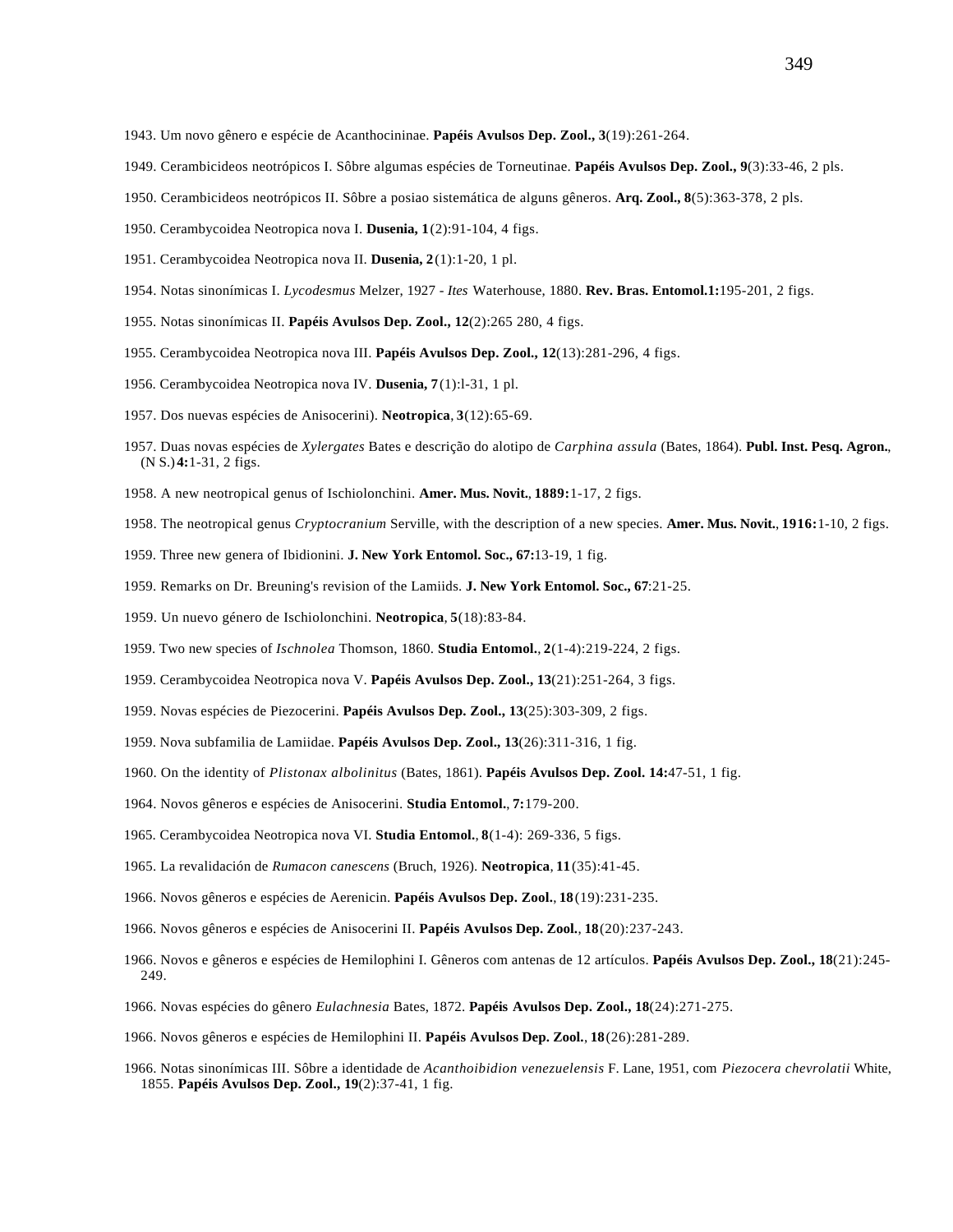- 1966. Novas espécies de Torneutini. **Papéis Avulsos Dep. Zool., 19**(10):129-140.
- 1966. Novos gêneros e espécies de Aerenicini II. **Papéis Avulsos Dep. Zool.**, **19**(10):129-140.
- 1970. Notas sinonímicas IV. Sôbre a identidade do gênero *Mielkea* Zajciw, 1965, com *Gigantotrichoderes* Tippmann, 1953. (Torneutini). **Atas Soc. Biol.**, **14**(1-2):9-10, 1 fig.
- 1970. Notas sinonímicas V. Sôbre alguns sinónimos nas tribos Acanthoderini e Acanthocinini. **Atas Soc. Biol.**, **14**(1-2):31-32.
- 1970. Uma nova espécie do gênero *Haruspex* Thomson, 1864 (Piezocerini). **Atas Soc. Biol.**, **14**(3-4):59-60.
- 1970. *Beaveria nacta*, gen. n., sp. n. de Purpuricenini. **Rev. Bras. Entomol., 14**(7):51-55.
- 1970. Nota sôbre *Ommidion modestum* Newman, 1840. **Rev. Bras. Entomol., 14**(10):73-82, 2 figs.
- 1970. Nota sôbre *Zonotylus interruptus* (Olivier, 1790). **Rev. Bras. Biol.**, **30**(4):563-570, 4 figs.
- 1970. Cerambycoidea Neotropica nova VII. **Studia Entomol.**, **13**(1-4):369-428.
- 1971. Notas sinonímicas VI. Sôbre a identidade de *Cyrtinacantha mirabilis* Zajciw, 1970 com *Acanthomerosternoplon paradoxum* Tippmann, 1955. **Atas Soc. Biol.**, **15**(1):5.
- 1971. Uma nova espécie do gênero *Woytkowskia* Lane, 1966 (Hemilophini). **Atas Soc. Biol.**, **15**(1):37-38, 3 figs.
- 1972. Cerambycoidea Neotropica nova VIII. **Studia Entomol.**, **15**(1-4):352-382, 4 figs.
- 1972. Notas sôbre o gênero *Batus* Thunberg, 1822. **Rev. Bras. Entomol., 16**(10):71-74.
- 1972. Notas sôbre o gênero *Migdolus* Westwood, 1863. **Arq. Inst. Biol.**, **39**(2):81-84, 4 figs.
- 1973. Cerambycoidea Neotropica nova IX. **Studia Entomol.**, **16**(1-4): 371-438, 4 figs.
- 1973. Notes on the tribe Gryllicini. **Studia Entomol.**, **16**(1-4):463-480, 8 figs.
- 1973. A few remarks on Dr. Lawrence S. Dillon's revision of the genus *Lagocheirus*. **Studia Entomol.**, **16**(1-4):529-533.
- 1973. Um novo gênero de Ibidionini. **Rev. Agric.**, **48**(4):149-154, 2 figs.
- 1973. Duas novas espécies do gênero *Dolichopterus* Tippmann, 1953. **Rev. Bras. Entomol. 17**(16)114, 2 figs.
- 1973. Notas sinonímicas VII. **Rev. Bras. Entomol., 17**(21):137-143.
- 1973. Nota sôbre *Sphecomorpha chalybea* Newman, 1838. **Atas Soc. Biol.**, **17**(1):23-25, 8 figs.
- 1974. Descriçäo de nova espécie de *Rhaphiptera* Serville, 1835, e notas sôbre *R. punctulata* Thomson,1868. **Rev. Bras. Entomol., 18**(3):93-99,4 figs.
- 1974. A synopsis of Dr. Gilmour's synopsis of the tribe Aerenicini. **Studia Entomol.**, **17**(1-4):349-377, 20 figs.
- 1974. Sôbre a designação de alguns lectótipos de longicórnios descritos em nota prévia em 1939. **Studia Entomol.**, **17**(1-4):378- 382.
- 1974. Designação de lectótipos de algumas espécies de *Rhathymoscelis* Thomson, 1860. Descrição de uma nova espécie e separação de outras duas em gênero distinto. **Studia Entomol.**, **17**(1-4):513-532, 10 figs.
- 1974. Notas sinonímicas VIII. **Studia Entomol.**, **17**(1-4):533-541.
- 1975. Notas para uma revisão dos Anisocerini II. O gênero *Trigonopeplus* White, 1855. **Studia Entomol.**, **18**(1-4):383-400, 4 figs.
- 1976. Cerambycoidea Neotropica nova X. **Studia Entomol.**, **19**(1-4):451-460, 4 figs.
- 1977. *Grossmannia alphoides*, gen. n., sp. n. de Acanthoderini. **Anais Soc. Entomol. Brasil 6**(1):3-6, 1 fig.
- 1977. Uma nova espécie de *Oncideres* Serville, 1835. **Rev. Agric.**, **52**(4):233-236. 1 fig.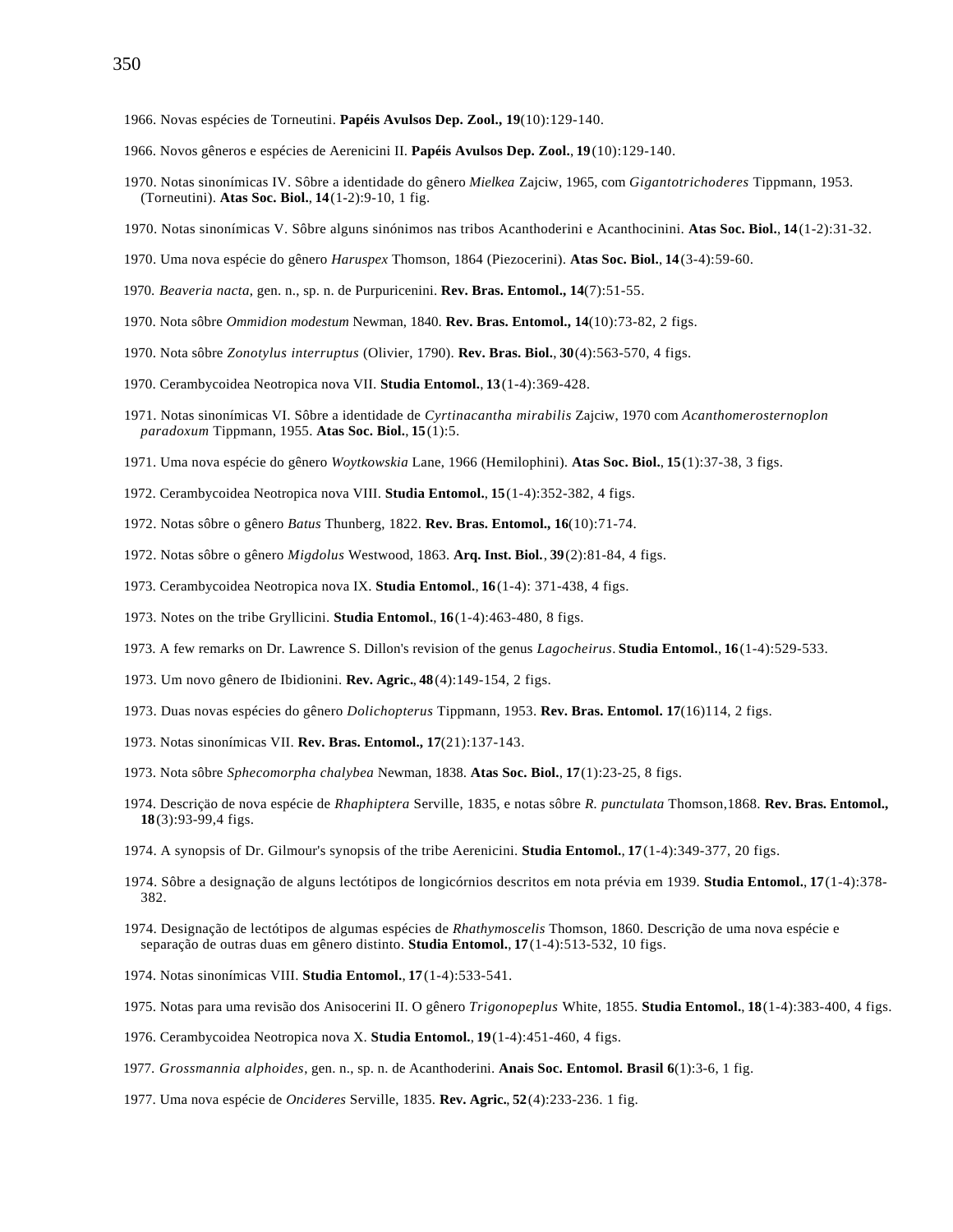1978. Novas espécies do gênero *Polyrhaphis* Serville, 1835. **Studia Entomol.**, **20**(1-4):63-74, 6 figs.

- 1978. Alguns esclarecimentos sôbre a tribo Lissonotini. **Studia Entomol.**, **20**(1-4): 75-88, 6 figs.
- LANE, F. & U. R. MARTINS. 1965. Nova espécie de *Coccoderus* Buquet, 1840. **Papéis Avulsos Dep. Zool. 18**(2):17-20, 1 fig.
- LANE, F. & A. F. PROSEN. 1961. *Esmia seabrai* sp. nov. **Ann. Inst. Med. Reg.**, **5**(3):131-132, 1 fig.
- LAPORTE, F. L. N. (Comte de Castelnau). 1832. Mémoire sur cinquante espèces nouvelles ou peu connues d'insectes. **Ann. Soc. Entomol. France,** (1)**1:**386-415, 448.
	- 1840. **Histoire Naturelle des Insectes Coléoptères. 2:**1-563, 36 pls.
- LAPORTE, F. L. N. & H. L. GORY. 1835. **Monographie du genre** *Clytus***. Histoire naturelle et iconographie des insectes coléoptères, publié par monographies séparées. 3:**l-124, 20 pls.
- LARA, E. F. & P. D. SHENEFELT. 1964. Three new Costa Rica Cerambycidae collected on cacao. **Ann. Entomol. Soc. Amer. 57:**437- 443, 14 figs.
	- 1966. *Colobothea distincta* on cacao: Notes on its morphology and biology. **Ann. Entomol. Soc. Amer.**, **59**(3): 453-458, 20 figs.
- LATREILLE, P. A. 1804. **Histoire Naturelle, Genérale et Particulière des Crustacés et des Insectes.** Paris. Imprimerie de F. Dufart. **11:**1-422, 3 pls.
	- 1807. **Genera Crustaceorum et Insectorum secundum ordinem naturalem in familias disposita, iconibus exemplisque plurimus explicata.** Paris & Argentorat. Amand Koenig. **2:**1-280; **3:**1-258.
	- 1809. **Genera Crustaceorum et Insectorum.** Paris & Argentorat. Amand Koenig. **4:**1-399.
	- 1810. **Considérations générales sur l'ordre naturel des animaux composant les Classes des Crustacés, des Arachnides et des Insectes, avec un tableau méthodique de leurs genres, disposés en familles.** Schoell, 444 pp.
	- 1811. Insectes de l'Amérique équinoxiale recueillis pendant le voyage de MM de Humboldt et Bonpland, in **Recueil** d'observations de zoologie et d'anatomie comparée faites dans l'Océan **continent et dans la mer du sud pendant les années 1799, 1800, 1801, 1802 et 1803. 1:**127252; **2:**9-64.
	- 1817. Crustacés, Arachnides et Insectes. in G. L. C. D. Cuvier, **Le Règne Animal distribué daprés son organization, pour servir de base à l'Histoire Naturelle des animaux, et d'introduction à l'Anatomie comparée, 3:**[29] + 653 pp., 2 pls.

1825. **Familles naturelles du Règne Animal; exposées succinctement et dans un ordre analytique, avec l'indication de leurs genres.** 570 pp.

1829. Crustacés, Arachnides et Insectes. *In* Cuvier, G. L. C. D. **Le Règne Animal distribué d'aprés son organization, pour servir de base à l'histoire naturelle des animaux, et d'introduction à l'Anatomie comparée, deuxième edition, 4:** 28 + 584 pp., 4 pls.

LEACH, W. E. 1815. **The zoological miscellany; being descriptions of new, or interesting animals.** London, **2:**1-154, pls. 61-120.

- LeCONTE, J. E. 1824. Description of some new species of North American insects. **Ann. Lyc. Nat. Hist.**, **1:**169-173.
- LeCONTE, J. L. 1845. Descriptions of some new and interesting insects, inhabiting the United States. **Boston J. Nat. Hist., 5:**203- 209, pl. 18

1847. Fragmenta entomologica. **J. Acad. Nat. Sci. Phila.,** (2)**1:**71-93.

- 1850. General remarks upon the Coleoptera of Lake Superior. In Agassiz, **Lake Superior...,** pp. 201-242.
- 1850. An attempt to classify the longicorn Coleoptera of the part of America, north of Mexico. **J. Acad. Nat. Sci. Phila.,** (2)**1:**311- 340; **2:**5-38.
- 1851. An attempt to classify the longicorn Coleoptera of the part of America, north of Mexico. **J. Acad. Nat. Sci. Phila.,** (2)**2:**99- 112.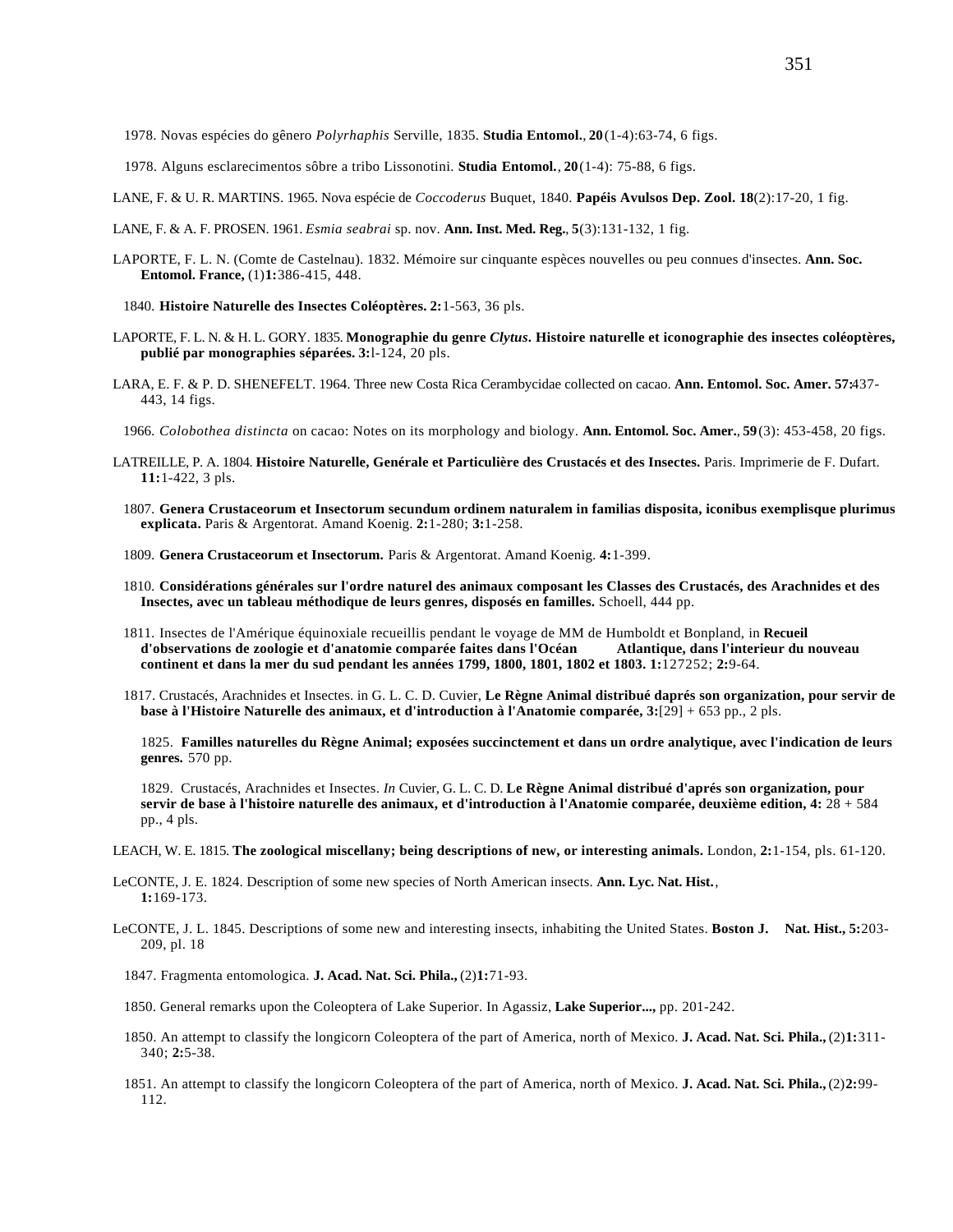- 1852. An attempt to classify the longicorn Coleoptera of the part of America, north of Mexico. **J. Acad. Nat. Sci. Phila.,** (2)**2:**139- 178.
- 1852. Remarks on some coleopterous insects collected by S. W. Woodhouse, M. D. in Missouri Territory and NewMexico. **Proc. Acad. Nat. Sci. Phila., 6:**65-68.
- 1853. Descriptions of twenty new species of Coleoptera inhabiting the United States. **Proc. Acad. Nat. Sci. Phila., 6:**226-235.
- 1854. Descriptions of some new Coleoptera from Texas, chiefly collected by the Mexican Boundary Commission. **Proc. Acad. Nat. Sci. Phila., 6:**439-448.
- 1854. Descriptions of some new Coleoptera from Oregon, collected by Dr. J. G. Cooper on the North Pacific R. R. expedition under Gov. J. J. Stevens. **Proc. Acad. Nat. Sci. Phila., 7:**16-20.
- 1854. Notice of some coleopterous insects, from the collection of the Mexican Boundary Commission. **Proc. Acad. Nat. Sci. Phila., 7:**79-85.
- 1854. Some corrections in the nomenclature of Coleoptera found in the United States. **Proc. Acad. Nat. Sci. Phila., 7:**216-220.
- 1857. In, **Report of Explorations and Surveys to ascertain the most practicable and economical route for a railroad from the Mississippi river to the Pacific Ocean.** Made under the Direction of the Secretary of War, in 1853-5, according to Acts of Congress of March 3, 1853, May 31, 1854 and August 5, 1854, **12:**1-72, 2 pls.
- 1858. Catalogue of Coleoptera of the regions adjacent to the boundary line between the United States and Mexico. **J. Acad. Nat. Sci. Phila.,** (2)**4:**9-42.
- 1858. Description of new species of Coleoptera chiefly collected by the United States and Mexican Boundary Commission, under Major W. H. Emory, U.S.A. **Proc. Acad. Nat. Sci. Phila., 10:**59-89.
- 1859. The Coleoptera of Kansas and eastern NewMexico. **Smithson. Contr. Knowl.**, **2**(6):1-58.
- 1859. Descriptions of some genera and species of Coleoptera from the vicinity of the southern boundary of the United States of America. **Arcana Nat.**, **1:**121-128, pls. 12, 13.
- 1859. Catalogue of the Coleoptera of Fort Tejon, California. **Proc. Acad. Nat. Sci. Phila., 11:**69-90.
- 1859. Additions to the coleopterous fauna of northern California and Oregon. **Proc. Acad. Nat. Sci. Phila., 11:**281-292.
- 1860. Notes on Coleoptera found at Fort Simpson, Mackenzie River, with remarks on northern species. **Proc. Acad. Nat. Sci. Phila., 12:**315-321.
- 1861. Notes on the coleopterous fauna of Lower California. **Proc. Acad. Nat. Sci. Phila., 13:**335-338.
- 1861. New species of Coleoptera inhabiting the Pacific District of the United States. **Proc. Acad. Nat. Sci. Phila., 13:**338-359.
- 1862. Note on the classification of Cerambycidae with descriptions of new species. **Proc. Acad. Nat. Sci. Phila., 14:**38-43.
- 1869. List of the Coleoptera collected in Vancouver's Island by Henry and Joseph Matthews with descriptions of some new species. **Ann. Mag. Nat. Hist.** (4)**4:**368-385.
- 1870. Synonymical notes on North American Coleoptera. **Ann. Mag. Nat. Hist.** (4)**6:**394-404.
- 1873. New species of North American Coleoptera. Prepared for the Smithsonian Institution. Part II. **Smithson. Misc. Coll'ns.**, **11**(264):169-238; (265):279-348.
- 1874. On some changes in the nomenclature of North American Coleoptera, which have been recently proposed. **Can. Entomol., 6**(10):186-196.
- 1874. Descriptions of new Coleoptera chiefly from the Pacific slope of North America. **Trans. Amer. Entomol. Soc.**, **5:**43-72.
- 1875. Descriptions of new Coleoptera of the United States with notes on geographical distribution. **Trans. Amer. Entomol. Soc.**, **5:**169-176.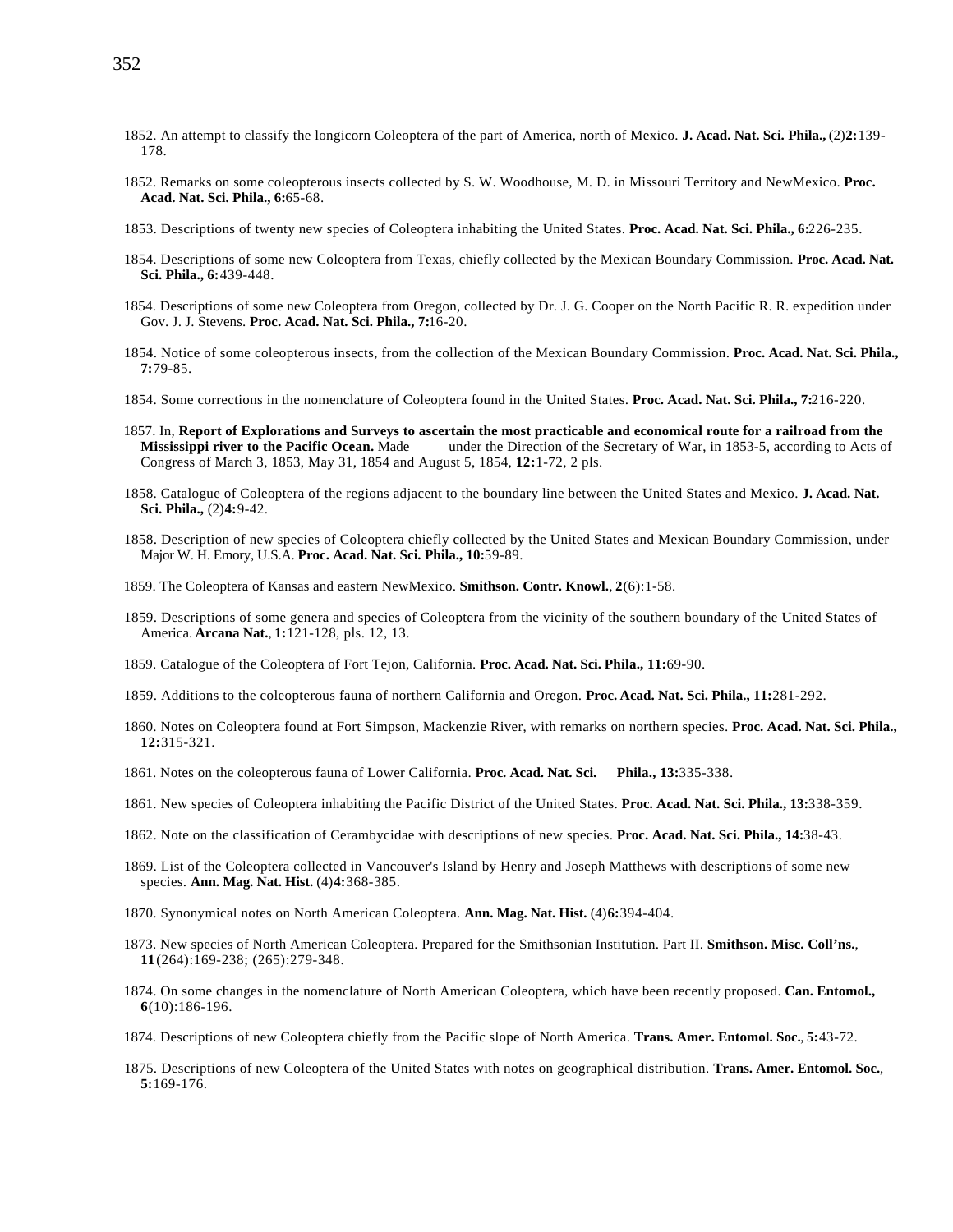- 1876. New species of Coleoptera collected by the expeditions for geographical surveys west of the one hundreth meridian in charge of Lieut. Geo M. Wheeler, United States engineers. **Ann. Rep. Chief Engineers 1876**(3):516-520 (Appendix JJ annual rept. chief engineers for 1876, pp. 296-300).
- 1878. The Coleoptera of the alpine regions of the Rocky Mountains. **Bull. U. S. Geol. Geogr. Surv. Terr.**, **4**(2): 447-480.
- 1878. Remarks on geographical distribution. In Schwarz, E. A., The Coleoptera of Florida. **Proc. Amer. Phil. Soc.**, **17:**470-472.
- 1878. Descriptions of new species. In Hubbard & Schwarz, The Coleoptera of Michigan. **Proc. Amer. Phil. Soc.**, **17:** 593-626.
- 1879. The Coleoptera of the alpine regions of the Rocky Mountains. **Bull. U. S. Geol. Geogr. Surv. Terr.**, **5**(3):499-520.
- 1880. Short studies of North American Coleoptera. **Trans. Amer. Entomol. Soc.**, **8:**163-218.
- 1880. Observations on the synonymy and habits of various Coleoptera of the United States. **Trans. Amer. Entomol. Soc.**, **8:** xxiiixxiv.
- 1881. New Coleoptera. **Bull. Buffalo Soc. Nat. Hist. 4**(1):27-28, 4 figs.
- 1884. Short studies of North American Coleoptera. No. 2. **Trans. Amer. Entomol. Soc.**, **12:**1-32.
- LeCONTE, J. L. & G. H. HORN. 1883. Classification of the Coleoptera of North Arnerica. Prepared for the Smithsonian Institution. **Smithson. Misc. Coll'ns.**, **26**(507): xxxvii + 1-567.
- LEECH, H. B. 1949. Introduction into British Columbia of Japanese Cerambycidae. **Proc. Entomol. Soc. British Columbia 45:**26.
	- 1959. Notes on a few species of Pacific coast Cerambycidae. **Coleop. Bull., 13**(2):42-46.
	- 1963. *Centrodera spurca* (LeConte) and two new species resembling it, with biological and other notes. **Proc. Calif. Acad. Sci., 32:**149-218, 28 figs.
- LENG, C. W. 1884. Synopses of the Coleoptera (Cerambycidae). **Bull. Brooklyn Entomol. Soc., 7**(1):7-11; (4):57-64, pl. 2; (7):95- 101; (8):112-116.
	- 1885. Synopses of the Coleoptera (Cerambycidae). **Bull. Brooklyn Entomol. Soc., 7**(9):117-119.
	- 1885. Synopses of Cerambycidae. **Entomologica Amer.**, **1**(2):28-35, 2 pls.; (6): pl. III; (7):130-136.
	- 1886. Synopses of Cerambycidae. **Entomologica Amer.**, **2**(2):27-32; (3):60-63, 2 pls.; (4):81-83; (5):102-103; (6):118-120.
	- 1887. Synopses of Cerambycidae. **Entomologica Amer.**, **2**(10):193-200; **3**(1):4-8; (2):23-24; (3):44.
	- 1890. Synopses of Cerambycidae. **Entomologica Amer.**, **6**(1):9-13; (4):65-69; (5):97-98; (6):104-110; (8):156-160; (10):185- 200; (11):213-214.
	- 1918. *Microclytus* a correction. **J. New York Entomol. Soc., 26**(1):8-10.
	- 1920. **Catalogue of the Coleoptera of America, north of Mexico.** Mount Vernon, N.Y., John D. Sherman Jr., 470 pp.
- LENG, C. W. & J. HAMILTON. 1896. The Lamiinae of North America. **Trans. Amer. Entomol. Soc.**, **23:**101-178.
- LENG, C. W. & A. J. MUTCHLER. 1914. A preliminary list of the Coleoptera of the West Indies as recorded to January 1, 1914. **Bull. Amer. Mus. Nat. Hist.**, **33:**391-493.
	- 1917. Supplement to preliminary list of the Coleoptera of the West Indies. **Bull. Amer. Mus. Nat. Hist.**, **37:**191-220.
	- 1927. **Supplement 1919 to 1924 (inclusive) to Catalogue of the Coleoptera of America, north of Mexico.** Mount Vernon, N. Y., John D. Sherman Jr., 78 pp.
	- 1933. **Second and third supplement 1925 to 1932 (inclusive) to Catalogue of the Coleoptera of America, north of Mexico.** Mount Vernon, N. Y., John D. Sherman Jr., 112 pp.
- LEPELETIER, A. L. M. (Comte de Saint-Fargeau) & J. G. AUDINET-SERVILLE. 1825. In P. A. Latreille, **Encyclopédie méthodique, ou par ordre de matière, par un société de gens de lettres.** Entomologie, **10**(1):1-344.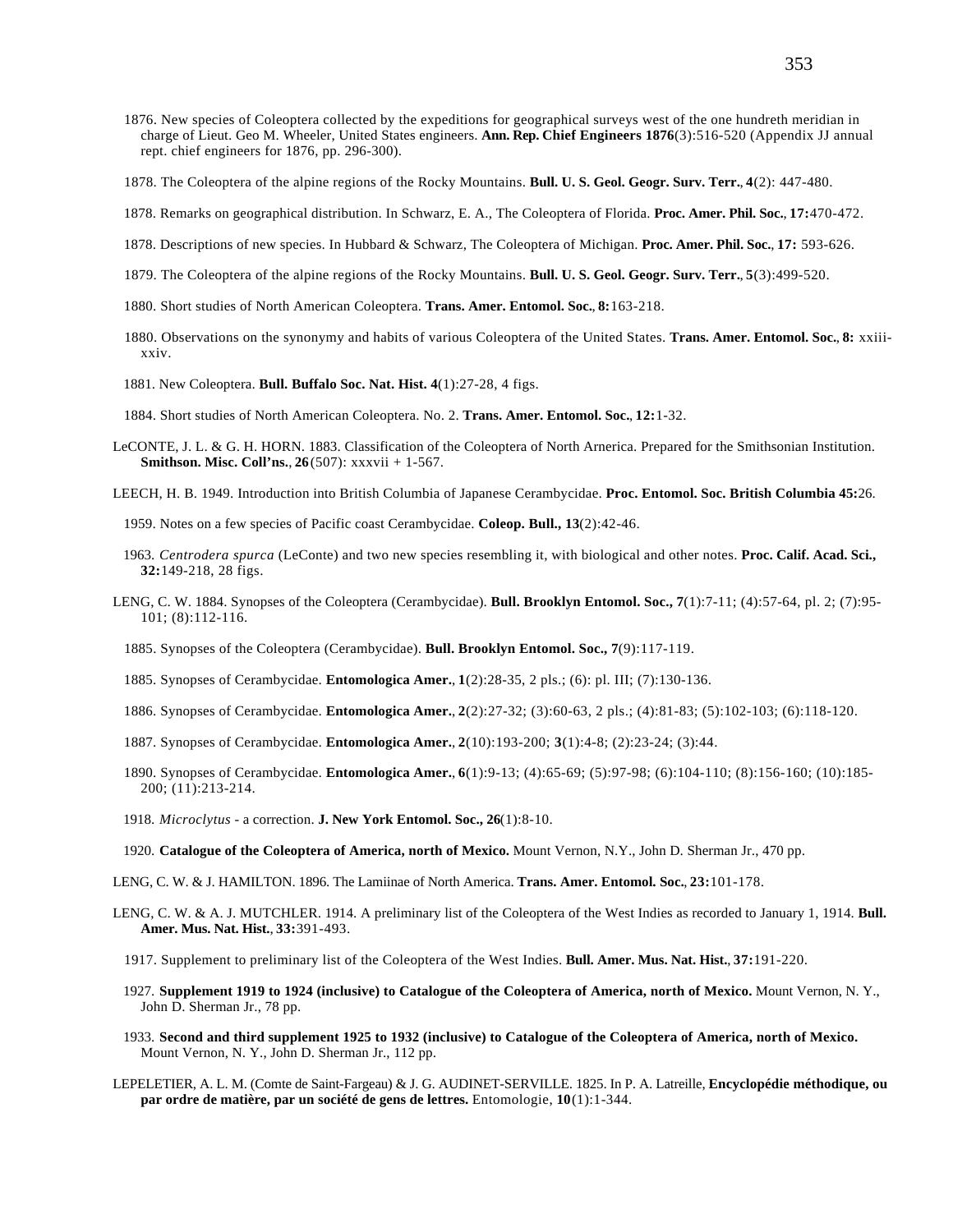- 1830. In J. T. Lacordaire, Mémoire sur les habitudes des insectes coléoptères de l'Amerique méridionale. **Ann. Sci. Nat.**, **20:**185- 291; **21:**149-194.
- LEPESME, P. 1943. Un remarquable cérambycide nouveau de Guyane. **Rev. Franç. Entomol.**, **9:**135-137, 1 fig.
	- 1946. Les Acrocinini. **Bull. Mus. Hist. Nat.**, (2)**17:**488-492, 7 figs.
	- 1950. Notes longicornesques. **Longicornia**, **1:**587-590, 5 figs
	- 1956. Notes longicornesques II. **Longicornia**, **3:**771-773, 1 fig.
- LEPESME, P. & S. BREUNING. 1952. Note preliminaire sur la classification des coléoptères cerambycides. **Trans. IXth Intern. Congr. Entomol.**, **11:**139-142.
- LEQUIEN (fils). 1833. [Descriptions]. **Mag. Zool., 3:** pl. 56-100.
- LESELEUC, A. de. 1844. G. *Amphionycha*. **Mag. Zool., 1844:** pl. 138, 2 pp.
- LEWIS, A. E. 1976. A new species of *Evodinus* from Wyoming. **Pan-Pacific Entomol.**, **52**(3): 227-228.
	- 1977. The *Sternidius* of Arizona. **Pan-Pacific Entomol., 53**(3):195-203, 5 figs.
	- 1979. A list of Cerambycidae from the Hualapai Mountains, Mojave Co., Arizona. **Pan-Pacific Entomol., 55**(1):21-26.
	- 1986. The *Sternidius* of America north of Mexico. **Pan-Pacific Entomol., 62**(3):171-202, 17 figs.
- 2001. A new subspecies of *Typocerus balteatus* from West Texas (Lepturinae). **Occ. Pap. of the Cons. Coleop., 4**(1): 11-12, 2 figs.
- LINGAFELTER, S. W. 1998. The Genera of Elaphidiini Thomson 1864. **Mem. Entomol. Soc. Wash.**, **20.** 118 pp., 142 figs.
- 1999. Redescription of *Linsleyonides* Skiles and inclusion of *Elaphidion portoricensis* Fisher. **Univ. Kansas Nat. Hist. Mus. Spec. Publ. 24:** 17 - 20, 9 figs.
- 2004. New species of *Stizocera* from Bolivia. Zootaxa 498: 1 11 (2004), Magnolia Press, 7 figs.
- LINGAFELTER, S. W. & J.A. CHEMSAK. 2002. A new species of *Enaphalodes* Haldeman from Florida, with review of genus, synonymy, and key to species. **Coleop. Bull., 56(4)**: 569-581, 5 figs.
- LINGAFELTER, S. W. & N. V. HORNER. 1993. The Cerambycidae of north-central Texas. **Coleop. Bull.**, **47**(2): 159-191, 7 figs.
- LINGAFELTER, S. W. & C.J. MICHELI. 2004. New species of Cerambycidae from Puerto Rico with records and notes for other species. **Journ. New York Entomol. Soc., 112(1):** 37 – 55, 6 figs.
- LINNAEUS, C. (Carl von Linné). 1758. **Systema Naturae per regna tria naturae secundum classes, ordines, genera, species. cum characteribus, differentiis, synonymis, locis.** (ed. 10). Holmiae. Laur. Salvius. **1:** iii + 824 pp.
	- 1761. **Fauna Suecica sistens animalia Sueciae regni: Mammalia, Aves, Amphibia, Pisces, Insecta, Verms. Distributa per classes et ordines, genera et species, cum differentiis specierum, synonymis auctorum, nominibus incolarum, locis natalium, descriptionibus insectorum.** (ed. 2). Holmiae. Laur. Salvius. [46] - 578 pp., 2 pls.
	- 1764. **Museum Suae Regiae Majestais Ludovicae Ulricae Reginae Svecorum, Gothorum, Vandalorumque. In quo animalia rariora, exotica, imprimis insecta et conchilia describuntur et determinantur, prodromi instar editum.** Holmiae. Laur. Salvius. viii  $+ 720$  pp.
	- 1767. **Systema Naturae...editio duodecima reformata.** Holmiae, Laur. Salvius. **1**(2):533-1327.
- LINELL, M. L. 1896. In F. H. Chittenden & M. L. Linell, A pod-inhabiting longicorn found at the Columbian Exposition. **Proc. Entomol. Soc. Wash., 4:**42-43.
	- 1897. Descriptions of new species of North American Coleoptera in the families Cerambycidae and Scarabaeidae. **Proc. U. S. Nat. Mus.**, **19**(1113):393-401.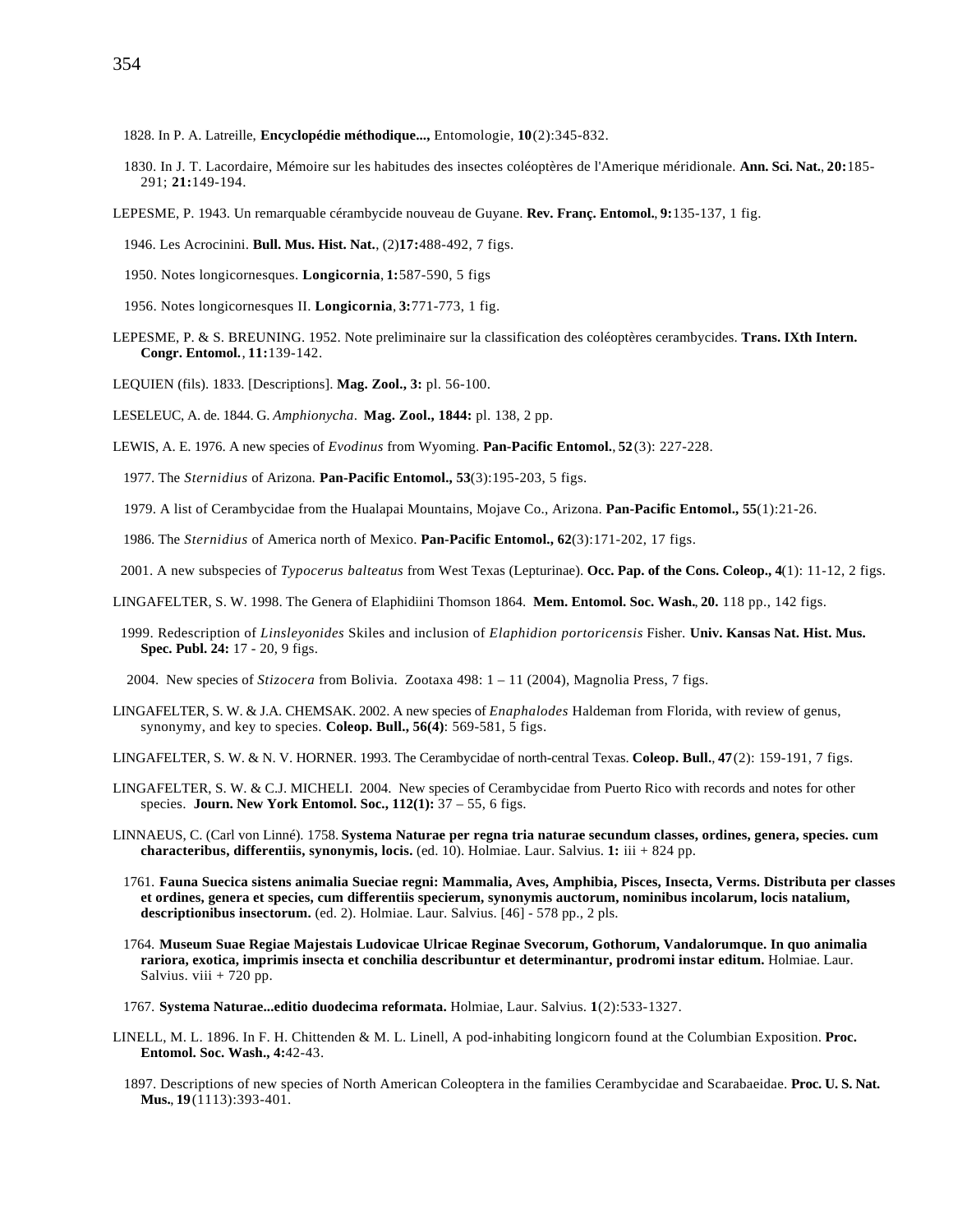1898. On the coleopterous insects of Galápagos Islands. **Proc. U. S. Nat. Mus.**, **21**(1143):249-268.

- LINSLEY, E. G. 1930. New *Pogonocherus* and *Ecyrus* with notes concerning others. **Pan-Pacific Entomol.**, **7**(2):77-90, 2 figs.
	- 1931. A correction. **Pan-Pacific Entomol., 7**(3):106.
	- 1931. A new species of *Molorchus* from California. **Pan-Pacific Entomol., 8**(1):37-38.
	- 1932. Notes and descriptions of some new and old genera and species of North American Oemini and Methiini. **Pan-Pacific Entomol., 8**(3):112-122, 1 pl.
	- 1933. A new species of *Monochamus* from California. **Can. Entomol., 65:**118-119.
	- 1933. New longicorn beetles of the subfamily Lamiinae. **Bull. Brooklyn Entomol. Soc., 28**(5):183-185.
	- 1933. Two interesting new records. **Pan-Pacific Entomol., 9**(2):92.
	- 1933. A new species of *Neoclytus* from white fir. **Pan-Pacific Entomol., 9**(2):93-94.
	- 1933. A new longicorn beetle from Central America. **Pan-Pacific Entomol., 9**(3):131-132.
	- 1933. A note on *Cosmotoma sertifer* Serv. **Pan-Pacific Entomol., 9**(3):132.
	- 1933. A European longicorn new to California. **Pan-Pacific Entomol., 9**(4):170.
	- 1934. A short review of the genus *Atimia*, with the description of two new species. **Pan-Pacific Entomol.**, **10**(1):23-26.
	- 1934. Studies in the Cerambycidae of Lower California. **Pan-Pacific Entomol., 10**(2):59-63.
	- 1934. Notes and descriptions of some Cerambycidae from the Tres Marías Islands. **Pan-Pacific Entomol.**, **10**(3):107-110.
	- 1934. A new species of *Mallocera* from the British West Indies. **Bull. Brooklyn Entomol. Soc., 29**(5):198-199.
	- 1934. Some new longicorn beetles from British Honduras. **Psyche**, **41**(4):233-235.
	- 1934. A new genus and several new species of Neotropical Rhinotragine beetles. **Rev. Entomol.**, **4**(3):245-251.
	- 1934. Notes and descriptions of West American Cerambycidae. **Entomol. News, 45**(6):161-165; (7):181-185.
	- 1935. Studies in the Longicornia of Mexico. **Trans. Amer. Entomol. Soc.**, **61:**67-102, 1 fig., 1 pl.
	- 1935. Notes and descriptions of new or little known neotropical Sphaerionini. **Rev. Entomol.**, **5**(2):139-149.
	- 1935. Notes and descriptions of new or little known neotropical Ibidionini. **Rev. Entomol.**, **5**(4):479-486, 4 figs.
	- 1935. Notes and descriptions of West American Cerambycidae. II. **Entomol. News, 46**(6):161-166, 4 figs.
	- 1935. Cerambycidae from the Revillagegedo Islands, Mexico. **Pan-Pacific Entomol., 11**(2):72-74, 2 figs.
	- 1935. New species of neotropical longicorn beetles. **Stylops**, **4**(5):109-113.
	- 1935. A revision of the Pogonocherini of North America. **Ann. Entomol. Soc. Amer.**, **28:**73-103, 1 pl.
	- 1936. Preliminary studies in the North American Phoracanthini and Sphaerionini. **Ann. Entomol. Soc. Amer. 29:**461-479, 1 pl.
	- 1937. Notes and descriptions of West American Cerambycidae III. **Entomol. News, 48:**63-69, 1 fig.
	- 1938. Synonymical notes on some North American Cerambycidae. **Pan-Pacific Entomol.**, **14**(3):105-109.
	- 1939. The longicorn tribe Atimiini. **Bull. So. Calif. Acad. Sci.**, **38**(2):63-80, 1 pl.
	- 1940. A reclassification of the tribe Obriini of LeConte. **J. New York Entomol. Soc. 48:**367-377.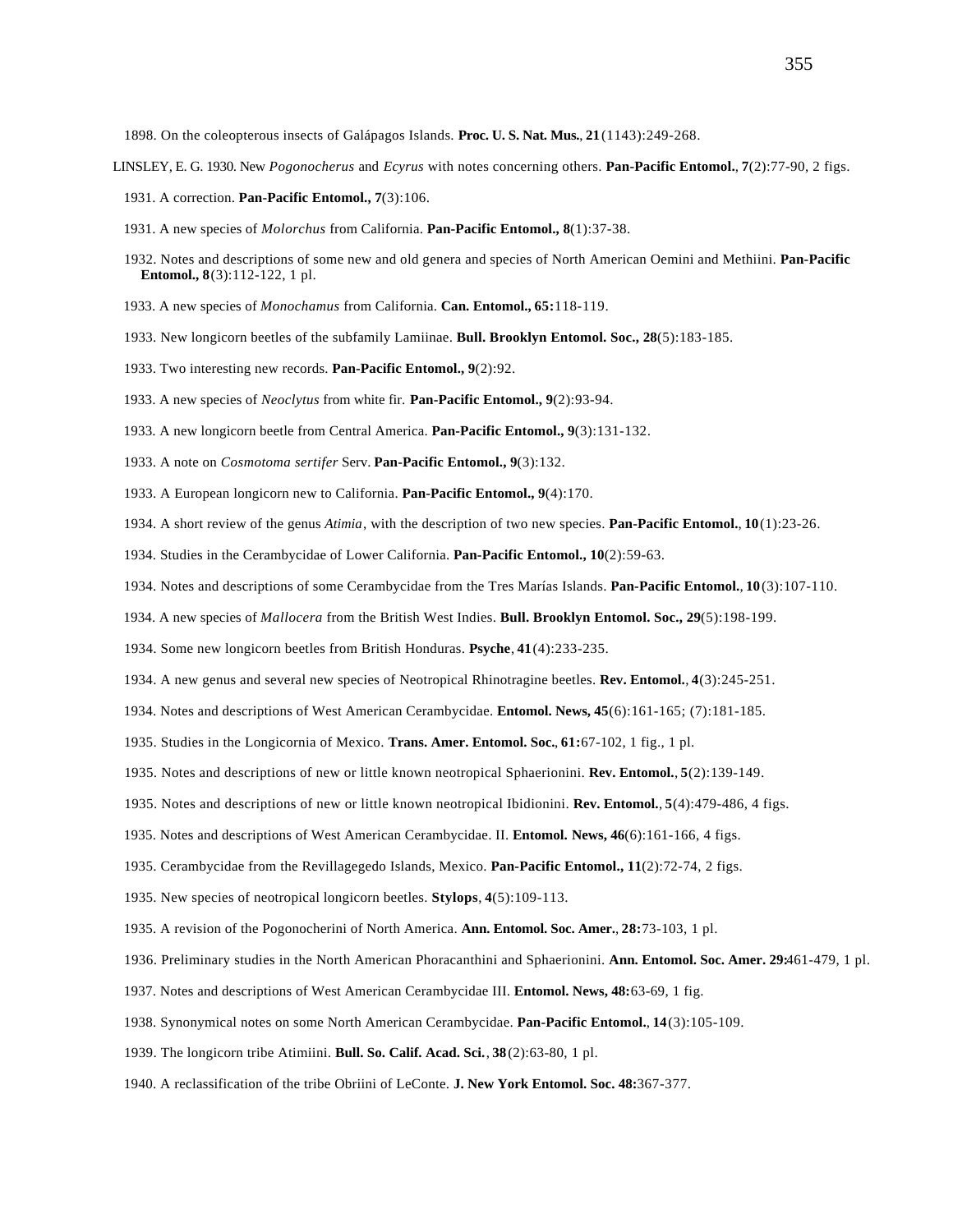- 1940. A generic revision of the tribe Methiini. **Bull. So. Calif. Acad. Sci.**, **39**(1):28-38.
- 1940. The California species of the genus *Tragidion*. **Pan-Pacific Entomol.**, **16**(3):135-137.
- 1940. Notes and descriptions of West American Cerambycidae IV. **Entomol. News, 51**(9):253-258; (10):285-290, 2 figs.
- 1940. The origin and distribution of the Cerambycidae of North America, with special reference to the fauna of the Pacific slope. **Proc. 6th Pacific Sci. Congr.**, **4:**269-282, 3 maps.
- 1940. Notes on *Oncideres* twig girdlers. **J. Econ. Entomol., 33**(3):561-563.
- 1940. A revision of the North American Necydalini. **Ann. Entomol. Soc. Amer.**, **33**(2):269-281.
- 1942. Contributions toward a knowledge of the insect fauna of Lower CaIifornia No. 2., Coleoptera, Cerambycidae. **Proc. Calif. Acad. Sci.,** (4)**24:**21-96, 2 pls.
- 1942. A new species of *Callidium* from the coast redwood, *Sequoia sempervirens*. **Pan-Pacific Entomol., 18**(4):192.
- 1943. New species of *Crossidius* from western North America. **Entomol. News**, **54**(7):147-149.
- 1949. A new species of *Stizocera* from Florida. **Pan-Pacific Entomol., 25**(4):153-154.
- 1955. Notes and descriptions of some species of *Crossidius*. **Pan-Pacific Entomol.**, **31**(2):63-66.
- 1957. Some new genera and species of North American Cerambycidae. **Can. Entomol.**, **89**(6):283-287.
- 1957. Descriptions and records of some Cerambycidae from Baja California. **Bull. So. Calif. Acad. Sci.**, **56**(2):85-87.
- 1957. New *Crossidius* from California. **J. Kansas Entomol. Soc.**, **30**(2):42-44.
- 1957. Descriptive and synonymical notes on some North American Cerambycidae. **Amer. Mus. Novit.**, **1828:**1-21.
- 1957. New subspecies of Cerambycidae mostly from southwestern United States . **Coleop. Bull., 11:** 33-36.
- 1957. Cerambycidae from Mexico and southwestern United States. **Coleop. Bull., 11:**37-39.
- 1957. New longicorn beetles from Texas. **Entomol. News, 6**(6):159-161.
- 1957. A new species of *Callidium* from juniper. **Pan-Pacific Entomol., 33**(1):33-34.
- 1958. An addition to the known cerambycid fauna of the Revillagegedo Archipelago. **Bull. So. Calif. Acad. Sci.**, **57**(1):49-50, 1 fig.
- 1958. Geographical origins and phylogenetic affinities of the cerambycid beetle fauna of Western North America. **Zoogeography, 158:** 299-320.
- 1959. A new subspecies of *Tragosoma* from southeastern Arizona. **Pan-Pacific Entomol., 35**(3):127-128.
- 1961. The Cerambycidae of North America. Part I. Introduction. **Univ. Calif. Publ. Entomol.**, **18:**1-97, 35 pls.
- 1961. A new Rhinotragine cerambycid from Arizona and Sonora. **Entomol. News, 72**(6):163-165.
- 1961. A new species of *Isthmiade* from Barro Colorado Island, Canal Zone. **Proc. Entomol. Soc. Wash.**, **63**(1):65-66, 1 fig.
- 1961. The North and Central American species of *Euryptera* and a related new genus. **J. New York Entomol. Soc., 69:**131-141, 1 fig.
- 1961. Taxonomic notes on some Mexican and Central American Elaphidionine Cerambycidae. **Bull. Brooklyn Entomol. Soc., 56**(2):32-43.
- 1961. A review of the Pteroplatini of North and Central America. **Pan-Pacific Entomol.**, 37(1): 1-15, 1 pl.
- 1961. A reclassification of the described Mexican and Central American Sphaerionine Cerambycidae. **Pan-Pacific Entomol., 37**(3):165-183.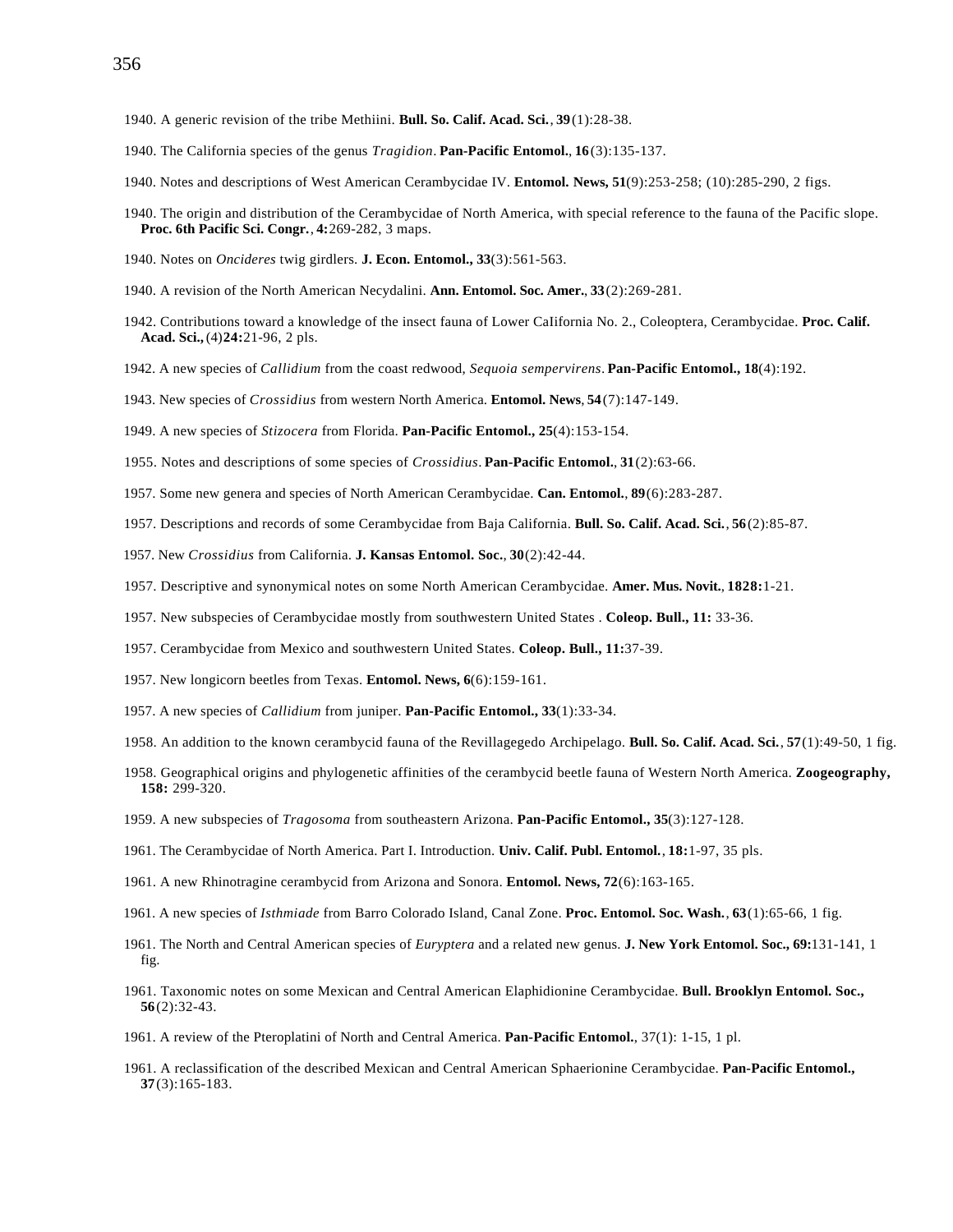- 1962. The Cerambycidae of North America. Part II. Taxonomy and classification of the Parandrinae, Prioninae, Spondylinae and Aseminae. **Univ. Calif. Publ. Entomol.**, **19:**1-102, 1 pl., 34 figs.
- 1962. The Cerambycidae of North America. Part III. Taxonomy and classification of the subfamily Cerambycinae, tribes Opsimini through Megaderini. **Univ. Calif. Publ. Entomol.**, **20:**1-188, 56 figs.
- 1962. Synopsis of the genus *Elytroleptus* Dugés. **Fol. Entomol. Mex., 3:**1-13, 1 pl.
- 1963. The Cerambycidae of North America. Part IV. Taxonomy and classification of the subfamily Cerambycinae, tribes Elaphidionini through Rhinotragini. **Univ. Calif. Publ. Entomol.**, **21:**1-165, 52 figs.
- 1963. The characteristics and history of the North American Fauna: Longhorned beetles. **Proc. XVI Int. Congr. Zool.**, p. 28-33.
- 1964. The Cerambycidae of North America. Part V. Taxonomy and classification of the subfamily Cerambycinae, tribes Callichromini through Ancylocerini. **Univ. Calif. Publ. Entomol.**, **22:**1-197, 60 figs., 1 pl.
- 1967. A new genus of Cerambycidae near *Pleuromenus* Bates. **Pan-Pacific Entomol. 43**(2):168-171, 1 fig.
- 1970. New genera and species in the Lepturine complex related to *Euryptera* and *Choriolaus*. **Pan-Pacific Entomol., 46**(2):128- 141, 4 figs.
- 1977. Insects of the Galápagos (Supplement). **Occ. Pap. Calif. Acad. Sci., 125:**1-50.
- LINSLEY, E. G. & J. A. CHEMSAK. 1961. A distributional and taxonomic study of the genus *Crossidius*. **Misc. Publ. Entomol. Soc. Amer.**, **3**(2):25-64, 3 pls., 5 maps.
	- 1963. Some new North American Cerambycidae. **Pan-Pacific Entomol., 39**(3):207-212.
	- 1966. Cerambycidae of the Galápagos Islands. **Proc. Calif. Acad. Sci.** (4) **33**(8):197-236, 28 figs., 5 tbls.
	- 1966. Cerambycidae of Cocos Island. **Proc. Calif. Acad. Sci.** (4) **33**(9):237-248, 8 figs.
	- 1966. Cerambycidae of the Revilla Gigedo Islands. **Proc. Calif. Acad. Sci.** (4) **33**(10):249-254, 1 tbl.
	- 1971. An attempt to clarify the generic status of some Neotrpical species currently assigned to *Euryptera*, *Chontalia* and *Ophistomis*. **Arq. Zool., 21**(1):1-40.
	- 1972. Cerambycidae of North America. Part VI, No. 1. Taxonomy and classification of the subfamily Lepturinae. **Univ. Calif. Publ. Entomol.**, **69:** viii + 138 pp, 41 figs., 2 pls.
	- 1974. Cerambycidae collected in the Galápagos Islands by Robert Silberglied. **Pan-Pacific Entomol., 50**(3):303-304.
	- 1976. Cerambycidae of North America. Part VI, No. 2. Taxonomy and classification of the subfamily Lepturinae. **Univ. Calif. Publ. Entomol.**, **80**:ix + 186 pp., 50 figs.
	- 1984. The Cerambycidae of North America, Part VII, No. 1. Taxonomy and Classification of the Subfamily Lamiinae, Tribes Parmenini through Acanthoderini. **Univ. Calif. Publ. Entomol.**, **102:** ix + 258 pp., 57 figs.
	- 1995. The Cerambycidae of North America, Part VII, No. 2. Taxonomy and Classification of the Subfamily Lamiinae, Tribes Acanthocinini through Hemilophini. **Univ. Calif. Publ. Entomol.**, Berkeley, **114:** xi + 292 pp., 55 figs.
- LINSLEY, E. G., J. N. KNULL & M. STATHAM. 1961. A list of Cerambycidae from the Chiricahua Mountain area, Cochise County, Arizona. **Amer. Mus. Novit.**, **2050:**1-34, 24 figs.
- LINSLEY, E. G. & J. O. MARTIN. 1933. Notes on some longicorns from subtropical Texas. **Entomol. News, 44:**178-183.
- LINSLEY, E. G. & R. L. USINGER. 1966. Insects of the Galápagos Islands. **Proc. Calif. Acad. Sci.**, (4)**33:**113-196, 1 tbl.
- LUCAS, P. H. 1851. Un Longicorne de la famille des Prionites, qui constitue une espèce nouvelle dans ce genre. **Bull. Soc. Entomol. France, 1851:** lxv-lxvii.
	- 1851. *Sympiezocera*. **Bull. Soc. Entomol. France, 1851:** cvic-vii.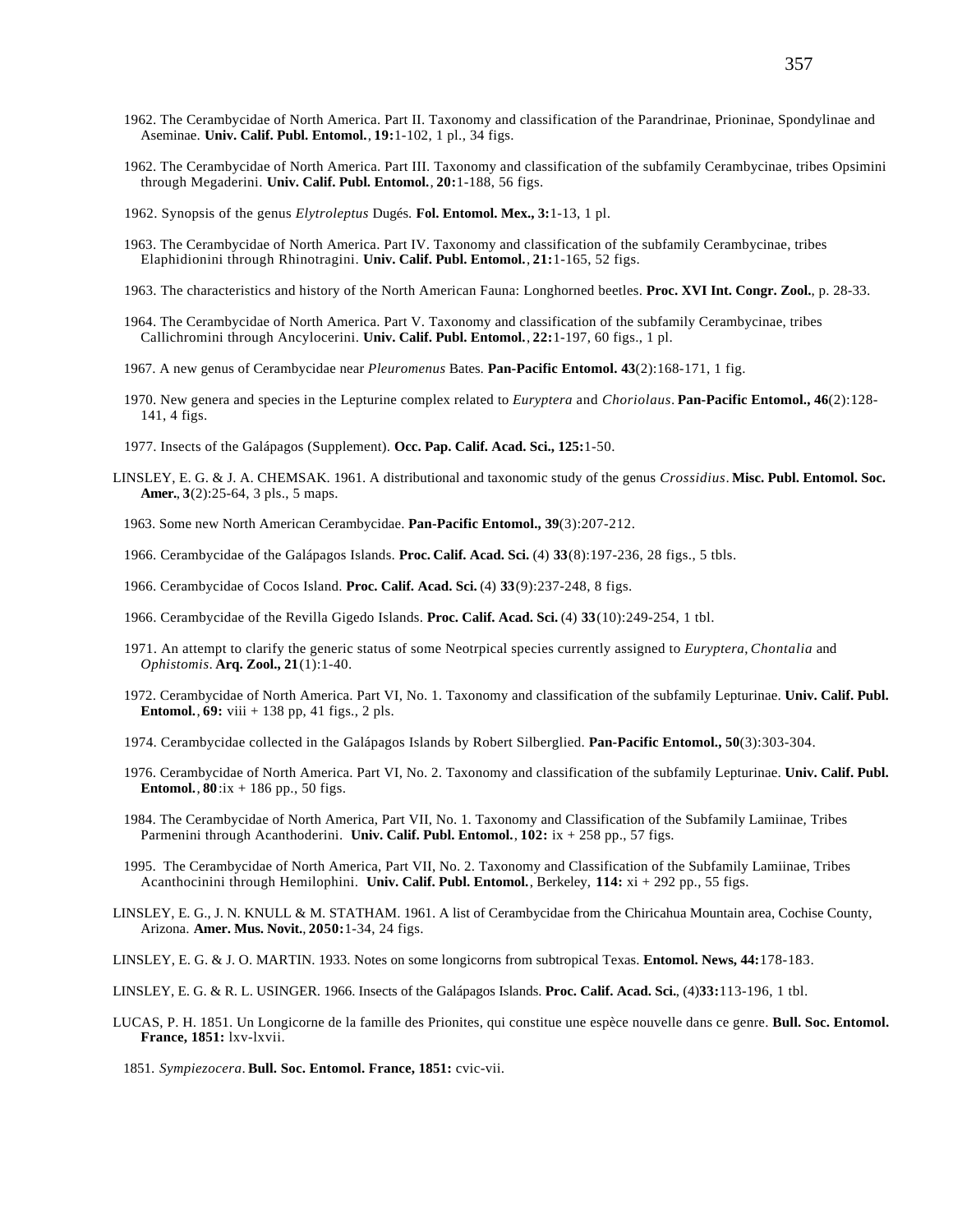- 1853. Note sur nouveau genre de la famille des longicornes (*Sympiezocera*) qui habite les possessions françaises du nord de l'Afrique. **Revue Mag. Zool.,** (2)**5:**25-30, 1 pl.
- 1857. Entomologie, In **Animaux nouveaux ou rares recueillis pendant l'expédition dans les parties centrales de l'Amérique du Sud, de Rio de Janeiro a Lima, et de Lima au Para, exécutée par ordre du Gouvernement Français pendant les années 1843 a 1847, sous la direction du Comte F. de Castelnau.** 204 pp., 18 pls.
- 1861. Description du *Mallaspis Moreletii* (mâle). **Bull. Soc. Entomol. France, 1861:** civ.
- MacKAY, W. P., J. C. ZAK & F. T. HOVORE. 1987. Cerambycid beetles of the northern Chihuahuan desert (South central NewMexico). **Coleop. Bull., 41**(4):361-369.
- MacRAE, T. C. 1993. Annotated checklist of the longhorned beetles (Cerambycidae and Disteniidae) occuring in Missouri. **Insecta Mundi, 7**(4):223-252, 1 fig.
- 2000. Review of the genus *Purpuricenus* Dejean in North America. **Pan-Pacific Entomol., 76**(3)**:** 137 169, 13 figs.
- 2001. Correction to holotype deposition of *Purpuricenus linsleyi* Chemsak. **Pan-Pacific Entomol., 77**(4): 281.
- MAES, J.- M. , A. ALLEN, M. A. MONNÉ & F. T. HOVORE. 1994. Catálogo de los Cerambycidae de Nicaragua. **Rev. Nicar. Entomol.**, 1994 (**27**):1-58.
- MAGNO, P. R. 1987. Duas novas espécies do gênero *Periboeum* Thomson, 1864 (Elaphidionini). **Rev. Bras. Entomol., 31**(3):431- 434, 2 figs.
	- 1992. Sinopse do gênero *Phespia* Bates, 1873 (Rhinotragini). **Rev. Bras. Entomol., 36**(4):787-790, 4 figs.
- 1995. Gênero *Tomopterus* Audinet-Serville, 1833 (Rhinotragini): Descrições, Chave para es espécies e nova combinação. **Rev. Bras. Entomol., 39**(3):553-566, 5 figs.
- 2001. Sinonímia e duas espécies novas de *Odontocera* Audinet-Serville, 1833 (Rhinotragini). **Bol. do Museu Nacional, Zool., 449:** 1 - 6, 2 figs.
- 2001. Género novo e espécies nova de Rhinotragini. **Bol. do Museu Nacional, Zool., 451:** 1 6, 10 figs.
- MAGNO, P. R. & M. A. MONNÉ. 1990. Gênero *Eumimesis* Bates, 1866, duas novas espécies e chave para identificação (Gryllicini). **Rev. Bras. Entomol., 34**(2):453-456, 4 figs.
- MANLEY, G. V. & J. V. FRENCH. 1977. A *Neoclytus* new to the United States. **Entomol. News**, **88**(1-2):39-40, 1 fig.
- MANNERHEIM, C. G. von. 1825. Novae coleopterorum species imperii Rossici incolae descriptae, in Hummel, **Essais entomologiques, 1**(4):19-41.
	- 1843. Beitrag zur Käferfauna der Aleutischen Inseln und der Insel Sitka und Neu-Californiens. **Bull. Soc. Imp. Natur. Moscou, 16**(1):175-314.
	- 1846. Nachtrag zur Käfer-Fauna der Aleutischen Inseln und der Insel Sitka. **Bull. Soc. Imp. Natur. Moscou, 19**(1):501-516.
	- 1852. Zweiter Nachtrag zur Käfer-Fauna der Nord-Amerikanischen Länder des Russischen Reiches. **Bull. Soc. Imp. Natur. Moscou, 25**(2):283-387.
	- 1853. Dritter Nachtrag zur Käfer-Fauna der Nord-Amerikanischen Länder des Russischen Reiches. **Bull. Soc. Imp. Natur. Moscou, 26**(2):96-273.

MARINONI, R. C. 1969. Revisão do gênero *Taurorcus.* **Rev. Floresta**, **1:**51-63, 15 figs. 1 pl.

- 1970. Notas complementares sôbre o gênero *Taurorcus* com a descrição de *T. mourei* **Bol. Univ. Fed. Paraná**, (Zool.) **3**(14):289- 292, 6 figs.
- 1972. Esboço monográfico do gênero *Tapeina* Lep. & Serv., 1828. **Bol. Univ. Fed. Paraná**, (Zool.) **5**(1):1-76, 67 figs., 7 pls.
- 1974. *Piola quiabentiae*, gen. n., sp. n. do noroeste argentino (Phacellini). **Rev. Bras. Entomol., 18**(3):85-92, 9 figs.
- 1977. Some genera of Lamiinae and their type-species. **Dusenia, 10**(1):37-55.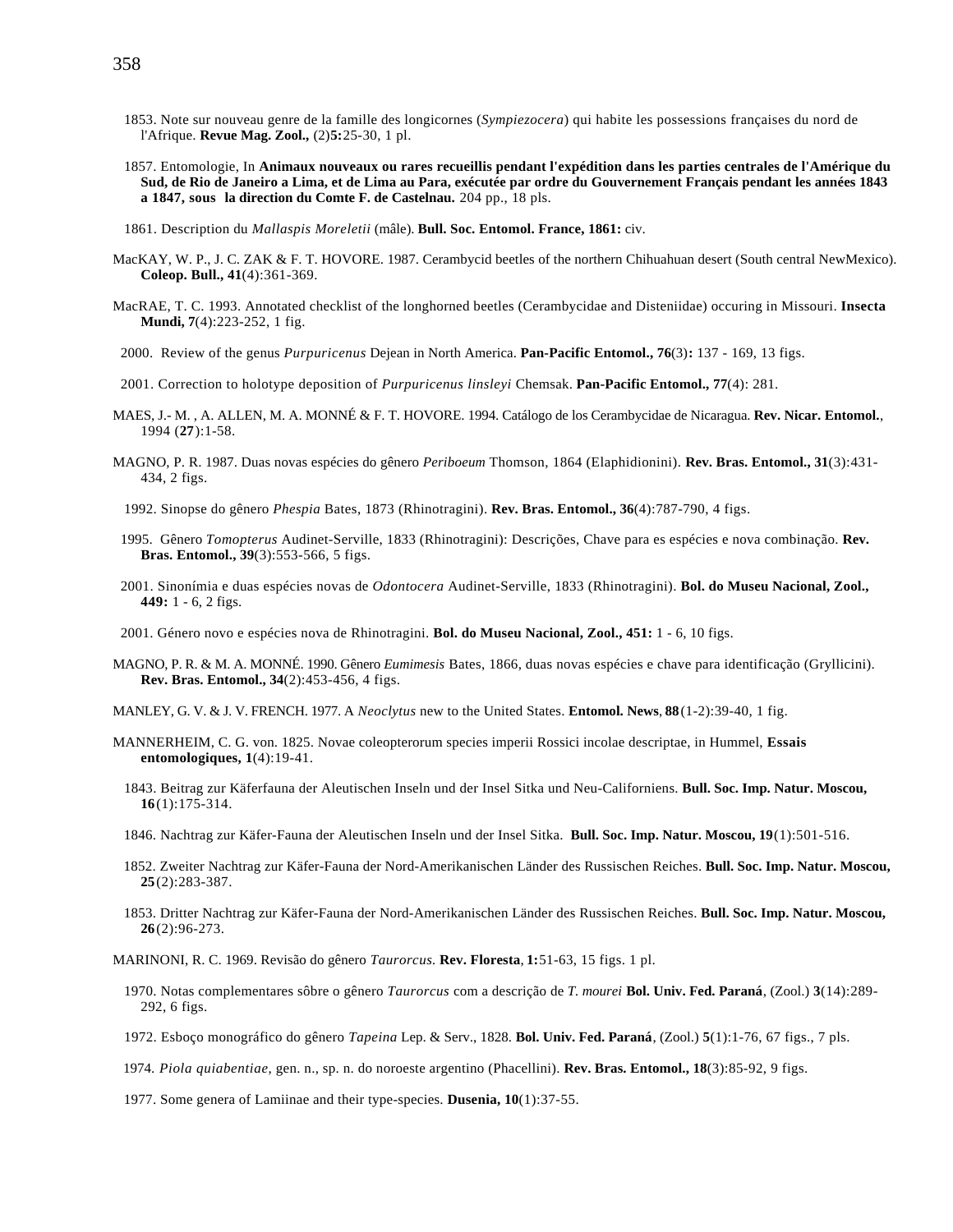1977. Algumas notas sôbre os gêneros *Estoloderces* Melzer, 1928 e *Lypsemina* LeConte,1852 (Lamiinae). **Dusenia, 10**(4):217-219.

1978. Nova espécie do gênero *Falsamblesthis* Breuning, 1959 (Lamiinae). **Rev. Bras. Entomol., 22**(2):91-94, 2 figs.

- MARINONI, R. C. & C. M. DALOSSI. 1971. Revisão do gênero *Myoxomorpha* White, 1855 **Arq. Mus. Nac.**, **54:**185-192, 2 pls.
- MARINONI, R. C. & U. R. MARTINS. 1978. Notas synonímicas e novas espécies em Acanthoderini. **Papéis Avulsos Zool., 31**(11):173-193, 11 figs.

1982. Notas e descrições em *Cacostola* Fairm. & Germ., 1859 (Onciderini). **Rev. Bras. Entomol., 26**(3-4):247-251, 3 figs.

- MARINONI, R. C. & D. S. NAPP. 1984. Thyrsiini, uma nova tribo para Cerambycinae. **Rev. Bras. Entomol., 28**(1):39-49, 22 figs. MARQUA, D. G. 1975. Notes on Cerambycidae: description of the female of *Malobidion brunneum* Schaeffer. **Pan-Pacific Entomol., 51**(4):317.
	- 1976. A new record of Purpuricene cerambycid from America, north of Mexico. **Pan-Pacific Entomol., 52**(1):37.
	- 1976. A new record of Acanthocinine cerambycid from America north of Mexico. **Pan-Pacific Entomol.**, **52**(2):137.
- MARQUES, M. I. 1994. *Dirocoremia*, subgen. n. de *Coremia* Audinet-Serville (Compsocerini). **Rev. Bras. Zool., 11**(2):311-324, 42 figs.

1994. *Merocoremia monnei*, gen. n., sp. n. de Compsocerini. **Rev. Bras. Zool., 11**(2):345-353, 36 figs.

MARQUES, M. I. & D. S. NAPP. 1996. Revisão e transferência para Rhopalophorini dos gêneros *Coremia* A.-Serville, 1834 e *Merocoremia* Marques, 1994. **Rev. Bras. Entomol., 40**(3/4):379-423, 227 figs.

2003. Análise cladística da tribo Rhopalophorini Blanchard, 1845. **Rev. Bras. Entomol., 47(4):** 491 – 545, 302 figs.

MARSEUL, S. A. 1856. Diagnoses d'espèces nouvelles qui seront décrites et figurées prochainemEntomol. **Revue Mag. Zool.,** (2)**8:**47-48.

MARTIN, J. O. 1919. Notes on the occurence of *Schizax senex* in California. **Entomol. News**, **30**(8):231-232.

1920. A new California *Methia*. **Can. Entomol., 52**(7):215-216.

1924. Studies in the genus *Mecas.* **Entomol. News, 35**(1):244-245.

1930. Two new coleopterous insects from Arizona. **Pan-Pacific Entomol., 7**(2):70-72.

MARTÍNEZ, C. 2000. Escarabajos longicornios de Colombia. **Biota Colombiana, 1(1)**: 76-105.

MARTINS, U. R. 1959. Ibidionini I. Gêneros de escapo cicatricoso. **Papéis Avulsos Dep. Zool., 13**(22):265-273, 3 pls.

- 1959. Ibidionini II. O gênero *Sydax* Lacordaire. **Papéis Avulsos Dep. Zool.**, **13**(24):297-302, 2 pls.
- 1959. Ibidionini III. Notas sôbre o gênero *Tetroplon* Aurivillius. **Papéis Avulsos Dep. Zool., 13**(28):321-327, 2 pls.
- 1959. Ibidionini IV. Comentários, redescrição e espécies novas do gênero *Hexoplon* Thomson. **Papéis Avulsos Dep. Zool., 13**(30):339-349, 1 pl.
- 1960. Ibidionini V. Comentários e descrição de novas espécies do gênero *Gnomidolon* Thomson. **Papéis Avulsos Dep. Zool., 14**(1):1-10.
- 1960. Ibidionini VI. Gêneros de corpo parcialmente sericeo-piloso. **Papéis Avulsos Dep. Zool., 14**(3):17-29, 14 figs.
- 1960. Ibidionini VII. Gênero *Phormesium* Thomson Breves comentários e espécies novas. **Papéis Avulsos Dep. Zool., 14**(6):53- 56, 13 figs.
- 1960. Ibidionini VIII. Sôbre duas espécies do gênero *Cycnidolon* Thomson. **Papéis Avulsos Dep. Zool., 14**(8):71-74, 11 figs.

1960. Ibidionini IX. Novas espécies do gênero *Octoplon*. **Papéis Avulsos Dep. Zool., 14**(10):85-92, 10 figs.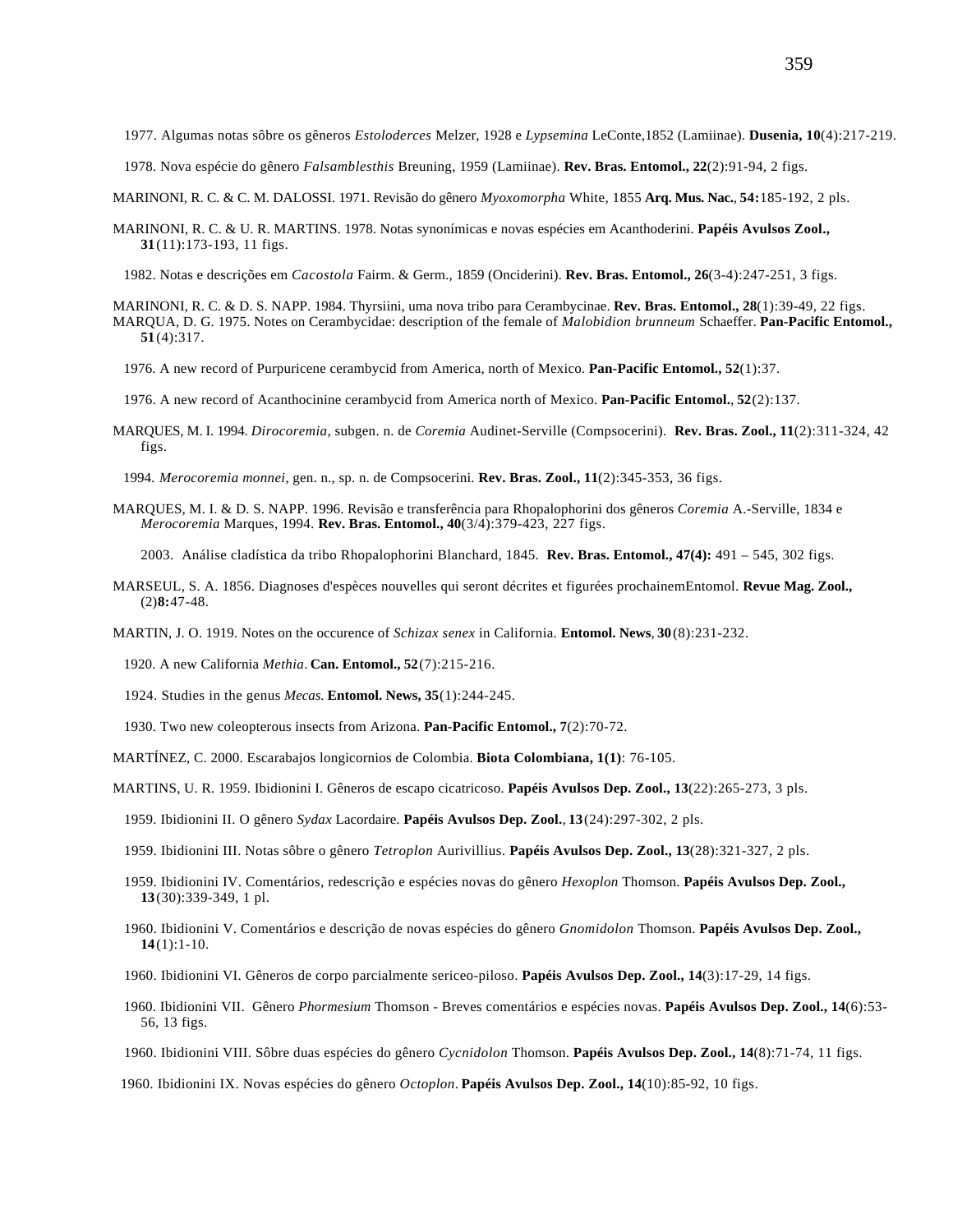- 1960. Ibidionini X. Novas espécies do gênero *Ibidion* Serville. **Papéis Avulsos Dep. Zool., 14**(11):93-98, 3 figs.
- 1960. Ibidionini XI. Gêneros de pronoto enrugato. **Papéis Avulsos Dep. Zool.**, **14**(13):105-113, 11 figs.
- 1960. Ibidionini XII. Gêneros cujas espécies possuem olhos largamente separados na parte superior da cabeça. **Papéis Avulsos Dep. Zool.,14**(14):115-119, 5 figs.
- 1960. Ibidionini XIII. Sôbre um novo gênero e uma nova espécie. **Papéis Avulsos Dep. Zool., 14**(17):153-155, 4 figs.
- 1960. Ibidionini XIV. Novas espécies dos gêneros *Heterachthes* e *Octoplon.* **Papéis Avulsos Dep. Zool., 14**(19):173-182, 11 figs.
- 1961. Ibidionini XVI. Gêneros com antenas de doze artículos. **Papéis Avulsos Dep. Zool., 14**(21):187-191, 9 figs.
- 1962. Ibidionini XV. Novas espécies, notas sinonímicas, redescrições. **Papéis Avulsos Dep. Zool., 14**(30):267-310, 41 figs.
- 1962. Ibidionini XVII. Redescrições e espécies novas. **Papéis Avulsos Dep., Zool. 15**(1):1-14, 17 figs.
- 1962. Ibidionini XIX. Gênero *Ibidion* Serville: espécies proximas de *signatum* Serv. **Papéis Avulsos Dep. Zool., 15**(5):49-62, 15 figs.
- 1962. Ibidionini XX. Descrições, redescrições e novas combinações. **Papéis Avulsos Dep. Zool., 15**(10):91-110, 9 figs.
- 1962. Ibidionini XVIII. Redescrições e espécies novas. **Papéis Avulsos Dep. Zool., 15**(13):127-162, 39 figs.
- 1964. Ibidionini XXI. **Papéis Avulsos Dep. Zool., 16**(14):129-143, 11 figs.
- 1964. Ibidionini XXII. Trans.ferência de espécies de Ibidionini para Achrysonini. **Papéis Avulsos Dep. Zool., 16**(18):191-197, 2 figs.
- 1964. Ibidionini XXIII. Sôbre *Ibidion maronicum* Thomson,1867, espécie polimórfica. **Papéis Avulsos Dep. Zool., 16**(20):207- 212, 1 fig.
- 1964. Heteropsini I. Nova espécie de *Chrysoprasis* Serville*.* **Rev. Bras. Entomol.**, **11:**53-55, 1 fig.
- 1965. Ibidionini XXIV. Divisão do gênero *Compsa* Perty, 1832. **Papéis Avulsos Dep. Zool., 17**(9):89-107.
- 1965. Ibidionini XXV. *Ophtalmoplon*, novo gênero, com cinco novas espécies. **Papéis Avulsos Dep. Zool., 17**(12):119-129, 15 figs.
- 1965. Ibidionini XXVI. Ibidionini do Riksmuseum, Stockholm. **Papéis Avulsos Dep. Zool., 17**(15):201-217, 8 figs.
- 1967. Monografia da tribo Ibidionini. Parte I. **Arq. Zool., 16**(1):1-320, 180 figs.
- 1967. Notas sôbre Cerambycinae. **Papéis Avulsos Zool., 21**(5):43-53, 3 figs.
- 1968. Monografia da tribo Ibidionini. Parte II. **Arq. Zool., 16**(2):321-630, figs. 181-347.
- 1968. Notas sôbre Cerambycinae II. **Papéis Avulsos Zool., 22**(3):13-30,8 figs.
- 1969. Monografia da tribo Ibidionini. Parte III. **Arq. Zool., 16**(3):631-877, figs. 348-454.
- 1970. Monografia da tribo Ibidionini. Parte IV. **Arq. Zool., 16**(4):879-1149, figs. 455-586.
- 1970. Monografia da tribo Ibidionini. Parte V. **Arq. Zool., 16**(5):1151-1342, figs. 587-683.
- 1970. Notas sôbre Cerambycinae III. **Papéis Avulsos Zool., 23**(4):45-48, 1 pl.
- 1970. Notas sôbre Cerambycinae V. Novo gênero de Smodicini. **Rev. Bras. Entomol., 14**(6):47-49, 3 figs.
- 1971. Monografia da tribo Ibidionini. Parte VI. **Arq. Zool., 16**(6):1343-1508, figs. 684-710.
- 1971. Notas sôbre Cerambycinae VI. Subsídios ao conhecimento dos Ibidionini. **Arq. Zool., 21**(3):121-178, 25 figs.
- 1971. Notas sôbre Cerambycinae IV. **Papéis Avulsos Zool., 24**(3):57-63, 2 pls.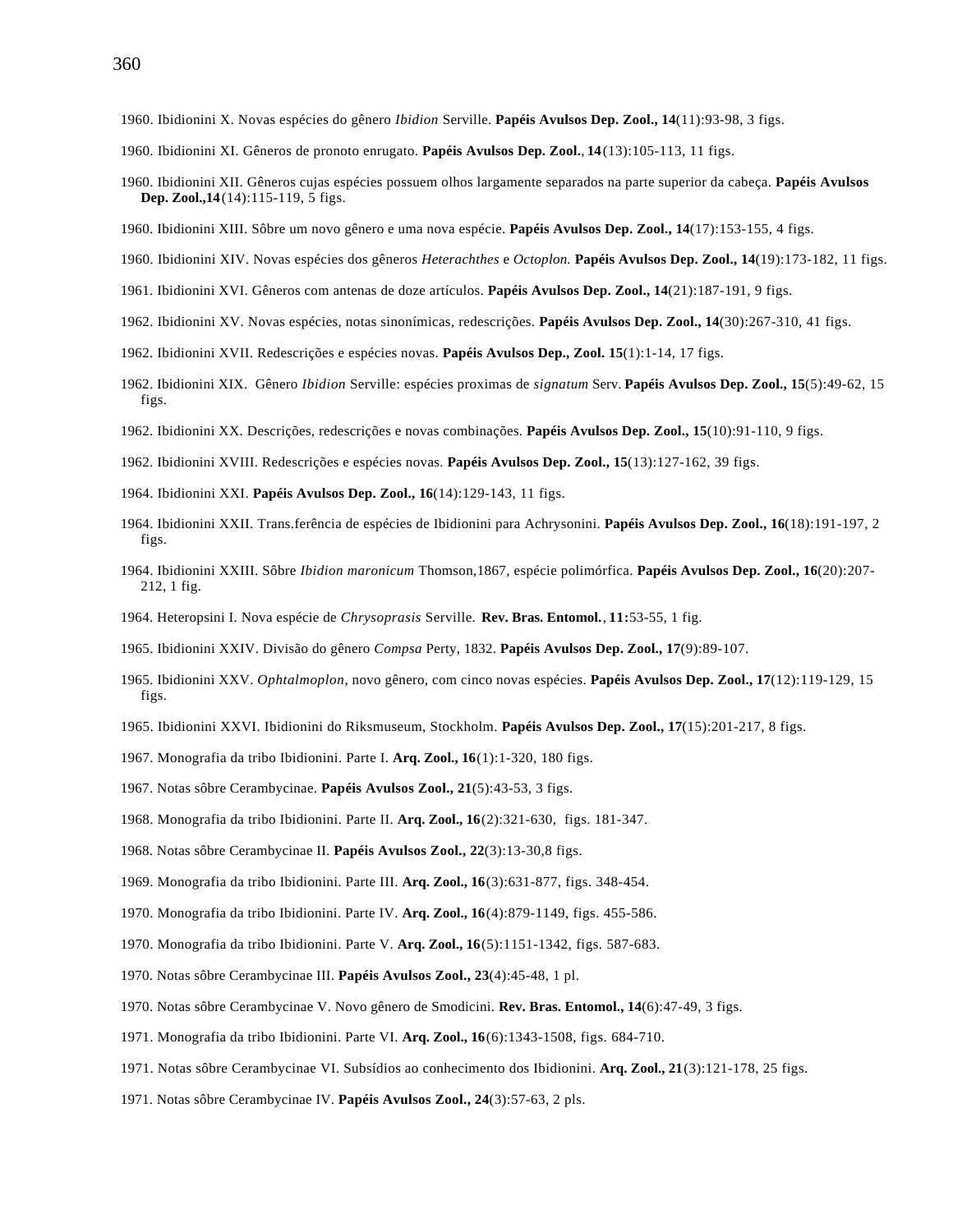- 1973. Notas sôbre Cerambycinae VIII. **Papéis Avulsos Zool., 26**(1):201-213, 5 figs.
- 1974. Contribuição ao conhecimento dos Acanthocinini III. Notas sôbre o gênero *Anisopodus* White, 1855. **Rev. Bras. Entomol., 18**(2):55-65, 11 figs.
- 1974. Longicórnios da coleção Hüdepohl II. **Rev. Bras. Entomol., 18**(4):141-155, 8 figs.
- 1975. A taxonomic revision of the world Smodicini. **Arq. Zool., 26**(4):319-359, 69 figs.
- 1975. Longicórneos da coleção Hüdepohl III. **Papéis Avulsos Zool., 29**(2):7-20, 8 figs.
- 1975. Notas e descrições em Onciderini. **Papéis Avulsos Zool., 29**(10):65-70, 4 figs.
- 1975. Gênero *Trachyderes* Dalman : observações, sinonímias, descrições. **Papéis Avulsos Zool., 29**(13):81-92, 13 figs.
- 1976. Sistemática e evolução da tribo Piezocerini. **Arq. Zool., 27**(3-4):165-370, 168 figs., 8 color pls.
- 1976. Notas sôbre *Achryson* Serville, 1833. **Rev. Bras. Entomol., 20**(2):73-78, 6 figs.
- 1977. Revisão do gênero *Sphagoeme* Aurivillius, 1893. **Rev. Bras. Entomol.**, **21**(3-4):79-87, 11 figs.
- 1978. Revisão dos gêneros *Macroeme* Aurivillius e *Neoeme* Gounelle. **Papeis Avulsos Zool., 32**(4):41-57.
- 1978. Revisão dos gêneros *Proeme*, gen. n., *Temnopis* Audinet-Serville, 1834 e *Paratemnopis*, gen. n. **Papéis Avulsos Zool., 32**(11):117-139, 15 figs.
- 1979. Notas e descrições em *Brasilianus* Jakobson, 1924 (Cóleoptera, Cerambycidae). **Rev. Bras. Entomol.**, **23**(1):23-28.
- 1979. Descrições e notas sôbre Onciderini. **Rev. Bras. Entomol., 23**(3):147-156, 8 figs.
- 1980. Revisão dos gêneros *Austroeme, Stenoeme, Xanthoeme,* gen. n. e *Ocroeme* . **Papéis Avulsos Zool., 33**(11):221-229, 3 figs.
- 1981. Novos longicórneos neotrópicos da coleção Viehmann, com notas sinonímicas **Papéis Avulsos Zool., 34**(20):205-219, 11 figs.
- 1981. Descrições e notas sôbre Onciderini II. **Papéis Avulsos Zool.**, **34**(21):221-234, 8 figs.
- 1981. Revisão do gênero *Atenizus*; os gêneros *Tessaropa* e *Methia* na América do Sul e descrição de novos taxa em Methiini. **Rev. Bras. Entomol., 25**(1):9-17.
- 1984. Contribuição ao estudo da tribo Aerenicini I. Gêneros com pontos elitrais contrastantes. **Papéis Avulsos Zool., 5**(24):307- 317.
- 1984. Contribuição ao estudo da tribo Aerenicini (Lamiinae). II. Gêneros com lobos oculares inferiores reduzidos. III. Gêneros com lobos oculares superiores próximos e ápices elitrais acuminados. **Papéis Avulsos Zool., 35**(26):325-330, 3 figs.
- 1985. Novos táxons, sinonímias, notas e nova combinação em Cerambycidae neotropicais. **Rev. Bras. Entomol., 29**(2):169-180.
- 1995. Notas e descrições em Elaphidionini. **Rev. Bras. Entomol., 39**(4):741-749, 6 figs.
- 1997. Contribuições para uma revisão das espécies sul-americanas da Tribo Eburiini. **Rev. Bras. Entomol., 41**(1):57-83, 11 figs.
- 1997. **Cerambycidae Sul-Americanos. Taxonomia, Vol. 1:** Subfamília Cerambycinae: Oemini, Methiini, Dodecosini (with M.H.M. Galileo), Paraholopterini. Soc. Bras. Entomol., São Paulo. 217 pp. , 171 figs.
- 1998. **Cerambycidae Sul-Americanos. Taxonomia, Vol. 2:** Subfamília Cerambycinae: Phlyctaenodini, Holopterini (with M. A. Monné), Uracanthini, Pleiarthrocerini (with M.H.M. Galileo), Ectenessini. Soc. Bras. Entomol., São Paulo. 195 pp., 216 figs.
- 1999. **Cerambycidae Sul-Americanos. Taxonomia, Vol. 3:** Subfamília Cerambycinae: Hesperophanini (with M.H.M. Galileo), Eburiini, Diorini. Soc. Bras. Entomol., São Paulo. 418 pp., 271 figs.
- 2002. **Cerambycidae Sul-Americanos. Taxonomia, Vol. 4:** Subfamília Cerambycinae: Erlandiini, Smodicini (with M.H.M. Galileo), Achrysonini, Cerambycini (in part)(with M.A. Monné). Soc. Bras. Entomol., São Paulo. 265 pp., 287 figs.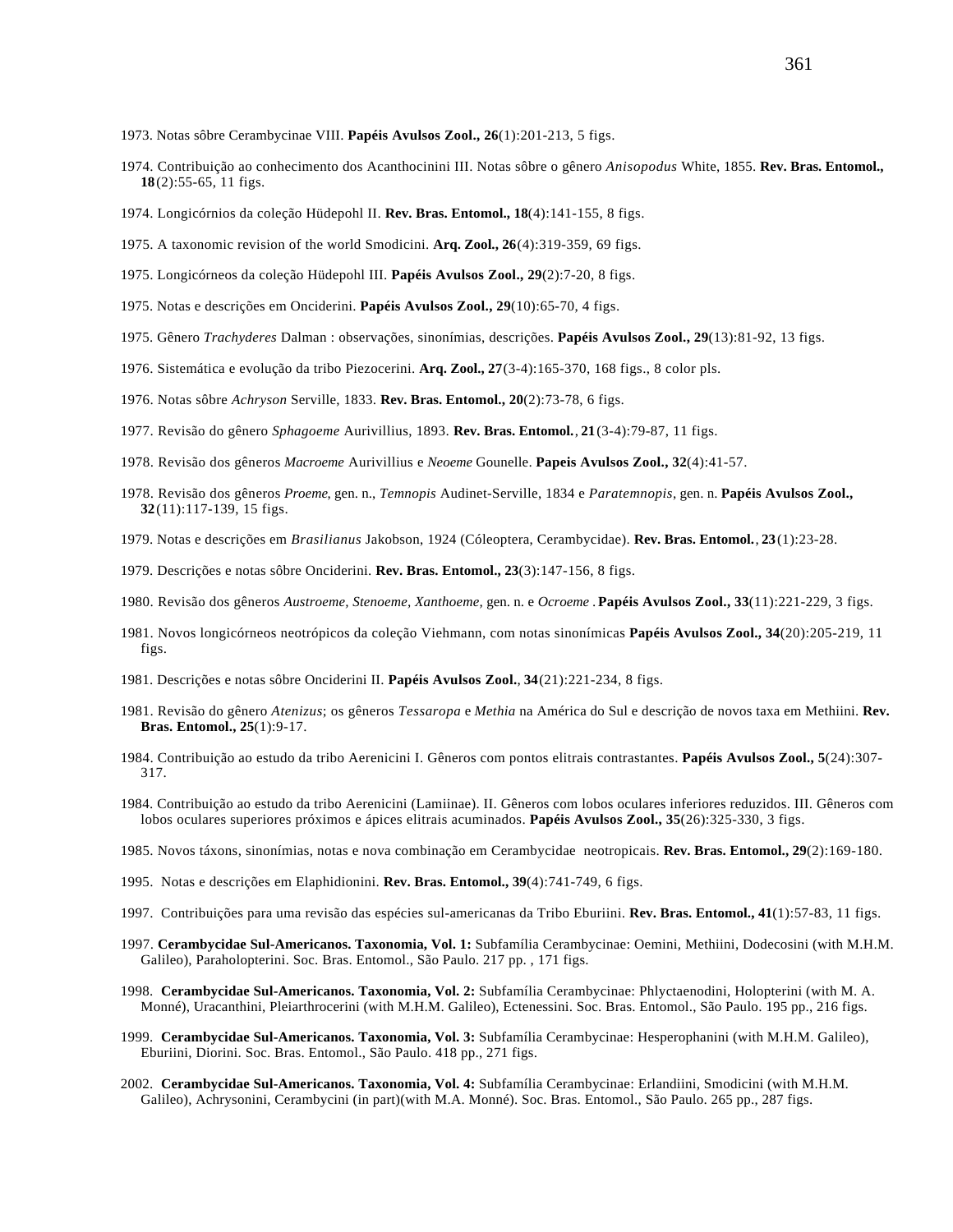- 2003. **Cerambycidae Sul-Americanos. Taxonomia, Vol. 6:** Subfamília Cerambycinae: Obriini, Oxycoleini, Acangasuini (with M.H.M. Galileo), Luscosmodicini, Psebiini, Piezocerini, Sydacini. Soc. Bras. Entomol., São Paulo. 232 pp., 261 figs.
- 2005. **Cerambycidae Sul-Americanos. Taxonomia, Vol. 7:** Subfamília Cerambycinae: Elaphidionini. Soc. Bras. Entomol., São Paulo. 394 pp., 324 figs.
- 2005. **Cerambycidae Sul-Americanos. Taxonomia, Vol. 5:** Subfamília Cerambycinae: Cerambycini, subtribo Sphallotrichina, subtrib. nov., Callidiopini, Graciliini, Neocorini, trib. nov. Soc. Bras. Entomol., São Paulo. 284 pp., 425 figs.
- MARTINS, U. R. & S. M. de CARVALHO. 1983. Sinonímias, nova combinação e novas espécies em *Aerenicopsis* Bates (Aerenicini) e *Trichohippopsis* Breuning (Agapanthiini) (Lamiinae). **Rev. Bras. Entomol., 27**(2):161-163.
	- 1984. Considerações sôbre a classificação da tribo Methiini com a revalidação de Xystrocerini Blanchard, 1845 e Oemini Pascoe, 1869. **Papéis Avulsos Zool., 35**(20):209-224, 90 figs.
- MARTINS, U. R. & J. A. CHEMSAK. 1966. Synopsis of the known Mexican Ibidionini. **Kansas Entomol. Soc., 39**(3):454-467.
	- 1966. Revision of the Genus *Micropsyrassa* Linsley. **Pan-Pacific Entomol., 42**(2):120-126.
- MARTINS, U. R., J. A. CHEMSAK & E. G. LINSLEY. 1966. A generic revision of the tribe Methiini in the Western hemisphere. **Arq. Zool., 14**(3):197-221, 2 figs.
- MARTINS, U. R. & M. H. M. GALILEO. 1985. Contribuição ao estudo da tribo Aerenicini. III. Gêneros com lobos oculares superiores subcontíguos. **Rev. Bras. Entomol., 29**(1):89-94, 16 figs.
	- 1985. Contribuição ao estudo da tribo Aerenicini. V. Gêneros com lobos oculares superiores separados. **Rev. Bras. Entomol., 29**(3- 4):463-470, 5 figs.
	- 1985. Contribuição ao estudo da tribo Aerenicini. VI. Revisão do gênero *Recchia* Lane, 1966, adenda, correções e elenco da tribo. **Rev. Bras. Entomol., 29**(3-4):481-496, 2 figs.
	- 1988. Sôbre Falsamblesthiini. II. Revisão do gênero *Gisostola* Thomson, 1868 e nota sinonímica em *Neohebestola* Marinoni, 1977. **Rev. Bras. Entomol., 32**(2):219-222, 1 fig.
	- 1989. Sôbre Falsamblesthiini. III. Subsídios para uma revisão. **Rev. Bras. Entomol., 33**(1):119-134, 7 figs.
	- 1989. Revisão das espécies sul-americanas do gênero *Erana* Bates, 1866 (Hemilophini). **Iheringia**, (Zool.) **(69):**71-83, 10 figs.
	- 1990. Notas sôbre Calliin. II. Descrição de três gêneros novos. **Rev. Bras. Entomol., 34**(2):475-480, 5 figs.
	- 1990. Notas sôbre Calliini. IV. As espécies sul-americanas do gênero *Drycothaea* Thomson, 1868. **Rev. Bras. Entomol., 34**(3):607- 613, 5 figs.
	- 1990. Lamiinae com garras tarsais apendiculadas e descrição de Pretiliini, trib. n. **Rev. Bras. Entomol., 34**(4):703-708, 11 figs.
	- 1990. Onciderini: sinonímias, novos táxons, chaves e notas. **Papéis Avulsos Zool., 37**(4):53-95, 56 figs.
	- 1991. Subdivisão do gênero *Lycidola* Thomson, 1864 (Hemilophini). **Rev. Bras. Entomol., 35**(3):553-565, 11 figs.
	- 1991. Os gêneros *Lycaneptia* Thomson, 1868 e *Lycomimus* Melzer, 1931 (Hemilophini). **Rev. Bras. Entomol., 35**(3):587-591, 1 fig.
	- 1991. Revisão dos gêneros relacionados com *Themistonoe* Thomson, 1864 (Hemilophini). **Rev. Bras. Entomol., 35**(3):607-617, 11 figs.
	- 1991. Gêneros de Hemilophini relacionados com *Malacoscylus* Thomson, 1868. **Rev. Bras. Entomol., 35**(3):619-629, 5 figs.
	- 1991. O gênero *Tyrinthia* Bates, 1866 e gêneros afins (Hemilophini). **Rev. Bras. Entomol., 35**(4):813-824, 10 figs.
	- 1991. Dodecosini Bates, 1867 : chave para os gêneros e descrição de novos táxons. **Iheringia**, (Zool.), (71):133-138, 8 figs.
	- 1992. Gêneros de Hemilophini relacionados com *Hemilophus* A.-Serville, 1835. **Rev. Bras. Entomol., 36**(1):121-128, 4 figs.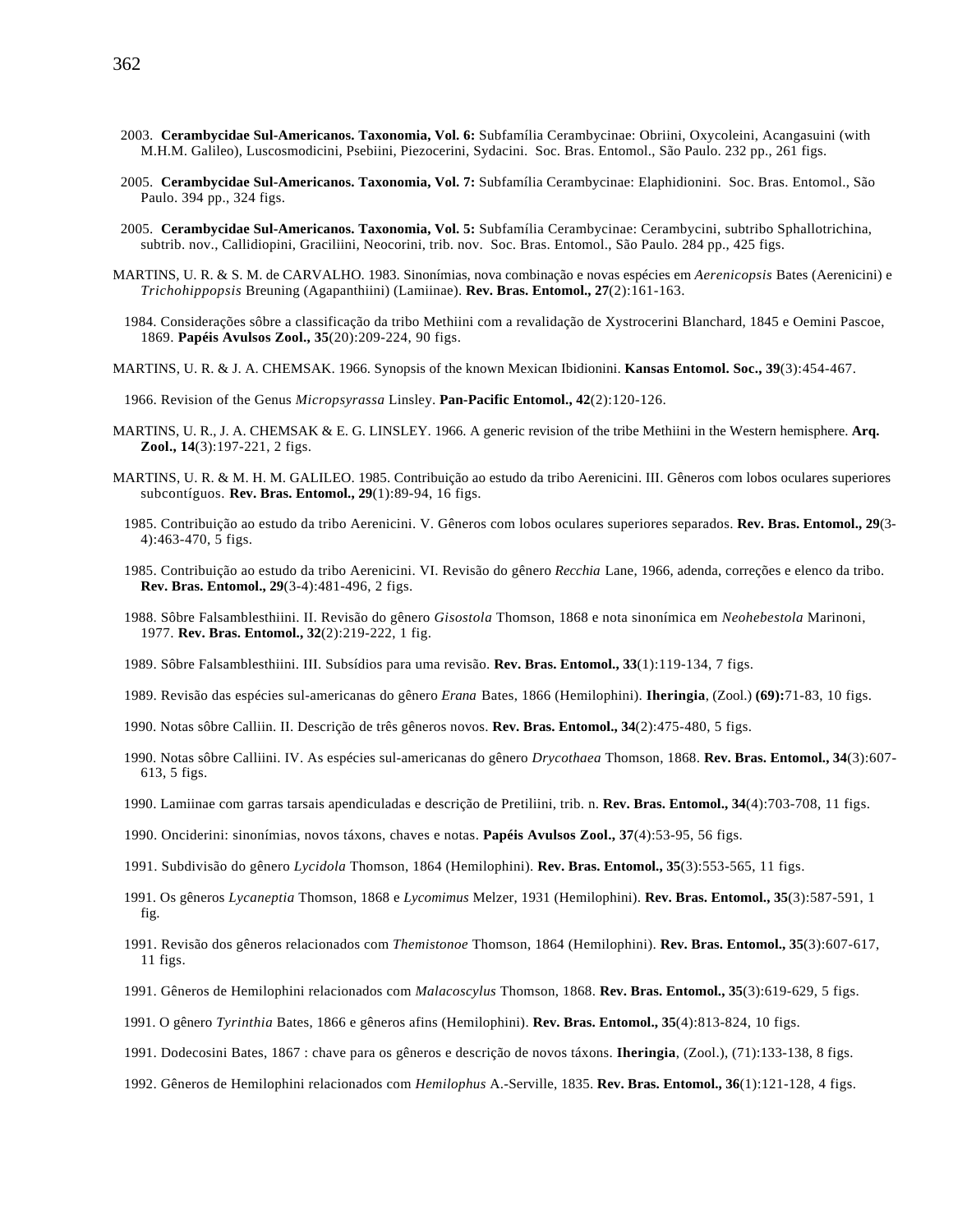- 1992. Divisão do gênero *Isomerida* Bates, 1866 (Hemilophini). **Rev. Bras. Entomol., 36**(1):187-195, 5 figs.
- 1992. Divisão do gênero *Hilarolea* Thomson, 1868 (Hemilophini). **Rev. Bras. Entomol., 36**(2):437-447, 5 figs.
- 1992. Gêneros de Hemilophini com antenas de doze artículos. **Rev. Bras. Entomol., 36**(3):575-579, 1 fig.
- 1992. O gênero *Hilaroleopsis* Lane, 1970 e descrições de novos táxons em Hemilophini. **Rev. Bras. Entomol., 36**(3):589-596, 6 figs.
- 1992. Neotropical Cerambycidae primarily in the Canadian Museum of Nature, Ottawa. I. Falsamblesthiini. **Insecta Mundi, 6**(2):101-108, 9 figs.
- 1993. Descrição de novos táxons com antenas de doze artículos, Trans.ferência de espécies de *Adesmus* Lepeletier & A.-Serville, 1825 e sinónimos. (Hemilophini). **Iheringia**, (Zool.), **(74)**:109-116, 5 figs.
- 1993. Cerambycidae of the Canadian Museum of Nature, Ottawa. IV. Hemilophini. **Insecta Mundi, 7**(3):169-173, 1 fig.
- 1994. Novas espécies e notas sobre Cerambycidae e Disteniidae do Estado de Tocantins, Brasil. **Iheringia,** (Zool.), **(77)**:77-82.
- 1994. Revisão do gênero *Stereomerus* Melzer, 1934 (Desmiphorini). **Papéis Avulsos Zool. 39**(1):1-11.
- 1994. Descrições de novas espécies, chaves para identificação e notas sobre os gêneros *Sphagoeme* Aurivillius, *Aleiphaquilon* Martins e *Gigantotrichoderes* Tippmann. **Rev. Bras. Zool., 11**(4):683-690, 3 figs.
- 1995. Notas e descrições em Desmiphorini. **Iheringia,** (Zool.), **(78)**:161-170, 5 figs.
- 1995. Neotropical Cerambycidae of the Canadian Museum of Nature, Ottawa. V. Onciderini. **Insecta Mundi, 9**(1-2):1-5, 6 figs.
- 1995. Os gêneros *Coeloprocta* Aurivillius; *Anisopeplus* Melzer e *Acaua*, gen. n. (Desmiphorini). **Rev Bras. Zool., 12**(1):25-29, 5 figs.
- 1995. Revisão do gênero *Blabia* Thomson, 1864 (Desmiphorini). **Rev. Bras. Entomol., 39**(3):567-590, 44 figs.
- 1995. Revisão do gênero *Malthonea* Thomson, 1864 (Desmiphorini). **Rev. Bras. Entomol., 39**(3):611-621, 8 figs.
- 1996. Transferência de gêneros de Aerenicini para Hemilophini, novos táxons e chave para as espécies de *Apagomerina* Gilmour, 1962. **Rev. Bras. Entomol., 40**(1):21-24, 7 figs.
- 1996. Divisão de *Eulachnesia* Bates, 1872 e descrição de novos táxons (Hemilophini). **Rev. Bras. Entomol., 40**(2):181-196, 8 figs.
- 1996. Descrições e notas sobre Cerambycidae sul-americanos. **Rev. Bras. Zool., 13**(2):291-311, 13 figs.
- 1997. Revisão dos genêros *Pseudestola* Breuning, *Estolomimus* Breuning e *Euestola* Breuning (Desmiphorini). **Rev. Bras. Zool., 14**(1):99-112, 9 figs.
- 1997. Remoção de espécies com duas carenas elitrais do genero *Adesmus* (Hemilophini). **Iheringia,** Ser. Zool., **(83)**: 45-64, 12 figs.
- 1998. Novas sinonimias e novos táxons em Cerambycidae neotropicais. **Rev. Bras. Zool., 15**(1): 47-58, 8 figs.
- 1998. Generos sul-americanos de Desmiphorini com lados do protórax desarmados. **Rev. Bras. Entomol., 41**(2-4): 257-265.
- 1998. Generos de Hemilophini semelhantes a *Phoebe*. **Rev. Bras. Entomol., 41**(2-4): 431-437.
- 1998. Revisão da Tribo Aerenicini Lacordaire, 1872. **Arquivos de Zool., 35**(1): 1 133, 77 figs.
- 1999. Sobre algumas espécies de Lamiinae da Colombia com garras tarsais divergentes. **Papéis Avulsos Zool., 41** (5): 67 81, 6 figs.
- 1999. Novas espécies de Cerambycidae neotropicais. **Rev. Bras. Zool., 16**(3): 807 820, 10 figs.
- 1999. Novas espécies de Ibidionini da América do Sul. **Rev. Bras. Entomol., 43**(3/4): 301 307, 7 figs.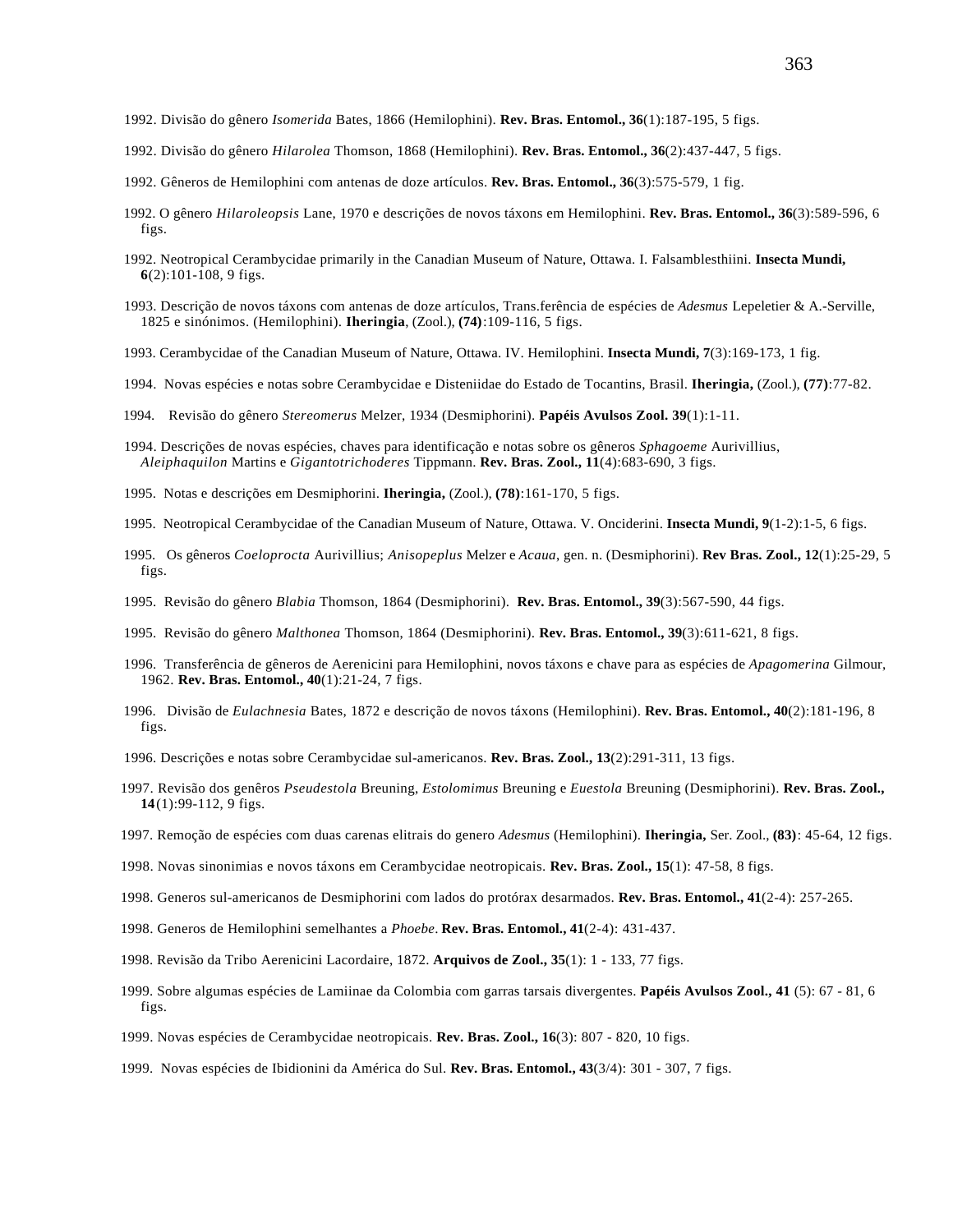- 1999. *Paleohemilophus* a new genus of fossil Cerambycidae from Hispaniola Island. **Rev. Bras. Entomol., 43**(3/4): 309 313, 11 figs.
- 1999. Transferéncia de *Stenygra* Audinet-Serville, 1834 para Ibidionini e descrição de *Isostenygra* gen. nov. **Rev. Bras. Entomol., 43**(3/4): 315 - 317, 5 figs.
- 2001. Novos táxons de Disteniidae neotropicais. **Iheringia,** Ser. Zool., **(90)**: 15 20, 4 figs.
- 2001. Duas espécies novas do genero *Acakyra* Martins & Galileo, 1996 (Acanthoderini). **Rev. Bras. Entomol., 45(2)**: 103 105, 5 figs.
- 2001. Descrições, transferencias e notas em Apomecynini (Lamiinae). **Revista Brasiliera Xoologia, 18(4)**: 1227-1235, 5 figs.
- 2002. Desmiphorini: novas espécies, nova sinonímia e redescriçao de *Inermestoloides praeapicealba* Breuning, 1942. **Papéis Avulsos Zool., 42** (1): 1-12, 5 figs.
- 2002. *Estolomimus* (Lamiinae: Desmiphorini): novas espécies e chave. **Iheringia, Sér. Zool., 92(2)**: 21-28, 4 figs.
- 2002. Cerambycidae da Colómbia. I. Eburiini. **Iheringia, Zool., 92(4)**: 5-10, 2 figs.
- 2002. Cerambycidae da Colómbia. II. Ibidionini. **Iheringia, Zool., 92(4):** 11-18, 2 figs.
- 2003. Novas espécies e revalidação em *Hippopsis* Lepeletier & Audinet-Serville, 1825 (Lamiinae, Agapanthini). **Rev. Bras. Entomol., 47(1):** 25-29, 8 figs.
- 2003. Novos táxons em Apomecynini (Lamiinae). **Rev. Bras. Entomol., 47(1):** 133-135, 3 figs.
- 2003. Cerambycidae da Colômbia. IV. Cerambycinae com olhos grosseiramente granulados. **Rev. Bras. Entomol., 47(2):** 175-180, 3 figs.
- 2003. Novos táxons em Piezocerini e Ibidionini (Cerambycinae). **Rev. Bras. Entomol., 47(2)**: 225-228, 5 figs.
- 2003. Sinonímias e descriçoes em *Adetus* LeConte (Lamiinae, Apomecynini). **Rev. Bras. Entomol., 47(3)**: 373 378, 6 figs.
- 2003. Novas espécies e nota sobre Lamiinae neotropicais da coleção Arriagada, Santiago, Chile. **Rev. Bras. Entomol., 47(4)**: 615 620, 7 figs
- 2004. Contribuição aos Hemilophini (Lamiinae) da Colômbia e do Ecuador. **Iheringia, Zool., 94(1)**: 37 44. 8 figs.
- 2004. Cerambycidae coletados na Venezuela na copa de *Matayba* (Sapindaceae) e *Vochysia* (Vochysiaceae). **Rev. Bras. Entomol., 48(2):** 229 – 232, 4 figs.
- 2004. **Cerambycidae Sul-Americanos, Suplemento 1**. Argania Editio S.C.P., Barcelona, Spain, 147 pp.
- 2004. Sobre Hemilophini (Lamiinae) da Região Neotropical: espécies novas e novos registros. **Rev. Bras. Zool., 21(3):** 535 541, 8 figs.
- 2004. Novos táxons de Aerenicini (Lamiinae) da Guatemala, Brasil e Bolívia. **Iheringia, Zool., 94(4)**: 395 401, 8 figs.
- 2004. Contribuição ao conhecimento dos Hemilophini (Lamiinae), principalmente da Costa Rica. **Rev. Bras. Entomol., 48(4):** 467 – 472, 8 figs.
- 2005. Novos táxons e notas sobre Cerambycidae da região Neotropical. **Rev. Bras. Zool., 22(3)**: 764 770, 9 figs.
- 2005. Novas espécies de *Adetus* (Lamiinae, Apomecynini). **Iheringia,** Sér. Zool., **95():** 25 28, 4 figs.
- 2005. Novos Onciderini (Lamiinae) da Bolívia. **Revista Brasileira de Entomologia, 49(4)**, 459–461.
- MARTINS, U. R. & M. A. MONNÉ. 1972. Caracterização de dois gêneros de Acanthocinini. **Rev. Bras. Entomol., 16**(8):61-66, 12 figs.
	- 1973. Revisão do gênero *Niophis* Bates. **Rev. Bras. Entomol., 17**(3):19-27, 10 figs.
	- 1974. Contribuição ao conhecimento dos Acanthocinini. **Papéis Avulsos Zool., 28**(2):11-30, 12 figs.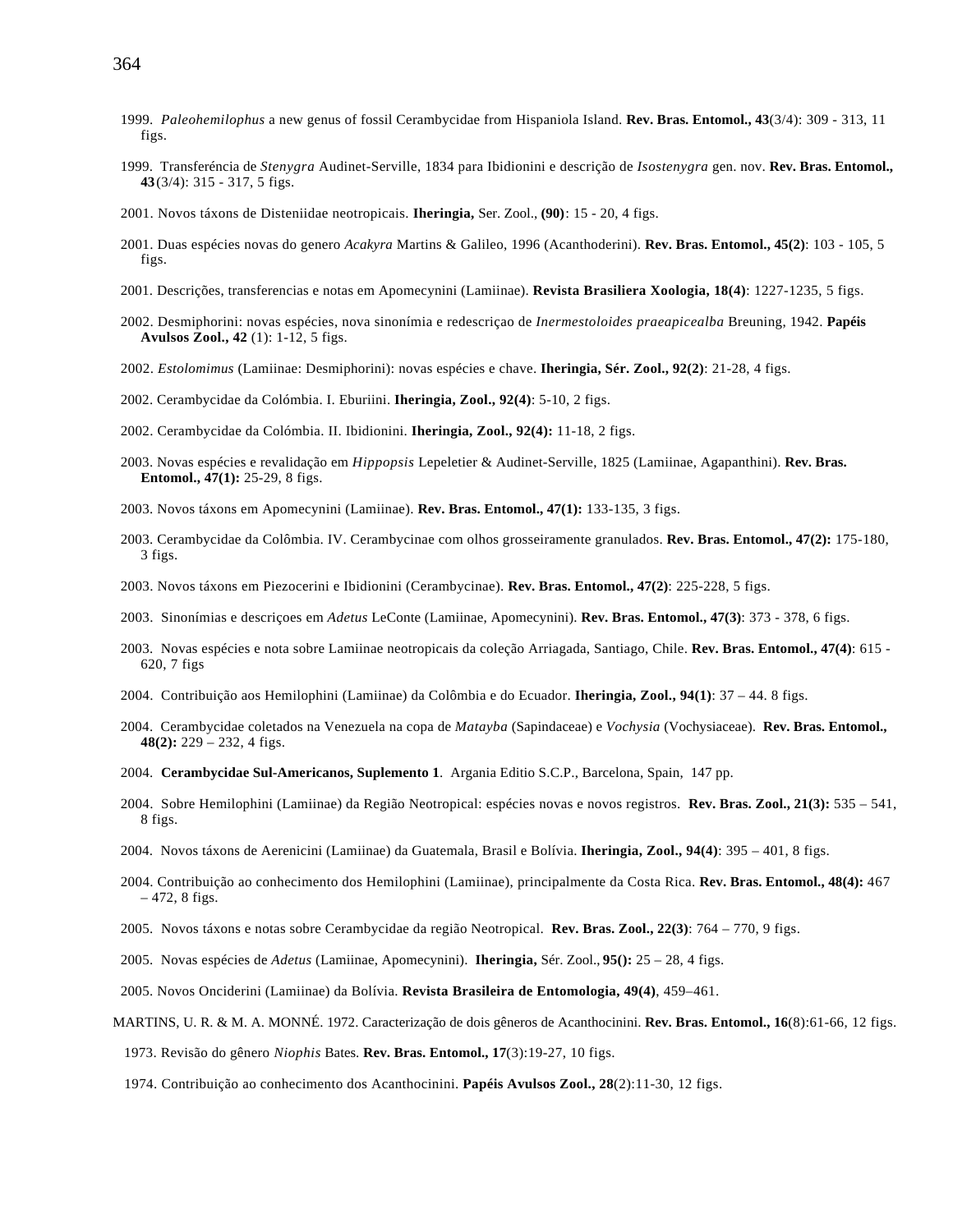- 1974. Contribuição ao conhecimento dos Acanthocinini II. **Studia Entomol., 17**(1-4):317-332, 9 figs.
- 1975. Longicórnios da coleção Hüdepohl. **Papéis Avulsos Zool., 28**(16):269-293, 15 figs.
- 1978. Notas e descrições em Lissonotini. **Rev. Bras. Entomol., 22**(2):65-68, 2 figs.
- 1980. Torneutini: chave para os gêneros, chaves para espécies de alguns gêneros, notas e descrições de novos taxa. **Papéis Avulsos Zool., 33**(24):335-353, 12 figs.
- 1993. Novas espécies de *Oreodera* A.-Serville, 1835 e *Alphus* White, 1855 (Acanthoderini). **Iheringia**, (Zool.), (74):133-140, 4 figs.

MARTINS, U. R. & J. S. MOURE. 1973. Notas sôbre Cerambycidae VII. **Rev. Bras. Entomol.**, **17**(12):77-84, 2 figs.

- MARTINS, U. R. & D. S. NAPP. 1979. *Delemodacrys mourei*, gen. n., sp. n. com a revalidação de Eburiini. **Dusenia, 11**(2):91-94, 4 figs.
	- 1982. Gêneros afins de *Protosphaerion* Gounelle, 1908 : chaves, notas e descrições. **Dusenia, 13**(2):59-64, 4 figs.
	- 1983. Gêneros *Stizocera* Audinet Serville, *Nesostizocera* Linsley e *Parastizocera* Linsley: chaves para espécies, descrições, notas e sinonímias. **Papéis Avulsos Zool., 35**(7):79-92, 11 figs.
	- 1984. *Epropetes* Bates, 1870 : descrições, notas e chave para espécies. **Rev. Bras. Entomol., 28**(4):431-439, 6 figs.
	- 1984. Os gêneros americanos de Psebiini. **Papéis Avulsos Zool., 35**(25):319-324, 1 fig.

1986. Ibidionini IIIa divisão: descrições, notas e chave para espécies de *Minibidion*. **Rev. Bras. Entomol., 30**(1):5-12, 5 figs.

- 1986. Ibidionini Va divisão: descrições e notas. **Rev. Bras. Entomol., 30**(2):227-241, 12 figs.
- 1989. Rhopalophorini: descrições, sinonímias e novas cobinações. **Rev. Bras. Entomol., 33**(1):57-65, 7 figs.
- 1992. Sphaerionini: novos taxons, sinonímia, chaves e nova combinação. **Rev. Bras. Zool., 7**(4):459-476, 17 figs.
- 2005. Novo gênero e nota sinonímica em Callichromatini. **Iheringia,** Sér. Zool., **95(1):**17 19, 2 figs.
- McCARTY, J. D. 1993. A new species of *Eburia* from the Estacion de Biologia, Los Tuxtlas, Veracruz, Mexico. **Pan-Pacific Entomol., 69**(4):336-338, 1 fig.
	- 1997. A new species of *Polyrhaphis* from Mexico. **Occ. Pap. Cons. Coleop., 1**(1):43-45, 1 fig.
- 2001. A review of the Mexican species *Oreodera* Audinet-Serville (Lamiinae). **Occ. Pap. of the Cons. Coleop., 4**(1): 13-34, 10 figs.
- 2005. New species of *Oreodera* Audinet-Serville from Panama and Costa Rica (Lamiinae, Acanthoderini). **Folia Entomol. Mexicana, 44(Suppl. 1):** 83 – 86, 2 figs.
- MELSHEIMER, F. E. 1853. **Catalogue of the described Coleoptera of the United States.** Washington, D.C., Smithsonian Institution, xvi + 174 pp.
- MELZER, J. 1918. Observações sôbre os cerambycideos do grupo dos Compsocerini. **Rev. Mus. Paul.**, **10:**419-435, 1 fig.
	- 1919. Os longicórnios brazileiros da subfamília "Prioninae", tomando em consideração particular as espécies do Estado de São Paulo. **Rev. Mus. Paul.**, **11**:1-207, 10 pls.
	- 1920. Longicórneos novos ou pouco conhecidos do Brasil. **Rev. Mus. Paul.**, **12**(2):410-437, 6 figs.
	- 1922. Longicórneos do Brasil, novos ou pouco conhecidos. **Notas Prelim. Mus. Paul.**, **2**(2):1-12.
	- 1923. Longicórneos do Brasil novos ou pouco conhecidos. **Rev. Mus. Paul.**, **13:**527-533,1 fig.
	- 1923. Longicórneos do Brasil, novos ou pouco conhecidos. **Notas Prelim. Mus. Paul.**, **2**(3):1-4.
	- 1923. Longicórneos do Brasil, novos ou pouco conhecidos. **Notas Prelim. Mus. Paul.**, **2**(4):1-10.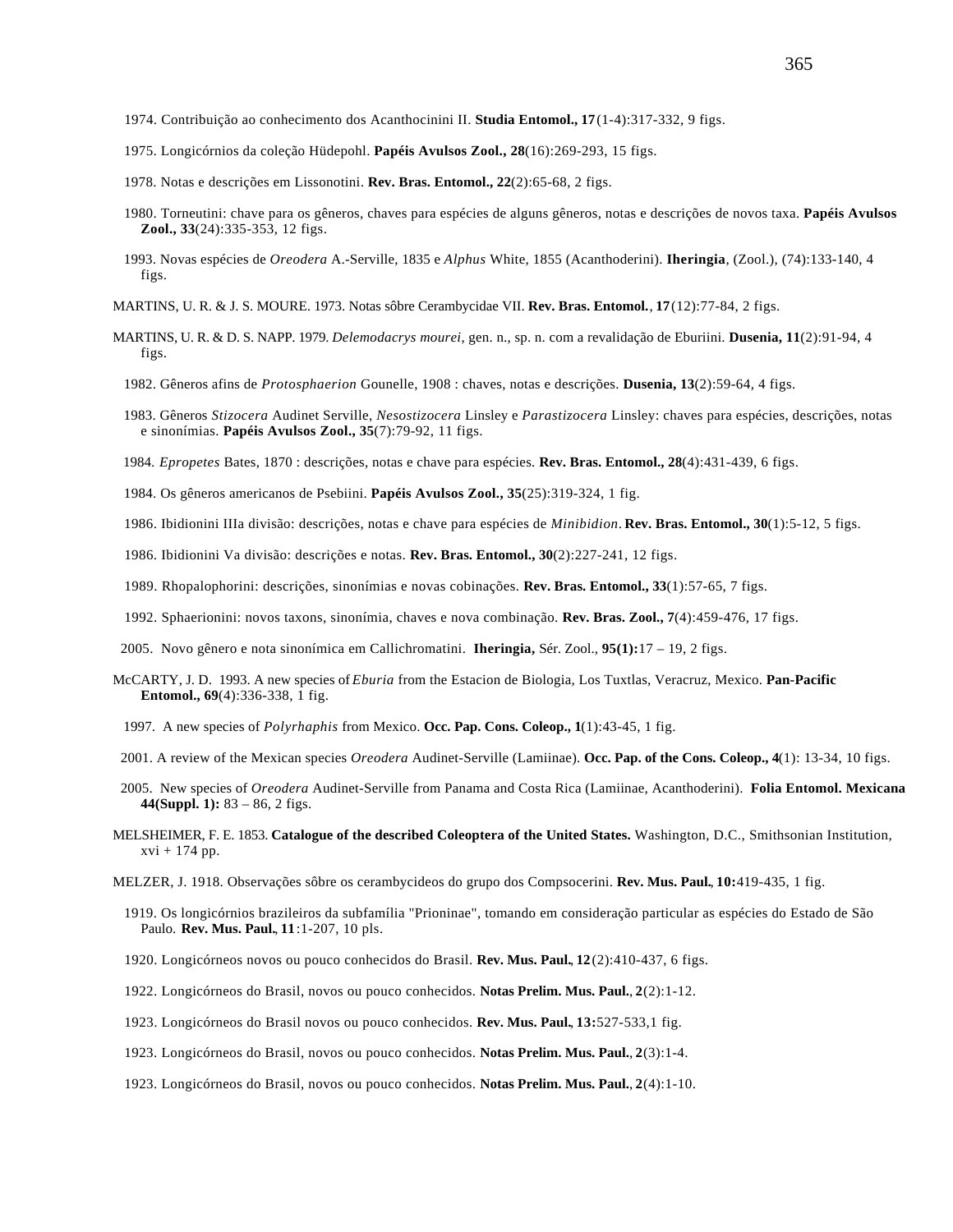- 1926. Longicórneos do Brasil, novos ou pouco conhecidos. **Publ. Mus. nac.**, **7:**1-15.
- 1927. Longicórneos do Brasil, novos ou pouco conhecidos. **Rev. Mus. Paul.**, **15**(1):135-202, 20 figs.
- 1927. Longicórneos do Brasil, novos ou pouco conhecidos. **Rev. Mus. Paul.**, **15**(1):557-582.
- 1928. Longicórneos do Brasil, novos ou pouco conhecidos. **Arch. Inst. biol.**, **1:**143-158, 26 figs.
- 1930. Longicórneos do Brasil, novos ou pouco conhecidos II. **Arch. Inst. biol.**, **3:**187-208, 25 figs.
- 1931. Longicórneos americanos, principalmente do Brasil, novos ou pouco conhecidos **Arch. Inst. Biol.**, **4:**51-82, 33 figs.
- 1931. Cerambycideos neotrópicos, principalmente do Brasil. **Rev. Entomol.**, **1**(1):1-15, 8 figs.
- 1931. Novos Cerambycideos neotrópicos. **Rev. Entomol.**, **1**(2):191-199, 6 figs.
- 1932. Vinte espécies novas de cerambycideos neotrópicos, principalmente do Brasil. **Rev. Entomol.**, **2**(2):216-238, 14 figs.
- 1932. Novos gêneros e novas espécies de cerambycideos do Brasil. **Rev. Entomol.**, **2**(4):420-434, 12 figs.
- 1933. Cerambycideos neotrópicos, novos ou pouco conhecidos. **Rev. Entomol.**, **3**(3):367-382.
- 1933. Nota prévia sôbre um longicórneo interessante dos Andes da Argentina. **Rev. Entomol.**, **3**(4):459-461, 1 pl.
- 1934. Novos subsidios para o conhecimento dos cerambycideos neotrópicos. **Rev. Entomol.**, **4**(1):70-110, 14 figs.
- 1934. Longicórneos americanos, principalmente do Brasil, novos ou pouco conhecidos. **Arq. Inst. Biol.**, **5:**213-244, 42 figs.
- 1935. Novos cerambycideos do Brasil, da Argentina e de Costa Rica. **Arch. Inst. Biol. Veg.**, **2**(2):173-205.
- MENDES, D. 1937. Uma nova espécie de *Pentheochaetes* Melzer, 1932. **Rodriguesia**, **3:**253-254.
	- 1938. Uma nova espécie de *Desmiphora* Serv., 1835 , in **Livr. Jub. Prof. L. Travassos**, **3:**315-317, 1 fig.
	- 1938. Três espécies novas de cerambycideos do Brasil, dos gêneros *Lygrocharis*, *Rhathymoscelis* e *Alphus* **Rev. Entomol.**, **9:**117- 121, 7 figs.
	- 1940. *Rhopalophora neivai*, nova espécie da familia Cerambycidae. **Rev. Entomol.**, **11:**380-382.
	- 1946. Uma nova espécie do gênero *Semnus* Lac., 1869 , in **Livr. Hom. R. F. d'Almeida**, **25:**235-238, 10 figs.
- MÉNÉTRIES, E. 1832. **Catalogue raissoné des objects de Zoologie recueillis dans un voyage au Cacase et jusqu'aux frontiéres actuelles de la Perse. 4:**1-271.
	- 1838. Essai d'une monographie du genre *Anacolus* de la famille des capricornes (Insectes coléoptères). **Bull. Sci. Acad. Imp. Sci. St. Petersbourg, 4:**129-131.
	- 1844. Sur un envoi d'insectes de la côte N. O. d'Amérique. **Bull. Sci. Acad. Imp. Sci. St. Petersbourg, 2:** 49-64.
- MERMUDES, J.R.M. 1998. Nova espécie de *Dihammaphora* da Colombia (Cleominini). **Iheringia,** Sér. Zool., **(85)**: 97-100, 1 fig.
- MERMUDES, J.R.M. & M.A. MONNÉ . 1999. *Aleiphaquilon* (Callidiopini): descriçoes e chave para identificaçao. **Iheringia,** Sér. Zool., **(87):** 81 - 86, 3 figs.
- MERMUDES, J.R.M. & M.L. MONNÉ. 2001. Descrição da larva e pupa de *Acanthoderes* (*Psapharochrus*) *melanosticta* White, 1855 (Acanthoderini). **Rev. Bras. Entomol., 45(4):** 331-334, 15 figs.
- MERMUDES, J.R.M. & D.S. NAPP. 2001. Review of the genus *Haenkea* Tippman (Cleomenini). **Coleop. Bull., 54(4)**: 511-519, 6 figs.
	- 2001. Revision of *Eupempelus* Bates and its transference to Heteropsini Lacordaire. **Rev. Bras. Zool., 18(1)**: 245-253, 6 figs.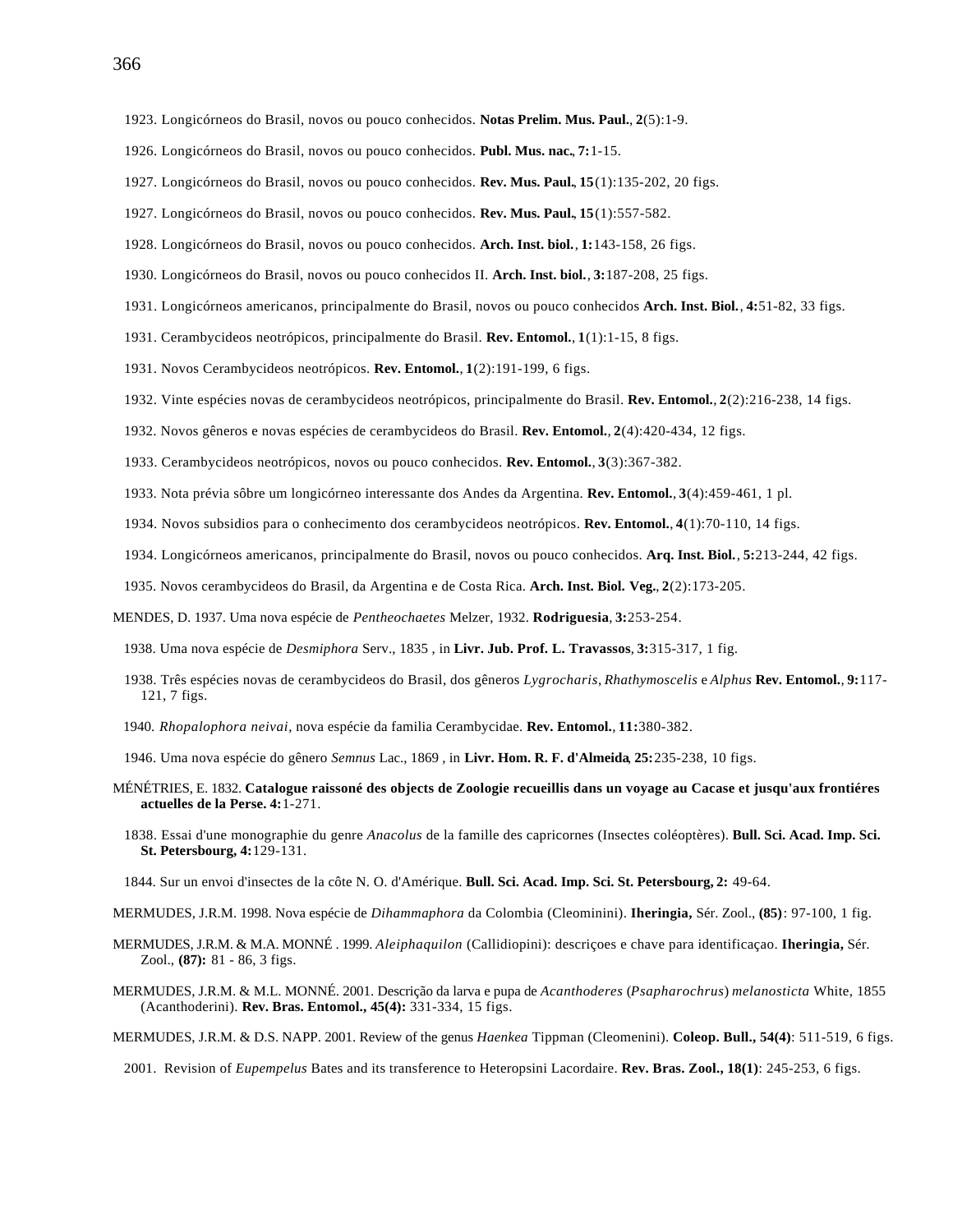- 2002. Redescrição e transferência do gênero *Fregolia* Gounelle, 1911 para Callidiopini Lacordaire. **Rev. Bras. Entomol. , 46(4):** 553 - 559, 34 figs.
- 2004. Comparative morphological study of the Neotropical Cleominini genera and their transference to the tribes Rhopalophorini Blanchard and Rhinotragini Thomson (Cerambycinae). **Rev. Bras. Entomol., 48(2)**: 251 – 272, 129 figs.
- MICHARD, A. 1887. *Poecilopeplus tardifi* n. sp. **Revue Entomol.**, **6:**139.
- MICHELI, J. 1978. Ten new insect records from Puerto Rico. **Journ. Agric. of the Univ. Puerto Rico, LXII(3)**: 301 303.
- 1983. *Curiosa dominicana*, a new genus and species of Curiini from Dominican Republic. **Coleop. Bull., 37**(3):261-266, 3 figs.
- 2003. New longhorn beetles from Puerto Rico (West Indies). **Coleop. Bull., 57**(2): 191-204, 5 figs.
- MICHELI, J. & F.T. HOVORE. 2003. New synonymies and distributional records for Caribbean Cerambycidae. **Coleop. Bull., 57(1)**: 1-4, 1 fig.
- MICHELI, J. & C. MICHELI. 2004. Five new Puerto Rican longhorn beetles and other notes on West Indian Acanthocinini (Lamiinae). **Journ. New York Entomol. Soc., 112(1):** 18 – 36, 7 figs.
- MICHELI, C. J. & E.H. NEARNS. 2005. Two new species of *Plectromerus* Haldeman from the West Indies. **Zootaxa 1028:** 23 36, 4 figs.
- MICKEL, C. E. 1919. A new genus of Cerambycidae from Wyoming. **Entomol. News, 30**(7):198-200, 3 figs.
- MIROSHNIKOV, A. I. 1998. A new classification of longicorn beetles of the *Anoplodera* complex, Tribe Lepturini, of Holarctic fauna, I. **Entomologicheskoe Obozrenie. 77(2)**: 384-421.
- MONNÉ, M. A. 1969. Descripción de una nueva espécie del género *Acanthachryson* Bruch, 1921 (Achrysonini). **Rev. Bras. Biol.**, **29**(2):279-282, 1 fig.
	- 1972. Revisión parcial del género *Achryson* Serville, 1833 (Achrysonini). **Rev. Peru. Entomol.**, **15**(1):103-112, 17 figs.
	- 1974. Revisão do gênero *Toronaeus* Bates, 1864 (Lamiinae, Acanthocinini). **Rev. Bras. Biol.**, **34**(4):589-598, 8 figs.
	- 1975. Notas sinonímicas em Acanthocinini. **Rev. Bras. Entomol., 19**(2):55-58.
	- 1975. Contribuição ao conhecimento dos Acanthocinini IV. **Rev. Bras. Biol.**, **35**(2):245-252, 6 figs.
	- 1976. O gênero *Lepturges (s. str.)* Bates, 1863 no Leste e Sul do Brasil Acanthocinini). **Rev. Bras. Biol.**, **36**(2):357-376, 28 figs.
	- 1976. Contribuição ao conhecimento dos Acanthocinini V. **Rev. Bras. Biol.**, **36**(3):577-583, 4 figs.
	- 1976. Revisão do gênero *Oxathres* Bates, 1864 (Acanthocinini). **Rev. Bras. Biol.**, **36**(3):585-593, 6 figs.
	- 1977. Contribuição ao conhecimento dos Acanthocinini VI. **Rev. Bras. Biol.**, **37**(4):693-711, 19 figs.
	- 1978. O gênero *Lepturges (s. str )* Bates, 1863 no Norte e Centro-Oeste do Brasil (Acanthocinini). **Rev. Bras. Biol.**, **38**(1):1-12, 12 figs.
	- 1978. Revisão dos gêneros *Pucallpa* Lane, 1959, *Anisolophia* Melzer, 1934 e *Hamatastus* Gilmour, 1957 (Acanthocinini). **Rev. Bras. Biol.**, **38**(3):587-593, 18 figs.
	- 1979. Notas e descrições em Phacellini. **Rev. Bras. Biol.**, **39**(2):405-413, 20 figs.
	- 1979. Contribuição ao conhecimento dos Aerenicini. **Rev. Bras. Biol.**, **39**(2):415-418, 3 figs.
	- 1980. Contribuição ao conhecimento dos Compsosomatini. Parte I. **Rev. Bras. Entomol., 24**(1):29-51, 20 figs.
	- 1980. Contribuição ao conhecimento dos Compsosomatini. Parte II. **Rev. Bras. Entomol., 24**(2):85-104, 23 figs.
	- 1980. Contribuição ao conhecimento dos Compsosomatini. Parte III. **Rev. Bras. Entomol., 24**(3-4):227-265, 46 figs.
	- 1981. Contribuição ao conhecimento dos Compsosomatini. Parte IV. **Rev. Bras. Entomol., 25**(2):73-84, 4 figs.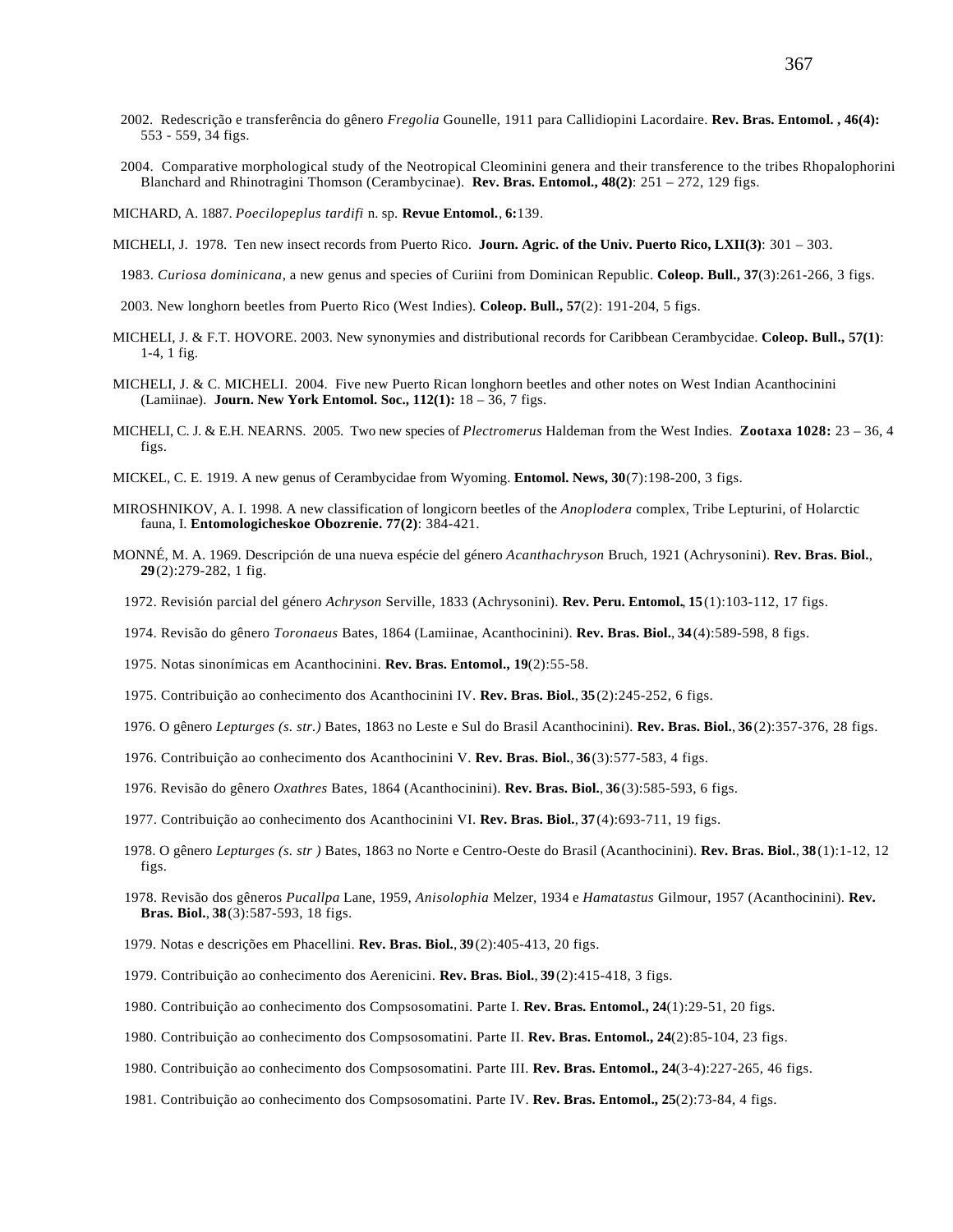- 1982. Revisão do gênero *Hylettus* Bates, 1864 (Acanthocinini). **Rev. Bras. Biol.**, **42**(1):95-106, 10 figs.
- 1984. Revisão do gênero *Cobelura* Erichson, 1847 (Acanthocinini). **Rev. Bras. Entomol., 28**(3):337-344, 5 figs.
- 1985. Duas espécies novas do genero *Hamatastus* Gilmour, 1957 (Acanthocinini). **Rev. Bras. Entomol., 29**(1):27-30, 2 figs.
- 1985. Sinopse do gênero *Palame* Bates, 1864 (Acanthocinini). **Rev. Bras. Entomol., 29**(2):299-304, 5 figs.
- 1985. Sinopse do gênero *Nyssocarinus* Gilmour, 1960 (Acanthocinini). **Rev. Bras. Entomol., 29**(2):305-308, 3 figs.
- 1985. Novas espécies de Acanthocinini neotropicais. **Rev. Bras. Entomol., 29**(2):369-377, 6 figs.
- 1985. Sinopse do gênero *Nyssodrysternum* Gilmour, 1960, com notas sôbre o "complexo *Nyssodrys*" (Acanthocinini). **Rev. Bras. Entomol., 29**(3-4):535-548, 9 figs.
- 1988. Novas espécies de Acanthocinini neotropicais II. **Rev. Bras. Entomol., 32**(2):119-130, 8 figs.
- 1989. Novos táxons e sinonímia em Rhopalophorini. **Rev. Bras. Biol.**, **49**(3):737-741, 4 figs.
- 1990. Sinopse dos gêneros de Acanthocinini neotropicais. I. Gêneros com setas e crista centro-basal nos élitros. **Rev. Bras. Biol.**, **50**(1):249-278, 3 figs.
- 1990. Novas espécies de Acanthocinini neotropicais III. **Rev. Bras. Entomol., 34**(3):679-686, 6 figs.
- 1991. Sinopse do gênero *Tropidozineus* Monné & Martins, 1976 (Acanthocinini). **Rev. Bras. Entomol., 35**(1):127-133, 3 figs.
- 1992. Novas espécies de *Nyssodrysternum* Gilmour, 1960 do sudeste e sul do Brasil (Acanthocinini). **Rev. Bras. Entomol., 36**(4):773-777, 4 figs.
- 1993. Novas espécies de *Sangaris* Dalman, 1823 (Colobotheini). **Rev. Bras. Entomol., 37**(3):469-474, 3 figs.
- 1993. Novas espécies e sinonímia em *Colobothea* Lepeletier & Audinet-Serville, 1825 (Colobotheini). **Rev. Bras. Entomol., 37**(3):475-482, 8 figs.
- 1998. Notas sobre Acanthocinini Neotropicais: genero e espécies novas. **Rev. Bras. Entomol., 41**(2-4): 289-295.
- 1998. Sinopse do genero *Sporetus* Bates, 1864 (Acanthocinini). **Rev. Bras. Entomol., 42**(3/4): 27-34, 11 figs.
- 2001. Catalogue of the Neotropical Cerambycidae with known host plant -- Part 1: Subfamily Cerambycinae, tribes Achrysonini to Elaphidiini. **Publicações Avulsas do Museu Nacional, No. 88,** 1 - 108.
- 2001. Catalogue of the Neotropical Cerambycidae with known host plant -- Part II: Subfamily Cerambycinae, tribes Graciliini to Trachyderini. **Publicações Avulsas do Museu Nacional, No. 90,** 1 - 119.
- 2001. Genero *Plistonax* Thomson, 1864, (Acanthoderini): espécie nova e chave de identificaçao. **Bol. Mus. Nac.., (n. s. Zool.)**, **466:** 1-3, 1 fig.
- 2001. Sinopse dos generos de Acanthocinini Neotropicais. II. Élitros sem setas, com crista centro-basal e carenas laterais (Lamiinae). **Iheringia,** Ser. Zool., **(91):** 177-181, 4 figs.
- 2001. Catalogue of the Neotropical Cerambycidae with known host plant -- Part III: Subfamily Lamiinae, tribes Acanthocinini to Apomecynini. **Publicações Avulsas do Museu Nacional, No. 92,** 1 - 94.
- 2002. Catalogue of the Neotropical Cerambycidae with known host plant Part IV: Subfamily Lamiinae, tribes Batocerini to Xenofreini. **Publicações Avulsas do Museu Nacional, 94:** 1-92.
- 2002. Catalogue of the Neotropical Cerambycidae with known host plant Part V: Subfamilies Prioninae, Parandrinae, Oxypeltinae, Anoplodermatinae, Aseminae and Lepturinae. **Publicações Avulsas do Museu Nacional, 96**: 1-72.
- 2004. O gênero *Beloesthes* Thomson e nota sinonímica em *Alcathousites* Gilmour (Lamiinae, Acanthocinini). **Rev. Bras. Entomol.., 48(1)**: 31 – 33, 2 figs.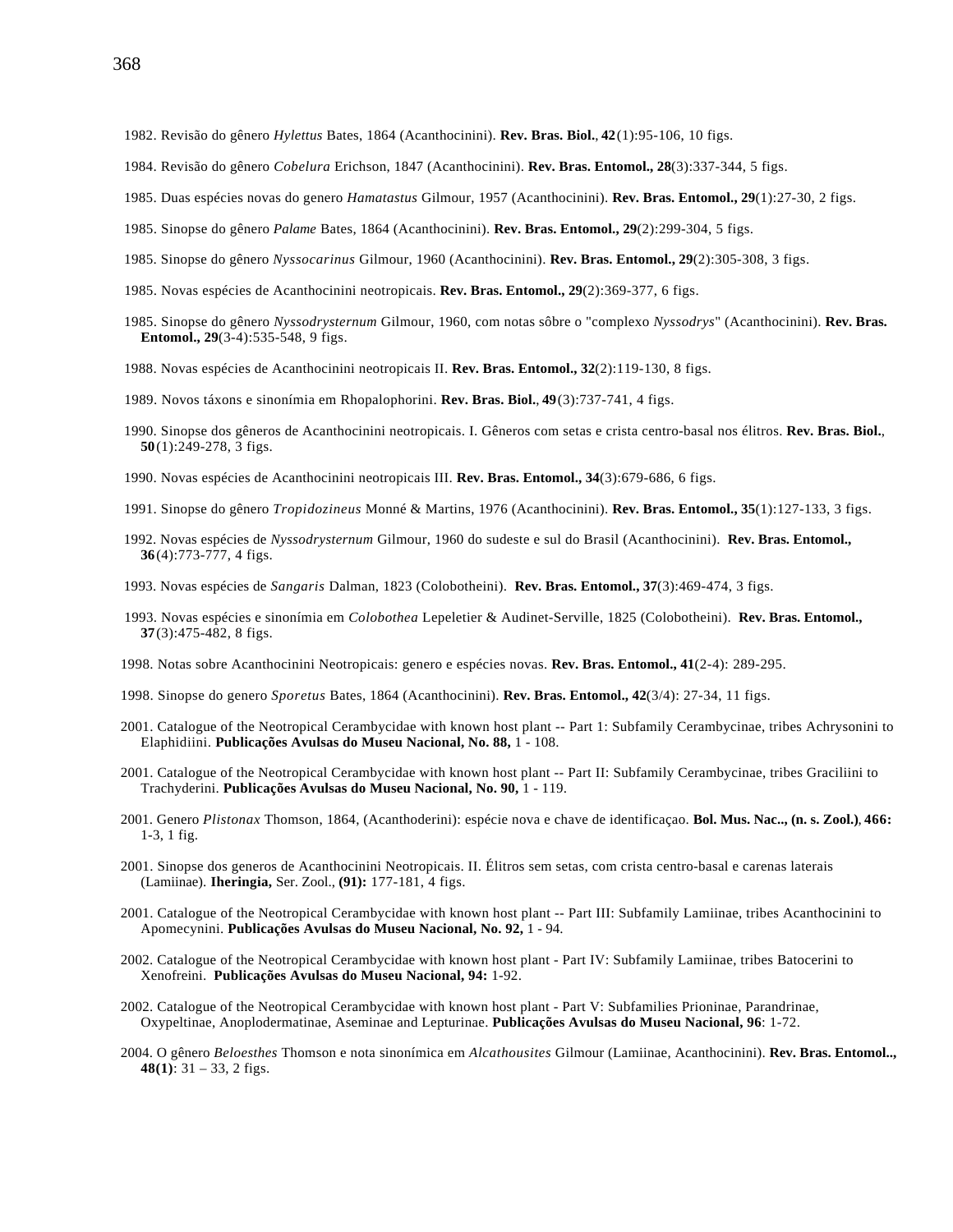- 2005. Gênero *Colobothea* Lepeletier & Audinet-Serville: novas espécies e sinonimia (Lamiinae). **Rev. Bras. Entomol., 49(2):** 245  $-248, 7$  figs.
- 2005. Catalogue of the Cerambycidae (Coleoptera) of the Neotropical region. Part I. Subfamily Cerambycinae. **Zootaxa, 946,** 765 pp.
- 2005. Catalogue of the Cerambycidae (Coleoptera) of the Neotropical region. Part II. Subfamily Lamiinae. **Zootaxa, 1023,** 759 pp.
- MONNÉ, M. A. & S. M. DELFINO. 1980. Contribuição ao conhecimento dos Acanthocinini VII. **Rev. Bras. Biol.**, **40**(2):317-322, 3 figs.
	- 1981. Os gêneros *Exalcidion* Monné, 1977 e *Trichalcidion* gen. n. (Acanthocinini). **Rev. Bras. Biol.**, **41**(2):259-262, 3 figs.
	- 1986. Novas espécies do gênero *Nealcidion* Monné, 1977 (Acanthocinini). **Rev. Bras. Entomol., 30**(1):167-177, 9 figs.
- MONNE, M. A. & S. A. FRAGOSO. 1984. Notas sôbre Onciderini. **Pesq. Agropec. Bras.**,**19**(8):925-933, 14 figs.
- 1988. Novas espécies e sinonímia de *Oreodera* Audinet-Serville, 1835 (Acanthoderini). **Rev. Bras. Biol.**, **48**(4):811-831, 24 figs.
- 1990. Sinopse do gênero *Erythroplatys* White, 1855, com notas sôbre *Rhinotragus* Germar, 1824 (Rhinotragini). **Rev. Bras. Biol.**, **50**(3):727-733, 7 figs.
- 1996.Sobre *Eriphus* Audinet-Serville, 1834 e *Athetesis* Bates, 1870 (Trachyderini). **Rev. Bras. Entomol., 40**(1):113-120, 19 figs.
- MONNÉ, M. A. & E. F. GIESBERT. 1992. Nomenclatural notes on Western Hemisphere Cerambycidae. **Insecta Mundi, 6**(2):249-255.
- MONNÉ, M. A. & M. HOFFMANN. 1981. O gênero *Leptostylus* LeConte, 1852 na América do Sul (Acanthocinini). **Rev. Bras. Entomol., 25**(4):245-263, 14 figs.
- MONNÉ, M. A. & P. R. MAGNO. 1988. Gênero *Cosmisoma* Audinet-Serville, 1834: notas, novos taxa e chave para espécies sulamericanas (Rhopalophorini). **Bol. Mus. Nac.., (n. s. Zool.)**, **319:**1-27, 12 figs.
	- 1988. Sinonímias, descrições e chave para espécies de *Ondontocera* Audinet-Serville, 1833 da América do Sul (Rhinotragini). **Rev. Bras. Entomol., 32**(3-4):441-454, 4 figs.
	- 1990. Novas espécies de Acanthoderini neotropicais I. **Rev. Bras. Entomol., 34**(4):687-691, 5 figs.
	- 1992. Novas espécies de Acanthoderini neotropicais II. **Rev. Bras. Entomol., 36**(4):717-721, 4 figs.
- MONNÉ, M. A. & U. R. MARTINS. 1972. Sôbre *Triacetelus* Bates e *Beaveria* Lane (Purpuricenini). **Rev. Bras. Entomol., 16**(11):75- 78, 1 fig.
	- 1973. Trachyderini : sinonímias, observações, espécies novas. **Papéis Avulsos Zool., 27**(5):69-80, 9 figs.
	- 1973. Notas e descrições em Eburiini. **Papéis Avulsos Zool., 27**(11):145-155, 5 figs.
	- 1974. Notas sinonímicas, observações e descrições em Cerambycidae. **Rev. Bras. Entomol., 18**(1):21-31, 2 figs.
	- 1976. Contribuição ao conhecimento dos Acanthocinini. **Papéis Avulsos Zool., 30**(4):43-98, 43 figs.
	- 1979. Colobotheini: sinonímias, gêneros e espécies novas. **Rev. Bras. Biol.**, **39**(1):31-35, 4 figs.
	- 1981. Notas e descrições em Heteropsini e Purpuricenini. **Rev. Bras. Biol.**, **41**(1):185-189, 4 figs.
	- 1991. Sinopse do gênero *Ceragenia* Audinet-Serville, 1834 (Trachyderini). **Rev. Bras. Entomol., 35(1)**:197-201, 4 figs.
	- 1992. Eburiini : chave para os gêneros, chave para as espécies de *Cupanoscelis* Gounelle, 1909, novas sinonímias e descrição de novos táxons. **Rev. Bras. Entomol., 36**(2):263-275, 7 figs.
- MONNÉ, M.A. & M.L. MONNÉ. 2000. Novo genero sul-americano de Trachyderina Dupont, 1836 (Trachyderini). **Bol. Mus. Nac.., (n. s. Zool.)**, **416,** 30 Maio 2000: 1 - 4, 3 figs.
- 2002. Revisão do gênero *Pteracantha* (Cerambycinae, Trachyderini). **Iheringia,** Sér. Zool., **92(1)**: 71 75, 9 figs.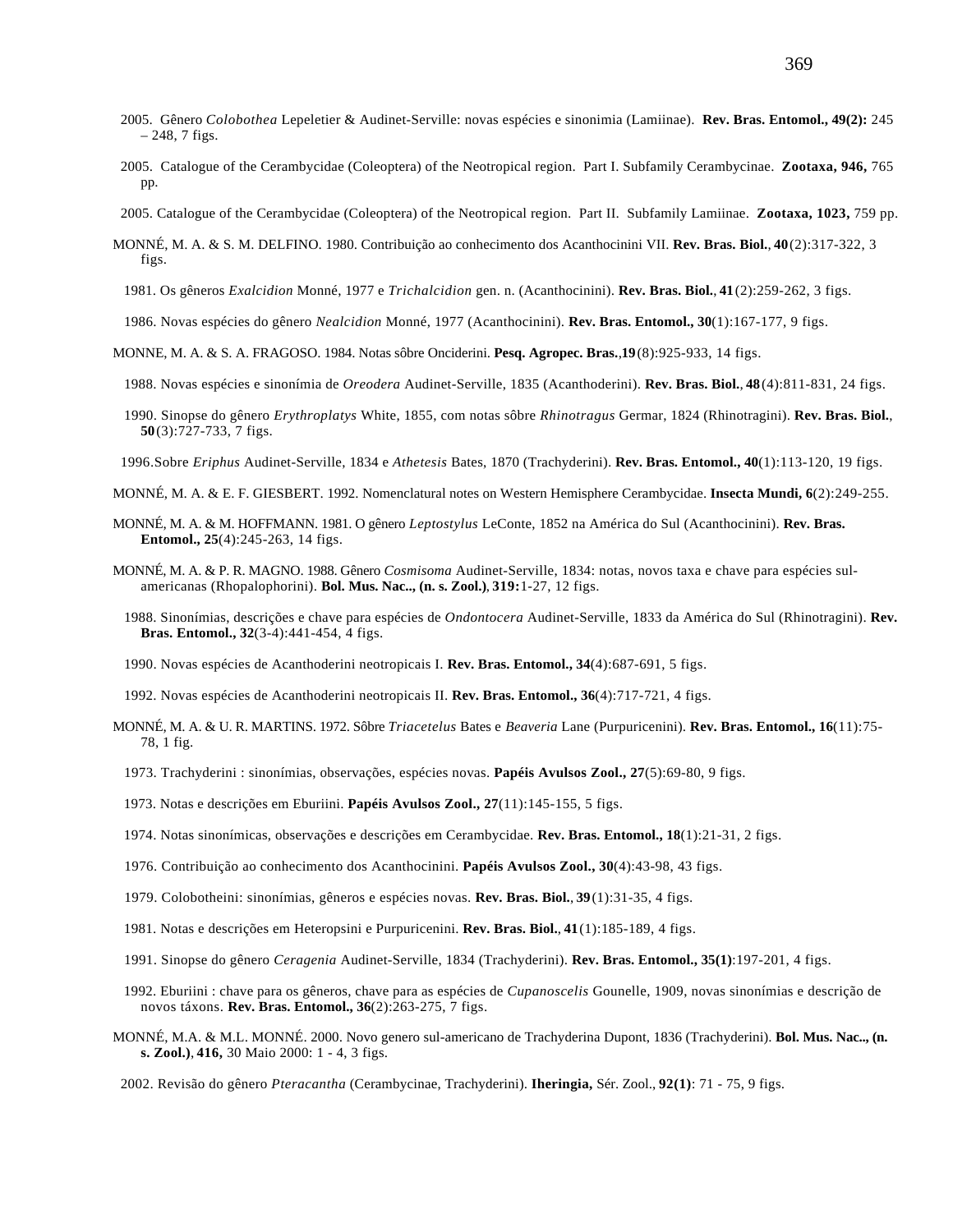- 2004. *Nothoprodontia*, um novo gênero de Trachyderini (Cerambycinae). **Rev. Bras. Entomol., 48(2)**: 239 241, 4 figs.
- 2005. O gênero *Strangalia* Audinet-Serville no norte e centro-oeste do Brasil (Lepturinae). **Rev. Bras. Entomol., 49(2):** 228 236, 12 figs.
- MONNÉ, M.A., MONNÉ., M.L., & U.R. MARTINS. 2004. Notas sinonímicas em Lepturini sul-americanos (Lepturinae). **Rev. Bras. Entomol., 48(4)**: 433 – 438, 18 figs.
- MONNÉ, M. A. & D.S. NAPP. 2004. *Megacyllene* Casey: novas sinonímias e descrição de uma nova espécie. **Rev. Bras. Entomol., 48(3)**: 323 – 324, 3 figs.
- MONNÉ, M. A. & G. L. TAVAKILIAN. 1988. Une nouvelle espèce du genre *Scolochilus* Monné, 1979 (Phacellini). **Revue Fr. Entomol.**, (N. S.) **10**(3):237-238, 1 fig.

1990. Révision du genre *Tenthras* Thomson, 1864 (Acanthocinini). **L'Entomologiste**, **46**(4):181-185, 2 figs.

MONNÉ, M. A. & D. ZAJCIW. 1970. Cerambícidos del Uruguay, nuevos o poco conocidos II. **Atas Soc. Biol.**, **13**(1-2):29-32.

1972. Cerambícidos del Uruguay, nuevos o poco conocidos III. **Atas Soc. Biol.**, **15**(2):49-53.

- MONNÉ, M. L. 1997. Revisão das espécies sul-americanas do gênero Callancyla Aurivillius, 1912 (Trachyderini, Ancylocerina). **Rev. Bras. Entomol., 41**(1):95-100, 8 figs.
- 1998. Revisão do genero *Chloroterion*. **Rev. Bras. Entomol., 41**(2-4): 303-304.
- 1999. Sinopse das espéciesBrasileiras do genero *Phaedinus* Dupont, 1834. **Rev. Bras. Entomol., 43**(1/2): 25 27, 1 fig.
- 2004. Revisão do gênero *Dragoneutes* Martins & Monné (Cerambycinae). **Rev. Bras. Entomol., 48(2):** 245 250, 20 figs.
- 2004. Sinopse do gênero *Weyrauchia* Tippmann. **Rev. Bras. Entomol., 48(3):** 311 313, 4 figs.
- 2005. Revisão, análise cladística e biogeografia de *Coccoderus* Buquet (Cerambycinae, Cerambycini). **Rev. Bras. Entomol., 49(3):** 369 – 391, 94 figs.
- MONNÉ, M.L. & M.A. MONNÉ. 1998. Sinopse do genero *Tropidosoma*, e novas sinonímias em Trachyderini. **Rev. Bras. Entomol., 41**(2-4): 531-534.
	- 2000. Sinopse do genero *Lissonoschema* (Trachyderini). **Iheringia,** Sér. Zool., **(89):** 159 163, 8 figs.
- 2004. *Neoachryson*, novo gênero de Achrysonini (Cerambycinae). **Iheringia,** Sér. Zool., **(94)**: 133-134, 1 fig.
- MONNÉ, M.L. & D.S. NAPP. 1999. *Ceralocyna*: Descriçao de quatro espécies novas e sinonímia. **Iheringia**, Sér. Zool., **(86)**: 29 37, 5 figs.
- 2000. Revisão do genero *Ceralocyna* (Trachyderini, Ancylocerina). **Iheringia,** Sér. Zool., **(88):** 103 137, 91 figs.
- 2000. Two new South American genera of Ancylocerina Thomson (Trachyderini). **Coleop. Bull., 54**(3): 351 358, 8 figs.
- 2001. Sinopse do genero *Ancylocera* Audinet-Serville (Trachyderini, Ancylocerina). **Rev. Bras. Zool., 18(3):** 989 1002, 13 figs.
- 2004. New South American genus and species, and notes on *Xenambyx lansbergei* (Thomson) (Cerambycinae, Torneutini). **Coleop. Bull., 58(4):** 509 – 512, 3 figs.
- MONNÉ, M.L. & A. SANTOS-SILVA. 2003. Sinopse do genero *Strongylaspis* Thomson, 1860 (Prioninae, Macrotomini). **Rev. Bras. Entomol., 47(1)**: 31-47, 29 figs.
- MORELLI, E., M. BIANCHI & A. SANCHEZ. 2002. The immature stages of *Phoracantha recurva* Newman, 1842 and *Phoracantha semipunctata* Fabricius, 1775 and a key to larvae of these species. **Bras. Journ. Biol., 62 (4B):** 853-860, 34 figs.
- MOTSCHULSKY, V. von. 1845. Remarques sur la collection de coléoptères russes de Victor de Motschulsky. **Bull. Soc. Imp. Nat. Moscou, 18**(1):1-127, 3 pls.
	- 1859. Coléoptères nouveaux de la Californie. **Bull. Soc. Imp. Nat. Moscou, 32**(2):122-185, 357-410.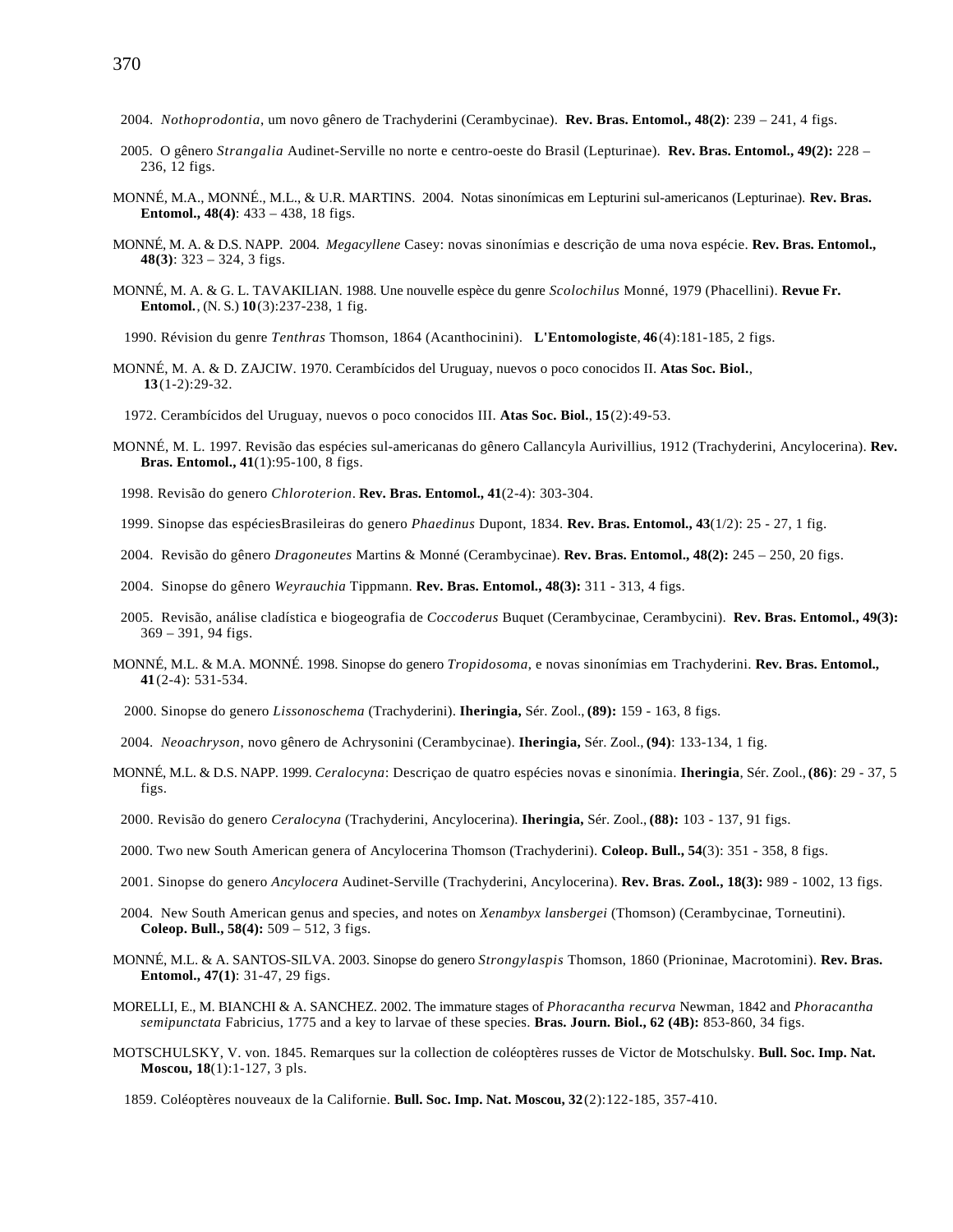- 1860. Coléoptères de la Sibérie orientale et en particulier des rives de l'Amour, in Schrenk, **Reisen und Forschungen im Amurlande, 2:**77-257.
- 1875. Énumeration des nouvelles espèces de coléoptères rapportés de ses voyages. **Bull. Soc. Imp. Nat. Moscou, 49**(2):139-155.

MOXEY, C. F. 1965. The genus *Ochrus*. **Entomol. News, 76:** 240-241, 1 fig.

- MULSANT, E. 1839. **Histoire naturelle des Coléoptères de France, Longicornes.** Maison, 304 pp., 3 pls.
	- 1842. **Histoire naturelle des Coléoptères de France.** Rectifications et additions à la monographie des Longicornes. Maison, supplement, 8 pp.
	- 1862-1863. Histoire naturelle des Coléoptères de France. Longicornes. **2e. ed. Ann. Soc. Imp. Agric Hist. Nat. Industrie**, Lyon, p. 1-590.
	- 1864. Tribu des Longicornes (suite). **Ann. Soc. Imp. Agric. Hist. Nat. Industrie**, (3)**8:**1-208.
- MUTCHLER, A. J. 1914. A new species of *Criocephalus*. **Bull. Amer. Mus. Nat. Hist.**, **33:**345-346.
	- 1925. Coleoptera from the Williams Galápagos Expedition. **Zoologica**, **5:**219-240.
	- 1938. Coleoptera from the Galápagos Islands. **Amer. Mus. Novit.**, **981:**1-19, 12 figs.
- NAPP, D. S. 1976. Revisão dos gêneros *Compsocerus* Lepeletier & Audinet-Serville, 1830 e *Paromoeocerus*Gounelle, 1910. **Rev. Bras. Entomol., 20**(1):1-64, 6 pls.
	- 1977. Nova espécie de *Compsocerus* Lepeletier & Audinet-Serville, 1830 (Compsocerini). **Dusenia, 10**(2):97-100, 4 figs
	- 1977. Revisão do gênero *Unxia* Thomson, 1860. **Rev. Bras. Entomol., 20**(3-4):117-152, 54 figs., 1 pl.
	- 1979. Revisão do gênero *Chenoderus* Fairmaire & Germain, 1859. **Rev. Bras. Biol.**, **39**(3):571-585, 41 figs.
	- 1979. Revisao do gênero *Ethemon* Thomson, 1864. **Rev. Bras. Biol., 9**(4):901-917, 38 figs.
	- 1980. *Dilocerus marinonii*, gen. n., sp. n. de Compsocerini. **Rev. Bras. Entomol., 24**(3-4):193-196, 10 figs.
	- 1993. Duas espécies novas do gênero *Orthoschema* A.-Serville (Compsocerini). **Rev. Bras. Entomol., 37**(4): 653-656, 2 figs.
	- 1993. *Caperonotus*, gen. n. de Compsocerini. **Rev. Bras. Entomol., 37**(4): 657-670, 60 figs.
- 1994. Phylogenetic relationships among the subfamilies of Cerambycidae (Coleoptera-Chrysomeloidea). **Rev. Bras. Entomol., 38**(2): 265-419, 290 figs.
- 1994. Revisão do gênero *Orthostoma* Lepeletier & A. Serville, 1830 e descrição de *Aglaoschema*, gen.n. **Rev. Bras. Entomol., 38**(3/4): 645-660, 35 figs.
- 1998. *Ideratus* Thomson, 1864: redescrição e posiçáo taxonomica. **Rev. Bras. Entomol., 41**(2-4): 161-164.
- 1998. Revisão do genero *Chlorethe* Bates, 1867. **Rev. Bras. Entomol., 42**(3/4): 79-88, 50 figs.
- NAPP, D. S. & M. I. MARQUES. 1998. New species of *Ischionodonta* Chevrolat from Brasil and redescription of *I. brasiliensis* (Chevrolat) (Rhopalophorini). **Coleop. Bull., 52**(2):127-133, 4 figs.
- 1999. *Gurubira*, a new genus of Rhopalophorini. **Rev. Bras. Entomol., 43**(1/2): 35 45, 41 figs.
- 1999. Revision of the genus *Ischionodonta* Chevrolat, 1859. **Rev. Bras. Entomol., 43**(1/2): 109 130, 26 figs.
- NAPP, D. S. & U. R. MARTINS. 1980. Sinonímias, descrições e chave para espécies de *Eburodacrys* White, 1853 **Papéis Avulsos Zool., 33**(4): 77-97, 65 figs.
	- 1982. Subsídios para revisão taxonômica da tribo Achrysonini nas Américas. **Papéis Avulsos Zool., 34**(28):349-401, 178 figs.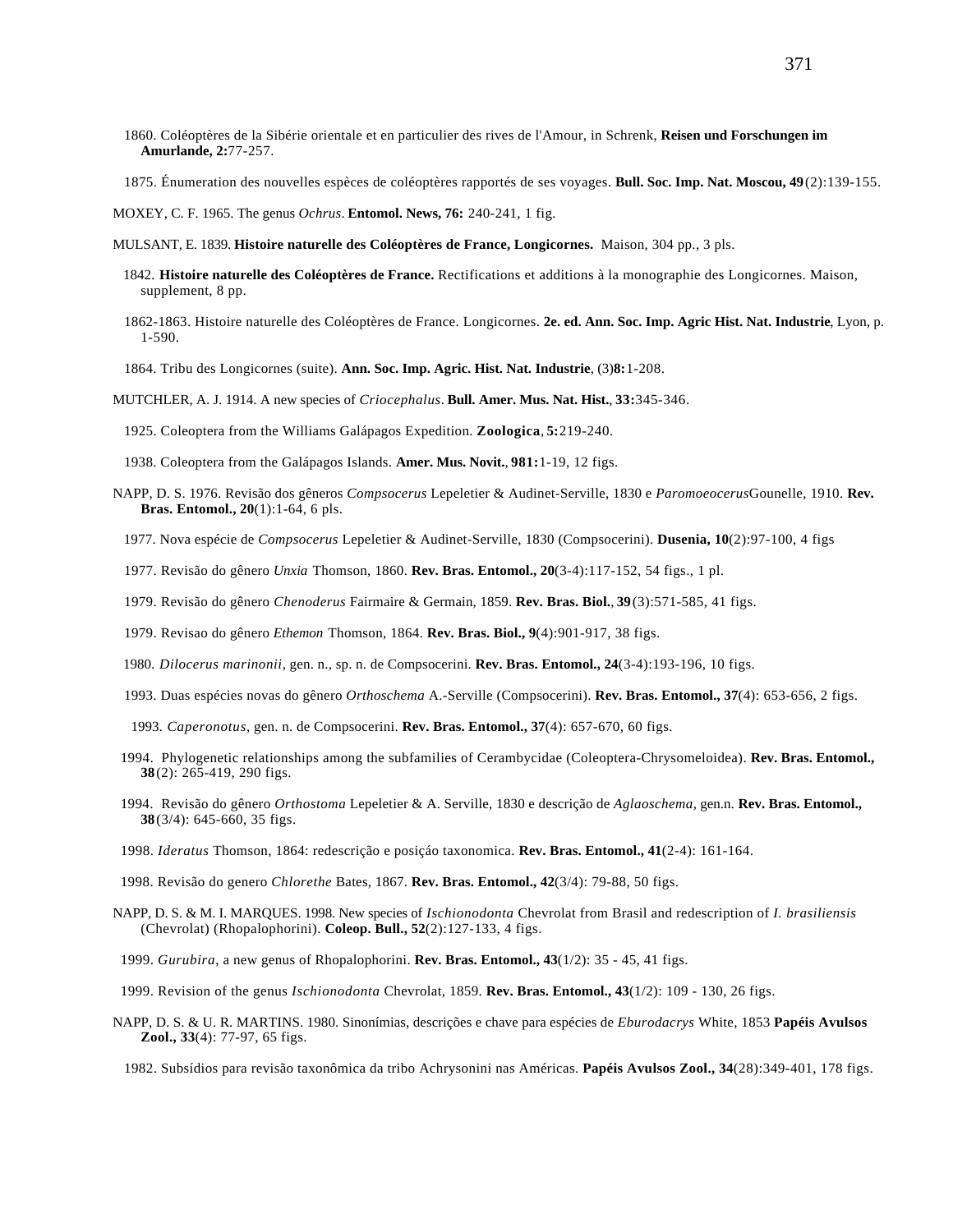- 1982. *Mephritus* Pascoe, 1866 : revalidação do gênero, chave para espécies, notas sinonímicas e descrições. **Rev. Bras. Entomol., 26**(1):71-86, 37 figs.
- 1984. Notas e descrições em Callidiopini. **Rev. Bras. Entomol., 28**(1):51-58, 4 figs.
- 1984. Gêneros *Periboeum* Thomson, 1864 e *Rhomboidederes* Zajciw, 1963 : chave para as espécies, sinonimias e descrições. **Papéis Avulsos Zool., 35**(11):125-133, 6 figs.
- 1985. Ibidionini Ia Divisão: notas, chaves e descrições. **Papéis Avulsos Zool., 36**(12):111-130, 13 figs.
- 1985. Ibidionini. IV Divisão: descrições, sinonímias e chave para espécies do gênero *Cycnidolon* Thomson, 1864. **Papéis Avulsos Zool., 36**(13):131-146, 8 figs.
- 1988. Gêneros *Euryprosopus* White, 1853, *Orthoschema* Thomson, 1860 e *Chaetosopus*, gen. n.: sinonímias, novas espécies e nova combinação. **Rev. Bras. Entomol., 32**(3-4):479-486, 4 figs.
- 1995. Revisão do gênero *Chrysoprasis* A.-Serville, 1834 (Heteropsini). I. Grupo *basalis.* (1) **Rev. Bras. Entomol., 39**(4):901- 910, 5 figs.
- 1996. Revisão do gênero *Chrysoprasis* A.-Serville, 1834 (Heteropsini). II. *Tobipuranga*, gen. n. **Rev. Bras. Entomol., 40**(2):201- 208, 5 figs.
- 1997. Revisão do gênero *Chrysoprasis* A.-Serville, 1834 (Heteropsini). III. Grupo *chalybea.* **Rev. Bras. Entomol., 41**(1):17-41, 35 figs.
- 1998. Revisão do genero *Chrysoprasis* A.-Serville, 1834 (Heteropsini). IV. Grupo *hypocrita*. **Rev. Bras. Entomol., 42**(2-4): 465- 499.
- 1999. Revisão do genero *Chrysoprasis* A.-Serville, 1834 (Heteropsini). V. Grupo *aurigena*. **Rev. Bras. Entomol., 43**(3/4): 147 161, 16 figs.
- 2002. O género *Callideriphus* Blanchard, 1851 (Heteropsini). **Rev. Bras. Entomol., 46**(2): 123-128, 7 figs.
- 2005. Novas espécies e notas sinonímicas em *Xystrochroma* Schmidt, 1924 (Cerambycinae; Callichromatini). **Rev. Bras. Entomol., 49(2):** 205 – 209, 5 figs.
- 2005. Homonymies in Callichromatini (Cerambycinae). **Revista Brasileira de Entomologia, 49(3)**, 434–435.
- NAPP, D.S. & J.R.M. MERMUDES. 1999. Taxonomic studies on Compsocerini and transfer of *Stenochariergus* Giesbert and Hovore to Rhinotragini. **Coleop. Bull., 53**(1): 80-86, 4 figs.
	- 2001. Revision of the genus *Listroptera* Audinet-Serville and description of *Aguassay*, new genus (Cleomenini). **Coleop. Bull., 55** (1): 1-9, 3 figs.
- 2001. New South American genus and species of Cleominini. **Rev. Bras. Zool., 18 (Supl. 1):** 61 66, 2 figs.
- NAPP. D.S. & MONNÉ, M.A. 2005. Synopsis of the genus *Erythropterus* Melzer, 1934 (Cerambycinae, Heteropsini). **Zootaxa 1088:** 55 – 59, 4 figs.
- NAPP, D.S. & M.L. MONNÉ. 2001. *Assycuera*, a new Neotropical genus of Ancylocerina (Trachyderini). **Rev. Bras. Zool., 18(3):** 977 987, 7figs.
- NAPP, D. S. & D. T. REYNAUD. 1998. New species of *Chariergus* White and *Ethemon* Thomson. (Compsocerini). **Insecta Mundi, 12**(1-2):155-159, 3 figs.
- NAPP, D. S. & B. B. dos SANTOS. 1996. Sinopse de gênero *Erythrochiton* Zajciw, 1957 **Rev. Bras. Entomol., 40**(2):237-241, 3 figs.

1996. Revisão do gênero *Homogenes* Thomson, 1862. **Rev. Bras. Entomol.**, **40**(3/4):431-436, 5 figs.

- 1999. Description of *Monnecles*, new genus, and redescription of *Heterops loreyi* Duponchel (Heteropsini). **Coleop. Bull., 53**(3): 281 - 286, 2 figs.
- NEARNS, E.H. & M.A. BRANHAM. 2005. A new species of *Plectromerus* Haldeman from Dominican amber with notes on the fossil *Plectromerus tertiarius* Vitali.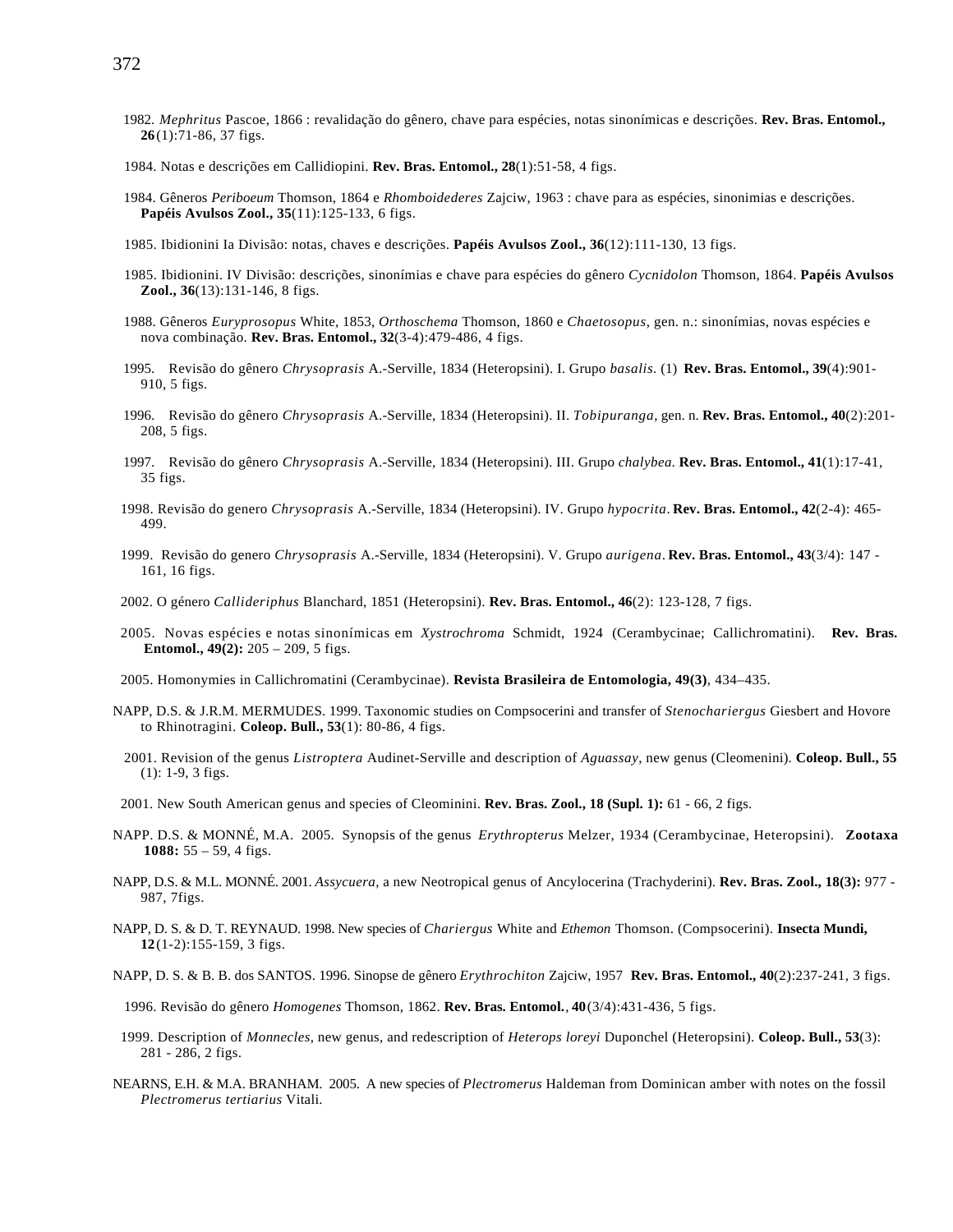- NEARNS, E.H., BRANHAM, M.A., GARCIA, N., and I. FERNANDEZ. 2005. *Curius punctatus* (Fisher), new combination (Cerambycinae: Curiini). **Insecta Mundi, Vol. 19(3)**: 172, 1 fig.
- NEARNS, E.H. & R.H. TURNBOW, Jr. 2005. First record of Plecotromerus exis Zayas in the Dominican Republic. **Insecta Mundi, Vol. 19(3)**: 158.
- NÉOUZE, G-L. & G.L. TAVAKILIAN. 2003. Révision de *Macropophora* Thomson, 1864, et transfert du genre dans la Tribu des Acanthoderini (Lamiinae). **Coléopteres, 9(10):** 109 – 126, 19 figs.
- NEWMAN, E. 1833. Entomological notes. **Entomol. Mag., 1:**505-514.
	- 1838. Entomological notes. **Entomol. Mag., 5:**168-182; 372-402; 483-500, 3 figs.
	- 1840. Entomological notes. **Entomologist**, **1:**1-16; **2:**17-32, 4 figs.
	- 1840. Description of a few longicorns, MS names of which are published in the sale-catalogue of Mr. Children's Insects. **Mag. Nat. Hist.,** (N. S.) **4:**194-196.
	- 1841. Entomological notes. **Entomologist**, **3:**33-37; **5:**67-80; **6:**90-95; **7:**110-112; **11:**169-171;**14:**220-223.
	- 1842. Addenda and corrigenda. **Entomologist**, **25:**418.
- NOGUERA, F. A. 1993. Revisión taxonómica del genero *Oncideres* Serville enMexico. **Folia Entomol. Mex., 88**:9-60, 6 figs.
- 2002. Revisión taxonómica de las especies del género *Eburia* Lepeletier y A.-Serville in Lacordaire de Norte y Centroamérica. **Folia Entomol. Mex., 41(Supl.1):** 1-167 (2002), 172 figs.
- 2005. New species of Cerambycidae from the tropical dry forest of Mexico. **Folia Entomol., Mexicana, 44(Suppl. 1)**: 63 73, 5 figs.
- NOGUERA, F. A. & J. A. CHEMSAK. 1993. Two new species of Onciderini from the State of Jalisco, Mexico. **Pan-Pacific Entomol., 69**(4):290-294, 4 figs.
- 1996. Cerambycidae. In **Biodiversidad, Taxonomía y Biogeografía de Artrópodos de México: Hacia una síntesis de su conocimiento. 25**. D. R. Universidad Nacional Autónoma de México, Mexico, pp. 381-409.
- 1997. New species and notes on the genus *Championa* Bates with a key to the species. **Occ. Pap. Cons. Coleop., 1**(1):1-5, 3 figs.
- 2001. A new species of *Erlandia* Aurivillius from Mexico. **Coleop. Bull., 55(3):** 369 373, 1 fig.
- NOGUERA, F.A., S. ZARAGOZA-CABALLERO, J.A. CHEMSAK, A. RODRIGUEZ-PALAFOX, E. RAMIREZ, E GONZALEZ-SORIANO, & R. AYALA. 2002. Diversity of the Family Cerambycidae of the tropical dry forest of Mexico, I. Sierra de Huatla, Morelos. **Ann. Entomol. Soc. America, 95(5)**: 617-627, 5 figs.

NONFRIED, A. F. 1890. Neue exotischen Coleopteren. **Stettin. Entomol. Ztg., 51:**15-20.

- 1891. Beitrage zur Kenntnis einiger neuen exotischen Coleopterenspezies. **Deut. Entomol. Zeitschr.**,**1891:**257-276.
- 1892. Monographische Uebersicht der Prioniden-Gattung *Callipogon* Serv. **Berl. Entomol. Zeitschr., 37:**17-24, 1 pl.
- 1894. Beschreibungen neuer Lamellicornier, Buprestiden und Cerambyciden aus Central- und Süd-Amerika. **Entomol. Nachr.**, **20**(9)**:**113-128.
- 1895. Coleoptera nova exotica. **Berl. Entomol. Zeitschr., 40:**279-312.
- NORD, J. C. & F. B. KNIGHT. 1970. *Saperda inornata* Say, 1824 (Insecta, Coleoptera): Proposed use of the plenary powers to designate a neotype to stabilize the nomenclature. **Bull. Zool. Nom., 27**: 123-128.
	- 1971. The nomenclature status of *Saperda inornata* Say. **Michigan Entomol.**, **4**(2): 33-38.
- ØDEGAARD, F. 2004. Species richness of phytophagous beetles in the tropical tree *Brosimum utile* (Moraceae): the effects of sampling strategy and the problem of tourists. **Ecological Entomol.,**  $(3004)$ : 76 – 88, 3 figs, appendix.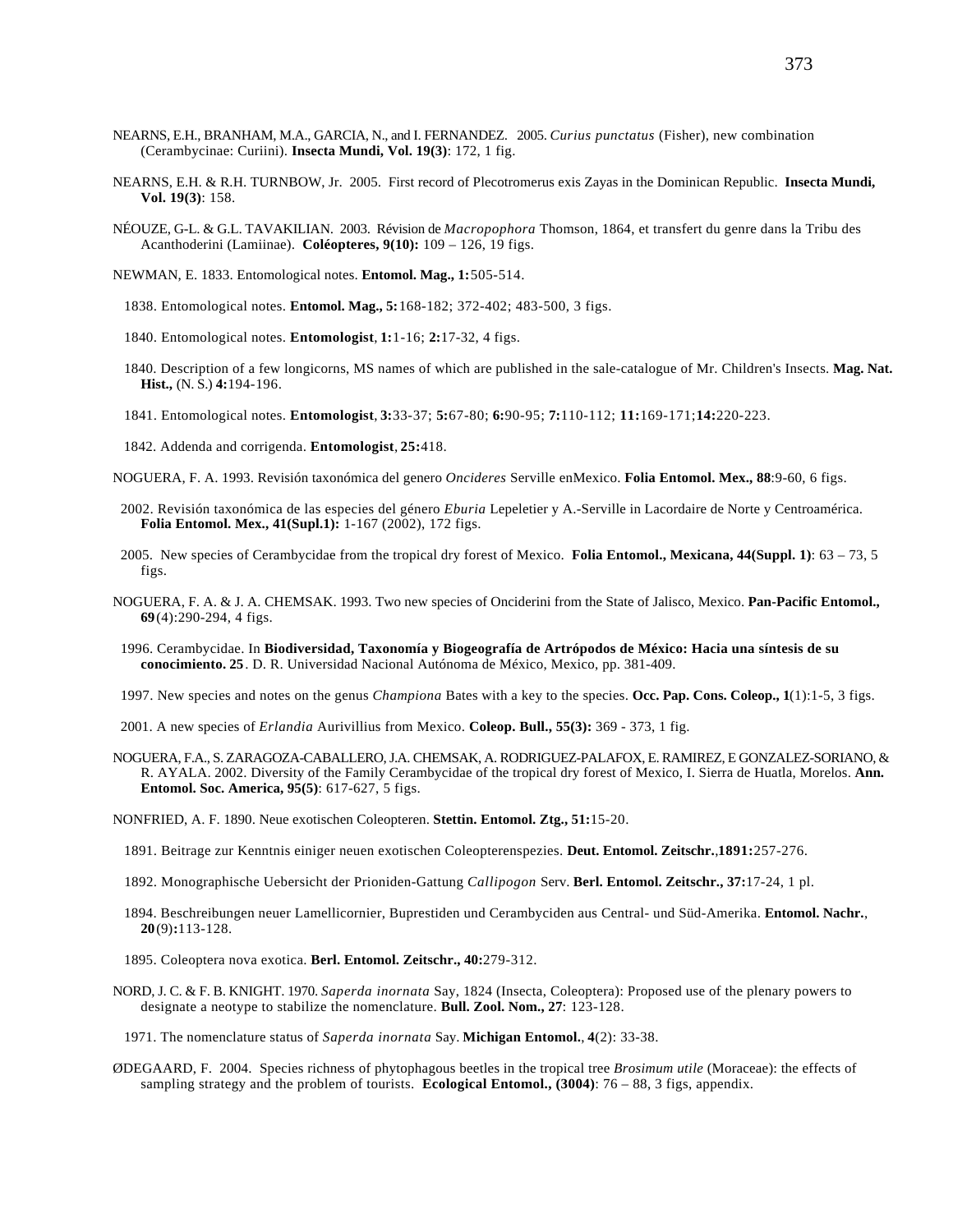- OLIVIER, A. G. 1790. **Encyclopédie Methodique. Histoire Naturelle, Insectes. 5**(1):1-368.
	- 1791. **Encyclopédie Méthodique. Histoire Neturelle, Insectes. 5**(2):369-793; **6**(1):1-368.
	- 1792. **Encyclopédie Méthodique. Histoire Naturelle, Insectes. 6**(2):369-704; **7**(1):1-368.
	- 1795. **Entomologie, ou Histoire Naturelle des Insectes, avec leurs Caractères Génériques et Spécifiques, leur Description, leur Synonymie et leur Figure Illuminée. Coléoptères. 4:**1-519, 72 pls.
	- 1797. **Encyclopédie Méthodique. Histoire Naturelle, Insectes. 7**(2):369-827.
	- 1807. **Entomologie, ou Histoire Naturelle..., Coléoptères. 5:**1-602, 59 pls.
- PALISOT DE BEAUVOIS, A. M. F. J. 1805-1821. **Insectes recueillis en Afrique et en Amérique, dans les royaumes d'Oware et de Benin, a Sainte-Domingue et dans les Etats-Unis, pendant les années 1786-1797.** Imprimerie de Fain et Cie., 276 pp., 90 pls. [Publ. in parts, as follows: 1 & 2 (1805) i-xvi + 1-40, 12 pls.; 3 (1806), 41-56, 6 pls.; 4 & 5 (1807), 57-88, 12 pls.; 6 (1809), 89-100, 6 pls.,]
- PALLAS, P. S. 1772. **Spicilegia Zoologica, quibus novae imprimis atque obscurae animalium species iconibus, descriptionibus atque commentariis illustrantur.** Berolini, Reimer, **2**(9):1-87, pls. 1-5.
- PANZER, G. W. F. 1794. **Voets Beschreibungen und Abbildungen hartsschaaligter Insecten**, pt. 2, Edition 3. Erlangen (1793) 112 pp.
	- 1798. **Voets Beschreibungen und Abbildungen hartsschaaligter Insecten**, pt. 4, Nörnberg.112 pp., pls. 25-48.
- PAPP, C. S. 1955. New records for North-American Cerambycidae and a new subspecies of *Leptura*. Notes on North American Coleoptera No. 1. **Entomol. News, 66**(8):217-220.
	- 1959. Notes on cerambycid beetles from the southwest United States and Mexico. Notes on North American Coleoptera No. 5. **Bull. S. Calif. Acad. Sci.**, **58:**84-94, 2 pls.

PASCOE, F. P. 1857. On new genera and species of longicorn Coleoptera. Part II. **Trans. Entomol. Soc. London,** (2)**4:**89-112, 2 pls.

- 1858. On new genera and species of longicorn Coleoptera. Part III. **Trans. Entomol. Soc. London,** (2)**4:**236-266, 2 pls.
- 1859. On some new genera and species of longicorn Coleoptera. Part IV. **Trans. Entomol. Soc. London,** (2)**5:**12-61, 1 pl.
- 1860. Notices of new or little-known genera and species of Coleoptera. **J. Entomol.**, **1:**36-64; 98-132, 6 pls.
- 1862. Notices of new or little-known genera and species of Coleoptera. **J. Entomol.**, **1:**319-370, 2 pls.
- 1864-1869. Longicornia Malayana; or a descriptive catalogue of the species of the three longicorn families Lamiidae, Cerambycidae and Prionidae collected by Mr. A. R. Wallace in the Malay Archipelago. **Trans. Entomol. Soc. London,** (3)**3:**1- 689, 24 pls.
- 1866. Notes on *Sphaerion* and *Mallocera*. **Ann. Mag. Nat. Hist.,** (3)**18:**477-484.
- 1866. List of the Longicornia collected by the late Mr. P. Bouchard, at Santa Marta. **Trans. Entomol. Soc. London, 1866:**279-286, 1 pl.
- 1867. Characters of some new genera of the coleopterous family Cerambycidae. **Ann. Mag. Nat. Hist.,** (3)**19:**307-319.
- 1867. Diagnostic characters of some new genera and species of Prionidae. **Ann. Mag. Nat. Hist.,** (3)**19:**410-413.
- 1868. Contributions to a knowledge of the Coleoptera. Part I. **Trans. Entomol. Soc. London, 1868:** xi-xiii.
- 1871. Descriptions of new genera and species of longicorns, including three new subfamilies. **Ann. Mag. Nat. Hist.,** (4)**8:**268-281, 1 pl.
- 1875. Notes on Coleoptera, with descriptions of new genera and species. Part III. **Ann. Mag. Nat. Hist.**, (4)**15:**59-73, 1 pl.
- 1878. Descriptions of longicorn Coleoptera. **Ann. Mag. Nat. Hist.,** (5)**2:**370-377.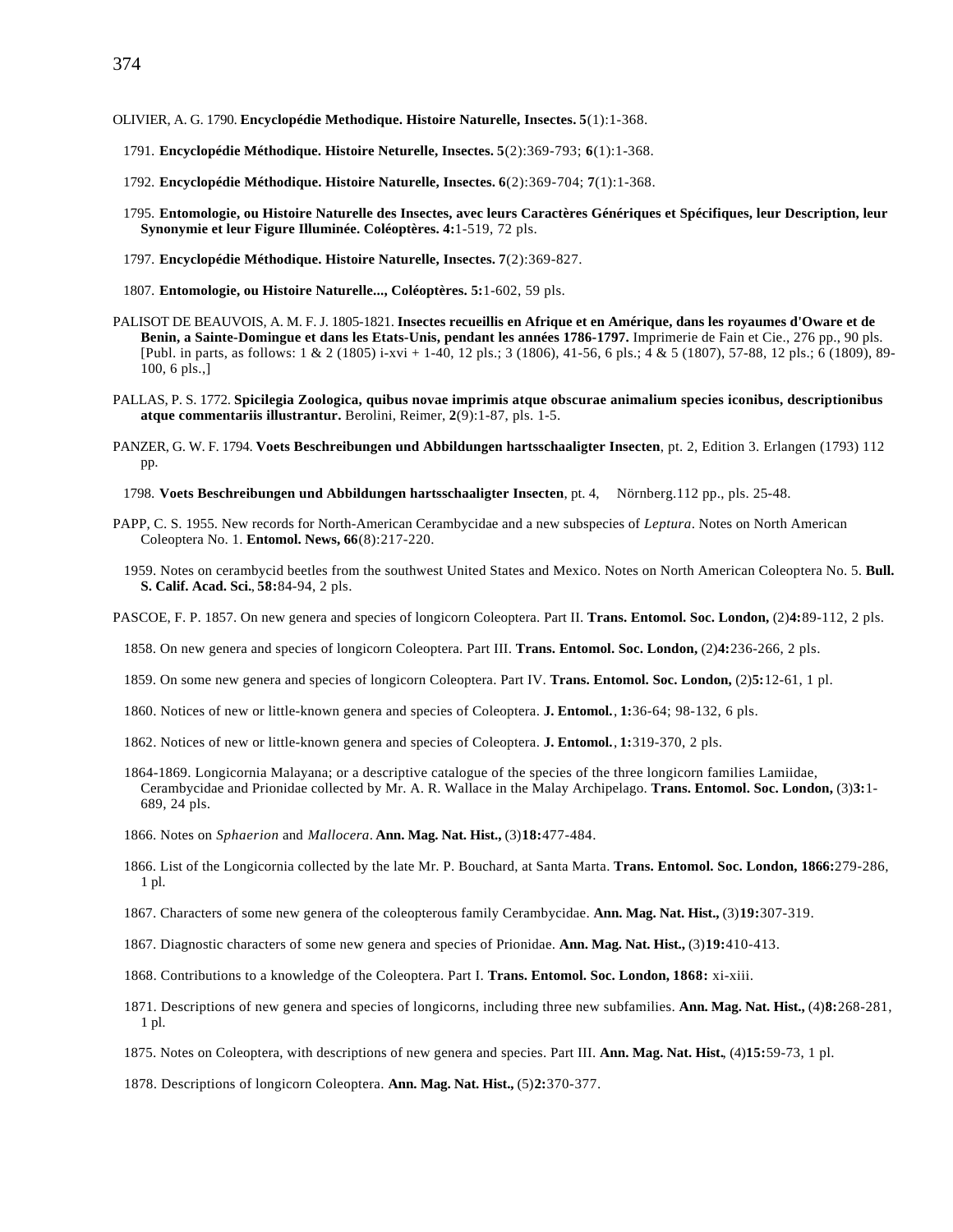1888. On some new longicorn Coleoptera. **Trans. Entomol. Soc. London 1888:**491-513, 1 pl.

- PECK, S.B. 2005. **A checklist of the beetles of Cuba with data on distributions and bionomics.** Arthropods of Floria and neighboring land areas, Vol. 18. Florida Dept. Agric. & Cons. Services, Gainesville, FL. 241 pp.
- PECK, S.B., J.COOK & J.D. HARDY. 2003. Beetle fauna of the island of Tobago, Trinidad and Tobago, West Indies. **Insecta Mundi, 16 (1-3):** 9 – 23.
- PECK, S.B. & M.C. THOMAS. 1998. Arthropods of Florida and neighboring land areas. Vol. 16, A distributional checklist of the beetles (Coleoptera) of Florida. **Entomol. Contrib. #862,** Florida Dept. Agric. & Consumer Serv., 180 pp.
- PENROSE, R. L. 1974. A new subspecies of *Crossidius humeralis* LeConte from Texas with a redescription of the species. **Pan-Pacific Entomol., 50**(3):248-254, 4 figs.
- PENROSE, R. L. & R. L. WESTCOTT. 1974. Notes on the distribution, hosts and bionomics of some Pacific Northwest Cerambycidae. **Coleop. Bull., 28**(4):233-236.
- PENTEADO-DIAS, A. M. 1984. Estudo comparativo do cordão nervoso nos Cerambycidae. **Rev. Bras. Entomol., 28**(3):223-243, 26 figs.
- PEÑA, L. E. 1960. Algunas observaciones sobre espécies poco conocidas de Cerambycidae de Chile. **Rev. Univ. Catol.**, **44-45:**57-61, 5 figs.
	- 1974. Los tipos de insectos de la colección Luis E. Peña G. **Bol. Soc. Biol. Concepción, 47:**259-282.
	- 1974. Algunas observaciones sobre espécies poco conocidas de Cerambycidae II. Nuevas distribuciones, sinonímias, etc. **Bol. Soc. Biol. Concepción, 47:**303-306, 1 fig.
- PEÑA, L. E. & P. VIDAL. 1975. Algunas observaciones sobre espécies poco conocidas de Cerambycidae III. *Acalodea servillei* (Bl.). **Rev. Chil. Entomol.**, **9:**45-47, 2 figs.
- PEÑAHERRERA-LEIVA, A.Y. & G.L. TAVAKILIAN. 2003. Nouvelles espécies et nouveaux genres de Rhinotragini, I. **Coléopteres, 9(13):** 163 – 214, 52 figs.
	- 2004. Nouvelles espéces et nouveaux genres de Rhinotragini, III. **Coléopteres, 10(10):** 119 150, 21 figs.
- PERROUD, B. P. 1855. Description de quelques espèces nouvelles ou peu connus et création de quelques nouveaux genres dans la famille des longicornes. **Ann. Soc. Linn. Lyon,** (2)**2:**327-401.
- PERTY, J. A. M. 1828. Ueber einige Fühlerformen der Käfer und eine neue Sippe, *Psygmatocerus*. **Isis Oken**, **7:**737-740, pl. 10.
	- 1832. De insectorum in America meridionali habitantiam vitae genere, moribus ac distributione geographica observationes nonnullae, in **Delectus animalium articulatorum quae in itinere per Brasilian annis MDCCCXVII-MDCCCXX jussu at auspiciis Maximiliani Josephi I, Bavariae regis augustissime peracto collegerunt Dr. J. B. de Spix et Dr. C. F. Ph. de Martius.** Monachii, pp. 61-124, pls. 13-24.
- PHILIPPI, F. H. E. 1859. Algunas espécies nuevas de coléopteros de la provincia de Valdivia. **Ann. Univ. Chile**, **16:**656-678.

1897. In P. Germain, Apuntes entomolójicos. Los lonjicornios chilenos. **Ann. Univ. Chile**, **97:**451.

PHILIPPI, R. A. 1862. Sobre algunos insectos de Magallanes. **Ann. Univ. Chile**, **21:**407-414.

1865. Descripción de algunos insectos nuevos chilenos. **Ann. Univ. Chile**, **26:**651-660.

PHILIPPI, R. A. & F. H. E. PHILIPPI. 1860. Coleoptera nonnulla nova Chilensia praesertim Valdiviana. **Stettin. Entomol. Ztg., 21:**245-251.

1864. Beschreibung einiger neuen Chilenischen Käfer. **Stettin. Entomol. Ztg., 25:**266-284; 313-406.

- PHILIPS, T. K. & M. A. IVIE. 1998. The Methiini of the West Indies with notes on the circum-Caribbean species. **Entomol. Scand., 29**(1):57-87, 100 figs.
- PIC, M. 1901. Notes diverses et diagnoses. **Échange**, **17:**2-22.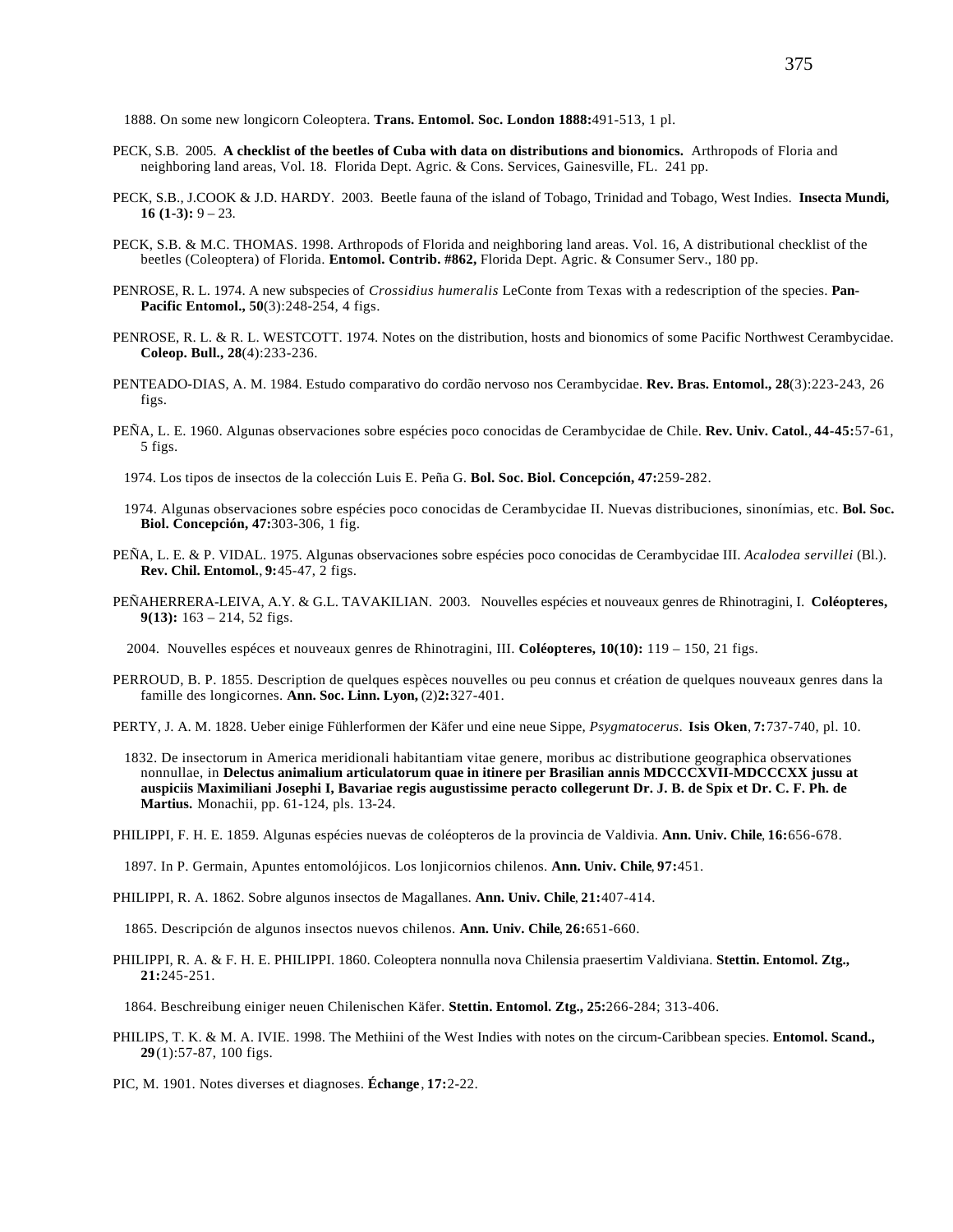- 1907. Coleóptères exotiques nouveaux ou peu connus (suite). **Échange**, **23**(265):151-152.
- 1921. Diagnoses de coléoptères exotiques (suite). **Échange**, **37**(409):10-12.
- 1947. Troisième partie des réfutations. **Misc. Entomol.**, **44:**87-94.
- PICANÇO, M., G.L.D. LEITE, C.S. BASTOS, F.A. SUINAGA, & VWD CASALI. 1999. Coleópteros associados ao jiloeiro (*Solanum gilo* Raddi). **Rev. Bras. Entomol., 43(1/2):** 131-137, 4 figs.
- PLAVILSTSHIKOV, N. N. 1927. Über neue Bockkäfer-Varietäten. **Entomol. Blatt.**, **23:**105-109.
- PODANY, C. 1961. Monographie der Gattung *Alosterna* Muls. (Stenocorini). **Mitt. Entomol. Ges.**, (N. F.) **11:**27-33.
	- 1962. Monographie des genus *Gaurotes* J. Lec. **Mitt. Münch. Entomol. Ges., 52:**219-252, pls. 4-5.
	- 1963. Weitere studien zur Monographie der Gattung *Alosterna* Muls. (Lepturini). **Mitt. Entomol. Ges.**, (N. F.) **13:**47-49
	- 1964. Monographie des genus *Pachyta* Zet. **Polske Pism. Entomol., 34**(4):41-54, 3 pls.
	- 1964. Monographie des genus *Rhagium* Fabricius (Stenocorini). **Acta zool. Mex.**, **7**(1 3):1-55, 7 pls.
	- 1965. Remarques sur les Callichromatini américains. **Bull. Soc. Entomol. Mulhouse, 1965:**34-41, 3 figs.
- POEPPIG, E. F. 1851. **Illustrirte Naturgeschichte des Thierreichs, Anatomie, Physiologie und Geschichte der Säugethiere der Vögel, der Lurche, der Fische und der wirbellosen Thiere.** Leipzig. Weber, **4:** 34 Lief, 4100 in den text gedr. abbild., 25000 Gegenst. darstellend.

PORTER, C. E. 1923. Notas breves sobre longicórnios chilenos. **Rev. Chil. Hist. Nat.**, **25:**495-501, 2 figs.

- 1924. Dos longicórnios raros o poco conocidos. **Rev. Chil. Hist. Nat.**, **27:**52-53.
- 1925. Notas breves sobre longicórnios chilenos. **Rev. Chil. Hist. Nat.**, **29:**184.
- 1925. Breve nota sobre los *Hesperophanes* chilenos. **Rev. Chil. Hist. Nat.**, **29:**217-219.
- 1929. Notas breves sobre longicórnios chilenos. **Rev. Chil. Hist. Nat.**, **32:**158.
- 1929. Nota acerca de un cerambícido sud-americano. **Rev. Chil. Hist. Nat.**, **32:**287.
- 1930. Notas breves sobre longicórnios chilenos. **Rev. Chil. Hist. Nat.**, **33:**550- 551.
- 1930. El género *Hebestola* Bl. en Chile. **Rev. Chil. Hist. Nat.**, **33:**615-618, 1 fig.
- 1930. El género *Chenoderus* F. & G. **Rev. Chil. Hist. Nat.**, **34:**332-337, 1 col. pl.
- 1932. Géneros monotípicos de longicórnios chilenos. **Rev. Chil. Hist. Nat.**, **36:**22-24; 33-35; 139-140, 4 figs.
- 1932. Notas sobre Necydalopsini chilenos. **Rev. Chil. Hist. Nat.**, **36:** 82-84.
- 1933. Los Prioninae de Chile. **Rev. Chil. Hist. Nat.**, **37:**200-209, 2 pls.
- 1938. Sobre el nombre genérico *Coremia*. **Rev. Chil. Hist. Nat.**, **41:**82.
- 1939. Introducción al estudio de los cerambícidos chilenos. **Rev. Chil. Hist. Nat.**, **42:**221-231, 4 figs.
- POUILLADE, I. 1915. Note sur *Macrodontia dejeani* Gory avec description de deux espèces nouvelles. **Insecta**, Rennes, **5:**41-47, 8 figs.
- PROSEN, A. F. 1947. Nuevos cerambícidos argentinos. **Rev. Soc. Entomol. Arg.**, **13:**254-257, 3 figs., 1 pl.
	- 1947. Cerambycoidea de Santiago del Estero. **Rev. Soc. Entomol. Arg.**, **13:**315-334.
	- 1954. Un nuevo género y dos nuevas espécies de Lamiidae argentinos. **Neotrópica**, **1:**33-36, 1 fig.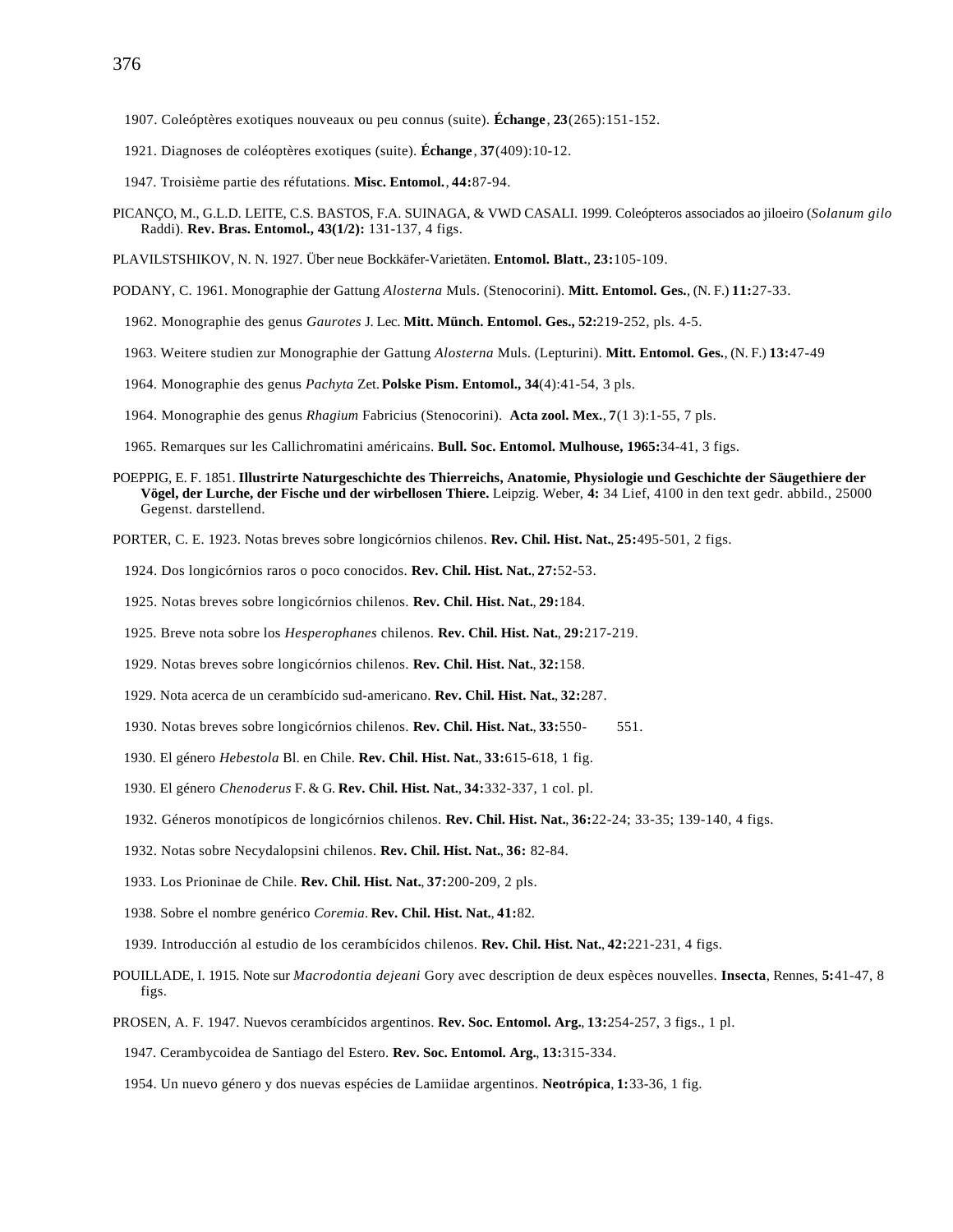- 1957. Un nuevo lamido de Bolívia. **Neotrópica**, **3**(12):73-74, 2 figs.
- 1960. Notas sobre la família Anoplodermatidae. **Ann. Inst. Med. Reg.**, **5**(2):87-100, l pl.
- 1961. Notas sobre Ibidionini. **Ann. Inst. Med. Reg.**, **5**(3):125-130, 1 fig.
- 1962. *Planopus lugubris*, n. sp. **Ann. Inst. Med. Reg.**, **6:**147-149, 1 pl.
- PROSEN, A. F. & F. LANE. 1955. 0 gênero *Myoxomorpha* White, 1855, e descrição de uma nova espécie. **Papéis Avulsos Dep. Zool., 12**(4):133-140.
- PROVANCHER, L. A. 1877. **Petite faune entomologique du Canada, precedés d'un traite élémentaire d'entomologie. Les Coléoptères.** Québec, C. Darveau, 786 pp., 52 figs.
- PSOTA, F. 1930. The *Moneilema* of North America and Mexico. **Coleop. Contr.**, **1**(2):111-141, 24 pls.
- QUENTIN, R. M. & A. VILLIERS. 1983. *Prionocalus demelti*, nouvelle espèce de Colombie. Désignation de Lectotypes. **Ann. Soc. Entomol. France,** (N. S.) **19**(2):223-225, 2 figs.
- 1983. Note sur les *Psalidognathus* Gray. Description de quatre formes nouvelles; désignation d'un néotype et de lectotypes. **Ann. Soc. Entomol. France,** (N. S.) **19**(4):441-446, 4 figs.
- RANDALL, J. W. 1838. Description of new species of coleopterous insects inhabiting the State of Maine. **Boston J. Nat. Hist.**, **2**(1):1-33.
- 1838. Descriptions of new species of coleopterous insects inhabiting the State of Massachusetts. **Boston J. Nat. Hist. 2**(1):34-52.
- RASKE, A. G. 1973. *Tetropium parvulum* elevated to species rank and contrasted to *T. cinnamopterum* in morphology and host preference. **Can. Entomol., 105:**745-755, 14 figs.
- 1973. Taxonomic relationship between *Monochamus scutellatus* and *M. oregonensis*. **Can. Entomol., 105:**795-806, 33 figs.
- RAU, G. J. 1935. A new variety of *Anoplodera vittata* from New York. **Bull. Brooklyn Entomol. Soc., 30**(2):63-64.
- REDTENBACHER, L. 1845. **Die Gattungen der Deutschen Kaefer-Fauna nach der analytischen Methode bearbeitet einem kurz gefassten Leitfaden, zum Studium dieses Zweiges der Entomologie.** Wien, Gerold, 177 pp., 2 pls.
	- 1867. **Reise des österreichischen Fregatte Novara um die Erde in den Jahren 1857, 1858, 1859 unter den befehlen des Commodore B. von Wüllerstorf-Urbair.** Wien, Zoologischer Theil, Zweiter Band, Coleopteren, 249 pp.
- REICH, G. C. 1837. Description of a new coleopterous genus belonging to the tribe Prionida, termed *Torneutes*. **Trans. Entomol. Soc. London, 2:**9-13, 3 figs.
- REICHE, L. 1839. Note sur la famille des longicornes et description d'un genre nouveau. **Ann. Soc. Entomol. France, 9:**563-566, 1 pl.
	- 1840. Description de deux coléoptères nouveaux. **Revue Zool., 1840:**275.
	- 1840. Nouvelle espèce du genre *Psalidognathus* de M. Gray. **Revue Zool., 1840:**358.
	- 1850. Note sur le genre *Psalidognathus*. **Revue Mag. Zool.,** (3)**2:**248-249.
	- 1853. Espèce nouvelle de coléoptères formant un genre nouveau dans la famille des longicornes. **Ann. Soc. Entomol. France,** (3)**1:**419-423, pl. 13, fig. 4.
- REITTER, E. 1912. **Fauna Germanica. Die Käfer des Deutschen Reiches. 4:**1-236, pls. 129-152.
- RESTELLO, R.M., L. IANNUZZI, & R.C. MARINONI. 2001. Descrição de dois novos generos afins a *Alphus* White e duas novas espécies (Acanthoderini). **Rev. Bras. Entomol., 45**(4): 295 - 303, 14 figs
- RIBEIRO, P. de M. 1935. Sôbre uma nova espécie do gênero *Callipogon*. **Rev. Mus. Paulo**, **19:**417-418, 1 pl.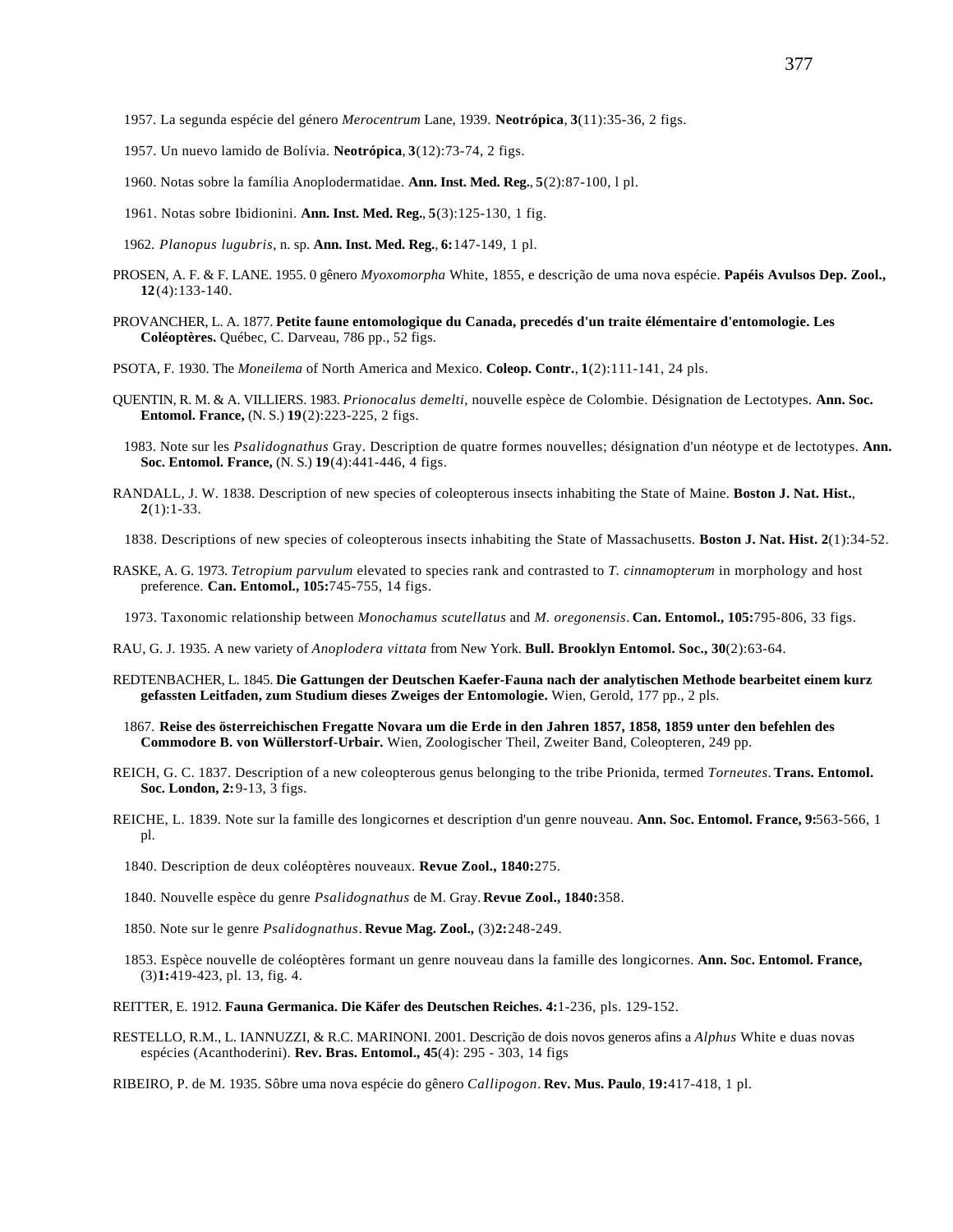- RICE, M. E. 1982. Notes on Cerambycidae from Missouri. **Coleop. Bull.**, **35**(4):459-462.
- 1985. Description of the male of *Neoclytus torquatus* LeConte, a dimorphic species. **J. Kansas Entomol. Soc., 58**(3):557-558.
- RICE, M. E. & W. R. ENNS. 1981. The longhorn beetle subfamily Lamiinae (Col., Cerarnb.) in Missouri. **Trans. Missouri Acad. Sci.**, **15:**89-109.
- RICE, M. E. & R. F. MORRIS. 1992. *Megacyllene comanchei*, a new species of longhorned beetle from Texas. **J. Kansas Entomol. Soc., 65**(2):200-202, 1 fig.
- RITSEMA, C. C. 1889. On the longicorn genus *Orion* Guér. **Not. Leyden Mus., 11:**144.
- RIVERS, J. J. 1890. Three new species of Coleoptera. **Entomologica Amer.**, **6**(6):111-112.
- ROGUET, D. *Penaherreraus* nomen nov. pro *Pycnomorphus* Thomson 1864 (nec Motschulsky, 1858) (Lamiinae). **Le Coleopteríste, 7(2):** 90.
- ROJAS, M. A. de. 1856. Description de deux nouvelles espèces de coléoptères provenant de la République de Venezuela. **Revue Mag. Zool.,** (2)**8:**565-566.
	- 1857. Études entomologiques. Observations sur quelques coléoptères de la République de Venezuela. **Ann. Soc. Entomol. France,** (3)**5:**329-336.
	- 1866. Études entomologiques. **Ann. Soc. Entomol. France,** (4)**6:**229-235.
	- 1866. Catalogue des longicornes de la province de Caracas, République de Venezuela avec quelques observations sur leurs habitudes. **Ann. Soc. Entomol. France,** (4)**6:**236-248.
- ROSALES, C. J. 1966. Contribución al conocimiento de los Prioninae de Venezuela. **Rev. Fac. Agron. Univ. Centr. Venez.**, **11:**1-237, 11 pls.
- ROSENBERG, W. F. H. 1898. Some new species of Coleoptera in the Tring Museum. **Novit. Zool., 5:**92-95.
- ROSSI, P. 1794. **Mantissa insectorum, exhibens species nuper in Etruria collectas, adjectis faunae Etruscae illustrationibus ac emendationibus. 4:**1-348.
- RUETTE, R. de. 1970. A catalogue of types of Coleoptera in the Canadian National collection of insects. **Mem. Entomol. Soc. Can.**, **7:**1-134.
- RUSSO, G. 1930. Contributo alla conoscenza dei Cerambycidae della Rep. Dominicana (Antille) com descrizione di una nuova specie. **Bol. Lab. Zool. Gen. Agr. Portici, 24**(14):140-147, 2 figs.
- SAHLBERG, C. R. 1823. **Periculi entomographici, species insectorum nondum descriptas propositur. 1:**1-16; **2:**17-32; **3:**33-48; **4:**49-64; **5:**65-82.
- SALLÉ, A. 1849. Coléoptères nouveaux de l'Amérique, 2e partie. **Ann. Soc. Entomol. France,** (2)**7:**429-435, 1 pl.
	- 1853. Description d'une espèce nouvelle de prionien provenant de la République de Venezuela. **Ann. Soc. Entomol. France,** (3)**1:**649-652, 1 pl.
	- 1855. Description de dix espèces nouvelles de coléoptères recueillis de 1849 a 1851 dans la République Dominicaine (ancienne partie espagnole de l'Ile de Saint-Domingue ou d'Haiti), 1e partie. **Ann. Soc. Entomol. France,** (3)**3:**263-272, 1 pl.
	- 1856. Description de dix espèces nouvelles de coléoptères recueillis de 1849 a 1851 dans la République Dominicaine (ancienne partie espagnole de l'Ile de Saint-Domingue ou d'Haiti), 2e partie. **Ann. Soc. Entomol. France,** (3)**4:**687-692, 1 pl.
- SALVADOR, S. A. 1978. Notas sôbre *Periboeum* Thomson com descrição de uma nova espécie. **Rev. Bras. Entomol., 22**(1):19-22, 1 fig.
- SAMA, G. 1991. Noe sulla nomenclatura dei Cerambycidae della regione mediterranea. **Boll. Soc. ent. ital., Genova, 123** (2): 121- 128.
- 1993. Notes sur les Xylosteini Reitter. **Biocosme Mésogéen, Nice, 10**(1): 7-15, 6 figs.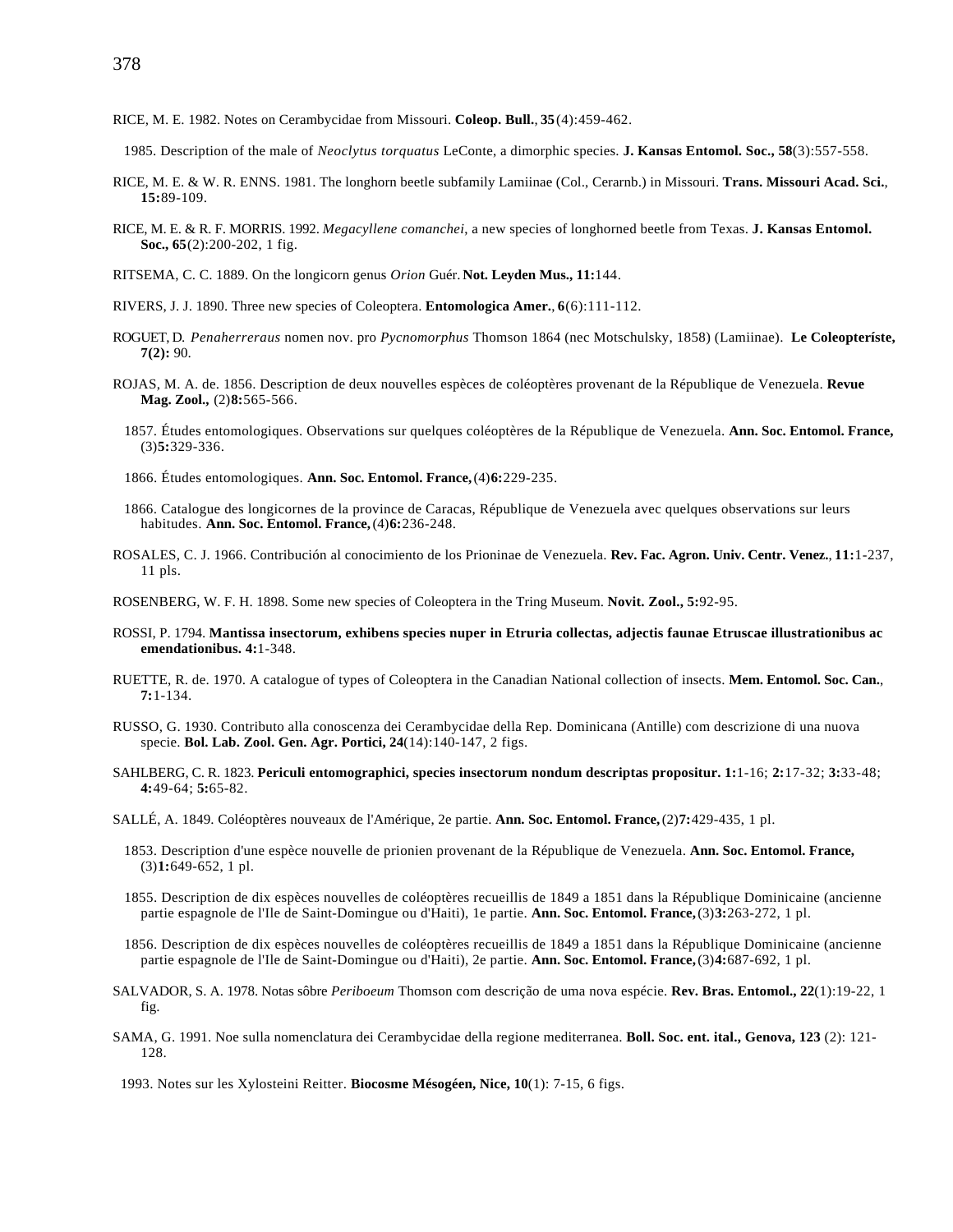- 1994. Note sulla nomenclatura dei Cerambycidae della regione mediterranea. II. Revisione di alcuni tipi di Kraatz, v. Heyden e Stierlin. **Lambillionea,** XCIV, 3, Septembre 1994, pp. 321-334, 5 figs.
- 2005. Description of *Neospondylis* gen. nov. from North America and Mexico (Spondylidinae). **Les Cahiers Magellanes 43**: 1 10, 38 figs.
- SANCHEZ, L. I. V. & W. P. MacKAY 1993. Revision del Genero *Tylosis*. **Southwestern Nat., 38**(3):241-245, 2 figs.
- SANTOS-SILVA, A. 2001. Parandrinae Neotropicais I: redescrição de *Parandra degeeri* Thomson, 1867 e descrição de uma nova espécie. **Rev. Bras. Entomol., 45**(3): 215 - 219, 18 figs.
- 2001. Parandrinae Neotropicais II: espécies de *Hesperandra* Arigony, 1977 com submento elevado e emarginação lateral do protórax dos machos incompleta. **Rev. Bras. Entomol., 45**(3): 221 - 241, 93 figs.
- 2002. Notas e descrições em Parandrini. **Iheringia, Sér. Zool., 92(2)**: 29 52, 55 figs.
- 2002. Nova espécie de *Hesperandra* Arigony da Bolivia (Parandrinae). **Rev. Bras. Zool., 19(4):** 955-959, 12 figs.
- 2003. Notas, descrições, sinonímias e revalidação em *Hesperandra* Arigony, 1977 (Parandrinae). **Rev. Bras. Entomol., 47(1):** 119- 131, 67 figs.
- 2004. Descrição de *Hephialtes mourei* sp. nov. e notas em *Hephialtes* Thomson e *Braderochus mundus* (White) (Prioninae). **Rev. Bras. Entomol., 48(1)**: 35 – 38, 5 figs.
- 2004. Nova espécie de *Anacanthus* do Brasil (Prioninae, Callipogonini). **Iheringia, Sér. Zool., 94(3)**: 281 283, 2 figs.
- SANTOS-SILVA, A. & U.R. MARTINS 2000. Nova espéciede Parandrinae da Região Neotropical. **Rev. Bras. Entomol., 44(3/4)**: 167- 170, 12 figs.
- 2003. Revisão do gênero *Physopleurus* Lacordaire, 1869 e notas em Macrotomini (Prioninae). **Rev. Bras. Entomol., 47(2)**: 245 265, 123 figs.
- 2003. Espécies de *Hesperandra* (*Tavandra*) Santos-Silva, com pilosidade abundante no metasterno (Parandrinae). **Rev. Bras. Zool., 20(3)**: 389 – 395, 21 figs.
- 2003. On two generic homonymies in Cerambycidae. **Rev. Bras. Zool., 20(3)**: 479 480.
- 2004. Notas e descricões em Disteniinae. **Rev. Bras. Zool., 21(1):** 145 152, 11 figs.
- 2005. Nova espécie e sinonímia em *Braderochus* Buquet, 1852 (Prioninae). **Rev. Bras. Entomol., 49(2)**: 237 239, 6 figs.
- SAY, T. 1824. Appendix. Part I. Natural History I Zoology, in, **Narrative of an expedition to the source of St. Peter's river, &c., performed in the year 1823, by order of the Hon. J. C. Calhoun, Secretary of War, under the command of Stephen H. Long, Major U. S. T. E.** Philadelphia, H. C. Carey & I. Lea, **2:**268-378.
	- 1824. Descriptions of coleopterous insects collected in the late expedition to the Rocky Mountains, performed by order of Mr. Calhoun, Secretary of War, under the command of Major Long. **J. Acad. Nat. Sci. Phila., 3**(2):298-331; 403-462.
	- 1826. Descriptions of new species of coleopterous insects inhabiting the United States. **J. Acad. Nat. Sci. Phila., 5**(2):237-284.
	- 1828. **American Entomology, or descriptions of the Insects of North America.** Philadelphia Museum, Augustus Mitchell, 3: II + 123 pp., pls. 37-54.
	- 1830. Descriptions of new species of North American insects and observations on some of the species already described. **Diss. Usef. Knowl.**, New Harmony, Indiana, **3:**65-67.
	- 1831. **Descriptions of new species of North American insects found in Louisiana by Joseph Barabino.** New Harmony, Indiana, School Press; 19 pp.
	- 1832. **New species of North American insects, found by Joseph Barbino chiefly in Louisiana.** New Harmony, Indiana, School Press, 16 pp.
	- 1835. Descriptions of new North American coleopterous insects and observations on some already described. **Boston J. Nat. Hist., 1**(2):151-203.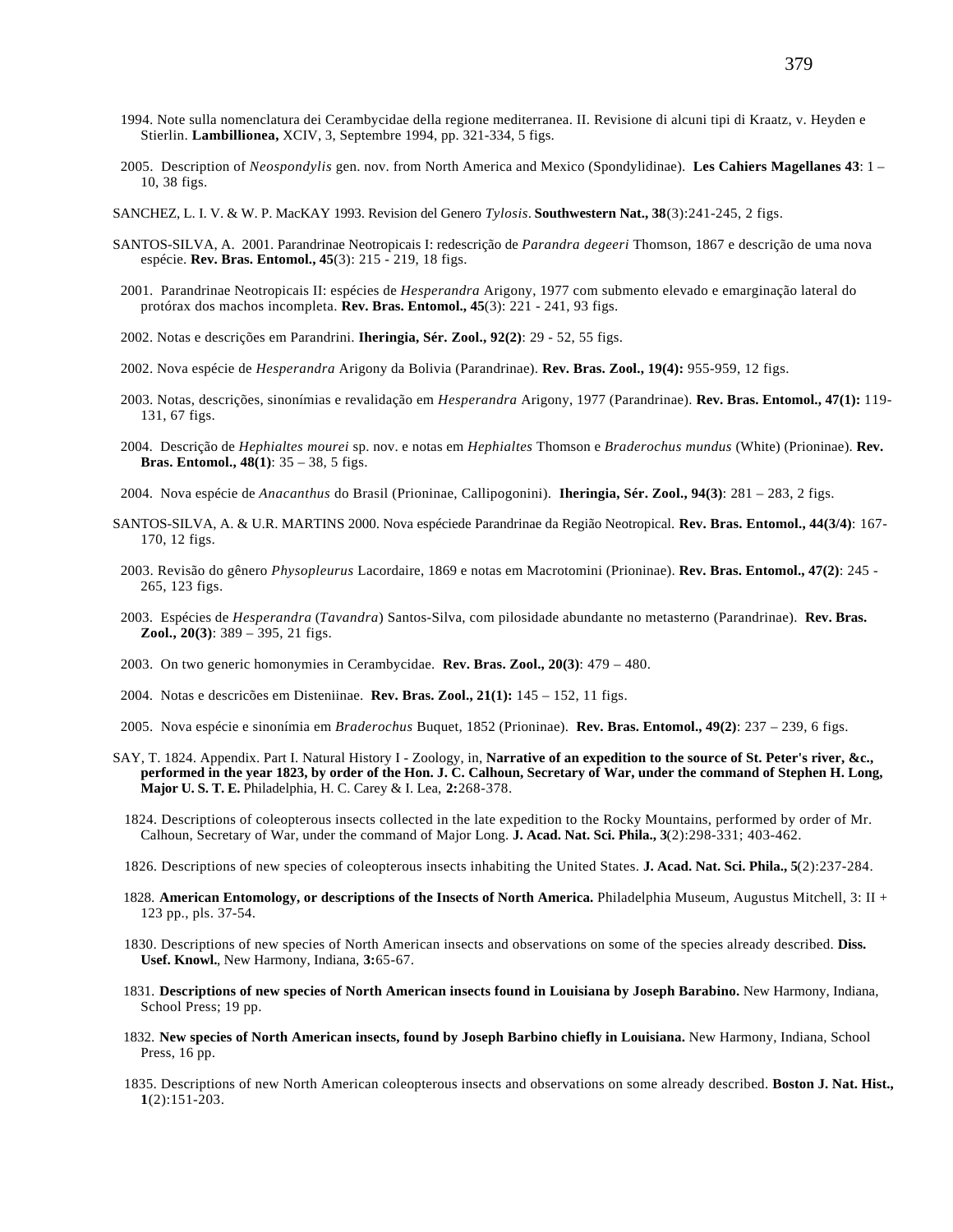- SCHAEFFER, C. F. A. 1904. New genera and species of Coleoptera. **J. New York Entomol. Soc. 12**(4):197-236.
	- 1905. Additions to the Coleoptera of the United States with notes on some known species. **Sci. Bull. Mus. Brooklyn Inst. Arts Sciences, 1**(6):123-140.
	- 1905. Some additional new genera and species of Coleoptera found within the limit of the United States. **Sci. Bull. Mus. Brooklyn Inst. Arts Sciences, 1**(7):141-179.
	- 1906. Two new *Oncideres*, with notes on some other Coleoptera. **Can. Entomol., 38:**18-23.
	- 1908. List of the longicorn Coleoptera collected on the Museum expedition to Brownsville, Texas and the Huachuca Mts., Arizona, with descriptions of new genera and species and notes on known species. **Sci. Bull. Mus. Brooklyn Inst. Arts Sciences, 1**(12):325-352.
	- 1909. New Coleoptera chiefly from Arizona. **Sci. Bull. Mus. Brooklyn Inst. Arts Sciences, 1**(16):375-386.
	- 1909. Four new Cerambycidae. **J. New York Entomol. Soc., 17**(3):99-103.
	- 1909. Three Cuban Coleoptera new to the fauna of the United States. **J. New York Entomol. Soc., 17**(4):148-150.
	- 1911. New Coleoptera and miscellaneous notes. **J. New York Entomol. Soc., 19:**113-126.
	- 1917. On *Merium* and some blue *Callidium*. **J. New York Entomol. Soc. 25**(3):183-187.
	- 1929. The North American species of *Parandra.* **Bull. Brooklyn Entomol. Soc.** , **24:**38-40.
	- 1932. Notes and descriptions of new Cerambycidae. **Bull. Brooklyn Entomol. Soc., 27**(3):152-154.
- SCHALLER, J. G. 1783. Neue Insekten beschrieben. **Schr. Naturf. Ges.**, **1:**217-328.
- SCHAUFUSS, L. W. 1871. Neue *Purpuricenus*-Arten, vorgelegt in der "Gessellschaft für Botanik & Zoologie zu Dresden am 12 October 1871". **Nunquam Otiosus Dresden, 1:**209-210, 2 figs.
- SCHIEFER, T.L. 1998. Disjunct distribution of Cerambycidae (Coleoptera) in the Black Belt prairie and Jackson prairie in Mississippi and Alabama. **Coleop. Bull., 52(3):** 278-284.
	- 1998. A preliminary list of the Cerambycidae and Disteniidae of Mississippi. **Trans. Amer. Entomol. Soc., 124(2)**: 113-131.
- 2001. A new species *Astylopsis* Casey (Acanthocinini) from the southeastern United States. **Coleop. Bull., 54(4)**: 533-539, 1 fig.

SCHMIDT, M. 1923. Bemerkungen über Callichrominen. **Deut. Entomol. Zeitschr.**, **1923:**272-276.

- 1924. Die amerikanischen Callichrominen (Col., Ceramb.) nach systematischen und phylogenetischen Gesichtspunkten dargestellt. **Deut. Entomol. Zeitschr.**, **1924:**297-321; 377-396.
- SCHOENHERR, C. J. 1817. **Synonymia Insectorum, oder: Versuch einer Synonymia aller bisher bekannten Insecten; nach Fabricii Systema Eleutheratorum &c. geordnet.** Skara. Lewerentzischen Buchdruekerey, **1**(3): xi + 506 pp.
	- 1817. **Appendix ad C. J. Schoenherr Synonymian Insectorum Tom. 1, part 3, sistens descriptiones novarum specierum.** Scaris. Officina Lewerentziana. 266pp., 2 col. pl.

SCHOTT, F. M. 1925. On some Coleoptera in New Jersey. **J. New York Entomol. Soc., 33**(4):224-225, 1 pl.

SCHREBER, J. C. D. von. 1759. **Novae species insectorum.** Halae, 16 pp., 1 pl.

SCHWARZER. B. 1923. Beitrage zur Kenntnis der Cerambyciden. **Deut. Entomol. Zeitschr.**, **1923:**255-260.

- 1929. Neue Cerambyciden des Senckenberg-Museum. **Senckenbergiana**, **11:**353-379, 35 figs.
- 1930. Beitrag zur Kenntnis der Cerambyciden. **Senckenbergiana**, **12:**103-111, 14 figs.
- 1931. Beitrag zur Kenntnis der Cerambyciden. **Senckenbergiana**, **13:**197-214, 27 figs.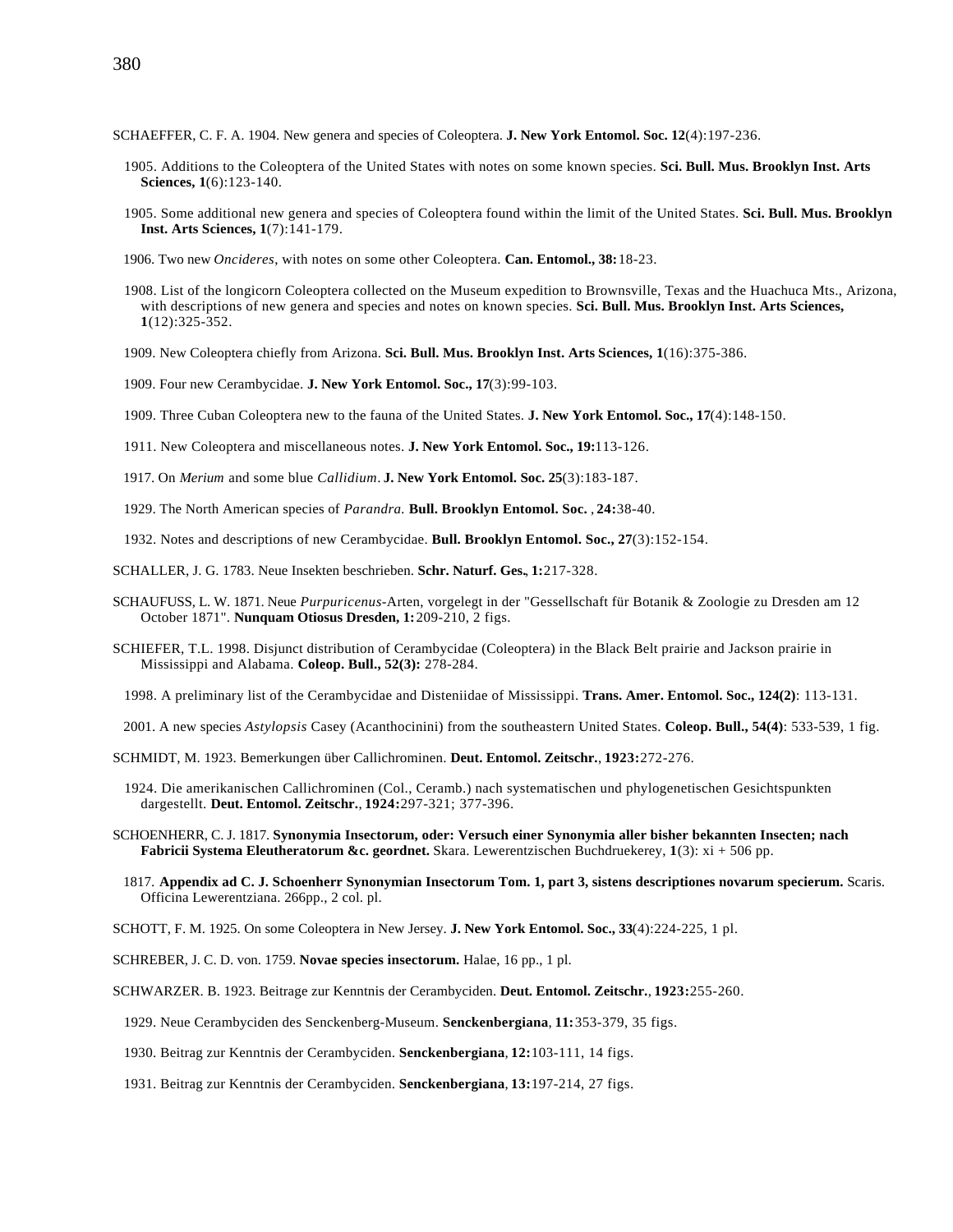## SCOPOLI, J. A. 1772. **Annus historico naturalis**, Ann 5. Lipsiae, 128 pp.

SEABRA, C. A. C. 1941. Sôbre um novo *Stictosomus (Anacanthus)* Serville, 1832. **Rev. Bras. Biol.**, **1**(4):369-371, 3 figs.

- 1942. Sôbre uma nova espécie de *Meroscelisus* Serville, 1832. **Rev. Bras. Biol.**, **2**(4):417-418, 2 figs.
- 1961. Dois novos Aerenicini da regiao neotrópica. **Papéis Avulsos Dep. Zool.**, **14**(29):263-266, 2 figs.
- SEABRA, C. A. C. & G. L. TAVAKILIAN. 1986. Un nouveau genre, une nouvelle espèce de Torneutini: *Gnathopraxithea sarryi* nov. sp. (Cerambycinae). **L'Entomologiste**, **42**(4):227-232, 2 figs.
- SEMENOV-TIAN-SHANSKIJ, A. 1899. Specierum rossicarum generis *Polyarthron* Serv., 1832 synopsis. **Hort. Soc. Entomol. Rossicae**, **34:**249-259.

1907. Analecta coleopterologica XIV. **Revue Russe Entomol.**, **7:**258-265.

SHARP, D. 1878. On some longicorn Coleoptera from the Hawaiian Islands. **Trans. Entomol. Soc. London, 1878:**201-210.

1905. The genus *Criocephalus*. **Trans. Entomol. Soc. London 1905:** 145-164, 15 figs.

- SHIMER, H. 1869. A brief extract from notes on grapevine borers. **Trans. Amer. Entomol. Soc.**, **2:** viii-ix.
- SHIMOMURA, T. 1992. Taxonomic notes on *Sachalinobia rugipennis* (Newman) and *S. koltzei* (Heyden). **Elytra, 20(1):** 95-99, 4 figs.
- SKILES, D. D. 1978. Taxonomy and description of two prionine Cerambycidae from southern Arizona: A new species of *Stenodontes* and new status for *Neomallodon arizonicus* ( Prioninae). **Proc. Entomol. Soc. Wash., 80**(3):407-423, 6 figs.
	- 1979. A new subspecies of *Poliaenus nuevoleonis* Chemsak and Linsley from southern Arizona. **Pan-Pacific Entomol., 55**(2):106- 110.
	- 1979. The purpuricenine genus *Scythroleus* Bates. **Coleop. Bull., 33**(3):269-274, 1 fig.
	- 1985. New genera and species of Elaphidionine Cerambycidae from North America and the West Indies. **Coleop. Bull., 39**(4):305- 320.
- SKILES, D. D. & J. A. CHEMSAK. 1982. New species and lectotype designations of *Elytroleptus*. **Wasmann J. Biol.**, **40**(1-2):66-70.
- SKILLMAN, F. W. Jr. 1993. New records of Georgia Cerambycidae. **Insecta Mundi, 7**(4):210.
- SKINNER, H. 1905. Descriptions of new Coleoptera from Arizona with notes on some other species. **Entomol. News**, **16**(9):289-292.
- SMITH, G. & J.E. HURLEY. 2001. First North American record of the Palearctic species *Tetropium fuscum* (Fabricius). **Coleop. Bull., 54 (4)**: 540.
- SMITH, H. H. 1884. Antennae of a beetleUSed as defensive weapons. **Amer. Nat., 18**(7):727-728.
- SOLOMON, J. D. 1995. **Guide to insect borers in North American broadleaf trees and shrubs.** U. S. D. A. Forest Serv. Agriculture Handbook AH-706, Washington. 735pp., 244 figs.
- SPINOLA, M. 1839. G. Cercoptére. *Cercoptera*, Spinola. **Mag. Zool., 1839:** pl. 12.
- STÅL, C. 1857. Några nya arter af Longicornia. Öfvers. **Svenska VetensAkad. Förh.**, **14:**63.
- STEIN, J. D. & A. D. TAGESTAD. 1976. **The long-horned wood-boring beetles of North Dakota.** U.S.D.A. Forest Serv. Research Pap. RM-171, Ft. Collins, Colo., 58 pp., 74 figs., 21 maps

STRAND, E. 1936. Miscellanea nomenclatorica zoologica et palaeontologica. **Folia Zool. Hydrobiol.**, **9:**167-170.

1943. Miscellanea nomenclatorica zoologica et palaeontologica XI. **Folia Zool. Hydrobiol.**, Riga, **12:**94-114.

STURM, J. 1826. **Catalog meiner Insecten-Sammlung**, Erster Theil, Käfer. Nürnberg, 207 pp., 4 pls.

1843. **Catalog der Kaefer-Sammlung von Jacob Sturm.** Nürnberg, 386 pp., 6 pls.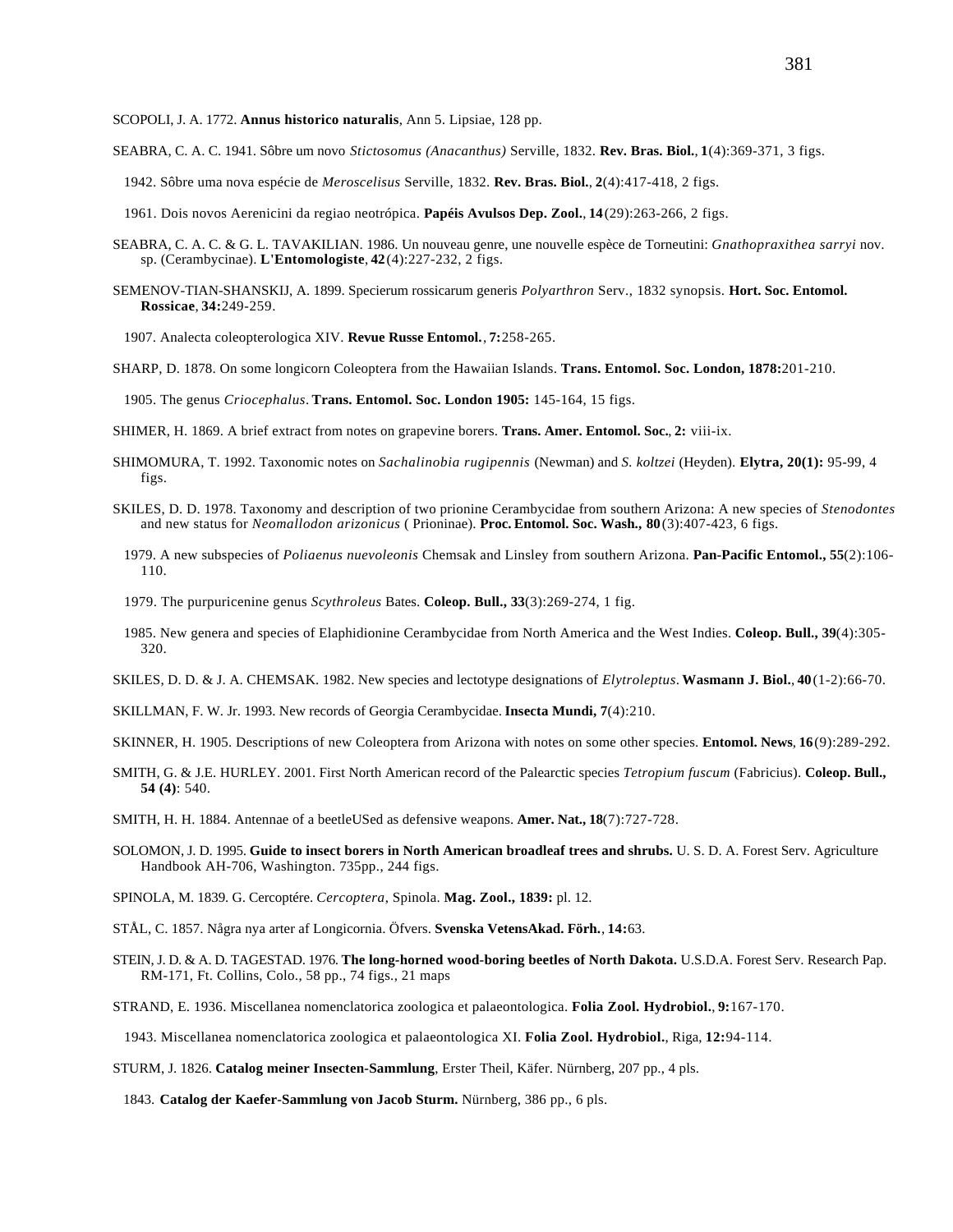SULZER, J. H. 1776. Abgekurzte geschichte der Insecten nach dem Linnaeischen system. **Winterthur**, **1:**274 pp., **2:** 32 pls.

- SVACHA, P., WANG, J-J., & S-C. CHEN. 1997. Larval morphology and biology of Philus antennatus and Heterophilus punctulatus, and systematic position of the Philinae (Cerambycidae and Vesperidae). **Ann. Soc. Entomol., Fr. (N.S.): 1997, 33**(3): 323 - 369, 54 figs.
- SWAINE, J. M. & R. HOPPING. 1928. The Lepturini of America North of Mexico. Part I. **Bull. Nat. Mus. Canada**, (Biol. Serv.) (14)**52:**1-97, 13 pls.
- SWEDERUS, N. S. 1787. Et nytt genus, och femtio nya species af Insekter beskrifne. **K. Svenska VetensAkad. Handl.**, **8:**181-201.
- SZAFRANSKI, P. 2002. New host plant and distributional records for some *Eburia* Lepeletier & Audinet-Serville in North America, including Mexico. **Pan-Pac. Entomol., 78(1):** 66-67, 1 fig.

TAKAKUWA, M. 1998. **The** *Rosalia* **world.** Mushi-sha, Nakano, Tokyo, Japan. 231 pp, 24 color pls.

TASCHENBERG, E. L. 1870. Neue Käfer aus Colombien und Ecuador. **Zeitschr. Ges. Naturw.**, (N. F.),**1:**177-199.

- TASLÉ, A. 1841. Description d'une nouvelle espèce d'insecte coléoptère longicorne du genre *Taeniotes* Serv. **Revue Zool., 4:**14-15.
- TAVAKILIAN, G. L. 1991. Notas sinonímicas e novas combinações em longicórneos sul-americanos. **Rev. Bras. Entomol., 35**(2):439-453, 14 figs.
- 1997. Nomenclatural changes, reinstatements, new combinations, and new synonymies among American cerambycids. **Insecta Mundi, 11**(2):129-139.
- 2000. Les Parandrinae de Guyane. **Coléopteres, 6(11)**: 147 174, 5 figs.
- 2001. Une nouvelle espéce du genre néotropical *Neseuterpia* Villiers, 1980. **Bull. de la Soc. entomol. de France, 106 (5)**: 437-440, 7 figs.
- TAVAKILIAN, G.L., A. BERKOV, B. MEURER-GRIMES & S. MORI. 1997. Neotropical tree species and their faunas of xylophagous longicorns in French Guiana. **The Botanical Review, 63(4)**: 303 – 355, 2 figs.
- TAVAKILIAN, G. L. & M. H. M. GALILEO. 1991. Considerações sôbre o gênero *Hyleoza* Galileo, 1987 (Meroscelisini). **Rev. Bras. Entomol., 35**(3):549-551, 1 fig.
- TAVAKILIAN, G. L. & U. R. MARTINS. 1991. Nova espécie do gênero *Mephritus* Pascoe, 1866 (Elaphidionini). **Rev. Bras. Entomol., 35**(1):193-195, 1 fig.
- TAVAKILIAN, G. L. & M. A. MONNÉ. 1989. Trois espèces néotropicales nouvelles de *Lepturges (Chaeturges)* Gilmour, 1959 (Acanthocinini). **L'Entomologiste**, **45**(4-5):273-282, 4 figs.
	- 1991. Quatre nouveaux genres d'Hesperophanini néotropicaux. **L'Entomologiste**, **47**(3):157-169, 5 figs.
- TAVAKILIAN, G. L. & M. L. MONNÉ.. 2002. Torneutini de Guyane: nouvelles espéces et notes complémentaires. **Coléopteres, 8(2)**: 9 - 35, 51 figs.
- TAVAKILIAN, G.L. & G-L. NÉOUZE, 2004. Les *Desmiphora* Audinet-Serville, 1835, de Guyane; descriptions de nouvelles espéces (Lamiinae, Desmiphorini). **Coléoptéres, 10(5):** 49 - 68, 23 figs.
- TAVAKILIAN G. L. & A.Y. PEÑAHERRERA-LEIVA. 2003. Révision du genre *Pycnomorphus* Thomson, 1864. Systématique et phylogénie (Lamiinae: Acanthoderini). **Ann. Entomol. Soc. France (n.s.), 39(1):** 3 – 24, 39 figs.
- 2003. Nouvelles espécies et nouveaux genres de Rhinotragini, II. **Coléoptéres, 9(21)**: 275 314, 56 figs.
- 2005. Nouvelles espécies et nouveaux genres de Rhinotragini, IV. **Coléoptéres, 11(5)**: 27 50, 31 figs.
- TAVAKILIAN, G. L. & P. TEOCCHI. 1997. A propos de *Steirastoma stellio* Pascoe à São Tomé et représentation du genre en Guyane. **Coléopteres, 3(15)**: 229-240, 19 figs.
- TERRÓN, R.A. 1997. Cerambycidae, in: Gonzalez Soriano E., Dirzo E., y R.C. Vogt, ed's, Historia natural de Los Tuxtlas, UNAM, Mexico. pp. 215 - 226.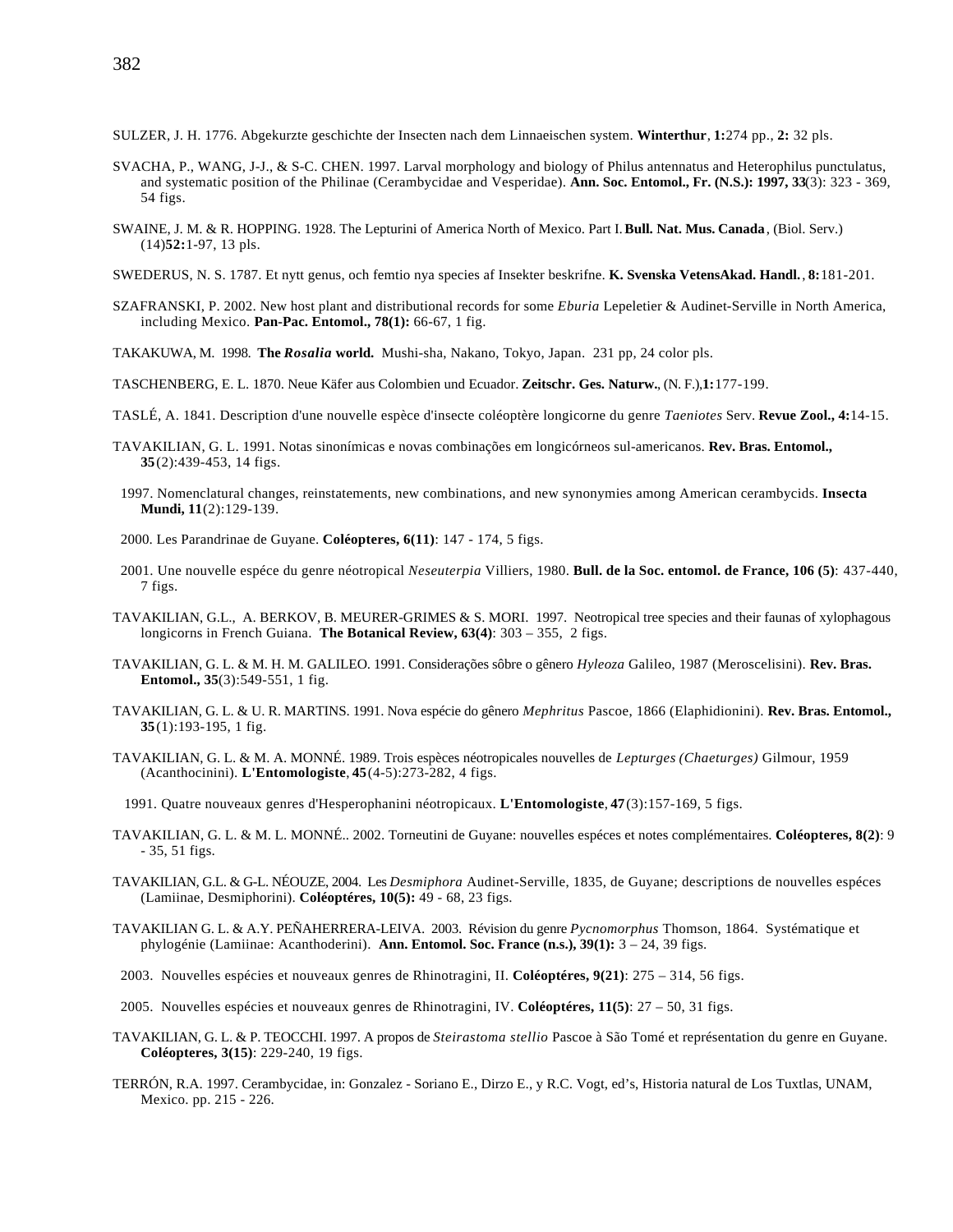- THOMAS, M.C. 1999. The genus *Eburia* Audinet-Serville in Florida. Florida Dept. Agr. & Cons. Serv., Div. Plant Ind., **Entomol. Circular No. 396,** 4 pp., 19 figs.
- THOMSON, J. 1856. Description de dix-sept coléoptères. **Revue Mag. Zool.,** (2)**8:**472-483, pl. 24.
	- 1856. Description de quelques coléoptères nouveaux ou peu connus. **Ann. Soc. Entomol. France,** (3)**4:**317-335, pl. 8.
	- 1857. Monographie de la tribu des anacolites de la famille des longicornes. **Arch. Entomol.**, **1:**7-20, 3 pls.
	- 1857. Description de deux nouveaux genres de longicornes. **Arch. Entomol.**, **1:** 20-23, pl. 9.
	- 1857. Monographie du groupe des tapeinites, de la famille des cérambycides (longicornes). **Arch. Entomol.**, **1:**39-44, pl. 7
	- 1857. Essai monographique sur le groupe des tetraophthalmites de la famille des cérambycides (longicornes). **Arch. Entomol.**, **1:**45-67, pl. 8.
	- 1857. Essai synoptique sur les compsosomites de la famille des cérambycides (longicornes). **Arch. Entomol.**,**1:**68-77, 2 pls.
	- 1857. Description d'un genre nouveau de cérambycides. Melanges et nouvelles. **Arch. Entomol.**, **1:**78-79.
	- 1857. Abrégé de l'histoire des cérambycides (longicornes), et revue des divisions primaires et secondaires établies dans cette famille jusqu'a ce jour. **Arch. Entomol.**, **1:** 81-89.
	- 1857. Description de trente-trois espèces de coléoptères. **Arch. Entomol.**, **1:** 109-127.
	- 1857. Description d'un genre nouveau de la famille des cérambycides. **Arch. Entomol.**, **1:**127-128, pl. 9, fig. 11.
	- 1857. Note rectificative sur un nom de genre de la famille des cérambycides. **Arch.Entomol.**, **1:**136.
	- 1857. Diagnoses de cérambycides nouveaux ou peu connus de ma collection qui seront décrits prochainem Entomol. **Arch. Entomol.**, **1:**169-194, pl. 10.
	- 1857. Description de treize coléoptères. **Arch. Entomol.**, **1:**281-290, pl. 10.
	- 1857. Description de cérambycides nouveaux ou peu connus de ma collection. **Arch.Entomol.**, **1:**291-320, pl. 10, fig. 9.
	- 1857. Note sur plusieurs coléoptères. **Arch. Entomol.**, **1:**326-327.
	- 1858. Synopsis du genre *Trachysomus*. **Arch. Entomol.**, **1:**384-87, pl. 7.
	- 1858. Description de dix coléoptères. **Arch. Entomol.**, **1:**399-411, pl. 21.
	- 1858. Diagnose spécifique d'un nouveau Psalidognathe. **Bull. Soc. Entomol. France, 1858:** cclvi.
	- 1859. Monographie du genre *Psalidognathus* de la division des prionites (Cerambycidae). **Arcana Nat.**, **1:**37-44.
	- 1859. Revue du genre *Taeniotes* de la famille des cérambycides. **Arcana Nat.**, **1:**96-99.
	- 1860. **Essai d'une classification de la famille des cérambycides et materiaux pour servir a une monographie de cette famille.** Paris. 404 pp., 3 pls.
	- 1860. **Musée scientifique ou recueil d'histoire naturelle. 1:**1-72, pls. 1-5.
	- 1861. Monographie de la famille des parandrides. **Mus. Scient.**, **2:**73-87.
	- 1861. Note rectificative et corrections. **Mus. Scient.**, **2:**95-96.
	- 1864. Systema cerambycidarum ou exposé de tous les genres compris dans la famille des cérambycides et familles limitrophes. **Mém. Soc. Roy. Sci. Liège 19:**1-540.
	- 1865. Diagnoses d'espèces nouvelles qui seront décrites dans l'appendix du systema cerambycidarum. **Mém. Soc. Roy. Sci. Liège 19:**541-578.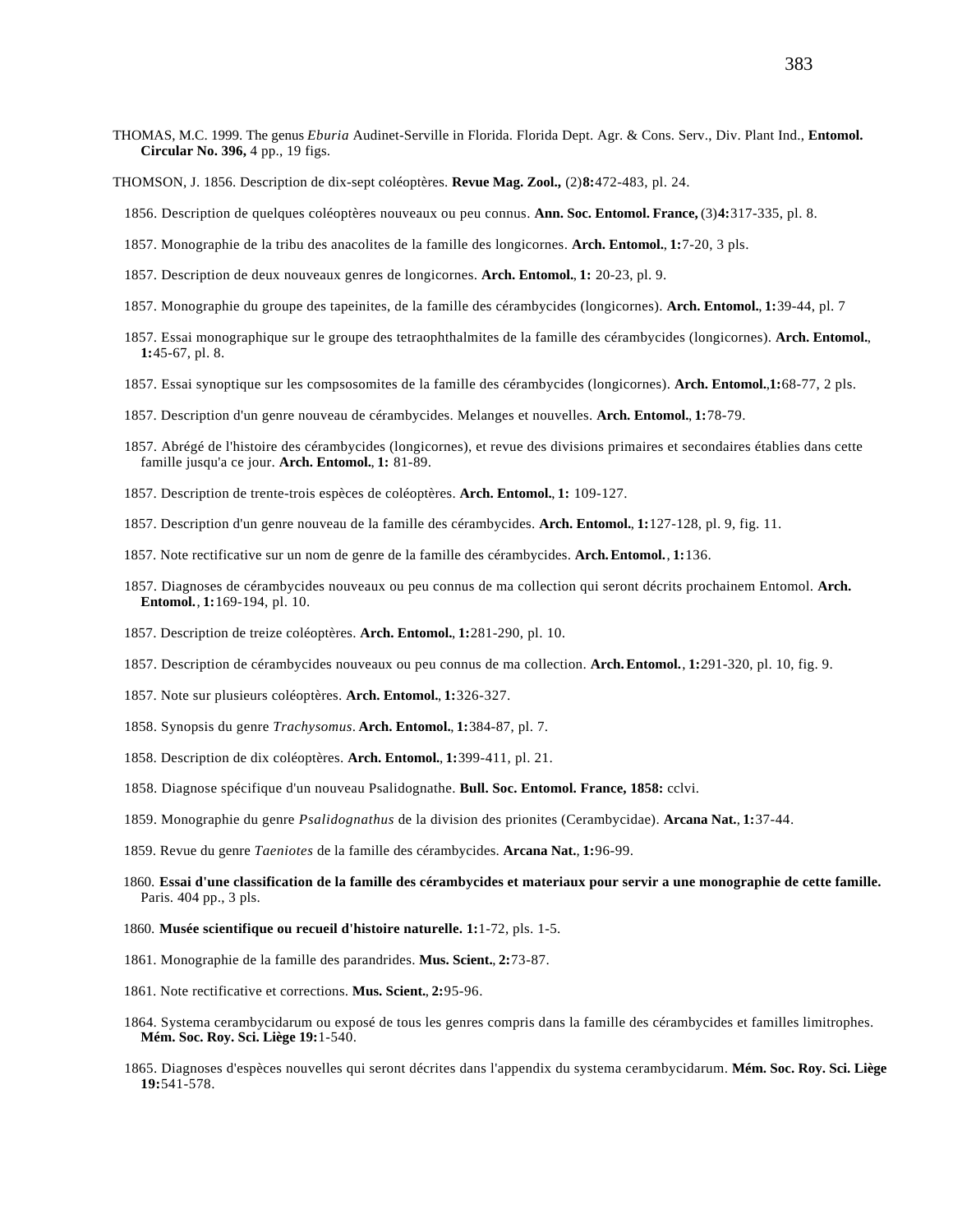- 1867. Révision de la sous-tribu des dorcadionites. **Physis Rec. Mist. Nat.**, **1**(1):10-84.
- 1867. Révision du groupe des mallodonites. **Physis Rec. Hist. Nat.**, **1**(2):85-106.
- 1867. Révision des parandrides. **Physis Rec. Hist. Nat.**, **1**(2):106-118.
- 1867. Ibidionitarum species novae. **Physis Rec. Hist. Nat.**, **1**(3):133-163.
- 1868. Révision du groupe des oncidérites. **Physis Rec. Hist. Nat.**, **2**(5):41-92.
- 1868. Révision du groupe des aereneites. **Physis Rec. Hist. Nat.**, **2**(5):92-98.
- 1868. Toeniotitarum gen. speciesque nova. **Physis Rec. Hist. Nat.**, **2**(5): 99-100.
- 1868. Matériaux pour servir a une révision des desmiphorites. **Physis Rec. Hist. Nat.**, **2**(6):101-146.
- 1868. Matériaux pour servir a une révision des lamites. **Physis Rec. Hist. Nat.**, **2**(6):146-200.
- 1868. Note rectificative. **Physis Rec. Hist. Nat.**, **2**(6):201.
- 1874. Diagnose d'une espèce nouvelle du genre *Psalydognathus*. **Pet. Nouv. Entomol.**, **1**(107):427.
- 1877. Typi cerambycidarum Musei Thomsoniani. **Revue Mag. Zool.** (3)**5:**249-279.
- 1877. Diagnose d'une nouvelle espèce exotique de coléoptère. **Bull. Soc. Entomol. France, 1877:** xcvii-xcviii.
- 1878. **Typi cerambycidarum Musei Thomsoniani.** E. Deyrolle, 21 pp.
- 1878. Typi cerambycidarum Musei Thomsoniani (2e. mémoire). **Revue Mag. Zool.** (3)**6:**1-33.
- 1878. Typi cerambycidarum Musei Thomsoniani (3e. mémoire). **Revue Mag. Zool.** (3)**6:**45-68.
- 1879. Description d'une nouvelle espèce de longicorne de la division des lamiidae. **Bull. Soc. Entomol. France**, **1879:** lxxxiiilxxxiv.
- 1880. Description d'une nouvelle espèce de prionide. **Bull. Soc. Entomol. France, 1880:** lx-lxi.

THUNBERG, C. P. 1805. In, **Göttingen gelehrte Anzeiger**, pp. 281-282.

- 1822. *Trachyderes* insecti genus ulterius examinatum et auctum sex novis speciebus. **Mém. Acad. Imp. Sci. St.-Petersb., 1822:**303 307, 1 pl.
- TIPPMANN, F. F. 1939. Eine neue *Cyclopeplus*-Art aus Peru. **Caesopis Spol. Entomol., 36:**77.
	- 1951. Beitrage zur Kenntnis der Cerambyciden. **Mitt. Münch. Entomol. Ges., 41:**291-328, 3 figs., 8 pls.
	- 1953. Studien über neotropische Longicornier I. **Dusenia**, **4:**181-228, 5 pls.
	- 1953. Studien über neotropische Longicornier II. **Dusenia, 4:**313-362, 3 figs., 4 pls.
	- 1953. Lamiinen mit Interferenz-Farbenspiel. **Entomol. Blatt.**, **49:**148-153, 3 figs.
	- 1954. Baumriesen und Bockkäferriesen der neotropische Urwalder. **Entomol. Zeitschr.**, **64**(1):1-11, 5 figs.
	- 1955. Eine neue morphologisch einmalige Lamiine aus Ost-Peru. **Entomol. Blatt.**, **51:**8-14, 3 figs.
	- 1956. Une nouvelle espèce de *Chariea* Serv. de la collection Lepesme. **Longicornia**, **3:**759, 1 fig.
	- 1960. Studien über neotropische Longicornier III. **Koleopt. Rdsch.**, **37-38:**82-217, 14 pls., 35 figs.

TOBAR, N.V.A. 2000. **Coleopteros de Chile, Chilean beetles**. Santiago, Chile, 209 pp.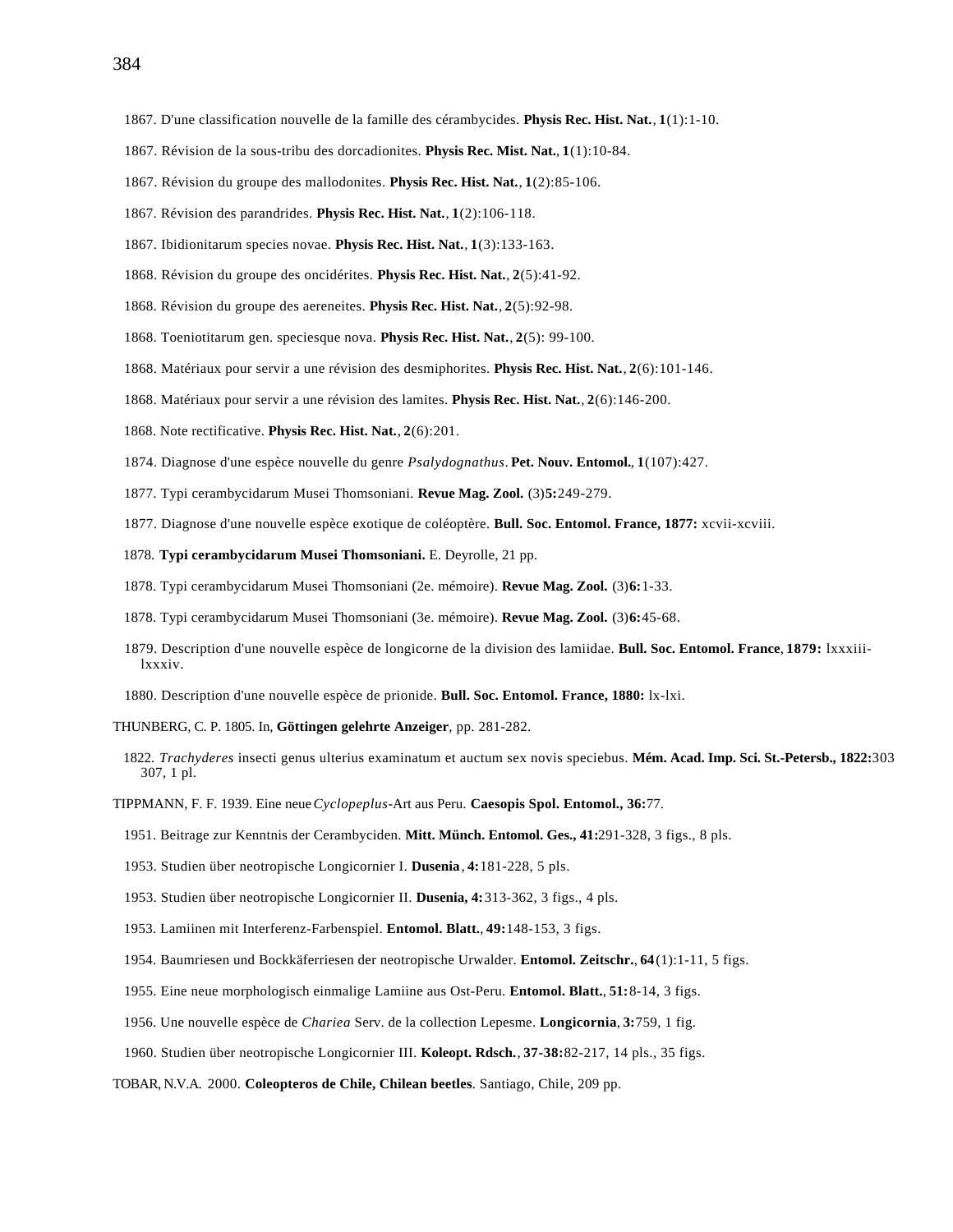TOLEDO, V.H. 1998. Revision taxonomica del genero *Lagocheirus* para Mexico y Centroamerica. **Folia Entomol. Mex., 101**:1-58 (1997).

2002. Nuevas especies de *Psyrassa* Pascoe (Elaphidiini). **Folia Entomol. Mex., 41**(1): 57-62 (2002).

- V. H. TOLEDO & F.T. HOVORE 2005. Notes on the genus *Lagocheirus* Dejean: records and descriptions (Lamiinae: Acanthocinini). **Zootaxa 1021**: 29–36 (2005), 6 figs.
- TOLEDO, V.H., F.A. NOGUERA, J.A. CHEMSAK, F.T. HOVORE & E.F. GIESBERT. 2002. The cerambycid fauna of the tropical dry forest of "El Aguacero," Chiapas, Mexico. **Coleop. Bull., 56(4):** 515-532, 3 figs.
- TOUROULT, J. 2004. Deux nouveaux longicornes des Antilles. **Lambillionea, CIV, 1:** 66 70, 5 figs.
- TURNBOW, R. H. Jr. & F. T. HOVORE. 1979. Notes on Cerambycidae from the southwestern U. S. **Entomol. News, 90**(5):219-229.
- TURNBOW, R.H. Jr. & M.C. THOMAS. 2002. 120. Cerambycidae Leach 1815, pp. 568-601, in Arnett, R.H., Jr., Thomas, M.C., Skelley, P.E., & J.H. Frank, **American Beetles, Vol. 2**, Polyphaga: Scarabaeoidea through Curculionoidea. CRC Press, Boca Raton, FL., 861 pp.
- TYSON, W. H. 1967. California *Ergates* and *Tragosoma*, with keys to the adult and immature forms. **Pan-Pacific Entomol., 43**(2):122-126, 8 figs.

1968. New California Cerambycidae. **Pan-Pacific Entomol., 44**(2):140-143, 2 figs.

1970. A new Mexican *Spalacopsis*. **Proc. Entomol. Soc. Washington, 72**(4):484-486,1 fig.

1973. The *Spalacopsis* of the West Indies and America, north of Mexico. **Coleop. Bull., 27**(3):117-137, 19 figs.

1982. The status of *Cyllene zuniana* Casey. **Coleop. Bull., 36**(2):441-444, 2 figs.

UHLER, P. R. 1855. Descriptions of a few species of Coleoptera supposed to be new. **Proc. Acad. Nat. Sci. Phila., 7:**415-418.

ULKE, H. 1882. Descriptions of new species. **Bull. Brooklyn Entomol. Soc., 4**(9-10):41-42.

VAN DYKE, E. C. 1917. A new species of the genus *Anthophilax* LeC. **J. New York Entomol. Soc., 25**(1):36-37.

- 1920. Description of new species of Cerambycidae from the Pacific coast of North America, with notes concerning others. **Bull. Brooklyn Entomol. Soc., 15**(2-3):33-48.
- 1923. New species of Coleoptera from California. **Bull. Brooklyn Entomol. Soc., 1**(2):37-53.
- 1927. New species and subspecies of West American Cerambycidae. **Pan-Pacific Entomol.**, **3**(3):99-109.
- 1928. Notes and descriptions of new species of Lucanidae and Cerambycidae from western North America. **Pan-Pacific Entomol., 4**(3):105-113.
- 1928. *Callidium pallidum* Van Dyke. **Pan-Pacific Entomol., 4**(4):172.
- 1929. Change of names. **Pan-Pacific Entomol., 5**(3):136.
- 1934. A root-boring *Derobrachus*. **Pan-Pacific Entomol., 10**(2):58.
- 1937. Notes and descriptions of North American Buprestidae and Cerambycidae. **Bull. Brooklyn Entomol. Soc., 32**(3):105-116.
- 1946. New species of North American Coleoptera. **Pan-Pacific Entomol., 22**(3):81-89.
- 1953. The Coleoptera of the Galápagos Islands. **Occ. Pap. Calif. Acad. Sci., 22:**1-181, 7 pls.
- VIANA, M. J. 1966. Un nuevo Prioninae para la entomofauna argentina, *Stictosomus (Anacanthus) reticulatus* (Dalman). **Neotrópica**, **12**(37):1-5, 1 fig.
	- 1970. *Hoplistonychus bondari* Melzer, nuevo género y espécie de Aerenicini para la República Argentina. **Neotrópica**, **16**(49):7- 10, 1 fig.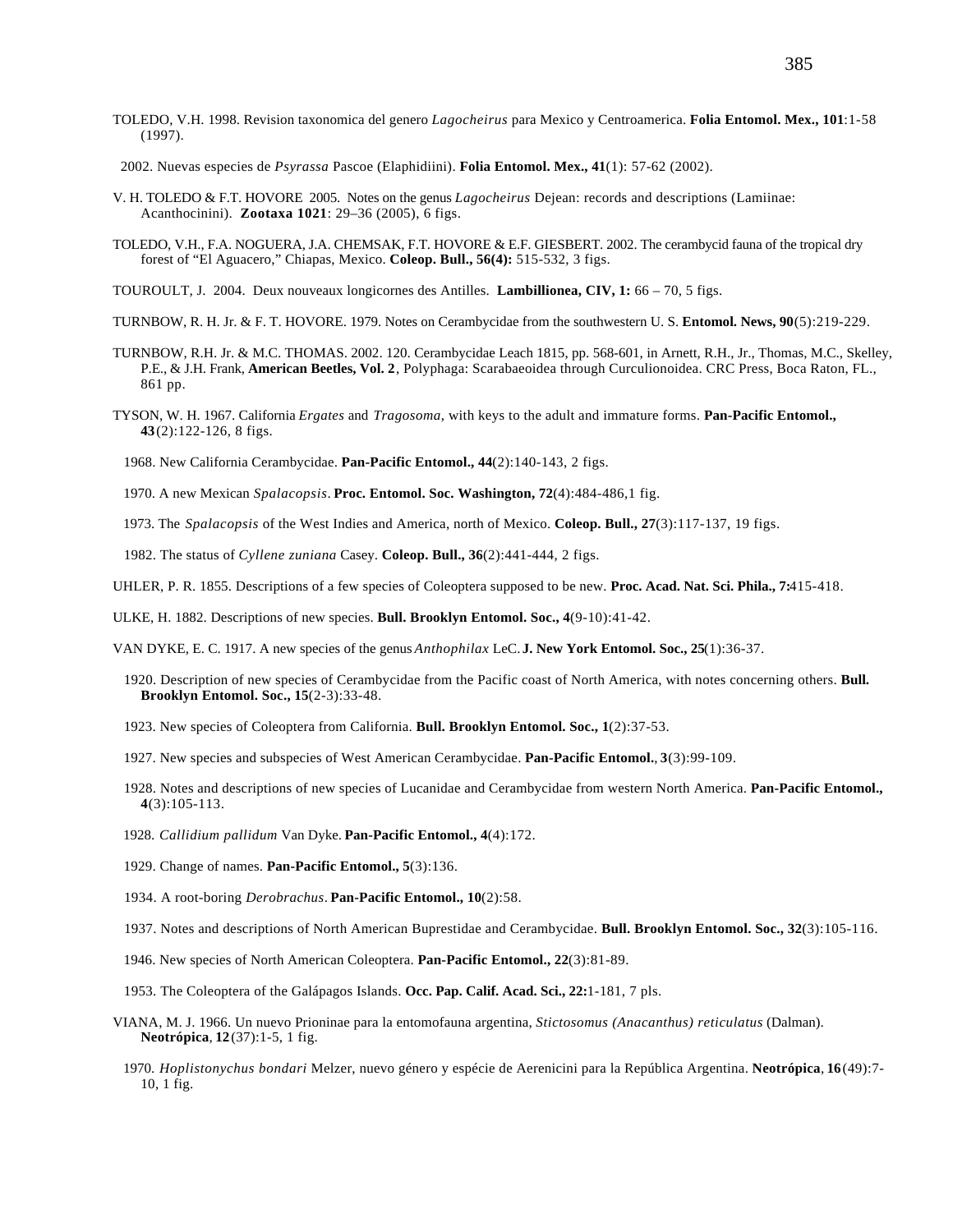- 1970. *Cosmocerus strigosus* Guérin-Méneville, nuevo género y espécie de Cerambycidae para la República Argentina (Sternacanthini). **Rev. Soc. Entomol. Arg.**, **32**(1-4):51-56, 2 figs.
- 1970. *Lissonotypus quadrisignatus* (Buquet), nuevo género y espécie de Cerambycidae para la República Argentina (Lissonotini). **Rev. Soc. Entomol. Arg., 32**(1-4):73-79, 1 fig.
- 1970. Un nuevo género y espécie de Cerambycidae de la República Argentina (Compsocerini). **Rev. Mus. Arg. Cienc. Nat. Bernardino Rivadavia**, (Zool.) **10**(10):145-153, 2 figs.
- 1971. Las espéciesArgentinas de Ancylocerini Thomson y catálogo bibliográfico de la tribu. **Rev. Mus. Arg. Cienc. Nat. Bernardino Rivadavia**, (Entomol.), **3**(3):149-203, 3 pls.
- 1971. *Hydraschema leptostylum* Lane, nuevo género y espécie de Aerenicini para la República Argentina. **Neotrópica**, **17**(52): 29- 35, 1 fig.
- 1972. Aporte al catálogo de Cerambycidae del Paraguay. **Rev. Mus. Arg. Cienc. Nat. Bernardino Rivadavia**, (Entomol.) **3**(4):207- 405.
- 1972. *Fregolia listropteroides* Gounelle, nuevo género y espécie de Cleomenini para la República Argentina. **Neotrópica**, **18**(55):9-15, 1 fig.
- 1973. Redescripción de *Uragus hamaticollis* Guérin-Méneville, extrano género y espécie atribuido a la Patagonia. **Rev. Soc. Entomol. Arg.**, **34**(1-2):39-45, 1 fig.
- 1994. Novedades sobre Clytini de la Republica Argentina, **Entomol. y Vectores**, **1**(6):163-166, 2 figs.
- VIANA, M. J. & A. MARTINEZ. 1992. Un nuevo género y espécie de Lissonotini. **Ann. Soc. Entomol. Arg., 222**:27-31.
- VIGORS, N. A. 1825. Descriptions of some rare, interesting, or hitherto uncharacterized subjects of zoology. **Zool. J.**, **1:**409-418, 1 pl.
	- 1826. Descriptions of some rare, interesting, or hitherto uncharacteIized subjects of zoology. **Zool. J.** , **2:**23-241, 2 pls.
- VILLIERS, A. 1946. Coléoptères Cerambycides de l'Afrique du Nord. **Faune Emp. Fr.**, **5:**1-152, 275 figs.
	- 1957. Démembrement du genre *Cometes* Serville. Descriptions des genres *Pseudocometes*, *Paracometes*, *Microcometes* nov. et de plusieurs espèces nouvelles. **Bull. Mus. Hist. Nat.**, (2)**29**(5):407-413, 4 figs.
	- 1958. Révision du genre *Paracometes* Villiers. **Revue Franç. Entomol.**, **35:**43-56.
	- 1958. Révision des genres *Pseudocometes* Villiers et *Heteropalpus* Buquet. **Bull. Soc. Entomol. France, 63:**37-40, 8 figs.
	- 1959. Essai sur les *Distenia* américains. **Revue Franç. Entomol.**, **26:**55-76, 61 figs.
	- 1971. Cerambycidae récoltés en Guyane Française par la mission du Muséum National d'Histoire Naturelle. **Ann. Soc. Entomol. France,** (N. S.) **7**(2):343-350, 6 figs.
	- 1972. Les types de Cerambycidae Callichromini neotropicaux du Muséum de Paris. Designation de lectotypes. **Bull. Soc. Entomol. France, 77**(1-2):20-22.
	- 1978. Faune des Coléoptères de France, I. Cerambycidae. **Encycl. Entomol. France, 1978:** xxvii + 611 pp., 1802 figs.
	- 1979. Coléoptères Cerambycidae des Petites Antilles. Nouvelles espèces, désignation de types (Première note). **Revue Franç. Entomol.**, (N. S.) **1**(1):23-26, 3 figs.
	- 1979. Coléopteres Cerambycides des Petites Antilles. Nouveau genre. Désignation de types (Deuxième note). **Revue Franç. Entomol.**, (N. S.) **1**(2):96-98, 1 fig.
	- 1979. Diagnose préliminaire d'un nouveau *Parandra* antillais. **Revue Franç. Entomol.**, (N. S.) **1**(4):182.
	- 1980. Une collection de coléoptères Cerambycidae de la Dominique appartenant a l'U. S. National Museum (Washington). **Ann. Soc. Entomol. France,** (N. S.) **16**(1):129-131.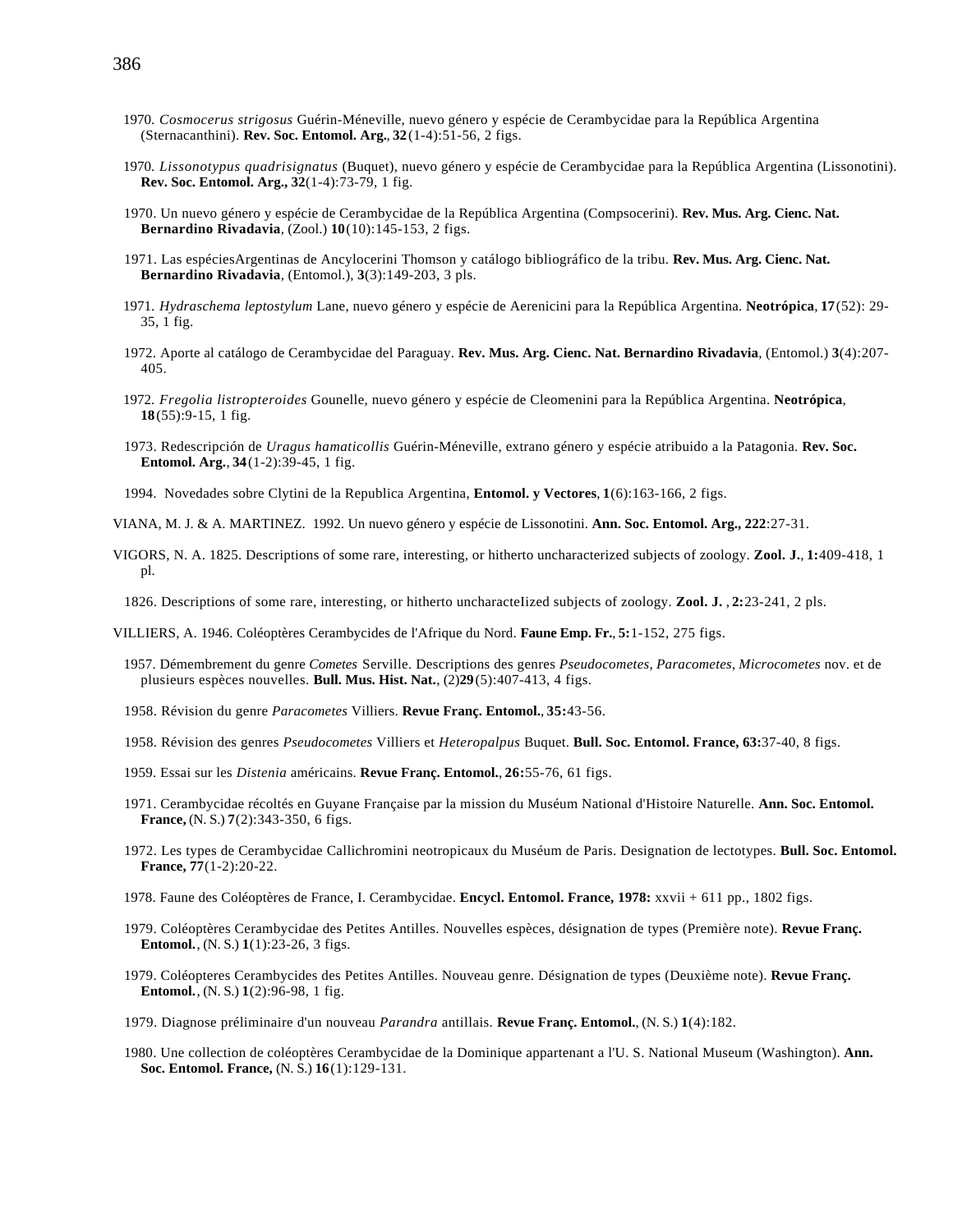- 1980. Coléoptères Cerambycidae des Antilles françaises, I. Parandrinae, Prioninae, Lepturinae. **Ann. Soc. Entomol. France,** (N. S.) **16**(1):133-157, 22 figs.
- 1980. Coléoptères Cerambycidae des Antilles francaises, II. Cerambycinae. **Ann. Soc. Entomol. France**, (N. S.) **16**(2):265-306, figs. 23-71.
- 1980. Coléoptères Cerambycidae des Petites Antilles. Nouveaux genres, nouvelles espèces. Désignation de types (Troislème note). **Revue Franç. Entomol.**, (N. S.) **2**(2): 86-98, 10 figs.
- 1980. Une collection de coléoptères Cerambycidae de la Dominique appartenant a l'U. S. National Museum (Washington) (2e. note). **Ann. Soc. Entomol. France,** (N. S.) **16**(3):465-467.
- 1980. Coléoptères Cerambycidae des Antilles françaises, III. Lamiinae. **Ann. Soc. Entomol. France**, Paris (N. S.) **16**(4):541-598, figs. 72-112.
- 1981. Deux nouveaux Cerambycinae. **Revue Franç. Entomol.**, (N. S.) **3**(3):105- 107, 2 figs.
- VITALI, F. 2001. Description de la larve de deux longicornes de Guadelooupe: *Chaetanes fleutiauxi* Villiers, 1980 et *Leptostyloides assimilis* (Gahan, 1895) (Lamiinae, Acanthocinini). **L' Entomologiste, 2001, 57(3-4)**: 151 – 156, 9 figs.
- 2002. Versetzung der Tribus Holopterini Lacordaire, 1869 sur unterfamilie Lepturinae. **Entomofauna, 23 (3)**: 29-36, 1 fig.
- 2002. *Acrepidopterum rese*ri spec. nov., a new Jamaican longicorn beetle (Lamiinae, Pericoptini). **Spixiana, 25(2):** 137 139, 2 figs..
- 2004. *Plectromerus tertiarius* new fossil species from Hispaniola (Cerambycinae). **Lambillionea, CIV, 3**: 453 458, 2 figs.
- VITALI, F. & L. REZBANYAI-RESER. 2003. Beiträge zur Insektenfauna von Jamika, Westindien (Karabik) 5. Bockkäfer I & II. **Les Cahiers Magellanes, No. 26**: 1-16, 16 figs; **No. 27**: 1-27, 43 figs.
- VIVAS-BERTHIER, G. 1942. Notas sobre Prioninae de Venezuela. **Bol. Entomol. Venez. 1:**37-42.
- VIVES, E. 2001. The systematic position of *Vesperoctenus flohri* Bates, 1891 and the taxonomic status of the Vesperidae. **Occ. Pap. of the Cons. Coleop., 4**(1): 35-44, 13 figs.
- VLASAK, J. & K. VLASAKOVA. 2002. Records of Cerambycidae in Massachusetts with notes on larval hosts. **Coleop. Bull., 56(2):** 203-219.
- VOET, J. E. 1778. **Catalogus Systematicus Coleopterorum. 2:**1-254, 50 pls.
- 1806. **Catalogus Systematicus Coleopterorum. 2:**1-254, 50 pls.
- VOGT, G. B. 1949. Notes on Cerambycidae from the Lower Rio Grande Valley, Texas. **Pan-Pacific Entomol., 25**(3):137-144; (4):175- 184, 1 map.
- VULCANO, M. A. & F. S. PEREIRA. 1978. O gênero *Oncideres* Serville, 1835 (Lamiidae) do Sul do Brasil e países limítrofes, séria praga dos pomares e da Silvicultura. **Studia Entomol.**, **20**(1-4):177-220, 31 figs.
- WALKER, F. 1866. Appendix, in J. K. Lord, **The Naturalist in Vancouver Island and British Columbia.** London, Richard Bentley, 2: x + 375 pp., 4 pls. (Walker's Appendix, p. 289-375).
- WALLIS, J. B. 1926. Some new Coleoptera. **Can. Entomol., 58**(4):89-95.
- WAPPES, J.E. & S.W. LINGAFELTER. 2005. The genus *Canidia* Thomson, 1857 (Lamiinae, Acanthocinini). **Zootaxa, 927:** 1 27, 9 figs, 2 maps.
- WARRINER, M.D. 2005. Occurrence and conservation status of the milkweed beetle *Tetraopes texanus* Horn in Arkansas. **Coleop. Bull., 58(4):** 567 – 568.
- WATERHOUSE, C. O. 1872. Description of a new species of Coleoptera belonging to the genus *Prionocalus*, with notes on other species of the genus. **Entomologist's Mon. Mag., 8:**260-263.
	- 1874. Synonymical notes on longicorn Coleoptera. **Trans. Entomol. Soc. London, 1874:** xxviii-xxix.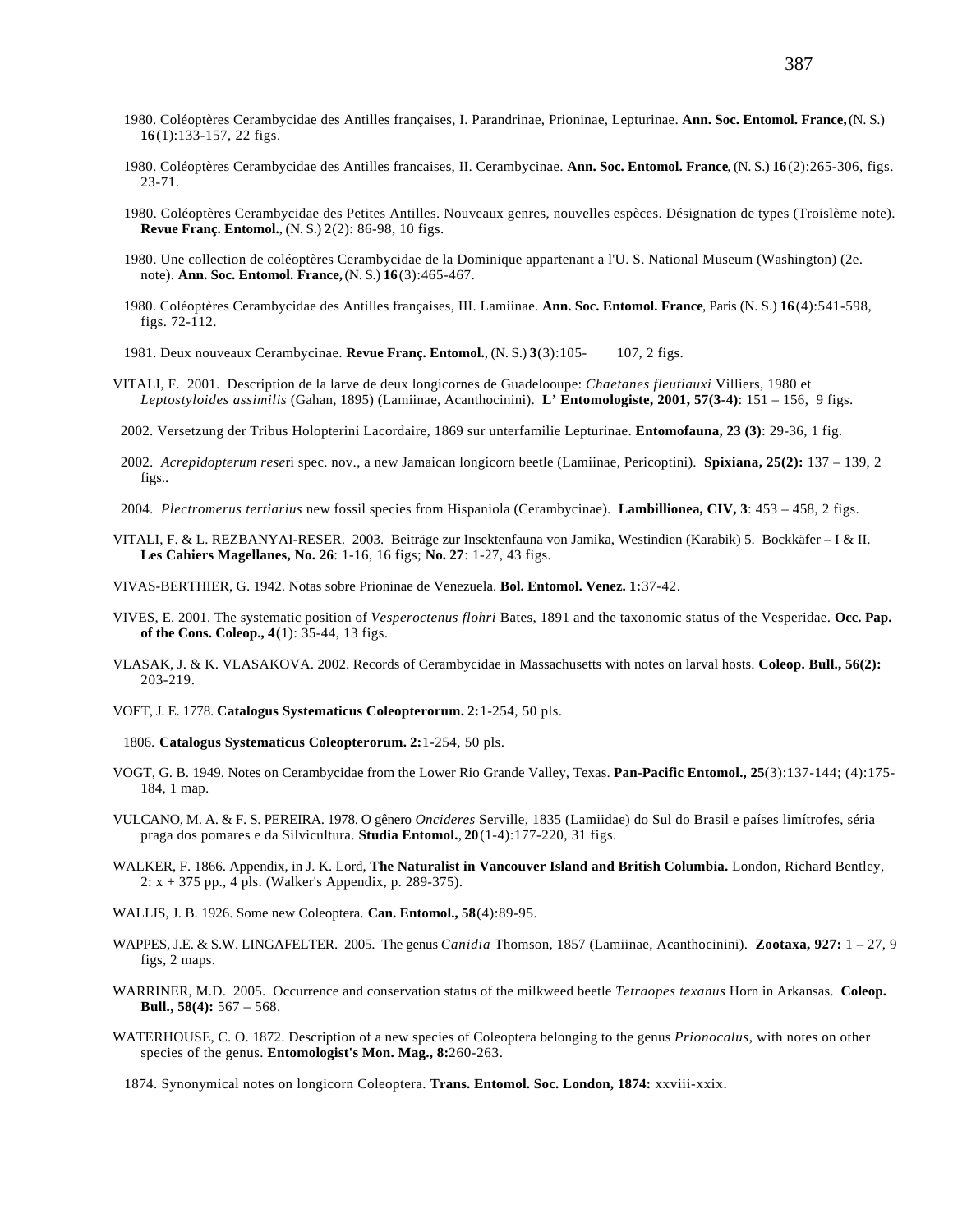- 1877. In A. Gunther, Account of the zoological collection made during the visit of H. M. S. *Peterel* to the Galápagos Islands. **Proc. Zool. Soc. London, 1877:**64-93.
- 1877. Description of twenty new species of Coleoptera from varlous localities. **Trans. Entomol. Soc. London, 1877:**1-13.
- 1878. Notice of a small collection of Coleoptera from Jamaica, with descriptions of new species from the West Indies. **Trans. Entomol. Soc. London, 1878:**303-311.
- 1880. New South-American Coleoptera, chiefly from Ecuador. **Ann. Mag. Nat. Hist.,** (5)**5:**285-302.
- 1880. New Cerambycidae from Ecuador. **Ann. Mag. Nat. Hist.,** (5)**5:**485-488.
- 1886. Characters of undescribed Coleoptera in the British Museum. **Ann. Mag.Nat. Hist.,** (5)**17:**497-501.
- 1890. **Aid to the identification of Insects.** London. Edwin Wilson & Maud Horman-Fisher, **2:**1-30, pls. 101-189.
- 1890. Coleoptera, in H. N. Ridley, Notes on the zoology of Fernando Noronha. **J. Linn. Soc. Zool., 20:**548-556, pl. 30.
- 1900. Coleoptera, in Report on a collection made by Messrs. F. V. McConnell and J. B. Quelch at Mount Roraima in British Guiana. **Trans. Linn. Soc. London Zool.,** (2)**8**(2):74-76.
- 1900. New species of the coleopterous genus *Prionocalus* from Ecuador and Peru. **Ann. Mag. Nat. Hist.,** (7)**5:**503-506.
- 1901. Two new genera of Coleoptera belonging to the Cupesidae and Prionidae. **Ann. Mag. Nat. Hist.,** (7)**7:**520-523.
- WATERHOUSE, G. R. 1840. Descriptions of two new coleopterous insects, from the collection of Sir Patrick Walker. **Trans. Entomol. Soc. London, 2:**225-229.
- WEBB, J. L. 1905. Description of a new species of *Desmocerus* with a synoptic table of the genus. **Proc. Entomol. Soc. Wash., 7**(2- 3):104-105.

1908. A new species of *Leptura*. **Proc. Entomol. Soc. Wash., 9**(1-4):41.

- WEBER, F. 1801. **Observationes entomologicae, continentes novorurn quae conditit generum characters et nuper detectarum specierum descriptiones.** Kiliae, 116 pp.
- WENDT H. 1984. Die Cerambyciden Typen (Coleoptera: Phytophaga) des Zoologischen Museums Berlin. Teil I: Unterfamilie Prioninae. **Mitt. zool. Mus. Berl., 2:**327-42.
- WESTWOOD, J. O. 1837. **Illustrations of exotic entomology,... by Dru Drury. A new edition,... Vol. 1** London. 123 pp.
	- 1845. The coleopterous genus *Hypocephalus* illustrated. **Arcana Entomol.**, **1:**37-40; 111-112, pl. 10.
	- 1846. Description of a new genus of longicorn beetle. **Trans. Entomol. Soc. London, 4:** 224, 1 pl.
	- 1849. Descriptions of some new exotic Coleoptera. **Trans. Entomol. Soc. London, 5:**202-214, pl. 22.
	- 1863. Description of a new species of longicorn beetle. **J. Entomol.**, **2:**117-121, 1 pl.
- WHITE, A. 1845. Description of an apparently new species of longicorn beetle from Mexico in the collection of the British Museum. **Ann. Mag. Nat. Hist., 15:**108-111, 1 pl.
	- 1846. Descriptions of four apparently new species of longicorn beetles in the collection of the British Museum. **Ann. Mag. Nat. Hist., 18:**47-49, 1 pl.
	- 1850. Descriptions of some apparently new species of longicorn Coleoptera in the collection of the British Museum. **Proc. Zool. Soc. London, 18:**10-14, 1 pl.
	- 1853. **Catalogue of the coleopterous insects in the collection of the British Museum,** Longicornia 1. **7:**1-174, pls. 1-4.
	- 1855. **Catalogue of the coleopterous insects in the collection of the British Museum,** Longicornia 2. **8:**175-412, pls. 5-10.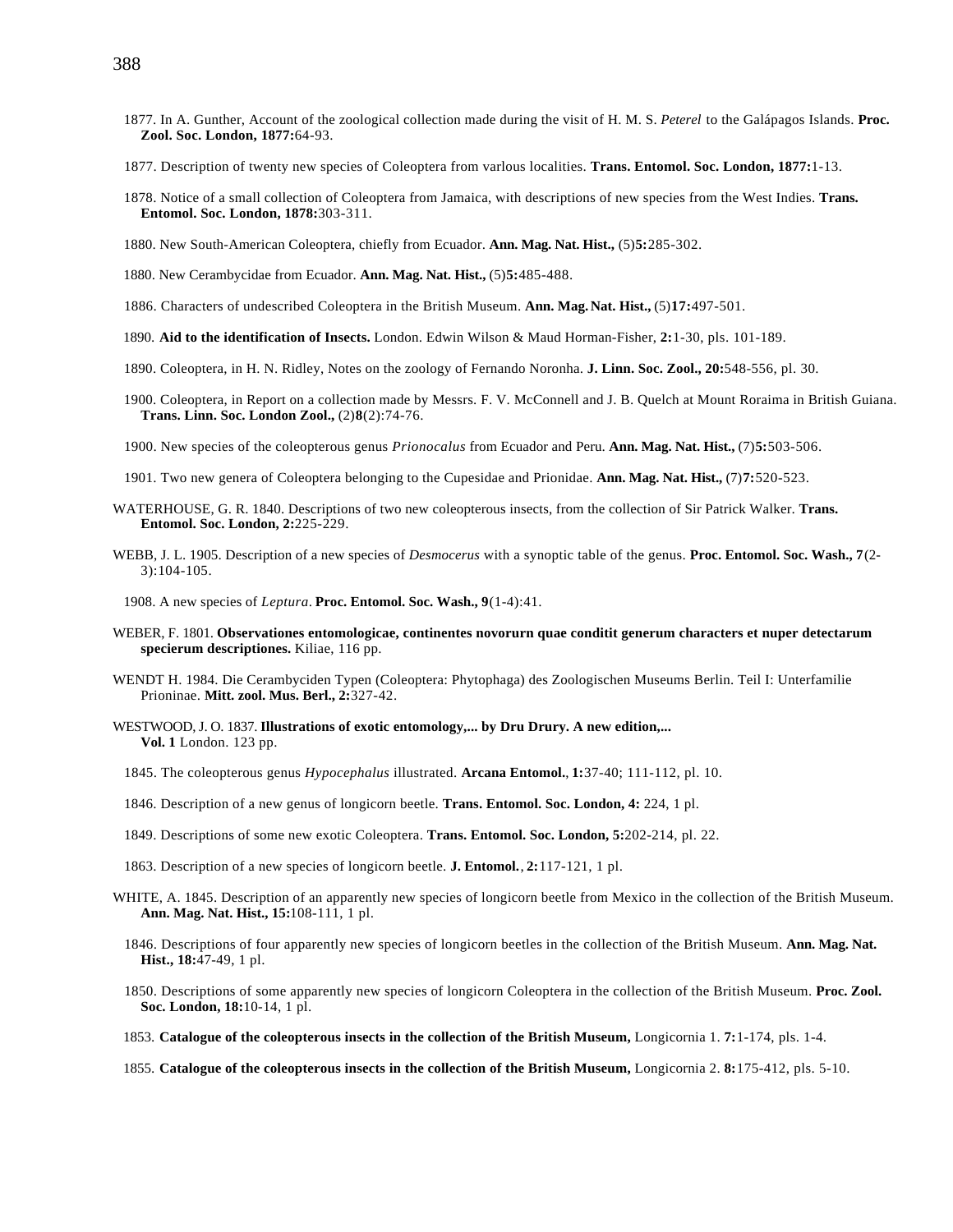- 1856. Descriptions of some coleopterous insects in the collection of the British Museum, hitherto apparently unnoticed. **Proc. Zool. Soc. London, 24:**8-17; 406-410, 1 fig., 1 pl.
- 1858. Descriptions of *Monohammus Bowringii*, *Batocera Una* and other longicorn Coleoptera, apparently as yet unrecorded. **Proc. Zool. Soc. London, 26:**398-413, 1 pl.
- 1858. Descriptions of some apparently unrecorded species of longicorn beetles, belonging to the genera *Phrissoma*, *Nyphona* &c. **Ann. Mag. Nat. Hist.,** (3)**2:**264-276.
- WICKHAM, H. F. 1897. The Coleoptera of Canada. The Cerambycidae of Ontario and Quebec. **Can. Entomol., 29**(4): 81-88, 3 figs.; (5):105-111, 7 figs.; (6):148-153, 3 figs.; (7):169-173, 2 figs.; (8):187-193, 2 figs.; (9):201-208, 4 figs.
	- 1898. The Coleoptera of Canada. The Cerambycidae of Ontario and Quebec. **Can. Entomol., 30**(2):37-449, 3 figs.
	- 1905. New species of Coleoptera from the western United States. **Can. Entomol., 37**(5):165-171
- WILLIAMS, S. H. 1928. Eine neue *Oreodera*-Art aus Sudamerika. **Deut. Entomol. Zeitschr.**,**1928:**222-224, 2 figs.
	- 1929. A list of prionid beetles taken at Kartabo, Bartica district, British Guiana, with the description of a new species. **Ann. Carnegie Mus.**, **19:**139-148.
	- 1931. Cerambycinae from Kartabo, Bartica district, British Guiana. **Entomol. News, 42:**222-226.
- WOLCOTT, G. N. 1956. *Batocera rubra* Linnaeus in Puerto Rico. **J. Agric. Univ. Puerto Rico**, **40:**86.
- WOODRUFF, R.E., BECK, B.M., SKELLEY, P.E., SCHOTMAN, C.Y.L., AND M.C. THOMAS. 2004. **Checklist and bibliography of the insects of Grenada and the Grenadines**. Memoir Series, Center for Syst. Entomol., Gainesville, Florida, USA. 286 pp.
- YANEGA, D. 1996. **Field guide to northeastern longhorned beetles.** Illinois Natural History Survey Manual 6. 184pp., 32 pls.
- ZAJCIW, D. 1956. Nota sôbre *Unxia scopifer* (Klug, 1825). **Dusenia, 7**(1):33-36.
	- 1956. Longicórneos novos para a fauna do Brasil. **Rev. Bras. Entomol., 6:**51-56.
	- 1957. Dois novos gêneros e espécies de Longicórneos neotrópicos. **Anais Acad. Bras. Cienc.**, **29**(2):301-308, 1 fig.
	- 1958. Fauna do Distrito Federal XLVIII. Contribuição para o estudo dos Longicórneos de Rio de Janeiro. **Bol. Mus. Nac.**, (N. S.) Zool., **189:**1-26, 2 figs.
	- 1958. Estudos sôbre Longicórneos neotrópicos. **Mem. Inst. Oswaldo Cruz**, **56:**685-93.
	- 1958. Descrição de uma nova espécie de *Callia* Serville, 1835, com chave para determinação das espéciesBrasileiras. **Rev. Bras. Entomol., 8:**55-58.
	- 1958. Novos Longicórneos neotrópicos. **Rev. Bras. Entomol., 8:**233-262, 8 figs.
	- 1958. Descrição de duas espécies novas do gênero *Neoeme* Goun. 1909 do Brasil. **Rev. Bras. Biol.**, **18**(4):447-450, 4 figs.
	- 1959. Uma tribo, três gêneros e três espécies novas de Longicórneos do Brasil. **Anais Acad. Bras. Cienc.**, **31**(4):605-616, 4 figs.
	- 1959. Revisao do gênero *Coremia* Serville, 1834. **Studia Entomol.**, Petrópolis, **2**(1-4):271-284, 3 figs.
	- 1960. Longicórneos novos para a fauna do Brasil II. **Rev. Bras. Entomol.9:**69-79.
	- 1960. Novos Longicórneos neotrópicos II. **Rev. Bras. Entomol.9:**130-149, 9 figs.
	- 1960. Cerambícidos neotropicales. Tres géneros y tres espécies nuevos. **Rev. Soc. Urug. Entomol.**, **4:**55-61.
	- 1960. Estudos sôbre Longicórneos neotrópicos II. **Rev. Bras. Biol.**, **20**(1):93-98.
	- 1960. "*Chrysoprasis*" do grupo "*rotundicollis*" Bates, 1870, com descrição de uma espécie nova do Brasil. **Rev. Bras. Biol.**, **20**(3):289-294, 1 fig.
	- 1960. Um gênero e duas espécies novas de Longicórneos do Brasil. **Rev. Bras. Biol.**, **20**(4):397-402, 2 figs.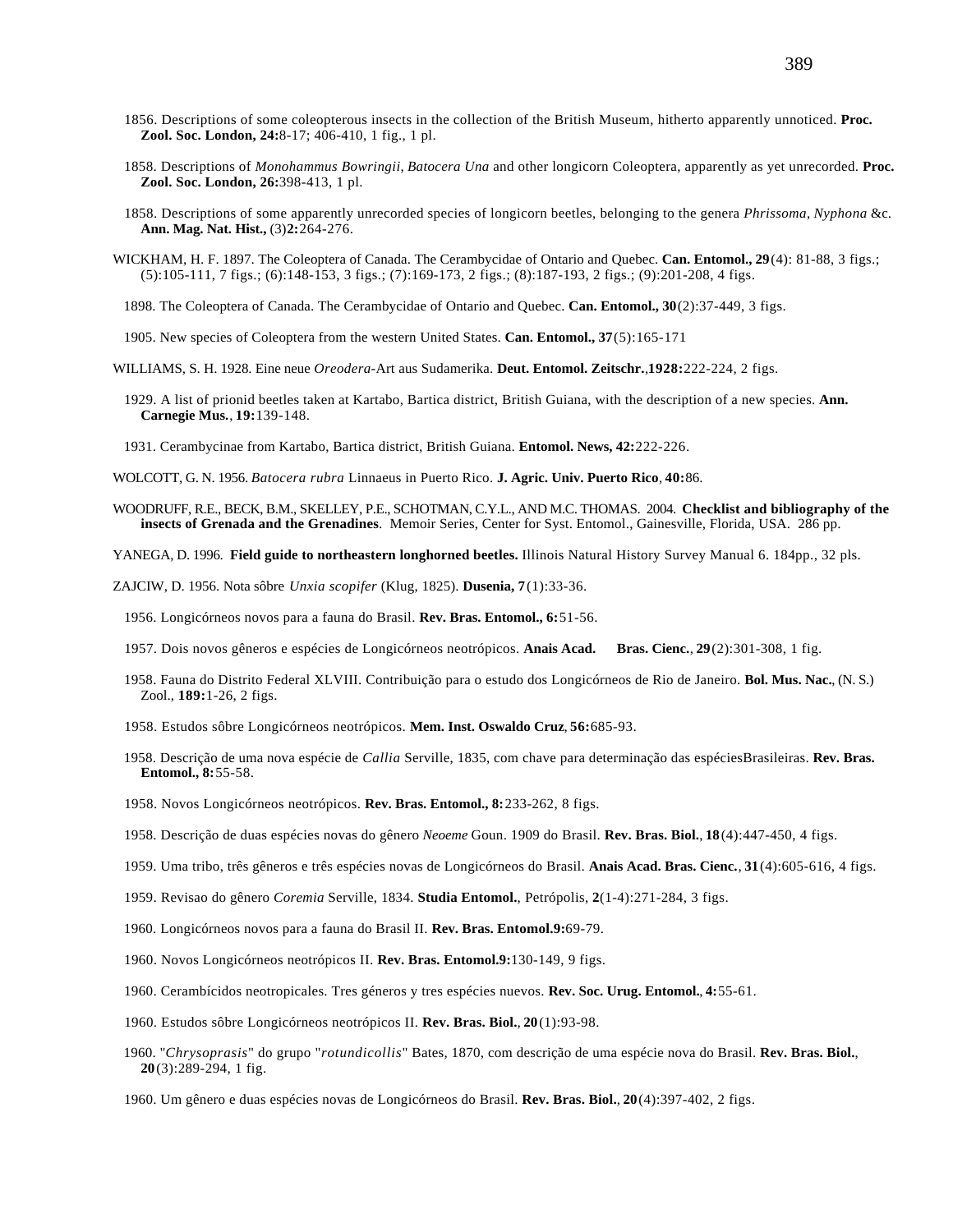- 1960. Nota sôbre "*Odontocera cylindrica*" Serville, 1833. **Rev. Bras. Biol.**, **20**(4): 435--437.
- 1960. Descrição de duas espécies e uma subespécie novas de *Chrysoprasis* Serv., com chave preliminar para determinação das espéciesBrasileiras. **Anais Acad. Bras. Cienc.**, **32**(3-4):349-358, 3 figs.
- 1961. Três representantes novos de Eburiini. **Rev. Bras. Biol.**, **21**(1):121-126, 3 figs.
- 1961. Novos Longicórneos neotrópicos IV. **Rev. Bras. Biol.**, **21**(2):217-224, 3 figs.
- 1961. Novas espécies neotrópicas de "*Colobothea*" Serville, 1825. **Rev. Bras. Biol.**, **21**(4):385--390, 3 figs.
- 1961. Revisão do gênero *Eurymerus* Serville, 1833. **Rev. Bras. Entomol.**,**10:**95-110, 1 fig.
- 1961. Dois gêneros e três espécies novas de longicórneos do Brasil. **Anais Acad. Bras. Cienc.**, **33**(2):217-224, 3 figs.
- 1961. Novos Stenaspini neotrópicos. **Anais Acad. Bras. Cienc.**, **33**(3-4):399-407, 6 figs.
- 1961. Insecta Amapaensia. **Studia Entomol.**, **4**(14):525-536.
- 1962. Novos Longicórneos neotrópicos V. **Rev. Bras. Biol.**, **22**(2):197-204, 4 figs.
- 1962. Novos Longicórneos neotrópicos VI. **Rev. Bras. Biol.**, **22**(3):241-246, 4 figs.
- 1962. Estudos sôbre Longicórneos neotrópicos III. **Rev. Bras. Biol.**, **22**(4):449-452.
- 1962. Revisão das espéciesBrasileiras do gênero *Sangaris* Dalman, 1823. **Anais Acad. Bras. Cienc.**, 34(1)111-123, 1 fig.
- 1962. Cinco novas espécies neotrópicas de *Colobothea* Serville, 1825 com chave para determinação das espécies sul-brasileiras. **Anais Acad. Bras. Cienc.**, **34**(2):281-293, 5 figs.
- 1962. Estudos do gênero *Ondontocera* Serville, 1833 I (Rhinotragini). **Anais Acad. Bras. Cienc.**, **34**(3):415-425, 1 pl., 7 figs.
- 1962. Revisão das espéciesBrasileiras do gênero *Cosmisoma* Serville, 1834. **Arq. Zool. 11**(10):285-314, 6 figs.
- 1963. Novos Longicórneos neotrópicos VII. **Rev. Bras. Biol.**, **23**(1):55- 64, 3 figs.
- 1963. Novos Longicórneos neotrópicos da tribo Clytini. **Rev. Bras. Biol.**, **23**(2):171-179, 4 figs.
- 1963. Novos Longicórneos neotrópicos VIII. **Rev. Bras. Biol.**, **23**(3):277-282, 4 figs.
- 1963. Novos Longicórneos neotrópicos IX. **Rev. Bras. Biol.**, **23**(4):421-428, 4 figs.
- 1963. Novos Longicórneos neotrópicos da tribo Rhinotragini. **Anais Acad. Bras. Cienc.**, **35**(2):241-255, 6 figs.
- 1963. Revisão do gênero *Chlorethe* Bates, 1867. **Anais Acad. Bras. Cienc.**, **35**(3):413-419, 3 figs.
- 1963. Novas espécies neotrópicas do gênero *Acanthoderes* Serville, 1835. 1. **Anais Acad. Bras. Cienc.**, **5**(4):585-590, 3 figs.
- 1964. Quatro espécies novas do gênero "*Tomopterus*" Serville, 1833 (Rhinotragini). **Rev. Bras. Biol.**, **24**(4):423-428, 4 figs.
- 1964. Revisão das espéciesBrasileiras do gênero *Merionoeda* Pascoe. **Studia Entomol.**, **7**(1-4):247-256, 3 figs.
- 1964. Novas espécies neotrópicas do gênero *Acanthoderes* Serville, 1835. II. **Anais Acad. Bras. Cienc.**, **36**(1):67-71, 3 figs.
- 1964. Novas espécies neotrópicas do gênero *Acanthoderes* Serville, 1835. III. **Anais Acad. Bras. Cienc.**,**36**(2):159-164, 4 figs.
- 1964. Novos Longicórneos neotrópicos da tribo Clytini II. **Anais Acad. Bras. Cienc.**, **36**(3):305-310, 3 figs.
- 1964. Novos Longicórneos neotrópicos X. **Anais Acad. Bras. Cienc.**, **36**(4):433-440, 5 figs.
- 1965. Novos longicórneos neotrópicos da tribo Rhinotragini II. **Anais Acad. Bras. Cienc.**, **37**(1):121-129, 8 figs.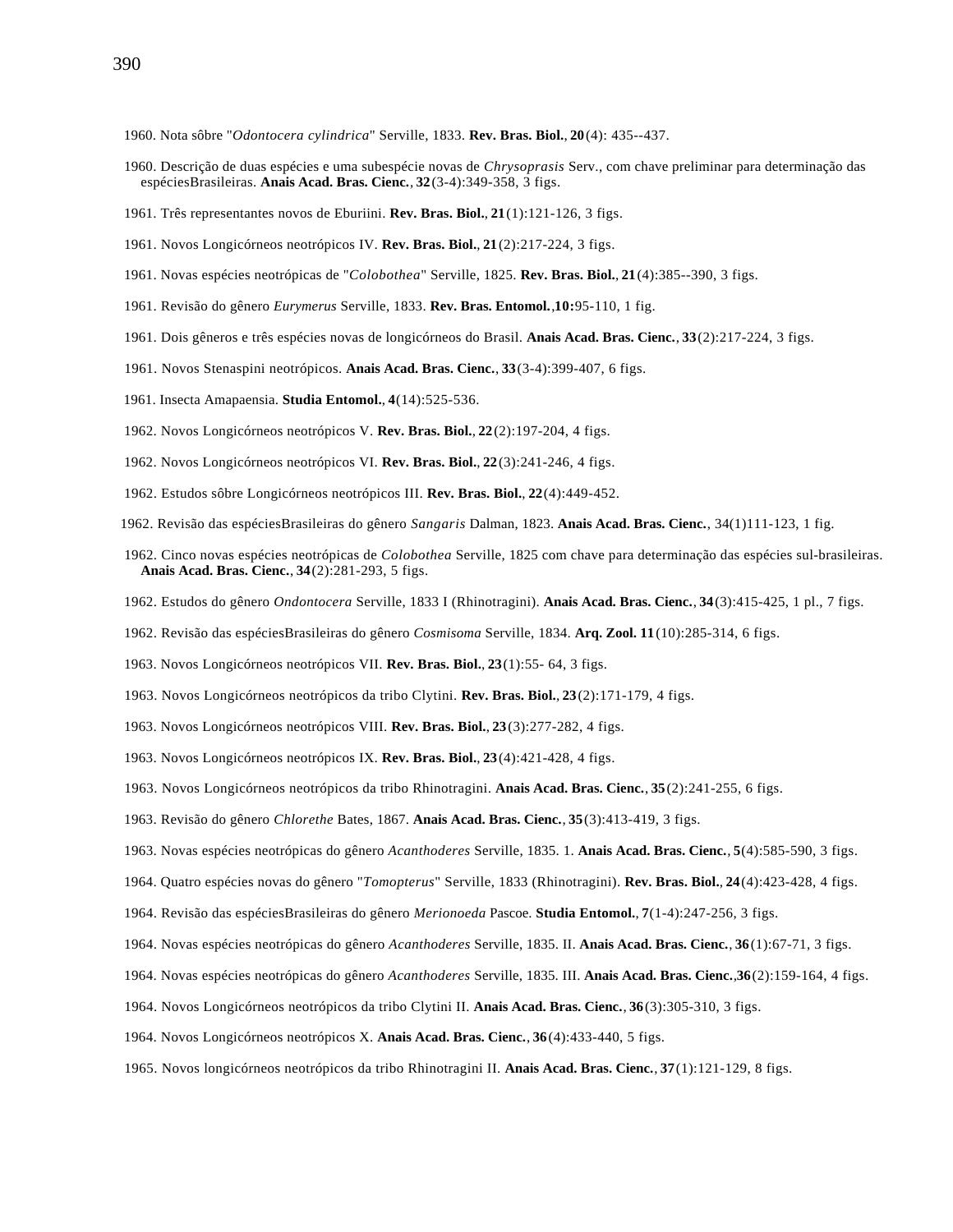- 1965. Três espécies novas do gênero *Callichroma* Latreille, 1816, subgênero *Xystochroma* Schmidt, 1924. **Anais Acad. Bras. Cienc.**, **37**(3-4):551-555, 3 figs.
- 1965. Novos Longicórneos neotrópicos XI. **Rev. Bras. Biol.**, **25**(1):85-91, 3 figs.
- 1965. Estudos do gênero "*Ommata*" White, 1855 I. "*Ommata (Eclipta)*" do grupo "*tenuis*"(Rhinotragini). **Rev. Bras. Biol.**, **25**(2):199-206, 11 figs.
- 1965. Contribuições para o estudo da fauna dos longicórneos do Estado da Paraíba. **Bol. Soc. Cearense Agron.**, **6:**5-21.
- 1966. Três novas espécies do gênero *Brasilianus* Jakobson, 1924. **Anais Acad. Bras. Cienc.**, **38**(1):105-108, 3 figs.
- 1966. Novos Longicórneos neotrópicos XII. **Anais Acad. Bras. Cienc.**, **38**(2):345-348. 1 fig.
- 1966. Estudo comparativo de *Acanthoderes cylindrica*, *juno* e *vetusta*. **Anais Acad. Bras. Cienc.**, **38**(3-4):537-541, 3 figs.
- 1966. Estudos do gênero "*Brasilianus*" Jakobson, 1924. **Rev. Bras. Biol.**, **26**(1):47-58, 6 figs.
- 1966. Estudos do gênero "*Ommata*" White, 1855 II. Subgênero "*Ommata*" (Rhinotragini). **Rev. Bras. Biol.**, **26**(1):87-92, 1 fig.
- 1966. Estudo de duas espécies de "*Ommata*", próximas de "*Ommata (Eclipta) castanea*" Bates (Rhinotragini). **Rev. Bras. Biol.**, **26**(3):323-326, 3 figs.
- 1966. Um interessante representante de longicórneo do Sul do Brasil e do Paraguai. **Rev. Bras. Biol.**, **26**(4):373-375, 1 fig.
- 1966. Contribuição para o estudo da fauna dos longicórneos do Estado do Ceará. **Bol. Soc. Cearense Agron.**, **7:**1-11.
- 1967. Novos Longicórneos neotrópicos XIII. **Mem. Inst. Oswaldo Cruz**, **65**(2):197-204, 2 figs.
- 1967. A revalidação da espécie "*Acanthoderes conifera*" Zajciw, 1963. **Atas Soc. Biol.**, **11**(2):59-60.
- 1967. Novos Longicórneos neotrópicos XIV. **Anais Acad. Bras. Cienc.**, **39**(2):321-325, 2 figs.
- 1967. Novos Longicórneos neotrópicos XV. **Anais Acad. Bras. Cienc.**, **39**(3-4):527-533, 2 figs.
- 1967. Contribuição para o estudo do gênero "*Stizocera*" Serv., 1834. EspéciesBrasileiras **Rev. Bras. Biol.**, **27**(3):293-314, 12 figs.
- 1967. Contribuição para o estudo da fauna dos longicórneos do Estado do Maranhão. **Bol. Soc. Cearense Agron.**, **8:**1-12.
- 1967. Longicórneos novos para a fauna do Brasil III. **Rev. Bras. Entomol., 12:**21-28.
- 1968. Uma nova espécie do gênero "*Nyctonympha*" Thomson, 1868, com chave para determinação das espéciesBrasileiras. **Rev. Bras. Biol.**, **28**(4):423-425, 1 fig.
- 1968. Contribuição para o estudo da fauna dos longicórneos do NordesteBrasileiro. **Rev. Bras. Entomol. 13:**119-130.
- 1968. Novos Longicórneos neotrópicos XVI. **Anais Acad. Bras. Cienc.**, **40**(4):539-543, 3 figs.
- 1968. Novos Stenaspini neotrópicos II. **Anais Acad. Bras. Cienc.**, **40**(4):551-554, 2 figs.
- 1968. Descripción de una nueva espécie de *Odontocera* Serv., 1835 del Uruguay (Rhinotragini). **Rev. Soc. Urug. Entomol.**, **7:**48- 50, 1 fig.
- 1968. Estudos do gênero "Ommata" White, 1855 III. Descrição de alguns alótipos e acrescimos as descrições originais. **Atas Soc. Biol.**, **11**(4):149-150.
- 1968. Primeiro suplemento à fauna dos longicórneos do NordesteBrasileiro. **Atas Soc. Biol.**, **12**(3):119-121.
- 1969. Estudos sôbre o gênero *Cyphosterna* Chevr., 1862 e gêneros afins, com descrição de um gênero novo (Purpuricenini). **Atas Soc. Biol.**, **12**(5-6):225-228.
- 1969. Sinopse dos gênerosBrasileiros da tribo Purpuricenini Fairm., 1864. **Rev. Bras. Biol.**, **29**(1):109-120, 26 figs.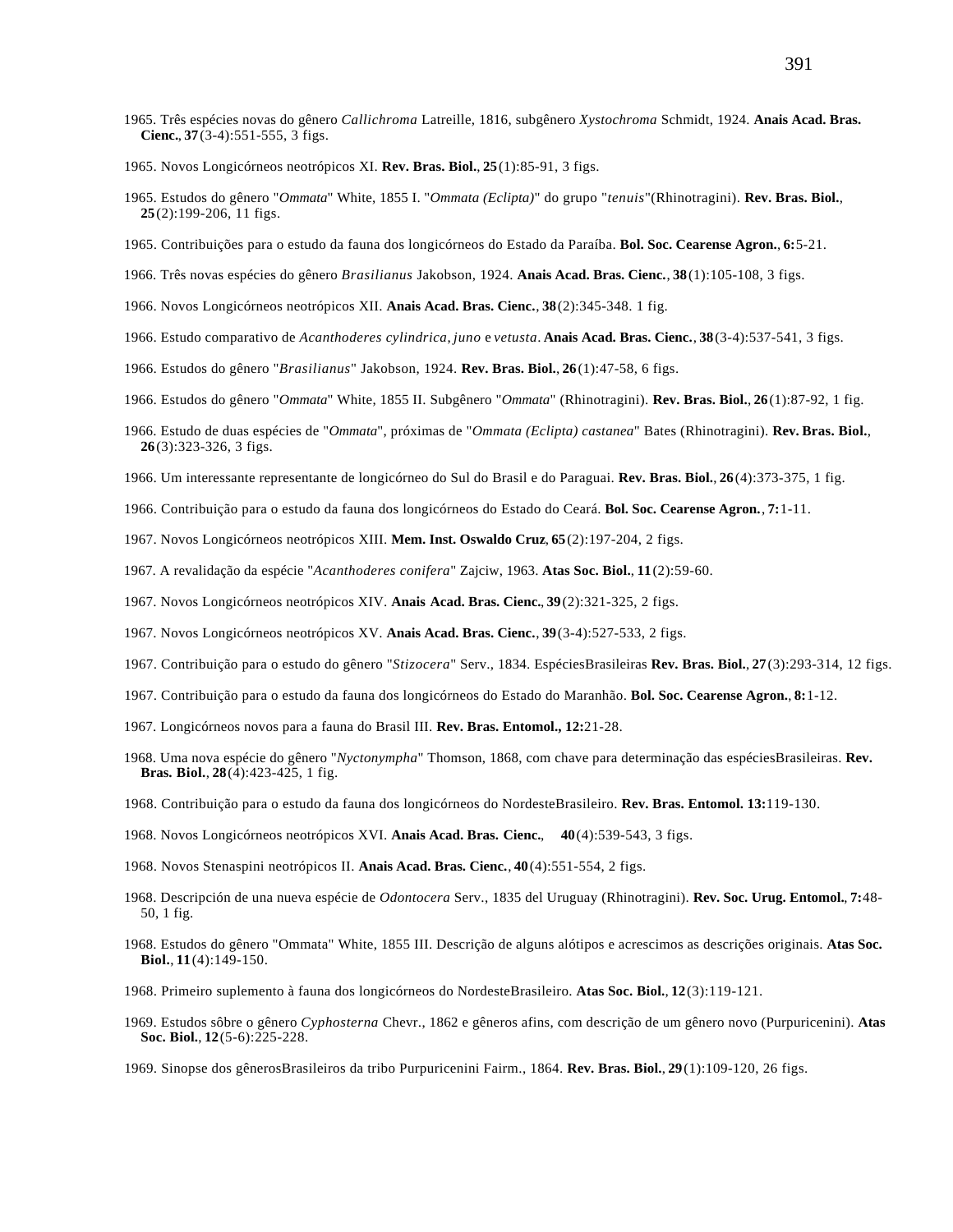- 1969. Estudos do gênero "*Ommata*" White, 1855 IV. Revisão do subgênero "*Rhopalessa*" Bat., 1873 (Rhinotragini). **Rev. Bras. Biol.**, **29**(3):399-409, 1 fig.
- 1969. Uma nova espécie do gênero *Acanthoderes* Serville, 1835. **Anais Acad. Bras. Cienc.**, **41**(1):109-111, 1 fig.
- 1969. Três espécies novas do gênero *Tomopterus* Serville, 1833 (Rhinotragini). **Studia Entomol.**, **12**(1-4):411-416, 2 figs.
- 1970. Descrição do macho e redescrição da fêmea de *Ophistomis flavocincta* Thomson, 1860, com observações sôbre o desenho dos élitros (Lepturini). **Anais Acad. Bras. Cienc.**, **42**(2):229-233, 2 figs.
- 1970. Novos Longicórneos neotrópicos XVII. **Anais Acad. Bras. Cienc.**, **42**(2):263-267, 2 figs.
- 1970. Três representantes novos da tribo Piezocerini (Cerambycinae). **Anais Acad. Bras. Cienc.**, **42**(3):591-594, 3 figs.
- 1970. Descrição de uma espécie nova de *Rhopalophora (Ischionodonta)* Chevr., 1859 e nota sôbre as espécies afins. **Anais Acad. Bras. Cienc.**, **42**(4):839-841, 1 fig.
- 1970. Estudos do gênero *Ommata* White, 1855 V: Notas sôbre o subgênero *Eclipta* Bat., 1873 (Rhinotragini). **Atas Soc. Biol.**, **13**(1-2):37-40.
- 1970. Redescrição de *Oncideres macra* Thomson, 1868. **Atas Soc. Biol.**, **13**(3-4):129-130.
- 1970. Estudo interpretativo de *Ommata collaris* (Serv., 1833). **Atas Soc. Biol.**, **13**(3-4):153-154, 1 fig.
- 1970. Contribuição para o estudo das espécies do gênero *Acanthoderes* Serv., 1835. **Atas Soc. Biol.**, **13**(5-6):187-190, 14 figs.
- 1970. Notas sôbre o gênero *Strongylaspis* Thoms., 1860, com descrição de uma espécie nova do Brasil. **Atas Soc. Biol.**, **14**(1-2): 1- 3.
- 1970. Uma nova espécie do gênero *Callancyla* Aurivillius, 1912 (Ancylocerini). **Atas Soc. Biol.**, **14**(1-2):27-30, 6 figs.
- 1970. Descrição de uma espécie nova do gênero *Odontocera* Serv., 1833 (Rhinotragini). **Atas Soc. Biol.**, **14**(3-4):63-64.
- 1970. Estudo de Phlyctaenodini sulamericanos. **Rev. Bras. Biol.**, **30**(4):499-506, 1 fig.
- 1970. Contribuição para o estudo de *Eburodacrys triocellata* Stål. **Rev. Bras. Biol.**, **30**(4):543-546, 1 fig.
- 1970. Um gênero e duas espécies novas da tribo Cyrtinini da América do Sul. **Studia Entomol.**, **13**(1-4):345-352, 6 figs.
- 1971. Novos longicórneos neotrópicos XVIII. **Rev. Bras. Biol.**, **31**(3):305-308, 3 figs.
- 1971. Novas espécies do gênero *Tomopterus* Serville, 1833 da América do Sul (Rhinotragini). **Rev. Bras. Biol.**, **31**(3):313-317, 3 figs.
- 1971. Redescrição de *Colobothea fibrosa* Er., 18l7. **Atas Soc. Biol.**, **14**(5-6):119.
- 1971. Descrição de uma nova espécie de *Colobothea* do Brasil. **Atas Soc. Biol.**, **14**(5-6):143-144.
- 1971. Três novas espécies neotrópicas de *Odontocera* Serville, 1833 (Rhinotragini). **Atas Soc. Biol.**, **15**(1):19-21.
- 1972. Contribuição para o estudo da fauna dos longicórneos do Parque Nacional do Itatiaia **Bras. FIorestal**, **3:**40-72.
- 1972. Estudos do gênero *Odontocera* Serville, 1833. II (Rhinotragini). **Atas Soc. Biol.**, **15**(2):59-63.
- 1972. Novas espécies do gênero *Isthmiade* Thomson, 1864 do Brasil (Rhinotragini). **Atas Soc. Biol.**, **15**(3):137-138.
- 1972. Descrição de um gênero novo e uma espécie nova de longicórneos neotrópicos. **Rev. Bras. Biol.**, **32**(2):219-220, 1 fig.
- 1972. Estudo das espéciesBrasileiras do gênero *Acyphoderes* Audinet-Serville, 1833 (Rhinotragini). **Rev. Bras. Biol.**, **32**(3):401- 412, 10 figs.
- 1972. Revisão das espécies sul americanas do gênero *Isthmiade* Thomson, 1864 (Rhinotragini). **Rev. Bras. Biol.**, **32**(4): 573-583, 13 figs.